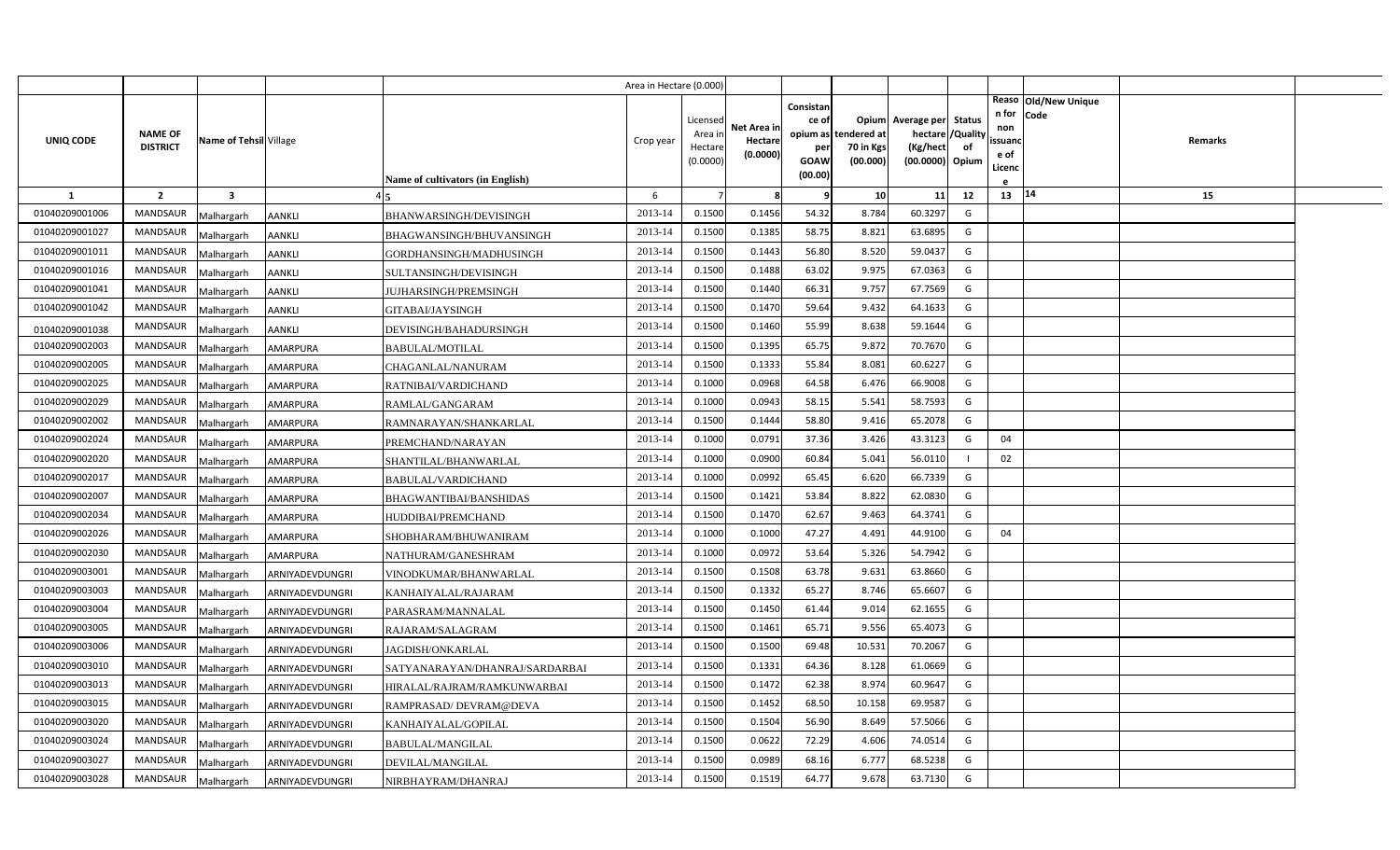|                |                                   |                         |                 |                                  | Area in Hectare (0.000) |                                            |                                    |                                                                 |                                      |                                                                              |    |                                          |                              |         |  |
|----------------|-----------------------------------|-------------------------|-----------------|----------------------------------|-------------------------|--------------------------------------------|------------------------------------|-----------------------------------------------------------------|--------------------------------------|------------------------------------------------------------------------------|----|------------------------------------------|------------------------------|---------|--|
| UNIQ CODE      | <b>NAME OF</b><br><b>DISTRICT</b> | Name of Tehsil Village  |                 | Name of cultivators (in English) | Crop year               | Licensed<br>Area ir<br>Hectare<br>(0.0000) | Net Area in<br>Hectare<br>(0.0000) | Consistan<br>ce of<br>opium as<br>per<br><b>GOAW</b><br>(00.00) | tendered at<br>70 in Kgs<br>(00.000) | Opium Average per Status<br>hectare / Quality<br>(Kg/hect<br>(00.0000) Opium | of | n for<br>non<br>ssuand<br>e of<br>Licenc | Reaso Old/New Unique<br>Code | Remarks |  |
| $\mathbf{1}$   | $\overline{2}$                    | $\overline{\mathbf{3}}$ |                 |                                  | 6                       | $\overline{7}$                             | 8                                  | -C                                                              | 10 <sup>1</sup>                      | 11                                                                           | 12 | 13 14                                    |                              | 15      |  |
| 01040209003029 | <b>MANDSAUR</b>                   | Malhargarh              | ARNIYADEVDUNGRI | KANWARLAL/MANGILAL               | 2013-14                 | 0.1500                                     | 0.0640                             | 70.37                                                           | 4.665                                | 72.8906                                                                      | G  |                                          |                              |         |  |
| 01040209003033 | <b>MANDSAUR</b>                   | Malhargarh              | ARNIYADEVDUNGRI | GOPILAL/NANDLAL(NANDRAM)         | 2013-14                 | 0.1500                                     | 0.1530                             | 62.83                                                           | 8.742                                | 57.1373                                                                      | G  |                                          |                              |         |  |
| 01040209003035 | MANDSAUR                          | Malhargarh              | ARNIYADEVDUNGRI | RAMESHWAR/BAPULAL                | 2013-14                 | 0.1500                                     | 0.1124                             | 68.12                                                           | 7.853                                | 69.8665                                                                      | G  |                                          |                              |         |  |
| 01040209003037 | <b>MANDSAUR</b>                   | Malhargarh              | ARNIYADEVDUNGRI | BAPULAL/ONKARLAL                 | 2013-14                 | 0.1000                                     | 0.0980                             | 59.86                                                           | 5.764                                | 58.8163                                                                      | G  |                                          |                              |         |  |
| 01040209003039 | <b>MANDSAUR</b>                   | Malhargarh              | ARNIYADEVDUNGRI | ABHAYKUNWAR/VAJJIBAI             | 2013-14                 | 0.1500                                     | 0.1274                             | 61.96                                                           | 8.108                                | 63.6421                                                                      | G  |                                          |                              |         |  |
| 01040209003040 | MANDSAUR                          | Malhargarh              | ARNIYADEVDUNGRI | KHYALIRAM/CHHOTELAL              | 2013-14                 | 0.1000                                     | 0.0977                             | 71.53                                                           | 6.744                                | 69.0276                                                                      | G  |                                          |                              |         |  |
| 01040209003045 | <b>MANDSAUR</b>                   | Malhargarh              | ARNIYADEVDUNGRI | VISHNU/NARAYAN                   | 2013-14                 | 0.1000                                     | 0.1020                             | 69.91                                                           | 6.512                                | 63.8431                                                                      | G  |                                          |                              |         |  |
| 01040209003046 | MANDSAUR                          | Malhargarh              | ARNIYADEVDUNGRI | RAMDAYAL/UDAYRAM                 | 2013-14                 | 0.1500                                     | 0.1119                             | 56.35                                                           | 6.569                                | 58.7042                                                                      | G  |                                          |                              |         |  |
| 01040209003048 | MANDSAUR                          | Malhargarh              | ARNIYADEVDUNGRI | CHIMANLAL/RAMLAL                 | 2013-14                 | 0.1500                                     | 0.0610                             | 62.81                                                           | 3.625                                | 59.4262                                                                      | G  |                                          |                              |         |  |
| 01040209003056 | MANDSAUR                          | Malhargarh              | ARNIYADEVDUNGRI | RAMKUNWAR/CHUNNILAL              | 2013-14                 | 0.1500                                     | 0.1073                             | 65.17                                                           | 6.908                                | 64.3802                                                                      | G  |                                          |                              |         |  |
| 01040209003057 | MANDSAUR                          | Malhargarh              | ARNIYADEVDUNGRI | RAYSINGH/GOPILAL                 | 2013-14                 | 0.1500                                     | 0.1500                             | 60.48                                                           | 8.735                                | 58.2333                                                                      | G  |                                          |                              |         |  |
| 01040209003063 | <b>MANDSAUR</b>                   | Malhargarh              | ARNIYADEVDUNGRI | DEVILAL/BAGDIRAM                 | 2013-14                 | 0.1000                                     | 0.0990                             | 47.35                                                           | 3.930                                | 39.6970                                                                      | G  | 04                                       |                              |         |  |
| 01040209003065 | <b>MANDSAUR</b>                   | Malhargarh              | ARNIYADEVDUNGRI | PHOOLSINGH/GOPILAL               | 2013-14                 | 0.1000                                     | 0.1020                             | 57.49                                                           | 5.790                                | 56.7647                                                                      | G  |                                          |                              |         |  |
| 01040209003002 | <b>MANDSAUR</b>                   | Malhargarh              | ARNIYADEVDUNGRI | ONKARLAL/BAPULAL                 | 2013-14                 | 0.1000                                     | 0.0990                             | 60.73                                                           | 5.492                                | 55.4747                                                                      | G  |                                          |                              |         |  |
| 01040209003066 | <b>MANDSAUR</b>                   | Malhargarh              | ARNIYADEVDUNGRI | MOHANLAL/HAJARILAL               | 2013-14                 | 0.1000                                     | 0.0960                             | 65.07                                                           | 6.247                                | 65.0729                                                                      | G  |                                          |                              |         |  |
| 01040209003051 | <b>MANDSAUR</b>                   | Malhargarh              | ARNIYADEVDUNGRI | RAMESHWAR/RAMLAL                 | 2013-14                 | 0.1500                                     | 0.1140                             | 62.99                                                           | 7.316                                | 64.1754                                                                      | G  |                                          |                              |         |  |
| 01040209003052 | <b>MANDSAUR</b>                   | Malhargarh              | ARNIYADEVDUNGRI | RADHABAI/DHANRAJ                 | 2013-14                 | 0.1000                                     |                                    |                                                                 |                                      | 0.0000                                                                       | F. |                                          |                              |         |  |
| 01040209003061 | <b>MANDSAUR</b>                   | Malhargarh              | ARNIYADEVDUNGRI | SUKHLAL/BOTLAL                   | 2013-14                 | 0.1500                                     | 0.1450                             | 69.00                                                           | 9.512                                | 65.6000                                                                      | G  |                                          |                              |         |  |
| 01040209003036 | <b>MANDSAUR</b>                   | Malhargarh              | ARNIYADEVDUNGRI | BOTLAL/BHUWANIRAM                | 2013-14                 | 0.1500                                     | 0.1260                             | 72.32                                                           | 8.627                                | 68.4683                                                                      | G  |                                          |                              |         |  |
| 01040209003011 | <b>MANDSAUR</b>                   | Malhargarh              | ARNIYADEVDUNGRI | ROADMAL/BAGDIRAM                 | 2013-14                 | 0.1500                                     | 0.1464                             | 63.60                                                           | 9.440                                | 64.4809                                                                      | G  |                                          |                              |         |  |
| 01040209003042 | MANDSAUR                          | Malhargarh              | ARNIYADEVDUNGRI | SHANKARLAL/HIRALAL               | 2013-14                 | 0.1000                                     | 0.1008                             | 54.32                                                           | 5.401                                | 53.5813                                                                      | G  |                                          |                              |         |  |
| 01040209003050 | MANDSAUR                          | Malhargarh              | ARNIYADEVDUNGRI | BHURIBAI/PYARA                   | 2013-14                 | 0.1000                                     | 0.1000                             | 59.02                                                           | 5.480                                | 54.8000                                                                      | G  |                                          |                              |         |  |
| 01040209003054 | <b>MANDSAUR</b>                   | Malhargarh              | ARNIYADEVDUNGRI | BHERULAL/HIRA                    | 2013-14                 | 0.1500                                     | 0.1485                             | 59.22                                                           | 9.069                                | 61.0707                                                                      | G  |                                          |                              |         |  |
| 01040209003059 | MANDSAUR                          | Malhargarh              | ARNIYADEVDUNGRI | RAMLAL/GOPILAL                   | 2013-14                 | 0.1000                                     | 0.0990                             | 61.60                                                           | 6.354                                | 64.1818                                                                      | G  |                                          |                              |         |  |
| 01040209003018 | MANDSAUR                          | Malhargarh              | ARNIYADEVDUNGRI | RAMSINGH/DULICHAND               | 2013-14                 | 0.1000                                     |                                    |                                                                 |                                      | 0.0000                                                                       | F. |                                          |                              |         |  |
| 01040209004001 | <b>MANDSAUR</b>                   | Malhargarh              | <b>BAKROL</b>   | KANHAIYALAL/ NATHU               | 2013-14                 | 0.1500                                     | 0.1500                             | 56.55                                                           | 9.129                                | 60.8600                                                                      | G  |                                          |                              |         |  |
| 01040209004004 | <b>MANDSAUR</b>                   | Malhargarh              | <b>BAKROL</b>   | UGAM (UMANGBAI)/DEVILAL          | 2013-14                 | 0.1500                                     | 0.1500                             | 60.24                                                           | 9.397                                | 62.6467                                                                      | G  |                                          |                              |         |  |
| 01040209004009 | <b>MANDSAUR</b>                   | Malhargarh              | <b>BAKROL</b>   | AMBALAL/NANDRAM                  | 2013-14                 | 0.1500                                     | 0.1500                             | 58.57                                                           | 9.380                                | 62.5333                                                                      | G  |                                          |                              |         |  |
| 01040209004011 | MANDSAUR                          | Malhargarh              | <b>BAKROL</b>   | RAMIBAI/KARULAL                  | 2013-14                 | 0.1500                                     | 0.1420                             | 60.53                                                           | 8.950                                | 63.0282                                                                      | G  |                                          |                              |         |  |
| 01040209004012 | MANDSAUR                          | Malhargarh              | <b>BAKROL</b>   | VISHNU/GOURA                     | 2013-14                 | 0.1500                                     | 0.1497                             | 55.42                                                           | 9.216                                | 61.5631                                                                      | G  |                                          |                              |         |  |
| 01040209004014 | MANDSAUR                          | Malhargarh              | <b>BAKROL</b>   | <b>BANSHILAL/RATTA</b>           | 2013-14                 | 0.1500                                     | 0.1365                             | 59.72                                                           | 8.736                                | 64.0000                                                                      | G  |                                          |                              |         |  |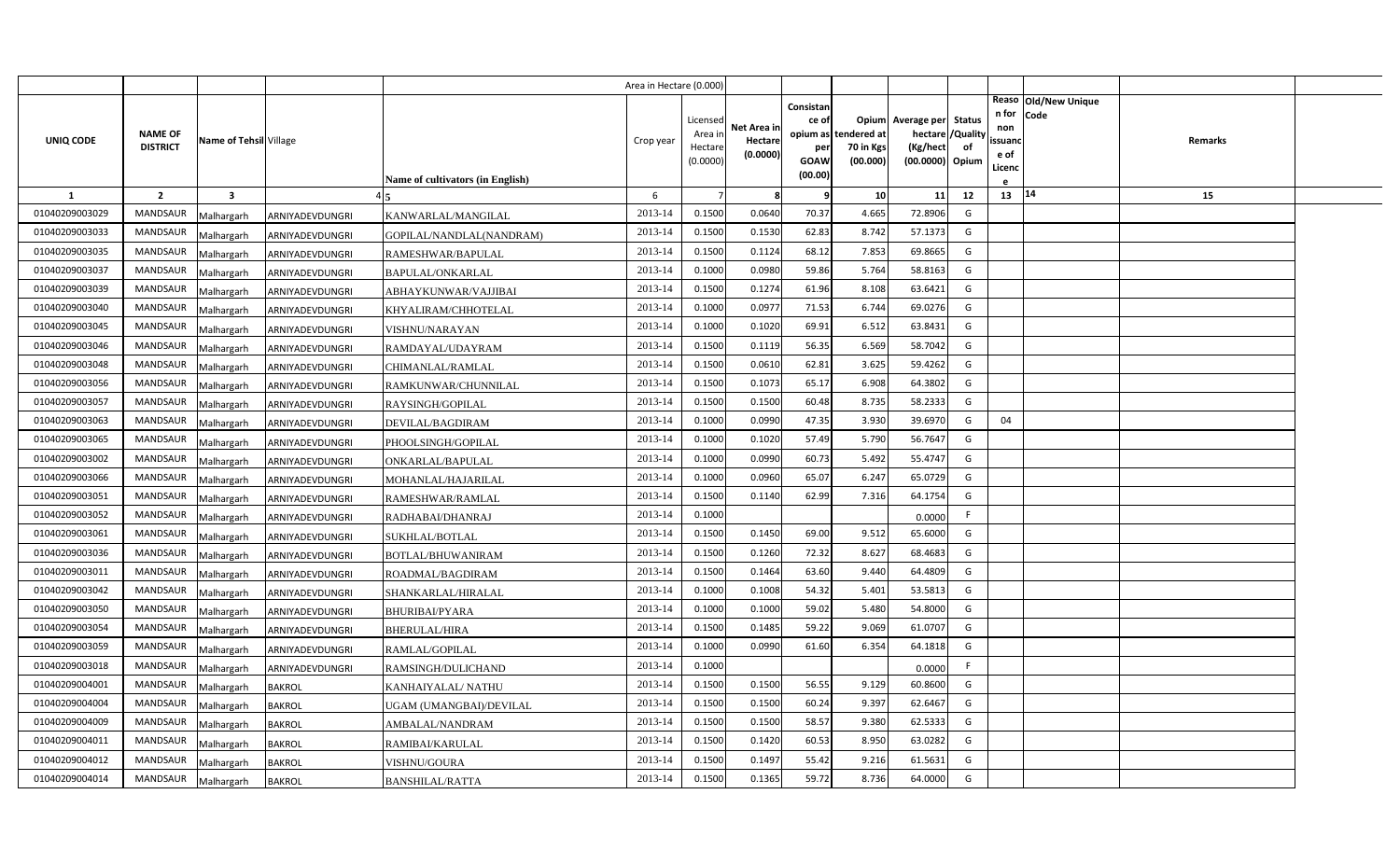|                |                                   |                         |                            |                                  | Area in Hectare (0.000 |                                            |                                    |                                              |                                               |                                                                      |                |                                          |                              |         |  |
|----------------|-----------------------------------|-------------------------|----------------------------|----------------------------------|------------------------|--------------------------------------------|------------------------------------|----------------------------------------------|-----------------------------------------------|----------------------------------------------------------------------|----------------|------------------------------------------|------------------------------|---------|--|
| UNIQ CODE      | <b>NAME OF</b><br><b>DISTRICT</b> | Name of Tehsil Village  |                            | Name of cultivators (in English) | Crop year              | Licensed<br>Area in<br>Hectare<br>(0.0000) | Net Area in<br>Hectare<br>(0.0000) | Consistan<br>ce of<br>per<br>GOAW<br>(00.00) | opium as tendered at<br>70 in Kgs<br>(00.000) | Opium Average per Status<br>hectare /<br>(Kg/hect<br>(00.0000) Opium | /Quality<br>of | n for<br>non<br>ssuand<br>e of<br>Licenc | Reaso Old/New Unique<br>Code | Remarks |  |
| 1              | $\overline{2}$                    | $\overline{\mathbf{3}}$ |                            |                                  | 6                      |                                            | 8                                  | q                                            | 10                                            | 11                                                                   | 12             | 13   14                                  |                              | 15      |  |
| 01040209004015 | MANDSAUR                          | Malhargarh              | <b>BAKROL</b>              | <b>DULERARAM /PRABULAL</b>       | 2013-14                | 0.1500                                     | 0.1470                             | 60.50                                        | 9.663                                         | 65.7347                                                              | G              |                                          |                              |         |  |
| 01040209004025 | <b>MANDSAUR</b>                   | Malhargarh              | <b>BAKROL</b>              | RUGA/RATTA                       | 2013-14                | 0.1500                                     | 0.1485                             | 54.76                                        | 8.879                                         | 59.7912                                                              | G              |                                          |                              |         |  |
| 01040209004030 | <b>MANDSAUR</b>                   | Malhargarh              | <b>BAKROL</b>              | SAJNIBAI/DHANNA                  | 2013-14                | 0.1000                                     | 0.0975                             | 57.55                                        | 5.993                                         | 61.4660                                                              |                | 02                                       |                              |         |  |
| 01040209004034 | <b>MANDSAUR</b>                   | Malhargarh              | <b>BAKROL</b>              | SURESH/NANDRAM                   | 2013-14                | 0.1500                                     | 0.1470                             | 55.56                                        | 8.834                                         | 60.0952                                                              | G              |                                          |                              |         |  |
| 01040209004039 | <b>MANDSAUR</b>                   | Malhargarh              | <b>BAKROL</b>              | NANIBAI/GHASI                    | 2013-14                | 0.1500                                     | 0.1485                             | 47.42                                        | 7.723                                         | 52.0067                                                              | G              |                                          |                              |         |  |
| 01040209004044 | <b>MANDSAUR</b>                   | Malhargarh              | <b>BAKROL</b>              | RAMCHANDRA/PRABHULAL             | 2013-14                | 0.1500                                     | 0.1470                             | 58.44                                        | 8.816                                         | 59.9728                                                              | G              |                                          |                              |         |  |
| 01040209004046 | <b>MANDSAUR</b>                   | Malhargarh              | <b>BAKROL</b>              | SITABAI/CHATRA                   | 2013-14                | 0.1500                                     | 0.1375                             | 55.73                                        | 8.431                                         | 61.3164                                                              | G              |                                          |                              |         |  |
| 01040209004053 | <b>MANDSAUR</b>                   | Malhargarh              | <b>BAKROL</b>              | LAKSHMINARAYAN/NANDRAM           | 2013-14                | 0.1000                                     | 0.0975                             | 46.16                                        | 4.787                                         | 49.0974                                                              | G              | 04                                       |                              |         |  |
| 01040209004054 | <b>MANDSAUR</b>                   | Malhargarh              | <b>BAKROL</b>              | SUNDARLAL/KARULAL                | 2013-14                | 0.1500                                     | 0.1485                             | 60.87                                        | 9.791                                         | 65.9327                                                              | G              |                                          |                              |         |  |
| 01040209004056 | <b>MANDSAUR</b>                   | Malhargarh              | <b>BAKROL</b>              | SATYANARAYAN/KARULAL             | 2013-14                | 0.1500                                     | 0.1500                             | 59.99                                        | 9.384                                         | 62.5600                                                              | G              |                                          |                              |         |  |
| 01040209004057 | MANDSAUR                          | Malhargarh              | <b>BAKROL</b>              | CHHAGANLAL/BHANWARLAL            | 2013-14                | 0.1500                                     | 0.1470                             | 60.68                                        | 9.674                                         | 65.8095                                                              | G              |                                          |                              |         |  |
| 01040209004061 | <b>MANDSAUR</b>                   | Malhargarh              | <b>BAKROL</b>              | GANPAT/NANURAM                   | 2013-14                | 0.1500                                     | 0.1508                             | 61.50                                        | 9.164                                         | 60.7692                                                              | G              |                                          |                              |         |  |
| 01040209004068 | MANDSAUR                          | Malhargarh              | <b>BAKROL</b>              | SAJJANSINGH/PRATAPSINGH          | 2013-14                | 0.1500                                     | 0.1500                             | 60.19                                        | 9.407                                         | 62.7133                                                              | G              |                                          |                              |         |  |
| 01040209004006 | <b>MANDSAUR</b>                   | Malhargarh              | <b>BAKROL</b>              | RATANLAL/PANNA                   | 2013-14                | 0.1500                                     | 0.1451                             | 48.74                                        | 7.388                                         | 50.9166                                                              | G              | 04                                       |                              |         |  |
| 01040209004019 | MANDSAUR                          | Malhargarh              | <b>BAKROL</b>              | <b>RAMLAL/SHOJI</b>              | 2013-14                | 0.1000                                     | 0.1016                             | 60.04                                        | 6.459                                         | 63.5728                                                              | G              |                                          |                              |         |  |
| 01040209004043 | MANDSAUR                          | Malhargarh              | <b>BAKROL</b>              | JAYSINGH/BHAGGA                  | 2013-14                | 0.1000                                     | 0.0989                             | 58.24                                        | 6.257                                         | 63.2659                                                              | G              |                                          |                              |         |  |
| 01040209004060 | MANDSAUR                          | Malhargarh              | <b>BAKROL</b>              | JAYCHAND/SHITAL                  | 2013-14                | 0.1500                                     | 0.1442                             | 54.95                                        | 8.572                                         | 59.4452                                                              | G              |                                          |                              |         |  |
| 01040209004016 | <b>MANDSAUR</b>                   | Malhargarh              | <b>BAKROL</b>              | SITABAI/GORA                     | 2013-14                | 0.1500                                     | 0.1474                             | 54.24                                        | 8.446                                         | 57.2999                                                              | G              |                                          |                              |         |  |
| 01040209004027 | <b>MANDSAUR</b>                   | Malhargarh              | <b>BAKROL</b>              | <b>MANSINGH/RATTA</b>            | 2013-14                | 0.1500                                     | 0.1424                             | 58.69                                        | 9.239                                         | 64.8806                                                              | G              |                                          |                              |         |  |
| 01040209004028 | <b>MANDSAUR</b>                   | Malhargarh              | <b>BAKROL</b>              | KANA/LAKHMA                      | 2013-14                | 0.1000                                     | 0.1015                             | 54.24                                        | 5.928                                         | 58.4039                                                              | G              |                                          |                              |         |  |
| 01040209004031 | <b>MANDSAUR</b>                   | Malhargarh              | <b>BAKROL</b>              | RAYSINGH/LAKHMA                  | 2013-14                | 0.1000                                     | 0.0975                             | 59.47                                        | 6.023                                         | 61.7744                                                              | G              |                                          |                              |         |  |
| 01040209004048 | <b>MANDSAUR</b>                   | Malhargarh              | BAKROL                     | GOPILAL/LAKHMA                   | 2013-14                | 0.1000                                     | 0.0986                             | 52.91                                        | 5.722                                         | 58.0325                                                              | G              |                                          |                              |         |  |
| 01040209004069 | <b>MANDSAUR</b>                   | Malhargarh              | <b>BAKROL</b>              | KAILASHBAI/RAMCHANDRA            | 2013-14                | 0.1000                                     | 0.0984                             | 51.84                                        | 5.11                                          | 52.0020                                                              | G              |                                          |                              |         |  |
| 01040209005003 | <b>MANDSAUR</b>                   | Malhargarh              | <b>BARKHEDA DEV DUNGRI</b> | <b>DNKARLAL/NATHU</b>            | 2013-14                | 0.1000                                     | 0.1020                             | 56.03                                        | 5.523                                         | 54.1471                                                              | G              |                                          |                              |         |  |
| 01040209005004 | <b>MANDSAUR</b>                   | Malhargarh              | <b>BARKHEDA DEV DUNGRI</b> | RADHAKISHAN/BHUWAN               | 2013-14                | 0.1500                                     | 0.1428                             | 60.90                                        | 9.405                                         | 65.8613                                                              | G              |                                          |                              |         |  |
| 01040209005006 | MANDSAUR                          | Malhargarh              | <b>BARKHEDA DEV DUNGRI</b> | SHANKARLAL/TULSIRAM              | 2013-14                | 0.1000                                     | 0.1003                             | 61.43                                        | 6.538                                         | 65.1844                                                              | G              |                                          |                              |         |  |
| 01040209005010 | MANDSAUR                          | Malhargarh              | BARKHEDA DEV DUNGRI        | <b>BABULAL/AMBALAL</b>           | 2013-14                | 0.1000                                     | 0.1008                             | 57.24                                        | 6.272                                         | 62.2222                                                              | G              |                                          |                              |         |  |
| 01040209005011 | MANDSAUR                          | Malhargarh              | <b>BARKHEDA DEV DUNGRI</b> | <b>DASHRATH/DEVILAL</b>          | 2013-14                | 0.1500                                     | 0.1485                             | 54.48                                        | 8.802                                         | 59.2727                                                              | G              |                                          |                              |         |  |
| 01040209005015 | <b>MANDSAUR</b>                   | Malhargarh              | <b>BARKHEDA DEV DUNGRI</b> | <b>MANALAL/HARIRAM</b>           | 2013-14                | 0.1000                                     | 0.1012                             | 60.57                                        | 6.498                                         | 64.2095                                                              | G              |                                          |                              |         |  |
| 01040209005018 | <b>MANDSAUR</b>                   | Malhargarh              | BARKHEDA DEV DUNGRI        | VAKTAVARSINGH/UDAYSINGH          | 2013-14                | 0.1000                                     | 0.0980                             | 55.65                                        | 5.875                                         | 59.9490                                                              | G              |                                          |                              |         |  |
| 01040209005021 | <b>MANDSAUR</b>                   | Malhargarh              | <b>BARKHEDA DEV DUNGRI</b> | DEVILAL/JAGANNATH                | 2013-14                | 0.1500                                     |                                    |                                              |                                               | 0.0000                                                               |                |                                          |                              |         |  |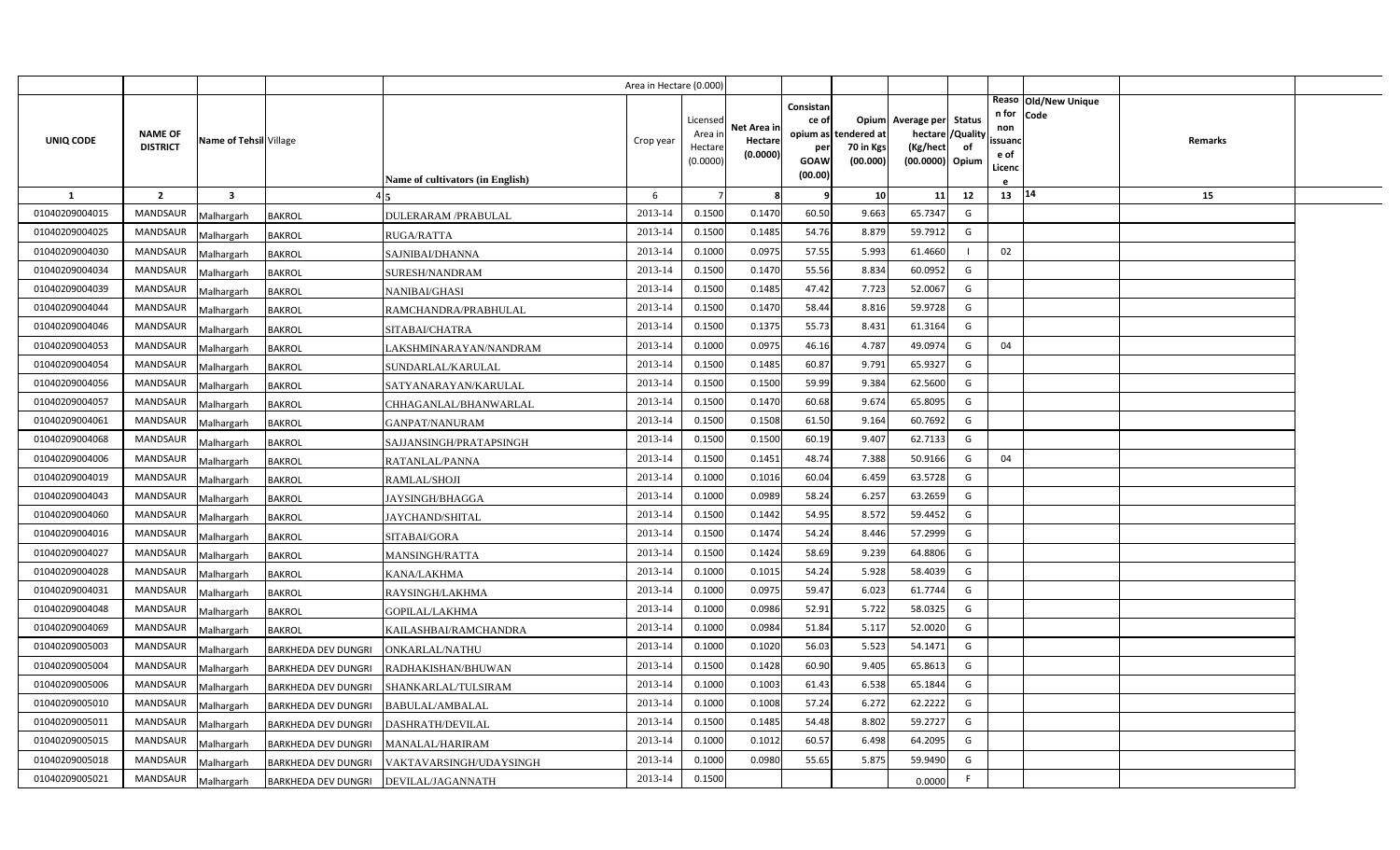|                |                                   |                        |                            |                                  | Area in Hectare (0.000 |                  |             |                    |                          |                                |    |              |                        |         |  |
|----------------|-----------------------------------|------------------------|----------------------------|----------------------------------|------------------------|------------------|-------------|--------------------|--------------------------|--------------------------------|----|--------------|------------------------|---------|--|
|                |                                   |                        |                            |                                  |                        |                  |             | Consistan          |                          |                                |    |              | Reaso   Old/New Unique |         |  |
|                |                                   |                        |                            |                                  |                        | Licensec         | Net Area in | ce of              |                          | Opium Average per Status       |    | n for<br>non | Code                   |         |  |
| UNIQ CODE      | <b>NAME OF</b><br><b>DISTRICT</b> | Name of Tehsil Village |                            |                                  | Crop year              | Area i<br>Hectar | Hectare     | opium as           | tendered at<br>70 in Kgs | hectare / Quality<br>(Kg/hect) | of | ssuanc       |                        | Remarks |  |
|                |                                   |                        |                            |                                  |                        | (0.0000)         | (0.0000)    | per<br><b>GOAW</b> | (00.000)                 | (00.0000) Opium                |    | e of         |                        |         |  |
|                |                                   |                        |                            | Name of cultivators (in English) |                        |                  |             | (00.00)            |                          |                                |    | Licenc       |                        |         |  |
| $\mathbf{1}$   | $\overline{2}$                    | 3                      |                            |                                  | 6                      |                  | 8           | - C                | 10                       | 11                             | 12 | 13           | 14                     | 15      |  |
| 01040209005028 | <b>MANDSAUR</b>                   | Malhargarh             | <b>BARKHEDA DEV DUNGRI</b> | <b>BANSHIDAS/DHURIDAS</b>        | 2013-14                | 0.1500           | 0.1460      | 47.19              | 6.910                    | 47.3288                        | G  | 04           |                        |         |  |
| 01040209005032 | <b>MANDSAUR</b>                   | Malhargarh             | BARKHEDA DEV DUNGRI        | KARANSINGH/GOKULSINGH            | 2013-14                | 0.1000           | 0.1000      | 59.88              | 6.476                    | 64.7600                        |    | 02           |                        |         |  |
| 01040209005036 | <b>MANDSAUR</b>                   | Malhargarh             | BARKHEDA DEV DUNGRI        | SAGARMAL/DHURILAL                | 2013-14                | 0.1500           | 0.1483      | 51.87              | 7.447                    | 50.2158                        | G  | 04           |                        |         |  |
| 01040209005043 | <b>MANDSAUR</b>                   | Malhargarh             | BARKHEDA DEV DUNGRI        | BAPULAL/BHAGATRAM                | 2013-14                | 0.1500           | 0.1505      | 54.05              | 8.625                    | 57.3090                        | G  |              |                        |         |  |
| 01040209005045 | <b>MANDSAUR</b>                   | Malhargarh             | BARKHEDA DEV DUNGRI        | MANGILAL/GOBARA                  | 2013-14                | 0.1000           | 0.0720      | 51.75              | 3.837                    | 53.2917                        | G  |              |                        |         |  |
| 01040209005046 | <b>MANDSAUR</b>                   | Malhargarh             | BARKHEDA DEV DUNGRI        | <b>BANSHILAL/SITARAM</b>         | 2013-14                | 0.1500           | 0.1488      | 57.56              | 8.872                    | 59.6237                        | G  |              |                        |         |  |
| 01040209005048 | <b>MANDSAUR</b>                   | Malhargarh             | <b>BARKHEDA DEV DUNGRI</b> | DEVILAL/VARDA                    | 2013-14                | 0.1000           | 0.1020      | 49.83              | 4.677                    | 45.8529                        | G  | 04           |                        |         |  |
| 01040209005049 | <b>MANDSAUR</b>                   | Malhargarh             | BARKHEDA DEV DUNGRI        | KAILASHCHAND/KANWARLAL           | 2013-14                | 0.1500           |             |                    |                          | 0.0000                         | F. |              |                        |         |  |
| 01040209005050 | MANDSAUR                          | Malhargarh             | <b>BARKHEDA DEV DUNGRI</b> | PANNALAL/SITARAM                 | 2013-14                | 0.1000           | 0.0960      | 56.13              | 5.613                    | 58.4688                        | G  |              |                        |         |  |
| 01040209005052 | <b>MANDSAUR</b>                   | Malhargarh             | <b>BARKHEDA DEV DUNGRI</b> | RADHESHYAM/MANGILAL              | 2013-14                | 0.1500           | 0.1480      | 56.10              | 8.832                    | 59.6750                        |    | 02           |                        |         |  |
| 01040209005053 | <b>MANDSAUR</b>                   | Malhargarh             | BARKHEDA DEV DUNGRI        | RADHESHYAM/CHAMPALAL             | 2013-14                | 0.1500           | 0.1482      | 52.36              | 8.041                    | 54.2570                        |    | 02           |                        |         |  |
| 01040209005058 | MANDSAUR                          | Malhargarh             | <b>BARKHEDA DEV DUNGRI</b> | VARDICHAND/AMBALAL               | 2013-14                | 0.1500           | 0.1512      | 57.65              | 9.619                    | 63.6177                        | G  |              |                        |         |  |
| 01040209005059 | <b>MANDSAUR</b>                   | Malhargarh             | <b>BARKHEDA DEV DUNGRI</b> | PRABHULAL/BHUVANIRAM             | 2013-14                | 0.1500           | 0.1485      | 60.52              | 9.899                    | 66.6599                        | G  |              |                        |         |  |
| 01040209005063 | MANDSAUR                          | Malhargarh             | <b>BARKHEDA DEV DUNGRI</b> | RAMCHANDRA/DEVA                  | 2013-14                | 0.1500           | 0.1298      | 56.41              | 8.131                    | 62.6425                        | G  |              |                        |         |  |
| 01040209005072 | <b>MANDSAUR</b>                   | Malhargarh             | BARKHEDA DEV DUNGRI        | KOSHLYABAI/BHAGHATRAM            | 2013-14                | 0.1000           | 0.0891      | 54.63              | 5.440                    | 61.0550                        | G  |              |                        |         |  |
| 01040209005073 | <b>MANDSAUR</b>                   | Malhargarh             | <b>BARKHEDA DEV DUNGRI</b> | RAMESHCHANDRA/KISHNIBAI          | 2013-14                | 0.1500           | 0.1480      | 50.18              | 7.971                    | 53.8581                        | G  |              |                        |         |  |
| 01040209005080 | <b>MANDSAUR</b>                   | Malhargarh             | BARKHEDA DEV DUNGRI        | BANSHILAL/CHAMPALAL              | 2013-14                | 0.1000           | 0.0974      | 57.60              | 6.106                    | 62.6899                        | G  |              |                        |         |  |
| 01040209005083 | <b>MANDSAUR</b>                   | Malhargarh             | BARKHEDA DEV DUNGRI        | DEVILAL/SHIVLAL                  | 2013-14                | 0.1500           | 0.1462      | 64.54              | 10.631                   | 72.7155                        | G  |              |                        |         |  |
| 01040209005084 | <b>MANDSAUR</b>                   | Malhargarh             | <b>BARKHEDA DEV DUNGRI</b> | LAKSHMINARAYAN/SHANKARLAL        | 2013-14                | 0.1000           | 0.0540      | 57.20              | 3.473                    | 64.3148                        | G  |              |                        |         |  |
| 01040209005094 | <b>MANDSAUR</b>                   | Malhargarh             | BARKHEDA DEV DUNGRI        | RUKMANBAI/AMRITRAM               | 2013-14                | 0.1000           | 0.0986      | 51.64              | 5.223                    | 52.9716                        | G  |              |                        |         |  |
| 01040209005100 | <b>MANDSAUR</b>                   | Malhargarh             | <b>BARKHEDA DEV DUNGRI</b> | MANAKLAL/KESURAM                 | 2013-14                | 0.1500           | 0.1495      | 51.90              | 7.399                    | 49.4916                        | G  | 04           |                        |         |  |
| 01040209005101 | <b>MANDSAUR</b>                   | Malhargarh             | <b>BARKHEDA DEV DUNGRI</b> | CHHAGANLAL/MODA                  | 2013-14                | 0.1000           | 0.0950      | 56.73              | 5.884                    | 61.9368                        | G  |              |                        |         |  |
| 01040209005103 | <b>MANDSAUR</b>                   | Malhargarh             | BARKHEDA DEV DUNGRI        | AXMANSINGH/SHAMBHUSINGH          | 2013-14                | 0.1000           | 0.0992      | 61.49              | 6.588                    | 66.4113                        | G  |              |                        |         |  |
| 01040209005110 | <b>MANDSAUR</b>                   | Malhargarh             | <b>BARKHEDA DEV DUNGRI</b> | DADAMCHAND/PRABHULAL             | 2013-14                | 0.1500           |             |                    |                          | 0.0000                         | F. |              |                        |         |  |
| 01040209005112 | <b>MANDSAUR</b>                   | Malhargarh             | BARKHEDA DEV DUNGRI        | BHOORSINGH/CHAINSINGH            | 2013-14                | 0.1000           |             |                    |                          | 0.0000                         | F. |              |                        |         |  |
| 01040209005002 | MANDSAUR                          | Malhargarh             | <b>BARKHEDA DEV DUNGRI</b> | <b>BADAMIBAI/PRATAP</b>          | 2013-14                | 0.1000           | 0.0990      | 43.37              | 4.498                    | 45.4343                        | G  | 04           |                        |         |  |
| 01040209005047 | MANDSAUR                          | Malhargarh             | BARKHEDA DEV DUNGRI        | MUKESH KUMAR/MOHANLAL            | 2013-14                | 0.1000           | 0.0960      | 65.79              | 6.936                    | 72.2500                        | G  |              |                        |         |  |
| 01040209005093 | MANDSAUR                          | Malhargarh             | BARKHEDA DEV DUNGRI        | <b>JDAYRAM/SAVA</b>              | 2013-14                | 0.1000           | 0.1000      | 58.35              | 6.135                    | 61.3500                        | G  |              |                        |         |  |
| 01040209005122 | <b>MANDSAUR</b>                   | Malhargarh             | <b>BARKHEDA DEV DUNGRI</b> | KISHOR /MANNALAL                 | 2013-14                | 0.1000           | 0.0966      | 61.90              | 6.535                    | 67.6501                        | G  |              |                        |         |  |
| 01040209005039 | <b>MANDSAUR</b>                   | Malhargarh             | BARKHEDA DEV DUNGRI        | DIPSINGH/PRATAPSINGH             | 2013-14                | 0.1000           | 0.1000      | 50.95              | 5.466                    | 54.6600                        | G  |              |                        |         |  |
| 01040209005140 | <b>MANDSAUR</b>                   | Malhargarh             | <b>BARKHEDA DEV DUNGRI</b> | <b>BHANWARLAL/NANURAM</b>        | 2013-14                | 0.1000           | 0.0960      | 48.08              | 4.835                    | 50.3646                        | G  | 04           |                        |         |  |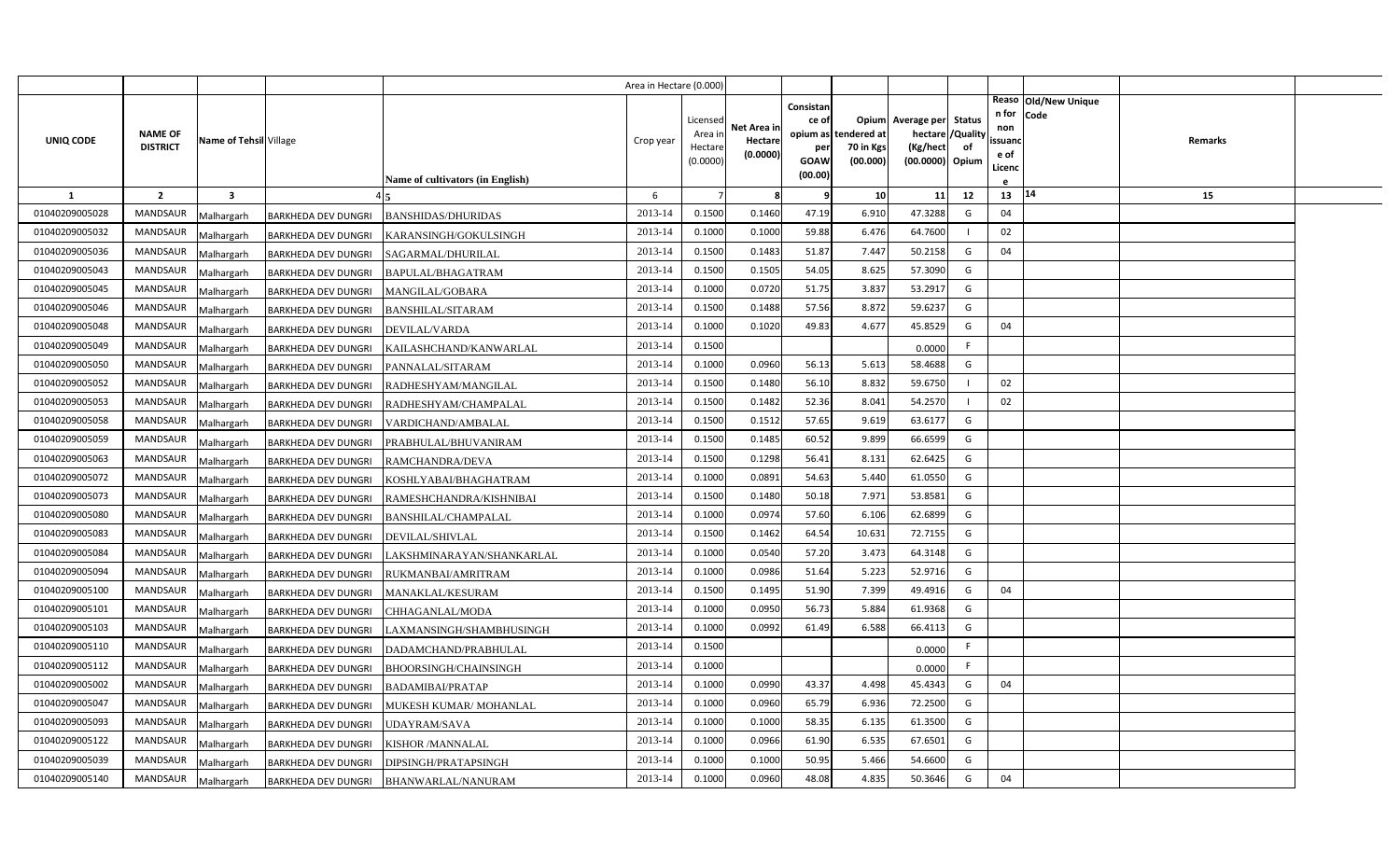|                |                                   |                         |                            |                                  | Area in Hectare (0.000) |                    |             |                 |                          |                               |    |                |                      |         |  |
|----------------|-----------------------------------|-------------------------|----------------------------|----------------------------------|-------------------------|--------------------|-------------|-----------------|--------------------------|-------------------------------|----|----------------|----------------------|---------|--|
|                |                                   |                         |                            |                                  |                         |                    |             | Consistan       |                          |                               |    | n for          | Reaso Old/New Unique |         |  |
|                |                                   |                         |                            |                                  |                         | Licensed           | Net Area in | ce of           |                          | Opium Average per Status      |    | non            | Code                 |         |  |
| UNIQ CODE      | <b>NAME OF</b><br><b>DISTRICT</b> | Name of Tehsil Village  |                            |                                  | Crop year               | Area ir<br>Hectare | Hectare     | opium as<br>per | tendered at<br>70 in Kgs | hectare / Quality<br>(Kg/hect | of | ssuand         |                      | Remarks |  |
|                |                                   |                         |                            |                                  |                         | (0.0000)           | (0.0000)    | GOAW            | (00.000)                 | (00.0000) Opium               |    | e of<br>Licenc |                      |         |  |
|                |                                   |                         |                            | Name of cultivators (in English) |                         |                    |             | (00.00)         |                          |                               |    |                |                      |         |  |
| $\mathbf{1}$   | $\overline{2}$                    | $\overline{\mathbf{3}}$ |                            |                                  | 6                       | $\overline{7}$     | 8           | q               | 10                       | 11                            | 12 | $13 \mid 14$   |                      | 15      |  |
| 01040209005012 | <b>MANDSAUR</b>                   | Malhargarh              | <b>BARKHEDA DEV DUNGRI</b> | BHERULAL/DEVA                    | 2013-14                 | 0.1000             | 0.0819      | 56.01           | 4.785                    | 58.4249                       | G  |                |                      |         |  |
| 01040209005007 | <b>MANDSAUR</b>                   | Malhargarh              | <b>BARKHEDA DEV DUNGRI</b> | MOTILAL/BHANWARLAL               | 2013-14                 | 0.1500             | 0.1450      | 58.98           | 9.504                    | 65.5448                       | G  |                |                      |         |  |
| 01040209005024 | MANDSAUR                          | Malhargarh              | <b>BARKHEDA DEV DUNGRI</b> | <b>SURESH/TORIRAM</b>            | 2013-14                 | 0.1500             | 0.1386      | 51.06           | 8.388                    | 60.5195                       | G  |                |                      |         |  |
| 01040209005062 | <b>MANDSAUR</b>                   | Malhargarh              | <b>BARKHEDA DEV DUNGRI</b> | GOPAL/PRABHULAL                  | 2013-14                 | 0.1000             | 0.1010      | 52.05           | 5.250                    | 51.9802                       | G  |                |                      |         |  |
| 01040209005150 | MANDSAUR                          | Malhargarh              | <b>BARKHEDA DEV DUNGRI</b> | GITABAI/SHANKARLAL               | 2013-14                 | 0.1500             | 0.1488      | 57.03           | 9.304                    | 62.5269                       | G  |                |                      |         |  |
| 01040209005151 | <b>MANDSAUR</b>                   | Malhargarh              | <b>BARKHEDA DEV DUNGRI</b> | ROADIBAI/KESHURAM                | 2013-14                 | 0.1000             | 0.0990      | 43.56           | 2.533                    | 25.5859                       | G  | 04             |                      |         |  |
| 01040209005145 | MANDSAUR                          | Malhargarh              | <b>BARKHEDA DEV DUNGRI</b> | DALPATSINGH/JASWANTSINGH         | 2013-14                 | 0.1000             | 0.1002      | 43.47           | 4.670                    | 46.6068                       | G  | 04             |                      |         |  |
| 01040209005148 | MANDSAUR                          | Malhargarh              | <b>BARKHEDA DEV DUNGRI</b> | MOTYABAI/BHEULAL                 | 2013-14                 | 0.1000             | 0.0990      | 48.52           | 5.032                    | 50.8283                       | G  | 04             |                      |         |  |
| 01040209006001 | MANDSAUR                          | Malhargarh              | <b>BARKHEDA PANTH</b>      | ASHARAM/MEGHA                    | 2013-14                 | 0.1500             | 0.1485      | 52.61           | 9.079                    | 61.1380                       | G  |                |                      |         |  |
| 01040209006002 | MANDSAUR                          | Malhargarh              | <b>BARKHEDA PANTH</b>      | BHAGVANTIBAI/BANSHILAL           | 2013-14                 | 0.1000             | 0.0963      | 53.61           | 5.767                    | 59.8858                       | G  |                |                      |         |  |
| 01040209006004 | <b>MANDSAUR</b>                   | Malhargarh              | <b>BARKHEDA PANTH</b>      | BHAGWAN/BABRU                    | 2013-14                 | 0.1500             | 0.1500      | 60.69           | 9.814                    | 65.4267                       | G  |                |                      |         |  |
| 01040209006009 | <b>MANDSAUR</b>                   | Malhargarh              | <b>BARKHEDA PANTH</b>      | PANNALAL/HARIRAM/NANDBAI         | 2013-14                 | 0.1000             | 0.0998      | 49.84           | 4.984                    | 49.9399                       | G  | 04             |                      |         |  |
| 01040209006013 | <b>MANDSAUR</b>                   | Malhargarh              | <b>BARKHEDA PANTH</b>      | SUGNIBAI/VARDICHAND              | 2013-14                 | 0.1000             | 0.0953      | 62.52           | 6.725                    | 70.5666                       | G  |                |                      |         |  |
| 01040209006016 | <b>MANDSAUR</b>                   | Malhargarh              | <b>BARKHEDA PANTH</b>      | GHISIBAI/SUKHLAL                 | 2013-14                 | 0.1500             | 0.1303      | 56.91           | 8.463                    | 64.9501                       | G  |                |                      |         |  |
| 01040209006021 | <b>MANDSAUR</b>                   | Malhargarh              | <b>BARKHEDA PANTH</b>      | RAJARAM/CHUNNILAL                | 2013-14                 | 0.1000             | 0.0989      | 49.65           | 5.256                    | 53.1446                       | G  |                |                      |         |  |
| 01040209006022 | <b>MANDSAUR</b>                   | Malhargarh              | <b>BARKHEDA PANTH</b>      | <b>BAGDIBAI/BHANWARLAL</b>       | 2013-14                 | 0.1500             | 0.1500      | 65.92           | 10.764                   | 71.7600                       | G  |                |                      |         |  |
| 01040209006027 | <b>MANDSAUR</b>                   | Malhargarh              | <b>BARKHEDA PANTH</b>      | GORDHAN/GANGARAM GAYRI           | 2013-14                 | 0.1500             | 0.1462      | 64.21           | 9.989                    | 68.3242                       | G  |                |                      |         |  |
| 01040209006031 | <b>MANDSAUR</b>                   | Malhargarh              | <b>BARKHEDA PANTH</b>      | MOHANLAL/DULICHANDRA             | 2013-14                 | 0.1000             | 0.0977      | 63.84           | 6.895                    | 70.5732                       | G  |                |                      |         |  |
| 01040209006032 | <b>MANDSAUR</b>                   | Malhargarh              | <b>BARKHEDA PANTH</b>      | JAGDISHCHANDRA/BHANWARDAS        | 2013-14                 | 0.1500             | 0.1462      | 58.64           | 9.567                    | 65.4378                       | G  |                |                      |         |  |
| 01040209006035 | <b>MANDSAUR</b>                   | Malhargarh              | <b>BARKHEDA PANTH</b>      | MOHANDAS/BASANTIDAS              | 2013-14                 | 0.1500             | 0.1500      | 60.40           | 9.448                    | 62.9867                       | G  |                |                      |         |  |
| 01040209006038 | MANDSAUR                          | Malhargarh              | <b>BARKHEDA PANTH</b>      | MOHANBAI/BHERULAL                | 2013-14                 | 0.1500             | 0.1482      | 59.97           | 9.698                    | 65.4386                       | G  |                |                      |         |  |
| 01040209006044 | <b>MANDSAUR</b>                   | Malhargarh              | <b>BARKHEDA PANTH</b>      | JANIBAI/KESHURAM                 | 2013-14                 | 0.1500             | 0.1461      | 60.78           | 9.412                    | 64.4216                       | G  |                |                      |         |  |
| 01040209006048 | MANDSAUR                          | Malhargarh              | <b>BARKHEDA PANTH</b>      | RADHESHYAM/DEVILAL               | 2013-14                 | 0.1500             | 0.1488      | 67.92           | 11.323                   | 76.0954                       | G  |                |                      |         |  |
| 01040209006068 | <b>MANDSAUR</b>                   | Malhargarh              | <b>BARKHEDA PANTH</b>      | GANGABAI/BHANWARLAL              | 2013-14                 | 0.1500             | 0.1440      | 52.54           | 8.466                    | 58.7917                       | G  |                |                      |         |  |
| 01040209006071 | MANDSAUR                          | Malhargarh              | <b>BARKHEDA PANTH</b>      | GITABAI/MANGILAL                 | 2013-14                 | 0.1500             | 0.1342      | 68.49           | 9.422                    | 70.2086                       | G  |                |                      |         |  |
| 01040209006081 | <b>MANDSAUR</b>                   | Malhargarh              | <b>BARKHEDA PANTH</b>      | AXMANSINGH/HIMMATSINGH.          | 2013-14                 | 0.1500             | 0.1452      | 58.04           | 9.543                    | 65.7231                       | G  |                |                      |         |  |
| 01040209006084 | <b>MANDSAUR</b>                   | Malhargarh              | <b>BARKHEDA PANTH</b>      | DEVILAL/BHUWAN PATIDAR           | 2013-14                 | 0.1000             | 0.1000      | 58.82           | 6.504                    | 65.0400                       | G  |                |                      |         |  |
| 01040209006091 | MANDSAUR                          | Malhargarh              | <b>BARKHEDA PANTH</b>      | BHAGWANSINGH/KARANSINGH          | 2013-14                 | 0.1500             | 0.1470      | 57.60           | 8.986                    | 61.1293                       | G  |                |                      |         |  |
| 01040209006093 | <b>MANDSAUR</b>                   | Malhargarh              | <b>BARKHEDA PANTH</b>      | RAMNARAYAN/MODI BAI /BHERULAL    | 2013-14                 | 0.1500             | 0.1454      | 57.54           | 9.568                    | 65.8047                       | G  |                |                      |         |  |
| 01040209006097 | MANDSAUR                          | Malhargarh              | <b>BARKHEDA PANTH</b>      | VISHNURAM/ONKARLAL               | 2013-14                 | 0.1500             | 0.1423      | 54.12           | 8.489                    | 59.6557                       | G  |                |                      |         |  |
| 01040209006102 | MANDSAUR                          | Malhargarh              | <b>BARKHEDA PANTH</b>      | AMRITABAI/GOVARDHANLAL           | 2013-14                 | 0.1500             | 0.1512      | 58.95           | 8.287                    | 54.8082                       | G  |                |                      |         |  |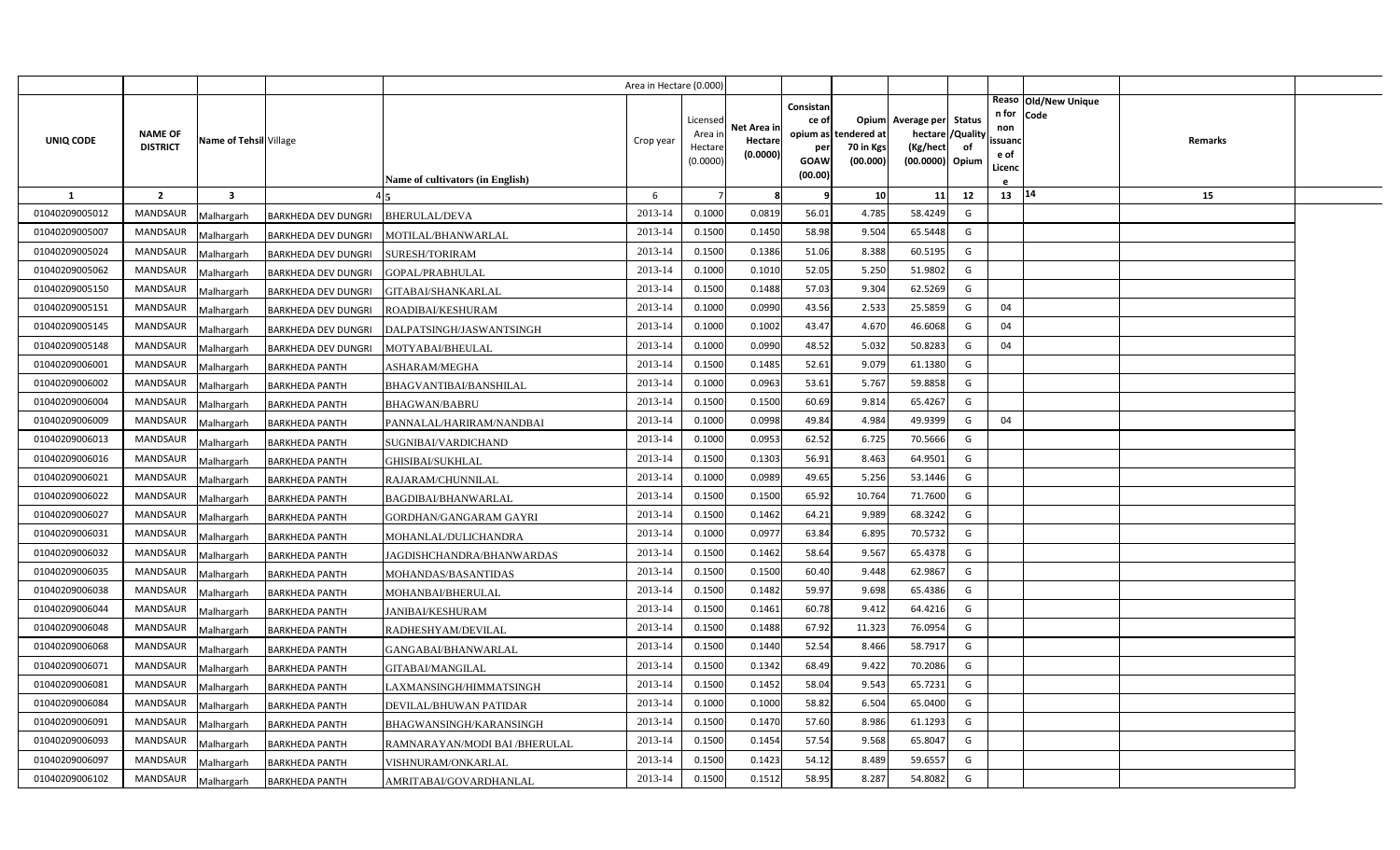|                |                 |                          |                       |                                  | Area in Hectare (0.000) |                |                     |                    |             |                                               |    |                |                              |         |  |
|----------------|-----------------|--------------------------|-----------------------|----------------------------------|-------------------------|----------------|---------------------|--------------------|-------------|-----------------------------------------------|----|----------------|------------------------------|---------|--|
|                |                 |                          |                       |                                  |                         | Licensed       |                     | Consistan<br>ce of |             |                                               |    | n for          | Reaso Old/New Unique<br>Code |         |  |
|                | <b>NAME OF</b>  |                          |                       |                                  |                         | Area ir        | Net Area in         | opium as           | tendered at | Opium Average per Status<br>hectare / Quality |    | non            |                              |         |  |
| UNIQ CODE      | <b>DISTRICT</b> | Name of Tehsil Village   |                       |                                  | Crop year               | Hectare        | Hectare<br>(0.0000) | per                | 70 in Kgs   | (Kg/hect                                      | of | ssuand<br>e of |                              | Remarks |  |
|                |                 |                          |                       |                                  |                         | (0.0000)       |                     | GOAW<br>(00.00)    | (00.000)    | (00.0000) Opium                               |    | Licenc         |                              |         |  |
| $\mathbf{1}$   | $\overline{2}$  | $\overline{\mathbf{3}}$  |                       | Name of cultivators (in English) | 6                       | $\overline{7}$ | 8                   | q                  | 10          | 11                                            | 12 | $13 \mid 14$   |                              | 15      |  |
| 01040209006110 | <b>MANDSAUR</b> |                          | <b>BARKHEDA PANTH</b> | LACHHIBAI/BANSHILAL              | 2013-14                 | 0.1500         | 0.1470              | 61.45              | 9.709       | 66.0476                                       | G  |                |                              |         |  |
| 01040209006096 | <b>MANDSAUR</b> | Malhargarh<br>Malhargarh | <b>BARKHEDA PANTH</b> | BHAGIRATH/LACHHIRAM              | 2013-14                 | 0.1500         | 0.1500              | 67.23              | 10.536      | 70.2400                                       | G  |                |                              |         |  |
| 01040209006106 | MANDSAUR        | Malhargarh               | <b>BARKHEDA PANTH</b> | GANGARAM/BABRU                   | 2013-14                 | 0.1500         | 0.1426              | 63.10              | 9.952       | 69.7896                                       | G  |                |                              |         |  |
| 01040209006033 | <b>MANDSAUR</b> | Malhargarh               | <b>BARKHEDA PANTH</b> | GOPAL/HIRALAL                    | 2013-14                 | 0.1000         | 0.0987              | 58.01              | 6.207       | 62.8875                                       | G  |                |                              |         |  |
| 01040209006046 | MANDSAUR        | Malhargarh               | <b>BARKHEDA PANTH</b> | <b>GANGABAI/BABRU BAVRI</b>      | 2013-14                 | 0.1500         | 0.1515              | 57.89              | 9.461       | 62.4488                                       | G  |                |                              |         |  |
| 01040209006118 | <b>MANDSAUR</b> | Malhargarh               | <b>BARKHEDA PANTH</b> | SHANTIBAI/JAGANNATH              | 2013-14                 | 0.1500         | 0.1500              | 60.93              | 9.949       | 66.3267                                       | G  |                |                              |         |  |
| 01040209006055 | MANDSAUR        | Malhargarh               | <b>BARKHEDA PANTH</b> | MOTILAL/CHHOTULAL                | 2013-14                 | 0.1500         | 0.1500              | 69.72              | 11.185      | 74.5667                                       | G  |                |                              |         |  |
| 01040209006109 | MANDSAUR        | Malhargarh               | <b>BARKHEDA PANTH</b> | KAILASHCHANDRA/BALMUKUND         | 2013-14                 | 0.1500         | 0.1504              | 56.47              | 9.261       | 61.5758                                       | G  |                |                              |         |  |
| 01040209006079 | MANDSAUR        | Malhargarh               | <b>BARKHEDA PANTH</b> | ONKARIBAI/MOHANLAL               | 2013-14                 | 0.1500         | 0.1428              | 57.92              | 9.209       | 64.4888                                       | G  |                |                              |         |  |
| 01040209006054 | MANDSAUR        | Malhargarh               | <b>BARKHEDA PANTH</b> | SUKHRAM/NARAYAN                  | 2013-14                 | 0.1500         | 0.1443              | 58.50              | 9.602       | 66.5419                                       | G  |                |                              |         |  |
| 01040209006094 | <b>MANDSAUR</b> | Malhargarh               | <b>BARKHEDA PANTH</b> | BANSHILAL/BASANTILAL             | 2013-14                 | 0.1500         | 0.1500              | 60.43              | 9.548       | 63.6533                                       | G  |                |                              |         |  |
| 01040209006028 | <b>MANDSAUR</b> | Malhargarh               | <b>BARKHEDA PANTH</b> | MANGIBAI/RAMRATAN                | 2013-14                 | 0.1500         | 0.1518              | 53.15              | 9.142       | 60.2240                                       | G  |                |                              |         |  |
| 01040209006116 | <b>MANDSAUR</b> | Malhargarh               | <b>BARKHEDA PANTH</b> | RADHESHYAM/BHANWARLAL            | 2013-14                 | 0.1500         | 0.1489              | 60.08              | 10.291      | 69.1135                                       | G  |                |                              |         |  |
| 01040209006062 | <b>MANDSAUR</b> | Malhargarh               | <b>BARKHEDA PANTH</b> | FAKIRCHANDRA/HIRALAL             | 2013-14                 | 0.1500         | 0.1512              | 63.07              | 10.244      | 67.7513                                       | G  |                |                              |         |  |
| 01040209006045 | <b>MANDSAUR</b> | Malhargarh               | <b>BARKHEDA PANTH</b> | JAGDISHCHANDRA/JAGANNATH         | 2013-14                 | 0.1500         | 0.1464              | 54.06              | 9.051       | 61.8238                                       | G  |                |                              |         |  |
| 01040209006076 | <b>MANDSAUR</b> | Malhargarh               | <b>BARKHEDA PANTH</b> | MANGILAL/MAGNIRAM                | 2013-14                 | 0.1500         | 0.1486              | 52.26              | 9.198       | 61.8977                                       | G  |                |                              |         |  |
| 01040209006014 | <b>MANDSAUR</b> | Malhargarh               | <b>BARKHEDA PANTH</b> | ONKARLAL/NARAYANIBAI             | 2013-14                 | 0.1000         | 0.0990              | 56.71              | 6.692       | 67.5960                                       | G  |                |                              |         |  |
| 01040209006049 | <b>MANDSAUR</b> | Malhargarh               | <b>BARKHEDA PANTH</b> | AMBALAL/BABRU                    | 2013-14                 | 0.1500         | 0.1480              | 52.58              | 8.375       | 56.5878                                       | G  |                |                              |         |  |
| 01040209006073 | <b>MANDSAUR</b> | Malhargarh               | <b>BARKHEDA PANTH</b> | KAMAL/MANGILAL                   | 2013-14                 | 0.1500         | 0.1486              | 51.48              | 7.744       | 52.1131                                       | G  |                |                              |         |  |
| 01040209006113 | <b>MANDSAUR</b> | Malhargarh               | <b>BARKHEDA PANTH</b> | SHANKARLAL/SUKHLAL               | 2013-14                 | 0.1500         | 0.1290              | 58.63              | 8.317       | 64.4729                                       | G  |                |                              |         |  |
| 01040209006058 | MANDSAUR        | Malhargarh               | <b>BARKHEDA PANTH</b> | ALARAM/MANNALAL                  | 2013-14                 | 0.1000         | 0.1000              | 52.41              | 5.668       | 56.6800                                       | G  |                |                              |         |  |
| 01040209006086 | <b>MANDSAUR</b> | Malhargarh               | <b>BARKHEDA PANTH</b> | KAMLABAI/RAMLAL                  | 2013-14                 | 0.1500         | 0.1457              | 61.90              | 9.763       | 67.0075                                       | G  |                |                              |         |  |
| 01040209006015 | MANDSAUR        | Malhargarh               | <b>BARKHEDA PANTH</b> | BHANWARLAL/DALURAM               | 2013-14                 | 0.1500         | 0.1352              | 59.00              | 8.816       | 65.2071                                       | G  |                |                              |         |  |
| 01040209006100 | <b>MANDSAUR</b> | Malhargarh               | <b>BARKHEDA PANTH</b> | ONKARLAL/KACHRULAL               | 2013-14                 | 0.1500         | 0.1500              | 53.93              | 8.398       | 55.9867                                       | G  |                |                              |         |  |
| 01040209006019 | MANDSAUR        | Malhargarh               | <b>BARKHEDA PANTH</b> | SHANTIBAI/MANAKLAL               | 2013-14                 | 0.1500         | 0.1443              | 48.22              | 7.977       | 55.2807                                       | G  |                |                              |         |  |
| 01040209006107 | MANDSAUR        | Malhargarh               | <b>BARKHEDA PANTH</b> | RAMESHWAR/LACHHIRAM              | 2013-14                 | 0.1500         | 0.1452              | 58.17              | 9.041       | 62.2658                                       | G  |                |                              |         |  |
| 01040209006067 | <b>MANDSAUR</b> | Malhargarh               | <b>BARKHEDA PANTH</b> | MANNALAL/LACHHIRAM               | 2013-14                 | 0.1500         | 0.1440              | 57.40              | 9.455       | 65.6597                                       | G  |                |                              |         |  |
| 01040209006029 | MANDSAUR        | Malhargarh               | <b>BARKHEDA PANTH</b> | RAJARAM/MAGNIRAM                 | 2013-14                 | 0.1500         | 0.1503              | 60.72              | 9.325       | 62.0426                                       | G  |                |                              |         |  |
| 01040209006099 | <b>MANDSAUR</b> | Malhargarh               | <b>BARKHEDA PANTH</b> | JAGDISHCHANDRA/BHERULAL          | 2013-14                 | 0.1000         | 0.0967              | 55.33              | 6.142       | 63.5160                                       | G  |                |                              |         |  |
| 01040209006077 | MANDSAUR        | Malhargarh               | <b>BARKHEDA PANTH</b> | AMARCHAND/ONKARLAL               | 2013-14                 | 0.1000         | 0.1015              | 53.02              | 5.317       | 52.3842                                       | G  |                |                              |         |  |
| 01040209006101 | MANDSAUR        | Malhargarh               | <b>BARKHEDA PANTH</b> | KAMALKUMAR/ONKARLAL              | 2013-14                 | 0.1500         | 0.1296              | 60.05              | 8.201       | 63.2793                                       | G  |                |                              |         |  |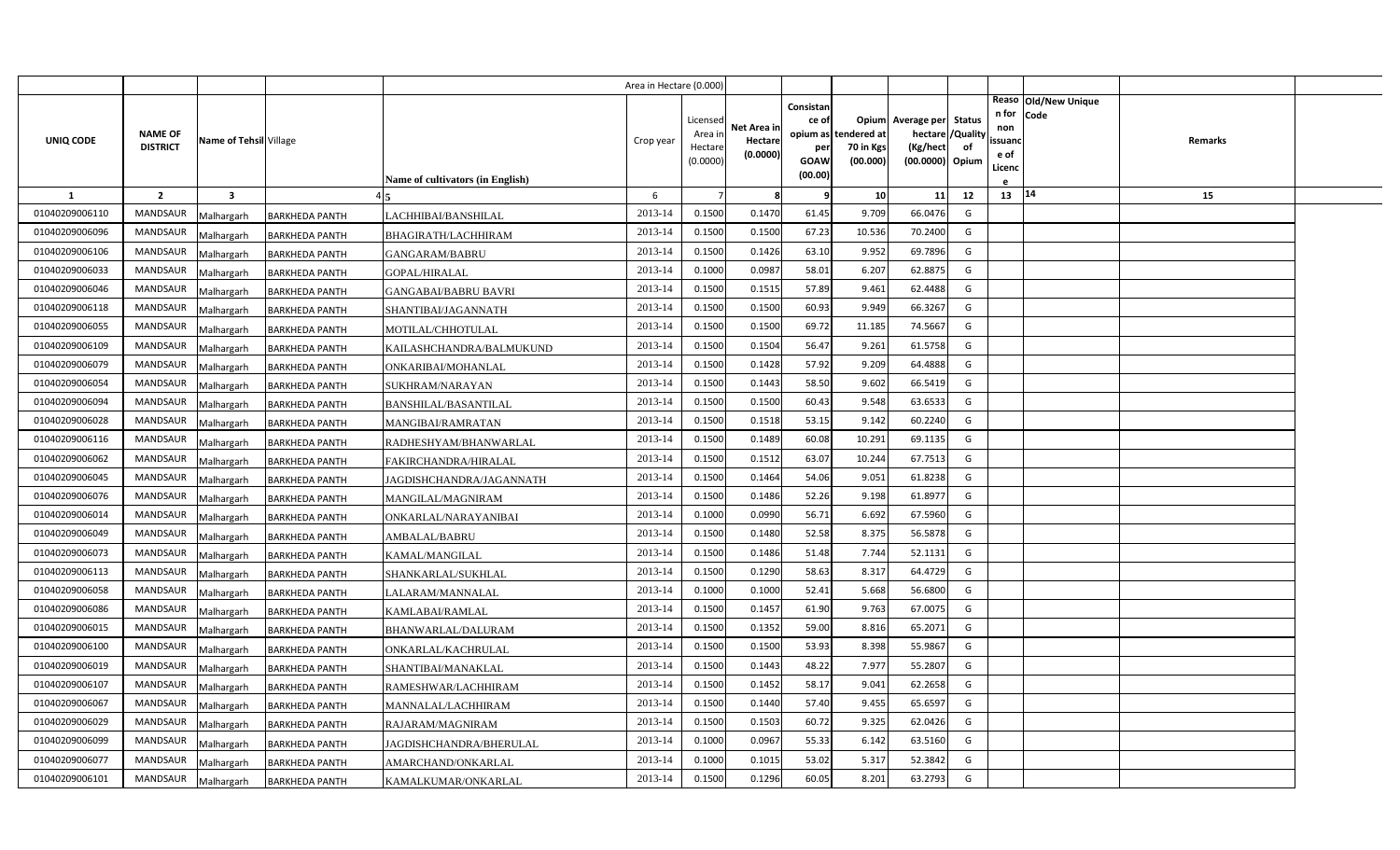|                |                                   |                         |                       |                                  | Area in Hectare (0.000) |                                            |                                    |                                              |                                               |                                                                    |                |                                          |                              |         |  |
|----------------|-----------------------------------|-------------------------|-----------------------|----------------------------------|-------------------------|--------------------------------------------|------------------------------------|----------------------------------------------|-----------------------------------------------|--------------------------------------------------------------------|----------------|------------------------------------------|------------------------------|---------|--|
| UNIQ CODE      | <b>NAME OF</b><br><b>DISTRICT</b> | Name of Tehsil Village  |                       | Name of cultivators (in English) | Crop year               | Licensed<br>Area in<br>Hectare<br>(0.0000) | Net Area in<br>Hectare<br>(0.0000) | Consistan<br>ce of<br>per<br>GOAW<br>(00.00) | opium as tendered at<br>70 in Kgs<br>(00.000) | Opium Average per Status<br>hectare<br>(Kg/hect<br>(00.0000) Opium | /Quality<br>of | n for<br>non<br>ssuand<br>e of<br>Licenc | Reaso Old/New Unique<br>Code | Remarks |  |
| $\mathbf{1}$   | $\overline{2}$                    | $\overline{\mathbf{3}}$ |                       |                                  | 6                       |                                            | 8                                  | q                                            | 10                                            | 11                                                                 | 12             | 13   14                                  |                              | 15      |  |
| 01040209006040 | MANDSAUR                          | Malhargarh              | <b>BARKHEDA PANTH</b> | BHERULAL/AMBALAL                 | 2013-14                 | 0.1500                                     | 0.1496                             | 59.59                                        | 10.454                                        | 69.8797                                                            | G              |                                          |                              |         |  |
| 01040209006050 | <b>MANDSAUR</b>                   | Malhargarh              | <b>BARKHEDA PANTH</b> | <b>BANSHILAL/DEVILAL</b>         | 2013-14                 | 0.1500                                     | 0.1502                             | 58.32                                        | 9.764                                         | 65.0067                                                            | G              |                                          |                              |         |  |
| 01040209006024 | <b>MANDSAUR</b>                   | Malhargarh              | <b>BARKHEDA PANTH</b> | PYARIBAI/MOHANLAL                | 2013-14                 | 0.1000                                     | 0.0960                             | 57.90                                        | 5.989                                         | 62.3854                                                            | G              |                                          |                              |         |  |
| 01040209006008 | <b>MANDSAUR</b>                   | Malhargarh              | <b>BARKHEDA PANTH</b> | ABHIMANYU/KACHRULAL              | 2013-14                 | 0.1500                                     | 0.1500                             | 53.10                                        | 8.784                                         | 58.5600                                                            | G              |                                          |                              |         |  |
| 01040209006059 | <b>MANDSAUR</b>                   | Malhargarh              | <b>BARKHEDA PANTH</b> | NANIBAI/MANGILAL                 | 2013-14                 | 0.1500                                     | 0.1520                             | 68.02                                        | 10.28                                         | 67.6382                                                            | G              |                                          |                              |         |  |
| 01040209006018 | <b>MANDSAUR</b>                   | Malhargarh              | <b>BARKHEDA PANTH</b> | FAKIRCHAND/BHERULAL              | 2013-14                 | 0.1500                                     | 0.1464                             | 56.59                                        | 9.418                                         | 64.3306                                                            | G              |                                          |                              |         |  |
| 01040209006039 | <b>MANDSAUR</b>                   | Malhargarh              | <b>BARKHEDA PANTH</b> | <b>BANSHILAL/GHASILAL</b>        | 2013-14                 | 0.1000                                     | 0.0956                             | 52.05                                        | 5.302                                         | 55.4603                                                            | G              |                                          |                              |         |  |
| 01040209006025 | <b>MANDSAUR</b>                   | Malhargarh              | <b>BARKHEDA PANTH</b> | RAMLAL/RATANLAL                  | 2013-14                 | 0.1500                                     | 0.1486                             | 67.87                                        | 10.481                                        | 70.5316                                                            | G              |                                          |                              |         |  |
| 01040209006056 | <b>MANDSAUR</b>                   | Malhargarh              | <b>BARKHEDA PANTH</b> | MAGANBAI/KALURAM                 | 2013-14                 | 0.1500                                     | 0.1369                             | 49.93                                        | 6.470                                         | 47.2608                                                            | G              | 04                                       |                              |         |  |
| 01040209006108 | <b>MANDSAUR</b>                   | Malhargarh              | <b>BARKHEDA PANTH</b> | AYODHYABAI/LACHHIRAM             | 2013-14                 | 0.1500                                     | 0.1480                             | 65.81                                        | 10.313                                        | 69.6824                                                            | G              |                                          |                              |         |  |
| 01040209008039 | <b>MANDSAUR</b>                   | Malhargarh              | CHANGERI              | ISHWARSINGH/DEVISINGH            | 2013-14                 | 0.1000                                     |                                    |                                              |                                               | 0.0000                                                             | F              |                                          |                              |         |  |
| 01040209008045 | <b>MANDSAUR</b>                   | Malhargarh              | CHANGERI              | DEVILAL/BASANTILAL               | 2013-14                 | 0.1000                                     | 0.1012                             | 60.24                                        | 6.239                                         | 61.6502                                                            | G              |                                          |                              |         |  |
| 01040209008052 | <b>MANDSAUR</b>                   | Malhargarh              | CHANGERI              | ARJUNSINGH/MADHOSINGH            | 2013-14                 | 0.1500                                     | 0.1508                             | 46.70                                        | 7.152                                         | 47.4271                                                            | G              | 04                                       |                              |         |  |
| 01040209008018 | <b>MANDSAUR</b>                   | Malhargarh              | CHANGERI              | PREMCHANDRA/VAKTA                | 2013-14                 | 0.1000                                     | 0.0967                             | 48.46                                        | 4.846                                         | 50.1138                                                            | G              | 04                                       |                              |         |  |
| 01040209008003 | <b>MANDSAUR</b>                   | Malhargarh              | CHANGERI              | NANDUBAI/BHANWARLAL              | 2013-14                 | 0.1000                                     | 0.1026                             | 50.90                                        | 5.359                                         | 52.2320                                                            | G              |                                          |                              |         |  |
| 01040209008054 | <b>MANDSAUR</b>                   | Malhargarh              | CHANGERI              | BHANWARLAL/RADHAKISHAN           | 2013-14                 | 0.1500                                     | 0.1505                             | 60.49                                        | 8.970                                         | 59.6013                                                            | G              |                                          |                              |         |  |
| 01040209008036 | <b>MANDSAUR</b>                   | Malhargarh              | CHANGERI              | CHAGANLAL/HIRALAL                | 2013-14                 | 0.1000                                     | 0.0999                             | 54.90                                        | 5.804                                         | 58.0981                                                            | G              |                                          |                              |         |  |
| 01040209010005 | <b>MANDSAUR</b>                   | Malhargarh              | <b>JALODIYA</b>       | TULSIRAM/KISHAN                  | 2013-14                 | 0.1500                                     | 0.1473                             | 62.30                                        | 9.701                                         | 65.8588                                                            | G              |                                          |                              |         |  |
| 01040209010006 | <b>MANDSAUR</b>                   | Malhargarh              | <b>JALODIYA</b>       | NANDA/BHERAJI                    | 2013-14                 | 0.1500                                     | 0.1495                             | 68.34                                        | 10.583                                        | 70.7893                                                            | G              |                                          |                              |         |  |
| 01040209010007 | <b>MANDSAUR</b>                   | Malhargarh              | <b>JALODIYA</b>       | SHANIBAI/KASHIRAM                | 2013-14                 | 0.1500                                     | 0.1500                             | 65.51                                        | 9.593                                         | 63.9533                                                            | G              |                                          |                              |         |  |
| 01040209010008 | <b>MANDSAUR</b>                   | Malhargarh              | <b>JALODIYA</b>       | MOHANBAI/DEVA                    | 2013-14                 | 0.1500                                     | 0.1498                             | 56.29                                        | 8.508                                         | 56.7957                                                            | G              |                                          |                              |         |  |
| 01040209010009 | <b>MANDSAUR</b>                   | Malhargarh              | <b>JALODIYA</b>       | BHUWANISINGH/GORDHANSINGH        | 2013-14                 | 0.1500                                     | 0.1501                             | 62.03                                        | 9.056                                         | 60.3331                                                            | G              |                                          |                              |         |  |
| 01040209010012 | <b>MANDSAUR</b>                   | Malhargarh              | <b>JALODIYA</b>       | UDAYRAM/BALA                     | 2013-14                 | 0.1500                                     | 0.0725                             | 66.63                                        | 5.111                                         | 70.4966                                                            | G              |                                          |                              |         |  |
| 01040209010016 | <b>MANDSAUR</b>                   | Malhargarh              | <b>JALODIYA</b>       | VIRAM/LAXHMAN                    | 2013-14                 | 0.1500                                     | 0.1496                             | 60.83                                        | 9.394                                         | 62.7941                                                            | G              |                                          |                              |         |  |
| 01040209010019 | <b>MANDSAUR</b>                   | Malhargarh              | <b>JALODIYA</b>       | MURLIDAS/MOHANDAS                | 2013-14                 | 0.1000                                     | 0.0986                             | 59.43                                        | 6.036                                         | 61.2170                                                            | G              |                                          |                              |         |  |
| 01040209010033 | <b>MANDSAUR</b>                   | Malhargarh              | <b>JALODIYA</b>       | SHYAMIBAI/NANDA                  | 2013-14                 | 0.1000                                     | 0.0993                             | 52.60                                        | 5.035                                         | 50.7049                                                            | G              | 04                                       |                              |         |  |
| 01040209010038 | <b>MANDSAUR</b>                   | Malhargarh              | <b>JALODIYA</b>       | MANGILAL/BHUVAN                  | 2013-14                 | 0.1500                                     | 0.1485                             | 64.80                                        | 9.970                                         | 67.1380                                                            | G              |                                          |                              |         |  |
| 01040209010039 | <b>MANDSAUR</b>                   | Malhargarh              | <b>JALODIYA</b>       | RAMESHWAR/BAGDIRAM/BASHANTIBAI   | 2013-14                 | 0.1500                                     | 0.1462                             | 58.59                                        | 8.496                                         | 58.1122                                                            | G              |                                          |                              |         |  |
| 01040209010041 | <b>MANDSAUR</b>                   | Malhargarh              | JALODIYA              | GOUTAMBAI/KISHANLAL              | 2013-14                 | 0.1500                                     | 0.1500                             | 64.46                                        | 9.890                                         | 65.9333                                                            | G              |                                          |                              |         |  |
| 01040209010047 | <b>MANDSAUR</b>                   | Malhargarh              | <b>JALODIYA</b>       | CHENRAM/BALARAM                  | 2013-14                 | 0.1500                                     | 0.1500                             | 57.39                                        | 8.633                                         | 57.5533                                                            | G              |                                          |                              |         |  |
| 01040209010057 | MANDSAUR                          | Malhargarh              | <b>JALODIYA</b>       | KANWARLAL/KISHANLAL              | 2013-14                 | 0.1500                                     | 0.1488                             | 63.26                                        | 8.929                                         | 60.0067                                                            | G              |                                          |                              |         |  |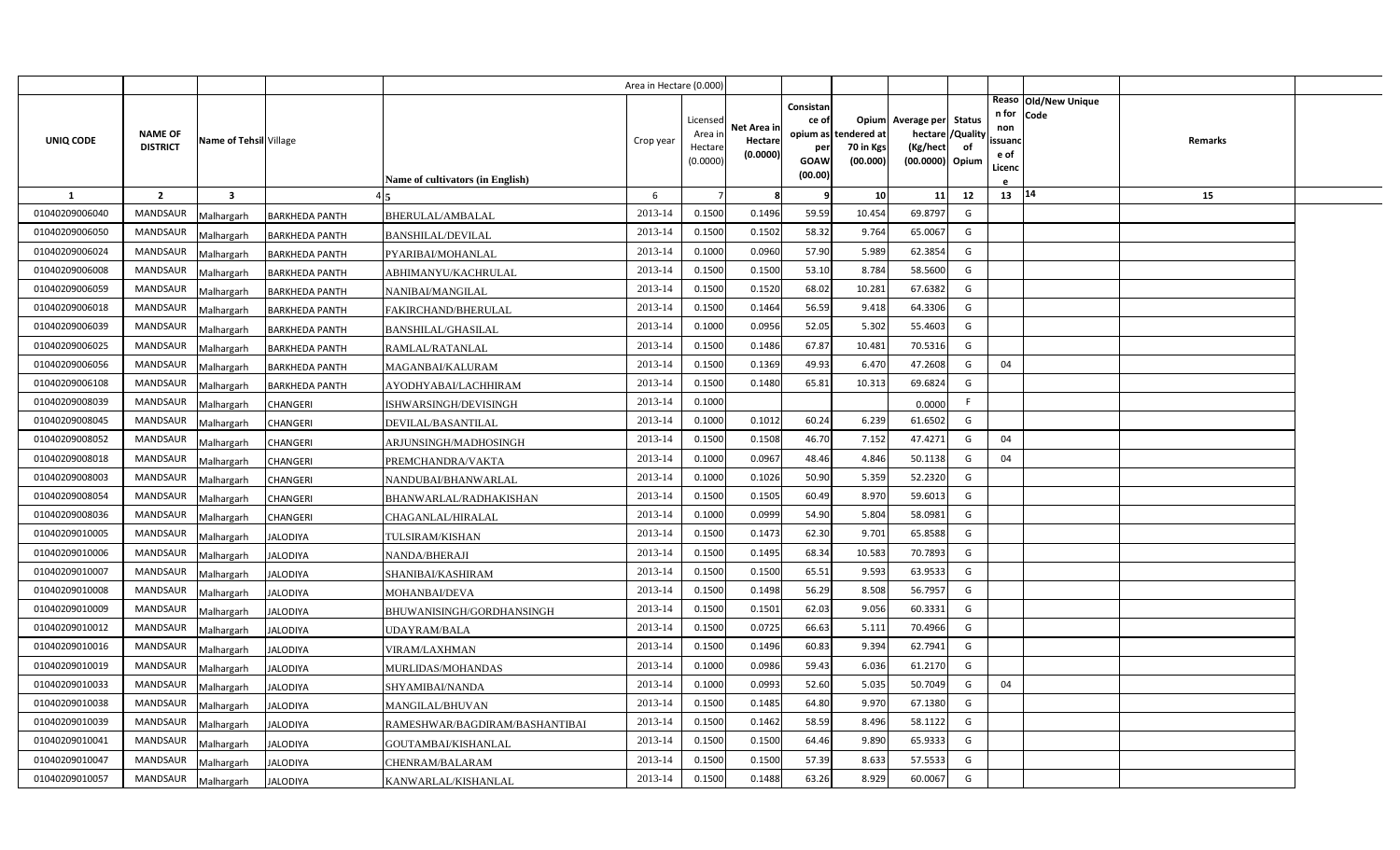|                |                                   |                         |                 |                                  | Area in Hectare (0.000 |                    |             |           |                                   |                          |                |                |                      |         |  |
|----------------|-----------------------------------|-------------------------|-----------------|----------------------------------|------------------------|--------------------|-------------|-----------|-----------------------------------|--------------------------|----------------|----------------|----------------------|---------|--|
|                |                                   |                         |                 |                                  |                        |                    |             | Consistan |                                   |                          |                | n for          | Reaso Old/New Unique |         |  |
|                |                                   |                         |                 |                                  |                        | Licensed           | Net Area in | ce of     |                                   | Opium Average per Status |                | non            | Code                 |         |  |
| UNIQ CODE      | <b>NAME OF</b><br><b>DISTRICT</b> | Name of Tehsil Village  |                 |                                  | Crop year              | Area in<br>Hectare | Hectare     | per       | opium as tendered at<br>70 in Kgs | hectare /<br>(Kg/hect    | /Quality<br>of | ssuanc         |                      | Remarks |  |
|                |                                   |                         |                 |                                  |                        | (0.0000)           | (0.0000)    | GOAW      | (00.000)                          | (00.0000) Opium          |                | e of<br>Licenc |                      |         |  |
|                |                                   |                         |                 | Name of cultivators (in English) |                        |                    |             | (00.00)   |                                   |                          |                |                |                      |         |  |
| <b>1</b>       | $\overline{2}$                    | $\overline{\mathbf{3}}$ |                 |                                  | 6                      |                    | -8          | q         | 10                                | 11                       | 12             | 13   14        |                      | 15      |  |
| 01040209010058 | <b>MANDSAUR</b>                   | Malhargarh              | <b>JALODIYA</b> | NARAYANDAS/HARIDAS               | 2013-14                | 0.1500             | 0.1479      | 61.80     | 9.870                             | 66.7343                  | G              |                |                      |         |  |
| 01040209010061 | MANDSAUR                          | Malhargarh              | <b>JALODIYA</b> | MOHANBAI/SHANKAR                 | 2013-14                | 0.1500             | 0.1512      | 59.79     | 9.080                             | 60.0529                  | G              |                |                      |         |  |
| 01040209010029 | <b>MANDSAUR</b>                   | Malhargarh              | <b>JALODIYA</b> | MOHANLAL/BHANWARLAL              | 2013-14                | 0.1000             | 0.1008      | 61.83     | 6.324                             | 62.7381                  | G              |                |                      |         |  |
| 01040209010030 | <b>MANDSAUR</b>                   | Malhargarh              | <b>JALODIYA</b> | GATTUSINGH/JAWANSINGH            | 2013-14                | 0.1500             | 0.1480      | 54.32     | 8.17                              | 55.2095                  | G              |                |                      |         |  |
| 01040209010021 | <b>MANDSAUR</b>                   | Malhargarh              | <b>JALODIYA</b> | NARAYANSINGH/VIJAYSINGH          | 2013-14                | 0.1500             | 0.1512      | 71.36     | 10.113                            | 66.8849                  | G              |                |                      |         |  |
| 01040209010062 | <b>MANDSAUR</b>                   | Malhargarh              | <b>JALODIYA</b> | PRAKASH/BHERA/KASTURIBAI         | 2013-14                | 0.1500             | 0.1500      | 63.74     | 9.670                             | 64.4667                  | G              |                |                      |         |  |
| 01040209010063 | <b>MANDSAUR</b>                   | Malhargarh              | <b>JALODIYA</b> | HARIRAM/PARTHA                   | 2013-14                | 0.1000             | 0.0679      | 54.89     | 3.709                             | 54.6244                  | G              |                |                      |         |  |
| 01040209010025 | <b>MANDSAUR</b>                   | Malhargarh              | <b>JALODIYA</b> | KANHAIYALAL/NANURAM              | 2013-14                | 0.1000             | 0.1013      | 55.03     | 5.487                             | 54.1658                  | G              |                |                      |         |  |
| 01040209010031 | <b>MANDSAUR</b>                   | Malhargarh              | <b>JALODIYA</b> | RAMSINGH/SARDARSINGH             | 2013-14                | 0.1000             | 0.0992      | 62.87     | 6.009                             | 60.5746                  | G              |                |                      |         |  |
| 01040209010048 | <b>MANDSAUR</b>                   | Malhargarh              | <b>JALODIYA</b> | BHAGATRAM/MOHANLAL               | 2013-14                | 0.1500             | 0.1506      | 61.89     | 9.779                             | 64.9336                  | G              |                |                      |         |  |
| 01040209010051 | <b>MANDSAUR</b>                   | Malhargarh              | <b>JALODIYA</b> | MANNALAL/TULSIRAM                | 2013-14                | 0.1500             | 0.1504      | 64.87     | 10.185                            | 67.7194                  | G              |                |                      |         |  |
| 01040209010043 | <b>MANDSAUR</b>                   | Malhargarh              | <b>JALODIYA</b> | RAMKUNWARBAI/NARAYAN             | 2013-14                | 0.1500             | 0.1500      | 60.20     | 9.589                             | 63.9267                  | G              |                |                      |         |  |
| 01040209010067 | MANDSAUR                          | Malhargarh              | <b>JALODIYA</b> | <b>ONKARLAL/KALU</b>             | 2013-14                | 0.1500             | 0.1506      | 69.30     | 10.544                            | 70.0133                  | G              |                |                      |         |  |
| 01040209010049 | <b>MANDSAUR</b>                   | Malhargarh              | <b>JALODIYA</b> | BHANWARLAL/KISHANLAL             | 2013-14                | 0.1500             | 0.1500      | 64.74     | 10.136                            | 67.5733                  | G              |                |                      |         |  |
| 01040209010014 | MANDSAUR                          | Malhargarh              | <b>JALODIYA</b> | MUKANDRAM/NANURAM                | 2013-14                | 0.1500             | 0.0978      | 60.19     | 6.251                             | 63.9162                  | G              |                |                      |         |  |
| 01040209010004 | MANDSAUR                          | Malhargarh              | <b>JALODIYA</b> | RAMLAL/BHUVAN                    | 2013-14                | 0.1500             | 0.1500      | 63.98     | 9.698                             | 64.6533                  | G              |                |                      |         |  |
| 01040209010023 | MANDSAUR                          | Malhargarh              | <b>JALODIYA</b> | TULSIRAM/KISHANLAL               | 2013-14                | 0.1500             | 0.1511      | 62.42     | 9.853                             | 65.2085                  | G              |                |                      |         |  |
| 01040209010036 | MANDSAUR                          | Malhargarh              | <b>JALODIYA</b> | RAMLAL/RAJARAM                   | 2013-14                | 0.1500             | 0.1500      | 61.08     | 9.546                             | 63.6400                  | G              |                |                      |         |  |
| 01040209010068 | <b>MANDSAUR</b>                   | Malhargarh              | <b>JALODIYA</b> | HARISHCHAND/DEVILAL              | 2013-14                | 0.1000             | 0.0969      | 68.21     | 7.065                             | 72.9102                  | G              |                |                      |         |  |
| 01040209010032 | <b>MANDSAUR</b>                   | Malhargarh              | <b>JALODIYA</b> | RADHESHYAM /BHAGWAN              | 2013-14                | 0.1000             | 0.1000      | 59.08     | 5.815                             | 58.1500                  | G              |                |                      |         |  |
| 01040209010035 | <b>MANDSAUR</b>                   | Malhargarh              | <b>JALODIYA</b> | SAMDIBAI/MANGILAL                | 2013-14                | 0.1500             | 0.1479      | 65.97     | 9.990                             | 67.5456                  | G              |                |                      |         |  |
| 01040209010059 | <b>MANDSAUR</b>                   | Malhargarh              | <b>JALODIYA</b> | <b>BHERULAL/GOBAR</b>            | 2013-14                | 0.1000             | 0.1006      | 52.84     | 5.631                             | 55.9742                  | G              |                |                      |         |  |
| 01040209010022 | <b>MANDSAUR</b>                   | Malhargarh              | <b>JALODIYA</b> | RAMLAL/DEVA                      | 2013-14                | 0.1500             | 0.1496      | 63.96     | 9.841                             | 65.7821                  | G              |                |                      |         |  |
| 01040209011004 | MANDSAUR                          | Malhargarh              | <b>JETPURA</b>  | KANWARLAL/LAXMAN                 | 2013-14                | 0.1500             | 0.1350      | 66.86     | 10.812                            | 80.0889                  | G              |                |                      |         |  |
| 01040209011008 | <b>MANDSAUR</b>                   | Malhargarh              | <b>JETPURA</b>  | RAMCHANDRA/JAGANNATH             | 2013-14                | 0.1000             | 0.0985      | 69.11     | 6.932                             | 70.3655                  | G              |                |                      |         |  |
| 01040209011009 | <b>MANDSAUR</b>                   | Malhargarh              | <b>JETPURA</b>  | BHERULAL/JAGANNATH               | 2013-14                | 0.1000             | 0.0992      | 55.63     | 5.84                              | 58.8810                  | G              |                |                      |         |  |
| 01040209011012 | <b>MANDSAUR</b>                   | Malhargarh              | <b>JETPURA</b>  | MANGILAL/NAGGA                   | 2013-14                | 0.1500             | 0.1360      | 62.74     | 9.599                             | 70.5809                  | G              |                |                      |         |  |
| 01040209011014 | <b>MANDSAUR</b>                   | Malhargarh              | <b>JETPURA</b>  | SITARAM/KANIRAM                  | 2013-14                | 0.1500             | 0.1200      | 66.05     | 8.539                             | 71.1583                  | G              |                |                      |         |  |
| 01040209011015 | <b>MANDSAUR</b>                   | Malhargarh              | <b>JETPURA</b>  | RAMESHWAR/GIRDHARI               | 2013-14                | 0.1500             | 0.1445      | 64.47     | 10.315                            | 71.3841                  | G              |                |                      |         |  |
| 01040209011022 | <b>MANDSAUR</b>                   | Malhargarh              | <b>JETPURA</b>  | SHANKARLAL/GIRDHARI              | 2013-14                | 0.1500             | 0.1473      | 65.19     | 10.598                            | 71.9484                  | G              |                |                      |         |  |
| 01040209011025 | MANDSAUR                          | Malhargarh              | <b>JETPURA</b>  | PRAKASH/RAMCHANDRA               | 2013-14                | 0.1500             | 0.1485      | 66.20     | 10.233                            | 68.9091                  | G              |                |                      |         |  |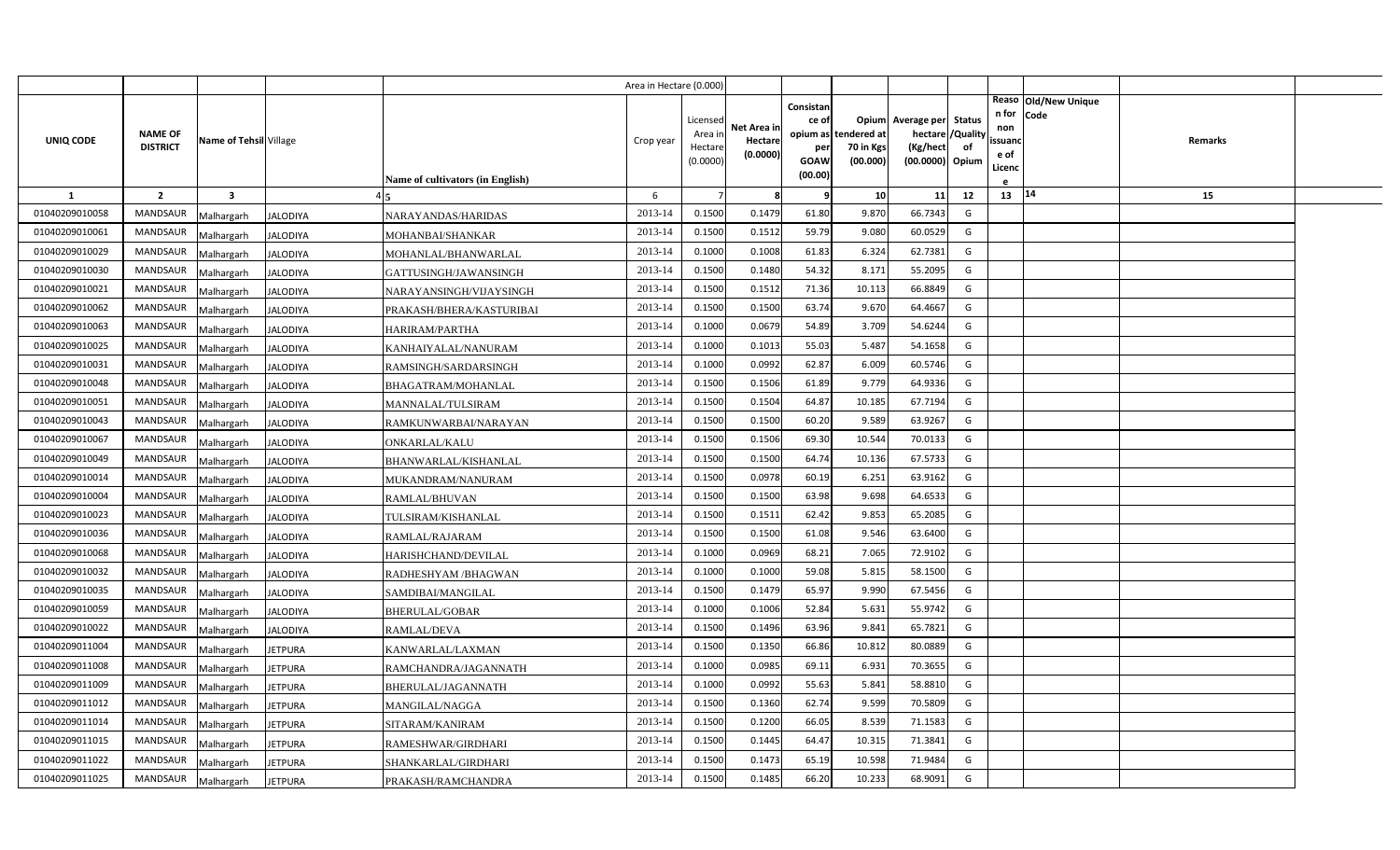|                |                                   |                         |                     |                                  | Area in Hectare (0.000) |                                            |                                    |                                                     |                                               |                                                                    |                |                                          |                              |         |  |
|----------------|-----------------------------------|-------------------------|---------------------|----------------------------------|-------------------------|--------------------------------------------|------------------------------------|-----------------------------------------------------|-----------------------------------------------|--------------------------------------------------------------------|----------------|------------------------------------------|------------------------------|---------|--|
| UNIQ CODE      | <b>NAME OF</b><br><b>DISTRICT</b> | Name of Tehsil Village  |                     | Name of cultivators (in English) | Crop year               | Licensed<br>Area in<br>Hectare<br>(0.0000) | Net Area in<br>Hectare<br>(0.0000) | Consistan<br>ce of<br>per<br><b>GOAW</b><br>(00.00) | opium as tendered at<br>70 in Kgs<br>(00.000) | Opium Average per Status<br>hectare<br>(Kg/hect<br>(00.0000) Opium | /Quality<br>of | n for<br>non<br>ssuand<br>e of<br>Licenc | Reaso Old/New Unique<br>Code | Remarks |  |
| $\mathbf{1}$   | $\overline{2}$                    | $\overline{\mathbf{3}}$ |                     |                                  | 6                       |                                            | 8                                  | q                                                   | 10                                            | 11                                                                 | 12             | 13   14                                  |                              | 15      |  |
| 01040209011033 | MANDSAUR                          | Malhargarh              | <b>JETPURA</b>      | BABULAL/RAMCHANDRA               | 2013-14                 | 0.1500                                     | 0.1480                             | 66.02                                               | 10.082                                        | 68.1216                                                            | G              |                                          |                              |         |  |
| 01040209011034 | <b>MANDSAUR</b>                   | Malhargarh              | <b>JETPURA</b>      | VARDICHANDRA/RAMCHANDRA          | 2013-14                 | 0.1500                                     | 0.1480                             | 65.18                                               | 9.889                                         | 66.8176                                                            | G              |                                          |                              |         |  |
| 01040209011037 | <b>MANDSAUR</b>                   | Malhargarh              | <b>JETPURA</b>      | PRAKSHCHANDRA/MATHURALAL         | 2013-14                 | 0.1500                                     | 0.0980                             | 61.10                                               | 6.573                                         | 67.0714                                                            | G              |                                          |                              |         |  |
| 01040209011006 | <b>MANDSAUR</b>                   | Malhargarh              | <b>JETPURA</b>      | RAJMAL/MANGILAL                  | 2013-14                 | 0.1000                                     | 0.0965                             | 58.05                                               | 5.963                                         | 61.7927                                                            | G              |                                          |                              |         |  |
| 01040209011030 | <b>MANDSAUR</b>                   | Malhargarh              | <b>JETPURA</b>      | NATHULAL/SITARAM                 | 2013-14                 | 0.1500                                     | 0.1472                             | 65.25                                               | 10.328                                        | 70.1630                                                            | G              |                                          |                              |         |  |
| 01040209011043 | <b>MANDSAUR</b>                   | Malhargarh              | <b>JETPURA</b>      | RAMCHANDRA/GOPAL                 | 2013-14                 | 0.1500                                     | 0.1466                             | 62.44                                               | 9.580                                         | 65.3479                                                            | G              |                                          |                              |         |  |
| 01040209011044 | <b>MANDSAUR</b>                   | Malhargarh              | <b>JETPURA</b>      | AMBALAL/LALJI                    | 2013-14                 | 0.1500                                     | 0.1494                             | 58.60                                               | 9.476                                         | 63.4270                                                            | G              |                                          |                              |         |  |
| 01040209011045 | MANDSAUR                          | Malhargarh              | <b>JETPURA</b>      | MOHANLAL/NANURAM                 | 2013-14                 | 0.1500                                     | 0.1482                             | 66.67                                               | 10.705                                        | 72.2335                                                            | G              |                                          |                              |         |  |
| 01040209011046 | <b>MANDSAUR</b>                   | Malhargarh              | <b>JETPURA</b>      | NARAYAN/NANURAM                  | 2013-14                 | 0.1500                                     | 0.1485                             | 65.02                                               | 10.979                                        | 73.9327                                                            | G              |                                          |                              |         |  |
| 01040209011047 | <b>MANDSAUR</b>                   | Malhargarh              | <b>JETPURA</b>      | TEJRAM/NANURAM                   | 2013-14                 | 0.1500                                     | 0.1504                             | 63.50                                               | 10.423                                        | 69.3019                                                            | G              |                                          |                              |         |  |
| 01040209011048 | <b>MANDSAUR</b>                   | Malhargarh              | <b>JETPURA</b>      | KISHANLAL/GIRDHARI               | 2013-14                 | 0.1500                                     | 0.1462                             | 68.68                                               | 11.283                                        | 77.1751                                                            | G              |                                          |                              |         |  |
| 01040209011013 | <b>MANDSAUR</b>                   | Malhargarh              | <b>JETPURA</b>      | KAILASHBAI/PRABHULAL             | 2013-14                 | 0.1000                                     | 0.0990                             | 51.32                                               | 5.345                                         | 53.9899                                                            | G              |                                          |                              |         |  |
| 01040209014002 | <b>MANDSAUR</b>                   | Malhargarh              | <b>KHATYA KHEDI</b> | NAHARCHAND/BHOLARAM              | 2013-14                 | 0.1500                                     | 0.1512                             | 62.16                                               | 9.253                                         | 61.1971                                                            | G              |                                          |                              |         |  |
| 01040209014004 | <b>MANDSAUR</b>                   | Malhargarh              | <b>KHATYA KHEDI</b> | NATHU/NANKUPASI                  | 2013-14                 | 0.1000                                     | 0.1007                             | 50.27                                               | 5.027                                         | 49.9206                                                            | G              | 04                                       |                              |         |  |
| 01040209014005 | <b>MANDSAUR</b>                   | Malhargarh              | <b>KHATYA KHEDI</b> | LAKSHMAN/ONKAR MALI              | 2013-14                 | 0.1500                                     | 0.1515                             | 55.90                                               | 8.417                                         | 55.5578                                                            | G              |                                          |                              |         |  |
| 01040209014006 | <b>MANDSAUR</b>                   | Malhargarh              | <b>KHATYA KHEDI</b> | FULCHAND/SAMPATLAL               | 2013-14                 | 0.1500                                     | 0.1511                             | 53.03                                               | 7.833                                         | 51.8398                                                            | G              |                                          |                              |         |  |
| 01040209014008 | <b>MANDSAUR</b>                   | Malhargarh              | <b>KHATYA KHEDI</b> | MITHHULAL/BANSHILAL              | 2013-14                 | 0.1000                                     | 0.0950                             | 52.65                                               | 5.122                                         | 53.9158                                                            | G              |                                          |                              |         |  |
| 01040209014010 | <b>MANDSAUR</b>                   | Malhargarh              | <b>KHATYA KHEDI</b> | SUNDARBAI/GANGARAM               | 2013-14                 | 0.1500                                     | 0.1512                             | 60.33                                               | 8.981                                         | 59.3981                                                            | G              |                                          |                              |         |  |
| 01040209014013 | <b>MANDSAUR</b>                   | Malhargarh              | <b>KHATYA KHEDI</b> | RADHESHYAM/CHUNNILAL             | 2013-14                 | 0.1500                                     | 0.1473                             | 57.12                                               | 7.989                                         | 54.2363                                                            | G              |                                          |                              |         |  |
| 01040209014014 | <b>MANDSAUR</b>                   | Malhargarh              | <b>KHATYA KHEDI</b> | BHAVARIBAI/CHHAGANLAL            | 2013-14                 | 0.1000                                     | 0.0969                             | 71.34                                               | 6.808                                         | 70.2580                                                            | G              |                                          |                              |         |  |
| 01040209014018 | <b>MANDSAUR</b>                   | Malhargarh              | <b>KHATYA KHEDI</b> | MULCHAND/SHANKARLAL              | 2013-14                 | 0.1000                                     | 0.1008                             | 56.71                                               | 5.663                                         | 56.1806                                                            | G              |                                          |                              |         |  |
| 01040209014019 | <b>MANDSAUR</b>                   | Malhargarh              | <b>KHATYA KHEDI</b> | SHANKARLAL/BHAGCHAND             | 2013-14                 | 0.1000                                     | 0.1000                             | 68.35                                               | 6.776                                         | 67.7600                                                            | G              |                                          |                              |         |  |
| 01040209014021 | <b>MANDSAUR</b>                   | Malhargarh              | <b>KHATYA KHEDI</b> | SALAGRAM/ONKARLAL                | 2013-14                 | 0.1000                                     | 0.0980                             | 56.99                                               | 5.544                                         | 56.5714                                                            | G              |                                          |                              |         |  |
| 01040209014029 | <b>MANDSAUR</b>                   | Malhargarh              | <b>KHATYA KHEDI</b> | SHIVRAM/ONKARLAL                 | 2013-14                 | 0.1000                                     | 0.0972                             | 62.33                                               | 6.304                                         | 64.8560                                                            | G              |                                          |                              |         |  |
| 01040209014003 | <b>MANDSAUR</b>                   | Malhargarh              | <b>KHATYA KHEDI</b> | JALAMSINGH/JORAWARSINGH          | 2013-14                 | 0.1000                                     | 0.0960                             | 54.98                                               | 5.066                                         | 52.7708                                                            | G              |                                          |                              |         |  |
| 01040209015004 | <b>MANDSAUR</b>                   | Malhargarh              | KHERKHEDA           | MANSINGH/KACHRUSINGH             | 2013-14                 | 0.1000                                     | 0.0988                             | 62.13                                               | 5.521                                         | 55.8800                                                            |                | 02                                       |                              |         |  |
| 01040209015020 | <b>MANDSAUR</b>                   | Malhargarh              | KHERKHEDA           | HIRALAL/KALU                     | 2013-14                 | 0.1000                                     | 0.1000                             | 53.15                                               | 5.239                                         | 52.3900                                                            | G              |                                          |                              |         |  |
| 01040209015036 | <b>MANDSAUR</b>                   | Malhargarh              | KHERKHEDA           | SHAMBHULAL/MANNALAL              | 2013-14                 | 0.1500                                     | 0.1276                             | 57.35                                               | 7.546                                         | 59.1379                                                            | G              |                                          |                              |         |  |
| 01040209015041 | <b>MANDSAUR</b>                   | Malhargarh              | KHERKHEDA           | RAMKANYABAI/GOVARDHAN            | 2013-14                 | 0.1000                                     | 0.0930                             | 53.07                                               | 5.064                                         | 54.4516                                                            | G              |                                          |                              |         |  |
| 01040209015045 | <b>MANDSAUR</b>                   | Malhargarh              | KHERKHEDA           | DEVILAL/MANGILAL BORIVAL         | 2013-14                 | 0.1500                                     | 0.1444                             | 59.47                                               | 9.209                                         | 63.7742                                                            | G              |                                          |                              |         |  |
| 01040209015046 | MANDSAUR                          | Malhargarh              | <b>KHERKHEDA</b>    | RAMCHANDRA/UDAYRAM               | 2013-14                 | 0.1500                                     | 0.1406                             | 53.84                                               | 8.038                                         | 57.1693                                                            | G              |                                          |                              |         |  |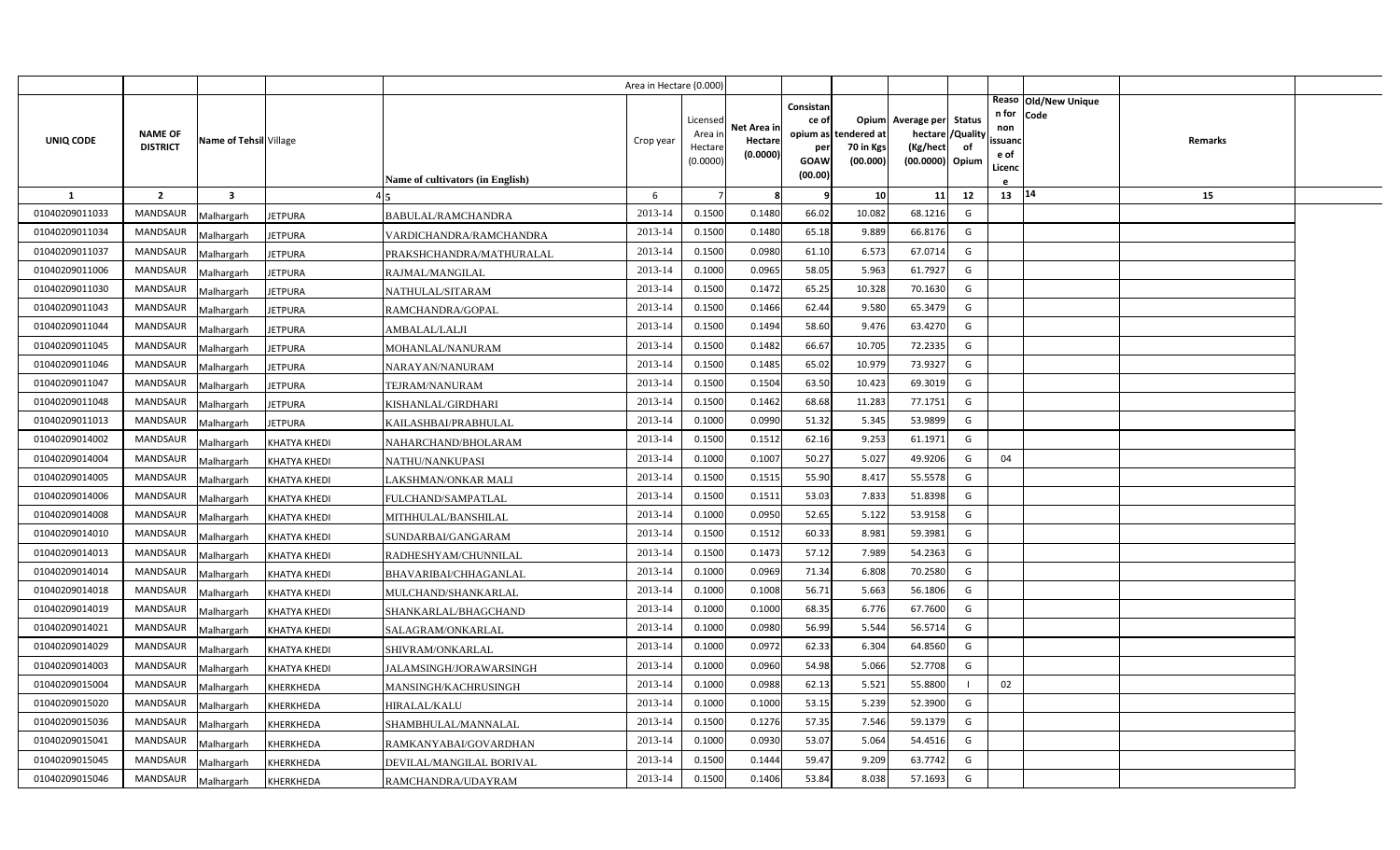|                |                                   |                        |                                  | Area in Hectare (0.000) |                                            |                                    |                                                                 |                                      |                                                                               |    |                                               |                        |         |  |
|----------------|-----------------------------------|------------------------|----------------------------------|-------------------------|--------------------------------------------|------------------------------------|-----------------------------------------------------------------|--------------------------------------|-------------------------------------------------------------------------------|----|-----------------------------------------------|------------------------|---------|--|
| UNIQ CODE      | <b>NAME OF</b><br><b>DISTRICT</b> | Name of Tehsil Village |                                  | Crop year               | Licensed<br>Area in<br>Hectare<br>(0.0000) | Net Area in<br>Hectare<br>(0.0000) | Consistan<br>ce of<br>opium as<br>per<br><b>GOAW</b><br>(00.00) | tendered at<br>70 in Kgs<br>(00.000) | Opium Average per Status<br>hectare / Quality<br>(Kg/hect)<br>(00.0000) Opium | of | n for Code<br>non<br>ssuand<br>e of<br>Licenc | Reaso   Old/New Unique | Remarks |  |
| <b>1</b>       | $\overline{2}$<br>$\mathbf{3}$    |                        | Name of cultivators (in English) | 6                       |                                            | 8                                  |                                                                 | 10 <sup>1</sup>                      | 11                                                                            | 12 | $13 \mid 14$                                  |                        | 15      |  |
| 01040209015049 | <b>MANDSAUR</b><br>Malhargarh     | KHERKHEDA              | RAMSINGH/KISHOR                  | 2013-14                 | 0.1000                                     | 0.1000                             | 61.42                                                           | 6.098                                | 60.9800                                                                       | G  |                                               |                        |         |  |
| 01040209015065 | MANDSAUR<br>Malhargarh            | <b>KHERKHEDA</b>       | KISHANBAI/GANESHRAM              | 2013-14                 | 0.1000                                     | 0.0980                             | 56.74                                                           | 5.577                                | 56.9082                                                                       | G  |                                               |                        |         |  |
| 01040209015084 | <b>MANDSAUR</b><br>Malhargarh     | KHERKHEDA              | KARULAL/RAJARAM                  | 2013-14                 | 0.1000                                     | 0.0980                             | 48.91                                                           | 5.338                                | 54.4694                                                                       | G  |                                               |                        |         |  |
| 01040209015057 | <b>MANDSAUR</b><br>Malhargarh     | KHERKHEDA              | CHHAGANLAL/KANWARLAL             | 2013-14                 | 0.1000                                     | 0.0992                             | 60.00                                                           | 5.923                                | 59.7077                                                                       | G  |                                               |                        |         |  |
| 01040209015085 | <b>MANDSAUR</b><br>Malhargarh     | KHERKHEDA              | BHERULAL/LALA                    | 2013-14                 | 0.1000                                     | 0.0900                             | 51.44                                                           | 4.380                                | 48.6667                                                                       | G  | 04                                            |                        |         |  |
| 01040209015019 | MANDSAUR<br>Malhargarh            | KHERKHEDA              | KESHURAM/KISHANLAL               | 2013-14                 | 0.1000                                     | 0.0930                             | 56.57                                                           | 5.633                                | 60.5699                                                                       | G  |                                               |                        |         |  |
| 01040209015044 | <b>MANDSAUR</b><br>Malhargarh     | KHERKHEDA              | <b>BHONIRAM/KANIRAM</b>          | 2013-14                 | 0.1000                                     | 0.0914                             | 48.57                                                           | 4.288                                | 46.9147                                                                       | G  | 04                                            |                        |         |  |
| 01040209015060 | <b>MANDSAUR</b><br>Malhargarh     | KHERKHEDA              | ONKARLAL/RAMLAL                  | 2013-14                 | 0.1000                                     | 0.0990                             | 54.34                                                           | 5.869                                | 59.2828                                                                       | G  |                                               |                        |         |  |
| 01040209015010 | <b>MANDSAUR</b><br>Malhargarh     | KHERKHEDA              | DULICHAND/JAGANNATH/DHAPUBAI     | 2013-14                 | 0.1500                                     | 0.1443                             | 53.59                                                           | 8.115                                | 56.2370                                                                       | G  |                                               |                        |         |  |
| 01040209015026 | <b>MANDSAUR</b><br>Malhargarh     | KHERKHEDA              | RAMCHANDRA/HANSRAJ               | 2013-14                 | 0.1500                                     | 0.1406                             | 60.65                                                           | 8.430                                | 59.9573                                                                       | G  |                                               |                        |         |  |
| 01040209015052 | <b>MANDSAUR</b><br>Malhargarh     | KHERKHEDA              | MOHANLAL/MANGILAL                | 2013-14                 | 0.1500                                     | 0.1500                             | 53.02                                                           | 8.301                                | 55.3400                                                                       | G  |                                               |                        |         |  |
| 01040209015031 | <b>MANDSAUR</b><br>Malhargarh     | KHERKHEDA              | RAMESHWAR/KISHANLAL              | 2013-14                 | 0.1500                                     | 0.1435                             | 42.66                                                           | 6.570                                | 45.7840                                                                       | G  | 04                                            |                        |         |  |
| 01040209015032 | MANDSAUR<br>Malhargarh            | KHERKHEDA              | RAMCHANDRA/BHAKHATRAM            | 2013-14                 | 0.1500                                     | 0.1440                             | 54.18                                                           | 7.926                                | 55.0417                                                                       | G  |                                               |                        |         |  |
| 01040209015068 | <b>MANDSAUR</b><br>Malhargarh     | KHERKHEDA              | RAMLAL/KISHOR                    | 2013-14                 | 0.1000                                     | 0.1000                             | 45.24                                                           | 4.201                                | 42.0100                                                                       | G  | 04                                            |                        |         |  |
| 01040209015016 | MANDSAUR<br>Malhargarh            | KHERKHEDA              | NARAYAN/DEVRAM                   | 2013-14                 | 0.1000                                     | 0.1005                             | 49.58                                                           | 4.923                                | 48.9851                                                                       | G  | 04                                            |                        |         |  |
| 01040209015007 | MANDSAUR<br>Malhargarh            | KHERKHEDA              | MANABAI/MANGILAL                 | 2013-14                 | 0.1500                                     | 0.1488                             | 33.04                                                           | 4.555                                | 30.6116                                                                       | G  | 04                                            |                        |         |  |
| 01040209015088 | MANDSAUR<br>Malhargarh            | KHERKHEDA              | SUKHLAL/KISHANLAL                | 2013-14                 | 0.1500                                     | 0.1419                             | 57.11                                                           | 8.485                                | 59.7956                                                                       | G  |                                               |                        |         |  |
| 01040209015024 | MANDSAUR<br>Malhargarh            | KHERKHEDA              | SUKHLAL/NONDRAM                  | 2013-14                 | 0.1000                                     | 0.0957                             | 45.73                                                           | 4.874                                | 50.9300                                                                       | G  | 04                                            |                        |         |  |
| 01040209015033 | <b>MANDSAUR</b><br>Malhargarh     | KHERKHEDA              | FAKIRCHAND/RAJARAM               | 2013-14                 | 0.1000                                     | 0.0990                             | 52.57                                                           | 5.497                                | 55.5253                                                                       | G  |                                               |                        |         |  |
| 01040209015047 | <b>MANDSAUR</b><br>Malhargarh     | KHERKHEDA              | KANIRAM/BHANWARLAL               | 2013-14                 | 0.1500                                     | 0.1485                             | 59.55                                                           | 8.643                                | 58.2020                                                                       | G  |                                               |                        |         |  |
| 01040209015001 | <b>MANDSAUR</b><br>Malhargarh     | KHERKHEDA              | SITABAI/BHUWAN                   | 2013-14                 | 0.1500                                     | 0.1485                             | 51.56                                                           | 7.815                                | 52.6263                                                                       | G  |                                               |                        |         |  |
| 01040209015050 | <b>MANDSAUR</b><br>Malhargarh     | KHERKHEDA              | BANSHILAL/MANGILALGURJAR         | 2013-14                 | 0.1000                                     | 0.0960                             | 55.49                                                           | 5.390                                | 56.1458                                                                       | G  |                                               |                        |         |  |
| 01040209015070 | <b>MANDSAUR</b><br>Malhargarh     | KHERKHEDA              | MANSINGH/UDAJI                   | 2013-14                 | 0.1500                                     | 0.1405                             | 50.28                                                           | 6.874                                | 48.9253                                                                       | G  | 04                                            |                        |         |  |
| 01040209015013 | <b>MANDSAUR</b><br>Malhargarh     | KHERKHEDA              | NANDLAL/RAGHUNATH                | 2013-14                 | 0.1500                                     | 0.1480                             | 52.49                                                           | 6.854                                | 46.3108                                                                       | G  | 04                                            |                        |         |  |
| 01040209015023 | <b>MANDSAUR</b><br>Malhargarh     | KHERKHEDA              | BHULIBAI/KANWARLAL               | 2013-14                 | 0.1500                                     | 0.1419                             | 50.42                                                           | 7.505                                | 52.8894                                                                       | G  |                                               |                        |         |  |
| 01040209015053 | <b>MANDSAUR</b><br>Malhargarh     | KHERKHEDA              | GABBULAL/MANGILAL                | 2013-14                 | 0.1000                                     | 0.0950                             | 62.44                                                           | 5.959                                | 62.7263                                                                       | G  |                                               |                        |         |  |
| 01040209015056 | <b>MANDSAUR</b><br>Malhargarh     | KHERKHEDA              | BANSHILAL/MANGILAL MEGHWAL       | 2013-14                 | 0.1500                                     | 0.1392                             | 50.42                                                           | 6.864                                | 49.3103                                                                       | G  | 04                                            |                        |         |  |
| 01040209016011 | <b>MANDSAUR</b><br>Malhargarh     | <b>KUMARI</b>          | MOH. HANIF/MOH. HUSSAIN          | 2013-14                 | 0.1000                                     |                                    |                                                                 |                                      | 0.0000                                                                        |    |                                               |                        |         |  |
| 01040209016014 | <b>MANDSAUR</b><br>Malhargarh     | <b>KUMARI</b>          | KISHANLAL/MANGILAL               | 2013-14                 | 0.1500                                     | 0.1485                             | 56.14                                                           | 9.223                                | 62.1077                                                                       | G  |                                               |                        |         |  |
| 01040209016015 | <b>MANDSAUR</b><br>Malhargarh     | <b>KUMARI</b>          | BHANWARLAL/MANGILAL              | 2013-14                 | 0.1500                                     | 0.1484                             | 56.99                                                           | 9.330                                | 62.8706                                                                       | G  |                                               |                        |         |  |
| 01040209016008 | MANDSAUR<br>Malhargarh            | <b>KUMARI</b>          | SHYAMABAI/BANSHILAL              | 2013-14                 | 0.1500                                     | 0.1443                             | 59.28                                                           | 9.612                                | 66.6112                                                                       | G  |                                               |                        |         |  |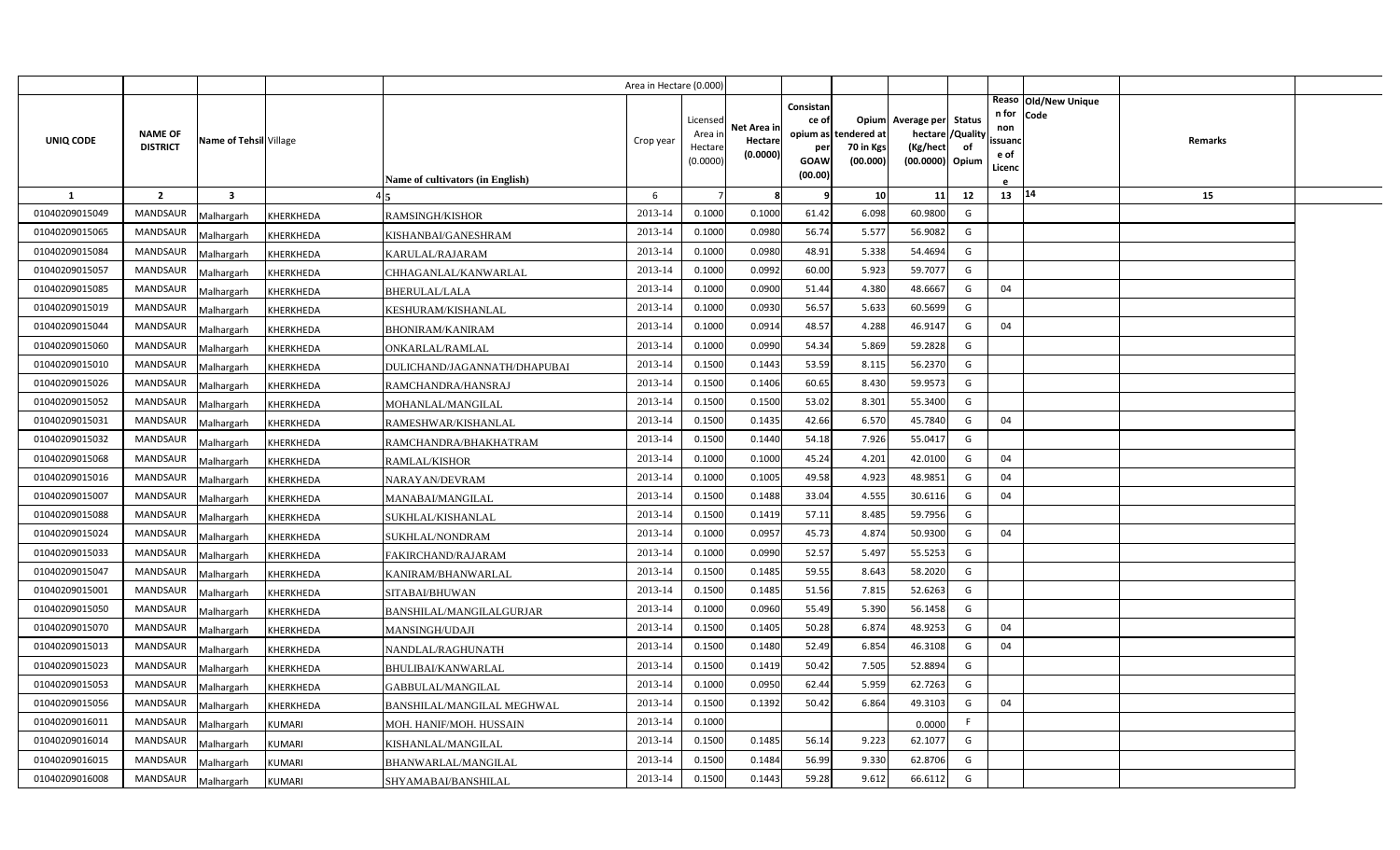|                |                                   |                         |                   |                                  | Area in Hectare (0.000) |                                            |                                    |                                                          |                                      |                                                                              |    |                                          |                              |         |  |
|----------------|-----------------------------------|-------------------------|-------------------|----------------------------------|-------------------------|--------------------------------------------|------------------------------------|----------------------------------------------------------|--------------------------------------|------------------------------------------------------------------------------|----|------------------------------------------|------------------------------|---------|--|
| UNIQ CODE      | <b>NAME OF</b><br><b>DISTRICT</b> | Name of Tehsil Village  |                   | Name of cultivators (in English) | Crop year               | Licensed<br>Area ir<br>Hectare<br>(0.0000) | Net Area in<br>Hectare<br>(0.0000) | Consistan<br>ce of<br>opium as<br>per<br>GOAW<br>(00.00) | tendered at<br>70 in Kgs<br>(00.000) | Opium Average per Status<br>hectare / Quality<br>(Kg/hect<br>(00.0000) Opium | of | n for<br>non<br>ssuand<br>e of<br>Licenc | Reaso Old/New Unique<br>Code | Remarks |  |
| $\mathbf{1}$   | $\overline{2}$                    | $\overline{\mathbf{3}}$ |                   |                                  | 6                       | $\overline{7}$                             | 8                                  | q                                                        | 10                                   | 11                                                                           | 12 | 13   14                                  |                              | 15      |  |
| 01040209016003 | <b>MANDSAUR</b>                   | Malhargarh              | <b>KUMARI</b>     | MOHAN/VAJERAM                    | 2013-14                 | 0.1500                                     | 0.1505                             | 59.83                                                    | 9.171                                | 60.9369                                                                      | G  |                                          |                              |         |  |
| 01040209016019 | MANDSAUR                          | Malhargarh              | KUMARI            | NANDRAM/KESHURAM                 | 2013-14                 | 0.1000                                     | 0.1025                             | 62.33                                                    | 5.948                                | 58.0290                                                                      |    | 02                                       |                              |         |  |
| 01040209016013 | MANDSAUR                          | Malhargarh              | <b>KUMARI</b>     | GOVINDSINGH/PRATAPSINGH          | 2013-14                 | 0.1000                                     | 0.0992                             | 57.36                                                    | 5.113                                | 51.5423                                                                      | G  |                                          |                              |         |  |
| 01040209017001 | <b>MANDSAUR</b>                   | Malhargarh              | LASUDIYA KADMALA  | <b>JDAYRAM/GULAB DANGI</b>       | 2013-14                 | 0.1500                                     | 0.1364                             | 64.60                                                    | 8.915                                | 65.3592                                                                      | G  |                                          |                              |         |  |
| 01040209017003 | MANDSAUR                          | Malhargarh              | LASUDIYA KADMALA  | RATANBAI/BHAGWAN                 | 2013-14                 | 0.1000                                     | 0.0980                             | 64.13                                                    | 6.514                                | 66.4694                                                                      | G  |                                          |                              |         |  |
| 01040209017004 | <b>MANDSAUR</b>                   | Malhargarh              | LASUDIYA KADMALA  | BOTALLAL/SITABAI                 | 2013-14                 | 0.1000                                     | 0.1029                             | 63.30                                                    | 7.234                                | 70.3013                                                                      | G  |                                          |                              |         |  |
| 01040209017006 | MANDSAUR                          | Malhargarh              | LASUDIYA KADMALA  | RAMESHCHANDRA/BAGDIRAM           | 2013-14                 | 0.1500                                     | 0.1507                             | 57.82                                                    | 8.929                                | 59.2502                                                                      | G  |                                          |                              |         |  |
| 01040209017016 | MANDSAUR                          | Malhargarh              | LASUDIYA KADMALA  | MANGILAL/KHIMA                   | 2013-14                 | 0.1500                                     | 0.1436                             | 58.54                                                    | 8.505                                | 59.2270                                                                      | G  |                                          |                              |         |  |
| 01040209017017 | MANDSAUR                          | Malhargarh              | LASUDIYA KADMALA  | DEVRAM/ONKARLAL                  | 2013-14                 | 0.1500                                     | 0.1485                             | 57.95                                                    | 8.717                                | 58.7003                                                                      | G  |                                          |                              |         |  |
| 01040209017019 | MANDSAUR                          | Malhargarh              | LASUDIYA KADMALA  | ONKARLAL/UDA                     | 2013-14                 | 0.1000                                     | 0.0984                             | 66.96                                                    | 7.184                                | 73.0081                                                                      | G  |                                          |                              |         |  |
| 01040209017030 | MANDSAUR                          | Malhargarh              | LASUDIYA KADMALA  | BABULAL/MANNALAL                 | 2013-14                 | 0.1500                                     | 0.1442                             | 60.20                                                    | 9.168                                | 63.5784                                                                      | G  |                                          |                              |         |  |
| 01040209017032 | <b>MANDSAUR</b>                   | Malhargarh              | LASUDIYA KADMALA  | NARAYAN/BAGDIRAM                 | 2013-14                 | 0.1500                                     | 0.1452                             | 51.69                                                    | 7.975                                | 54.9242                                                                      | G  |                                          |                              |         |  |
| 01040209017039 | <b>MANDSAUR</b>                   | Malhargarh              | LASUDIYA KADMALA  | KISHOR KUMAR/RAMCHANDRA          | 2013-14                 | 0.1500                                     | 0.1508                             | 57.46                                                    | 8.718                                | 57.8117                                                                      | G  |                                          |                              |         |  |
| 01040209017041 | <b>MANDSAUR</b>                   | Malhargarh              | LASUDIYA KADMALA  | UMESH KUMAR/NARAYAN              | 2013-14                 | 0.1500                                     | 0.1421                             | 61.43                                                    | 9.355                                | 65.8339                                                                      | G  |                                          |                              |         |  |
| 01040209017056 | <b>MANDSAUR</b>                   | Malhargarh              | LASUDIYA KADMALA  | <b>MANGILAL/RAMA</b>             | 2013-14                 | 0.1500                                     | 0.1467                             | 61.31                                                    | 9.678                                | 65.9714                                                                      | G  |                                          |                              |         |  |
| 01040209017059 | <b>MANDSAUR</b>                   | Malhargarh              | LASUDIYA KADMALA  | RAMLAL/NARAYAN                   | 2013-14                 | 0.1000                                     | 0.0965                             | 45.33                                                    | 4.533                                | 46.9741                                                                      | G  | 04                                       |                              |         |  |
| 01040209017086 | <b>MANDSAUR</b>                   | Malhargarh              | LASUDIYA KADMALA  | KAILASH/KARULAL                  | 2013-14                 | 0.1500                                     | 0.1500                             | 59.23                                                    | 9.350                                | 62.3333                                                                      | G  |                                          |                              |         |  |
| 01040209017087 | <b>MANDSAUR</b>                   | Malhargarh              | LASUDIYA KADMALA  | PRAHLAD/NANDLAL                  | 2013-14                 | 0.1000                                     | 0.1000                             | 58.93                                                    | 6.541                                | 65.4100                                                                      | G  |                                          |                              |         |  |
| 01040209017095 | <b>MANDSAUR</b>                   | Malhargarh              | LASUDIYA KADMALA  | SHAMBHUSINGH/UDAYSINGH           | 2013-14                 | 0.1500                                     | 0.1500                             | 50.35                                                    | 7.624                                | 50.8267                                                                      | G  | 04                                       |                              |         |  |
| 01040209017050 | MANDSAUR                          | Malhargarh              | LASUDIYA KADMALA  | RADHESHYAM/NANURAM               | 2013-14                 | 0.1000                                     | 0.0975                             | 46.07                                                    | 4.785                                | 49.0769                                                                      | G  | 04                                       |                              |         |  |
| 01040209017076 | MANDSAUR                          | Malhargarh              | LASUDIYA KADMALA  | GHISALAL/ASHARAM                 | 2013-14                 | 0.1500                                     | 0.1455                             | 60.42                                                    | 8.416                                | 57.8419                                                                      | G  |                                          |                              |         |  |
| 01040209017089 | MANDSAUR                          | Malhargarh              | LASUDIYA KADMALA  | DEVILAL/CHUNNILAL                | 2013-14                 | 0.1500                                     | 0.1504                             | 56.32                                                    | 9.011                                | 59.9136                                                                      | G  |                                          |                              |         |  |
| 01040209017026 | MANDSAUR                          | Malhargarh              | LASUDIYA KADMALA  | AMRUTKUNWAR/JUJHARSINGH          | 2013-14                 | 0.1500                                     | 0.1500                             | 52.63                                                    | 8.210                                | 54.7333                                                                      | G  |                                          |                              |         |  |
| 01040209017102 | <b>MANDSAUR</b>                   | Malhargarh              | LASUDIYA KADMALA  | AMBALAL/NANDALAL                 | 2013-14                 | 0.1000                                     | 0.0990                             | 48.17                                                    | 5.244                                | 52.9697                                                                      | G  |                                          |                              |         |  |
| 01040209017005 | MANDSAUR                          | Malhargarh              | LASUDIYA KADMALA  | NARAYANIBAI/BHANWARLAL           | 2013-14                 | 0.1500                                     | 0.1500                             | 60.85                                                    | 9.440                                | 62.9333                                                                      | G  |                                          |                              |         |  |
| 01040209017051 | MANDSAUR                          | Malhargarh              | LASUDIYA KADMALA  | KALU/BHERA                       | 2013-14                 | 0.1000                                     | 0.0750                             | 55.29                                                    | 4.289                                | 57.1867                                                                      | G  |                                          |                              |         |  |
| 01040209017081 | MANDSAUR                          | Malhargarh              | LASUDIYA KADMALA  | SITABAI/RAMLAL                   | 2013-14                 | 0.1500                                     | 0.1512                             | 58.53                                                    | 9.733                                | 64.3717                                                                      | G  |                                          |                              |         |  |
| 01040209017038 | MANDSAUR                          | Malhargarh              | LASUDIYA KADMALA  | LOKESHKUMAR/MOHANLAL             | 2013-14                 | 0.1500                                     | 0.1452                             | 60.46                                                    | 8.939                                | 61.5634                                                                      | G  |                                          |                              |         |  |
| 01040209017078 | MANDSAUR                          | Malhargarh              | LASUDIYA KADMALA  | BANSHILAL/MEHTAB                 | 2013-14                 | 0.1000                                     | 0.1008                             | 53.31                                                    | 5.460                                | 54.1660                                                                      |    | 02                                       |                              |         |  |
| 01040209017104 | MANDSAUR                          | Malhargarh              | LASUDIYA KADMALA  | SAJJANBAI/MISHRILAL              | 2013-14                 | 0.1500                                     | 0.1517                             | 59.27                                                    | 8.984                                | 59.2221                                                                      | G  |                                          |                              |         |  |
| 01040209018021 | MANDSAUR                          | Malhargarh              | <b>MALHARGARH</b> | GITABAI/ANANDILAL                | 2013-14                 | 0.1500                                     | 0.1440                             | 57.69                                                    | 8.884                                | 61.6944                                                                      | G  |                                          |                              |         |  |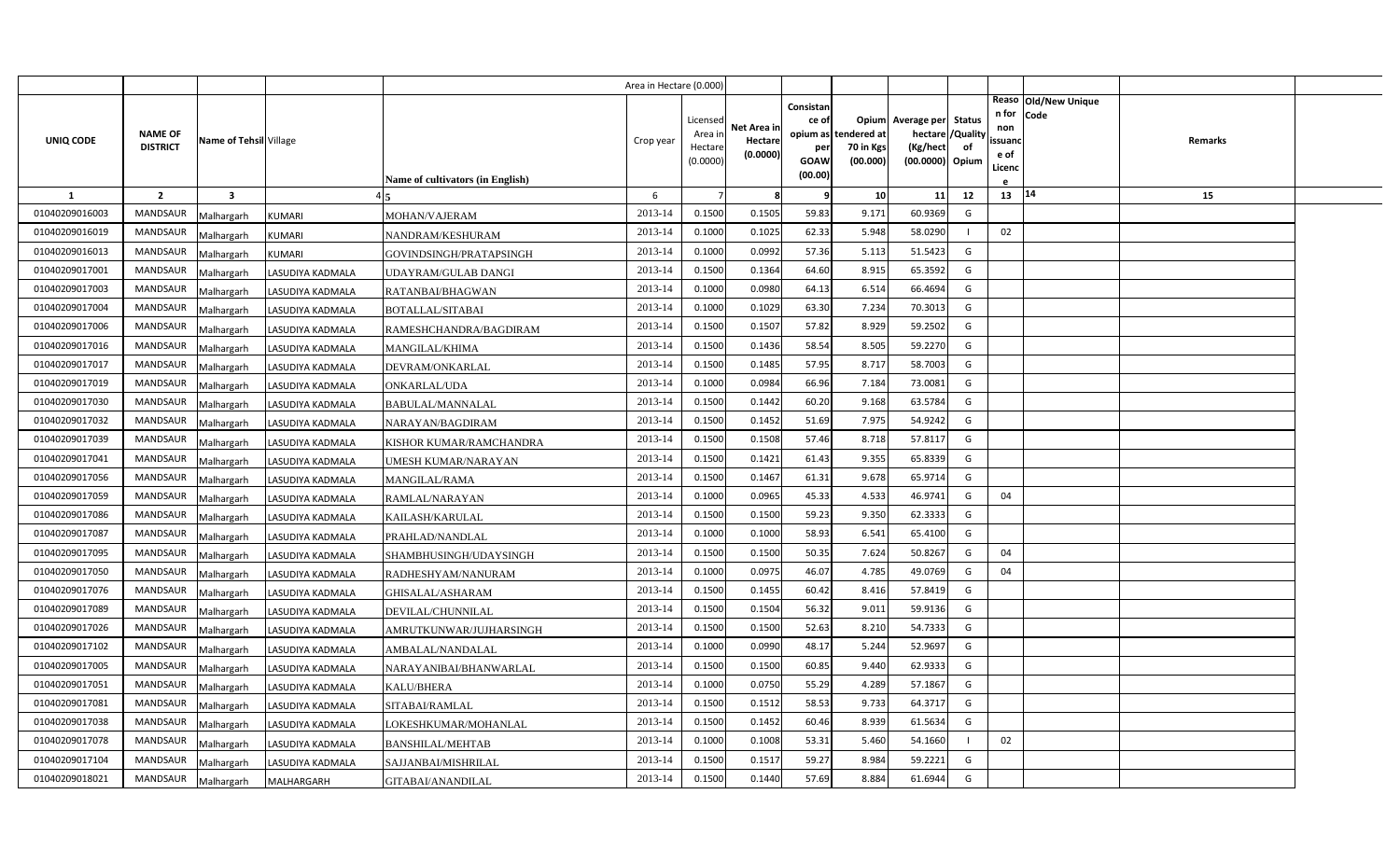|                |                                   |                         |            |                                   | Area in Hectare (0.000) |                                            |                                    |                                                     |                                               |                                                                    |                |                                          |                              |         |  |
|----------------|-----------------------------------|-------------------------|------------|-----------------------------------|-------------------------|--------------------------------------------|------------------------------------|-----------------------------------------------------|-----------------------------------------------|--------------------------------------------------------------------|----------------|------------------------------------------|------------------------------|---------|--|
| UNIQ CODE      | <b>NAME OF</b><br><b>DISTRICT</b> | Name of Tehsil Village  |            | Name of cultivators (in English)  | Crop year               | Licensed<br>Area in<br>Hectare<br>(0.0000) | Net Area in<br>Hectare<br>(0.0000) | Consistan<br>ce of<br>per<br><b>GOAW</b><br>(00.00) | opium as tendered at<br>70 in Kgs<br>(00.000) | Opium Average per Status<br>hectare<br>(Kg/hect<br>(00.0000) Opium | /Quality<br>of | n for<br>non<br>ssuand<br>e of<br>Licenc | Reaso Old/New Unique<br>Code | Remarks |  |
| <b>1</b>       | $\overline{2}$                    | $\overline{\mathbf{3}}$ |            |                                   | 6                       |                                            | -8                                 | -9                                                  | 10                                            | 11                                                                 | 12             | 13 14                                    |                              | 15      |  |
| 01040209018057 | <b>MANDSAUR</b>                   | Malhargarh              | MALHARGARH | YUSUF KHA/CHAND KHA               | 2013-14                 | 0.1500                                     | 0.1491                             | 52.90                                               | 8.751                                         | 58.6922                                                            | G              |                                          |                              |         |  |
| 01040209018059 | <b>MANDSAUR</b>                   | Malhargarh              | MALHARGARH | <b>BHURALAL/HIRALAL</b>           | 2013-14                 | 0.1500                                     | 0.1500                             | 61.73                                               | 9.348                                         | 62.3200                                                            |                | 02                                       |                              |         |  |
| 01040209018073 | <b>MANDSAUR</b>                   | Malhargarh              | MALHARGARH | JAGANNATH/RAMLAL                  | 2013-14                 | 0.1000                                     | 0.1000                             | 60.31                                               | 5.393                                         | 53.9300                                                            | G              |                                          |                              |         |  |
| 01040209018084 | <b>MANDSAUR</b>                   | Malhargarh              | MALHARGARH | BHANWARLAL/KASHIRAM               | 2013-14                 | 0.1000                                     | 0.0966                             | 53.99                                               | 5.607                                         | 58.0435                                                            | G              |                                          |                              |         |  |
| 01040209018097 | <b>MANDSAUR</b>                   | Malhargarh              | MALHARGARH | CHENRAM/NANDRAM                   | 2013-14                 | 0.1500                                     | 0.1520                             | 57.81                                               | 9.217                                         | 60.6382                                                            | G              |                                          |                              |         |  |
| 01040209018134 | <b>MANDSAUR</b>                   | Malhargarh              | MALHARGARH | ALLANOOR/MOHAMMAD KHA             | 2013-14                 | 0.1500                                     | 0.1230                             | 65.23                                               | 7.036                                         | 57.2033                                                            | G              |                                          |                              |         |  |
| 01040209018151 | <b>MANDSAUR</b>                   | Malhargarh              | MALHARGARH | AMIN KHA/YASIN KHA                | 2013-14                 | 0.1500                                     | 0.1488                             | 56.58                                               | 9.150                                         | 61.4919                                                            | G              |                                          |                              |         |  |
| 01040209018153 | <b>MANDSAUR</b>                   | Malhargarh              | MALHARGARH | SHIVNARAYAN/JAGANNATH             | 2013-14                 | 0.1000                                     | 0.0975                             | 58.97                                               | 5.594                                         | 57.3744                                                            | G              |                                          |                              |         |  |
| 01040209018156 | <b>MANDSAUR</b>                   | Malhargarh              | MALHARGARH | NATHULAL/HIRALAL                  | 2013-14                 | 0.1500                                     | 0.1443                             | 63.32                                               | 9.380                                         | 65.0035                                                            | G              |                                          |                              |         |  |
| 01040209018168 | <b>MANDSAUR</b>                   | Malhargarh              | MALHARGARH | SHAKURKHAN/NOORKHAN               | 2013-14                 | 0.1000                                     | 0.0990                             | 58.67                                               | 5.264                                         | 53.1717                                                            | G              |                                          |                              |         |  |
| 01040209018172 | <b>MANDSAUR</b>                   | Malhargarh              | MALHARGARH | LEELABAI/BADRILAL                 | 2013-14                 | 0.1500                                     | 0.1500                             | 52.78                                               | 8.626                                         | 57.5067                                                            | G              |                                          |                              |         |  |
| 01040209018085 | <b>MANDSAUR</b>                   | Malhargarh              | MALHARGARH | SAMPATBAI/SHANTILAL               | 2013-14                 | 0.1000                                     | 0.1025                             | 55.44                                               | 5.457                                         | 53.2390                                                            | G              |                                          |                              |         |  |
| 01040209018002 | <b>MANDSAUR</b>                   | Malhargarh              | MALHARGARH | DEVILAL/RAMLAL                    | 2013-14                 | 0.1500                                     | 0.1448                             | 56.08                                               | 8.196                                         | 56.6022                                                            | G              |                                          |                              |         |  |
| 01040209018019 | <b>MANDSAUR</b>                   | Malhargarh              | MALHARGARH | OMPRAKASH/RAMCHANDRA              | 2013-14                 | 0.1000                                     | 0.0990                             | 58.94                                               | 6.559                                         | 66.2525                                                            | G              |                                          |                              |         |  |
| 01040209018054 | <b>MANDSAUR</b>                   | Malhargarh              | MALHARGARH | <b>AYYUB KHA/CHAND KHA</b>        | 2013-14                 | 0.1500                                     | 0.1534                             | 53.29                                               | 9.082                                         | 59.2047                                                            | G              |                                          |                              |         |  |
| 01040209018067 | <b>MANDSAUR</b>                   | Malhargarh              | MALHARGARH | GAFOOR/SULEMAN                    | 2013-14                 | 0.1000                                     |                                    |                                                     |                                               | 0.0000                                                             | F.             |                                          |                              |         |  |
| 01040209018111 | <b>MANDSAUR</b>                   | Malhargarh              | MALHARGARH | NANDLAL/HIRALAL                   | 2013-14                 | 0.1000                                     | 0.1000                             | 60.07                                               | 5.801                                         | 58.0100                                                            | G              |                                          |                              |         |  |
| 01040209018147 | <b>MANDSAUR</b>                   | Malhargarh              | MALHARGARH | VISHNULAL/HIRALAL                 | 2013-14                 | 0.1500                                     | 0.1500                             | 59.53                                               | 8.802                                         | 58.6800                                                            | G              |                                          |                              |         |  |
| 01040209018154 | <b>MANDSAUR</b>                   | Malhargarh              | MALHARGARH | <b>BHARAT SINGH/RUGHNATHSINGH</b> | 2013-14                 | 0.1000                                     | 0.1000                             | 60.33                                               | 6.154                                         | 61.5400                                                            | G              |                                          |                              |         |  |
| 01040209018176 | <b>MANDSAUR</b>                   | Malhargarh              | MALHARGARH | KESHARSINGH/NAHARSINGH            | 2013-14                 | 0.1500                                     | 0.1469                             | 59.03                                               | 9.023                                         | 61.4227                                                            | G              |                                          |                              |         |  |
| 01040209018100 | <b>MANDSAUR</b>                   | Malhargarh              | MALHARGARH | RAMSUKHI/RAMSUKH                  | 2013-14                 | 0.1000                                     | 0.1000                             | 56.65                                               | 5.714                                         | 57.1400                                                            | G              |                                          |                              |         |  |
| 01040209018139 | <b>MANDSAUR</b>                   | Malhargarh              | MALHARGARH | PRAKASH/MANGILAL                  | 2013-14                 | 0.1500                                     | 0.1500                             | 61.92                                               | 8.678                                         | 57.8533                                                            | G              |                                          |                              |         |  |
| 01040209022001 | <b>MANDSAUR</b>                   | Malhargarh              | PAHEDA     | RAMCHANDRA/KACHRU                 | 2013-14                 | 0.1000                                     | 0.0512                             | 47.68                                               | 2.575                                         | 50.2920                                                            |                | 02                                       |                              |         |  |
| 01040209022017 | <b>MANDSAUR</b>                   | Malhargarh              | PAHEDA     | AMBALAL/NARAYAN                   | 2013-14                 | 0.1500                                     | 0.1472                             | 65.38                                               | 10.676                                        | 72.5272                                                            | G              |                                          |                              |         |  |
| 01040209022030 | <b>MANDSAUR</b>                   | Malhargarh              | PAHEDA     | VARDICHANDRA/DEVILAL              | 2013-14                 | 0.1000                                     | 0.0900                             | 47.31                                               | 4.096                                         | 45.5111                                                            | G              | 04                                       |                              |         |  |
| 01040209022082 | <b>MANDSAUR</b>                   | Malhargarh              | PAHEDA     | SITABAI/SHANKERLAL                | 2013-14                 | 0.1500                                     | 0.1496                             | 51.29                                               | 8.280                                         | 55.3476                                                            | G              |                                          |                              |         |  |
| 01040209022093 | <b>MANDSAUR</b>                   | Malhargarh              | PAHEDA     | RAMLAL (RAMA)/GULAB               | 2013-14                 | 0.1500                                     | 0.1221                             | 58.84                                               | 7.708                                         | 63.1286                                                            | G              |                                          |                              |         |  |
| 01040209022062 | <b>MANDSAUR</b>                   | Malhargarh              | PAHEDA     | BABULAL/NARAYAN                   | 2013-14                 | 0.1500                                     | 0.1440                             | 64.53                                               | 10.168                                        | 70.6111                                                            | G              |                                          |                              |         |  |
| 01040209022071 | <b>MANDSAUR</b>                   | Malhargarh              | PAHEDA     | <b>BALURAM/NANDA</b>              | 2013-14                 | 0.1000                                     | 0.0926                             | 57.40                                               | 5.822                                         | 62.8726                                                            | G              |                                          |                              |         |  |
| 01040209022007 | <b>MANDSAUR</b>                   | Malhargarh              | PAHEDA     | NANIBAI/BAGDU                     | 2013-14                 | 0.1500                                     | 0.1476                             | 58.45                                               | 10.120                                        | 68.5637                                                            | G              |                                          |                              |         |  |
| 01040209022021 | MANDSAUR                          | Malhargarh              | PAHEDA     | ISHWARLAL/LAKSHMAN                | 2013-14                 | 0.1500                                     | 0.1470                             | 54.68                                               | 8.632                                         | 58.7211                                                            | G              |                                          |                              |         |  |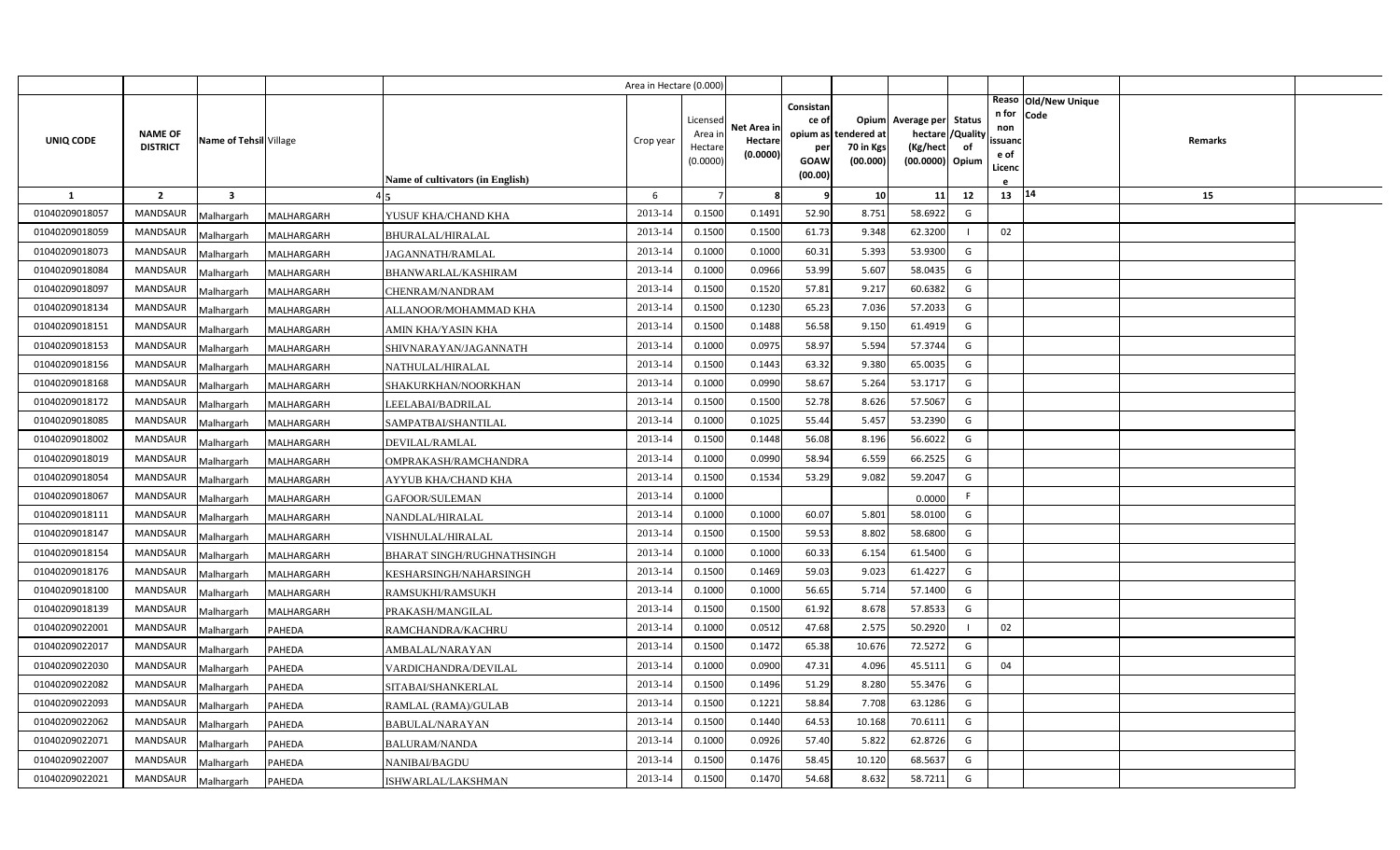|                |                                   |                         |               |                                         | Area in Hectare (0.000 |                                            |                                    |                                   |                                               |                                                                      |                |                                          |                              |         |  |
|----------------|-----------------------------------|-------------------------|---------------|-----------------------------------------|------------------------|--------------------------------------------|------------------------------------|-----------------------------------|-----------------------------------------------|----------------------------------------------------------------------|----------------|------------------------------------------|------------------------------|---------|--|
| UNIQ CODE      | <b>NAME OF</b><br><b>DISTRICT</b> | Name of Tehsil Village  |               |                                         | Crop year              | Licensed<br>Area in<br>Hectare<br>(0.0000) | Net Area in<br>Hectare<br>(0.0000) | Consistan<br>ce of<br>per<br>GOAW | opium as tendered at<br>70 in Kgs<br>(00.000) | Opium Average per Status<br>hectare /<br>(Kg/hect<br>(00.0000) Opium | /Quality<br>of | n for<br>non<br>ssuanc<br>e of<br>Licenc | Reaso Old/New Unique<br>Code | Remarks |  |
|                |                                   |                         |               | <b>Name of cultivators (in English)</b> |                        |                                            |                                    | (00.00)                           |                                               |                                                                      |                |                                          |                              |         |  |
| <b>1</b>       | $\overline{2}$                    | $\overline{\mathbf{3}}$ |               |                                         | 6                      |                                            | -8                                 | q                                 | 10                                            | 11                                                                   | 12             | 13   14                                  |                              | 15      |  |
| 01040209022003 | <b>MANDSAUR</b>                   | Malhargarh              | PAHEDA        | DHAPUBAI/RAJMAL                         | 2013-14                | 0.1500                                     | 0.1470                             | 60.04                             | 9.435                                         | 64.1837                                                              | G              |                                          |                              |         |  |
| 01040209022050 | MANDSAUR                          | Malhargarh              | PAHEDA        | FAKIRCHANDRA/UDA JI                     | 2013-14                | 0.1500                                     | 0.1490                             | 60.33                             | 8.782                                         | 58.9396                                                              | G              |                                          |                              |         |  |
| 01040209022006 | <b>MANDSAUR</b>                   | Malhargarh              | PAHEDA        | GOVERDHANLAL/SHAMBHU JI                 | 2013-14                | 0.1000                                     | 0.0986                             | 54.71                             | 6.440                                         | 65.3144                                                              | G              |                                          |                              |         |  |
| 01040209022083 | <b>MANDSAUR</b>                   | Malhargarh              | <b>PAHEDA</b> | SONA BAI/BHERULAL                       | 2013-14                | 0.1500                                     | 0.1452                             | 62.00                             | 9.442                                         | 65.0275                                                              | G              |                                          |                              |         |  |
| 01040209022089 | <b>MANDSAUR</b>                   | Malhargarh              | PAHEDA        | ONKARLAL/GULABCHAND                     | 2013-14                | 0.1500                                     | 0.1462                             | 54.68                             | 8.241                                         | 56.3680                                                              | G              |                                          |                              |         |  |
| 01040209022096 | <b>MANDSAUR</b>                   | Malhargarh              | PAHEDA        | SHIVNARAYAN/MODIRAM                     | 2013-14                | 0.1000                                     | 0.0960                             | 55.50                             | 5.510                                         | 57.3958                                                              | G              |                                          |                              |         |  |
| 01040209022042 | <b>MANDSAUR</b>                   | Malhargarh              | PAHEDA        | <b>BAGDIRAM/BHUWAN</b>                  | 2013-14                | 0.1500                                     | 0.1480                             | 49.08                             | 7.572                                         | 51.1622                                                              | G              |                                          |                              |         |  |
| 01040209022004 | <b>MANDSAUR</b>                   | Malhargarh              | PAHEDA        | <b>BABULAL/RODMAL</b>                   | 2013-14                | 0.1500                                     | 0.1435                             | 64.69                             | 10.683                                        | 74.4460                                                              | G              |                                          |                              |         |  |
| 01040209022048 | <b>MANDSAUR</b>                   | Malhargarh              | PAHEDA        | RAMNARAYAN/BHANWARLAL                   | 2013-14                | 0.1500                                     | 0.1438                             | 57.61                             | 8.205                                         | 57.0584                                                              | G              |                                          |                              |         |  |
| 01040209022101 | <b>MANDSAUR</b>                   | Malhargarh              | PAHEDA        | <b>BALURAM/KESHURAM</b>                 | 2013-14                | 0.1000                                     | 0.1011                             | 54.90                             | 5.663                                         | 56.0138                                                              | G              |                                          |                              |         |  |
| 01040209023006 | <b>MANDSAUR</b>                   | Malhargarh              | PAMAKHEDA     | RAMPRASAD/PRABHULAL                     | 2013-14                | 0.1500                                     | 0.1460                             | 56.29                             | 8.693                                         | 59.5411                                                              | G              |                                          |                              |         |  |
| 01040209023021 | <b>MANDSAUR</b>                   | Malhargarh              | PAMAKHEDA     | SHYAMLAL/SHANTILAL                      | 2013-14                | 0.1500                                     | 0.1452                             | 56.60                             | 8.716                                         | 60.0275                                                              | G              |                                          |                              |         |  |
| 01040209023024 | MANDSAUR                          | Malhargarh              | PAMAKHEDA     | <b>KARULAL/PYARJI</b>                   | 2013-14                | 0.1500                                     | 0.1482                             | 55.33                             | 7.707                                         | 52.0040                                                              | G              |                                          |                              |         |  |
| 01040209023027 | <b>MANDSAUR</b>                   | Malhargarh              | PAMAKHEDA     | AMARSINGH/TULSIRAM                      | 2013-14                | 0.1500                                     | 0.1406                             | 55.10                             | 7.958                                         | 56.6003                                                              | G              |                                          |                              |         |  |
| 01040209023037 | MANDSAUR                          | Malhargarh              | PAMAKHEDA     | KANIRAM/HARIRAM                         | 2013-14                | 0.1500                                     | 0.1440                             | 54.04                             | 9.002                                         | 62.5139                                                              | G              |                                          |                              |         |  |
| 01040209023047 | MANDSAUR                          | Malhargarh              | PAMAKHEDA     | KACHRULAL/SHANKARLAL                    | 2013-14                | 0.1500                                     | 0.1474                             | 61.48                             | 10.004                                        | 67.8697                                                              | G              |                                          |                              |         |  |
| 01040209024001 | MANDSAUR                          | Malhargarh              | <b>RUPI</b>   | KANWARLAL/HIRALAL                       | 2013-14                | 0.1500                                     | 0.1397                             | 57.93                             | 8.607                                         | 61.6106                                                              | G              |                                          |                              |         |  |
| 01040209024002 | MANDSAUR                          | Malhargarh              | <b>RUPI</b>   | BAPULAL/BHANWARLAL                      | 2013-14                | 0.1500                                     | 0.1435                             | 67.03                             | 9.834                                         | 68.5296                                                              | G              |                                          |                              |         |  |
| 01040209024003 | <b>MANDSAUR</b>                   | Malhargarh              | <b>RUPI</b>   | RAMNARAYAN/BAGDIRAM                     | 2013-14                | 0.1500                                     | 0.1505                             | 68.03                             | 10.457                                        | 69.4817                                                              | G              |                                          |                              |         |  |
| 01040209024004 | <b>MANDSAUR</b>                   | Malhargarh              | <b>RUPI</b>   | PRABHUBAI/RAMCHANDRA                    | 2013-14                | 0.1500                                     | 0.1476                             | 61.24                             | 9.615                                         | 65.1423                                                              | G              |                                          |                              |         |  |
| 01040209024007 | <b>MANDSAUR</b>                   | Malhargarh              | <b>RUPI</b>   | KANKUBAI/NANURAM                        | 2013-14                | 0.1000                                     | 0.0990                             | 60.53                             | 6.105                                         | 61.6667                                                              | G              |                                          |                              |         |  |
| 01040209024008 | <b>MANDSAUR</b>                   | Malhargarh              | <b>RUPI</b>   | HAJARILAL/DHURILAL                      | 2013-14                | 0.1500                                     | 0.1457                             | 65.55                             | 9.936                                         | 68.1949                                                              | G              |                                          |                              |         |  |
| 01040209024009 | <b>MANDSAUR</b>                   | Malhargarh              | <b>RUPI</b>   | RATANLAL/DHURILAL                       | 2013-14                | 0.1500                                     | 0.1414                             | 57.37                             | 8.761                                         | 61.9590                                                              | G              |                                          |                              |         |  |
| 01040209024010 | <b>MANDSAUR</b>                   | Malhargarh              | <b>RUPI</b>   | HUDDIBAI/MOHANLAL                       | 2013-14                | 0.1000                                     | 0.0984                             | 57.08                             | 5.879                                         | 59.7459                                                              | G              |                                          |                              |         |  |
| 01040209024011 | <b>MANDSAUR</b>                   | Malhargarh              | <b>RUPI</b>   | RAMSINGH/NATHUSINGH                     | 2013-14                | 0.1500                                     | 0.1470                             | 57.43                             | 9.156                                         | 62.2857                                                              | G              |                                          |                              |         |  |
| 01040209024012 | <b>MANDSAUR</b>                   | Malhargarh              | <b>RUPI</b>   | PUSHPABAI/KARULAL                       | 2013-14                | 0.1500                                     | 0.1465                             | 60.43                             | 9.099                                         | 62.1092                                                              | G              |                                          |                              |         |  |
| 01040209024013 | <b>MANDSAUR</b>                   | Malhargarh              | <b>RUPI</b>   | <b>LAXMAN/NANURAM</b>                   | 2013-14                | 0.1500                                     | 0.1475                             | 58.35                             | 8.994                                         | 60.9763                                                              | G              |                                          |                              |         |  |
| 01040209024014 | <b>MANDSAUR</b>                   | Malhargarh              | <b>RUPI</b>   | RAMKISHAN/HIRALAL                       | 2013-14                | 0.1000                                     | 0.0980                             | 63.60                             | 6.614                                         | 67.4898                                                              | G              |                                          |                              |         |  |
| 01040209024017 | <b>MANDSAUR</b>                   | Malhargarh              | <b>RUPI</b>   | TANKBAI/MANGILAL                        | 2013-14                | 0.1500                                     | 0.1388                             | 60.77                             | 8.412                                         | 60.6052                                                              | G              |                                          |                              |         |  |
| 01040209024019 | <b>MANDSAUR</b>                   | Malhargarh              | <b>RUPI</b>   | KESHARSINGH/NATHUSINGH                  | 2013-14                | 0.1500                                     | 0.1471                             | 61.09                             | 9.556                                         | 64.9626                                                              | G              |                                          |                              |         |  |
| 01040209024020 | MANDSAUR                          | Malhargarh              | <b>RUPI</b>   | BAPULAL/KISHANLAL                       | 2013-14                | 0.1500                                     | 0.1428                             | 58.38                             | 8.298                                         | 58.1092                                                              | G              |                                          |                              |         |  |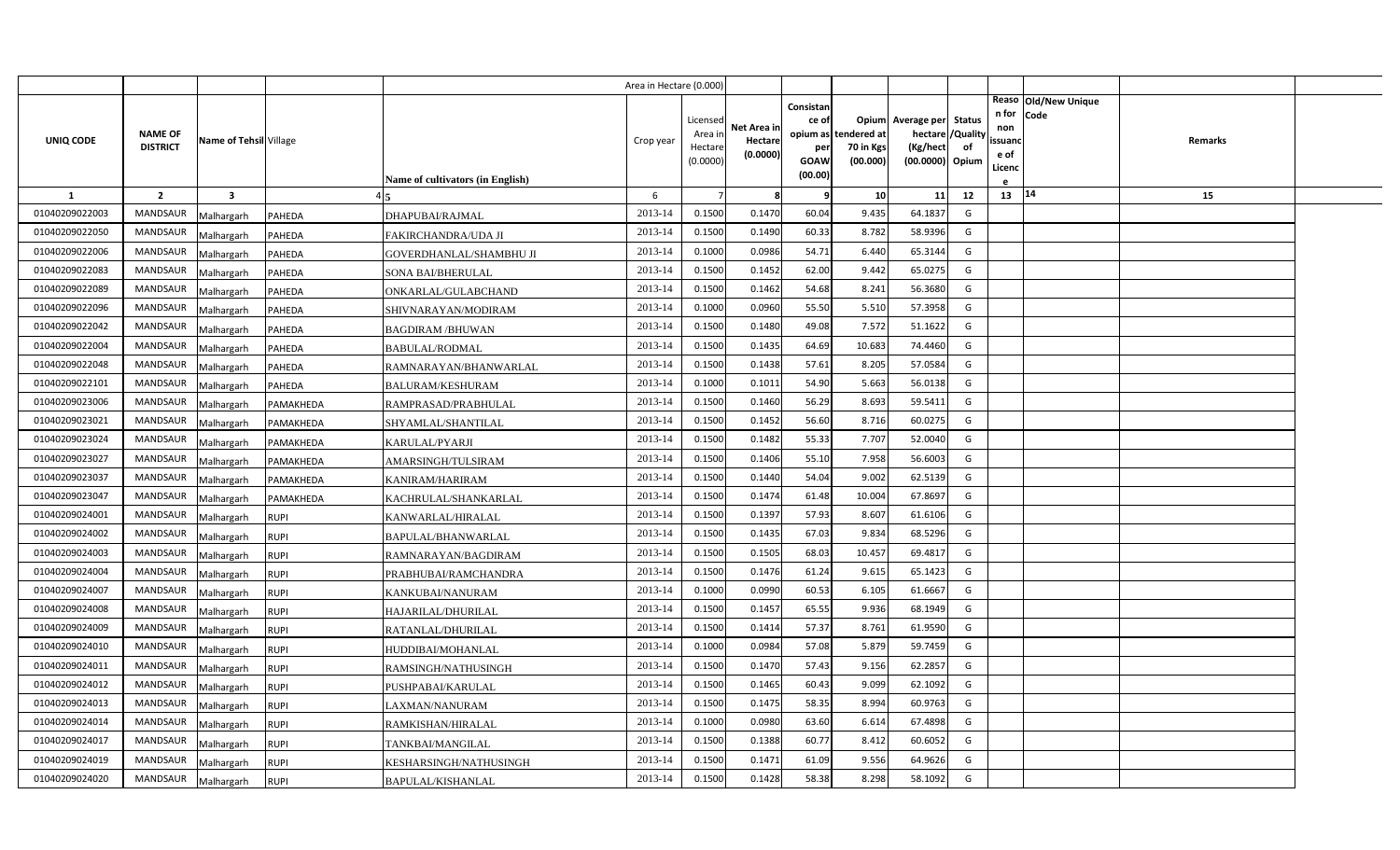|                |                                   |                         |                                          | Area in Hectare (0.000 |                    |             |                 |                          |                               |    |                   |                      |         |  |
|----------------|-----------------------------------|-------------------------|------------------------------------------|------------------------|--------------------|-------------|-----------------|--------------------------|-------------------------------|----|-------------------|----------------------|---------|--|
|                |                                   |                         |                                          |                        |                    |             | Consistan       |                          |                               |    |                   | Reaso Old/New Unique |         |  |
|                |                                   |                         |                                          |                        | Licensed           | Net Area in | ce of           |                          | Opium Average per Status      |    | n for Code<br>non |                      |         |  |
| UNIQ CODE      | <b>NAME OF</b><br><b>DISTRICT</b> | Name of Tehsil Village  |                                          | Crop year              | Area in<br>Hectare | Hectare     | opium as<br>per | tendered at<br>70 in Kgs | hectare / Quality<br>(Kg/hect | of | ssuand            |                      | Remarks |  |
|                |                                   |                         |                                          |                        | (0.0000)           | (0.0000)    | <b>GOAW</b>     | (00.000)                 | (00.0000) Opium               |    | e of              |                      |         |  |
|                |                                   |                         | <b>Name of cultivators (in English)</b>  |                        |                    |             | (00.00)         |                          |                               |    | Licenc            |                      |         |  |
| $\mathbf{1}$   | $\overline{2}$                    | $\overline{\mathbf{3}}$ |                                          | 6                      |                    | -8          | q               | 10 <sup>1</sup>          | 11                            | 12 | 13   14           |                      | 15      |  |
| 01040209024021 | <b>MANDSAUR</b>                   | Malhargarh              | <b>RUPI</b><br>BHULIBAI/SHANKARLAL       | 2013-14                | 0.1000             | 0.1000      | 51.93           | 5.230                    | 52.3000                       | G  |                   |                      |         |  |
| 01040209024023 | MANDSAUR                          | Malhargarh              | <b>RUPI</b><br>GOPILAL/PHOOLCHAND        | 2013-14                | 0.1500             | 0.1419      | 63.51           | 9.155                    | 64.5173                       | G  |                   |                      |         |  |
| 01040209024024 | <b>MANDSAUR</b>                   | Malhargarh              | <b>RUPI</b><br>DEVKANYABAI/HIRALAL       | 2013-14                | 0.1000             | 0.0980      | 61.75           | 6.572                    | 67.0612                       | G  |                   |                      |         |  |
| 01040209024027 | <b>MANDSAUR</b>                   | Malhargarh              | <b>RUPI</b><br>RATANLAL/ONKARLAL         | 2013-14                | 0.1000             | 0.0960      | 55.78           | 5.427                    | 56.5313                       | G  |                   |                      |         |  |
| 01040209024028 | <b>MANDSAUR</b>                   | Malhargarh              | <b>RUPI</b><br>GANPAT/GOPILAL            | 2013-14                | 0.1500             | 0.1425      | 58.62           | 8.391                    | 58.8842                       | G  |                   |                      |         |  |
| 01040209024030 | <b>MANDSAUR</b>                   | Malhargarh              | <b>RUPI</b><br>NARAYANSINGH/SAMANTSINGH  | 2013-14                | 0.1000             | 0.0912      | 61.62           | 5.326                    | 58.3991                       | G  |                   |                      |         |  |
| 01040209024031 | <b>MANDSAUR</b>                   | Malhargarh              | <b>RUPI</b><br>JAGDISH/MOHANLAL          | 2013-14                | 0.1500             | 0.1419      | 54.21           | 8.310                    | 58.5624                       | G  |                   |                      |         |  |
| 01040209024033 | MANDSAUR                          | Malhargarh              | <b>RUPI</b><br>ASHOKKUMAR/HAJARILAL      | 2013-14                | 0.1500             | 0.1470      | 72.10           | 10.877                   | 73.9932                       | G  |                   |                      |         |  |
| 01040209024034 | MANDSAUR                          | Malhargarh              | <b>RUPI</b><br>FATESINGH/PRABHULAL       | 2013-14                | 0.1500             | 0.1440      | 58.40           | 8.560                    | 59.4444                       | G  |                   |                      |         |  |
| 01040209024035 | <b>MANDSAUR</b>                   | Malhargarh              | <b>RUPI</b><br>SURAJMAL/RATANLAL         | 2013-14                | 0.1500             | 0.1453      | 53.00           | 8.162                    | 56.1734                       | G  |                   |                      |         |  |
| 01040209024036 | MANDSAUR                          | Malhargarh              | <b>RUPI</b><br>KANHAIYALAL/NANDA         | 2013-14                | 0.1000             | 0.0970      | 51.83           | 4.998                    | 51.5258                       | G  |                   |                      |         |  |
| 01040209024038 | <b>MANDSAUR</b>                   | Malhargarh              | CHANDMAL/KISHANLAL<br><b>RUPI</b>        | 2013-14                | 0.1500             | 0.1421      | 63.57           | 8.918                    | 62.7586                       | G  |                   |                      |         |  |
| 01040209024039 | <b>MANDSAUR</b>                   | Malhargarh              | <b>RUPI</b><br>BALARAM/BHANWARLAL        | 2013-14                | 0.1500             | 0.0462      | 65.45           | 3.254                    | 70.4329                       | G  |                   |                      |         |  |
| 01040209024040 | <b>MANDSAUR</b>                   | Malhargarh              | <b>RUPI</b><br>AMRITRAM/BHUWANIRAM       | 2013-14                | 0.1500             | 0.1500      | 67.20           | 10.032                   | 66.8800                       | G  |                   |                      |         |  |
| 01040209024041 | <b>MANDSAUR</b>                   | Malhargarh              | <b>RUPI</b><br><b>VISHNU/BABRU</b>       | 2013-14                | 0.1500             | 0.1490      | 59.51           | 9.156                    | 61.4490                       |    | 02                |                      |         |  |
| 01040209024047 | <b>MANDSAUR</b>                   | Malhargarh              | <b>RUPI</b><br>SAMRATHMAL/RAMKISHAN      | 2013-14                | 0.1500             | 0.1496      | 55.41           | 8.462                    | 56.5642                       | G  |                   |                      |         |  |
| 01040209024048 | <b>MANDSAUR</b>                   | Malhargarh              | <b>RUPI</b><br>POONAMCHAND/SURATRAM      | 2013-14                | 0.1500             | 0.1389      | 59.69           | 8.766                    | 63.1102                       | G  |                   |                      |         |  |
| 01040209024049 | MANDSAUR                          | Malhargarh              | <b>RUPI</b><br><b>BHAGIRATH/KESHURAM</b> | 2013-14                | 0.1000             | 0.0960      | 62.13           | 6.266                    | 65.2708                       | G  |                   |                      |         |  |
| 01040209024050 | <b>MANDSAUR</b>                   | <b>Malhargarh</b>       | <b>RUPI</b><br>MOTILAL/SURATRAM          | 2013-14                | 0.1500             | 0.1452      | 62.24           | 9.389                    | 64.6625                       | G  |                   |                      |         |  |
| 01040209024051 | <b>MANDSAUR</b>                   | Malhargarh              | <b>RUPI</b><br>BHARATSINGH/DALPATSINGH   | 2013-14                | 0.1500             | 0.1438      | 55.48           | 8.409                    | 58.4771                       | G  |                   |                      |         |  |
| 01040209024052 | <b>MANDSAUR</b>                   | Malhargarh              | <b>RUPI</b><br>NANDRAM/ONKARLAL          | 2013-14                | 0.1500             | 0.1455      | 59.61           | 9.095                    | 62.5086                       | G  |                   |                      |         |  |
| 01040209024053 | <b>MANDSAUR</b>                   | Malhargarh              | <b>RUPI</b><br>MADANLAL/BHANWARLAL       | 2013-14                | 0.1500             | 0.1395      | 60.75           | 8.670                    | 62.1505                       | G  |                   |                      |         |  |
| 01040209024054 | <b>MANDSAUR</b>                   | Malhargarh              | <b>RUPI</b><br>RADHESHYAM/BABRU          | 2013-14                | 0.1500             | 0.1440      | 59.30           | 8.709                    | 60.4792                       | G  |                   |                      |         |  |
| 01040209024055 | <b>MANDSAUR</b>                   | Malhargarh              | <b>RUPI</b><br>HARIRAM/HIRALAL           | 2013-14                | 0.1500             | 0.1488      | 56.99           | 8.833                    | 59.3616                       | G  |                   |                      |         |  |
| 01040209024058 | <b>MANDSAUR</b>                   | Malhargarh              | <b>RUPI</b><br>PARMESHWAR/BHANWARLAL     | 2013-14                | 0.1500             | 0.1441      | 65.09           | 9.605                    | 66.6551                       | G  |                   |                      |         |  |
| 01040209024060 | <b>MANDSAUR</b>                   | Malhargarh              | <b>RUPI</b><br>BANSHILAL/BABRU           | 2013-14                | 0.1500             | 0.1482      | 57.39           | 9.207                    | 62.1255                       | G  |                   |                      |         |  |
| 01040209024064 | <b>MANDSAUR</b>                   | Malhargarh              | <b>RUPI</b><br>KANWARLAL/NANURAM         | 2013-14                | 0.1500             | 0.1508      | 60.48           | 9.141                    | 60.6167                       | G  |                   |                      |         |  |
| 01040209024065 | <b>MANDSAUR</b>                   | Malhargarh              | <b>RUPI</b><br>SURESHCHANDRA/LAKSHMAN    | 2013-14                | 0.1500             | 0.1482      | 58.43           | 8.881                    | 59.9258                       | G  |                   |                      |         |  |
| 01040209024077 | <b>MANDSAUR</b>                   | Malhargarh              | <b>RUPI</b><br>ROOPA/MOTI                | 2013-14                | 0.1500             | 0.1511      | 52.57           | 7.961                    | 52.6870                       | G  |                   |                      |         |  |
| 01040209024078 | <b>MANDSAUR</b>                   | Malhargarh              | <b>RUPI</b><br>BHAGATRAM/SHIVRAM         | 2013-14                | 0.1000             | 0.0999      | 59.68           | 5.900                    | 59.0591                       | G  |                   |                      |         |  |
| 01040209024080 | <b>MANDSAUR</b>                   | Malhargarh              | <b>RUPI</b><br>BHAGWANTIBAI/BHANWARLAL   | 2013-14                | 0.1500             | 0.0515      | 67.19           | 3.388                    | 65.7864                       | G  |                   |                      |         |  |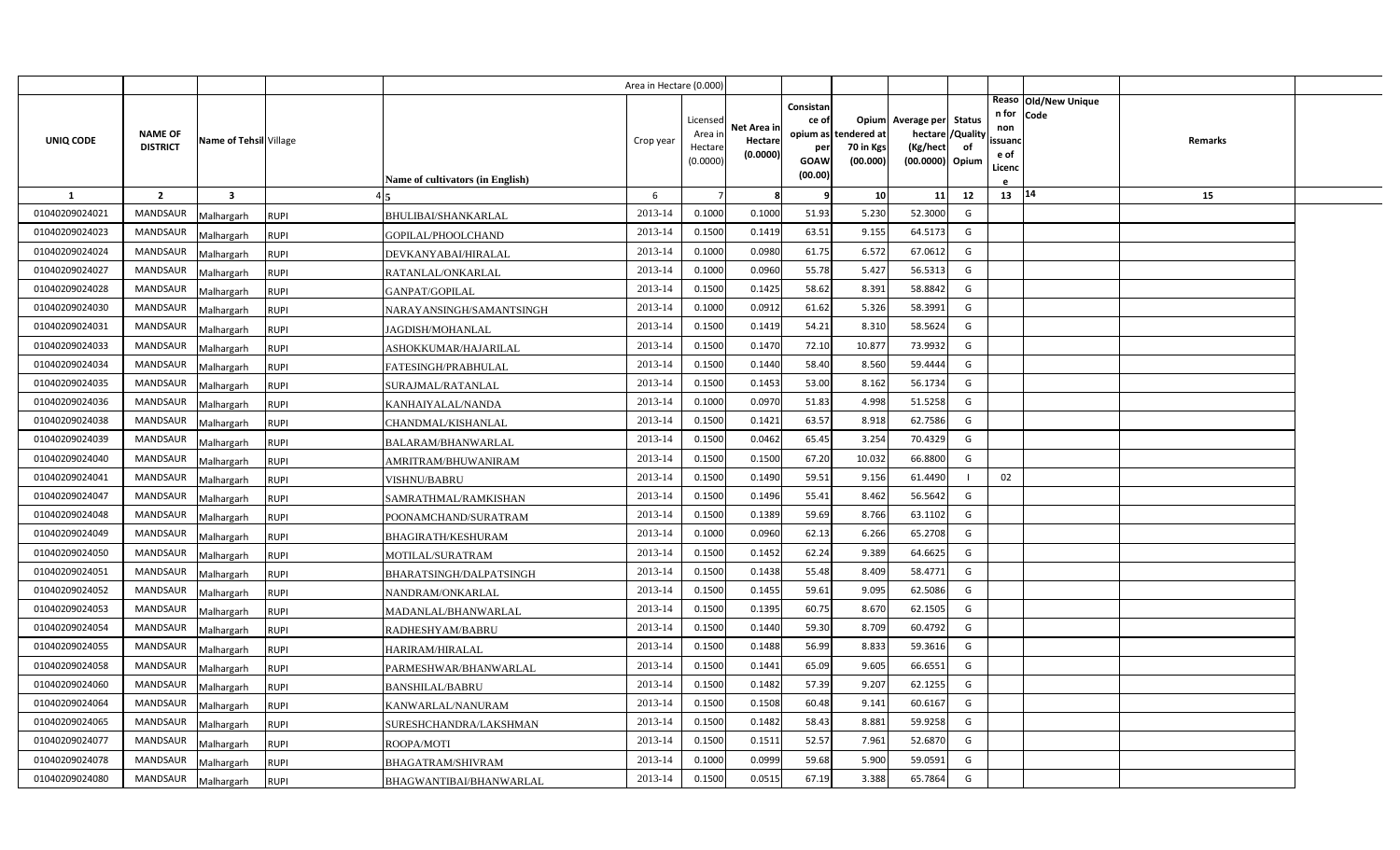|                |                                   |                         |             |                                         | Area in Hectare (0.000 |                                            |                                    |                                                          |                                      |                                                                              |    |                                           |                              |                                 |  |
|----------------|-----------------------------------|-------------------------|-------------|-----------------------------------------|------------------------|--------------------------------------------|------------------------------------|----------------------------------------------------------|--------------------------------------|------------------------------------------------------------------------------|----|-------------------------------------------|------------------------------|---------------------------------|--|
| UNIQ CODE      | <b>NAME OF</b><br><b>DISTRICT</b> | Name of Tehsil Village  |             | <b>Name of cultivators (in English)</b> | Crop year              | Licensed<br>Area in<br>Hectare<br>(0.0000) | Net Area in<br>Hectare<br>(0.0000) | Consistan<br>ce of<br>opium as<br>per<br>GOAW<br>(00.00) | tendered at<br>70 in Kgs<br>(00.000) | Opium Average per Status<br>hectare / Quality<br>(Kg/hect<br>(00.0000) Opium | of | n for<br>non<br>issuanc<br>e of<br>Licenc | Reaso Old/New Unique<br>Code | Remarks                         |  |
| <sup>1</sup>   | $\overline{2}$                    | $\overline{\mathbf{3}}$ |             |                                         | 6                      |                                            |                                    |                                                          | 10 <sup>1</sup>                      | 11                                                                           | 12 | 13                                        | 14                           | 15                              |  |
| 01040209024086 | <b>MANDSAUR</b>                   | Malhargarh              | RUPI        | NAHARSINGH/DALPATSINGH                  | 2013-14                | 0.1000                                     | 0.0990                             | 55.54                                                    | 5.808                                | 58.6667                                                                      | G  |                                           |                              |                                 |  |
| 01040209024087 | MANDSAUR                          | Malhargarh              | RUPI        | BHANWARLAL/AMRA BAVRI                   | 2013-14                | 0.1000                                     | 0.0960                             | 58.95                                                    | 6.030                                | 62.8125                                                                      | G  | 08                                        |                              | NAMECHANGE/TRANSFER/BANDPIPLIYA |  |
| 01040209024088 | MANDSAUR                          | Malhargarh              | <b>RUPI</b> | LALSINGH/BHANWARSINGH                   | 2013-14                | 0.1000                                     | 0.0993                             | 59.62                                                    | 6.022                                | 60.6440                                                                      |    | 02                                        |                              |                                 |  |
| 01040209024096 | MANDSAUR                          | Malhargarh              | <b>RUPI</b> | GITABAI/BHUWANIRAM                      | 2013-14                | 0.1500                                     | 0.1473                             | 65.19                                                    | 9.620                                | 65.3089                                                                      | G  |                                           |                              |                                 |  |
| 01040209024069 | MANDSAUR                          | Malhargarh              | <b>RUPI</b> | MUNNIBAI/MANGILAL                       | 2013-14                | 0.1000                                     | 0.0935                             | 60.36                                                    | 5.812                                | 62.1600                                                                      |    | 02                                        |                              |                                 |  |
| 01040209024085 | MANDSAUR                          | Malhargarh              | RUPI        | <b>BANESINGH/TEJSINGH</b>               | 2013-14                | 0.1500                                     | 0.1452                             | 65.68                                                    | 9.308                                | 64.1047                                                                      | G  |                                           |                              |                                 |  |
| 01040209024016 | MANDSAUR                          | Malhargarh              | <b>RUPI</b> | RAMESHWAR/LAXMICHAND                    | 2013-14                | 0.1500                                     | 0.1485                             | 72.35                                                    | 10.718                               | 72.1751                                                                      | G  |                                           |                              |                                 |  |
| 01040209024032 | MANDSAUR                          | Malhargarh              | <b>RUPI</b> | KANHAIYALAL/RAMNARAYAN                  | 2013-14                | 0.1000                                     | 0.0972                             | 69.89                                                    | 7.378                                | 75.9053                                                                      | G  |                                           |                              |                                 |  |
| 01040209024005 | <b>MANDSAUR</b>                   | Malhargarh              | <b>RUPI</b> | OMPRAKASH/RAMESHWAR/KAMERIBAI           | 2013-14                | 0.1500                                     | 0.1502                             | 65.58                                                    | 9.781                                | 65.1198                                                                      | G  |                                           |                              |                                 |  |
| 01040209024046 | <b>MANDSAUR</b>                   | Malhargarh              | <b>RUPI</b> | SALAGRAM/RATANLAL                       | 2013-14                | 0.1000                                     | 0.0504                             | 60.67                                                    | 2.947                                | 58.4722                                                                      | G  |                                           |                              |                                 |  |
| 01040209024067 | <b>MANDSAUR</b>                   | Malhargarh              | <b>RUPI</b> | RAJARAM/RATANLAL                        | 2013-14                | 0.1500                                     | 0.1440                             | 61.54                                                    | 9.029                                | 62.7014                                                                      | G  |                                           |                              |                                 |  |
| 01040209024042 | MANDSAUR                          | Malhargarh              | <b>RUPI</b> | MUNNALAL/RATANLAL                       | 2013-14                | 0.1000                                     | 0.0960                             | 52.77                                                    | 5.269                                | 54.8854                                                                      | G  |                                           |                              |                                 |  |
| 01040209024044 | <b>MANDSAUR</b>                   | Malhargarh              | RUPI        | RAGHUVEERSINGH/SARDULSINGH              | 2013-14                | 0.1000                                     | 0.0988                             | 61.25                                                    | 6.073                                | 61.4676                                                                      | G  |                                           |                              |                                 |  |
| 01040209025006 | <b>MANDSAUR</b>                   | Malhargarh              | SELAWARI    | KAMALSINGH/BALWANT SINGH                | 2013-14                | 0.1000                                     | 0.0960                             | 64.44                                                    | 6.564                                | 68.3750                                                                      | G  |                                           |                              |                                 |  |
| 01040209025007 | <b>MANDSAUR</b>                   | Malhargarh              | SELAWARI    | SHERSINGH/RAMSINGH                      | 2013-14                | 0.1500                                     | 0.1500                             | 53.48                                                    | 8.007                                | 53.3800                                                                      | G  |                                           |                              |                                 |  |
| 01040209025009 | MANDSAUR                          | Malhargarh              | SELAWARI    | MODSINGH/SHIVSINGH                      | 2013-14                | 0.1500                                     | 0.1345                             | 65.26                                                    | 9.174                                | 68.2082                                                                      | G  |                                           |                              |                                 |  |
| 01040209025010 | <b>MANDSAUR</b>                   | Malhargarh              | SELAWARI    | JDAYSINGH/MANSINGH                      | 2013-14                | 0.1500                                     | 0.1476                             | 58.59                                                    | 9.014                                | 61.0705                                                                      | G  |                                           |                              |                                 |  |
| 01040209025012 | <b>MANDSAUR</b>                   | Malhargarh              | SELAWARI    | RAJENDRA SINGH/DUGARSINGH               | 2013-14                | 0.1500                                     | 0.1502                             | 70.20                                                    | 11.222                               | 74.7137                                                                      | G  |                                           |                              |                                 |  |
| 01040209025013 | <b>MANDSAUR</b>                   | Malhargarh              | SELAWARI    | NASRO BEE/SIKANDAR KHAA                 | 2013-14                | 0.1500                                     | 0.1500                             | 50.52                                                    | 8.545                                | 56.9667                                                                      | G  |                                           |                              |                                 |  |
| 01040209025014 | MANDSAUR                          | Malhargarh              | SELAWARI    | BHARATSINGH/AMARSINGH                   | 2013-14                | 0.1500                                     | 0.1445                             | 66.88                                                    | 10.042                               | 69.4948                                                                      | G  |                                           |                              |                                 |  |
| 01040209025017 | <b>MANDSAUR</b>                   | Malhargarh              | SELAWARI    | NAVALBAI/PARWATSINGH                    | 2013-14                | 0.1500                                     | 0.1129                             | 71.32                                                    | 8.181                                | 72.4624                                                                      | G  |                                           |                              |                                 |  |
| 01040209025033 | <b>MANDSAUR</b>                   | Malhargarh              | SELAWARI    | BULABKAI/BHANWARSINGH                   | 2013-14                | 0.1000                                     | 0.0987                             | 51.39                                                    | 5.513                                | 55.8561                                                                      | G  |                                           |                              |                                 |  |
| 01040209025042 | <b>MANDSAUR</b>                   | Malhargarh              | SELAWARI    | CHANDRKALABAI/GOVINDSINGH               | 2013-14                | 0.1000                                     | 0.0996                             | 59.92                                                    | 6.009                                | 60.3310                                                                      |    | 02                                        |                              |                                 |  |
| 01040209025045 | <b>MANDSAUR</b>                   | Malhargarh              | SELAWARI    | JUWANSINGH/KISHORSINGH                  | 2013-14                | 0.1500                                     | 0.1488                             | 55.69                                                    | 8.735                                | 58.7030                                                                      | G  |                                           |                              |                                 |  |
| 01040209025050 | <b>MANDSAUR</b>                   | Malhargarh              | SELAWARI    | RAMESH/KALU BHARTI                      | 2013-14                | 0.1000                                     | 0.1005                             | 58.41                                                    | 6.000                                | 59.7015                                                                      | G  |                                           |                              |                                 |  |
| 01040209025043 | MANDSAUR                          | Malhargarh              | SELAWARI    | BHOPALSINGH/AMARSINGH                   | 2013-14                | 0.1000                                     | 0.1005                             | 66.38                                                    | 6.932                                | 68.9751                                                                      | G  |                                           |                              |                                 |  |
| 01040209025015 | MANDSAUR                          | Malhargarh              | SELAWARI    | KAMALSINGH/HARISINGH                    | 2013-14                | 0.1500                                     | 0.1503                             | 61.19                                                    | 9.449                                | 62.8676                                                                      | G  |                                           |                              |                                 |  |
| 01040209025034 | MANDSAUR                          | Malhargarh              | SELAWARI    | RAMESHWAR/MOHANLAL                      | 2013-14                | 0.1000                                     | 0.0960                             | 63.43                                                    | 6.850                                | 71.3542                                                                      | G  |                                           |                              |                                 |  |
| 01040209025027 | MANDSAUR                          | Malhargarh              | SELAWARI    | ASHABAI/MANGILAL                        | 2013-14                | 0.1500                                     | 0.1450                             | 59.44                                                    | 8.687                                | 59.9103                                                                      | G  |                                           |                              |                                 |  |
| 01040209025028 | MANDSAUR                          | Malhargarh              | SELAWARI    | <b>MANGILAL/MODIRAM</b>                 | 2013-14                | 0.1000                                     | 0.0979                             | 56.54                                                    | 5.581                                | 57.0072                                                                      | G  |                                           |                              |                                 |  |
| 01040209026006 | MANDSAUR                          | Malhargarh              | SONI        | JAGDISH/MAGNIRAM/SMANDIBAI              | 2013-14                | 0.1500                                     | 0.1328                             | 55.83                                                    | 7.433                                | 55.9714                                                                      | G  |                                           |                              |                                 |  |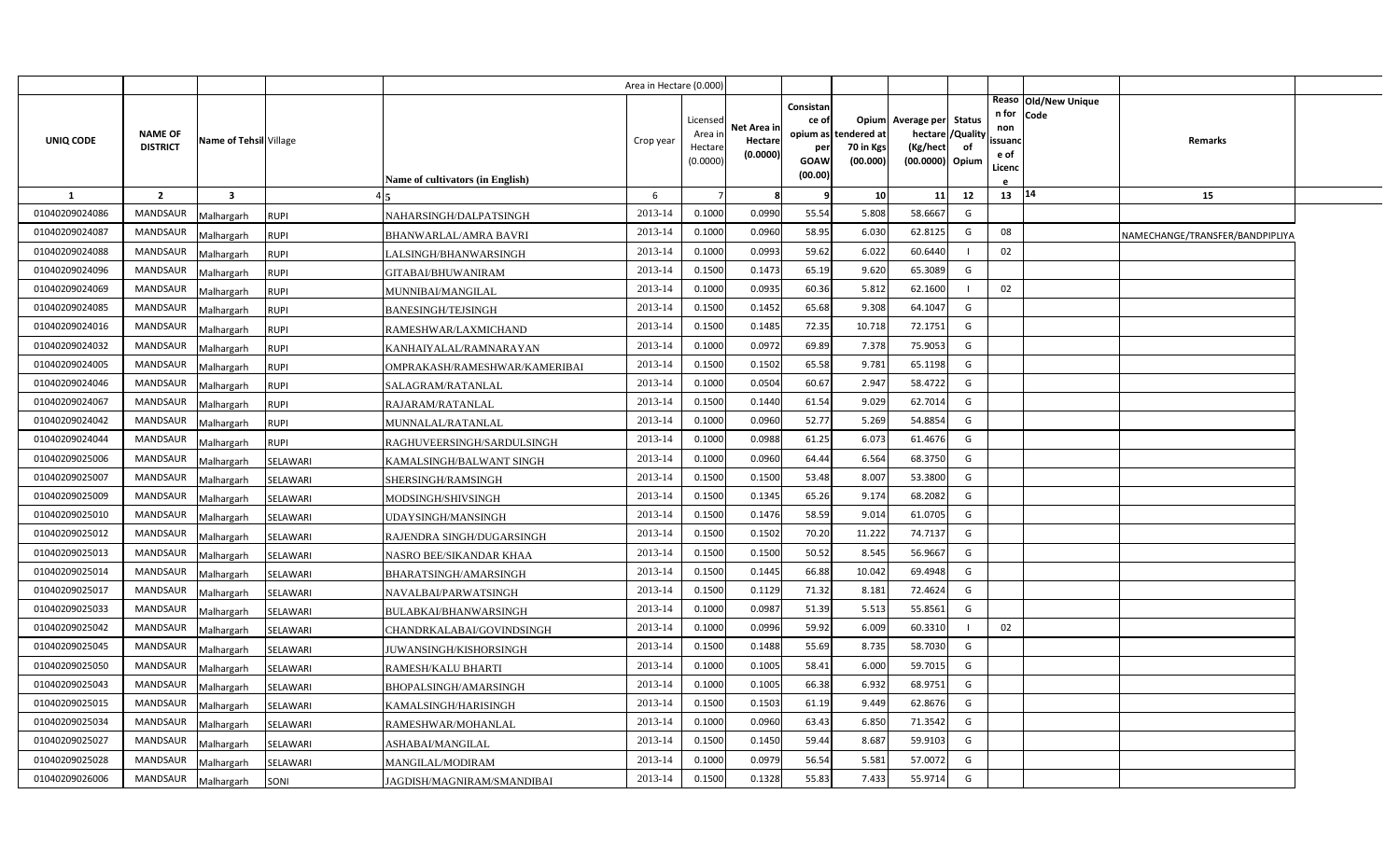|                |                                   |                         |                                         | Area in Hectare (0.000) |                                            |                                    |                                              |                                               |                                                                       |                     |                                          |                                |                |  |
|----------------|-----------------------------------|-------------------------|-----------------------------------------|-------------------------|--------------------------------------------|------------------------------------|----------------------------------------------|-----------------------------------------------|-----------------------------------------------------------------------|---------------------|------------------------------------------|--------------------------------|----------------|--|
| UNIQ CODE      | <b>NAME OF</b><br><b>DISTRICT</b> | Name of Tehsil Village  | <b>Name of cultivators (in English)</b> | Crop year               | Licensed<br>Area in<br>Hectare<br>(0.0000) | Net Area in<br>Hectare<br>(0.0000) | Consistan<br>ce of<br>per<br>GOAW<br>(00.00) | opium as tendered at<br>70 in Kgs<br>(00.000) | Opium Average per<br>hectare / Quality<br>(Kg/hect<br>(00.0000) Opium | <b>Status</b><br>of | n for<br>non<br>ssuand<br>e of<br>Licenc | Reaso   Old/New Unique<br>Code | <b>Remarks</b> |  |
| $\mathbf{1}$   | $\overline{2}$                    | $\overline{\mathbf{3}}$ |                                         | 6                       |                                            | 8                                  | q                                            | 10                                            | 11                                                                    | 12                  | 13   14                                  |                                | 15             |  |
| 01040209026004 | <b>MANDSAUR</b>                   | Malhargarh<br>SONI      | NAVALSINGH/NIRBHAYSINGH                 | 2013-14                 | 0.1000                                     | 0.0990                             | 61.74                                        | 6.227                                         | 62.8990                                                               | G                   |                                          |                                |                |  |
| 01040209026015 | <b>MANDSAUR</b>                   | SONI<br>Malhargarh      | SOHANKUNWAR/UDAYSINGH                   | 2013-14                 | 0.1000                                     | 0.0972                             | 56.11                                        | 5.699                                         | 58.6317                                                               | G                   |                                          |                                |                |  |
| 01040209026019 | <b>MANDSAUR</b>                   | Malhargarh<br>SONI      | BHANWARSINGH/DULESINGH                  | 2013-14                 | 0.1500                                     |                                    |                                              |                                               | 0.0000                                                                | F.                  |                                          |                                |                |  |
| 01040209026022 | <b>MANDSAUR</b>                   | Malhargarh<br>SONI      | RAMESHCHANDRA/ONKARLAL                  | 2013-14                 | 0.1500                                     | 0.1427                             | 56.87                                        | 8.81                                          | 61.7730                                                               | G                   |                                          |                                |                |  |
| 01040209026023 | <b>MANDSAUR</b>                   | Malhargarh<br>SONI      | MADHULAL/MODIRAM                        | 2013-14                 | 0.1500                                     | 0.1457                             | 63.29                                        | 10.208                                        | 70.0618                                                               | G                   |                                          |                                |                |  |
| 01040209026040 | <b>MANDSAUR</b>                   | Malhargarh<br>SONI      | BHAGWANSINGH/NAVALSINGH                 | 2013-14                 | 0.1000                                     | 0.0975                             | 62.63                                        | 5.932                                         | 60.8410                                                               | G                   |                                          |                                |                |  |
| 01040209026046 | <b>MANDSAUR</b>                   | Malhargarh<br>SONI      | BHANWARSINGH/GOVIND SINGH               | 2013-14                 | 0.1500                                     | 0.1480                             | 59.50                                        | 9.138                                         | 61.7432                                                               | G                   |                                          |                                |                |  |
| 01040209026050 | <b>MANDSAUR</b>                   | Malhargarh<br>SONI      | DASHARATHSINGH/RATANSINGH               | 2013-14                 | 0.1000                                     | 0.0990                             | 61.29                                        | 6.041                                         | 61.0202                                                               | G                   |                                          |                                |                |  |
| 01040209026059 | MANDSAUR                          | Malhargarh<br>SONI      | KAMALKUNWAR/RAMSINGH                    | 2013-14                 | 0.1000                                     | 0.0954                             | 59.21                                        | 5.862                                         | 61.4465                                                               | G                   |                                          |                                |                |  |
| 01040209026063 | MANDSAUR                          | Malhargarh<br>SONI      | NAVALSINGH/BHANWAR SINGH                | 2013-14                 | 0.1000                                     | 0.1000                             | 57.36                                        | 5.638                                         | 56.3800                                                               | G                   |                                          |                                |                |  |
| 01040209026064 | <b>MANDSAUR</b>                   | Malhargarh<br>SONI      | SHANKARSINGH/BHANWAR SINGH              | 2013-14                 | 0.1000                                     | 0.0974                             | 60.39                                        | 6.039                                         | 62.0021                                                               | G                   |                                          |                                |                |  |
| 01040209026065 | <b>MANDSAUR</b>                   | Malhargarh<br>SONI      | SURESH SINGH/NATHULAL                   | 2013-14                 | 0.1500                                     | 0.1470                             | 54.62                                        | 8.099                                         | 55.0952                                                               | G                   |                                          |                                |                |  |
| 01040209026069 | <b>MANDSAUR</b>                   | Malhargarh<br>SONI      | KAMLABAI/NATHU                          | 2013-14                 | 0.1000                                     | 0.0975                             | 58.16                                        | 5.733                                         | 58.8000                                                               | G                   |                                          |                                |                |  |
| 01040209026072 | <b>MANDSAUR</b>                   | Malhargarh<br>SONI      | NARAYANSINGH/RATANSINGH                 | 2013-14                 | 0.1000                                     | 0.0951                             | 57.05                                        | 5.257                                         | 55.2787                                                               | G                   |                                          |                                |                |  |
| 01040209026074 | <b>MANDSAUR</b>                   | Malhargarh<br>SONI      | <b>BHARATSINGH/NEPALSINGH</b>           | 2013-14                 | 0.1500                                     | 0.1488                             | 68.48                                        | 11.260                                        | 75.6720                                                               | G                   |                                          |                                |                |  |
| 01040209026075 | <b>MANDSAUR</b>                   | SONI<br>Malhargarh      | MANSINGH/GOVERDHANSINGH                 | 2013-14                 | 0.1500                                     | 0.0928                             | 70.44                                        | 6.792                                         | 73.1897                                                               | G                   |                                          |                                |                |  |
| 01040209026082 | <b>MANDSAUR</b>                   | Malhargarh<br>SONI      | <b>BHANWARSINGH/BHERUSINGH</b>          | 2013-14                 | 0.1000                                     | 0.0973                             | 51.68                                        | 5.493                                         | 56.4543                                                               | G                   |                                          |                                |                |  |
| 01040209026043 | <b>MANDSAUR</b>                   | Malhargarh<br>SONI      | SHANTIBAI/BHANWARLAL                    | 2013-14                 | 0.1000                                     | 0.0954                             | 59.39                                        | 6.007                                         | 62.9665                                                               | G                   |                                          |                                |                |  |
| 01040209026001 | <b>MANDSAUR</b>                   | Malhargarh<br>SONI      | GULABSINGH/VAKTAVARSINGH                | 2013-14                 | 0.1500                                     | 0.1496                             | 63.21                                        | 10.385                                        | 69.4184                                                               | G                   |                                          |                                |                |  |
| 01040209026055 | <b>MANDSAUR</b>                   | SONI<br>Malhargarh      | MANGILAL/RAMA                           | 2013-14                 | 0.1500                                     | 0.1509                             | 59.54                                        | 9.093                                         | 60.2584                                                               | G                   |                                          |                                |                |  |
| 01040209026051 | MANDSAUR                          | Malhargarh<br>SONI      | SOHANBAI/BHAGIRATH                      | 2013-14                 | 0.1000                                     | 0.0990                             | 55.11                                        | 5.999                                         | 60.5960                                                               | G                   |                                          |                                |                |  |
| 01040209026026 | <b>MANDSAUR</b>                   | Malhargarh<br>SONI      | JUJHARSINGH/BHANWARSINGH                | 2013-14                 | 0.1000                                     | 0.0986                             | 54.70                                        | 6.001                                         | 60.8621                                                               | G                   |                                          |                                |                |  |
| 01040209026076 | <b>MANDSAUR</b>                   | Malhargarh<br>SONI      | MANGILAL/KACHRU                         | 2013-14                 | 0.1000                                     | 0.0915                             | 58.68                                        | 5.466                                         | 59.7377                                                               | G                   |                                          |                                |                |  |
| 01040209026083 | <b>MANDSAUR</b>                   | Malhargarh<br>SONI      | BHANWARSINGH/BHAGWATSINGH               | 2013-14                 | 0.1500                                     | 0.1196                             | 64.52                                        | 7.779                                         | 65.0418                                                               | G                   |                                          |                                |                |  |
| 01040209026010 | MANDSAUR                          | Malhargarh<br>SONI      | <b>BHERULAL/GOBARLAL</b>                | 2013-14                 | 0.1000                                     | 0.0986                             | 60.73                                        | 6.064                                         | 61.5010                                                               | G                   |                                          |                                |                |  |
| 01040209026012 | <b>MANDSAUR</b>                   | Malhargarh<br>SONI      | BHANWARSINGH/SHARDULSINGH               | 2013-14                 | 0.1000                                     | 0.1000                             | 55.98                                        | 6.078                                         | 60.7800                                                               | G                   |                                          |                                |                |  |
| 01040209026085 | <b>MANDSAUR</b>                   | Malhargarh<br>SONI      | RAMESHWAR/MAGNIRAM                      | 2013-14                 | 0.1000                                     | 0.0988                             | 55.35                                        | 5.495                                         | 55.6174                                                               | G                   |                                          |                                |                |  |
| 01040209026049 | <b>MANDSAUR</b>                   | SONI<br>Malhargarh      | BHANWARLAL/NARAYAN                      | 2013-14                 | 0.1000                                     | 0.0945                             | 53.82                                        | 4.529                                         | 47.9259                                                               | G                   | 04                                       |                                |                |  |
| 01040209026060 | <b>MANDSAUR</b>                   | Malhargarh<br>SONI      | SHIVRAJSINGH/BHAGWANSINGH               | 2013-14                 | 0.1000                                     | 0.0945                             | 55.30                                        | 5.419                                         | 57.3439                                                               | G                   |                                          |                                |                |  |
| 01040209026008 | <b>MANDSAUR</b>                   | SONI<br>Malhargarh      | <b>VAJERAM/VARDA</b>                    | 2013-14                 | 0.1000                                     | 0.0992                             | 64.59                                        | 6.496                                         | 65.4839                                                               | G                   |                                          |                                |                |  |
| 01040209026027 | <b>MANDSAUR</b>                   | Malhargarh<br>SONI      | GOVINDSINGH/NIRBHAYSINGH                | 2013-14                 | 0.1000                                     | 0.0974                             | 57.35                                        | 5.489                                         | 56.3552                                                               | G                   |                                          |                                |                |  |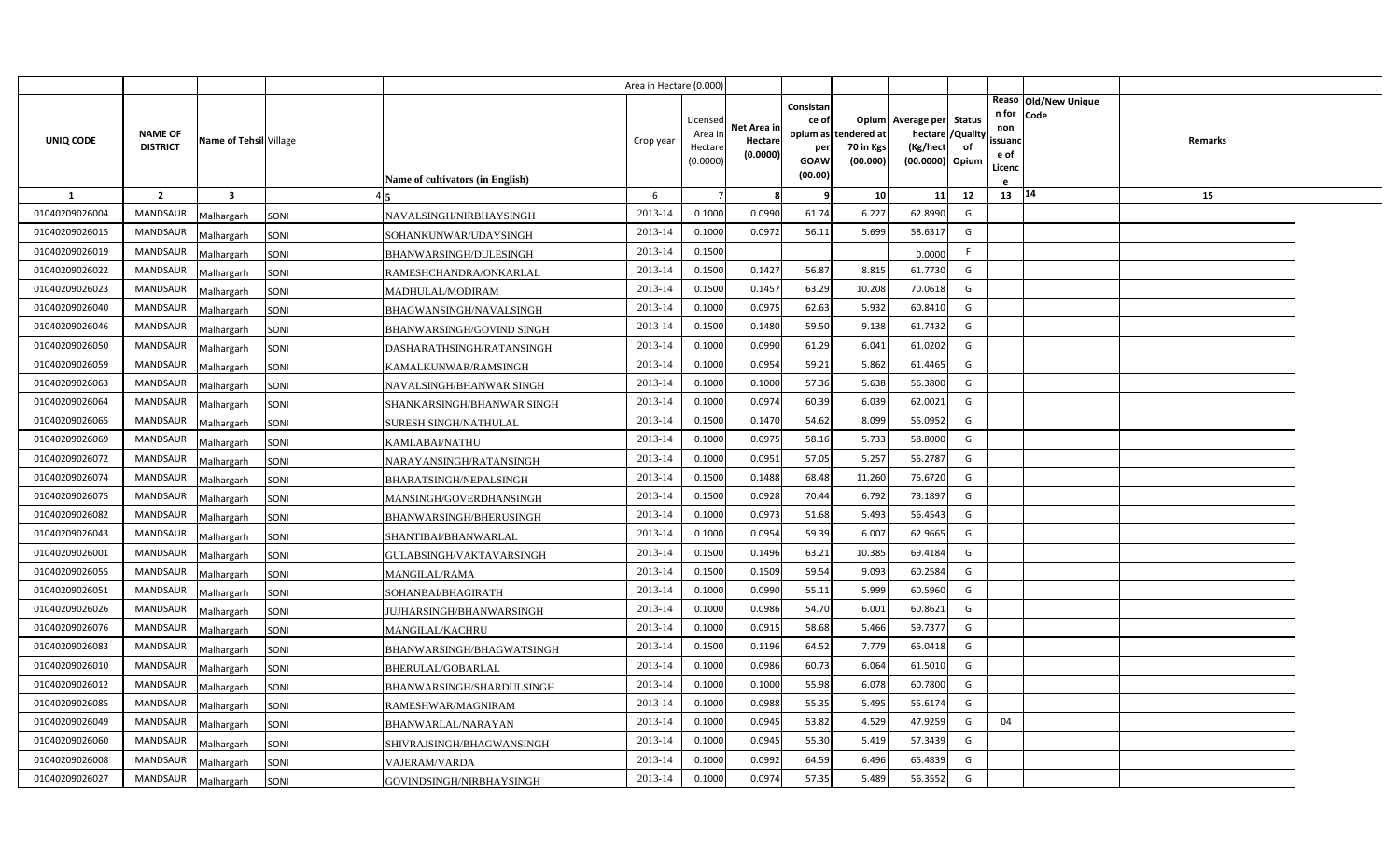|                |                                   |                         |                                             | Area in Hectare (0.000) |                                            |                                    |                                                     |                                               |                                                                    |                |                                          |                              |         |  |
|----------------|-----------------------------------|-------------------------|---------------------------------------------|-------------------------|--------------------------------------------|------------------------------------|-----------------------------------------------------|-----------------------------------------------|--------------------------------------------------------------------|----------------|------------------------------------------|------------------------------|---------|--|
| UNIQ CODE      | <b>NAME OF</b><br><b>DISTRICT</b> | Name of Tehsil Village  | Name of cultivators (in English)            | Crop year               | Licensed<br>Area in<br>Hectare<br>(0.0000) | Net Area in<br>Hectare<br>(0.0000) | Consistan<br>ce of<br>per<br><b>GOAW</b><br>(00.00) | opium as tendered at<br>70 in Kgs<br>(00.000) | Opium Average per Status<br>hectare<br>(Kg/hect<br>(00.0000) Opium | /Quality<br>of | n for<br>non<br>ssuand<br>e of<br>Licenc | Reaso Old/New Unique<br>Code | Remarks |  |
| 1              | $\overline{2}$                    | $\overline{\mathbf{3}}$ |                                             | 6                       |                                            | -8                                 | q                                                   | 10                                            | 11                                                                 | 12             | 13 14                                    |                              | 15      |  |
| 01040209026089 | <b>MANDSAUR</b>                   | Malhargarh              | JUJHARSINGH/KESHARSINGH<br>SONI             | 2013-14                 | 0.1000                                     | 0.0981                             | 58.75                                               | 5.799                                         | 59.1131                                                            | G              |                                          |                              |         |  |
| 01040209026007 | <b>MANDSAUR</b>                   | Malhargarh              | SONI<br>PREMKUNWAR/FATEHSINGH               | 2013-14                 | 0.1000                                     | 0.0980                             | 52.98                                               | 5.003                                         | 51.0510                                                            | G              |                                          |                              |         |  |
| 01040209026024 | <b>MANDSAUR</b>                   | Malhargarh              | SONI<br>RAJENDRASINGH/BHARATSINGH           | 2013-14                 | 0.1500                                     | 0.1416                             | 63.42                                               | 9.277                                         | 65.5155                                                            | G              |                                          |                              |         |  |
| 01040209026045 | <b>MANDSAUR</b>                   | Malhargarh              | SONI<br>GOVINDSINGH/JASWANTSINGH            | 2013-14                 | 0.1000                                     | 0.0954                             | 65.16                                               | 6.414                                         | 67.2327                                                            | G              |                                          |                              |         |  |
| 01040209026016 | <b>MANDSAUR</b>                   | Malhargarh              | SONI<br>SURAJMAL/DHAPUBAI                   | 2013-14                 | 0.1000                                     | 0.0990                             | 64.30                                               | 6.660                                         | 67.2727                                                            | G              |                                          |                              |         |  |
| 01040209026062 | <b>MANDSAUR</b>                   | Malhargarh              | SONI<br>KRISHNPALSINGH/JASWANTSINGH         | 2013-14                 | 0.1000                                     | 0.0978                             | 59.41                                               | 5.415                                         | 55.3681                                                            | G              |                                          |                              |         |  |
| 01040209026090 | <b>MANDSAUR</b>                   | Malhargarh              | SONI<br>BHURSINGH/BHANWARSINGH              | 2013-14                 | 0.1000                                     | 0.1000                             | 63.59                                               | 6.041                                         | 60.4100                                                            | G              |                                          | 01040209024071               |         |  |
| 01040209026091 | <b>MANDSAUR</b>                   | Malhargarh              | SONI<br>BHURKUNWAR/MANGUSINGH               | 2013-14                 | 0.1000                                     | 0.0990                             | 55.88                                               | 5.748                                         | 58.0606                                                            | G              |                                          | 01040209024070               |         |  |
| 01040209027001 | <b>MANDSAUR</b>                   | Malhargarh              | <b>SUTHODH</b><br>MANGIBAI/LAXMINARAYAN     | 2013-14                 | 0.1000                                     | 0.0990                             | 61.25                                               | 6.694                                         | 67.6162                                                            | G              |                                          |                              |         |  |
| 01040209027004 | <b>MANDSAUR</b>                   | Malhargarh              | SUTHODH<br>GITABAI/MANGILAL                 | 2013-14                 | 0.1000                                     | 0.1008                             | 66.48                                               | 6.914                                         | 68.5913                                                            | G              |                                          |                              |         |  |
| 01040209027006 | <b>MANDSAUR</b>                   | Malhargarh              | SUTHODH<br>RUKMANIBAI/SALAGRAM              | 2013-14                 | 0.1500                                     | 0.1460                             | 64.30                                               | 9.902                                         | 67.8219                                                            | G              |                                          |                              |         |  |
| 01040209027007 | <b>MANDSAUR</b>                   | Malhargarh              | SHIVNARAYAN/BHERULAL<br>SUTHODH             | 2013-14                 | 0.1500                                     | 0.1457                             | 68.50                                               | 10.803                                        | 74.1455                                                            | G              |                                          |                              |         |  |
| 01040209027008 | <b>MANDSAUR</b>                   | Malhargarh              | SUTHODH<br>BAPULAL/GANGARAM                 | 2013-14                 | 0.1500                                     | 0.1457                             | 53.02                                               | 7.938                                         | 54.4818                                                            | G              |                                          |                              |         |  |
| 01040209027011 | <b>MANDSAUR</b>                   | Malhargarh              | SUTHODH<br>VARDIBAI/BHERULAL                | 2013-14                 | 0.1500                                     | 0.1464                             | 70.49                                               | 11.077                                        | 75.6626                                                            | G              |                                          |                              |         |  |
| 01040209027012 | <b>MANDSAUR</b>                   | Malhargarh              | SUTHODH<br><b>JANIBAI/PRATHVIRAJ</b>        | 2013-14                 | 0.1500                                     | 0.1540                             | 61.90                                               | 9.992                                         | 64.8831                                                            | G              |                                          |                              |         |  |
| 01040209027016 | <b>MANDSAUR</b>                   | Malhargarh              | <b>SUTHODH</b><br>MOHANLAL/KASHIRAM         | 2013-14                 | 0.1500                                     | 0.1485                             | 62.07                                               | 9.754                                         | 65.6835                                                            | G              |                                          |                              |         |  |
| 01040209027017 | <b>MANDSAUR</b>                   | Malhargarh              | SUTHODH<br>OMPRAKASH/SURAJMAL               | 2013-14                 | 0.1500                                     | 0.1519                             | 72.12                                               | 11.611                                        | 76.4384                                                            | G              |                                          |                              |         |  |
| 01040209027019 | <b>MANDSAUR</b>                   | Malhargarh              | <b>SUTHODH</b><br>HARISHANKAR/SURAJMAL      | 2013-14                 | 0.1500                                     | 0.1461                             | 66.63                                               | 9.937                                         | 68.0151                                                            | G              |                                          |                              |         |  |
| 01040209027020 | <b>MANDSAUR</b>                   | Malhargarh              | <b>SUTHODH</b><br>RAMKISHAN/ONKARLAL        | 2013-14                 | 0.1500                                     | 0.1451                             | 68.97                                               | 10.444                                        | 71.9779                                                            | G              |                                          |                              |         |  |
| 01040209027021 | <b>MANDSAUR</b>                   | Malhargarh              | <b>SUTHODH</b><br>VINOD KUMAR/FAKIRCHANDRA  | 2013-14                 | 0.1500                                     | 0.0650                             | 75.96                                               | 4.623                                         | 71.1231                                                            | G              |                                          |                              |         |  |
| 01040209027023 | <b>MANDSAUR</b>                   | Malhargarh              | SUTHODH<br>KULVANTSINGH/BHANWARLAL          | 2013-14                 | 0.1000                                     | 0.1014                             | 51.83                                               | 5.627                                         | 55.4931                                                            | G              |                                          |                              |         |  |
| 01040209027024 | <b>MANDSAUR</b>                   | Malhargarh              | SUTHODH<br>RAMCHANDRA/HAJARILAL             | 2013-14                 | 0.1500                                     | 0.1485                             | 62.07                                               | 9.754                                         | 65.6835                                                            | G              |                                          |                              |         |  |
| 01040209027025 | <b>MANDSAUR</b>                   | Malhargarh              | <b>SUTHODH</b><br>RAJENDRA KUMAR/RAMCHANDRA | 2013-14                 | 0.1500                                     | 0.1406                             | 57.62                                               | 8.701                                         | 61.8848                                                            | G              |                                          |                              |         |  |
| 01040209027027 | <b>MANDSAUR</b>                   | Malhargarh              | SUTHODH<br>PRAHLAD/RAMCHANDRA               | 2013-14                 | 0.1500                                     | 0.1476                             | 64.11                                               | 10.221                                        | 69.2480                                                            | G              |                                          |                              |         |  |
| 01040209027028 | <b>MANDSAUR</b>                   | Malhargarh              | SUTHODH<br>KAILASHCHANDRA/BHAGATRAM         | 2013-14                 | 0.1500                                     | 0.1473                             | 64.25                                               | 10.106                                        | 68.6083                                                            | G              |                                          |                              |         |  |
| 01040209027029 | <b>MANDSAUR</b>                   | Malhargarh              | SUTHODH<br>KANHAIYALAL/RAMCHANDRA           | 2013-14                 | 0.1500                                     | 0.1443                             | 57.66                                               | 8.904                                         | 61.7048                                                            | G              |                                          |                              |         |  |
| 01040209027034 | <b>MANDSAUR</b>                   | Malhargarh              | SUTHODH<br>BHAGIRATH/CHAMPALAL              | 2013-14                 | 0.1500                                     | 0.1470                             | 54.39                                               | 8.555                                         | 58.1973                                                            | G              |                                          |                              |         |  |
| 01040209027035 | <b>MANDSAUR</b>                   | Malhargarh              | SUTHODH<br>RAMGOPAL/BHANWARLAL              | 2013-14                 | 0.1000                                     | 0.0918                             | 68.41                                               | 5.971                                         | 65.0436                                                            | G              |                                          |                              |         |  |
| 01040209027038 | <b>MANDSAUR</b>                   | Malhargarh              | <b>SUTHODH</b><br>BHAGATRAM/BHANWARLAL      | 2013-14                 | 0.1500                                     | 0.1475                             | 53.98                                               | 8.483                                         | 57.5119                                                            | G              |                                          |                              |         |  |
| 01040209027045 | <b>MANDSAUR</b>                   | Malhargarh              | SUTHODH<br>CHUNNILAL/HAJARILAL              | 2013-14                 | 0.1500                                     | 0.1507                             | 59.05                                               | 9.490                                         | 62.9728                                                            | G              |                                          |                              |         |  |
| 01040209027046 | MANDSAUR                          | Malhargarh              | SUTHODH<br>JITMAL/BAPULAL                   | 2013-14                 | 0.1500                                     | 0.1440                             | 68.83                                               | 10.501                                        | 72.9236                                                            | G              |                                          |                              |         |  |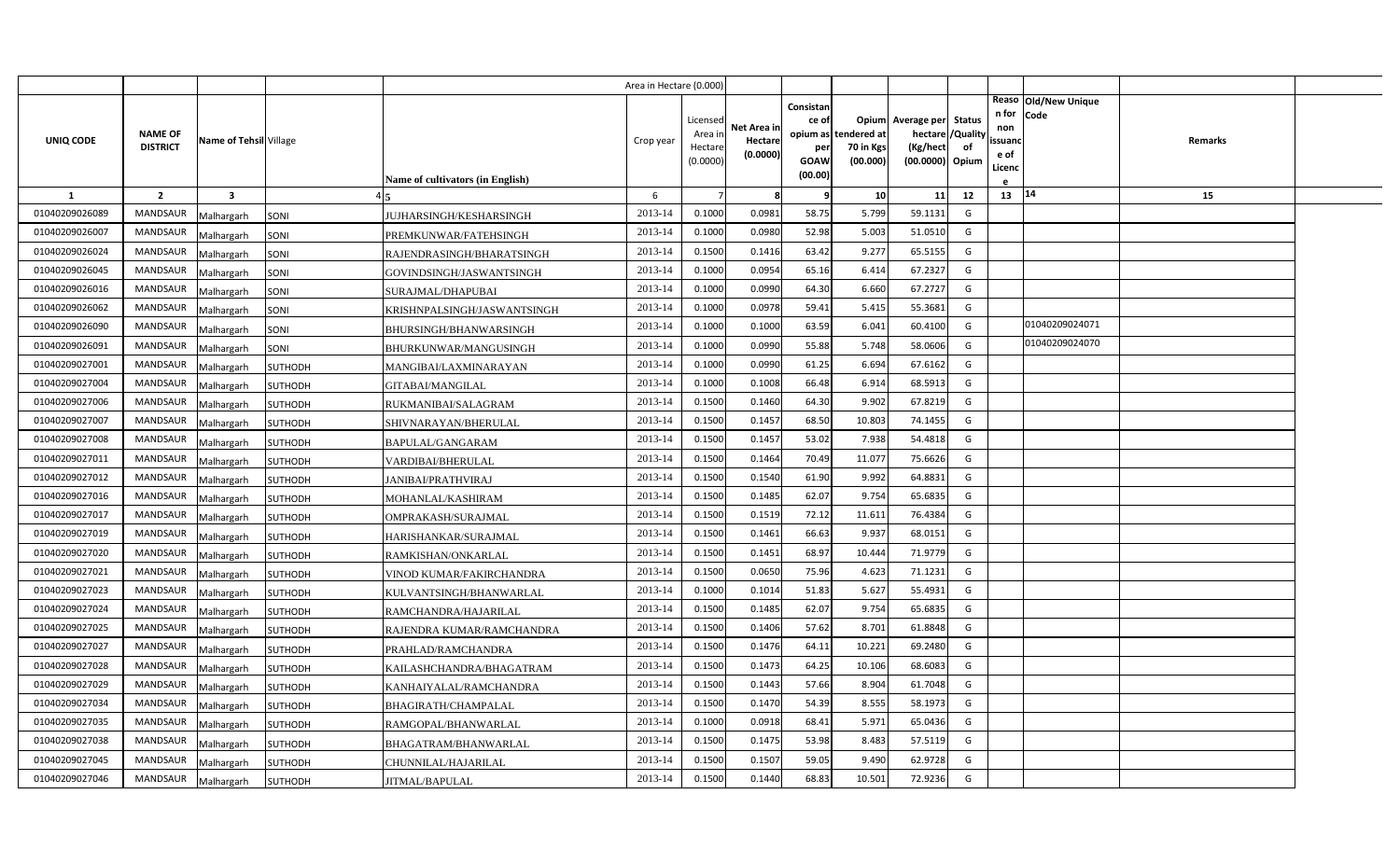|                |                 |                         |                  |                                     | Area in Hectare (0.000 |                     |                        |                    |                       |                             |          |               |                              |         |  |
|----------------|-----------------|-------------------------|------------------|-------------------------------------|------------------------|---------------------|------------------------|--------------------|-----------------------|-----------------------------|----------|---------------|------------------------------|---------|--|
|                |                 |                         |                  |                                     |                        | Licensed            |                        | Consistan<br>ce of |                       | Opium Average per Status    |          | n for         | Reaso Old/New Unique<br>Code |         |  |
| UNIQ CODE      | <b>NAME OF</b>  | Name of Tehsil Village  |                  |                                     | Crop year              | Area in             | Net Area in<br>Hectare |                    | opium as tendered at  | hectare /                   | /Quality | non<br>ssuanc |                              | Remarks |  |
|                | <b>DISTRICT</b> |                         |                  |                                     |                        | Hectare<br>(0.0000) | (0.0000)               | per<br>GOAW        | 70 in Kgs<br>(00.000) | (Kg/hect<br>(00.0000) Opium | of       | e of          |                              |         |  |
|                |                 |                         |                  | Name of cultivators (in English)    |                        |                     |                        | (00.00)            |                       |                             |          | Licenc        |                              |         |  |
| <b>1</b>       | $\overline{2}$  | $\overline{\mathbf{3}}$ |                  |                                     | 6                      |                     | -8                     | q                  | 10                    | 11                          | 12       | 13   14       |                              | 15      |  |
| 01040209027047 | <b>MANDSAUR</b> | Malhargarh              | SUTHODH          | OMPRAKASH/BAPULAL                   | 2013-14                | 0.1000              | 0.0990                 | 62.70              | 6.503                 | 65.6869                     | G        |               |                              |         |  |
| 01040209027048 | MANDSAUR        | Malhargarh              | SUTHODH          | RAJMAL/BAPULAL                      | 2013-14                | 0.1000              | 0.0960                 | 58.77              | 6.129                 | 63.8438                     | G        |               |                              |         |  |
| 01040209027050 | <b>MANDSAUR</b> | Malhargarh              | SUTHODH          | VIKRAM KUMAR/KANTILAL               | 2013-14                | 0.1500              | 0.1486                 | 66.41              | 10.075                | 67.7995                     | G        |               |                              |         |  |
| 01040209027051 | <b>MANDSAUR</b> | Malhargarh              | SUTHODH          | KAMAL KUNWAR/SAJJANSINGH            | 2013-14                | 0.1000              | 0.0984                 | 53.45              | 4.978                 | 50.5894                     | G        | 04            |                              |         |  |
| 01040209027052 | <b>MANDSAUR</b> | Malhargarh              | SUTHODH          | GITABAI/RAMCHANDRA                  | 2013-14                | 0.1000              | 0.0972                 | 58.63              | 5.56                  | 57.2119                     | G        |               |                              |         |  |
| 01040209027053 | <b>MANDSAUR</b> | Malhargarh              | SUTHODH          | VARDICHANDRA/RATANLAL               | 2013-14                | 0.1500              | 0.1463                 | 70.51              | 11.000                | 75.1880                     | G        |               |                              |         |  |
| 01040209027058 | <b>MANDSAUR</b> | Malhargarh              | SUTHODH          | MADANSINGH/JAYSINGH                 | 2013-14                | 0.1500              | 0.1460                 | 56.58              | 8.980                 | 61.5068                     | G        |               |                              |         |  |
| 01040209027059 | <b>MANDSAUR</b> | Malhargarh              | SUTHODH          | <b>BANSHILAL/KHUMA</b>              | 2013-14                | 0.1500              | 0.1470                 | 51.33              | 7.751                 | 52.7279                     | G        |               |                              |         |  |
| 01040209027061 | <b>MANDSAUR</b> | Malhargarh              | SUTHODH          | RAMCHANDRA/HIRALAL                  | 2013-14                | 0.1500              | 0.1500                 | 59.52              | 9.651                 | 64.3400                     | G        |               |                              |         |  |
| 01040209027074 | <b>MANDSAUR</b> | Malhargarh              | SUTHODH          | <b>BALURAM/SURAJMAL</b>             | 2013-14                | 0.1500              | 0.1500                 | 59.51              | 9.318                 | 62.1200                     | G        |               |                              |         |  |
| 01040209027077 | <b>MANDSAUR</b> | Malhargarh              | SUTHODH          | PARWATIBAI/RAMNARAYAN               | 2013-14                | 0.1500              | 0.1482                 | 57.60              | 9.167                 | 61.8556                     | G        |               |                              |         |  |
| 01040209027080 | <b>MANDSAUR</b> | Malhargarh              | SUTHODH          | <b>BANSHILAL/KISHANLAL</b>          | 2013-14                | 0.1500              | 0.1488                 | 68.60              | 10.633                | 71.4583                     | G        |               |                              |         |  |
| 01040209027037 | MANDSAUR        | Malhargarh              | SUTHODH          | RODILAL/BAGDIRAM                    | 2013-14                | 0.1500              |                        |                    |                       | 0.0000                      | F.       |               |                              |         |  |
| 01040209027088 | <b>MANDSAUR</b> | Malhargarh              | SUTHODH          | <b>BOTLAL/KISHANLAL</b>             | 2013-14                | 0.1500              | 0.1407                 | 66.15              | 9.932                 | 70.5899                     | G        |               |                              |         |  |
| 01040209027022 | MANDSAUR        | Malhargarh              | SUTHODH          | BAPULAL/BHUVANIRAM                  | 2013-14                | 0.1500              | 0.1488                 | 59.94              | 8.606                 | 57.8360                     | G        |               |                              |         |  |
| 01040209027005 | MANDSAUR        | Malhargarh              | SUTHODH          | ONKARLAL/KALU                       | 2013-14                | 0.1000              | 0.1000                 | 59.18              | 6.349                 | 63.4900                     | G        |               |                              |         |  |
| 01040209027071 | MANDSAUR        | Malhargarh              | SUTHODH          | KANEHIALAL/MULCHAND                 | 2013-14                | 0.1000              | 0.0975                 | 63.74              | 6.684                 | 68.5538                     | G        |               |                              |         |  |
| 01040209027003 | MANDSAUR        | Malhargarh              | SUTHODH          | <b>GAMERIBAI/KISHANLAL</b>          | 2013-14                | 0.1000              | 0.1000                 | 55.14              | 5.924                 | 59.2400                     | G        |               |                              |         |  |
| 01040209027043 | <b>MANDSAUR</b> | Malhargarh              | SUTHODH          | RAMCHANDRA/TORIRAM                  | 2013-14                | 0.1500              | 0.1435                 | 60.30              | 8.838                 | 61.5889                     | G        |               |                              |         |  |
| 01040209027060 | <b>MANDSAUR</b> | Malhargarh              | SUTHODH          | TULSIBAI/KHEMRAJ                    | 2013-14                | 0.1500              | 0.1421                 | 56.21              | 7.958                 | 56.0028                     | G        |               |                              |         |  |
| 01040209027049 | <b>MANDSAUR</b> | Malhargarh              | SUTHODH          | RAMESHWAR/VARDICHANDRA              | 2013-14                | 0.1500              | 0.1471                 | 65.38              | 10.143                | 68.9531                     | G        |               |                              |         |  |
| 01040209027010 | <b>MANDSAUR</b> | Malhargarh              | SUTHODH          | <b>BHERULAL/TORIRAM</b>             | 2013-14                | 0.1500              | 0.1482                 | 58.50              | 8.499                 | 57.3482                     | G        |               |                              |         |  |
| 01040209027057 | <b>MANDSAUR</b> | Malhargarh              | SUTHODH          | AMBUBAI/RAMCHANDRA                  | 2013-14                | 0.1000              | 0.0961                 | 66.47              | 6.723                 | 69.9584                     | G        |               |                              |         |  |
| 01040209027054 | MANDSAUR        | Malhargarh              | SUTHODH          | KANKUBAI/BHANWARLAL                 | 2013-14                | 0.1000              | 0.0960                 | 57.05              | 5.518                 | 57.4790                     |          | 02            |                              |         |  |
| 01040209028003 | <b>MANDSAUR</b> | Malhargarh              | TILAKHEDA        | MOHANBAI/ONKARLAL                   | 2013-14                | 0.1000              | 0.1000                 | 59.41              | 5.94                  | 59.4100                     | G        |               |                              |         |  |
| 01040209028010 | <b>MANDSAUR</b> | Malhargarh              | TILAKHEDA        | LALARAM (LALURAM)/BALARAM (BALURAM) | 2013-14                | 0.1000              | 0.0994                 | 60.04              | 6.176                 | 62.1328                     | G        |               |                              |         |  |
| 01040209028040 | <b>MANDSAUR</b> | Malhargarh              | TILAKHEDA        | GHANSHYAM/PYARCHAND                 | 2013-14                | 0.1000              | 0.1008                 | 65.82              | 6.187                 | 61.3790                     | G        |               |                              |         |  |
| 01040209028043 | <b>MANDSAUR</b> | Malhargarh              | TILAKHEDA        | MATHURALAL/MANGILAL                 | 2013-14                | 0.1500              | 0.1408                 | 58.75              | 8.200                 | 58.2386                     | G        |               |                              |         |  |
| 01040209028051 | <b>MANDSAUR</b> | Malhargarh              | TILAKHEDA        | PURANMAL/MANGILAL                   | 2013-14                | 0.1500              | 0.1476                 | 53.14              | 8.146                 | 55.1897                     | G        |               |                              |         |  |
| 01040209028004 | <b>MANDSAUR</b> | Malhargarh              | TILAKHEDA        | ONKARLAL/DALLA                      | 2013-14                | 0.1000              | 0.0990                 | 58.34              | 5.892                 | 59.5152                     | G        |               |                              |         |  |
| 01040209028006 | MANDSAUR        | Malhargarh              | <b>TILAKHEDA</b> | TULSIRAM/KASHIRAM                   | 2013-14                | 0.1000              | 0.1008                 | 62.68              | 6.250                 | 62.0040                     | G        |               |                              |         |  |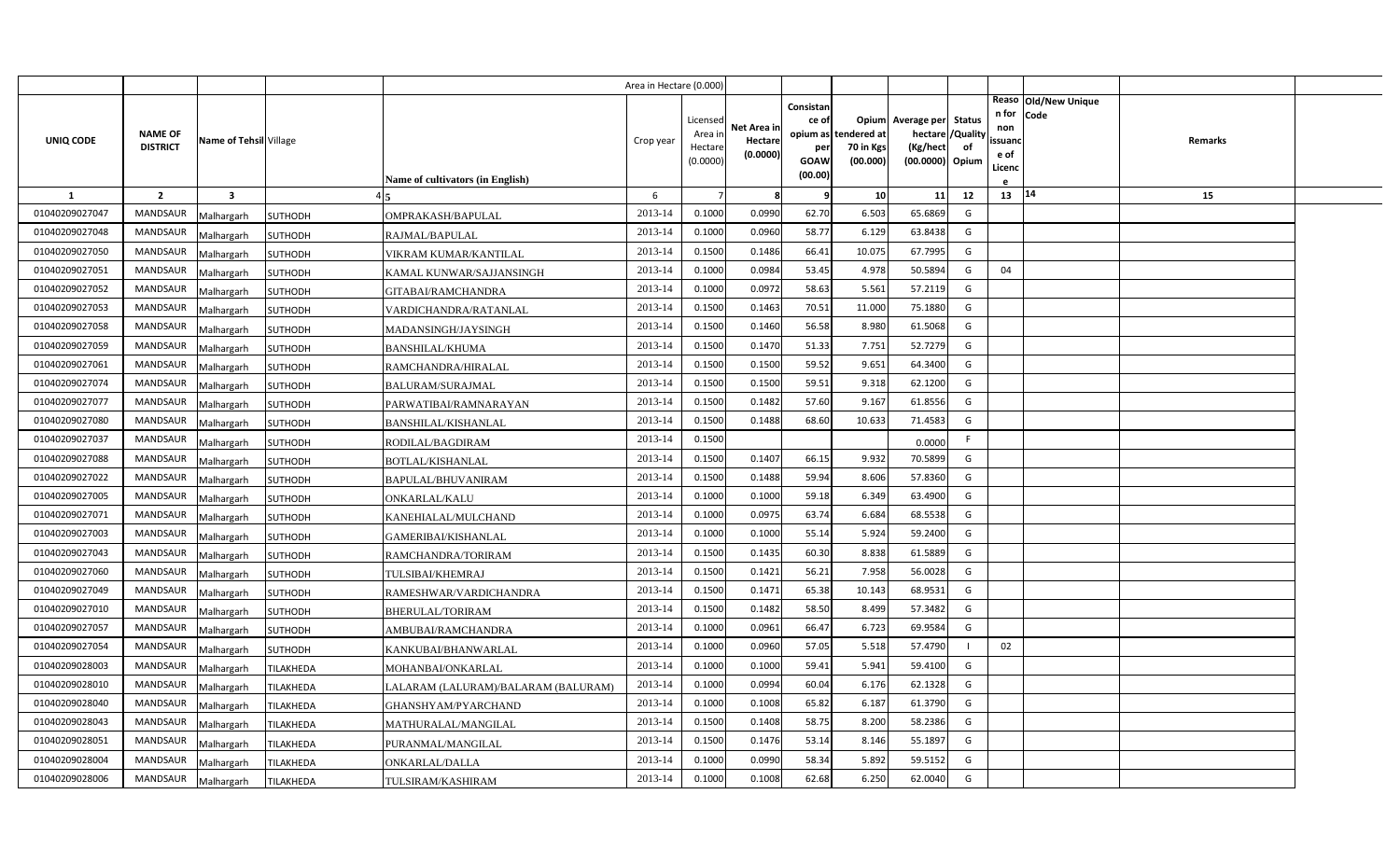|                |                                   |                         |                                                | Area in Hectare (0.000) |                                            |                                    |                                              |                                                        |                                                       |                                 |                                          |                              |                |  |
|----------------|-----------------------------------|-------------------------|------------------------------------------------|-------------------------|--------------------------------------------|------------------------------------|----------------------------------------------|--------------------------------------------------------|-------------------------------------------------------|---------------------------------|------------------------------------------|------------------------------|----------------|--|
| UNIQ CODE      | <b>NAME OF</b><br><b>DISTRICT</b> | Name of Tehsil Village  | Name of cultivators (in English)               | Crop year               | Licensed<br>Area in<br>Hectare<br>(0.0000) | Net Area in<br>Hectare<br>(0.0000) | Consistan<br>ce of<br>per<br>GOAW<br>(00.00) | Opium<br>opium as tendered at<br>70 in Kgs<br>(00.000) | Average per<br>hectare<br>(Kg/hect<br>(00.0000) Opium | <b>Status</b><br>/Quality<br>of | n for<br>non<br>ssuand<br>e of<br>Licenc | Reaso Old/New Unique<br>Code | Remarks        |  |
| -1             | $\overline{2}$                    | $\overline{\mathbf{3}}$ |                                                | 6                       |                                            | 8                                  | q                                            | 10 <sup>1</sup>                                        | 11                                                    | 12                              | 13   14                                  |                              | 15             |  |
| 01040209028007 | <b>MANDSAUR</b>                   | Malhargarh              | TILAKHEDA<br>BHERULAL/LAXMAN                   | 2013-14                 | 0.1500                                     | 0.1420                             | 58.73                                        | 8.130                                                  | 57.2535                                               | G                               |                                          |                              |                |  |
| 01040209028008 | <b>MANDSAUR</b>                   | Malhargarh              | TILAKHEDA<br><b>MOTILAL/DALLA</b>              | 2013-14                 | 0.1000                                     | 0.1000                             | 53.56                                        | 5.234                                                  | 52.3400                                               | G                               |                                          |                              |                |  |
| 01040209028011 | <b>MANDSAUR</b>                   | Malhargarh              | TILAKHEDA<br>LAXMINARAYAN/MANGILAL             | 2013-14                 | 0.1500                                     | 0.1500                             | 56.86                                        | 8.618                                                  | 57.4533                                               | G                               |                                          |                              |                |  |
| 01040209028015 | <b>MANDSAUR</b>                   | Malhargarh              | TILAKHEDA<br>SHYAMLAL/ASHARAM                  | 2013-14                 | 0.1500                                     | 0.1504                             | 58.21                                        | 8.632                                                  | 57.3936                                               | G                               |                                          |                              |                |  |
| 01040209028025 | <b>MANDSAUR</b>                   | Malhargarh              | TILAKHEDA<br><b>BALURAM/BHAGIRATH</b>          | 2013-14                 | 0.1500                                     | 0.1462                             | 54.42                                        | 8.521                                                  | 58.2832                                               | G                               |                                          |                              |                |  |
| 01040209028066 | <b>MANDSAUR</b>                   | Malhargarh              | TILAKHEDA<br>BHAGWANTIBAI/PRABHULAL/SHAMBHULAL | 2013-14                 | 0.1000                                     | 0.0990                             | 52.79                                        | 5.618                                                  | 56.7475                                               | G                               |                                          |                              |                |  |
| 01040209028017 | <b>MANDSAUR</b>                   | Malhargarh              | TILAKHEDA<br>MOHANLAL/MANGILAL                 | 2013-14                 | 0.1500                                     | 0.1440                             | 58.21                                        | 8.565                                                  | 59.4792                                               | G                               |                                          |                              |                |  |
| 01040209028002 | MANDSAUR                          | Malhargarh              | TILAKHEDA<br>UDAYRAM/MODIRAM                   | 2013-14                 | 0.1000                                     | 0.1017                             | 57.87                                        | 5.680                                                  | 55.8505                                               | G                               |                                          |                              |                |  |
| 01040209028047 | <b>MANDSAUR</b>                   | Malhargarh              | TILAKHEDA<br><b>BADRIBAI/NANURAM</b>           | 2013-14                 | 0.1500                                     | 0.1500                             | 57.05                                        | 8.509                                                  | 56.7267                                               | G                               |                                          |                              |                |  |
| 01040209028032 | <b>MANDSAUR</b>                   | Malhargarh              | TILAKHEDA<br><b>BADRILAL/NANURAM</b>           | 2013-14                 | 0.1000                                     | 0.0977                             | 59.20                                        | 6.377                                                  | 65.2712                                               | G                               |                                          |                              |                |  |
| 01040209030013 | <b>MANDSAUR</b>                   | Malhargarh              | <b>BARDAL</b><br>KISHANLAL/KARU                | 2013-14                 | 0.1000                                     | 0.0989                             | 57.74                                        | 5.527                                                  | 55.8847                                               | G                               |                                          |                              |                |  |
| 01040209030016 | <b>MANDSAUR</b>                   | Malhargarh              | <b>BARDAL</b><br>PARWATIBAI/NANURAM            | 2013-14                 | 0.1000                                     | 0.1015                             | 54.21                                        | 5.073                                                  | 49.9803                                               | G                               | 04                                       |                              |                |  |
| 01040209030018 | <b>MANDSAUR</b>                   | Malhargarh              | <b>BARDAL</b><br>SUKHLAL/PANNALAL              | 2013-14                 | 0.1000                                     | 0.0986                             | 55.05                                        | 5.245                                                  | 53.1947                                               | G                               |                                          |                              |                |  |
| 01040209030019 | <b>MANDSAUR</b>                   | Malhargarh              | <b>BARDAL</b><br>SHARDABAI/BHAGATRAM           | 2013-14                 | 0.1000                                     |                                    |                                              |                                                        | 0.0000                                                | F.                              |                                          |                              |                |  |
| 01040209030020 | <b>MANDSAUR</b>                   | Malhargarh              | <b>BARDAL</b><br>MANGILAL/VARDA                | 2013-14                 | 0.1000                                     | 0.0975                             | 56.52                                        | 5.143                                                  | 52.7487                                               | G                               |                                          |                              |                |  |
| 01040209030038 | <b>MANDSAUR</b>                   | Malhargarh              | <b>BARDAL</b><br><b>BHUWAN/UDA</b>             | 2013-14                 | 0.1000                                     | 0.0812                             | 60.30                                        | 4.807                                                  | 59.1995                                               | G                               |                                          |                              |                |  |
| 01040209031002 | <b>MANDSAUR</b>                   | Malhargarh              | <b>DHAKDI</b><br>BHAGWATSINGH/DOULATSINGH      | 2013-14                 | 0.1000                                     | 0.1003                             | 59.90                                        | 6.118                                                  | 60.9970                                               |                                 | 02                                       |                              |                |  |
| 01040209031005 | <b>MANDSAUR</b>                   | Malhargarh              | <b>DHAKDI</b><br>CHENSINGH/KALUSIBNGH          | 2013-14                 | 0.1500                                     | 0.1486                             | 68.63                                        | 10.657                                                 | 71.7160                                               | G                               |                                          |                              |                |  |
| 01040209031011 | MANDSAUR                          | Malhargarh              | <b>DHAKDI</b><br>RAMESHCHANDRA/CHUNNILAL       | 2013-14                 | 0.1500                                     | 0.1500                             | 55.36                                        | 8.692                                                  | 57.9467                                               | G                               |                                          |                              |                |  |
| 01040209031025 | <b>MANDSAUR</b>                   | Malhargarh              | <b>DHAKDI</b><br>BABULAL/BHANWARLAL            | 2013-14                 | 0.1500                                     | 0.1488                             | 62.22                                        | 9.911                                                  | 66.6060                                               |                                 | 02                                       |                              |                |  |
| 01040209031012 | MANDSAUR                          | Malhargarh              | <b>DHAKDI</b><br>BHAGWATILAL/NANDLAL           | 2013-14                 | 0.1500                                     | 0.1474                             | 59.13                                        | 9.064                                                  | 61.4925                                               | G                               |                                          |                              |                |  |
| 01040209031032 | <b>MANDSAUR</b>                   | Malhargarh              | <b>DHAKDI</b><br>DEVILAL/PRABHULAL             | 2013-14                 | 0.1500                                     | 0.1505                             | 62.75                                        | 10.094                                                 | 67.0698                                               | G                               |                                          |                              |                |  |
| 01040209031009 | <b>MANDSAUR</b>                   | Malhargarh              | <b>DHAKDI</b><br><b>BABRU/RAMLAL</b>           | 2013-14                 | 0.1000                                     | 0.1023                             | 57.47                                        | 5.698                                                  | 55.6989                                               | G                               |                                          |                              |                |  |
| 01040209031024 | <b>MANDSAUR</b>                   | Malhargarh              | <b>DHAKDI</b><br>HIRALAL/JAGANNATH TELI        | 2013-14                 | 0.1000                                     | 0.1003                             | 46.03                                        | 4.537                                                  | 45.2343                                               | G                               | 04                                       |                              |                |  |
| 01040209031016 | <b>MANDSAUR</b>                   | Malhargarh              | <b>DHAKDI</b><br>UDAYRAM/HIRALAL               | 2013-14                 | 0.1000                                     | 0.1020                             | 59.00                                        | 5.925                                                  | 58.0882                                               | G                               |                                          |                              |                |  |
| 01040209035001 | <b>MANDSAUR</b>                   | Malhargarh              | SANAWADA<br>PAVANKUNWAR/BHANWARSINGH           | 2013-14                 | 0.1000                                     | 0.0990                             | 56.86                                        | 6.141                                                  | 62.0303                                               | G                               |                                          |                              |                |  |
| 01040209035005 | <b>MANDSAUR</b>                   | Malhargarh              | SANAWADA<br>LACHIRAM/ONKARLAL                  | 2013-14                 | 0.1500                                     | 0.1456                             | 55.43                                        | 9.130                                                  | 62.7060                                               | G                               | 01                                       |                              |                |  |
| 01040209035007 | <b>MANDSAUR</b>                   | Malhargarh              | SANAWADA<br>KARULAL/MODAJI                     | 2013-14                 | 0.1000                                     | 0.0990                             | 57.41                                        | 5.774                                                  | 58.3232                                               | G                               |                                          |                              |                |  |
| 01040209035010 | <b>MANDSAUR</b>                   | Malhargarh              | NATHU/KISHNA<br>SANAWADA                       | 2013-14                 | 0.1500                                     | 0.1500                             | 56.01                                        | 9.226                                                  | 61.5067                                               | G                               |                                          |                              |                |  |
| 01040209035012 | <b>MANDSAUR</b>                   | Malhargarh              | SANAWADA<br>SALEGRAM/RODMAL                    | 2013-14                 | 0.1000                                     | 0.0982                             | 58.10                                        | 6.424                                                  | 65.4175                                               | G                               |                                          |                              | TRANSFER/Semli |  |
| 01040209035013 | MANDSAUR                          | Malhargarh              | SANAWADA<br>RAMCHANDRA/KISHAN                  | 2013-14                 | 0.1500                                     | 0.1360                             | 60.64                                        | 8.827                                                  | 64.9044                                               | G                               |                                          |                              |                |  |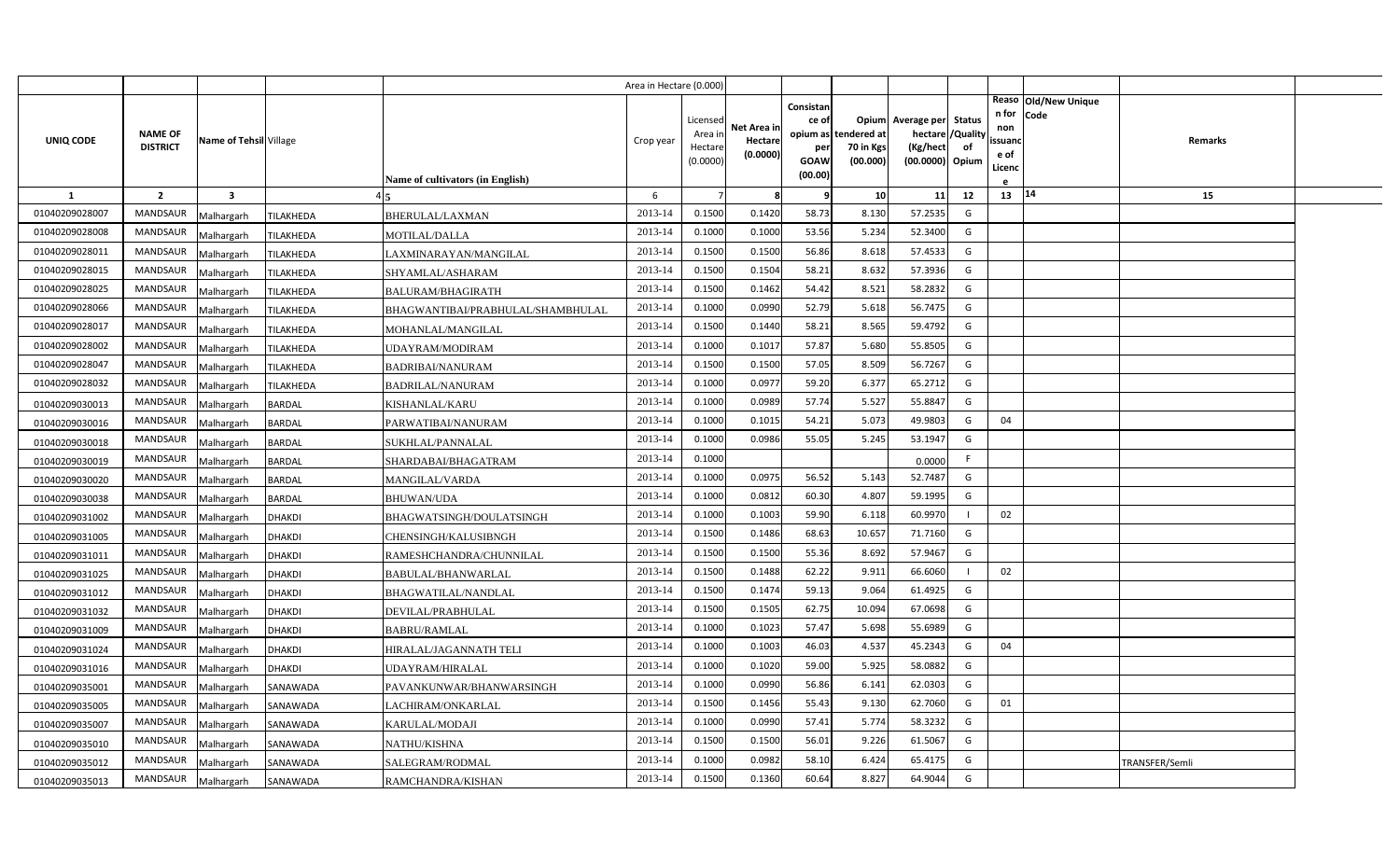|                |                                   |                         |          |                                         | Area in Hectare (0.000) |                                            |                                    |                                              |                                               |                                                                    |                |                                                                          |         |  |
|----------------|-----------------------------------|-------------------------|----------|-----------------------------------------|-------------------------|--------------------------------------------|------------------------------------|----------------------------------------------|-----------------------------------------------|--------------------------------------------------------------------|----------------|--------------------------------------------------------------------------|---------|--|
| UNIQ CODE      | <b>NAME OF</b><br><b>DISTRICT</b> | Name of Tehsil Village  |          | <b>Name of cultivators (in English)</b> | Crop year               | Licensed<br>Area in<br>Hectare<br>(0.0000) | Net Area in<br>Hectare<br>(0.0000) | Consistan<br>ce of<br>per<br>GOAW<br>(00.00) | opium as tendered at<br>70 in Kgs<br>(00.000) | Opium Average per Status<br>hectare<br>(Kg/hect<br>(00.0000) Opium | /Quality<br>of | Reaso Old/New Unique<br>n for<br>Code<br>non<br>ssuand<br>e of<br>Licenc | Remarks |  |
| $\mathbf{1}$   | $\overline{2}$                    | $\overline{\mathbf{3}}$ |          |                                         | 6                       |                                            | 8                                  | 9                                            | 10                                            | 11                                                                 | 12             | 13 14                                                                    | 15      |  |
| 01040209035016 | <b>MANDSAUR</b>                   | Malhargarh              | SANAWADA | MANGIBAI/BALU                           | 2013-14                 | 0.1000                                     | 0.0990                             | 51.84                                        | 5.184                                         | 52.3636                                                            | G              |                                                                          |         |  |
| 01040209035020 | MANDSAUR                          | Malhargarh              | SANAWADA | BHANWRIBAI/ASHARAM                      | 2013-14                 | 0.1000                                     | 0.0990                             | 57.27                                        | 5.874                                         | 59.3333                                                            | G              |                                                                          |         |  |
| 01040209035027 | <b>MANDSAUR</b>                   | Malhargarh              | SANAWADA | INDARSINGH/MODSINGH                     | 2013-14                 | 0.1500                                     | 0.1500                             | 66.74                                        | 10.669                                        | 71.1267                                                            | G              |                                                                          |         |  |
| 01040209035029 | <b>MANDSAUR</b>                   | Malhargarh              | SANAWADA | BAPULAL/AMBALAL                         | 2013-14                 | 0.1500                                     | 0.1480                             | 68.99                                        | 10.17                                         | 68.7230                                                            | G              |                                                                          |         |  |
| 01040209035031 | <b>MANDSAUR</b>                   | Malhargarh              | SANAWADA | HIMMATSINGH/MADANSINGH                  | 2013-14                 | 0.1500                                     | 0.1495                             | 59.30                                        | 9.581                                         | 64.0870                                                            | G              |                                                                          |         |  |
| 01040209035036 | <b>MANDSAUR</b>                   | Malhargarh              | SANAWADA | BHARATSINGH/MADANSINGH                  | 2013-14                 | 0.1000                                     | 0.0961                             | 60.17                                        | 5.751                                         | 59.8439                                                            | G              |                                                                          |         |  |
| 01040209035039 | <b>MANDSAUR</b>                   | Malhargarh              | SANAWADA | RAJESHLAL/BHANWARLAL                    | 2013-14                 | 0.1500                                     | 0.1496                             | 60.22                                        | 9.816                                         | 65.6150                                                            | G              |                                                                          |         |  |
| 01040209035040 | MANDSAUR                          | Malhargarh              | SANAWADA | BHULIBAI/PRABHULAL                      | 2013-14                 | 0.1000                                     | 0.1018                             | 49.58                                        | 5.553                                         | 54.5481                                                            | G              |                                                                          |         |  |
| 01040209035041 | <b>MANDSAUR</b>                   | Malhargarh              | SANAWADA | FAKIRCHANDRA/RATANLAL                   | 2013-14                 | 0.1500                                     | 0.1503                             | 58.71                                        | 9.402                                         | 62.5549                                                            | G              |                                                                          |         |  |
| 01040209035048 | <b>MANDSAUR</b>                   | Malhargarh              | SANAWADA | CHANDABAI/DEVILAL                       | 2013-14                 | 0.1000                                     | 0.0990                             | 51.28                                        | 5.414                                         | 54.6869                                                            | G              |                                                                          |         |  |
| 01040209035051 | <b>MANDSAUR</b>                   | Malhargarh              | SANAWADA | GOPALLAL/HIRALAL                        | 2013-14                 | 0.1000                                     | 0.0949                             | 59.98                                        | 6.127                                         | 64.5627                                                            | G              |                                                                          |         |  |
| 01040209035054 | <b>MANDSAUR</b>                   | Malhargarh              | SANAWADA | BHANWARSINGH/MODSINGH                   | 2013-14                 | 0.1500                                     | 0.1534                             | 57.59                                        | 9.256                                         | 60.3390                                                            | G              |                                                                          |         |  |
| 01040209035055 | <b>MANDSAUR</b>                   | Malhargarh              | SANAWADA | RATANLAL/KISHANLAL                      | 2013-14                 | 0.1500                                     | 0.1490                             | 54.87                                        | 8.748                                         | 58.7114                                                            | G              |                                                                          |         |  |
| 01040209035056 | <b>MANDSAUR</b>                   | Malhargarh              | SANAWADA | NANIBAI/BHANWARLAL                      | 2013-14                 | 0.1500                                     | 0.1455                             | 59.49                                        | 9.552                                         | 65.6495                                                            | G              |                                                                          |         |  |
| 01040209035059 | <b>MANDSAUR</b>                   | Malhargarh              | SANAWADA | RAMCHANDRA/HIRALAL                      | 2013-14                 | 0.1000                                     | 0.1018                             | 66.48                                        | 7.037                                         | 69.1250                                                            |                | 02                                                                       |         |  |
| 01040209035061 | <b>MANDSAUR</b>                   | Malhargarh              | SANAWADA | KESHARKUNWAR/RAMSINGH                   | 2013-14                 | 0.1500                                     | 0.1470                             | 56.08                                        | 9.013                                         | 61.3129                                                            | G              |                                                                          |         |  |
| 01040209035064 | <b>MANDSAUR</b>                   | Malhargarh              | SANAWADA | NATHULAL/RAMLAL                         | 2013-14                 | 0.1000                                     | 0.0968                             | 58.65                                        | 6.007                                         | 62.0558                                                            | G              |                                                                          |         |  |
| 01040209035066 | <b>MANDSAUR</b>                   | Malhargarh              | SANAWADA | DAYALSINGH/RATANSINGH                   | 2013-14                 | 0.1000                                     | 0.0982                             | 60.48                                        | 6.394                                         | 65.1120                                                            | G              |                                                                          |         |  |
| 01040209035072 | <b>MANDSAUR</b>                   | Malhargarh              | SANAWADA | AMBALAL/BHERULAL                        | 2013-14                 | 0.1500                                     | 0.1476                             | 66.34                                        | 10.273                                        | 69.6003                                                            | G              |                                                                          |         |  |
| 01040209035075 | <b>MANDSAUR</b>                   | Malhargarh              | SANAWADA | KARULAL/BANSHILAL                       | 2013-14                 | 0.1500                                     | 0.1494                             | 52.92                                        | 8.422                                         | 56.3722                                                            | G              |                                                                          |         |  |
| 01040209035079 | <b>MANDSAUR</b>                   | Malhargarh              | SANAWADA | GITABAI/DALURAM                         | 2013-14                 | 0.1500                                     | 0.1471                             | 64.86                                        | 9.757                                         | 66.3290                                                            | G              |                                                                          |         |  |
| 01040209035081 | <b>MANDSAUR</b>                   | Malhargarh              | SANAWADA | PADMAWATIBAI/SHANTILAL                  | 2013-14                 | 0.1000                                     | 0.0990                             | 55.46                                        | 5.554                                         | 56.1010                                                            | G              |                                                                          |         |  |
| 01040209035082 | <b>MANDSAUR</b>                   | Malhargarh              | SANAWADA | FATMABI/NAVABKHAN                       | 2013-14                 | 0.1500                                     | 0.1495                             | 50.52                                        | 7.975                                         | 53.3445                                                            | G              |                                                                          |         |  |
| 01040209035083 | <b>MANDSAUR</b>                   | Malhargarh              | SANAWADA | BHERULAL/DHURAKUMAR                     | 2013-14                 | 0.1000                                     | 0.1000                             | 61.18                                        | 6.468                                         | 64.6800                                                            | G              |                                                                          |         |  |
| 01040209035085 | <b>MANDSAUR</b>                   | Malhargarh              | SANAWADA | MANGIBAI/GOTAM                          | 2013-14                 | 0.1500                                     | 0.1482                             | 61.63                                        | 9.553                                         | 64.4602                                                            | G              |                                                                          |         |  |
| 01040209035089 | <b>MANDSAUR</b>                   | Malhargarh              | SANAWADA | ANUDHSINGH@ANOPSINGH/MODSINGH           | 2013-14                 | 0.1500                                     | 0.1480                             | 56.82                                        | 8.986                                         | 60.7162                                                            | G              |                                                                          |         |  |
| 01040209035091 | <b>MANDSAUR</b>                   | Malhargarh              | SANAWADA | CHAGANLAL/CHUNNILAL                     | 2013-14                 | 0.1500                                     | 0.1476                             | 60.50                                        | 9.585                                         | 64.9390                                                            | G              |                                                                          |         |  |
| 01040209035093 | <b>MANDSAUR</b>                   | Malhargarh              | SANAWADA | RAMESHCHANDRA/KANWARLAL                 | 2013-14                 | 0.1000                                     | 0.0960                             | 67.09                                        | 7.284                                         | 75.8750                                                            | G              |                                                                          |         |  |
| 01040209035035 | MANDSAUR                          | Malhargarh              | SANAWADA | AMRITRAM/KISHANLAL                      | 2013-14                 | 0.1000                                     | 0.0980                             | 51.91                                        | 5.666                                         | 57.8163                                                            | G              |                                                                          |         |  |
| 01040209035122 | MANDSAUR                          | Malhargarh              | SANAWADA | PUSHPABAI/VARDICHAND                    | 2013-14                 | 0.1500                                     | 0.1466                             | 66.74                                        | 9.801                                         | 66.8554                                                            | G              |                                                                          |         |  |
| 01040209035077 | MANDSAUR                          | Malhargarh              | SANAWADA | TORIRAM/DHANNAJI                        | 2013-14                 | 0.1500                                     | 0.1479                             | 64.11                                        | 11.109                                        | 75.1116                                                            | G              |                                                                          |         |  |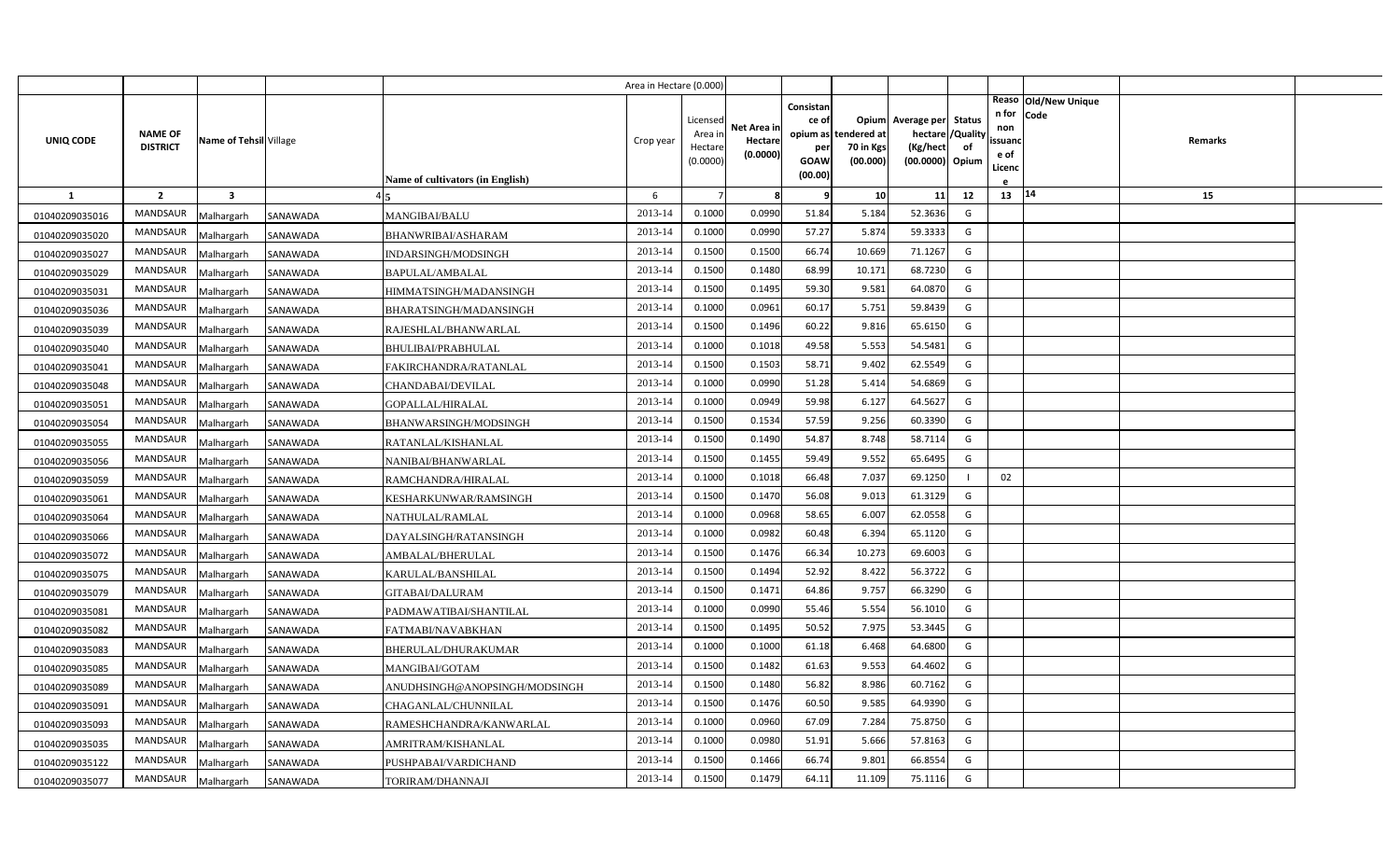|                |                                   |                         |                 |                                  | Area in Hectare (0.000 |                                           |                                    |                                                                 |                                      |                                                                              |     |                                          |                                |                    |  |
|----------------|-----------------------------------|-------------------------|-----------------|----------------------------------|------------------------|-------------------------------------------|------------------------------------|-----------------------------------------------------------------|--------------------------------------|------------------------------------------------------------------------------|-----|------------------------------------------|--------------------------------|--------------------|--|
| UNIQ CODE      | <b>NAME OF</b><br><b>DISTRICT</b> | Name of Tehsil Village  |                 | Name of cultivators (in English) | Crop year              | Licensed<br>Area i<br>Hectare<br>(0.0000) | Net Area ir<br>Hectare<br>(0.0000) | Consistan<br>ce of<br>opium as<br>per<br><b>GOAW</b><br>(00.00) | tendered at<br>70 in Kgs<br>(00.000) | Opium Average per Status<br>hectare / Quality<br>(Kg/hect<br>(00.0000) Opium | of  | n for<br>non<br>ssuano<br>e of<br>Licenc | Reaso   Old/New Unique<br>Code | <b>Remarks</b>     |  |
| $\mathbf{1}$   | $\overline{2}$                    | $\overline{\mathbf{3}}$ |                 |                                  | 6                      |                                           |                                    |                                                                 | 10                                   | 11                                                                           | 12  | 13                                       | 14                             | 15                 |  |
| 01040209035026 | <b>MANDSAUR</b>                   | Malhargarh              | SANAWADA        | DHANNIBAI/CHIMANLAL              | 2013-14                | 0.1500                                    | 0.1540                             | 64.09                                                           | 10.080                               | 65.4545                                                                      | G   |                                          |                                |                    |  |
| 01040209035132 | MANDSAUR                          | Malhargarh              | SANAWADA        | MODSINGH/PARWATSINGH             | 2013-14                | 0.1000                                    | 0.0984                             | 56.54                                                           | 6.236                                | 63.3730                                                                      | - 1 | 02                                       |                                |                    |  |
| 01040209035050 | MANDSAUR                          | Malhargarh              | SANAWADA        | RAJESH/SHANKARLAL                | 2013-14                | 0.1500                                    | 0.1330                             | 53.65                                                           | 7.756                                | 58.3158                                                                      | G   |                                          |                                |                    |  |
| 01040209035090 | MANDSAUR                          | Malhargarh              | SANAWADA        | LAXMINARAYAN/BHAGIRATH/KANHYALAL | 2013-14                | 0.1500                                    | 0.1360                             | 59.15                                                           | 8.864                                | 65.1765                                                                      | G   |                                          |                                |                    |  |
| 01040209035017 | MANDSAUR                          | Malhargarh              | SANAWADA        | MANGILAL/BHERULAL                | 2013-14                | 0.1000                                    | 0.0989                             | 39.32                                                           | 4.218                                | 42.6491                                                                      | G   | 04                                       |                                |                    |  |
| 01040209035133 | <b>MANDSAUR</b>                   | Malhargarh              | SANAWADA        | CHANDAKUNWAR/BALDEVSINGH         | 2013-14                | 0.1500                                    | 0.1508                             | 53.70                                                           | 8.485                                | 56.2666                                                                      | G   |                                          |                                | TRANSFER/SUJANPURA |  |
| 01040209036001 | MANDSAUR                          | Malhargarh              | SEMLI           | NANDUBAI/RAMLAL                  | 2013-14                | 0.1500                                    | 0.1497                             | 56.86                                                           | 8.326                                | 55.6179                                                                      | G   |                                          |                                |                    |  |
| 01040209036003 | MANDSAUR                          | Malhargarh              | SEMLI           | KALABAI/RAMIBAI                  | 2013-14                | 0.1500                                    | 0.1474                             | 61.94                                                           | 9.415                                | 63.8738                                                                      | G   |                                          |                                |                    |  |
| 01040209036006 | MANDSAUR                          | Malhargarh              | SEMLI           | AMRIBAI/BHERULAL                 | 2013-14                | 0.1000                                    | 0.1008                             | 56.21                                                           | 6.207                                | 61.5774                                                                      | G   |                                          |                                |                    |  |
| 01040209036017 | MANDSAUR                          | Malhargarh              | SEMLI           | LAXMINARAYAN/ONKARLAL            | 2013-14                | 0.1000                                    | 0.0999                             | 50.55                                                           | 5.279                                | 52.8428                                                                      | G   |                                          |                                |                    |  |
| 01040209036021 | MANDSAUR                          | Malhargarh              | SEMLI           | KAMLABAI/KESHURAM                | 2013-14                | 0.1500                                    | 0.1480                             | 49.97                                                           | 8.131                                | 54.9392                                                                      | G   |                                          |                                |                    |  |
| 01040209036023 | MANDSAUR                          | Malhargarh              | SEMLI           | KALPESH/BHERULAL                 | 2013-14                | 0.1500                                    | 0.1488                             | 58.00                                                           | 8.891                                | 59.7513                                                                      | G   |                                          |                                |                    |  |
| 01040209036034 | MANDSAUR                          | Malhargarh              | SEMLI           | NANALAL/BHERULAL                 | 2013-14                | 0.1000                                    | 0.1027                             | 58.77                                                           | 5.709                                | 55.5891                                                                      | G   |                                          |                                |                    |  |
| 01040209036041 | MANDSAUR                          | Malhargarh              | <b>SEMLI</b>    | MOHANLAL/PRABHULAL               | 2013-14                | 0.1500                                    | 0.1479                             | 63.12                                                           | 10.541                               | 71.2711                                                                      | G   |                                          |                                |                    |  |
| 01040209036043 | MANDSAUR                          | Malhargarh              | <b>SEMLI</b>    | DEVILAL/RAMLAL                   | 2013-14                | 0.1500                                    | 0.1497                             | 59.36                                                           | 8.938                                | 59.7061                                                                      | G   |                                          |                                |                    |  |
| 01040209036047 | MANDSAUR                          | Malhargarh              | SEMLI           | NANDLAL/SHANKARLAL               | 2013-14                | 0.1000                                    | 0.1000                             | 57.07                                                           | 5.878                                | 58.7800                                                                      | G   |                                          |                                |                    |  |
| 01040209036051 | MANDSAUR                          | Malhargarh              | SEMLI           | BHERULAL/BOTLAL                  | 2013-14                | 0.1500                                    | 0.1500                             | 58.71                                                           | 9.008                                | 60.0533                                                                      | G   |                                          |                                |                    |  |
| 01040209036010 | <b>MANDSAUR</b>                   | <b>Malhargarh</b>       | <b>SEMLI</b>    | SITABAI/RAMESHWAR                | 2013-14                | 0.1500                                    | 0.1494                             | 66.69                                                           | 10.766                               | 72.0616                                                                      | G   |                                          |                                |                    |  |
| 01040209036014 | MANDSAUR                          | Malhargarh              | SEMLI           | BHAGWATILAL/MOHANLAL             | 2013-14                | 0.1000                                    | 0.0992                             | 54.19                                                           | 4.985                                | 50.2520                                                                      | G   | 04                                       |                                |                    |  |
| 01040209036015 | MANDSAUR                          | Malhargarh              | SEMLI           | <b>DEVILAL/BHERULAL</b>          | 2013-14                | 0.1000                                    | 0.0995                             | 55.33                                                           | 5.818                                | 58.4724                                                                      | G   |                                          |                                |                    |  |
| 01040209036035 | MANDSAUR                          | Malhargarh              | SEMLI           | <b>BHAGIRATH/NANURAM</b>         | 2013-14                | 0.1000                                    | 0.1031                             | 63.30                                                           | 7.280                                | 70.6111                                                                      | G   |                                          |                                |                    |  |
| 01040209036061 | MANDSAUR                          | Malhargarh              | SEMLI           | RAMLAL/DHANNAJI                  | 2013-14                | 0.1000                                    | 0.0980                             | 59.17                                                           | 5.647                                | 57.6224                                                                      | G   |                                          |                                |                    |  |
| 01040209036007 | MANDSAUR                          | Malhargarh              | <b>SEMLI</b>    | AVANTIBAI/NANDLAL                | 2013-14                | 0.1500                                    | 0.1481                             | 52.58                                                           | 8.818                                | 59.5409                                                                      | G   |                                          |                                |                    |  |
| 01040209036016 | <b>MANDSAUR</b>                   | Malhargarh              | <b>SEMLI</b>    | DOULATRAM/VARDICHAND             | 2013-14                | 0.1500                                    |                                    |                                                                 |                                      | 0.0000                                                                       | F   |                                          |                                |                    |  |
| 01040209036030 | MANDSAUR                          | Malhargarh              | <b>SEMLI</b>    | MODIBAI/KESHURAM                 | 2013-14                | 0.1000                                    | 0.1014                             | 67.19                                                           | 6.345                                | 62.5740                                                                      | G   |                                          |                                |                    |  |
| 01040209036080 | MANDSAUR                          | Malhargarh              | <b>SEMLI</b>    | PUSHPABAI/RAMNARAYAN             | 2013-14                | 0.1000                                    | 0.0984                             | 65.09                                                           | 6.528                                | 66.3415                                                                      | G   |                                          |                                |                    |  |
| 01040209036071 | MANDSAUR                          | Malhargarh              | <b>SEMLI</b>    | GOPAL/BHANWARLAL                 | 2013-14                | 0.1500                                    | 0.1480                             | 54.35                                                           | 8.145                                | 55.0338                                                                      | G   |                                          | 01040209040214                 |                    |  |
| 01040209037003 | <b>MANDSAUR</b>                   | Malhargarh              | <b>KHAKHRAI</b> | HARISINGH/MANSINGH               | 2013-14                | 0.1500                                    | 0.1454                             | 55.54                                                           | 9.228                                | 63.4663                                                                      | G   |                                          |                                |                    |  |
| 01040209037005 | MANDSAUR                          | Malhargarh              | <b>KHAKHRAI</b> | MANGIBAI/RAJARAM                 | 2013-14                | 0.1000                                    | 0.0990                             | 53.32                                                           | 5.812                                | 58.7071                                                                      | G   |                                          |                                |                    |  |
| 01040209037009 | MANDSAUR                          | Malhargarh              | <b>KHAKHRAI</b> | BAGDIBAI/RAMLAL                  | 2013-14                | 0.1000                                    | 0.1004                             | 56.88                                                           | 6.167                                | 61.4243                                                                      | G   |                                          |                                |                    |  |
| 01040209037011 | MANDSAUR                          | Malhargarh              | <b>KHAKHRAI</b> | RATANSINGH/KARANSINGH            | 2013-14                | 0.1000                                    | 0.0990                             | 52.19                                                           | 5.830                                | 58.8889                                                                      | G   |                                          |                                |                    |  |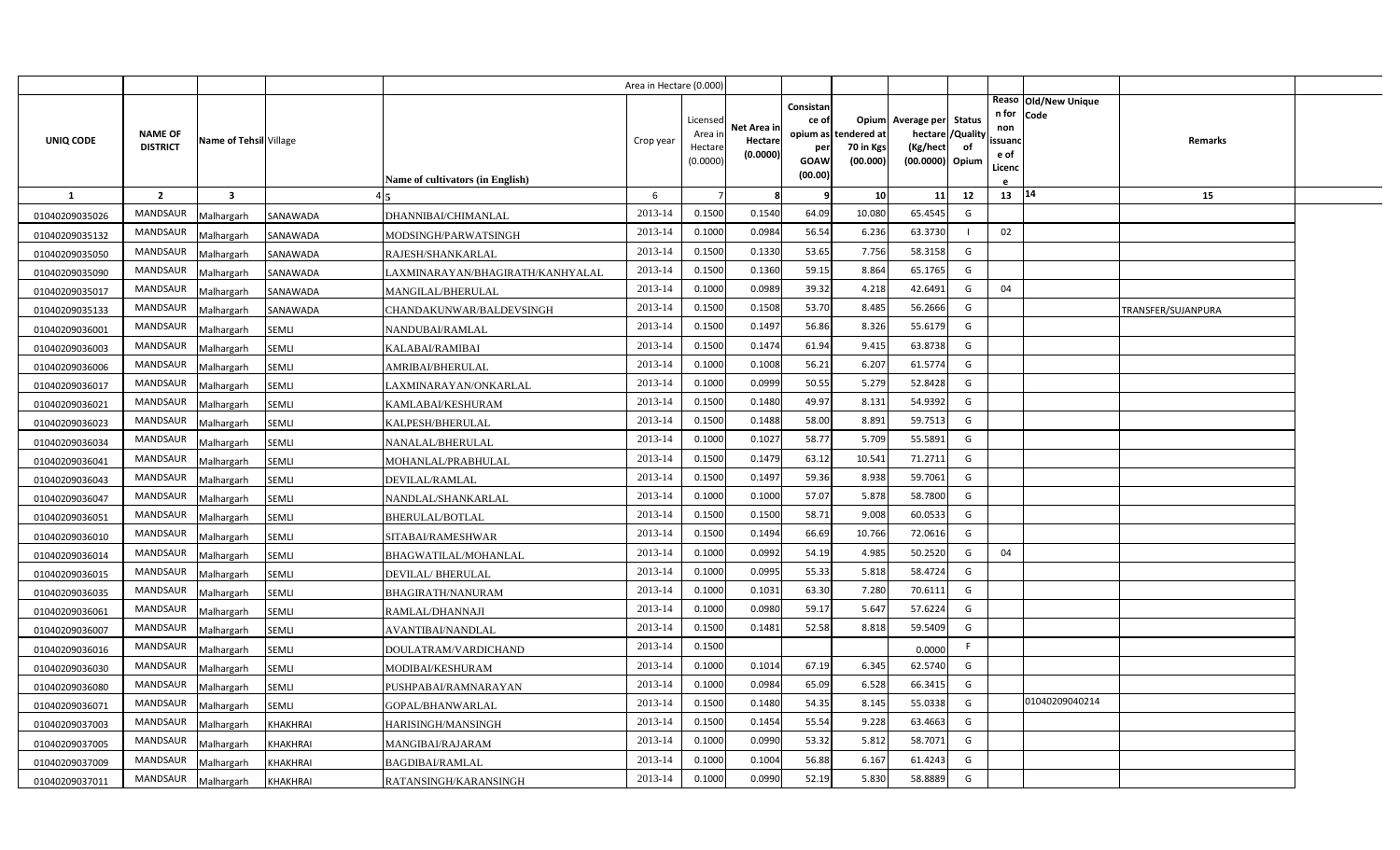|                |                 |                         |                                     |                                          | Area in Hectare (0.000 |                     |                     |                    |                      |                                     |          |                                              |         |  |
|----------------|-----------------|-------------------------|-------------------------------------|------------------------------------------|------------------------|---------------------|---------------------|--------------------|----------------------|-------------------------------------|----------|----------------------------------------------|---------|--|
|                | <b>NAME OF</b>  |                         |                                     |                                          |                        | Licensed<br>Area in | Net Area in         | Consistan<br>ce of | opium as tendered at | Opium Average per Status<br>hectare | /Quality | Reaso Old/New Unique<br>n for<br>Code<br>non |         |  |
| UNIQ CODE      | <b>DISTRICT</b> | Name of Tehsil Village  |                                     |                                          | Crop year              | Hectare             | Hectare<br>(0.0000) | per                | 70 in Kgs            | (Kg/hect                            | of       | ssuand<br>e of                               | Remarks |  |
|                |                 |                         |                                     |                                          |                        | (0.0000)            |                     | GOAW<br>(00.00)    | (00.000)             | (00.0000) Opium                     |          | Licenc                                       |         |  |
| $\mathbf{1}$   | $\overline{2}$  | $\overline{\mathbf{3}}$ |                                     | <b>Name of cultivators (in English)</b>  | 6                      |                     | 8                   | 9                  | 10                   | 11                                  | 12       | 13   14                                      | 15      |  |
|                | <b>MANDSAUR</b> |                         |                                     |                                          | 2013-14                | 0.1000              | 0.0990              | 51.25              | 5.147                | 51.9899                             | G        |                                              |         |  |
| 01040209037014 | <b>MANDSAUR</b> | Malhargarh              | <b>KHAKHRAI</b>                     | PADAMBAI /MANGILAL                       | 2013-14                | 0.1000              | 0.1014              | 59.44              | 6.504                | 64.1420                             | G        |                                              |         |  |
| 01040209037017 | <b>MANDSAUR</b> | Malhargarh              | <b>KHAKHRAI</b>                     | SAMRATHMAL/UDAYRAM                       | 2013-14                | 0.1500              | 0.1506              | 63.02              | 10.038               | 66.6534                             | G        |                                              |         |  |
| 01040209037018 | <b>MANDSAUR</b> | Malhargarh              | <b>KHAKHRAI</b>                     | ONKARLAL/BALAJI                          | 2013-14                | 0.1500              | 0.1520              | 56.76              | 9.698                | 63.8026                             | G        |                                              |         |  |
| 01040209037023 | <b>MANDSAUR</b> | Malhargarh              | <b>KHAKHRAI</b>                     | PRAKASHCHAND/BHANWARLAL                  | 2013-14                | 0.1000              | 0.1002              | 52.05              | 5.525                | 55.1397                             | G        |                                              |         |  |
| 01040209037024 | <b>MANDSAUR</b> | Malhargarh              | <b>KHAKHRAI</b>                     | MOTILAL/RAMNARAYAN                       | 2013-14                | 0.1500              | 0.1391              | 49.23              | 7.392                | 53.1416                             | G        |                                              |         |  |
| 01040209037025 | <b>MANDSAUR</b> | Malhargarh              | <b>KHAKHRAI</b>                     | MOHANKUNWAR/BHANWARSINGH                 | 2013-14                | 0.1000              | 0.1040              | 51.65              | 5.726                | 55.0577                             | G        |                                              |         |  |
| 01040209037026 | MANDSAUR        | Malhargarh              | <b>KHAKHRAI</b>                     | NARAYAN/HIRALAL                          | 2013-14                | 0.1000              | 0.0912              | 46.96              | 4.106                | 45.0219                             | G        | 04                                           |         |  |
| 01040209037027 |                 | Malhargarh              | KHAKHRAI                            | RADHESHYAM/TARACHAND                     | 2013-14                | 0.1500              | 0.1175              | 48.90              | 5.777                |                                     |          | 04                                           |         |  |
| 01040209037040 | <b>MANDSAUR</b> | Malhargarh              | KHAKHRAI                            | JAGDISH/TARACHAND                        |                        |                     |                     |                    |                      | 49.1660                             | G        |                                              |         |  |
| 01040209037041 | <b>MANDSAUR</b> | Malhargarh              | KHAKHRAI                            | RAMESHCHANDRA/KANWARLAL                  | 2013-14                | 0.1500              | 0.1482              | 63.02              | 9.543                | 64.3927                             | G        |                                              |         |  |
| 01040209037047 | <b>MANDSAUR</b> | Malhargarh              | KHAKHRAI                            | RAMKISHAN/BHERULAL                       | 2013-14                | 0.1500              | 0.1424              | 50.67              | 7.970                | 55.9691                             | G        |                                              |         |  |
| 01040209037051 | <b>MANDSAUR</b> | Malhargarh              | <b>KHAKHRAI</b>                     | PHOOLSINGH/KANIRAM                       | 2013-14                | 0.1500              | 0.1512              | 63.00              | 10.242               | 67.7381                             | G        |                                              |         |  |
| 01040209037056 | <b>MANDSAUR</b> | Malhargarh              | KHAKHRAI                            | BHERUSINGH/CHENSINGH                     | 2013-14                | 0.1500              | 0.1485              | 56.05              | 9.088                | 61.1987                             | G        |                                              |         |  |
| 01040209037068 | <b>MANDSAUR</b> | Malhargarh              | <b>KHAKHRAI</b>                     | <b>DEUBAI/BOTLAL</b>                     | 2013-14                | 0.1000              | 0.1014              | 58.91              | 6.413                | 63.2446                             | G        |                                              |         |  |
| 01040209037070 | MANDSAUR        | Malhargarh              | KHAKHRAI                            | VAJESINGH/BHANWARSINGH                   | 2013-14                | 0.1000              | 0.0920              | 51.45              | 5.005                | 54.4022                             | G        |                                              |         |  |
| 01040209037071 | <b>MANDSAUR</b> | Malhargarh              | KHAKHRAI                            | LAXMINARAYAN/NANDRAM                     | 2013-14                | 0.1000              | 0.0988              | 55.02              | 5.91                 | 59.8279                             | G        |                                              |         |  |
| 01040209037007 | <b>MANDSAUR</b> | Malhargarh              | KHAKHRAI                            | SHAYAMKUNWAR/GOVINDRAM/RUKMANBAI         | 2013-14                | 0.1500              | 0.1476              | 43.88              | 6.588                | 44.6341                             | G        | 04                                           |         |  |
| 01040209037013 | <b>MANDSAUR</b> | Malhargarh              | KHAKHRAI                            | CHAMPABAI/NANURAM                        | 2013-14                | 0.1000              | 0.0992              | 55.78              | 5.953                | 60.0101                             | G        |                                              |         |  |
| 01040209037043 | <b>MANDSAUR</b> | Malhargarh              | KHAKHRAI                            | KISHANLAL/LALA                           | 2013-14                | 0.1500              | 0.1413              | 53.95              | 8.470                | 59.9434                             | G        |                                              |         |  |
| 01040209037055 | <b>MANDSAUR</b> | Malhargarh              | KHAKHRAI                            | MOHANSINGH/CHENSINGH                     | 2013-14                | 0.1500              | 0.1496              | 60.75              | 10.067               | 67.2928                             | G        |                                              |         |  |
| 01040209037089 | <b>MANDSAUR</b> | Malhargarh              | KHAKHRAI                            | KALUSINGH/DHULSINGH                      | 2013-14                | 0.1000              | 0.0992              | 55.45              | 5.656                | 57.0161                             | G        |                                              |         |  |
| 01040209037033 | <b>MANDSAUR</b> | Malhargarh              | KHAKHRAI                            | RAMSINGH/INDARSINGH                      | 2013-14                | 0.1500              | 0.1500              | 51.39              | 8.355                | 55.7000                             | G        |                                              |         |  |
| 01040209037090 | <b>MANDSAUR</b> | Malhargarh              | KHAKHRAI                            | DROPADIBAI/HIRALAL                       | 2013-14                | 0.1000              | 0.0999              | 68.36              | 6.797                | 68.0380                             | G        |                                              |         |  |
| 01040209037054 | <b>MANDSAUR</b> | Malhargarh              | <b>KHAKHRAI</b>                     | BHANWARLAL/RAMLAL                        | 2013-14                | 0.1500              | 0.1419              | 48.15              | 7.525                | 53.0303                             | G        |                                              |         |  |
| 01040209037053 | <b>MANDSAUR</b> | Malhargarh              | <b>KHAKHRAI</b>                     | <b>JDAYRAM/BHERULAL</b>                  | 2013-14                | 0.1500              | 0.1471              | 54.85              | 9.379                | 63.7593                             | G        |                                              |         |  |
| 01040209038015 | <b>MANDSAUR</b> | Malhargarh              | KACHRIYA CHANDRAWAT MUKUNAD/HEMRAJ  |                                          | 2013-14                | 0.1000              | 0.0924              | 62.25              | 5.843                | 63.2359                             | G        |                                              |         |  |
| 01040209038034 | <b>MANDSAUR</b> | Malhargarh              | KACHRIYA CHANDRAWAT GOPAL/BHERULAL  |                                          | 2013-14                | 0.1000              | 0.0975              | 52.14              | 5.035                | 51.6410                             | G        |                                              |         |  |
| 01040209038079 | <b>MANDSAUR</b> | Malhargarh              | KACHRIYA CHANDRAWAT RUPCHAND/GOMAJI |                                          | 2013-14                | 0.1000              | 0.0960              | 47.98              | 4.846                | 50.4792                             | G        | 04                                           |         |  |
| 01040209038090 | MANDSAUR        | Malhargarh              | KACHRIYA CHANDRAWAT NANDLAL/NARAYAN |                                          | 2013-14                | 0.1500              | 0.1427              | 63.60              | 9.985                | 69.9710                             |          | 02                                           |         |  |
| 01040209038099 | MANDSAUR        | Malhargarh              |                                     | KACHRIYA CHANDRAWAT KAMLESH/HUKMICHAND   | 2013-14                | 0.1000              | 0.0950              | 62.43              | 6.528                | 68.7158                             | G        |                                              |         |  |
| 01040209038104 | MANDSAUR        | Malhargarh              |                                     | KACHRIYA CHANDRAWAT   OMPRAKASH/MADHULAL | 2013-14                | 0.1000              | 0.0998              | 43.02              | 4.302                | 43.1060                             |          | 02                                           |         |  |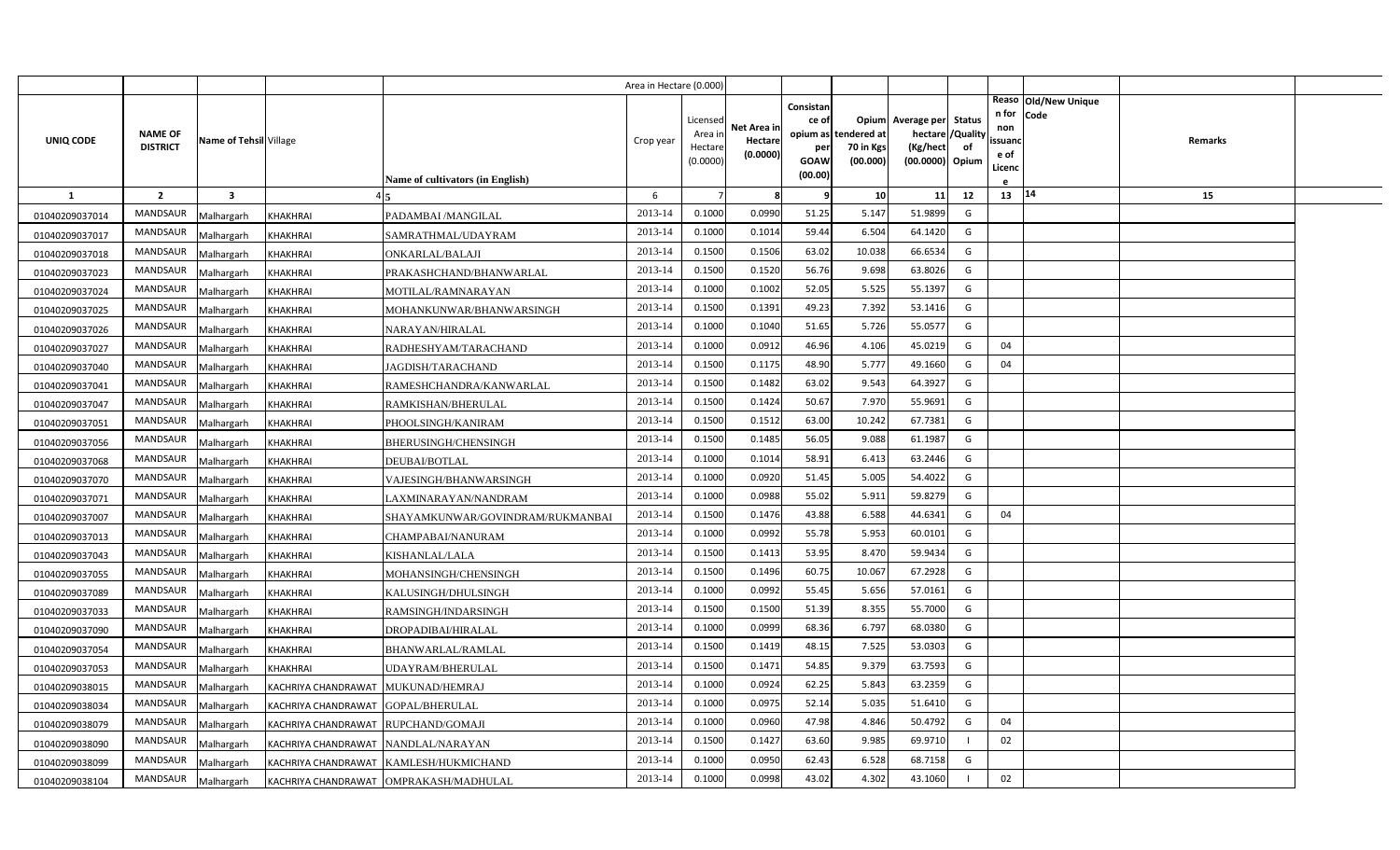|                |                                   |                         |                                       |                                            | Area in Hectare (0.000) |                                           |                                    |                                                          |                                      |                                                                    |                |                                          |                              |         |  |
|----------------|-----------------------------------|-------------------------|---------------------------------------|--------------------------------------------|-------------------------|-------------------------------------------|------------------------------------|----------------------------------------------------------|--------------------------------------|--------------------------------------------------------------------|----------------|------------------------------------------|------------------------------|---------|--|
| UNIQ CODE      | <b>NAME OF</b><br><b>DISTRICT</b> | Name of Tehsil Village  |                                       |                                            | Crop year               | Licensec<br>Area ir<br>Hectar<br>(0.0000) | Net Area ir<br>Hectare<br>(0.0000) | Consistan<br>ce of<br>opium as<br>per<br>GOAW<br>(00.00) | tendered at<br>70 in Kgs<br>(00.000) | Opium Average per Status<br>hectare<br>(Kg/hect<br>(00.0000) Opium | /Quality<br>of | n for<br>non<br>ssuand<br>e of<br>Licenc | Reaso Old/New Unique<br>Code | Remarks |  |
| $\mathbf{1}$   | $\overline{2}$                    | $\overline{\mathbf{3}}$ |                                       | <b>Name of cultivators (in English)</b>    | 6                       |                                           | 8                                  | 9                                                        | 10                                   | 11                                                                 | 12             | 13                                       | 14                           | 15      |  |
| 01040209038137 | <b>MANDSAUR</b>                   | Malhargarh              |                                       | KACHRIYA CHANDRAWAT   DHAPUBAI/BHANWARLAL  | 2013-14                 | 0.1000                                    | 0.0958                             | 53.08                                                    | 5.391                                | 56.2735                                                            | G              |                                          |                              |         |  |
| 01040209038141 | MANDSAUR                          | Malhargarh              | KACHRIYA CHANDRAWAT MANGILAL/BHUWAN   |                                            | 2013-14                 | 0.1000                                    | 0.101                              | 53.39                                                    | 5.362                                | 53.0891                                                            | G              |                                          |                              |         |  |
| 01040209038130 | <b>MANDSAUR</b>                   | Malhargarh              |                                       | KACHRIYA CHANDRAWAT RUKMANIBAI/SITARAM     | 2013-14                 | 0.1000                                    | 0.1033                             | 54.08                                                    | 5.555                                | 53.7750                                                            |                | 02                                       |                              |         |  |
| 01040209038044 | <b>MANDSAUR</b>                   | Malhargarh              | KACHRIYA CHANDRAWAT RAMLAL/BHUWAN     |                                            | 2013-14                 | 0.1500                                    | 0.1455                             | 55.05                                                    | 8.084                                | 55.5601                                                            | G              |                                          |                              |         |  |
| 01040209038078 | MANDSAUR                          | Malhargarh              |                                       | KACHRIYA CHANDRAWAT   MANSINGH/KANWARLAL   | 2013-14                 | 0.1000                                    | 0.0990                             | 57.91                                                    | 5.824                                | 58.8283                                                            | G              |                                          |                              |         |  |
| 01040209038115 | <b>MANDSAUR</b>                   | Malhargarh              |                                       | KACHRIYA CHANDRAWAT BHANWARLAL/HIRALAL     | 2013-14                 | 0.1000                                    | 0.1040                             | 48.52                                                    | 4.921                                | 47.3173                                                            | G              | 04                                       |                              |         |  |
| 01040209038046 | MANDSAUR                          | Malhargarh              | KACHRIYA CHANDRAWAT POKHAR/PRATAP     |                                            | 2013-14                 | 0.1000                                    | 0.0985                             | 56.26                                                    | 5.915                                | 60.0508                                                            | G              |                                          |                              |         |  |
| 01040209038054 | <b>MANDSAUR</b>                   | Malhargarh              |                                       | KACHRIYA CHANDRAWAT NEPALSINGH/BHARATSINGH | 2013-14                 | 0.1000                                    | 0.1009                             | 45.45                                                    | 4.701                                | 46.5907                                                            | G              | 04                                       |                              |         |  |
| 01040209038057 | MANDSAUR                          | Malhargarh              |                                       | KACHRIYA CHANDRAWAT RAMCHANDRA/NANDRAM     | 2013-14                 | 0.1000                                    | 0.1008                             | 53.85                                                    | 5.416                                | 53.7302                                                            | G              |                                          |                              |         |  |
| 01040209038068 | MANDSAUR                          | Malhargarh              | KACHRIYA CHANDRAWAT MOTILAL/MANGILAL  |                                            | 2013-14                 | 0.1500                                    | 0.1440                             | 65.43                                                    | 7.683                                | 53.3542                                                            | G              |                                          |                              |         |  |
| 01040209038121 | MANDSAUR                          | Malhargarh              |                                       | KACHRIYA CHANDRAWAT BHANWARLAL/MANNALAL    | 2013-14                 | 0.1000                                    | 0.0925                             | 49.34                                                    | 4.885                                | 52.8108                                                            | G              |                                          |                              |         |  |
| 01040209038129 | MANDSAUR                          | Malhargarh              |                                       | KACHRIYA CHANDRAWAT NAGORSINGH/NATHUSINGH  | 2013-14                 | 0.1000                                    | 0.0990                             | 42.83                                                    | 4.332                                | 43.7576                                                            | G              | 04                                       |                              |         |  |
| 01040209038153 | <b>MANDSAUR</b>                   | Malhargarh              |                                       | KACHRIYA CHANDRAWAT TULSIRAM/BHUVANIRAM    | 2013-14                 | 0.1000                                    | 0.0974                             | 59.75                                                    | 5.727                                | 58.7988                                                            | G              |                                          |                              |         |  |
| 01040209038163 | MANDSAUR                          | Malhargarh              |                                       | KACHRIYA CHANDRAWAT MADHUSUDAN/MOHANLAL    | 2013-14                 | 0.1000                                    | 0.1012                             | 50.87                                                    | 5.145                                | 50.8399                                                            | G              | 04                                       |                              |         |  |
| 01040209038189 | <b>MANDSAUR</b>                   | Malhargarh              | KACHRIYA CHANDRAWAT  JANIBAI/MOHANLAL |                                            | 2013-14                 | 0.1000                                    | 0.0997                             | 54.80                                                    | 4.948                                | 49.6289                                                            | G              | 04                                       |                              |         |  |
| 01040209038020 | MANDSAUR                          | Malhargarh              | KACHRIYA CHANDRAWAT   MANGIBAI/KACHRU |                                            | 2013-14                 | 0.1000                                    | 0.0979                             | 55.85                                                    | 5.824                                | 59.4893                                                            | G              |                                          |                              |         |  |
| 01040209038024 | MANDSAUR                          | Malhargarh              |                                       | KACHRIYA CHANDRAWAT SAIDANBAI/ISHAKMOHD    | 2013-14                 | 0.1000                                    | 0.0923                             | 59.29                                                    | 5.700                                | 61.7551                                                            | G              |                                          |                              |         |  |
| 01040209038027 | MANDSAUR                          | Malhargarh              | KACHRIYA CHANDRAWAT DEVILAL/JASRAJ    |                                            | 2013-14                 | 0.1000                                    | 0.0903                             | 57.43                                                    | 5.390                                | 59.6899                                                            | G              |                                          |                              |         |  |
| 01040209038031 | MANDSAUR                          | Malhargarh              |                                       | KACHRIYA CHANDRAWAT  BASANTILAL/BHERULAL   | 2013-14                 | 0.1000                                    | 0.0963                             | 64.46                                                    | 5.590                                | 58.0478                                                            | G              |                                          |                              |         |  |
| 01040209038073 | MANDSAUR                          | Malhargarh              | KACHRIYA CHANDRAWAT                   | <b>BHANWARLAL/DEVILAL</b>                  | 2013-14                 | 0.1000                                    | 0.0940                             | 56.02                                                    | 5.738                                | 61.0426                                                            | G              |                                          |                              |         |  |
| 01040209038075 | MANDSAUR                          | Malhargarh              | KACHRIYA CHANDRAWAT SUNDARLAL/DEVILAL |                                            | 2013-14                 | 0.1500                                    | 0.1408                             | 59.74                                                    | 8.637                                | 61.3423                                                            | G              |                                          |                              |         |  |
| 01040209038086 | MANDSAUR                          | Malhargarh              |                                       | KACHRIYA CHANDRAWAT PANNALAL/BHANWARLAL    | 2013-14                 | 0.1000                                    | 0.1000                             | 55.72                                                    | 5.779                                | 57.7900                                                            | G              |                                          |                              |         |  |
| 01040209038100 | MANDSAUR                          | Malhargarh              | KACHRIYA CHANDRAWAT                   | GYANCHAND/HUKMICHAND                       | 2013-14                 | 0.1000                                    | 0.0951                             | 55.00                                                    | 5.673                                | 59.6530                                                            | G              |                                          |                              |         |  |
| 01040209038112 | MANDSAUR                          | Malhargarh              |                                       | KACHRIYA CHANDRAWAT YASHVANT/SURAJMAL      | 2013-14                 | 0.1000                                    | 0.0909                             | 51.40                                                    | 4.538                                | 49.9230                                                            | G              | 04                                       |                              |         |  |
| 01040209038135 | MANDSAUR                          | Malhargarh              | KACHRIYA CHANDRAWAT PYARA/RAMA        |                                            | 2013-14                 | 0.1000                                    | 0.1034                             | 43.07                                                    | 3.569                                | 34.5164                                                            | G              | 04                                       |                              |         |  |
| 01040209038136 | MANDSAUR                          | Malhargarh              |                                       | KACHRIYA CHANDRAWAT RADHESHYAM/MADHOLAL    | 2013-14                 | 0.1000                                    | 0.1020                             | 47.37                                                    | 4.751                                | 46.5780                                                            |                | 02                                       |                              |         |  |
| 01040209038001 | MANDSAUR                          | Malhargarh              | KACHRIYA CHANDRAWAT MAGNIRAM/PHOOLA   |                                            | 2013-14                 | 0.1000                                    | 0.0936                             | 54.58                                                    | 5.622                                | 60.0641                                                            | G              |                                          |                              |         |  |
| 01040209038007 | MANDSAUR                          | Malhargarh              | KACHRIYA CHANDRAWAT MITTHU/LALA       |                                            | 2013-14                 | 0.1500                                    | 0.1540                             | 45.55                                                    | 6.754                                | 43.8571                                                            | G              | 04                                       |                              |         |  |
| 01040209038013 | MANDSAUR                          | Malhargarh              | KACHRIYA CHANDRAWAT KARULAL/GOTAM     |                                            | 2013-14                 | 0.1000                                    | 0.1018                             | 44.20                                                    | 4.313                                | 42.3674                                                            | G              | 04                                       |                              |         |  |
| 01040209039003 | <b>MANDSAUR</b>                   | Malhargarh              | PIPLIYA PANTH                         | GHISIBAI/KANWARLAL                         | 2013-14                 | 0.1000                                    | 0.1007                             | 40.57                                                    | 3.924                                | 38.9672                                                            | G              | 04                                       |                              |         |  |
| 01040209039027 | MANDSAUR                          | Malhargarh              | PIPLIYA PANTH                         | JAGDISH/KANHAIYALAL                        | 2013-14                 | 0.1000                                    | 0.1013                             | 48.85                                                    | 5.018                                | 49.5360                                                            | G              | 04                                       |                              |         |  |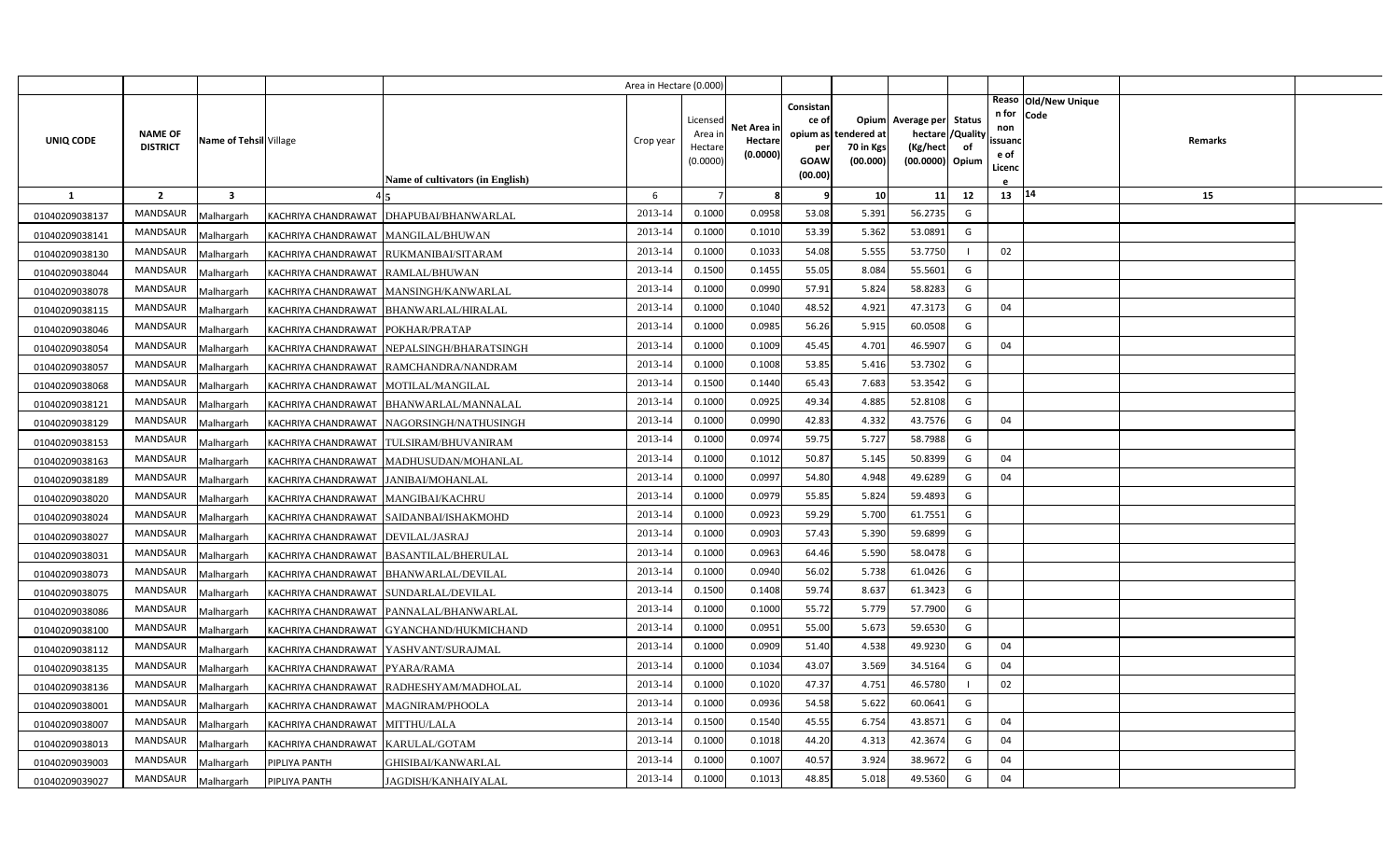|                  |                 |                         |                  |                                  | Area in Hectare (0.000) |                     |             |                   |             |                                     |          |                |                              |         |  |
|------------------|-----------------|-------------------------|------------------|----------------------------------|-------------------------|---------------------|-------------|-------------------|-------------|-------------------------------------|----------|----------------|------------------------------|---------|--|
|                  |                 |                         |                  |                                  |                         |                     |             | Consistan         |             |                                     |          | n for          | Reaso Old/New Unique<br>Code |         |  |
|                  | <b>NAME OF</b>  |                         |                  |                                  |                         | Licensed<br>Area ir | Net Area ir | ce of<br>opium as | tendered at | Opium Average per Status<br>hectare | /Quality | non            |                              |         |  |
| <b>UNIQ CODE</b> | <b>DISTRICT</b> | Name of Tehsil Village  |                  |                                  | Crop year               | Hectar              | Hectare     | per               | 70 in Kgs   | (Kg/hect                            | of       | ssuand         |                              | Remarks |  |
|                  |                 |                         |                  |                                  |                         | (0.0000)            | (0.0000)    | GOAW              | (00.000)    | (00.0000) Opium                     |          | e of<br>Licenc |                              |         |  |
|                  |                 |                         |                  | Name of cultivators (in English) |                         |                     |             | (00.00)           |             |                                     |          |                |                              |         |  |
| $\mathbf{1}$     | $\overline{2}$  | $\overline{\mathbf{3}}$ |                  |                                  | 6                       |                     | 8           | q                 | 10          | 11                                  | 12       | 13             | 14                           | 15      |  |
| 01040209039056   | <b>MANDSAUR</b> | Malhargarh              | PIPLIYA PANTH    | KASHIDAS/SUKHRAMDAS              | 2013-14                 | 0.1500              | 0.1463      | 51.90             | 6.436       | 43.9918                             | G        | 04             |                              |         |  |
| 01040209039006   | MANDSAUR        | Malhargarh              | PIPLIYA PANTH    | SARJUBAI/RAMA                    | 2013-14                 | 0.1000              | 0.0973      | 44.49             | 4.087       | 42.0041                             | G        | 04             |                              |         |  |
| 01040209039030   | <b>MANDSAUR</b> | Malhargarh              | PIPLIYA PANTH    | NARENDRAKUMAR/BALURAM            | 2013-14                 | 0.1000              | 0.1020      | 57.35             | 5.923       | 58.0686                             | G        |                |                              |         |  |
| 01040209039026   | MANDSAUR        | Malhargarh              | PIPLIYA PANTH    | MANGILAL/GHASI                   | 2013-14                 | 0.1000              | 0.1007      | 46.83             | 4.844       | 48.1033                             | G        | 04             |                              |         |  |
| 01040209039002   | <b>MANDSAUR</b> | Malhargarh              | PIPLIYA PANTH    | SHAMBHU/NANDRAM                  | 2013-14                 | 0.1500              | 0.1482      | 49.83             | 7.375       | 49.7638                             | G        | 04             |                              |         |  |
| 01040209039037   | MANDSAUR        | Malhargarh              | PIPLIYA PANTH    | SITABAI/HAJARILAL                | 2013-14                 | 0.1000              | 0.0970      | 49.19             | 4.989       | 51.4330                             | G        |                |                              |         |  |
| 01040209039039   | <b>MANDSAUR</b> | Malhargarh              | PIPLIYA PANTH    | SUNIL/HARINANDAN                 | 2013-14                 | 0.1000              | 0.0945      | 58.76             | 5.758       | 60.9310                             |          | 02             |                              |         |  |
| 01040209039020   | <b>MANDSAUR</b> | Malhargarh              | PIPLIYA PANTH    | BADRILAL/VARDICHANDRA            | 2013-14                 | 0.1500              | 0.1500      | 61.81             | 9.951       | 66.3400                             | G        |                |                              |         |  |
| 01040209039050   | MANDSAUR        | Malhargarh              | PIPLIYA PANTH    | <b>BADRILAL/RATANBAI</b>         | 2013-14                 | 0.1000              | 0.1015      | 50.80             | 4.637       | 45.6847                             | G        | 04             |                              |         |  |
| 01040209039046   | <b>MANDSAUR</b> | Malhargarh              | PIPLIYA PANTH    | BHERUSINGH/BALWANTSINGH          | 2013-14                 | 0.1000              | 0.1020      | 53.93             | 5.277       | 51.7350                             |          | 02             |                              |         |  |
| 01040209040002   | MANDSAUR        | Malhargarh              | <b>KANGHATTI</b> | RAJMAL/KALURAM                   | 2013-14                 | 0.1500              | 0.1496      | 61.90             | 9.073       | 60.6484                             | G        |                |                              |         |  |
| 01040209040004   | <b>MANDSAUR</b> | Malhargarh              | KANGHATTI        | GHANSHYAM/BAGDIRAM               | 2013-14                 | 0.1000              | 0.0948      | 56.74             | 5.804       | 61.2236                             | G        |                |                              |         |  |
| 01040209040005   | <b>MANDSAUR</b> | Malhargarh              | <b>KANGHATTI</b> | NATHULAL/KUKA                    | 2013-14                 | 0.1000              | 0.1014      | 56.71             | 6.068       | 59.8422                             | G        |                |                              |         |  |
| 01040209040007   | <b>MANDSAUR</b> | Malhargarh              | KANGHATTI        | RAMESH/MANNALAL                  | 2013-14                 | 0.1500              | 0.1450      | 62.44             | 9.651       | 66.5586                             | G        |                |                              |         |  |
| 01040209040008   | <b>MANDSAUR</b> | Malhargarh              | KANGHATTI        | NANDLAL/BOTLAL                   | 2013-14                 | 0.1500              | 0.1511      | 62.75             | 9.932       | 65.7313                             | G        |                |                              |         |  |
| 01040209040009   | MANDSAUR        | Malhargarh              | KANGHATTI        | TAMMUBAI/KALURAM                 | 2013-14                 | 0.1500              | 0.1510      | 60.99             | 10.150      | 67.2185                             | G        |                |                              |         |  |
| 01040209040014   | <b>MANDSAUR</b> | Malhargarh              | KANGHATTI        | AMRITRAM/NAGJI                   | 2013-14                 | 0.1500              | 0.1523      | 61.62             | 9.771       | 64.1563                             | G        |                |                              |         |  |
| 01040209040015   | MANDSAUR        | Malhargarh              | KANGHATTI        | MOTILAL/NANURAM                  | 2013-14                 | 0.1500              | 0.1500      | 64.46             | 9.752       | 65.0133                             | G        |                |                              |         |  |
| 01040209040017   | <b>MANDSAUR</b> | Malhargarh              | KANGHATTI        | MANGILAL/CHAMPALAL               | 2013-14                 | 0.1000              | 0.1000      | 61.82             | 6.615       | 66.1500                             | G        |                |                              |         |  |
| 01040209040018   | MANDSAUR        | Malhargarh              | KANGHATTI        | RATANLAL/GOUTAM                  | 2013-14                 | 0.1000              | 0.0862      | 71.80             | 6.329       | 73.4223                             | G        |                |                              |         |  |
| 01040209040020   | MANDSAUR        | Malhargarh              | KANGHATTI        | DHAPUBAI/NARAYAN                 | 2013-14                 | 0.1000              | 0.1010      | 58.07             | 5.873       | 58.1485                             | G        |                |                              |         |  |
| 01040209040021   | MANDSAUR        | Malhargarh              | KANGHATTI        | BHERULAL/MANNALAL                | 2013-14                 | 0.1500              | 0.1488      | 57.25             | 9.275       | 62.3320                             | G        |                |                              |         |  |
| 01040209040022   | <b>MANDSAUR</b> | Malhargarh              | KANGHATTI        | BHAGIRATH/HIRA                   | 2013-14                 | 0.1500              | 0.1500      | 64.79             | 9.968       | 66.4533                             | G        |                |                              |         |  |
| 01040209040024   | MANDSAUR        | Malhargarh              | KANGHATTI        | MANGILAL/RATANLAL                | 2013-14                 | 0.1500              | 0.1499      | 66.81             | 10.518      | 70.1668                             | G        |                |                              |         |  |
| 01040209040025   | MANDSAUR        | Malhargarh              | KANGHATTI        | RAMCHANDRA/BAGDIRAM              | 2013-14                 | 0.1000              | 0.0984      | 59.67             | 6.402       | 65.0610                             | G        |                |                              |         |  |
| 01040209040026   | MANDSAUR        | Malhargarh              | KANGHATTI        | RAMCHANDRA/SHANKARLAL            | 2013-14                 | 0.1500              | 0.1523      | 62.88             | 9.908       | 65.0558                             | G        |                |                              |         |  |
| 01040209040027   | MANDSAUR        | Malhargarh              | KANGHATTI        | CHIMANLAL/GANGARAM/RAMIBAI       | 2013-14                 | 0.1500              | 0.1470      | 59.60             | 9.085       | 61.8027                             | G        |                |                              |         |  |
| 01040209040031   | MANDSAUR        | Malhargarh              | KANGHATTI        | MADANLAL/DEVICHAND/RODIBAI       | 2013-14                 | 0.1500              | 0.1498      | 53.79             | 8.314       | 55.5007                             | G        |                |                              |         |  |
| 01040209040033   | MANDSAUR        | Malhargarh              | KANGHATTI        | CHAMANSINGH/MANSINGH             | 2013-14                 | 0.1000              | 0.0956      | 50.56             | 4.688       | 49.0377                             | G        | 04             |                              |         |  |
| 01040209040035   | MANDSAUR        | Malhargarh              | KANGHATTI        | <b>BHUVAN/RODA</b>               | 2013-14                 | 0.1000              | 0.0992      | 62.07             | 6.712       | 67.6613                             | G        |                |                              |         |  |
| 01040209040036   | MANDSAUR        | Malhargarh              | <b>KANGHATTI</b> | LAXMICHAND/NANURAM               | 2013-14                 | 0.1000              | 0.1026      | 61.76             | 6.732       | 65.6140                             | G        |                |                              |         |  |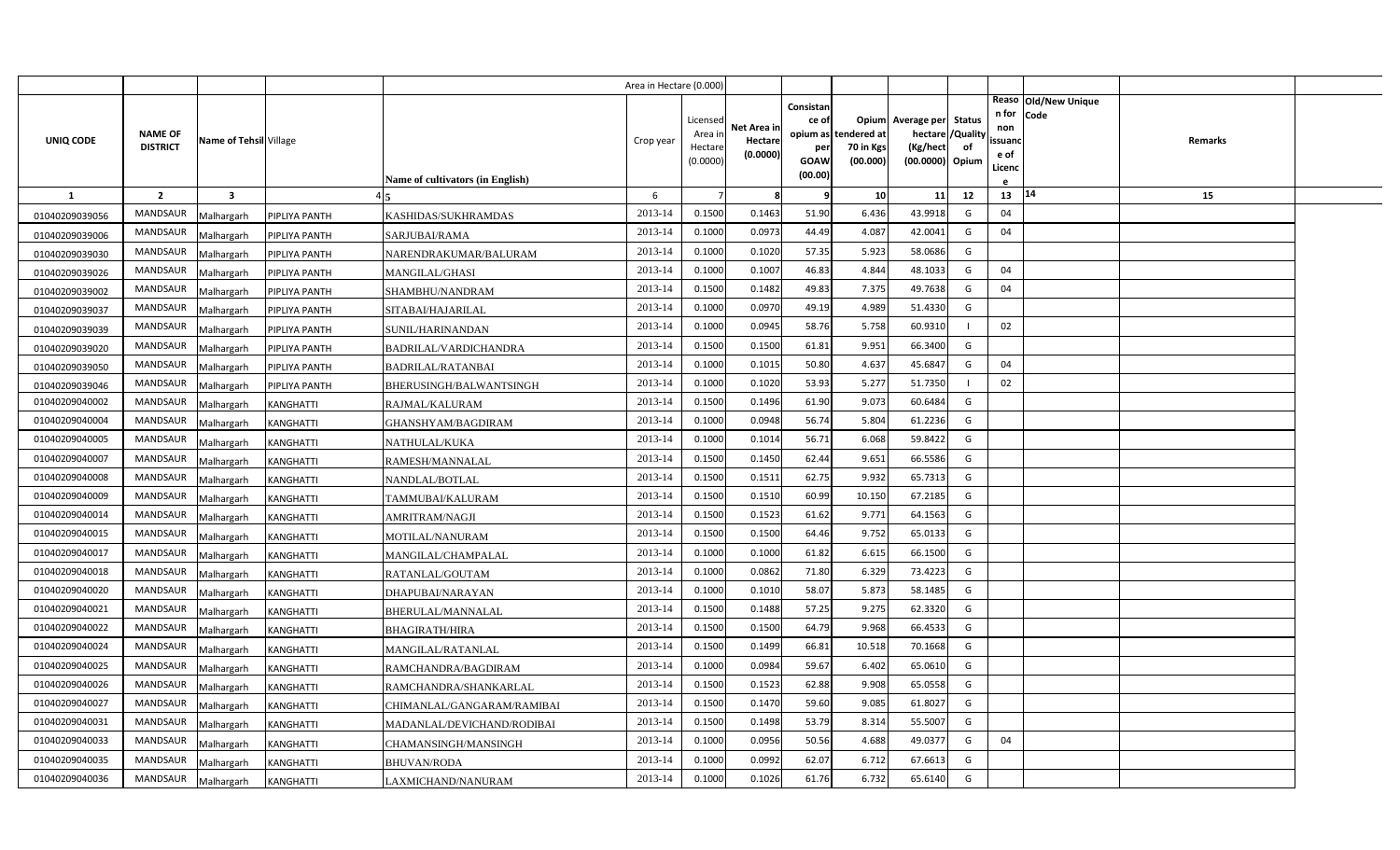|                |                                   |                         |                  |                                         | Area in Hectare (0.000) |                                            |                                    |                                                     |                                               |                                                                    |                |                                          |                              |         |  |
|----------------|-----------------------------------|-------------------------|------------------|-----------------------------------------|-------------------------|--------------------------------------------|------------------------------------|-----------------------------------------------------|-----------------------------------------------|--------------------------------------------------------------------|----------------|------------------------------------------|------------------------------|---------|--|
| UNIQ CODE      | <b>NAME OF</b><br><b>DISTRICT</b> | Name of Tehsil Village  |                  | <b>Name of cultivators (in English)</b> | Crop year               | Licensed<br>Area in<br>Hectare<br>(0.0000) | Net Area in<br>Hectare<br>(0.0000) | Consistan<br>ce of<br>per<br><b>GOAW</b><br>(00.00) | opium as tendered at<br>70 in Kgs<br>(00.000) | Opium Average per Status<br>hectare<br>(Kg/hect<br>(00.0000) Opium | /Quality<br>of | n for<br>non<br>ssuanc<br>e of<br>Licenc | Reaso Old/New Unique<br>Code | Remarks |  |
| 1              | $\overline{2}$                    | $\overline{\mathbf{3}}$ |                  |                                         | 6                       |                                            | -8                                 | -9                                                  | 10                                            | 11                                                                 | 12             | 13 14                                    |                              | 15      |  |
| 01040209040038 | <b>MANDSAUR</b>                   | Malhargarh              | KANGHATTI        | RADHESHAYAM/BHUVAN                      | 2013-14                 | 0.1500                                     | 0.1527                             | 60.03                                               | 9.819                                         | 64.3026                                                            | G              |                                          |                              |         |  |
| 01040209040039 | <b>MANDSAUR</b>                   | Malhargarh              | <b>KANGHATTI</b> | GIRJABAI/RADHESHYAM                     | 2013-14                 | 0.1000                                     | 0.1017                             | 63.08                                               | 6.236                                         | 61.3176                                                            | G              |                                          |                              |         |  |
| 01040209040040 | <b>MANDSAUR</b>                   | Malhargarh              | <b>KANGHATTI</b> | MANGIBAI/PRABHULAL                      | 2013-14                 | 0.1500                                     | 0.1478                             | 61.45                                               | 9.490                                         | 64.2084                                                            | G              |                                          |                              |         |  |
| 01040209040041 | <b>MANDSAUR</b>                   | Malhargarh              | KANGHATTI        | PRAKASH/NARAYAN                         | 2013-14                 | 0.1000                                     | 0.0980                             | 61.50                                               | 6.422                                         | 65.5306                                                            | G              |                                          |                              |         |  |
| 01040209040043 | <b>MANDSAUR</b>                   | Malhargarh              | <b>KANGHATTI</b> | <b>MANGILAL/MOTI</b>                    | 2013-14                 | 0.1000                                     | 0.0960                             | 61.23                                               | 6.31                                          | 65.7813                                                            | G              |                                          |                              |         |  |
| 01040209040046 | <b>MANDSAUR</b>                   | Malhargarh              | KANGHATTI        | SHOBHARAM/SUKHLAL                       | 2013-14                 | 0.1500                                     | 0.1444                             | 60.86                                               | 9.842                                         | 68.1579                                                            | G              |                                          |                              |         |  |
| 01040209040047 | <b>MANDSAUR</b>                   | Malhargarh              | <b>KANGHATTI</b> | VINODKUMAR/PANNALAL                     | 2013-14                 | 0.1000                                     | 0.0974                             | 71.92                                               | 7.469                                         | 76.6838                                                            | G              |                                          |                              |         |  |
| 01040209040048 | <b>MANDSAUR</b>                   | Malhargarh              | KANGHATTI        | PARWATIBAI/MANGILAL                     | 2013-14                 | 0.1500                                     | 0.1519                             | 65.76                                               | 10.005                                        | 65.8657                                                            | G              |                                          |                              |         |  |
| 01040209040049 | <b>MANDSAUR</b>                   | Malhargarh              | <b>KANGHATTI</b> | MADANLAL/GOUTAM                         | 2013-14                 | 0.1500                                     | 0.1453                             | 64.99                                               | 10.055                                        | 69.2017                                                            | G              |                                          |                              |         |  |
| 01040209040050 | <b>MANDSAUR</b>                   | Malhargarh              | <b>KANGHATTI</b> | GOPAL/BHIMSHANKAR                       | 2013-14                 | 0.1000                                     | 0.1000                             | 53.28                                               | 5.800                                         | 58.0000                                                            | G              |                                          |                              |         |  |
| 01040209040055 | <b>MANDSAUR</b>                   | Malhargarh              | KANGHATTI        | RUKMANIBAI/ONKARLAL                     | 2013-14                 | 0.1500                                     | 0.1500                             | 59.00                                               | 9.364                                         | 62.4267                                                            | G              |                                          |                              |         |  |
| 01040209040056 | <b>MANDSAUR</b>                   | Malhargarh              | KANGHATTI        | GOVINDRAM/DEVICHAND KUMAWAT             | 2013-14                 | 0.1000                                     | 0.0956                             | 63.00                                               | 6.669                                         | 69.7594                                                            | G              |                                          |                              |         |  |
| 01040209040057 | <b>MANDSAUR</b>                   | Malhargarh              | KANGHATTI        | MOHANKUNWARBAI/SHAKTISINGH              | 2013-14                 | 0.1000                                     | 0.0956                             | 52.07                                               | 4.828                                         | 50.5021                                                            | G              | 04                                       |                              |         |  |
| 01040209040059 | <b>MANDSAUR</b>                   | Malhargarh              | KANGHATTI        | SARJUBAI/TORIRAM                        | 2013-14                 | 0.1000                                     | 0.0991                             | 59.14                                               | 6.091                                         | 61.4632                                                            | G              |                                          |                              |         |  |
| 01040209040061 | <b>MANDSAUR</b>                   | Malhargarh              | KANGHATTI        | GOPAL/NARAYAN                           | 2013-14                 | 0.1500                                     | 0.1446                             | 67.85                                               | 10.701                                        | 74.0041                                                            | G              |                                          |                              |         |  |
| 01040209040063 | <b>MANDSAUR</b>                   | Malhargarh              | KANGHATTI        | NANDRAM/KALU                            | 2013-14                 | 0.1500                                     | 0.1449                             | 59.14                                               | 9.243                                         | 63.7888                                                            | G              |                                          |                              |         |  |
| 01040209040065 | <b>MANDSAUR</b>                   | Malhargarh              | KANGHATTI        | PREMKUNWAR/ONKARSINGH                   | 2013-14                 | 0.1000                                     | 0.0956                             | 64.91                                               | 6.556                                         | 68.5774                                                            | G              |                                          |                              |         |  |
| 01040209040066 | <b>MANDSAUR</b>                   | Malhargarh              | <b>KANGHATTI</b> | NANDRAM/BAGDIRAM                        | 2013-14                 | 0.1500                                     | 0.0500                             | 63.09                                               | 3.443                                         | 68.8600                                                            | G              |                                          |                              |         |  |
| 01040209040067 | <b>MANDSAUR</b>                   | Malhargarh              | <b>KANGHATTI</b> | DHAPUBAI/BHUWAN                         | 2013-14                 | 0.1500                                     | 0.1463                             | 64.93                                               | 10.602                                        | 72.4675                                                            | G              |                                          |                              |         |  |
| 01040209040068 | <b>MANDSAUR</b>                   | Malhargarh              | <b>KANGHATTI</b> | NOJIBAI/RATANDAS                        | 2013-14                 | 0.1500                                     | 0.1432                             | 54.39                                               | 8.197                                         | 57.2416                                                            | G              |                                          |                              |         |  |
| 01040209040045 | <b>MANDSAUR</b>                   | Malhargarh              | KANGHATTI        | SHAFIMOHD./NANEHKHAN                    | 2013-14                 | 0.1500                                     | 0.1523                             | 56.24                                               | 8.765                                         | 57.5509                                                            | G              |                                          |                              |         |  |
| 01040209040120 | <b>MANDSAUR</b>                   | Malhargarh              | KANGHATTI        | NARAYAN/JAYCHAND                        | 2013-14                 | 0.1500                                     | 0.1432                             | 62.25                                               | 10.058                                        | 70.2374                                                            | G              |                                          |                              |         |  |
| 01040209040071 | <b>MANDSAUR</b>                   | Malhargarh              | <b>KANGHATTI</b> | RODIBAI/KISHAN                          | 2013-14                 | 0.1000                                     | 0.1000                             | 52.58                                               | 5.341                                         | 53.4100                                                            | G              |                                          |                              |         |  |
| 01040209040075 | <b>MANDSAUR</b>                   | Malhargarh              | <b>KANGHATTI</b> | GATTUBAI/MOTI                           | 2013-14                 | 0.1000                                     | 0.1000                             | 61.44                                               | 6.600                                         | 66.0000                                                            | G              |                                          |                              |         |  |
| 01040209040083 | <b>MANDSAUR</b>                   | Malhargarh              | <b>KANGHATTI</b> | BHANWARLAL/BHUWANJI                     | 2013-14                 | 0.1000                                     | 0.0936                             | 58.17                                               | 6.025                                         | 64.3697                                                            | G              |                                          |                              |         |  |
| 01040209040084 | <b>MANDSAUR</b>                   | Malhargarh              | KANGHATTI        | MOHANLAL/BHUWANJI                       | 2013-14                 | 0.1500                                     | 0.1512                             | 53.23                                               | 8.182                                         | 54.1138                                                            | G              |                                          |                              |         |  |
| 01040209040085 | <b>MANDSAUR</b>                   | Malhargarh              | KANGHATTI        | KANHAIYALAL/BHUWAN                      | 2013-14                 | 0.1500                                     | 0.1524                             | 64.75                                               | 10.647                                        | 69.8622                                                            | G              |                                          |                              |         |  |
| 01040209040089 | <b>MANDSAUR</b>                   | Malhargarh              | KANGHATTI        | SITARAM/BHUWAN                          | 2013-14                 | 0.1500                                     | 0.1516                             | 68.62                                               | 10.969                                        | 72.3549                                                            | G              |                                          |                              |         |  |
| 01040209040090 | <b>MANDSAUR</b>                   | Malhargarh              | KANGHATTI        | <b>BHERULAL/GHASI</b>                   | 2013-14                 | 0.1000                                     | 0.0980                             | 40.38                                               | 3.288                                         | 33.5510                                                            | G              | 04                                       |                              |         |  |
| 01040209040091 | <b>MANDSAUR</b>                   | Malhargarh              | KANGHATTI        | GOPAL/NANDA                             | 2013-14                 | 0.1500                                     | 0.1492                             | 56.48                                               | 8.173                                         | 54.7788                                                            | G              |                                          |                              |         |  |
| 01040209040093 | MANDSAUR                          | Malhargarh              | <b>KANGHATTI</b> | MOHANLAL/NAGJI                          | 2013-14                 | 0.1500                                     | 0.1464                             | 61.16                                               | 9.060                                         | 61.8852                                                            | G              |                                          |                              |         |  |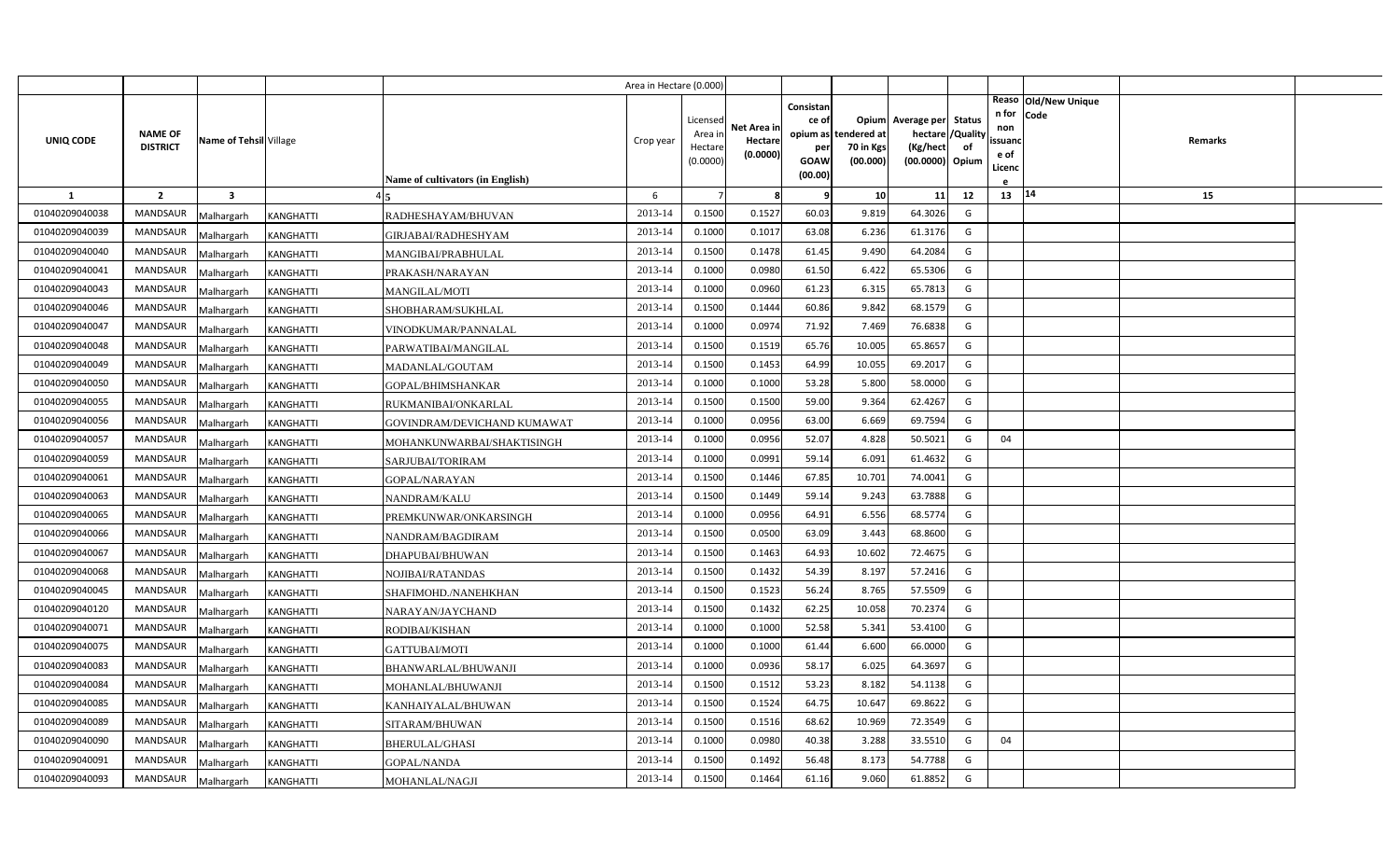|                |                                   |                         |                  |                                  | Area in Hectare (0.000) |                                            |                                    |                                                          |                                      |                                                                       |                     |                                          |                                |                |  |
|----------------|-----------------------------------|-------------------------|------------------|----------------------------------|-------------------------|--------------------------------------------|------------------------------------|----------------------------------------------------------|--------------------------------------|-----------------------------------------------------------------------|---------------------|------------------------------------------|--------------------------------|----------------|--|
| UNIQ CODE      | <b>NAME OF</b><br><b>DISTRICT</b> | Name of Tehsil Village  |                  | Name of cultivators (in English) | Crop year               | Licensed<br>Area in<br>Hectare<br>(0.0000) | Net Area in<br>Hectare<br>(0.0000) | Consistan<br>ce of<br>opium as<br>per<br>GOAW<br>(00.00) | tendered at<br>70 in Kgs<br>(00.000) | Opium Average per<br>hectare / Quality<br>(Kg/hect<br>(00.0000) Opium | <b>Status</b><br>of | n for<br>non<br>ssuand<br>e of<br>Licenc | Reaso   Old/New Unique<br>Code | <b>Remarks</b> |  |
| -1             | $\overline{2}$                    | $\overline{\mathbf{3}}$ |                  |                                  | 6                       |                                            | 8                                  | q                                                        | 10                                   | 11                                                                    | 12                  | 13   14                                  |                                | 15             |  |
| 01040209040094 | MANDSAUR                          | Malhargarh              | KANGHATTI        | MANGILAL/NANDA                   | 2013-14                 | 0.1500                                     | 0.1500                             | 59.24                                                    | 9.216                                | 61.4400                                                               | G                   |                                          |                                |                |  |
| 01040209040095 | <b>MANDSAUR</b>                   | Malhargarh              | KANGHATTI        | KANHAIYALAL/SUKHLAL              | 2013-14                 | 0.1500                                     | 0.1490                             | 63.97                                                    | 10.162                               | 68.2013                                                               | G                   |                                          |                                |                |  |
| 01040209040100 | <b>MANDSAUR</b>                   | Malhargarh              | KANGHATTI        | GOVINDRAM/BAGDIRAM               | 2013-14                 | 0.1500                                     | 0.1441                             | 53.69                                                    | 8.176                                | 56.7384                                                               | G                   |                                          |                                |                |  |
| 01040209040101 | <b>MANDSAUR</b>                   | Malhargarh              | KANGHATTI        | RATANBAI/MOHANLAL                | 2013-14                 | 0.1500                                     | 0.1508                             | 67.39                                                    | 10.503                               | 69.6480                                                               |                     | 02                                       |                                |                |  |
| 01040209040103 | <b>MANDSAUR</b>                   | Malhargarh              | KANGHATTI        | SAMRATH/BHERU                    | 2013-14                 | 0.1500                                     | 0.1463                             | 67.46                                                    | 10.32                                | 70.5468                                                               | G                   |                                          |                                |                |  |
| 01040209040104 | <b>MANDSAUR</b>                   | Malhargarh              | KANGHATTI        | SHAMBHULAL/PYARCHAND             | 2013-14                 | 0.1500                                     | 0.1465                             | 58.22                                                    | 9.398                                | 64.1502                                                               | G                   |                                          |                                |                |  |
| 01040209040105 | <b>MANDSAUR</b>                   | Malhargarh              | <b>KANGHATTI</b> | OMPRAKASH/NANDLAL                | 2013-14                 | 0.1500                                     | 0.1455                             | 68.57                                                    | 10.090                               | 69.3471                                                               | G                   |                                          |                                |                |  |
| 01040209040109 | <b>MANDSAUR</b>                   | Malhargarh              | KANGHATTI        | <b>ONKAR/KISHAN</b>              | 2013-14                 | 0.1000                                     | 0.1000                             | 53.25                                                    | 5.812                                | 58.1200                                                               | G                   |                                          |                                |                |  |
| 01040209040110 | <b>MANDSAUR</b>                   | Malhargarh              | KANGHATTI        | RAMESHWAR/KISHAN                 | 2013-14                 | 0.1000                                     | 0.1000                             | 56.27                                                    | 6.141                                | 61.4100                                                               | G                   |                                          |                                |                |  |
| 01040209040111 | <b>MANDSAUR</b>                   | Malhargarh              | KANGHATTI        | PARWATIBAI/DEVA                  | 2013-14                 | 0.1500                                     | 0.1415                             | 60.33                                                    | 8.834                                | 62.4311                                                               | G                   |                                          |                                |                |  |
| 01040209040114 | <b>MANDSAUR</b>                   | Malhargarh              | KANGHATTI        | MANGILAL/ONKAR RAGAR             | 2013-14                 | 0.1000                                     | 0.1015                             | 50.78                                                    | 5.339                                | 52.6010                                                               | G                   | 08                                       |                                |                |  |
| 01040209040119 | MANDSAUR                          | Malhargarh              | KANGHATTI        | <b>JAGDISH/SEVA</b>              | 2013-14                 | 0.1000                                     | 0.1000                             | 61.24                                                    | 6.553                                | 65.5300                                                               | G                   |                                          |                                |                |  |
| 01040209040122 | <b>MANDSAUR</b>                   | Malhargarh              | KANGHATTI        | PURSHOTTAM/AMBALAL               | 2013-14                 | 0.1500                                     | 0.1452                             | 55.09                                                    | 8.193                                | 56.4256                                                               | G                   |                                          |                                |                |  |
| 01040209040125 | MANDSAUR                          | Malhargarh              | KANGHATTI        | KOUSHALYABAI/DAYARAM             | 2013-14                 | 0.1000                                     | 0.1008                             | 53.01                                                    | 5.422                                | 53.7897                                                               | G                   |                                          |                                |                |  |
| 01040209040132 | <b>MANDSAUR</b>                   | Malhargarh              | KANGHATTI        | MANGIBAI/MANGILAL                | 2013-14                 | 0.1500                                     | 0.1487                             | 58.69                                                    | 9.407                                | 63.2616                                                               | G                   |                                          |                                |                |  |
| 01040209040133 | MANDSAUR                          | Malhargarh              | KANGHATTI        | LAXMAN/DEVILAL                   | 2013-14                 | 0.1000                                     | 0.0952                             | 66.07                                                    | 6.645                                | 69.8004                                                               | G                   |                                          |                                |                |  |
| 01040209040134 | <b>MANDSAUR</b>                   | Malhargarh              | KANGHATTI        | AMBALAL/DALU                     | 2013-14                 | 0.1500                                     | 0.1513                             | 63.71                                                    | 10.339                               | 68.3344                                                               | G                   |                                          |                                |                |  |
| 01040209040136 | MANDSAUR                          | Malhargarh              | KANGHATTI        | ONKAR/GOPAL                      | 2013-14                 | 0.1500                                     | 0.1458                             | 61.50                                                    | 9.445                                | 64.7805                                                               | G                   |                                          |                                |                |  |
| 01040209040143 | <b>MANDSAUR</b>                   | Malhargarh              | KANGHATTI        | NANDRAM/MOTI LUHAR               | 2013-14                 | 0.1000                                     | 0.1019                             | 58.62                                                    | 6.214                                | 60.9814                                                               | G                   |                                          |                                |                |  |
| 01040209040148 | <b>MANDSAUR</b>                   | Malhargarh              | KANGHATTI        | SITABAI/ BHERULAL                | 2013-14                 | 0.1500                                     | 0.1476                             | 58.30                                                    | 9.161                                | 62.0664                                                               | G                   |                                          |                                |                |  |
| 01040209040149 | <b>MANDSAUR</b>                   | Malhargarh              | KANGHATTI        | RUKMANBAI/NANURAM                | 2013-14                 | 0.1000                                     | 0.1006                             | 60.39                                                    | 6.479                                | 64.4036                                                               | G                   |                                          |                                |                |  |
| 01040209040150 | <b>MANDSAUR</b>                   | Malhargarh              | KANGHATTI        | KAMLABAI/CHATARDAS               | 2013-14                 | 0.1000                                     | 0.0940                             | 56.62                                                    | 5.533                                | 58.8617                                                               | G                   |                                          |                                |                |  |
| 01040209040151 | <b>MANDSAUR</b>                   | Malhargarh              | KANGHATTI        | KANWARLAL/BHUWAN                 | 2013-14                 | 0.1000                                     | 0.1000                             | 55.40                                                    | 5.690                                | 56.9000                                                               | G                   |                                          |                                |                |  |
| 01040209040152 | <b>MANDSAUR</b>                   | Malhargarh              | KANGHATTI        | KISHOR/NANDA                     | 2013-14                 | 0.1000                                     | 0.0990                             | 54.06                                                    | 5.699                                | 57.5657                                                               | G                   |                                          |                                |                |  |
| 01040209040155 | <b>MANDSAUR</b>                   | Malhargarh              | <b>KANGHATTI</b> | SHANTILAL/BHANWARLAL             | 2013-14                 | 0.1000                                     | 0.0955                             | 55.83                                                    | 5.766                                | 60.3770                                                               | G                   |                                          |                                |                |  |
| 01040209040158 | <b>MANDSAUR</b>                   | Malhargarh              | KANGHATTI        | MOHANBAI/SOHANBAI/BHERULAL       | 2013-14                 | 0.1000                                     | 0.1020                             | 56.81                                                    | 6.095                                | 59.7549                                                               | G                   |                                          |                                |                |  |
| 01040209040162 | <b>MANDSAUR</b>                   | Malhargarh              | <b>KANGHATTI</b> | DHAPUBAI/NANDA                   | 2013-14                 | 0.1000                                     | 0.0953                             | 57.33                                                    | 5.930                                | 62.2246                                                               | G                   |                                          |                                |                |  |
| 01040209040276 | <b>MANDSAUR</b>                   | Malhargarh              | KANGHATTI        | SHANKARIBAI/BOTLAL               | 2013-14                 | 0.1500                                     | 0.1454                             | 65.42                                                    | 9.981                                | 68.6451                                                               | G                   |                                          | 01040209042005                 |                |  |
| 01040209040164 | <b>MANDSAUR</b>                   | Malhargarh              | KANGHATTI        | <b>BABULAL/ONKAR</b>             | 2013-14                 | 0.1000                                     | 0.1000                             | 61.17                                                    | 6.580                                | 65.8000                                                               | G                   |                                          |                                |                |  |
| 01040209040166 | <b>MANDSAUR</b>                   | Malhargarh              | <b>KANGHATTI</b> | MANGILAL/GANESHRAM               | 2013-14                 | 0.1000                                     | 0.1020                             | 57.15                                                    | 6.189                                | 60.6765                                                               | G                   |                                          |                                |                |  |
| 01040209040169 | MANDSAUR                          | Malhargarh              | KANGHATTI        | NEMCHAND/SITARAM                 | 2013-14                 | 0.1500                                     | 0.1484                             | 66.17                                                    | 10.606                               | 71.4690                                                               | G                   |                                          |                                |                |  |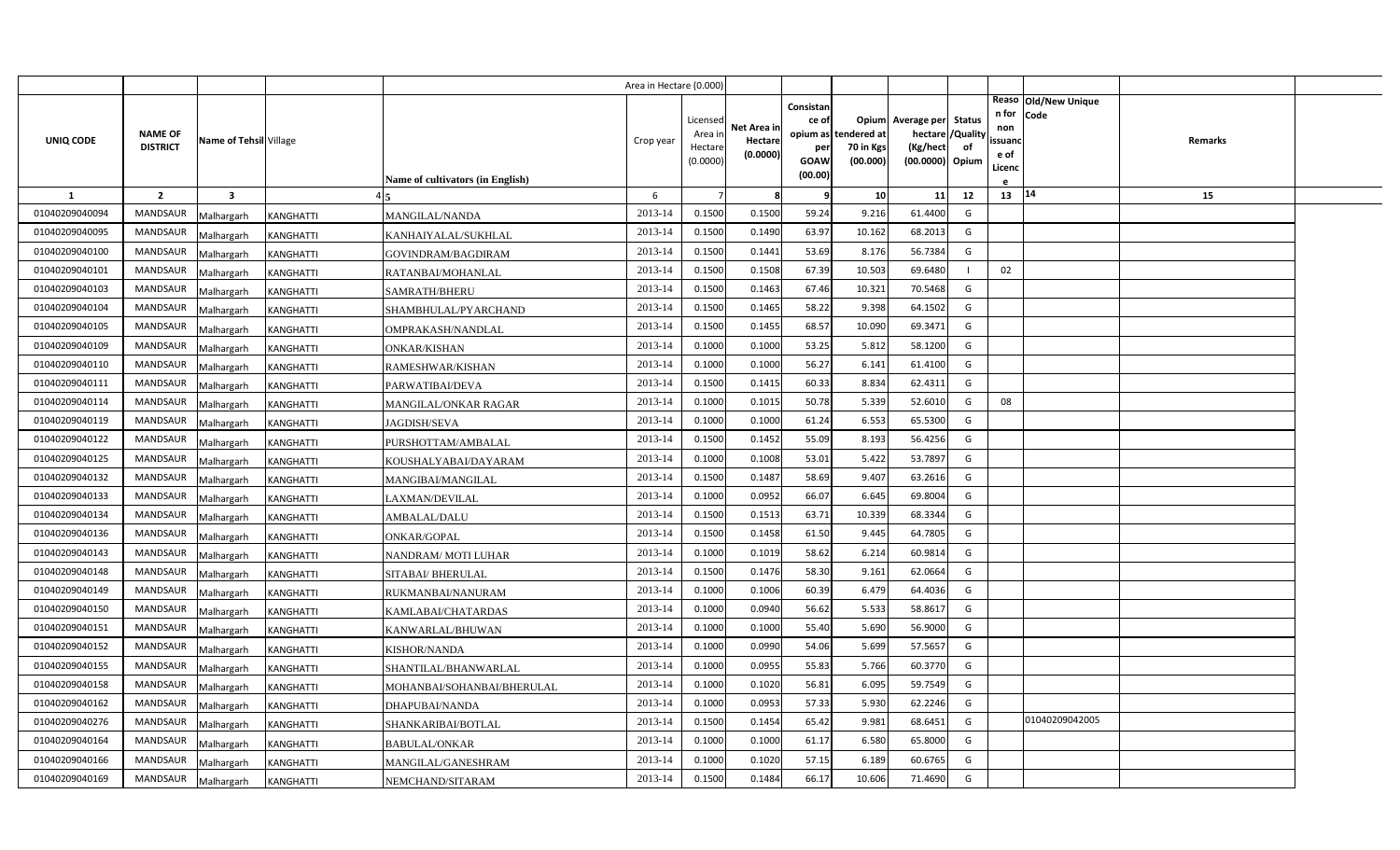|                |                                   |                         |                  |                                         | Area in Hectare (0.000) |                                            |                                    |                                                     |                                               |                                                                    |                |                                          |                              |         |  |
|----------------|-----------------------------------|-------------------------|------------------|-----------------------------------------|-------------------------|--------------------------------------------|------------------------------------|-----------------------------------------------------|-----------------------------------------------|--------------------------------------------------------------------|----------------|------------------------------------------|------------------------------|---------|--|
| UNIQ CODE      | <b>NAME OF</b><br><b>DISTRICT</b> | Name of Tehsil Village  |                  | <b>Name of cultivators (in English)</b> | Crop year               | Licensed<br>Area in<br>Hectare<br>(0.0000) | Net Area in<br>Hectare<br>(0.0000) | Consistan<br>ce of<br>per<br><b>GOAW</b><br>(00.00) | opium as tendered at<br>70 in Kgs<br>(00.000) | Opium Average per Status<br>hectare<br>(Kg/hect<br>(00.0000) Opium | /Quality<br>of | n for<br>non<br>ssuand<br>e of<br>Licenc | Reaso Old/New Unique<br>Code | Remarks |  |
| 1              | $\overline{2}$                    | $\overline{\mathbf{3}}$ |                  |                                         | 6                       |                                            | -8                                 | q                                                   | 10                                            | 11                                                                 | 12             | 13 14                                    |                              | 15      |  |
| 01040209040170 | <b>MANDSAUR</b>                   | Malhargarh              | KANGHATTI        | RAMCHANDRA/BHERU                        | 2013-14                 | 0.1500                                     | 0.1498                             | 58.56                                               | 8.993                                         | 60.0334                                                            | G              |                                          |                              |         |  |
| 01040209040173 | <b>MANDSAUR</b>                   | Malhargarh              | <b>KANGHATTI</b> | NARAYAN/PYARCHAND/HULASIBAI             | 2013-14                 | 0.1000                                     | 0.1019                             | 54.28                                               | 6.165                                         | 60.5005                                                            | G              |                                          |                              |         |  |
| 01040209040177 | <b>MANDSAUR</b>                   | Malhargarh              | <b>KANGHATTI</b> | <b>BADRILAL/BHUWAN</b>                  | 2013-14                 | 0.1500                                     | 0.1500                             | 60.76                                               | 9.426                                         | 62.8400                                                            | G              |                                          |                              |         |  |
| 01040209040182 | <b>MANDSAUR</b>                   | Malhargarh              | KANGHATTI        | NOJIBAI/MANGILAL                        | 2013-14                 | 0.1000                                     | 0.1005                             | 55.93                                               | 5.801                                         | 57.7214                                                            | G              |                                          |                              |         |  |
| 01040209040183 | <b>MANDSAUR</b>                   | Malhargarh              | <b>KANGHATTI</b> | KANHAIYALAL/SALAGRAM                    | 2013-14                 | 0.1500                                     | 0.1479                             | 63.63                                               | 9.881                                         | 66.8087                                                            | G              |                                          |                              |         |  |
| 01040209040184 | <b>MANDSAUR</b>                   | Malhargarh              | KANGHATTI        | NANURAM/NATHU                           | 2013-14                 | 0.1500                                     | 0.1518                             | 63.73                                               | 10.443                                        | 68.7945                                                            | G              |                                          |                              |         |  |
| 01040209040190 | <b>MANDSAUR</b>                   | Malhargarh              | <b>KANGHATTI</b> | SUMITRABAI/RAMESHCHANDRA                | 2013-14                 | 0.1000                                     | 0.1000                             | 60.23                                               | 6.298                                         | 62.9800                                                            | G              |                                          |                              |         |  |
| 01040209040196 | <b>MANDSAUR</b>                   | Malhargarh              | KANGHATTI        | SUKHIBAI/NANURAM                        | 2013-14                 | 0.1000                                     | 0.1005                             | 60.77                                               | 6.607                                         | 65.7413                                                            | G              |                                          |                              |         |  |
| 01040209040210 | <b>MANDSAUR</b>                   | Malhargarh              | <b>KANGHATTI</b> | <b>DURGABAI/RAJMAL</b>                  | 2013-14                 | 0.1500                                     | 0.1537                             | 52.22                                               | 8.743                                         | 56.8835                                                            | G              |                                          |                              |         |  |
| 01040209040215 | <b>MANDSAUR</b>                   | Malhargarh              | <b>KANGHATTI</b> | KAILASHDAS/NANDRAMDAS                   | 2013-14                 | 0.1000                                     | 0.0973                             | 65.75                                               | 6.941                                         | 71.3361                                                            | G              |                                          |                              |         |  |
| 01040209040216 | <b>MANDSAUR</b>                   | Malhargarh              | KANGHATTI        | NARAYAN/NANDJI                          | 2013-14                 | 0.1000                                     | 0.1000                             | 60.41                                               | 6.507                                         | 65.0700                                                            | G              |                                          |                              |         |  |
| 01040209040218 | <b>MANDSAUR</b>                   | Malhargarh              | <b>KANGHATTI</b> | GAJENDRAKUMAR/BHERULAL                  | 2013-14                 | 0.1000                                     | 0.0999                             | 66.34                                               | 6.909                                         | 69.1592                                                            | G              |                                          |                              |         |  |
| 01040209040220 | <b>MANDSAUR</b>                   | Malhargarh              | KANGHATTI        | RADHESHYAM/BHAGWAN                      | 2013-14                 | 0.1000                                     | 0.1000                             | 56.54                                               | 6.066                                         | 60.6600                                                            | G              |                                          |                              |         |  |
| 01040209040221 | <b>MANDSAUR</b>                   | Malhargarh              | KANGHATTI        | HIRALAL/BHUWAN                          | 2013-14                 | 0.1000                                     | 0.1000                             | 55.24                                               | 5.319                                         | 53.1900                                                            | G              |                                          |                              |         |  |
| 01040209040224 | <b>MANDSAUR</b>                   | Malhargarh              | KANGHATTI        | MANGIBAI/PRABHULAL                      | 2013-14                 | 0.1500                                     | 0.1462                             | 53.58                                               | 7.631                                         | 52.1956                                                            | G              |                                          |                              |         |  |
| 01040209040226 | <b>MANDSAUR</b>                   | Malhargarh              | <b>KANGHATTI</b> | MANGIBAI/GOVINDRAM                      | 2013-14                 | 0.1000                                     | 0.0931                             | 61.74                                               | 6.086                                         | 65.3706                                                            | G              |                                          |                              |         |  |
| 01040209040227 | <b>MANDSAUR</b>                   | Malhargarh              | KANGHATTI        | JAGDISH/CHATARBHUJ                      | 2013-14                 | 0.1500                                     | 0.1480                             | 58.72                                               | 8.498                                         | 57.4189                                                            | G              |                                          |                              |         |  |
| 01040209040229 | <b>MANDSAUR</b>                   | Malhargarh              | KANGHATTI        | <b>BHAGIRATH/MOTILAL</b>                | 2013-14                 | 0.1500                                     | 0.1484                             | 63.16                                               | 9.763                                         | 65.7884                                                            | G              |                                          |                              |         |  |
| 01040209040231 | <b>MANDSAUR</b>                   | Malhargarh              | <b>KANGHATTI</b> | SHOBHARAM/BHUWAN                        | 2013-14                 | 0.1500                                     | 0.1476                             | 66.43                                               | 10.439                                        | 70.7249                                                            | G              |                                          |                              |         |  |
| 01040209040232 | <b>MANDSAUR</b>                   | Malhargarh              | <b>KANGHATTI</b> | JAGDISHCHANDRA/MANGILAL                 | 2013-14                 | 0.1500                                     | 0.1500                             | 67.33                                               | 10.340                                        | 68.9333                                                            | G              |                                          |                              |         |  |
| 01040209040234 | <b>MANDSAUR</b>                   | Malhargarh              | KANGHATTI        | VARDICHAND/MOTILAL                      | 2013-14                 | 0.1500                                     | 0.1482                             | 54.62                                               | 8.583                                         | 57.9150                                                            | G              |                                          |                              |         |  |
| 01040209040236 | <b>MANDSAUR</b>                   | Malhargarh              | KANGHATTI        | NANHE KHA/AMIR KHA                      | 2013-14                 | 0.1000                                     | 0.0951                             | 55.62                                               | 5.800                                         | 60.9884                                                            | G              |                                          |                              |         |  |
| 01040209040240 | <b>MANDSAUR</b>                   | Malhargarh              | <b>KANGHATTI</b> | RUKMANBAI/DHANRAJ                       | 2013-14                 | 0.1500                                     | 0.1491                             | 68.95                                               | 10.480                                        | 70.2884                                                            | G              |                                          |                              |         |  |
| 01040209040243 | <b>MANDSAUR</b>                   | Malhargarh              | <b>KANGHATTI</b> | KOUSHALYABAI/KANHAIYALAL                | 2013-14                 | 0.1000                                     | 0.0992                             | 65.18                                               | 7.002                                         | 70.5847                                                            | G              |                                          |                              |         |  |
| 01040209040244 | <b>MANDSAUR</b>                   | Malhargarh              | <b>KANGHATTI</b> | SHIKHARLAL/MANGILAL                     | 2013-14                 | 0.1000                                     | 0.0960                             | 60.91                                               | 6.204                                         | 64.6250                                                            | G              |                                          |                              |         |  |
| 01040209040247 | <b>MANDSAUR</b>                   | Malhargarh              | KANGHATTI        | KISHOR/VARDICHAND                       | 2013-14                 | 0.1000                                     | 0.0997                             | 56.12                                               | 5.644                                         | 56.6098                                                            | G              |                                          |                              |         |  |
| 01040209040250 | <b>MANDSAUR</b>                   | Malhargarh              | KANGHATTI        | GOVINDRAM/NANDA                         | 2013-14                 | 0.1500                                     | 0.1457                             | 65.62                                               | 9.974                                         | 68.4557                                                            | G              |                                          |                              |         |  |
| 01040209040253 | <b>MANDSAUR</b>                   | Malhargarh              | KANGHATTI        | HARISINGH/NEPALSINGH                    | 2013-14                 | 0.1000                                     | 0.1021                             | 60.77                                               | 6.572                                         | 64.3683                                                            | G              |                                          |                              |         |  |
| 01040209040044 | <b>MANDSAUR</b>                   | Malhargarh              | KANGHATTI        | KESHARBAI/MANGILAL                      | 2013-14                 | 0.1000                                     | 0.0961                             | 54.15                                               | 5.407                                         | 56.2643                                                            | G              |                                          |                              |         |  |
| 01040209040154 | <b>MANDSAUR</b>                   | Malhargarh              | KANGHATTI        | LAXMAN/GULAB                            | 2013-14                 | 0.1500                                     | 0.1476                             | 53.96                                               | 8.171                                         | 55.3591                                                            | G              |                                          |                              |         |  |
| 01040209040129 | MANDSAUR                          | Malhargarh              | <b>KANGHATTI</b> | BHOPATSINGH/BHAGWANSINGH                | 2013-14                 | 0.1000                                     | 0.0973                             | 58.83                                               | 5.858                                         | 60.2055                                                            | G              |                                          |                              |         |  |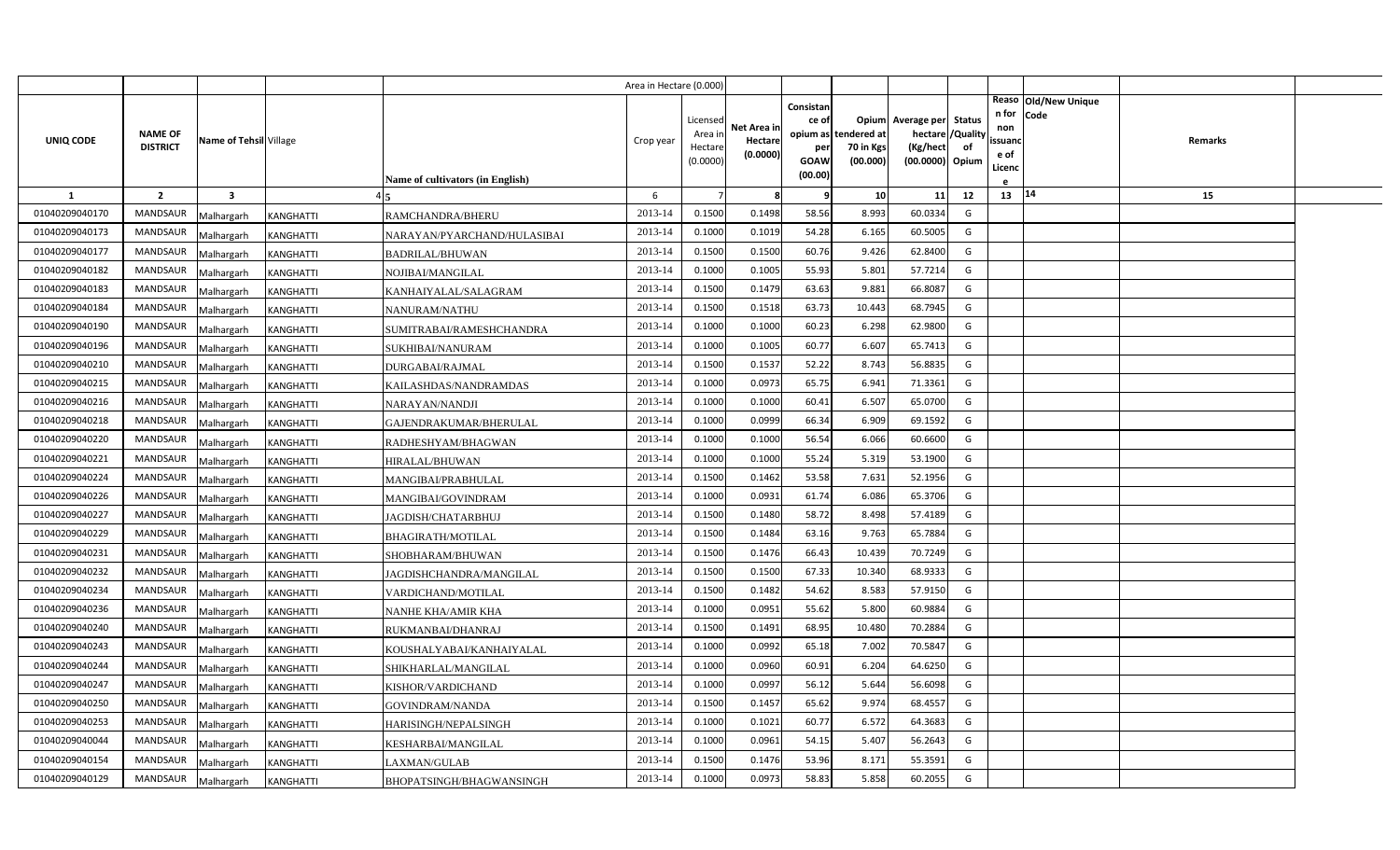|                |                                   |                         |                  |                                  | Area in Hectare (0.000) |                                            |                                    |                                              |                                               |                                                                    |                |                                                                          |         |  |
|----------------|-----------------------------------|-------------------------|------------------|----------------------------------|-------------------------|--------------------------------------------|------------------------------------|----------------------------------------------|-----------------------------------------------|--------------------------------------------------------------------|----------------|--------------------------------------------------------------------------|---------|--|
| UNIQ CODE      | <b>NAME OF</b><br><b>DISTRICT</b> | Name of Tehsil Village  |                  | Name of cultivators (in English) | Crop year               | Licensed<br>Area in<br>Hectare<br>(0.0000) | Net Area in<br>Hectare<br>(0.0000) | Consistan<br>ce of<br>per<br>GOAW<br>(00.00) | opium as tendered at<br>70 in Kgs<br>(00.000) | Opium Average per Status<br>hectare<br>(Kg/hect<br>(00.0000) Opium | /Quality<br>of | Reaso Old/New Unique<br>n for<br>Code<br>non<br>ssuano<br>e of<br>Licenc | Remarks |  |
| -1             | $\overline{2}$                    | $\overline{\mathbf{3}}$ |                  |                                  | 6                       |                                            | -8                                 | q                                            | 10                                            | 11                                                                 | 12             | 13 14                                                                    | 15      |  |
| 01040209040016 | <b>MANDSAUR</b>                   | Malhargarh              | <b>KANGHATTI</b> | AMRITRAM/NANURAM                 | 2013-14                 | 0.1000                                     | 0.1010                             | 61.10                                        | 6.616                                         | 65.5050                                                            | G              |                                                                          |         |  |
| 01040209040062 | <b>MANDSAUR</b>                   | Malhargarh              | <b>KANGHATTI</b> | GOVINDRAM/MANGILAL               | 2013-14                 | 0.1500                                     | 0.1500                             | 60.12                                        | 9.070                                         | 60.4667                                                            | G              |                                                                          |         |  |
| 01040209040112 | <b>MANDSAUR</b>                   | Malhargarh              | <b>KANGHATTI</b> | AMLESHVAR/DHAPUBAI               | 2013-14                 | 0.1500                                     | 0.1444                             | 56.81                                        | 8.181                                         | 56.6551                                                            | G              |                                                                          |         |  |
| 01040209040159 | <b>MANDSAUR</b>                   | Malhargarh              | <b>KANGHATTI</b> | <b>JAGANNTH/MANNA</b>            | 2013-14                 | 0.1500                                     | 0.1488                             | 63.90                                        | 10.251                                        | 68.8911                                                            | G              |                                                                          |         |  |
| 01040209040163 | <b>MANDSAUR</b>                   | Malhargarh              | <b>KANGHATTI</b> | KANHAIYALAL/MOTI                 | 2013-14                 | 0.1500                                     | 0.1508                             | 57.53                                        | 9.443                                         | 62.6194                                                            | G              |                                                                          |         |  |
| 01040209040176 | MANDSAUR                          | Malhargarh              | <b>KANGHATTI</b> | <b>JANIBAI/KALURAM</b>           | 2013-14                 | 0.1000                                     | 0.1000                             | 62.40                                        | 6.935                                         | 69.3500                                                            | G              |                                                                          |         |  |
| 01040209043001 | <b>MANDSAUR</b>                   | Malhargarh              | <b>KHOKHRA</b>   | BABULAL/KANIRAM                  | 2013-14                 | 0.1000                                     | 0.1011                             | 70.53                                        | 6.710                                         | 66.3699                                                            | G              |                                                                          |         |  |
| 01040209043002 | <b>MANDSAUR</b>                   | Malhargarh              | <b>KHOKHRA</b>   | RAMESHCHAND/DHURIRAM             | 2013-14                 | 0.1500                                     | 0.1520                             | 57.96                                        | 9.381                                         | 61.7171                                                            | G              |                                                                          |         |  |
| 01040209043005 | <b>MANDSAUR</b>                   | Malhargarh              | <b>KHOKHRA</b>   | <b>BADRILAL/BHERULAL</b>         | 2013-14                 | 0.1500                                     | 0.1385                             | 52.49                                        | 7.394                                         | 53.3863                                                            | G              |                                                                          |         |  |
| 01040209043006 | <b>MANDSAUR</b>                   | Malhargarh              | <b>KHOKHRA</b>   | SHYAMLAL/CHAMPALAL               | 2013-14                 | 0.1500                                     | 0.1468                             | 63.52                                        | 9.592                                         | 65.3406                                                            | G              |                                                                          |         |  |
| 01040209043007 | MANDSAUR                          | Malhargarh              | <b>KHOKHRA</b>   | PRAKASHCHANDRA/SUKHLAL           | 2013-14                 | 0.1500                                     | 0.1445                             | 73.98                                        | 10.896                                        | 75.4048                                                            | G              |                                                                          |         |  |
| 01040209043008 | <b>MANDSAUR</b>                   | Malhargarh              | <b>KHOKHRA</b>   | SHANKARLAL/MAGNIRAM              | 2013-14                 | 0.1000                                     | 0.0999                             | 65.49                                        | 6.259                                         | 62.6527                                                            | G              |                                                                          |         |  |
| 01040209043009 | MANDSAUR                          | Malhargarh              | <b>KHOKHRA</b>   | BAGDIRAM/RAMA                    | 2013-14                 | 0.1500                                     | 0.1500                             | 69.00                                        | 11.415                                        | 76.1000                                                            | G              |                                                                          |         |  |
| 01040209043010 | <b>MANDSAUR</b>                   | Malhargarh              | <b>KHOKHRA</b>   | SALEGRAM/DHURIRAM                | 2013-14                 | 0.1000                                     | 0.1024                             | 60.15                                        | 6.479                                         | 63.2715                                                            | G              |                                                                          |         |  |
| 01040209043011 | MANDSAUR                          | Malhargarh              | <b>KHOKHRA</b>   | AMBALAL/GANGARAM                 | 2013-14                 | 0.1000                                     | 0.0990                             | 63.88                                        | 6.634                                         | 67.0101                                                            | G              |                                                                          |         |  |
| 01040209043012 | <b>MANDSAUR</b>                   | Malhargarh              | <b>KHOKHRA</b>   | BADRILAL/GANGARAM                | 2013-14                 | 0.1500                                     | 0.1480                             | 52.93                                        | 7.902                                         | 53.3919                                                            | G              |                                                                          |         |  |
| 01040209043013 | MANDSAUR                          | Malhargarh              | <b>KHOKHRA</b>   | BABULAL/DEVILAL                  | 2013-14                 | 0.1500                                     | 0.1472                             | 56.07                                        | 8.923                                         | 60.6182                                                            | G              |                                                                          |         |  |
| 01040209043014 | <b>MANDSAUR</b>                   | Malhargarh              | <b>KHOKHRA</b>   | BHAGIRATH/GANGARAM               | 2013-14                 | 0.1500                                     | 0.1464                             | 61.09                                        | 9.609                                         | 65.6352                                                            | G              |                                                                          |         |  |
| 01040209043015 | <b>MANDSAUR</b>                   | Malhargarh              | <b>KHOKHRA</b>   | BHANWARLAL/SUKHLAL               | 2013-14                 | 0.1000                                     | 0.0972                             | 63.30                                        | 6.583                                         | 67.7263                                                            | G              |                                                                          |         |  |
| 01040209043017 | <b>MANDSAUR</b>                   | Malhargarh              | <b>KHOKHRA</b>   | SURESHCHANDRA/SALEGRAM           | 2013-14                 | 0.1000                                     | 0.0990                             | 62.40                                        | 6.338                                         | 64.0202                                                            | G              |                                                                          |         |  |
| 01040209043019 | <b>MANDSAUR</b>                   | Malhargarh              | <b>KHOKHRA</b>   | LAXMINARAYAN/RATANLAL            | 2013-14                 | 0.1000                                     | 0.0974                             | 67.52                                        | 6.752                                         | 69.3224                                                            | G              |                                                                          |         |  |
| 01040209043020 | <b>MANDSAUR</b>                   | Malhargarh              | <b>KHOKHRA</b>   | PAWANKUMAR/MOHANLAL              | 2013-14                 | 0.1000                                     | 0.0990                             | 52.96                                        | 4.978                                         | 50.2828                                                            | G              | 04                                                                       |         |  |
| 01040209043022 | <b>MANDSAUR</b>                   | Malhargarh              | <b>KHOKHRA</b>   | ISHWARLAL/BHERULAL               | 2013-14                 | 0.1000                                     | 0.1023                             | 64.20                                        | 6.631                                         | 64.8192                                                            | G              |                                                                          |         |  |
| 01040209043023 | <b>MANDSAUR</b>                   | Malhargarh              | <b>KHOKHRA</b>   | BHERULAL/SITARAM                 | 2013-14                 | 0.1000                                     | 0.0970                             | 57.69                                        | 5.843                                         | 60.2371                                                            | G              |                                                                          |         |  |
| 01040209043024 | <b>MANDSAUR</b>                   | Malhargarh              | <b>KHOKHRA</b>   | NANIBAI/SHRIRAM                  | 2013-14                 | 0.1500                                     | 0.1549                             | 62.36                                        | 9.799                                         | 63.2602                                                            | G              |                                                                          |         |  |
| 01040209043025 | <b>MANDSAUR</b>                   | Malhargarh              | <b>KHOKHRA</b>   | BHAGATRAM/BHAGIRATH              | 2013-14                 | 0.1500                                     | 0.1472                             | 57.88                                        | 8.897                                         | 60.4416                                                            | G              |                                                                          |         |  |
| 01040209043026 | <b>MANDSAUR</b>                   | Malhargarh              | KHOKHRA          | RAMNIVAS/AMBALAL                 | 2013-14                 | 0.1500                                     | 0.1500                             | 65.33                                        | 10.425                                        | 69.5000                                                            | G              |                                                                          |         |  |
| 01040209043030 | <b>MANDSAUR</b>                   | Malhargarh              | KHOKHRA          | RAMPRASAD/SITARAM                | 2013-14                 | 0.1000                                     | 0.0999                             | 59.63                                        | 5.503                                         | 55.0851                                                            | G              |                                                                          |         |  |
| 01040209043035 | <b>MANDSAUR</b>                   | Malhargarh              | KHOKHRA          | AXMINARAYAN/RODA.                | 2013-14                 | 0.1000                                     | 0.0962                             | 64.29                                        | 6.613                                         | 68.7422                                                            | G              |                                                                          |         |  |
| 01040209043036 | MANDSAUR                          | Malhargarh              | KHOKHRA          | SHYAMLAL/MOHANLAL                | 2013-14                 | 0.1000                                     | 0.0990                             | 59.46                                        | 6.141                                         | 62.0303                                                            | G              |                                                                          |         |  |
| 01040209043037 | MANDSAUR                          | Malhargarh              | <b>KHOKHRA</b>   | ONKARLAL/SITARAM                 | 2013-14                 | 0.1500                                     | 0.1482                             | 57.99                                        | 8.889                                         | 59.9798                                                            | G              |                                                                          |         |  |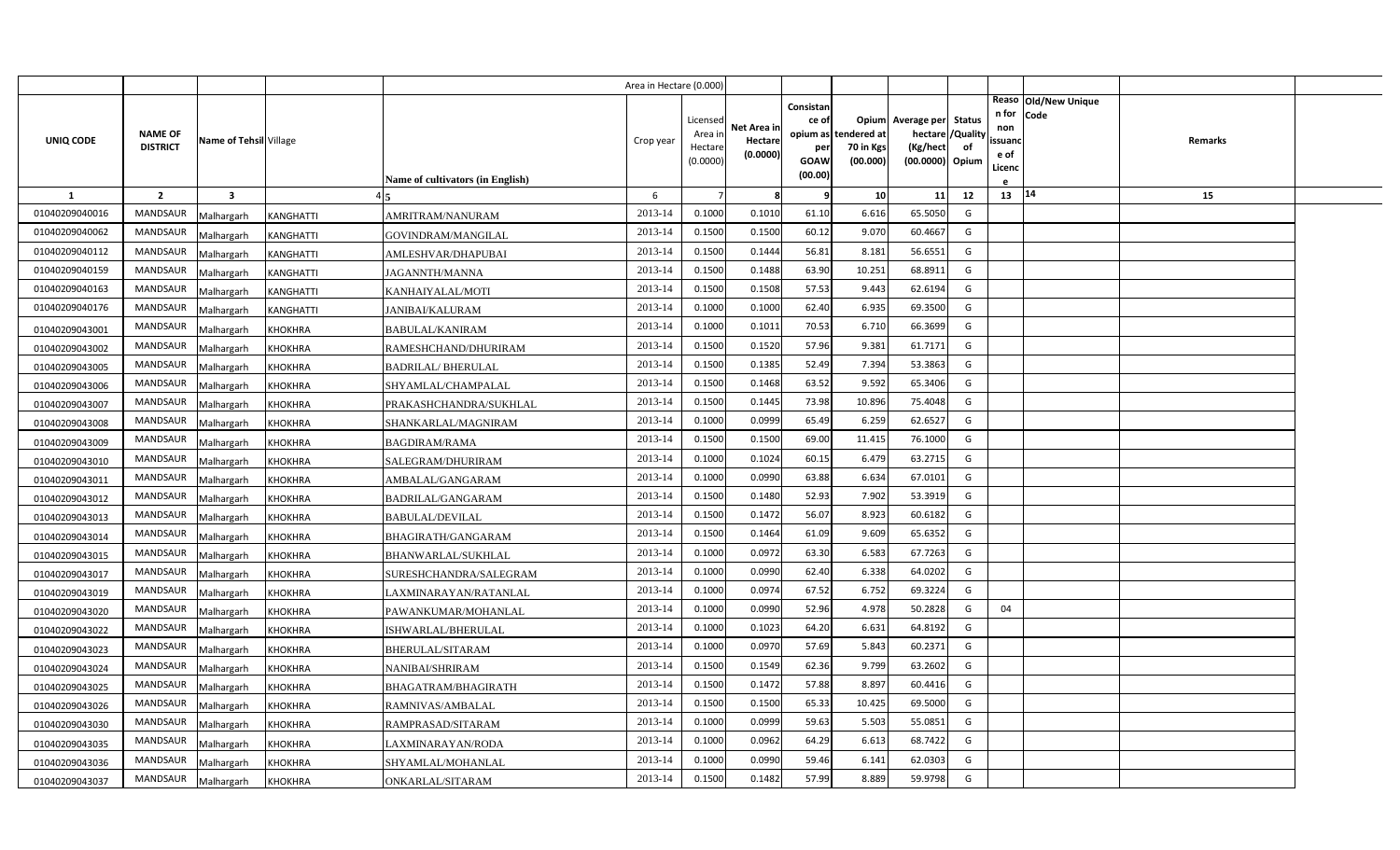|                |                                   |                         |                      |                                  | Area in Hectare (0.000 |                    |             |           |                                   |                          |                |                      |         |  |
|----------------|-----------------------------------|-------------------------|----------------------|----------------------------------|------------------------|--------------------|-------------|-----------|-----------------------------------|--------------------------|----------------|----------------------|---------|--|
|                |                                   |                         |                      |                                  |                        |                    |             | Consistan |                                   |                          |                | Reaso Old/New Unique |         |  |
|                |                                   |                         |                      |                                  |                        | Licensed           | Net Area in | ce of     |                                   | Opium Average per Status |                | n for<br>Code<br>non |         |  |
| UNIQ CODE      | <b>NAME OF</b><br><b>DISTRICT</b> | Name of Tehsil Village  |                      |                                  | Crop year              | Area in<br>Hectare | Hectare     | per       | opium as tendered at<br>70 in Kgs | hectare<br>(Kg/hect      | /Quality<br>of | ssuanc               | Remarks |  |
|                |                                   |                         |                      |                                  |                        | (0.0000)           | (0.0000)    | GOAW      | (00.000)                          | (00.0000) Opium          |                | e of<br>Licenc       |         |  |
|                |                                   |                         |                      | Name of cultivators (in English) |                        |                    |             | (00.00)   |                                   |                          |                |                      |         |  |
| -1             | $\overline{2}$                    | $\overline{\mathbf{3}}$ |                      |                                  | 6                      |                    | -8          | q         | 10                                | 11                       | 12             | 13 14                | 15      |  |
| 01040209043041 | <b>MANDSAUR</b>                   | Malhargarh              | <b>KHOKHRA</b>       | GITABAI/KANWARLAL                | 2013-14                | 0.1000             | 0.0933      | 59.18     | 5.622                             | 60.2572                  | G              |                      |         |  |
| 01040209043043 | <b>MANDSAUR</b>                   | Malhargarh              | <b>KHOKHRA</b>       | NANDKISHOR/SHANKARLAL            | 2013-14                | 0.1000             | 0.0999      | 70.35     | 6.874                             | 68.8088                  | G              |                      |         |  |
| 01040209043048 | <b>MANDSAUR</b>                   | Malhargarh              | <b>KHOKHRA</b>       | SURESHCHANDRA/SUKHLAL            | 2013-14                | 0.1500             | 0.1506      | 64.48     | 10.215                            | 67.8287                  | G              |                      |         |  |
| 01040209043049 | <b>MANDSAUR</b>                   | Malhargarh              | <b>KHOKHRA</b>       | SANDIPKUMAR/SHYAMLAL/VARDIBAI    | 2013-14                | 0.1500             | 0.1432      | 63.45     | 9.291                             | 64.8813                  | G              |                      |         |  |
| 01040209043050 | <b>MANDSAUR</b>                   | Malhargarh              | <b>KHOKHRA</b>       | PUKHRAJ/SALEGRAM                 | 2013-14                | 0.1500             | 0.1504      | 62.21     | 10.087                            | 67.0678                  | G              |                      |         |  |
| 01040209043038 | <b>MANDSAUR</b>                   | Malhargarh              | <b>KHOKHRA</b>       | GHISIBAI/SHANKARLAL              | 2013-14                | 0.1000             | 0.0980      | 54.37     | 5.724                             | 58.4082                  | G              |                      |         |  |
| 01040209043018 | MANDSAUR                          | Malhargarh              | <b>KHOKHRA</b>       | ONKARLAL/BHERULAL                | 2013-14                | 0.1500             | 0.1510      | 60.07     | 9.251                             | 61.2649                  | G              |                      |         |  |
| 01040209043042 | <b>MANDSAUR</b>                   | Malhargarh              | <b>KHOKHRA</b>       | RADHESHYAM/SUKHLAL               | 2013-14                | 0.1000             | 0.1000      | 65.03     | 6.020                             | 60.2000                  | G              |                      |         |  |
| 01040209043045 | <b>MANDSAUR</b>                   | Malhargarh              | <b>KHOKHRA</b>       | PREMBAI/GANGARAM                 | 2013-14                | 0.1500             | 0.1401      | 60.43     | 9.263                             | 66.1171                  | G              |                      |         |  |
| 01040209043055 | <b>MANDSAUR</b>                   | Malhargarh              | <b>KHOKHRA</b>       | KACHRIBAI/BHAGIRATH              | 2013-14                | 0.1000             | 0.0987      | 71.81     | 7.673                             | 77.7406                  | G              |                      |         |  |
| 01040209043056 | MANDSAUR                          | Malhargarh              | <b>KHOKHRA</b>       | PRABHULAL/KANIRAM                | 2013-14                | 0.1000             | 0.0996      | 58.60     | 5.475                             | 54.9699                  | G              |                      |         |  |
| 01040209043057 | <b>MANDSAUR</b>                   | Malhargarh              | <b>KHOKHRA</b>       | LAXMINARAYAN/NIRBHAYRAM          | 2013-14                | 0.1500             | 0.1474      | 53.25     | 8.604                             | 58.3718                  | G              |                      |         |  |
| 01040209043053 | MANDSAUR                          | Malhargarh              | <b>KHOKHRA</b>       | <b>JAGDISH/KANIRAM</b>           | 2013-14                | 0.1000             | 0.0999      | 58.34     | 5.617                             | 56.2262                  | G              | 01040209024082       |         |  |
| 01040209045001 | <b>MANDSAUR</b>                   | Malhargarh              | BAHIPARASNATH        | LAXMINARAYAN/PHOOLCHAND          | 2013-14                | 0.1000             | 0.1000      | 63.01     | 4.555                             | 45.5500                  | G              | 04                   |         |  |
| 01040209045003 | MANDSAUR                          | Malhargarh              | BAHIPARASNATH        | RAMESHCHAND/BHANWARLAL           | 2013-14                | 0.1000             | 0.0990      | 57.71     | 6.200                             | 62.6263                  | G              |                      |         |  |
| 01040209045008 | <b>MANDSAUR</b>                   | Malhargarh              | BAHIPARASNATH        | PRABHUBAI/PRABHULAL              | 2013-14                | 0.1500             | 0.1441      | 68.36     | 11.367                            | 78.8827                  | G              |                      |         |  |
| 01040209045009 | MANDSAUR                          | Malhargarh              | BAHIPARASNATH        | RAMCHANDRA/BHANWARLAL            | 2013-14                | 0.1000             | 0.0990      | 61.47     | 7.245                             | 73.1818                  | G              |                      |         |  |
| 01040209045010 | <b>MANDSAUR</b>                   | Malhargarh              | BAHIPARASNATH        | MUNNALAL/NANURAM                 | 2013-14                | 0.1500             | 0.1412      | 60.31     | 8.934                             | 63.2720                  | G              |                      |         |  |
| 01040209045011 | <b>MANDSAUR</b>                   | Malhargarh              | BAHIPARASNATH        | MODIRAM/MANGILAL                 | 2013-14                | 0.1000             | 0.1002      | 58.99     | 6.101                             | 60.8882                  | G              |                      |         |  |
| 01040209045013 | <b>MANDSAUR</b>                   | Malhargarh              | BAHIPARASNATH        | RAMSINGH/KALUSINGH               | 2013-14                | 0.1500             | 0.1492      | 64.30     | 10.012                            | 67.1046                  | G              |                      |         |  |
| 01040209045019 | <b>MANDSAUR</b>                   | Malhargarh              | <b>BAHIPARASNATH</b> | CHAMPALAL/NANDA                  | 2013-14                | 0.1500             | 0.0887      | 56.29     | 4.672                             | 52.6719                  | G              |                      |         |  |
| 01040209045020 | <b>MANDSAUR</b>                   | Malhargarh              | BAHIPARASNATH        | SATYANARAYAN/MULCHAND            | 2013-14                | 0.1500             | 0.1522      | 62.93     | 10.446                            | 68.6334                  | G              |                      |         |  |
| 01040209045021 | <b>MANDSAUR</b>                   | Malhargarh              | BAHIPARASNATH        | KESHURAM/HANSRAJ                 | 2013-14                | 0.1000             | 0.1012      | 60.03     | 6.269                             | 61.9466                  | G              |                      |         |  |
| 01040209045025 | MANDSAUR                          | Malhargarh              | BAHIPARASNATH        | AMBALAL/MODIRAM                  | 2013-14                | 0.1500             | 0.1500      | 61.93     | 9.440                             | 62.9333                  | G              |                      |         |  |
| 01040209045026 | <b>MANDSAUR</b>                   | Malhargarh              | BAHIPARASNATH        | JAGDISHCHAND/BHANWARLAL          | 2013-14                | 0.1500             | 0.1455      | 67.11     | 10.699                            | 73.5326                  | G              |                      |         |  |
| 01040209045028 | <b>MANDSAUR</b>                   | Malhargarh              | BAHIPARASNATH        | CHANDRAPRAKASH/MODIRAM/HIRALAL   | 2013-14                | 0.1500             | 0.1460      | 62.56     | 9.625                             | 65.9247                  | G              |                      |         |  |
| 01040209045031 | <b>MANDSAUR</b>                   | Malhargarh              | BAHIPARASNATH        | RADHIBAI/BAPULAL                 | 2013-14                | 0.1500             | 0.1506      | 64.53     | 10.546                            | 70.0266                  | G              |                      |         |  |
| 01040209045034 | MANDSAUR                          | Malhargarh              | BAHIPARASNATH        | RODIBAI/GANGABAI                 | 2013-14                | 0.1000             | 0.0990      | 53.31     | 4.684                             | 47.3131                  | G              | 04                   |         |  |
| 01040209045039 | MANDSAUR                          | Malhargarh              | BAHIPARASNATH        | 3ABULAL/NANURAM                  | 2013-14                | 0.1000             | 0.1020      | 63.23     | 6.341                             | 62.1667                  | G              |                      |         |  |
| 01040209045040 | MANDSAUR                          | Malhargarh              | BAHIPARASNATH        | MITTHULAL/NANURAM                | 2013-14                | 0.1000             | 0.0960      | 56.64     | 5.899                             | 61.4479                  | G              |                      |         |  |
| 01040209045041 | MANDSAUR                          | Malhargarh              | <b>BAHIPARASNATH</b> | RAJMAL/MANGIBAI                  | 2013-14                | 0.1000             | 0.1000      | 55.14     | 5.356                             | 53.5600                  | G              |                      |         |  |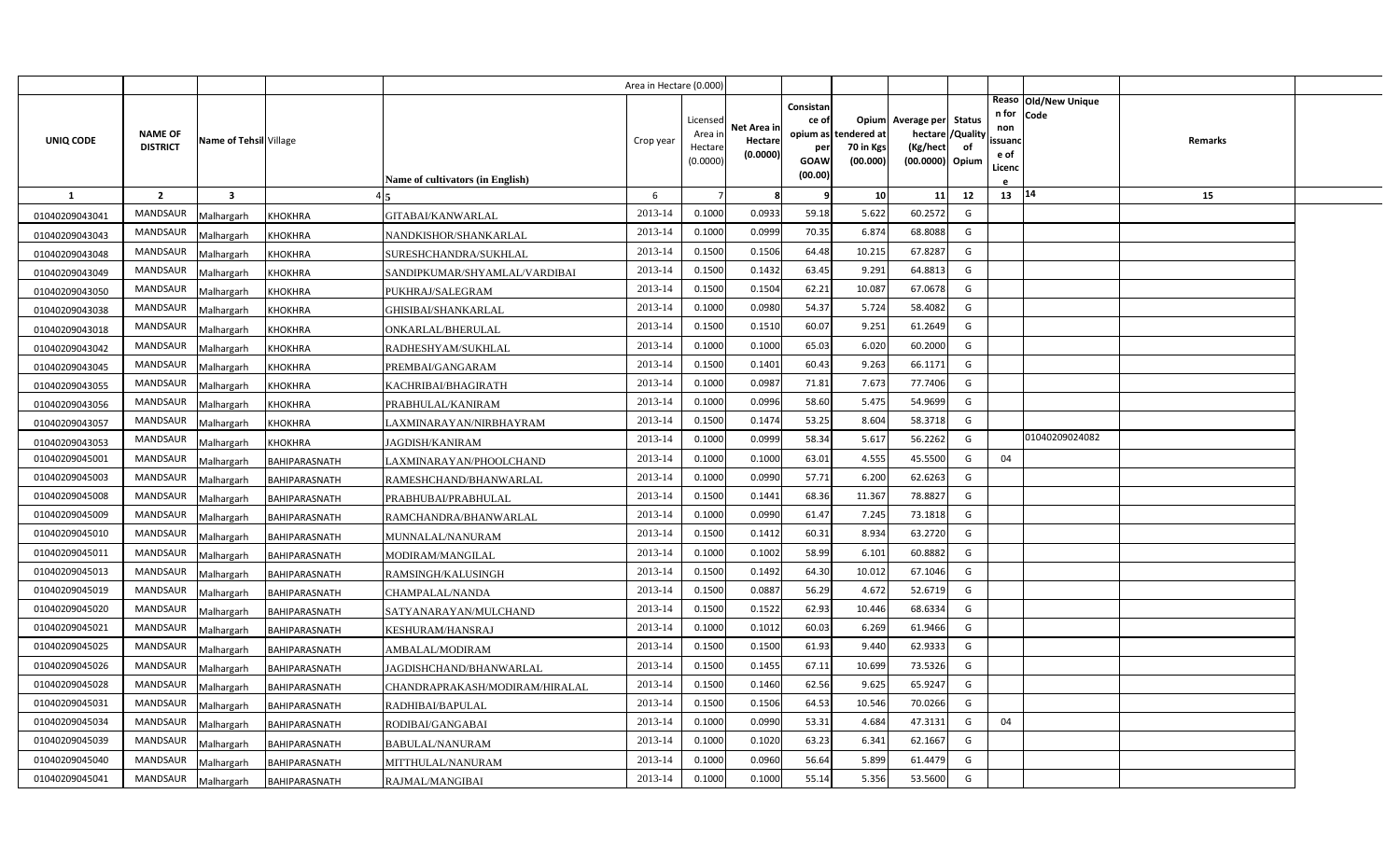|                |                                   |                         |                      |                                  | Area in Hectare (0.000) |                                            |                                    |                                                     |                                               |                                                                    |                |                                          |                              |         |  |
|----------------|-----------------------------------|-------------------------|----------------------|----------------------------------|-------------------------|--------------------------------------------|------------------------------------|-----------------------------------------------------|-----------------------------------------------|--------------------------------------------------------------------|----------------|------------------------------------------|------------------------------|---------|--|
| UNIQ CODE      | <b>NAME OF</b><br><b>DISTRICT</b> | Name of Tehsil Village  |                      | Name of cultivators (in English) | Crop year               | Licensed<br>Area in<br>Hectare<br>(0.0000) | Net Area in<br>Hectare<br>(0.0000) | Consistan<br>ce of<br>per<br><b>GOAW</b><br>(00.00) | opium as tendered at<br>70 in Kgs<br>(00.000) | Opium Average per Status<br>hectare<br>(Kg/hect<br>(00.0000) Opium | /Quality<br>of | n for<br>non<br>ssuand<br>e of<br>Licenc | Reaso Old/New Unique<br>Code | Remarks |  |
| -1             | $\overline{2}$                    | $\overline{\mathbf{3}}$ |                      |                                  | 6                       |                                            | 8                                  | q                                                   | 10                                            | 11                                                                 | 12             | 13   14                                  |                              | 15      |  |
| 01040209045042 | MANDSAUR                          | Malhargarh              | <b>BAHIPARASNATH</b> | MADANLAL/NARAYAN/MODA            | 2013-14                 | 0.1500                                     | 0.1503                             | 59.88                                               | 9.059                                         | 60.2728                                                            | G              |                                          |                              |         |  |
| 01040209045045 | <b>MANDSAUR</b>                   | Malhargarh              | BAHIPARASNATH        | SUKHIBAI/ASHARAM                 | 2013-14                 | 0.1000                                     | 0.0980                             | 60.26                                               | 6.035                                         | 61.5816                                                            | G              |                                          |                              |         |  |
| 01040209045050 | <b>MANDSAUR</b>                   | Malhargarh              | BAHIPARASNATH        | MANSHANKAR/KACHRULAL             | 2013-14                 | 0.1500                                     | 0.1427                             | 59.83                                               | 8.932                                         | 62.5929                                                            | G              |                                          |                              |         |  |
| 01040209045051 | <b>MANDSAUR</b>                   | Malhargarh              | BAHIPARASNATH        | <b>JAGDISH/LAXMINARAYAN</b>      | 2013-14                 | 0.1500                                     | 0.1480                             | 57.65                                               | 8.466                                         | 57.2027                                                            | G              |                                          |                              |         |  |
| 01040209045052 | <b>MANDSAUR</b>                   | Malhargarh              | BAHIPARASNATH        | SHIVKUMAR/LAXMINARAYAN           | 2013-14                 | 0.1500                                     | 0.1480                             | 56.36                                               | 8.599                                         | 58.1014                                                            | G              |                                          |                              |         |  |
| 01040209045053 | <b>MANDSAUR</b>                   | Malhargarh              | BAHIPARASNATH        | KANEHIYALAL/LAXMINARAYAN         | 2013-14                 | 0.1000                                     | 0.0961                             | 63.23                                               | 4.390                                         | 45.6816                                                            | G              | 04                                       |                              |         |  |
| 01040209045056 | <b>MANDSAUR</b>                   | Malhargarh              | BAHIPARASNATH        | KAILASHCHANDRA/NATHULAL          | 2013-14                 | 0.1500                                     | 0.1344                             | 58.70                                               | 7.815                                         | 58.1470                                                            |                | 02                                       |                              |         |  |
| 01040209045063 | <b>MANDSAUR</b>                   | Malhargarh              | BAHIPARASNATH        | JAGDISHCHANDRA/CHUNNILAL         | 2013-14                 | 0.1000                                     | 0.0994                             | 56.63                                               | 5.687                                         | 57.2133                                                            | G              |                                          |                              |         |  |
| 01040209045069 | <b>MANDSAUR</b>                   | Malhargarh              | BAHIPARASNATH        | <b>GAYATRIBAI/KAMLESH</b>        | 2013-14                 | 0.1000                                     | 0.1006                             | 55.68                                               | 5.918                                         | 58.8270                                                            |                | 02                                       |                              |         |  |
| 01040209045071 | <b>MANDSAUR</b>                   | Malhargarh              | BAHIPARASNATH        | AZIZ/CHANDMOHD.MANSOORI          | 2013-14                 | 0.1000                                     | 0.1000                             | 61.98                                               | 6.694                                         | 66.9400                                                            | G              |                                          |                              |         |  |
| 01040209045073 | <b>MANDSAUR</b>                   | Malhargarh              | BAHIPARASNATH        | SOHANBAI/KARULAL                 | 2013-14                 | 0.1000                                     | 0.1023                             | 61.33                                               | 5.809                                         | 56.7840                                                            | G              |                                          |                              |         |  |
| 01040209045074 | <b>MANDSAUR</b>                   | Malhargarh              | <b>BAHIPARASNATH</b> | RAJU/RAMLAL                      | 2013-14                 | 0.1000                                     | 0.1026                             | 60.43                                               | 5.214                                         | 50.8187                                                            | G              | 04                                       |                              |         |  |
| 01040209045076 | <b>MANDSAUR</b>                   | Malhargarh              | BAHIPARASNATH        | DILIPSINGH/BHARATSINGH           | 2013-14                 | 0.1000                                     | 0.0990                             | 56.01                                               | 5.977                                         | 60.3737                                                            | G              |                                          |                              |         |  |
| 01040209045079 | <b>MANDSAUR</b>                   | Malhargarh              | BAHIPARASNATH        | RASHIDKHAN/LATIFKHAN             | 2013-14                 | 0.1000                                     | 0.0990                             | 59.53                                               | 4.533                                         | 45.7879                                                            | G              | 04                                       |                              |         |  |
| 01040209045083 | <b>MANDSAUR</b>                   | Malhargarh              | BAHIPARASNATH        | <b>JAGDISH/SHANKARDAS</b>        | 2013-14                 | 0.1500                                     | 0.1443                             | 63.24                                               | 9.829                                         | 68.1150                                                            | G              |                                          |                              |         |  |
| 01040209045086 | <b>MANDSAUR</b>                   | Malhargarh              | BAHIPARASNATH        | PARWATIBAI/MADANLAL              | 2013-14                 | 0.1500                                     |                                    |                                                     |                                               | 0.0000                                                             | F              |                                          |                              |         |  |
| 01040209045087 | <b>MANDSAUR</b>                   | Malhargarh              | BAHIPARASNATH        | RAMKANYABAI/AATMARAM             | 2013-14                 | 0.1000                                     | 0.1008                             | 54.75                                               | 5.569                                         | 55.2480                                                            | G              |                                          |                              |         |  |
| 01040209045088 | <b>MANDSAUR</b>                   | Malhargarh              | BAHIPARASNATH        | SHAYAMLAL/DHURA                  | 2013-14                 | 0.1000                                     | 0.1000                             | 55.51                                               | 5.099                                         | 50.9900                                                            | G              | 04                                       |                              |         |  |
| 01040209045093 | MANDSAUR                          | Malhargarh              | BAHIPARASNATH        | PRABHULAL/NANDA                  | 2013-14                 | 0.1000                                     |                                    |                                                     |                                               | 0.0000                                                             | F.             |                                          |                              |         |  |
| 01040209045098 | <b>MANDSAUR</b>                   | Malhargarh              | BAHIPARASNATH        | KACHRULAL/KESHURAM               | 2013-14                 | 0.1500                                     | 0.1441                             | 51.61                                               | 7.181                                         | 49.8334                                                            | G              | 04                                       |                              |         |  |
| 01040209045105 | MANDSAUR                          | Malhargarh              | BAHIPARASNATH        | LILABAI/MODIRAM                  | 2013-14                 | 0.1000                                     | 0.1000                             | 46.35                                               | 4.172                                         | 41.7200                                                            | G              | 04                                       |                              |         |  |
| 01040209045107 | <b>MANDSAUR</b>                   | Malhargarh              | BAHIPARASNATH        | MEHRUNBI/SHABBIRMOHD.            | 2013-14                 | 0.1000                                     | 0.1000                             | 58.77                                               | 6.188                                         | 61.8800                                                            | G              |                                          |                              |         |  |
| 01040209045110 | <b>MANDSAUR</b>                   | Malhargarh              | BAHIPARASNATH        | BABULAL/CHAMPALAL                | 2013-14                 | 0.1000                                     | 0.0984                             | 56.29                                               | 6.144                                         | 62.4390                                                            | G              |                                          |                              |         |  |
| 01040209045111 | <b>MANDSAUR</b>                   | Malhargarh              | BAHIPARASNATH        | RAMESHWARDAS/MOHANDAS            | 2013-14                 | 0.1000                                     | 0.1001                             | 56.91                                               | 5.805                                         | 57.9920                                                            | G              |                                          |                              |         |  |
| 01040209045120 | <b>MANDSAUR</b>                   | Malhargarh              | BAHIPARASNATH        | SHIVLAL/KISHANLAL                | 2013-14                 | 0.1000                                     | 0.1000                             | 56.37                                               | 6.032                                         | 60.3200                                                            | G              |                                          |                              |         |  |
| 01040209045124 | <b>MANDSAUR</b>                   | Malhargarh              | BAHIPARASNATH        | OMPRAKASH/CHUNNILAL              | 2013-14                 | 0.1000                                     |                                    |                                                     |                                               | 0.0000                                                             | F              |                                          |                              |         |  |
| 01040209045128 | <b>MANDSAUR</b>                   | Malhargarh              | BAHIPARASNATH        | KANYABAI/CHAMPALAL               | 2013-14                 | 0.1000                                     | 0.0986                             | 46.51                                               | 4.817                                         | 48.8540                                                            | G              | 04                                       |                              |         |  |
| 01040209045130 | <b>MANDSAUR</b>                   | Malhargarh              | BAHIPARASNATH        | BHAGATRAM/AASHARAM               | 2013-14                 | 0.1000                                     | 0.0998                             | 52.00                                               | 5.683                                         | 56.9439                                                            | G              |                                          |                              |         |  |
| 01040209045038 | <b>MANDSAUR</b>                   | Malhargarh              | BAHIPARASNATH        | VARDICHAND/MOTILAL               | 2013-14                 | 0.1000                                     |                                    |                                                     |                                               | 0.0000                                                             | F.             |                                          |                              |         |  |
| 01040209045102 | <b>MANDSAUR</b>                   | Malhargarh              | BAHIPARASNATH        | KALABAI/BHANWARLAL               | 2013-14                 | 0.1500                                     | 0.1533                             | 55.15                                               | 8.832                                         | 57.6125                                                            | G              |                                          |                              |         |  |
| 01040209045104 | MANDSAUR                          | Malhargarh              | <b>BAHIPARASNATH</b> | NARBADASHANKAR/MANGILAL          | 2013-14                 | 0.1000                                     | 0.1017                             | 59.34                                               | 6.180                                         | 60.7670                                                            | G              |                                          |                              |         |  |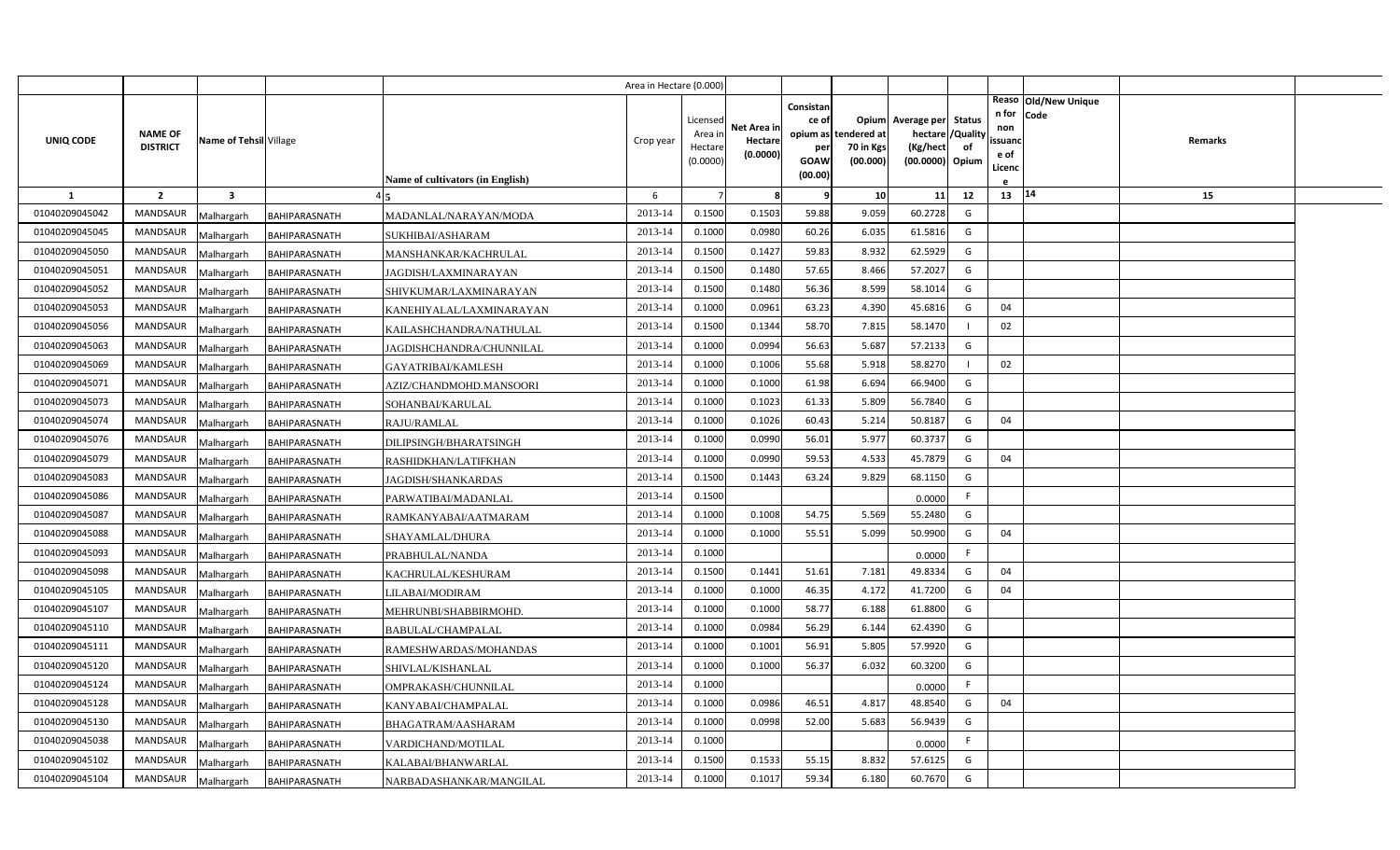|                |                                   |                         |                      |                                         | Area in Hectare (0.000 |                                            |                                    |                                              |                                               |                                                                    |                |                                                                          |                        |  |
|----------------|-----------------------------------|-------------------------|----------------------|-----------------------------------------|------------------------|--------------------------------------------|------------------------------------|----------------------------------------------|-----------------------------------------------|--------------------------------------------------------------------|----------------|--------------------------------------------------------------------------|------------------------|--|
| UNIQ CODE      | <b>NAME OF</b><br><b>DISTRICT</b> | Name of Tehsil Village  |                      | <b>Name of cultivators (in English)</b> | Crop year              | Licensed<br>Area in<br>Hectare<br>(0.0000) | Net Area in<br>Hectare<br>(0.0000) | Consistan<br>ce of<br>per<br>GOAW<br>(00.00) | opium as tendered at<br>70 in Kgs<br>(00.000) | Opium Average per Status<br>hectare<br>(Kg/hect<br>(00.0000) Opium | /Quality<br>of | Reaso Old/New Unique<br>n for<br>Code<br>non<br>ssuand<br>e of<br>Licenc | Remarks                |  |
| 1              | $\overline{2}$                    | $\overline{\mathbf{3}}$ |                      |                                         | 6                      |                                            | 8                                  | 9                                            | 10                                            | 11                                                                 | 12             | 13 14                                                                    | 15                     |  |
| 01040209045112 | <b>MANDSAUR</b>                   | Malhargarh              | BAHIPARASNATH        | RAMESHWAR/CHUNNILAL                     | 2013-14                | 0.1000                                     | 0.1014                             | 57.03                                        | 5.760                                         | 56.8047                                                            | G              |                                                                          |                        |  |
| 01040209045122 | <b>MANDSAUR</b>                   | Malhargarh              | <b>BAHIPARASNATH</b> | NARAYANBAI/ONKARLAL                     | 2013-14                | 0.1000                                     | 0.1008                             | 53.94                                        | 5.340                                         | 52.9762                                                            | G              |                                                                          |                        |  |
| 01040209045194 | <b>MANDSAUR</b>                   | Malhargarh              | BAHIPARASNATH        | KAMALKUMAR/TULSIRAM                     | 2013-14                | 0.1000                                     |                                    |                                              |                                               | 0.0000                                                             | F.             |                                                                          |                        |  |
| 01040209045195 | <b>MANDSAUR</b>                   | Malhargarh              | BAHIPARASNATH        | OMPRAKASH/ISHWARLAL                     | 2013-14                | 0.1000                                     | 0.1020                             | 59.86                                        | 6.192                                         | 60.6961                                                            | G              |                                                                          |                        |  |
| 01040209045133 | <b>MANDSAUR</b>                   | Malhargarh              | BAHIPARASNATH        | SHAMBHULAL/NANDRAM                      | 2013-14                | 0.1500                                     | 0.0992                             | 60.09                                        | 6.318                                         | 63.6895                                                            | G              |                                                                          |                        |  |
| 01040209045134 | MANDSAUR                          | Malhargarh              | BAHIPARASNATH        | BHERUSINGH/NATHUSINGH                   | 2013-14                | 0.1000                                     | 0.1006                             | 53.45                                        | 5.490                                         | 54.5726                                                            | G              |                                                                          |                        |  |
| 01040209045135 | <b>MANDSAUR</b>                   | Malhargarh              | BAHIPARASNATH        | DHAPUBAI/JAGANNATH                      | 2013-14                | 0.1000                                     | 0.0480                             | 65.32                                        | 3.257                                         | 67.8540                                                            |                | 02                                                                       |                        |  |
| 01040209045138 | MANDSAUR                          | Malhargarh              | BAHIPARASNATH        | BISMILLA/NANEHKHAN                      | 2013-14                | 0.1000                                     | 0.1000                             | 58.45                                        | 6.346                                         | 63.4600                                                            | G              |                                                                          |                        |  |
| 01040209045141 | <b>MANDSAUR</b>                   | Malhargarh              | BAHIPARASNATH        | JAGDISHCHANDRA/MANGILAL                 | 2013-14                | 0.1000                                     | 0.1005                             | 59.77                                        | 5.951                                         | 59.2139                                                            | G              |                                                                          |                        |  |
| 01040209045142 | MANDSAUR                          | Malhargarh              | BAHIPARASNATH        | BAPULAL/GANGARAM                        | 2013-14                | 0.1000                                     | 0.1023                             | 63.95                                        | 6.788                                         | 66.3539                                                            | G              |                                                                          |                        |  |
| 01040209045144 | <b>MANDSAUR</b>                   | Malhargarh              | BAHIPARASNATH        | MATHRIBAI/MODIRAM                       | 2013-14                | 0.1500                                     | 0.1380                             | 60.67                                        | 8.563                                         | 62.0507                                                            | G              |                                                                          |                        |  |
| 01040209045150 | <b>MANDSAUR</b>                   | Malhargarh              | <b>BAHIPARASNATH</b> | SAMRATH/MOTILAL                         | 2013-14                | 0.1000                                     | 0.1000                             | 58.81                                        | 6.066                                         | 60.6600                                                            | G              |                                                                          |                        |  |
| 01040209045152 | <b>MANDSAUR</b>                   | Malhargarh              | BAHIPARASNATH        | <b>JIVANDAS/HARIDAS</b>                 | 2013-14                | 0.1000                                     | 0.0972                             | 60.21                                        | 6.236                                         | 64.1564                                                            | G              |                                                                          | TRANSFER/PRATAPGARHDV. |  |
| 01040209045154 | <b>MANDSAUR</b>                   | Malhargarh              | BAHIPARASNATH        | ISHWARLAL/ RAMNARAYAN                   | 2013-14                | 0.1000                                     | 0.0990                             | 56.03                                        | 5.859                                         | 59.1818                                                            | G              |                                                                          |                        |  |
| 01040209045159 | <b>MANDSAUR</b>                   | Malhargarh              | BAHIPARASNATH        | RADHAKISHAN/BABRU                       | 2013-14                | 0.1000                                     | 0.0980                             | 55.44                                        | 5.005                                         | 51.0714                                                            | G              |                                                                          |                        |  |
| 01040209045163 | <b>MANDSAUR</b>                   | Malhargarh              | BAHIPARASNATH        | VIPINCHANDRA/SURAJMAL                   | 2013-14                | 0.1500                                     | 0.1470                             | 57.37                                        | 8.294                                         | 56.4218                                                            | G              |                                                                          |                        |  |
| 01040209045170 | <b>MANDSAUR</b>                   | Malhargarh              | BAHIPARASNATH        | RAMCHANDRA/DOLA                         | 2013-14                | 0.1000                                     | 0.1000                             | 55.11                                        | 5.007                                         | 50.0700                                                            | G              | 04                                                                       |                        |  |
| 01040209045178 | <b>MANDSAUR</b>                   | Malhargarh              | BAHIPARASNATH        | RAMNIWAS/BRIJLAL                        | 2013-14                | 0.1500                                     | 0.1435                             | 57.31                                        | 8.154                                         | 56.8223                                                            | G              |                                                                          |                        |  |
| 01040209045060 | MANDSAUR                          | Malhargarh              | BAHIPARASNATH        | SHIVLAL/JUZHARJI                        | 2013-14                | 0.1000                                     | 0.0957                             | 52.84                                        | 5.201                                         | 54.3469                                                            | G              |                                                                          |                        |  |
| 01040209045147 | <b>MANDSAUR</b>                   | Malhargarh              | BAHIPARASNATH        | KESHARLAL/NANDA                         | 2013-14                | 0.1500                                     | 0.1515                             | 54.26                                        | 5.01                                          | 33.1023                                                            | G              | 04                                                                       |                        |  |
| 01040209045024 | <b>MANDSAUR</b>                   | Malhargarh              | BAHIPARASNATH        | DEVILAL/DOLA                            | 2013-14                | 0.1500                                     | 0.1255                             | 53.60                                        | 6.072                                         | 48.3825                                                            | G              | 04                                                                       |                        |  |
| 01040209045182 | MANDSAUR                          | Malhargarh              | BAHIPARASNATH        | BADRILAL/BOTLAL                         | 2013-14                | 0.1000                                     | 0.1023                             | 52.99                                        | 5.776                                         | 56.4614                                                            | G              |                                                                          |                        |  |
| 01040209045183 | <b>MANDSAUR</b>                   | Malhargarh              | BAHIPARASNATH        | KOSHALYABAI/RAMESHWAR                   | 2013-14                | 0.1500                                     | 0.1466                             | 61.90                                        | 9.426                                         | 64.2974                                                            | G              |                                                                          |                        |  |
| 01040209045184 | MANDSAUR                          | Malhargarh              | BAHIPARASNATH        | PREMCHANDRA/RAMLAL                      | 2013-14                | 0.1500                                     | 0.1417                             | 57.20                                        | 8.449                                         | 59.6260                                                            | G              |                                                                          |                        |  |
| 01040209045185 | MANDSAUR                          | Malhargarh              | BAHIPARASNATH        | SURESHCHANDRA/SUKHLAL                   | 2013-14                | 0.1500                                     | 0.1172                             | 60.12                                        | 7.661                                         | 65.3669                                                            | G              |                                                                          |                        |  |
| 01040209045186 | <b>MANDSAUR</b>                   | Malhargarh              | BAHIPARASNATH        | ABHCHANDRA/SHANKARLAL.                  | 2013-14                | 0.1000                                     | 0.0964                             | 60.14                                        | 6.718                                         | 69.6888                                                            | G              |                                                                          |                        |  |
| 01040209045036 | <b>MANDSAUR</b>                   | Malhargarh              | BAHIPARASNATH        | PRAHLADSINGH/MEHTABSINGH                | 2013-14                | 0.1000                                     | 0.0960                             | 52.33                                        | 4.867                                         | 50.6979                                                            | G              | 04                                                                       |                        |  |
| 01040209045048 | <b>MANDSAUR</b>                   | Malhargarh              | BAHIPARASNATH        | PARWATIBAI/CHAMPALAL                    | 2013-14                | 0.1500                                     | 0.1426                             | 50.72                                        | 3.934                                         | 27.5870                                                            |                | 02                                                                       |                        |  |
| 01040209045167 | MANDSAUR                          | Malhargarh              | BAHIPARASNATH        | DALCHAND/TULSIRAM                       | 2013-14                | 0.1500                                     | 0.1302                             | 47.91                                        | 6.139                                         | 47.1505                                                            | G              | 04                                                                       |                        |  |
| 01040209045143 | MANDSAUR                          | Malhargarh              | BAHIPARASNATH        | NARAYAN/GANGARAM                        | 2013-14                | 0.1500                                     | 0.1480                             | 49.58                                        | 8.067                                         | 54.5068                                                            | G              |                                                                          |                        |  |
| 01040209045055 | MANDSAUR                          | Malhargarh              | <b>BAHIPARASNATH</b> | PUSHPABAI/HARISHANKAR                   | 2013-14                | 0.1500                                     | 0.1504                             | 47.50                                        | 6.657                                         | 44.2620                                                            | G              | 04                                                                       |                        |  |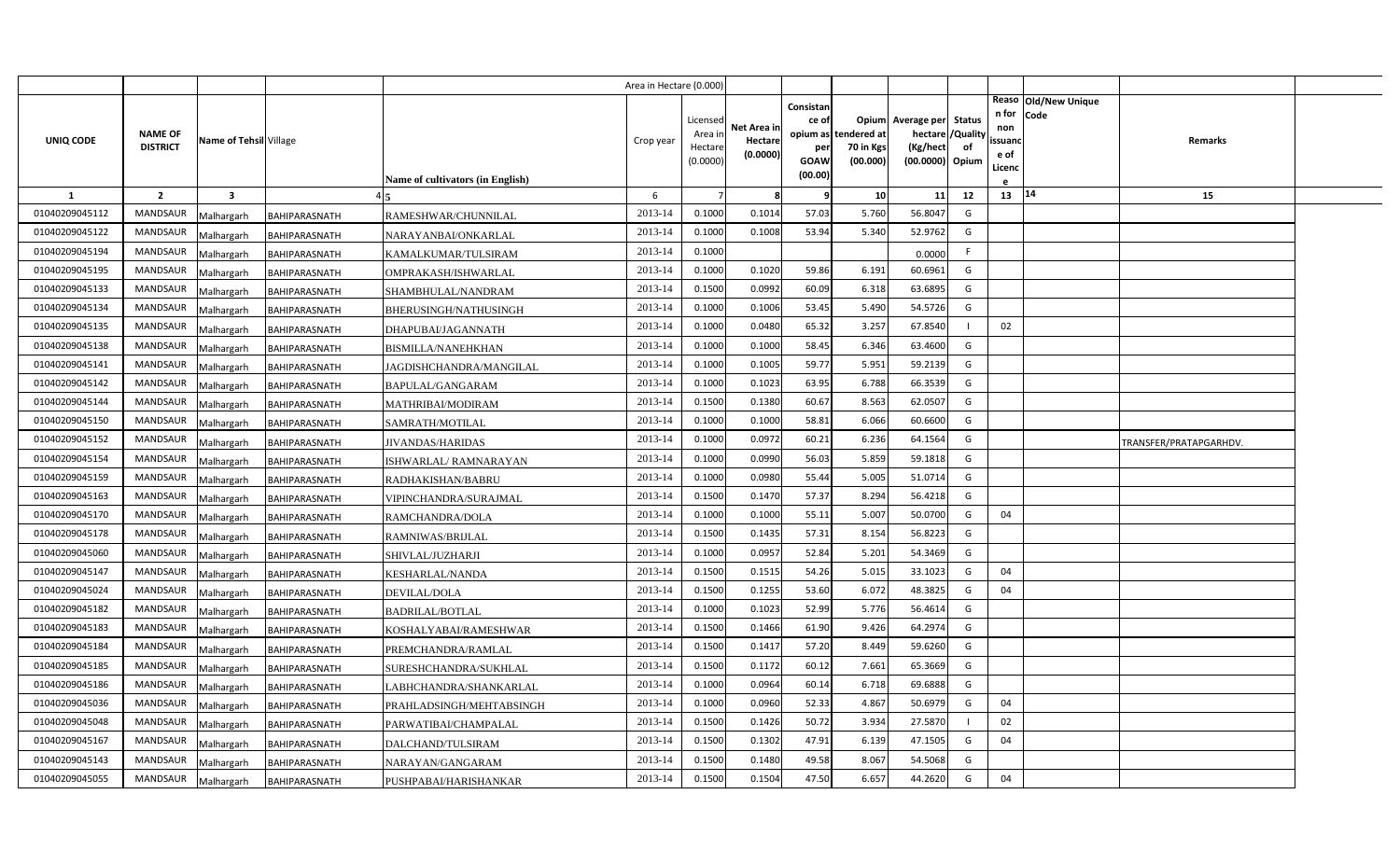|                |                                   |                         |                           |                                  | Area in Hectare (0.000) |                     |             |             |                       |                             |    |                   |                        |  |
|----------------|-----------------------------------|-------------------------|---------------------------|----------------------------------|-------------------------|---------------------|-------------|-------------|-----------------------|-----------------------------|----|-------------------|------------------------|--|
|                |                                   |                         |                           |                                  |                         |                     |             | Consistan   |                       |                             |    |                   | Reaso   Old/New Unique |  |
|                |                                   |                         |                           |                                  |                         | Licensed            | Net Area in | ce of       |                       | Opium Average per Status    |    | n for Code<br>non |                        |  |
| UNIQ CODE      | <b>NAME OF</b><br><b>DISTRICT</b> | Name of Tehsil Village  |                           |                                  | Crop year               | Area ir             | Hectare     | opium as    | tendered at           | hectare / Quality           |    | ssuanc            | Remarks                |  |
|                |                                   |                         |                           |                                  |                         | Hectare<br>(0.0000) | (0.0000)    | per<br>GOAW | 70 in Kgs<br>(00.000) | (Kg/hect<br>(00.0000) Opium | of | e of              |                        |  |
|                |                                   |                         |                           | Name of cultivators (in English) |                         |                     |             | (00.00)     |                       |                             |    | Licenc            |                        |  |
| -1             | $\overline{2}$                    | $\overline{\mathbf{3}}$ |                           |                                  | 6                       | $\overline{7}$      | 8           | q           | 10                    | 11                          | 12 | 13                | 14<br>15               |  |
| 01040209045090 | MANDSAUR                          | Malhargarh              | <b>BAHIPARASNATH</b>      | KOSHALYABAI/KAILASHCHAND         | 2013-14                 | 0.1000              | 0.1020      | 60.88       | 6.201                 | 60.7940                     |    | 02                |                        |  |
| 01040209045106 | <b>MANDSAUR</b>                   | Malhargarh              | BAHIPARASNATH             | SURJMAL/SHRIRAM                  | 2013-14                 | 0.1500              | 0.1487      | 68.22       | 10.827                | 72.8110                     | G  |                   |                        |  |
| 01040209045148 | <b>MANDSAUR</b>                   | Malhargarh              | BAHIPARASNATH             | SHYAMLAL/ASHARAM                 | 2013-14                 | 0.1000              | 0.1022      | 58.56       | 6.140                 | 60.0783                     | G  |                   |                        |  |
| 01040209045149 | MANDSAUR                          | Malhargarh              | BAHIPARASNATH             | ANSUIYABAI/KAILASHCHANDRA        | 2013-14                 | 0.1000              | 0.0906      | 51.12       | 4.725                 | 52.1523                     | G  |                   |                        |  |
| 01040209045066 | <b>MANDSAUR</b>                   | Malhargarh              | BAHIPARASNATH             | ASHOKKUMAR/KISHANLAL             | 2013-14                 | 0.1500              | 0.1490      | 43.76       | 4.645                 | 31.1745                     | G  | 04                |                        |  |
| 01040209045049 | MANDSAUR                          | Malhargarh              | BAHIPARASNATH             | KESHURAM/GANGARAM                | 2013-14                 | 0.1000              | 0.1000      | 57.21       | 5.443                 | 54.4300                     | G  |                   |                        |  |
| 01040209045029 | MANDSAUR                          | Malhargarh              | BAHIPARASNATH             | RADHESHYAM/BHANWARLAL            | 2013-14                 | 0.1500              | 0.1518      | 66.08       | 10.478                | 69.0250                     | G  |                   |                        |  |
| 01040209045114 | MANDSAUR                          | Malhargarh              | BAHIPARASNATH             | RAJENDRAKUMAR/HIRALAL            | 2013-14                 | 0.1000              | 0.0990      | 64.82       | 6.158                 | 62.2020                     |    | 02                |                        |  |
| 01040209045017 | MANDSAUR                          | Malhargarh              | BAHIPARASNATH             | <b>SUKHLAL/DEVA</b>              | 2013-14                 | 0.1500              | 0.1460      | 60.81       | 10.338                | 70.8082                     | G  |                   |                        |  |
| 01040209045187 | MANDSAUR                          | Malhargarh              | BAHIPARASNATH             | ONKARLAL/BHANWARLAL              | 2013-14                 | 0.1000              | 0.1008      | 53.85       | 5.277                 | 52.3512                     | G  |                   |                        |  |
| 01040209045189 | <b>MANDSAUR</b>                   | Malhargarh              | BAHIPARASNATH             | LAXMINARAYAN/BAPULAL             | 2013-14                 | 0.1000              | 0.0964      | 58.88       | 5.064                 | 52.5311                     | G  |                   |                        |  |
| 01040209045190 | MANDSAUR                          | Malhargarh              | BAHIPARASNATH             | SHAYAMDAS/SAJJANDAS              | 2013-14                 | 0.1000              | 0.0999      | 59.39       | 5.829                 | 58.3483                     | G  |                   |                        |  |
| 01040209045191 | <b>MANDSAUR</b>                   | Malhargarh              | BAHIPARASNATH             | SALAGRAM/BAPULAL                 | 2013-14                 | 0.1500              | 0.1435      | 59.30       | 8.438                 | 58.8014                     | G  |                   |                        |  |
| 01040209045166 | MANDSAUR                          | Malhargarh              | BAHIPARASNATH             | RAMESHCHANDRA/SHAMBHULAL         | 2013-14                 | 0.1000              | 0.1001      | 48.19       | 5.218                 | 52.1279                     | G  |                   |                        |  |
| 01040209045109 | <b>MANDSAUR</b>                   | Malhargarh              | BAHIPARASNATH             | <b>MANGILAL/KACHRU</b>           | 2013-14                 | 0.1000              | 0.1022      | 46.08       | 4.364                 | 42.7000                     |    | 02                |                        |  |
| 01040209045177 | <b>MANDSAUR</b>                   | Malhargarh              | BAHIPARASNATH             | <b>BALMUKUND/SHRIRAM</b>         | 2013-14                 | 0.1500              | 0.1500      | 65.09       | 9.354                 | 62.3600                     | G  |                   |                        |  |
| 01040209045004 | <b>MANDSAUR</b>                   | Malhargarh              | BAHIPARASNATH             | RADHESHYAM/DHAPUBAI              | 2013-14                 | 0.1000              | 0.0960      | 57.91       | 5.683                 | 59.1979                     | G  |                   |                        |  |
| 01040209045151 | MANDSAUR                          | Malhargarh              | BAHIPARASNATH             | GOPAL/MODIRAM                    | 2013-14                 | 0.1500              | 0.1451      | 64.11       | 10.010                | 68.9869                     | G  |                   |                        |  |
| 01040209045126 | <b>MANDSAUR</b>                   | Malhargarh              | BAHIPARASNATH             | MANOHARLAL/SHRIRAM               | 2013-14                 | 0.1500              | 0.1491      | 64.59       | 9.172                 | 61.5158                     | G  |                   |                        |  |
| 01040209045123 | MANDSAUR                          | Malhargarh              | BAHIPARASNATH             | BHERULAL/PHOOLCHAND              | 2013-14                 | 0.1000              | 0.0980      | 63.85       | 6.385                 | 65.1531                     | G  |                   |                        |  |
| 01040209049001 | MANDSAUR                          | Malhargarh              | BARKHEDA JAY SINGH        | GULABKUNWARBAI/DAULATSINGH       | 2013-14                 | 0.1500              | 0.1323      | 62.73       | 8.397                 | 63.4694                     | G  |                   |                        |  |
| 01040209049002 | MANDSAUR                          | Malhargarh              | <b>BARKHEDA JAY SINGH</b> | LAXMANSINGH/MEHTABSINGH          | 2013-14                 | 0.1500              | 0.1530      | 52.55       | 8.093                 | 52.8954                     | G  |                   |                        |  |
| 01040209049003 | MANDSAUR                          | Malhargarh              | <b>BARKHEDA JAY SINGH</b> | SHETANSINGH/BHIMSINGH            | 2013-14                 | 0.1000              | 0.0986      | 60.81       | 6.133                 | 62.2008                     | G  |                   |                        |  |
| 01040209049005 | MANDSAUR                          | Malhargarh              | <b>BARKHEDA JAY SINGH</b> | SHAMBHU/CHAMNA HAJARI            | 2013-14                 | 0.1500              | 0.1491      | 60.62       | 9.110                 | 61.0999                     | G  |                   |                        |  |
| 01040209049006 | MANDSAUR                          | Malhargarh              | BARKHEDA JAY SINGH        | MANGIBAI/GOPALDAS                | 2013-14                 | 0.1500              | 0.1470      | 50.69       | 8.444                 | 57.4422                     | G  |                   |                        |  |
| 01040209049007 | MANDSAUR                          | Malhargarh              | BARKHEDA JAY SINGH        | KAILASHKUNWAR/KISHORSINGH        | 2013-14                 | 0.1000              | 0.0956      | 49.14       | 4.788                 | 50.0837                     | G  | 04                |                        |  |
| 01040209049008 | MANDSAUR                          | Malhargarh              | BARKHEDA JAY SINGH        | NARAYANSINGH/DIPSINGH            | 2013-14                 | 0.1500              | 0.1496      | 59.22       | 9.137                 | 61.0762                     | G  |                   |                        |  |
| 01040209049009 | <b>MANDSAUR</b>                   | Malhargarh              | BARKHEDA JAY SINGH        | BHANWARSINGH/DIPSINGH            | 2013-14                 | 0.1000              | 0.1000      | 64.85       | 6.541                 | 65.4100                     | G  |                   |                        |  |
| 01040209049012 | MANDSAUR                          | Malhargarh              | BARKHEDA JAY SINGH        | RAJENDRASINGH/SOBATSINGH         | 2013-14                 | 0.1500              | 0.1476      | 61.56       | 9.876                 | 66.9106                     | G  |                   |                        |  |
| 01040209049013 | <b>MANDSAUR</b>                   | Malhargarh              | BARKHEDA JAY SINGH        | RUPSINGH/SARDARSINGH             | 2013-14                 | 0.1500              | 0.1454      | 58.18       | 8.685                 | 59.7318                     | G  |                   |                        |  |
| 01040209049018 | MANDSAUR                          | Malhargarh              | <b>BARKHEDA JAY SINGH</b> | UMMEDSINGH/BHANWARSINGH          | 2013-14                 | 0.1500              | 0.1498      | 60.35       | 9.958                 | 66.4753                     | G  |                   |                        |  |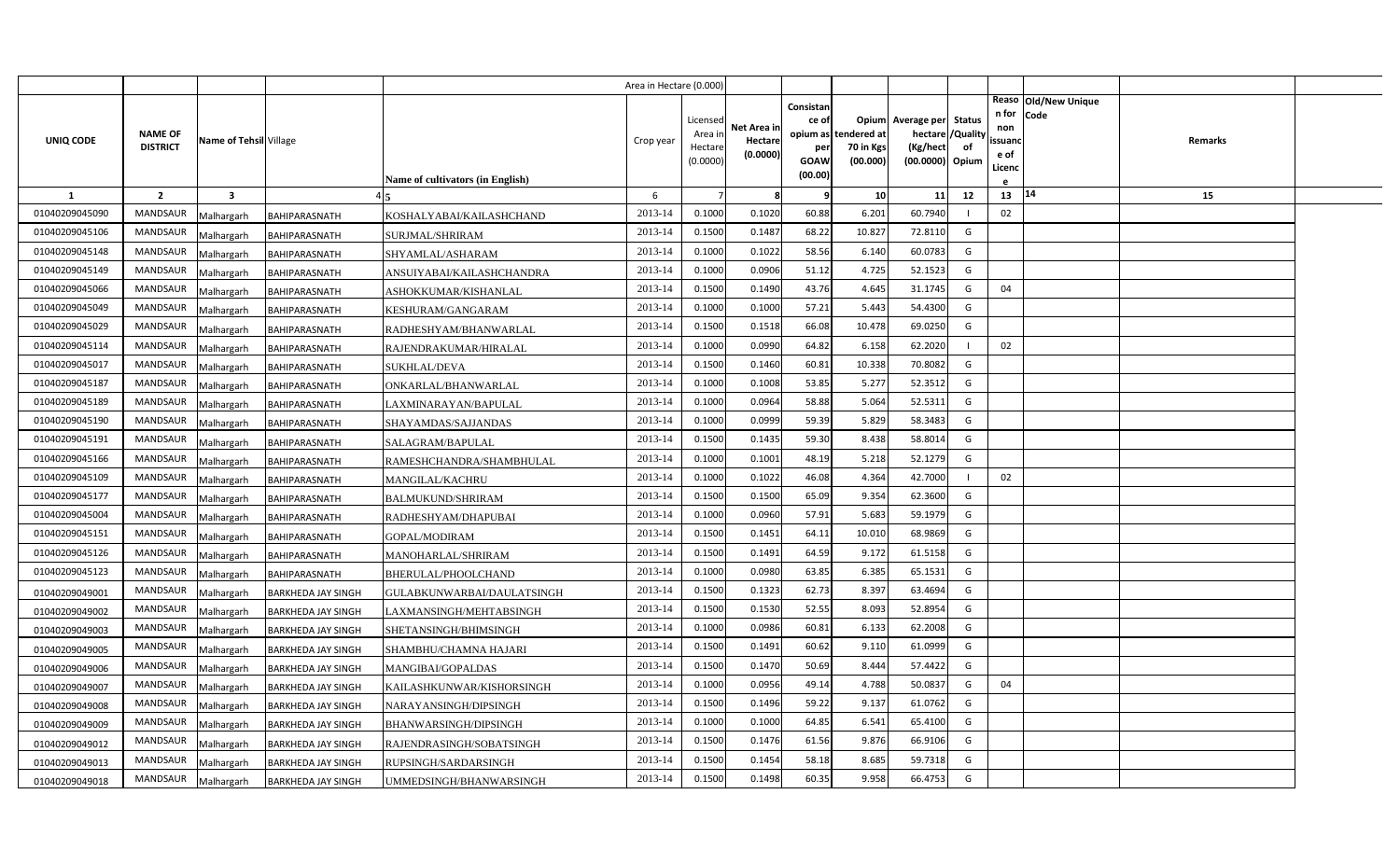|                |                                   |                         |                           |                                  | Area in Hectare (0.000) |                     |             |             |                          |                               |    |                   |                      |  |
|----------------|-----------------------------------|-------------------------|---------------------------|----------------------------------|-------------------------|---------------------|-------------|-------------|--------------------------|-------------------------------|----|-------------------|----------------------|--|
|                |                                   |                         |                           |                                  |                         |                     |             | Consistan   |                          |                               |    |                   | Reaso Old/New Unique |  |
|                |                                   |                         |                           |                                  |                         | Licensed            | Net Area in | ce of       |                          | Opium Average per Status      |    | n for Code<br>non |                      |  |
| UNIQ CODE      | <b>NAME OF</b><br><b>DISTRICT</b> | Name of Tehsil Village  |                           |                                  | Crop year               | Area ir             | Hectare     | opium as    | tendered at<br>70 in Kgs | hectare / Quality<br>(Kg/hect |    | ssuanc            | Remarks              |  |
|                |                                   |                         |                           |                                  |                         | Hectare<br>(0.0000) | (0.0000)    | per<br>GOAW | (00.000)                 | (00.0000) Opium               | of | e of              |                      |  |
|                |                                   |                         |                           | Name of cultivators (in English) |                         |                     |             | (00.00)     |                          |                               |    | Licenc            |                      |  |
| -1             | $\overline{2}$                    | $\overline{\mathbf{3}}$ |                           |                                  | 6                       | $\overline{7}$      | 8           | q           | 10 <sup>1</sup>          | 11                            | 12 | 13   14           | 15                   |  |
| 01040209049019 | MANDSAUR                          | Malhargarh              | <b>BARKHEDA JAY SINGH</b> | DEVISINGH/BHANWARSINGH           | 2013-14                 | 0.1500              | 0.1470      | 63.06       | 10.486                   | 71.3333                       | G  |                   |                      |  |
| 01040209049020 | <b>MANDSAUR</b>                   | Malhargarh              | BARKHEDA JAY SINGH        | NEPALSINGH/BHANWARSINGH          | 2013-14                 | 0.1500              | 0.1454      | 53.80       | 8.746                    | 60.1513                       | G  |                   |                      |  |
| 01040209049021 | MANDSAUR                          | Malhargarh              | <b>BARKHEDA JAY SINGH</b> | DAYALSINGH/BHANWARSINGH          | 2013-14                 | 0.1500              | 0.1500      | 52.76       | 8.487                    | 56.5800                       | G  |                   |                      |  |
| 01040209049022 | MANDSAUR                          | Malhargarh              | BARKHEDA JAY SINGH        | DALPATSINGH/BHANWARSINGH         | 2013-14                 | 0.1500              | 0.1500      | 55.51       | 9.008                    | 60.0533                       | G  |                   |                      |  |
| 01040209049023 | <b>MANDSAUR</b>                   | Malhargarh              | BARKHEDA JAY SINGH        | SUKHLAL/BHANWARLAL               | 2013-14                 | 0.1500              | 0.1459      | 65.29       | 9.411                    | 64.5031                       | G  |                   |                      |  |
| 01040209049027 | MANDSAUR                          | Malhargarh              | BARKHEDA JAY SINGH        | SATYANARAYAN/AMBALAL             | 2013-14                 | 0.1500              | 0.1452      | 64.82       | 9.806                    | 67.5344                       | G  |                   |                      |  |
| 01040209049028 | <b>MANDSAUR</b>                   | Malhargarh              | BARKHEDA JAY SINGH        | KACHRIBAI/AMBALAL                | 2013-14                 | 0.1500              | 0.1452      | 65.33       | 9.939                    | 68.4504                       | G  |                   |                      |  |
| 01040209049034 | MANDSAUR                          | Malhargarh              | <b>BARKHEDA JAY SINGH</b> | PEPKUNWAR/RAMSINGH               | 2013-14                 | 0.1000              | 0.1019      | 61.28       | 6.224                    | 61.0795                       | G  |                   |                      |  |
| 01040209049038 | MANDSAUR                          | Malhargarh              | BARKHEDA JAY SINGH        | BHANWARSINGH/SARDARSINGH         | 2013-14                 | 0.1000              | 0.0957      | 47.91       | 4.647                    | 48.5580                       | G  | 04                |                      |  |
| 01040209049039 | MANDSAUR                          | Malhargarh              | <b>BARKHEDA JAY SINGH</b> | NATWARSINGH/HINDUSINGH           | 2013-14                 | 0.1500              | 0.1469      | 56.38       | 8.368                    | 56.9630                       |    | 02                |                      |  |
| 01040209049025 | <b>MANDSAUR</b>                   | Malhargarh              | BARKHEDA JAY SINGH        | TEJSINGH/RUGHNATHSINGH           | 2013-14                 | 0.1000              | 0.0995      | 52.13       | 5.153                    | 51.7889                       | G  |                   |                      |  |
| 01040209049016 | MANDSAUR                          | Malhargarh              | <b>BARKHEDA JAY SINGH</b> | KANSINGH/RAMSINGH                | 2013-14                 | 0.1000              | 0.0974      | 58.63       | 5.813                    | 59.6817                       | G  |                   |                      |  |
| 01040209049032 | <b>MANDSAUR</b>                   | Malhargarh              | <b>BARKHEDA JAY SINGH</b> | HIRALAL/KESHARBAI                | 2013-14                 | 0.1500              | 0.1435      | 58.44       | 9.067                    | 63.1847                       | G  |                   |                      |  |
| 01040209049035 | MANDSAUR                          | Malhargarh              | <b>BARKHEDA JAY SINGH</b> | BHANWARSINGH/GORDHANSINGH        | 2013-14                 | 0.1000              | 0.0990      | 47.28       | 4.856                    | 49.0505                       | G  | 04                |                      |  |
| 01040209049045 | <b>MANDSAUR</b>                   | Malhargarh              | BARKHEDA JAY SINGH        | DEEPKUNWAR/KISHORSINGH           | 2013-14                 | 0.1000              | 0.0938      | 56.37       | 5.637                    | 60.0959                       | G  |                   |                      |  |
| 01040209050001 | MANDSAUR                          | Malhargarh              | NARIKHEDA                 | <b>HIRALAL/DHURA</b>             | 2013-14                 | 0.1500              | 0.1488      | 68.25       | 10.267                   | 68.9987                       | G  |                   |                      |  |
| 01040209050003 | <b>MANDSAUR</b>                   | Malhargarh              | NARIKHEDA                 | <b>GOPAL/TORIRAM</b>             | 2013-14                 | 0.1500              | 0.1500      | 62.12       | 9.797                    | 65.3133                       | G  |                   |                      |  |
| 01040209050005 | MANDSAUR                          | Malhargarh              | NARIKHEDA                 | BHANWARLAL/BASANTILAL            | 2013-14                 | 0.1500              | 0.1462      | 67.96       | 10.369                   | 70.9234                       | G  |                   |                      |  |
| 01040209050011 | <b>MANDSAUR</b>                   | Malhargarh              | NARIKHEDA                 | ISHWARLAL/RUPA                   | 2013-14                 | 0.1500              | 0.1452      | 59.84       | 8.848                    | 60.9366                       | G  |                   |                      |  |
| 01040209050018 | MANDSAUR                          | Malhargarh              | NARIKHEDA                 | PRABHULAL/BHUVAN                 | 2013-14                 | 0.1500              | 0.1488      | 59.13       | 9.621                    | 64.6573                       | G  |                   |                      |  |
| 01040209050024 | MANDSAUR                          | Malhargarh              | NARIKHEDA                 | BADRILAL/KANWARLAL               | 2013-14                 | 0.1500              | 0.0390      | 66.25       | 3.057                    | 78.3846                       | G  |                   |                      |  |
| 01040209050026 | MANDSAUR                          | Malhargarh              | <b>VARIKHEDA</b>          | SATYANARAYAN/SHRIRAM             | 2013-14                 | 0.1500              | 0.1451      | 66.60       | 10.342                   | 71.2750                       | G  |                   |                      |  |
| 01040209050028 | MANDSAUR                          | Malhargarh              | NARIKHEDA                 | BHANWARSINGH/KISHANSINGH         | 2013-14                 | 0.1500              | 0.1402      | 62.85       | 9.149                    | 65.2568                       | G  |                   |                      |  |
| 01040209050023 | MANDSAUR                          | Malhargarh              | <b>VARIKHEDA</b>          | RAMESH/KACHRU                    | 2013-14                 | 0.1500              | 0.1503      | 63.18       | 10.000                   | 66.5336                       | G  |                   |                      |  |
| 01040209050035 | MANDSAUR                          | Malhargarh              | <b>VARIKHEDA</b>          | BHAGIRATH/MOTILAL                | 2013-14                 | 0.1500              | 0.1485      | 59.57       | 9.650                    | 64.9832                       | G  |                   |                      |  |
| 01040209050042 | MANDSAUR                          | Malhargarh              | <b>VARIKHEDA</b>          | KAMLABAI/BASHNTILAL              | 2013-14                 | 0.1500              | 0.1450      | 70.77       | 11.303                   | 77.9517                       | G  |                   |                      |  |
| 01040209050044 | MANDSAUR                          | Malhargarh              | <b>VARIKHEDA</b>          | SURESHCHAND/BHANWARLAL           | 2013-14                 | 0.1500              | 0.1508      | 67.61       | 10.914                   | 72.3740                       | G  |                   |                      |  |
| 01040209050047 | <b>MANDSAUR</b>                   | Malhargarh              | <b>VARIKHEDA</b>          | NATHULAL/HIRALAL                 | 2013-14                 | 0.1500              | 0.1446      | 68.20       | 10.590                   | 73.2365                       | G  |                   |                      |  |
| 01040209050048 | MANDSAUR                          | Malhargarh              | <b>VARIKHEDA</b>          | RAMCHANDRA/ONKARLAL DARJI        | 2013-14                 | 0.1500              | 0.1455      | 71.01       | 11.088                   | 76.2062                       | G  |                   |                      |  |
| 01040209050014 | <b>MANDSAUR</b>                   | Malhargarh              | <b>VARIKHEDA</b>          | RAMCHAND/NANURAM                 | 2013-14                 | 0.1500              | 0.1455      | 62.83       | 10.268                   | 70.5704                       | G  |                   |                      |  |
| 01040209050019 | MANDSAUR                          | Malhargarh              | NARIKHEDA                 | GOPAL/RAMNARAYAN                 | 2013-14                 | 0.1500              | 0.1452      | 66.82       | 10.643                   | 73.2989                       | G  |                   |                      |  |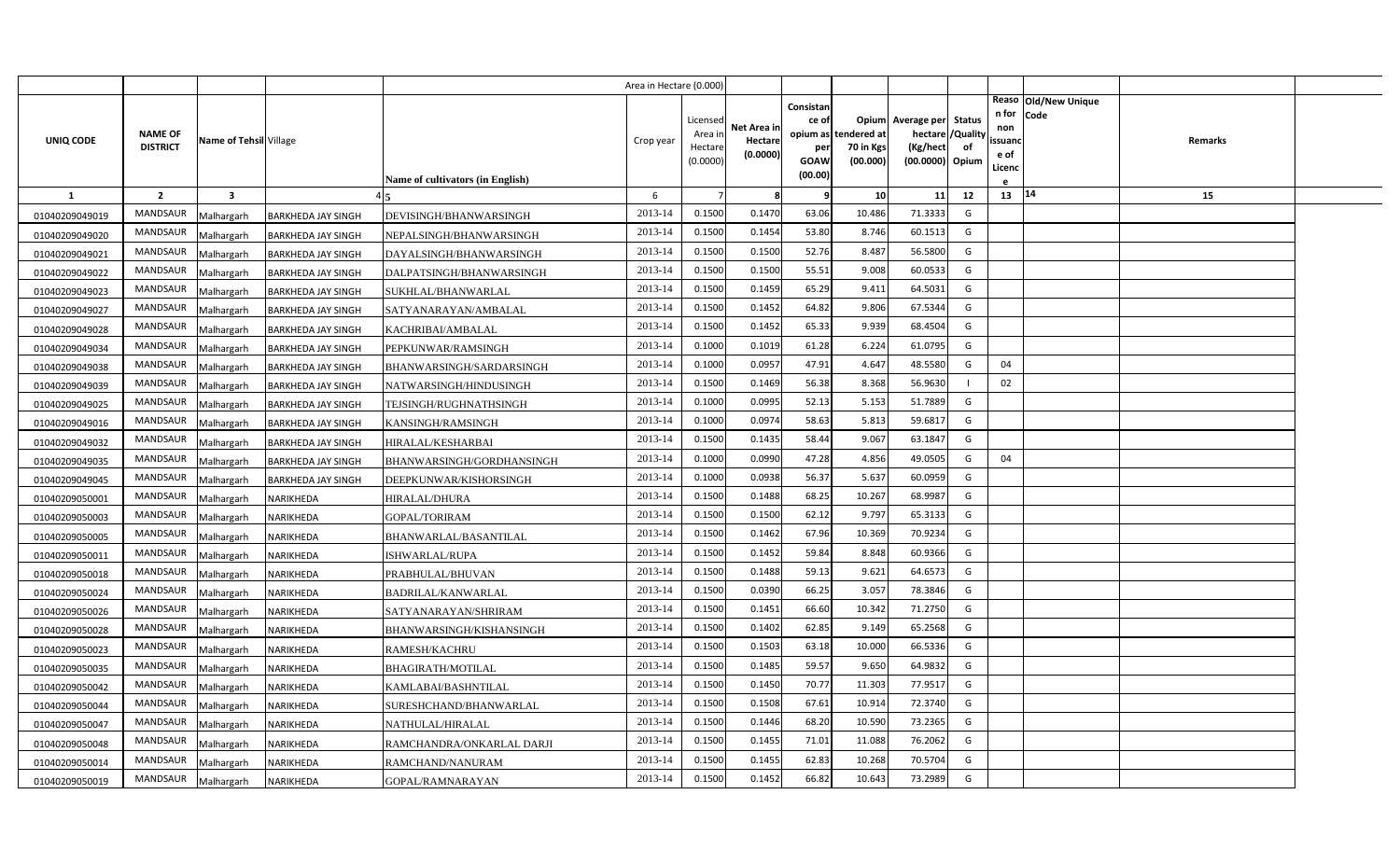|                |                                   |                        |                     |                                         | Area in Hectare (0.000 |                    |             |           |                                   |                          |                |                               |                              |  |
|----------------|-----------------------------------|------------------------|---------------------|-----------------------------------------|------------------------|--------------------|-------------|-----------|-----------------------------------|--------------------------|----------------|-------------------------------|------------------------------|--|
|                |                                   |                        |                     |                                         |                        |                    |             | Consistan |                                   |                          |                | Reaso Old/New Unique<br>n for |                              |  |
|                |                                   |                        |                     |                                         |                        | Licensed           | Net Area in | ce of     |                                   | Opium Average per Status |                | Code<br>non                   |                              |  |
| UNIQ CODE      | <b>NAME OF</b><br><b>DISTRICT</b> | Name of Tehsil Village |                     |                                         | Crop year              | Area in<br>Hectare | Hectare     | per       | opium as tendered at<br>70 in Kgs | hectare<br>(Kg/hect      | 'Quality<br>of | ssuand                        | Remarks                      |  |
|                |                                   |                        |                     |                                         |                        | (0.0000)           | (0.0000)    | GOAW      | (00.000)                          | (00.0000) Opium          |                | e of<br>Licenc                |                              |  |
|                |                                   |                        |                     | <b>Name of cultivators (in English)</b> |                        |                    |             | (00.00)   |                                   |                          |                |                               |                              |  |
| $\mathbf{1}$   | $\overline{2}$                    | $\mathbf{3}$           |                     |                                         | 6                      |                    | -8          | q         | 10                                | 11                       | 12             | 13 14                         | 15                           |  |
| 01040209050008 | <b>MANDSAUR</b>                   | Malhargarh             | NARIKHEDA           | PYARCHAND/SHANKARLAL                    | 2013-14                | 0.1500             | 0.1465      | 66.19     | 10.354                            | 70.6758                  | G              |                               |                              |  |
| 01040209050002 | <b>MANDSAUR</b>                   | Malhargarh             | NARIKHEDA           | RADHABAI/PYARCHAND                      | 2013-14                | 0.1000             | 0.0958      | 60.99     | 6.491                             | 67.7557                  | G              |                               |                              |  |
| 01040209050031 | <b>MANDSAUR</b>                   | Malhargarh             | NARIKHEDA           | RAMPRASAD/PYARCHAND                     | 2013-14                | 0.1500             | 0.1482      | 56.40     | 9.177                             | 61.9231                  | G              |                               |                              |  |
| 01040209050057 | <b>MANDSAUR</b>                   | Malhargarh             | NARIKHEDA           | KAMLESH/SHANKARLAL                      | 2013-14                | 0.1500             | 0.1430      | 66.15     | 9.667                             | 67.6014                  | G              |                               |                              |  |
| 01040209050022 | <b>MANDSAUR</b>                   | Malhargarh             | NARIKHEDA           | BABULAL/HIRALAL                         | 2013-14                | 0.1500             | 0.1455      | 66.26     | 10.185                            | 70.0000                  | G              |                               |                              |  |
| 01040209050041 | <b>MANDSAUR</b>                   | Malhargarh             | NARIKHEDA           | DEVILAL/CHAMPALAL                       | 2013-14                | 0.1500             | 0.1442      | 56.26     | 8.222                             | 57.0180                  | G              |                               |                              |  |
| 01040209050032 | <b>MANDSAUR</b>                   | Malhargarh             | NARIKHEDA           | HARIKISHAN/ISHAWARLAL                   | 2013-14                | 0.1500             | 0.1452      | 58.64     | 8.637                             | 59.4830                  |                | 02                            |                              |  |
| 01040209050046 | MANDSAUR                          | Malhargarh             | NARIKHEDA           | MOHANSINGH/KESHARSINGH                  | 2013-14                | 0.1000             | 0.0975      | 55.28     | 5.181                             | 53.1385                  | G              |                               |                              |  |
| 01040209050033 | MANDSAUR                          | Malhargarh             | NARIKHEDA           | PRAKASHCHANDRA/BASANTILAL               | 2013-14                | 0.1500             | 0.1450      | 70.11     | 11.047                            | 76.1862                  | G              |                               |                              |  |
| 01040209050020 | MANDSAUR                          | Malhargarh             | NARIKHEDA           | VISHNUBAI/MADHOSINGH                    | 2013-14                | 0.1500             | 0.1493      | 45.79     | 6.712                             | 44.9565                  | G              | 04                            |                              |  |
| 01040209050030 | <b>MANDSAUR</b>                   | Malhargarh             | NARIKHEDA           | LAXMINARAYAN/BALURAM                    | 2013-14                | 0.1500             | 0.1458      | 63.05     | 9.980                             | 68.4499                  | G              |                               |                              |  |
| 01040209050045 | <b>MANDSAUR</b>                   | Malhargarh             | NARIKHEDA           | GOPAL SINGH /KHUMANSINGH/PREMKUNWAR     | 2013-14                | 0.1500             | 0.1411      | 70.20     | 10.791                            | 76.4777                  | G              |                               |                              |  |
| 01040209050038 | <b>MANDSAUR</b>                   | Malhargarh             | NARIKHEDA           | BABLIBAI/KANEHIYALAL                    | 2013-14                | 0.1000             | 0.0960      | 68.18     | 6.448                             | 67.1667                  | G              |                               |                              |  |
| 01040209050006 | <b>MANDSAUR</b>                   | Malhargarh             | NARIKHEDA           | <b>SHRIRAM/DHURA</b>                    | 2013-14                | 0.1500             | 0.1452      | 64.80     | 10.220                            | 70.3857                  | G              |                               |                              |  |
| 01040209050021 | <b>MANDSAUR</b>                   | Malhargarh             | NARIKHEDA           | MANGILAL/NATHULAL                       | 2013-14                | 0.1500             | 0.1471      | 59.89     | 9.026                             | 61.3596                  | G              |                               |                              |  |
| 01040209050060 | MANDSAUR                          | Malhargarh             | NARIKHEDA           | BHANWARLAL/MADANLAL BALAI               | 2013-14                | 0.1500             | 0.1484      | 65.43     | 10.216                            | 68.8410                  | G              |                               |                              |  |
| 01040209052006 | <b>MANDSAUR</b>                   | Malhargarh             | AANTRIKHURDH        | BAPULAL/LAXMAN                          | 2013-14                | 0.1500             |             |           |                                   | 0.0000                   | F              |                               |                              |  |
| 01040209052015 | <b>MANDSAUR</b>                   | Malhargarh             | <b>AANTRIKHURDH</b> | MANGILAL/LAXMAN                         | 2013-14                | 0.1000             | 0.0493      | 60.05     | 3.217                             | 65.2535                  | G              |                               |                              |  |
| 01040209052018 | <b>MANDSAUR</b>                   | Malhargarh             | AANTRIKHURDH        | RADHESHYAM/DAYASHANKAR                  | 2013-14                | 0.1500             |             |           |                                   | 0.0000                   | F.             |                               | TRANSFER/AANTRIBUJURG/NMH-II |  |
| 01040209052031 | <b>MANDSAUR</b>                   | Malhargarh             | AANTRIKHURDH        | KACHRIBAI/LAXMAN                        | 2013-14                | 0.1000             | 0.0493      | 60.98     | 3.232                             | 65.5578                  | G              |                               |                              |  |
| 01040209052019 | <b>MANDSAUR</b>                   | Malhargarh             | AANTRIKHURDH        | DASHRATH/BHANWARLAL                     | 2013-14                | 0.1000             |             |           |                                   | 0.0000                   | F.             |                               |                              |  |
| 01040209052029 | <b>MANDSAUR</b>                   | Malhargarh             | AANTRIKHURDH        | KAILASHBAI/BHANWARLAL                   | 2013-14                | 0.1000             | 0.1000      | 57.41     | 5.708                             | 57.0800                  | G              |                               |                              |  |
| 01040209053006 | MANDSAUR                          | Malhargarh             | ADMALIYA            | <b>JAGDISH/DURGA</b>                    | 2013-14                | 0.1000             | 0.1028      | 59.18     | 6.011                             | 58.4728                  | G              |                               |                              |  |
| 01040209053007 | <b>MANDSAUR</b>                   | Malhargarh             | ADMALIYA            | HARISINGH/BHANWARSINGH                  | 2013-14                | 0.1500             | 0.1462      | 49.40     | 7.445                             | 50.9234                  | G              | 04                            |                              |  |
| 01040209053017 | <b>MANDSAUR</b>                   | Malhargarh             | ADMALIYA            | JAGDISH/NATHU                           | 2013-14                | 0.1500             | 0.1482      | 53.19     | 8.191                             | 55.2699                  | G              |                               |                              |  |
| 01040209053026 | MANDSAUR                          | Malhargarh             | ADMALIYA            | RODILAL/LAKHA                           | 2013-14                | 0.1500             | 0.1518      | 60.34     | 9.448                             | 62.2398                  | G              |                               |                              |  |
| 01040209053029 | MANDSAUR                          | Malhargarh             | ADMALIYA            | SURAJMAL/LALA                           | 2013-14                | 0.1500             | 0.1449      | 49.97     | 7.731                             | 53.3540                  | G              |                               |                              |  |
| 01040209053030 | MANDSAUR                          | Malhargarh             | ADMALIYA            | HIRALAL/LALA                            | 2013-14                | 0.1500             | 0.1394      | 56.82     | 8.466                             | 60.7317                  | G              |                               |                              |  |
| 01040209053032 | MANDSAUR                          | Malhargarh             | ADMALIYA            | SURAJMAL/CHANDA                         | 2013-14                | 0.1500             | 0.1440      | 58.23     | 8.402                             | 58.3472                  | G              |                               |                              |  |
| 01040209053043 | MANDSAUR                          | Malhargarh             | ADMALIYA            | MULCHAND/BHERULAL                       | 2013-14                | 0.1000             | 0.0974      | 50.69     | 5.055                             | 51.8994                  | G              | 08                            |                              |  |
| 01040209053047 | MANDSAUR                          | Malhargarh             | <b>ADMALIYA</b>     | PARASRAM/NATHULAL                       | 2013-14                | 0.1500             | 0.1472      | 54.05     | 8.548                             | 58.0707                  | G              |                               |                              |  |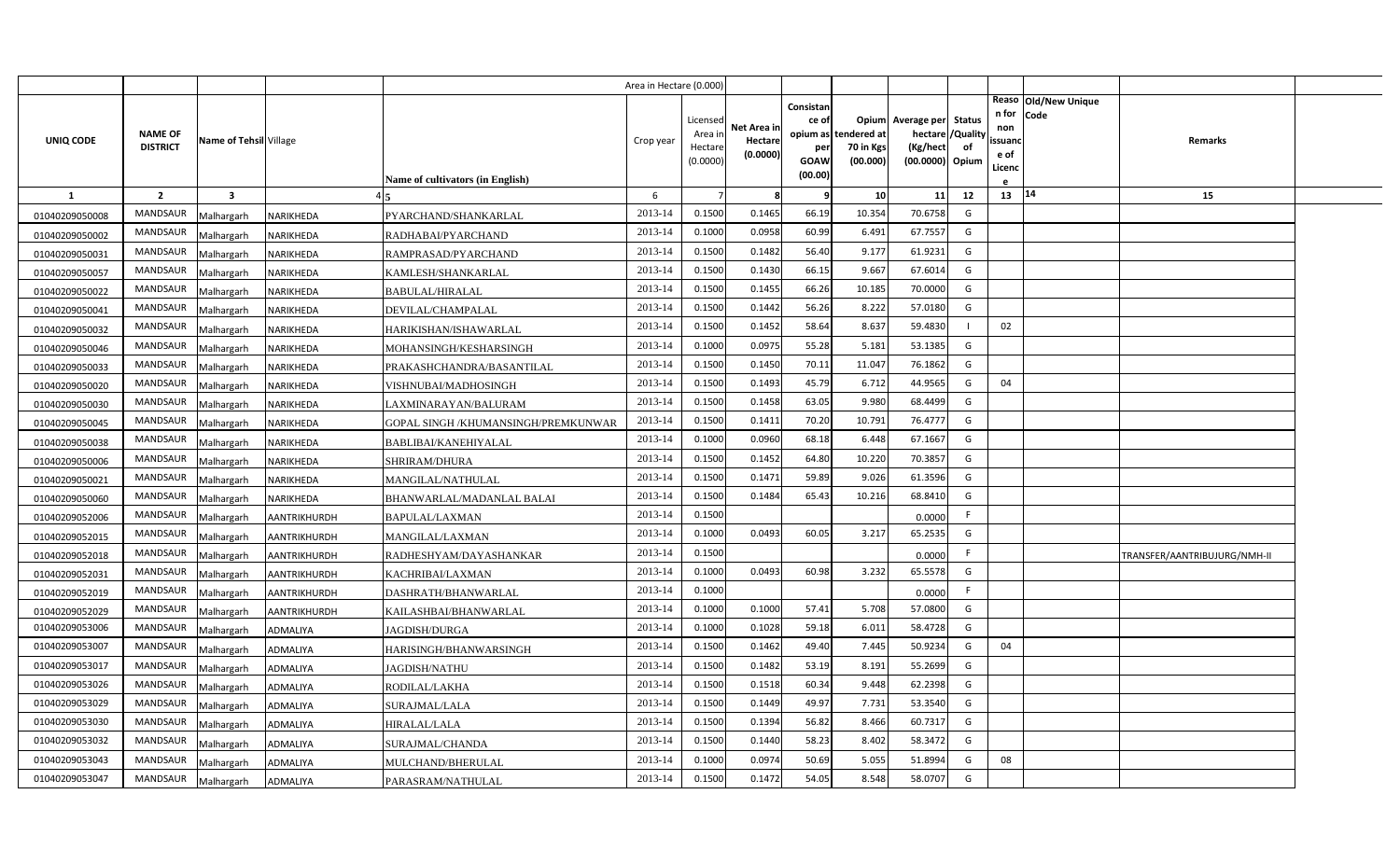|                |                                   |                         |                     |                                         | Area in Hectare (0.000) |                                            |                                    |                                                     |                                               |                                                                    |                |                                          |                              |         |  |
|----------------|-----------------------------------|-------------------------|---------------------|-----------------------------------------|-------------------------|--------------------------------------------|------------------------------------|-----------------------------------------------------|-----------------------------------------------|--------------------------------------------------------------------|----------------|------------------------------------------|------------------------------|---------|--|
| UNIQ CODE      | <b>NAME OF</b><br><b>DISTRICT</b> | Name of Tehsil Village  |                     | <b>Name of cultivators (in English)</b> | Crop year               | Licensed<br>Area in<br>Hectare<br>(0.0000) | Net Area in<br>Hectare<br>(0.0000) | Consistan<br>ce of<br>per<br><b>GOAW</b><br>(00.00) | opium as tendered at<br>70 in Kgs<br>(00.000) | Opium Average per Status<br>hectare<br>(Kg/hect<br>(00.0000) Opium | /Quality<br>of | n for<br>non<br>ssuanc<br>e of<br>Licenc | Reaso Old/New Unique<br>Code | Remarks |  |
| <b>1</b>       | $\overline{2}$                    | $\overline{\mathbf{3}}$ |                     |                                         | 6                       |                                            | 8                                  | 9                                                   | 10                                            | 11                                                                 | 12             | 13 14                                    |                              | 15      |  |
| 01040209053051 | <b>MANDSAUR</b>                   | Malhargarh              | ADMALIYA            | <b>BABULAL/NATHUJI</b>                  | 2013-14                 | 0.1000                                     | 0.0990                             | 55.10                                               | 5.896                                         | 59.5556                                                            | G              |                                          |                              |         |  |
| 01040209053052 | <b>MANDSAUR</b>                   | Malhargarh              | ADMALIYA            | RAMPRASAD/MANGILAL                      | 2013-14                 | 0.1500                                     | 0.1392                             | 49.95                                               | 7.378                                         | 53.0029                                                            | G              |                                          |                              |         |  |
| 01040209053054 | <b>MANDSAUR</b>                   | Malhargarh              | ADMALIYA            | TULSIRAM/BHERULAL                       | 2013-14                 | 0.1000                                     | 0.0950                             | 50.48                                               | 4.219                                         | 44.4105                                                            | G              | 04                                       |                              |         |  |
| 01040209053011 | <b>MANDSAUR</b>                   | Malhargarh              | ADMALIYA            | RAMDAYAL/MANGILAL                       | 2013-14                 | 0.1000                                     | 0.0981                             | 53.60                                               | 5.460                                         | 55.6575                                                            | G              |                                          |                              |         |  |
| 01040209053036 | <b>MANDSAUR</b>                   | Malhargarh              | ADMALIYA            | RUKMANBAI/GANPAT                        | 2013-14                 | 0.1500                                     | 0.1485                             | 61.81                                               | 9.501                                         | 63.9790                                                            |                | 02                                       |                              |         |  |
| 01040209053005 | <b>MANDSAUR</b>                   | Malhargarh              | ADMALIYA            | RAGUNATH/LALAJI                         | 2013-14                 | 0.1500                                     | 0.1485                             | 53.36                                               | 8.530                                         | 57.4411                                                            | G              |                                          |                              |         |  |
| 01040209053048 | <b>MANDSAUR</b>                   | Malhargarh              | <b>ADMALIYA</b>     | KAMALSINGH/SHAMBHUSINGH                 | 2013-14                 | 0.1500                                     | 0.1320                             | 54.75                                               | 7.681                                         | 58.1894                                                            | G              |                                          |                              |         |  |
| 01040209053056 | <b>MANDSAUR</b>                   | Malhargarh              | ADMALIYA            | <b>BHIMLAL/DEVILAL</b>                  | 2013-14                 | 0.1500                                     | 0.1500                             | 51.16                                               | 2.616                                         | 17.4400                                                            | G              | 04                                       |                              |         |  |
| 01040209053057 | <b>MANDSAUR</b>                   | Malhargarh              | ADMALIYA            | RAMESHCHAND/MANGILAL                    | 2013-14                 | 0.1000                                     | 0.0990                             | 59.61                                               | 6.310                                         | 63.7370                                                            | $\blacksquare$ | 02                                       |                              |         |  |
| 01040209053071 | <b>MANDSAUR</b>                   | Malhargarh              | ADMALIYA            | SURAJMAL/MANGU                          | 2013-14                 | 0.1500                                     | 0.1428                             | 54.39                                               | 8.011                                         | 56.0994                                                            | G              |                                          | 01040209075082               |         |  |
| 01040209054001 | <b>MANDSAUR</b>                   | Malhargarh              | <b>ANOOPURA</b>     | HARISINGH/KALUSINGH                     | 2013-14                 | 0.1000                                     | 0.1008                             | 58.08                                               | 6.040                                         | 59.9206                                                            | G              |                                          |                              |         |  |
| 01040209054012 | <b>MANDSAUR</b>                   | Malhargarh              | <b>ANOOPURA</b>     | MANNA/GORILAL                           | 2013-14                 | 0.1000                                     | 0.0986                             | 45.19                                               | 4.571                                         | 46.3590                                                            | $\blacksquare$ | 02                                       |                              |         |  |
| 01040209054020 | <b>MANDSAUR</b>                   | Malhargarh              | <b>ANOOPURA</b>     | VIRAMSINGH/HARISINGH                    | 2013-14                 | 0.1500                                     | 0.1476                             | 54.30                                               | 8.347                                         | 56.5515                                                            | G              |                                          |                              |         |  |
| 01040209054019 | <b>MANDSAUR</b>                   | Malhargarh              | ANOOPURA            | <b>KAMLIBAI/BALLA</b>                   | 2013-14                 | 0.1000                                     | 0.0992                             | 63.90                                               | 6.646                                         | 66.9960                                                            | G              |                                          |                              |         |  |
| 01040209054021 | <b>MANDSAUR</b>                   | Malhargarh              | <b>ANOOPURA</b>     | HULASIBAI/MOHANSINGH                    | 2013-14                 | 0.1500                                     | 0.1500                             | 65.10                                               | 10.295                                        | 68.6333                                                            | G              |                                          |                              |         |  |
| 01040209054006 | <b>MANDSAUR</b>                   | Malhargarh              | <b>ANOOPURA</b>     | NARSINGH/MANGU                          | 2013-14                 | 0.1000                                     | 0.0880                             | 65.76                                               | 6.463                                         | 73.4432                                                            | G              |                                          |                              |         |  |
| 01040209054011 | MANDSAUR                          | Malhargarh              | <b>ANOOPURA</b>     | GOPAL/NANDRAM                           | 2013-14                 | 0.1500                                     | 0.1175                             | 65.99                                               | 8.447                                         | 71.8894                                                            | G              |                                          |                              |         |  |
| 01040209054003 | <b>MANDSAUR</b>                   | Malhargarh              | <b>ANOOPURA</b>     | <b>BHERULAL/KARUJI</b>                  | 2013-14                 | 0.1000                                     | 0.0957                             | 50.60                                               | 4.858                                         | 50.7628                                                            | G              | 04                                       |                              |         |  |
| 01040209054024 | <b>MANDSAUR</b>                   | Malhargarh              | ANOOPURA            | GORILAL/MEGHA                           | 2013-14                 | 0.1000                                     | 0.1005                             | 64.47                                               | 6.530                                         | 64.9751                                                            | G              |                                          |                              |         |  |
| 01040209054036 | <b>MANDSAUR</b>                   | Malhargarh              | <b>ANOOPURA</b>     | NANDLAL/LAXMAN                          | 2013-14                 | 0.1500                                     | 0.1463                             | 30.20                                               | 2.589                                         | 17.6965                                                            | G              | 04                                       |                              |         |  |
| 01040209054002 | <b>MANDSAUR</b>                   | Malhargarh              | ANOOPURA            | <b>KACHRU/KARU</b>                      | 2013-14                 | 0.1000                                     | 0.1000                             | 43.94                                               | 4.143                                         | 41.4300                                                            | G              | 04                                       |                              |         |  |
| 01040209055006 | <b>MANDSAUR</b>                   | Malhargarh              | AVNAKACHRIYA        | BHANWARIBAI/UDAYSINGH                   | 2013-14                 | 0.1000                                     | 0.0990                             | 51.26                                               | 5.111                                         | 51.6263                                                            | G              |                                          |                              |         |  |
| 01040209055007 | <b>MANDSAUR</b>                   | Malhargarh              | AVNAKACHRIYA        | RUKMANIBAI/NARAYAN                      | 2013-14                 | 0.1000                                     | 0.0972                             | 55.03                                               | 5.566                                         | 57.2634                                                            | G              |                                          |                              |         |  |
| 01040209055012 | <b>MANDSAUR</b>                   | Malhargarh              | AVNAKACHRIYA        | BADAMBAI/ISHWARSINGH                    | 2013-14                 | 0.1500                                     | 0.1475                             | 60.43                                               | 9.462                                         | 64.1492                                                            | G              |                                          |                              |         |  |
| 01040209055013 | <b>MANDSAUR</b>                   | Malhargarh              | AVNAKACHRIYA        | KHUMANSINGH/KISHORSINGH                 | 2013-14                 | 0.1000                                     | 0.0970                             | 57.32                                               | 6.289                                         | 64.8351                                                            | G              |                                          |                              |         |  |
| 01040209055014 | <b>MANDSAUR</b>                   | Malhargarh              | AVNAKACHRIYA        | <b>MOTILAL/RAMLAL</b>                   | 2013-14                 | 0.1500                                     | 0.1471                             | 58.74                                               | 8.937                                         | 60.7546                                                            | G              |                                          |                              |         |  |
| 01040209055015 | <b>MANDSAUR</b>                   | Malhargarh              | AVNAKACHRIYA        | BALSINGH/KISHORSINGH                    | 2013-14                 | 0.1500                                     | 0.1490                             | 59.33                                               | 9.298                                         | 62.4027                                                            | G              |                                          |                              |         |  |
| 01040209055016 | MANDSAUR                          | Malhargarh              | AVNAKACHRIYA        | KASTURIBAI/KESHURAM                     | 2013-14                 | 0.1500                                     | 0.1500                             | 55.47                                               | 5.416                                         | 56.1060                                                            | $\blacksquare$ | 02                                       |                              |         |  |
| 01040209055019 | <b>MANDSAUR</b>                   | Malhargarh              | AVNAKACHRIYA        | DULESINGH/BHERUSINGH                    | 2013-14                 | 0.1500                                     | 0.1500                             | 56.11                                               | 9.018                                         | 60.1200                                                            | G              |                                          |                              |         |  |
| 01040209055020 | <b>MANDSAUR</b>                   | Malhargarh              | AVNAKACHRIYA        | LALSINGH/UDAYSINGH                      | 2013-14                 | 0.1000                                     | 0.0983                             | 45.85                                               | 4.664                                         | 47.4466                                                            | G              | 04                                       |                              |         |  |
| 01040209055022 | MANDSAUR                          | Malhargarh              | <b>AVNAKACHRIYA</b> | RAMCHANDAR/DHANNA                       | 2013-14                 | 0.1000                                     | 0.0980                             | 47.16                                               | 4.905                                         | 50.0510                                                            | G              | 04                                       |                              |         |  |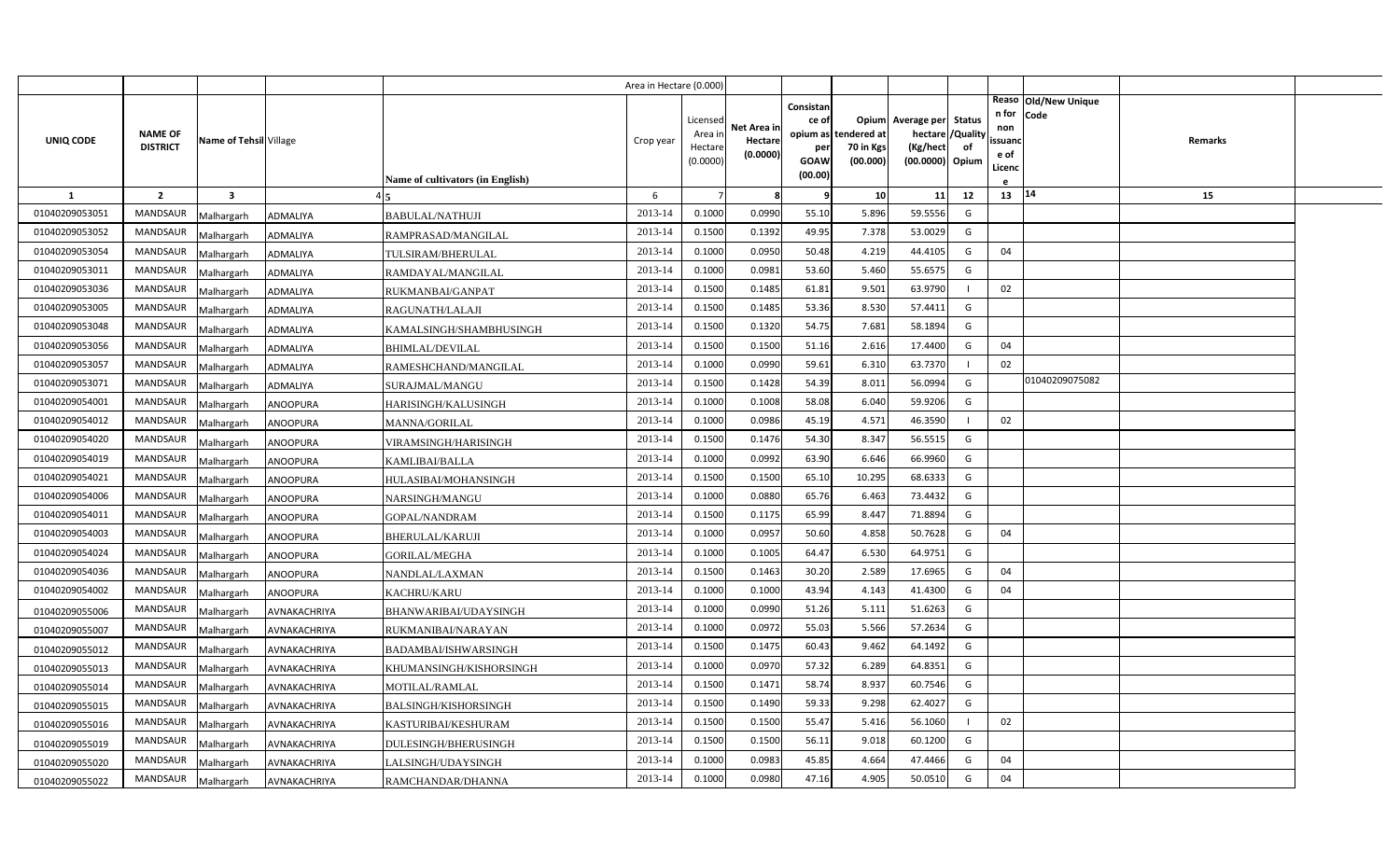|                |                                   |                         |                    |                                  | Area in Hectare (0.000) |                     |             |             |                       |                             |    |                   |                      |  |
|----------------|-----------------------------------|-------------------------|--------------------|----------------------------------|-------------------------|---------------------|-------------|-------------|-----------------------|-----------------------------|----|-------------------|----------------------|--|
|                |                                   |                         |                    |                                  |                         |                     |             | Consistan   |                       |                             |    |                   | Reaso Old/New Unique |  |
|                |                                   |                         |                    |                                  |                         | Licensed            | Net Area in | ce of       |                       | Opium Average per Status    |    | n for Code<br>non |                      |  |
| UNIQ CODE      | <b>NAME OF</b><br><b>DISTRICT</b> | Name of Tehsil Village  |                    |                                  | Crop year               | Area ir             | Hectare     | opium as    | tendered at           | hectare / Quality           |    | ssuanc            | Remarks              |  |
|                |                                   |                         |                    |                                  |                         | Hectare<br>(0.0000) | (0.0000)    | per<br>GOAW | 70 in Kgs<br>(00.000) | (Kg/hect<br>(00.0000) Opium | of | e of              |                      |  |
|                |                                   |                         |                    | Name of cultivators (in English) |                         |                     |             | (00.00)     |                       |                             |    | Licenc            |                      |  |
| -1             | $\overline{2}$                    | $\overline{\mathbf{3}}$ |                    |                                  | 6                       | $\overline{7}$      | 8           | q           | 10 <sup>1</sup>       | 11                          | 12 | 13   14           | 15                   |  |
| 01040209055052 | MANDSAUR                          | Malhargarh              | AVNAKACHRIYA       | SOHANBAI/KISHANDAS               | 2013-14                 | 0.1000              | 0.1000      | 54.10       | 5.595                 | 55.9500                     | G  |                   |                      |  |
| 01040209055054 | <b>MANDSAUR</b>                   | Malhargarh              | AVNAKACHRIYA       | BASANTIBAI/RAMLAL                | 2013-14                 | 0.1000              | 0.1033      | 47.65       | 4.588                 | 44.4143                     | G  | 04                |                      |  |
| 01040209055030 | MANDSAUR                          | Malhargarh              | AVNAKACHRIYA       | MADANLAL/GORILAL                 | 2013-14                 | 0.1500              | 0.1313      | 57.77       | 7.271                 | 55.3770                     | G  |                   |                      |  |
| 01040209055059 | MANDSAUR                          | Malhargarh              | AVNAKACHRIYA       | RAMLAL/DHANNA GAYRI              | 2013-14                 | 0.1000              | 0.0983      | 50.24       | 5.354                 | 54.4659                     | G  |                   |                      |  |
| 01040209055048 | <b>MANDSAUR</b>                   | Malhargarh              | AVNAKACHRIYA       | RUGHNATH/CHANDMAL                | 2013-14                 | 0.1500              | 0.1410      | 51.54       | 5.669                 | 40.2050                     |    | 02                |                      |  |
| 01040209056001 | MANDSAUR                          | Malhargarh              | BANDPIPLIYA        | KESHARSINGH/VIJAYSINGH           | 2013-14                 | 0.1000              | 0.1000      | 56.70       | 6.342                 | 63.4200                     | G  |                   |                      |  |
| 01040209056004 | <b>MANDSAUR</b>                   | Malhargarh              | BANDPIPLIYA        | BHUVANISINGH/ARJUNSINGH          | 2013-14                 | 0.1500              | 0.1500      | 67.23       | 9.614                 | 64.0933                     | G  |                   |                      |  |
| 01040209056011 | MANDSAUR                          | Malhargarh              | BANDPIPLIYA        | ONKARLAL/LAXMAN                  | 2013-14                 | 0.1500              | 0.1480      | 52.02       | 8.115                 | 54.8311                     | G  |                   |                      |  |
| 01040209056016 | MANDSAUR                          | Malhargarh              | BANDPIPLIYA        | SAITANSINGH/AMARSINGH            | 2013-14                 | 0.1500              | 0.1485      | 55.92       | 9.626                 | 64.8215                     | G  |                   |                      |  |
| 01040209056019 | MANDSAUR                          | Malhargarh              | BANDPIPLIYA        | HEMRAJ/UDAYRAM GAYRI             | 2013-14                 | 0.1000              | 0.0990      | 62.88       | 6.522                 | 65.8788                     | G  |                   |                      |  |
| 01040209056024 | <b>MANDSAUR</b>                   | Malhargarh              | BANDPIPLIYA        | GORDHANSINGH/JUZHRSINGH          | 2013-14                 | 0.1000              | 0.0990      | 61.10       | 6.197                 | 62.5960                     | G  |                   |                      |  |
| 01040209056025 | MANDSAUR                          | Malhargarh              | BANDPIPLIYA        | RATANSINGH/NANUSINGH             | 2013-14                 | 0.1500              | 0.1456      | 55.46       | 9.246                 | 63.5027                     | G  |                   |                      |  |
| 01040209056027 | <b>MANDSAUR</b>                   | Malhargarh              | BANDPIPLIYA        | KAILASHDAS/JIVANDAS              | 2013-14                 | 0.1000              | 0.1000      | 52.88       | 5.568                 | 55.6800                     | G  |                   |                      |  |
| 01040209056029 | MANDSAUR                          | Malhargarh              | BANDPIPLIYA        | HIRALAL/SUKHA                    | 2013-14                 | 0.1000              | 0.1003      | 50.11       | 5.219                 | 52.0339                     | G  |                   |                      |  |
| 01040209056032 | <b>MANDSAUR</b>                   | Malhargarh              | BANDPIPLIYA        | SHYAMLAL/JIVA                    | 2013-14                 | 0.1000              | 0.1000      | 52.60       | 5.561                 | 55.6100                     | G  |                   |                      |  |
| 01040209056033 | MANDSAUR                          | Malhargarh              | BANDPIPLIYA        | <b>BABULAL/SITABAI</b>           | 2013-14                 | 0.1000              | 0.0990      | 50.54       | 5.112                 | 51.6364                     | G  |                   |                      |  |
| 01040209056034 | <b>MANDSAUR</b>                   | Malhargarh              | BANDPIPLIYA        | GANPATLAL/LAXMAN                 | 2013-14                 | 0.1000              | 0.0967      | 53.39       | 5.202                 | 53.7952                     | G  |                   |                      |  |
| 01040209056039 | MANDSAUR                          | Malhargarh              | BANDPIPLIYA        | HULASBAI/SHIVSINGH               | 2013-14                 | 0.1000              | 0.0933      | 59.39       | 6.270                 | 67.2026                     | G  |                   |                      |  |
| 01040209056062 | <b>MANDSAUR</b>                   | Malhargarh              | BANDPIPLIYA        | <b>BABUDAS/DAYALDAS</b>          | 2013-14                 | 0.1500              | 0.1488      | 60.83       | 9.915                 | 66.6331                     | G  |                   |                      |  |
| 01040209056063 | MANDSAUR                          | Malhargarh              | BANDPIPLIYA        | DHAPUBAI/RATANLAL                | 2013-14                 | 0.1000              | 0.1008      | 41.34       | 4.063                 | 40.3075                     | G  | 04                |                      |  |
| 01040209056065 | MANDSAUR                          | Malhargarh              | BANDPIPLIYA        | BHUVANSINGH/BHANWARSINGH         | 2013-14                 | 0.1000              | 0.1008      | 55.57       | 5.867                 | 58.2044                     | G  |                   |                      |  |
| 01040209056068 | MANDSAUR                          | Malhargarh              | BANDPIPLIYA        | SURESHCHANDRA/BHANWARLAL         | 2013-14                 | 0.1000              | 0.1001      | 68.75       | 6.256                 | 62.4975                     | G  |                   |                      |  |
| 01040209056070 | MANDSAUR                          | Malhargarh              | BANDPIPLIYA        | KAMALSINGH/PYARSINGH             | 2013-14                 | 0.1500              | 0.1400      | 48.29       | 7.761                 | 55.4357                     | G  |                   |                      |  |
| 01040209056071 | MANDSAUR                          | Malhargarh              | BANDPIPLIYA        | BHANWARLAL/BHERULAL              | 2013-14                 | 0.1500              | 0.1523      | 47.00       | 8.285                 | 54.3992                     | G  |                   |                      |  |
| 01040209056021 | MANDSAUR                          | Malhargarh              | BANDPIPLIYA        | MATHRIBAI/KISHANLAL              | 2013-14                 | 0.1000              | 0.0990      | 43.04       | 3.972                 | 40.1212                     | G  | 04                |                      |  |
| 01040209056013 | MANDSAUR                          | Malhargarh              | BANDPIPLIYA        | NANDLAL/NATHULAL@NANURAM         | 2013-14                 | 0.1000              | 0.0968      | 53.36       | 5.915                 | 61.1054                     | G  |                   |                      |  |
| 01040209056066 | MANDSAUR                          | Malhargarh              | BANDPIPLIYA        | MANGILAL/BAGDIRAM                | 2013-14                 | 0.1000              | 0.1021      | 53.65       | 5.894                 | 57.7270                     |    | 02                |                      |  |
| 01040209056003 | MANDSAUR                          | Malhargarh              | BANDPIPLIYA        | KARULAL/PYARA                    | 2013-14                 | 0.1500              | 0.1479      | 52.38       | 8.269                 | 55.9094                     | G  |                   |                      |  |
| 01040209056057 | MANDSAUR                          | Malhargarh              | BANDPIPLIYA        | BHANWARLAL/RAMLAL                | 2013-14                 | 0.1000              | 0.0980      | 45.55       | 4.633                 | 47.2755                     | G  | 04                |                      |  |
| 01040209056002 | <b>MANDSAUR</b>                   | Malhargarh              | BANDPIPLIYA        | AZIZKHAN/ALLANURKHAN             | 2013-14                 | 0.1500              | 0.1434      | 51.72       | 8.393                 | 58.5286                     | G  |                   |                      |  |
| 01040209056046 | MANDSAUR                          | Malhargarh              | <b>BANDPIPLIYA</b> | RAMSINGH/SHIVSINGH               | 2013-14                 | 0.1000              | 0.0950      | 58.45       | 6.137                 | 64.6000                     | G  |                   |                      |  |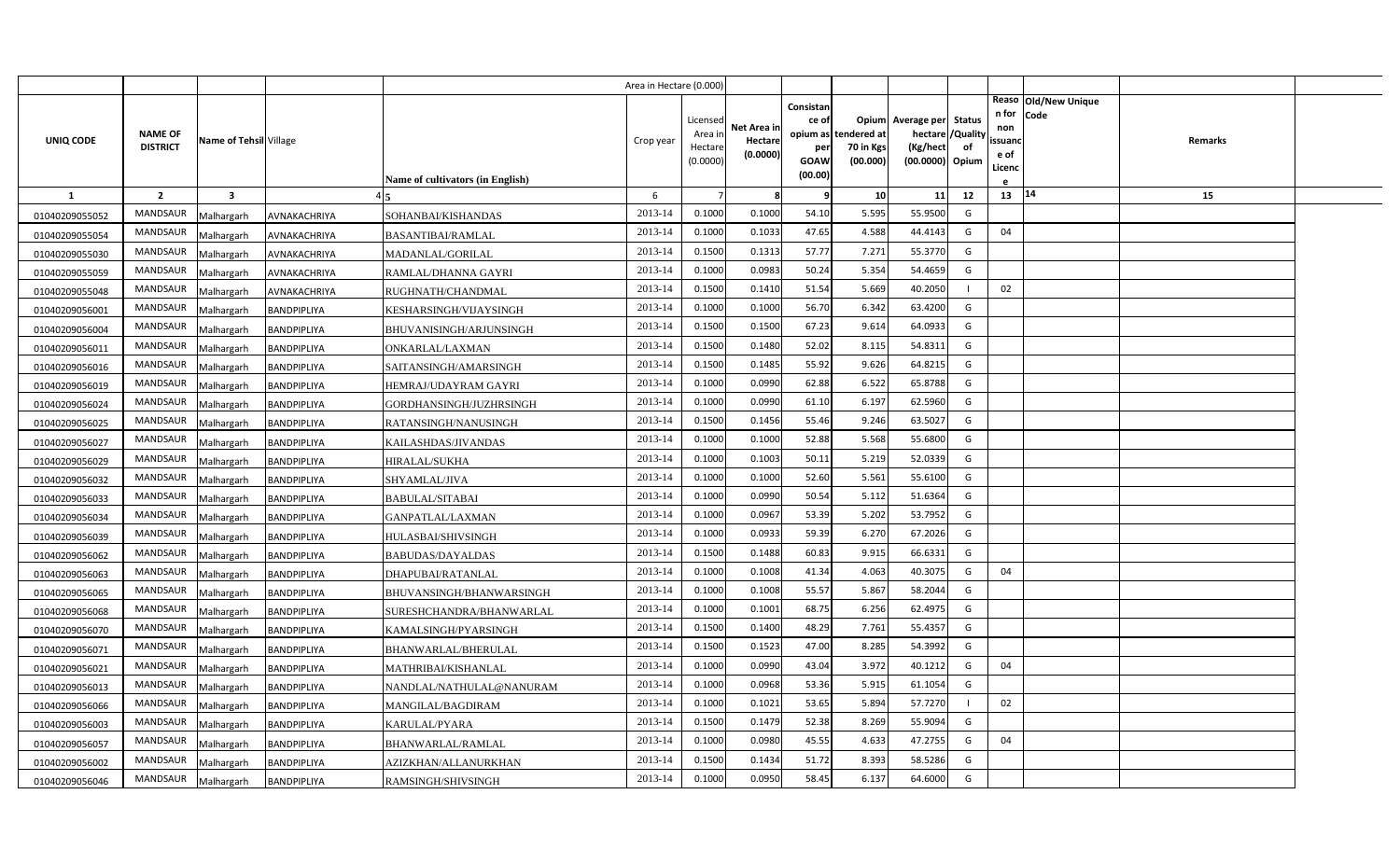|                |                                   |                         |                        |                                  | Area in Hectare (0.000) |                                            |                                    |                                                     |                                               |                                                         |                         |                                          |                              |                     |  |
|----------------|-----------------------------------|-------------------------|------------------------|----------------------------------|-------------------------|--------------------------------------------|------------------------------------|-----------------------------------------------------|-----------------------------------------------|---------------------------------------------------------|-------------------------|------------------------------------------|------------------------------|---------------------|--|
| UNIQ CODE      | <b>NAME OF</b><br><b>DISTRICT</b> | Name of Tehsil Village  |                        | Name of cultivators (in English) | Crop year               | Licensed<br>Area in<br>Hectare<br>(0.0000) | Net Area in<br>Hectare<br>(0.0000) | Consistan<br>ce of<br>per<br><b>GOAW</b><br>(00.00) | opium as tendered at<br>70 in Kgs<br>(00.000) | Opium Average per Status<br>(Kg/hect<br>(00.0000) Opium | hectare / Quality<br>of | n for<br>non<br>ssuand<br>e of<br>Licenc | Reaso Old/New Unique<br>Code | Remarks             |  |
| $\mathbf{1}$   | $\overline{2}$                    | $\overline{\mathbf{3}}$ |                        |                                  | 6                       |                                            | 8                                  | q                                                   | 10                                            | 11                                                      | 12                      | 13   14                                  |                              | 15                  |  |
| 01040209056040 | MANDSAUR                          | Malhargarh              | <b>BANDPIPLIYA</b>     | LAXMANSINGH/BHANWARSINGH         | 2013-14                 | 0.1000                                     | 0.1025                             | 57.60                                               | 6.278                                         | 61.2488                                                 | G                       |                                          |                              |                     |  |
| 01040209056042 | <b>MANDSAUR</b>                   | Malhargarh              | BANDPIPLIYA            | SHANTIBAI/HIRALAL                | 2013-14                 | 0.1000                                     | 0.1022                             | 54.80                                               | 5.950                                         | 58.2192                                                 | G                       |                                          |                              |                     |  |
| 01040209056081 | <b>MANDSAUR</b>                   | Malhargarh              | BANDPIPLIYA            | SANGRAMSINGH/HAMERSINGH          | 2013-14                 | 0.1000                                     | 0.1000                             | 72.52                                               | 6.983                                         | 69.8300                                                 | G                       |                                          |                              |                     |  |
| 01040209057035 | <b>MANDSAUR</b>                   | Malhargarh              | <b>BHILKHEDI</b>       | SOJI/GANGARAM                    | 2013-14                 | 0.1000                                     | 0.0990                             | 55.34                                               | 5.574                                         | 56.3030                                                 | G                       |                                          |                              | TRANSFER/MANSHKHEDI |  |
| 01040209057047 | <b>MANDSAUR</b>                   | Malhargarh              | <b>BHILKHEDI</b>       | KARULAL/SITARAM                  | 2013-14                 | 0.1000                                     | 0.1007                             | 53.34                                               | 5.357                                         | 53.1976                                                 | G                       |                                          |                              |                     |  |
| 01040209057032 | <b>MANDSAUR</b>                   | Malhargarh              | <b>BHILKHEDI</b>       | GITABAI/MOHANLAL                 | 2013-14                 | 0.1000                                     | 0.1000                             | 49.97                                               | 4.961                                         | 49.6100                                                 | G                       | 04                                       |                              |                     |  |
| 01040209057051 | <b>MANDSAUR</b>                   | Malhargarh              | <b>BHILKHEDI</b>       | DEVILAL/BHAGATRAM                | 2013-14                 | 0.1500                                     | 0.1475                             | 54.15                                               | 8.231                                         | 55.8034                                                 | G                       |                                          |                              |                     |  |
| 01040209057009 | <b>MANDSAUR</b>                   | Malhargarh              | <b>BHILKHEDI</b>       | NANDUBAI/RAMLAL                  | 2013-14                 | 0.1000                                     | 0.0703                             | 53.58                                               | 3.429                                         | 48.7767                                                 | G                       | 04                                       |                              |                     |  |
| 01040209057048 | <b>MANDSAUR</b>                   | Malhargarh              | <b>BHILKHEDI</b>       | <b>GOKARLAL/RAMLAL</b>           | 2013-14                 | 0.1000                                     | 0.0980                             | 49.19                                               | 4.947                                         | 50.4796                                                 | G                       | 04                                       |                              |                     |  |
| 01040209057003 | <b>MANDSAUR</b>                   | Malhargarh              | <b>BHILKHEDI</b>       | NATHU/NANURAM                    | 2013-14                 | 0.1000                                     | 0.0999                             | 51.27                                               | 1.860                                         | 18.6186                                                 | G                       | 04                                       |                              |                     |  |
| 01040209057023 | <b>MANDSAUR</b>                   | Malhargarh              | <b>BHILKHEDI</b>       | GOPAL/KANIRAM                    | 2013-14                 | 0.1000                                     | 0.1012                             | 60.45                                               | 6.365                                         | 62.8953                                                 | G                       |                                          |                              |                     |  |
| 01040209057028 | <b>MANDSAUR</b>                   | Malhargarh              | <b>BHILKHEDI</b>       | MITTHUBAI NATHULAL               | 2013-14                 | 0.1000                                     | 0.1012                             | 48.40                                               | 4.826                                         | 47.6877                                                 | G                       | 04                                       |                              |                     |  |
| 01040209057024 | <b>MANDSAUR</b>                   | Malhargarh              | <b>BHILKHEDI</b>       | CHENRAM/SHIVRAM                  | 2013-14                 | 0.1500                                     | 0.1500                             | 50.03                                               | 7.354                                         | 49.0267                                                 | G                       | 04                                       |                              |                     |  |
| 01040209058001 | <b>MANDSAUR</b>                   | Malhargarh              | <b>BORKHEDI INDORE</b> | SUGANKUNWAR/RAJENDRASINGH        | 2013-14                 | 0.1500                                     | 0.1470                             | 57.18                                               | 8.283                                         | 56.3469                                                 | G                       |                                          |                              |                     |  |
| 01040209058002 | <b>MANDSAUR</b>                   | Malhargarh              | <b>BORKHEDI INDORE</b> | HIRALAL/PUSHKARLAL               | 2013-14                 | 0.1000                                     | 0.0968                             | 51.58                                               | 4.650                                         | 48.0372                                                 | G                       | 04                                       |                              |                     |  |
| 01040209058003 | <b>MANDSAUR</b>                   | Malhargarh              | <b>BORKHEDI INDORE</b> | MANGILAL/KALU GAYRI              | 2013-14                 | 0.1500                                     | 0.1482                             | 52.51                                               | 7.907                                         | 53.3536                                                 | G                       |                                          |                              |                     |  |
| 01040209058007 | MANDSAUR                          | Malhargarh              | <b>BORKHEDI INDORE</b> | KESHARSINGH/RAMSINGH             | 2013-14                 | 0.1500                                     | 0.1440                             | 46.23                                               | 6.604                                         | 45.8611                                                 | G                       | 04                                       |                              |                     |  |
| 01040209058011 | <b>MANDSAUR</b>                   | Malhargarh              | <b>BORKHEDI INDORE</b> | KANWARLAL/GOPAL                  | 2013-14                 | 0.1500                                     | 0.1498                             | 46.03                                               | 6.490                                         | 43.3244                                                 | G                       | 04                                       |                              |                     |  |
| 01040209058018 | MANDSAUR                          | Malhargarh              | <b>BORKHEDI INDORE</b> | SONABAI/VARDICHAND               | 2013-14                 | 0.1500                                     | 0.1443                             | 56.91                                               | 8.309                                         | 57.5814                                                 | G                       |                                          |                              |                     |  |
| 01040209058020 | <b>MANDSAUR</b>                   | Malhargarh              | <b>BORKHEDI INDORE</b> | NAGU/GULAB BAVRI                 | 2013-14                 | 0.1000                                     | 0.0936                             | 52.37                                               | 4.953                                         | 52.9167                                                 | G                       |                                          |                              |                     |  |
| 01040209058022 | MANDSAUR                          | Malhargarh              | <b>BORKHEDI INDORE</b> | VARDICHAND/HIRALAL               | 2013-14                 | 0.1500                                     | 0.1488                             | 48.70                                               | 7.632                                         | 51.2903                                                 | G                       |                                          |                              |                     |  |
| 01040209058026 | <b>MANDSAUR</b>                   | Malhargarh              | <b>BORKHEDI INDORE</b> | CHANDIBAI/BHERULAL               | 2013-14                 | 0.1500                                     | 0.1470                             | 59.02                                               | 8.541                                         | 58.1020                                                 | G                       |                                          |                              |                     |  |
| 01040209058028 | <b>MANDSAUR</b>                   | Malhargarh              | <b>BORKHEDI INDORE</b> | <b>BHUVANIRAM/HIRALAL</b>        | 2013-14                 | 0.1000                                     | 0.0990                             | 61.12                                               | 6.138                                         | 62.0000                                                 | G                       |                                          |                              |                     |  |
| 01040209058030 | <b>MANDSAUR</b>                   | Malhargarh              | <b>BORKHEDI INDORE</b> | BHERULAL/PRTIHVIRAJ              | 2013-14                 | 0.1500                                     | 0.1452                             | 62.00                                               | 9.397                                         | 64.7176                                                 | G                       |                                          |                              |                     |  |
| 01040209058032 | <b>MANDSAUR</b>                   | Malhargarh              | <b>BORKHEDI INDORE</b> | BHARATSINGH/UMRAOSINGH           | 2013-14                 | 0.1000                                     | 0.1000                             | 59.38                                               | 6.405                                         | 64.0500                                                 | G                       |                                          |                              |                     |  |
| 01040209058034 | <b>MANDSAUR</b>                   | Malhargarh              | <b>BORKHEDI INDORE</b> | DEVENDRASINGH/RAJENDRA SINGH     | 2013-14                 | 0.1500                                     | 0.1470                             | 59.09                                               | 8.602                                         | 58.5170                                                 | G                       |                                          |                              |                     |  |
| 01040209058035 | <b>MANDSAUR</b>                   | Malhargarh              | <b>BORKHEDI INDORE</b> | FOOLCHAND/BALCHAND               | 2013-14                 | 0.1000                                     | 0.0994                             | 48.61                                               | 4.611                                         | 46.3883                                                 | G                       | 04                                       |                              |                     |  |
| 01040209058036 | <b>MANDSAUR</b>                   | Malhargarh              | <b>BORKHEDI INDORE</b> | RUPSINGH/BHANWARSINGH            | 2013-14                 | 0.1500                                     | 0.1510                             | 53.21                                               | 7.586                                         | 50.2384                                                 | G                       | 04                                       |                              |                     |  |
| 01040209058039 | <b>MANDSAUR</b>                   | Malhargarh              | <b>BORKHEDI INDORE</b> | PREMKUNWAR/DEVISINGH             | 2013-14                 | 0.1000                                     | 0.0588                             | 55.05                                               | 3.531                                         | 60.0510                                                 | G                       |                                          |                              |                     |  |
| 01040209058042 | <b>MANDSAUR</b>                   | Malhargarh              | <b>BORKHEDI INDORE</b> | SURESHKUMAR/MOHANLAL             | 2013-14                 | 0.1500                                     | 0.1485                             | 50.92                                               | 7.965                                         | 53.6360                                                 |                         | 02                                       |                              |                     |  |
| 01040209058047 | MANDSAUR                          | Malhargarh              | <b>BORKHEDI INDORE</b> | DASHRATHSINGH/TAKHATSINGH        | 2013-14                 | 0.1500                                     | 0.1480                             | 62.22                                               | 9.262                                         | 62.5811                                                 | G                       |                                          |                              |                     |  |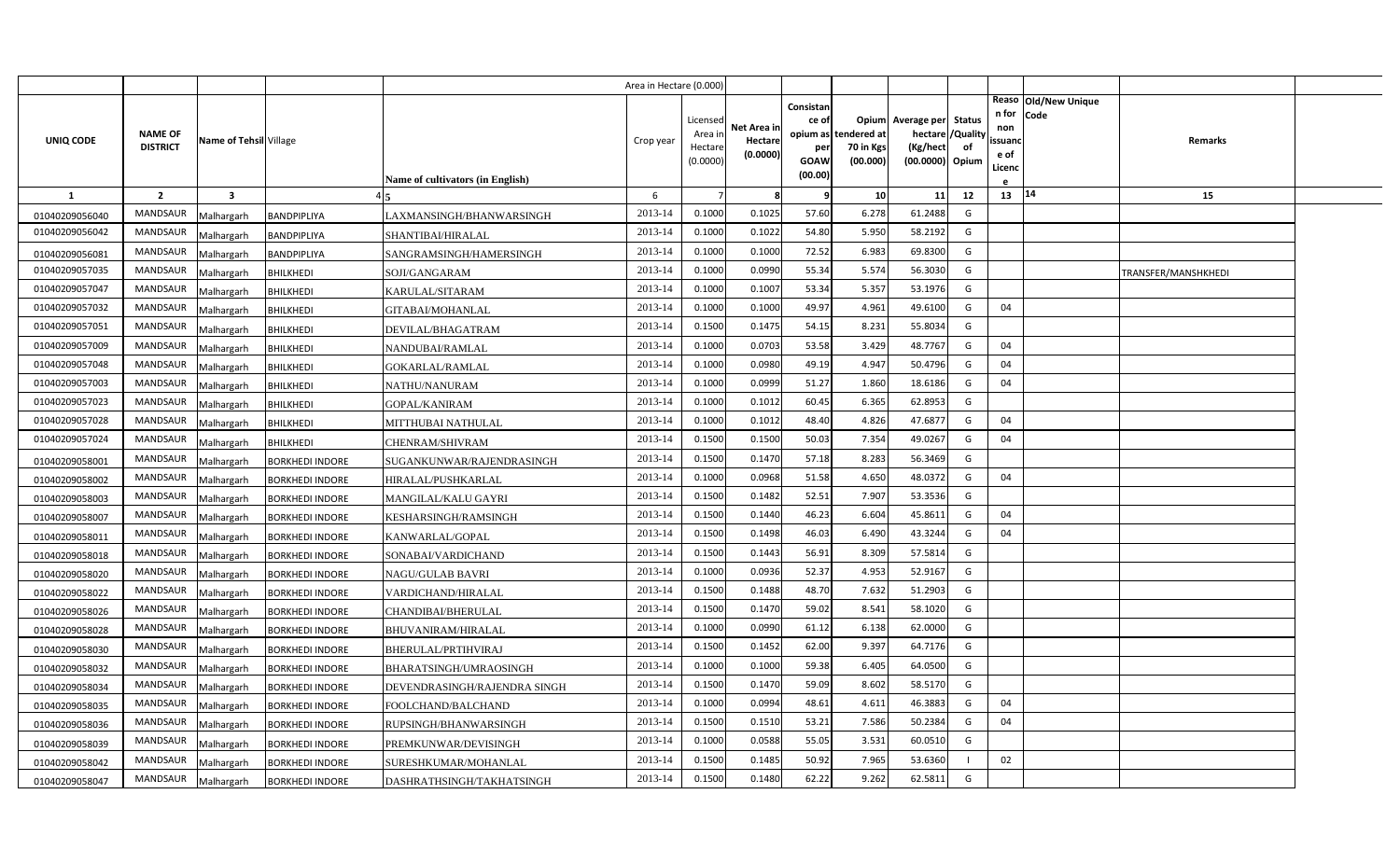|                |                 |                         |                        |                                         | Area in Hectare (0.000) |          |                        |                    |             |                          |          |                |                              |         |  |
|----------------|-----------------|-------------------------|------------------------|-----------------------------------------|-------------------------|----------|------------------------|--------------------|-------------|--------------------------|----------|----------------|------------------------------|---------|--|
|                |                 |                         |                        |                                         |                         | Licensed |                        | Consistan<br>ce of |             | Opium Average per Status |          | n for          | Reaso Old/New Unique<br>Code |         |  |
|                | <b>NAME OF</b>  | Name of Tehsil Village  |                        |                                         |                         | Area ir  | Net Area ir<br>Hectare | opium as           | tendered at | hectare                  | /Quality | non            |                              | Remarks |  |
| UNIQ CODE      | <b>DISTRICT</b> |                         |                        |                                         | Crop year               | Hectar   | (0.0000)               | per                | 70 in Kgs   | (Kg/hect                 | of       | ssuand<br>e of |                              |         |  |
|                |                 |                         |                        |                                         |                         | (0.0000) |                        | GOAW<br>(00.00)    | (00.000)    | (00.0000) Opium          |          | Licenc         |                              |         |  |
| $\mathbf{1}$   | $\overline{2}$  | $\overline{\mathbf{3}}$ |                        | <b>Name of cultivators (in English)</b> | 6                       |          | 8                      | 9                  | 10          | 11                       | 12       | 13 14          |                              | 15      |  |
| 01040209058048 | <b>MANDSAUR</b> | Malhargarh              | <b>BORKHEDI INDORE</b> | GANGARAM/KISHAN                         | 2013-14                 | 0.1500   | 0.1430                 | 50.11              | 7.373       | 51.5594                  | G        |                |                              |         |  |
| 01040209058051 | MANDSAUR        | Malhargarh              | <b>BORKHEDI INDORE</b> | DEVILAL/NATHULAL                        | 2013-14                 | 0.1500   | 0.1375                 | 52.01              | 7.757       | 56.4145                  | G        |                |                              |         |  |
| 01040209058055 | <b>MANDSAUR</b> | Malhargarh              | <b>BORKHEDI INDORE</b> | ISHWARLAL/NARAYAN                       | 2013-14                 | 0.1000   | 0.0957                 | 47.04              | 4.482       | 46.8339                  | G        | 04             |                              |         |  |
| 01040209058058 | <b>MANDSAUR</b> | Malhargarh              | <b>BORKHEDI INDORE</b> | RAMLAL/KISHAN                           | 2013-14                 | 0.1500   | 0.1500                 | 60.33              | 9.032       | 60.2133                  | G        |                |                              |         |  |
| 01040209058059 | MANDSAUR        | Malhargarh              | <b>BORKHEDI INDORE</b> | KHUMANSINGH/BHANWARSINGH                | 2013-14                 | 0.1500   | 0.1500                 | 57.37              | 8.319       | 55.4600                  | G        |                |                              |         |  |
| 01040209058069 | <b>MANDSAUR</b> | Malhargarh              | BORKHEDI INDORE        | JAGDISH/KISHANLAL                       | 2013-14                 | 0.1000   | 0.0968                 | 53.24              | 5.476       | 56.5702                  | G        |                |                              |         |  |
| 01040209058074 | MANDSAUR        | Malhargarh              | <b>BORKHEDI INDORE</b> | KANEHIYALAL/BHANWARIYA                  | 2013-14                 | 0.1500   | 0.1435                 | 44.40              | 6.222       | 43.3589                  | G        | 04             |                              |         |  |
| 01040209058075 | <b>MANDSAUR</b> | Malhargarh              | <b>BORKHEDI INDORE</b> | LALSINGH/BHANWARSINGH                   | 2013-14                 | 0.1000   | 0.1000                 | 54.22              | 5.538       | 55.3800                  | G        |                |                              |         |  |
| 01040209058081 | MANDSAUR        | Malhargarh              | <b>BORKHEDI INDORE</b> | NARAYAN/NANDA                           | 2013-14                 | 0.1500   | 0.1460                 | 49.72              | 7.231       | 49.5274                  | G        | 04             |                              |         |  |
| 01040209058082 | MANDSAUR        | Malhargarh              | <b>BORKHEDI INDORE</b> | KAMALSINGH/LALSINGH                     | 2013-14                 | 0.1000   | 0.0988                 | 50.58              | 5.145       | 52.0749                  | G        |                |                              |         |  |
| 01040209058083 | MANDSAUR        | Malhargarh              | BORKHEDI INDORE        | HARIRAM/GOPAL                           | 2013-14                 | 0.1500   | 0.1494                 | 50.20              | 7.616       | 50.9772                  | G        | 04             |                              |         |  |
| 01040209058088 | MANDSAUR        | Malhargarh              | <b>BORKHEDI INDORE</b> | KOMAL/PANNALAL                          | 2013-14                 | 0.1500   | 0.1470                 | 55.23              | 8.545       | 58.1293                  | G        |                |                              |         |  |
| 01040209058093 | <b>MANDSAUR</b> | Malhargarh              | <b>BORKHEDI INDORE</b> | KARULAL/BHERULAL                        | 2013-14                 | 0.1500   | 0.1285                 | 60.09              | 8.430       | 65.6030                  |          | 02             |                              |         |  |
| 01040209058102 | MANDSAUR        | Malhargarh              | <b>BORKHEDI INDORE</b> | MOHANLAL/PYARCHAND                      | 2013-14                 | 0.1000   | 0.0959                 | 54.16              | 5.385       | 56.1522                  | G        |                |                              |         |  |
| 01040209058103 | MANDSAUR        | Malhargarh              | <b>BORKHEDI INDORE</b> | BRIJRAJSINGH/LALSINGH                   | 2013-14                 | 0.1500   | 0.1482                 | 56.73              | 8.461       | 57.0918                  | G        |                |                              |         |  |
| 01040209058115 | MANDSAUR        | Malhargarh              | <b>BORKHEDI INDORE</b> | BHUVANISINGH/ONKARSINGH                 | 2013-14                 | 0.1000   | 0.0924                 | 57.71              | 5.235       | 56.6558                  | G        |                |                              |         |  |
| 01040209058117 | MANDSAUR        | Malhargarh              | <b>BORKHEDI INDORE</b> | RAMESHWARIBAI/SHANKARLAL                | 2013-14                 | 0.1500   | 0.1480                 | 56.88              | 8.150       | 55.0676                  | G        |                |                              |         |  |
| 01040209058121 | MANDSAUR        | Malhargarh              | <b>BORKHEDI INDORE</b> | RADHESHYAM/RATANLAL                     | 2013-14                 | 0.1000   | 0.0944                 | 58.27              | 6.035       | 63.9301                  | G        |                |                              |         |  |
| 01040209058044 | MANDSAUR        | Malhargarh              | <b>BORKHEDI INDORE</b> | RATANLAL/KARULAL                        | 2013-14                 | 0.1500   | 0.1475                 | 49.90              | 7.471       | 50.6508                  | G        | 04             |                              |         |  |
| 01040209058067 | MANDSAUR        | Malhargarh              | <b>BORKHEDI INDORE</b> | DILIPKUMAR/KANEHIYALAL                  | 2013-14                 | 0.1000   | 0.1000                 | 45.36              | 4.581       | 45.8100                  | G        | 04             |                              |         |  |
| 01040209058092 | MANDSAUR        | Malhargarh              | <b>BORKHEDI INDORE</b> | BABULAL/VARDICHANDRA                    | 2013-14                 | 0.1500   | 0.1480                 | 57.18              | 8.307       | 56.1284                  | G        |                |                              |         |  |
| 01040209058079 | MANDSAUR        | Malhargarh              | <b>BORKHEDI INDORE</b> | PRABHULAL/DALLA                         | 2013-14                 | 0.1000   | 0.0988                 | 52.91              | 5.193       | 52.5607                  | G        |                |                              |         |  |
| 01040209058084 | MANDSAUR        | Malhargarh              | <b>BORKHEDI INDORE</b> | LALSINGH/RAMSINGH                       | 2013-14                 | 0.1500   | 0.1444                 | 58.69              | 8.493       | 58.8158                  | G        |                |                              |         |  |
| 01040209058091 | MANDSAUR        | Malhargarh              | <b>BORKHEDI INDORE</b> | BAPULAL/NANDA                           | 2013-14                 | 0.1000   | 0.0960                 | 51.43              | 5.092       | 53.0417                  | G        |                |                              |         |  |
| 01040209058037 | MANDSAUR        | Malhargarh              | <b>BORKHEDI INDORE</b> | SHAMBHUSINGH/ONKARSINGH                 | 2013-14                 | 0.1500   | 0.1500                 | 52.53              | 7.452       | 49.6800                  | G        | 04             |                              |         |  |
| 01040209058066 | MANDSAUR        | Malhargarh              | BORKHEDI INDORE        | GORDHANLAL/MANGILAL                     | 2013-14                 | 0.1000   | 0.1000                 | 49.55              | 3.702       | 37.0200                  | G        | 04             |                              |         |  |
| 01040209058096 | MANDSAUR        | Malhargarh              | <b>BORKHEDI INDORE</b> | MUNNIBAI/NARAYAN                        | 2013-14                 | 0.1000   | 0.1000                 | 48.50              | 4.968       | 49.6800                  |          | 02             |                              |         |  |
| 01040209058126 | MANDSAUR        | Malhargarh              | <b>BORKHEDI INDORE</b> | BHANWARBAI/RATANLAL                     | 2013-14                 | 0.1000   | 0.0960                 | 58.34              | 5.976       | 62.2500                  | G        |                |                              |         |  |
| 01040209058065 | MANDSAUR        | Malhargarh              | <b>BORKHEDI INDORE</b> | BHAGIRATH/VARDICHAND                    | 2013-14                 | 0.1500   | 0.1444                 | 45.87              | 6.684       | 46.2881                  | G        | 04             |                              |         |  |
| 01040209058094 | MANDSAUR        | Malhargarh              | <b>BORKHEDI INDORE</b> | RAMSINGH/DEVISINGH                      | 2013-14                 | 0.1500   | 0.1476                 | 52.18              | 2.997       | 20.3049                  | G        | 04             |                              |         |  |
| 01040209058043 | MANDSAUR        | Malhargarh              | <b>BORKHEDI INDORE</b> | PREMCHAND/KISHANLAL                     | 2013-14                 | 0.1500   | 0.1480                 | 50.49              | 7.429       | 50.1959                  | G        | 04             |                              |         |  |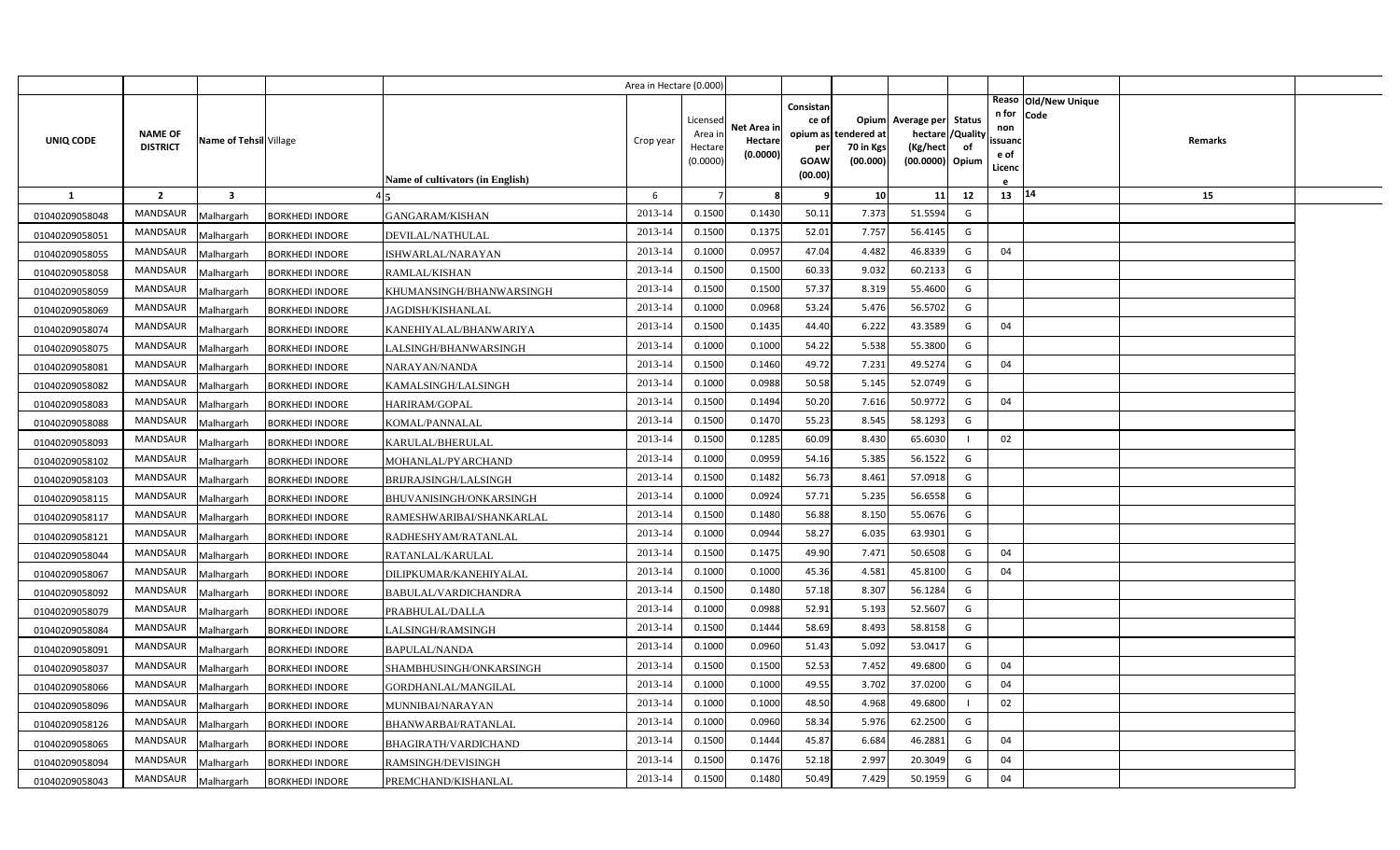|                |                                   |                         |                        |                                         | Area in Hectare (0.000) |                                            |                                    |                                                                 |                                      |                                                                    |                |                                          |                              |         |  |
|----------------|-----------------------------------|-------------------------|------------------------|-----------------------------------------|-------------------------|--------------------------------------------|------------------------------------|-----------------------------------------------------------------|--------------------------------------|--------------------------------------------------------------------|----------------|------------------------------------------|------------------------------|---------|--|
| UNIQ CODE      | <b>NAME OF</b><br><b>DISTRICT</b> | Name of Tehsil Village  |                        | <b>Name of cultivators (in English)</b> | Crop year               | Licensed<br>Area in<br>Hectare<br>(0.0000) | Net Area in<br>Hectare<br>(0.0000) | Consistan<br>ce of<br>opium as<br>per<br><b>GOAW</b><br>(00.00) | tendered at<br>70 in Kgs<br>(00.000) | Opium Average per Status<br>hectare<br>(Kg/hect<br>(00.0000) Opium | /Quality<br>of | n for<br>non<br>ssuand<br>e of<br>Licenc | Reaso Old/New Unique<br>Code | Remarks |  |
| <b>1</b>       | $\overline{2}$                    | $\overline{\mathbf{3}}$ |                        |                                         | 6                       |                                            | 8                                  | ¢                                                               | 10                                   | 11                                                                 | 12             | $13 \mid 14$                             |                              | 15      |  |
| 01040209058080 | <b>MANDSAUR</b>                   | Malhargarh              | <b>BORKHEDI INDORE</b> | MOHANBAI/BAGDIRAM                       | 2013-14                 | 0.1500                                     | 0.1500                             | 51.82                                                           | 7.484                                | 49.8933                                                            | G              | 04                                       |                              |         |  |
| 01040209058009 | MANDSAUR                          | Malhargarh              | <b>BORKHEDI INDORE</b> | BHAGATRAM/NARAYAN                       | 2013-14                 | 0.1500                                     | 0.1500                             | 52.69                                                           | 8.069                                | 53.7933                                                            | G              |                                          |                              |         |  |
| 01040209058019 | <b>MANDSAUR</b>                   | Malhargarh              | <b>BORKHEDI INDORE</b> | <b>KACHRU/NATHU</b>                     | 2013-14                 | 0.1000                                     | 0.0972                             | 55.18                                                           | 5.739                                | 59.0432                                                            | G              |                                          |                              |         |  |
| 01040209058029 | <b>MANDSAUR</b>                   | Malhargarh              | <b>BORKHEDI INDORE</b> | KACHRULAL/BHANWARLAL                    | 2013-14                 | 0.1500                                     | 0.1521                             | 46.97                                                           | 7.41                                 | 48.7508                                                            | G              | 04                                       |                              |         |  |
| 01040209058062 | MANDSAUR                          | Malhargarh              | <b>BORKHEDI INDORE</b> | RAMKUNWARBAI/RAMSINGH                   | 2013-14                 | 0.1500                                     | 0.1470                             | 52.26                                                           | 7.921                                | 53.8844                                                            | G              |                                          |                              |         |  |
| 01040209058010 | <b>MANDSAUR</b>                   | Malhargarh              | <b>BORKHEDI INDORE</b> | BADRILAL/PYARCHAND                      | 2013-14                 | 0.1000                                     | 0.1008                             | 61.05                                                           | 6.236                                | 61.8651                                                            | G              |                                          |                              |         |  |
| 01040209058129 | MANDSAUR                          | Malhargarh              | <b>BORKHEDI INDORE</b> | <b>JMABAI/KAMALKUMAR</b>                | 2013-14                 | 0.1000                                     | 0.0980                             | 58.06                                                           | 6.146                                | 62.7143                                                            | G              |                                          | 01040209072045               |         |  |
| 01040209059002 | <b>MANDSAUR</b>                   | Malhargarh              | <b>BUDA</b>            | RAMPRATAP/HAJARILAL                     | 2013-14                 | 0.1500                                     | 0.1540                             | 69.11                                                           | 10.613                               | 68.9156                                                            | G              |                                          |                              |         |  |
| 01040209059003 | MANDSAUR                          | Malhargarh              | BUDA                   | <b>BHUVANIRAM/BHERULAL</b>              | 2013-14                 | 0.1500                                     | 0.1428                             | 55.77                                                           | 8.589                                | 60.1471                                                            | G              |                                          |                              |         |  |
| 01040209059004 | MANDSAUR                          | Malhargarh              | <b>BUDA</b>            | DILIPKUMAR/BHERULAL/BHUVANILAL          | 2013-14                 | 0.1500                                     | 0.1424                             | 55.33                                                           | 8.497                                | 59.6699                                                            | G              |                                          |                              |         |  |
| 01040209059005 | <b>MANDSAUR</b>                   | Malhargarh              | <b>BUDA</b>            | HAJARILAL/CHUNNILAL                     | 2013-14                 | 0.1500                                     | 0.1462                             | 67.89                                                           | 10.581                               | 72.3735                                                            | G              |                                          |                              |         |  |
| 01040209059006 | MANDSAUR                          | Malhargarh              | <b>BUDA</b>            | MATHURALAL/BHANWARLAL                   | 2013-14                 | 0.1500                                     | 0.1520                             | 64.58                                                           | 9.604                                | 63.1842                                                            | G              |                                          |                              |         |  |
| 01040209059011 | <b>MANDSAUR</b>                   | Malhargarh              | <b>BUDA</b>            | <b>BAPULAL/KESHURAM</b>                 | 2013-14                 | 0.1500                                     | 0.1514                             | 66.34                                                           | 10.235                               | 67.6024                                                            | G              |                                          |                              |         |  |
| 01040209059012 | MANDSAUR                          | Malhargarh              | <b>BUDA</b>            | RAMSHURTABAI/BHAGIRATH                  | 2013-14                 | 0.1000                                     | 0.0999                             | 55.74                                                           | 5.781                                | 57.8679                                                            | G              |                                          |                              |         |  |
| 01040209059013 | <b>MANDSAUR</b>                   | Malhargarh              | <b>BUDA</b>            | AYODHYABAI/SHRILAL                      | 2013-14                 | 0.1500                                     | 0.1517                             | 69.04                                                           | 10.849                               | 71.5162                                                            | G              |                                          |                              |         |  |
| 01040209059015 | MANDSAUR                          | Malhargarh              | BUDA                   | SAVITRIBAI/BADRILAL                     | 2013-14                 | 0.1000                                     | 0.1049                             | 56.62                                                           | 6.155                                | 58.6749                                                            | G              |                                          |                              |         |  |
| 01040209059022 | MANDSAUR                          | Malhargarh              | <b>BUDA</b>            | BHANWARLAL/MANGILAL                     | 2013-14                 | 0.1500                                     | 0.1470                             | 69.09                                                           | 9.722                                | 66.1361                                                            | G              |                                          |                              |         |  |
| 01040209059024 | MANDSAUR                          | Malhargarh              | <b>BUDA</b>            | CHANDRASHEKHAR/VISHVNATH                | 2013-14                 | 0.1500                                     | 0.1510                             | 64.76                                                           | 9.603                                | 63.5960                                                            | G              |                                          |                              |         |  |
| 01040209059031 | MANDSAUR                          | Malhargarh              | <b>BUDA</b>            | RAMNARAYAN/RATANLAL                     | 2013-14                 | 0.1500                                     | 0.1519                             | 63.95                                                           | 9.556                                | 62.9098                                                            | G              |                                          |                              |         |  |
| 01040209059032 | MANDSAUR                          | Malhargarh              | <b>BUDA</b>            | KASHIBAI/MANGILAL                       | 2013-14                 | 0.1500                                     | 0.1533                             | 57.83                                                           | 7.947                                | 51.8390                                                            |                | 02                                       |                              |         |  |
| 01040209059036 | MANDSAUR                          | Malhargarh              | <b>BUDA</b>            | BHERULAL/KISHANLAL                      | 2013-14                 | 0.1500                                     | 0.1421                             | 64.13                                                           | 9.839                                | 69.2400                                                            | G              |                                          |                              |         |  |
| 01040209059039 | MANDSAUR                          | Malhargarh              | <b>BUDA</b>            | PARASRAM/BHARATRAM                      | 2013-14                 | 0.1500                                     | 0.1529                             | 69.24                                                           | 9.812                                | 64.1727                                                            | G              |                                          |                              |         |  |
| 01040209059040 | MANDSAUR                          | Malhargarh              | <b>BUDA</b>            | NATHULAL/DEVILAL                        | 2013-14                 | 0.1500                                     | 0.1468                             | 65.75                                                           | 9.27                                 | 63.1540                                                            | G              |                                          |                              |         |  |
| 01040209059041 | MANDSAUR                          | Malhargarh              | <b>BUDA</b>            | RUKMANBAI/SURATRAM                      | 2013-14                 | 0.1500                                     | 0.1451                             | 67.32                                                           | 9.800                                | 67.5396                                                            | G              |                                          |                              |         |  |
| 01040209059043 | MANDSAUR                          | Malhargarh              | <b>BUDA</b>            | JAGDISH/TULSIRAM/FAKIRCHAND             | 2013-14                 | 0.1500                                     | 0.1462                             | 61.34                                                           | 9.201                                | 62.9343                                                            | G              |                                          |                              |         |  |
| 01040209059044 | MANDSAUR                          | Malhargarh              | <b>BUDA</b>            | BAPULAL/BAGDIRAM                        | 2013-14                 | 0.1500                                     | 0.1520                             | 60.64                                                           | 9.191                                | 60.4671                                                            | G              |                                          |                              |         |  |
| 01040209059047 | MANDSAUR                          | Malhargarh              | <b>BUDA</b>            | MOHANLAL/BHUVANIRAM                     | 2013-14                 | 0.1500                                     | 0.1500                             | 56.16                                                           | 8.625                                | 57.5000                                                            | G              |                                          |                              |         |  |
| 01040209059048 | MANDSAUR                          | Malhargarh              | BUDA                   | SHAMBHULAL/MOTILAL                      | 2013-14                 | 0.1500                                     | 0.1562                             | 60.75                                                           | 9.989                                | 63.9501                                                            | G              |                                          |                              |         |  |
| 01040209059049 | MANDSAUR                          | Malhargarh              | <b>BUDA</b>            | FAKIRCHAND/POONAMCHAND                  | 2013-14                 | 0.1500                                     | 0.1500                             | 59.63                                                           | 9.362                                | 62.4133                                                            | G              |                                          |                              |         |  |
| 01040209059052 | <b>MANDSAUR</b>                   | Malhargarh              | <b>BUDA</b>            | KANEHIYALAL/GANESHRAM                   | 2013-14                 | 0.1500                                     | 0.1464                             | 60.30                                                           | 9.355                                | 63.9003                                                            | G              |                                          |                              |         |  |
| 01040209059053 | MANDSAUR                          | Malhargarh              | <b>BUDA</b>            | DINESHKUMAR/HIRALAL/BAGDIRAM            | 2013-14                 | 0.1500                                     | 0.1500                             | 65.12                                                           | 10.224                               | 68.1600                                                            | G              |                                          |                              |         |  |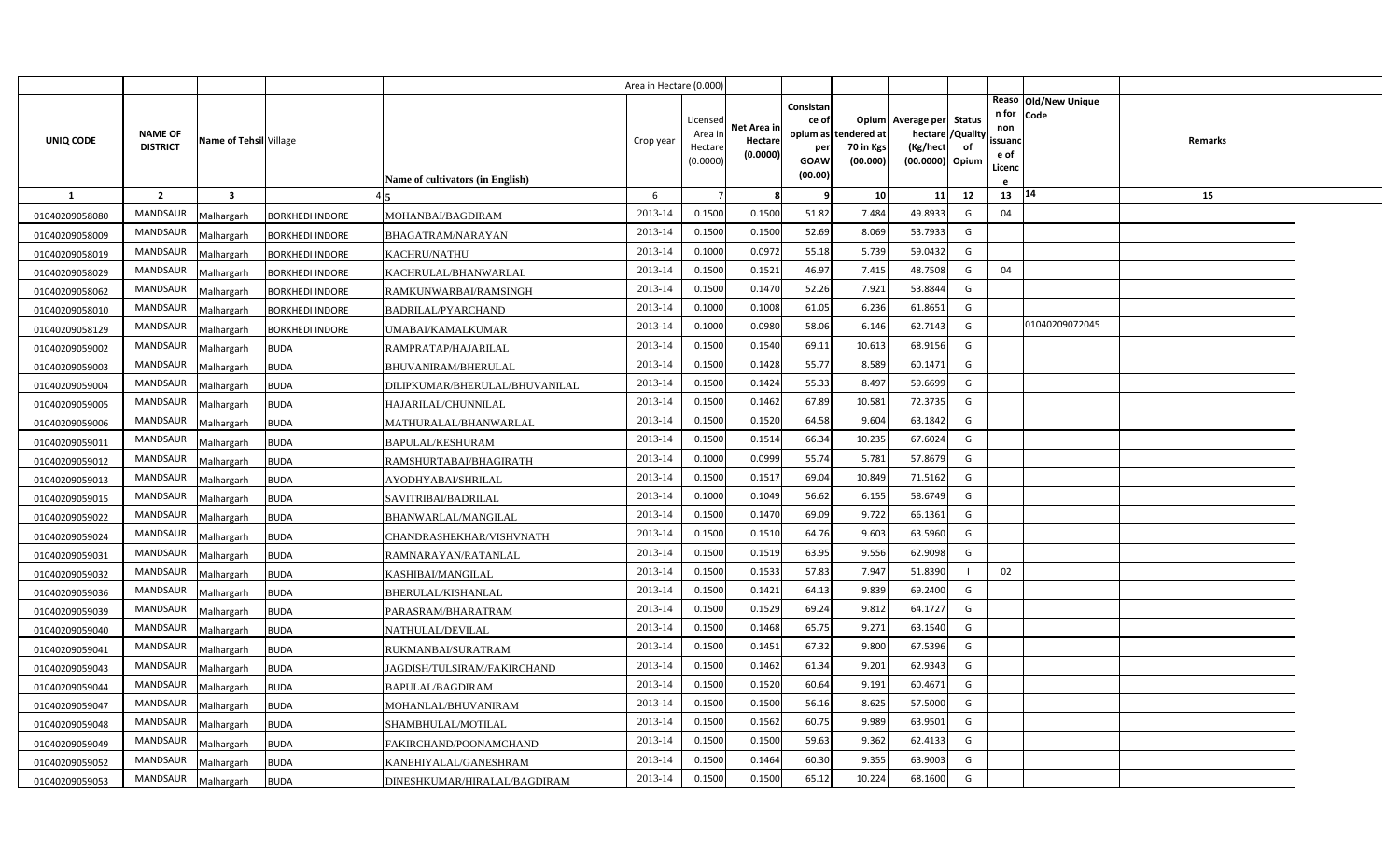|                |                                   |                        |             |                                         | Area in Hectare (0.000) |                                            |                                    |                                              |                                               |                                                                    |                |                                                                          |         |  |
|----------------|-----------------------------------|------------------------|-------------|-----------------------------------------|-------------------------|--------------------------------------------|------------------------------------|----------------------------------------------|-----------------------------------------------|--------------------------------------------------------------------|----------------|--------------------------------------------------------------------------|---------|--|
| UNIQ CODE      | <b>NAME OF</b><br><b>DISTRICT</b> | Name of Tehsil Village |             | <b>Name of cultivators (in English)</b> | Crop year               | Licensed<br>Area in<br>Hectare<br>(0.0000) | Net Area in<br>Hectare<br>(0.0000) | Consistan<br>ce of<br>per<br>GOAW<br>(00.00) | opium as tendered at<br>70 in Kgs<br>(00.000) | Opium Average per Status<br>hectare<br>(Kg/hect<br>(00.0000) Opium | /Quality<br>of | Reaso Old/New Unique<br>n for<br>Code<br>non<br>ssuand<br>e of<br>Licenc | Remarks |  |
| $\mathbf{1}$   | $\overline{2}$                    | $\mathbf{3}$           |             |                                         | 6                       |                                            | -8                                 | q                                            | 10                                            | 11                                                                 | 12             | 13   14                                                                  | 15      |  |
| 01040209059055 | <b>MANDSAUR</b>                   | Malhargarh             | <b>BUDA</b> | VARDICHAND/SURATRAM                     | 2013-14                 | 0.1500                                     | 0.1572                             | 64.34                                        | 9.927                                         | 63.1489                                                            | G              |                                                                          |         |  |
| 01040209059058 | MANDSAUR                          | Malhargarh             | <b>BUDA</b> | RAMCHANDRIBAI/KANEHIYALAL               | 2013-14                 | 0.1500                                     | 0.1430                             | 71.29                                        | 10.419                                        | 72.8601                                                            | G              |                                                                          |         |  |
| 01040209059059 | <b>MANDSAUR</b>                   | Malhargarh             | <b>BUDA</b> | NANALAL/MANGILAL                        | 2013-14                 | 0.1000                                     | 0.0985                             | 67.94                                        | 7.066                                         | 71.7360                                                            | G              |                                                                          |         |  |
| 01040209059063 | <b>MANDSAUR</b>                   | Malhargarh             | <b>BUDA</b> | KAILASH/MANGILAL                        | 2013-14                 | 0.1500                                     | 0.1435                             | 62.05                                        | 9.281                                         | 64.6760                                                            | G              |                                                                          |         |  |
| 01040209059064 | <b>MANDSAUR</b>                   | Malhargarh             | <b>BUDA</b> | LAXMINARAYAN/GANESH                     | 2013-14                 | 0.1500                                     | 0.1500                             | 65.41                                        | 9.868                                         | 65.7867                                                            | G              |                                                                          |         |  |
| 01040209059066 | <b>MANDSAUR</b>                   | Malhargarh             | <b>BUDA</b> | VARDIBAI/KARULAL                        | 2013-14                 | 0.1500                                     | 0.1553                             | 57.68                                        | 8.998                                         | 57.9395                                                            | G              |                                                                          |         |  |
| 01040209059067 | <b>MANDSAUR</b>                   | Malhargarh             | <b>BUDA</b> | RAMESHWAR/MOHANLAL                      | 2013-14                 | 0.1500                                     | 0.1500                             | 62.33                                        | 9.305                                         | 62.0333                                                            | G              |                                                                          |         |  |
| 01040209059071 | MANDSAUR                          | Malhargarh             | <b>BUDA</b> | KANEHIYALAL/BHUVANIRAM                  | 2013-14                 | 0.1500                                     | 0.1473                             | 65.75                                        | 9.477                                         | 64.3381                                                            | G              |                                                                          |         |  |
| 01040209059073 | MANDSAUR                          | Malhargarh             | <b>BUDA</b> | DHANNA/NANURAM                          | 2013-14                 | 0.1500                                     | 0.1435                             | 56.38                                        | 8.111                                         | 56.5226                                                            | G              |                                                                          |         |  |
| 01040209059076 | MANDSAUR                          | Malhargarh             | <b>BUDA</b> | <b>BHAGIRATH/KACHRU</b>                 | 2013-14                 | 0.1500                                     | 0.1510                             | 60.84                                        | 9.439                                         | 62.5099                                                            | G              |                                                                          |         |  |
| 01040209059077 | <b>MANDSAUR</b>                   | Malhargarh             | <b>BUDA</b> | MANGIBAI/NATHU                          | 2013-14                 | 0.1500                                     | 0.1501                             | 65.63                                        | 10.285                                        | 68.5300                                                            |                | 02                                                                       |         |  |
| 01040209059079 | <b>MANDSAUR</b>                   | Malhargarh             | <b>BUDA</b> | KESHURAM/SURATRAM                       | 2013-14                 | 0.1500                                     | 0.1443                             | 69.94                                        | 10.21:                                        | 70.7623                                                            | G              |                                                                          |         |  |
| 01040209059080 | <b>MANDSAUR</b>                   | Malhargarh             | <b>BUDA</b> | KALURAM/NIRBHAYRAM                      | 2013-14                 | 0.1500                                     | 0.1500                             | 63.46                                        | 9.718                                         | 64.7867                                                            | G              |                                                                          |         |  |
| 01040209059081 | <b>MANDSAUR</b>                   | Malhargarh             | <b>BUDA</b> | RAMESHCHAND/NIRBHAYRAM                  | 2013-14                 | 0.1500                                     | 0.1550                             | 51.62                                        | 8.318                                         | 53.6645                                                            | G              |                                                                          |         |  |
| 01040209059090 | <b>MANDSAUR</b>                   | Malhargarh             | <b>BUDA</b> | SURESH/BALKISHAN                        | 2013-14                 | 0.1500                                     | 0.1471                             | 66.59                                        | 9.770                                         | 66.4174                                                            | G              |                                                                          |         |  |
| 01040209059092 | MANDSAUR                          | Malhargarh             | <b>BUDA</b> | INDUBAI@INDRABAI/BULAKBAI               | 2013-14                 | 0.1500                                     | 0.1530                             | 62.43                                        | 9.266                                         | 60.5621                                                            | G              |                                                                          |         |  |
| 01040209059096 | MANDSAUR                          | Malhargarh             | <b>BUDA</b> | SHIVLAL/HAJARILAL                       | 2013-14                 | 0.1500                                     | 0.1496                             | 67.67                                        | 10.470                                        | 69.9866                                                            | G              |                                                                          |         |  |
| 01040209059098 | <b>MANDSAUR</b>                   | Malhargarh             | <b>BUDA</b> | TULSIRAM/FAKIRCHAND                     | 2013-14                 | 0.1500                                     | 0.1462                             | 65.07                                        | 9.788                                         | 66.9494                                                            | G              |                                                                          |         |  |
| 01040209059103 | <b>MANDSAUR</b>                   | Malhargarh             | <b>BUDA</b> | RAMCHANDRA/KANIRAM                      | 2013-14                 | 0.1500                                     | 0.1472                             | 59.96                                        | 9.242                                         | 62.7853                                                            | G              |                                                                          |         |  |
| 01040209059104 | <b>MANDSAUR</b>                   | Malhargarh             | <b>BUDA</b> | GOVINDKUNWAR/BHUVANISINGH               | 2013-14                 | 0.1000                                     | 0.0956                             | 55.52                                        | 5.711                                         | 59.7385                                                            | G              |                                                                          |         |  |
| 01040209059144 | <b>MANDSAUR</b>                   | Malhargarh             | <b>BUDA</b> | FARUKHALI/INAYATALI                     | 2013-14                 | 0.1500                                     | 0.1520                             | 65.01                                        | 10.151                                        | 66.7829                                                            | G              |                                                                          |         |  |
| 01040209059302 | <b>MANDSAUR</b>                   | Malhargarh             | <b>BUDA</b> | SHABBIRKHAN/MOHAMMADKHAN                | 2013-14                 | 0.1000                                     | 0.1026                             | 59.01                                        | 6.221                                         | 60.6335                                                            | G              |                                                                          |         |  |
| 01040209059353 | <b>MANDSAUR</b>                   | Malhargarh             | <b>BUDA</b> | RADHESHYAM/NAGGAJI                      | 2013-14                 | 0.1500                                     | 0.1530                             | 70.81                                        | 11.087                                        | 72.4641                                                            | G              |                                                                          |         |  |
| 01040209059046 | <b>MANDSAUR</b>                   | Malhargarh             | <b>BUDA</b> | VINODKUMAR/RAMESHWAR                    | 2013-14                 | 0.1000                                     | 0.0960                             | 54.21                                        | 5.398                                         | 56.2292                                                            | G              |                                                                          |         |  |
| 01040209059106 | <b>MANDSAUR</b>                   | Malhargarh             | <b>BUDA</b> | ONKARLAL/RAMLAL                         | 2013-14                 | 0.1000                                     | 0.1050                             | 58.15                                        | 6.006                                         | 57.2000                                                            | G              |                                                                          |         |  |
| 01040209059107 | <b>MANDSAUR</b>                   | Malhargarh             | <b>BUDA</b> | KANEHIYALAL/NATHULAL                    | 2013-14                 | 0.1500                                     | 0.1408                             | 63.22                                        | 9.194                                         | 65.2983                                                            | G              |                                                                          |         |  |
| 01040209059108 | <b>MANDSAUR</b>                   | Malhargarh             | <b>BUDA</b> | BHANWARBAI/RATANLAL                     | 2013-14                 | 0.1500                                     | 0.1500                             | 63.39                                        | 9.681                                         | 64.5400                                                            | G              |                                                                          |         |  |
| 01040209059109 | MANDSAUR                          | Malhargarh             | <b>BUDA</b> | RAMKANYABAI/BAPULAL                     | 2013-14                 | 0.1500                                     | 0.1525                             | 73.68                                        | 10.999                                        | 72.1246                                                            | G              |                                                                          |         |  |
| 01040209059114 | MANDSAUR                          | Malhargarh             | <b>BUDA</b> | RAMRATAN/MANGILAL                       | 2013-14                 | 0.1500                                     | 0.1500                             | 58.78                                        | 9.019                                         | 60.1267                                                            | G              |                                                                          |         |  |
| 01040209059116 | MANDSAUR                          | Malhargarh             | <b>BUDA</b> | RAMNIVAS/HAJARILAL                      | 2013-14                 | 0.1500                                     | 0.1426                             | 72.44                                        | 10.866                                        | 76.1992                                                            | G              |                                                                          |         |  |
| 01040209059117 | MANDSAUR                          | Malhargarh             | <b>BUDA</b> | NATHULAL/HARIRAM                        | 2013-14                 | 0.1500                                     | 0.1480                             | 64.05                                        | 9.909                                         | 66.9527                                                            | G              |                                                                          |         |  |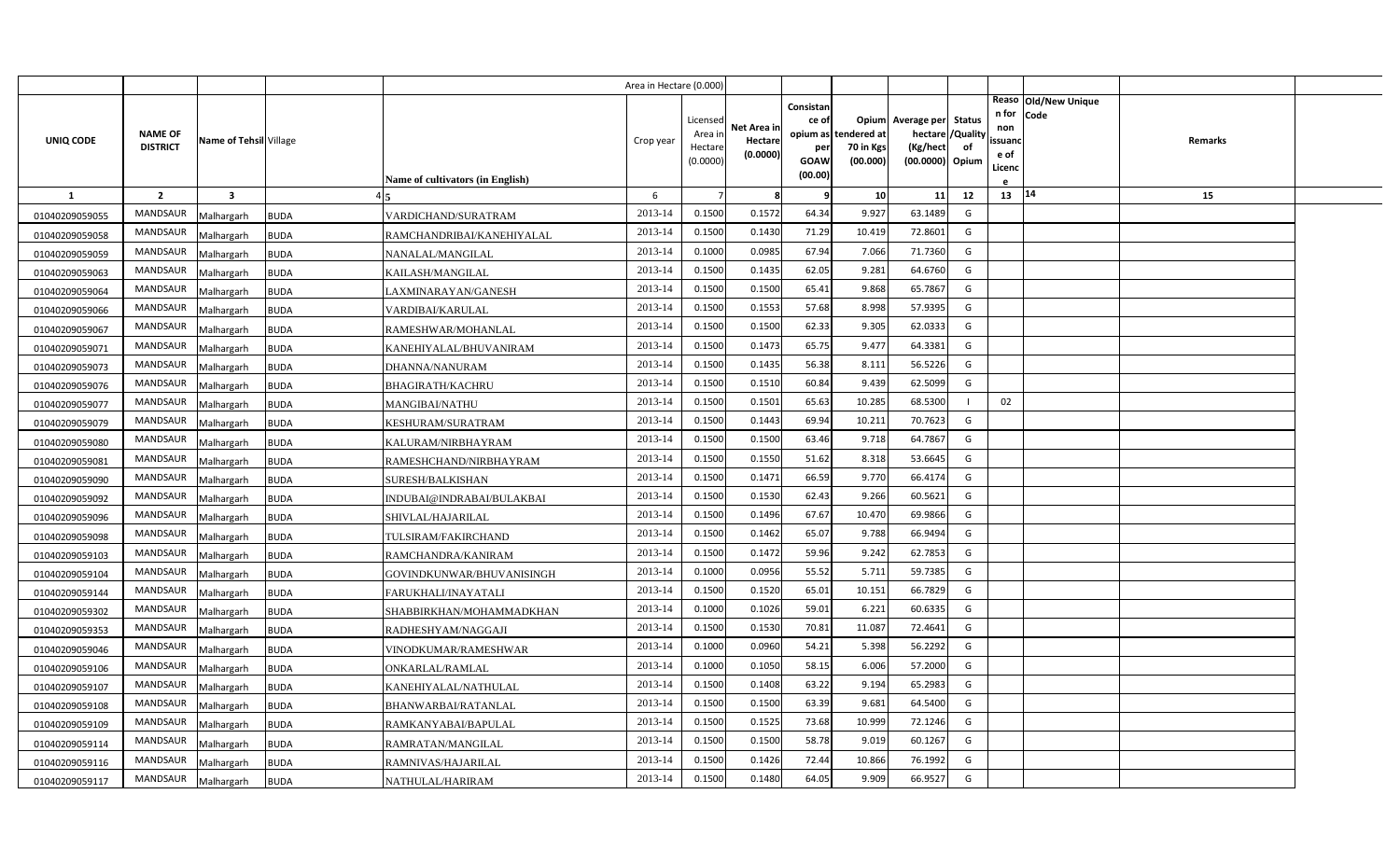|                |                                   |                         |                                          | Area in Hectare (0.000) |                                            |                                    |                                                     |                                               |                                                                    |                |                                          |                              |         |  |
|----------------|-----------------------------------|-------------------------|------------------------------------------|-------------------------|--------------------------------------------|------------------------------------|-----------------------------------------------------|-----------------------------------------------|--------------------------------------------------------------------|----------------|------------------------------------------|------------------------------|---------|--|
| UNIQ CODE      | <b>NAME OF</b><br><b>DISTRICT</b> | Name of Tehsil Village  | <b>Name of cultivators (in English)</b>  | Crop year               | Licensed<br>Area in<br>Hectare<br>(0.0000) | Net Area in<br>Hectare<br>(0.0000) | Consistan<br>ce of<br>per<br><b>GOAW</b><br>(00.00) | opium as tendered at<br>70 in Kgs<br>(00.000) | Opium Average per Status<br>hectare<br>(Kg/hect<br>(00.0000) Opium | /Quality<br>of | n for<br>non<br>ssuand<br>e of<br>Licenc | Reaso Old/New Unique<br>Code | Remarks |  |
| <b>1</b>       | $\overline{2}$                    | $\overline{\mathbf{3}}$ |                                          | 6                       |                                            | 8                                  | 9                                                   | 10                                            | 11                                                                 | 12             | 13                                       | 14                           | 15      |  |
| 01040209059120 | <b>MANDSAUR</b>                   | Malhargarh              | <b>BUDA</b><br>RAMKUNWARBAI/DULICHAND    | 2013-14                 | 0.1000                                     | 0.1018                             | 49.64                                               | 5.035                                         | 49.4597                                                            | G              | 04                                       |                              |         |  |
| 01040209059121 | MANDSAUR                          | Malhargarh              | <b>BUDA</b><br>BHUVANIRAM/VENIRAM        | 2013-14                 | 0.1000                                     | 0.0980                             | 67.84                                               | 6.842                                         | 69.8163                                                            | G              |                                          |                              |         |  |
| 01040209059124 | MANDSAUR                          | Malhargarh              | <b>BUDA</b><br>PARASRAM/SURATRAM         | 2013-14                 | 0.1500                                     | 0.1457                             | 67.90                                               | 10.457                                        | 71.7708                                                            | G              |                                          |                              |         |  |
| 01040209059125 | <b>MANDSAUR</b>                   | Malhargarh              | <b>BUDA</b><br>KANEHIYALAL/RAMNIVAS      | 2013-14                 | 0.1500                                     | 0.1555                             | 62.88                                               | 9.558                                         | 61.4662                                                            | G              |                                          |                              |         |  |
| 01040209059127 | <b>MANDSAUR</b>                   | Malhargarh              | <b>BUDA</b><br>NANDLAL/DALURAM           | 2013-14                 | 0.1500                                     | 0.1500                             | 39.24                                               | 3.504                                         | 23.3600                                                            | G              | 04                                       |                              |         |  |
| 01040209059129 | <b>MANDSAUR</b>                   | Malhargarh              | <b>BUDA</b><br>ALIHUSSAIN/FAKIRALI       | 2013-14                 | 0.1500                                     | 0.1516                             | 57.87                                               | 8.821                                         | 58.1860                                                            | G              |                                          |                              |         |  |
| 01040209059132 | MANDSAUR                          | Malhargarh              | <b>BUDA</b><br>RAMIBAI/GIRDHARI          | 2013-14                 | 0.1500                                     | 0.1490                             | 62.25                                               | 9.346                                         | 62.7248                                                            | G              |                                          |                              |         |  |
| 01040209059137 | <b>MANDSAUR</b>                   | Malhargarh              | <b>BUDA</b><br>PRABHULAL/LAXMAN          | 2013-14                 | 0.1500                                     | 0.1512                             | 57.42                                               | 8.613                                         | 56.9643                                                            | G              |                                          |                              |         |  |
| 01040209059138 | <b>MANDSAUR</b>                   | Malhargarh              | <b>BUDA</b><br>RAMESHCHANDRA/NARAYAN     | 2013-14                 | 0.1500                                     | 0.1500                             | 65.01                                               | 9.854                                         | 65.6933                                                            | G              |                                          |                              |         |  |
| 01040209059139 | <b>MANDSAUR</b>                   | Malhargarh              | <b>BUDA</b><br>SHIVLAL/BHUVANJI          | 2013-14                 | 0.1500                                     | 0.1530                             | 54.88                                               | 8.161                                         | 53.3390                                                            | $\blacksquare$ | 02                                       |                              |         |  |
| 01040209059140 | <b>MANDSAUR</b>                   | Malhargarh              | NAHARSINGH/DUNGARSINGH<br><b>BUDA</b>    | 2013-14                 | 0.1000                                     | 0.0972                             | 65.96                                               | 6.718                                         | 69.1152                                                            | G              |                                          |                              |         |  |
| 01040209059145 | <b>MANDSAUR</b>                   | Malhargarh              | <b>BUDA</b><br><b>BETULBAI/CHANDALI</b>  | 2013-14                 | 0.1000                                     | 0.1016                             | 63.62                                               | 6.598                                         | 64.9409                                                            | G              |                                          |                              |         |  |
| 01040209059149 | <b>MANDSAUR</b>                   | Malhargarh              | <b>BUDA</b><br>RAJU/BAGDIRAM PATIDAR     | 2013-14                 | 0.1500                                     | 0.1470                             | 58.23                                               | 8.651                                         | 58.8503                                                            | G              |                                          |                              |         |  |
| 01040209059150 | <b>MANDSAUR</b>                   | Malhargarh              | <b>BUDA</b><br>KANWARLAL/MATHURALAL      | 2013-14                 | 0.1500                                     | 0.1456                             | 63.25                                               | 9.469                                         | 65.0343                                                            | G              |                                          |                              |         |  |
| 01040209059151 | MANDSAUR                          | Malhargarh              | <b>BUDA</b><br>RAJULAL/POKHARLAL         | 2013-14                 | 0.1500                                     | 0.1440                             | 65.37                                               | 9.712                                         | 67.4444                                                            | G              |                                          |                              |         |  |
| 01040209059152 | <b>MANDSAUR</b>                   | Malhargarh              | <b>BUDA</b><br>FAKIRCHAND/GOPAL          | 2013-14                 | 0.1500                                     | 0.1435                             | 52.15                                               | 7.502                                         | 52.2787                                                            | G              |                                          |                              |         |  |
| 01040209059153 | MANDSAUR                          | Malhargarh              | <b>BUDA</b><br>KANVARLAL/KESHURAM KHATIK | 2013-14                 | 0.1000                                     | 0.0992                             | 56.35                                               | 5.917                                         | 59.6472                                                            | G              |                                          |                              |         |  |
| 01040209059154 | <b>MANDSAUR</b>                   | Malhargarh              | <b>BUDA</b><br>OMPRAKASH/LAXMINARAYAN    | 2013-14                 | 0.1000                                     | 0.1047                             | 66.11                                               | 7.508                                         | 71.7096                                                            | G              |                                          |                              |         |  |
| 01040209059155 | <b>MANDSAUR</b>                   | Malhargarh              | <b>BUDA</b><br>KARULAL/NARAYAN           | 2013-14                 | 0.1500                                     | 0.1447                             | 53.82                                               | 8.142                                         | 56.2681                                                            | G              |                                          |                              |         |  |
| 01040209059156 | <b>MANDSAUR</b>                   | Malhargarh              | <b>BUDA</b><br><b>BABULAL/KANIRAM</b>    | 2013-14                 | 0.1500                                     | 0.1421                             | 67.58                                               | 9.770                                         | 68.7544                                                            | G              |                                          |                              |         |  |
| 01040209059159 | <b>MANDSAUR</b>                   | Malhargarh              | <b>BUDA</b><br>MANGILAL/LALU             | 2013-14                 | 0.1500                                     | 0.1518                             | 62.65                                               | 9.970                                         | 65.6785                                                            | G              |                                          |                              |         |  |
| 01040209059162 | <b>MANDSAUR</b>                   | Malhargarh              | <b>BUDA</b><br>SAGARABAI/RAMKISHAN       | 2013-14                 | 0.1500                                     | 0.1505                             | 59.05                                               | 8.773                                         | 58.2924                                                            | G              |                                          |                              |         |  |
| 01040209059164 | <b>MANDSAUR</b>                   | Malhargarh              | <b>BUDA</b><br>FAKIRCHAND/SHANKARLAL     | 2013-14                 | 0.1000                                     | 0.1023                             | 64.67                                               | 6.679                                         | 65.2884                                                            | G              |                                          |                              |         |  |
| 01040209059165 | <b>MANDSAUR</b>                   | Malhargarh              | <b>BUDA</b><br>LALURAM/DHANNALAL         | 2013-14                 | 0.1000                                     | 0.1008                             | 56.58                                               | 5.949                                         | 59.0179                                                            | G              |                                          |                              |         |  |
| 01040209059166 | <b>MANDSAUR</b>                   | Malhargarh              | <b>BUDA</b><br>MANGILAL/GOBAR            | 2013-14                 | 0.1000                                     | 0.1005                             | 56.13                                               | 5.661                                         | 56.3284                                                            | G              |                                          |                              |         |  |
| 01040209059167 | <b>MANDSAUR</b>                   | Malhargarh              | <b>BUDA</b><br>GANESHRAM/UDAYRAM@UDA     | 2013-14                 | 0.1000                                     | 0.0987                             | 59.70                                               | 6.456                                         | 65.4103                                                            | G              |                                          |                              |         |  |
| 01040209059168 | <b>MANDSAUR</b>                   | Malhargarh              | <b>BUDA</b><br>CHAGANLAL/BHERULAL        | 2013-14                 | 0.1500                                     | 0.1457                             | 63.81                                               | 9.389                                         | 64.4406                                                            | G              |                                          |                              |         |  |
| 01040209059169 | MANDSAUR                          | Malhargarh              | <b>BUDA</b><br>BHAGATRAM/DHANNA BALAI    | 2013-14                 | 0.1000                                     | 0.1006                             | 47.72                                               | 4.615                                         | 45.8748                                                            | G              | 04                                       |                              |         |  |
| 01040209059170 | <b>MANDSAUR</b>                   | Malhargarh              | <b>BUDA</b><br>BAPULAL/UDAYRAM@UDA       | 2013-14                 | 0.1500                                     | 0.1543                             | 57.86                                               | 9.820                                         | 63.6423                                                            | G              |                                          |                              |         |  |
| 01040209059171 | <b>MANDSAUR</b>                   | Malhargarh              | <b>BUDA</b><br>RAMESHWAR/JAWAHARLAL      | 2013-14                 | 0.1500                                     | 0.1392                             | 51.80                                               | 7.415                                         | 53.2687                                                            | G              |                                          |                              |         |  |
| 01040209059172 | MANDSAUR                          | Malhargarh              | <b>BUDA</b><br>HIRALAL/BAGDIRAM          | 2013-14                 | 0.1500                                     | 0.1443                             | 64.52                                               | 10.305                                        | 71.4137                                                            | G              |                                          |                              |         |  |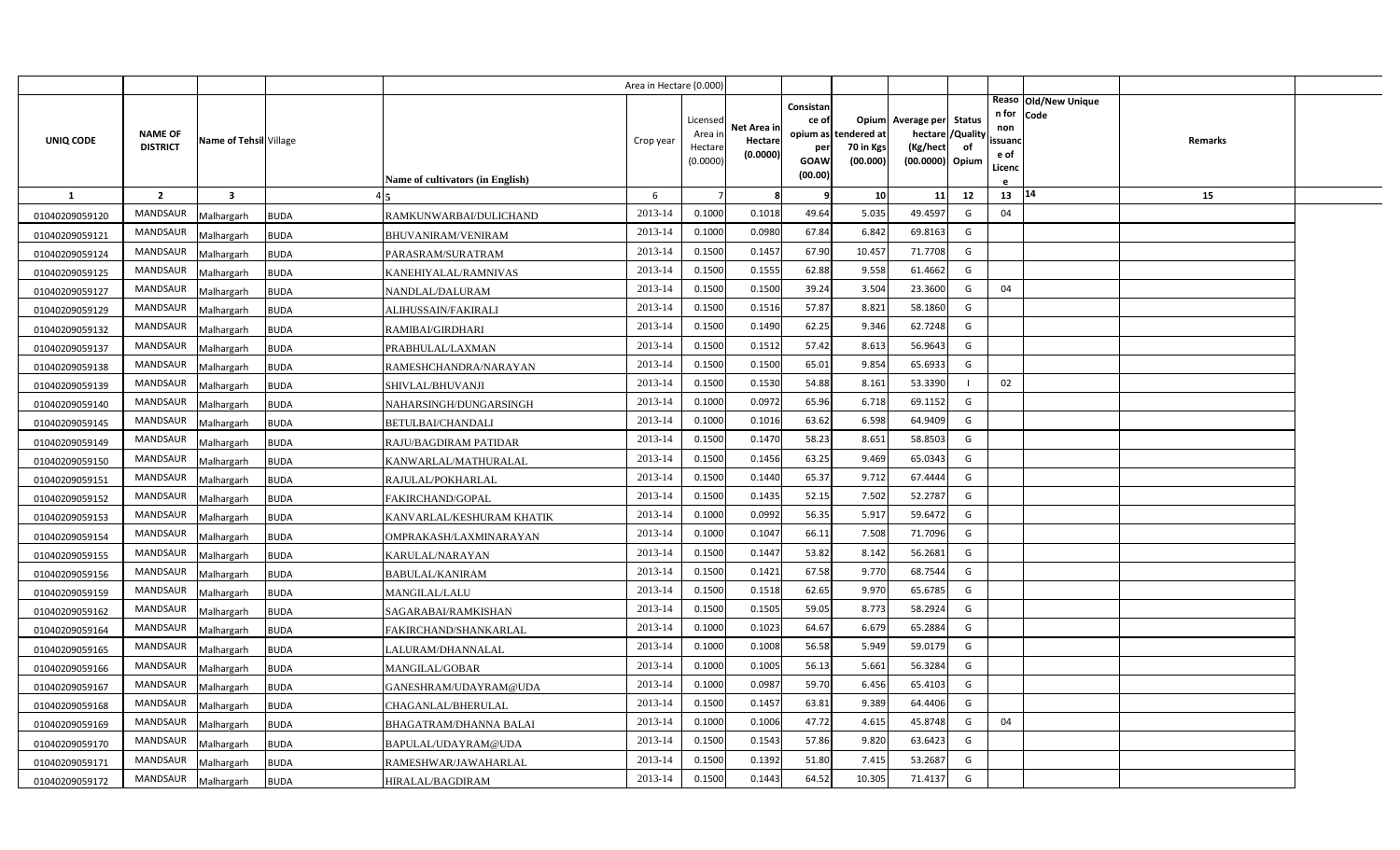|                |                                   |                         |                                           | Area in Hectare (0.000) |                                            |                                    |                                              |                                               |                                                                    |                |                                          |                              |         |  |
|----------------|-----------------------------------|-------------------------|-------------------------------------------|-------------------------|--------------------------------------------|------------------------------------|----------------------------------------------|-----------------------------------------------|--------------------------------------------------------------------|----------------|------------------------------------------|------------------------------|---------|--|
| UNIQ CODE      | <b>NAME OF</b><br><b>DISTRICT</b> | Name of Tehsil Village  | Name of cultivators (in English)          | Crop year               | Licensed<br>Area in<br>Hectare<br>(0.0000) | Net Area in<br>Hectare<br>(0.0000) | Consistan<br>ce of<br>per<br>GOAW<br>(00.00) | opium as tendered at<br>70 in Kgs<br>(00.000) | Opium Average per Status<br>hectare<br>(Kg/hect<br>(00.0000) Opium | /Quality<br>of | n for<br>non<br>ssuand<br>e of<br>Licenc | Reaso Old/New Unique<br>Code | Remarks |  |
| <b>1</b>       | $\overline{2}$                    | $\overline{\mathbf{3}}$ |                                           | 6                       |                                            | -8                                 | -9                                           | 10                                            | 11                                                                 | 12             | 13 14                                    |                              | 15      |  |
| 01040209059305 | MANDSAUR                          | Malhargarh              | RAMCHANDRA/MANGILAL<br><b>BUDA</b>        | 2013-14                 | 0.1500                                     | 0.1460                             | 57.92                                        | 8.787                                         | 60.1849                                                            | G              |                                          |                              |         |  |
| 01040209059173 | MANDSAUR                          | Malhargarh              | <b>BUDA</b><br>BHUVANIRAM/RAMDAYAL        | 2013-14                 | 0.1500                                     | 0.1426                             | 66.53                                        | 9.694                                         | 67.9804                                                            | G              |                                          |                              |         |  |
| 01040209059174 | MANDSAUR                          | Malhargarh              | <b>BUDA</b><br>VAJERAM/PARTHA             | 2013-14                 | 0.1000                                     | 0.1005                             | 56.60                                        | 6.363                                         | 63.3134                                                            | G              |                                          |                              |         |  |
| 01040209059175 | <b>MANDSAUR</b>                   | Malhargarh              | <b>BUDA</b><br>GANGARAM/DALLA             | 2013-14                 | 0.1500                                     | 0.1476                             | 58.64                                        | 8.762                                         | 59.3631                                                            | G              |                                          |                              |         |  |
| 01040209059176 | <b>MANDSAUR</b>                   | Malhargarh              | <b>BUDA</b><br><b>BOTLAL/MANGILAL</b>     | 2013-14                 | 0.1500                                     | 0.1480                             | 60.54                                        | 9.124                                         | 61.6486                                                            | G              |                                          |                              |         |  |
| 01040209059178 | <b>MANDSAUR</b>                   | Malhargarh              | <b>BUDA</b><br>DEVILAL/GANESHRAM          | 2013-14                 | 0.1500                                     | 0.1421                             | 65.46                                        | 9.352                                         | 65.8058                                                            | G              |                                          |                              |         |  |
| 01040209059182 | <b>MANDSAUR</b>                   | Malhargarh              | <b>BUDA</b><br>KAILASHCHAND/UDA           | 2013-14                 | 0.1500                                     | 0.1512                             | 57.70                                        | 9.553                                         | 63.1812                                                            | G              |                                          |                              |         |  |
| 01040209059187 | <b>MANDSAUR</b>                   | Malhargarh              | <b>BUDA</b><br>KANEHIYALAL/MATHURALAL     | 2013-14                 | 0.1500                                     | 0.1500                             | 70.62                                        | 10.875                                        | 72.5000                                                            | G              |                                          |                              |         |  |
| 01040209059188 | <b>MANDSAUR</b>                   | Malhargarh              | <b>BUDA</b><br>KAMLABAI/BAPULAL           | 2013-14                 | 0.1500                                     | 0.1525                             | 66.17                                        | 9.254                                         | 60.6820                                                            | G              |                                          |                              |         |  |
| 01040209059190 | MANDSAUR                          | Malhargarh              | <b>BUDA</b><br>LAXMINARAYAN/MOTILAL       | 2013-14                 | 0.1500                                     | 0.1406                             | 61.98                                        | 9.084                                         | 64.6088                                                            | G              |                                          |                              |         |  |
| 01040209059192 | <b>MANDSAUR</b>                   | Malhargarh              | <b>BUDA</b><br>NAGJIRAM/HIRALAL           | 2013-14                 | 0.1500                                     | 0.1500                             | 61.21                                        | 9.155                                         | 61.0333                                                            | G              |                                          |                              |         |  |
| 01040209059197 | <b>MANDSAUR</b>                   | Malhargarh              | <b>BUDA</b><br>MADANSINGH/PARTHESINGH     | 2013-14                 | 0.1000                                     | 0.0963                             | 56.33                                        | 5.448                                         | 56.5732                                                            | G              |                                          |                              |         |  |
| 01040209059199 | <b>MANDSAUR</b>                   | Malhargarh              | <b>BUDA</b><br>BALARAM/GOTAMLAL           | 2013-14                 | 0.1500                                     | 0.1450                             | 63.95                                        | 10.031                                        | 69.1793                                                            | G              |                                          |                              |         |  |
| 01040209059201 | <b>MANDSAUR</b>                   | Malhargarh              | <b>BUDA</b><br>MAKBULKHAN/GAFURKHAN       | 2013-14                 | 0.1500                                     | 0.1495                             | 66.69                                        | 9.946                                         | 66.5284                                                            | G              |                                          |                              |         |  |
| 01040209059205 | <b>MANDSAUR</b>                   | Malhargarh              | <b>BUDA</b><br>PARWATIBAI/JAWAHARLAL      | 2013-14                 | 0.1500                                     | 0.1480                             | 63.02                                        | 9.399                                         | 63.5068                                                            | G              |                                          |                              |         |  |
| 01040209059206 | <b>MANDSAUR</b>                   | Malhargarh              | <b>BUDA</b><br>RAMPRASAD/RAMDAYAL/MOTILAL | 2013-14                 | 0.1500                                     | 0.1440                             | 64.01                                        | 9.236                                         | 64.1389                                                            | G              |                                          |                              |         |  |
| 01040209059207 | <b>MANDSAUR</b>                   | Malhargarh              | <b>BUDA</b><br><b>JAGDISH/RAMNIVAS</b>    | 2013-14                 | 0.1500                                     | 0.1485                             | 59.29                                        | 8.580                                         | 57.7778                                                            | G              |                                          |                              |         |  |
| 01040209059208 | <b>MANDSAUR</b>                   | Malhargarh              | <b>BUDA</b><br>BHANWARDAS/SITARAM         | 2013-14                 | 0.1500                                     | 0.1443                             | 55.97                                        | 8.388                                         | 58.1289                                                            | G              |                                          |                              |         |  |
| 01040209059210 | <b>MANDSAUR</b>                   | Malhargarh              | <b>BUDA</b><br>RUGHNATH/BHAGWAN           | 2013-14                 | 0.1000                                     | 0.1008                             | 54.55                                        | 5.782                                         | 57.3611                                                            | G              |                                          |                              |         |  |
| 01040209059212 | <b>MANDSAUR</b>                   | Malhargarh              | <b>BUDA</b><br>DHAPUBAI/MANGILAL          | 2013-14                 | 0.1000                                     | 0.0977                             | 60.10                                        | 5.873                                         | 60.1120                                                            |                | 02                                       |                              |         |  |
| 01040209059214 | <b>MANDSAUR</b>                   | Malhargarh              | <b>BUDA</b><br>MANGILAL/NANURAM           | 2013-14                 | 0.1500                                     | 0.1466                             | 54.84                                        | 8.383                                         | 57.1828                                                            | G              |                                          |                              |         |  |
| 01040209059216 | <b>MANDSAUR</b>                   | Malhargarh              | <b>BUDA</b><br>UDAYRAM/DEVA               | 2013-14                 | 0.1500                                     | 0.1450                             | 60.38                                        | 8.893                                         | 61.3310                                                            | G              |                                          |                              |         |  |
| 01040209059217 | MANDSAUR                          | Malhargarh              | <b>BUDA</b><br>KANTILAL/HIRALAL           | 2013-14                 | 0.1500                                     | 0.1378                             | 68.61                                        | 10.046                                        | 72.9028                                                            | G              |                                          |                              |         |  |
| 01040209059219 | <b>MANDSAUR</b>                   | Malhargarh              | <b>BUDA</b><br>KESHURAM/HIRA GAYRI        | 2013-14                 | 0.1500                                     | 0.1446                             | 56.19                                        | 7.81                                          | 54.0111                                                            | G              |                                          |                              |         |  |
| 01040209059220 | <b>MANDSAUR</b>                   | Malhargarh              | <b>BUDA</b><br>KANWARLAL/BAGDIRAM         | 2013-14                 | 0.1500                                     | 0.1460                             | 62.05                                        | 9.112                                         | 62.4110                                                            | G              |                                          |                              |         |  |
| 01040209059221 | <b>MANDSAUR</b>                   | Malhargarh              | <b>BUDA</b><br>RAMESHWAR/HAJARILAL        | 2013-14                 | 0.1500                                     | 0.1518                             | 67.13                                        | 10.415                                        | 68.6100                                                            | G              |                                          |                              |         |  |
| 01040209059222 | <b>MANDSAUR</b>                   | Malhargarh              | <b>BUDA</b><br>SALEGRAM/CHIMANLAL         | 2013-14                 | 0.1500                                     | 0.1508                             | 58.26                                        | 8.681                                         | 57.5663                                                            | G              |                                          |                              |         |  |
| 01040209059225 | <b>MANDSAUR</b>                   | Malhargarh              | <b>BUDA</b><br><b>BASANTILAL/GOTAMLAL</b> | 2013-14                 | 0.1500                                     | 0.1518                             | 58.95                                        | 8.927                                         | 58.8076                                                            | G              |                                          |                              |         |  |
| 01040209059228 | <b>MANDSAUR</b>                   | Malhargarh              | <b>BUDA</b><br>BHUVANIRAM/LALU NAAI       | 2013-14                 | 0.1500                                     | 0.1505                             | 60.68                                        | 9.440                                         | 62.7243                                                            | G              |                                          |                              |         |  |
| 01040209059230 | <b>MANDSAUR</b>                   | Malhargarh              | <b>BUDA</b><br>RODIBAI/BHERULAL           | 2013-14                 | 0.1500                                     | 0.1028                             | 55.69                                        | 5.458                                         | 53.0934                                                            | G              |                                          |                              |         |  |
| 01040209059231 | MANDSAUR                          | Malhargarh              | <b>BUDA</b><br>CHENRAM/BHERULAL           | 2013-14                 | 0.1000                                     | 0.1025                             | 52.66                                        | 5.462                                         | 53.2878                                                            | G              |                                          |                              |         |  |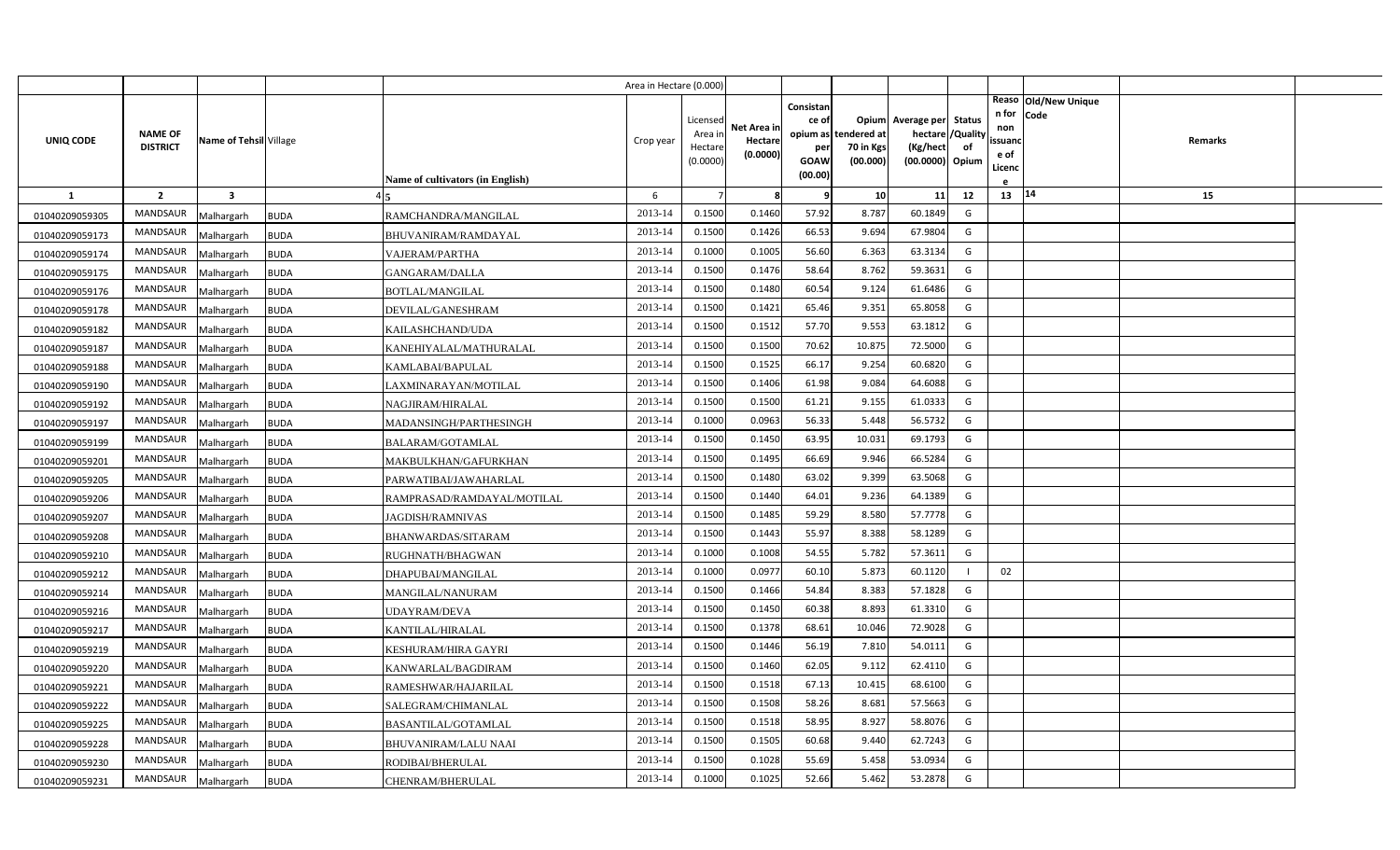|                |                                   |                        |             |                                         | Area in Hectare (0.000) |                                            |                                    |                                          |                                               |                                                                    |                |                                                                          |         |  |
|----------------|-----------------------------------|------------------------|-------------|-----------------------------------------|-------------------------|--------------------------------------------|------------------------------------|------------------------------------------|-----------------------------------------------|--------------------------------------------------------------------|----------------|--------------------------------------------------------------------------|---------|--|
| UNIQ CODE      | <b>NAME OF</b><br><b>DISTRICT</b> | Name of Tehsil Village |             |                                         | Crop year               | Licensed<br>Area in<br>Hectare<br>(0.0000) | Net Area in<br>Hectare<br>(0.0000) | Consistan<br>ce of<br>per<br><b>GOAW</b> | opium as tendered at<br>70 in Kgs<br>(00.000) | Opium Average per Status<br>hectare<br>(Kg/hect<br>(00.0000) Opium | /Quality<br>of | Reaso Old/New Unique<br>n for<br>Code<br>non<br>ssuand<br>e of<br>Licenc | Remarks |  |
|                |                                   |                        |             | <b>Name of cultivators (in English)</b> |                         |                                            |                                    | (00.00)                                  |                                               |                                                                    |                |                                                                          |         |  |
| $\mathbf{1}$   | $\overline{2}$                    | $\mathbf{3}$           |             |                                         | 6                       |                                            | -8                                 | q                                        | 10                                            | 11                                                                 | 12             | 13   14                                                                  | 15      |  |
| 01040209059232 | <b>MANDSAUR</b>                   | Malhargarh             | <b>BUDA</b> | BHAGATRAM/HAJARILAL                     | 2013-14                 | 0.1500                                     | 0.1470                             | 62.19                                    | 9.151                                         | 62.2517                                                            | G              |                                                                          |         |  |
| 01040209059233 | MANDSAUR                          | Malhargarh             | <b>BUDA</b> | GANESHRAM/RAMKISHAN                     | 2013-14                 | 0.1000                                     | 0.1036                             | 56.21                                    | 6.023                                         | 58.1371                                                            | G              |                                                                          |         |  |
| 01040209059235 | <b>MANDSAUR</b>                   | Malhargarh             | <b>BUDA</b> | <b>BHAGIRATH/NATHULAL</b>               | 2013-14                 | 0.1500                                     | 0.1497                             | 63.73                                    | 9.887                                         | 66.0454                                                            | G              |                                                                          |         |  |
| 01040209059236 | <b>MANDSAUR</b>                   | Malhargarh             | <b>BUDA</b> | ASHOKKUMAR/BHUVANISHANKAR               | 2013-14                 | 0.1000                                     | 0.1000                             | 49.30                                    | 5.275                                         | 52.7500                                                            | G              |                                                                          |         |  |
| 01040209059238 | <b>MANDSAUR</b>                   | Malhargarh             | <b>BUDA</b> | SUNDARBAI/BHULIBAI                      | 2013-14                 | 0.1000                                     | 0.1001                             | 65.61                                    | 6.617                                         | 66.1039                                                            | G              |                                                                          |         |  |
| 01040209059239 | <b>MANDSAUR</b>                   | Malhargarh             | <b>BUDA</b> | KAMLABAI/RAMPRAHLAD                     | 2013-14                 | 0.1500                                     | 0.1470                             | 55.66                                    | 8.524                                         | 57.9864                                                            | G              |                                                                          |         |  |
| 01040209059242 | <b>MANDSAUR</b>                   | Malhargarh             | <b>BUDA</b> | SUBHASHCHANDRA/KESHURAM                 | 2013-14                 | 0.1500                                     | 0.1472                             | 63.94                                    | 9.682                                         | 65.7745                                                            | G              |                                                                          |         |  |
| 01040209059248 | MANDSAUR                          | Malhargarh             | <b>BUDA</b> | JAGDISHCHANDRA/AMARJI/RAMNARAYAN        | 2013-14                 | 0.1500                                     | 0.1476                             | 62.05                                    | 9.627                                         | 65.2236                                                            | G              |                                                                          |         |  |
| 01040209059255 | <b>MANDSAUR</b>                   | Malhargarh             | <b>BUDA</b> | SATYANARAYAN/BHERULAL                   | 2013-14                 | 0.1500                                     | 0.1500                             | 59.74                                    | 8.807                                         | 58.7133                                                            | G              |                                                                          |         |  |
| 01040209059258 | MANDSAUR                          | Malhargarh             | <b>BUDA</b> | <b>BAGDIRAM/PURA</b>                    | 2013-14                 | 0.1000                                     | 0.0990                             | 65.06                                    | 6.822                                         | 68.9091                                                            | G              |                                                                          |         |  |
| 01040209059259 | <b>MANDSAUR</b>                   | Malhargarh             | <b>BUDA</b> | MEHMUDALI/FAKIR ALI                     | 2013-14                 | 0.1500                                     | 0.1500                             | 69.14                                    | 10.786                                        | 71.9067                                                            | G              |                                                                          |         |  |
| 01040209059260 | <b>MANDSAUR</b>                   | Malhargarh             | <b>BUDA</b> | LOKENDRA/MOHANLAL                       | 2013-14                 | 0.1500                                     | 0.1431                             | 63.55                                    | 9.396                                         | 65.6604                                                            | G              |                                                                          |         |  |
| 01040209059261 | <b>MANDSAUR</b>                   | Malhargarh             | <b>BUDA</b> | PARWATIBAI/MANGILAL                     | 2013-14                 | 0.1500                                     | 0.1520                             | 60.50                                    | 9.265                                         | 60.9539                                                            | G              |                                                                          |         |  |
| 01040209059262 | <b>MANDSAUR</b>                   | Malhargarh             | <b>BUDA</b> | CUNNILAL/BHUVANILAL BALAI               | 2013-14                 | 0.1500                                     | 0.1517                             | 58.27                                    | 9.406                                         | 62.0040                                                            | G              |                                                                          |         |  |
| 01040209059265 | <b>MANDSAUR</b>                   | Malhargarh             | <b>BUDA</b> | VINODKUMAR/BHANWARLAL                   | 2013-14                 | 0.1500                                     | 0.1518                             | 66.00                                    | 10.400                                        | 68.5112                                                            | G              |                                                                          |         |  |
| 01040209059267 | MANDSAUR                          | Malhargarh             | <b>BUDA</b> | RAMCHANDRA/BHAGIRATH                    | 2013-14                 | 0.1500                                     | 0.1523                             | 64.51                                    | 10.276                                        | 67.4721                                                            | G              |                                                                          |         |  |
| 01040209059268 | <b>MANDSAUR</b>                   | Malhargarh             | <b>BUDA</b> | GOPALKRISHNA/PARSURAM                   | 2013-14                 | 0.1000                                     | 0.0968                             | 66.14                                    | 6.642                                         | 68.6157                                                            | G              |                                                                          |         |  |
| 01040209059269 | <b>MANDSAUR</b>                   | Malhargarh             | <b>BUDA</b> | <b>KRIPARAM/DALLA</b>                   | 2013-14                 | 0.1000                                     | 0.1000                             | 60.50                                    | 6.085                                         | 60.8500                                                            | G              |                                                                          |         |  |
| 01040209059270 | <b>MANDSAUR</b>                   | Malhargarh             | <b>BUDA</b> | PHOOLKUNWARBAI/RAMPRAHLAD               | 2013-14                 | 0.1500                                     | 0.1512                             | 69.84                                    | 10.745                                        | 71.0648                                                            | G              |                                                                          |         |  |
| 01040209059276 | <b>MANDSAUR</b>                   | Malhargarh             | <b>BUDA</b> | MOHANLAL/HIRALAL                        | 2013-14                 | 0.1500                                     | 0.1546                             | 70.18                                    | 10.527                                        | 68.0918                                                            | G              |                                                                          |         |  |
| 01040209059277 | <b>MANDSAUR</b>                   | Malhargarh             | <b>BUDA</b> | BABULAL/MATHURALAL                      | 2013-14                 | 0.1500                                     | 0.1480                             | 61.69                                    | 9.201                                         | 62.1689                                                            | G              |                                                                          |         |  |
| 01040209059278 | <b>MANDSAUR</b>                   | Malhargarh             | <b>BUDA</b> | BHAGATRAM/KASHIRAM                      | 2013-14                 | 0.1000                                     | 0.0990                             | 62.45                                    | 6.388                                         | 64.5253                                                            | G              |                                                                          |         |  |
| 01040209059279 | <b>MANDSAUR</b>                   | Malhargarh             | <b>BUDA</b> | SHAMBHULAL/MANNALAL                     | 2013-14                 | 0.1500                                     | 0.1480                             | 62.73                                    | 9.723                                         | 65.6959                                                            | G              |                                                                          |         |  |
| 01040209059280 | <b>MANDSAUR</b>                   | Malhargarh             | <b>BUDA</b> | AMBALAL/MANGILAL                        | 2013-14                 | 0.1500                                     | 0.1548                             | 66.64                                    | 10.224                                        | 66.0465                                                            | G              |                                                                          |         |  |
| 01040209059282 | <b>MANDSAUR</b>                   | Malhargarh             | <b>BUDA</b> | RAMPRASAD/MANGILAL                      | 2013-14                 | 0.1500                                     | 0.1443                             | 65.48                                    | 9.794                                         | 67.8725                                                            | G              |                                                                          |         |  |
| 01040209059284 | MANDSAUR                          | Malhargarh             | <b>BUDA</b> | HASANALI/BASHIRALI                      | 2013-14                 | 0.1500                                     | 0.1520                             | 59.18                                    | 8.023                                         | 52.7829                                                            | G              |                                                                          |         |  |
| 01040209059286 | <b>MANDSAUR</b>                   | Malhargarh             | <b>BUDA</b> | PRAKASHCHAND/TULSIRAM                   | 2013-14                 | 0.1500                                     | 0.1495                             | 64.71                                    | 10.02                                         | 67.0301                                                            | G              |                                                                          |         |  |
| 01040209059288 | MANDSAUR                          | Malhargarh             | <b>BUDA</b> | JAGDISH/RAMDAYAL                        | 2013-14                 | 0.1500                                     | 0.1440                             | 63.14                                    | 9.065                                         | 62.9514                                                            | G              |                                                                          |         |  |
| 01040209059100 | MANDSAUR                          | Malhargarh             | <b>BUDA</b> | NANDUBAI/BHANWARLAL                     | 2013-14                 | 0.1500                                     | 0.1464                             | 57.75                                    | 8.588                                         | 58.6612                                                            | G              |                                                                          |         |  |
| 01040209059113 | MANDSAUR                          | Malhargarh             | <b>BUDA</b> | LAXMAN/KANIRAM                          | 2013-14                 | 0.1000                                     | 0.0997                             | 53.00                                    | 5.550                                         | 55.6670                                                            | G              |                                                                          |         |  |
| 01040209059119 | MANDSAUR                          | Malhargarh             | <b>BUDA</b> | SHOKATALI/BASHIRALI                     | 2013-14                 | 0.1500                                     | 0.1500                             | 58.62                                    | 8.826                                         | 58.8400                                                            | G              |                                                                          |         |  |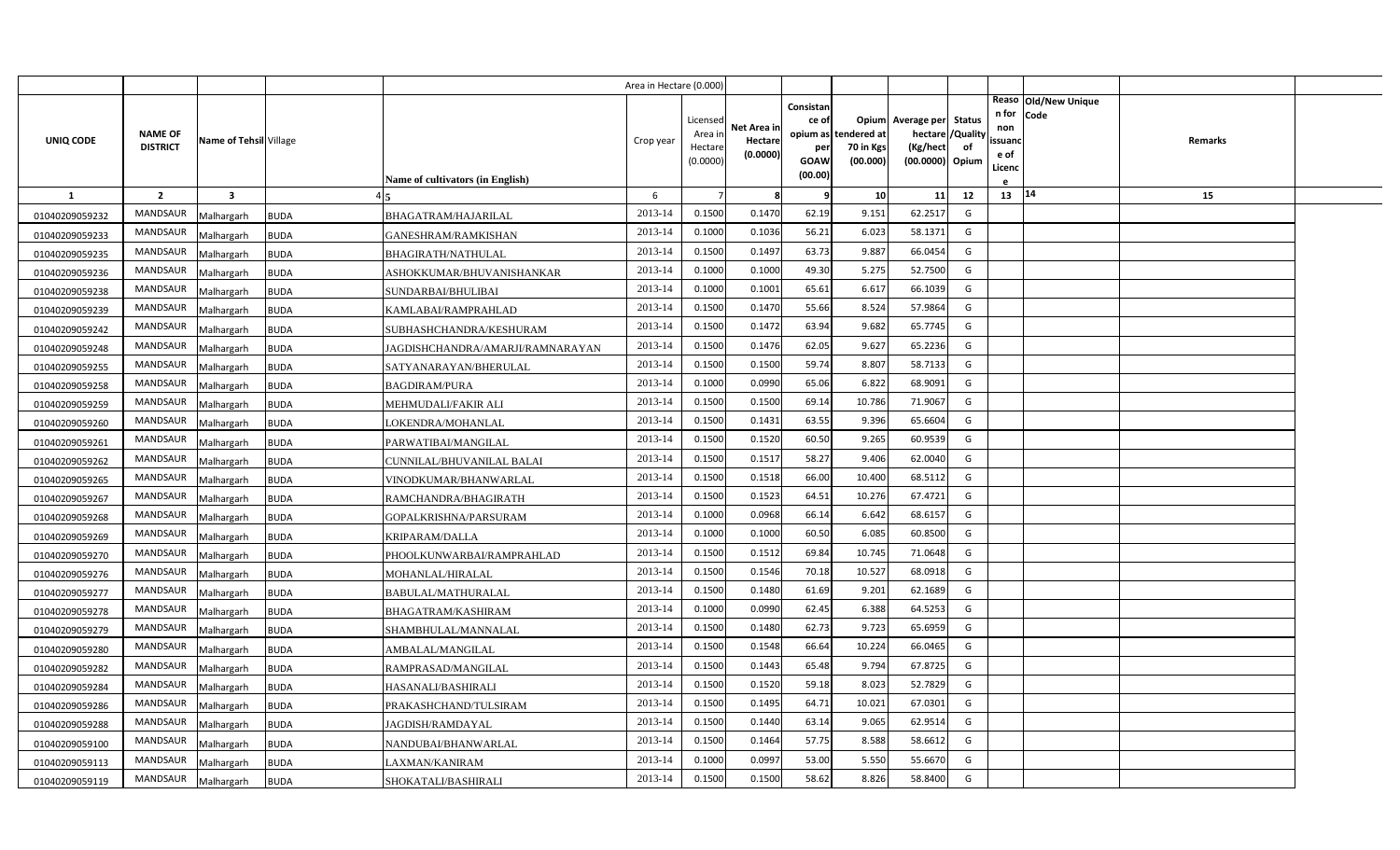|                |                                   |                        |             |                                  | Area in Hectare (0.000) |                                            |                                    |                                                                 |                                     |                                                         |                         |                                          |                              |                   |  |
|----------------|-----------------------------------|------------------------|-------------|----------------------------------|-------------------------|--------------------------------------------|------------------------------------|-----------------------------------------------------------------|-------------------------------------|---------------------------------------------------------|-------------------------|------------------------------------------|------------------------------|-------------------|--|
| UNIQ CODE      | <b>NAME OF</b><br><b>DISTRICT</b> | Name of Tehsil Village |             | Name of cultivators (in English) | Crop year               | Licensed<br>Area in<br>Hectare<br>(0.0000) | Net Area in<br>Hectare<br>(0.0000) | Consistan<br>ce of<br>opium as<br>per<br><b>GOAW</b><br>(00.00) | ndered at:<br>70 in Kgs<br>(00.000) | Opium Average per Status<br>(Kg/hect<br>(00.0000) Opium | hectare / Quality<br>of | n for<br>non<br>ssuand<br>e of<br>Licenc | Reaso Old/New Unique<br>Code | <b>Remarks</b>    |  |
| $\mathbf{1}$   | $\overline{2}$                    | $\mathbf{3}$           |             |                                  | 6                       |                                            | -8                                 | -9                                                              | 10                                  | 11                                                      | 12                      | 13                                       | 14                           | 15                |  |
| 01040209059263 | <b>MANDSAUR</b>                   | Malhargarh             | <b>BUDA</b> | VARDICHAND/KACHRU TELI           | 2013-14                 | 0.1500                                     | 0.1367                             | 52.11                                                           | 6.678                               | 48.8510                                                 |                         | 02                                       |                              |                   |  |
| 01040209059289 | MANDSAUR                          | Malhargarh             | <b>BUDA</b> | RAJESHKUMAR/BHUVANIRAM           | 2013-14                 | 0.1500                                     | 0.1426                             | 66.40                                                           | 9.685                               | 67.9173                                                 | G                       |                                          |                              |                   |  |
| 01040209059296 | <b>MANDSAUR</b>                   | Malhargarh             | <b>BUDA</b> | RAJMAL@RAJENDRA/MULCHAND/MOTILAL | 2013-14                 | 0.1500                                     | 0.1428                             | 71.60                                                           | 10.546                              | 73.8515                                                 | G                       |                                          |                              |                   |  |
| 01040209059290 | <b>MANDSAUR</b>                   | Malhargarh             | <b>BUDA</b> | KAILASHDAS/MATHURADAS/GULABDAS   | 2013-14                 | 0.1000                                     | 0.1000                             | 61.01                                                           | 6.607                               | 66.0700                                                 | G                       |                                          |                              |                   |  |
| 01040209059226 | <b>MANDSAUR</b>                   | Malhargarh             | <b>BUDA</b> | SOHANBAI/KANWARLAL               | 2013-14                 | 0.1000                                     | 0.0914                             | 62.84                                                           | 5.91                                | 64.7265                                                 | G                       |                                          |                              |                   |  |
| 01040209059025 | <b>MANDSAUR</b>                   | Malhargarh             | <b>BUDA</b> | KAVERIBAI/FAKIRCHAND             | 2013-14                 | 0.1500                                     | 0.1512                             | 65.33                                                           | 9.930                               | 65.6746                                                 | G                       |                                          |                              |                   |  |
| 01040209059301 | <b>MANDSAUR</b>                   | Malhargarh             | <b>BUDA</b> | DHAPUBAI/DURGASHANKAR            | 2013-14                 | 0.1500                                     | 0.1430                             | 71.52                                                           | 10.473                              | 73.2378                                                 | G                       |                                          |                              |                   |  |
| 01040209059141 | <b>MANDSAUR</b>                   | Malhargarh             | <b>BUDA</b> | RAJARAM/BAGDIRAM                 | 2013-14                 | 0.1000                                     | 0.0954                             | 52.58                                                           | 5.003                               | 52.4423                                                 | G                       |                                          |                              |                   |  |
| 01040209059319 | <b>MANDSAUR</b>                   | Malhargarh             | <b>BUDA</b> | RADHESHYAM/SHIVLAL               | 2013-14                 | 0.1500                                     | 0.1500                             | 65.10                                                           | 9.514                               | 63.4267                                                 | G                       |                                          |                              |                   |  |
| 01040209059250 | MANDSAUR                          | Malhargarh             | <b>BUDA</b> | POKHARLAL/AMRITLAL               | 2013-14                 | 0.1500                                     | 0.1429                             | 59.67                                                           | 8.857                               | 61.9804                                                 | G                       |                                          |                              |                   |  |
| 01040209059264 | <b>MANDSAUR</b>                   | Malhargarh             | <b>BUDA</b> | LAXMINARAYAN/MATHURALAL          | 2013-14                 | 0.1500                                     | 0.1462                             | 64.17                                                           | 9.570                               | 65.4583                                                 | G                       |                                          |                              |                   |  |
| 01040209059344 | <b>MANDSAUR</b>                   | Malhargarh             | <b>BUDA</b> | SATYANARAYAN/GANESHRAM           | 2013-14                 | 0.1500                                     | 0.1504                             | 62.46                                                           | 9.878                               | 65.6782                                                 | G                       |                                          |                              |                   |  |
| 01040209059209 | <b>MANDSAUR</b>                   | Malhargarh             | <b>BUDA</b> | MANGILAL/BHERULAL                | 2013-14                 | 0.1500                                     | 0.1526                             | 59.03                                                           | 8.964                               | 58.7418                                                 | G                       |                                          |                              |                   |  |
| 01040209059348 | <b>MANDSAUR</b>                   | Malhargarh             | <b>BUDA</b> | SHIVPURI RATANPURI               | 2013-14                 | 0.1500                                     | 0.1480                             | 68.39                                                           | 9.330                               | 63.0405                                                 | G                       |                                          |                              | TRANSFER/GARRAWAD |  |
| 01040209059350 | <b>MANDSAUR</b>                   | Malhargarh             | <b>BUDA</b> | RAMKANYABAI/RATANLAL             | 2013-14                 | 0.1500                                     | 0.1525                             | 65.78                                                           | 10.046                              | 65.8754                                                 | G                       |                                          |                              |                   |  |
| 01040209059198 | MANDSAUR                          | Malhargarh             | <b>BUDA</b> | DHAPUBAI/GANGARAM                | 2013-14                 | 0.1000                                     | 0.1022                             | 49.43                                                           | 5.190                               | 50.7828                                                 | G                       | 04                                       |                              |                   |  |
| 01040209059285 | <b>MANDSAUR</b>                   | Malhargarh             | <b>BUDA</b> | <b>BARKATALI/FAKIRALI</b>        | 2013-14                 | 0.1000                                     | 0.1004                             | 51.33                                                           | 4.818                               | 47.9880                                                 | G                       | 04                                       |                              |                   |  |
| 01040209059347 | <b>MANDSAUR</b>                   | Malhargarh             | <b>BUDA</b> | ISMAILALI/BASHIRKHAN             | 2013-14                 | 0.1500                                     | 0.1500                             | 58.44                                                           | 8.624                               | 57.4933                                                 | G                       |                                          |                              |                   |  |
| 01040209059029 | <b>MANDSAUR</b>                   | Malhargarh             | <b>BUDA</b> | RAMPRASAD/KESHURAM               | 2013-14                 | 0.1500                                     | 0.1520                             | 62.35                                                           | 9.593                               | 63.1118                                                 | G                       |                                          |                              |                   |  |
| 01040209059351 | <b>MANDSAUR</b>                   | Malhargarh             | <b>BUDA</b> | PREMSHANKAR/NANURAM              | 2013-14                 | 0.1500                                     | 0.1476                             | 66.01                                                           | 9.807                               | 66.4431                                                 | G                       |                                          |                              |                   |  |
| 01040209059128 | <b>MANDSAUR</b>                   | Malhargarh             | <b>BUDA</b> | AVNAKHATUN/LATIFKHAN             | 2013-14                 | 0.1500                                     | 0.1500                             | 62.07                                                           | 9.798                               | 65.3200                                                 | G                       |                                          |                              |                   |  |
| 01040209059195 | <b>MANDSAUR</b>                   | Malhargarh             | <b>BUDA</b> | KHATUNBAI/ALLA NOOR              | 2013-14                 | 0.1000                                     | 0.1000                             | 57.76                                                           | 5.619                               | 56.1900                                                 | G                       |                                          |                              |                   |  |
| 01040209059352 | <b>MANDSAUR</b>                   | Malhargarh             | <b>BUDA</b> | MADANLAL/JAGRAM                  | 2013-14                 | 0.1500                                     | 0.1512                             | 58.30                                                           | 9.070                               | 59.9868                                                 | G                       |                                          |                              |                   |  |
| 01040209059355 | <b>MANDSAUR</b>                   | Malhargarh             | <b>BUDA</b> | MOHANBAI/BHAGATRAM               | 2013-14                 | 0.1000                                     | 0.0987                             | 50.74                                                           | 4.298                               | 43.5461                                                 | G                       | 04                                       |                              |                   |  |
| 01040209059007 | <b>MANDSAUR</b>                   | Malhargarh             | <b>BUDA</b> | BHERULAL/MOHANLAL                | 2013-14                 | 0.1500                                     | 0.1453                             | 61.21                                                           | 9.173                               | 63.1315                                                 | G                       |                                          |                              |                   |  |
| 01040209059008 | <b>MANDSAUR</b>                   | Malhargarh             | <b>BUDA</b> | RAMRATAN/MAGNIRAM                | 2013-14                 | 0.1500                                     | 0.1512                             | 54.56                                                           | 8.098                               | 53.5582                                                 | G                       |                                          |                              |                   |  |
| 01040209059009 | <b>MANDSAUR</b>                   | Malhargarh             | <b>BUDA</b> | CHAGANLAL/BADRILAL               | 2013-14                 | 0.1000                                     | 0.0948                             | 58.18                                                           | 5.560                               | 58.6498                                                 | G                       |                                          |                              |                   |  |
| 01040209059010 | <b>MANDSAUR</b>                   | Malhargarh             | <b>BUDA</b> | KAMLESH/RAMPRASAD                | 2013-14                 | 0.1500                                     | 0.1497                             | 64.00                                                           | 9.710                               | 64.8631                                                 | G                       |                                          |                              |                   |  |
| 01040209059014 | MANDSAUR                          | Malhargarh             | <b>BUDA</b> | LAXMINARAYAN/KESHURAM            | 2013-14                 | 0.1500                                     | 0.1540                             | 71.63                                                           | 10.929                              | 70.9675                                                 | G                       |                                          |                              |                   |  |
| 01040209059016 | <b>MANDSAUR</b>                   | Malhargarh             | <b>BUDA</b> | SHYAMABAI/MOHANLAL               | 2013-14                 | 0.1000                                     | 0.1048                             | 54.82                                                           | 5.889                               | 56.1927                                                 | G                       |                                          |                              |                   |  |
| 01040209059019 | MANDSAUR                          | Malhargarh             | <b>BUDA</b> | MANGILAL/AMARJI                  | 2013-14                 | 0.1500                                     | 0.1447                             | 69.39                                                           | 9.784                               | 67.6158                                                 | G                       |                                          |                              |                   |  |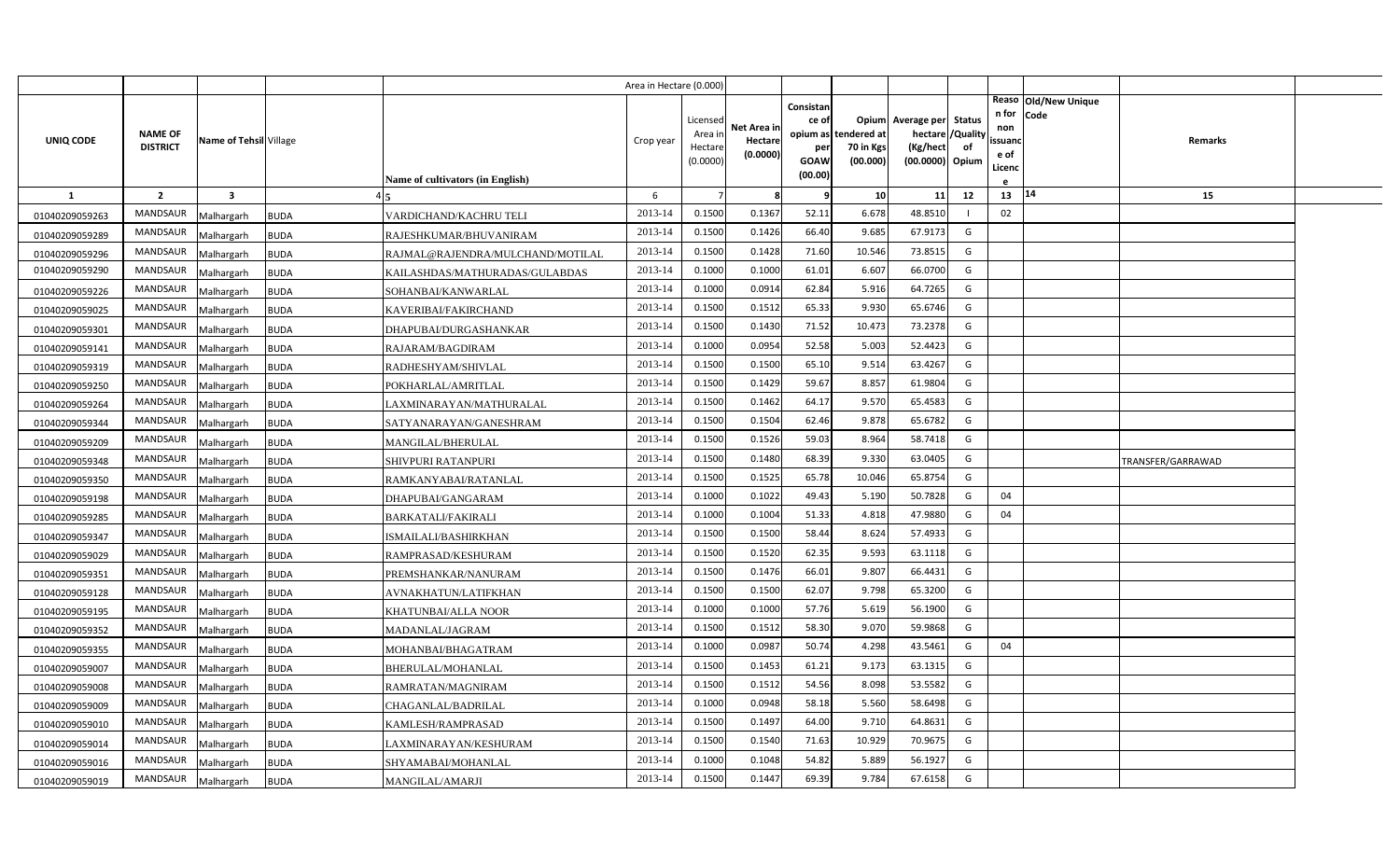|                |                                   |                        |             |                                         | Area in Hectare (0.000) |                                            |                                    |                                                     |                                               |                                                                    |                |                                                                          |         |  |
|----------------|-----------------------------------|------------------------|-------------|-----------------------------------------|-------------------------|--------------------------------------------|------------------------------------|-----------------------------------------------------|-----------------------------------------------|--------------------------------------------------------------------|----------------|--------------------------------------------------------------------------|---------|--|
| UNIQ CODE      | <b>NAME OF</b><br><b>DISTRICT</b> | Name of Tehsil Village |             | <b>Name of cultivators (in English)</b> | Crop year               | Licensed<br>Area in<br>Hectare<br>(0.0000) | Net Area in<br>Hectare<br>(0.0000) | Consistan<br>ce of<br>per<br><b>GOAW</b><br>(00.00) | opium as tendered at<br>70 in Kgs<br>(00.000) | Opium Average per Status<br>hectare<br>(Kg/hect<br>(00.0000) Opium | /Quality<br>of | Reaso Old/New Unique<br>n for<br>Code<br>non<br>ssuand<br>e of<br>Licenc | Remarks |  |
| $\mathbf{1}$   | $\overline{2}$                    | $\mathbf{3}$           |             |                                         | 6                       |                                            | -8                                 | q                                                   | 10                                            | 11                                                                 | 12             | 14<br>13                                                                 | 15      |  |
| 01040209059105 | <b>MANDSAUR</b>                   | Malhargarh             | <b>BUDA</b> | YAKUBKHAN/BASHIRKHAN                    | 2013-14                 | 0.1500                                     | 0.1539                             | 47.42                                               | 6.591                                         | 42.8265                                                            | G              | 04                                                                       |         |  |
| 01040209059023 | MANDSAUR                          | Malhargarh             | <b>BUDA</b> | GITABAI/RADHESHYAM                      | 2013-14                 | 0.1500                                     | 0.1480                             | 60.46                                               | 9.129                                         | 61.6824                                                            | G              |                                                                          |         |  |
| 01040209059028 | <b>MANDSAUR</b>                   | Malhargarh             | <b>BUDA</b> | MULCHAND/MOTILAL                        | 2013-14                 | 0.1500                                     | 0.1410                             | 71.51                                               | 10.338                                        | 73.3191                                                            | G              |                                                                          |         |  |
| 01040209059037 | <b>MANDSAUR</b>                   | Malhargarh             | <b>BUDA</b> | KANHEYALAL/MODIRAM                      | 2013-14                 | 0.1500                                     | 0.1500                             | 57.55                                               | 8.797                                         | 58.6467                                                            | G              |                                                                          |         |  |
| 01040209059038 | <b>MANDSAUR</b>                   | Malhargarh             | <b>BUDA</b> | OMPRAKASH/BHERULAL                      | 2013-14                 | 0.1500                                     | 0.1431                             | 62.84                                               | 9.632                                         | 67.3096                                                            | G              |                                                                          |         |  |
| 01040209059050 | <b>MANDSAUR</b>                   | Malhargarh             | <b>BUDA</b> | NANDLAL/DEVA                            | 2013-14                 | 0.1000                                     | 0.0975                             | 60.19                                               | 6.002                                         | 61.5590                                                            | G              |                                                                          |         |  |
| 01040209059060 | <b>MANDSAUR</b>                   | Malhargarh             | <b>BUDA</b> | RAMESHWAR/MEGHA                         | 2013-14                 | 0.1000                                     | 0.0955                             | 59.68                                               | 5.482                                         | 57.4031                                                            | G              |                                                                          |         |  |
| 01040209059061 | MANDSAUR                          | Malhargarh             | <b>BUDA</b> | RAMPRASAD/BAGDIRAM                      | 2013-14                 | 0.1500                                     | 0.1456                             | 71.13                                               | 10.395                                        | 71.3942                                                            | G              |                                                                          |         |  |
| 01040209059062 | <b>MANDSAUR</b>                   | Malhargarh             | <b>BUDA</b> | RAMNIVAS/BAGDIRAM                       | 2013-14                 | 0.1500                                     | 0.1406                             | 66.75                                               | 10.203                                        | 72.5676                                                            | G              |                                                                          |         |  |
| 01040209059065 | MANDSAUR                          | Malhargarh             | <b>BUDA</b> | CHAGANLAL/SHITAL LAL                    | 2013-14                 | 0.1500                                     | 0.1406                             | 67.46                                               | 9.724                                         | 69.1607                                                            | G              |                                                                          |         |  |
| 01040209059070 | <b>MANDSAUR</b>                   | Malhargarh             | <b>BUDA</b> | PYARIBAI/GOTAM                          | 2013-14                 | 0.1500                                     | 0.1517                             | 59.66                                               | 8.710                                         | 57.4160                                                            | G              |                                                                          |         |  |
| 01040209059075 | <b>MANDSAUR</b>                   | Malhargarh             | <b>BUDA</b> | JAGDISH/GANESHRAM/SUNDARBAI             | 2013-14                 | 0.1500                                     | 0.1469                             | 66.59                                               | 10.236                                        | 69.6801                                                            | G              |                                                                          |         |  |
| 01040209059078 | <b>MANDSAUR</b>                   | Malhargarh             | <b>BUDA</b> | KAMLESH/MANGILAL                        | 2013-14                 | 0.1500                                     | 0.1480                             | 56.91                                               | 8.902                                         | 60.1486                                                            | G              |                                                                          |         |  |
| 01040209059082 | <b>MANDSAUR</b>                   | Malhargarh             | <b>BUDA</b> | SHIVLAL/BHANWARLAL                      | 2013-14                 | 0.1500                                     | 0.1456                             | 60.20                                               | 9.090                                         | 62.4313                                                            | G              |                                                                          |         |  |
| 01040209059086 | <b>MANDSAUR</b>                   | Malhargarh             | <b>BUDA</b> | HULASBAI/RAMNARAYAN                     | 2013-14                 | 0.1500                                     | 0.1500                             | 71.59                                               | 11.229                                        | 74.8600                                                            | G              |                                                                          |         |  |
| 01040209059087 | MANDSAUR                          | Malhargarh             | <b>BUDA</b> | KANCHANBAI/SHIVLAL                      | 2013-14                 | 0.1500                                     | 0.1518                             | 60.12                                               | 9.894                                         | 65.1779                                                            | G              |                                                                          |         |  |
| 01040209059088 | <b>MANDSAUR</b>                   | Malhargarh             | <b>BUDA</b> | <b>BANSHILAL/NATHU</b>                  | 2013-14                 | 0.1500                                     | 0.1480                             | 55.00                                               | 8.391                                         | 56.6959                                                            | G              |                                                                          |         |  |
| 01040209059089 | <b>MANDSAUR</b>                   | Malhargarh             | <b>BUDA</b> | <b>AVANTIBAI/MATHURADAS</b>             | 2013-14                 | 0.1500                                     | 0.1499                             | 61.14                                               | 9.459                                         | 63.1021                                                            | G              |                                                                          |         |  |
| 01040209059091 | <b>MANDSAUR</b>                   | Malhargarh             | <b>BUDA</b> | RAMNIVAS/MODIRAM                        | 2013-14                 | 0.1500                                     | 0.1517                             | 66.39                                               | 10.281                                        | 67.7719                                                            | G              |                                                                          |         |  |
| 01040209059196 | <b>MANDSAUR</b>                   | Malhargarh             | <b>BUDA</b> | PRAKASHBAI/RAMKISHAN                    | 2013-14                 | 0.1500                                     | 0.1526                             | 66.38                                               | 9.815                                         | 64.3185                                                            | G              |                                                                          |         |  |
| 01040209059072 | <b>MANDSAUR</b>                   | Malhargarh             | <b>BUDA</b> | HARIOM/JAGDISH                          | 2013-14                 | 0.1500                                     | 0.1509                             | 67.96                                               | 10.699                                        | 70.9013                                                            | G              |                                                                          |         |  |
| 01040209059095 | <b>MANDSAUR</b>                   | Malhargarh             | <b>BUDA</b> | JAYANT /CHAGANLAL                       | 2013-14                 | 0.1500                                     | 0.1406                             | 67.48                                               | 10.141                                        | 72.1266                                                            | G              |                                                                          |         |  |
| 01040209059097 | <b>MANDSAUR</b>                   | Malhargarh             | <b>BUDA</b> | RAMPRAHLAD/NATHULAL                     | 2013-14                 | 0.1500                                     | 0.1556                             | 60.41                                               | 8.958                                         | 57.5707                                                            | G              |                                                                          |         |  |
| 01040209059099 | <b>MANDSAUR</b>                   | Malhargarh             | <b>BUDA</b> | BHERULAL/PARTHA                         | 2013-14                 | 0.1500                                     | 0.1500                             | 61.22                                               | 9.314                                         | 62.0933                                                            | G              |                                                                          |         |  |
| 01040209059101 | <b>MANDSAUR</b>                   | Malhargarh             | <b>BUDA</b> | NANURAM/MAGNIRAM                        | 2013-14                 | 0.1500                                     | 0.1507                             | 61.54                                               | 8.862                                         | 58.8056                                                            | G              |                                                                          |         |  |
| 01040209059112 | MANDSAUR                          | Malhargarh             | <b>BUDA</b> | VISHNUKUMAR /KANEHIYALAL/RAMA           | 2013-14                 | 0.1500                                     | 0.1474                             | 61.58                                               | 9.272                                         | 62.9037                                                            | G              |                                                                          |         |  |
| 01040209059130 | <b>MANDSAUR</b>                   | Malhargarh             | <b>BUDA</b> | RAISABI / BABU ALI                      | 2013-14                 | 0.1000                                     | 0.1000                             | 54.82                                               | 5.263                                         | 52.6300                                                            | G              |                                                                          |         |  |
| 01040209059131 | <b>MANDSAUR</b>                   | Malhargarh             | <b>BUDA</b> | BHERULAL/DAULA                          | 2013-14                 | 0.1000                                     | 0.1040                             | 62.12                                               | 6.629                                         | 63.7404                                                            | G              |                                                                          |         |  |
| 01040209059134 | <b>MANDSAUR</b>                   | Malhargarh             | <b>BUDA</b> | OMPRAKASH/KUSHALDAS                     | 2013-14                 | 0.1500                                     | 0.1406                             | 64.97                                               | 9.309                                         | 66.2091                                                            | G              |                                                                          |         |  |
| 01040209059135 | MANDSAUR                          | Malhargarh             | <b>BUDA</b> | KANEHIYALAL/NARAYAN                     | 2013-14                 | 0.1500                                     | 0.1536                             | 54.30                                               | 8.61                                          | 56.0547                                                            | G              |                                                                          |         |  |
| 01040209059136 | <b>MANDSAUR</b>                   | Malhargarh             | <b>BUDA</b> | MOHANLAL/MATHURALAL                     | 2013-14                 | 0.1000                                     | 0.0961                             | 64.72                                               | 6.195                                         | 64.4641                                                            | G              |                                                                          |         |  |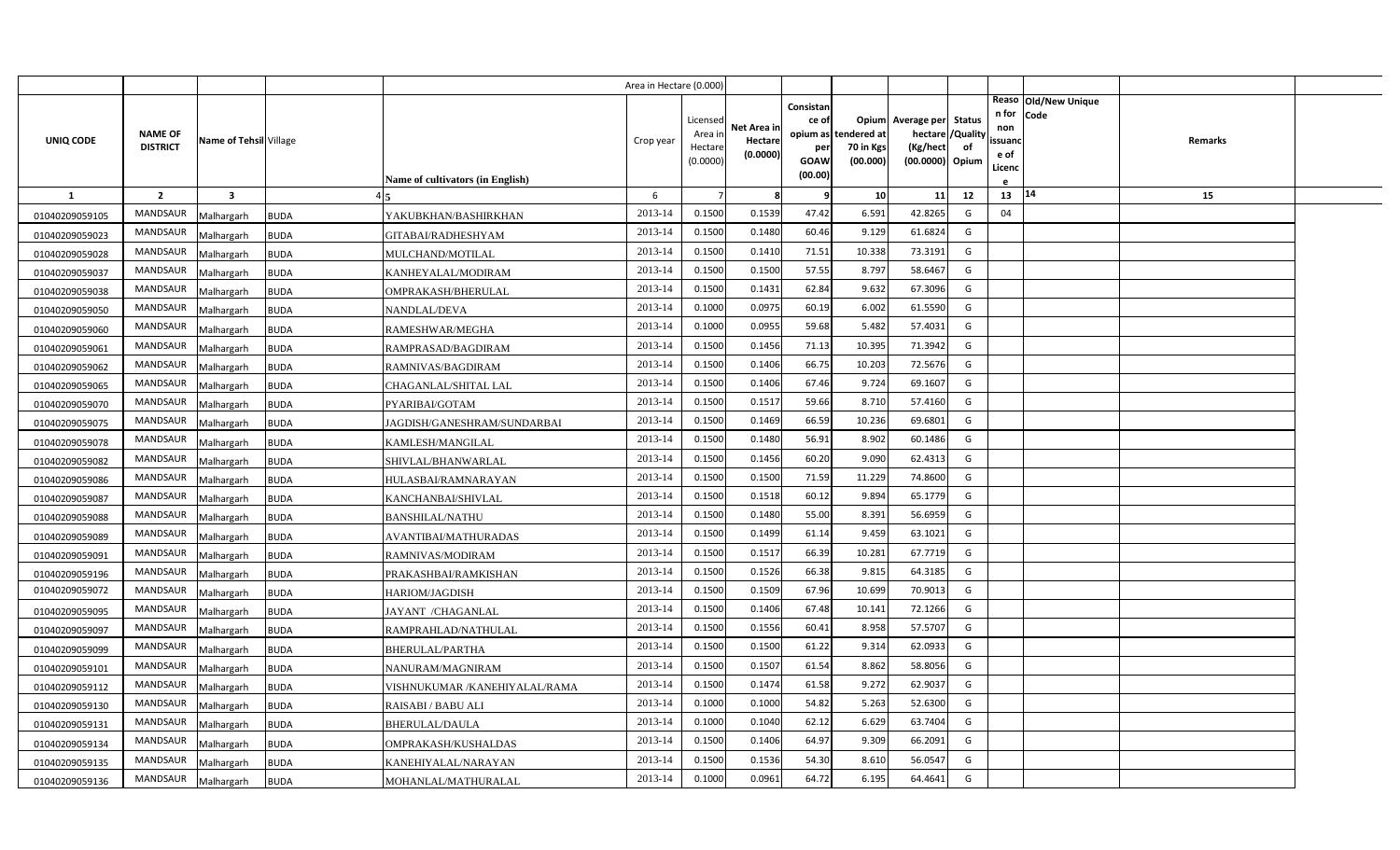|                |                                   |                         |             |                                         | Area in Hectare (0.000) |                                            |                                    |                                   |                                               |                                                                    |                |                                                                |         |  |
|----------------|-----------------------------------|-------------------------|-------------|-----------------------------------------|-------------------------|--------------------------------------------|------------------------------------|-----------------------------------|-----------------------------------------------|--------------------------------------------------------------------|----------------|----------------------------------------------------------------|---------|--|
| UNIQ CODE      | <b>NAME OF</b><br><b>DISTRICT</b> | Name of Tehsil Village  |             |                                         | Crop year               | Licensed<br>Area in<br>Hectare<br>(0.0000) | Net Area in<br>Hectare<br>(0.0000) | Consistan<br>ce of<br>per<br>GOAW | opium as tendered at<br>70 in Kgs<br>(00.000) | Opium Average per Status<br>hectare<br>(Kg/hect<br>(00.0000) Opium | /Quality<br>of | Reaso Old/New Unique<br>n for<br>Code<br>non<br>ssuand<br>e of | Remarks |  |
|                |                                   |                         |             | <b>Name of cultivators (in English)</b> |                         |                                            |                                    | (00.00)                           |                                               |                                                                    |                | Licenc                                                         |         |  |
| $\mathbf{1}$   | $\overline{2}$                    | $\overline{\mathbf{3}}$ |             |                                         | 6                       |                                            | 8                                  | 9                                 | 10                                            | 11                                                                 | 12             | 13   14                                                        | 15      |  |
| 01040209059180 | <b>MANDSAUR</b>                   | Malhargarh              | <b>BUDA</b> | <b>BHURIBAI/AMRITRAM</b>                | 2013-14                 | 0.1000                                     | 0.1020                             | 68.64                             | 7.227                                         | 70.8529                                                            | G              |                                                                |         |  |
| 01040209059181 | <b>MANDSAUR</b>                   | Malhargarh              | <b>BUDA</b> | MANNA/DEVA CHAMAR                       | 2013-14                 | 0.1500                                     | 0.1512                             | 52.97                             | 8.180                                         | 54.1005                                                            | G              |                                                                |         |  |
| 01040209059183 | <b>MANDSAUR</b>                   | Malhargarh              | <b>BUDA</b> | KARULAL/NANDLAL                         | 2013-14                 | 0.1500                                     | 0.1419                             | 67.04                             | 9.673                                         | 68.1677                                                            | G              |                                                                |         |  |
| 01040209059189 | <b>MANDSAUR</b>                   | Malhargarh              | <b>BUDA</b> | SHANTIBAI/KANEHIYALAL                   | 2013-14                 | 0.1500                                     | 0.1552                             | 61.93                             | 9.502                                         | 61.2242                                                            | G              |                                                                |         |  |
| 01040209059200 | <b>MANDSAUR</b>                   | Malhargarh              | <b>BUDA</b> | LAXMICHAND/HAJARILAL                    | 2013-14                 | 0.1000                                     | 0.1006                             | 64.94                             | 6.921                                         | 68.7972                                                            | G              |                                                                |         |  |
| 01040209059224 | <b>MANDSAUR</b>                   | Malhargarh              | <b>BUDA</b> | LAXMIBAI/SOHANLAL                       | 2013-14                 | 0.1500                                     | 0.1435                             | 64.45                             | 9.483                                         | 66.0836                                                            | G              |                                                                |         |  |
| 01040209059234 | <b>MANDSAUR</b>                   | Malhargarh              | <b>BUDA</b> | RAMRATAN/MODIRAM                        | 2013-14                 | 0.1500                                     | 0.1475                             | 69.17                             | 10.287                                        | 69.7424                                                            | G              |                                                                |         |  |
| 01040209059249 | MANDSAUR                          | Malhargarh              | <b>BUDA</b> | SALAGRAM/BAPULAL                        | 2013-14                 | 0.1500                                     | 0.1472                             | 59.32                             | 8.839                                         | 60.0476                                                            | G              |                                                                |         |  |
| 01040209059251 | <b>MANDSAUR</b>                   | Malhargarh              | <b>BUDA</b> | DEVBAI/RATANLAL                         | 2013-14                 | 0.1500                                     | 0.1440                             | 64.48                             | 9.608                                         | 66.7222                                                            | G              |                                                                |         |  |
| 01040209059252 | MANDSAUR                          | Malhargarh              | <b>BUDA</b> | PANNALAL/AMRITLAL                       | 2013-14                 | 0.1500                                     | 0.1504                             | 68.35                             | 9.960                                         | 66.2234                                                            | G              |                                                                |         |  |
| 01040209059254 | <b>MANDSAUR</b>                   | Malhargarh              | <b>BUDA</b> | ASHOKKUMAR/BHERULAL                     | 2013-14                 | 0.1500                                     | 0.1500                             | 55.83                             | 8.239                                         | 54.9267                                                            | G              |                                                                |         |  |
| 01040209059256 | <b>MANDSAUR</b>                   | Malhargarh              | <b>BUDA</b> | MANAKLAL/RAMPRAHLAD                     | 2013-14                 | 0.1500                                     | 0.1530                             | 63.96                             | 9.978                                         | 65.2157                                                            | G              |                                                                |         |  |
| 01040209059257 | <b>MANDSAUR</b>                   | Malhargarh              | <b>BUDA</b> | SHYAMSUNDAR/RAMPRASAD                   | 2013-14                 | 0.1500                                     | 0.1568                             | 67.47                             | 11.267                                        | 71.8559                                                            | G              |                                                                |         |  |
| 01040209059266 | <b>MANDSAUR</b>                   | Malhargarh              | <b>BUDA</b> | <b>BHAGIRATH/NARAYAN</b>                | 2013-14                 | 0.1500                                     | 0.1424                             | 58.25                             | 8.505                                         | 59.7261                                                            | G              |                                                                |         |  |
| 01040209059271 | <b>MANDSAUR</b>                   | Malhargarh              | <b>BUDA</b> | GHANSHYAM/BAGDIRAM                      | 2013-14                 | 0.1500                                     | 0.1509                             | 62.41                             | 10.583                                        | 70.1325                                                            | G              |                                                                |         |  |
| 01040209059273 | <b>MANDSAUR</b>                   | Malhargarh              | <b>BUDA</b> | SHYAMLAL/BHERULAL                       | 2013-14                 | 0.1500                                     | 0.1440                             | 56.10                             | 8.135                                         | 56.4931                                                            | G              |                                                                |         |  |
| 01040209059281 | <b>MANDSAUR</b>                   | Malhargarh              | <b>BUDA</b> | <b>BAGDIRAM/NATHU</b>                   | 2013-14                 | 0.1500                                     | 0.1490                             | 48.05                             | 7.256                                         | 48.6980                                                            | G              | 04                                                             |         |  |
| 01040209059283 | <b>MANDSAUR</b>                   | Malhargarh              | <b>BUDA</b> | RAMDAS/SUNDARDAS                        | 2013-14                 | 0.1500                                     | 0.1429                             | 58.84                             | 8.212                                         | 57.4668                                                            | G              |                                                                |         |  |
| 01040209059287 | <b>MANDSAUR</b>                   | Malhargarh              | <b>BUDA</b> | KAMLESHKUMAR/TULSIRAM                   | 2013-14                 | 0.1500                                     | 0.1444                             | 64.85                             | 9.598                                         | 66.4681                                                            | G              |                                                                |         |  |
| 01040209059293 | <b>MANDSAUR</b>                   | Malhargarh              | <b>BUDA</b> | RAMESHCHANDRA/ RAMRATAN/GHISIBAI        | 2013-14                 | 0.1500                                     | 0.1392                             | 66.57                             | 9.443                                         | 67.8376                                                            | G              |                                                                |         |  |
| 01040209059298 | <b>MANDSAUR</b>                   | Malhargarh              | <b>BUDA</b> | CHENRAM/MANGILAL                        | 2013-14                 | 0.1000                                     | 0.1021                             | 64.03                             | 6.879                                         | 67.3751                                                            | G              |                                                                |         |  |
| 01040209059274 | <b>MANDSAUR</b>                   | Malhargarh              | <b>BUDA</b> | BHANWARIBAI/ONKARLAL                    | 2013-14                 | 0.1500                                     | 0.1513                             | 56.55                             | 8.789                                         | 58.0899                                                            | G              |                                                                |         |  |
| 01040209059292 | <b>MANDSAUR</b>                   | Malhargarh              | <b>BUDA</b> | BASIRKHAN/MOHD NOOR/FATIMABEE           | 2013-14                 | 0.1000                                     | 0.0980                             | 52.07                             | 5.125                                         | 52.2959                                                            | G              |                                                                |         |  |
| 01040209059018 | <b>MANDSAUR</b>                   | Malhargarh              | <b>BUDA</b> | KANWARLAL/KESHURAM                      | 2013-14                 | 0.1500                                     | 0.1421                             | 58.33                             | 8.533                                         | 60.0493                                                            | G              |                                                                |         |  |
| 01040209059345 | <b>MANDSAUR</b>                   | Malhargarh              | <b>BUDA</b> | BHAGWATIDAS/NATHUDAS                    | 2013-14                 | 0.1500                                     | 0.1493                             | 53.86                             | 8.179                                         | 54.7823                                                            | G              |                                                                |         |  |
| 01040209059349 | <b>MANDSAUR</b>                   | Malhargarh              | <b>BUDA</b> | SHANTILAL/KESHURAM                      | 2013-14                 | 0.1500                                     | 0.1425                             | 68.23                             | 9.825                                         | 68.9474                                                            | G              |                                                                |         |  |
| 01040209059203 | <b>MANDSAUR</b>                   | Malhargarh              | <b>BUDA</b> | MANKUNWARBAI/RAMRATAN                   | 2013-14                 | 0.1500                                     | 0.1485                             | 65.24                             | 10.233                                        | 68.9091                                                            | G              |                                                                |         |  |
| 01040209059241 | <b>MANDSAUR</b>                   | Malhargarh              | <b>BUDA</b> | BHARATRAM/KANWARLAL                     | 2013-14                 | 0.1500                                     | 0.1440                             | 67.98                             | 10.294                                        | 71.4861                                                            | G              |                                                                |         |  |
| 01040209059331 | MANDSAUR                          | Malhargarh              | <b>BUDA</b> | JAGANNATH/NANALAL                       | 2013-14                 | 0.1500                                     | 0.1408                             | 63.71                             | 9.192                                         | 65.2841                                                            | G              |                                                                |         |  |
| 01040209059017 | MANDSAUR                          | Malhargarh              | <b>BUDA</b> | BHAGATRAM/KESHURAM                      | 2013-14                 | 0.1500                                     | 0.1520                             | 62.50                             | 9.714                                         | 63.9079                                                            | G              |                                                                |         |  |
| 01040209060011 | MANDSAUR                          | Malhargarh              | CHANDRAPURA | AMRIBAI/MADHO                           | 2013-14                 | 0.1000                                     | 0.0764                             | 48.46                             | 3.704                                         | 48.4817                                                            | G              | 04                                                             |         |  |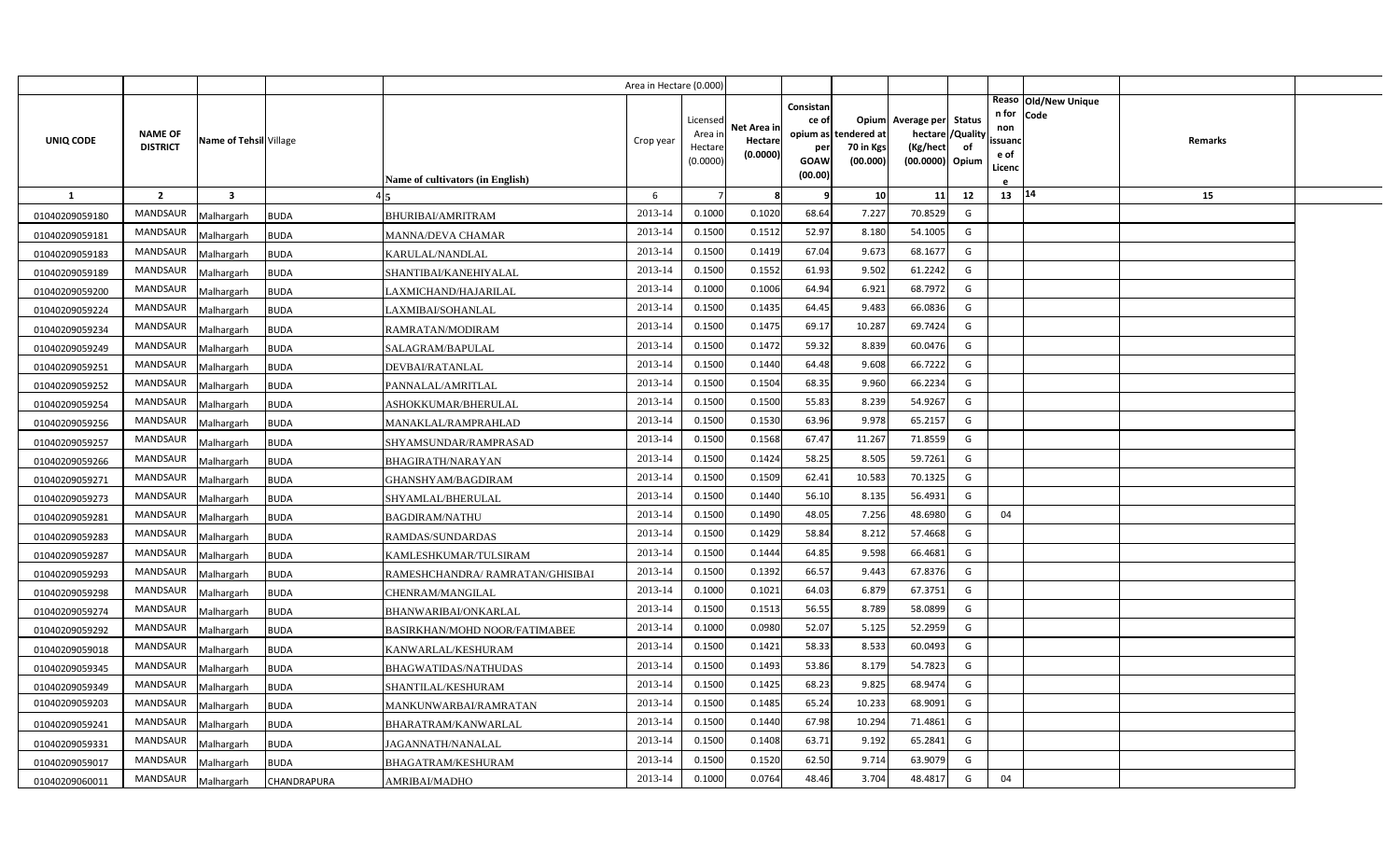|                |                 |                         |                  |                                  | Area in Hectare (0.000) |                     |                     |                                |                       |                                               |    |                          |                              |         |  |
|----------------|-----------------|-------------------------|------------------|----------------------------------|-------------------------|---------------------|---------------------|--------------------------------|-----------------------|-----------------------------------------------|----|--------------------------|------------------------------|---------|--|
|                | <b>NAME OF</b>  |                         |                  |                                  |                         | Licensed<br>Area ir | Net Area in         | Consistan<br>ce of<br>opium as | tendered at           | Opium Average per Status<br>hectare / Quality |    | n for<br>non             | Reaso Old/New Unique<br>Code |         |  |
| UNIQ CODE      | <b>DISTRICT</b> | Name of Tehsil Village  |                  | Name of cultivators (in English) | Crop year               | Hectare<br>(0.0000) | Hectare<br>(0.0000) | per<br>GOAW<br>(00.00)         | 70 in Kgs<br>(00.000) | (Kg/hect<br>(00.0000) Opium                   | of | ssuand<br>e of<br>Licenc |                              | Remarks |  |
| -1             | $\overline{2}$  | $\overline{\mathbf{3}}$ |                  |                                  | 6                       | 7                   | 8                   | <b>C</b>                       | 10 <sup>1</sup>       | 11                                            | 12 | $13 \mid 14$             |                              | 15      |  |
| 01040209060016 | <b>MANDSAUR</b> | Malhargarh              | CHANDRAPURA      | RAMSINGH/BHUVANISINGH            | 2013-14                 | 0.1500              |                     |                                |                       | 0.0000                                        | F. |                          |                              |         |  |
| 01040209060023 | MANDSAUR        | Malhargarh              | CHANDRAPURA      | RAMCHANDRA/MADHU                 | 2013-14                 | 0.1000              | 0.1001              | 54.52                          | 5.421                 | 54.1558                                       | G  |                          |                              |         |  |
| 01040209060028 | MANDSAUR        | Malhargarh              | CHANDRAPURA      | KHUMANSINGH/NATHUSINGH           | 2013-14                 | 0.1500              | 0.1491              | 50.69                          | 7.879                 | 52.8437                                       | G  |                          |                              |         |  |
| 01040209060012 | MANDSAUR        | Malhargarh              | CHANDRAPURA      | RATANBAI/SUKHLAL                 | 2013-14                 | 0.1000              |                     |                                |                       | 0.0000                                        | F. |                          |                              |         |  |
| 01040209060030 | <b>MANDSAUR</b> | Malhargarh              | CHANDRAPURA      | KISHORLAL/RAMLAL                 | 2013-14                 | 0.1000              | 0.0935              | 49.46                          | 4.720                 | 50.4813                                       | G  | 04                       |                              |         |  |
| 01040209061005 | MANDSAUR        | Malhargarh              | <b>FATEHPUR</b>  | SHERSINGH/MANGILAL BADA          | 2013-14                 | 0.1500              | 0.1480              | 54.95                          | 8.345                 | 56.3851                                       | G  |                          |                              |         |  |
| 01040209061006 | MANDSAUR        | Malhargarh              | <b>FATEHPUR</b>  | NAVALSINGH/SAJJANSINGH           | 2013-14                 | 0.1500              | 0.1530              | 59.87                          | 10.229                | 66.8562                                       | G  |                          |                              |         |  |
| 01040209061011 | MANDSAUR        | Malhargarh              | <b>FATEHPUR</b>  | JANIBAI/RUPCHAND                 | 2013-14                 | 0.1500              | 0.0787              | 53.42                          | 4.159                 | 52.8463                                       | G  |                          |                              |         |  |
| 01040209061014 | MANDSAUR        | Malhargarh              | <b>FATEHPUR</b>  | DASHRATHDAS/GOPALDAS             | 2013-14                 | 0.1500              | 0.1440              | 52.30                          | 8.293                 | 57.5903                                       | G  |                          |                              |         |  |
| 01040209061036 | <b>MANDSAUR</b> | Malhargarh              | <b>FATEHPUR</b>  | HARISINGH/NAVALSINGH             | 2013-14                 | 0.1000              | 0.1012              | 49.07                          | 5.531                 | 54.6542                                       | G  |                          |                              |         |  |
| 01040209061041 | MANDSAUR        | Malhargarh              | <b>FATEHPUR</b>  | JASAVANTSINGH/NAVALSINGH         | 2013-14                 | 0.1500              | 0.1480              | 59.14                          | 9.209                 | 62.2230                                       | G  |                          |                              |         |  |
| 01040209061046 | MANDSAUR        | Malhargarh              | <b>FATEHPUR</b>  | <b>JASVANTSINGH/BHAGIRATH</b>    | 2013-14                 | 0.1500              | 0.1464              | 55.68                          | 8.551                 | 58.4085                                       | G  |                          |                              |         |  |
| 01040209061020 | MANDSAUR        | Malhargarh              | <b>FATEHPUR</b>  | GANPATLAL/JAMNALAL               | 2013-14                 | 0.1500              | 0.1500              | 58.89                          | 9.002                 | 60.0133                                       | G  |                          |                              |         |  |
| 01040209061016 | <b>MANDSAUR</b> | Malhargarh              | <b>FATEHPUR</b>  | VISHNULAL/KANWARLAL              | 2013-14                 | 0.1500              | 0.1500              | 56.50                          | 8.766                 | 58.4400                                       | G  |                          |                              |         |  |
| 01040209061049 | MANDSAUR        | Malhargarh              | <b>FATEHPUR</b>  | SHERSINGH/MANGILAL CHOTA         | 2013-14                 | 0.1500              | 0.1394              | 65.51                          | 8.451                 | 60.6241                                       | G  |                          |                              |         |  |
| 01040209061007 | <b>MANDSAUR</b> | Malhargarh              | <b>FATEHPUR</b>  | MANGIBAI/KANWARLAL               | 2013-14                 | 0.1000              | 0.1005              | 59.25                          | 5.705                 | 56.7662                                       | G  |                          |                              |         |  |
| 01040209061024 | <b>MANDSAUR</b> | Malhargarh              | <b>FATEHPUR</b>  | UDAYRAM/ONKARLAL                 | 2013-14                 | 0.1000              | 0.0987              | 61.39                          | 6.034                 | 61.1348                                       | G  |                          |                              |         |  |
| 01040209061017 | <b>MANDSAUR</b> | Malhargarh              | <b>FATEHPUR</b>  | CHENSINGH/RAMSINGH               | 2013-14                 | 0.1500              | 0.1502              | 55.42                          | 8.899                 | 59.2477                                       | G  |                          |                              |         |  |
| 01040209061001 | <b>MANDSAUR</b> | Malhargarh              | <b>FATEHPUR</b>  | <b>JASWANT/JAMNALAL</b>          | 2013-14                 | 0.1500              | 0.1515              | 57.17                          | 8.633                 | 56.9835                                       | G  |                          |                              |         |  |
| 01040209061052 | <b>MANDSAUR</b> | Malhargarh              | <b>FATEHPUR</b>  | MANGIBAI/KARUSINGH               | 2013-14                 | 0.1500              | 0.1280              | 45.18                          | 6.015                 | 46.9922                                       | G  | 04                       |                              |         |  |
| 01040209061053 | MANDSAUR        | Malhargarh              | <b>FATEHPUR</b>  | BAPUSINGH/BHANWARSINGH           | 2013-14                 | 0.1500              |                     |                                |                       | 0.0000                                        | F. |                          |                              |         |  |
| 01040209062006 | MANDSAUR        | Malhargarh              | <b>GOPALPURA</b> | DAKHIBAI/SADARAM                 | 2013-14                 | 0.1500              | 0.1110              | 62.33                          | 7.462                 | 67.2252                                       | G  |                          |                              |         |  |
| 01040209062013 | <b>MANDSAUR</b> | Malhargarh              | <b>GOPALPURA</b> | KHANNALAL/SURAJMAL               | 2013-14                 | 0.1500              | 0.1439              | 42.83                          | 2.135                 | 14.8360                                       |    | 02                       |                              |         |  |
| 01040209062019 | MANDSAUR        | Malhargarh              | <b>GOPALPURA</b> | CHATRALAL/MANGILAL               | 2013-14                 | 0.1500              | 0.1505              | 57.63                          | 9.171                 | 60.9369                                       | G  |                          |                              |         |  |
| 01040209062025 | <b>MANDSAUR</b> | Malhargarh              | <b>GOPALPURA</b> | INDARSINGH/GORA                  | 2013-14                 | 0.1500              | 0.1480              | 58.28                          | 8.775                 | 59.2905                                       | G  |                          |                              |         |  |
| 01040209062041 | MANDSAUR        | Malhargarh              | GOPALPURA        | RAGHUNATHSINGH/BHAVSINGH         | 2013-14                 | 0.1500              | 0.1470              | 60.14                          | 9.640                 | 65.5782                                       | G  |                          |                              |         |  |
| 01040209062042 | <b>MANDSAUR</b> | Malhargarh              | GOPALPURA        | BANSHILAL/RAGHUNATH              | 2013-14                 | 0.1000              | 0.0984              | 60.03                          | 6.509                 | 66.1484                                       | G  |                          |                              |         |  |
| 01040209062052 | MANDSAUR        | Malhargarh              | <b>GOPALPURA</b> | <b>JAMNIBAI/MANGILAL</b>         | 2013-14                 | 0.1000              |                     |                                |                       | 0.0000                                        | F. |                          |                              |         |  |
| 01040209062002 | MANDSAUR        | Malhargarh              | GOPALPURA        | HEMA/BINA BANJARA                | 2013-14                 | 0.1000              |                     |                                |                       | 0.0000                                        | F. |                          |                              |         |  |
| 01040209062053 | MANDSAUR        | Malhargarh              | GOPALPURA        | BADAMIBAI/GORILAL                | 2013-14                 | 0.1500              | 0.1464              | 55.96                          | 8.586                 | 58.6475                                       | G  |                          |                              |         |  |
| 01040209062004 | MANDSAUR        | Malhargarh              | <b>GOPALPURA</b> | KARULAL/TEJA                     | 2013-14                 | 0.1000              | 0.0962              | 55.69                          | 5.545                 | 57.6403                                       | G  |                          |                              |         |  |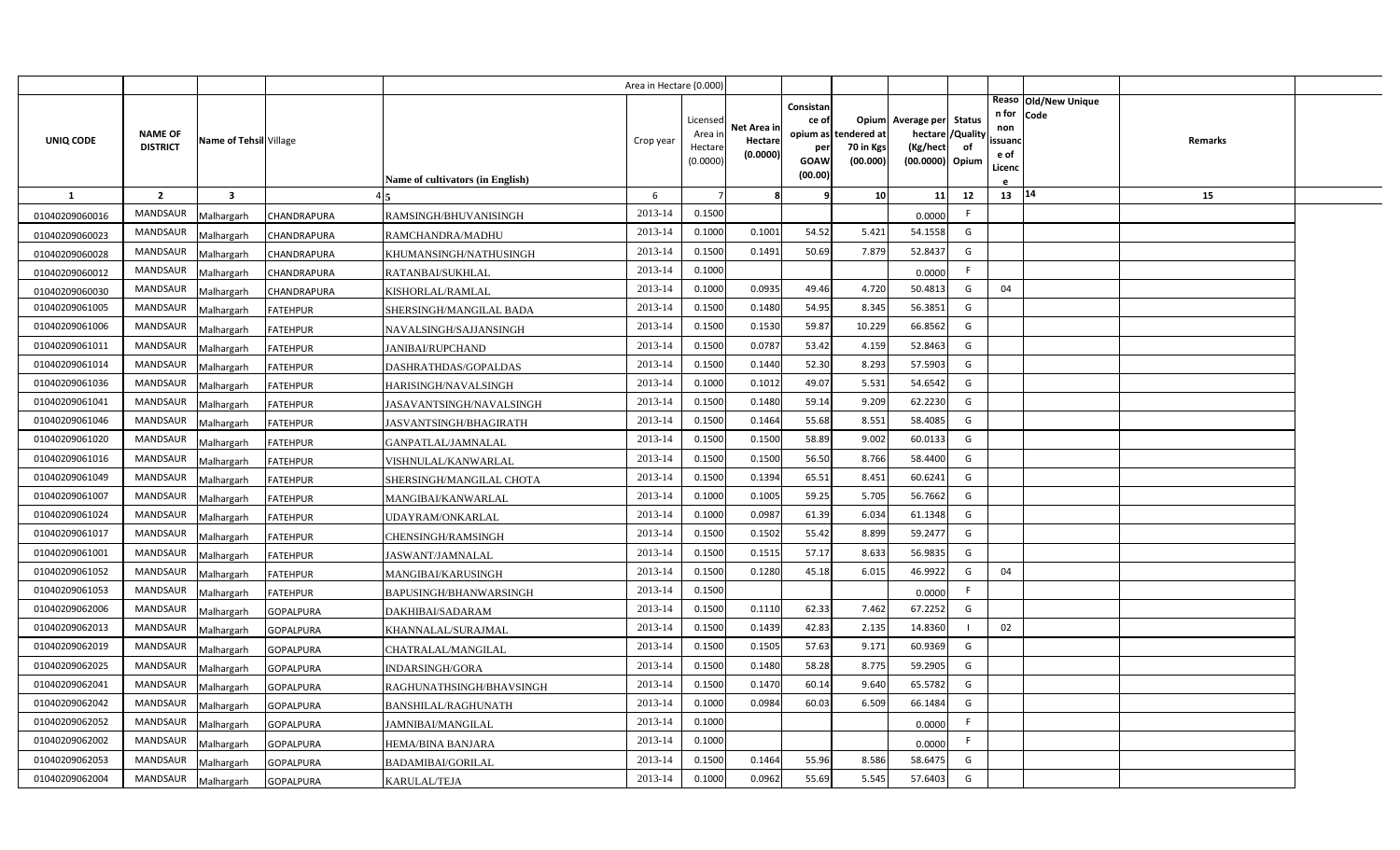|                |                 |                         |                       |                                  | Area in Hectare (0.000) |                     |                        |                    |                       |                          |    |               |                              |         |  |
|----------------|-----------------|-------------------------|-----------------------|----------------------------------|-------------------------|---------------------|------------------------|--------------------|-----------------------|--------------------------|----|---------------|------------------------------|---------|--|
|                |                 |                         |                       |                                  |                         | Licensed            |                        | Consistan<br>ce of |                       | Opium Average per Status |    | n for         | Reaso Old/New Unique<br>Code |         |  |
| UNIQ CODE      | <b>NAME OF</b>  | Name of Tehsil Village  |                       |                                  | Crop year               | Area ir             | Net Area in<br>Hectare | opium as           | tendered at           | hectare / Quality        |    | non<br>ssuand |                              | Remarks |  |
|                | <b>DISTRICT</b> |                         |                       |                                  |                         | Hectare<br>(0.0000) | (0.0000)               | per<br>GOAW        | 70 in Kgs<br>(00.000) | (Kg/hect                 | of | e of          |                              |         |  |
|                |                 |                         |                       | Name of cultivators (in English) |                         |                     |                        | (00.00)            |                       | (00.0000) Opium          |    | Licenc        |                              |         |  |
| $\mathbf{1}$   | $\overline{2}$  | $\overline{\mathbf{3}}$ |                       |                                  | 6                       | $\overline{7}$      | 8                      | q                  | 10                    | 11                       | 12 | 13   14       |                              | 15      |  |
| 01040209062045 | <b>MANDSAUR</b> | Malhargarh              | <b>GOPALPURA</b>      | SHABBIRKHAN/MUSTAK KHAN          | 2013-14                 | 0.1000              | 0.1000                 | 64.40              | 6.136                 | 61.3600                  | G  |               |                              |         |  |
| 01040209062023 | MANDSAUR        | Malhargarh              | <b>GOPALPURA</b>      | BHANWAR/FAKIRCHAND               | 2013-14                 | 0.1000              | 0.1046                 | 58.26              | 5.992                 | 57.2849                  | G  |               |                              |         |  |
| 01040209063002 | MANDSAUR        | Malhargarh              | <b>GUDBHELICHHOTI</b> | NAHARSINGH/RUPSINGH              | 2013-14                 | 0.1500              | 0.1440                 | 70.25              | 10.638                | 73.8750                  | G  |               |                              |         |  |
| 01040209063009 | <b>MANDSAUR</b> | Malhargarh              | <b>GUDBHELICHHOTI</b> | KAMALSINGH/GOBARSINGH            | 2013-14                 | 0.1500              | 0.1512                 | 57.27              | 9.294                 | 61.4683                  | G  |               |                              |         |  |
| 01040209063011 | MANDSAUR        | Malhargarh              | <b>GUDBHELICHHOTI</b> | KALUSINGH/BHANWARSINGH           | 2013-14                 | 0.1500              | 0.1515                 | 64.80              | 10.673                | 70.4488                  | G  |               |                              |         |  |
| 01040209063013 | <b>MANDSAUR</b> | Malhargarh              | <b>GUDBHELICHHOTI</b> | DEVISINGH/BHUVANISINGH           | 2013-14                 | 0.1500              | 0.1500                 | 51.39              | 8.142                 | 54.2800                  |    | 02            |                              |         |  |
| 01040209063015 | MANDSAUR        | Malhargarh              | <b>GUDBHELICHHOTI</b> | BAPUSINGH/GOBARSINGH             | 2013-14                 | 0.1000              | 0.1000                 | 53.97              | 5.451                 | 54.5100                  | G  |               |                              |         |  |
| 01040209063016 | MANDSAUR        | Malhargarh              | <b>GUDBHELICHHOTI</b> | RUPSINGH/NAHARSINGH              | 2013-14                 | 0.1500              | 0.1460                 | 60.33              | 7.171                 | 49.1160                  |    | 02            |                              |         |  |
| 01040209063018 | MANDSAUR        | Malhargarh              | <b>GUDBHELICHHOTI</b> | BHANWARBAI/KACHRUSINGH           | 2013-14                 | 0.1500              | 0.1512                 | 67.81              | 11.363                | 75.1521                  | G  |               |                              |         |  |
| 01040209063024 | MANDSAUR        | Malhargarh              | <b>GUDBHELICHHOTI</b> | CHAGANLAL/NANDA                  | 2013-14                 | 0.1500              | 0.1460                 | 57.53              | 8.835                 | 60.5137                  | G  |               |                              |         |  |
| 01040209063029 | MANDSAUR        | Malhargarh              | <b>GUDBHELICHHOTI</b> | BHOPALSINGH/NAHARSINGH           | 2013-14                 | 0.1500              | 0.1495                 | 56.57              | 8.178                 | 54.7023                  | G  |               |                              |         |  |
| 01040209063035 | <b>MANDSAUR</b> | Malhargarh              | <b>GUDBHELICHHOTI</b> | BHANWARSINGH/GOBARSINGH          | 2013-14                 | 0.1500              | 0.1500                 | 62.03              | 9.978                 | 66.5200                  | G  |               |                              |         |  |
| 01040209063047 | <b>MANDSAUR</b> | Malhargarh              | <b>GUDBHELICHHOTI</b> | KALABAI/DHAPUBAI                 | 2013-14                 | 0.1000              | 0.0999                 | 62.13              | 6.373                 | 63.7938                  | G  |               |                              |         |  |
| 01040209063050 | <b>MANDSAUR</b> | Malhargarh              | <b>GUDBHELICHHOTI</b> | DHAPUBAI/RAMCHANDRA              | 2013-14                 | 0.1500              | 0.1193                 | 54.62              | 7.194                 | 60.3018                  | G  |               |                              |         |  |
| 01040209063061 | <b>MANDSAUR</b> | Malhargarh              | <b>GUDBHELICHHOTI</b> | MODIRAM/NATHULAL                 | 2013-14                 | 0.1000              | 0.0990                 | 60.96              | 4.189                 | 42.3130                  |    | 02            |                              |         |  |
| 01040209063042 | <b>MANDSAUR</b> | Malhargarh              | <b>GUDBHELICHHOTI</b> | <b>GOPAL/KACHRU</b>              | 2013-14                 | 0.1500              | 0.1416                 | 56.59              | 8.278                 | 58.4600                  |    | 02            |                              |         |  |
| 01040209063063 | <b>MANDSAUR</b> | Malhargarh              | <b>GUDBHELICHHOTI</b> | <b>BHAGIRATH/BALA</b>            | 2013-14                 | 0.1500              | 0.1513                 | 60.45              | 9.076                 | 59.9868                  | G  |               |                              |         |  |
| 01040209063021 | <b>MANDSAUR</b> | Malhargarh              | <b>GUDBHELICHHOTI</b> | LALURAM/GAMERA                   | 2013-14                 | 0.1500              | 0.1480                 | 49.16              | 7.669                 | 51.8176                  | G  |               |                              |         |  |
| 01040209063041 | <b>MANDSAUR</b> | Malhargarh              | <b>GUDBHELICHHOTI</b> | <b>BABULAL/KANIRAM</b>           | 2013-14                 | 0.1500              | 0.1530                 | 61.16              | 9.366                 | 61.2157                  | G  |               |                              |         |  |
| 01040209063001 | MANDSAUR        | Malhargarh              | <b>GUDBHELICHHOTI</b> | GORDHANLAL/FULCHANDRA            | 2013-14                 | 0.1000              | 0.1000                 | 49.28              | 4.808                 | 48.0800                  | G  | 04            |                              |         |  |
| 01040209063033 | MANDSAUR        | Malhargarh              | <b>GUDBHELICHHOTI</b> | UDAYSINGH/KISHORSINGH            | 2013-14                 | 0.1000              | 0.0968                 | 53.59              | 5.344                 | 55.2066                  | G  |               |                              |         |  |
| 01040209063017 | <b>MANDSAUR</b> | Malhargarh              | <b>GUDBHELICHHOTI</b> | RUKMANIBAI/MOHANDAS              | 2013-14                 | 0.1000              | 0.0992                 | 48.01              | 4.746                 | 47.8427                  | G  | 04            |                              |         |  |
| 01040209063039 | MANDSAUR        | Malhargarh              | <b>GUDBHELICHHOTI</b> | DEVISINGH/PREMSINGH              | 2013-14                 | 0.1000              | 0.0999                 | 50.44              | 5.613                 | 56.1862                  | G  |               |                              |         |  |
| 01040209063005 | <b>MANDSAUR</b> | Malhargarh              | <b>GUDBHELICHHOTI</b> | DEVBAI/KANIRAM@KANA              | 2013-14                 | 0.1000              | 0.0954                 | 57.62              | 5.309                 | 55.6499                  | G  |               |                              |         |  |
| 01040209063056 | MANDSAUR        | Malhargarh              | <b>GUDBHELICHHOTI</b> | LALUGIR/NANUGIR                  | 2013-14                 | 0.1000              | 0.1010                 | 53.83              | 5.637                 | 55.8119                  | G  |               |                              |         |  |
| 01040209064002 | MANDSAUR        | Malhargarh              | HARMALA               | PHOOLSINGH/HIRALAL               | 2013-14                 | 0.1000              | 0.0980                 | 56.75              | 5.497                 | 56.0918                  | G  |               |                              |         |  |
| 01040209064001 | MANDSAUR        | Malhargarh              | HARMALA               | SARDARBAI/BHERULAL               | 2013-14                 | 0.1500              | 0.1363                 | 59.35              | 8.301                 | 60.9024                  | G  |               |                              |         |  |
| 01040209064009 | MANDSAUR        | Malhargarh              | HARMALA               | TULSIRAM/HARJI                   | 2013-14                 | 0.1000              | 0.0915                 | 60.84              | 5.684                 | 62.1202                  | G  |               |                              |         |  |
| 01040209064022 | MANDSAUR        | Malhargarh              | HARMALA               | BAHADURSINGH/MULCHANDRA          | 2013-14                 | 0.1500              | 0.1469                 | 58.88              | 8.866                 | 60.3540                  | G  |               |                              |         |  |
| 01040209064011 | MANDSAUR        | Malhargarh              | HARMALA               | KANWARLAL/RODMAL                 | 2013-14                 | 0.1000              | 0.0962                 | 53.49              | 4.638                 | 48.2121                  | G  | 04            |                              |         |  |
| 01040209064017 | MANDSAUR        | Malhargarh              | <b>HARMALA</b>        | RAMLAL/LALURAM                   | 2013-14                 | 0.1500              | 0.1470                 | 61.79              | 8.730                 | 59.3878                  | G  |               |                              |         |  |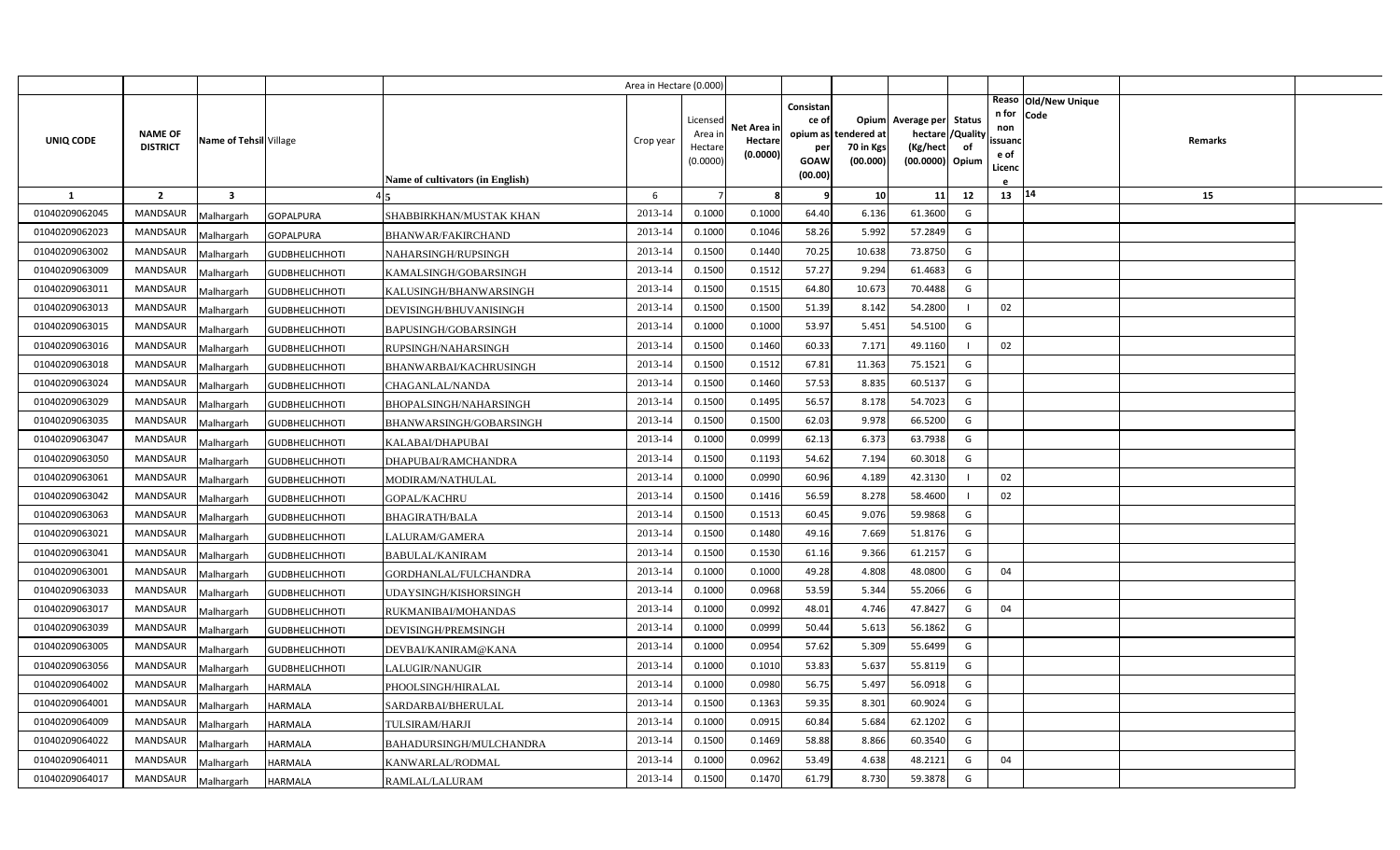|                |                                   |                         |                                                  | Area in Hectare (0.000) |                     |             |             |                       |                             |               |              |                      |         |  |
|----------------|-----------------------------------|-------------------------|--------------------------------------------------|-------------------------|---------------------|-------------|-------------|-----------------------|-----------------------------|---------------|--------------|----------------------|---------|--|
|                |                                   |                         |                                                  |                         |                     |             | Consistan   |                       |                             |               |              | Reaso Old/New Unique |         |  |
|                |                                   |                         |                                                  |                         | Licensed            | Net Area in | ce of       | Opium                 | Average per                 | <b>Status</b> | n for<br>non | <b>Code</b>          |         |  |
| UNIQ CODE      | <b>NAME OF</b><br><b>DISTRICT</b> | Name of Tehsil Village  |                                                  | Crop year               | Area in             | Hectare     |             | opium as tendered at  | hectare                     | /Quality      | ssuanc       |                      | Remarks |  |
|                |                                   |                         |                                                  |                         | Hectare<br>(0.0000) | (0.0000)    | per<br>GOAW | 70 in Kgs<br>(00.000) | (Kg/hect<br>(00.0000) Opium | of            | e of         |                      |         |  |
|                |                                   |                         | <b>Name of cultivators (in English)</b>          |                         |                     |             | (00.00)     |                       |                             |               | Licenc       |                      |         |  |
| <b>1</b>       | $\overline{2}$                    | $\overline{\mathbf{3}}$ |                                                  | 6                       |                     | -8          | 9           | 10                    | 11                          | 12            | 13   14      |                      | 15      |  |
| 01040209064023 | <b>MANDSAUR</b>                   | Malhargarh              | <b>HARMALA</b><br>BHUPENDRASINGH/DULESINGH       | 2013-14                 | 0.1000              | 0.0926      | 60.25       | 5.354                 | 57.8186                     | G             |              |                      |         |  |
| 01040209064024 | <b>MANDSAUR</b>                   | Malhargarh              | <b>HARMALA</b><br>PRAHLAD/BHERULAL               | 2013-14                 | 0.1500              | 0.1474      | 60.73       | 8.797                 | 59.6811                     | G             |              |                      |         |  |
| 01040209064016 | <b>MANDSAUR</b>                   | Malhargarh              | <b>HARMALA</b><br>RAMLAL/MANGILAL                | 2013-14                 | 0.1000              | 0.0928      | 59.31       | 5.270                 | 56.7888                     | G             |              |                      |         |  |
| 01040209064025 | MANDSAUR                          | Malhargarh              | <b>HARMALA</b><br>GANPAT/MANSINGH                | 2013-14                 | 0.1000              | 0.0952      | 52.84       | 4.922                 | 51.7017                     | G             |              |                      |         |  |
| 01040209064018 | <b>MANDSAUR</b>                   | Malhargarh              | <b>HARMALA</b><br>KARANSINGH/BAHADURSINGH        | 2013-14                 | 0.1500              | 0.1415      | 61.90       | 9.117                 | 64.4311                     | G             |              |                      |         |  |
| 01040209065002 | <b>MANDSAUR</b>                   | Malhargarh              | <b>HARSOL</b><br>RADHESHYAM/MANGILAL             | 2013-14                 | 0.1500              |             |             |                       | 0.0000                      | F.            |              |                      |         |  |
| 01040209065004 | <b>MANDSAUR</b>                   | Malhargarh              | <b>HARSOL</b><br><b>BHUVANISHANKAR/JIVA</b>      | 2013-14                 | 0.1000              | 0.1018      | 51.95       | 5.878                 | 57.7407                     | G             |              |                      |         |  |
| 01040209065008 | <b>MANDSAUR</b>                   | Malhargarh              | <b>HARSOL</b><br><b>SHANTILAL/KASHIBAI</b>       | 2013-14                 | 0.1500              | 0.1485      | 58.91       | 9.064                 | 61.0370                     | G             |              |                      |         |  |
| 01040209065011 | <b>MANDSAUR</b>                   | Malhargarh              | <b>HARSOL</b><br>MANGILAL/GOBAR PRJAPAT          | 2013-14                 | 0.1500              | 0.1440      | 57.29       | 9.224                 | 64.0556                     | G             |              |                      |         |  |
| 01040209065016 | <b>MANDSAUR</b>                   | Malhargarh              | <b>HARSOL</b><br>DHAPUBAI/RAMLAL                 | 2013-14                 | 0.1000              | 0.0994      | 68.28       | 6.887                 | 69.2857                     | G             |              |                      |         |  |
| 01040209065018 | <b>MANDSAUR</b>                   | Malhargarh              | <b>HARSOL</b><br>MANGILAL/NANURAM BALAI          | 2013-14                 | 0.1500              | 0.1475      | 53.50       | 7.865                 | 53.3220                     | G             |              |                      |         |  |
| 01040209065030 | <b>MANDSAUR</b>                   | Malhargarh              | <b>HARSOL</b><br>TULSIRAM/DAYARAM/KANCHANBAI     | 2013-14                 | 0.1500              | 0.1488      | 62.48       | 9.354                 | 62.8629                     | G             |              |                      |         |  |
| 01040209065032 | <b>MANDSAUR</b>                   | Malhargarh              | <b>HARSOL</b><br>ALLANUR/NANUJI                  | 2013-14                 | 0.1000              | 0.0950      | 68.22       | 6.637                 | 69.8632                     | G             |              |                      |         |  |
| 01040209065035 | <b>MANDSAUR</b>                   | Malhargarh              | <b>HARSOL</b><br>FIROJKHAN/BUNDUKHAN             | 2013-14                 | 0.1500              |             |             |                       | 0.0000                      | F.            |              |                      |         |  |
| 01040209065036 | <b>MANDSAUR</b>                   | Malhargarh              | <b>HARSOL</b><br>AZIZ MOHD./FAKIRMOHD.           | 2013-14                 | 0.1500              | 0.1435      | 61.52       | 7.664                 | 53.4077                     | G             |              |                      |         |  |
| 01040209065042 | <b>MANDSAUR</b>                   | Malhargarh              | <b>HARSOL</b><br>RUPKUNWAR/UDAYSINGH             | 2013-14                 | 0.1500              | 0.1456      | 53.25       | 7.957                 | 54.6497                     | G             |              |                      |         |  |
| 01040209065044 | <b>MANDSAUR</b>                   | Malhargarh              | <b>HARSOL</b><br>KALABAI/MANNALAL                | 2013-14                 | 0.1500              | 0.1477      | 59.50       | 8.874                 | 60.0812                     | G             |              |                      |         |  |
| 01040209065047 | <b>MANDSAUR</b>                   | Malhargarh              | <b>HARSOL</b><br>FARUKHKHAN/SHABBIR KHAN         | 2013-14                 | 0.1500              | 0.1178      | 55.51       | 6.756                 | 57.3514                     | G             |              |                      |         |  |
| 01040209065048 | <b>MANDSAUR</b>                   | Malhargarh              | <b>HARSOL</b><br>MUNSHI MOHD./MOHD.HUSSAIN       | 2013-14                 | 0.1500              | 0.1481      | 66.27       | 9.817                 | 66.2863                     | G             |              |                      |         |  |
| 01040209065049 | <b>MANDSAUR</b>                   | Malhargarh              | <b>HARSOL</b><br><b>BHARATSINGH/SARDUL SINGH</b> | 2013-14                 | 0.1000              | 0.0528      | 65.96       | 2.996                 | 56.7410                     |               | 02           |                      |         |  |
| 01040209065050 | <b>MANDSAUR</b>                   | Malhargarh              | <b>HARSOL</b><br>SOHANBAI/BHAGIRATH              | 2013-14                 | 0.1500              | 0.1376      | 56.79       | 7.715                 | 56.0683                     | G             |              |                      |         |  |
| 01040209065052 | <b>MANDSAUR</b>                   | Malhargarh              | <b>HARSOL</b><br>HAMID KHAN/SHER KHAN            | 2013-14                 | 0.1500              | 0.1479      | 65.65       | 9.848                 | 66.5855                     | G             |              |                      |         |  |
| 01040209065064 | <b>MANDSAUR</b>                   | Malhargarh              | <b>HARSOL</b><br>SHAYRA BEE/NAYUM MOHAMMAD       | 2013-14                 | 0.1500              | 0.0250      | 72.72       | 1.860                 | 74.4000                     | G             |              |                      |         |  |
| 01040209065072 | <b>MANDSAUR</b>                   | Malhargarh              | <b>HARSOL</b><br>MOHAMMADNOOR/IMAMBAKSH          | 2013-14                 | 0.1500              | 0.1480      | 61.30       | 9.186                 | 62.0676                     | G             |              |                      |         |  |
| 01040209065065 | <b>MANDSAUR</b>                   | Malhargarh              | <b>HARSOL</b><br>YUSUF MOHD./NOORMOHD.           | 2013-14                 | 0.1500              | 0.1005      | 60.36       | 6.200                 | 61.6915                     | G             |              |                      |         |  |
| 01040209065009 | <b>MANDSAUR</b>                   | Malhargarh              | <b>HARSOL</b><br>RAHAMATBI/ALLABAKSH             | 2013-14                 | 0.1500              | 0.1495      | 57.84       | 8.783                 | 58.7492                     | G             |              |                      |         |  |
| 01040209065068 | <b>MANDSAUR</b>                   | Malhargarh              | <b>HARSOL</b><br>ANWAR MOHD./IBRAHIM             | 2013-14                 | 0.1500              | 0.1408      | 58.42       | 8.429                 | 59.8651                     | G             |              |                      |         |  |
| 01040209065069 | <b>MANDSAUR</b>                   | Malhargarh              | <b>HARSOL</b><br>GAFUR MOHD.AMIR MOHD.           | 2013-14                 | 0.1500              | 0.0720      | 66.22       | 4.948                 | 68.7222                     | G             |              |                      |         |  |
| 01040209065073 | <b>MANDSAUR</b>                   | Malhargarh              | <b>HARSOL</b><br><b>JANIBAI/NARAYAN</b>          | 2013-14                 | 0.1000              | 0.1006      | 51.30       | 5.211                 | 51.7992                     | G             |              |                      |         |  |
| 01040209065039 | <b>MANDSAUR</b>                   | Malhargarh              | <b>HARSOL</b><br>VARDIBAI/KANWARLAL              | 2013-14                 | 0.1500              | 0.1370      | 62.51       | 8.510                 | 62.1168                     | G             |              |                      |         |  |
| 01040209065074 | MANDSAUR                          | Malhargarh              | <b>HARSOL</b><br>HAJRABI/ABDULLATIF              | 2013-14                 | 0.1500              | 0.1508      | 66.61       | 10.011                | 66.3859                     | G             |              |                      |         |  |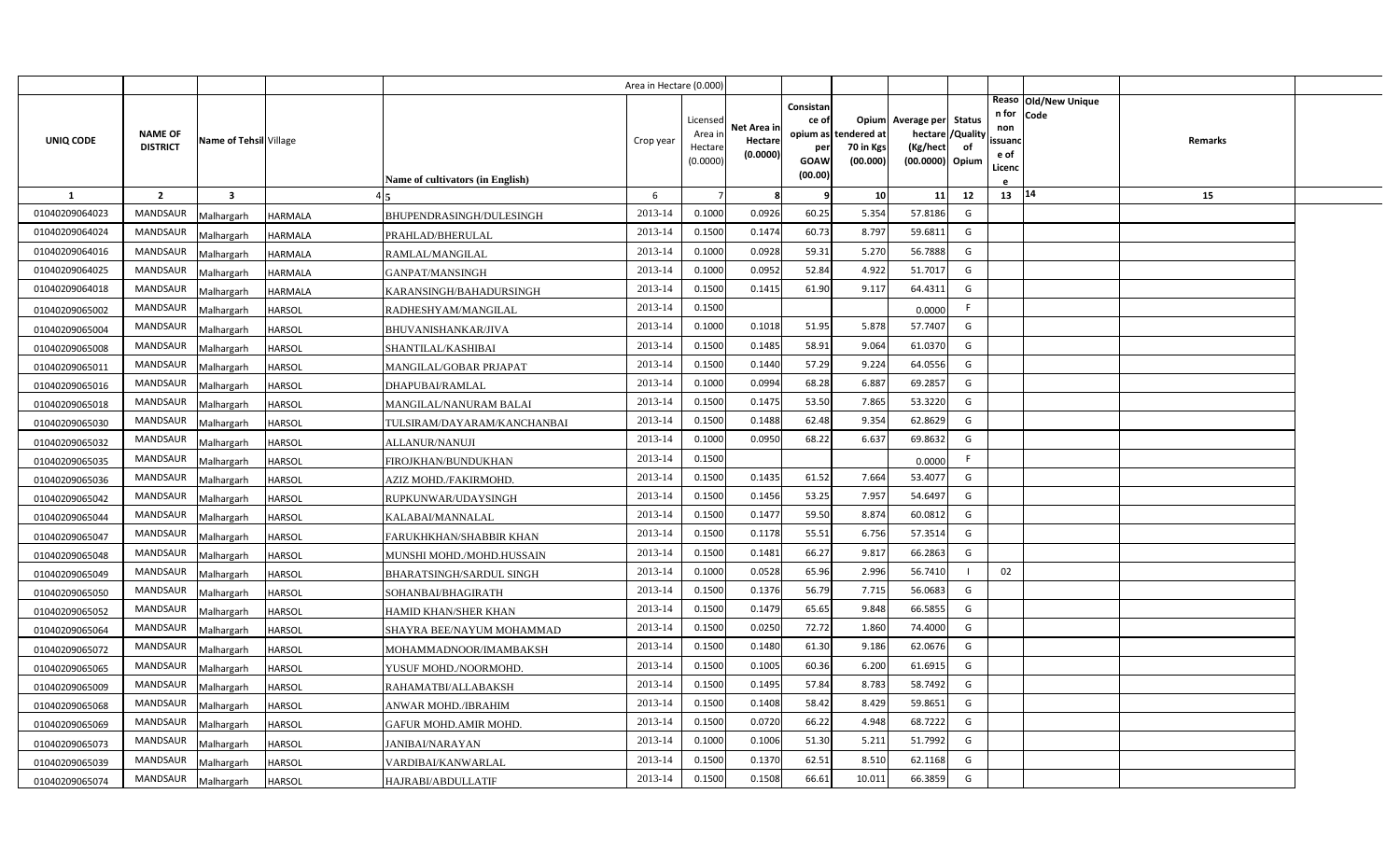|                |                 |                         |                         |                                         | Area in Hectare (0.000) |                    |                        |                                |                       |                                     |          |                        |                              |         |  |
|----------------|-----------------|-------------------------|-------------------------|-----------------------------------------|-------------------------|--------------------|------------------------|--------------------------------|-----------------------|-------------------------------------|----------|------------------------|------------------------------|---------|--|
| UNIQ CODE      | <b>NAME OF</b>  | Name of Tehsil Village  |                         |                                         | Crop year               | Licensec<br>Area i | Net Area ir<br>Hectare | Consistan<br>ce of<br>opium as | tendered at           | Opium Average per Status<br>hectare | /Quality | n for<br>non<br>ssuand | Reaso Old/New Unique<br>Code | Remarks |  |
|                | <b>DISTRICT</b> |                         |                         | <b>Name of cultivators (in English)</b> |                         | Hectar<br>(0.0000) | (0.0000)               | per<br>GOAW<br>(00.00)         | 70 in Kgs<br>(00.000) | (Kg/hect<br>(00.0000) Opium         | of       | e of<br>Licenc         |                              |         |  |
| <b>1</b>       | $\overline{2}$  | $\overline{\mathbf{3}}$ |                         |                                         | 6                       |                    | 8                      | 9                              | 10                    | 11                                  | 12       | 13 14                  |                              | 15      |  |
| 01040209065045 | <b>MANDSAUR</b> | Malhargarh              | <b>HARSOL</b>           | AZIZ MOHD./ABDUL LATIF                  | 2013-14                 | 0.1500             | 0.1500                 | 63.26                          | 9.516                 | 63.4400                             | G        |                        |                              |         |  |
| 01040209065060 | MANDSAUR        | Malhargarh              | <b>HARSOL</b>           | MOHD. HUSSAIN/SHAFI MOHD.               | 2013-14                 | 0.1500             | 0.1494                 | 68.47                          | 10.486                | 70.1874                             | G        |                        |                              |         |  |
| 01040209065066 | <b>MANDSAUR</b> | Malhargarh              | HARSOL                  | MAKBUL KHAN/GUL MOHD.                   | 2013-14                 | 0.1000             | 0.1015                 | 56.82                          | 5.861                 | 57.7438                             | G        |                        |                              |         |  |
| 01040209065025 | <b>MANDSAUR</b> | Malhargarh              | <b>HARSOL</b>           | MANGIBAI/DEVILAL                        | 2013-14                 | 0.1000             | 0.100                  | 53.37                          | 5.711                 | 57.1100                             | G        |                        |                              |         |  |
| 01040209065007 | MANDSAUR        | Malhargarh              | HARSOL                  | AHMADNOOR/CHANDMOHD.                    | 2013-14                 | 0.1000             |                        |                                |                       | 0.0000                              | F.       |                        |                              |         |  |
| 01040209065054 | <b>MANDSAUR</b> | Malhargarh              | HARSOL                  | <b>BANSHILAL/MANGILAL</b>               | 2013-14                 | 0.1500             | 0.1500                 | 44.28                          | 7.572                 | 50.4800                             | G        | 04                     |                              |         |  |
| 01040209065031 | MANDSAUR        | Malhargarh              | HARSOL                  | SHANTIBAI/RAJARAM                       | 2013-14                 | 0.1500             | 0.1495                 | 63.56                          | 9.588                 | 64.1338                             | G        |                        |                              |         |  |
| 01040209065037 | <b>MANDSAUR</b> | Malhargarh              | HARSOL                  | SANTOSHBAI/MADANLAL                     | 2013-14                 | 0.1000             | 0.0500                 | 61.31                          | 3.249                 | 64.9800                             | G        |                        |                              |         |  |
| 01040209065059 | MANDSAUR        | Malhargarh              | HARSOL                  | SONIBAI/MANGILAL                        | 2013-14                 | 0.1500             | 0.0744                 | 62.62                          | 4.866                 | 65.4032                             | G        |                        |                              |         |  |
| 01040209065053 | MANDSAUR        | Malhargarh              | HARSOL                  | SHABBIR KHA/NAJIR KHA                   | 2013-14                 | 0.1000             | 0.0990                 | 58.45                          | 6.062                 | 61.2310                             |          | 02                     |                              |         |  |
| 01040209065075 | MANDSAUR        | Malhargarh              | HARSOL                  | SUKHRAJ/JIVANRAJ                        | 2013-14                 | 0.1000             | 0.0829                 | 47.32                          | 4.117                 | 49.6622                             | G        | 04                     |                              |         |  |
| 01040209066003 | MANDSAUR        | Malhargarh              | HINGORIYA CHHOTA        | MANOHARSINGH/PARWATSINGH                | 2013-14                 | 0.1000             |                        |                                |                       | 0.0000                              | F.       |                        |                              |         |  |
| 01040209066004 | <b>MANDSAUR</b> | Malhargarh              | HINGORIYA CHHOTA        | MANSINGH/KISHANSINGH                    | 2013-14                 | 0.1500             | 0.1502                 | 46.93                          | 6.228                 | 41.4647                             | G        | 04                     |                              |         |  |
| 01040209066011 | MANDSAUR        | Malhargarh              | HINGORIYA CHHOTA        | GORDHANSINGH/LAXMANSINGH                | 2013-14                 | 0.1500             | 0.1543                 | 52.47                          | 7.661                 | 49.6500                             | G        | 04                     |                              |         |  |
| 01040209066014 | <b>MANDSAUR</b> | Malhargarh              | HINGORIYA CHHOTA        | LAXMANSINGH/SARDARSINGH                 | 2013-14                 | 0.1000             | 0.1017                 | 54.89                          | 4.807                 | 47.2665                             | G        | 04                     |                              |         |  |
| 01040209066017 | MANDSAUR        | Malhargarh              | HINGORIYA CHHOTA        | NAGUSINGH/MOHANSINGH                    | 2013-14                 | 0.1500             | 0.1520                 | 54.87                          | 7.792                 | 51.2632                             | G        |                        |                              |         |  |
| 01040209066018 | MANDSAUR        | Malhargarh              | HINGORIYA CHHOTA        | MANGUSINGH/VISHANSINGH                  | 2013-14                 | 0.1500             | 0.1512                 | 55.24                          | 7.134                 | 47.1825                             | G        | 04                     |                              |         |  |
| 01040209066019 | MANDSAUR        | Malhargarh              | HINGORIYA CHHOTA        | DURGASINGH/LAXMANSINGH                  | 2013-14                 | 0.1000             | 0.1035                 | 56.21                          | 5.420                 | 52.3670                             |          | 02                     |                              |         |  |
| 01040209066021 | MANDSAUR        | Malhargarh              | HINGORIYA CHHOTA        | DARBARSINGH/LAXMANSINGH                 | 2013-14                 | 0.1500             | 0.1468                 | 53.90                          | 7.500                 | 51.0899                             | G        |                        |                              |         |  |
| 01040209066025 | MANDSAUR        | Malhargarh              | HINGORIYA CHHOTA        | VIKRAMSINGH/KISHANSINGH                 | 2013-14                 | 0.1000             | 0.1000                 | 56.70                          | 5.378                 | 53.7800                             | G        |                        |                              |         |  |
| 01040209066005 | MANDSAUR        | Malhargarh              | HINGORIYA CHHOTA        | BHANWARSINGH/INDARSINGH                 | 2013-14                 | 0.1000             | 0.1010                 | 56.78                          | 5.159                 | 51.0790                             |          | 02                     |                              |         |  |
| 01040209066015 | MANDSAUR        | Malhargarh              | HINGORIYA CHHOTA        | MADANSINGH/SARDARSINGH                  | 2013-14                 | 0.1000             | 0.1008                 | 60.79                          | 5.436                 | 53.9286                             | G        |                        |                              |         |  |
| 01040209066016 | MANDSAUR        | Malhargarh              | HINGORIYA CHHOTA        | ISHAWARSINGH/SARDARSINGH                | 2013-14                 | 0.1500             | 0.1515                 | 47.46                          | 6.163                 | 40.6799                             | G        | 04                     |                              |         |  |
| 01040209066058 | MANDSAUR        | Malhargarh              | <b>IINGORIYA CHHOTA</b> | GITABAI/RANGLAL                         | 2013-14                 | 0.1000             |                        |                                |                       | 0.0000                              | F.       |                        |                              |         |  |
| 01040209067001 | MANDSAUR        | Malhargarh              | HIRLI                   | AMARSINGH/KISHANSINGH                   | 2013-14                 | 0.1500             | 0.1470                 | 60.47                          | 8.803                 | 59.8844                             | G        |                        |                              |         |  |
| 01040209067006 | MANDSAUR        | Malhargarh              | <b>HIRLI</b>            | JAGDISH/KARULAL                         | 2013-14                 | 0.1500             | 0.1511                 | 61.16                          | 9.602                 | 63.5473                             | G        |                        |                              |         |  |
| 01040209067014 | MANDSAUR        | Malhargarh              | <b>HIRLI</b>            | NANDKISHOR/MANGILAL                     | 2013-14                 | 0.1500             | 0.1224                 | 60.89                          | 7.098                 | 57.9902                             | G        |                        |                              |         |  |
| 01040209067017 | MANDSAUR        | Malhargarh              | HIRLI                   | BHOPAL/MANGILAL                         | 2013-14                 | 0.1500             | 0.1474                 | 63.25                          | 9.280                 | 62.9579                             | G        |                        |                              |         |  |
| 01040209067019 | MANDSAUR        | Malhargarh              | <b>HIRLI</b>            | MANGILAL/KESHURAM                       | 2013-14                 | 0.1000             | 0.0978                 | 57.25                          | 6.036                 | 61.7178                             | G        |                        |                              |         |  |
| 01040209067016 | MANDSAUR        | Malhargarh              | HIRLI                   | PHOOLBAI/BAPUSINGH                      | 2013-14                 | 0.1500             | 0.1482                 | 29.57                          | 3.929                 | 26.5115                             | G        | 04                     |                              |         |  |
| 01040209067031 | MANDSAUR        | Malhargarh              | HIRLI                   | CHANDRAKALABAI/BHOPALSINGH              | 2013-14                 | 0.1500             | 0.1450                 | 65.61                          | 9.607                 | 66.2552                             | G        |                        |                              |         |  |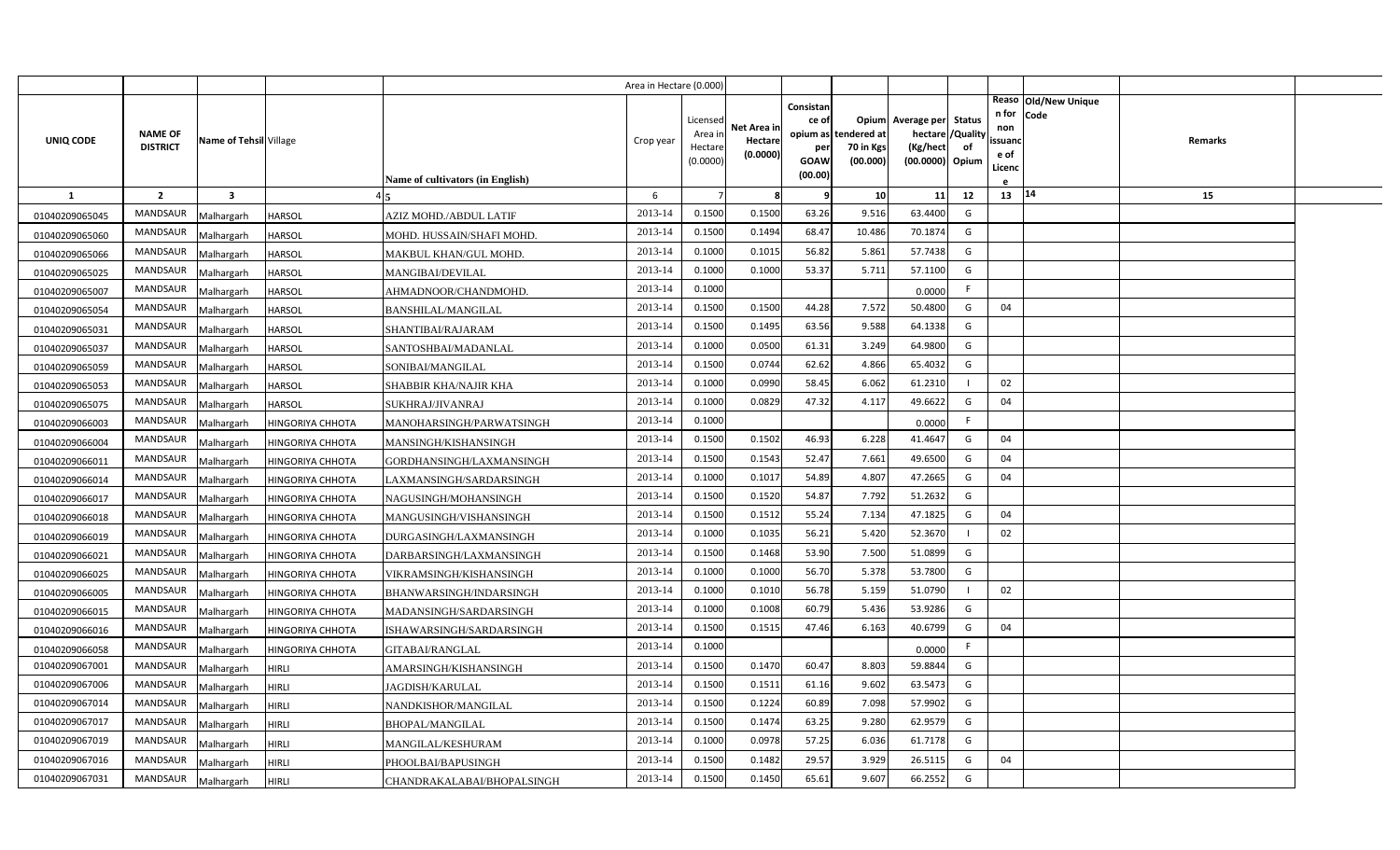|                |                                   |                         |                                                | Area in Hectare (0.000) |                                            |                                    |                                                     |                                               |                                                                    |                |                                          |                              |         |  |
|----------------|-----------------------------------|-------------------------|------------------------------------------------|-------------------------|--------------------------------------------|------------------------------------|-----------------------------------------------------|-----------------------------------------------|--------------------------------------------------------------------|----------------|------------------------------------------|------------------------------|---------|--|
| UNIQ CODE      | <b>NAME OF</b><br><b>DISTRICT</b> | Name of Tehsil Village  | <b>Name of cultivators (in English)</b>        | Crop year               | Licensed<br>Area in<br>Hectare<br>(0.0000) | Net Area in<br>Hectare<br>(0.0000) | Consistan<br>ce of<br>per<br><b>GOAW</b><br>(00.00) | opium as tendered at<br>70 in Kgs<br>(00.000) | Opium Average per Status<br>hectare<br>(Kg/hect<br>(00.0000) Opium | /Quality<br>of | n for<br>non<br>ssuanc<br>e of<br>Licenc | Reaso Old/New Unique<br>Code | Remarks |  |
| 1              | $\overline{2}$                    | $\overline{\mathbf{3}}$ |                                                | 6                       |                                            | 8                                  | 9                                                   | 10                                            | 11                                                                 | 12             | 13 14                                    |                              | 15      |  |
| 01040209067013 | <b>MANDSAUR</b>                   | Malhargarh              | <b>HIRLI</b><br>RAMNARAYAN/LAXMICHAND          | 2013-14                 | 0.1000                                     | 0.0979                             | 64.27                                               | 6.381                                         | 65.1788                                                            | G              |                                          |                              |         |  |
| 01040209067020 | <b>MANDSAUR</b>                   | Malhargarh              | <b>HIRLI</b><br><b>BHURSINGH/PREMSINGH</b>     | 2013-14                 | 0.1500                                     | 0.1394                             | 62.16                                               | 8.995                                         | 64.5265                                                            | G              |                                          |                              |         |  |
| 01040209067025 | <b>MANDSAUR</b>                   | Malhargarh              | <b>HIRLI</b><br>BHANWARBAI/GORDHANSINGH        | 2013-14                 | 0.1000                                     | 0.0621                             | 60.63                                               | 3.828                                         | 61.6425                                                            | G              |                                          |                              |         |  |
| 01040209067007 | <b>MANDSAUR</b>                   | Malhargarh              | HIRLI<br>KESHARSINGH/SURATSINGH                | 2013-14                 | 0.1500                                     | 0.1480                             | 53.23                                               | 7.977                                         | 53.8986                                                            | G              |                                          |                              |         |  |
| 01040209067032 | <b>MANDSAUR</b>                   | Malhargarh              | <b>HIRLI</b><br>GOBARSINGH/KISHANSINGH         | 2013-14                 | 0.1000                                     | 0.1005                             | 55.24                                               | 5.445                                         | 54.1791                                                            | G              |                                          |                              |         |  |
| 01040209067018 | <b>MANDSAUR</b>                   | Malhargarh              | <b>HIRLI</b><br>KOMALPRASAD/RAMNARAYAN         | 2013-14                 | 0.1500                                     | 0.1508                             | 61.77                                               | 8.939                                         | 59.2772                                                            | G              |                                          |                              |         |  |
| 01040209067033 | <b>MANDSAUR</b>                   | Malhargarh              | <b>HIRLI</b><br>MADANSINGH/ISHWARSINGH         | 2013-14                 | 0.1000                                     | 0.0960                             | 54.35                                               | 5.513                                         | 57.4271                                                            | G              |                                          |                              |         |  |
| 01040209067030 | <b>MANDSAUR</b>                   | Malhargarh              | <b>HIRLI</b><br>DEVISINGH/PREMSINGH            | 2013-14                 | 0.1500                                     | 0.1475                             | 60.90                                               | 9.657                                         | 65.4712                                                            | G              |                                          |                              |         |  |
| 01040209067034 | <b>MANDSAUR</b>                   | Malhargarh              | <b>HIRLI</b><br>SURAJBAI/BHUVANISINGH          | 2013-14                 | 0.1500                                     | 0.1462                             | 52.15                                               | 7.256                                         | 49.6306                                                            | G              | 04                                       |                              |         |  |
| 01040209067024 | <b>MANDSAUR</b>                   | Malhargarh              | <b>HIRLI</b><br>DEVISINGH/BHUVANISINGH         | 2013-14                 | 0.1500                                     | 0.1457                             | 57.55                                               | 8.789                                         | 60.3226                                                            | G              |                                          |                              |         |  |
| 01040209067035 | <b>MANDSAUR</b>                   | Malhargarh              | <b>HIRLI</b><br><b>BANSHILAL/CHANDAJI</b>      | 2013-14                 | 0.1000                                     | 0.1022                             | 58.02                                               | 6.208                                         | 60.6430                                                            |                | 02                                       |                              |         |  |
| 01040209068004 | <b>MANDSAUR</b>                   | Malhargarh              | <b>KACHNARA</b><br>GAJRAJSINGH/KISHORSINGH     | 2013-14                 | 0.1000                                     | 0.1013                             | 68.18                                               | 7.286                                         | 71.9250                                                            | G              |                                          |                              |         |  |
| 01040209068006 | <b>MANDSAUR</b>                   | Malhargarh              | KACHNARA<br>BULAKBAI/GAJRAJSINGH               | 2013-14                 | 0.1000                                     | 0.1029                             | 54.30                                               | 5.756                                         | 55.9378                                                            | G              |                                          |                              |         |  |
| 01040209068012 | <b>MANDSAUR</b>                   | Malhargarh              | PRABHUSINGH/LADUSINGH<br>KACHNARA              | 2013-14                 | 0.1500                                     | 0.1476                             | 65.23                                               | 10.688                                        | 72.4119                                                            | G              |                                          |                              |         |  |
| 01040209068019 | MANDSAUR                          | Malhargarh              | KACHNARA<br>CHANDRAKALABAI/GORDHANSINGH        | 2013-14                 | 0.1500                                     | 0.1431                             | 53.65                                               | 8.339                                         | 58.2739                                                            | G              |                                          |                              |         |  |
| 01040209068022 | <b>MANDSAUR</b>                   | Malhargarh              | GAJRAJSINGH/SWARUPSINGH<br>KACHNARA            | 2013-14                 | 0.1500                                     | 0.1407                             | 55.08                                               | 8.711                                         | 61.9119                                                            | G              |                                          |                              |         |  |
| 01040209068032 | <b>MANDSAUR</b>                   | Malhargarh              | KACHNARA<br>BHOPALSINGH/KALUSINGH              | 2013-14                 | 0.1500                                     | 0.1467                             | 52.89                                               | 8.228                                         | 56.0873                                                            | G              |                                          |                              |         |  |
| 01040209068030 | <b>MANDSAUR</b>                   | Malhargarh              | KACHNARA<br>BALWANTSINGH/BHUWANISINGH          | 2013-14                 | 0.1500                                     | 0.1470                             | 46.77                                               | 6.855                                         | 46.6327                                                            | G              | 04                                       |                              |         |  |
| 01040209068044 | <b>MANDSAUR</b>                   | Malhargarh              | KACHNARA<br>MANGUSINGH/GOBARSINGH              | 2013-14                 | 0.1500                                     | 0.1491                             | 55.51                                               | 8.430                                         | 56.5392                                                            | G              |                                          |                              |         |  |
| 01040209068050 | <b>MANDSAUR</b>                   | Malhargarh              | KACHNARA<br>RANJITSINGH/KACHRUSINGH            | 2013-14                 | 0.1500                                     | 0.1500                             | 55.28                                               | 8.482                                         | 56.5467                                                            | G              |                                          |                              |         |  |
| 01040209068052 | <b>MANDSAUR</b>                   | Malhargarh              | KACHNARA<br>MANGUSINGH/KARANSINGH              | 2013-14                 | 0.1500                                     | 0.1476                             | 53.17                                               | 8.598                                         | 58.2520                                                            | G              |                                          |                              |         |  |
| 01040209068066 | <b>MANDSAUR</b>                   | Malhargarh              | KACHNARA<br>NAZARBAI/BHANWARSINGH              | 2013-14                 | 0.1000                                     | 0.0990                             | 50.98                                               | 5.258                                         | 53.1111                                                            | G              |                                          |                              |         |  |
| 01040209068069 | <b>MANDSAUR</b>                   | Malhargarh              | KACHNARA<br>KAMLABAI/ONKARSINGH                | 2013-14                 | 0.1500                                     | 0.1470                             | 65.14                                               | 10.022                                        | 68.1769                                                            | G              |                                          |                              |         |  |
| 01040209068070 | <b>MANDSAUR</b>                   | Malhargarh              | KACHNARA<br>KAMALSINGH/NIRBHAYSINGH            | 2013-14                 | 0.1500                                     | 0.1511                             | 53.98                                               | 8.529                                         | 56.4461                                                            | G              |                                          |                              |         |  |
| 01040209068088 | <b>MANDSAUR</b>                   | Malhargarh              | KACHNARA<br>LAXMANSINGH/RAMSINGH               | 2013-14                 | 0.1500                                     | 0.1512                             | 55.35                                               | 8.943                                         | 59.1430                                                            |                | 02                                       |                              |         |  |
| 01040209068058 | <b>MANDSAUR</b>                   | Malhargarh              | KACHNARA<br>GOVINDSINGH/KACHRUSINGH            | 2013-14                 | 0.1500                                     | 0.1520                             | 64.79                                               | 10.616                                        | 69.8421                                                            | G              |                                          |                              |         |  |
| 01040209068010 | <b>MANDSAUR</b>                   | Malhargarh              | <b>KACHNARA</b><br>RAMSINGH/ISHWARSINGH        | 2013-14                 | 0.1500                                     | 0.1419                             | 56.62                                               | 8.808                                         | 62.0719                                                            | G              |                                          |                              |         |  |
| 01040209068065 | MANDSAUR                          | Malhargarh              | KACHNARA<br>LAXMANSINGH/ISHWARSINGH            | 2013-14                 | 0.1500                                     | 0.1409                             | 56.38                                               | 8.691                                         | 61.6820                                                            | G              |                                          |                              |         |  |
| 01040209068037 | <b>MANDSAUR</b>                   | Malhargarh              | <b>KACHNARA</b><br><b>BANSHILAL/MATHURALAL</b> | 2013-14                 | 0.1500                                     | 0.1496                             | 55.49                                               | 8.427                                         | 56.3302                                                            | G              |                                          |                              |         |  |
| 01040209068048 | <b>MANDSAUR</b>                   | Malhargarh              | <b>KACHNARA</b><br>SAJJANSINGH/MOHANSINGH      | 2013-14                 | 0.1500                                     | 0.1380                             | 60.35                                               | 8.975                                         | 65.0362                                                            | G              |                                          |                              |         |  |
| 01040209068049 | MANDSAUR                          | Malhargarh              | <b>KACHNARA</b><br>NOKSINGH/KALUSINGH          | 2013-14                 | 0.1500                                     | 0.1500                             | 44.94                                               | 7.704                                         | 51.3600                                                            | G              |                                          |                              |         |  |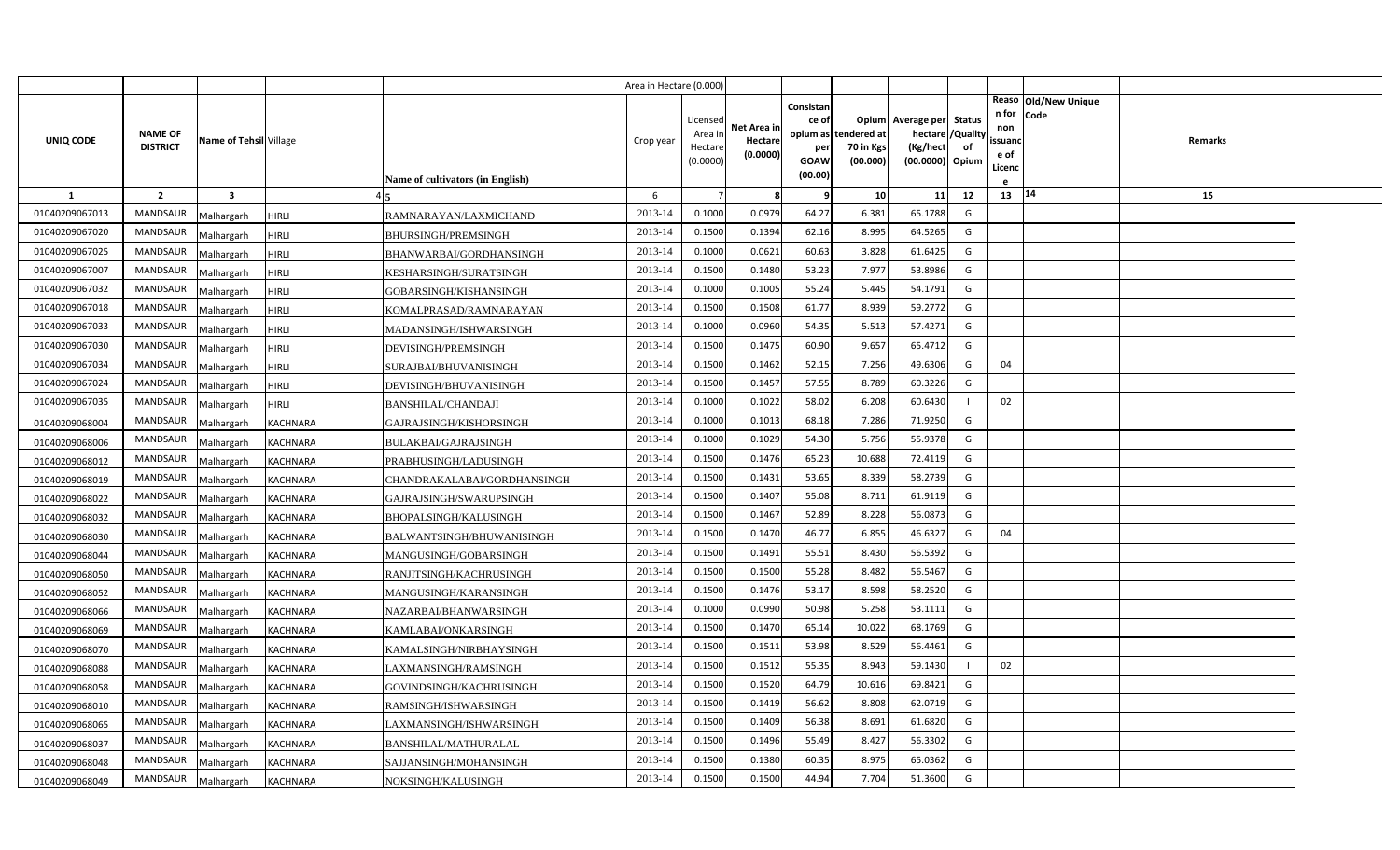|                |                 |                         |                    |                                         | Area in Hectare (0.000) |                    |                        |                    |                       |                             |              |               |                              |         |  |
|----------------|-----------------|-------------------------|--------------------|-----------------------------------------|-------------------------|--------------------|------------------------|--------------------|-----------------------|-----------------------------|--------------|---------------|------------------------------|---------|--|
|                |                 |                         |                    |                                         |                         | Licensed           |                        | Consistan<br>ce of |                       | Opium Average per Status    |              | n for         | Reaso Old/New Unique<br>Code |         |  |
| UNIQ CODE      | <b>NAME OF</b>  | Name of Tehsil Village  |                    |                                         | Crop year               | Area ir            | Net Area ir<br>Hectare | opium as           | tendered at           | hectare                     | /Quality     | non<br>ssuand |                              | Remarks |  |
|                | <b>DISTRICT</b> |                         |                    |                                         |                         | Hectar<br>(0.0000) | (0.0000)               | per<br>GOAW        | 70 in Kgs<br>(00.000) | (Kg/hect<br>(00.0000) Opium | of           | e of          |                              |         |  |
|                |                 |                         |                    | <b>Name of cultivators (in English)</b> |                         |                    |                        | (00.00)            |                       |                             |              | Licenc        |                              |         |  |
| $\mathbf{1}$   | $\overline{2}$  | $\overline{\mathbf{3}}$ |                    |                                         | 6                       |                    | 8                      | 9                  | 10                    | 11                          | 12           | 13 14         |                              | 15      |  |
| 01040209068005 | <b>MANDSAUR</b> | Malhargarh              | <b>KACHNARA</b>    | NATHUSINGH/DEVISINGH                    | 2013-14                 | 0.1500             | 0.1452                 | 55.49              | 9.021                 | 62.1281                     | G            |               |                              |         |  |
| 01040209068064 | MANDSAUR        | Malhargarh              | KACHNARA           | RATANSINGH/BHUWANSINGH                  | 2013-14                 | 0.1000             | 0.0960                 | 58.34              | 5.867                 | 61.1146                     | G            |               |                              |         |  |
| 01040209068054 | <b>MANDSAUR</b> | Malhargarh              | KACHNARA           | <b>HARISINGH/DEVISINGH</b>              | 2013-14                 | 0.1500             | 0.1456                 | 53.43              | 8.701                 | 59.7596                     | G            |               |                              |         |  |
| 01040209068059 | <b>MANDSAUR</b> | Malhargarh              | KACHNARA           | GOPALKRISHNA/HARIRAM                    | 2013-14                 | 0.1500             | 0.1456                 | 44.65              | 6.965                 | 47.8365                     | G            | 04            |                              |         |  |
| 01040209068003 | MANDSAUR        | Malhargarh              | KACHNARA           | MANGUBAI/PYARSINGH                      | 2013-14                 | 0.1500             | 0.1530                 | 54.79              | 8.414                 | 54.9935                     | G            |               |                              |         |  |
| 01040209068062 | <b>MANDSAUR</b> | Malhargarh              | KACHNARA           | GHASIPURI/GOTAMPURI                     | 2013-14                 | 0.1000             | 0.1000                 | 55.63              | 5.579                 | 55.7900                     | G            |               |                              |         |  |
| 01040209068107 | MANDSAUR        | Malhargarh              | KACHNARA           | <b>BHUVANISINGH/DULESINGH</b>           | 2013-14                 | 0.1000             | 0.1020                 | 49.70              | 5.673                 | 55.6176                     | G            |               |                              |         |  |
| 01040209068018 | <b>MANDSAUR</b> | Malhargarh              | KACHNARA           | SALAMSINGH/BHANWARSINGH                 | 2013-14                 | 0.1500             | 0.1195                 | 55.50              | 6.866                 | 57.4561                     | G            |               |                              |         |  |
| 01040209068011 | MANDSAUR        | Malhargarh              | KACHNARA           | AMARSINGH/RAMSINGH                      | 2013-14                 | 0.1500             | 0.1470                 | 61.54              | 9.152                 | 62.2585                     | G            |               |                              |         |  |
| 01040209069004 | MANDSAUR        | Malhargarh              | KALIYAKHEDI GUJRAN | KHUBCHAND/CHOUTHMAL                     | 2013-14                 | 0.1000             | 0.0980                 | 60.05              | 6.031                 | 61.5408                     | G            |               |                              |         |  |
| 01040209069006 | <b>MANDSAUR</b> | Malhargarh              | KALIYAKHEDI GUJRAN | DHAPUBAI/LAXMAN                         | 2013-14                 | 0.1500             | 0.1174                 | 61.61              | 6.003                 | 51.1329                     | G            |               |                              |         |  |
| 01040209069013 | <b>MANDSAUR</b> | Malhargarh              | KALIYAKHEDI GUJRAN | RAMIBAI/KISHOR                          | 2013-14                 | 0.1000             | 0.0960                 | 53.16              | 5.134                 | 53.4792                     | G            |               |                              |         |  |
| 01040209069014 | <b>MANDSAUR</b> | Malhargarh              | KALIYAKHEDI GUJRAN | MADANLAL/SHANKARLAL                     | 2013-14                 | 0.1500             | 0.1399                 | 54.21              | 7.156                 | 51.1508                     | G            |               |                              |         |  |
| 01040209069018 | <b>MANDSAUR</b> | Malhargarh              | KALIYAKHEDI GUJRAN | SHYAMLAL/GANGARAM                       | 2013-14                 | 0.1000             | 0.0956                 | 52.86              | 4.810                 | 50.3138                     | G            | 04            |                              |         |  |
| 01040209069021 | <b>MANDSAUR</b> | Malhargarh              | KALIYAKHEDI GUJRAN | NANDUBAI/RAMLAL                         | 2013-14                 | 0.1500             | 0.1525                 | 50.76              | 7.396                 | 48.4984                     | G            | 04            |                              |         |  |
| 01040209069036 | <b>MANDSAUR</b> | Malhargarh              | KALIYAKHEDI GUJRAN | GHISALAL/DEVA                           | 2013-14                 | 0.1000             | 0.1023                 | 53.56              | 3.573                 | 34.9260                     |              | 02            |                              |         |  |
| 01040209069038 | MANDSAUR        | Malhargarh              | KALIYAKHEDI GUJRAN | RAMIBAI/SUHAGBAI                        | 2013-14                 | 0.1000             | 0.1021                 | 44.40              | 3.996                 | 39.1381                     | G            | 04            |                              |         |  |
| 01040209069041 | MANDSAUR        | Malhargarh              | KALIYAKHEDI GUJRAN | GENDMAL/ONKARLAL                        | 2013-14                 | 0.1000             | 0.0960                 | 60.89              | 6.080                 | 63.3333                     | G            |               |                              |         |  |
| 01040209069039 | MANDSAUR        | Malhargarh              | KALIYAKHEDI GUJRAN | NANALAL/KISHANLAL                       | 2013-14                 | 0.1000             |                        |                    |                       | 0.0000                      | F.           |               |                              |         |  |
| 01040209069043 | MANDSAUR        | Malhargarh              | KALIYAKHEDI GUJRAN | LACHIBAI/PANNALAL                       | 2013-14                 | 0.1000             | 0.0968                 | 51.83              | 5.220                 | 53.9256                     | G            |               |                              |         |  |
| 01040209069031 | MANDSAUR        | Malhargarh              | KALIYAKHEDI GUJRAN | GANGARAM/MOTILAL                        | 2013-14                 | 0.1000             |                        |                    |                       | 0.0000                      | F.           |               |                              |         |  |
| 01040209069016 | MANDSAUR        | Malhargarh              | KALIYAKHEDI GUJRAN | GOPAL/JETRAM                            | 2013-14                 | 0.1000             | 0.0992                 | 42.07              | 3.900                 | 39.3145                     | G            | 04            |                              |         |  |
| 01040209069037 | MANDSAUR        | Malhargarh              | KALIYAKHEDI GUJRAN | KARULAL/HEMRAJ                          | 2013-14                 | 0.1000             |                        |                    |                       | 0.0000                      | F.           |               |                              |         |  |
| 01040209069026 | MANDSAUR        | Malhargarh              | KALIYAKHEDI GUJRAN | RATANBAI/KISHOR                         | 2013-14                 | 0.1000             | 0.0968                 | 46.15              | 3.270                 | 33.7800                     |              | 02            |                              |         |  |
| 01040209069030 | MANDSAUR        | Malhargarh              | KALIYAKHEDI GUJRAN | MANNALAL/SHANKARLAL                     | 2013-14                 | 0.1500             | 0.1365                 | 43.64              | 3.042                 | 22.2857                     | G            | 04            |                              |         |  |
| 01040209070001 | MANDSAUR        | Malhargarh              | KHADPALIYA         | BALMUKUNAD/HAJARILAL                    | 2013-14                 | 0.1500             |                        |                    |                       | 0.0000                      | F.           |               |                              |         |  |
| 01040209070002 | MANDSAUR        | Malhargarh              | KHADPALIYA         | KANEHIYALAL/JAICHAND                    | 2013-14                 | 0.1500             |                        |                    |                       | 0.0000                      | F            |               |                              |         |  |
| 01040209070004 | MANDSAUR        | Malhargarh              | KHADPALIYA         | RAGHUNATH/PANNALAL                      | 2013-14                 | 0.1500             | 0.1500                 | 61.51              | 9.244                 | 61.6267                     | G            |               |                              |         |  |
| 01040209070005 | MANDSAUR        | Malhargarh              | KHADPALIYA         | <b>JAGANNATH/BHERULAL</b>               | 2013-14                 | 0.1500             | 0.1500                 | 65.64              | 9.649                 | 64.3260                     | $\mathbf{I}$ | 02            |                              |         |  |
| 01040209070006 | MANDSAUR        | Malhargarh              | KHADPALIYA         | CHENRAM/BHERULAL                        | 2013-14                 | 0.1000             |                        |                    |                       | 0.0000                      | F.           |               |                              |         |  |
| 01040209070007 | MANDSAUR        | Malhargarh              | KHADPALIYA         | SAJJANBAI/BANSHILAL                     | 2013-14                 | 0.1500             | 0.1529                 | 59.30              | 8.632                 | 56.4552                     | G            |               |                              |         |  |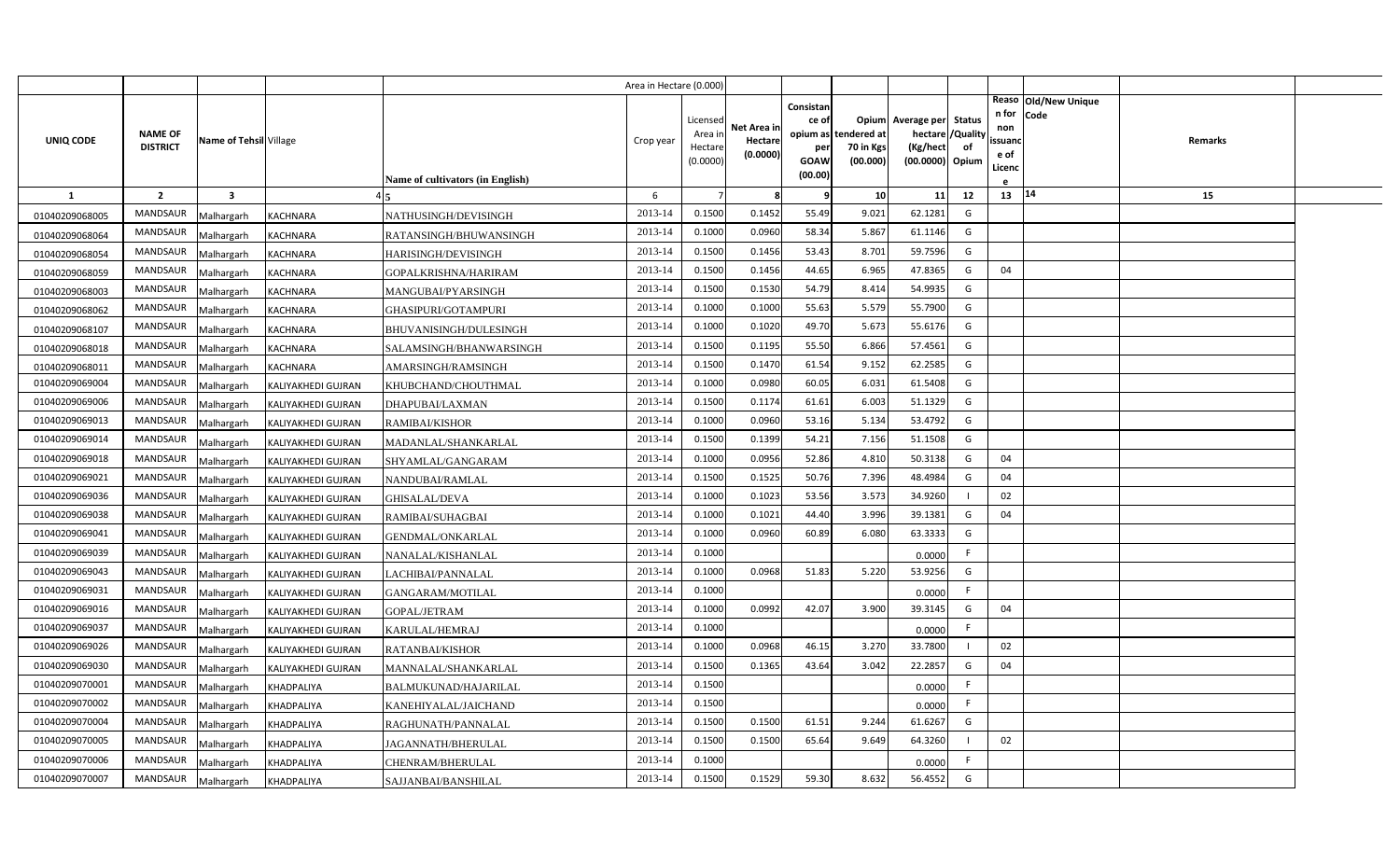|                |                                   |                         |            |                                         | Area in Hectare (0.000) |                                           |                                    |                                                          |                                      |                                                                    |                |                                          |                              |         |  |
|----------------|-----------------------------------|-------------------------|------------|-----------------------------------------|-------------------------|-------------------------------------------|------------------------------------|----------------------------------------------------------|--------------------------------------|--------------------------------------------------------------------|----------------|------------------------------------------|------------------------------|---------|--|
| UNIQ CODE      | <b>NAME OF</b><br><b>DISTRICT</b> | Name of Tehsil Village  |            | <b>Name of cultivators (in English)</b> | Crop year               | Licensed<br>Area ir<br>Hectar<br>(0.0000) | Net Area ir<br>Hectare<br>(0.0000) | Consistan<br>ce of<br>opium as<br>per<br>GOAW<br>(00.00) | tendered at<br>70 in Kgs<br>(00.000) | Opium Average per Status<br>hectare<br>(Kg/hect<br>(00.0000) Opium | /Quality<br>of | n for<br>non<br>ssuand<br>e of<br>Licenc | Reaso Old/New Unique<br>Code | Remarks |  |
| 1              | $\overline{2}$                    | $\overline{\mathbf{3}}$ |            |                                         | 6                       |                                           | 8                                  | q                                                        | 10                                   | 11                                                                 | 12             | $13 \mid 14$                             |                              | 15      |  |
| 01040209070021 | MANDSAUR                          | Malhargarh              | KHADPALIYA | CHAGANLAL/BAPULAL/BHERULAL              | 2013-14                 | 0.1000                                    | 0.1000                             | 67.87                                                    | 6.768                                | 67.6800                                                            | G              |                                          |                              |         |  |
| 01040209070023 | <b>MANDSAUR</b>                   | Malhargarh              | KHADPALIYA | MATHURALAL/SUKHLAL                      | 2013-14                 | 0.1500                                    |                                    |                                                          |                                      | 0.0000                                                             | F.             |                                          |                              |         |  |
| 01040209070024 | MANDSAUR                          | Malhargarh              | KHADPALIYA | PURALAL/BHERULAL                        | 2013-14                 | 0.1500                                    | 0.1490                             | 62.08                                                    | 9.321                                | 62.5570                                                            | G              |                                          |                              |         |  |
| 01040209070027 | <b>MANDSAUR</b>                   | Malhargarh              | KHADPALIYA | KACHRULAL/SHIVLAL                       | 2013-14                 | 0.1000                                    |                                    |                                                          |                                      | 0.0000                                                             | F.             |                                          |                              |         |  |
| 01040209070033 | MANDSAUR                          | Malhargarh              | KHADPALIYA | RAMSINGH/MADANSINGH                     | 2013-14                 | 0.1000                                    |                                    |                                                          |                                      | 0.0000                                                             | F.             |                                          |                              |         |  |
| 01040209070035 | MANDSAUR                          | Malhargarh              | KHADPALIYA | RATANKUNWAR/AMARSINGH                   | 2013-14                 | 0.1000                                    | 0.0960                             | 49.13                                                    | 4.759                                | 49.5729                                                            | G              | 04                                       |                              |         |  |
| 01040209070036 | MANDSAUR                          | Malhargarh              | KHADPALIYA | MOHANLAL/BHANWARLAL                     | 2013-14                 | 0.1500                                    |                                    |                                                          |                                      | 0.0000                                                             | F.             |                                          |                              |         |  |
| 01040209070037 | MANDSAUR                          | Malhargarh              | KHADPALIYA | JAMNALAL/BHANWARLAL                     | 2013-14                 | 0.1500                                    |                                    |                                                          |                                      | 0.0000                                                             | F.             |                                          |                              |         |  |
| 01040209070040 | <b>MANDSAUR</b>                   | Malhargarh              | KHADPALIYA | GITABAI/RAMCHANDAR                      | 2013-14                 | 0.1000                                    | 0.0946                             | 47.48                                                    | 2.421                                | 25.5920                                                            | G              | 04                                       |                              |         |  |
| 01040209070046 | <b>MANDSAUR</b>                   | Malhargarh              | KHADPALIYA | AMRITRAM/KALURAM                        | 2013-14                 | 0.1500                                    | 0.1450                             | 60.70                                                    | 8.845                                | 61.0000                                                            | G              |                                          |                              |         |  |
| 01040209070048 | MANDSAUR                          | Malhargarh              | KHADPALIYA | KARULAL/DEVBKSH                         | 2013-14                 | 0.1000                                    |                                    |                                                          |                                      | 0.0000                                                             | F.             |                                          |                              |         |  |
| 01040209070049 | <b>MANDSAUR</b>                   | Malhargarh              | KHADPALIYA | BHAGWATILAL/AANANDILAL                  | 2013-14                 | 0.1500                                    | 0.1190                             | 69.26                                                    | 8.479                                | 71.2521                                                            | G              |                                          |                              |         |  |
| 01040209070051 | MANDSAUR                          | Malhargarh              | KHADPALIYA | SURESHCHANDRA/RAMNIVAS                  | 2013-14                 | 0.1500                                    | 0.1480                             | 61.88                                                    | 9.008                                | 60.8649                                                            | G              |                                          |                              |         |  |
| 01040209070052 | <b>MANDSAUR</b>                   | Malhargarh              | KHADPALIYA | <b>BABULAL/HIRALAL</b>                  | 2013-14                 | 0.1500                                    | 0.1456                             | 56.68                                                    | 8.332                                | 57.2253                                                            | G              |                                          |                              |         |  |
| 01040209070053 | MANDSAUR                          | Malhargarh              | KHADPALIYA | RAMNIVAS@RAMVILAS/JAICHAND              | 2013-14                 | 0.1500                                    |                                    |                                                          |                                      | 0.0000                                                             | F.             |                                          |                              |         |  |
| 01040209070056 | MANDSAUR                          | Malhargarh              | KHADPALIYA | RADHESHYAM/BAGDIRAM                     | 2013-14                 | 0.1500                                    |                                    |                                                          |                                      | 0.0000                                                             | F.             |                                          |                              |         |  |
| 01040209070057 | MANDSAUR                          | Malhargarh              | KHADPALIYA | PRBHULAL/KANEHIYALAL                    | 2013-14                 | 0.1000                                    |                                    |                                                          |                                      | 0.0000                                                             | F.             |                                          |                              |         |  |
| 01040209070058 | MANDSAUR                          | Malhargarh              | KHADPALIYA | AMBARAM/CHENSINGH                       | 2013-14                 | 0.1500                                    | 0.1488                             | 57.64                                                    | 8.300                                | 55.7796                                                            | G              |                                          |                              |         |  |
| 01040209070008 | MANDSAUR                          | Malhargarh              | KHADPALIYA | BHANWARBAI/HAJARILAL                    | 2013-14                 | 0.1000                                    | 0.0996                             | 63.51                                                    | 5.861                                | 58.8450                                                            |                | 02                                       |                              |         |  |
| 01040209070063 | MANDSAUR                          | Malhargarh              | KHADPALIYA | RAMPRAHLAD/HIRALAL                      | 2013-14                 | 0.1000                                    | 0.1000                             | 63.80                                                    | 5.933                                | 59.3300                                                            | G              |                                          |                              |         |  |
| 01040209070067 | MANDSAUR                          | Malhargarh              | KHADPALIYA | HIRALAL/CHAMPALAL                       | 2013-14                 | 0.1500                                    |                                    |                                                          |                                      | 0.0000                                                             | F.             |                                          |                              |         |  |
| 01040209070020 | <b>MANDSAUR</b>                   | Malhargarh              | KHADPALIYA | BAPULAL/BHERULAL                        | 2013-14                 | 0.1500                                    | 0.1500                             | 65.56                                                    | 9.937                                | 66.2467                                                            | G              |                                          |                              |         |  |
| 01040209070003 | MANDSAUR                          | Malhargarh              | KHADPALIYA | SUKHIBAI/KANWARLAL                      | 2013-14                 | 0.1500                                    | 0.1530                             | 61.05                                                    | 9.533                                | 62.3070                                                            |                | 02                                       |                              |         |  |
| 01040209070055 | MANDSAUR                          | Malhargarh              | KHADPALIYA | DEVILAL/JAMNALAL                        | 2013-14                 | 0.1500                                    |                                    |                                                          |                                      | 0.0000                                                             | F.             |                                          |                              |         |  |
| 01040209070068 | MANDSAUR                          | Malhargarh              | KHADPALIYA | BASANTILAL/GANGARAM                     | 2013-14                 | 0.1500                                    |                                    |                                                          |                                      | 0.0000                                                             | F.             |                                          |                              |         |  |
| 01040209070069 | MANDSAUR                          | Malhargarh              | KHADPALIYA | <b>BADRILAL/JAGANNATH</b>               | 2013-14                 | 0.1500                                    |                                    |                                                          |                                      | 0.0000                                                             | F.             |                                          |                              |         |  |
| 01040209070070 | MANDSAUR                          | Malhargarh              | KHADPALIYA | BAGDIRAM/JAGANNATH                      | 2013-14                 | 0.1500                                    | 0.1505                             | 62.95                                                    | 9.443                                | 62.7442                                                            | G              |                                          |                              |         |  |
| 01040209070071 | MANDSAUR                          | Malhargarh              | KHADPALIYA | RAMNIWAS/VARDICHANDRA                   | 2013-14                 | 0.1500                                    | 0.1400                             | 47.88                                                    | 5.226                                | 37.3286                                                            | G              | 04                                       |                              |         |  |
| 01040209070072 | MANDSAUR                          | Malhargarh              | KHADPALIYA | DASHRATHKUMAR/AANANDILAL                | 2013-14                 | 0.1500                                    | 0.1475                             | 65.78                                                    | 9.895                                | 67.0847                                                            | G              |                                          |                              |         |  |
| 01040209070028 | MANDSAUR                          | Malhargarh              | KHADPALIYA | PRABHULAL/KALURAM                       | 2013-14                 | 0.1500                                    |                                    |                                                          |                                      | 0.0000                                                             | F.             |                                          |                              |         |  |
| 01040209070074 | <b>MANDSAUR</b>                   | Malhargarh              | KHADPALIYA | LAXMINARAYAN/RAMNIVAS                   | 2013-14                 | 0.1500                                    | 0.1400                             | 53.07                                                    | 7.104                                | 50.7429                                                            | G              | 04                                       |                              |         |  |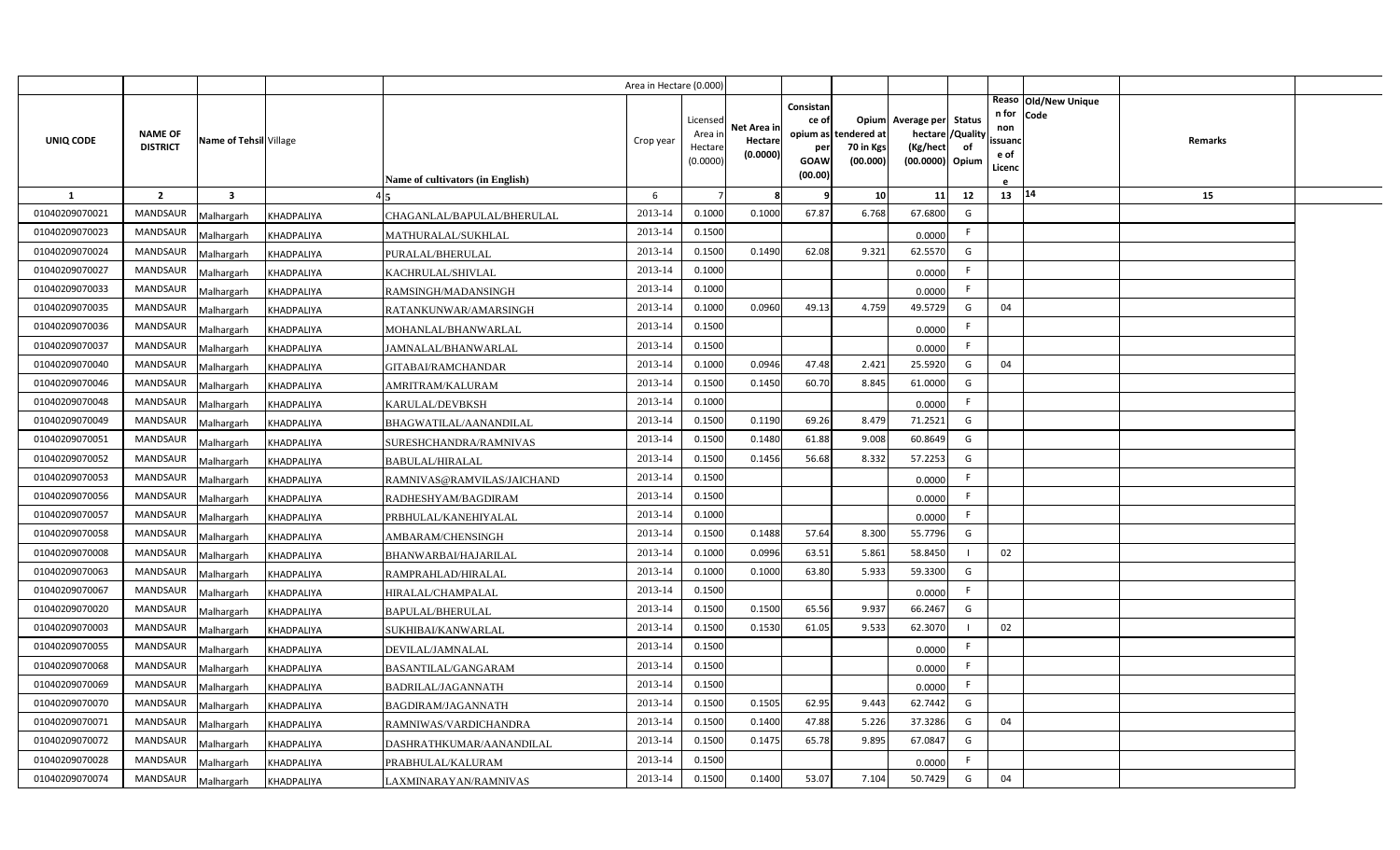|                |                                   |                         |               |                                  | Area in Hectare (0.000 |                                            |                                    |                                              |                                               |                                                                      |                |                                          |                              |                |  |
|----------------|-----------------------------------|-------------------------|---------------|----------------------------------|------------------------|--------------------------------------------|------------------------------------|----------------------------------------------|-----------------------------------------------|----------------------------------------------------------------------|----------------|------------------------------------------|------------------------------|----------------|--|
| UNIQ CODE      | <b>NAME OF</b><br><b>DISTRICT</b> | Name of Tehsil Village  |               | Name of cultivators (in English) | Crop year              | Licensed<br>Area in<br>Hectare<br>(0.0000) | Net Area in<br>Hectare<br>(0.0000) | Consistan<br>ce of<br>per<br>GOAW<br>(00.00) | opium as tendered at<br>70 in Kgs<br>(00.000) | Opium Average per Status<br>hectare /<br>(Kg/hect<br>(00.0000) Opium | /Quality<br>of | n for<br>non<br>ssuanc<br>e of<br>Licenc | Reaso Old/New Unique<br>Code | <b>Remarks</b> |  |
| <b>1</b>       | $\overline{2}$                    | $\overline{\mathbf{3}}$ |               |                                  | 6                      |                                            | -8                                 |                                              | 10                                            | 11                                                                   | 12             | 13   14                                  |                              | 15             |  |
| 01040209070075 | <b>MANDSAUR</b>                   | Malhargarh              | KHADPALIYA    | NANDRAM/VARDICHAND               | 2013-14                | 0.1500                                     |                                    |                                              |                                               | 0.0000                                                               | F.             |                                          |                              |                |  |
| 01040209070076 | <b>MANDSAUR</b>                   | Malhargarh              | KHADPALIYA    | BHERULAL/BALKISHAN               | 2013-14                | 0.1500                                     |                                    |                                              |                                               | 0.0000                                                               | F.             |                                          |                              |                |  |
| 01040209070077 | <b>MANDSAUR</b>                   | Malhargarh              | KHADPALIYA    | ONKARLAL/BALKISHAN               | 2013-14                | 0.1500                                     |                                    |                                              |                                               | 0.0000                                                               | F.             |                                          |                              |                |  |
| 01040209070079 | <b>MANDSAUR</b>                   | Malhargarh              | KHADPALIYA    | PARASRAM/BHANWARLAL              | 2013-14                | 0.1500                                     |                                    |                                              |                                               | 0.0000                                                               | F.             |                                          |                              |                |  |
| 01040209070080 | <b>MANDSAUR</b>                   | Malhargarh              | KHADPALIYA    | SITABAI/MANGILAL                 | 2013-14                | 0.1500                                     |                                    |                                              |                                               | 0.0000                                                               | F.             |                                          |                              |                |  |
| 01040209070045 | <b>MANDSAUR</b>                   | Malhargarh              | KHADPALIYA    | ASHOKKUMAR/RAMCHANDRA            | 2013-14                | 0.1500                                     |                                    |                                              |                                               | 0.0000                                                               | F              |                                          |                              |                |  |
| 01040209070081 | <b>MANDSAUR</b>                   | Malhargarh              | KHADPALIYA    | RATANLAL/MANGILAL                | 2013-14                | 0.1500                                     |                                    |                                              |                                               | 0.0000                                                               | F              |                                          |                              |                |  |
| 01040209070082 | <b>MANDSAUR</b>                   | Malhargarh              | KHADPALIYA    | <b>BAGDIRAM/MANGILAL</b>         | 2013-14                | 0.1500                                     |                                    |                                              |                                               | 0.0000                                                               | F              |                                          |                              |                |  |
| 01040209070083 | <b>MANDSAUR</b>                   | Malhargarh              | KHADPALIYA    | SHANKARLAL/GANGARAM              | 2013-14                | 0.1500                                     | 0.1482                             | 70.03                                        | 9.834                                         | 66.3563                                                              | G              |                                          |                              |                |  |
| 01040209070026 | <b>MANDSAUR</b>                   | Malhargarh              | KHADPALIYA    | RAMPRASAD/SHIVLAL                | 2013-14                | 0.1000                                     | 0.0994                             | 62.36                                        | 5.390                                         | 54.2250                                                              |                | 02                                       |                              |                |  |
| 01040209070084 | <b>MANDSAUR</b>                   | Malhargarh              | KHADPALIYA    | SHANTILAL/JAGANNATH/BHURIBAI     | 2013-14                | 0.1500                                     | 0.0580                             | 69.32                                        | 4.090                                         | 70.5172                                                              | G              |                                          |                              |                |  |
| 01040209071001 | MANDSAUR                          | Malhargarh              | KHEJDI        | GOBARSINGH/KISHORSINGH           | 2013-14                | 0.1000                                     | 0.1017                             | 62.31                                        | 5.946                                         | 58.4661                                                              | G              |                                          |                              |                |  |
| 01040209071006 | <b>MANDSAUR</b>                   | Malhargarh              | KHEJDI        | MANSINGH/HINDUSINGH              | 2013-14                | 0.1000                                     | 0.0988                             | 56.64                                        | 5.179                                         | 52.4290                                                              |                | 02                                       |                              |                |  |
| 01040209071007 | MANDSAUR                          | Malhargarh              | KHEJDI        | <b>KESHIBAI/MOHAN</b>            | 2013-14                | 0.1000                                     | 0.0988                             | 49.06                                        | 4.598                                         | 46.5385                                                              | G              | 04                                       |                              |                |  |
| 01040209071008 | <b>MANDSAUR</b>                   | Malhargarh              | KHEJDI        | SHITALSINGH/AMARSINGH            | 2013-14                | 0.1500                                     | 0.1525                             | 54.76                                        | 8.464                                         | 55.5016                                                              | G              |                                          |                              |                |  |
| 01040209071014 | MANDSAUR                          | Malhargarh              | KHEJDI        | <b>DEVILAL/RUPA NAI</b>          | 2013-14                | 0.1000                                     | 0.0960                             | 57.12                                        | 4.872                                         | 50.7500                                                              | G              | 04                                       |                              |                |  |
| 01040209071023 | MANDSAUR                          | Malhargarh              | KHEJDI        | SAJJANSINGH/RUPSINGH             | 2013-14                | 0.1000                                     | 0.0990                             | 52.10                                        | 5.508                                         | 55.6360                                                              |                | 02                                       |                              |                |  |
| 01040209071028 | <b>MANDSAUR</b>                   | Malhargarh              | KHEJDI        | GORDHANLAL/MODIRAM               | 2013-14                | 0.1500                                     | 0.1480                             | 53.50                                        | 7.880                                         | 53.2432                                                              | G              |                                          |                              |                |  |
| 01040209071033 | <b>MANDSAUR</b>                   | Malhargarh              | KHEJDI        | RATANLAL/LAXMAN                  | 2013-14                | 0.1500                                     | 0.1190                             | 47.03                                        | 5.482                                         | 46.0672                                                              | G              | 04                                       |                              |                |  |
| 01040209071034 | <b>MANDSAUR</b>                   | Malhargarh              | KHEJDI        | GORDHANSINGH/SHIVSINGH           | 2013-14                | 0.1000                                     |                                    |                                              |                                               | 0.0000                                                               | F              |                                          |                              |                |  |
| 01040209071035 | <b>MANDSAUR</b>                   | Malhargarh              | KHEJDI        | <b>HARISINGH/LALSINGH</b>        | 2013-14                | 0.1500                                     | 0.1560                             | 62.69                                        | 10.523                                        | 67.4551                                                              | G              |                                          |                              |                |  |
| 01040209071038 | <b>MANDSAUR</b>                   | Malhargarh              | KHEJDI        | BULAKBAI/RUPSINGH                | 2013-14                | 0.1000                                     | 0.1008                             | 58.96                                        | 5.913                                         | 58.6600                                                              |                | 02                                       |                              |                |  |
| 01040209071039 | <b>MANDSAUR</b>                   | Malhargarh              | KHEJDI        | NAVALSINGH/BHERUSINGH            | 2013-14                | 0.1000                                     | 0.0908                             | 46.04                                        | 2.473                                         | 27.2350                                                              |                | 02                                       |                              |                |  |
| 01040209071043 | <b>MANDSAUR</b>                   | Malhargarh              | KHEJDI        | RUPABAI/MADHUSINGH               | 2013-14                | 0.1000                                     | 0.0954                             | 57.84                                        | 5.850                                         | 61.3200                                                              |                | 02                                       |                              |                |  |
| 01040209071045 | <b>MANDSAUR</b>                   | Malhargarh              | KHEJDI        | DEVISINGH/LAXMANSINGH            | 2013-14                | 0.1000                                     | 0.1012                             | 51.91                                        | 5.540                                         | 54.7431                                                              | G              |                                          |                              |                |  |
| 01040209071047 | <b>MANDSAUR</b>                   | Malhargarh              | <b>KHEJDI</b> | UDAYSINGH/SHITALSINGH/AMARSINGH  | 2013-14                | 0.1500                                     | 0.1539                             | 54.22                                        | 8.427                                         | 54.7563                                                              | G              |                                          |                              |                |  |
| 01040209071048 | <b>MANDSAUR</b>                   | Malhargarh              | KHEJDI        | ISHWARSINGH/RAMSINGH             | 2013-14                | 0.1500                                     | 0.1480                             | 51.93                                        | 7.916                                         | 53.4865                                                              | G              |                                          |                              |                |  |
| 01040209071053 | MANDSAUR                          | Malhargarh              | KHEJDI        | MANGUSINGH/SHITALSINGH           | 2013-14                | 0.1500                                     | 0.1510                             | 49.79                                        | 7.696                                         | 50.9669                                                              | G              | 04                                       |                              |                |  |
| 01040209071054 | <b>MANDSAUR</b>                   | Malhargarh              | KHEJDI        | PAPPUSINGH/BHUVANISINGH          | 2013-14                | 0.1000                                     | 0.0950                             | 50.70                                        | 5.280                                         | 55.5780                                                              |                | 02                                       |                              |                |  |
| 01040209071044 | <b>MANDSAUR</b>                   | Malhargarh              | KHEJDI        | GOPAL/RAMCHANDRA                 | 2013-14                | 0.1000                                     | 0.0960                             | 40.23                                        | 2.885                                         | 30.0520                                                              |                | 02                                       |                              |                |  |
| 01040209071013 | MANDSAUR                          | Malhargarh              | KHEJDI        | RAMCHANDRA/GOBAR                 | 2013-14                | 0.1500                                     | 0.1460                             | 47.55                                        | 7.180                                         | 49.1781                                                              | G              | 04                                       |                              |                |  |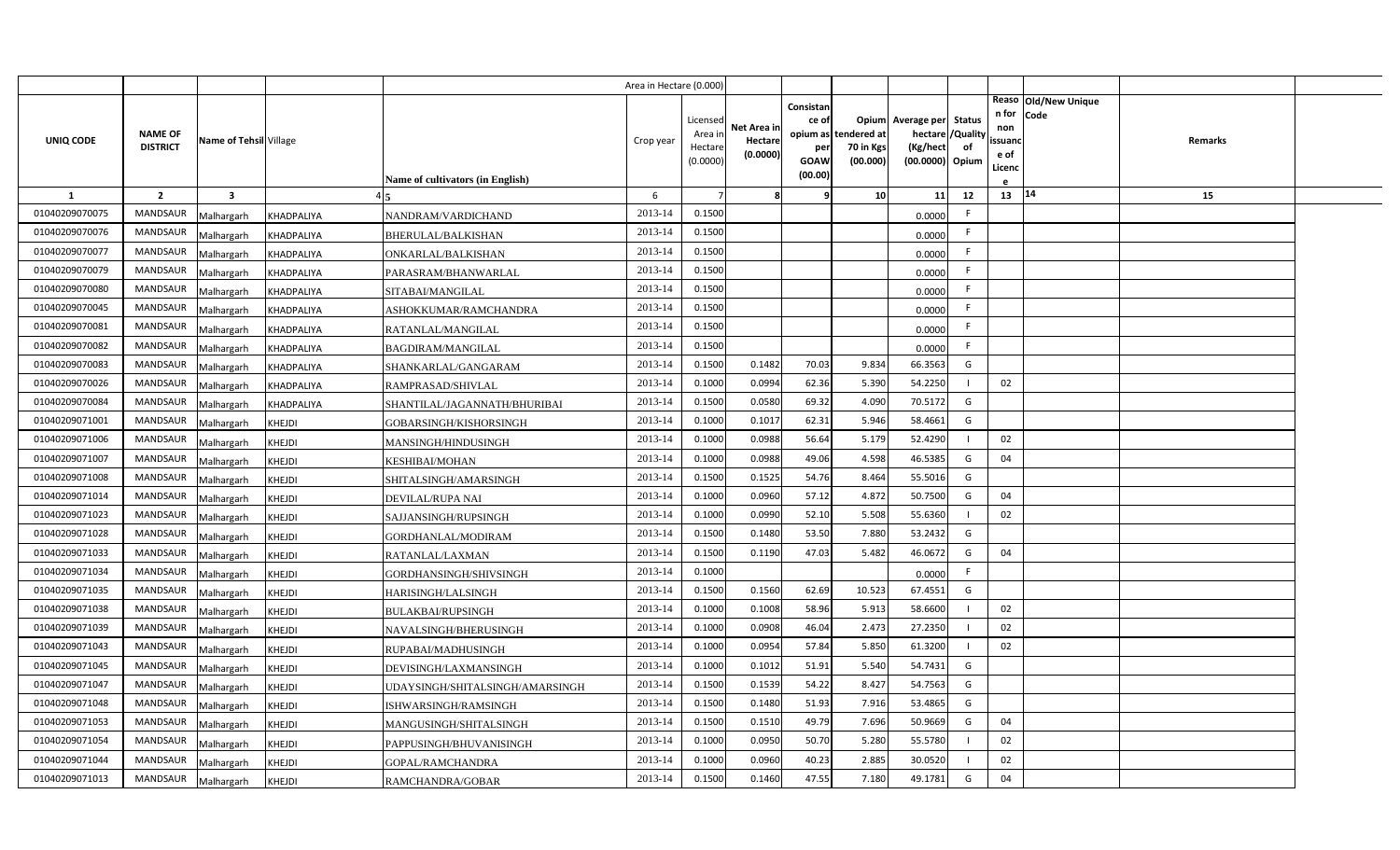|                |                                   |                         |                                                     | Area in Hectare (0.000) |                                            |                                    |                                                     |                                               |                                                                    |                |                                          |                              |         |  |
|----------------|-----------------------------------|-------------------------|-----------------------------------------------------|-------------------------|--------------------------------------------|------------------------------------|-----------------------------------------------------|-----------------------------------------------|--------------------------------------------------------------------|----------------|------------------------------------------|------------------------------|---------|--|
| UNIQ CODE      | <b>NAME OF</b><br><b>DISTRICT</b> | Name of Tehsil Village  | <b>Name of cultivators (in English)</b>             | Crop year               | Licensed<br>Area in<br>Hectare<br>(0.0000) | Net Area in<br>Hectare<br>(0.0000) | Consistan<br>ce of<br>per<br><b>GOAW</b><br>(00.00) | opium as tendered at<br>70 in Kgs<br>(00.000) | Opium Average per Status<br>hectare<br>(Kg/hect<br>(00.0000) Opium | /Quality<br>of | n for<br>non<br>ssuanc<br>e of<br>Licenc | Reaso Old/New Unique<br>Code | Remarks |  |
| 1              | $\overline{2}$                    | $\overline{\mathbf{3}}$ |                                                     | 6                       |                                            | 8                                  | 9                                                   | 10                                            | 11                                                                 | 12             | 13 14                                    |                              | 15      |  |
| 01040209071024 | <b>MANDSAUR</b>                   | Malhargarh              | KHEJDI<br>KALUSINGH/BHERUSINGH                      | 2013-14                 | 0.1500                                     | 0.0901                             | 57.41                                               | 5.462                                         | 60.6215                                                            | G              |                                          |                              |         |  |
| 01040209071026 | MANDSAUR                          | Malhargarh              | KHEJDI<br>PARWATSINGH/KALUSINGH                     | 2013-14                 | 0.1000                                     | 0.1000                             | 44.11                                               | 3.724                                         | 37.2400                                                            |                | 02                                       |                              |         |  |
| 01040209073002 | <b>MANDSAUR</b>                   | Malhargarh              | KITTUKHEDI<br>RAMESHWARGIR/SHANKARGIR               | 2013-14                 | 0.1500                                     |                                    |                                                     |                                               | 0.0000                                                             | F.             |                                          |                              |         |  |
| 01040209073004 | <b>MANDSAUR</b>                   | Malhargarh              | KITTUKHEDI<br>MANGUSINGH/PRATAPSINGH                | 2013-14                 | 0.1500                                     | 0.1496                             | 62.88                                               | 9.603                                         | 64.1912                                                            | G              |                                          |                              |         |  |
| 01040209073008 | <b>MANDSAUR</b>                   | Malhargarh              | KITTUKHEDI<br>RAGHUNATHSINGH/FATEHSINGH             | 2013-14                 | 0.1500                                     | 0.1404                             | 55.26                                               | 7.934                                         | 56.5100                                                            | G              |                                          |                              |         |  |
| 01040209073010 | <b>MANDSAUR</b>                   | Malhargarh              | KITTUKHEDI<br>NAGUSINGH/NAVALSINGH                  | 2013-14                 | 0.1500                                     |                                    |                                                     |                                               | 0.0000                                                             | F              |                                          |                              |         |  |
| 01040209073012 | <b>MANDSAUR</b>                   | Malhargarh              | KITTUKHEDI<br>GOPAL/MOHANLAL                        | 2013-14                 | 0.1500                                     | 0.0990                             | 65.54                                               | 6.442                                         | 65.0707                                                            | G              |                                          |                              |         |  |
| 01040209073013 | <b>MANDSAUR</b>                   | Malhargarh              | KITTUKHEDI<br>VISHNUGIR/SHANKARGIR                  | 2013-14                 | 0.1500                                     | 0.1462                             | 66.41                                               | 9.696                                         | 66.3201                                                            | G              |                                          |                              |         |  |
| 01040209073021 | <b>MANDSAUR</b>                   | Malhargarh              | KITTUKHEDI<br>MANOHARSINGH/MANSINGH                 | 2013-14                 | 0.1500                                     | 0.1403                             | 58.89                                               | 7.883                                         | 56.1867                                                            | G              |                                          |                              |         |  |
| 01040209073036 | <b>MANDSAUR</b>                   | Malhargarh              | KITTUKHEDI<br>VINODSINGH/RUPSINGH                   | 2013-14                 | 0.1500                                     | 0.1470                             | 61.78                                               | 8.649                                         | 58.8367                                                            | G              |                                          |                              |         |  |
| 01040209073037 | <b>MANDSAUR</b>                   | Malhargarh              | KITTUKHEDI<br>RAMESHPURI/DALUPURI                   | 2013-14                 | 0.1500                                     |                                    |                                                     |                                               | 0.0000                                                             | F              |                                          |                              |         |  |
| 01040209073053 | <b>MANDSAUR</b>                   | Malhargarh              | KITTUKHEDI<br>SHANTILAL/RAMNARAYAN                  | 2013-14                 | 0.1500                                     | 0.1412                             | 57.15                                               | 8.319                                         | 58.9160                                                            | $\mathbf{I}$   | 02                                       |                              |         |  |
| 01040209073059 | <b>MANDSAUR</b>                   | Malhargarh              | KITTUKHEDI<br>MADANLAL/RAMNARAYAN                   | 2013-14                 | 0.1000                                     | 0.1002                             | 48.57                                               | 4.205                                         | 41.9661                                                            | G              | 04                                       |                              |         |  |
| 01040209073067 | <b>MANDSAUR</b>                   | Malhargarh              | KITTUKHEDI<br>UMRAOSINGH/SHIVSINGH                  | 2013-14                 | 0.1000                                     | 0.0955                             | 52.72                                               | 4.775                                         | 50.0000                                                            | G              | 04                                       |                              |         |  |
| 01040209073075 | <b>MANDSAUR</b>                   | Malhargarh              | KITTUKHEDI<br>NARENDRAGIR/MENABAI                   | 2013-14                 | 0.1500                                     | 0.1500                             | 56.05                                               | 8.456                                         | 56.3730                                                            |                | 02                                       |                              |         |  |
| 01040209073017 | <b>MANDSAUR</b>                   | Malhargarh              | KITTUKHEDI<br>KANCHANKUNWAR/RAMSINGH                | 2013-14                 | 0.1500                                     |                                    |                                                     |                                               | 0.0000                                                             | F              |                                          |                              |         |  |
| 01040209073081 | MANDSAUR                          | Malhargarh              | KITTUKHEDI<br>BHAGWANPURI/MATHURAPURI               | 2013-14                 | 0.1500                                     | 0.1404                             | 51.39                                               | 6.916                                         | 49.2593                                                            | G              | 04                                       |                              |         |  |
| 01040209073087 | <b>MANDSAUR</b>                   | Malhargarh              | KITTUKHEDI<br>BHANWARSINGH/LALSINGH                 | 2013-14                 | 0.1500                                     | 0.1495                             | 49.09                                               | 6.950                                         | 46.4883                                                            | G              | 04                                       |                              |         |  |
| 01040209073088 | <b>MANDSAUR</b>                   | Malhargarh              | KITTUKHEDI<br>KALUGIR/SHANKARGIR/MANGUGIR           | 2013-14                 | 0.1500                                     | 0.1075                             | 67.54                                               | 6.908                                         | 64.2605                                                            | G              |                                          |                              |         |  |
| 01040209073094 | <b>MANDSAUR</b>                   | Malhargarh              | KITTUKHEDI<br>MADANSINGH/ONKARSINGH                 | 2013-14                 | 0.1500                                     | 0.1404                             | 55.26                                               | 7.523                                         | 53.5826                                                            | G              |                                          |                              |         |  |
| 01040209073015 | <b>MANDSAUR</b>                   | Malhargarh              | KITTUKHEDI<br>GUDDIKUNWAR/GOVERDHANSINGH            | 2013-14                 | 0.1000                                     |                                    |                                                     |                                               | 0.0000                                                             | F.             |                                          |                              |         |  |
| 01040209073079 | <b>MANDSAUR</b>                   | Malhargarh              | KITTUKHEDI<br>GOVINDSINGH/BHANWARSINGH              | 2013-14                 | 0.1000                                     |                                    |                                                     |                                               | 0.0000                                                             | F.             |                                          |                              |         |  |
| 01040209073057 | <b>MANDSAUR</b>                   | Malhargarh              | KITTUKHEDI<br>SHAMBHULAL/HIRALAL BHIL               | 2013-14                 | 0.1500                                     | 0.1416                             | 63.07                                               | 8.686                                         | 61.3418                                                            | G              |                                          |                              |         |  |
| 01040209073022 | <b>MANDSAUR</b>                   | Malhargarh              | KITTUKHEDI<br>RATANSINGH/RAMSINGH                   | 2013-14                 | 0.1500                                     | 0.1504                             | 63.63                                               | 9.381                                         | 62.3737                                                            | G              |                                          |                              |         |  |
| 01040209073005 | <b>MANDSAUR</b>                   | Malhargarh              | KITTUKHEDI<br>SURAJBAI/RAMSINGH                     | 2013-14                 | 0.1000                                     | 0.0995                             | 54.09                                               | 5.347                                         | 53.7387                                                            | G              |                                          |                              |         |  |
| 01040209073098 | <b>MANDSAUR</b>                   | Malhargarh              | KITTUKHEDI<br>LAXMANSINGH/SHIVSINGH                 | 2013-14                 | 0.1500                                     | 0.1402                             | 53.27                                               | 7.519                                         | 53.6305                                                            | G              |                                          |                              |         |  |
| 01040209073099 | MANDSAUR                          | Malhargarh              | KITTUKHEDI<br>BHAVANISINGH/BHERUSINGH               | 2013-14                 | 0.1500                                     | 0.1410                             | 53.70                                               | 7.395                                         | 52.4468                                                            | G              |                                          |                              |         |  |
| 01040209073085 | MANDSAUR                          | Malhargarh              | KITTUKHEDI<br>GORDHANSINGH/PHOOLSINGH               | 2013-14                 | 0.1500                                     | 0.1470                             | 54.67                                               | 8.115                                         | 55.2041                                                            | G              |                                          |                              |         |  |
| 01040209073100 | MANDSAUR                          | Malhargarh              | KITTUKHEDI<br>KAILASHBAI/UDAYSINGH                  | 2013-14                 | 0.1500                                     | 0.1469                             | 56.43                                               | 7.255                                         | 49.3873                                                            | G              | 04                                       |                              |         |  |
| 01040209073076 | <b>MANDSAUR</b>                   | Malhargarh              | KITTUKHEDI<br>UMMEDSINGH/RATANSINGH                 | 2013-14                 | 0.1000                                     | 0.1043                             | 57.26                                               | 1.873                                         | 17.9578                                                            | G              | 04                                       |                              |         |  |
| 01040209073101 | MANDSAUR                          | Malhargarh              | <b>KITTUKHEDI</b><br>DHULSINGH@DULESINGH/GOBARSINGH | 2013-14                 | 0.1000                                     | 0.1014                             | 67.66                                               | 6.524                                         | 64.3393                                                            | G              |                                          | 01040209071022               |         |  |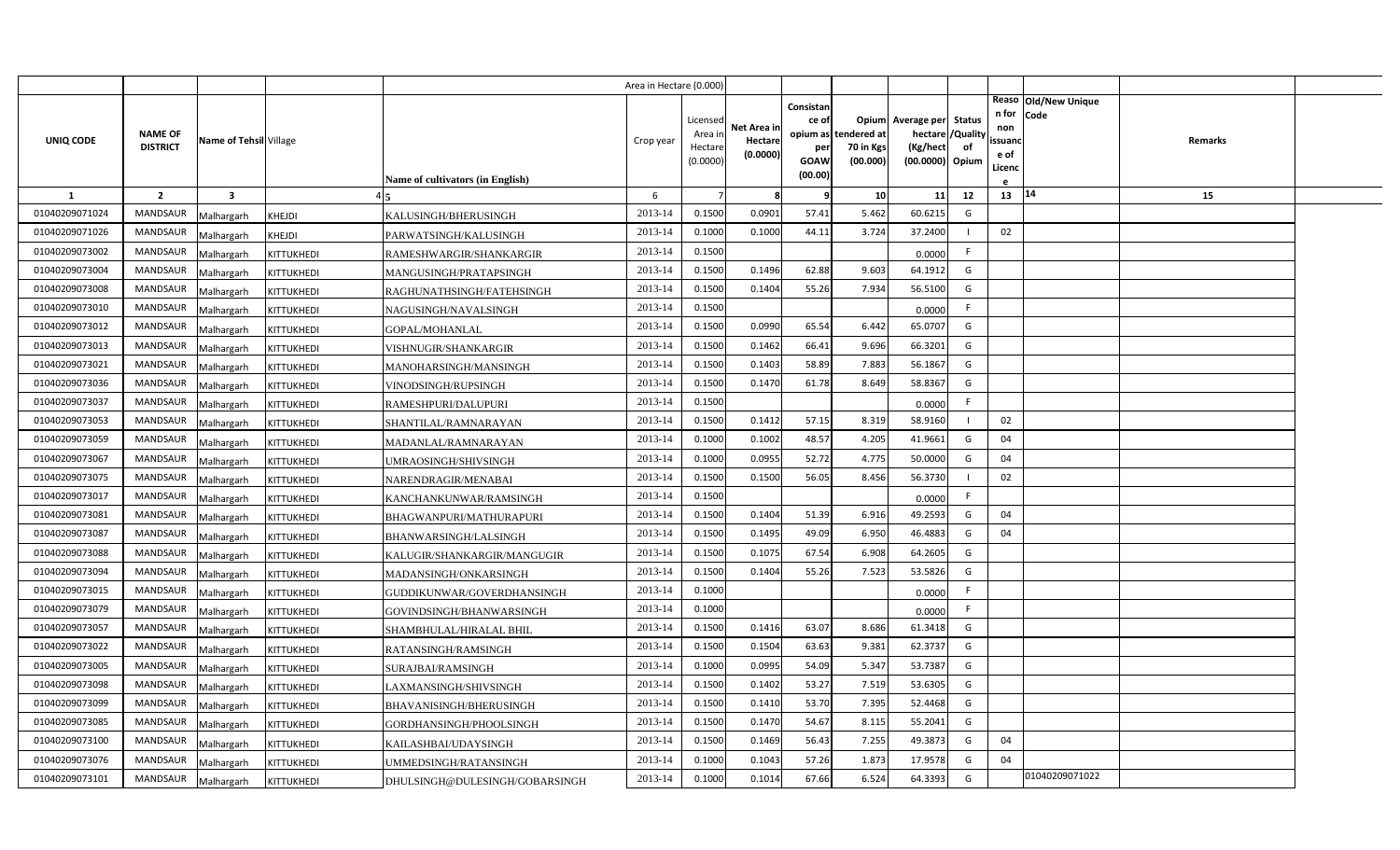|                |                                   |                        |                                        | Area in Hectare (0.000) |                                            |                                    |                                                     |                                               |                                                                    |                |                                          |                              |         |  |
|----------------|-----------------------------------|------------------------|----------------------------------------|-------------------------|--------------------------------------------|------------------------------------|-----------------------------------------------------|-----------------------------------------------|--------------------------------------------------------------------|----------------|------------------------------------------|------------------------------|---------|--|
| UNIQ CODE      | <b>NAME OF</b><br><b>DISTRICT</b> | Name of Tehsil Village | Name of cultivators (in English)       | Crop year               | Licensed<br>Area in<br>Hectare<br>(0.0000) | Net Area in<br>Hectare<br>(0.0000) | Consistan<br>ce of<br>per<br><b>GOAW</b><br>(00.00) | opium as tendered at<br>70 in Kgs<br>(00.000) | Opium Average per Status<br>hectare<br>(Kg/hect<br>(00.0000) Opium | /Quality<br>of | n for<br>non<br>ssuand<br>e of<br>Licenc | Reaso Old/New Unique<br>Code | Remarks |  |
| <b>1</b>       | $\overline{2}$                    | 3                      |                                        | 6                       |                                            | 8                                  | 9                                                   | 10                                            | 11                                                                 | 12             | 13                                       | 14                           | 15      |  |
| 01040209074002 | <b>MANDSAUR</b>                   | Malhargarh             | LODAKHEDA<br>SADARAM/CHANDA            | 2013-14                 | 0.1000                                     | 0.1000                             | 39.72                                               | 3.859                                         | 38.5900                                                            |                | 02                                       |                              |         |  |
| 01040209074004 | <b>MANDSAUR</b>                   | Malhargarh             | LODAKHEDA<br>RADHESHYAM/CHITAR         | 2013-14                 | 0.1500                                     | 0.1500                             | 62.28                                               | 9.564                                         | 63.7600                                                            | G              |                                          |                              |         |  |
| 01040209074005 | MANDSAUR                          | Malhargarh             | LODAKHEDA<br><b>JAGDISH/LAKHA</b>      | 2013-14                 | 0.1000                                     | 0.0990                             | 65.22                                               | 6.550                                         | 66.1616                                                            | G              |                                          |                              |         |  |
| 01040209074013 | <b>MANDSAUR</b>                   | Malhargarh             | LODAKHEDA<br><b>TEJA/SOJI</b>          | 2013-14                 | 0.1000                                     | 0.1000                             | 51.61                                               | 5.242                                         | 52.4200                                                            | G              |                                          |                              |         |  |
| 01040209074015 | <b>MANDSAUR</b>                   | Malhargarh             | PIRULAL/BHAVSINGH<br>LODAKHEDA         | 2013-14                 | 0.1500                                     | 0.1400                             | 33.01                                               | 0.891                                         | 6.3643                                                             |                | 02                                       |                              |         |  |
| 01040209074016 | <b>MANDSAUR</b>                   | Malhargarh             | LODAKHEDA<br>JAGDISH/PARASRAM          | 2013-14                 | 0.1000                                     | 0.0960                             | 53.08                                               | 5.323                                         | 55.4479                                                            | G              |                                          |                              |         |  |
| 01040209074017 | <b>MANDSAUR</b>                   | Malhargarh             | LODAKHEDA<br><b>MANGU/KANIRAM</b>      | 2013-14                 | 0.1000                                     | 0.1000                             | 53.49                                               | 5.303                                         | 53.0300                                                            | G              |                                          |                              |         |  |
| 01040209074031 | <b>MANDSAUR</b>                   | Malhargarh             | LODAKHEDA<br><b>RAMSINGH/TEJA</b>      | 2013-14                 | 0.1000                                     | 0.1000                             | 54.86                                               | 5.376                                         | 53.7600                                                            |                | 02                                       |                              |         |  |
| 01040209074037 | <b>MANDSAUR</b>                   | Malhargarh             | LODAKHEDA<br>CHOUTHMAL/CHITAR          | 2013-14                 | 0.1500                                     | 0.1418                             | 62.54                                               | 2.502                                         | 17.6446                                                            | G              | 04                                       |                              |         |  |
| 01040209074042 | <b>MANDSAUR</b>                   | Malhargarh             | LODAKHEDA<br>KHIMA/DALLA               | 2013-14                 | 0.1000                                     | 0.0990                             | 39.74                                               | 1.147                                         | 11.5859                                                            | G              | 04                                       |                              |         |  |
| 01040209074043 | <b>MANDSAUR</b>                   | Malhargarh             | LODAKHEDA<br><b>BABULAL/CHITAR</b>     | 2013-14                 | 0.1500                                     | 0.1496                             | 57.27                                               | 8.631                                         | 57.6939                                                            | G              |                                          |                              |         |  |
| 01040209074051 | <b>MANDSAUR</b>                   | Malhargarh             | LODAKHEDA<br>RAYSINGH/KANWARA          | 2013-14                 | 0.1500                                     | 0.1440                             | 57.88                                               | 8.417                                         | 58.4514                                                            | G              |                                          |                              |         |  |
| 01040209074054 | <b>MANDSAUR</b>                   | Malhargarh             | LODAKHEDA<br>MADANLAL/CHITAR           | 2013-14                 | 0.1500                                     | 0.1486                             | 60.59                                               | 8.985                                         | 60.4643                                                            | G              |                                          |                              |         |  |
| 01040209074064 | <b>MANDSAUR</b>                   | Malhargarh             | LODAKHEDA<br><b>BANSHILAL/PARASRAM</b> | 2013-14                 | 0.1000                                     | 0.0956                             | 60.63                                               | 6.202                                         | 64.8745                                                            | G              |                                          |                              |         |  |
| 01040209074068 | <b>MANDSAUR</b>                   | Malhargarh             | LODAKHEDA<br>RAJMAL/PANNALAL           | 2013-14                 | 0.1000                                     | 0.0989                             | 56.35                                               | 5.885                                         | 59.5046                                                            | G              |                                          |                              |         |  |
| 01040209074071 | <b>MANDSAUR</b>                   | Malhargarh             | LODAKHEDA<br>RAJU/SHIVLAL              | 2013-14                 | 0.1500                                     | 0.1515                             | 59.97                                               | 8.430                                         | 55.6436                                                            | G              |                                          |                              |         |  |
| 01040209074072 | MANDSAUR                          | Malhargarh             | LODAKHEDA<br>VIDYARAM/KANWARLAL        | 2013-14                 | 0.1500                                     | 0.1456                             | 66.20                                               | 9.703                                         | 66.6415                                                            | G              |                                          |                              |         |  |
| 01040209074045 | <b>MANDSAUR</b>                   | Malhargarh             | LODAKHEDA<br>KANIRAM/BHAVSINGH         | 2013-14                 | 0.1000                                     | 0.1039                             | 62.56                                               | 6.453                                         | 62.1078                                                            | G              |                                          |                              |         |  |
| 01040209074041 | <b>MANDSAUR</b>                   | Malhargarh             | LODAKHEDA<br>VARDIBAI/BHAVSINGH        | 2013-14                 | 0.1500                                     | 0.1512                             | 42.27                                               | 1.383                                         | 9.1468                                                             | G              | 04                                       |                              |         |  |
| 01040209074048 | <b>MANDSAUR</b>                   | Malhargarh             | LODAKHEDA<br>DHAPUBAI/BHAGGA           | 2013-14                 | 0.1000                                     | 0.1000                             | 49.50                                               | 1.450                                         | 14.5000                                                            |                | 02                                       |                              |         |  |
| 01040209074050 | <b>MANDSAUR</b>                   | Malhargarh             | LODAKHEDA<br>KALURAM/CHANDA            | 2013-14                 | 0.1500                                     | 0.1395                             | 57.57                                               | 2.171                                         | 15.5620                                                            |                | 02                                       |                              |         |  |
| 01040209074059 | <b>MANDSAUR</b>                   | Malhargarh             | LODAKHEDA<br>KARANSINGH/GORILAL        | 2013-14                 | 0.1500                                     | 0.1509                             | 63.21                                               | 9.418                                         | 62.4122                                                            | G              |                                          |                              |         |  |
| 01040209074035 | <b>MANDSAUR</b>                   | Malhargarh             | LODAKHEDA<br>RODA/BIHARI               | 2013-14                 | 0.1000                                     | 0.0999                             | 45.26                                               | 1.119                                         | 11.2012                                                            | G              | 04                                       |                              |         |  |
| 01040209074036 | <b>MANDSAUR</b>                   | Malhargarh             | LODAKHEDA<br>SARDARSINGH/TEJA          | 2013-14                 | 0.1000                                     | 0.1030                             | 52.97                                               | 5.463                                         | 53.0388                                                            | G              |                                          |                              |         |  |
| 01040209074021 | <b>MANDSAUR</b>                   | Malhargarh             | LODAKHEDA<br>NOJIBAI/MANGILAL          | 2013-14                 | 0.1000                                     | 0.1027                             | 64.14                                               | 6.258                                         | 60.9348                                                            | G              |                                          |                              |         |  |
| 01040209074039 | <b>MANDSAUR</b>                   | Malhargarh             | LODAKHEDA<br>KARULAL/PREMA             | 2013-14                 | 0.1000                                     | 0.0984                             | 52.83                                               | 5.079                                         | 51.6159                                                            | G              |                                          |                              |         |  |
| 01040209074066 | MANDSAUR                          | Malhargarh             | LODAKHEDA<br>KARANSINGH/PANNALAL       | 2013-14                 | 0.1000                                     | 0.0990                             | 49.87                                               | 4.659                                         | 47.0606                                                            | G              | 04                                       |                              |         |  |
| 01040209074007 | MANDSAUR                          | Malhargarh             | LODAKHEDA<br><b>KANIRAM/LAKHA</b>      | 2013-14                 | 0.1500                                     | 0.1508                             | 39.22                                               | 1.238                                         | 8.2095                                                             | G              | 04                                       |                              |         |  |
| 01040209074006 | <b>MANDSAUR</b>                   | Malhargarh             | LODAKHEDA<br>CHANDUBAI/GOMAJI          | 2013-14                 | 0.1000                                     | 0.1008                             | 60.39                                               | 5.979                                         | 59.3155                                                            | G              |                                          |                              |         |  |
| 01040209074025 | <b>MANDSAUR</b>                   | Malhargarh             | LODAKHEDA<br>SADARAM/BHAVSINGH         | 2013-14                 | 0.1500                                     | 0.1471                             | 51.30                                               | 1.883                                         | 12.8008                                                            | G              | 04                                       |                              |         |  |
| 01040209074052 | MANDSAUR                          | Malhargarh             | LODAKHEDA<br>VAKIL/SOJI                | 2013-14                 | 0.1500                                     | 0.1508                             | 54.19                                               | 8.167                                         | 54.1570                                                            |                | 02                                       |                              |         |  |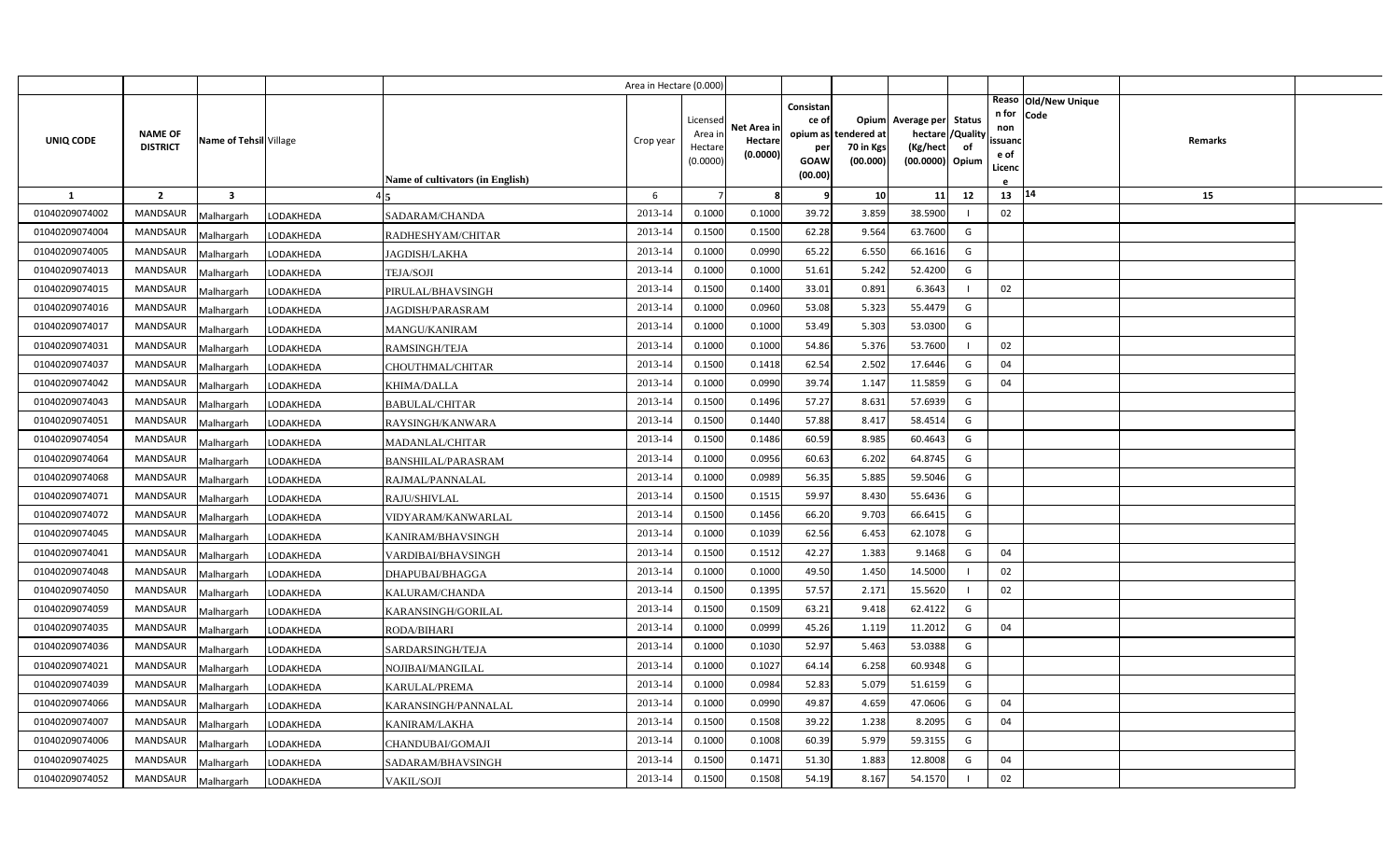|                |                                   |                         |                   |                                  | Area in Hectare (0.000) |                                            |                                    |                                                          |                                      |                                                                       |                     |                                          |                                |                     |  |
|----------------|-----------------------------------|-------------------------|-------------------|----------------------------------|-------------------------|--------------------------------------------|------------------------------------|----------------------------------------------------------|--------------------------------------|-----------------------------------------------------------------------|---------------------|------------------------------------------|--------------------------------|---------------------|--|
| UNIQ CODE      | <b>NAME OF</b><br><b>DISTRICT</b> | Name of Tehsil Village  |                   | Name of cultivators (in English) | Crop year               | Licensed<br>Area in<br>Hectare<br>(0.0000) | Net Area in<br>Hectare<br>(0.0000) | Consistan<br>ce of<br>opium as<br>per<br>GOAW<br>(00.00) | tendered at<br>70 in Kgs<br>(00.000) | Opium Average per<br>hectare / Quality<br>(Kg/hect<br>(00.0000) Opium | <b>Status</b><br>of | n for<br>non<br>ssuand<br>e of<br>Licenc | Reaso   Old/New Unique<br>Code | Remarks             |  |
| -1             | $\overline{2}$                    | $\overline{\mathbf{3}}$ |                   |                                  | 6                       |                                            | 8                                  | q                                                        | 10                                   | 11                                                                    | 12                  | 13                                       | 14                             | 15                  |  |
| 01040209074019 | <b>MANDSAUR</b>                   | Malhargarh              | LODAKHEDA         | <b>JORSINGH/CHANDA</b>           | 2013-14                 | 0.1000                                     | 0.1020                             | 38.55                                                    | 1.184                                | 11.6078                                                               |                     | 02                                       |                                |                     |  |
| 01040209074028 | MANDSAUR                          | Malhargarh              | LODAKHEDA         | SARDAR/BHAGGAJI                  | 2013-14                 | 0.1000                                     | 0.0990                             | 48.12                                                    | 1.162                                | 11.7370                                                               |                     | 02                                       |                                |                     |  |
| 01040209075002 | MANDSAUR                          | Malhargarh              | MANSHAKHEDI       | <b>MANGILAL/SHANKAR</b>          | 2013-14                 | 0.1000                                     |                                    |                                                          |                                      | 0.0000                                                                | F.                  |                                          |                                |                     |  |
| 01040209075005 | MANDSAUR                          | Malhargarh              | MANSHAKHEDI       | MOTILAL/SITABAI                  | 2013-14                 | 0.1000                                     | 0.0987                             | 54.54                                                    | 3.179                                | 32.2087                                                               | G                   | 04                                       |                                |                     |  |
| 01040209075012 | <b>MANDSAUR</b>                   | Malhargarh              | MANSHAKHEDI       | UDAYSINGH/CHATRA                 | 2013-14                 | 0.1000                                     | 0.1005                             | 58.05                                                    | 5.855                                | 58.2587                                                               | G                   |                                          |                                |                     |  |
| 01040209075014 | MANDSAUR                          | Malhargarh              | MANSHAKHEDI       | RADHESHYAM/JAISINGH              | 2013-14                 | 0.1000                                     | 0.0988                             | 52.30                                                    | 4.87                                 | 49.3016                                                               | G                   | 04                                       |                                |                     |  |
| 01040209075016 | MANDSAUR                          | Malhargarh              | MANSHAKHEDI       | KARULAL/GABBA                    | 2013-14                 | 0.1500                                     | 0.1451                             | 52.28                                                    | 7.536                                | 51.9366                                                               | G                   |                                          |                                |                     |  |
| 01040209075020 | MANDSAUR                          | Malhargarh              | MANSHAKHEDI       | KANWARIBAI/CHANDA                | 2013-14                 | 0.1000                                     |                                    |                                                          |                                      | 0.0000                                                                | F.                  |                                          |                                |                     |  |
| 01040209075032 | <b>MANDSAUR</b>                   | Malhargarh              | MANSHAKHEDI       | AMRA/VARDA                       | 2013-14                 | 0.1500                                     | 0.1519                             | 55.69                                                    | 8.003                                | 52.6860                                                               | G                   |                                          |                                |                     |  |
| 01040209075047 | MANDSAUR                          | Malhargarh              | MANSHAKHEDI       | KANWARLAL/MANGILAL               | 2013-14                 | 0.1500                                     | 0.1504                             | 56.94                                                    | 8.565                                | 56.9481                                                               | G                   |                                          |                                |                     |  |
| 01040209075053 | <b>MANDSAUR</b>                   | Malhargarh              | MANSHAKHEDI       | HIRALAL/PANNALAL                 | 2013-14                 | 0.1000                                     | 0.0976                             | 45.70                                                    | 4.642                                | 47.5615                                                               | G                   | 04                                       |                                |                     |  |
| 01040209075054 | MANDSAUR                          | Malhargarh              | MANSHAKHEDI       | KISHANLAL/BHERULAL               | 2013-14                 | 0.1000                                     | 0.0988                             | 49.78                                                    | 5.170                                | 52.3279                                                               | G                   |                                          |                                |                     |  |
| 01040209075055 | <b>MANDSAUR</b>                   | Malhargarh              | MANSHAKHEDI       | RADHESHYAM/CHANDRASINGH          | 2013-14                 | 0.1500                                     | 0.1443                             | 50.94                                                    | 6.848                                | 47.4567                                                               | G                   | 04                                       |                                |                     |  |
| 01040209075060 | MANDSAUR                          | Malhargarh              | MANSHAKHEDI       | GANPATLAL/RATANLAL               | 2013-14                 | 0.1000                                     | 0.0968                             | 52.10                                                    | 1.868                                | 19.2975                                                               | G                   | 04                                       |                                |                     |  |
| 01040209075061 | <b>MANDSAUR</b>                   | Malhargarh              | MANSHAKHEDI       | DASHRATHKUMAR/BIHARILAL          | 2013-14                 | 0.1000                                     | 0.0972                             | 50.89                                                    | 4.820                                | 49.5885                                                               | G                   | 04                                       |                                |                     |  |
| 01040209075065 | MANDSAUR                          | Malhargarh              | MANSHAKHEDI       | <b>GORILAL/HAJARILAL</b>         | 2013-14                 | 0.1000                                     | 0.1020                             | 52.68                                                    | 5.562                                | 54.5294                                                               | G                   |                                          |                                |                     |  |
| 01040209075015 | <b>MANDSAUR</b>                   | Malhargarh              | MANSHAKHEDI       | PRITHVIRAJ/RATAN GOD             | 2013-14                 | 0.1000                                     | 0.0975                             | 56.90                                                    | 5.779                                | 59.2710                                                               |                     | 02                                       |                                |                     |  |
| 01040209075040 | MANDSAUR                          | Malhargarh              | MANSHAKHEDI       | MANOHARLAL/GORILAL               | 2013-14                 | 0.1000                                     | 0.1000                             | 47.61                                                    | 4.020                                | 40.2000                                                               | G                   | 04                                       |                                |                     |  |
| 01040209075011 | <b>MANDSAUR</b>                   | Malhargarh              | MANSHAKHEDI       | ROADMAL/PEMA                     | 2013-14                 | 0.1500                                     | 0.1089                             | 49.52                                                    | 4.181                                | 38.3930                                                               | G                   | 04                                       |                                |                     |  |
| 01040209075049 | MANDSAUR                          | Malhargarh              | MANSHAKHEDI       | BASANTILAL/MOHANLAL              | 2013-14                 | 0.1000                                     | 0.0975                             | 53.37                                                    | 2.585                                | 26.5128                                                               | G                   | 04                                       |                                |                     |  |
| 01040209075064 | <b>MANDSAUR</b>                   | Malhargarh              | MANSHAKHEDI       | PRAKASHCHAND/MEGHRAJ             | 2013-14                 | 0.1500                                     | 0.1428                             | 48.91                                                    | 6.519                                | 45.6513                                                               | G                   | 04                                       |                                |                     |  |
| 01040209075025 | MANDSAUR                          | Malhargarh              | MANSHAKHEDI       | BHANWARLAL/RATANLAL              | 2013-14                 | 0.1500                                     | 0.1462                             | 63.30                                                    | 9.296                                | 63.5841                                                               | G                   |                                          |                                |                     |  |
| 01040209075083 | MANDSAUR                          | Malhargarh              | MANSHAKHEDI       | RAMSINGH/BHERUSINGH              | 2013-14                 | 0.1500                                     | 0.1482                             | 63.10                                                    | 2.939                                | 19.8313                                                               | G                   | 04                                       |                                |                     |  |
| 01040209075021 | <b>MANDSAUR</b>                   | Malhargarh              | MANSHAKHEDI       | KAILASHIBAI/RAMLAL               | 2013-14                 | 0.1000                                     | 0.1027                             | 63.60                                                    | 6.415                                | 62.4635                                                               | G                   |                                          |                                | TRANSFER/Khadpaliya |  |
| 01040209075084 | MANDSAUR                          | Malhargarh              | MANSHAKHEDI       | BABULAL/DALLA KACHAVA            | 2013-14                 | 0.1500                                     | 0.1485                             | 60.76                                                    | 3.194                                | 21.5080                                                               |                     | 02                                       | 01040209053055                 |                     |  |
| 01040209076001 | MANDSAUR                          | Malhargarh              | MUNZAKHEDI        | JAGDISHCHANDRA/BHAGATRAM         | 2013-14                 | 0.1500                                     | 0.1407                             | 52.29                                                    | 6.118                                | 43.4826                                                               | G                   | 04                                       |                                |                     |  |
| 01040209076002 | MANDSAUR                          | Malhargarh              | MUNZAKHEDI        | KANWARLAL/CHENRAM                | 2013-14                 | 0.1500                                     | 0.1447                             | 56.84                                                    | 8.039                                | 55.5563                                                               | G                   |                                          |                                |                     |  |
| 01040209076004 | MANDSAUR                          | Malhargarh              | MUNZAKHEDI        | MEGHA/SABBA BANJARA              | 2013-14                 | 0.1500                                     | 0.1495                             | 54.95                                                    | 8.133                                | 54.4013                                                               | G                   |                                          |                                |                     |  |
| 01040209076005 | MANDSAUR                          | Malhargarh              | MUNZAKHEDI        | KALURAM/BHANA                    | 2013-14                 | 0.1500                                     | 0.1504                             | 53.70                                                    | 7.418                                | 49.3218                                                               | G                   | 04                                       |                                |                     |  |
| 01040209076015 | MANDSAUR                          | Malhargarh              | MUNZAKHEDI        | GOTAMLAL/KISHAN GAYRI            | 2013-14                 | 0.1500                                     | 0.1440                             | 53.57                                                    | 8.502                                | 59.0417                                                               | G                   |                                          |                                |                     |  |
| 01040209076021 | MANDSAUR                          | Malhargarh              | <b>MUNZAKHEDI</b> | SALEGRAM/NARAYAN                 | 2013-14                 | 0.1500                                     | 0.1500                             | 61.79                                                    | 8.501                                | 56.6733                                                               | G                   |                                          |                                |                     |  |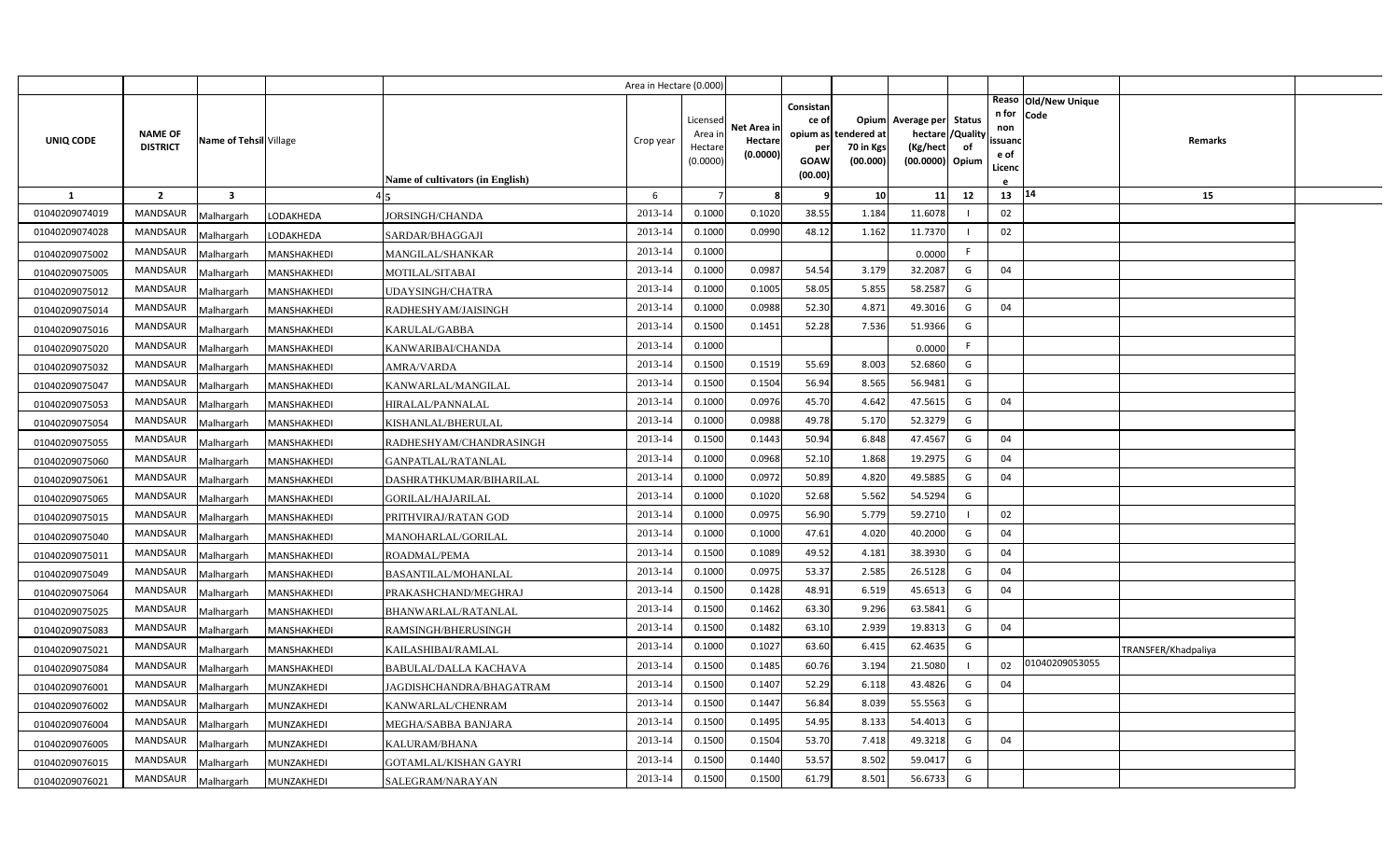|                |                 |                         |                    |                                  | Area in Hectare (0.000) |                     |             |             |                       |                             |    |                   |                      |  |
|----------------|-----------------|-------------------------|--------------------|----------------------------------|-------------------------|---------------------|-------------|-------------|-----------------------|-----------------------------|----|-------------------|----------------------|--|
|                |                 |                         |                    |                                  |                         |                     |             | Consistan   |                       |                             |    |                   | Reaso Old/New Unique |  |
|                |                 |                         |                    |                                  |                         | Licensed            | Net Area in | ce of       |                       | Opium Average per Status    |    | n for Code<br>non |                      |  |
| UNIQ CODE      | <b>NAME OF</b>  | Name of Tehsil Village  |                    |                                  | Crop year               | Area ir             | Hectare     | opium as    | tendered at           | hectare / Quality           |    | ssuand            | Remarks              |  |
|                | <b>DISTRICT</b> |                         |                    |                                  |                         | Hectare<br>(0.0000) | (0.0000)    | per<br>GOAW | 70 in Kgs<br>(00.000) | (Kg/hect<br>(00.0000) Opium | of | e of              |                      |  |
|                |                 |                         |                    | Name of cultivators (in English) |                         |                     |             | (00.00)     |                       |                             |    | Licenc            |                      |  |
| -1             | $\overline{2}$  | $\overline{\mathbf{3}}$ |                    |                                  | 6                       | $\overline{7}$      | 8           | ę           | 10 <sup>1</sup>       | 11                          | 12 | 13   14           | 15                   |  |
| 01040209076022 | MANDSAUR        | Malhargarh              | MUNZAKHEDI         | SHAYAMLAL/RATANLAL               | 2013-14                 | 0.1000              |             |             |                       | 0.0000                      | F. |                   |                      |  |
| 01040209076023 | <b>MANDSAUR</b> | Malhargarh              | MUNZAKHEDI         | NIRBHAYRAM/NARAYAN               | 2013-14                 | 0.1500              | 0.0494      | 62.29       | 3.159                 | 63.9474                     | G  |                   |                      |  |
| 01040209076024 | MANDSAUR        | Malhargarh              | MUNZAKHEDI         | RATANSINGH/PARTHESINGH           | 2013-14                 | 0.1000              | 0.1000      | 60.56       | 5.771                 | 57.7100                     | G  |                   |                      |  |
| 01040209076031 | MANDSAUR        | Malhargarh              | MUNZAKHEDI         | KANEHIYALAL/CHENRAM              | 2013-14                 | 0.1000              |             |             |                       | 0.0000                      | F. |                   |                      |  |
| 01040209076033 | <b>MANDSAUR</b> | Malhargarh              | MUNZAKHEDI         | HARCHAND/UDAYRAM                 | 2013-14                 | 0.1500              | 0.1440      | 59.32       | 8.440                 | 58.6111                     | G  |                   |                      |  |
| 01040209076007 | MANDSAUR        | Malhargarh              | MUNZAKHEDI         | CHATARBHUJ/UDA                   | 2013-14                 | 0.1500              | 0.1504      | 56.99       | 7.881                 | 52.4003                     | G  |                   |                      |  |
| 01040209076008 | <b>MANDSAUR</b> | Malhargarh              | MUNZAKHEDI         | KANIRAM/MEGHA                    | 2013-14                 | 0.1500              | 0.1470      | 56.20       | 7.603                 | 51.7211                     | G  |                   |                      |  |
| 01040209076017 | MANDSAUR        | Malhargarh              | MUNZAKHEDI         | VAJJIBAI/PARTHESINGH             | 2013-14                 | 0.1500              | 0.1454      | 55.99       | 8.183                 | 56.2792                     | G  |                   |                      |  |
| 01040209077008 | MANDSAUR        | Malhargarh              | NARAYANGARH        | DINESHCHANDRA/RAMGOPAL           | 2013-14                 | 0.1000              | 0.1044      | 56.15       | 6.241                 | 59.7797                     | G  |                   |                      |  |
| 01040209077025 | MANDSAUR        | Malhargarh              | NARAYANGARH        | RAMESHCHANDRA/TULSIRAM           | 2013-14                 | 0.1500              | 0.1512      | 50.16       | 8.112                 | 53.6508                     | G  |                   |                      |  |
| 01040209077038 | <b>MANDSAUR</b> | Malhargarh              | NARAYANGARH        | KANEHIYALAL/RATANLAL             | 2013-14                 | 0.1000              | 0.1000      | 42.48       | 1.912                 | 19.1200                     | G  | 04                |                      |  |
| 01040209077056 | MANDSAUR        | Malhargarh              | NARAYANGARH        | RAMNARAYAN/MULCHAND              | 2013-14                 | 0.1500              | 0.0976      | 44.85       | 3.319                 | 34.0061                     | G  | 04                |                      |  |
| 01040209077057 | <b>MANDSAUR</b> | Malhargarh              | NARAYANGARH        | BABULAL/SITARAM                  | 2013-14                 | 0.1500              | 0.1485      | 64.92       | 10.387                | 69.9461                     | G  |                   |                      |  |
| 01040209077073 | MANDSAUR        | Malhargarh              | NARAYANGARH        | PRABHULAL/DALLA                  | 2013-14                 | 0.1000              | 0.0992      | 49.53       | 5.236                 | 52.7823                     | G  |                   |                      |  |
| 01040209077076 | <b>MANDSAUR</b> | Malhargarh              | NARAYANGARH        | <b>BABULAL/RAMPRATAP</b>         | 2013-14                 | 0.1000              | 0.1013      | 49.75       | 5.096                 | 50.3060                     | G  | 04                |                      |  |
| 01040209077082 | MANDSAUR        | Malhargarh              | NARAYANGARH        | RAMNARAYAN/LAXMAN                | 2013-14                 | 0.1500              | 0.1484      | 58.83       | 9.220                 | 62.1294                     | G  |                   |                      |  |
| 01040209077088 | <b>MANDSAUR</b> | Malhargarh              | NARAYANGARH        | MOHANLAL/FAKIRCHAND              | 2013-14                 | 0.1000              | 0.1000      | 50.36       | 5.273                 | 52.7300                     | G  |                   |                      |  |
| 01040209077029 | MANDSAUR        | Malhargarh              | NARAYANGARH        | SUKHLAL/ONKARLAL                 | 2013-14                 | 0.1500              | 0.1519      | 61.10       | 9.226                 | 60.7373                     | G  |                   |                      |  |
| 01040209077095 | <b>MANDSAUR</b> | Malhargarh              | NARAYANGARH        | OMPRAKASH/FAKIRCHNAD             | 2013-14                 | 0.1000              | 0.1020      | 44.42       | 4.880                 | 47.8431                     | G  | 04                |                      |  |
| 01040209077070 | MANDSAUR        | Malhargarh              | NARAYANGARH        | BHANWARBAI/NANDUBAI              | 2013-14                 | 0.1000              | 0.1044      | 55.76       | 5.887                 | 56.3889                     | G  |                   |                      |  |
| 01040209077097 | MANDSAUR        | Malhargarh              | NARAYANGARH        | KANWARLAL/PANNALAL               | 2013-14                 | 0.1500              | 0.1500      | 55.49       | 8.236                 | 54.9067                     | G  |                   |                      |  |
| 01040209077099 | MANDSAUR        | Malhargarh              | NARAYANGARH        | SHRIRAM/NATHU                    | 2013-14                 | 0.1000              | 0.1029      | 57.08       | 5.928                 | 57.6093                     | G  |                   |                      |  |
| 01040209077103 | MANDSAUR        | Malhargarh              | NARAYANGARH        | DULICHAND/UDAYRAM                | 2013-14                 | 0.1500              | 0.1508      | 60.09       | 8.919                 | 59.1446                     | G  |                   |                      |  |
| 01040209077104 | MANDSAUR        | Malhargarh              | NARAYANGARH        | JAGDISH/VARDICHAND               | 2013-14                 | 0.1000              | 0.1000      | 65.87       | 6.935                 | 69.3500                     | G  |                   |                      |  |
| 01040209077107 | MANDSAUR        | Malhargarh              | VARAYANGARH        | RAMPRASAD/NIRBHAYRAM             | 2013-14                 | 0.1500              | 0.1365      | 61.21       | 8.578                 | 62.8425                     | G  |                   |                      |  |
| 01040209077109 | MANDSAUR        | Malhargarh              | VARAYANGARH        | MODIRAM/DEVILAL                  | 2013-14                 | 0.1500              | 0.1496      | 51.99       | 7.524                 | 50.2941                     | G  | 04                |                      |  |
| 01040209077071 | MANDSAUR        | Malhargarh              | VARAYANGARH        | DEVBAI/BALKISHAN                 | 2013-14                 | 0.1000              | 0.0949      | 59.20       | 5.945                 | 62.6449                     | G  |                   |                      |  |
| 01040209077111 | MANDSAUR        | Malhargarh              | NARAYANGARH        | <b>BALMUKUNAD/KACHRU</b>         | 2013-14                 | 0.1500              | 0.1521      | 59.47       | 9.762                 | 64.1815                     | G  |                   |                      |  |
| 01040209077108 | MANDSAUR        | Malhargarh              | <b>VARAYANGARH</b> | CHENRAM/JAGANNATH                | 2013-14                 | 0.1500              | 0.1482      | 56.29       | 8.636                 | 58.2726                     | G  |                   |                      |  |
| 01040209077106 | <b>MANDSAUR</b> | Malhargarh              | VARAYANGARH        | KAUSHALYABAI/BADRILAL            | 2013-14                 | 0.1500              | 0.1505      | 58.15       | 9.445                 | 62.7575                     | G  |                   |                      |  |
| 01040209077128 | MANDSAUR        | Malhargarh              | NARAYANGARH        | HUKMICHAND/DEVILAL               | 2013-14                 | 0.1500              | 0.1520      | 55.54       | 7.411                 | 48.7566                     | G  | 04                |                      |  |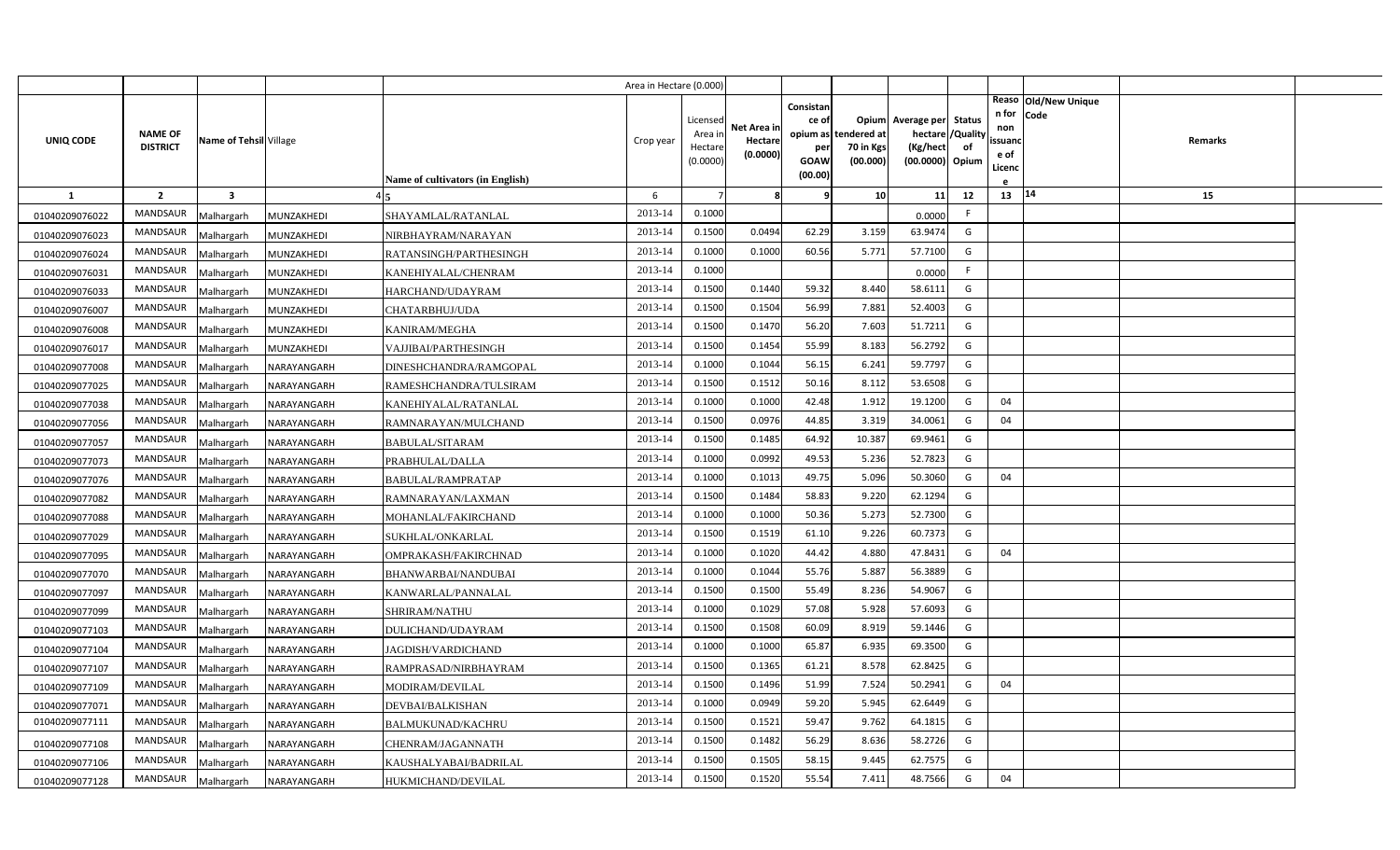|                |                                   |                         |             |                                         | Area in Hectare (0.000) |                                            |                                    |                                                                 |                                      |                                                                              |    |                                               |                                          |  |
|----------------|-----------------------------------|-------------------------|-------------|-----------------------------------------|-------------------------|--------------------------------------------|------------------------------------|-----------------------------------------------------------------|--------------------------------------|------------------------------------------------------------------------------|----|-----------------------------------------------|------------------------------------------|--|
| UNIQ CODE      | <b>NAME OF</b><br><b>DISTRICT</b> | Name of Tehsil Village  |             | <b>Name of cultivators (in English)</b> | Crop year               | Licensed<br>Area ir<br>Hectare<br>(0.0000) | Net Area in<br>Hectare<br>(0.0000) | Consistan<br>ce of<br>opium as<br>per<br><b>GOAW</b><br>(00.00) | tendered at<br>70 in Kgs<br>(00.000) | Opium Average per Status<br>hectare / Quality<br>(Kg/hect<br>(00.0000) Opium | of | n for Code<br>non<br>ssuand<br>e of<br>Licenc | Reaso   Old/New Unique<br><b>Remarks</b> |  |
| <b>1</b>       | $\overline{2}$                    | $\overline{\mathbf{3}}$ |             |                                         | 6                       | $\overline{7}$                             | 8                                  | <b>C</b>                                                        | 10 <sup>1</sup>                      | 11                                                                           | 12 | $13 \mid 14$                                  | 15                                       |  |
| 01040209077131 | <b>MANDSAUR</b>                   | Malhargarh              | NARAYANGARH | DEVILAL/NANDRAM                         | 2013-14                 | 0.1500                                     | 0.1485                             | 60.08                                                           | 9.707                                | 65.3670                                                                      | G  |                                               |                                          |  |
| 01040209077059 | MANDSAUR                          | Malhargarh              | NARAYANGARH | MOHANLAL/RADHAKISHAN                    | 2013-14                 | 0.1000                                     | 0.0986                             | 49.38                                                           | 4.656                                | 47.2211                                                                      | G  | 04                                            |                                          |  |
| 01040209077130 | <b>MANDSAUR</b>                   | Malhargarh              | NARAYANGARH | KISHORKUMAR/BHUVANISHANKAR/SITABAI      | 2013-14                 | 0.1500                                     | 0.1520                             | 57.55                                                           | 9.578                                | 63.0132                                                                      | G  |                                               |                                          |  |
| 01040209077124 | <b>MANDSAUR</b>                   | Malhargarh              | NARAYANGARH | RADHEYSHYAM/MANGILAL                    | 2013-14                 | 0.1500                                     | 0.0952                             | 55.89                                                           | 5.525                                | 58.0357                                                                      | G  |                                               |                                          |  |
| 01040209077132 | MANDSAUR                          | Malhargarh              | NARAYANGARH | KANEHIYALAL/MANGILAL                    | 2013-14                 | 0.1500                                     | 0.1490                             | 58.10                                                           | 9.246                                | 62.0537                                                                      | G  |                                               |                                          |  |
| 01040209077011 | <b>MANDSAUR</b>                   | Malhargarh              | NARAYANGARH | MOHANLAL/BHAGCHAND                      | 2013-14                 | 0.1000                                     | 0.0990                             | 55.11                                                           | 5.889                                | 59.4848                                                                      | G  |                                               |                                          |  |
| 01040209077014 | MANDSAUR                          | Malhargarh              | NARAYANGARH | VARDICHAND/RADHAKISHAN                  | 2013-14                 | 0.1500                                     | 0.1516                             | 65.64                                                           | 9.987                                | 65.8773                                                                      | G  |                                               |                                          |  |
| 01040209077136 | <b>MANDSAUR</b>                   | Malhargarh              | NARAYANGARH | PRABHULAL/PYARCHAND                     | 2013-14                 | 0.1500                                     | 0.1529                             | 50.03                                                           | 7.712                                | 50.4382                                                                      | G  | 04                                            |                                          |  |
| 01040209077140 | MANDSAUR                          | Malhargarh              | NARAYANGARH | RAJENDRA/BALMUKUNAND                    | 2013-14                 | 0.1500                                     | 0.1480                             | 55.86                                                           | 8.770                                | 59.2568                                                                      | G  |                                               |                                          |  |
| 01040209077141 | MANDSAUR                          | Malhargarh              | NARAYANGARH | SHAITANSINGH/VIJAYSINGH                 | 2013-14                 | 0.1500                                     | 0.1470                             | 67.15                                                           | 9.967                                | 67.8027                                                                      | G  |                                               |                                          |  |
| 01040209077142 | MANDSAUR                          | Malhargarh              | NARAYANGARH | PRATAPSINGH/KISHANSINGH                 | 2013-14                 | 0.1000                                     | 0.1000                             | 64.66                                                           | 6.660                                | 66.6000                                                                      | G  |                                               |                                          |  |
| 01040209077033 | MANDSAUR                          | Malhargarh              | NARAYANGARH | GANGARAM/NATHU                          | 2013-14                 | 0.1500                                     | 0.1476                             | 60.63                                                           | 8.679                                | 58.8008                                                                      | G  |                                               |                                          |  |
| 01040209077147 | <b>MANDSAUR</b>                   | Malhargarh              | NARAYANGARH | KARANSINGH/KALUSINGH                    | 2013-14                 | 0.1500                                     | 0.1500                             | 57.43                                                           | 8.697                                | 57.9800                                                                      | G  |                                               |                                          |  |
| 01040209077148 | MANDSAUR                          | Malhargarh              | NARAYANGARH | <b>DHAPUBAI/MOTILAL</b>                 | 2013-14                 | 0.1000                                     |                                    |                                                                 |                                      | 0.0000                                                                       | F. |                                               |                                          |  |
| 01040209077048 | <b>MANDSAUR</b>                   | Malhargarh              | NARAYANGARH | SATYANARAYAN/DEVILAL                    | 2013-14                 | 0.1500                                     | 0.1512                             | 55.61                                                           | 8.699                                | 57.5331                                                                      | G  |                                               |                                          |  |
| 01040209077149 | MANDSAUR                          | Malhargarh              | NARAYANGARH | KARULAL/MATHURALAL                      | 2013-14                 | 0.1500                                     | 0.1530                             | 59.95                                                           | 9.498                                | 62.0784                                                                      | G  |                                               |                                          |  |
| 01040209077112 | <b>MANDSAUR</b>                   | Malhargarh              | NARAYANGARH | ASHOKKUMAR/DULICHAND                    | 2013-14                 | 0.1500                                     | 0.1500                             | 46.98                                                           | 6.859                                | 45.7260                                                                      |    | 02                                            |                                          |  |
| 01040209077137 | MANDSAUR                          | Malhargarh              | NARAYANGARH | RUKMANIBAI/BHANWARLAL                   | 2013-14                 | 0.1000                                     | 0.0998                             | 65.84                                                           | 6.584                                | 65.9719                                                                      | G  |                                               |                                          |  |
| 01040209077045 | MANDSAUR                          | Malhargarh              | NARAYANGARH | RATANLAL/BHERA                          | 2013-14                 | 0.1000                                     | 0.1034                             | 55.74                                                           | 6.649                                | 64.3037                                                                      | G  |                                               |                                          |  |
| 01040209077063 | MANDSAUR                          | Malhargarh              | NARAYANGARH | RAMCHAND/VARDICHAND                     | 2013-14                 | 0.1500                                     | 0.1500                             | 53.85                                                           | 8.808                                | 58.7200                                                                      | G  |                                               |                                          |  |
| 01040209077077 | MANDSAUR                          | Malhargarh              | NARAYANGARH | CHENRAM/MULCHAND                        | 2013-14                 | 0.1500                                     | 0.1056                             | 59.56                                                           | 6.969                                | 65.9940                                                                      |    | 02                                            |                                          |  |
| 01040209077102 | MANDSAUR                          | Malhargarh              | VARAYANGARH | BHAGWANTIBAI/RADHESHYAM                 | 2013-14                 | 0.1500                                     | 0.1575                             | 61.09                                                           | 9.818                                | 62.3365                                                                      | G  |                                               |                                          |  |
| 01040209077021 | MANDSAUR                          | Malhargarh              | NARAYANGARH | SUBHASHCHANDRA/RATANLAL                 | 2013-14                 | 0.1000                                     | 0.1045                             | 49.14                                                           | 5.153                                | 49.3110                                                                      | G  | 04                                            |                                          |  |
| 01040209077135 | MANDSAUR                          | Malhargarh              | VARAYANGARH | BHAGATRAM/RAMGOPAL                      | 2013-14                 | 0.1000                                     | 0.1005                             | 57.28                                                           | 6.137                                | 61.0647                                                                      | G  |                                               |                                          |  |
| 01040209077152 | MANDSAUR                          | Malhargarh              | VARAYANGARH | BHANWARSINGH/RAMSINGH                   | 2013-14                 | 0.1000                                     |                                    |                                                                 |                                      | 0.0000                                                                       |    |                                               |                                          |  |
| 01040209077153 | MANDSAUR                          | Malhargarh              | NARAYANGARH | NANIBAI/ONKARLAL                        | 2013-14                 | 0.1000                                     |                                    |                                                                 |                                      | 0.0000                                                                       | F. |                                               |                                          |  |
| 01040209077060 | MANDSAUR                          | Malhargarh              | NARAYANGARH | MADANSINGH/MODSINGH                     | 2013-14                 | 0.1000                                     | 0.0986                             | 63.51                                                           | 6.088                                | 61.7444                                                                      | G  |                                               |                                          |  |
| 01040209077139 | MANDSAUR                          | Malhargarh              | NARAYANGARH | MANGIBAI/MOHANLAL                       | 2013-14                 | 0.1000                                     | 0.1000                             | 58.69                                                           | 6.213                                | 62.1300                                                                      | G  |                                               |                                          |  |
| 01040209077126 | MANDSAUR                          | Malhargarh              | NARAYANGARH | BHAGWANTIBAI/RATANLAL                   | 2013-14                 | 0.1000                                     | 0.1000                             | 60.12                                                           | 6.295                                | 62.9500                                                                      | G  |                                               |                                          |  |
| 01040209077154 | <b>MANDSAUR</b>                   | Malhargarh              | NARAYANGARH | LALIBAI/LAXMINARAYAN                    | 2013-14                 | 0.1000                                     | 0.1012                             | 51.72                                                           | 5.527                                | 54.6146                                                                      | G  |                                               |                                          |  |
| 01040209077151 | MANDSAUR                          | Malhargarh              | NARAYANGARH | PANIBAI/LAXMAN                          | 2013-14                 | 0.1000                                     | 0.1022                             | 49.77                                                           | 5.013                                | 49.0509                                                                      | G  | 04                                            |                                          |  |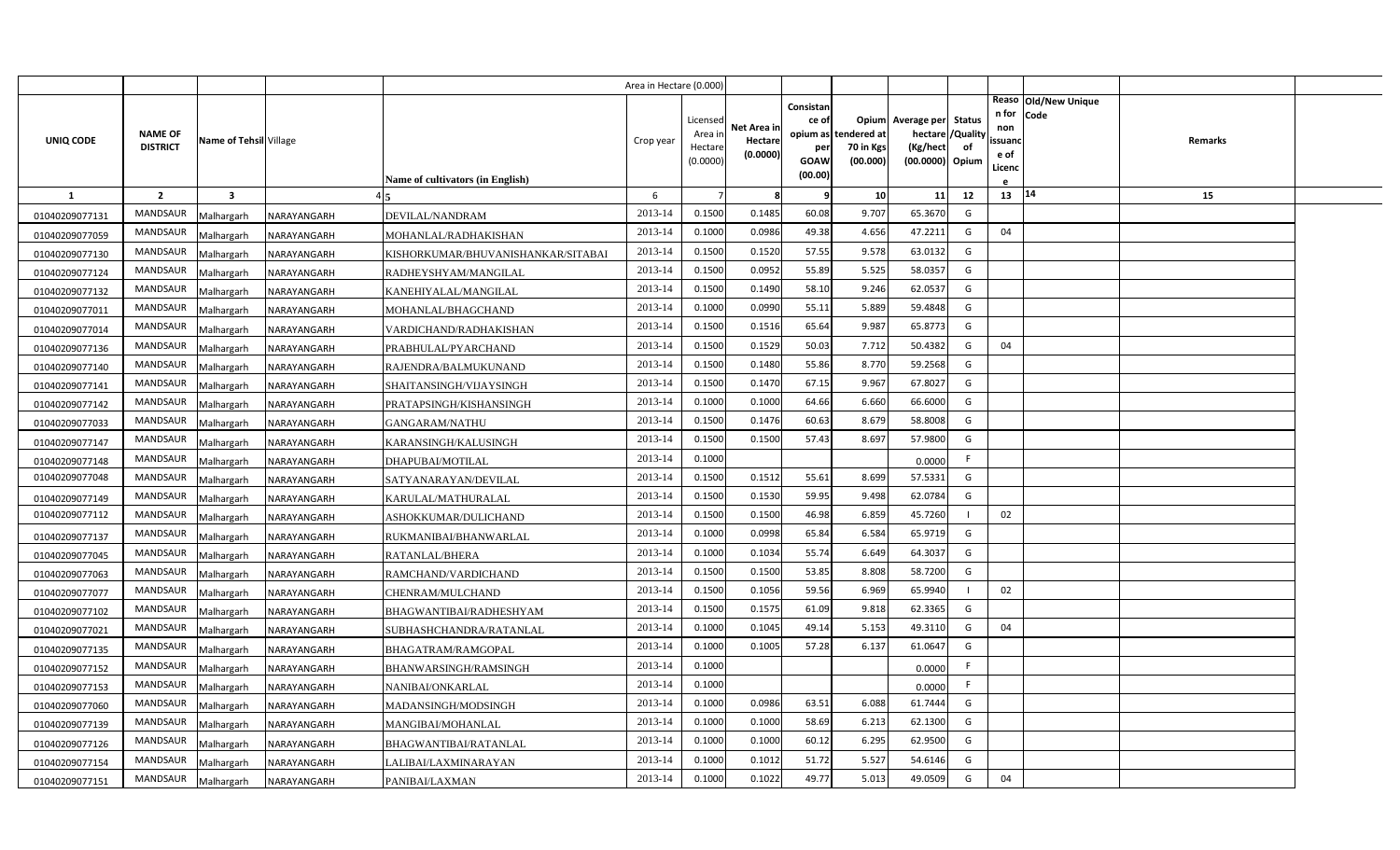|                |                                   |                         |                 |                                  | Area in Hectare (0.000) |                                            |                                    |                                                          |                                      |                                                                              |    |                                          |                              |         |  |
|----------------|-----------------------------------|-------------------------|-----------------|----------------------------------|-------------------------|--------------------------------------------|------------------------------------|----------------------------------------------------------|--------------------------------------|------------------------------------------------------------------------------|----|------------------------------------------|------------------------------|---------|--|
| UNIQ CODE      | <b>NAME OF</b><br><b>DISTRICT</b> | Name of Tehsil Village  |                 | Name of cultivators (in English) | Crop year               | Licensed<br>Area ir<br>Hectare<br>(0.0000) | Net Area in<br>Hectare<br>(0.0000) | Consistan<br>ce of<br>opium as<br>per<br>GOAW<br>(00.00) | tendered at<br>70 in Kgs<br>(00.000) | Opium Average per Status<br>hectare / Quality<br>(Kg/hect<br>(00.0000) Opium | of | n for<br>non<br>ssuand<br>e of<br>Licenc | Reaso Old/New Unique<br>Code | Remarks |  |
| $\mathbf{1}$   | $\overline{2}$                    | $\overline{\mathbf{3}}$ |                 |                                  | 6                       | $\overline{7}$                             | 8                                  | q                                                        | 10                                   | 11                                                                           | 12 | 13   14                                  |                              | 15      |  |
| 01040209077018 | <b>MANDSAUR</b>                   | Malhargarh              | NARAYANGARH     | BHAGWANTIBAI/LAXMINARAYAN        | 2013-14                 | 0.1000                                     | 0.1024                             | 60.70                                                    | 6.625                                | 64.6973                                                                      | G  |                                          |                              |         |  |
| 01040209077156 | <b>MANDSAUR</b>                   | Malhargarh              | NARAYANGARH     | CHENRAM/MANGILAL DIVANIYA        | 2013-14                 | 0.1000                                     | 0.1000                             | 65.43                                                    | 7.010                                | 70.1000                                                                      | G  |                                          |                              |         |  |
| 01040209078001 | MANDSAUR                          | Malhargarh              | PIPLIYAVISHNIYA | BHULIBAI/SHANTILAL               | 2013-14                 | 0.1500                                     | 0.1415                             | 55.67                                                    | 8.406                                | 59.4064                                                                      | G  |                                          |                              |         |  |
| 01040209078006 | <b>MANDSAUR</b>                   | Malhargarh              | PIPLIYAVISHNIYA | RADHESHYAM/BHERULAL/NANDUBAI     | 2013-14                 | 0.1500                                     | 0.1463                             | 55.28                                                    | 8.205                                | 56.0834                                                                      | G  |                                          |                              |         |  |
| 01040209078007 | MANDSAUR                          | Malhargarh              | PIPLIYAVISHNIYA | GULABBAI/KACHRULAL               | 2013-14                 | 0.1500                                     | 0.1500                             | 54.71                                                    | 8.816                                | 58.7730                                                                      |    | 02                                       |                              |         |  |
| 01040209078009 | <b>MANDSAUR</b>                   | Malhargarh              | PIPLIYAVISHNIYA | PYARIBAI/RAJARAM                 | 2013-14                 | 0.1500                                     | 0.1460                             | 58.65                                                    | 8.513                                | 58.3080                                                                      |    | 02                                       |                              |         |  |
| 01040209078011 | MANDSAUR                          | Malhargarh              | PIPLIYAVISHNIYA | NARAYAN/NATHU BALAI              | 2013-14                 | 0.1500                                     | 0.1500                             | 51.76                                                    | 8.304                                | 55.3600                                                                      | G  |                                          |                              |         |  |
| 01040209078016 | MANDSAUR                          | Malhargarh              | PIPLIYAVISHNIYA | KANYABAI/RAMCHANDRA              | 2013-14                 | 0.1500                                     | 0.1500                             | 57.72                                                    | 8.996                                | 59.9733                                                                      | G  |                                          |                              |         |  |
| 01040209078018 | MANDSAUR                          | Malhargarh              | PIPLIYAVISHNIYA | RAMLAL/NARAYAN                   | 2013-14                 | 0.1000                                     | 0.1005                             | 58.86                                                    | 6.542                                | 65.0945                                                                      | G  |                                          |                              |         |  |
| 01040209078028 | MANDSAUR                          | Malhargarh              | PIPLIYAVISHNIYA | NARAYAN/CHUNNILAL                | 2013-14                 | 0.1500                                     | 0.1500                             | 54.36                                                    | 8.038                                | 53.5867                                                                      | G  |                                          |                              |         |  |
| 01040209078032 | <b>MANDSAUR</b>                   | Malhargarh              | PIPLIYAVISHNIYA | RADHESHYAM/KACHRU                | 2013-14                 | 0.1000                                     | 0.1000                             | 60.48                                                    | 6.264                                | 62.6400                                                                      | G  |                                          |                              |         |  |
| 01040209078035 | <b>MANDSAUR</b>                   | Malhargarh              | PIPLIYAVISHNIYA | RODULAL/RAMPRATAP                | 2013-14                 | 0.1500                                     | 0.1470                             | 60.85                                                    | 9.180                                | 62.4490                                                                      | G  |                                          |                              |         |  |
| 01040209078043 | <b>MANDSAUR</b>                   | Malhargarh              | PIPLIYAVISHNIYA | RAMCHANDRA/BHERULAL              | 2013-14                 | 0.1500                                     | 0.1482                             | 68.74                                                    | 10.350                               | 69.8381                                                                      | G  |                                          |                              |         |  |
| 01040209078048 | <b>MANDSAUR</b>                   | Malhargarh              | PIPLIYAVISHNIYA | NAGESHWAR/MANGILAL               | 2013-14                 | 0.1500                                     | 0.1481                             | 58.18                                                    | 8.278                                | 55.8947                                                                      | G  |                                          |                              |         |  |
| 01040209078063 | <b>MANDSAUR</b>                   | Malhargarh              | PIPLIYAVISHNIYA | KAILASHCHAND/RAMLAL              | 2013-14                 | 0.1500                                     | 0.1500                             | 61.06                                                    | 9.456                                | 63.0400                                                                      | G  |                                          |                              |         |  |
| 01040209078066 | <b>MANDSAUR</b>                   | Malhargarh              | PIPLIYAVISHNIYA | <b>BAGDIRAM/BOTLAL</b>           | 2013-14                 | 0.1500                                     | 0.1476                             | 53.32                                                    | 7.884                                | 53.4146                                                                      | G  |                                          |                              |         |  |
| 01040209078068 | <b>MANDSAUR</b>                   | Malhargarh              | PIPLIYAVISHNIYA | KANWARLAL/BHERULAL               | 2013-14                 | 0.1500                                     | 0.1509                             | 64.62                                                    | 9.813                                | 65.0298                                                                      | G  |                                          |                              |         |  |
| 01040209078070 | <b>MANDSAUR</b>                   | Malhargarh              | PIPLIYAVISHNIYA | SATYANARAYAN/RAMLAL              | 2013-14                 | 0.1500                                     | 0.1484                             | 68.12                                                    | 9.342                                | 62.9515                                                                      | G  |                                          |                              |         |  |
| 01040209078085 | <b>MANDSAUR</b>                   | Malhargarh              | PIPLIYAVISHNIYA | SHANKARLAL/BHURA                 | 2013-14                 | 0.1500                                     | 0.1452                             | 50.38                                                    | 8.046                                | 55.4132                                                                      | G  |                                          |                              |         |  |
| 01040209078093 | <b>MANDSAUR</b>                   | Malhargarh              | PIPLIYAVISHNIYA | KAILASHCHANDRA/BAGDIRAM          | 2013-14                 | 0.1000                                     | 0.0896                             | 54.72                                                    | 4.878                                | 54.4420                                                                      | G  |                                          |                              |         |  |
| 01040209078095 | MANDSAUR                          | Malhargarh              | PIPLIYAVISHNIYA | GOPAL/RAJARAM                    | 2013-14                 | 0.1000                                     | 0.0984                             | 55.94                                                    | 6.065                                | 61.6362                                                                      | G  |                                          |                              |         |  |
| 01040209078083 | <b>MANDSAUR</b>                   | Malhargarh              | PIPLIYAVISHNIYA | RAMLAL/BHAGIRATH                 | 2013-14                 | 0.1500                                     | 0.1456                             | 54.20                                                    | 8.564                                | 58.8187                                                                      | G  |                                          |                              |         |  |
| 01040209078072 | MANDSAUR                          | Malhargarh              | PIPLIYAVISHNIYA | DINESH/KANWARLAL                 | 2013-14                 | 0.1000                                     | 0.1034                             | 61.28                                                    | 7.108                                | 68.7427                                                                      | G  |                                          |                              |         |  |
| 01040209078027 | <b>MANDSAUR</b>                   | Malhargarh              | PIPLIYAVISHNIYA | SHRILAL/NATHU                    | 2013-14                 | 0.1000                                     | 0.0979                             | 56.38                                                    | 5.388                                | 55.0358                                                                      | G  |                                          |                              |         |  |
| 01040209078015 | MANDSAUR                          | Malhargarh              | PIPLIYAVISHNIYA | AVANTIBAI/KACHRULAL              | 2013-14                 | 0.1500                                     | 0.1480                             | 57.86                                                    | 8.125                                | 54.8986                                                                      | G  |                                          |                              |         |  |
| 01040209078042 | MANDSAUR                          | Malhargarh              | PIPLIYAVISHNIYA | GHANSHYAM/SHANKARLAL             | 2013-14                 | 0.1500                                     | 0.1500                             | 54.80                                                    | 9.050                                | 60.3333                                                                      | G  |                                          |                              |         |  |
| 01040209078049 | <b>MANDSAUR</b>                   | Malhargarh              | PIPLIYAVISHNIYA | SAJJANLAL/MAYARAM                | 2013-14                 | 0.1000                                     | 0.0998                             | 51.60                                                    | 4.983                                | 49.9299                                                                      | G  | 04                                       |                              |         |  |
| 01040209078055 | MANDSAUR                          | Malhargarh              | PIPLIYAVISHNIYA | SHIVLAL/BADRILAL                 | 2013-14                 | 0.1500                                     | 0.1508                             | 51.87                                                    | 7.998                                | 52.9700                                                                      |    | 02                                       |                              |         |  |
| 01040209078040 | <b>MANDSAUR</b>                   | Malhargarh              | PIPLIYAVISHNIYA | LILABAI/BABULAL                  | 2013-14                 | 0.1000                                     | 0.0968                             | 60.63                                                    | 6.323                                | 65.3202                                                                      | G  |                                          |                              |         |  |
| 01040209078071 | MANDSAUR                          | Malhargarh              | PIPLIYAVISHNIYA | BHAGWATIBAI/BADRILAL             | 2013-14                 | 0.1000                                     | 0.1001                             | 57.95                                                    | 6.341                                | 63.3467                                                                      | G  |                                          |                              |         |  |
| 01040209078053 | MANDSAUR                          | Malhargarh              | PIPLIYAVISHNIYA | KARULAL/GOPILAL                  | 2013-14                 | 0.1500                                     | 0.1480                             | 49.28                                                    | 7.300                                | 49.3243                                                                      | G  | 04                                       |                              |         |  |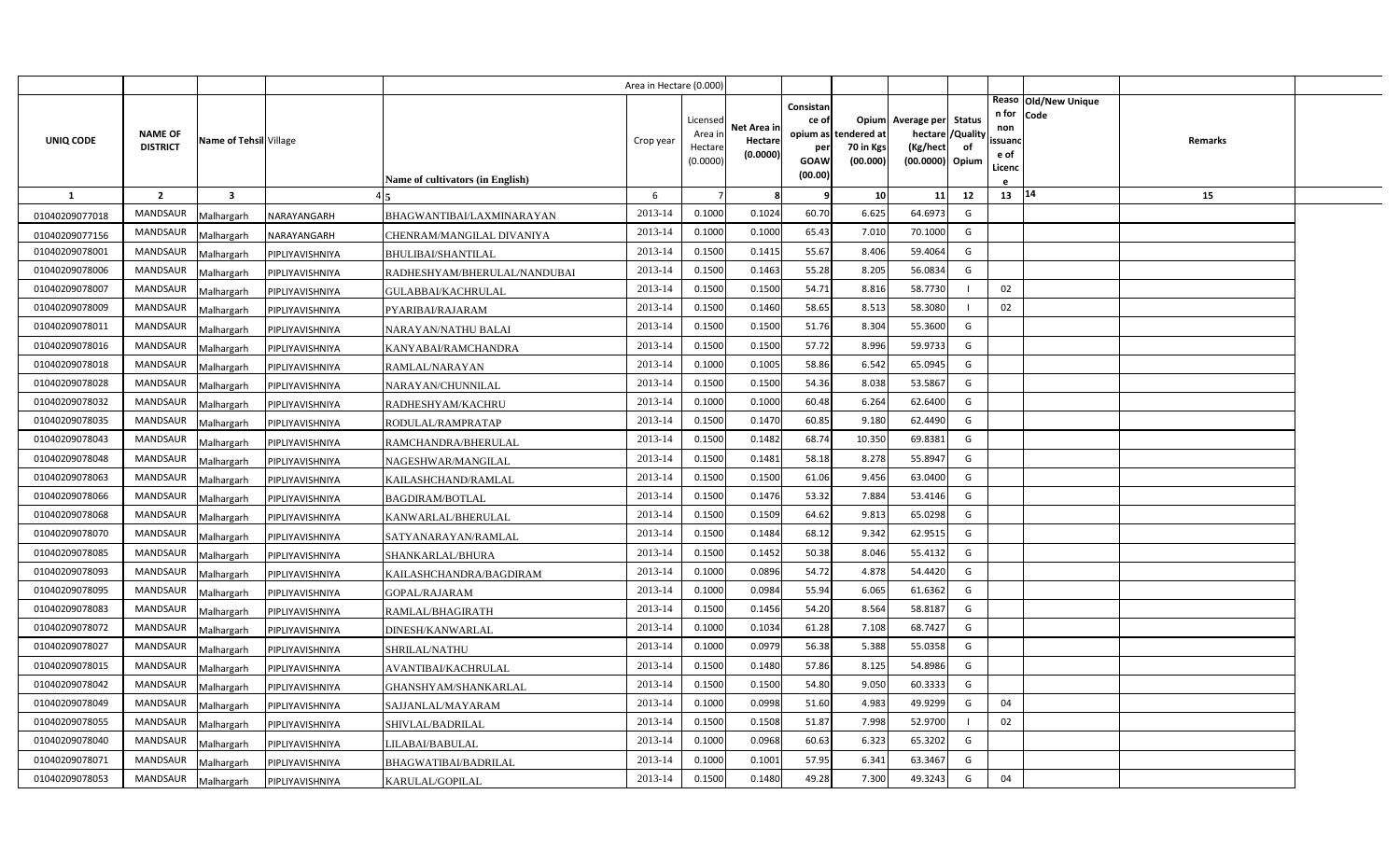|                |                                   |                         |                 |                                  | Area in Hectare (0.000 |                    |             |                    |                                   |                          |                |                |                              |         |  |
|----------------|-----------------------------------|-------------------------|-----------------|----------------------------------|------------------------|--------------------|-------------|--------------------|-----------------------------------|--------------------------|----------------|----------------|------------------------------|---------|--|
|                |                                   |                         |                 |                                  |                        | Licensed           | Net Area in | Consistan<br>ce of |                                   | Opium Average per Status |                | n for<br>non   | Reaso Old/New Unique<br>Code |         |  |
| UNIQ CODE      | <b>NAME OF</b><br><b>DISTRICT</b> | Name of Tehsil Village  |                 |                                  | Crop year              | Area in<br>Hectare | Hectare     | per                | opium as tendered at<br>70 in Kgs | hectare /<br>(Kg/hect    | /Quality<br>of | ssuanc         |                              | Remarks |  |
|                |                                   |                         |                 |                                  |                        | (0.0000)           | (0.0000)    | GOAW               | (00.000)                          | (00.0000) Opium          |                | e of<br>Licenc |                              |         |  |
|                |                                   |                         |                 | Name of cultivators (in English) |                        |                    |             | (00.00)            |                                   |                          |                |                |                              |         |  |
| <b>1</b>       | $\overline{2}$                    | $\overline{\mathbf{3}}$ |                 |                                  | 6                      |                    | -8          | q                  | 10                                | 11                       | 12             | 13   14        |                              | 15      |  |
| 01040209078051 | <b>MANDSAUR</b>                   | Malhargarh              | PIPLIYAVISHNIYA | BHAGATRAM/UDAYRAM                | 2013-14                | 0.1500             | 0.1302      | 55.84              | 7.570                             | 58.1413                  | G              |                |                              |         |  |
| 01040209078079 | MANDSAUR                          | Malhargarh              | PIPLIYAVISHNIYA | NANDLAL/BALUJI                   | 2013-14                | 0.1000             | 0.0978      | 54.00              | 5.369                             | 54.8978                  | G              |                |                              |         |  |
| 01040209078021 | <b>MANDSAUR</b>                   | Malhargarh              | PIPLIYAVISHNIYA | BHERU/JAGANNATH GAYARI           | 2013-14                | 0.1500             | 0.1462      | 54.82              | 7.189                             | 49.1724                  | G              | 04             |                              |         |  |
| 01040209078065 | <b>MANDSAUR</b>                   | Malhargarh              | PIPLIYAVISHNIYA | JAGDISHCHAND/AASHARAM            | 2013-14                | 0.1000             | 0.1000      | 57.37              | 5.278                             | 52.7800                  | G              |                |                              |         |  |
| 01040209078067 | <b>MANDSAUR</b>                   | Malhargarh              | PIPLIYAVISHNIYA | KAILASHCHAND/BHANWARLAL          | 2013-14                | 0.1000             | 0.1001      | 58.22              | 5.922                             | 59.1608                  | G              |                |                              |         |  |
| 01040209078017 | <b>MANDSAUR</b>                   | Malhargarh              | PIPLIYAVISHNIYA | TEJMAL/RAMLAL                    | 2013-14                | 0.1500             | 0.1440      | 51.65              | 7.998                             | 55.5417                  | G              |                |                              |         |  |
| 01040209079010 | <b>MANDSAUR</b>                   | Malhargarh              | SOMYA           | RAMSINGH/SOBHAGSINGH             | 2013-14                | 0.1500             | 0.1462      | 65.86              | 10.161                            | 69.5007                  | G              |                |                              |         |  |
| 01040209079017 | <b>MANDSAUR</b>                   | Malhargarh              | SOMYA           | <b>RAMLAL/RANCHOD</b>            | 2013-14                | 0.1000             |             |                    |                                   | 0.0000                   | N              |                |                              |         |  |
| 01040209079029 | <b>MANDSAUR</b>                   | Malhargarh              | SOMYA           | CHANDABAI/KANWARLAL              | 2013-14                | 0.1000             | 0.0968      | 56.01              | 5.841                             | 60.3409                  | G              |                |                              |         |  |
| 01040209079031 | <b>MANDSAUR</b>                   | Malhargarh              | SOMYA           | BHARATSINGH/BALWANTSINGH         | 2013-14                | 0.1500             | 0.1500      | 64.88              | 9.732                             | 64.8800                  |                | 02             |                              |         |  |
| 01040209079032 | <b>MANDSAUR</b>                   | Malhargarh              | SOMYA           | KANWARLAL/BHUVANIRAM             | 2013-14                | 0.1500             | 0.1403      | 67.07              | 10.262                            | 73.1433                  | G              |                |                              |         |  |
| 01040209079033 | <b>MANDSAUR</b>                   | Malhargarh              | SOMYA           | GOPALKRISHN/PRABHULAL            | 2013-14                | 0.1500             | 0.1418      | 64.96              | 9.716                             | 68.5190                  | G              |                |                              |         |  |
| 01040209079036 | MANDSAUR                          | Malhargarh              | SOMYA           | DALPATSINGH/BHAGIRATHSINGH       | 2013-14                | 0.1000             | 0.0990      | 61.18              | 6.284                             | 63.4740                  |                | 02             |                              |         |  |
| 01040209079038 | <b>MANDSAUR</b>                   | Malhargarh              | SOMYA           | KAMALSINGH/RAMSINGH              | 2013-14                | 0.1500             | 0.1462      | 66.06              | 10.126                            | 69.2613                  | G              |                |                              |         |  |
| 01040209079040 | MANDSAUR                          | Malhargarh              | SOMYA           | SARVANSINGH/MANGUSINGH           | 2013-14                | 0.1000             | 0.1000      | 54.58              | 57.080                            | 57.0800                  |                | 02             |                              |         |  |
| 01040209079042 | MANDSAUR                          | Malhargarh              | SOMYA           | LALSINGH/MANGUSINGH              | 2013-14                | 0.1000             | 0.1009      | 53.50              | 5.541                             | 54.9158                  | G              |                |                              |         |  |
| 01040209079050 | MANDSAUR                          | Malhargarh              | SOMYA           | RADHESHYAM/MANGILAL              | 2013-14                | 0.1000             | 0.1000      | 61.01              | 5.656                             | 56.5600                  |                | 02             |                              |         |  |
| 01040209079056 | MANDSAUR                          | Malhargarh              | SOMYA           | BAPULAL/RADHAKISHAN              | 2013-14                | 0.1000             | 0.1000      | 63.49              | 6.521                             | 65.2100                  | G              |                |                              |         |  |
| 01040209079057 | MANDSAUR                          | Malhargarh              | SOMYA           | MUNNALAL/BHANWARLAL              | 2013-14                | 0.1500             | 0.1495      | 62.83              | 10.080                            | 67.4240                  |                | 02             |                              |         |  |
| 01040209079058 | <b>MANDSAUR</b>                   | Malhargarh              | SOMYA           | CHENRAM/RADHAKISHAN              | 2013-14                | 0.1500             | 0.1440      | 59.85              | 8.772                             | 60.9167                  | G              |                |                              |         |  |
| 01040209079060 | <b>MANDSAUR</b>                   | Malhargarh              | SOMYA           | RANJITSINGH/RAMSINGH             | 2013-14                | 0.1500             | 0.1470      | 64.20              | 10.217                            | 69.5034                  | G              |                |                              |         |  |
| 01040209079068 | <b>MANDSAUR</b>                   | Malhargarh              | SOMYA           | MANGIBAI/FAKIRCHAND              | 2013-14                | 0.1000             | 0.1000      | 60.40              | 6.368                             | 63.6800                  | G              |                |                              |         |  |
| 01040209079025 | <b>MANDSAUR</b>                   | Malhargarh              | SOMYA           | KANEHIALAL/JAGANNATH             | 2013-14                | 0.1500             | 0.1500      | 56.83              | 8.857                             | 59.0467                  | G              |                |                              |         |  |
| 01040209079011 | MANDSAUR                          | Malhargarh              | SOMYA           | KARULAL/SHAMBHU CHAMAR           | 2013-14                | 0.1500             | 0.1515      | 48.39              | 7.694                             | 50.7855                  | G              | 04             |                              |         |  |
| 01040209079001 | <b>MANDSAUR</b>                   | Malhargarh              | SOMYA           | BALKRISHAN/BHANWARLAL            | 2013-14                | 0.1500             | 0.1565      | 56.64              | 9.418                             | 60.1789                  | G              |                |                              |         |  |
| 01040209079030 | <b>MANDSAUR</b>                   | Malhargarh              | SOMYA           | RAMKARAN/BALKISHAN               | 2013-14                | 0.1500             | 0.1564      | 61.44              | 10.190                            | 65.1535                  | G              |                |                              |         |  |
| 01040209079043 | <b>MANDSAUR</b>                   | Malhargarh              | SOMYA           | SURAJBAI/MOHANLAL                | 2013-14                | 0.1000             | 0.0985      | 59.69              | 6.285                             | 63.8071                  | G              |                |                              |         |  |
| 01040209079054 | <b>MANDSAUR</b>                   | Malhargarh              | SOMYA           | VINODKUMAR/BADRILAL              | 2013-14                | 0.1000             | 0.1000      | 56.74              | 5.658                             | 56.5800                  | G              |                |                              |         |  |
| 01040209079053 | <b>MANDSAUR</b>                   | Malhargarh              | SOMYA           | RAMKUNWARBAI/RAMDAYAL            | 2013-14                | 0.1000             | 0.0990      | 51.04              | 5.469                             | 55.2424                  | G              |                |                              |         |  |
| 01040209080009 | <b>MANDSAUR</b>                   | Malhargarh              | ZARDA           | NAHARSINGH/GOBARSINGH            | 2013-14                | 0.1500             | 0.1404      | 56.68              | 8.462                             | 60.2707                  | G              |                |                              |         |  |
| 01040209080010 | MANDSAUR                          | Malhargarh              | ZARDA           | RAMPRASAD/KISHANLAL              | 2013-14                | 0.1500             | 0.1334      | 60.04              | 7.582                             | 56.8366                  | G              |                |                              |         |  |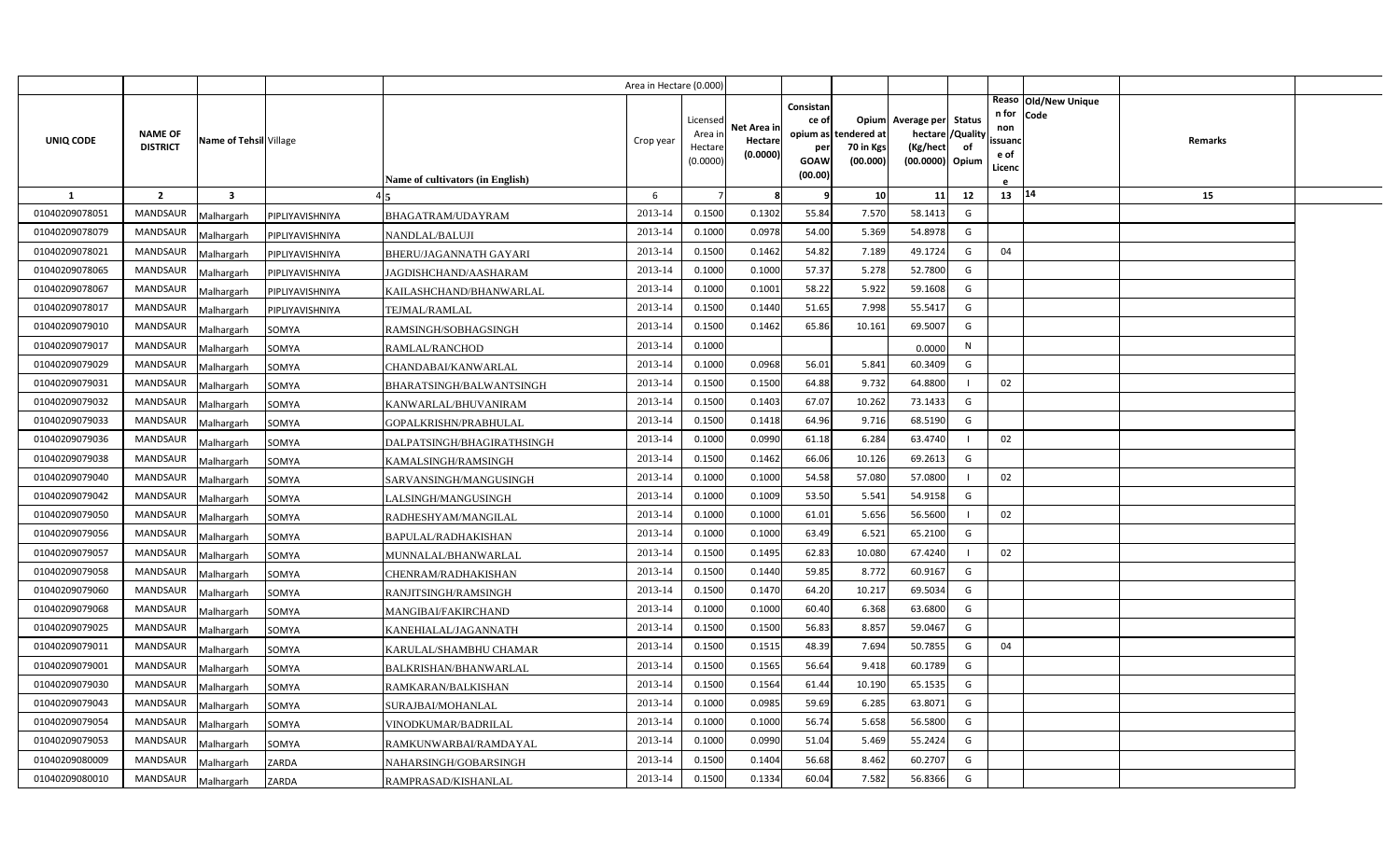|                |                                   |                         |                                              | Area in Hectare (0.000) |                                            |                                    |                                                     |                                               |                                                                    |                |                                          |                              |                   |  |
|----------------|-----------------------------------|-------------------------|----------------------------------------------|-------------------------|--------------------------------------------|------------------------------------|-----------------------------------------------------|-----------------------------------------------|--------------------------------------------------------------------|----------------|------------------------------------------|------------------------------|-------------------|--|
| UNIQ CODE      | <b>NAME OF</b><br><b>DISTRICT</b> | Name of Tehsil Village  | <b>Name of cultivators (in English)</b>      | Crop year               | Licensed<br>Area in<br>Hectare<br>(0.0000) | Net Area in<br>Hectare<br>(0.0000) | Consistan<br>ce of<br>per<br><b>GOAW</b><br>(00.00) | opium as tendered at<br>70 in Kgs<br>(00.000) | Opium Average per Status<br>hectare<br>(Kg/hect<br>(00.0000) Opium | /Quality<br>of | n for<br>non<br>ssuand<br>e of<br>Licenc | Reaso Old/New Unique<br>Code | Remarks           |  |
| 1              | $\overline{2}$                    | $\overline{\mathbf{3}}$ |                                              | 6                       |                                            | 8                                  | 9                                                   | 10                                            | 11                                                                 | 12             | 13                                       | 14                           | 15                |  |
| 01040209080014 | <b>MANDSAUR</b>                   | Malhargarh              | ZARDA<br>VARDICHAND/BHANWARLAL               | 2013-14                 | 0.1500                                     | 0.1482                             | 52.47                                               | 7.488                                         | 50.5263                                                            | G              | 04                                       |                              |                   |  |
| 01040209080030 | <b>MANDSAUR</b>                   | Malhargarh              | ZARDA<br>ROOPCHAND/KACHRU                    | 2013-14                 | 0.1000                                     | 0.0999                             | 52.70                                               | 4.585                                         | 45.8950                                                            |                | 02                                       |                              |                   |  |
| 01040209080072 | <b>MANDSAUR</b>                   | Malhargarh              | ZARDA<br>SHANKARLAL/MITTHULAL                | 2013-14                 | 0.1500                                     | 0.1422                             | 60.25                                               | 8.409                                         | 59.1350                                                            | G              |                                          |                              |                   |  |
| 01040209080074 | <b>MANDSAUR</b>                   | Malhargarh              | ZARDA<br>PAWANLAL/MITTHULAL                  | 2013-14                 | 0.1500                                     | 0.1487                             | 59.10                                               | 8.51                                          | 57.2293                                                            | G              |                                          |                              |                   |  |
| 01040209080026 | <b>MANDSAUR</b>                   | Malhargarh              | ZARDA<br>SUNDARLAL@GORDHANLAL/MANGILAL       | 2013-14                 | 0.1000                                     | 0.0998                             | 58.63                                               | 5.813                                         | 58.2465                                                            | G              |                                          |                              |                   |  |
| 01040209080086 | <b>MANDSAUR</b>                   | Malhargarh              | ZARDA<br>FAKIRCHAND/BHANWARLAL               | 2013-14                 | 0.1000                                     | 0.0990                             | 49.02                                               | 4.601                                         | 46.4747                                                            | G              | 04                                       |                              |                   |  |
| 01040209080087 | <b>MANDSAUR</b>                   | Malhargarh              | ZARDA<br>BHANWARSINGH/MADANSINGH             | 2013-14                 | 0.1000                                     | 0.1000                             | 59.86                                               | 5.533                                         | 55.3300                                                            | G              |                                          |                              |                   |  |
| 01040209080088 | <b>MANDSAUR</b>                   | Malhargarh              | ZARDA<br><b>BHARATSINGH/DEVSIINGH</b>        | 2013-14                 | 0.1500                                     |                                    |                                                     |                                               | 0.0000                                                             | F              |                                          |                              |                   |  |
| 01040209080089 | <b>MANDSAUR</b>                   | Malhargarh              | ZARDA<br>MANGUSINGH/DEVISINGH                | 2013-14                 | 0.1500                                     |                                    |                                                     |                                               | 0.0000                                                             | F              |                                          |                              |                   |  |
| 01040209080091 | <b>MANDSAUR</b>                   | Malhargarh              | ZARDA<br>SAMPAT BAI/ISHWARSINGH              | 2013-14                 | 0.1500                                     |                                    |                                                     |                                               | 0.0000                                                             | F.             |                                          |                              |                   |  |
| 01040209080092 | <b>MANDSAUR</b>                   | Malhargarh              | ZARDA<br>BHARATPURI/KAILASHPURI              | 2013-14                 | 0.1500                                     | 0.1449                             | 59.48                                               | 8.540                                         | 58.9372                                                            | G              |                                          |                              |                   |  |
| 01040209080085 | <b>MANDSAUR</b>                   | Malhargarh              | ZARDA<br>KALURAM/NATHULAL                    | 2013-14                 | 0.1500                                     | 0.1413                             | 62.50                                               | 8.509                                         | 60.2194                                                            | G              |                                          |                              |                   |  |
| 01040209080095 | <b>MANDSAUR</b>                   | Malhargarh              | ZARDA<br>KAMLESHKUMAR/GANGARAM               | 2013-14                 | 0.1000                                     | 0.1008                             | 62.83                                               | 6.543                                         | 64.9107                                                            | G              |                                          | 01040209072028               |                   |  |
| 01040209080096 | <b>MANDSAUR</b>                   | Malhargarh              | ZARDA<br>KAMLABAI/ONKARLAL                   | 2013-14                 | 0.1000                                     | 0.1007                             | 52.33                                               | 4.635                                         | 46.0278                                                            | G              | 04                                       | 01040209072046               |                   |  |
| 01040209080094 | <b>MANDSAUR</b>                   | Malhargarh              | ZARDA<br>NANDUBAI/SURAJMAL                   | 2013-14                 | 0.1500                                     | 0.1400                             | 57.22                                               | 7.529                                         | 53.7786                                                            | G              |                                          | 01040209072037               |                   |  |
| 01040209081011 | <b>MANDSAUR</b>                   | Malhargarh              | <b>MUNDADI</b><br>ISHWARSINGH/NATHUSINGH     | 2013-14                 | 0.1500                                     | 0.1509                             | 57.12                                               | 6.226                                         | 41.2591                                                            | G              | 04                                       |                              |                   |  |
| 01040209081013 | MANDSAUR                          | Malhargarh              | <b>MUNDADI</b><br>BALWANTSINGH/AMARSINGH     | 2013-14                 | 0.1500                                     | 0.1496                             | 50.86                                               | 5.849                                         | 39.0976                                                            | G              | 04                                       |                              |                   |  |
| 01040209081009 | <b>MANDSAUR</b>                   | Malhargarh              | <b>MUNDADI</b><br>KALUSINGH/BHERUSINGH       | 2013-14                 | 0.1500                                     | 0.1468                             | 50.10                                               | 6.857                                         | 46.7098                                                            | G              | 04                                       |                              |                   |  |
| 01040209081016 | <b>MANDSAUR</b>                   | Malhargarh              | MUNDADI<br>BAPUSINGH/JUZHARSINGH             | 2013-14                 | 0.1500                                     | 0.1492                             | 63.34                                               | 9.528                                         | 63.8070                                                            |                | 02                                       |                              |                   |  |
| 01040209081020 | <b>MANDSAUR</b>                   | Malhargarh              | <b>MUNDADI</b><br>VIRAM/RAMA                 | 2013-14                 | 0.1500                                     | 0.1470                             | 55.65                                               | 8.642                                         | 58.7891                                                            | G              |                                          |                              | TRANSFER/GARRAWAD |  |
| 01040209081025 | <b>MANDSAUR</b>                   | Malhargarh              | MUNDADI<br>BAPUSINGH/BHARATSINGH             | 2013-14                 | 0.1000                                     | 0.0998                             | 55.81                                               | 5.302                                         | 53.1263                                                            | G              |                                          |                              |                   |  |
| 01040209081027 | <b>MANDSAUR</b>                   | Malhargarh              | <b>MUNDADI</b><br>PREMBAI/BHANWARSINGH       | 2013-14                 | 0.1000                                     | 0.1020                             | 55.03                                               | 5.369                                         | 52.6370                                                            |                | 02                                       |                              |                   |  |
| 01040209081030 | <b>MANDSAUR</b>                   | Malhargarh              | <b>MUNDADI</b><br>NAHARSINGH/DEVISINGH       | 2013-14                 | 0.1000                                     | 0.0936                             | 43.65                                               | 2.881                                         | 30.7799                                                            | G              | 04                                       |                              |                   |  |
| 01040209081032 | <b>MANDSAUR</b>                   | Malhargarh              | <b>MUNDADI</b><br>SHIVSINGH/BHERUSINGH       | 2013-14                 | 0.1000                                     | 0.0994                             | 49.87                                               | 5.229                                         | 52.6056                                                            | G              |                                          |                              |                   |  |
| 01040209081033 | <b>MANDSAUR</b>                   | Malhargarh              | <b>MUNDADI</b><br>GOVINDSINGH/BHERUSINGH     | 2013-14                 | 0.1000                                     | 0.0989                             | 53.72                                               | 5.472                                         | 55.3286                                                            | G              |                                          |                              |                   |  |
| 01040209081034 | <b>MANDSAUR</b>                   | Malhargarh              | <b>MUNDADI</b><br>PRABHUSINGH/BHERUSINGH     | 2013-14                 | 0.1500                                     | 0.1502                             | 52.50                                               | 8.025                                         | 53.4288                                                            | G              |                                          |                              |                   |  |
| 01040209081040 | MANDSAUR                          | Malhargarh              | <b>MUNDADI</b><br>NAHARSINGH/RAMSINGH (BADA) | 2013-14                 | 0.1500                                     | 0.1511                             | 53.94                                               | 8.014                                         | 53.0377                                                            | G              |                                          |                              |                   |  |
| 01040209081042 | MANDSAUR                          | Malhargarh              | <b>MUNDADI</b><br>SALAMSINGH/GIRWARSINGH     | 2013-14                 | 0.1500                                     | 0.1500                             | 57.16                                               | 8.231                                         | 54.8733                                                            | G              | 06                                       |                              |                   |  |
| 01040209081049 | <b>MANDSAUR</b>                   | Malhargarh              | <b>MUNDADI</b><br>LAXMANSINGH/RAMSINGH       | 2013-14                 | 0.1000                                     | 0.1035                             | 56.40                                               | 4.810                                         | 46.4734                                                            | G              | 04                                       |                              |                   |  |
| 01040209081055 | <b>MANDSAUR</b>                   | Malhargarh              | <b>MUNDADI</b><br>BALWANTSINGH/NAHARSINGH    | 2013-14                 | 0.1000                                     | 0.0981                             | 53.19                                               | 4.004                                         | 40.8155                                                            | G              | 04                                       |                              |                   |  |
| 01040209081054 | MANDSAUR                          | Malhargarh              | <b>MUNDADI</b><br>MANOHARSINGH/DEVISINGH     | 2013-14                 | 0.1000                                     | 0.0990                             | 40.00                                               | 1.909                                         | 19.2828                                                            |                | 02                                       |                              |                   |  |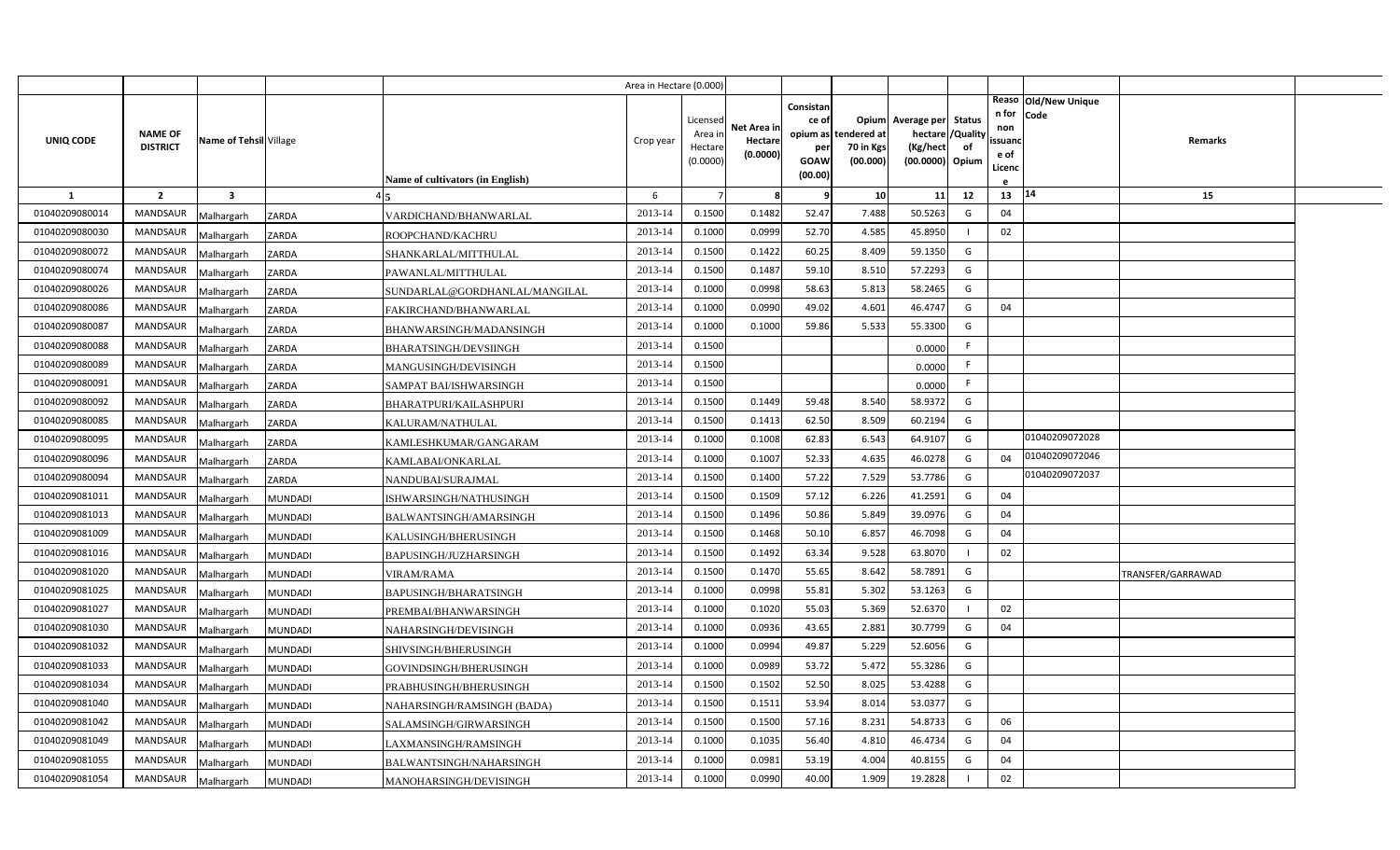|                |                                   |                         |                |                                         | Area in Hectare (0.000) |                                            |                                    |                                                     |                                               |                                                                    |                |                                          |                              |         |  |
|----------------|-----------------------------------|-------------------------|----------------|-----------------------------------------|-------------------------|--------------------------------------------|------------------------------------|-----------------------------------------------------|-----------------------------------------------|--------------------------------------------------------------------|----------------|------------------------------------------|------------------------------|---------|--|
| UNIQ CODE      | <b>NAME OF</b><br><b>DISTRICT</b> | Name of Tehsil Village  |                | <b>Name of cultivators (in English)</b> | Crop year               | Licensed<br>Area in<br>Hectare<br>(0.0000) | Net Area in<br>Hectare<br>(0.0000) | Consistan<br>ce of<br>per<br><b>GOAW</b><br>(00.00) | opium as tendered at<br>70 in Kgs<br>(00.000) | Opium Average per Status<br>hectare<br>(Kg/hect<br>(00.0000) Opium | /Quality<br>of | n for<br>non<br>ssuand<br>e of<br>Licenc | Reaso Old/New Unique<br>Code | Remarks |  |
| <b>1</b>       | $\overline{2}$                    | $\overline{\mathbf{3}}$ |                |                                         | 6                       |                                            | 8                                  | 9                                                   | 10                                            | 11                                                                 | 12             | 13                                       | 14                           | 15      |  |
| 01040209081073 | <b>MANDSAUR</b>                   | Malhargarh              | <b>MUNDADI</b> | KALABAI/RAMLAL                          | 2013-14                 | 0.1000                                     | 0.0999                             | 52.41                                               | 4.956                                         | 49.6096                                                            | G              | 04                                       |                              |         |  |
| 01040209082001 | <b>MANDSAUR</b>                   | Malhargarh              | MINDLAKHEDA    | SHAYAMLAL/PHOOLCHAND                    | 2013-14                 | 0.1500                                     | 0.1458                             | 55.74                                               | 8.019                                         | 55.0000                                                            | G              |                                          |                              |         |  |
| 01040209082002 | <b>MANDSAUR</b>                   | Malhargarh              | MINDLAKHEDA    | <b>RODA/SAVA</b>                        | 2013-14                 | 0.1500                                     | 0.1460                             | 54.53                                               | 7.517                                         | 51.4863                                                            | G              |                                          |                              |         |  |
| 01040209082003 | <b>MANDSAUR</b>                   | Malhargarh              | MINDLAKHEDA    | DASHRATH/MOHANLAL                       | 2013-14                 | 0.1500                                     | 0.1462                             | 59.80                                               | 8.398                                         | 57.4419                                                            | G              |                                          |                              |         |  |
| 01040209082005 | <b>MANDSAUR</b>                   | Malhargarh              | MINDLAKHEDA    | RAMCHANDRA/HARLAL                       | 2013-14                 | 0.1500                                     | 0.1488                             | 54.21                                               | 8.588                                         | 57.7151                                                            | G              |                                          |                              |         |  |
| 01040209082006 | <b>MANDSAUR</b>                   | Malhargarh              | MINDLAKHEDA    | <b>BOTLAL/RAMLAL</b>                    | 2013-14                 | 0.1500                                     | 0.1244                             | 50.85                                               | 6.574                                         | 52.8457                                                            | G              |                                          |                              |         |  |
| 01040209082008 | <b>MANDSAUR</b>                   | Malhargarh              | MINDLAKHEDA    | MANGILAL/LAXMAN                         | 2013-14                 | 0.1000                                     | 0.0960                             | 50.30                                               | 5.123                                         | 53.3646                                                            | G              |                                          |                              |         |  |
| 01040209082012 | <b>MANDSAUR</b>                   | Malhargarh              | MINDLAKHEDA    | AMBALAL/ONKARLAL                        | 2013-14                 | 0.1500                                     | 0.1496                             | 56.26                                               | 8.487                                         | 56.7310                                                            |                | 02                                       |                              |         |  |
| 01040209082013 | <b>MANDSAUR</b>                   | Malhargarh              | MINDLAKHEDA    | MOHANSINGH/MANSINGH                     | 2013-14                 | 0.1000                                     | 0.1000                             | 51.70                                               | 5.591                                         | 55.9100                                                            | G              |                                          |                              |         |  |
| 01040209082019 | <b>MANDSAUR</b>                   | Malhargarh              | MINDLAKHEDA    | DAULATRAM/MEGHA                         | 2013-14                 | 0.1000                                     | 0.1000                             | 50.09                                               | 5.231                                         | 52.3100                                                            | G              |                                          |                              |         |  |
| 01040209082023 | <b>MANDSAUR</b>                   | Malhargarh              | MINDLAKHEDA    | <b>BABULAL/RAMLAL</b>                   | 2013-14                 | 0.1500                                     | 0.1508                             | 63.87                                               | 9.124                                         | 60.5040                                                            | G              |                                          |                              |         |  |
| 01040209082025 | <b>MANDSAUR</b>                   | Malhargarh              | MINDLAKHEDA    | <b>BABULAL/BHERULAL</b>                 | 2013-14                 | 0.1500                                     | 0.1462                             | 44.53                                               | 6.826                                         | 46.6895                                                            | G              | 04                                       |                              |         |  |
| 01040209082034 | <b>MANDSAUR</b>                   | Malhargarh              | MINDLAKHEDA    | SAJJANSINGH/KISHORSINGH                 | 2013-14                 | 0.1000                                     | 0.1000                             | 49.98                                               | 4.912                                         | 49.1200                                                            | G              | 04                                       |                              |         |  |
| 01040209082036 | <b>MANDSAUR</b>                   | Malhargarh              | MINDLAKHEDA    | PRABHULAL/BHUVAN                        | 2013-14                 | 0.1000                                     | 0.1027                             | 56.06                                               | 5.718                                         | 55.6767                                                            | G              |                                          |                              |         |  |
| 01040209082040 | <b>MANDSAUR</b>                   | Malhargarh              | MINDLAKHEDA    | JAMNALAL/LAXMINARAYAN                   | 2013-14                 | 0.1500                                     | 0.1522                             | 52.93                                               | 7.902                                         | 51.9185                                                            | G              |                                          |                              |         |  |
| 01040209082045 | <b>MANDSAUR</b>                   | Malhargarh              | MINDLAKHEDA    | RANGLAL/GENDALAL                        | 2013-14                 | 0.1000                                     | 0.0849                             | 50.46                                               | 4.015                                         | 47.2900                                                            |                | 02                                       |                              |         |  |
| 01040209082046 | MANDSAUR                          | Malhargarh              | MINDLAKHEDA    | KARULAL/VARDA                           | 2013-14                 | 0.1500                                     | 0.1447                             | 54.45                                               | 7.856                                         | 54.2916                                                            | G              |                                          |                              |         |  |
| 01040209082047 | <b>MANDSAUR</b>                   | Malhargarh              | MINDLAKHEDA    | VARDICHAND/LAXMAN                       | 2013-14                 | 0.1500                                     | 0.1508                             | 51.65                                               | 8.065                                         | 53.4814                                                            | G              |                                          |                              |         |  |
| 01040209082051 | <b>MANDSAUR</b>                   | Malhargarh              | MINDLAKHEDA    | MANGUBAI@MANGIBAI/BHAGUBAI              | 2013-14                 | 0.1000                                     | 0.1004                             | 50.82                                               | 5.082                                         | 50.6175                                                            | G              | 04                                       |                              |         |  |
| 01040209082053 | <b>MANDSAUR</b>                   | Malhargarh              | MINDLAKHEDA    | LILABAI/MOHANLAL                        | 2013-14                 | 0.1000                                     | 0.0990                             | 56.74                                               | 5.674                                         | 57.3131                                                            | G              |                                          |                              |         |  |
| 01040209082059 | <b>MANDSAUR</b>                   | Malhargarh              | MINDLAKHEDA    | DEVILAL/ISHWARLAL                       | 2013-14                 | 0.1000                                     | 0.1008                             | 61.28                                               | 6.426                                         | 63.7500                                                            | G              |                                          |                              |         |  |
| 01040209082067 | <b>MANDSAUR</b>                   | Malhargarh              | MINDLAKHEDA    | NARSINGHLAL/KASHIRAM                    | 2013-14                 | 0.1000                                     | 0.1020                             | 54.28                                               | 5.893                                         | 57.7745                                                            | G              |                                          |                              |         |  |
| 01040209082069 | <b>MANDSAUR</b>                   | Malhargarh              | MINDLAKHEDA    | RUKMANBAI/BHANWARLAL                    | 2013-14                 | 0.1500                                     | 0.1244                             | 54.18                                               | 6.711                                         | 53.9469                                                            | G              |                                          |                              |         |  |
| 01040209082076 | <b>MANDSAUR</b>                   | Malhargarh              | MINDLAKHEDA    | SHIVNARAYAN/NARSINGHLAL                 | 2013-14                 | 0.1500                                     | 0.1461                             | 60.26                                               | 9.280                                         | 63.5181                                                            | G              |                                          |                              |         |  |
| 01040209082081 | <b>MANDSAUR</b>                   | Malhargarh              | MINDLAKHEDA    | BABULAL/GIRDHARILAL                     | 2013-14                 | 0.1000                                     | 0.1026                             | 53.28                                               | 5.069                                         | 49.4055                                                            | G              | 04                                       |                              |         |  |
| 01040209082086 | <b>MANDSAUR</b>                   | Malhargarh              | MINDLAKHEDA    | ANOSH/NARSINGHLAL                       | 2013-14                 | 0.1500                                     | 0.1501                             | 60.58                                               | 9.381                                         | 62.4983                                                            | G              |                                          |                              |         |  |
| 01040209082039 | <b>MANDSAUR</b>                   | Malhargarh              | MINDLAKHEDA    | DEVISINGH/RAMSINGH                      | 2013-14                 | 0.1500                                     | 0.1166                             | 54.06                                               | 6.055                                         | 51.9297                                                            | G              |                                          |                              |         |  |
| 01040209082070 | MANDSAUR                          | Malhargarh              | MINDLAKHEDA    | MANSINGH/LAXMANSINGH                    | 2013-14                 | 0.1000                                     | 0.1006                             | 52.16                                               | 4.806                                         | 47.7734                                                            | G              | 04                                       |                              |         |  |
| 01040209082090 | <b>MANDSAUR</b>                   | Malhargarh              | MINDLAKHEDA    | DEVILAL/AMBALAL                         | 2013-14                 | 0.1000                                     | 0.0992                             | 57.03                                               | 3.251                                         | 32.7722                                                            | $\blacksquare$ | 02                                       |                              |         |  |
| 01040209082015 | <b>MANDSAUR</b>                   | Malhargarh              | MINDLAKHEDA    | NANDKISHOR/MOHANLAL                     | 2013-14                 | 0.1500                                     | 0.1473                             | 61.65                                               | 9.283                                         | 63.0210                                                            | G              |                                          |                              |         |  |
| 01040209082022 | MANDSAUR                          | Malhargarh              | MINDLAKHEDA    | GOPAL/MANNA                             | 2013-14                 | 0.1500                                     | 0.1505                             | 47.73                                               | 7.364                                         | 48.9302                                                            | G              | 04                                       |                              |         |  |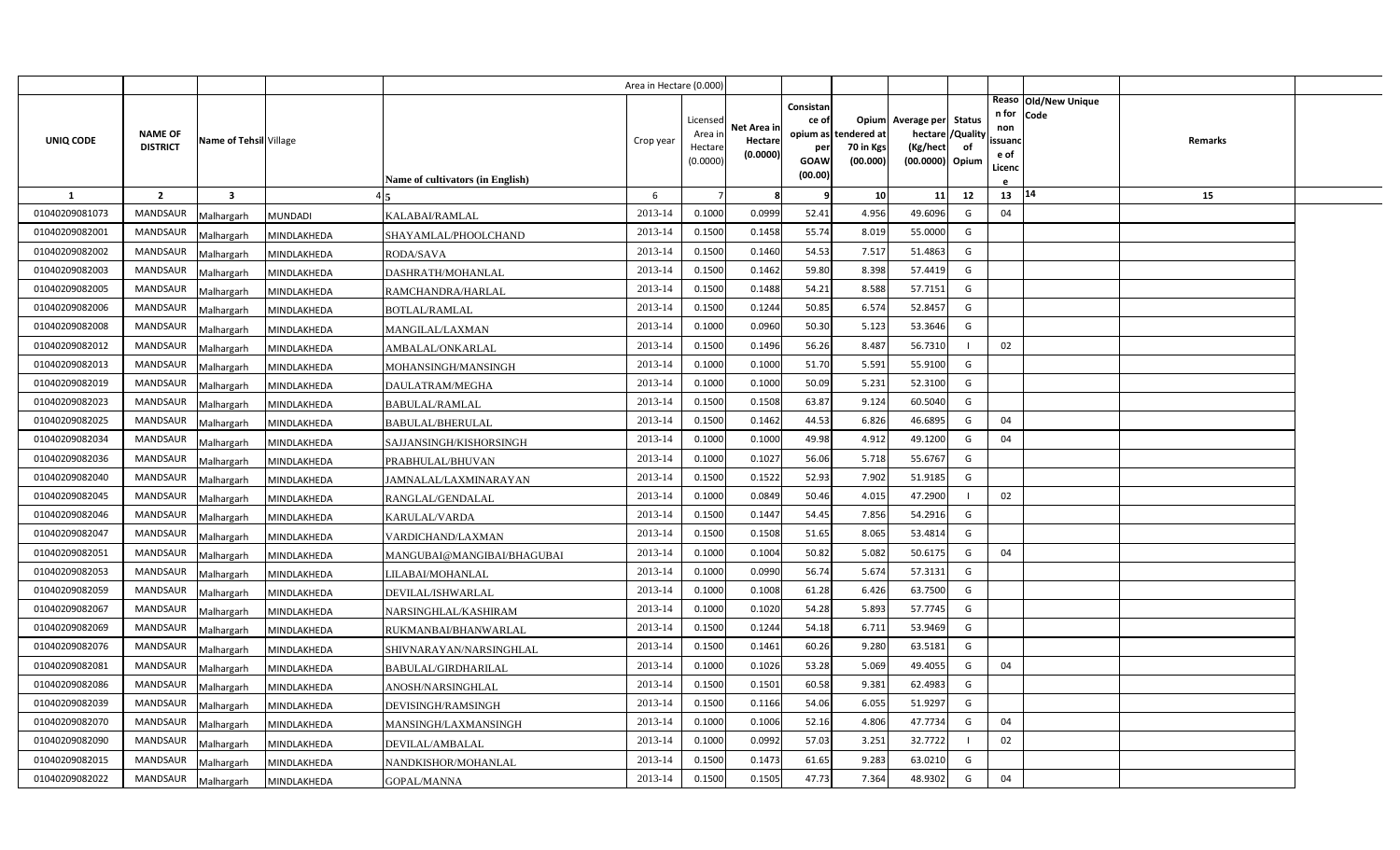|                |                                   |                         |                  |                                  | Area in Hectare (0.000) |                                            |                                    |                                                          |                                      |                                                                       |                     |                                          |                                |                |  |
|----------------|-----------------------------------|-------------------------|------------------|----------------------------------|-------------------------|--------------------------------------------|------------------------------------|----------------------------------------------------------|--------------------------------------|-----------------------------------------------------------------------|---------------------|------------------------------------------|--------------------------------|----------------|--|
| UNIQ CODE      | <b>NAME OF</b><br><b>DISTRICT</b> | Name of Tehsil Village  |                  | Name of cultivators (in English) | Crop year               | Licensed<br>Area in<br>Hectare<br>(0.0000) | Net Area in<br>Hectare<br>(0.0000) | Consistan<br>ce of<br>opium as<br>per<br>GOAW<br>(00.00) | tendered at<br>70 in Kgs<br>(00.000) | Opium Average per<br>hectare / Quality<br>(Kg/hect<br>(00.0000) Opium | <b>Status</b><br>of | n for<br>non<br>ssuand<br>e of<br>Licenc | Reaso   Old/New Unique<br>Code | <b>Remarks</b> |  |
| -1             | $\overline{2}$                    | $\overline{\mathbf{3}}$ |                  |                                  | 6                       |                                            | 8                                  | q                                                        | 10                                   | 11                                                                    | 12                  | 13   14                                  |                                | 15             |  |
| 01040209082083 | MANDSAUR                          | Malhargarh              | MINDLAKHEDA      | GHANSHYAM/BHANWARLAL             | 2013-14                 | 0.1000                                     | 0.0973                             | 59.84                                                    | 5.907                                | 60.7091                                                               | G                   |                                          |                                |                |  |
| 01040209082021 | <b>MANDSAUR</b>                   | Malhargarh              | MINDLAKHEDA      | RAMESHCHANDRA/HAJARILAL          | 2013-14                 | 0.1000                                     | 0.0992                             | 42.09                                                    | 2.628                                | 26.4910                                                               |                     | 02                                       |                                |                |  |
| 01040209082091 | <b>MANDSAUR</b>                   | Malhargarh              | MINDLAKHEDA      | AMRIBAI/BHAGWAN                  | 2013-14                 | 0.1000                                     | 0.0986                             | 47.87                                                    | 4.11                                 | 41.6836                                                               | G                   | 04                                       |                                |                |  |
| 01040209082092 | <b>MANDSAUR</b>                   | Malhargarh              | MINDLAKHEDA      | CHANDRKALABAI/JAGDISH/HIRALAL    | 2013-14                 | 0.1500                                     | 0.1494                             | 59.23                                                    | 9.282                                | 62.1285                                                               | G                   |                                          |                                |                |  |
| 01040209082084 | <b>MANDSAUR</b>                   | Malhargarh              | MINDLAKHEDA      | KARULAL/NARSINGHLAL              | 2013-14                 | 0.1000                                     | 0.0951                             | 56.54                                                    | 6.058                                | 63.7014                                                               | G                   |                                          |                                |                |  |
| 01040209082066 | <b>MANDSAUR</b>                   | Malhargarh              | MINDLAKHEDA      | <b>BHERULAL/MEGAJI</b>           | 2013-14                 | 0.1500                                     | 0.1502                             | 46.49                                                    | 6.794                                | 45.2330                                                               | G                   | 04                                       |                                |                |  |
| 01040209082018 | <b>MANDSAUR</b>                   | Malhargarh              | MINDLAKHEDA      | KACHRULAL/AASHARAM               | 2013-14                 | 0.1500                                     | 0.1475                             | 39.61                                                    | 6.224                                | 42.1966                                                               | G                   | 04                                       |                                |                |  |
| 01040209082094 | <b>MANDSAUR</b>                   | Malhargarh              | MINDLAKHEDA      | AMBALAL/KARULAL                  | 2013-14                 | 0.1500                                     | 0.1470                             | 54.40                                                    | 7.795                                | 53.0272                                                               | G                   |                                          |                                |                |  |
| 01040209082095 | <b>MANDSAUR</b>                   | Malhargarh              | MINDLAKHEDA      | MANGILAL/DALU                    | 2013-14                 | 0.1500                                     | 0.1500                             | 57.99                                                    | 8.583                                | 57.2200                                                               | G                   |                                          |                                |                |  |
| 01040209087001 | <b>MANDSAUR</b>                   | Malhargarh              | NAPAKHEDA        | SURAJBAI/KALU                    | 2013-14                 | 0.1000                                     | 0.0977                             | 52.57                                                    | 5.257                                | 53.8076                                                               | G                   |                                          |                                |                |  |
| 01040209087012 | <b>MANDSAUR</b>                   | Malhargarh              | NAPAKHEDA        | KAILASHKUNWAR/BHERUSINGH         | 2013-14                 | 0.1000                                     | 0.0941                             | 39.30                                                    | 1.628                                | 17.3007                                                               | G                   | 04                                       |                                |                |  |
| 01040209087020 | MANDSAUR                          | Malhargarh              | NAPAKHEDA        | DINESHCHAND/GANGARAM             | 2013-14                 | 0.1000                                     | 0.1028                             | 56.51                                                    | 2.244                                | 21.8288                                                               | G                   | 04                                       |                                |                |  |
| 01040209087022 | <b>MANDSAUR</b>                   | Malhargarh              | NAPAKHEDA        | FAKIRCHAND/LAXMAN                | 2013-14                 | 0.1500                                     | 0.1519                             | 56.17                                                    | 7.110                                | 46.8071                                                               | G                   | 04                                       |                                |                |  |
| 01040209087023 | MANDSAUR                          | Malhargarh              | NAPAKHEDA        | <b>BABULAL/NANDLAL</b>           | 2013-14                 | 0.1500                                     | 0.1495                             | 62.06                                                    | 9.167                                | 61.3177                                                               | G                   |                                          |                                |                |  |
| 01040209087024 | <b>MANDSAUR</b>                   | Malhargarh              | NAPAKHEDA        | VARDICHAND/HIRALAL               | 2013-14                 | 0.1500                                     |                                    |                                                          |                                      | 0.0000                                                                | F.                  |                                          |                                |                |  |
| 01040209087034 | MANDSAUR                          | Malhargarh              | NAPAKHEDA        | FAKIRCHAND/GANGARAM              | 2013-14                 | 0.1000                                     | 0.1026                             | 56.98                                                    | 2.996                                | 29.2008                                                               | G                   | 04                                       |                                |                |  |
| 01040209087036 | <b>MANDSAUR</b>                   | Malhargarh              | NAPAKHEDA        | KANEHIYALAL/NANDRAM              | 2013-14                 | 0.1500                                     | 0.1500                             | 64.21                                                    | 9.760                                | 65.0667                                                               | G                   |                                          |                                |                |  |
| 01040209087038 | <b>MANDSAUR</b>                   | Malhargarh              | NAPAKHEDA        | RAMSINGH/JETRAM                  | 2013-14                 | 0.1500                                     | 0.1440                             | 53.82                                                    | 8.480                                | 58.8889                                                               | G                   |                                          |                                |                |  |
| 01040209087040 | <b>MANDSAUR</b>                   | Malhargarh              | NAPAKHEDA        | RAYSINGH/SUKHLAL                 | 2013-14                 | 0.1500                                     | 0.1492                             | 54.38                                                    | 8.017                                | 53.7332                                                               | G                   |                                          |                                |                |  |
| 01040209087041 | <b>MANDSAUR</b>                   | Malhargarh              | NAPAKHEDA        | RATANLAL/DEVKISHAN               | 2013-14                 | 0.1500                                     | 0.1406                             | 58.17                                                    | 8.119                                | 57.7454                                                               | G                   |                                          |                                |                |  |
| 01040209087044 | <b>MANDSAUR</b>                   | Malhargarh              | NAPAKHEDA        | DEVILAL/RATANLAL                 | 2013-14                 | 0.1500                                     | 0.1500                             | 58.62                                                    | 8.207                                | 54.7133                                                               | G                   |                                          |                                |                |  |
| 01040209087047 | <b>MANDSAUR</b>                   | Malhargarh              | NAPAKHEDA        | MANGILAL/NANDLAL@BHANWARLAL      | 2013-14                 | 0.1500                                     | 0.1452                             | 52.85                                                    | 6.704                                | 46.1708                                                               | G                   | 04                                       |                                |                |  |
| 01040209087051 | <b>MANDSAUR</b>                   | Malhargarh              | NAPAKHEDA        | KAILASHBAI/NATHULAL              | 2013-14                 | 0.1000                                     | 0.0881                             | 50.09                                                    | 4.129                                | 46.8672                                                               | G                   | 04                                       |                                |                |  |
| 01040209087056 | <b>MANDSAUR</b>                   | Malhargarh              | NAPAKHEDA        | PARASRAM/MANGILAL                | 2013-14                 | 0.1000                                     |                                    |                                                          |                                      | 0.0000                                                                | F.                  |                                          |                                |                |  |
| 01040209087059 | <b>MANDSAUR</b>                   | Malhargarh              | NAPAKHEDA        | RAMESH/RAMPRASAD                 | 2013-14                 | 0.1500                                     | 0.1512                             | 53.47                                                    | 8.479                                | 56.0780                                                               | G                   |                                          |                                |                |  |
| 01040209087061 | <b>MANDSAUR</b>                   | Malhargarh              | NAPAKHEDA        | BASANTILAL/SUKHLAL               | 2013-14                 | 0.1500                                     | 0.1455                             | 57.15                                                    | 8.532                                | 58.6392                                                               | G                   |                                          |                                |                |  |
| 01040209087062 | <b>MANDSAUR</b>                   | Malhargarh              | NAPAKHEDA        | MANGILAL/RAMLAL                  | 2013-14                 | 0.1500                                     | 0.1424                             | 29.05                                                    | 2.569                                | 18.0407                                                               |                     | 02                                       |                                |                |  |
| 01040209087063 | <b>MANDSAUR</b>                   | Malhargarh              | NAPAKHEDA        | <b>BHUVAN/DOLA</b>               | 2013-14                 | 0.1500                                     | 0.1488                             | 55.52                                                    | 8.939                                | 60.0739                                                               | G                   |                                          |                                |                |  |
| 01040209087066 | <b>MANDSAUR</b>                   | Malhargarh              | NAPAKHEDA        | JAGDISH/KISHOR                   | 2013-14                 | 0.1500                                     | 0.1368                             | 58.26                                                    | 7.823                                | 57.1857                                                               | G                   |                                          |                                |                |  |
| 01040209087067 | <b>MANDSAUR</b>                   | Malhargarh              | NAPAKHEDA        | DEVILAL/RUPAJI                   | 2013-14                 | 0.1500                                     | 0.1455                             | 61.58                                                    | 8.331                                | 57.2577                                                               | G                   |                                          |                                |                |  |
| 01040209087071 | MANDSAUR                          | Malhargarh              | <b>NAPAKHEDA</b> | KAVERIBAI/NANDA                  | 2013-14                 | 0.1000                                     | 0.1015                             | 51.95                                                    | 5.388                                | 53.0837                                                               | G                   |                                          |                                |                |  |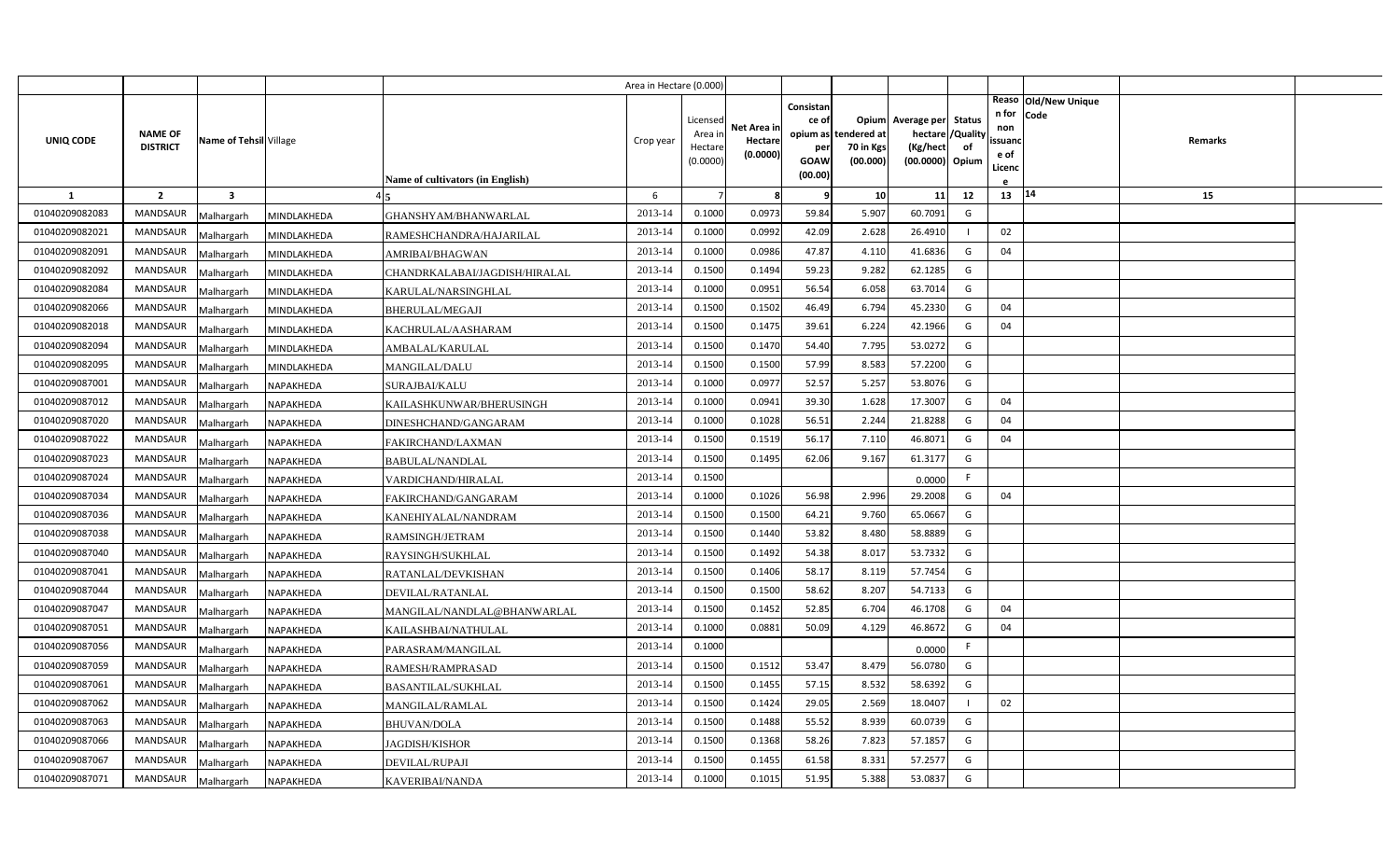|                |                                   |                         |              |                                  | Area in Hectare (0.000) |                                            |                                    |                                                                 |                                      |                                                                              |    |                                          |                              |         |  |
|----------------|-----------------------------------|-------------------------|--------------|----------------------------------|-------------------------|--------------------------------------------|------------------------------------|-----------------------------------------------------------------|--------------------------------------|------------------------------------------------------------------------------|----|------------------------------------------|------------------------------|---------|--|
| UNIQ CODE      | <b>NAME OF</b><br><b>DISTRICT</b> | Name of Tehsil Village  |              | Name of cultivators (in English) | Crop year               | Licensed<br>Area ir<br>Hectare<br>(0.0000) | Net Area in<br>Hectare<br>(0.0000) | Consistan<br>ce of<br>opium as<br>per<br><b>GOAW</b><br>(00.00) | tendered at<br>70 in Kgs<br>(00.000) | Opium Average per Status<br>hectare / Quality<br>(Kg/hect<br>(00.0000) Opium | of | n for<br>non<br>ssuand<br>e of<br>Licenc | Reaso Old/New Unique<br>Code | Remarks |  |
| $\mathbf{1}$   | $\overline{2}$                    | $\overline{\mathbf{3}}$ |              |                                  | 6                       | $\overline{7}$                             | 8                                  | c                                                               | 10                                   | 11                                                                           | 12 | 13                                       | 14                           | 15      |  |
| 01040209087073 | <b>MANDSAUR</b>                   | Malhargarh              | NAPAKHEDA    | HARLAL/PARTHA                    | 2013-14                 | 0.1000                                     | 0.1005                             | 52.33                                                           | 5.106                                | 50.8060                                                                      | G  | 04                                       |                              |         |  |
| 01040209087075 | <b>MANDSAUR</b>                   | Malhargarh              | NAPAKHEDA    | MANGILAL/BAGDIRAM                | 2013-14                 | 0.1000                                     |                                    |                                                                 |                                      | 0.0000                                                                       | F. |                                          |                              |         |  |
| 01040209087088 | MANDSAUR                          | Malhargarh              | NAPAKHEDA    | NATHIBAI/KALU                    | 2013-14                 | 0.1500                                     | 0.1491                             | 46.82                                                           | 2.595                                | 17.4044                                                                      | G  | 04                                       |                              |         |  |
| 01040209087090 | MANDSAUR                          | Malhargarh              | NAPAKHEDA    | BHERULAL/SUNDARBAI/RAMA          | 2013-14                 | 0.1500                                     | 0.1519                             | 56.78                                                           | 7.690                                | 50.6254                                                                      | G  | 04                                       |                              |         |  |
| 01040209087091 | <b>MANDSAUR</b>                   | Malhargarh              | NAPAKHEDA    | RUPABAI/MANGILAL                 | 2013-14                 | 0.1500                                     | 0.1362                             | 63.64                                                           | 7.855                                | 57.6725                                                                      | G  |                                          |                              |         |  |
| 01040209087095 | MANDSAUR                          | Malhargarh              | NAPAKHEDA    | MOHANLAL/HIRALAL                 | 2013-14                 | 0.1500                                     |                                    |                                                                 |                                      | 0.0000                                                                       | F. |                                          |                              |         |  |
| 01040209087096 | <b>MANDSAUR</b>                   | Malhargarh              | NAPAKHEDA    | RAGHUNATH/ONKAR                  | 2013-14                 | 0.1500                                     | 0.1480                             | 52.59                                                           | 7.941                                | 53.6554                                                                      | G  |                                          |                              |         |  |
| 01040209087097 | MANDSAUR                          | Malhargarh              | NAPAKHEDA    | MOTI/BHUVAN                      | 2013-14                 | 0.1000                                     | 0.0527                             | 62.49                                                           | 2.910                                | 55.2182                                                                      | G  |                                          |                              |         |  |
| 01040209087105 | MANDSAUR                          | Malhargarh              | NAPAKHEDA    | GORDHANSINGH/RUPSINGH            | 2013-14                 | 0.1500                                     | 0.1506                             | 53.94                                                           | 7.983                                | 53.0080                                                                      | G  |                                          |                              |         |  |
| 01040209087107 | MANDSAUR                          | Malhargarh              | NAPAKHEDA    | MANNALAL/NANDA                   | 2013-14                 | 0.1500                                     | 0.1495                             | 61.05                                                           | 9.114                                | 60.9632                                                                      | G  |                                          |                              |         |  |
| 01040209087109 | MANDSAUR                          | Malhargarh              | NAPAKHEDA    | GORDHANLAL/BAPULAL               | 2013-14                 | 0.1500                                     | 0.1440                             | 53.45                                                           | 7.552                                | 52.4440                                                                      |    | 02                                       |                              |         |  |
| 01040209087080 | <b>MANDSAUR</b>                   | Malhargarh              | NAPAKHEDA    | SATYANARAYAN/MOTILAL             | 2013-14                 | 0.1000                                     | 0.1000                             | 67.50                                                           | 5.930                                | 59.3000                                                                      | G  |                                          |                              |         |  |
| 01040209087077 | <b>MANDSAUR</b>                   | Malhargarh              | NAPAKHEDA    | SUGANKUNWAR/VAJESINGH            | 2013-14                 | 0.1500                                     | 0.1498                             | 60.13                                                           | 7.757                                | 51.7824                                                                      | G  |                                          |                              |         |  |
| 01040209087037 | <b>MANDSAUR</b>                   | Malhargarh              | NAPAKHEDA    | KARANSINGH/JETRAM                | 2013-14                 | 0.1500                                     | 0.1470                             | 51.44                                                           | 6.371                                | 43.3401                                                                      | G  | 04                                       |                              |         |  |
| 01040209087049 | <b>MANDSAUR</b>                   | Malhargarh              | NAPAKHEDA    | RAMLAL/BHUWAN                    | 2013-14                 | 0.1500                                     | 0.1435                             | 55.63                                                           | 8.019                                | 55.8815                                                                      | G  |                                          |                              |         |  |
| 01040209087112 | <b>MANDSAUR</b>                   | Malhargarh              | NAPAKHEDA    | <b>BAPULAL/BALWANT</b>           | 2013-14                 | 0.1500                                     | 0.1379                             | 53.14                                                           | 7.500                                | 54.3872                                                                      | G  |                                          |                              |         |  |
| 01040209087026 | <b>MANDSAUR</b>                   | Malhargarh              | NAPAKHEDA    | SHOBHARAM/NATHULAL               | 2013-14                 | 0.1000                                     | 0.1007                             | 63.45                                                           | 5.602                                | 55.6306                                                                      | G  |                                          |                              |         |  |
| 01040209087021 | <b>MANDSAUR</b>                   | Malhargarh              | NAPAKHEDA    | SHANKARLAL/GOBAR                 | 2013-14                 | 0.1500                                     | 0.1435                             | 62.02                                                           | 8.249                                | 57.4843                                                                      | G  |                                          |                              |         |  |
| 01040209087030 | MANDSAUR                          | Malhargarh              | NAPAKHEDA    | SAJJANBAI/MADANSINGH             | 2013-14                 | 0.1500                                     | 0.1519                             | 52.64                                                           | 7.573                                | 49.8552                                                                      | G  | 04                                       |                              |         |  |
| 01040209087115 | <b>MANDSAUR</b>                   | Malhargarh              | NAPAKHEDA    | SOHANBAI/RODULAL                 | 2013-14                 | 0.1500                                     | 0.1325                             | 66.99                                                           | 8.201                                | 61.8943                                                                      | G  |                                          |                              |         |  |
| 01040209087103 | MANDSAUR                          | Malhargarh              | NAPAKHEDA    | ALURAM/RODULAL                   | 2013-14                 | 0.1500                                     | 0.1465                             | 63.38                                                           | 7.814                                | 53.3379                                                                      | G  |                                          |                              |         |  |
| 01040209087035 | MANDSAUR                          | Malhargarh              | NAPAKHEDA    | NARSINGH/NANURAM                 | 2013-14                 | 0.1000                                     | 0.0986                             | 46.44                                                           | 1.506                                | 15.2738                                                                      | G  | 04                                       |                              |         |  |
| 01040209087060 | <b>MANDSAUR</b>                   | Malhargarh              | NAPAKHEDA    | <b>GOBARLAL/KARULAL</b>          | 2013-14                 | 0.1500                                     | 0.1471                             | 58.86                                                           | 8.644                                | 58.7627                                                                      | G  |                                          |                              |         |  |
| 01040209087076 | MANDSAUR                          | Malhargarh              | NAPAKHEDA    | SOHANBAI/BHAGWANLAL              | 2013-14                 | 0.1500                                     | 0.1521                             | 44.86                                                           | 6.870                                | 45.1677                                                                      | G  | 04                                       |                              |         |  |
| 01040209087085 | MANDSAUR                          | Malhargarh              | NAPAKHEDA    | RUPA/NAVAL                       | 2013-14                 | 0.1500                                     | 0.1454                             | 57.76                                                           | 8.169                                | 56.1829                                                                      | G  |                                          |                              |         |  |
| 01040209087101 | MANDSAUR                          | Malhargarh              | NAPAKHEDA    | RADHESHYAM/GOBRU                 | 2013-14                 | 0.1000                                     | 0.0510                             | 57.34                                                           | 2.916                                | 57.1765                                                                      | G  |                                          |                              |         |  |
| 01040209087099 | MANDSAUR                          | Malhargarh              | NAPAKHEDA    | RAMESHWAR/GOBRU                  | 2013-14                 | 0.1500                                     | 0.1513                             | 57.40                                                           | 8.544                                | 56.4706                                                                      | G  |                                          |                              |         |  |
| 01040209087052 | MANDSAUR                          | Malhargarh              | NAPAKHEDA    | BASANTIBAI/RAMESHWAR             | 2013-14                 | 0.1500                                     | 0.1468                             | 58.57                                                           | 7.363                                | 50.7560                                                                      |    | 02                                       |                              |         |  |
| 01040209087116 | MANDSAUR                          | Malhargarh              | NAPAKHEDA    | MANGILAL/BHANWARLAL              | 2013-14                 | 0.1000                                     | 0.1003                             | 50.21                                                           | 4.433                                | 44.1974                                                                      | G  | 04                                       |                              |         |  |
| 01040209088002 | MANDSAUR                          | Malhargarh              | <b>DABLA</b> | BHANWARBAI/KANEHIYALAL           | 2013-14                 | 0.1500                                     |                                    |                                                                 |                                      | 0.0000                                                                       | F  |                                          |                              |         |  |
| 01040209088008 | MANDSAUR                          | Malhargarh              | <b>DABLA</b> | RUKMANBAI/BHUVANISINGH           | 2013-14                 | 0.1500                                     |                                    |                                                                 |                                      | 0.0000                                                                       | F. |                                          |                              |         |  |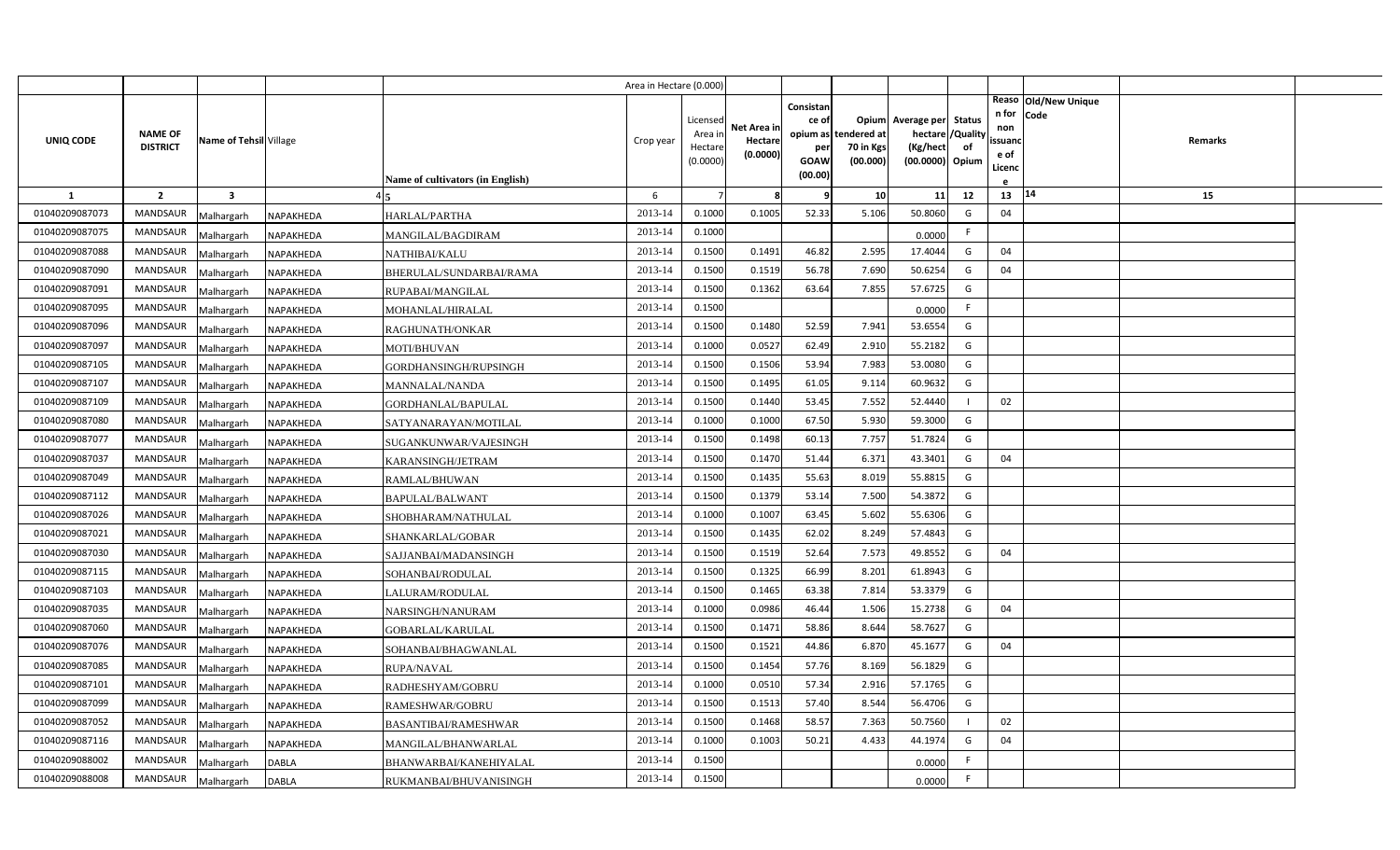|                |                                   |                         |                                               |                                  | Area in Hectare (0.000 |                                            |                                    |                                              |                                               |                                                                              |    |                                          |                              |                 |  |
|----------------|-----------------------------------|-------------------------|-----------------------------------------------|----------------------------------|------------------------|--------------------------------------------|------------------------------------|----------------------------------------------|-----------------------------------------------|------------------------------------------------------------------------------|----|------------------------------------------|------------------------------|-----------------|--|
| UNIQ CODE      | <b>NAME OF</b><br><b>DISTRICT</b> | Name of Tehsil Village  |                                               |                                  | Crop year              | Licensed<br>Area in<br>Hectare<br>(0.0000) | Net Area in<br>Hectare<br>(0.0000) | Consistan<br>ce of<br>per<br>GOAW<br>(00.00) | opium as tendered at<br>70 in Kgs<br>(00.000) | Opium Average per Status<br>hectare / Quality<br>(Kg/hect<br>(00.0000) Opium | of | n for<br>non<br>ssuand<br>e of<br>Licenc | Reaso Old/New Unique<br>Code | <b>Remarks</b>  |  |
| <b>1</b>       | $\overline{2}$                    | $\overline{\mathbf{3}}$ |                                               | Name of cultivators (in English) | 6                      |                                            | 8                                  | 9                                            | 10                                            | 11                                                                           | 12 | 13                                       | 14                           | 15              |  |
| 01040209088017 | <b>MANDSAUR</b>                   | Malhargarh              | <b>DABLA</b>                                  | ISHWARSINGH/ROOPSINGH            | 2013-14                | 0.1500                                     | 0.1491                             | 53.72                                        | 4.144                                         | 27.7934                                                                      | G  | 04                                       |                              |                 |  |
| 01040209088023 | <b>MANDSAUR</b>                   | Malhargarh              | DABLA<br>PRABHULAL/UDA                        |                                  | 2013-14                | 0.1000                                     | 0.0985                             | 59.26                                        | 2.006                                         | 20.3655                                                                      | G  | 04                                       |                              |                 |  |
| 01040209088034 | <b>MANDSAUR</b>                   | Malhargarh              | DABLA<br>KUSHALBAI/BAGDIRAM                   |                                  | 2013-14                | 0.1500                                     | 0.1385                             | 58.39                                        | 7.774                                         | 56.1300                                                                      | G  |                                          |                              |                 |  |
| 01040209088039 | <b>MANDSAUR</b>                   | Malhargarh              | DABLA<br><b>MANUGIR/VIRAMGIR</b>              |                                  | 2013-14                | 0.1000                                     | 0.0975                             | 54.57                                        | 5.504                                         | 56.4513                                                                      | G  |                                          |                              |                 |  |
| 01040209088047 | <b>MANDSAUR</b>                   | Malhargarh              | <b>DABLA</b>                                  | MANSINGH/BHERUSINGH              | 2013-14                | 0.1500                                     |                                    |                                              |                                               | 0.0000                                                                       | F. |                                          |                              |                 |  |
| 01040209088052 | <b>MANDSAUR</b>                   | Malhargarh              | <b>DABLA</b>                                  | MADHAVLAL/RUPABAGRI              | 2013-14                | 0.1000                                     | 0.0970                             | 55.05                                        | 1.754                                         | 18.0825                                                                      | G  | 04                                       |                              |                 |  |
| 01040209088058 | <b>MANDSAUR</b>                   | Malhargarh              | <b>DABLA</b>                                  | KACHRUSINGH/RATANSINGH           | 2013-14                | 0.1000                                     | 0.0975                             | 57.90                                        | 1.737                                         | 17.8154                                                                      | G  | 04                                       |                              |                 |  |
| 01040209088066 | <b>MANDSAUR</b>                   | Malhargarh              | <b>DABLA</b>                                  | MANOHARSINGH/ISHWARSINGH         | 2013-14                | 0.1500                                     | 0.1385                             | 55.53                                        | 7.973                                         | 57.5660                                                                      |    | 02                                       |                              |                 |  |
| 01040209088068 | <b>MANDSAUR</b>                   | Malhargarh              | DABLA                                         | AASHARAM/BHANWARLAL              | 2013-14                | 0.1500                                     | 0.1489                             | 53.95                                        | 1.850                                         | 12.4244                                                                      | G  | 04                                       |                              |                 |  |
| 01040209088071 | <b>MANDSAUR</b>                   | Malhargarh              | DABLA<br>NANDRAM/BHAGIRATH                    |                                  | 2013-14                | 0.1500                                     |                                    |                                              |                                               | 0.0000                                                                       | F. |                                          |                              | TRANSFER/BADPUR |  |
| 01040209088079 | <b>MANDSAUR</b>                   | Malhargarh              | <b>DABLA</b><br>RAJIBAI/KALUSINGH             |                                  | 2013-14                | 0.1500                                     |                                    |                                              |                                               | 0.0000                                                                       | F. |                                          |                              |                 |  |
| 01040209088081 | MANDSAUR                          | Malhargarh              | DABLA                                         | JAGDISHCHANDRA/KALURAM           | 2013-14                | 0.1000                                     | 0.0990                             | 51.64                                        | 5.142                                         | 51.9394                                                                      | G  |                                          |                              |                 |  |
| 01040209088082 | <b>MANDSAUR</b>                   | Malhargarh              | <b>DABLA</b>                                  | MADHULAL/RUPA/DHAPUBAI           | 2013-14                | 0.1000                                     | 0.1005                             | 52.94                                        | 4.855                                         | 48.3085                                                                      | G  | 04                                       |                              |                 |  |
| 01040209088094 | MANDSAUR                          | Malhargarh              | DABLA                                         | VIJAYSINGH/GULABSINGH            | 2013-14                | 0.1500                                     |                                    |                                              |                                               | 0.0000                                                                       | F  |                                          |                              |                 |  |
| 01040209088117 | <b>MANDSAUR</b>                   | Malhargarh              | DABLA<br>GITABAI/DILIPSINGH                   |                                  | 2013-14                | 0.1500                                     | 0.1480                             | 60.15                                        | 9.237                                         | 62.4120                                                                      |    | 02                                       |                              |                 |  |
| 01040209088130 | MANDSAUR                          | Malhargarh              | DABLA                                         | <b>JUZHARSINGH/GULABSINGH</b>    | 2013-14                | 0.1500                                     |                                    |                                              |                                               | 0.0000                                                                       | F  |                                          |                              |                 |  |
| 01040209088144 | MANDSAUR                          | Malhargarh              | DABLA                                         | BHARATLAL/BHERULAL KALAR         | 2013-14                | 0.1000                                     |                                    |                                              |                                               | 0.0000                                                                       | F. |                                          |                              |                 |  |
| 01040209088033 | <b>MANDSAUR</b>                   | Malhargarh              | DABLA                                         | BHAGWANDAS/RANCHODDAS            | 2013-14                | 0.1000                                     | 0.0979                             | 53.00                                        | 3.960                                         | 40.4494                                                                      | G  | 04                                       |                              |                 |  |
| 01040209088126 | <b>MANDSAUR</b>                   | Malhargarh              | <b>DABLA</b>                                  | SHIVSINGH/KACHRUSINGH            | 2013-14                | 0.1000                                     | 0.1011                             | 53.00                                        | 4.709                                         | 46.5776                                                                      | G  | 04                                       |                              |                 |  |
| 01040209088137 | <b>MANDSAUR</b>                   | Malhargarh              | DABLA<br>FULIBAI/KISHORSINGH                  |                                  | 2013-14                | 0.1500                                     |                                    |                                              |                                               | 0.0000                                                                       | F. |                                          |                              |                 |  |
| 01040209088085 | <b>MANDSAUR</b>                   | Malhargarh              | DABLA<br>DHAPUBAI/NANURAM                     |                                  | 2013-14                | 0.1000                                     | 0.1020                             | 45.62                                        | 4.484                                         | 43.9608                                                                      | G  | 04                                       |                              |                 |  |
| 01040209088067 | <b>MANDSAUR</b>                   | Malhargarh              | DABLA                                         | RAMCHANDRA/NANURAM               | 2013-14                | 0.1500                                     |                                    |                                              |                                               | 0.0000                                                                       | F. |                                          |                              |                 |  |
| 01040209088107 | MANDSAUR                          | Malhargarh              | <b>DABLA</b><br>DHAPUBAI/KASHIRAM             |                                  | 2013-14                | 0.1000                                     | 0.1000                             | 59.62                                        | 2.138                                         | 21.3800                                                                      |    | 02                                       |                              |                 |  |
| 01040209088116 | <b>MANDSAUR</b>                   | Malhargarh              | <b>DABLA</b>                                  | MANSINGH/PRABHUSINGH             | 2013-14                | 0.1000                                     | 0.0995                             | 53.48                                        | 5.019                                         | 50.4422                                                                      | G  | 04                                       |                              |                 |  |
| 01040209088167 | <b>MANDSAUR</b>                   | Malhargarh              | <b>DABLA</b><br>BULAKBAI/RAMSINGH             |                                  | 2013-14                | 0.1500                                     | 0.1497                             | 56.61                                        | 2.394                                         | 15.9920                                                                      | G  | 04                                       |                              |                 |  |
| 01040209089001 | <b>MANDSAUR</b>                   | Malhargarh              | DORWADI MAJRA TALABPII ROOPSINGH/PREMSINGH    |                                  | 2013-14                | 0.1500                                     | 0.1470                             | 50.29                                        | 2.766                                         | 18.8160                                                                      |    | 02                                       |                              |                 |  |
| 01040209089004 | <b>MANDSAUR</b>                   | Malhargarh              | DORWADI MAJRA TALABPII GOBARSINGH/RAMSINGH    |                                  | 2013-14                | 0.1500                                     | 0.1485                             | 49.53                                        | 6.616                                         | 44.5522                                                                      | G  | 04                                       |                              |                 |  |
| 01040209089008 | MANDSAUR                          | Malhargarh              | DORWADI MAJRA TALABPI SUMITRABAI/BHANWARSINGH |                                  | 2013-14                | 0.1500                                     | 0.1432                             | 58.68                                        | 7.955                                         | 55.5517                                                                      | G  |                                          |                              |                 |  |
| 01040209089009 | MANDSAUR                          | Malhargarh              | DORWADI MAJRA TALABPI DILIPSINGH/SHITALSINGH  |                                  | 2013-14                | 0.1500                                     | 0.1260                             | 66.72                                        | 7.701                                         | 61.1190                                                                      | G  |                                          |                              |                 |  |
| 01040209089022 | <b>MANDSAUR</b>                   | Malhargarh              | DORWADI MAJRA TALABPI PADAMSINGH/BHOPALSINGH  |                                  | 2013-14                | 0.1500                                     | 0.0696                             | 59.07                                        | 3.983                                         | 57.2270                                                                      | G  |                                          |                              |                 |  |
| 01040209089003 | MANDSAUR                          | Malhargarh              | DORWADI MAJRA TALABPII GOVINDSINGH/RAMSINGH   |                                  | 2013-14                | 0.1000                                     | 0.1026                             | 55.28                                        | 5.725                                         | 55.7992                                                                      | G  |                                          |                              |                 |  |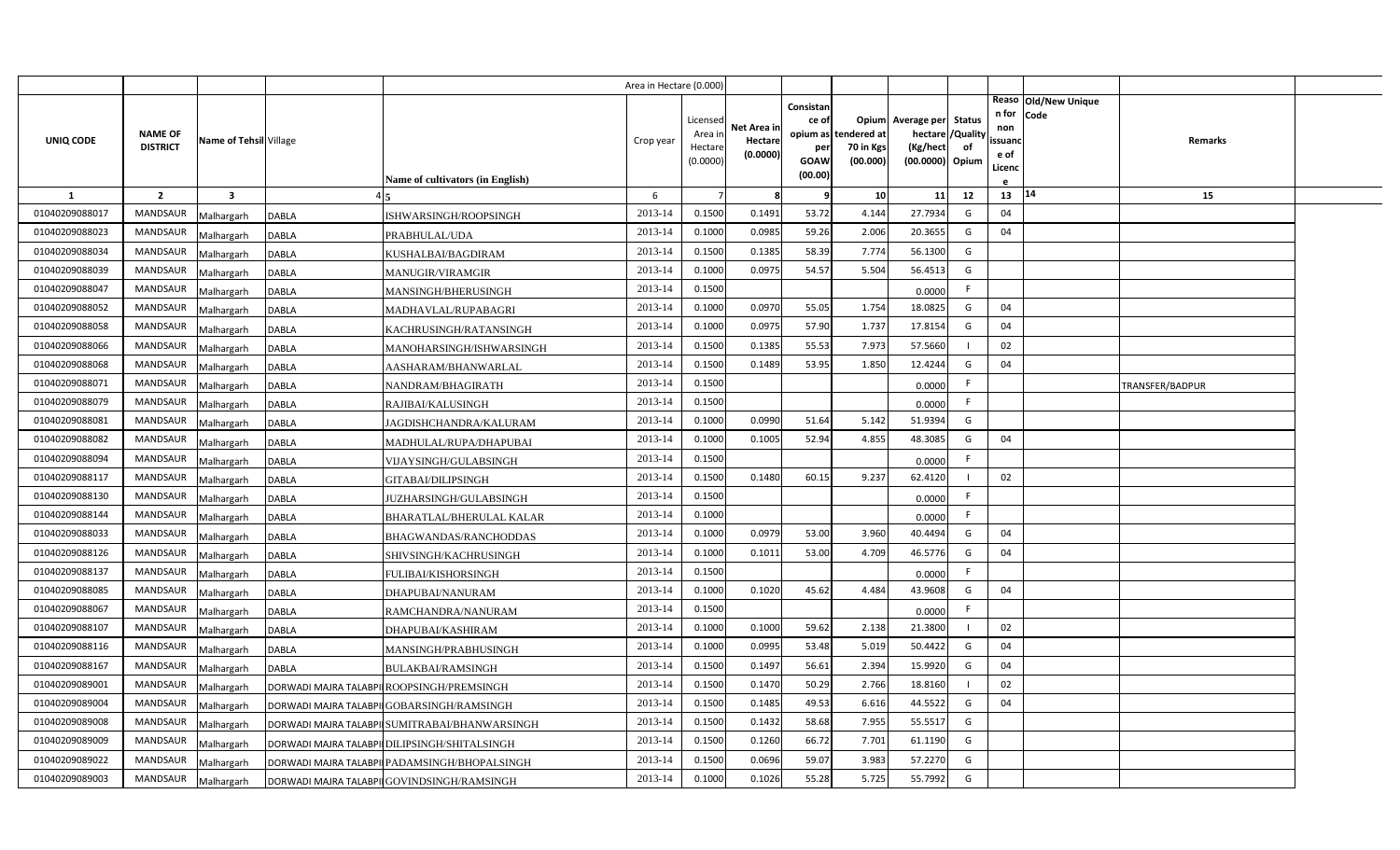|                |                                   |                         |                 |                                              | Area in Hectare (0.000) |                                            |                                    |                                                                 |                                      |                                                                              |    |                                          |                              |         |  |
|----------------|-----------------------------------|-------------------------|-----------------|----------------------------------------------|-------------------------|--------------------------------------------|------------------------------------|-----------------------------------------------------------------|--------------------------------------|------------------------------------------------------------------------------|----|------------------------------------------|------------------------------|---------|--|
| UNIQ CODE      | <b>NAME OF</b><br><b>DISTRICT</b> | Name of Tehsil Village  |                 | Name of cultivators (in English)             | Crop year               | Licensed<br>Area ir<br>Hectare<br>(0.0000) | Net Area in<br>Hectare<br>(0.0000) | Consistan<br>ce of<br>opium as<br>per<br><b>GOAW</b><br>(00.00) | tendered at<br>70 in Kgs<br>(00.000) | Opium Average per Status<br>hectare / Quality<br>(Kg/hect<br>(00.0000) Opium | of | n for<br>non<br>ssuand<br>e of<br>Licenc | Reaso Old/New Unique<br>Code | Remarks |  |
| $\mathbf{1}$   | $\overline{2}$                    | $\overline{\mathbf{3}}$ |                 |                                              | 6                       | $\overline{7}$                             | 8                                  | q                                                               | 10                                   | 11                                                                           | 12 | 13                                       | 14                           | 15      |  |
| 01040209089020 | <b>MANDSAUR</b>                   | Malhargarh              |                 | DORWADI MAJRA TALABPI SHITALSINGH/ONKARSINGH | 2013-14                 | 0.1000                                     | 0.0513                             | 53.46                                                           | 2.650                                | 51.6560                                                                      |    | 02                                       |                              |         |  |
| 01040209092001 | <b>MANDSAUR</b>                   | Malhargarh              | KHEDAKALYAKHEDI | BAPUSINGH/DEVISINGH                          | 2013-14                 | 0.1000                                     | 0.0826                             | 52.69                                                           | 4.388                                | 53.1235                                                                      | G  |                                          |                              |         |  |
| 01040209092002 | MANDSAUR                          | Malhargarh              | KHEDAKALYAKHEDI | GITABAI/PREMSINGH                            | 2013-14                 | 0.1500                                     | 0.1540                             | 52.14                                                           | 7.925                                | 51.4610                                                                      | G  |                                          |                              |         |  |
| 01040209092003 | MANDSAUR                          | Malhargarh              | KHEDAKALYAKHEDI | GOVINDSINGH/MADHUSINGH                       | 2013-14                 | 0.1000                                     | 0.0971                             | 55.11                                                           | 5.542                                | 57.0752                                                                      | G  |                                          |                              |         |  |
| 01040209092006 | MANDSAUR                          | Malhargarh              | KHEDAKALYAKHEDI | MADANSINGH/RAMSINGH                          | 2013-14                 | 0.1500                                     |                                    |                                                                 |                                      | 0.0000                                                                       | F. |                                          |                              |         |  |
| 01040209092009 | MANDSAUR                          | Malhargarh              | KHEDAKALYAKHEDI | PRAKASHBAI/RAGHUNATH SINGH                   | 2013-14                 | 0.1500                                     | 0.1501                             | 59.76                                                           | 8.879                                | 59.1530                                                                      |    | 02                                       |                              |         |  |
| 01040209092010 | MANDSAUR                          | Malhargarh              | KHEDAKALYAKHEDI | KAMALSINGH/NAHARSINGH                        | 2013-14                 | 0.1500                                     |                                    |                                                                 |                                      | 0.0000                                                                       | F. |                                          |                              |         |  |
| 01040209092011 | MANDSAUR                          | Malhargarh              | KHEDAKALYAKHEDI | MANGIBAI/NATHULAL                            | 2013-14                 | 0.1500                                     |                                    |                                                                 |                                      | 0.0000                                                                       | F. |                                          |                              |         |  |
| 01040209092013 | MANDSAUR                          | Malhargarh              | KHEDAKALYAKHEDI | BHOPALSINGH/SARDARSINGH                      | 2013-14                 | 0.1500                                     | 0.1460                             | 50.99                                                           | 7.627                                | 52.2397                                                                      | G  |                                          |                              |         |  |
| 01040209092015 | MANDSAUR                          | Malhargarh              | KHEDAKALYAKHEDI | KANEHIYALAL/BHUVAN                           | 2013-14                 | 0.1500                                     | 0.1438                             | 54.56                                                           | 7.911                                | 55.0139                                                                      | G  |                                          |                              |         |  |
| 01040209092016 | MANDSAUR                          | Malhargarh              | KHEDAKALYAKHEDI | CHATARKUNWAR/UMMEDSINGH                      | 2013-14                 | 0.1500                                     | 0.1504                             | 52.01                                                           | 7.415                                | 49.3019                                                                      | G  | 04                                       |                              |         |  |
| 01040209092017 | <b>MANDSAUR</b>                   | Malhargarh              | KHEDAKALYAKHEDI | CHARANSINGH/SAJJANSINGH                      | 2013-14                 | 0.1500                                     | 0.1512                             | 54.58                                                           | 8.312                                | 54.9735                                                                      | G  |                                          |                              |         |  |
| 01040209092018 | <b>MANDSAUR</b>                   | Malhargarh              | KHEDAKALYAKHEDI | BHARATSINGH/GOBARSINGH                       | 2013-14                 | 0.1500                                     |                                    |                                                                 |                                      | 0.0000                                                                       | F. |                                          |                              |         |  |
| 01040209092021 | <b>MANDSAUR</b>                   | Malhargarh              | KHEDAKALYAKHEDI | ISHWARSINGH/GIRWARSINGH                      | 2013-14                 | 0.1500                                     | 0.1500                             | 53.18                                                           | 8.197                                | 54.6467                                                                      | G  |                                          |                              |         |  |
| 01040209092023 | <b>MANDSAUR</b>                   | Malhargarh              | KHEDAKALYAKHEDI | MANGUSINGH/BHUVANISINGH                      | 2013-14                 | 0.1000                                     | 0.0960                             | 55.05                                                           | 5.505                                | 57.3438                                                                      | G  |                                          |                              |         |  |
| 01040209092028 | <b>MANDSAUR</b>                   | Malhargarh              | KHEDAKALYAKHEDI | SHIVSINGH/MADHUSINGH@MANGUSINGH              | 2013-14                 | 0.1500                                     | 0.1143                             | 61.64                                                           | 6.833                                | 59.7813                                                                      | G  |                                          |                              |         |  |
| 01040209092007 | <b>MANDSAUR</b>                   | Malhargarh              | KHEDAKALYAKHEDI | KAMALSINGH/ISHWARSINGH                       | 2013-14                 | 0.1000                                     | 0.1014                             | 48.37                                                           | 4.927                                | 48.5897                                                                      | G  | 04                                       |                              |         |  |
| 01040209092014 | <b>MANDSAUR</b>                   | Malhargarh              | KHEDAKALYAKHEDI | GORDHANSINGH/BHUWANISINGH                    | 2013-14                 | 0.1000                                     | 0.0795                             | 64.19                                                           | 5.025                                | 63.2075                                                                      | G  |                                          |                              |         |  |
| 01040209092037 | MANDSAUR                          | Malhargarh              | KHEDAKALYAKHEDI | <b>UZHARSINGH/RATANSINGH</b>                 | 2013-14                 | 0.1000                                     | 0.0735                             | 52.46                                                           | 3.702                                | 50.3673                                                                      | G  | 04                                       |                              |         |  |
| 01040209092040 | <b>MANDSAUR</b>                   | Malhargarh              | KHEDAKALYAKHEDI | BHURIBAI/GOBARSINGH                          | 2013-14                 | 0.1000                                     | 0.0989                             | 59.44                                                           | 5.451                                | 55.1163                                                                      | G  |                                          |                              |         |  |
| 01040209092048 | MANDSAUR                          | Malhargarh              | KHEDAKALYAKHEDI | BHANWARSINGH/KALUSINGH                       | 2013-14                 | 0.1500                                     | 0.1452                             | 52.42                                                           | 7.870                                | 54.2011                                                                      | G  |                                          |                              |         |  |
| 01040209092032 | MANDSAUR                          | Malhargarh              | KHEDAKALYAKHEDI | MUKESHSINGH/BHUVANISINGH                     | 2013-14                 | 0.1500                                     | 0.1354                             | 58.60                                                           | 8.045                                | 59.4165                                                                      | G  |                                          |                              |         |  |
| 01040209092033 | <b>MANDSAUR</b>                   | Malhargarh              | KHEDAKALYAKHEDI | ISHWARSINGH/MADHOSINGH                       | 2013-14                 | 0.1000                                     | 0.1013                             | 58.58                                                           | 5.825                                | 57.5025                                                                      | G  |                                          |                              |         |  |
| 01040209092029 | MANDSAUR                          | Malhargarh              | KHEDAKALYAKHEDI | PAWANSINGH/BHARATSINGH                       | 2013-14                 | 0.1500                                     |                                    |                                                                 |                                      | 0.0000                                                                       | F. |                                          |                              |         |  |
| 01040209106002 | <b>MANDSAUR</b>                   | Malhargarh              | <b>HARIPURA</b> | MANSINGH/BHANWARSINGH                        | 2013-14                 | 0.1000                                     | 0.1008                             | 58.15                                                           | 2.600                                | 25.7937                                                                      | G  | 04                                       |                              |         |  |
| 01040209106020 | <b>MANDSAUR</b>                   | Malhargarh              | <b>HARIPURA</b> | GYASWANTIBAI/BAGDIRAM                        | 2013-14                 | 0.1500                                     | 0.1475                             | 53.25                                                           | 8.337                                | 56.5220                                                                      | G  |                                          |                              |         |  |
| 01040209106027 | <b>MANDSAUR</b>                   | Malhargarh              | <b>HARIPURA</b> | BAPULAL/PRABHULAL                            | 2013-14                 | 0.1000                                     | 0.0980                             | 46.81                                                           | 4.594                                | 46.8776                                                                      | G  | 04                                       |                              |         |  |
| 01040209106024 | <b>MANDSAUR</b>                   | Malhargarh              | <b>HARIPURA</b> | NARAYAN/ONKAR                                | 2013-14                 | 0.1500                                     | 0.1478                             | 57.00                                                           | 9.087                                | 61.4817                                                                      | G  |                                          |                              |         |  |
| 01040209106032 | MANDSAUR                          | Malhargarh              | <b>HARIPURA</b> | KALAWANTIBAI/SALEGRAM                        | 2013-14                 | 0.1000                                     | 0.0984                             | 56.50                                                           | 5.674                                | 57.6626                                                                      | G  |                                          |                              |         |  |
| 01040209106033 | MANDSAUR                          | Malhargarh              | <b>HARIPURA</b> | RAJIBAI/DUNGARSINGH                          | 2013-14                 | 0.1000                                     |                                    |                                                                 |                                      | 0.0000                                                                       | F. |                                          |                              |         |  |
| 01040209106030 | MANDSAUR                          | Malhargarh              | <b>HARIPURA</b> | <b>JAGANNATH/NANURAM</b>                     | 2013-14                 | 0.1500                                     | 0.1428                             | 55.40                                                           | 8.041                                | 56.3095                                                                      | G  |                                          |                              |         |  |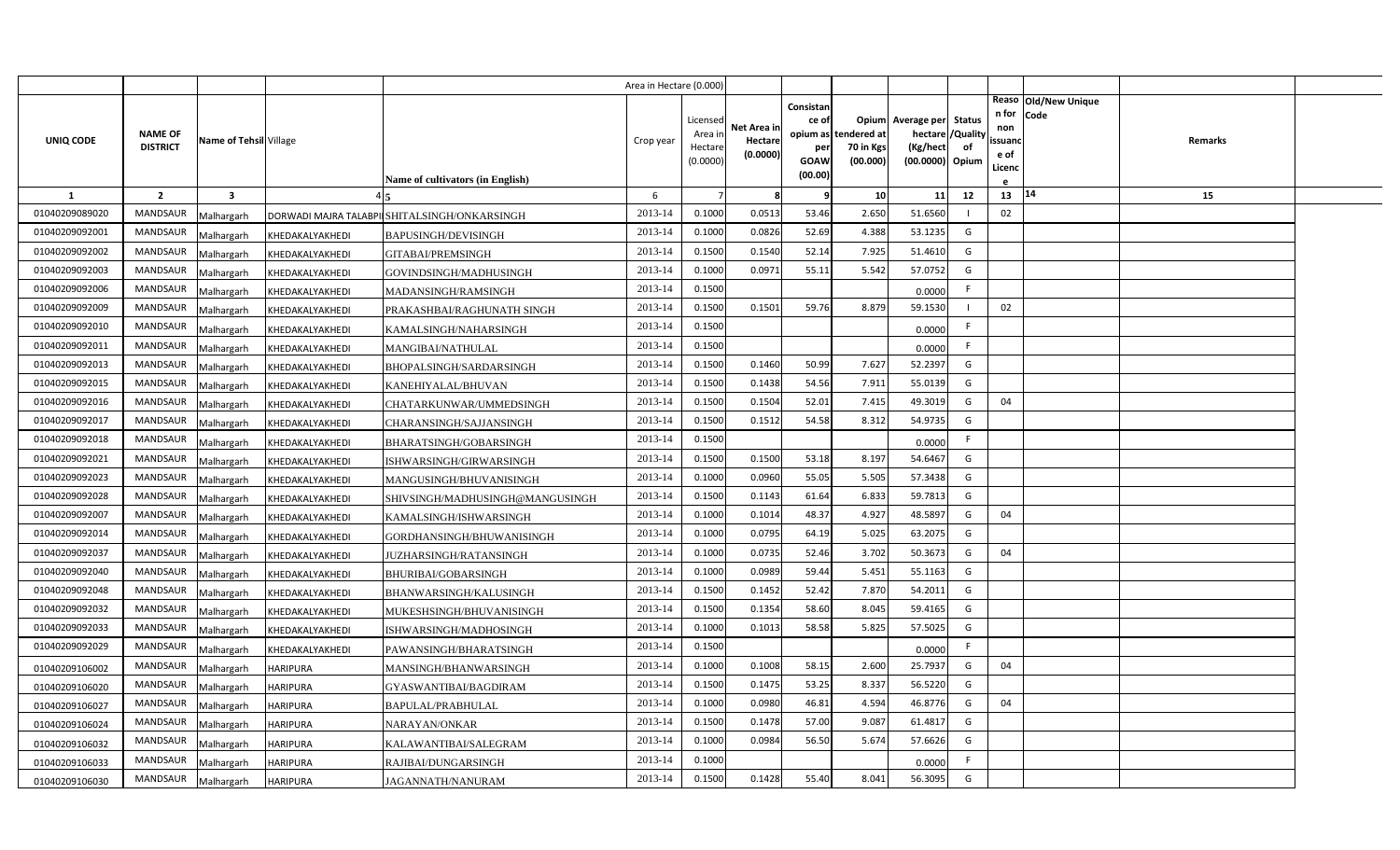|                |                                   |                         |                 |                                  | Area in Hectare (0.000 |                                           |                                    |                                                          |                                      |                                                                    |                |                                          |                                |                         |  |
|----------------|-----------------------------------|-------------------------|-----------------|----------------------------------|------------------------|-------------------------------------------|------------------------------------|----------------------------------------------------------|--------------------------------------|--------------------------------------------------------------------|----------------|------------------------------------------|--------------------------------|-------------------------|--|
| UNIQ CODE      | <b>NAME OF</b><br><b>DISTRICT</b> | Name of Tehsil Village  |                 | Name of cultivators (in English) | Crop year              | Licensed<br>Area i<br>Hectare<br>(0.0000) | Net Area ir<br>Hectare<br>(0.0000) | Consistan<br>ce of<br>opium as<br>per<br>GOAW<br>(00.00) | tendered at<br>70 in Kgs<br>(00.000) | Opium Average per Status<br>hectare<br>(Kg/hect<br>(00.0000) Opium | /Quality<br>of | n for<br>non<br>ssuano<br>e of<br>Licenc | Reaso   Old/New Unique<br>Code | Remarks                 |  |
| <b>1</b>       | $\overline{2}$                    | $\overline{\mathbf{3}}$ |                 |                                  | 6                      |                                           |                                    |                                                          | 10                                   | 11                                                                 | 12             | 13                                       | $ 14\rangle$                   | 15                      |  |
| 01040209106031 | <b>MANDSAUR</b>                   | Malhargarh              | <b>HARIPURA</b> | PRABHULAL/PYARA                  | 2013-14                | 0.1500                                    | 0.1366                             | 51.71                                                    | 7.587                                | 55.5417                                                            | G              |                                          |                                |                         |  |
| 01040209108007 | <b>MANDSAUR</b>                   | Malhargarh              | PALEWNA         | PRABHUSINGH/DEVISINGH            | 2013-14                | 0.1000                                    | 0.1003                             | 46.28                                                    | 4.529                                | 45.1545                                                            | G              | 04                                       |                                |                         |  |
| 01040209108015 | MANDSAUR                          | Malhargarh              | PALEWNA         | PRABHUSINGH/JAVANSINGH           | 2013-14                | 0.1500                                    | 0.1488                             | 60.12                                                    | 9.456                                | 63.5484                                                            | G              |                                          |                                |                         |  |
| 01040209108016 | MANDSAUR                          | Malhargarh              | PALEWNA         | ROOPSINGH/JAWANSINGH             | 2013-14                | 0.1500                                    | 0.1491                             | 51.15                                                    | 8.162                                | 54.7418                                                            | G              |                                          |                                |                         |  |
| 01040209108028 | MANDSAUR                          | Malhargarh              | PALEWNA         | DEVBAI/BAPUSINGH                 | 2013-14                | 0.1500                                    | 0.1476                             | 51.47                                                    | 7.551                                | 51.1585                                                            | G              |                                          |                                |                         |  |
| 01040209108031 | MANDSAUR                          | Malhargarh              | PALEWNA         | MOTIYABAI/RAMCHAND               | 2013-14                | 0.1500                                    | 0.1485                             | 57.19                                                    | 8.113                                | 54.6330                                                            | G              |                                          |                                | TRANSFER/LASUDIYARATORE |  |
| 01040209108039 | MANDSAUR                          | Malhargarh              | PALEWNA         | GOBARSINGH/GULABSINGH            | 2013-14                | 0.1500                                    | 0.1540                             | 48.67                                                    | 2.976                                | 19.3247                                                            | G              | 04                                       |                                |                         |  |
| 01040209108047 | MANDSAUR                          | Malhargarh              | PALEWNA         | PRATAPSINGH/PRABHUSINGH          | 2013-14                | 0.1500                                    | 0.1485                             | 47.96                                                    | 7.146                                | 48.1212                                                            | G              | 04                                       |                                |                         |  |
| 01040209108054 | MANDSAUR                          | Malhargarh              | PALEWNA         | SUSHILABAI/RAJMAL                | 2013-14                | 0.1000                                    | 0.0969                             | 56.09                                                    | 5.922                                | 61.1146                                                            | G              |                                          |                                |                         |  |
| 01040209108066 | MANDSAUR                          | Malhargarh              | PALEWNA         | RUGHNATH/BAGDIRAM                | 2013-14                | 0.1500                                    | 0.1500                             | 51.41                                                    | 7.550                                | 50.3333                                                            | G              | 04                                       |                                |                         |  |
| 01040209108069 | MANDSAUR                          | Malhargarh              | PALEWNA         | SUMITRABAI/RAMSINGH              | 2013-14                | 0.1500                                    | 0.1480                             | 56.16                                                    | 8.536                                | 57.6757                                                            | G              |                                          |                                |                         |  |
| 01040209108070 | <b>MANDSAUR</b>                   | Malhargarh              | PALEWNA         | GORDHANSINGH/BHERUSINGH          | 2013-14                | 0.1500                                    | 0.1443                             | 51.95                                                    | 7.570                                | 52.4602                                                            | G              |                                          |                                |                         |  |
| 01040209108079 | MANDSAUR                          | Malhargarh              | PALEWNA         | ROOPSINGH/KALUSINGH              | 2013-14                | 0.1000                                    | 0.1004                             | 45.10                                                    | 4.549                                | 45.3088                                                            | G              | 04                                       |                                |                         |  |
| 01040209108084 | MANDSAUR                          | Malhargarh              | PALEWNA         | DILIPSINGH/BAPUSINGH             | 2013-14                | 0.1500                                    | 0.1426                             | 50.03                                                    | 7.354                                | 51.5708                                                            | G              |                                          |                                |                         |  |
| 01040209108086 | MANDSAUR                          | Malhargarh              | PALEWNA         | NAZARBAI/GOVINDSINGH             | 2013-14                | 0.1000                                    | 0.0995                             | 52.09                                                    | 5.239                                | 52.6533                                                            | G              |                                          |                                |                         |  |
| 01040209108088 | MANDSAUR                          | Malhargarh              | PALEWNA         | BHANWARSINGH/GULABSINGH          | 2013-14                | 0.1000                                    | 0.1007                             | 49.62                                                    | 4.877                                | 48.4310                                                            | G              | 04                                       |                                |                         |  |
| 01040209108094 | <b>MANDSAUR</b>                   | Malhargarh              | PALEWNA         | NAHARSINGH/ROOPSINGH             | 2013-14                | 0.1500                                    | 0.1498                             | 49.42                                                    | 7.999                                | 53.3979                                                            | G              |                                          |                                |                         |  |
| 01040209108095 | <b>MANDSAUR</b>                   | Malhargarh              | PALEWNA         | RAJENDRASINGH/MANSINGH           | 2013-14                | 0.1000                                    | 0.0700                             | 53.91                                                    | 4.089                                | 58.4143                                                            | G              |                                          |                                |                         |  |
| 01040209108093 | <b>MANDSAUR</b>                   | Malhargarh              | PALEWNA         | PRAHLADSINGH/PRABHUSINGH         | 2013-14                | 0.1000                                    | 0.0996                             | 48.31                                                    | 4.928                                | 49.4779                                                            | G              | 04                                       |                                |                         |  |
| 01040209108065 | <b>MANDSAUR</b>                   | Malhargarh              | PALEWNA         | BHERULAL/GOBRULAL                | 2013-14                | 0.1000                                    | 0.0978                             | 44.03                                                    | 3.787                                | 38.7219                                                            | G              | 04                                       |                                |                         |  |
| 01040209108035 | <b>MANDSAUR</b>                   | Malhargarh              | PALEWNA         | SAJJANLAL/NATHU                  | 2013-14                | 0.1500                                    | 0.1508                             | 55.89                                                    | 2.539                                | 16.8369                                                            | G              | 04                                       |                                |                         |  |
| 01040209108056 | <b>MANDSAUR</b>                   | Malhargarh              | PALEWNA         | BHARATSINGH/PREMSINGH            | 2013-14                | 0.1500                                    | 0.1510                             | 49.22                                                    | 6.363                                | 42.1390                                                            | $\blacksquare$ | 02                                       |                                |                         |  |
| 01040209108082 | MANDSAUR                          | Malhargarh              | PALEWNA         | DULESINGH/BHANWARSINGH           | 2013-14                | 0.1500                                    | 0.1476                             | 49.63                                                    | 7.494                                | 50.7724                                                            | G              | 04                                       |                                |                         |  |
| 01040209108018 | <b>MANDSAUR</b>                   | Malhargarh              | PALEWNA         | KUSHALBAI/SAJJANSINGH            | 2013-14                | 0.1000                                    | 0.0960                             | 55.33                                                    | 5.335                                | 55.5729                                                            | G              |                                          |                                |                         |  |
| 01040209108033 | <b>MANDSAUR</b>                   | Malhargarh              | PALEWNA         | RAMDAS/JAGDISHDAS                | 2013-14                | 0.1500                                    | 0.1500                             | 53.92                                                    | 8.250                                | 55.0000                                                            | G              |                                          |                                |                         |  |
| 01040209108073 | MANDSAUR                          | Malhargarh              | PALEWNA         | BHARATLAL/NANURAM                | 2013-14                | 0.1500                                    | 0.1496                             | 52.65                                                    | 7.965                                | 53.2420                                                            | G              |                                          |                                |                         |  |
| 01040209108011 | MANDSAUR                          | Malhargarh              | PALEWNA         | HULASIBAI/NAHARSINGH             | 2013-14                | 0.1500                                    | 0.1500                             | 57.55                                                    | 8.386                                | 55.9060                                                            |                | 02                                       |                                |                         |  |
| 01040209108105 | <b>MANDSAUR</b>                   | Malhargarh              | PALEWNA         | MANOHARSINGH/BHUVANISINGH        | 2013-14                | 0.1500                                    | 0.1500                             | 54.38                                                    | 8.429                                | 56.1933                                                            | G              |                                          |                                |                         |  |
| 01040209108106 | <b>MANDSAUR</b>                   | Malhargarh              | PALEWNA         | MANGUSINGH/BHANWARSINGH          | 2013-14                | 0.1500                                    | 0.1466                             | 46.35                                                    | 6.906                                | 47.1078                                                            | G              | 04                                       |                                |                         |  |
| 01040209112001 | <b>MANDSAUR</b>                   | Malhargarh              | BHANGIPIPLIYA   | SULTANSINGH/NIHALBAI             | 2013-14                | 0.1500                                    | 0.1463                             | 55.83                                                    | 8.167                                | 55.8237                                                            | G              |                                          |                                |                         |  |
| 01040209112003 | <b>MANDSAUR</b>                   | Malhargarh              | BHANGIPIPLIYA   | LALSINGH/GOVINDSINGH             | 2013-14                | 0.1500                                    | 0.1463                             | 60.67                                                    | 8.771                                | 59.9522                                                            | G              |                                          |                                |                         |  |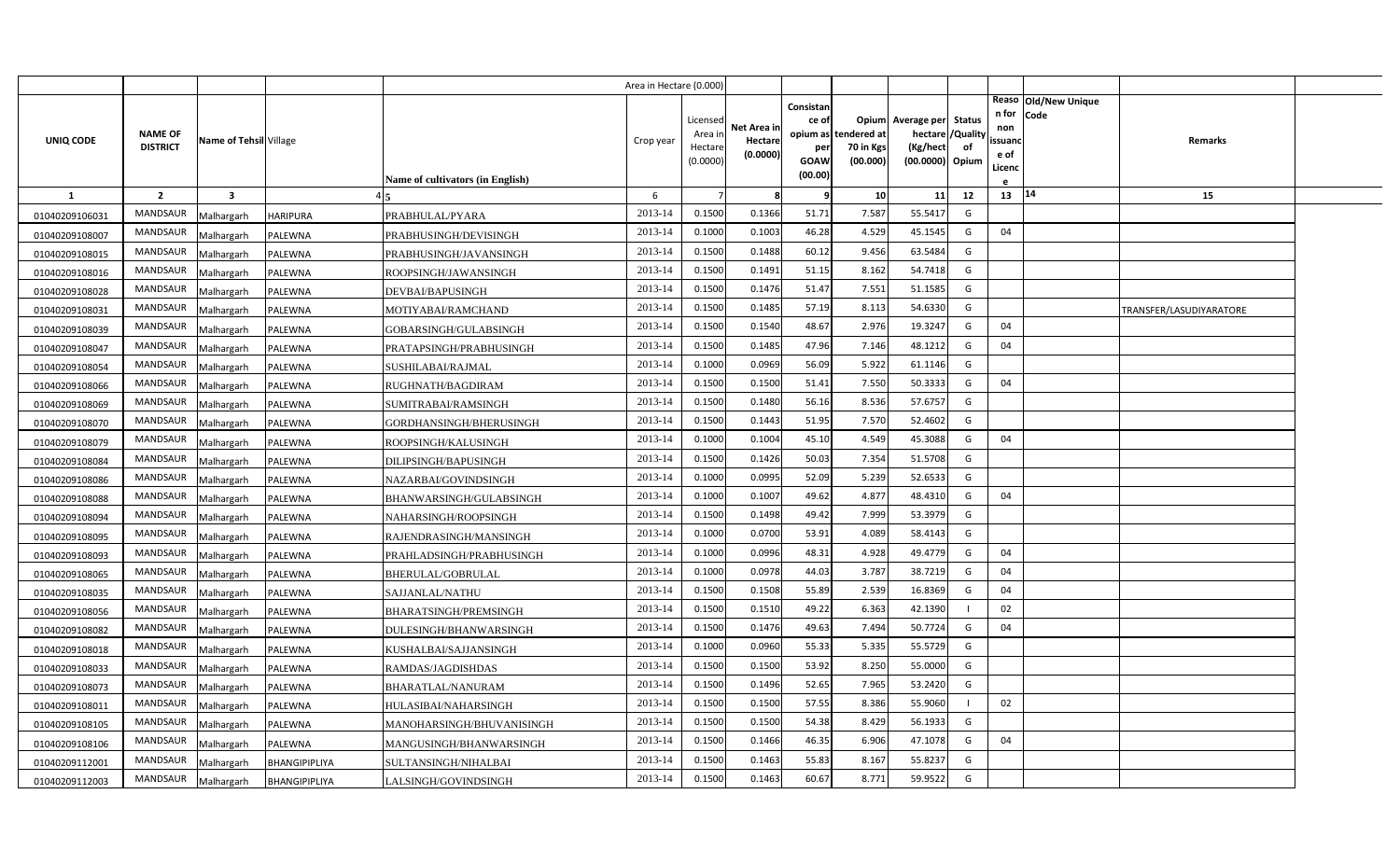|                |                                   |                         |               |                                  | Area in Hectare (0.000) |                                            |                                    |                                                                 |                                      |                                                                              |    |                                               |                                          |  |
|----------------|-----------------------------------|-------------------------|---------------|----------------------------------|-------------------------|--------------------------------------------|------------------------------------|-----------------------------------------------------------------|--------------------------------------|------------------------------------------------------------------------------|----|-----------------------------------------------|------------------------------------------|--|
| UNIQ CODE      | <b>NAME OF</b><br><b>DISTRICT</b> | Name of Tehsil Village  |               | Name of cultivators (in English) | Crop year               | Licensed<br>Area ir<br>Hectare<br>(0.0000) | Net Area in<br>Hectare<br>(0.0000) | Consistan<br>ce of<br>opium as<br>per<br><b>GOAW</b><br>(00.00) | tendered at<br>70 in Kgs<br>(00.000) | Opium Average per Status<br>hectare / Quality<br>(Kg/hect<br>(00.0000) Opium | of | n for Code<br>non<br>ssuand<br>e of<br>Licenc | Reaso   Old/New Unique<br><b>Remarks</b> |  |
| <b>1</b>       | $\overline{2}$                    | $\overline{\mathbf{3}}$ |               |                                  | 6                       | $\overline{7}$                             | 8                                  |                                                                 | 10                                   | 11                                                                           | 12 | $13 \mid 14$                                  | 15                                       |  |
| 01040209112005 | <b>MANDSAUR</b>                   | Malhargarh              | BHANGIPIPLIYA | <b>DHAPUBAI/ RUPSINGH</b>        | 2013-14                 | 0.1500                                     | 0.1440                             | 63.84                                                           | 8.746                                | 60.7361                                                                      | G  |                                               |                                          |  |
| 01040209112048 | MANDSAUR                          | Malhargarh              | BHANGIPIPLIYA | PREMSINGH/DEVISINGH              | 2013-14                 | 0.1500                                     | 0.1445                             | 57.93                                                           | 8.507                                | 58.8720                                                                      | G  |                                               |                                          |  |
| 01040209112049 | <b>MANDSAUR</b>                   | Malhargarh              | BHANGIPIPLIYA | KESHARSINGH/KACHRUSINGH          | 2013-14                 | 0.1500                                     | 0.1382                             | 60.17                                                           | 8.518                                | 61.6353                                                                      | G  |                                               |                                          |  |
| 01040209112054 | <b>MANDSAUR</b>                   | Malhargarh              | BHANGIPIPLIYA | SOHANBAI/NAHARSINGH              | 2013-14                 | 0.1500                                     | 0.1365                             | 57.66                                                           | 8.435                                | 61.7949                                                                      | G  |                                               |                                          |  |
| 01040209112065 | MANDSAUR                          | Malhargarh              | BHANGIPIPLIYA | RADHABAI/UMMEDSINGH              | 2013-14                 | 0.1500                                     | 0.1542                             | 56.06                                                           | 8.417                                | 54.5850                                                                      | G  |                                               |                                          |  |
| 01040209112044 | <b>MANDSAUR</b>                   | Malhargarh              | BHANGIPIPLIYA | RUKMANBAI/SHIVSINGH              | 2013-14                 | 0.1500                                     | 0.1497                             | 53.44                                                           | 8.153                                | 54.4623                                                                      | G  |                                               |                                          |  |
| 01040209112042 | MANDSAUR                          | Malhargarh              | BHANGIPIPLIYA | UDAYSINGH/BHUVANISINGH           | 2013-14                 | 0.1500                                     | 0.1535                             | 57.26                                                           | 9.391                                | 61.1790                                                                      |    | 02                                            |                                          |  |
| 01040209112032 | <b>MANDSAUR</b>                   | Malhargarh              | BHANGIPIPLIYA | BALWANTSINGH/LALSINGH            | 2013-14                 | 0.1500                                     | 0.1456                             | 55.14                                                           | 8.602                                | 59.0797                                                                      | G  |                                               |                                          |  |
| 01040209112051 | MANDSAUR                          | Malhargarh              | BHANGIPIPLIYA | BHAGATSINGH/MANSINGH             | 2013-14                 | 0.1500                                     | 0.1533                             | 65.25                                                           | 9.499                                | 61.9635                                                                      | G  |                                               |                                          |  |
| 01040209112006 | MANDSAUR                          | Malhargarh              | BHANGIPIPLIYA | KISHANSINGH/DEVISINGH            | 2013-14                 | 0.1500                                     | 0.1482                             | 56.61                                                           | 8.047                                | 54.2982                                                                      | G  |                                               |                                          |  |
| 01040209112007 | MANDSAUR                          | Malhargarh              | BHANGIPIPLIYA | RUGNATHSINGH/LAXMANSINGH         | 2013-14                 | 0.1500                                     | 0.1000                             | 57.27                                                           | 5.547                                | 55.4700                                                                      | G  |                                               |                                          |  |
| 01040209112014 | MANDSAUR                          | Malhargarh              | BHANGIPIPLIYA | PREMSINGH/RUPSINGH               | 2013-14                 | 0.1500                                     | 0.1496                             | 50.00                                                           | 7.721                                | 51.6110                                                                      | G  |                                               |                                          |  |
| 01040209112015 | <b>MANDSAUR</b>                   | Malhargarh              | BHANGIPIPLIYA | KHUMANSINGH/BHUVANISINGH         | 2013-14                 | 0.1500                                     | 0.1500                             | 58.96                                                           | 9.038                                | 60.2533                                                                      | G  |                                               |                                          |  |
| 01040209112016 | MANDSAUR                          | Malhargarh              | BHANGIPIPLIYA | UMMEDSINGH/DEVISINGH             | 2013-14                 | 0.1500                                     | 0.1539                             | 50.38                                                           | 7.895                                | 51.2995                                                                      | G  |                                               |                                          |  |
| 01040209112039 | <b>MANDSAUR</b>                   | Malhargarh              | BHANGIPIPLIYA | JUJHARSINGH/NIRBHAYSINGH         | 2013-14                 | 0.1500                                     |                                    |                                                                 |                                      | 0.0000                                                                       |    |                                               |                                          |  |
| 01040209112040 | MANDSAUR                          | Malhargarh              | BHANGIPIPLIYA | MANGUSINGH/DEVISINGH             | 2013-14                 | 0.1500                                     | 0.1508                             | 53.52                                                           | 8.082                                | 53.5942                                                                      | G  |                                               |                                          |  |
| 01040209112066 | MANDSAUR                          | Malhargarh              | BHANGIPIPLIYA | GOPALSINGH/LAXMANSINGH           | 2013-14                 | 0.1500                                     | 0.1547                             | 56.11                                                           | 8.761                                | 56.6322                                                                      | G  |                                               |                                          |  |
| 01040209112024 | MANDSAUR                          | Malhargarh              | BHANGIPIPLIYA | NAHARSINGH/BHANWARSINGH          | 2013-14                 | 0.1500                                     | 0.1421                             | 61.58                                                           | 8.560                                | 60.2393                                                                      | G  |                                               |                                          |  |
| 01040209112026 | MANDSAUR                          | Malhargarh              | BHANGIPIPLIYA | GORDHANSINGH/BHANWARSINGH        | 2013-14                 | 0.1500                                     | 0.1405                             | 57.17                                                           | 8.232                                | 58.5907                                                                      | G  |                                               |                                          |  |
| 01040209112057 | MANDSAUR                          | Malhargarh              | BHANGIPIPLIYA | <b>JDAYSINGH/CHENSINGH</b>       | 2013-14                 | 0.1500                                     | 0.1346                             | 53.27                                                           | 7.077                                | 52.5780                                                                      | G  |                                               |                                          |  |
| 01040209112046 | MANDSAUR                          | Malhargarh              | BHANGIPIPLIYA | JAWANSINGH/MANSINGH              | 2013-14                 | 0.1500                                     | 0.1531                             | 54.54                                                           | 8.313                                | 54.2978                                                                      | G  |                                               |                                          |  |
| 01040209112037 | MANDSAUR                          | Malhargarh              | BHANGIPIPLIYA | ONKARSINGH/PYARSINGH             | 2013-14                 | 0.1500                                     |                                    |                                                                 |                                      | 0.0000                                                                       | F. |                                               |                                          |  |
| 01040209112027 | MANDSAUR                          | Malhargarh              | BHANGIPIPLIYA | INDARSINGH/NATHUSINGH            | 2013-14                 | 0.1500                                     | 0.1457                             | 56.03                                                           | 8.068                                | 55.3741                                                                      | G  |                                               |                                          |  |
| 01040209112012 | MANDSAUR                          | Malhargarh              | BHANGIPIPLIYA | HARISINGH/BHAGGA                 | 2013-14                 | 0.1500                                     | 0.1485                             | 58.37                                                           | 8.797                                | 59.2391                                                                      | G  |                                               |                                          |  |
| 01040209112017 | MANDSAUR                          | Malhargarh              | BHANGIPIPLIYA | BHARATSINGH/NAHARSINGH           | 2013-14                 | 0.1500                                     | 0.1512                             | 51.30                                                           | 8.039                                | 53.1680                                                                      | G  |                                               |                                          |  |
| 01040209112041 | MANDSAUR                          | Malhargarh              | BHANGIPIPLIYA | CHENSINGH/PYARSINGH              | 2013-14                 | 0.1500                                     | 0.1408                             | 50.20                                                           | 7.286                                | 51.7472                                                                      | G  |                                               | 01040209096157                           |  |
| 01040209119020 | MANDSAUR                          | Malhargarh              | CHAVLI        | GOPAL/JAGANNATH                  | 2013-14                 | 0.1500                                     | 0.1414                             | 48.79                                                           | 7.158                                | 50.6223                                                                      | G  | 04                                            |                                          |  |
| 01040209119021 | MANDSAUR                          | Malhargarh              | CHAVLI        | SATYANARAYAN/JAGANNATH           | 2013-14                 | 0.1500                                     | 0.1421                             | 50.61                                                           | 7.606                                | 53.5257                                                                      | G  |                                               |                                          |  |
| 01040209119007 | MANDSAUR                          | Malhargarh              | <b>CHAVLI</b> | SURENDRAKUMAR/BHANWARLAL         | 2013-14                 | 0.1500                                     | 0.1460                             | 49.58                                                           | 8.344                                | 57.1507                                                                      | G  |                                               |                                          |  |
| 01040209119009 | MANDSAUR                          | Malhargarh              | <b>CHAVLI</b> | CHAGANLAL/GOBAJI                 | 2013-14                 | 0.1500                                     | 0.1527                             | 54.81                                                           | 8.707                                | 57.0203                                                                      | G  |                                               |                                          |  |
| 01040209119010 | MANDSAUR                          | Malhargarh              | CHAVLI        | KOSHALYABAI/KANEHIYALAL          | 2013-14                 | 0.1500                                     | 0.1536                             | 48.60                                                           | 7.422                                | 48.3203                                                                      | G  | 04                                            |                                          |  |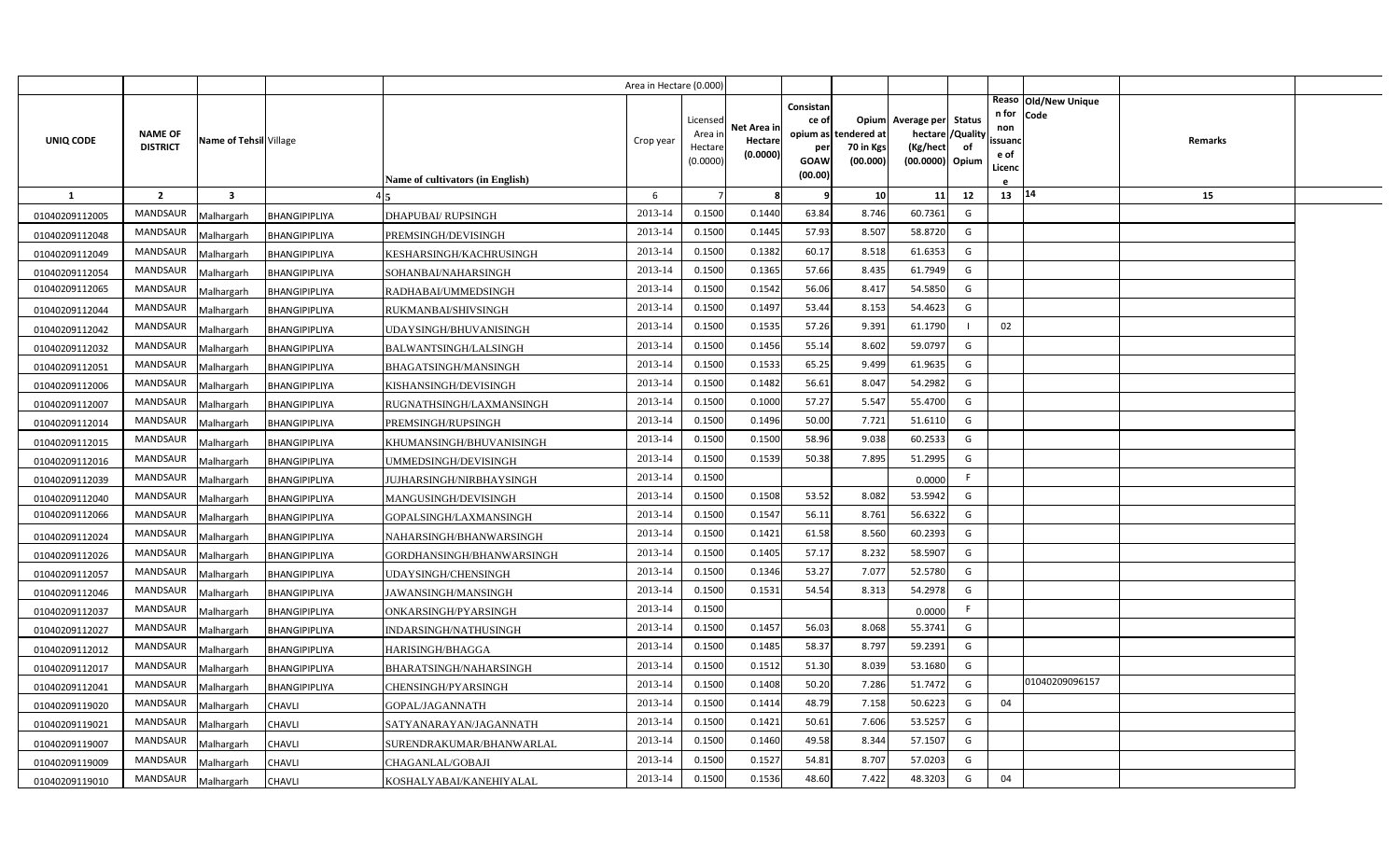|                |                                   |                         |                                              | Area in Hectare (0.000) |                                            |                                    |                                                     |                                               |                                                                    |                |                                          |                              |         |  |
|----------------|-----------------------------------|-------------------------|----------------------------------------------|-------------------------|--------------------------------------------|------------------------------------|-----------------------------------------------------|-----------------------------------------------|--------------------------------------------------------------------|----------------|------------------------------------------|------------------------------|---------|--|
| UNIQ CODE      | <b>NAME OF</b><br><b>DISTRICT</b> | Name of Tehsil Village  | <b>Name of cultivators (in English)</b>      | Crop year               | Licensed<br>Area in<br>Hectare<br>(0.0000) | Net Area in<br>Hectare<br>(0.0000) | Consistan<br>ce of<br>per<br><b>GOAW</b><br>(00.00) | opium as tendered at<br>70 in Kgs<br>(00.000) | Opium Average per Status<br>hectare<br>(Kg/hect<br>(00.0000) Opium | /Quality<br>of | n for<br>non<br>ssuand<br>e of<br>Licenc | Reaso Old/New Unique<br>Code | Remarks |  |
| <b>1</b>       | $\overline{2}$                    | $\overline{\mathbf{3}}$ |                                              | 6                       |                                            | 8                                  | 9                                                   | 10                                            | 11                                                                 | 12             | 13 14                                    |                              | 15      |  |
| 01040209119005 | <b>MANDSAUR</b>                   | Malhargarh              | <b>CHAVLI</b><br>MENABAI/HIRALAL             | 2013-14                 | 0.1500                                     | 0.1450                             | 52.97                                               | 8.165                                         | 56.3103                                                            | G              |                                          |                              |         |  |
| 01040209119035 | MANDSAUR                          | Malhargarh              | CHAVLI<br>MOHANLAL/RATANLAL                  | 2013-14                 | 0.1500                                     | 0.1404                             | 44.05                                               | 6.796                                         | 48.4046                                                            | G              | 04                                       |                              |         |  |
| 01040209119037 | <b>MANDSAUR</b>                   | Malhargarh              | <b>CHAVLI</b><br>KAMALKUNWAR/BHANWARSINGH    | 2013-14                 | 0.1000                                     | 0.0981                             | 48.20                                               | 5.309                                         | 54.1180                                                            |                | 02                                       |                              |         |  |
| 01040209123004 | <b>MANDSAUR</b>                   | Malhargarh              | <b>BADRI</b><br>VALLABHPRAKASH/BHERULAL      | 2013-14                 | 0.1500                                     | 0.1485                             | 56.00                                               | 8.416                                         | 56.6734                                                            | G              |                                          |                              |         |  |
| 01040209123005 | <b>MANDSAUR</b>                   | Malhargarh              | <b>BADRI</b><br>DIPCHANDRA/GOBRU SUTHAR      | 2013-14                 | 0.1000                                     | 0.1015                             | 50.86                                               | 5.515                                         | 54.3350                                                            | G              |                                          |                              |         |  |
| 01040209123011 | <b>MANDSAUR</b>                   | Malhargarh              | <b>BADRI</b><br>GOPAL/DALURAM                | 2013-14                 | 0.1000                                     | 0.0950                             | 55.71                                               | 5.491                                         | 57.8000                                                            | G              |                                          |                              |         |  |
| 01040209123012 | MANDSAUR                          | Malhargarh              | <b>BADRI</b><br>SURESHCHANDRA/CHANDRAPRAKASH | 2013-14                 | 0.1000                                     | 0.0996                             | 58.37                                               | 6.037                                         | 60.6124                                                            | G              |                                          |                              |         |  |
| 01040209123013 | <b>MANDSAUR</b>                   | Malhargarh              | <b>BADRI</b><br>SAMPATBAI/BABULAL            | 2013-14                 | 0.1000                                     | 0.1015                             | 50.06                                               | 5.557                                         | 54.7488                                                            | G              |                                          |                              |         |  |
| 01040209123017 | <b>MANDSAUR</b>                   | Malhargarh              | <b>BADRI</b><br>RAMESHWAR/VALLABHPRAKASH     | 2013-14                 | 0.1500                                     | 0.1100                             | 55.78                                               | 6.176                                         | 56.1455                                                            | G              |                                          |                              |         |  |
| 01040209123022 | MANDSAUR                          | Malhargarh              | <b>BADRI</b><br>RADHESHYAM/DIPCHAND          | 2013-14                 | 0.1500                                     | 0.1463                             | 41.50                                               | 6.711                                         | 45.8715                                                            | G              | 04                                       |                              |         |  |
| 01040209123026 | <b>MANDSAUR</b>                   | Malhargarh              | <b>BADRI</b><br>SURESHKUMAR/MANGILAL         | 2013-14                 | 0.1000                                     | 0.1012                             | 56.71                                               | 6.238                                         | 61.6403                                                            | G              |                                          |                              |         |  |
| 01040209123034 | <b>MANDSAUR</b>                   | Malhargarh              | <b>BADRI</b><br>RAMESHCHANDRA/FAKIRA         | 2013-14                 | 0.1000                                     | 0.1006                             | 51.26                                               | 5.456                                         | 54.2346                                                            | G              |                                          |                              |         |  |
| 01040209123035 | <b>MANDSAUR</b>                   | Malhargarh              | <b>BADRI</b><br>OMPARKASH/DALURAM            | 2013-14                 | 0.1000                                     | 0.0950                             | 52.67                                               | 5.282                                         | 55.6000                                                            | G              |                                          |                              |         |  |
| 01040209123037 | <b>MANDSAUR</b>                   | Malhargarh              | <b>BADRI</b><br>MOHANSINGH/BALVANTSINGH      | 2013-14                 | 0.1500                                     | 0.1438                             | 53.28                                               | 7.954                                         | 55.3129                                                            | G              |                                          |                              |         |  |
| 01040209123041 | MANDSAUR                          | Malhargarh              | <b>BADRI</b><br>MANOHARLAL/VIDHYASAGAR       | 2013-14                 | 0.1500                                     | 0.1439                             | 57.74                                               | 8.612                                         | 59.8471                                                            | G              |                                          |                              |         |  |
| 01040209123049 | <b>MANDSAUR</b>                   | Malhargarh              | <b>BADRI</b><br>KESHARBAI/RAMCHANDRA         | 2013-14                 | 0.1500                                     | 0.1485                             | 58.63                                               | 9.481                                         | 63.8451                                                            | G              |                                          |                              |         |  |
| 01040209123003 | MANDSAUR                          | Malhargarh              | <b>BADRI</b><br>KANEHIYALAL/GOBAJI           | 2013-14                 | 0.1500                                     | 0.1478                             | 56.45                                               | 8.637                                         | 58.4371                                                            | G              |                                          |                              |         |  |
| 01040209123044 | <b>MANDSAUR</b>                   | Malhargarh              | <b>BADRI</b><br>MANOHARSINGH/BHANWARSINGH    | 2013-14                 | 0.1500                                     | 0.1488                             | 51.73                                               | 8.114                                         | 54.5296                                                            | G              |                                          |                              |         |  |
| 01040209123009 | <b>MANDSAUR</b>                   | Malhargarh              | <b>BADRI</b><br>GHISIBAI/DEVA GAYRI          | 2013-14                 | 0.1500                                     | 0.1436                             | 55.98                                               | 8.781                                         | 61.1490                                                            | G              |                                          |                              |         |  |
| 01040209123010 | <b>MANDSAUR</b>                   | Malhargarh              | <b>BADRI</b><br><b>BHUVAN/MODA NAYAK</b>     | 2013-14                 | 0.1500                                     | 0.1175                             | 50.38                                               | 5.031                                         | 42.8170                                                            | G              | 04                                       |                              |         |  |
| 01040209123021 | <b>MANDSAUR</b>                   | Malhargarh              | <b>BADRI</b><br>LAXMAN/BHULA JI              | 2013-14                 | 0.1500                                     | 0.1505                             | 53.25                                               | 9.281                                         | 61.6678                                                            | G              |                                          |                              |         |  |
| 01040209123023 | <b>MANDSAUR</b>                   | Malhargarh              | <b>BADRI</b><br>PANNALAL/MODA                | 2013-14                 | 0.1500                                     | 0.1424                             | 52.00                                               | 7.763                                         | 54.5154                                                            | G              |                                          |                              |         |  |
| 01040209123024 | <b>MANDSAUR</b>                   | Malhargarh              | <b>BADRI</b><br>MOHANLAL/MANGILAL            | 2013-14                 | 0.1000                                     | 0.0983                             | 57.23                                               | 5.968                                         | 60.7121                                                            | G              |                                          |                              |         |  |
| 01040209123025 | <b>MANDSAUR</b>                   | Malhargarh              | <b>BADRI</b><br>MADANLAL/PREMA               | 2013-14                 | 0.1000                                     | 0.0951                             | 55.20                                               | 5.867                                         | 61.6930                                                            | G              |                                          |                              |         |  |
| 01040209123059 | <b>MANDSAUR</b>                   | Malhargarh              | <b>BADRI</b><br>GANGABAI/VIDYASAGAR          | 2013-14                 | 0.1500                                     | 0.1441                             | 58.50                                               | 8.474                                         | 58.8064                                                            | G              |                                          |                              |         |  |
| 01040209101003 | <b>MANDSAUR</b>                   | Malhargarh              | <b>BOTALGANJ</b><br>HUSSAIN/AHMADNOOR        | 2013-14                 | 0.1500                                     | 0.1509                             | 47.78                                               | 7.385                                         | 48.9397                                                            | G              | 04                                       |                              |         |  |
| 01040209101026 | <b>MANDSAUR</b>                   | Malhargarh              | AZIZ/VAFATI<br><b>BOTALGANJ</b>              | 2013-14                 | 0.1000                                     | 0.0989                             | 49.44                                               | 4.979                                         | 50.3438                                                            | G              | 04                                       |                              |         |  |
| 01040209101046 | MANDSAUR                          | Malhargarh              | <b>BOTALGANJ</b><br><b>BAGDIRAM/DHANNA</b>   | 2013-14                 | 0.1500                                     | 0.1413                             | 59.02                                               | 9.064                                         | 64.1472                                                            | G              |                                          |                              |         |  |
| 01040209101043 | <b>MANDSAUR</b>                   | Malhargarh              | <b>BOTALGANJ</b><br>MAJIDMOHD./NOORMOHD.     | 2013-14                 | 0.1000                                     | 0.0993                             | 49.64                                               | 4.624                                         | 46.5660                                                            | G              | 04                                       |                              |         |  |
| 01040209101040 | <b>MANDSAUR</b>                   | Malhargarh              | <b>BOTALGANJ</b><br>BHANWARLAL/PRABHULAL     | 2013-14                 | 0.1000                                     | 0.0960                             | 45.34                                               | 4.825                                         | 50.2604                                                            | G              | 04                                       |                              |         |  |
| 01040209101006 | MANDSAUR                          | Malhargarh              | <b>BOTALGANJ</b><br>KHATUNABAI/MOHAMMAD      | 2013-14                 | 0.1000                                     | 0.0990                             | 55.13                                               | 5.647                                         | 57.0404                                                            | G              |                                          |                              |         |  |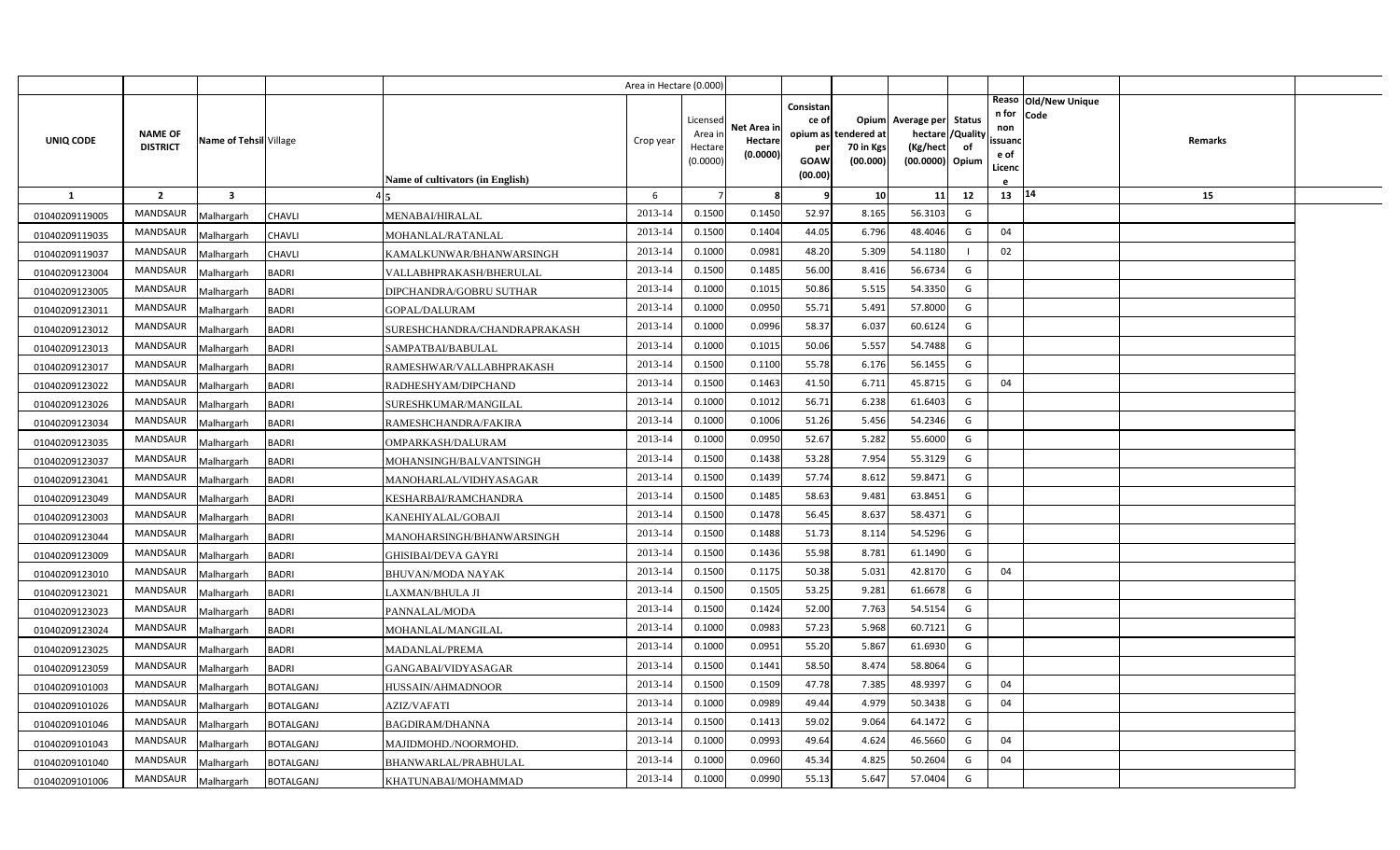|                |                                   |                         |                                            | Area in Hectare (0.000) |                                            |                                    |                                              |                                               |                                                                    |                |                                          |                              |         |  |
|----------------|-----------------------------------|-------------------------|--------------------------------------------|-------------------------|--------------------------------------------|------------------------------------|----------------------------------------------|-----------------------------------------------|--------------------------------------------------------------------|----------------|------------------------------------------|------------------------------|---------|--|
| UNIQ CODE      | <b>NAME OF</b><br><b>DISTRICT</b> | Name of Tehsil Village  | Name of cultivators (in English)           | Crop year               | Licensed<br>Area in<br>Hectare<br>(0.0000) | Net Area in<br>Hectare<br>(0.0000) | Consistan<br>ce of<br>per<br>GOAW<br>(00.00) | opium as tendered at<br>70 in Kgs<br>(00.000) | Opium Average per Status<br>hectare<br>(Kg/hect<br>(00.0000) Opium | /Quality<br>of | n for<br>non<br>ssuand<br>e of<br>Licenc | Reaso Old/New Unique<br>Code | Remarks |  |
| <b>1</b>       | $\overline{2}$                    | $\overline{\mathbf{3}}$ |                                            | 6                       |                                            | -8                                 | q                                            | 10                                            | 11                                                                 | 12             | 13                                       | 14                           | 15      |  |
| 01040209101057 | MANDSAUR                          | Malhargarh              | VARDICHAND/PRABHULAL<br><b>BOTALGANJ</b>   | 2013-14                 | 0.1000                                     | 0.1000                             | 44.61                                        | 4.493                                         | 44.9300                                                            | G              | 04                                       |                              |         |  |
| 01040209101058 | MANDSAUR                          | Malhargarh              | <b>BOTALGANJ</b><br>KALU/FAKIR MOHMMAD     | 2013-14                 | 0.1000                                     | 0.1000                             | 43.05                                        | 4.139                                         | 41.3900                                                            | G              | 04                                       |                              |         |  |
| 01040209109004 | <b>MANDSAUR</b>                   | Malhargarh              | <b>DEVRI</b><br><b>BHERU/KACHRU</b>        | 2013-14                 | 0.1500                                     | 0.1505                             | 53.38                                        | 8.648                                         | 57.4618                                                            | G              |                                          |                              |         |  |
| 01040209109013 | <b>MANDSAUR</b>                   | Malhargarh              | <b>DEVRI</b><br>GORDHAN/KACHRU             | 2013-14                 | 0.1000                                     | 0.1012                             | 44.23                                        | 4.745                                         | 46.8874                                                            | G              | 04                                       |                              |         |  |
| 01040209109019 | <b>MANDSAUR</b>                   | Malhargarh              | <b>DEVRI</b><br>NANDUBAI/SHITAL            | 2013-14                 | 0.1000                                     | 0.0959                             | 52.37                                        | 4.339                                         | 45.2450                                                            | G              | 04                                       |                              |         |  |
| 01040209109024 | <b>MANDSAUR</b>                   | Malhargarh              | <b>DEVRI</b><br>BHAGWANTIBAI/BAGDIRAM      | 2013-14                 | 0.1000                                     | 0.0988                             | 57.66                                        | 6.194                                         | 62.6923                                                            | G              |                                          |                              |         |  |
| 01040209109028 | <b>MANDSAUR</b>                   | Malhargarh              | <b>DEVRI</b><br>DHANNALAL/MANGILAL         | 2013-14                 | 0.1500                                     | 0.1482                             | 60.98                                        | 8.642                                         | 58.3131                                                            | G              |                                          |                              |         |  |
| 01040209109033 | <b>MANDSAUR</b>                   | Malhargarh              | <b>DEVRI</b><br>TANKUBAI/VANSRAM           | 2013-14                 | 0.1500                                     | 0.1467                             | 53.13                                        | 7.780                                         | 53.0334                                                            | G              |                                          |                              |         |  |
| 01040209109038 | MANDSAUR                          | Malhargarh              | <b>DEVRI</b><br><b>KESHURAM/VAKTA</b>      | 2013-14                 | 0.1000                                     | 0.1011                             | 50.35                                        | 4.726                                         | 46.7458                                                            | G              | 04                                       |                              |         |  |
| 01040209109041 | MANDSAUR                          | Malhargarh              | <b>DEVRI</b><br><b>BASANTILAL/PANNALAL</b> | 2013-14                 | 0.1000                                     | 0.1037                             | 55.58                                        | 5.415                                         | 52.2179                                                            | G              |                                          |                              |         |  |
| 01040209109043 | <b>MANDSAUR</b>                   | Malhargarh              | <b>DEVRI</b><br>RAMSINGH/BHIMSINGH         | 2013-14                 | 0.1500                                     | 0.1479                             | 47.48                                        | 7.319                                         | 49.4861                                                            | G              | 04                                       |                              |         |  |
| 01040209109044 | <b>MANDSAUR</b>                   | Malhargarh              | <b>DEVRI</b><br>VIJAYSINGH/SHAMBHUSINGH    | 2013-14                 | 0.1500                                     | 0.1400                             | 53.53                                        | 6.791                                         | 48.5071                                                            | G              | 04                                       |                              |         |  |
| 01040209109046 | <b>MANDSAUR</b>                   | Malhargarh              | <b>DEVRI</b><br>GORDHANSINGH/SHAMBHUSINGH  | 2013-14                 | 0.1500                                     | 0.1449                             | 55.16                                        | 7.912                                         | 54.6032                                                            | G              |                                          |                              |         |  |
| 01040209109049 | <b>MANDSAUR</b>                   | Malhargarh              | <b>DEVRI</b><br>DASHRATHSINGH/RAMSINGH     | 2013-14                 | 0.1500                                     | 0.1425                             | 53.73                                        | 7.215                                         | 50.6316                                                            | G              | 04                                       |                              |         |  |
| 01040209109050 | <b>MANDSAUR</b>                   | Malhargarh              | <b>DEVRI</b><br>RAMESHWER/RATANLAL GAYRI   | 2013-14                 | 0.1500                                     | 0.1475                             | 54.53                                        | 7.673                                         | 52.0203                                                            | G              |                                          |                              |         |  |
| 01040209109056 | <b>MANDSAUR</b>                   | Malhargarh              | <b>DEVRI</b><br>RANGLAL/RATANLAL           | 2013-14                 | 0.1500                                     | 0.1499                             | 59.22                                        | 8.316                                         | 55.4770                                                            | G              |                                          |                              |         |  |
| 01040209109060 | <b>MANDSAUR</b>                   | Malhargarh              | <b>DEVRI</b><br><b>BAGDIRAM/DALU</b>       | 2013-14                 | 0.1500                                     | 0.1504                             | 57.26                                        | 8.237                                         | 54.7673                                                            | G              |                                          |                              |         |  |
| 01040209109073 | <b>MANDSAUR</b>                   | Malhargarh              | <b>DEVRI</b><br>NARAYAN/NABBA              | 2013-14                 | 0.1500                                     | 0.1535                             | 56.40                                        | 7.767                                         | 50.5993                                                            | G              | 04                                       |                              |         |  |
| 01040209109088 | <b>MANDSAUR</b>                   | Malhargarh              | <b>DEVRI</b><br>SHAMBHUSINGH/SAJJANSINGH   | 2013-14                 | 0.1500                                     | 0.1426                             | 46.83                                        | 6.242                                         | 43.7728                                                            | G              | 04                                       |                              |         |  |
| 01040209109094 | <b>MANDSAUR</b>                   | Malhargarh              | <b>DEVRI</b><br>TULSIRAM/MANGILAL          | 2013-14                 | 0.1000                                     | 0.1008                             | 54.11                                        | 2.791                                         | 27.6885                                                            | G              | 04                                       |                              |         |  |
| 01040209109097 | <b>MANDSAUR</b>                   | Malhargarh              | <b>DEVRI</b><br><b>BAGDIBAI/NATHUBAI</b>   | 2013-14                 | 0.1000                                     | 0.1036                             | 61.73                                        | 5.573                                         | 53.7934                                                            | G              |                                          |                              |         |  |
| 01040209109103 | <b>MANDSAUR</b>                   | Malhargarh              | <b>DEVRI</b><br>BAPULAL/ONKARLAL           | 2013-14                 | 0.1000                                     | 0.1015                             | 61.35                                        | 6.284                                         | 61.9110                                                            |                | 02                                       |                              |         |  |
| 01040209109105 | MANDSAUR                          | Malhargarh              | <b>DEVRI</b><br>PAPPULAL/KANIRAM           | 2013-14                 | 0.1500                                     | 0.1488                             | 51.06                                        | 7.426                                         | 49.9059                                                            | G              | 04                                       |                              |         |  |
| 01040209109119 | <b>MANDSAUR</b>                   | Malhargarh              | <b>DEVRI</b><br>RAMESHWAR/RATANLAL PATIDAR | 2013-14                 | 0.1500                                     | 0.1505                             | 59.65                                        | 9.314                                         | 61.8870                                                            | G              |                                          |                              |         |  |
| 01040209109121 | <b>MANDSAUR</b>                   | Malhargarh              | <b>DEVRI</b><br>PRABHULAL/MANGILAL         | 2013-14                 | 0.1500                                     | 0.1514                             | 61.40                                        | 8.929                                         | 58.9762                                                            | G              |                                          |                              |         |  |
| 01040209109042 | <b>MANDSAUR</b>                   | Malhargarh              | <b>DEVRI</b><br><b>MANNALAL/MADHO</b>      | 2013-14                 | 0.1500                                     | 0.1465                             | 50.22                                        | 6.643                                         | 45.3447                                                            | G              | 04                                       |                              |         |  |
| 01040209109011 | <b>MANDSAUR</b>                   | Malhargarh              | <b>DEVRI</b><br>MANGU/NANDA CHAMAR         | 2013-14                 | 0.1000                                     | 0.0950                             | 38.44                                        | 2.867                                         | 30.1789                                                            | G              | 04                                       |                              |         |  |
| 01040209109021 | <b>MANDSAUR</b>                   | Malhargarh              | <b>DEVRI</b><br>NAGUSINGH/ARJUNSINGH       | 2013-14                 | 0.1500                                     | 0.1505                             | 54.79                                        | 8.234                                         | 54.7110                                                            | G              |                                          |                              |         |  |
| 01040209109032 | <b>MANDSAUR</b>                   | Malhargarh              | <b>DEVRI</b><br>VARDICHAND/KASHIRAM        | 2013-14                 | 0.1500                                     | 0.1494                             | 62.10                                        | 9.129                                         | 61.1044                                                            | G              |                                          |                              |         |  |
| 01040209109039 | <b>MANDSAUR</b>                   | Malhargarh              | <b>DEVRI</b><br>KASHIRAM/BHUVAN            | 2013-14                 | 0.1500                                     | 0.1558                             | 54.05                                        | 7.845                                         | 50.3530                                                            | G              | 04                                       |                              |         |  |
| 01040209109040 | MANDSAUR                          | Malhargarh              | <b>DEVRI</b><br>MANGILAL/NANDA GAYRI       | 2013-14                 | 0.1000                                     | 0.0991                             | 48.33                                        | 4.819                                         | 48.6276                                                            | G              | 04                                       |                              |         |  |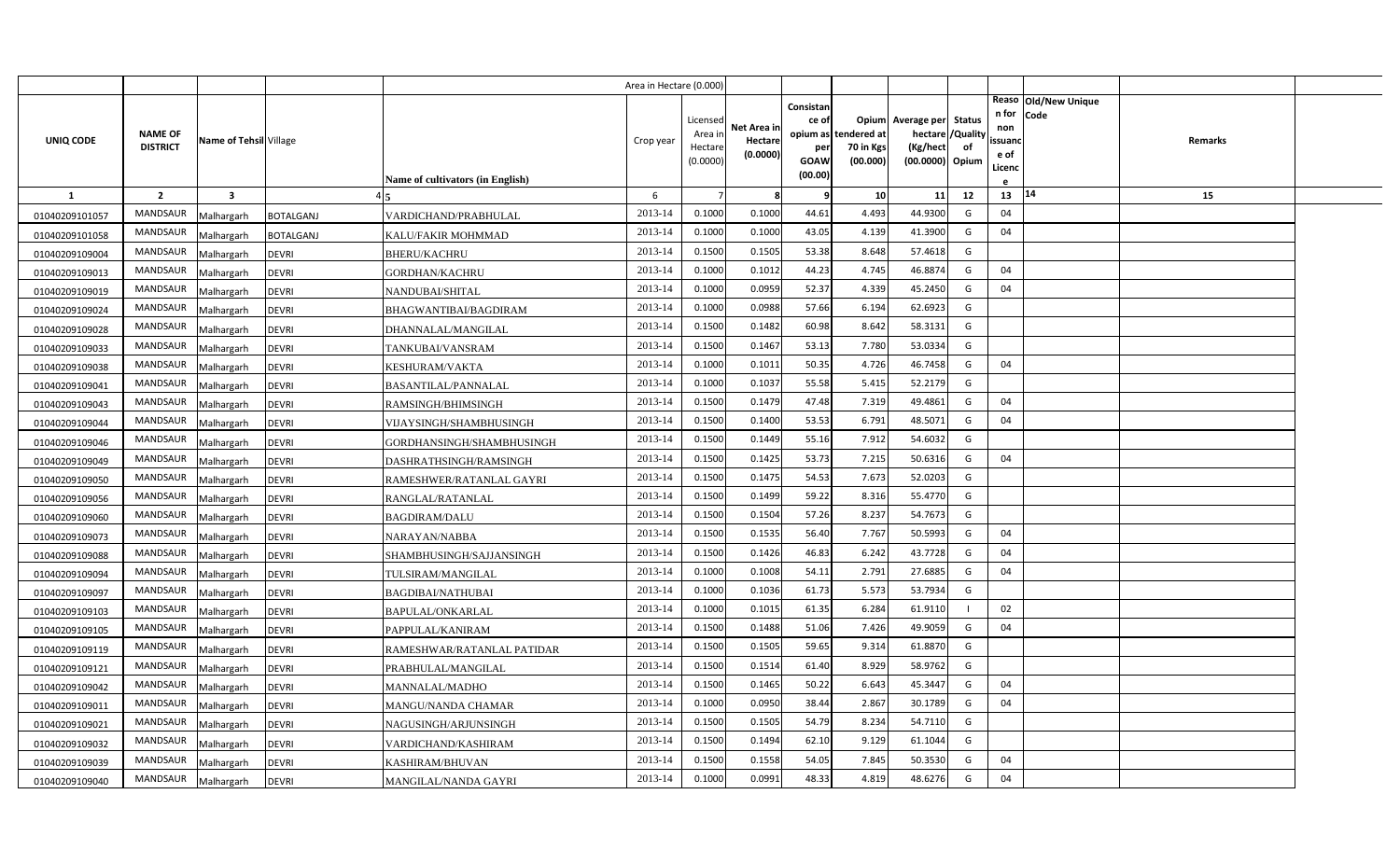|                |                                   |                         |                                           | Area in Hectare (0.000) |                                            |                                    |                                                     |                                               |                                                                    |                |                                          |                              |                         |  |
|----------------|-----------------------------------|-------------------------|-------------------------------------------|-------------------------|--------------------------------------------|------------------------------------|-----------------------------------------------------|-----------------------------------------------|--------------------------------------------------------------------|----------------|------------------------------------------|------------------------------|-------------------------|--|
| UNIQ CODE      | <b>NAME OF</b><br><b>DISTRICT</b> | Name of Tehsil Village  | <b>Name of cultivators (in English)</b>   | Crop year               | Licensed<br>Area in<br>Hectare<br>(0.0000) | Net Area in<br>Hectare<br>(0.0000) | Consistan<br>ce of<br>per<br><b>GOAW</b><br>(00.00) | opium as tendered at<br>70 in Kgs<br>(00.000) | Opium Average per Status<br>hectare<br>(Kg/hect<br>(00.0000) Opium | /Quality<br>of | n for<br>non<br>ssuand<br>e of<br>Licenc | Reaso Old/New Unique<br>Code | Remarks                 |  |
| <b>1</b>       | $\overline{2}$                    | $\overline{\mathbf{3}}$ |                                           | 6                       |                                            | 8                                  | 9                                                   | 10                                            | 11                                                                 | 12             | 13 14                                    |                              | 15                      |  |
| 01040209109048 | <b>MANDSAUR</b>                   | Malhargarh              | <b>DEVRI</b><br>AMRITRAM/UDA              | 2013-14                 | 0.1500                                     | 0.1511                             | 51.77                                               | 7.780                                         | 51.4891                                                            | G              |                                          |                              |                         |  |
| 01040209109059 | MANDSAUR                          | Malhargarh              | <b>DEVRI</b><br>RAMKISHAN/NANDA           | 2013-14                 | 0.1500                                     | 0.1404                             | 53.75                                               | 7.156                                         | 50.9687                                                            | G              | 04                                       |                              |                         |  |
| 01040209109074 | <b>MANDSAUR</b>                   | Malhargarh              | <b>DEVRI</b><br>RADHESHYAM/NABBA          | 2013-14                 | 0.1500                                     | 0.1487                             | 55.82                                               | 8.293                                         | 55.7700                                                            | G              |                                          |                              |                         |  |
| 01040209109075 | <b>MANDSAUR</b>                   | Malhargarh              | <b>DEVRI</b><br>KAMALSINGH/ARJUNSINGH     | 2013-14                 | 0.1000                                     | 0.0997                             | 51.29                                               | 1.97                                          | 19.7690                                                            |                | 02                                       |                              |                         |  |
| 01040209109085 | <b>MANDSAUR</b>                   | Malhargarh              | <b>DEVRI</b><br><b>GANGABAI/RAMESHWAR</b> | 2013-14                 | 0.1500                                     | 0.1134                             | 44.89                                               | 4.887                                         | 43.0952                                                            | G              | 04                                       |                              |                         |  |
| 01040209109080 | <b>MANDSAUR</b>                   | Malhargarh              | <b>DEVRI</b><br>CHUNNILAL/DALU            | 2013-14                 | 0.1000                                     | 0.0962                             | 56.17                                               | 5.794                                         | 60.2287                                                            | G              |                                          |                              |                         |  |
| 01040209109087 | MANDSAUR                          | Malhargarh              | <b>DEVRI</b><br>MANNALAL/CHATARBHUJ       | 2013-14                 | 0.1500                                     | 0.1500                             | 50.63                                               | 7.754                                         | 51.6933                                                            | G              |                                          |                              |                         |  |
| 01040209109020 | <b>MANDSAUR</b>                   | Malhargarh              | <b>DEVRI</b><br>AMBALAL/CHATARBHUJ        | 2013-14                 | 0.1000                                     | 0.1040                             | 54.50                                               | 5.512                                         | 53.0000                                                            | G              |                                          |                              |                         |  |
| 01040209109072 | MANDSAUR                          | Malhargarh              | <b>DEVRI</b><br>KARULAL/GORDHANLAL        | 2013-14                 | 0.1000                                     | 0.1031                             | 48.28                                               | 4.849                                         | 47.0320                                                            | G              | 04                                       |                              |                         |  |
| 01040209109006 | MANDSAUR                          | Malhargarh              | <b>DEVRI</b><br>MANGILAL/KACHRU           | 2013-14                 | 0.1000                                     |                                    |                                                     |                                               | 0.0000                                                             | F.             |                                          |                              |                         |  |
| 01040209109051 | <b>MANDSAUR</b>                   | Malhargarh              | <b>DEVRI</b><br>MOHANSINGH/RAMSINGH       | 2013-14                 | 0.1000                                     | 0.0999                             | 44.85                                               | 4.133                                         | 41.3714                                                            | G              | 04                                       |                              |                         |  |
| 01040209109091 | <b>MANDSAUR</b>                   | Malhargarh              | <b>DEVRI</b><br>RAMPRASAD/RATANLAL        | 2013-14                 | 0.1000                                     | 0.1000                             | 48.95                                               | 4.783                                         | 47.8300                                                            | G              | 04                                       |                              |                         |  |
| 01040209109096 | <b>MANDSAUR</b>                   | Malhargarh              | <b>DEVRI</b><br>MAHENDRASINGH/RANVIRSINGH | 2013-14                 | 0.1000                                     | 0.0970                             | 52.68                                               | 5.321                                         | 54.8557                                                            | G              |                                          |                              |                         |  |
| 01040209109037 | <b>MANDSAUR</b>                   | Malhargarh              | <b>DEVRI</b><br>VARDICHAND/NANDRAM        | 2013-14                 | 0.1500                                     | 0.1302                             | 43.82                                               | 5.434                                         | 41.7358                                                            | G              | 04                                       |                              |                         |  |
| 01040209109057 | MANDSAUR                          | Malhargarh              | <b>DEVRI</b><br>SAMPATBAI/PRABHULAL       | 2013-14                 | 0.1500                                     | 0.1485                             | 60.72                                               | 9.195                                         | 61.9192                                                            | G              |                                          |                              |                         |  |
| 01040209109093 | <b>MANDSAUR</b>                   | Malhargarh              | <b>DEVRI</b><br><b>MANGILAL/DEVA</b>      | 2013-14                 | 0.1500                                     | 0.1510                             | 55.92                                               | 7.493                                         | 49.6225                                                            | G              | 04                                       |                              |                         |  |
| 01040209109122 | MANDSAUR                          | Malhargarh              | <b>DEVRI</b><br>RADHESHYAM/RATANLAL       | 2013-14                 | 0.1000                                     | 0.1020                             | 62.01                                               | 6.777                                         | 66.4412                                                            | G              |                                          | 01040209082087               |                         |  |
| 01040209117015 | <b>MANDSAUR</b>                   | Malhargarh              | DHIKNIYA<br>KANWARLAL/BHANWARIBAI         | 2013-14                 | 0.1000                                     | 0.0983                             | 55.68                                               | 5.655                                         | 57.5280                                                            | G              |                                          |                              |                         |  |
| 01040209117020 | <b>MANDSAUR</b>                   | Malhargarh              | DHIKNIYA<br><b>BEGAMBAI/RASUL</b>         | 2013-14                 | 0.1000                                     | 0.0990                             | 49.55                                               | 4.544                                         | 45.8990                                                            | G              | 04                                       |                              |                         |  |
| 01040209117021 | <b>MANDSAUR</b>                   | Malhargarh              | DHIKNIYA<br>TULSIRAM/BAGDIRAM             | 2013-14                 | 0.1500                                     | 0.1512                             | 48.55                                               | 7.928                                         | 52.4339                                                            | G              |                                          |                              |                         |  |
| 01040209117036 | <b>MANDSAUR</b>                   | Malhargarh              | DHIKNIYA<br>MOHANLAL/KACHRU               | 2013-14                 | 0.1500                                     | 0.1350                             | 44.90                                               | 5.818                                         | 43.0963                                                            | G              | 04                                       |                              |                         |  |
| 01040209117045 | <b>MANDSAUR</b>                   | Malhargarh              | DHIKNIYA<br>BHOPALSINGH/GENDKUNWAR        | 2013-14                 | 0.1500                                     | 0.1505                             | 51.82                                               | 6.426                                         | 42.6970                                                            |                | 02                                       |                              |                         |  |
| 01040209117061 | <b>MANDSAUR</b>                   | Malhargarh              | DHIKNIYA<br>RAJKUNWAR /NAGUSINGH          | 2013-14                 | 0.1000                                     | 0.1032                             | 46.81                                               | 4.781                                         | 46.3275                                                            | G              | 04                                       |                              |                         |  |
| 01040209117019 | <b>MANDSAUR</b>                   | Malhargarh              | DHIKNIYA<br>RADHESHYAM/AMBALAL            | 2013-14                 | 0.1000                                     | 0.0989                             | 67.73                                               | 7.199                                         | 72.7907                                                            | G              |                                          |                              |                         |  |
| 01040209117027 | <b>MANDSAUR</b>                   | Malhargarh              | DHIKNIYA<br>SAMANTSINGH/ONKARSINGH        | 2013-14                 | 0.1500                                     | 0.1475                             | 42.69                                               | 5.983                                         | 40.5627                                                            |                | 02                                       |                              |                         |  |
| 01040209117040 | <b>MANDSAUR</b>                   | Malhargarh              | DHIKNIYA<br>HUSSAIN/MOHAMMAD KHAN         | 2013-14                 | 0.1000                                     | 0.1000                             | 36.09                                               | 3.001                                         | 30.0100                                                            | G              | 04                                       |                              |                         |  |
| 01040209117057 | <b>MANDSAUR</b>                   | Malhargarh              | <b>DHIKNIYA</b><br>BHANWARLAL/BALMUKUNAD  | 2013-14                 | 0.1000                                     | 0.1000                             | 43.39                                               | 3.905                                         | 39.0500                                                            | G              | 04                                       |                              |                         |  |
| 01040209117092 | MANDSAUR                          | Malhargarh              | DHIKNIYA<br>SUHAGBAI/KACHRU               | 2013-14                 | 0.1000                                     | 0.1033                             | 57.19                                               | 6.054                                         | 58.6060                                                            | G              |                                          |                              | TRANSFER/LASUDIYARATORE |  |
| 01040209118002 | <b>MANDSAUR</b>                   | Malhargarh              | BABUKHEDA<br>RAMESHWAR/NANURAM            | 2013-14                 | 0.1500                                     | 0.1498                             | 62.87                                               | 9.448                                         | 63.0708                                                            | G              |                                          |                              |                         |  |
| 01040209118005 | <b>MANDSAUR</b>                   | Malhargarh              | BABUKHEDA<br>BHANWARLAL/RAGHU             | 2013-14                 | 0.1000                                     | 0.0999                             | 48.36                                               | 5.119                                         | 51.2412                                                            | G              |                                          |                              |                         |  |
| 01040209118006 | MANDSAUR                          | Malhargarh              | BABUKHEDA<br><b>ASHOK/BHERULAL</b>        | 2013-14                 | 0.1500                                     | 0.1153                             | 58.20                                               | 7.100                                         | 61.5785                                                            | G              |                                          |                              |                         |  |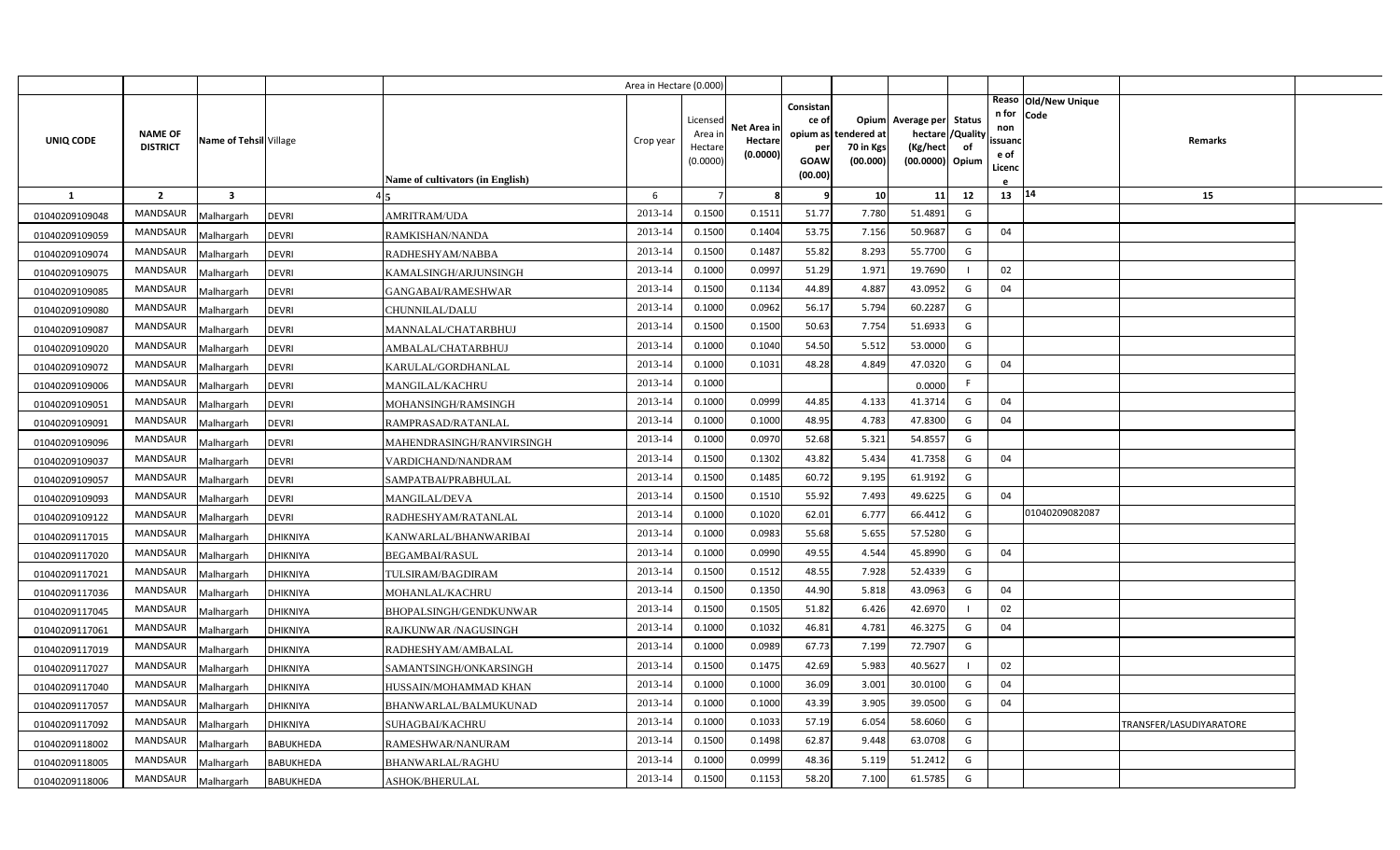|                |                                   |                        |                  |                                         | Area in Hectare (0.000) |                                            |                                    |                                                     |                                               |                                                                    |                |                                                                          |         |  |
|----------------|-----------------------------------|------------------------|------------------|-----------------------------------------|-------------------------|--------------------------------------------|------------------------------------|-----------------------------------------------------|-----------------------------------------------|--------------------------------------------------------------------|----------------|--------------------------------------------------------------------------|---------|--|
| UNIQ CODE      | <b>NAME OF</b><br><b>DISTRICT</b> | Name of Tehsil Village |                  |                                         | Crop year               | Licensed<br>Area in<br>Hectare<br>(0.0000) | Net Area in<br>Hectare<br>(0.0000) | Consistan<br>ce of<br>per<br><b>GOAW</b><br>(00.00) | opium as tendered at<br>70 in Kgs<br>(00.000) | Opium Average per Status<br>hectare<br>(Kg/hect<br>(00.0000) Opium | /Quality<br>of | Reaso Old/New Unique<br>n for<br>Code<br>non<br>ssuand<br>e of<br>Licenc | Remarks |  |
| $\mathbf{1}$   | $\overline{2}$                    | $\mathbf{3}$           |                  | <b>Name of cultivators (in English)</b> | 6                       |                                            | -8                                 | q                                                   | 10                                            | 11                                                                 | 12             | 13 14                                                                    | 15      |  |
| 01040209118010 | <b>MANDSAUR</b>                   | Malhargarh             | BABUKHEDA        | BHERULAL/DALURAM                        | 2013-14                 | 0.1500                                     | 0.1484                             | 51.79                                               | 8.205                                         | 55.2898                                                            | G              |                                                                          |         |  |
| 01040209118012 | MANDSAUR                          | Malhargarh             | <b>BABUKHEDA</b> | GOVINDRAM/SUKHLAL                       | 2013-14                 | 0.1500                                     | 0.1504                             | 63.72                                               | 9.685                                         | 64.3949                                                            | G              |                                                                          |         |  |
| 01040209118014 | <b>MANDSAUR</b>                   | Malhargarh             | <b>BABUKHEDA</b> | OMPRAKASH/GITABAI/BHERULAL              | 2013-14                 | 0.1500                                     | 0.1462                             | 66.32                                               | 10.052                                        | 68.7551                                                            | G              |                                                                          |         |  |
| 01040209118015 | <b>MANDSAUR</b>                   | Malhargarh             | BABUKHEDA        | ISHWARSINGH/LALSINGH                    | 2013-14                 | 0.1500                                     | 0.1509                             | 58.02                                               | 8.894                                         | 58.9397                                                            | G              |                                                                          |         |  |
| 01040209118016 | <b>MANDSAUR</b>                   | Malhargarh             | <b>BABUKHEDA</b> | PRABHULAL/BALURAM                       | 2013-14                 | 0.1500                                     | 0.1526                             | 53.86                                               | 8.672                                         | 56.8218                                                            | G              |                                                                          |         |  |
| 01040209118018 | <b>MANDSAUR</b>                   | Malhargarh             | BABUKHEDA        | JAGDISH/BHERULAL                        | 2013-14                 | 0.1500                                     | 0.1476                             | 55.52                                               | 8.41                                          | 57.0122                                                            | G              |                                                                          |         |  |
| 01040209118019 | <b>MANDSAUR</b>                   | Malhargarh             | <b>BABUKHEDA</b> | SHANTIALAL/GANGABAI/NANURAM             | 2013-14                 | 0.1500                                     | 0.1508                             | 63.49                                               | 10.013                                        | 66.3992                                                            | G              |                                                                          |         |  |
| 01040209118022 | MANDSAUR                          | Malhargarh             | <b>BABUKHEDA</b> | KANWARLAL/NARAYAN                       | 2013-14                 | 0.1500                                     | 0.1528                             | 55.89                                               | 8.759                                         | 57.3233                                                            | G              |                                                                          |         |  |
| 01040209118026 | MANDSAUR                          | Malhargarh             | <b>BABUKHEDA</b> | NATHUKUNWAR/MOTISINGH                   | 2013-14                 | 0.1500                                     | 0.1509                             | 56.49                                               | 8.990                                         | 59.5759                                                            | G              |                                                                          |         |  |
| 01040209118029 | MANDSAUR                          | Malhargarh             | BABUKHEDA        | BHARATSINGH/BHANWARSINGH                | 2013-14                 | 0.1500                                     |                                    |                                                     |                                               | 0.0000                                                             | F              |                                                                          |         |  |
| 01040209118035 | MANDSAUR                          | Malhargarh             | BABUKHEDA        | RAMLAL/SALAGRAM                         | 2013-14                 | 0.1500                                     | 0.1522                             | 64.41                                               | 10.057                                        | 66.0775                                                            | G              |                                                                          |         |  |
| 01040209118038 | <b>MANDSAUR</b>                   | Malhargarh             | <b>BABUKHEDA</b> | HIMMATSINGH/NAHARSINGH                  | 2013-14                 | 0.1500                                     | 0.1478                             | 55.92                                               | 8.947                                         | 60.5345                                                            | G              |                                                                          |         |  |
| 01040209118039 | <b>MANDSAUR</b>                   | Malhargarh             | <b>BABUKHEDA</b> | RAJESH/BHANWARLAL                       | 2013-14                 | 0.1500                                     | 0.1497                             | 50.89                                               | 7.772                                         | 51.9172                                                            | G              |                                                                          |         |  |
| 01040209118040 | <b>MANDSAUR</b>                   | Malhargarh             | BABUKHEDA        | LAXMINARAYAN/GOVINDRAM                  | 2013-14                 | 0.1500                                     | 0.1497                             | 66.13                                               | 10.146                                        | 67.7756                                                            | G              |                                                                          |         |  |
| 01040209118045 | <b>MANDSAUR</b>                   | Malhargarh             | BABUKHEDA        | PRAHLAD/MOHANLAL                        | 2013-14                 | 0.1500                                     | 0.1520                             | 60.78                                               | 9.126                                         | 60.0395                                                            | G              |                                                                          |         |  |
| 01040209118046 | MANDSAUR                          | Malhargarh             | <b>BABUKHEDA</b> | TAMIJANBAI/BABUKHAN                     | 2013-14                 | 0.1500                                     | 0.1531                             | 61.04                                               | 9.418                                         | 61.5153                                                            | G              |                                                                          |         |  |
| 01040209118049 | <b>MANDSAUR</b>                   | Malhargarh             | BABUKHEDA        | BHOPALSINGH/VIJAYSINGH                  | 2013-14                 | 0.1500                                     | 0.1508                             | 52.23                                               | 8.021                                         | 53.1897                                                            | G              |                                                                          |         |  |
| 01040209118050 | <b>MANDSAUR</b>                   | Malhargarh             | <b>BABUKHEDA</b> | BHERULAL/RAMLALBALAI                    | 2013-14                 | 0.1000                                     | 0.1019                             | 50.20                                               | 2.962                                         | 29.0677                                                            | G              | 04                                                                       |         |  |
| 01040209118052 | <b>MANDSAUR</b>                   | Malhargarh             | <b>BABUKHEDA</b> | KANWARLAL/RAMLAL                        | 2013-14                 | 0.1500                                     | 0.1505                             | 64.27                                               | 9.503                                         | 63.1429                                                            | G              |                                                                          |         |  |
| 01040209118060 | <b>MANDSAUR</b>                   | Malhargarh             | BABUKHEDA        | GOVINDSINGH/NAHARSINGH                  | 2013-14                 | 0.1500                                     | 0.1535                             | 52.38                                               | 8.276                                         | 53.9153                                                            | G              |                                                                          |         |  |
| 01040209118093 | <b>MANDSAUR</b>                   | Malhargarh             | BABUKHEDA        | PRABHULAL/HEAMRAJ                       | 2013-14                 | 0.1500                                     | 0.1534                             | 54.48                                               | 7.067                                         | 46.0691                                                            | G              | 04                                                                       |         |  |
| 01040209118021 | <b>MANDSAUR</b>                   | Malhargarh             | BABUKHEDA        | RAMPRASAD/TORIRAM                       | 2013-14                 | 0.1500                                     | 0.1497                             | 63.15                                               | 10.203                                        | 68.1563                                                            | G              |                                                                          |         |  |
| 01040209118041 | <b>MANDSAUR</b>                   | Malhargarh             | BABUKHEDA        | OMPRAKSAH/PANNALAL                      | 2013-14                 | 0.1500                                     | 0.1485                             | 58.20                                               | 8.772                                         | 59.0707                                                            | G              |                                                                          |         |  |
| 01040209118055 | <b>MANDSAUR</b>                   | Malhargarh             | BABUKHEDA        | RAMESHWAR/DHANRAJ                       | 2013-14                 | 0.1500                                     | 0.1520                             | 65.12                                               | 10.149                                        | 66.7697                                                            | G              |                                                                          |         |  |
| 01040209118020 | <b>MANDSAUR</b>                   | Malhargarh             | BABUKHEDA        | BHANWERSINGH/KHUSHALSINGH               | 2013-14                 | 0.1500                                     | 0.1441                             | 52.65                                               | 7.582                                         | 52.6162                                                            | G              |                                                                          |         |  |
| 01040209118003 | <b>MANDSAUR</b>                   | Malhargarh             | BABUKHEDA        | PARWATIBAI/MEGHRAJ                      | 2013-14                 | 0.1500                                     | 0.1460                             | 56.97                                               | 8.228                                         | 56.3562                                                            | G              |                                                                          |         |  |
| 01040209118017 | <b>MANDSAUR</b>                   | Malhargarh             | BABUKHEDA        | KHUSHALSINGH/KISHANSINGH                | 2013-14                 | 0.1000                                     | 0.1004                             | 49.33                                               | 5.236                                         | 52.1514                                                            | G              |                                                                          |         |  |
| 01040209118109 | <b>MANDSAUR</b>                   | Malhargarh             | <b>BABUKHEDA</b> | RAMKUNWARBAI/SHOBHARAM                  | 2013-14                 | 0.1000                                     | 0.1032                             | 52.52                                               | 5.087                                         | 49.2926                                                            | G              | 04                                                                       |         |  |
| 01040209129001 | <b>MANDSAUR</b>                   | Malhargarh             | LIMBAWAS         | BHERULAL/RANGLAL                        | 2013-14                 | 0.1000                                     | 0.0980                             | 50.24                                               | 5.290                                         | 53.9796                                                            | G              |                                                                          |         |  |
| 01040209129004 | MANDSAUR                          | Malhargarh             | LIMBAWAS         | LILABAI/RAMESHWAR                       | 2013-14                 | 0.1500                                     | 0.1400                             | 54.63                                               | 7.726                                         | 55.1857                                                            | G              |                                                                          |         |  |
| 01040209129005 | MANDSAUR                          | Malhargarh             | <b>LIMBAWAS</b>  | SHRANGARIBAI/RUPA                       | 2013-14                 | 0.1500                                     | 0.1408                             | 54.08                                               | 8.197                                         | 58.2173                                                            | G              |                                                                          |         |  |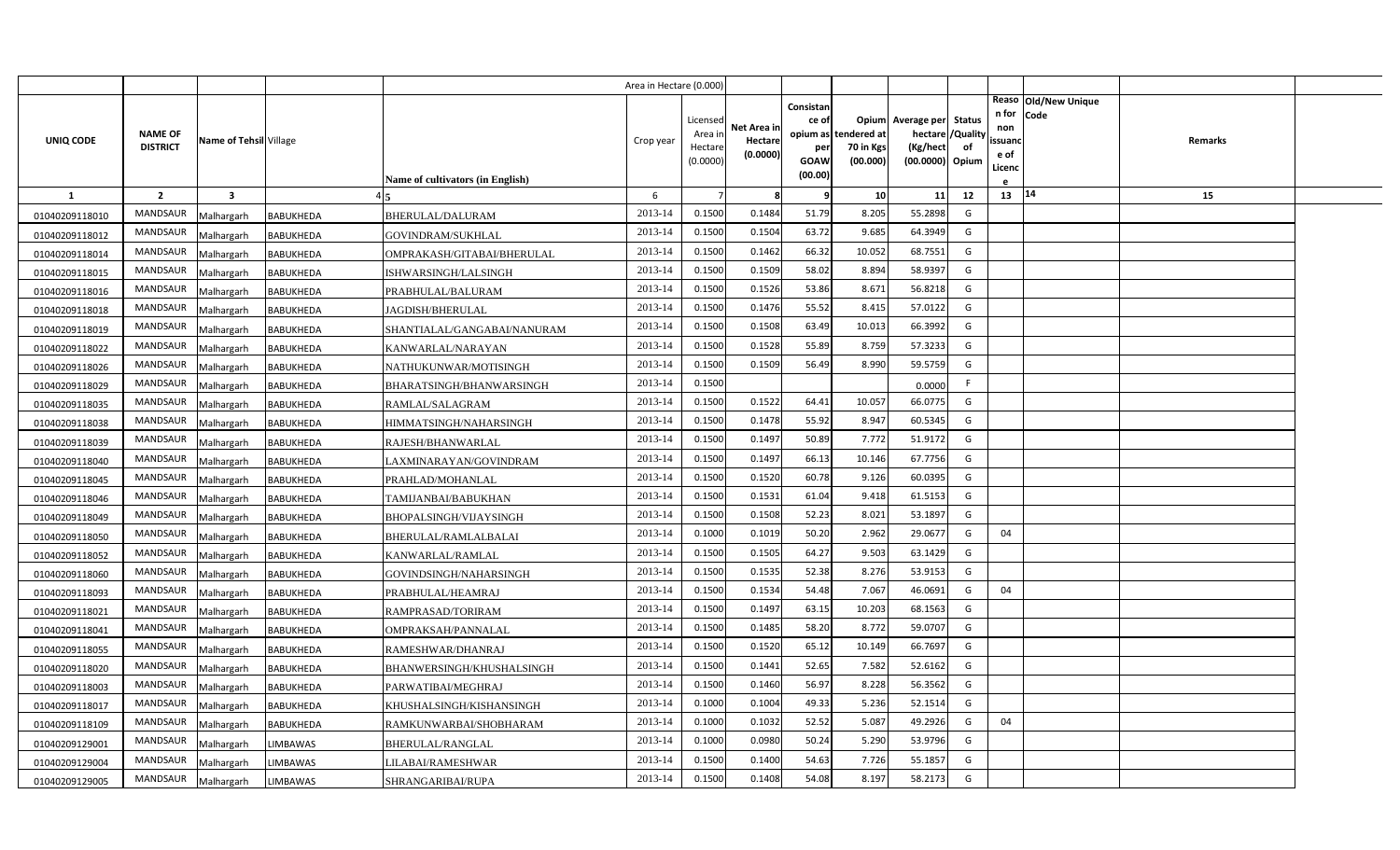|                |                 |                         |                 |                                  | Area in Hectare (0.000) |                     |             |             |                       |                             |    |                   |                      |  |
|----------------|-----------------|-------------------------|-----------------|----------------------------------|-------------------------|---------------------|-------------|-------------|-----------------------|-----------------------------|----|-------------------|----------------------|--|
|                |                 |                         |                 |                                  |                         |                     |             | Consistan   |                       |                             |    |                   | Reaso Old/New Unique |  |
|                |                 |                         |                 |                                  |                         | Licensed            | Net Area in | ce of       |                       | Opium Average per Status    |    | n for Code<br>non |                      |  |
| UNIQ CODE      | <b>NAME OF</b>  | Name of Tehsil Village  |                 |                                  | Crop year               | Area ir             | Hectare     | opium as    | tendered at           | hectare / Quality           |    | ssuanc            | Remarks              |  |
|                | <b>DISTRICT</b> |                         |                 |                                  |                         | Hectare<br>(0.0000) | (0.0000)    | per<br>GOAW | 70 in Kgs<br>(00.000) | (Kg/hect<br>(00.0000) Opium | of | e of              |                      |  |
|                |                 |                         |                 | Name of cultivators (in English) |                         |                     |             | (00.00)     |                       |                             |    | Licenc            |                      |  |
| -1             | $\overline{2}$  | $\overline{\mathbf{3}}$ |                 |                                  | 6                       | $\overline{7}$      | 8           | q           | 10 <sup>1</sup>       | 11                          | 12 | 13 14             | 15                   |  |
| 01040209129006 | MANDSAUR        | Malhargarh              | <b>LIMBAWAS</b> | MOHANBAI/AMRITRAM                | 2013-14                 | 0.1500              | 0.1080      | 41.13       | 4.419                 | 40.9167                     | G  | 04                |                      |  |
| 01040209129010 | <b>MANDSAUR</b> | Malhargarh              | LIMBAWAS        | KANHYYALAL/AMRATRAM              | 2013-14                 | 0.1000              | 0.1020      | 58.35       | 6.419                 | 62.9314                     | G  |                   |                      |  |
| 01040209129011 | MANDSAUR        | Malhargarh              | LIMBAWAS        | KANHYYALAL/MANGILAL              | 2013-14                 | 0.1000              | 0.1019      | 53.50       | 4.968                 | 48.7537                     | G  | 04                |                      |  |
| 01040209129013 | MANDSAUR        | Malhargarh              | LIMBAWAS        | BHOPALSINGH/KISHORSINGH          | 2013-14                 | 0.1500              | 0.1494      | 62.49       | 8.213                 | 54.9732                     | G  |                   |                      |  |
| 01040209129018 | <b>MANDSAUR</b> | Malhargarh              | LIMBAWAS        | KAMALKUANWER/PANNASINGH          | 2013-14                 | 0.1500              | 0.0715      | 56.38       | 4.019                 | 56.2098                     | G  |                   |                      |  |
| 01040209129021 | MANDSAUR        | Malhargarh              | LIMBAWAS        | UMRAOSINGH/UDAYSINGH             | 2013-14                 | 0.1000              | 0.1002      | 60.15       | 6.178                 | 61.6567                     | G  |                   |                      |  |
| 01040209129024 | <b>MANDSAUR</b> | Malhargarh              | LIMBAWAS        | BASANTILAL/NANURAM               | 2013-14                 | 0.1500              | 0.1246      | 49.99       | 5.677                 | 45.5618                     | G  | 04                |                      |  |
| 01040209129026 | MANDSAUR        | Malhargarh              | LIMBAWAS        | KELASHCHAND/SURAJMAL             | 2013-14                 | 0.1500              | 0.1465      | 57.13       | 8.463                 | 57.7670                     |    | 02                |                      |  |
| 01040209129027 | MANDSAUR        | Malhargarh              | LIMBAWAS        | AMBHALAL/BAGDIRAM                | 2013-14                 | 0.1500              | 0.1480      | 59.73       | 9.164                 | 61.9189                     | G  |                   |                      |  |
| 01040209129031 | MANDSAUR        | Malhargarh              | LIMBAWAS        | KACHRULAL/SHIVLAL                | 2013-14                 | 0.1500              | 0.1500      | 52.72       | 8.285                 | 55.2333                     | G  |                   |                      |  |
| 01040209129032 | <b>MANDSAUR</b> | Malhargarh              | LIMBAWAS        | BALVENTHSINGH/MADANSINGH         | 2013-14                 | 0.1500              | 0.1482      | 51.35       | 7.585                 | 51.1800                     |    | 02                |                      |  |
| 01040209129033 | MANDSAUR        | Malhargarh              | LIMBAWAS        | BANNUKUNWAR/VIKRAMSINGH          | 2013-14                 | 0.1000              | 0.1006      | 57.62       | 5.853                 | 58.1809                     | G  |                   |                      |  |
| 01040209129036 | <b>MANDSAUR</b> | Malhargarh              | LIMBAWAS        | CHAMPALAL/BHUWANIRAM             | 2013-14                 | 0.1000              | 0.1000      | 60.13       | 5.961                 | 59.6100                     |    | 02                |                      |  |
| 01040209129037 | MANDSAUR        | Malhargarh              | <b>IMBAWAS</b>  | MAHIPALSINGH/RAMSINGH            | 2013-14                 | 0.1000              | 0.1000      | 49.90       | 4.170                 | 41.7000                     | G  | 04                |                      |  |
| 01040209129038 | <b>MANDSAUR</b> | Malhargarh              | <b>IMBAWAS</b>  | SAMANTHSINGH/GOVIENDSINGH        | 2013-14                 | 0.1500              | 0.1485      | 47.29       | 6.654                 | 44.8081                     | G  | 04                |                      |  |
| 01040209129051 | MANDSAUR        | Malhargarh              | LIMBAWAS        | JAGDISHCHAND/NATHULAL            | 2013-14                 | 0.1500              | 0.1507      | 53.83       | 8.367                 | 55.5209                     | G  |                   |                      |  |
| 01040209129052 | <b>MANDSAUR</b> | Malhargarh              | <b>IMBAWAS</b>  | KANHIYALAL/BHUWANIRAM            | 2013-14                 | 0.1500              | 0.1505      | 61.88       | 8.981                 | 59.6740                     |    | 02                |                      |  |
| 01040209129059 | MANDSAUR        | Malhargarh              | <b>IMBAWAS</b>  | DARBARSINGH/RAGHUNATHSINGH       | 2013-14                 | 0.1500              | 0.1522      | 59.67       | 8.780                 | 57.6873                     | G  |                   |                      |  |
| 01040209129063 | <b>MANDSAUR</b> | Malhargarh              | <b>IMBAWAS</b>  | SURESHCHAND/HEERALAL             | 2013-14                 | 0.1500              | 0.1524      | 57.02       | 8.895                 | 58.3661                     | G  |                   |                      |  |
| 01040209129066 | MANDSAUR        | Malhargarh              | <b>IMBAWAS</b>  | DASHRATH/KANEHIYALAL             | 2013-14                 | 0.1500              | 0.1555      | 56.56       | 8.751                 | 56.2765                     | G  |                   |                      |  |
| 01040209129069 | MANDSAUR        | Malhargarh              | <b>IMBAWAS</b>  | DEVILAL/HIRALAL                  | 2013-14                 | 0.1500              | 0.1485      | 56.64       | 7.719                 | 51.9798                     | G  |                   |                      |  |
| 01040209129071 | MANDSAUR        | Malhargarh              | <b>IMBAWAS</b>  | BHUVANISHANKAR/DHAPUBAI          | 2013-14                 | 0.1000              | 0.1036      | 54.01       | 5.262                 | 50.7915                     | G  | 04                |                      |  |
| 01040209129078 | MANDSAUR        | Malhargarh              | <b>IMBAWAS</b>  | CHANDIBAI/MANGILAL               | 2013-14                 | 0.1000              | 0.1015      | 49.09       | 4.692                 | 46.2266                     | G  | 04                |                      |  |
| 01040209129022 | MANDSAUR        | Malhargarh              | LIMBAWAS        | RAMPARHLAD/BAPULAL               | 2013-14                 | 0.1500              | 0.1531      | 58.26       | 8.889                 | 58.0601                     | G  |                   |                      |  |
| 01040209129095 | MANDSAUR        | Malhargarh              | <b>IMBAWAS</b>  | BADRILAL/NANURAM                 | 2013-14                 | 0.1000              | 0.0983      | 50.40       | 4.507                 | 45.8494                     | G  | 04                |                      |  |
| 01040209129097 | MANDSAUR        | Malhargarh              | <b>IMBAWAS</b>  | BHAGIRATH/HIRA                   | 2013-14                 | 0.1000              | 0.1008      | 53.38       | 5.475                 | 54.3155                     | G  |                   |                      |  |
| 01040209129044 | MANDSAUR        | Malhargarh              | <b>IMBAWAS</b>  | <b>BADRIDAS/PRABHUDAS</b>        | 2013-14                 | 0.1500              | 0.1500      | 52.42       | 7.271                 | 48.4733                     | G  | 04                |                      |  |
| 01040209129073 | MANDSAUR        | Malhargarh              | <b>IMBAWAS</b>  | VISHNULAL/KESHURAM/DHAPUBAI      | 2013-14                 | 0.1000              | 0.0992      | 51.43       | 5.047                 | 50.8770                     | G  | 04                |                      |  |
| 01040209129064 | MANDSAUR        | Malhargarh              | <b>IMBAWAS</b>  | DINESHKUMAR/HIRALAL              | 2013-14                 | 0.1500              | 0.1508      | 59.82       | 8.982                 | 59.5623                     | G  |                   |                      |  |
| 01040209129083 | <b>MANDSAUR</b> | Malhargarh              | <b>IMBAWAS</b>  | RAMPRASAD/ISHWARLAL              | 2013-14                 | 0.1500              | 0.1507      | 50.87       | 7.173                 | 47.5979                     | G  | 04                |                      |  |
| 01040209129101 | MANDSAUR        | Malhargarh              | <b>LIMBAWAS</b> | HAJARILAL/RAGHAV                 | 2013-14                 | 0.1000              | 0.1008      | 57.19       | 5.596                 | 55.5150                     |    | 02                |                      |  |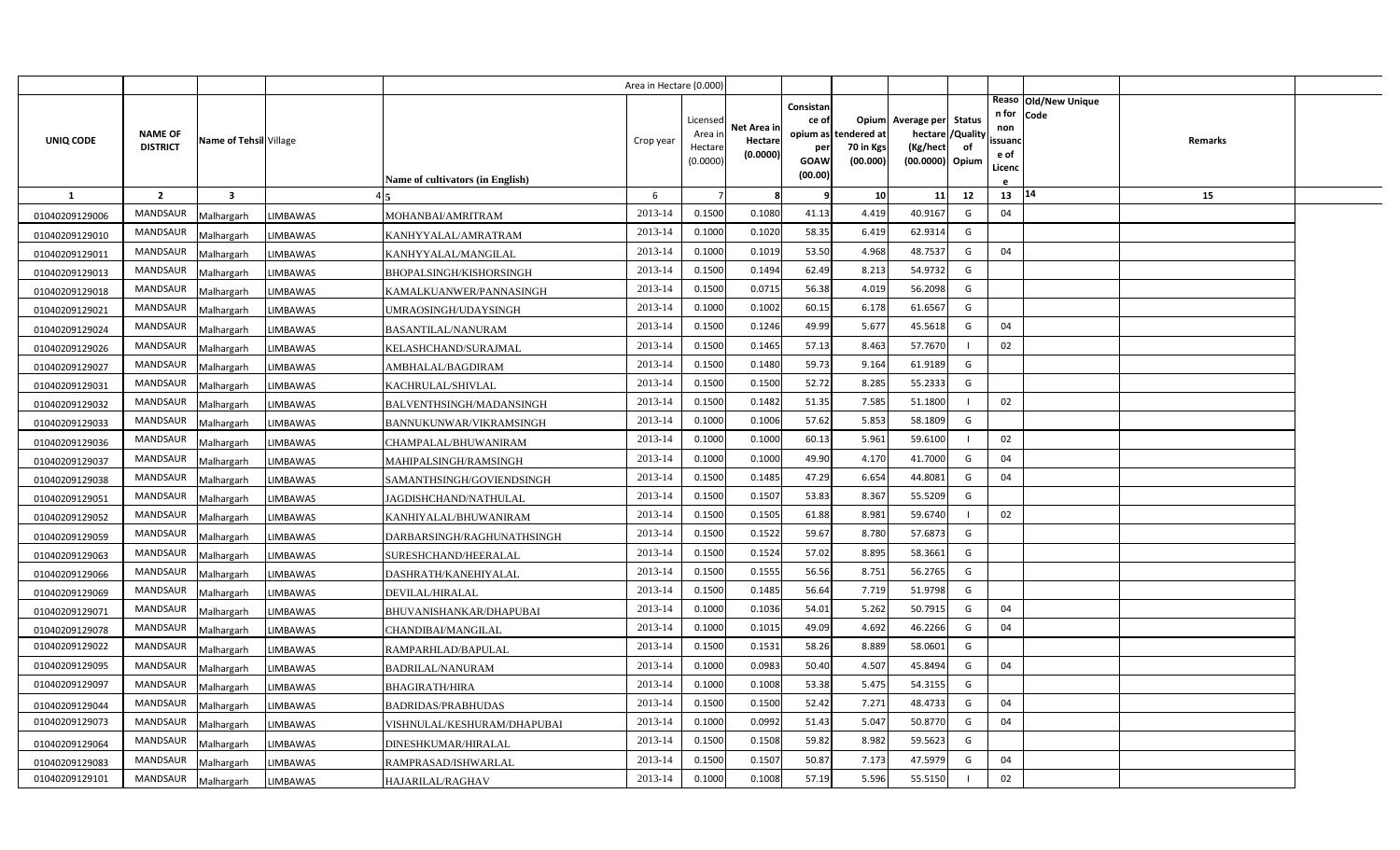|                |                                   |                         |                                            | Area in Hectare (0.000) |                                            |                                    |                                                     |                                               |                                                                    |                |                                          |                              |         |  |
|----------------|-----------------------------------|-------------------------|--------------------------------------------|-------------------------|--------------------------------------------|------------------------------------|-----------------------------------------------------|-----------------------------------------------|--------------------------------------------------------------------|----------------|------------------------------------------|------------------------------|---------|--|
| UNIQ CODE      | <b>NAME OF</b><br><b>DISTRICT</b> | Name of Tehsil Village  | <b>Name of cultivators (in English)</b>    | Crop year               | Licensed<br>Area in<br>Hectare<br>(0.0000) | Net Area in<br>Hectare<br>(0.0000) | Consistan<br>ce of<br>per<br><b>GOAW</b><br>(00.00) | opium as tendered at<br>70 in Kgs<br>(00.000) | Opium Average per Status<br>hectare<br>(Kg/hect<br>(00.0000) Opium | /Quality<br>of | n for<br>non<br>ssuand<br>e of<br>Licenc | Reaso Old/New Unique<br>Code | Remarks |  |
| <b>1</b>       | $\overline{2}$                    | $\overline{\mathbf{3}}$ |                                            | 6                       |                                            | 8                                  | 9                                                   | 10                                            | 11                                                                 | 12             | 13                                       | 14                           | 15      |  |
| 01040209129061 | <b>MANDSAUR</b>                   | Malhargarh              | MADANLAL/HAJARILAL<br>LIMBAWAS             | 2013-14                 | 0.1000                                     | 0.1003                             | 49.96                                               | 4.925                                         | 49.1027                                                            | G              | 04                                       |                              |         |  |
| 01040209107019 | MANDSAUR                          | Malhargarh              | <b>BELARA</b><br>GOPAL/RAMCHANDRA/NANDUBAI | 2013-14                 | 0.1000                                     | 0.1037                             | 56.26                                               | 5.554                                         | 53.5583                                                            | G              |                                          |                              |         |  |
| 01040209107023 | <b>MANDSAUR</b>                   | Malhargarh              | <b>BELARA</b><br>KANWARLAL/ROOPA           | 2013-14                 | 0.1500                                     | 0.1485                             | 46.28                                               | 6.929                                         | 46.6599                                                            | G              | 04                                       |                              |         |  |
| 01040209107030 | <b>MANDSAUR</b>                   | Malhargarh              | <b>BELARA</b><br>NARAYAN/NATHU             | 2013-14                 | 0.1500                                     | 0.1475                             | 47.02                                               | 6.959                                         | 47.1797                                                            | G              | 04                                       |                              |         |  |
| 01040209107015 | <b>MANDSAUR</b>                   | Malhargarh              | <b>BELARA</b><br><b>BAPULAL/NANURAM</b>    | 2013-14                 | 0.1000                                     | 0.0990                             | 56.97                                               | 5.469                                         | 55.2424                                                            | G              |                                          |                              |         |  |
| 01040209107043 | <b>MANDSAUR</b>                   | Malhargarh              | <b>BELARA</b><br>UDAYSINGH/KARANSINGH      | 2013-14                 | 0.1500                                     | 0.1463                             | 47.93                                               | 7.032                                         | 48.0656                                                            | G              | 04                                       |                              |         |  |
| 01040209107048 | MANDSAUR                          | Malhargarh              | <b>BELARA</b><br>LAXMINARAYAN/MAGNIRAM     | 2013-14                 | 0.1500                                     | 0.1456                             | 49.45                                               | 7.672                                         | 52.6923                                                            | G              |                                          |                              |         |  |
| 01040209107049 | <b>MANDSAUR</b>                   | Malhargarh              | <b>BELARA</b><br>GENDALAL/MAGNIRAM         | 2013-14                 | 0.1500                                     | 0.1475                             | 51.54                                               | 8.084                                         | 54.8068                                                            | G              |                                          |                              |         |  |
| 01040209107047 | <b>MANDSAUR</b>                   | Malhargarh              | <b>BELARA</b><br>DEVILAL/MODA              | 2013-14                 | 0.1500                                     | 0.1480                             | 52.29                                               | 6.798                                         | 45.9324                                                            | G              | 04                                       |                              |         |  |
| 01040209111001 | MANDSAUR                          | Malhargarh              | BAPUSINGH/JAYSINGH<br>KAMLIYA              | 2013-14                 | 0.1500                                     | 0.1380                             | 58.91                                               | 8.500                                         | 61.5942                                                            | G              |                                          |                              |         |  |
| 01040209111002 | <b>MANDSAUR</b>                   | Malhargarh              | KAMLIYA<br>BHANWARBAI/NAHARSINGH           | 2013-14                 | 0.1500                                     |                                    |                                                     |                                               | 0.0000                                                             | F.             |                                          |                              |         |  |
| 01040209111018 | <b>MANDSAUR</b>                   | Malhargarh              | KAMLIYA<br>KALUSINGH/JAYSINGH              | 2013-14                 | 0.1500                                     | 0.1496                             | 54.18                                               | 8.057                                         | 53.8570                                                            | G              |                                          |                              |         |  |
| 01040209111022 | <b>MANDSAUR</b>                   | Malhargarh              | KAMLIYA<br>ROOPSINGH/GAMERSINGH            | 2013-14                 | 0.1500                                     | 0.1495                             | 56.70                                               | 8.505                                         | 56.8896                                                            | G              |                                          |                              |         |  |
| 01040209111025 | <b>MANDSAUR</b>                   | Malhargarh              | KAMALDAS/PRABHUDAS<br>KAMLIYA              | 2013-14                 | 0.1500                                     | 0.1467                             | 57.87                                               | 8.705                                         | 59.3388                                                            | G              |                                          |                              |         |  |
| 01040209111027 | MANDSAUR                          | Malhargarh              | KAMLIYA<br>UDAYSINGH/JAYSINGH              | 2013-14                 | 0.1000                                     | 0.0992                             | 53.81                                               | 5.619                                         | 56.6431                                                            | G              |                                          |                              |         |  |
| 01040209111033 | <b>MANDSAUR</b>                   | Malhargarh              | KAMLIYA<br>GOVINDSINGH/BHERUSINGH          | 2013-14                 | 0.1000                                     | 0.1039                             | 53.05                                               | 5.578                                         | 53.6862                                                            | G              |                                          |                              |         |  |
| 01040209111034 | <b>MANDSAUR</b>                   | Malhargarh              | KAMLIYA<br>SULTANSINGH/JALAMSINGH          | 2013-14                 | 0.1500                                     | 0.1515                             | 56.70                                               | 8.043                                         | 53.0891                                                            | G              |                                          |                              |         |  |
| 01040209111049 | <b>MANDSAUR</b>                   | Malhargarh              | KAMLIYA<br>JAGDISHSINGH/KALUSINGH          | 2013-14                 | 0.1000                                     | 0.0990                             | 53.19                                               | 5.631                                         | 56.8788                                                            | G              |                                          |                              |         |  |
| 01040209111050 | <b>MANDSAUR</b>                   | Malhargarh              | KAMLIYA<br>GENDALAL/TULSIRAM               | 2013-14                 | 0.1500                                     | 0.1440                             | 56.26                                               | 8.343                                         | 57.9375                                                            | G              |                                          |                              |         |  |
| 01040209111054 | <b>MANDSAUR</b>                   | Malhargarh              | KAMLIYA<br>JASVANTHSINGH/NATHUSINGH        | 2013-14                 | 0.1500                                     | 0.1476                             | 56.80                                               | 8.512                                         | 57.6694                                                            | G              |                                          |                              |         |  |
| 01040209111055 | <b>MANDSAUR</b>                   | Malhargarh              | KAMLIYA<br>RAMSINGH/BAPUSINGH              | 2013-14                 | 0.1500                                     | 0.1248                             | 57.70                                               | 7.559                                         | 60.5689                                                            | G              |                                          |                              |         |  |
| 01040209111056 | <b>MANDSAUR</b>                   | Malhargarh              | KAMLIYA<br>KANCHANBAI/RAMSINGH             | 2013-14                 | 0.1500                                     | 0.1393                             | 55.59                                               | 7.528                                         | 54.0416                                                            | G              |                                          |                              |         |  |
| 01040209111076 | <b>MANDSAUR</b>                   | Malhargarh              | KAMLIYA<br>JUZHARSINGH/NIRBHAYSINGH        | 2013-14                 | 0.1500                                     | 0.1505                             | 52.57                                               | 7.81                                          | 51.8937                                                            | G              |                                          |                              |         |  |
| 01040209111062 | <b>MANDSAUR</b>                   | Malhargarh              | KAMLIYA<br>MANSINGH/HARISINGH              | 2013-14                 | 0.1000                                     | 0.0999                             | 52.19                                               | 5.577                                         | 55.8258                                                            | G              |                                          |                              |         |  |
| 01040209111026 | <b>MANDSAUR</b>                   | Malhargarh              | KAMLIYA<br>GOPALSINGH/KALUSINGH            | 2013-14                 | 0.1500                                     | 0.1449                             | 52.20                                               | 7.755                                         | 53.5197                                                            | G              |                                          |                              |         |  |
| 01040209111057 | <b>MANDSAUR</b>                   | Malhargarh              | KAMLIYA<br>VINODSINGH/JUJHARSINGH          | 2013-14                 | 0.1500                                     | 0.1462                             | 57.14                                               | 8.604                                         | 58.8509                                                            | G              |                                          |                              |         |  |
| 01040209111010 | <b>MANDSAUR</b>                   | Malhargarh              | KAMLIYA<br>HARISHKUMAR/BHANWARLAL          | 2013-14                 | 0.1500                                     | 0.1380                             | 53.36                                               | 6.998                                         | 50.7101                                                            | G              | 04                                       |                              |         |  |
| 01040209111012 | MANDSAUR                          | Malhargarh              | KAMLIYA<br>MEHTABBAI/NARAYAN               | 2013-14                 | 0.1500                                     | 0.1507                             | 55.36                                               | 8.549                                         | 56.7286                                                            | G              |                                          |                              |         |  |
| 01040209111013 | <b>MANDSAUR</b>                   | Malhargarh              | KAMLIYA<br>MEHTABSINGH/NAWALSINGH          | 2013-14                 | 0.1000                                     | 0.0990                             | 48.99                                               | 5.200                                         | 52.5253                                                            | G              |                                          |                              |         |  |
| 01040209111023 | <b>MANDSAUR</b>                   | Malhargarh              | KAMLIYA<br>SHANKARLAL/DALLA                | 2013-14                 | 0.1500                                     | 0.1207                             | 44.57                                               | 2.566                                         | 21.2590                                                            | $\blacksquare$ | 02                                       |                              |         |  |
| 01040209111028 | MANDSAUR                          | Malhargarh              | <b>KAMLIYA</b><br>SULTANSINGH/GAMERSINGH   | 2013-14                 | 0.1500                                     | 0.1491                             | 53.07                                               | 8.036                                         | 53.8967                                                            | G              |                                          |                              |         |  |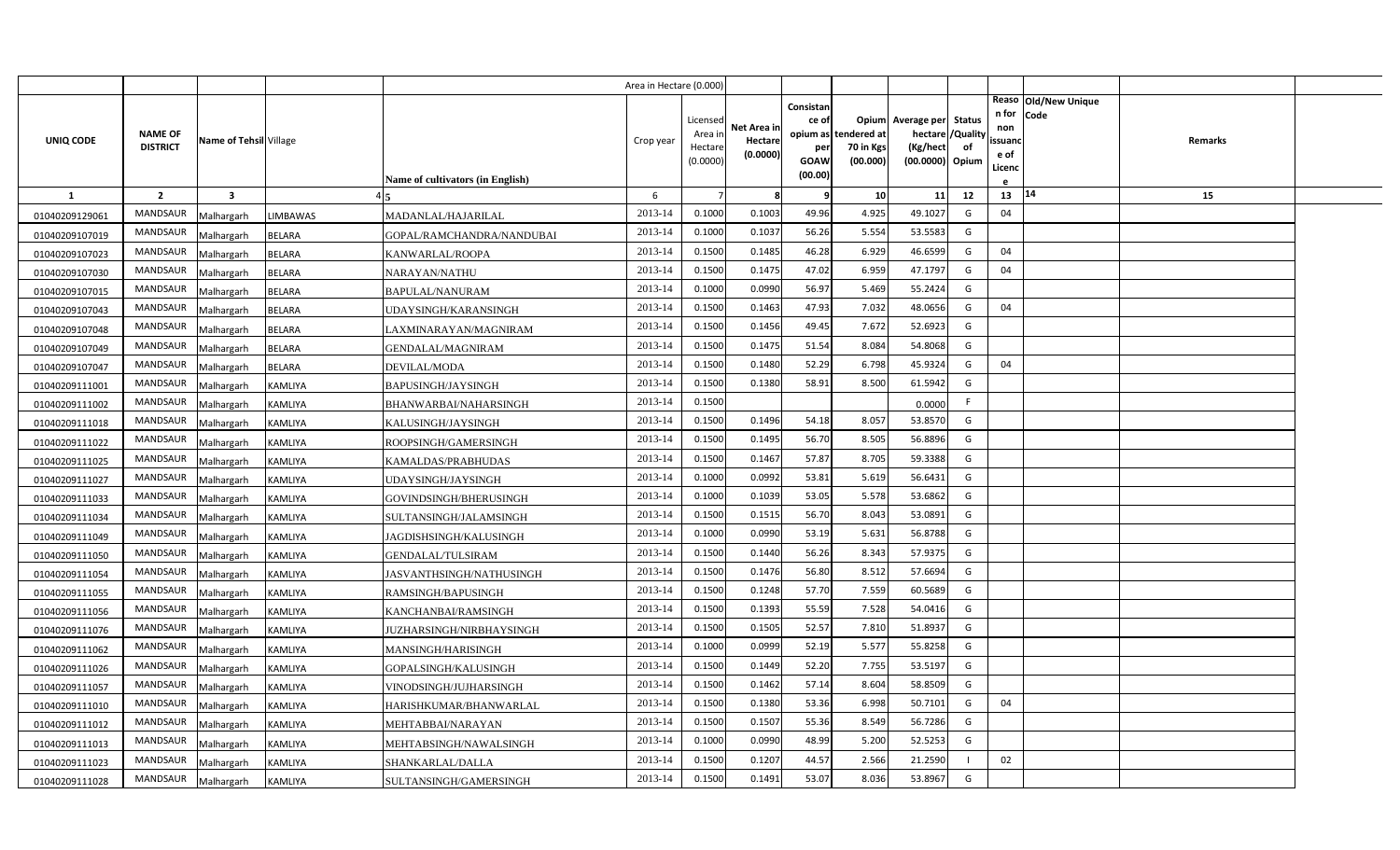|                |                                   |                         |                    |                                         | Area in Hectare (0.000) |                    |             |           |                                   |                          |                |                             |         |  |
|----------------|-----------------------------------|-------------------------|--------------------|-----------------------------------------|-------------------------|--------------------|-------------|-----------|-----------------------------------|--------------------------|----------------|-----------------------------|---------|--|
|                |                                   |                         |                    |                                         |                         |                    |             | Consistan |                                   |                          |                | Reaso Old/New Unique        |         |  |
|                |                                   |                         |                    |                                         |                         | Licensed           | Net Area in | ce of     |                                   | Opium Average per Status |                | n for<br><b>Code</b><br>non |         |  |
| UNIQ CODE      | <b>NAME OF</b><br><b>DISTRICT</b> | Name of Tehsil Village  |                    |                                         | Crop year               | Area in<br>Hectare | Hectare     | per       | opium as tendered at<br>70 in Kgs | hectare<br>(Kg/hect      | 'Quality<br>of | ssuand                      | Remarks |  |
|                |                                   |                         |                    |                                         |                         | (0.0000)           | (0.0000)    | GOAW      | (00.000)                          | (00.0000) Opium          |                | e of<br>Licenc              |         |  |
|                |                                   |                         |                    | <b>Name of cultivators (in English)</b> |                         |                    |             | (00.00)   |                                   |                          |                |                             |         |  |
| 1              | $\overline{2}$                    | $\overline{\mathbf{3}}$ |                    |                                         | 6                       |                    | 8           | q         | 10                                | 11                       | 12             | 13   14                     | 15      |  |
| 01040209111031 | <b>MANDSAUR</b>                   | Malhargarh              | <b>KAMLIYA</b>     | MANGILAL/PANNALAL                       | 2013-14                 | 0.1500             | 0.1440      | 53.11     | 7.489                             | 52.0069                  | G              |                             |         |  |
| 01040209111037 | <b>MANDSAUR</b>                   | Malhargarh              | KAMLIYA            | MODSINGH/MANSINGH                       | 2013-14                 | 0.1500             | 0.1470      | 60.60     | 9.081                             | 61.7755                  | G              |                             |         |  |
| 01040209111041 | <b>MANDSAUR</b>                   | Malhargarh              | KAMLIYA            | GOVINDSINGH/NIRBHAYSINGH                | 2013-14                 | 0.1500             | 0.1505      | 57.86     | 8.282                             | 55.0299                  | G              |                             |         |  |
| 01040209111043 | <b>MANDSAUR</b>                   | Malhargarh              | KAMLIYA            | KANWARLAL/NARAYAN                       | 2013-14                 | 0.1500             | 0.1497      | 54.36     | 8.573                             | 57.2679                  | G              |                             |         |  |
| 01040209111044 | <b>MANDSAUR</b>                   | Malhargarh              | KAMLIYA            | RANGLAL/NARAYAN                         | 2013-14                 | 0.1500             | 0.1501      | 57.58     | 9.024                             | 60.1199                  | G              |                             |         |  |
| 01040209111046 | <b>MANDSAUR</b>                   | Malhargarh              | <b>KAMLIYA</b>     | DEVILAL/BHANWARLAL                      | 2013-14                 | 0.1500             | 0.1434      | 64.00     | 9.170                             | 63.9470                  | G              |                             |         |  |
| 01040209111060 | <b>MANDSAUR</b>                   | Malhargarh              | KAMLIYA            | SURAJBAI/KALUSINGH                      | 2013-14                 | 0.1000             | 0.0999      | 50.39     | 5.01                              | 50.1502                  | G              | 04                          |         |  |
| 01040209111061 | MANDSAUR                          | Malhargarh              | KAMLIYA            | SHITALSINGH/HARISINGH                   | 2013-14                 | 0.1500             | 0.0980      | 51.32     | 5.499                             | 56.1122                  | G              |                             |         |  |
| 01040209111063 | <b>MANDSAUR</b>                   | Malhargarh              | KAMLIYA            | GOVINDSINGH/RAMSINGH                    | 2013-14                 | 0.1500             | 0.1457      | 50.71     | 7.541                             | 51.7570                  | G              |                             |         |  |
| 01040209111069 | <b>MANDSAUR</b>                   | Malhargarh              | KAMLIYA            | PUSHPABAI/JUGALKISHOR                   | 2013-14                 | 0.1500             | 0.1462      | 50.74     | 7.357                             | 50.3215                  | G              | 04                          |         |  |
| 01040209111072 | <b>MANDSAUR</b>                   | Malhargarh              | KAMLIYA            | SHANTILAL/BHANWARLAL                    | 2013-14                 | 0.1500             | 0.1410      | 62.92     | 9.159                             | 64.9574                  | G              |                             |         |  |
| 01040209111078 | <b>MANDSAUR</b>                   | Malhargarh              | KAMLIYA            | MANGUSINGH/DEVISINGH                    | 2013-14                 | 0.1000             | 0.0964      | 55.31     | 5.523                             | 57.2925                  | G              |                             |         |  |
| 01040209111040 | <b>MANDSAUR</b>                   | Malhargarh              | KAMLIYA            | RUGHNATHSINGH/SURATSINGH                | 2013-14                 | 0.1500             | 0.1508      | 54.13     | 7.973                             | 52.8714                  | G              |                             |         |  |
| 01040209111029 | <b>MANDSAUR</b>                   | Malhargarh              | KAMLIYA            | ISHWARSINGH/NIRBHAYSINGH                | 2013-14                 | 0.1500             | 0.1485      | 60.57     | 9.233                             | 62.1751                  | G              |                             |         |  |
| 01040209111080 | <b>MANDSAUR</b>                   | Malhargarh              | KAMLIYA            | DHAPUBAI/SURATSINGH                     | 2013-14                 | 0.1500             | 0.1495      | 60.62     | 8.773                             | 58.6823                  | G              |                             |         |  |
| 01040209111036 | <b>MANDSAUR</b>                   | Malhargarh              | KAMLIYA            | BALWANTSINGH/BHUVANISINGH               | 2013-14                 | 0.1000             | 0.0882      | 54.66     | 4.997                             | 56.6553                  | G              |                             |         |  |
| 01040209111048 | <b>MANDSAUR</b>                   | Malhargarh              | KAMLIYA            | GORDHANLAL/NARAYAN                      | 2013-14                 | 0.1000             | 0.0996      | 56.79     | 5.866                             | 58.8956                  | G              |                             |         |  |
| 01040209111058 | <b>MANDSAUR</b>                   | Malhargarh              | KAMLIYA            | CHAINSINGH/MAANSINGH                    | 2013-14                 | 0.1500             | 0.1508      | 60.88     | 9.332                             | 61.8833                  | G              |                             |         |  |
| 01040209111081 | <b>MANDSAUR</b>                   | Malhargarh              | KAMLIYA            | PRABHUSINGH/GOBARSINGH                  | 2013-14                 | 0.1000             | 0.0996      | 62.74     | 6.095                             | 61.1940                  |                | 02                          |         |  |
| 01040209111053 | <b>MANDSAUR</b>                   | Malhargarh              | KAMLIYA            | GOVINDSING/RATANSINGH                   | 2013-14                 | 0.1500             | 0.1420      | 51.69     | 7.148                             | 50.3380                  | G              | 04                          |         |  |
| 01040209111059 | <b>MANDSAUR</b>                   | Malhargarh              | KAMLIYA            | MOHANBAI/NIRBHAYSINGH                   | 2013-14                 | 0.1500             | 0.1497      | 61.33     | 8.420                             | 56.2458                  | G              |                             |         |  |
| 01040209111075 | <b>MANDSAUR</b>                   | Malhargarh              | KAMLIYA            | GOVINDSINGH/MEHTABSINGH/BULAKBAI        | 2013-14                 | 0.1000             | 0.0999      | 49.56     | 5.275                             | 52.8028                  | G              |                             |         |  |
| 01040209111020 | <b>MANDSAUR</b>                   | Malhargarh              | <b>KAMLIYA</b>     | SONABAI/KALUSINGH                       | 2013-14                 | 0.1000             | 0.0954      | 61.92     | 6.033                             | 63.2390                  | G              |                             |         |  |
| 01040209111082 | MANDSAUR                          | Malhargarh              | KAMLIYA            | RATANBAI/KACHRUSINGH                    | 2013-14                 | 0.1000             | 0.1009      | 55.16     | 5.689                             | 56.3826                  | G              | 01040209097018              |         |  |
| 01040209113001 | <b>MANDSAUR</b>                   | Malhargarh              | CHOUTHKHEDI        | KAMLESHPURI/NARAYANPURI                 | 2013-14                 | 0.1500             | 0.1416      | 60.30     | 8.218                             | 58.0367                  | G              |                             |         |  |
| 01040209113004 | MANDSAUR                          | Malhargarh              | CHOUTHKHEDI        | RAMESHCHANDRA/BHANWARLAL                | 2013-14                 | 0.1500             | 0.1440      | 53.28     | 7.520                             | 52.2222                  | G              |                             |         |  |
| 01040209113005 | MANDSAUR                          | Malhargarh              | CHOUTHKHEDI        | KISHANSINGH/UDAYSINGH/POKHARSINGH       | 2013-14                 | 0.1500             | 0.1500      | 56.35     | 8.396                             | 55.9733                  | G              |                             |         |  |
| 01040209113006 | MANDSAUR                          | Malhargarh              | CHOUTHKHEDI        | BULAKBAI/UDAYLAL                        | 2013-14                 | 0.1500             | 0.1444      | 54.06     | 8.032                             | 55.6233                  | G              |                             |         |  |
| 01040209113007 | <b>MANDSAUR</b>                   | Malhargarh              | CHOUTHKHEDI        | VARDIBAI/MANGU                          | 2013-14                 | 0.1500             | 0.1034      | 52.75     | 5.629                             | 54.4391                  | G              |                             |         |  |
| 01040209113008 | <b>MANDSAUR</b>                   | Malhargarh              | CHOUTHKHEDI        | RATANLAL/BHAGIRATH                      | 2013-14                 | 0.1500             |             |           |                                   | 0.0000                   | -F             |                             |         |  |
| 01040209113009 | <b>MANDSAUR</b>                   | Malhargarh              | <b>CHOUTHKHEDI</b> | RANJITSINGH/UDAYSINGH                   | 2013-14                 | 0.1500             | 0.1000      | 52.97     | 4.888                             | 48.8800                  | G              | 04                          |         |  |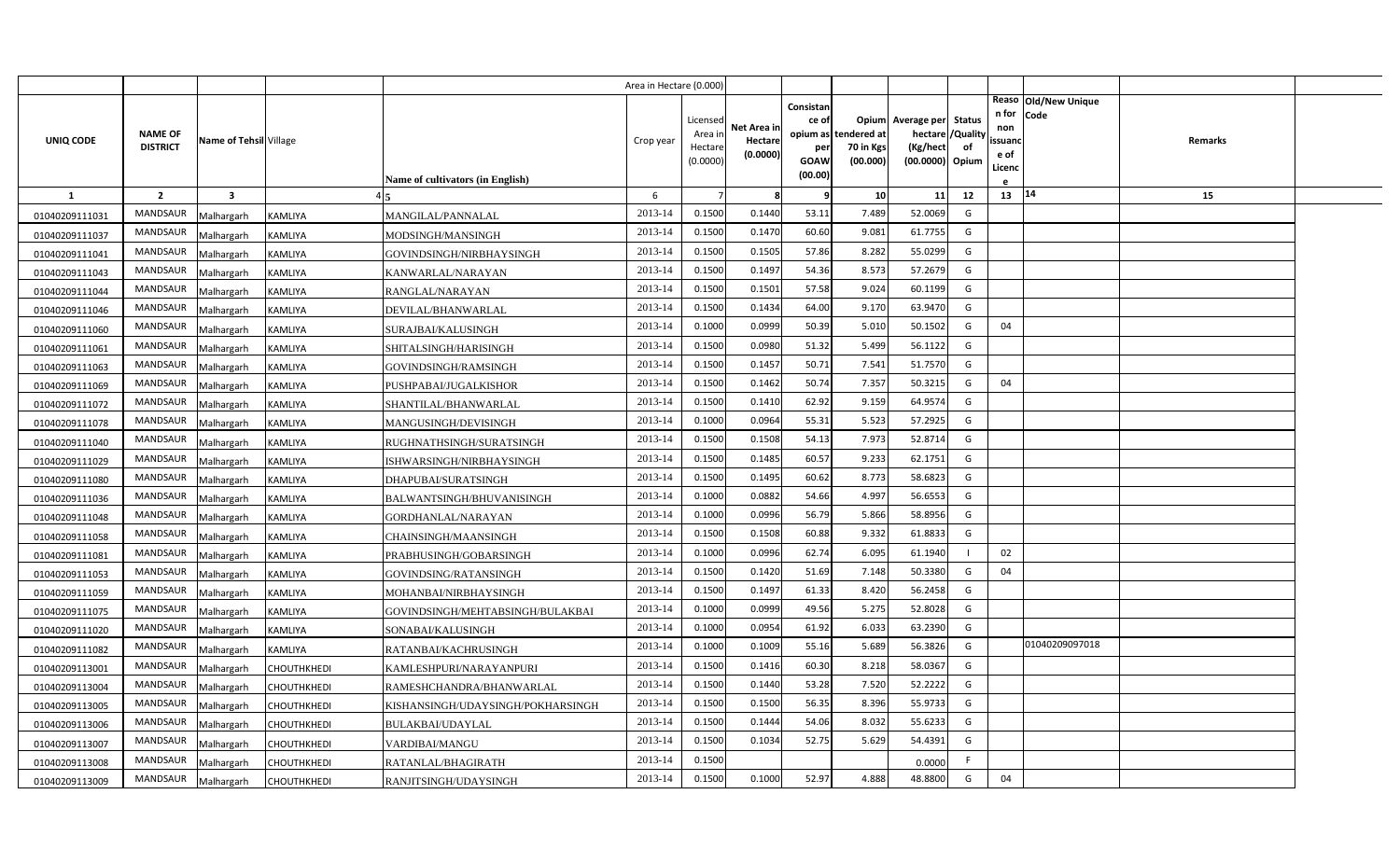|                                  |                 |                          |                                   |                                                   | Area in Hectare (0.000) |          |                     |                    |                      |                          |                |                                       |         |  |
|----------------------------------|-----------------|--------------------------|-----------------------------------|---------------------------------------------------|-------------------------|----------|---------------------|--------------------|----------------------|--------------------------|----------------|---------------------------------------|---------|--|
|                                  |                 |                          |                                   |                                                   |                         | Licensed |                     | Consistan<br>ce of |                      | Opium Average per Status |                | Reaso Old/New Unique<br>n for<br>Code |         |  |
|                                  | <b>NAME OF</b>  |                          |                                   |                                                   |                         | Area in  | Net Area in         |                    | opium as tendered at | hectare                  | /Quality       | non                                   |         |  |
| UNIQ CODE                        | <b>DISTRICT</b> | Name of Tehsil Village   |                                   |                                                   | Crop year               | Hectare  | Hectare<br>(0.0000) | per                | 70 in Kgs            | (Kg/hect                 | of             | ssuanc<br>e of                        | Remarks |  |
|                                  |                 |                          |                                   |                                                   |                         | (0.0000) |                     | GOAW<br>(00.00)    | (00.000)             | (00.0000) Opium          |                | Licenc                                |         |  |
| 1                                | $\overline{2}$  | $\overline{\mathbf{3}}$  |                                   | Name of cultivators (in English)                  | 6                       |          | -8                  | q                  | 10 <sup>1</sup>      | 11                       | 12             | $13 \mid 14$                          | 15      |  |
|                                  | <b>MANDSAUR</b> |                          |                                   |                                                   | 2013-14                 | 0.1000   | 0.0943              | 56.45              | 5.097                | 54.0509                  | G              |                                       |         |  |
| 01040209113034                   | <b>MANDSAUR</b> | Malhargarh               | CHOUTHKHEDI                       | ISHWARLAL/MANGILAL                                | 2013-14                 | 0.1500   |                     |                    |                      |                          | F              |                                       |         |  |
| 01040209113044                   | MANDSAUR        | Malhargarh               | <b>CHOUTHKHEDI</b>                | KARULAL/MANGILAL                                  | 2013-14                 | 0.1500   | 0.1177              | 54.91              | 6.260                | 0.0000<br>53.1861        | G              |                                       |         |  |
| 01040209113046                   | MANDSAUR        | Malhargarh               | CHOUTHKHEDI                       | <b>BASANTILAL/MANGILAL</b>                        | 2013-14                 | 0.1500   | 0.0988              | 57.33              | 5.381                | 54.4636                  | G              |                                       |         |  |
| 01040209113047                   | <b>MANDSAUR</b> | Malhargarh               | <b>CHOUTHKHEDI</b>                | BHARATSINGH/AMARSINGH                             | 2013-14                 | 0.1500   | 0.1519              | 48.95              | 7.482                | 49.2561                  | G              | 04                                    |         |  |
| 01040209113048                   | MANDSAUR        | Malhargarh<br>Malhargarh | CHOUTHKHEDI<br><b>CHOUTHKHEDI</b> | CHUNNILAL/BHANWARLAL                              | 2013-14                 | 0.1500   | 0.1440              | 53.69              | 7.754                | 53.8472                  | G              |                                       |         |  |
| 01040209113061<br>01040209113066 | MANDSAUR        | Malhargarh               | <b>CHOUTHKHEDI</b>                | KANEHIYALAL/BHANWARLAL<br>DASHRATHSINGH/UDAYSINGH | 2013-14                 | 0.1500   | 0.1517              | 57.63              | 8.537                | 56.2755                  | G              |                                       |         |  |
| 01040209113067                   | MANDSAUR        | Malhargarh               | <b>CHOUTHKHEDI</b>                | LAXMANSINGH/KHUMANSINGH                           | 2013-14                 | 0.1000   | 0.0990              | 53.26              | 5.044                | 50.9495                  | G              | 04                                    |         |  |
| 01040209113068                   | <b>MANDSAUR</b> | Malhargarh               | CHOUTHKHEDI                       | RAMCHANDRA/KANIRAM                                | 2013-14                 | 0.1500   | 0.1445              | 52.20              | 7.614                | 52.6920                  | G              |                                       |         |  |
| 01040209113085                   | <b>MANDSAUR</b> | Malhargarh               | CHOUTHKHEDI                       | BAPUSINGH/NATHUSINGH                              | 2013-14                 | 0.1000   |                     |                    |                      | 0.0000                   | F              |                                       |         |  |
| 01040209113089                   | MANDSAUR        | Malhargarh               | CHOUTHKHEDI                       | RADHESHYAM/PRABHULAL                              | 2013-14                 | 0.1500   |                     |                    |                      | 0.0000                   | F              |                                       |         |  |
| 01040209113027                   | <b>MANDSAUR</b> | Malhargarh               | CHOUTHKHEDI                       | ONKARLAL/KASHIRAM                                 | 2013-14                 | 0.1000   | 0.0999              | 54.68              | 5.726                | 57.3170                  | $\blacksquare$ | 02                                    |         |  |
| 01040209113011                   | MANDSAUR        | Malhargarh               | CHOUTHKHEDI                       | RAJARAM/RATAN                                     | 2013-14                 | 0.1500   | 0.1384              | 49.33              | 6.751                | 48.7789                  | G              | 04                                    |         |  |
| 01040209113010                   | <b>MANDSAUR</b> | Malhargarh               | CHOUTHKHEDI                       | BHERULAL/DEVA                                     | 2013-14                 | 0.1000   |                     |                    |                      | 0.0000                   | F.             |                                       |         |  |
| 01040209113018                   | MANDSAUR        | Malhargarh               | CHOUTHKHEDI                       | BHOPALSINGH/ONKARSINGH                            | 2013-14                 | 0.1500   | 0.1440              | 55.55              | 8.118                | 56.3750                  |                | 02                                    |         |  |
| 01040209113020                   | <b>MANDSAUR</b> | Malhargarh               | CHOUTHKHEDI                       | LALSINGH/MANGILAL                                 | 2013-14                 | 0.1500   |                     |                    |                      | 0.0000                   | F.             |                                       |         |  |
| 01040209113021                   | MANDSAUR        | Malhargarh               | CHOUTHKHEDI                       | BAPULAL/BALUJI                                    | 2013-14                 | 0.1500   | 0.1476              | 46.84              | 6.571                | 44.5190                  | G              | 04                                    |         |  |
| 01040209113031                   | <b>MANDSAUR</b> | Malhargarh               | CHOUTHKHEDI                       | AMRITRAM/MANGILAL                                 | 2013-14                 | 0.1500   |                     |                    |                      | 0.0000                   | F.             |                                       |         |  |
| 01040209113035                   | <b>MANDSAUR</b> | Malhargarh               | CHOUTHKHEDI                       | KANWARLAL/BHERULAL                                | 2013-14                 | 0.1000   |                     |                    |                      | 0.0000                   | F.             |                                       |         |  |
| 01040209113041                   | <b>MANDSAUR</b> | Malhargarh               | CHOUTHKHEDI                       | PRABHULAL/RAMCHANDRA                              | 2013-14                 | 0.1500   |                     |                    |                      | 0.0000                   | F.             |                                       |         |  |
| 01040209113049                   | <b>MANDSAUR</b> | Malhargarh               | CHOUTHKHEDI                       | KANCHANBAI/MOTISINGH                              | 2013-14                 | 0.1500   |                     |                    |                      | 0.0000                   | F.             |                                       |         |  |
| 01040209113069                   | <b>MANDSAUR</b> | Malhargarh               | CHOUTHKHEDI                       | <b>BHOPAL/RAMCHANDRA</b>                          | 2013-14                 | 0.1500   | 0.1458              | 51.62              | 7.706                | 52.8532                  | G              |                                       |         |  |
| 01040209113072                   | <b>MANDSAUR</b> | Malhargarh               | CHOUTHKHEDI                       | MADANSINGH/MODSINGH                               | 2013-14                 | 0.1000   | 0.0992              | 48.40              | 4.660                | 46.9758                  | G              | 04                                    |         |  |
| 01040209113082                   | <b>MANDSAUR</b> | Malhargarh               | CHOUTHKHEDI                       | DEVILAL/SHITAL                                    | 2013-14                 | 0.1000   | 0.1010              | 56.93              | 5.652                | 55.9604                  | G              |                                       |         |  |
| 01040209113015                   | <b>MANDSAUR</b> | Malhargarh               | CHOUTHKHEDI                       | BHAGIRATH/KESHURAM                                | 2013-14                 | 0.1000   |                     |                    |                      | 0.0000                   | F.             |                                       |         |  |
| 01040209113059                   | <b>MANDSAUR</b> | Malhargarh               | CHOUTHKHEDI                       | MANGILAL/PYARJI                                   | 2013-14                 | 0.1500   | 0.1459              | 48.91              | 6.994                | 47.9369                  | G              | 04                                    |         |  |
| 01040209113063                   | <b>MANDSAUR</b> | Malhargarh               | <b>CHOUTHKHEDI</b>                | KANWARLAL/BHUVAN                                  | 2013-14                 | 0.1500   | 0.1440              | 45.22              | 6.227                | 43.2430                  |                | 02                                    |         |  |
| 01040209122002                   | <b>MANDSAUR</b> | Malhargarh               | CHITAKHEDI                        | MOHANIBAI/MOHANLAL                                | 2013-14                 | 0.1000   | 0.1021              | 50.93              | 5.464                | 53.5162                  | G              |                                       |         |  |
| 01040209122003                   | <b>MANDSAUR</b> | Malhargarh               | CHITAKHEDI                        | SITARAM/SEVA                                      | 2013-14                 | 0.1000   | 0.0979              | 50.72              | 5.137                | 52.4719                  | G              |                                       |         |  |
| 01040209122008                   | MANDSAUR        | Malhargarh               | CHITAKHEDI                        | RAJARAM/NARAYAN                                   | 2013-14                 | 0.1500   | 0.1446              | 48.50              | 7.691                | 53.1881                  | G              |                                       |         |  |
| 01040209122012                   | MANDSAUR        | Malhargarh               | <b>CHITAKHEDI</b>                 | GOPAL/PRABHULAL                                   | 2013-14                 | 0.1000   | 0.0990              | 62.69              | 6.547                | 66.1313                  | G              |                                       |         |  |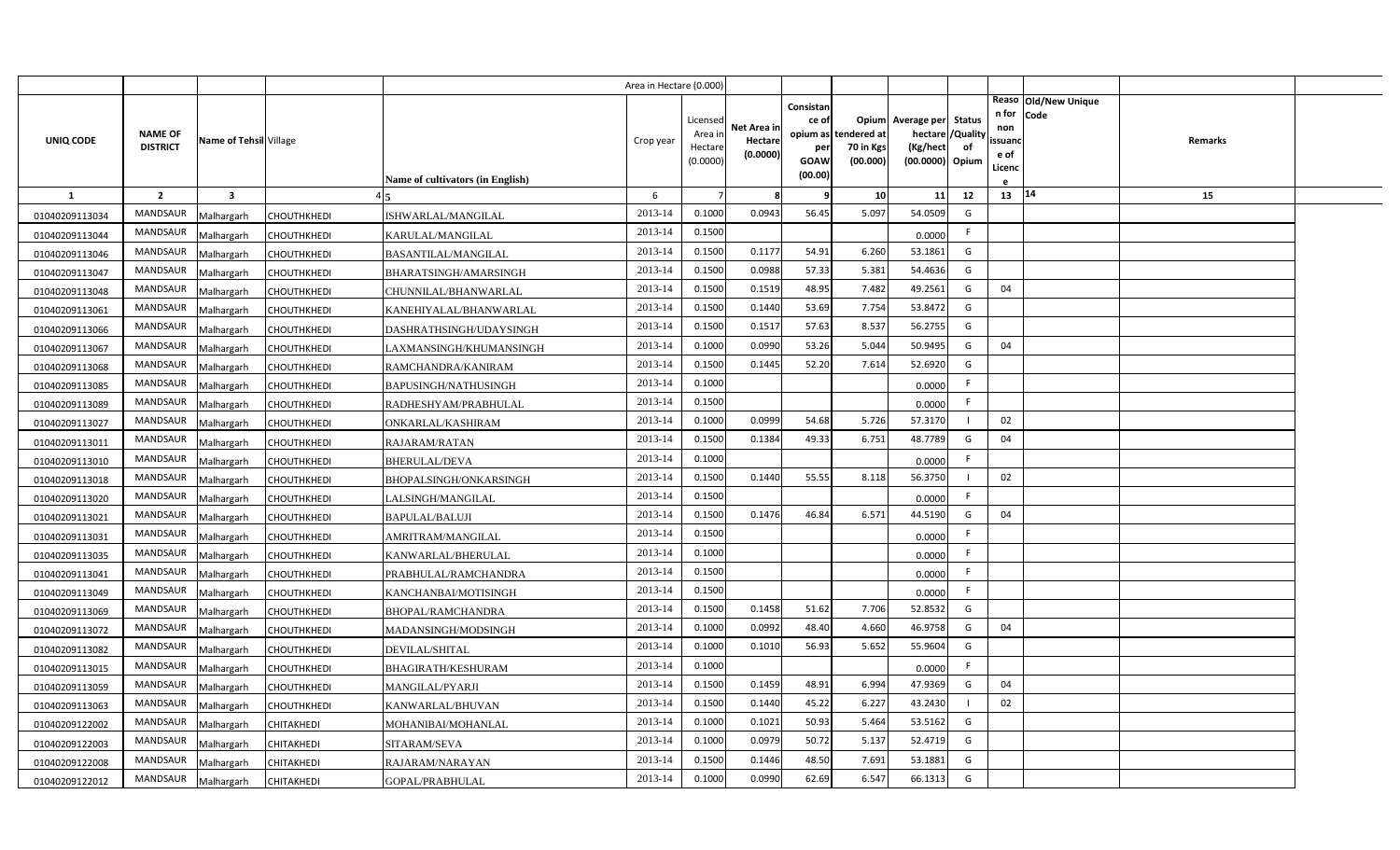|                |                                   |                         |                   |                                  | Area in Hectare (0.000) |                                            |                                    |                                                     |                                               |                                                  |                                          |                                                                          |         |  |
|----------------|-----------------------------------|-------------------------|-------------------|----------------------------------|-------------------------|--------------------------------------------|------------------------------------|-----------------------------------------------------|-----------------------------------------------|--------------------------------------------------|------------------------------------------|--------------------------------------------------------------------------|---------|--|
| UNIQ CODE      | <b>NAME OF</b><br><b>DISTRICT</b> | Name of Tehsil Village  |                   | Name of cultivators (in English) | Crop year               | Licensed<br>Area in<br>Hectare<br>(0.0000) | Net Area in<br>Hectare<br>(0.0000) | Consistan<br>ce of<br>per<br><b>GOAW</b><br>(00.00) | opium as tendered at<br>70 in Kgs<br>(00.000) | Opium Average per<br>(Kg/hect<br>(00.0000) Opium | <b>Status</b><br>hectare / Quality<br>of | Reaso Old/New Unique<br>n for<br>Code<br>non<br>ssuand<br>e of<br>Licenc | Remarks |  |
| $\mathbf{1}$   | $\overline{2}$                    | $\overline{\mathbf{3}}$ |                   |                                  | 6                       |                                            | 8                                  | q                                                   | 10                                            | 11                                               | 12                                       | 14<br>13                                                                 | 15      |  |
| 01040209122018 | MANDSAUR                          | Malhargarh              | CHITAKHEDI        | LAXMAN/KANIRAM                   | 2013-14                 | 0.1500                                     | 0.1458                             | 49.34                                               | 7.415                                         | 50.8573                                          | G                                        | 04                                                                       |         |  |
| 01040209122021 | <b>MANDSAUR</b>                   | Malhargarh              | CHITAKHEDI        | BHANWARSINGH/DEVISINGH           | 2013-14                 | 0.1500                                     | 0.1500                             | 47.23                                               | 7.672                                         | 51.1467                                          | G                                        |                                                                          |         |  |
| 01040209122022 | <b>MANDSAUR</b>                   | Malhargarh              | CHITAKHEDI        | RODMAL/SHANKARLAL                | 2013-14                 | 0.1000                                     | 0.1005                             | 50.97                                               | 5.439                                         | 54.1194                                          | G                                        |                                                                          |         |  |
| 01040209122030 | <b>MANDSAUR</b>                   | Malhargarh              | <b>CHITAKHEDI</b> | RATANLAL/PREMCHAND               | 2013-14                 | 0.1500                                     | 0.1482                             | 51.36                                               | 8.262                                         | 55.7490                                          | G                                        |                                                                          |         |  |
| 01040209122048 | <b>MANDSAUR</b>                   | Malhargarh              | CHITAKHEDI        | BABULAL/GOGA                     | 2013-14                 | 0.1500                                     | 0.1530                             | 53.48                                               | 9.267                                         | 60.5686                                          | G                                        |                                                                          |         |  |
| 01040209122029 | MANDSAUR                          | Malhargarh              | CHITAKHEDI        | PRBHULAL/SITARAM                 | 2013-14                 | 0.1000                                     | 0.1012                             | 49.45                                               | 4.987                                         | 49.2787                                          | G                                        | 04                                                                       |         |  |
| 01040209122005 | MANDSAUR                          | Malhargarh              | <b>CHITAKHEDI</b> | <b>GOPAL/KALU</b>                | 2013-14                 | 0.1500                                     | 0.1440                             | 51.53                                               | 7.119                                         | 49.4375                                          | G                                        | 04                                                                       |         |  |
| 01040209122028 | MANDSAUR                          | Malhargarh              | CHITAKHEDI        | NATHULAL/SITARAM                 | 2013-14                 | 0.1000                                     | 0.0999                             | 46.50                                               | 4.750                                         | 47.5475                                          | G                                        | 04                                                                       |         |  |
| 01040209122032 | <b>MANDSAUR</b>                   | Malhargarh              | CHITAKHEDI        | BHANWARLAL/GOVINDRAM             | 2013-14                 | 0.1500                                     | 0.1488                             | 61.72                                               | 9.646                                         | 64.8253                                          | G                                        |                                                                          |         |  |
| 01040209122001 | <b>MANDSAUR</b>                   | Malhargarh              | CHITAKHEDI        | SHANTIBAI/SITARAM                | 2013-14                 | 0.1500                                     | 0.1429                             | 53.35                                               | 8.124                                         | 56.8509                                          | G                                        |                                                                          |         |  |
| 01040209122006 | <b>MANDSAUR</b>                   | Malhargarh              | CHITAKHEDI        | BHERU/DEVA GAYRI                 | 2013-14                 | 0.1500                                     | 0.1417                             | 54.64                                               | 8.633                                         | 60.9245                                          | G                                        |                                                                          |         |  |
| 01040209122011 | <b>MANDSAUR</b>                   | Malhargarh              | <b>CHITAKHEDI</b> | SAMARATH/BHERULAL                | 2013-14                 | 0.1500                                     | 0.1449                             | 54.59                                               | 9.319                                         | 64.3133                                          | G                                        |                                                                          |         |  |
| 01040209122013 | <b>MANDSAUR</b>                   | Malhargarh              | CHITAKHEDI        | BABULAL/BHERU                    | 2013-14                 | 0.1500                                     | 0.1456                             | 46.13                                               | 7.229                                         | 49.6497                                          | G                                        | 04                                                                       |         |  |
| 01040209122014 | <b>MANDSAUR</b>                   | Malhargarh              | CHITAKHEDI        | <b>BALURAM/GOTAM</b>             | 2013-14                 | 0.1000                                     | 0.1002                             | 50.24                                               | 5.246                                         | 52.3553                                          | G                                        |                                                                          |         |  |
| 01040209122015 | <b>MANDSAUR</b>                   | Malhargarh              | CHITAKHEDI        | MADANLAL/BHUVAN                  | 2013-14                 | 0.1500                                     | 0.1505                             | 51.61                                               | 8.368                                         | 55.6013                                          | G                                        |                                                                          |         |  |
| 01040209122016 | <b>MANDSAUR</b>                   | Malhargarh              | <b>CHITAKHEDI</b> | RAMNARAYAN/KARUJI                | 2013-14                 | 0.1500                                     | 0.1472                             | 48.71                                               | 7.063                                         | 47.9823                                          | G                                        | 04                                                                       |         |  |
| 01040209122017 | <b>MANDSAUR</b>                   | Malhargarh              | CHITAKHEDI        | <b>BHARATLAL/PREMCHAND</b>       | 2013-14                 | 0.1500                                     | 0.1515                             | 51.48                                               | 8.296                                         | 54.7591                                          | G                                        |                                                                          |         |  |
| 01040209122020 | <b>MANDSAUR</b>                   | Malhargarh              | CHITAKHEDI        | KAILASHCHANDRA/NARAYAN           | 2013-14                 | 0.1500                                     | 0.1433                             | 50.98                                               | 7.931                                         | 55.3454                                          | G                                        |                                                                          |         |  |
| 01040209122023 | <b>MANDSAUR</b>                   | Malhargarh              | CHITAKHEDI        | ANOKHILAL/BHANWARLAL             | 2013-14                 | 0.1500                                     | 0.1492                             | 49.07                                               | 7.431                                         | 49.8056                                          | G                                        | 04                                                                       |         |  |
| 01040209122037 | <b>MANDSAUR</b>                   | Malhargarh              | CHITAKHEDI        | RAMCHANDRA/KARULAL               | 2013-14                 | 0.1500                                     | 0.1499                             | 54.13                                               | 9.364                                         | 62.4683                                          | G                                        |                                                                          |         |  |
| 01040209122038 | <b>MANDSAUR</b>                   | Malhargarh              | CHITAKHEDI        | LAXMANKUNWAR/NILAMSINGH          | 2013-14                 | 0.1000                                     | 0.0978                             | 41.45                                               | 3.363                                         | 34.3865                                          | G                                        | 04                                                                       |         |  |
| 01040209122043 | <b>MANDSAUR</b>                   | Malhargarh              | CHITAKHEDI        | KACHRULAL/KANIRAM                | 2013-14                 | 0.1500                                     | 0.1436                             | 56.53                                               | 8.471                                         | 58.9903                                          | G                                        |                                                                          |         |  |
| 01040209122046 | <b>MANDSAUR</b>                   | Malhargarh              | CHITAKHEDI        | RADHAKISHAN/RAMCHANDRA           | 2013-14                 | 0.1000                                     | 0.0951                             | 53.98                                               | 5.568                                         | 58.5489                                          | G                                        |                                                                          |         |  |
| 01040209122050 | <b>MANDSAUR</b>                   | Malhargarh              | CHITAKHEDI        | BHANWERLAL/SEWA                  | 2013-14                 | 0.1000                                     | 0.1020                             | 47.39                                               | 4.793                                         | 46.9902                                          | G                                        | 04                                                                       |         |  |
| 01040209122027 | <b>MANDSAUR</b>                   | Malhargarh              | CHITAKHEDI        | MANGIBAI/ROOPLAL                 | 2013-14                 | 0.1500                                     | 0.1511                             | 57.70                                               | 8.67                                          | 57.3858                                          | G                                        |                                                                          |         |  |
| 01040209122045 | <b>MANDSAUR</b>                   | Malhargarh              | CHITAKHEDI        | KUSHALBAI/KACHRULAL              | 2013-14                 | 0.1000                                     | 0.0918                             | 51.21                                               | 5.143                                         | 56.0240                                          | G                                        |                                                                          |         |  |
| 01040209128006 | MANDSAUR                          | Malhargarh              | AAFUKHEDI         | RAMCHAND/ONKARLAL                | 2013-14                 | 0.1500                                     | 0.1493                             | 54.39                                               | 8.298                                         | 55.5794                                          | G                                        |                                                                          |         |  |
| 01040209128005 | MANDSAUR                          | Malhargarh              | <b>AAFUKHEDI</b>  | KANWARLAL/ONKAR                  | 2013-14                 | 0.1500                                     | 0.1519                             | 61.58                                               | 9.721                                         | 63.9961                                          | G                                        |                                                                          |         |  |
| 01040209128023 | <b>MANDSAUR</b>                   | Malhargarh              | <b>AAFUKHEDI</b>  | PRABHULAL/SEVA                   | 2013-14                 | 0.1000                                     | 0.1026                             | 51.14                                               | 5.267                                         | 51.3353                                          | G                                        |                                                                          |         |  |
| 01040209128024 | MANDSAUR                          | Malhargarh              | AAFUKHEDI         | BHARATSINGH/NIRBHAYSINGH         | 2013-14                 | 0.1500                                     | 0.1484                             | 53.70                                               | 8.347                                         | 56.2466                                          | G                                        |                                                                          |         |  |
| 01040209128029 | MANDSAUR                          | Malhargarh              | <b>AAFUKHEDI</b>  | JAKIRHUSSAIN/HABIBKHAN           | 2013-14                 | 0.1000                                     | 0.1000                             | 56.29                                               | 5.669                                         | 56.6900                                          | G                                        |                                                                          |         |  |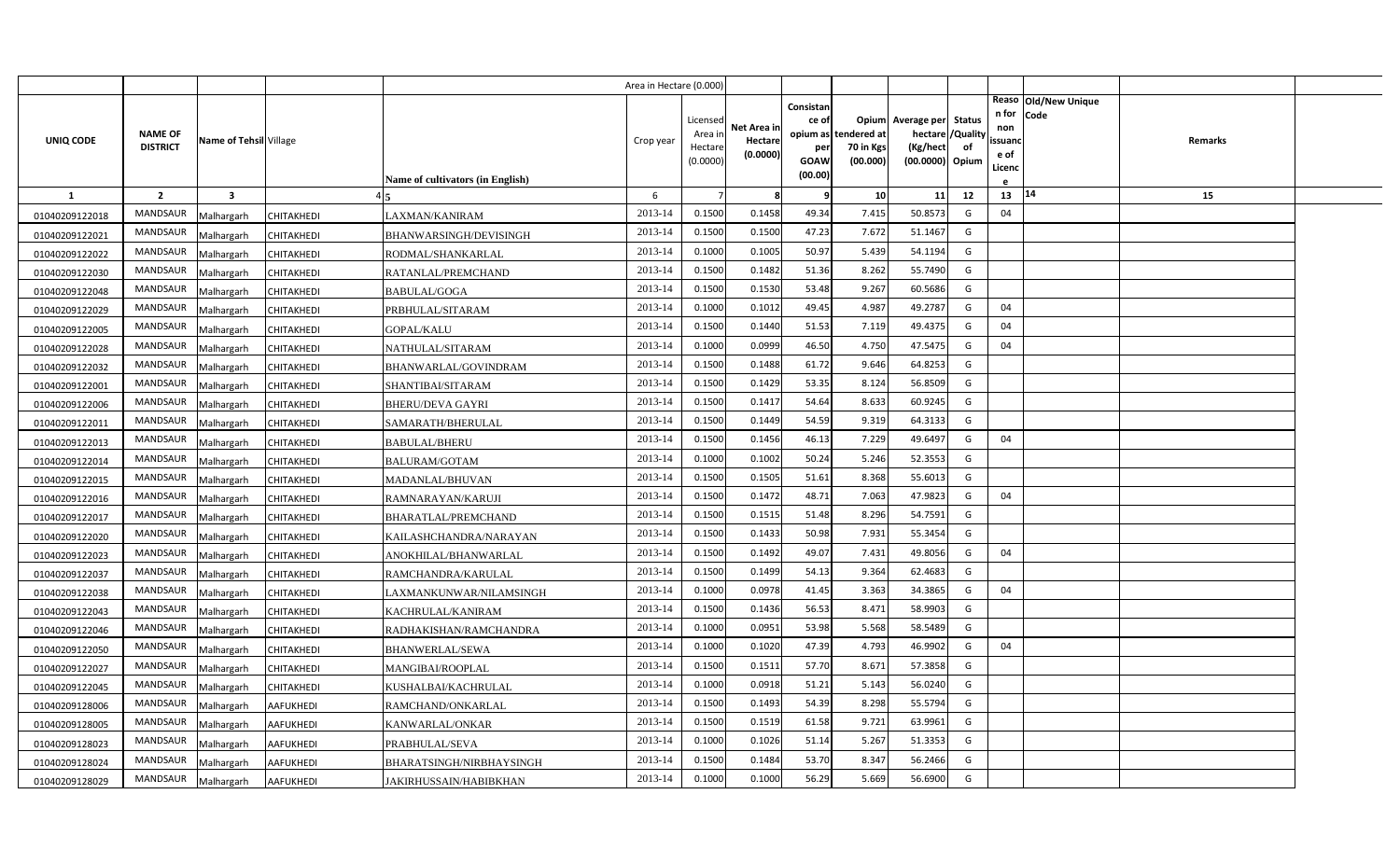|                |                                   |                         |                  |                                     | Area in Hectare (0.000 |                                            |                                    |                                                     |                                               |                                                                       |                     |                                                                          |         |  |
|----------------|-----------------------------------|-------------------------|------------------|-------------------------------------|------------------------|--------------------------------------------|------------------------------------|-----------------------------------------------------|-----------------------------------------------|-----------------------------------------------------------------------|---------------------|--------------------------------------------------------------------------|---------|--|
| UNIQ CODE      | <b>NAME OF</b><br><b>DISTRICT</b> | Name of Tehsil Village  |                  | Name of cultivators (in English)    | Crop year              | Licensed<br>Area in<br>Hectare<br>(0.0000) | Net Area in<br>Hectare<br>(0.0000) | Consistan<br>ce of<br>per<br><b>GOAW</b><br>(00.00) | opium as tendered at<br>70 in Kgs<br>(00.000) | Opium Average per<br>hectare / Quality<br>(Kg/hect<br>(00.0000) Opium | <b>Status</b><br>of | Reaso Old/New Unique<br>n for<br>Code<br>non<br>ssuand<br>e of<br>Licenc | Remarks |  |
| <sup>1</sup>   | $\overline{2}$                    | $\overline{\mathbf{3}}$ |                  |                                     | 6                      |                                            | 8                                  | q                                                   | 10                                            | 11                                                                    | 12                  | 13   14                                                                  | 15      |  |
| 01040209128032 | MANDSAUR                          | Malhargarh              | <b>AAFUKHEDI</b> | SULTANSINGH/MANGUSINGH              | 2013-14                | 0.1500                                     | 0.1496                             | 60.35                                               | 9.096                                         | 60.8021                                                               | G                   |                                                                          |         |  |
| 01040209128037 | <b>MANDSAUR</b>                   | Malhargarh              | <b>AAFUKHEDI</b> | RAMSINGH/KACHRUSINGH                | 2013-14                | 0.1500                                     | 0.1505                             | 57.53                                               | 8.745                                         | 58.1063                                                               | G                   |                                                                          |         |  |
| 01040209128040 | <b>MANDSAUR</b>                   | Malhargarh              | AAFUKHEDI        | KARULAL/MOTILAL                     | 2013-14                | 0.1000                                     | 0.1014                             | 54.23                                               | 5.392                                         | 53.1755                                                               | G                   |                                                                          |         |  |
| 01040209128041 | <b>MANDSAUR</b>                   | Malhargarh              | <b>AAFUKHEDI</b> | BHANWARSINGH/BHUVANISINGH           | 2013-14                | 0.1000                                     | 0.1025                             | 52.02                                               | 5.574                                         | 54.3805                                                               | G                   |                                                                          |         |  |
| 01040209128002 | MANDSAUR                          | Malhargarh              | <b>AAFUKHEDI</b> | ONKARLAL/BHANWARLAL                 | 2013-14                | 0.1500                                     | 0.1560                             | 57.75                                               | 8.861                                         | 56.8013                                                               | G                   |                                                                          |         |  |
| 01040209128007 | MANDSAUR                          | Malhargarh              | <b>AAFUKHEDI</b> | CHANDMOHD/NANDAJI                   | 2013-14                | 0.1000                                     | 0.1009                             | 57.64                                               | 5.731                                         | 56.7988                                                               | G                   |                                                                          |         |  |
| 01040209128008 | MANDSAUR                          | Malhargarh              | <b>AAFUKHEDI</b> | RADHEBAI/DEVA                       | 2013-14                | 0.1000                                     | 0.1019                             | 56.52                                               | 5.555                                         | 54.5142                                                               | G                   |                                                                          |         |  |
| 01040209128033 | MANDSAUR                          | Malhargarh              | <b>AAFUKHEDI</b> | <b>BHONIBAI/PRITHVIRAJ</b>          | 2013-14                | 0.1500                                     | 0.1131                             | 59.72                                               | 6.928                                         | 61.2555                                                               | G                   |                                                                          |         |  |
| 01040209128042 | <b>MANDSAUR</b>                   | Malhargarh              | <b>AAFUKHEDI</b> | KARIMANBAI/SUBHANKHAN               | 2013-14                | 0.1500                                     | 0.1510                             | 59.38                                               | 9.026                                         | 59.7748                                                               | G                   |                                                                          |         |  |
| 01040209105001 | MANDSAUR                          | Malhargarh              | AAKIYAPALRA      | RATANSINGH/PYARSINGH                | 2013-14                | 0.1500                                     | 0.1441                             | 55.37                                               | 8.131                                         | 56.4261                                                               | G                   |                                                                          |         |  |
| 01040209105013 | <b>MANDSAUR</b>                   | Malhargarh              | AAKIYAPALRA      | UMRAOSINGH/LAXMANSINGH              | 2013-14                | 0.1500                                     | 0.1392                             | 46.41                                               | 7.485                                         | 53.7716                                                               | G                   |                                                                          |         |  |
| 01040209105024 | <b>MANDSAUR</b>                   | Malhargarh              | AAKIYAPALRA      | KALURAM/LALURAM                     | 2013-14                | 0.1500                                     | 0.1492                             | 49.18                                               | 7.433                                         | 49.8190                                                               | G                   | 04                                                                       |         |  |
| 01040209105025 | <b>MANDSAUR</b>                   | Malhargarh              | AAKIYAPALRA      | SITABAI/LALURAM                     | 2013-14                | 0.1000                                     | 0.0986                             | 44.49                                               | 4.169                                         | 42.2819                                                               | G                   | 04                                                                       |         |  |
| 01040209105040 | <b>MANDSAUR</b>                   | Malhargarh              | AAKIYAPALRA      | NATHUSINGH/ROOPSINGH                | 2013-14                | 0.1000                                     | 0.0986                             | 48.65                                               | 4.865                                         | 49.3408                                                               | G                   | 04                                                                       |         |  |
| 01040209105016 | <b>MANDSAUR</b>                   | Malhargarh              | AAKIYAPALRA      | BACCHULAL/ONKAR                     | 2013-14                | 0.1500                                     | 0.1470                             | 53.19                                               | 8.586                                         | 58.4082                                                               | G                   |                                                                          |         |  |
| 01040209105046 | <b>MANDSAUR</b>                   | Malhargarh              | AAKIYAPALRA      | DHANSINGH/BALWANTSINGH              | 2013-14                | 0.1500                                     | 0.1403                             | 62.62                                               | 9.590                                         | 68.3535                                                               | G                   |                                                                          |         |  |
| 01040209105034 | <b>MANDSAUR</b>                   | Malhargarh              | AAKIYAPALRA      | LALSINGH/SHAMBHUSINGH               | 2013-14                | 0.1500                                     | 0.1408                             | 54.80                                               | 7.782                                         | 55.2699                                                               | G                   |                                                                          |         |  |
| 01040209105007 | MANDSAUR                          | Malhargarh              | AAKIYAPALRA      | NEPALSINGH/SHAMBHUSINGH/INDARKUNWAR | 2013-14                | 0.1000                                     | 0.0950                             | 52.36                                               | 5.363                                         | 56.4526                                                               | G                   |                                                                          |         |  |
| 01040209105003 | <b>MANDSAUR</b>                   | Malhargarh              | AAKIYAPALRA      | HANSKUNWAR/DULESINGH                | 2013-14                | 0.1500                                     | 0.1479                             | 58.79                                               | 9.566                                         | 64.6788                                                               | G                   |                                                                          |         |  |
| 01040209105028 | <b>MANDSAUR</b>                   | Malhargarh              | AAKIYAPALRA      | TULSIRAM/RATNLAL                    | 2013-14                | 0.1500                                     | 0.1424                             | 61.85                                               | 9.357                                         | 65.7093                                                               | G                   |                                                                          |         |  |
| 01040209114007 | <b>MANDSAUR</b>                   | Malhargarh              | <b>BADPUR</b>    | DHAPUBAI/AMRA                       | 2013-14                | 0.1500                                     | 0.1482                             | 56.87                                               | 8.636                                         | 58.2726                                                               | G                   |                                                                          |         |  |
| 01040209114015 | <b>MANDSAUR</b>                   | Malhargarh              | <b>BADPUR</b>    | BHANWARSINGH/LAXMANSINGH            | 2013-14                | 0.1500                                     | 0.1472                             | 43.52                                               | 7.237                                         | 49.1644                                                               | G                   | 04                                                                       |         |  |
| 01040209114019 | <b>MANDSAUR</b>                   | Malhargarh              | <b>BADPUR</b>    | HARISINGH/BHERUSINGH                | 2013-14                | 0.1500                                     | 0.1500                             | 50.53                                               | 7.673                                         | 51.1533                                                               | G                   |                                                                          |         |  |
| 01040209114028 | <b>MANDSAUR</b>                   | Malhargarh              | <b>BADPUR</b>    | KAMLABAI/SAJJANSINGH                | 2013-14                | 0.1500                                     | 0.1499                             | 42.56                                               | 6.876                                         | 45.8706                                                               | G                   | 01                                                                       |         |  |
| 01040209114030 | <b>MANDSAUR</b>                   | Malhargarh              | <b>BADPUR</b>    | MANGIBAI/RAJARAM                    | 2013-14                | 0.1500                                     | 0.1488                             | 47.23                                               | 7.779                                         | 52.2782                                                               | G                   |                                                                          |         |  |
| 01040209114032 | MANDSAUR                          | Malhargarh              | <b>BADPUR</b>    | GOBARSINGH/MOTISINGH                | 2013-14                | 0.1500                                     | 0.1444                             | 52.76                                               | 7.303                                         | 50.5748                                                               | G                   | 04                                                                       |         |  |
| 01040209114033 | MANDSAUR                          | Malhargarh              | <b>BADPUR</b>    | RAJENDRASINGH/PYARSINGH             | 2013-14                | 0.1500                                     | 0.1500                             | 49.42                                               | 7.928                                         | 52.8533                                                               | G                   |                                                                          |         |  |
| 01040209114034 | MANDSAUR                          | Malhargarh              | <b>BADPUR</b>    | MURLILAL/BANSHILAL                  | 2013-14                | 0.1500                                     | 0.1499                             | 46.91                                               | 7.666                                         | 51.1400                                                               |                     | 02                                                                       |         |  |
| 01040209114041 | MANDSAUR                          | Malhargarh              | <b>BADPUR</b>    | PRABHUSINGH/SURATSINGH              | 2013-14                | 0.1500                                     | 0.1479                             | 59.82                                               | 9.417                                         | 63.6714                                                               | G                   |                                                                          |         |  |
| 01040209114049 | MANDSAUR                          | Malhargarh              | <b>BADPUR</b>    | AMARSINGH/RAMSINGH                  | 2013-14                | 0.1500                                     | 0.1445                             | 52.45                                               | 7.568                                         | 52.3737                                                               | G                   |                                                                          |         |  |
| 01040209114050 | MANDSAUR                          | Malhargarh              | <b>BADPUR</b>    | RAMLAL/NARAYAN                      | 2013-14                | 0.1500                                     | 0.1475                             | 55.65                                               | 8.642                                         | 58.5898                                                               | G                   |                                                                          |         |  |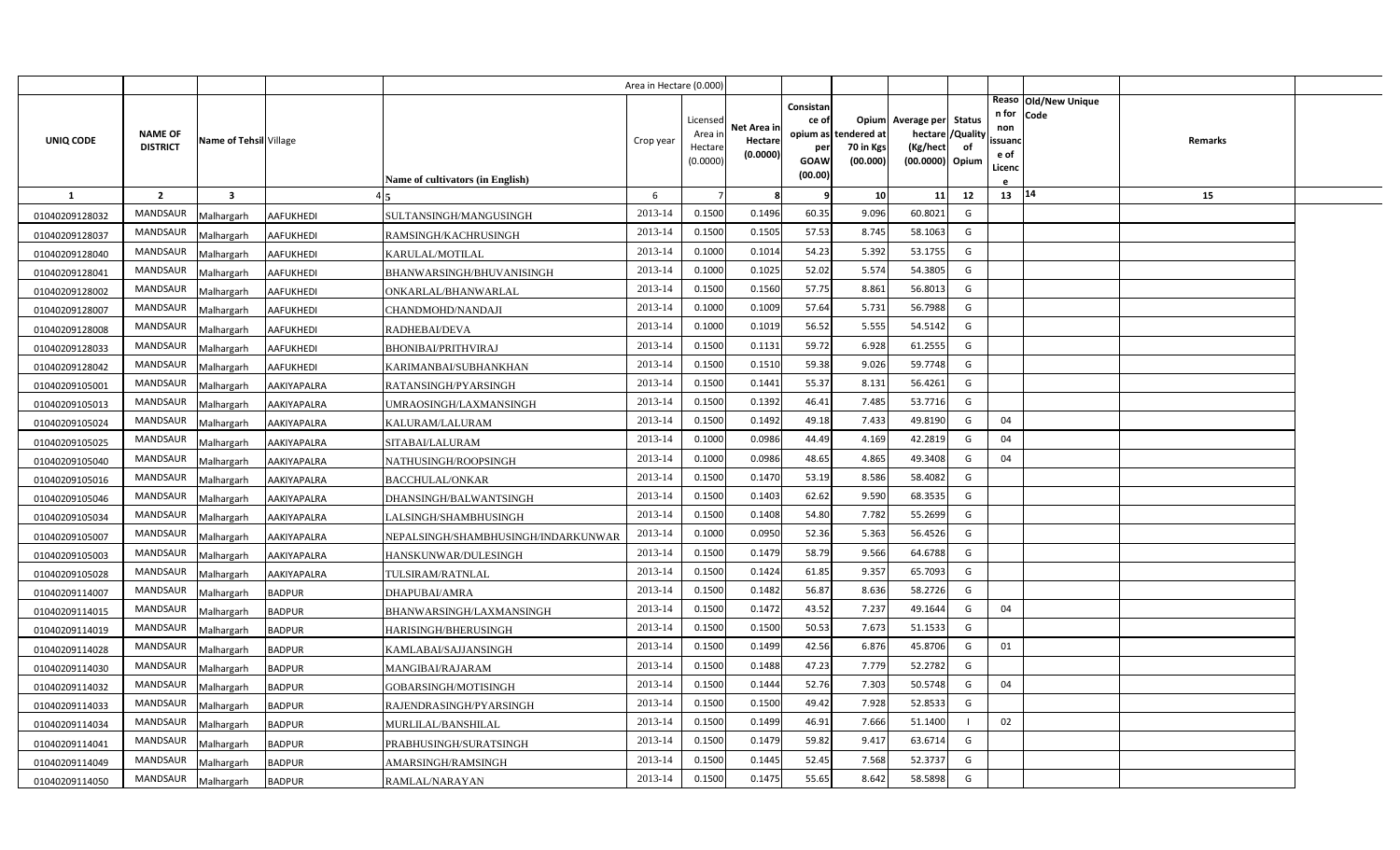|                |                                   |                         |                                                  | Area in Hectare (0.000) |                                            |                                    |                                              |                                               |                                                                    |                |                                          |                              |         |  |
|----------------|-----------------------------------|-------------------------|--------------------------------------------------|-------------------------|--------------------------------------------|------------------------------------|----------------------------------------------|-----------------------------------------------|--------------------------------------------------------------------|----------------|------------------------------------------|------------------------------|---------|--|
| UNIQ CODE      | <b>NAME OF</b><br><b>DISTRICT</b> | Name of Tehsil Village  | Name of cultivators (in English)                 | Crop year               | Licensed<br>Area in<br>Hectare<br>(0.0000) | Net Area in<br>Hectare<br>(0.0000) | Consistan<br>ce of<br>per<br>GOAW<br>(00.00) | opium as tendered at<br>70 in Kgs<br>(00.000) | Opium Average per Status<br>hectare<br>(Kg/hect<br>(00.0000) Opium | /Quality<br>of | n for<br>non<br>ssuand<br>e of<br>Licenc | Reaso Old/New Unique<br>Code | Remarks |  |
| <b>1</b>       | $\overline{2}$                    | $\overline{\mathbf{3}}$ |                                                  | 6                       |                                            | -8                                 | q                                            | 10                                            | 11                                                                 | 12             | 13 14                                    |                              | 15      |  |
| 01040209114066 | MANDSAUR                          | Malhargarh              | <b>BADPUR</b><br>BHANWARSINGH/SAMANDIBAI         | 2013-14                 | 0.1500                                     | 0.1479                             | 53.74                                        | 8.207                                         | 55.4902                                                            | G              |                                          |                              |         |  |
| 01040209114070 | MANDSAUR                          | Malhargarh              | <b>BADPUR</b><br><b>BASANTIBAI/BALAKDAS</b>      | 2013-14                 | 0.1500                                     | 0.1449                             | 51.87                                        | 7.417                                         | 51.1870                                                            | G              |                                          |                              |         |  |
| 01040209114073 | <b>MANDSAUR</b>                   | Malhargarh              | <b>BADPUR</b><br>MOHANSINGH/GOBARSINGH           | 2013-14                 | 0.1500                                     | 0.1460                             | 55.75                                        | 8.832                                         | 60.4932                                                            | G              |                                          |                              |         |  |
| 01040209114075 | <b>MANDSAUR</b>                   | Malhargarh              | <b>BADPUR</b><br><b>BAGDIRAM/ONKAR</b>           | 2013-14                 | 0.1500                                     | 0.1486                             | 49.16                                        | 8.217                                         | 55.2961                                                            | G              |                                          |                              |         |  |
| 01040209114074 | <b>MANDSAUR</b>                   | Malhargarh              | DASHRATHSINGH/GOBARSINGH<br><b>BADPUR</b>        | 2013-14                 | 0.1500                                     | 0.1500                             | 48.28                                        | 7.801                                         | 52.0067                                                            | G              |                                          |                              |         |  |
| 01040209114078 | <b>MANDSAUR</b>                   | Malhargarh              | <b>BADPUR</b><br>RAMCHANDARA/BAGDIRAM            | 2013-14                 | 0.1000                                     | 0.1000                             | 47.18                                        | 4.516                                         | 45.1600                                                            | G              | 04                                       |                              |         |  |
| 01040209114009 | <b>MANDSAUR</b>                   | Malhargarh              | <b>BADPUR</b><br>JALAMSINGH/MODSINGH/NARVADABAI  | 2013-14                 | 0.1500                                     | 0.1547                             | 49.58                                        | 8.223                                         | 53.1545                                                            | G              |                                          |                              |         |  |
| 01040209114011 | <b>MANDSAUR</b>                   | Malhargarh              | <b>BADPUR</b><br>PRABHUSINGH/BHURSINGH           | 2013-14                 | 0.1500                                     | 0.1551                             | 47.45                                        | 7.639                                         | 49.2521                                                            | G              | 04                                       |                              |         |  |
| 01040209114091 | <b>MANDSAUR</b>                   | Malhargarh              | <b>BADPUR</b><br>RAMSINGH/KISHORSINGH            | 2013-14                 | 0.1000                                     | 0.0945                             | 47.03                                        | 4.831                                         | 51.1217                                                            | G              |                                          |                              |         |  |
| 01040209114076 | <b>MANDSAUR</b>                   | Malhargarh              | <b>BADPUR</b><br>MOHANBAI/MOHANLAL               | 2013-14                 | 0.1500                                     | 0.1442                             | 56.52                                        | 8.559                                         | 59.3551                                                            | G              |                                          |                              |         |  |
| 01040209114084 | <b>MANDSAUR</b>                   | Malhargarh              | <b>BADPUR</b><br>SHANKARLAL/PYARA                | 2013-14                 | 0.1500                                     | 0.1463                             | 60.91                                        | 9.441                                         | 64.5318                                                            | G              |                                          |                              |         |  |
| 01040209114071 | <b>MANDSAUR</b>                   | Malhargarh              | <b>BADPUR</b><br>PRABHULAL/SHANKARLAL/KASHIBAI   | 2013-14                 | 0.1000                                     | 0.1027                             | 53.17                                        | 6.039                                         | 58.8023                                                            | G              |                                          |                              |         |  |
| 01040209114079 | <b>MANDSAUR</b>                   | Malhargarh              | <b>BADPUR</b><br>KANEHIYALAL/DHULJI              | 2013-14                 | 0.1000                                     | 0.1014                             | 53.92                                        | 5.431                                         | 53.5602                                                            | G              |                                          |                              |         |  |
| 01040209114077 | <b>MANDSAUR</b>                   | Malhargarh              | <b>BADPUR</b><br>LALURAM/SALEGRAM                | 2013-14                 | 0.1500                                     | 0.1504                             | 54.11                                        | 8.093                                         | 53.8098                                                            | G              |                                          |                              |         |  |
| 01040209114001 | <b>MANDSAUR</b>                   | Malhargarh              | <b>BADPUR</b><br>ISHWARSINGH/PREMSINGH           | 2013-14                 | 0.1500                                     | 0.1499                             | 54.35                                        | 8.121                                         | 54.1761                                                            | G              |                                          |                              |         |  |
| 01040209114024 | <b>MANDSAUR</b>                   | Malhargarh              | <b>BADPUR</b><br>MADANSINGH/PREMSINGH            | 2013-14                 | 0.1000                                     | 0.1010                             | 52.80                                        | 5.371                                         | 53.1782                                                            | G              |                                          |                              |         |  |
| 01040209114094 | <b>MANDSAUR</b>                   | Malhargarh              | <b>BADPUR</b><br>GOVINDSINGH/PREMSINGH           | 2013-14                 | 0.1000                                     | 0.1000                             | 42.76                                        | 4.270                                         | 42.7000                                                            | G              | 04                                       |                              |         |  |
| 01040209114002 | <b>MANDSAUR</b>                   | Malhargarh              | <b>BADPUR</b><br><b>JAWANSINGH/PREMSINGH</b>     | 2013-14                 | 0.1500                                     | 0.1488                             | 53.67                                        | 8.526                                         | 57.2984                                                            | G              |                                          |                              |         |  |
| 01040209114003 | <b>MANDSAUR</b>                   | Malhargarh              | <b>BADPUR</b><br>SUGANBAI/HARISINGH/BHANWARSINGH | 2013-14                 | 0.1500                                     | 0.1476                             | 55.87                                        | 9.043                                         | 61.2669                                                            | G              |                                          |                              |         |  |
| 01040209114006 | <b>MANDSAUR</b>                   | Malhargarh              | <b>BADPUR</b><br>NAHARSINGH/KESHARSINGH          | 2013-14                 | 0.1000                                     | 0.0992                             | 52.76                                        | 5.359                                         | 54.0222                                                            | G              |                                          |                              |         |  |
| 01040209114010 | <b>MANDSAUR</b>                   | Malhargarh              | <b>BADPUR</b><br>NATHULAL/KACHRU                 | 2013-14                 | 0.1500                                     | 0.1508                             | 58.87                                        | 9.310                                         | 61.7374                                                            | G              |                                          |                              |         |  |
| 01040209114017 | <b>MANDSAUR</b>                   | Malhargarh              | <b>BADPUR</b><br>KAILASHBAI/GOBARSINGH           | 2013-14                 | 0.1500                                     | 0.1532                             | 51.55                                        | 8.425                                         | 54.9935                                                            | G              |                                          |                              |         |  |
| 01040209114056 | MANDSAUR                          | Malhargarh              | <b>BADPUR</b><br>KISHNIBAI/SALEGRAM              | 2013-14                 | 0.1500                                     | 0.1525                             | 47.18                                        | 6.949                                         | 45.5672                                                            | G              | 04                                       |                              |         |  |
| 01040209114057 | <b>MANDSAUR</b>                   | Malhargarh              | <b>BADPUR</b><br>NANDRAM/GANGARAM                | 2013-14                 | 0.1500                                     | 0.1515                             | 50.63                                        | 8.303                                         | 54.8053                                                            | G              |                                          |                              |         |  |
| 01040209114080 | <b>MANDSAUR</b>                   | Malhargarh              | <b>BADPUR</b><br>DHANNIBAI/MANGILAL              | 2013-14                 | 0.1500                                     | 0.1552                             | 56.32                                        | 9.357                                         | 60.2899                                                            | G              |                                          |                              |         |  |
| 01040209114081 | <b>MANDSAUR</b>                   | Malhargarh              | <b>BADPUR</b><br>SALAMSINGH/BAPUSINGH            | 2013-14                 | 0.1500                                     | 0.1520                             | 50.19                                        | 8.324                                         | 54.7632                                                            | G              |                                          |                              |         |  |
| 01040209114035 | <b>MANDSAUR</b>                   | Malhargarh              | <b>BADPUR</b><br>SHANTIBAI/RAMSINGH              | 2013-14                 | 0.1500                                     | 0.1525                             | 55.57                                        | 8.375                                         | 54.9180                                                            | G              |                                          |                              |         |  |
| 01040209114046 | <b>MANDSAUR</b>                   | Malhargarh              | <b>BADPUR</b><br>BAPUSINGH/HARISINGH             | 2013-14                 | 0.1000                                     | 0.0998                             | 48.33                                        | 5.054                                         | 50.6413                                                            | G              | 04                                       |                              |         |  |
| 01040209114044 | <b>MANDSAUR</b>                   | Malhargarh              | <b>BADPUR</b><br>JUZHARSINGH/HARISINGH           | 2013-14                 | 0.1500                                     | 0.1445                             | 51.22                                        | 7.390                                         | 51.1419                                                            | G              |                                          |                              |         |  |
| 01040209114090 | <b>MANDSAUR</b>                   | Malhargarh              | <b>BADPUR</b><br>MOHANBAI/PRABHULAL              | 2013-14                 | 0.1500                                     | 0.1500                             | 56.13                                        | 8.403                                         | 56.0200                                                            | G              |                                          |                              |         |  |
| 01040209114036 | MANDSAUR                          | Malhargarh              | <b>BADPUR</b><br>GOVINDSINGH/BHANWARSINGH        | 2013-14                 | 0.1500                                     | 0.1508                             | 59.14                                        | 9.116                                         | 60.4509                                                            | G              |                                          |                              |         |  |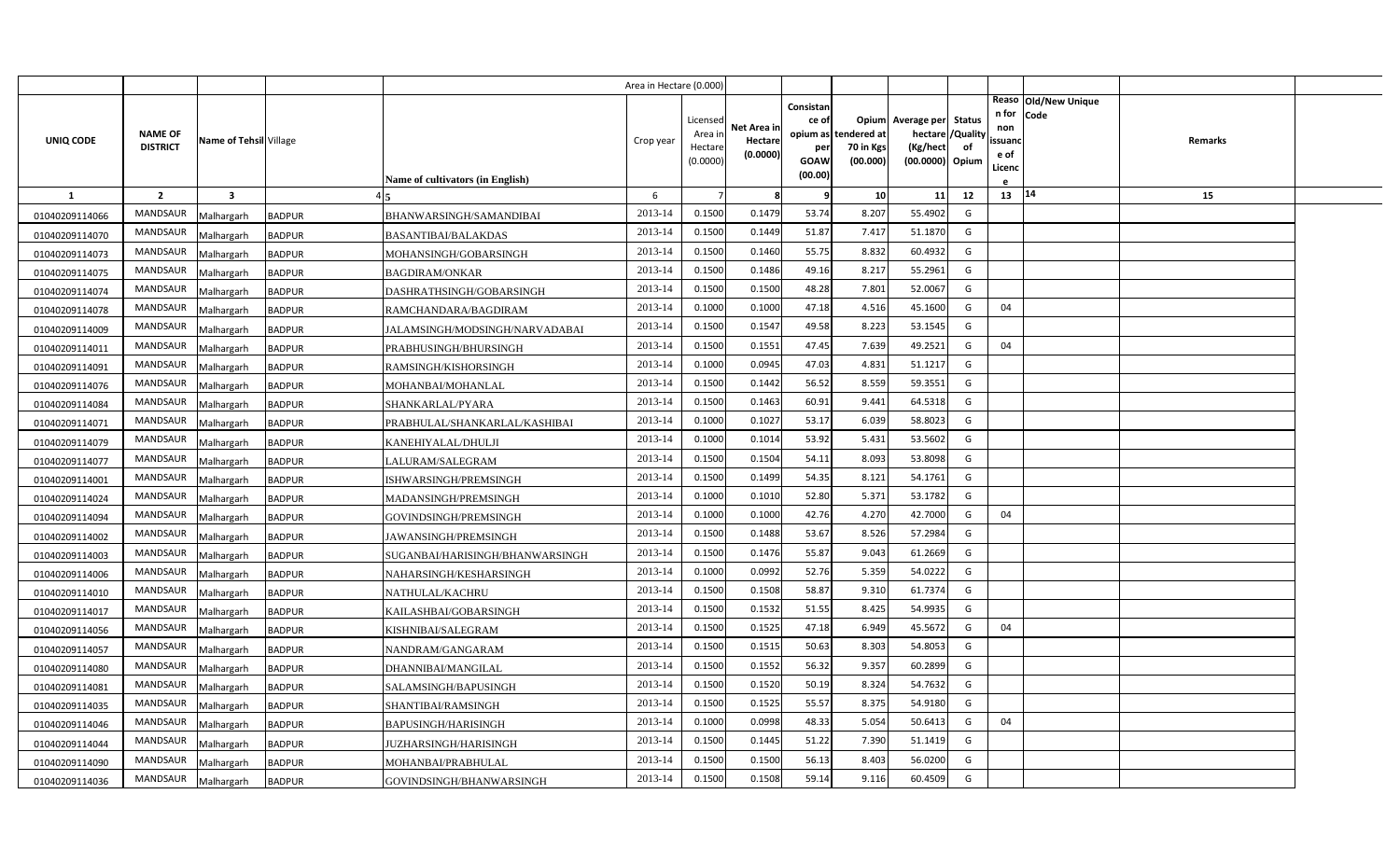|                |                                   |                         |                                               | Area in Hectare (0.000) |                                            |                                    |                                              |                                               |                                                         |                         |                                          |                              |         |  |
|----------------|-----------------------------------|-------------------------|-----------------------------------------------|-------------------------|--------------------------------------------|------------------------------------|----------------------------------------------|-----------------------------------------------|---------------------------------------------------------|-------------------------|------------------------------------------|------------------------------|---------|--|
| UNIQ CODE      | <b>NAME OF</b><br><b>DISTRICT</b> | Name of Tehsil Village  | Name of cultivators (in English)              | Crop year               | Licensed<br>Area in<br>Hectare<br>(0.0000) | Net Area in<br>Hectare<br>(0.0000) | Consistan<br>ce of<br>per<br>GOAW<br>(00.00) | opium as tendered at<br>70 in Kgs<br>(00.000) | Opium Average per Status<br>(Kg/hect<br>(00.0000) Opium | hectare / Quality<br>of | n for<br>non<br>ssuand<br>e of<br>Licenc | Reaso Old/New Unique<br>Code | Remarks |  |
| -1             | $\overline{2}$                    | $\overline{\mathbf{3}}$ |                                               | 6                       |                                            | 8                                  | q                                            | 10                                            | 11                                                      | 12                      | 13   14                                  |                              | 15      |  |
| 01040209114083 | MANDSAUR                          | Malhargarh              | <b>BADPUR</b><br>MOHANBAI/NANDRAM             | 2013-14                 | 0.1500                                     | 0.1510                             | 55.80                                        | 8.314                                         | 55.0596                                                 | G                       |                                          |                              |         |  |
| 01040209114087 | <b>MANDSAUR</b>                   | Malhargarh              | <b>BADPUR</b><br>PANIBAI/MOHANSINGH           | 2013-14                 | 0.1500                                     | 0.1492                             | 53.21                                        | 8.514                                         | 57.0643                                                 | G                       |                                          |                              |         |  |
| 01040209114072 | <b>MANDSAUR</b>                   | Malhargarh              | <b>BADPUR</b><br>SHANKARLAL/JAYRAM            | 2013-14                 | 0.1500                                     | 0.1374                             | 50.93                                        | 7.603                                         | 55.3348                                                 | G                       |                                          |                              |         |  |
| 01040209114055 | <b>MANDSAUR</b>                   | Malhargarh              | <b>BADPUR</b><br>DAKHIBAI/DEVILAL             | 2013-14                 | 0.1500                                     | 0.1523                             | 52.81                                        | 8.306                                         | 54.5371                                                 | G                       |                                          |                              |         |  |
| 01040209114020 | <b>MANDSAUR</b>                   | Malhargarh              | <b>BADPUR</b><br>CHAMPALAL/HAMERJI            | 2013-14                 | 0.1500                                     | 0.1478                             | 59.91                                        | 8.773                                         | 59.3572                                                 | G                       |                                          |                              |         |  |
| 01040209124002 | <b>MANDSAUR</b>                   | Malhargarh              | <b>TURKIYA</b><br>NANIBAI/BHANWARSINGH        | 2013-14                 | 0.1000                                     | 0.1003                             | 65.95                                        | 6.849                                         | 68.2851                                                 | G                       |                                          |                              |         |  |
| 01040209124006 | <b>MANDSAUR</b>                   | Malhargarh              | <b>TURKIYA</b><br>DEVISINGH\DHULSINGH         | 2013-14                 | 0.1000                                     | 0.0984                             | 28.35                                        | 2.001                                         | 20.3354                                                 |                         | 02                                       |                              |         |  |
| 01040209124035 | MANDSAUR                          | Malhargarh              | <b>TURKIYA</b><br>RAMSINGH/NATHUSINGH CHOTA   | 2013-14                 | 0.1500                                     | 0.1512                             | 57.57                                        | 8.849                                         | 58.5251                                                 | G                       |                                          |                              |         |  |
| 01040209124046 | <b>MANDSAUR</b>                   | Malhargarh              | <b>TURKIYA</b><br>UMABAI/KALUSINGH            | 2013-14                 | 0.1500                                     | 0.1520                             | 57.12                                        | 9.278                                         | 61.0395                                                 | G                       |                                          |                              |         |  |
| 01040209124047 | <b>MANDSAUR</b>                   | Malhargarh              | TURKIYA<br>BHOPALSINGH/BHERUSINGH             | 2013-14                 | 0.1500                                     | 0.1455                             | 65.23                                        | 9.598                                         | 65.9656                                                 | G                       |                                          |                              |         |  |
| 01040209124051 | <b>MANDSAUR</b>                   | Malhargarh              | <b>TURKIYA</b><br>RATANSINGH/RAMSINGH BADA    | 2013-14                 | 0.1000                                     | 0.1020                             | 53.75                                        | 5.521                                         | 54.1275                                                 | G                       |                                          |                              |         |  |
| 01040209124052 | <b>MANDSAUR</b>                   | Malhargarh              | TURKIYA<br>GORDHANSINGH/DEVISINGH             | 2013-14                 | 0.1500                                     | 0.1518                             | 55.24                                        | 8.539                                         | 56.2516                                                 | G                       |                                          |                              |         |  |
| 01040209124053 | <b>MANDSAUR</b>                   | Malhargarh              | <b>TURKIYA</b><br>MULCHANDBAI/MANSINGH        | 2013-14                 | 0.1500                                     | 0.1418                             | 51.62                                        | 7.448                                         | 52.5247                                                 | G                       |                                          |                              |         |  |
| 01040209124058 | <b>MANDSAUR</b>                   | Malhargarh              | TURKIYA<br>GOPAL/MOOLCHAND                    | 2013-14                 | 0.1500                                     | 0.1454                             | 63.61                                        | 8.242                                         | 56.6850                                                 | G                       |                                          |                              |         |  |
| 01040209124062 | <b>MANDSAUR</b>                   | Malhargarh              | <b>TURKIYA</b><br>UDAYSINGH/DULESINGH         | 2013-14                 | 0.1500                                     | 0.1442                             | 63.64                                        | 9.219                                         | 63.9320                                                 | G                       |                                          |                              |         |  |
| 01040209124066 | <b>MANDSAUR</b>                   | Malhargarh              | <b>TURKIYA</b><br>VINODSINGH/RAMSINGH         | 2013-14                 | 0.1500                                     | 0.1549                             | 63.34                                        | 9.809                                         | 63.3247                                                 | G                       |                                          |                              |         |  |
| 01040209124077 | <b>MANDSAUR</b>                   | Malhargarh              | <b>TURKIYA</b><br><b>BAPUSINGH/HAMERSINGH</b> | 2013-14                 | 0.1500                                     | 0.1497                             | 70.78                                        | 9.141                                         | 61.0621                                                 | G                       |                                          |                              |         |  |
| 01040209124089 | <b>MANDSAUR</b>                   | Malhargarh              | <b>TURKIYA</b><br>DULESINGH/HAMERSINGH        | 2013-14                 | 0.1500                                     | 0.1500                             | 63.59                                        | 9.502                                         | 63.3467                                                 | G                       |                                          |                              |         |  |
| 01040209124114 | MANDSAUR                          | Malhargarh              | <b>TURKIYA</b><br>UDAYSINGH/KARANSINGH        | 2013-14                 | 0.1000                                     | 0.1020                             | 63.33                                        | 6.324                                         | 62.0000                                                 | G                       |                                          |                              |         |  |
| 01040209124120 | <b>MANDSAUR</b>                   | Malhargarh              | <b>TURKIYA</b><br>RAMESHSINGH/UDAYSINGH       | 2013-14                 | 0.1500                                     | 0.1470                             | 60.73                                        | 10.853                                        | 73.8299                                                 | G                       |                                          |                              |         |  |
| 01040209124130 | MANDSAUR                          | Malhargarh              | TURKIYA<br>SURAJBAI/MADANSINGH                | 2013-14                 | 0.1500                                     | 0.1525                             | 74.34                                        | 9.643                                         | 63.2328                                                 | G                       |                                          |                              |         |  |
| 01040209124131 | <b>MANDSAUR</b>                   | Malhargarh              | TURKIYA<br>PADAMSINGH/BHUVANISINGH            | 2013-14                 | 0.1500                                     | 0.1404                             | 69.50                                        | 10.802                                        | 76.9373                                                 | G                       |                                          |                              |         |  |
| 01040209124024 | <b>MANDSAUR</b>                   | Malhargarh              | TURKIYA<br>RANSINGH/HAMERSINGH                | 2013-14                 | 0.1500                                     | 0.1520                             | 69.66                                        | 9.762                                         | 64.2237                                                 | G                       |                                          |                              |         |  |
| 01040209124036 | <b>MANDSAUR</b>                   | Malhargarh              | TURKIYA<br>MOHANLAL/GANGARAM                  | 2013-14                 | 0.1000                                     | 0.0969                             | 56.71                                        | 5.882                                         | 60.7018                                                 | G                       |                                          |                              |         |  |
| 01040209124057 | <b>MANDSAUR</b>                   | Malhargarh              | TURKIYA<br>BALSINGH/BHERUSINGH                | 2013-14                 | 0.1000                                     | 0.1005                             | 70.94                                        | 6.841                                         | 68.0697                                                 | G                       |                                          |                              |         |  |
| 01040209124037 | <b>MANDSAUR</b>                   | Malhargarh              | TURKIYA<br>UDAYSINGH/BHANWARSINGH             | 2013-14                 | 0.1500                                     | 0.1400                             | 59.12                                        | 9.172                                         | 65.5143                                                 | G                       |                                          |                              |         |  |
| 01040209124015 | <b>MANDSAUR</b>                   | Malhargarh              | TURKIYA<br>ARJUNSINGH/AMARSINGH/BHURABAI      | 2013-14                 | 0.1500                                     | 0.1574                             | 60.97                                        | 9.921                                         | 63.0305                                                 | G                       |                                          |                              |         |  |
| 01040209124017 | <b>MANDSAUR</b>                   | Malhargarh              | <b>TURKIYA</b><br>NATHUSINGH/SHIVSINGH        | 2013-14                 | 0.1500                                     | 0.1500                             | 57.65                                        | 8.796                                         | 58.6400                                                 | G                       |                                          |                              |         |  |
| 01040209124018 | <b>MANDSAUR</b>                   | Malhargarh              | <b>TURKIYA</b><br>BHULIBAI/KISHORSINGH        | 2013-14                 | 0.1500                                     | 0.1529                             | 58.91                                        | 8.870                                         | 58.0118                                                 | G                       |                                          |                              |         |  |
| 01040209124020 | <b>MANDSAUR</b>                   | Malhargarh              | TURKIYA<br>AMARSINGH/DEVISINGH                | 2013-14                 | 0.1500                                     | 0.1470                             | 67.69                                        | 9.979                                         | 67.8844                                                 | G                       |                                          |                              |         |  |
| 01040209124022 | MANDSAUR                          | Malhargarh              | <b>TURKIYA</b><br>KALUSINGH/ROOPSINGH         | 2013-14                 | 0.1500                                     | 0.1500                             | 64.07                                        | 9.903                                         | 66.0200                                                 | G                       |                                          |                              |         |  |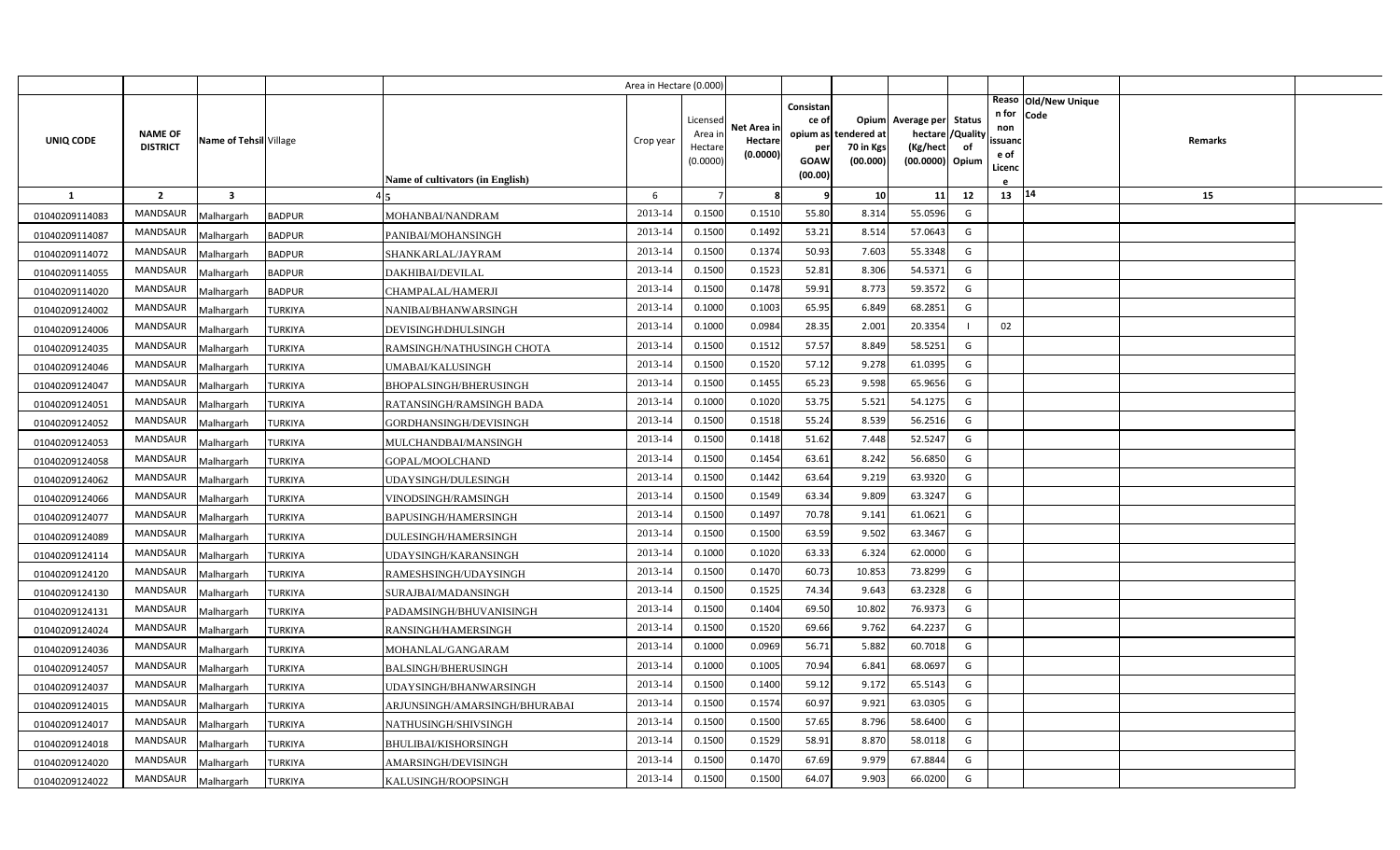|                |                                   |                        |                |                                  | Area in Hectare (0.000) |                                |                        |                           |                                   |                                                 |                |                                                        |         |  |
|----------------|-----------------------------------|------------------------|----------------|----------------------------------|-------------------------|--------------------------------|------------------------|---------------------------|-----------------------------------|-------------------------------------------------|----------------|--------------------------------------------------------|---------|--|
| UNIQ CODE      | <b>NAME OF</b><br><b>DISTRICT</b> | Name of Tehsil Village |                |                                  | Crop year               | Licensed<br>Area in<br>Hectare | Net Area in<br>Hectare | Consistan<br>ce of<br>per | opium as tendered at<br>70 in Kgs | Opium Average per Status<br>hectare<br>(Kg/hect | /Quality<br>of | Reaso Old/New Unique<br>n for<br>Code<br>non<br>ssuand | Remarks |  |
|                |                                   |                        |                |                                  |                         | (0.0000)                       | (0.0000)               | GOAW                      | (00.000)                          | (00.0000) Opium                                 |                | e of<br>Licenc                                         |         |  |
|                |                                   |                        |                | Name of cultivators (in English) |                         |                                |                        | (00.00)                   |                                   |                                                 |                |                                                        |         |  |
| $\mathbf{1}$   | $\overline{2}$                    | $\mathbf{3}$           |                |                                  | 6                       |                                | -8                     | q                         | 10                                | 11                                              | 12             | 13   14                                                | 15      |  |
| 01040209124025 | <b>MANDSAUR</b>                   | Malhargarh             | <b>TURKIYA</b> | BHADURSINGH/RUPSINGH             | 2013-14                 | 0.1500                         | 0.1520                 | 65.39                     | 10.126                            | 66.6184                                         | G              |                                                        |         |  |
| 01040209124034 | MANDSAUR                          | Malhargarh             | <b>TURKIYA</b> | RUGHNATHSINGH/DEVISINGH          | 2013-14                 | 0.1500                         | 0.1516                 | 60.21                     | 9.513                             | 62.7507                                         | G              |                                                        |         |  |
| 01040209124039 | <b>MANDSAUR</b>                   | Malhargarh             | <b>TURKIYA</b> | BANSHILAL/GANGARAM               | 2013-14                 | 0.1500                         | 0.1491                 | 58.06                     | 9.066                             | 60.8048                                         | G              |                                                        |         |  |
| 01040209124043 | <b>MANDSAUR</b>                   | Malhargarh             | <b>TURKIYA</b> | MUNNIBAI/SARDARSINGH             | 2013-14                 | 0.1000                         | 0.0963                 | 61.35                     | 5.925                             | 61.5265                                         | G              |                                                        |         |  |
| 01040209124070 | <b>MANDSAUR</b>                   | Malhargarh             | <b>TURKIYA</b> | SHIVSINGH/KALUSINGH              | 2013-14                 | 0.1500                         | 0.1510                 | 55.82                     | 8.221                             | 54.4437                                         | G              |                                                        |         |  |
| 01040209124071 | <b>MANDSAUR</b>                   | Malhargarh             | <b>TURKIYA</b> | BHOPALSINGH/KISHORSINGH          | 2013-14                 | 0.1500                         | 0.1550                 | 61.95                     | 9.124                             | 58.8645                                         | G              |                                                        |         |  |
| 01040209124075 | <b>MANDSAUR</b>                   | Malhargarh             | <b>TURKIYA</b> | KAMALSINGH/JUZHARSINGH           | 2013-14                 | 0.1000                         | 0.1015                 | 50.59                     | 5.269                             | 51.9113                                         | G              |                                                        |         |  |
| 01040209124076 | MANDSAUR                          | Malhargarh             | <b>TURKIYA</b> | SURENDRASINGH/JUZHARSINGH        | 2013-14                 | 0.1500                         |                        |                           |                                   | 0.0000                                          | F              |                                                        |         |  |
| 01040209124084 | <b>MANDSAUR</b>                   | Malhargarh             | <b>TURKIYA</b> | JAGDISH/RAMCHANDRA               | 2013-14                 | 0.1500                         | 0.1458                 | 59.07                     | 8.877                             | 60.8848                                         |                | 02                                                     |         |  |
| 01040209124085 | MANDSAUR                          | Malhargarh             | <b>TURKIYA</b> | KALUSINGH/BHERUSINGH             | 2013-14                 | 0.1500                         | 0.1444                 | 47.45                     | 7.009                             | 48.5388                                         | G              | 04                                                     |         |  |
| 01040209124101 | <b>MANDSAUR</b>                   | Malhargarh             | <b>TURKIYA</b> | BHERULAL/GANGARAM                | 2013-14                 | 0.1000                         | 0.0983                 | 47.43                     | 4.845                             | 49.2879                                         | G              | 04                                                     |         |  |
| 01040209124112 | <b>MANDSAUR</b>                   | Malhargarh             | <b>TURKIYA</b> | RATANSINGH/JALAMSINGH            | 2013-14                 | 0.1500                         | 0.1480                 | 49.16                     | 6.777                             | 45.7905                                         |                | 02                                                     |         |  |
| 01040209124113 | <b>MANDSAUR</b>                   | Malhargarh             | <b>TURKIYA</b> | GOVINDSINGH/JALAMSINGH           | 2013-14                 | 0.1000                         | 0.0998                 | 48.65                     | 4.469                             | 44.7796                                         | G              | 04                                                     |         |  |
| 01040209124132 | <b>MANDSAUR</b>                   | Malhargarh             | <b>TURKIYA</b> | <b>BHERULAL/GOPILAL</b>          | 2013-14                 | 0.1500                         | 0.1377                 | 55.55                     | 7.944                             | 57.6906                                         | G              |                                                        |         |  |
| 01040209124127 | <b>MANDSAUR</b>                   | Malhargarh             | <b>TURKIYA</b> | KAMALGIR/SOHANGIR                | 2013-14                 | 0.1500                         | 0.1446                 | 50.74                     | 6.734                             | 46.5698                                         | G              | 04                                                     |         |  |
| 01040209124050 | MANDSAUR                          | Malhargarh             | <b>TURKIYA</b> | NAWALSINGH/KISHORSINGH BADA      | 2013-14                 | 0.1500                         | 0.1512                 | 60.66                     | 9.272                             | 61.3228                                         | G              |                                                        |         |  |
| 01040209124065 | MANDSAUR                          | Malhargarh             | <b>TURKIYA</b> | RAJENDRAKUMAR/UDAYLAL            | 2013-14                 | 0.1000                         | 0.1000                 | 56.92                     | 5.562                             | 55.6200                                         | G              |                                                        |         |  |
| 01040209124021 | <b>MANDSAUR</b>                   | Malhargarh             | <b>TURKIYA</b> | BHANWARLAL/BAGDIRAM TAILOR       | 2013-14                 | 0.1500                         | 0.1507                 | 63.21                     | 9.445                             | 62.6742                                         | G              |                                                        |         |  |
| 01040209124080 | <b>MANDSAUR</b>                   | Malhargarh             | <b>TURKIYA</b> | KAILASHBAI/SHIVSINGH             | 2013-14                 | 0.1500                         | 0.1519                 | 59.92                     | 7.986                             | 52.5741                                         | G              |                                                        |         |  |
| 01040209124124 | <b>MANDSAUR</b>                   | Malhargarh             | <b>TURKIYA</b> | NATHUSINGH/JAYSINGH              | 2013-14                 | 0.1000                         | 0.1035                 | 56.39                     | 5.583                             | 53.9420                                         | G              |                                                        |         |  |
| 01040209124049 | <b>MANDSAUR</b>                   | Malhargarh             | <b>TURKIYA</b> | BHAGATSINGH/BHERUSINGH           | 2013-14                 | 0.1500                         | 0.1485                 | 64.72                     | 9.172                             | 61.7643                                         | G              |                                                        |         |  |
| 01040209124143 | <b>MANDSAUR</b>                   | Malhargarh             | TURKIYA        | LILABAI/JALAMSINGH               | 2013-14                 | 0.1500                         | 0.1485                 | 63.29                     | 8.752                             | 58.9360                                         | G              |                                                        |         |  |
| 01040209124144 | <b>MANDSAUR</b>                   | Malhargarh             | TURKIYA        | MANOHARSINGH/JALAMSINGH          | 2013-14                 | 0.1500                         | 0.1474                 | 61.86                     | 8.501                             | 57.6730                                         | G              |                                                        |         |  |
| 01040209124091 | <b>MANDSAUR</b>                   | Malhargarh             | TURKIYA        | LILABAI/MANGILAL                 | 2013-14                 | 0.1000                         | 0.0972                 | 55.73                     | 4.745                             | 48.8169                                         | G              | 04                                                     |         |  |
| 01040209124016 | <b>MANDSAUR</b>                   | Malhargarh             | TURKIYA        | KANWARBAI/PREMSINGH              | 2013-14                 | 0.1000                         | 0.0984                 | 59.55                     | 6.015                             | 61.1280                                         | G              |                                                        |         |  |
| 01040209124033 | MANDSAUR                          | Malhargarh             | TURKIYA        | SATYAPALSINGH/UDAYSINGH          | 2013-14                 | 0.1500                         | 0.1396                 | 65.53                     | 9.268                             | 66.3897                                         | G              |                                                        |         |  |
| 01040209124111 | <b>MANDSAUR</b>                   | Malhargarh             | TURKIYA        | KANCHANBAI/HARISINGH             | 2013-14                 | 0.1500                         | 0.1403                 | 56.69                     | 8.228                             | 58.6458                                         | G              |                                                        |         |  |
| 01040209124082 | <b>MANDSAUR</b>                   | Malhargarh             | <b>TURKIYA</b> | KANWARBAI/KISHORSINGH            | 2013-14                 | 0.1500                         | 0.1456                 | 57.23                     | 8.903                             | 61.1470                                         | G              |                                                        |         |  |
| 01040209124042 | MANDSAUR                          | Malhargarh             | TURKIYA        | RAMSINGH/NAHARSINGH              | 2013-14                 | 0.1000                         | 0.1025                 | 57.58                     | 6.424                             | 62.6732                                         | G              |                                                        |         |  |
| 01040209124040 | MANDSAUR                          | Malhargarh             | TURKIYA        | PHOOLABAI/FATEHSINGH             | 2013-14                 | 0.1500                         | 0.1511                 | 57.14                     | 9.314                             | 61.6413                                         | G              |                                                        |         |  |
| 01040209124041 | MANDSAUR                          | Malhargarh             | <b>TURKIYA</b> | RADHESHYAM/NANURAM BARETH        | 2013-14                 | 0.1500                         | 0.1474                 | 59.42                     | 8.556                             | 58.0461                                         | G              |                                                        |         |  |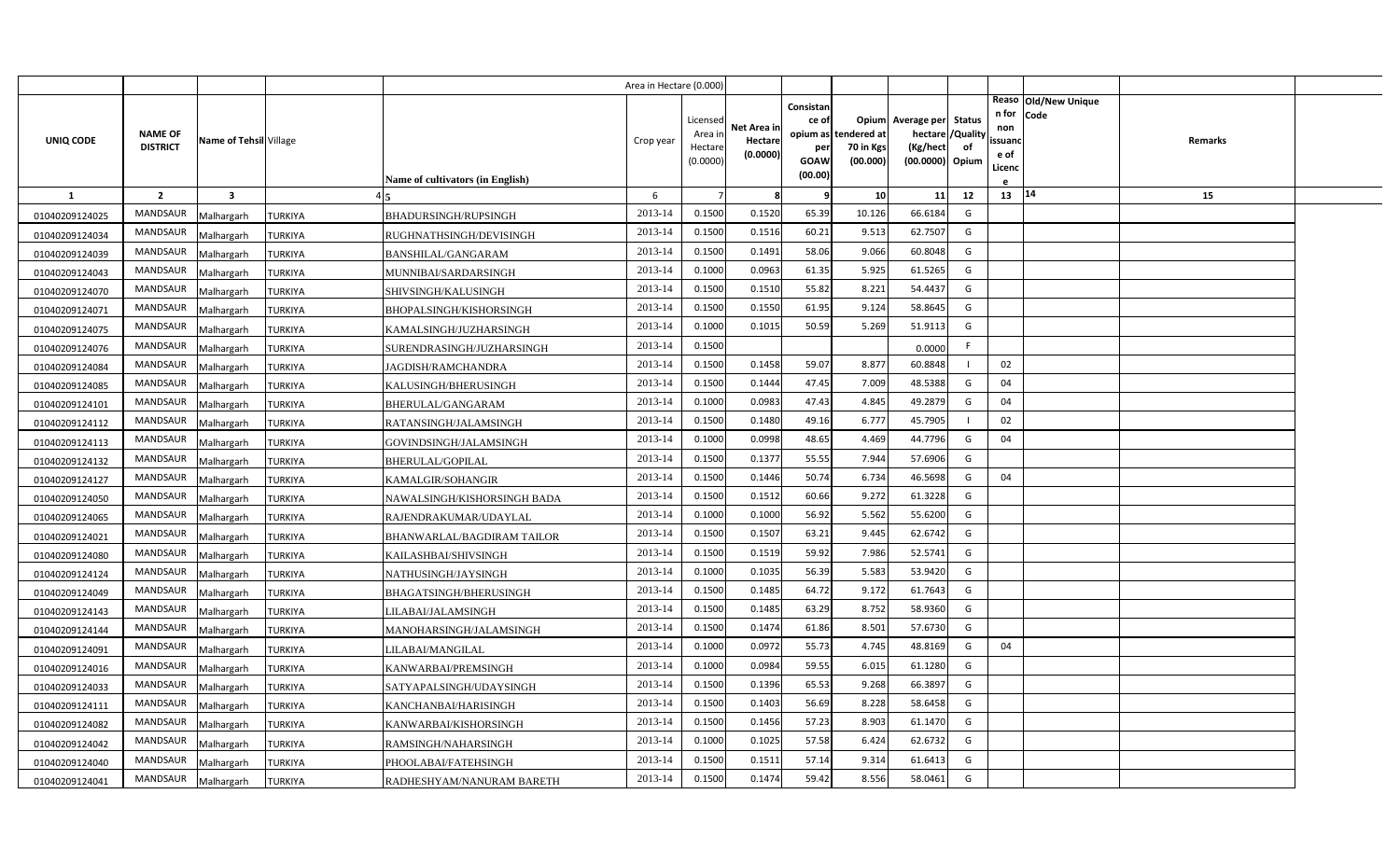|                |                                   |                         |                |                                  | Area in Hectare (0.000) |                                            |                                    |                                                                 |                                     |                                                         |                         |                                          |                              |                |  |
|----------------|-----------------------------------|-------------------------|----------------|----------------------------------|-------------------------|--------------------------------------------|------------------------------------|-----------------------------------------------------------------|-------------------------------------|---------------------------------------------------------|-------------------------|------------------------------------------|------------------------------|----------------|--|
| UNIQ CODE      | <b>NAME OF</b><br><b>DISTRICT</b> | Name of Tehsil Village  |                | Name of cultivators (in English) | Crop year               | Licensed<br>Area in<br>Hectare<br>(0.0000) | Net Area in<br>Hectare<br>(0.0000) | Consistan<br>ce of<br>opium as<br>per<br><b>GOAW</b><br>(00.00) | ndered at:<br>70 in Kgs<br>(00.000) | Opium Average per Status<br>(Kg/hect<br>(00.0000) Opium | hectare / Quality<br>of | n for<br>non<br>ssuand<br>e of<br>Licenc | Reaso Old/New Unique<br>Code | <b>Remarks</b> |  |
| $\mathbf{1}$   | $\overline{2}$                    | $\overline{\mathbf{3}}$ |                |                                  | 6                       |                                            | 8                                  | 9                                                               | 10                                  | 11                                                      | 12                      | 13                                       | 14                           | 15             |  |
| 01040209124116 | <b>MANDSAUR</b>                   | Malhargarh              | <b>TURKIYA</b> | PRABHUGIR/MOHANGIR               | 2013-14                 | 0.1500                                     | 0.1520                             | 57.10                                                           | 8.573                               | 56.4010                                                 |                         | 02                                       |                              |                |  |
| 01040209124118 | <b>MANDSAUR</b>                   | Malhargarh              | <b>TURKIYA</b> | GHANSHYAM/NANURAM                | 2013-14                 | 0.1500                                     | 0.1482                             | 59.23                                                           | 8.834                               | 59.6086                                                 | G                       |                                          |                              |                |  |
| 01040209124063 | <b>MANDSAUR</b>                   | Malhargarh              | <b>TURKIYA</b> | RAMSINGH/PREMSINGH               | 2013-14                 | 0.1000                                     | 0.0970                             | 53.68                                                           | 5.506                               | 56.7629                                                 | G                       |                                          |                              |                |  |
| 01040209124073 | <b>MANDSAUR</b>                   | Malhargarh              | <b>TURKIYA</b> | GORDHANSINGH/KISHORSINGH         | 2013-14                 | 0.1000                                     | 0.1045                             | 56.12                                                           | 6.07                                | 58.1530                                                 |                         | 02                                       |                              |                |  |
| 01040209124045 | <b>MANDSAUR</b>                   | Malhargarh              | <b>TURKIYA</b> | GOVINDSINGH/KESHARSINGH          | 2013-14                 | 0.1500                                     | 0.1538                             | 69.12                                                           | 9.855                               | 64.0767                                                 | G                       |                                          |                              |                |  |
| 01040209124083 | <b>MANDSAUR</b>                   | Malhargarh              | <b>TURKIYA</b> | SULTANSINGH/DEVSINGH             | 2013-14                 | 0.1000                                     | 0.1022                             | 39.26                                                           | 2.614                               | 25.5773                                                 | G                       | 04                                       |                              |                |  |
| 01040209124121 | <b>MANDSAUR</b>                   | Malhargarh              | <b>TURKIYA</b> | MOHAMMADHUSAIN/SULEMAN           | 2013-14                 | 0.1000                                     | 0.0960                             | 61.98                                                           | 6.012                               | 62.6250                                                 | G                       |                                          |                              |                |  |
| 01040209124145 | <b>MANDSAUR</b>                   | Malhargarh              | <b>TURKIYA</b> | UDAYSINGH/KALUSINGH              | 2013-14                 | 0.1500                                     | 0.1470                             | 64.13                                                           | 10.691                              | 72.7279                                                 | G                       |                                          | 01040209103001               |                |  |
| 01040209124146 | <b>MANDSAUR</b>                   | Malhargarh              | <b>TURKIYA</b> | SURESHKUMAR/MANAKLAL             | 2013-14                 | 0.1000                                     | 0.1019                             | 58.06                                                           | 6.080                               | 59.6663                                                 | G                       |                                          | 01040209103127               |                |  |
| 01040209124147 | <b>MANDSAUR</b>                   | Malhargarh              | <b>TURKIYA</b> | KHUMANSINGH/RAYSINGH             | 2013-14                 | 0.1000                                     | 0.0966                             | 65.52                                                           | 6.393                               | 66.1801                                                 | G                       |                                          | 01040209001033               |                |  |
| 01040209124009 | <b>MANDSAUR</b>                   | Malhargarh              | <b>TURKIYA</b> | PURANGIR/RAMGIR                  | 2013-14                 | 0.1000                                     | 0.1002                             | 59.17                                                           | 6.044                               | 60.3194                                                 | G                       |                                          | 01040209126166               |                |  |
| 01040209124148 | <b>MANDSAUR</b>                   | Malhargarh              | TURKIYA        | GORDHANSINGH/ONKARSINGH          | 2013-14                 | 0.1500                                     | 0.1332                             | 72.66                                                           | 9.352                               | 70.2102                                                 | G                       |                                          | 01040209097154               |                |  |
| 01040209124048 | <b>MANDSAUR</b>                   | Malhargarh              | <b>TURKIYA</b> | GORDHANSINGH/JUZHARSINGH         | 2013-14                 | 0.1500                                     | 0.1512                             | 59.63                                                           | 9.251                               | 61.1839                                                 | G                       |                                          | 01040209095170               |                |  |
| 01040209126002 | <b>MANDSAUR</b>                   | Malhargarh              | RICHA          | HIRALAL/RATANLAL                 | 2013-14                 | 0.1500                                     | 0.1541                             | 55.16                                                           | 9.030                               | 58.5983                                                 | G                       |                                          |                              |                |  |
| 01040209126003 | <b>MANDSAUR</b>                   | Malhargarh              | RICHA          | PYARA/ONKAR GAYRI                | 2013-14                 | 0.1000                                     | 0.0892                             | 54.05                                                           | 4.903                               | 54.9664                                                 | G                       |                                          |                              |                |  |
| 01040209126004 | <b>MANDSAUR</b>                   | Malhargarh              | <b>RICHA</b>   | <b>GANGABAI/BHUVAN</b>           | 2013-14                 | 0.1500                                     | 0.1448                             | 64.21                                                           | 9.998                               | 69.0470                                                 | G                       |                                          |                              |                |  |
| 01040209126005 | <b>MANDSAUR</b>                   | Malhargarh              | <b>RICHA</b>   | NOJIBAI/KANIRAM@KANHA            | 2013-14                 | 0.1500                                     | 0.1424                             | 54.45                                                           | 8.782                               | 61.6713                                                 | G                       |                                          |                              |                |  |
| 01040209126006 | <b>MANDSAUR</b>                   | Malhargarh              | <b>RICHA</b>   | <b>RATAN/HIRA</b>                | 2013-14                 | 0.1500                                     | 0.1440                             | 44.66                                                           | 7.069                               | 49.0903                                                 | G                       | 04                                       |                              |                |  |
| 01040209126010 | <b>MANDSAUR</b>                   | Malhargarh              | <b>RICHA</b>   | BHERULAL/BHANWARLAL              | 2013-14                 | 0.1500                                     | 0.1500                             | 58.10                                                           | 9.537                               | 63.5800                                                 | G                       |                                          |                              |                |  |
| 01040209126015 | <b>MANDSAUR</b>                   | Malhargarh              | <b>RICHA</b>   | ONKARSINGH/BAGDUSINGH            | 2013-14                 | 0.1500                                     | 0.1450                             | 60.20                                                           | 9.013                               | 62.1586                                                 | G                       |                                          |                              |                |  |
| 01040209126017 | <b>MANDSAUR</b>                   | Malhargarh              | RICHA          | BAGDUSINGH/DULESINGH             | 2013-14                 | 0.1500                                     | 0.1421                             | 50.34                                                           | 7.716                               | 54.2998                                                 | G                       |                                          |                              |                |  |
| 01040209126018 | <b>MANDSAUR</b>                   | Malhargarh              | RICHA          | RAMLAL/SHIVLAL                   | 2013-14                 | 0.1500                                     | 0.1432                             | 59.07                                                           | 9.206                               | 64.2877                                                 | G                       |                                          |                              |                |  |
| 01040209126019 | <b>MANDSAUR</b>                   | Malhargarh              | RICHA          | MANSINGH/BHERUSINGH              | 2013-14                 | 0.1500                                     | 0.1473                             | 58.46                                                           | 8.159                               | 55.3904                                                 | G                       |                                          |                              |                |  |
| 01040209126023 | <b>MANDSAUR</b>                   | Malhargarh              | RICHA          | LAXMINARAYAN/BASANTILAL          | 2013-14                 | 0.1500                                     | 0.1520                             | 65.69                                                           | 10.126                              | 66.6184                                                 | G                       |                                          |                              |                |  |
| 01040209126025 | MANDSAUR                          | Malhargarh              | RICHA          | RAMLAL/UDA                       | 2013-14                 | 0.1500                                     | 0.1462                             | 55.09                                                           | 8.319                               | 56.9015                                                 | G                       |                                          |                              |                |  |
| 01040209126028 | <b>MANDSAUR</b>                   | Malhargarh              | <b>RICHA</b>   | MAHENDRASINGH/KESHARSINGH        | 2013-14                 | 0.1000                                     | 0.0944                             | 57.70                                                           | 5.589                               | 59.2055                                                 | G                       |                                          |                              |                |  |
| 01040209126042 | <b>MANDSAUR</b>                   | Malhargarh              | <b>RICHA</b>   | RAGHUVEERSINGH/KHUSHALSINGH      | 2013-14                 | 0.1500                                     | 0.1530                             | 61.95                                                           | 9.788                               | 63.9739                                                 | G                       |                                          |                              |                |  |
| 01040209126049 | <b>MANDSAUR</b>                   | Malhargarh              | <b>RICHA</b>   | MOHANLAL/SHANKARLAL              | 2013-14                 | 0.1500                                     | 0.1505                             | 47.36                                                           | 3.227                               | 21.4419                                                 | G                       | 04                                       |                              |                |  |
| 01040209126092 | MANDSAUR                          | Malhargarh              | <b>RICHA</b>   | AYYUBMOHAMMAD/FAKIRMOHAMMAD      | 2013-14                 | 0.1000                                     | 0.1044                             | 59.58                                                           | 6.435                               | 61.6379                                                 | G                       |                                          |                              |                |  |
| 01040209126093 | MANDSAUR                          | Malhargarh              | <b>RICHA</b>   | JAKIRHUSSAIN/FAKIRMOHAMMAD       | 2013-14                 | 0.1500                                     | 0.1538                             | 60.09                                                           | 9.735                               | 63.2965                                                 | G                       |                                          |                              |                |  |
| 01040209126097 | MANDSAUR                          | Malhargarh              | <b>RICHA</b>   | KRIPALSINGH/BHAGWAN              | 2013-14                 | 0.1500                                     | 0.1514                             | 64.08                                                           | 9.850                               | 65.0594                                                 | G                       |                                          |                              |                |  |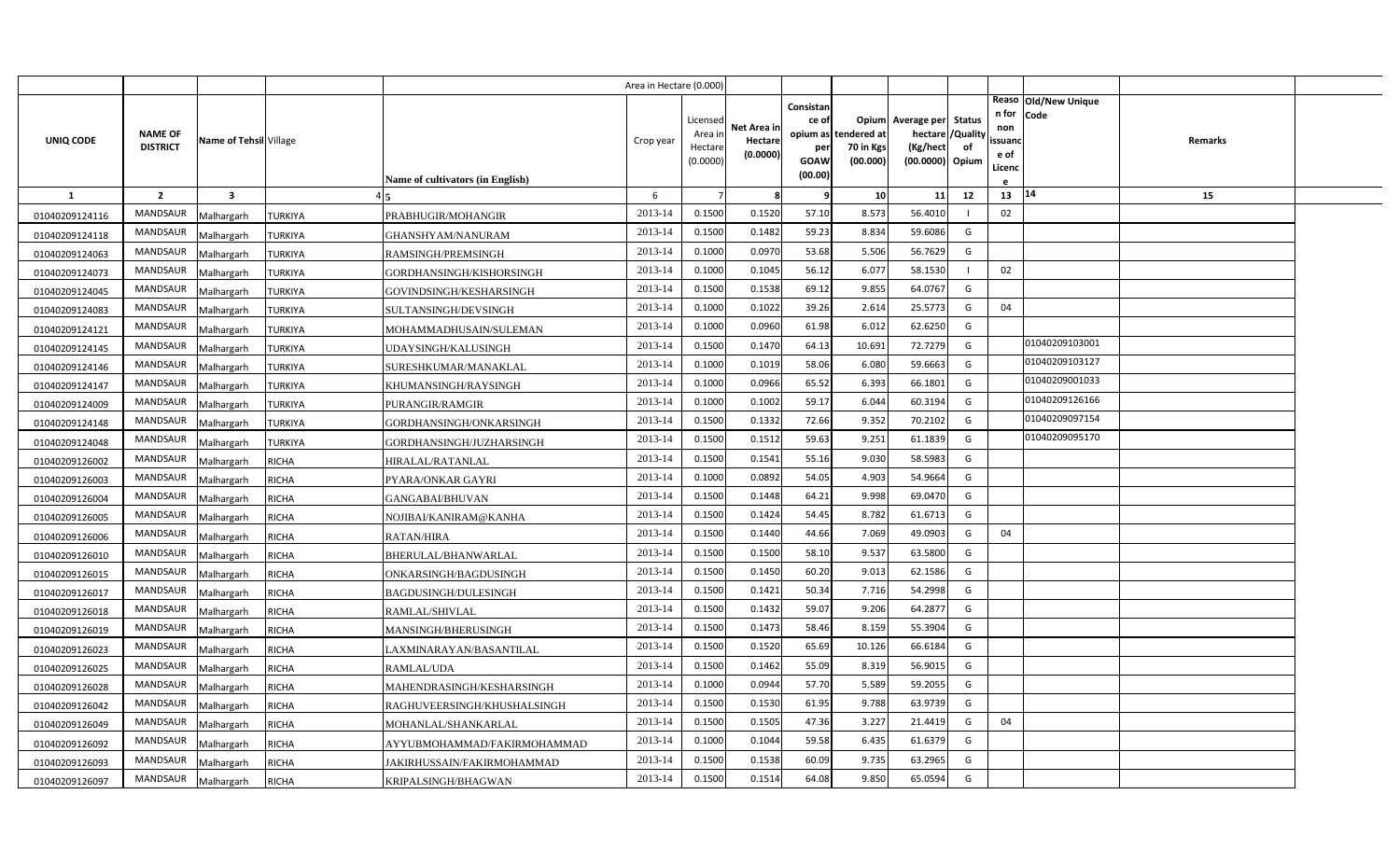|                |                                   |                         |                         |                                         | Area in Hectare (0.000) |                                            |                                    |                                                     |                                               |                                                                    |                |                                          |                              |         |  |
|----------------|-----------------------------------|-------------------------|-------------------------|-----------------------------------------|-------------------------|--------------------------------------------|------------------------------------|-----------------------------------------------------|-----------------------------------------------|--------------------------------------------------------------------|----------------|------------------------------------------|------------------------------|---------|--|
| UNIQ CODE      | <b>NAME OF</b><br><b>DISTRICT</b> | Name of Tehsil Village  |                         | <b>Name of cultivators (in English)</b> | Crop year               | Licensed<br>Area in<br>Hectare<br>(0.0000) | Net Area in<br>Hectare<br>(0.0000) | Consistan<br>ce of<br>per<br><b>GOAW</b><br>(00.00) | opium as tendered at<br>70 in Kgs<br>(00.000) | Opium Average per Status<br>hectare<br>(Kg/hect<br>(00.0000) Opium | /Quality<br>of | n for<br>non<br>ssuand<br>e of<br>Licenc | Reaso Old/New Unique<br>Code | Remarks |  |
| <b>1</b>       | $\overline{2}$                    | $\overline{\mathbf{3}}$ |                         |                                         | 6                       |                                            | 8                                  | 9                                                   | 10                                            | 11                                                                 | 12             | 13 14                                    |                              | 15      |  |
| 01040209126100 | <b>MANDSAUR</b>                   | Malhargarh              | <b>RICHA</b>            | JHMAKLAL/MANGILAL                       | 2013-14                 | 0.1500                                     | 0.1421                             | 52.28                                               | 8.260                                         | 58.1281                                                            | G              |                                          |                              |         |  |
| 01040209126101 | MANDSAUR                          | Malhargarh              | <b>RICHA</b>            | BHERULAL/VISHRAM                        | 2013-14                 | 0.1000                                     | 0.1015                             | 47.20                                               | 5.138                                         | 50.6207                                                            | G              | 04                                       |                              |         |  |
| 01040209126104 | <b>MANDSAUR</b>                   | Malhargarh              | <b>RICHA</b>            | KACHRULAL/CHOUTHMAL                     | 2013-14                 | 0.1000                                     | 0.0985                             | 52.93                                               | 5.913                                         | 60.0305                                                            | G              |                                          |                              |         |  |
| 01040209126109 | <b>MANDSAUR</b>                   | Malhargarh              | <b>RICHA</b>            | KESHURAM/CHUNNILAL                      | 2013-14                 | 0.1500                                     | 0.1479                             | 56.62                                               | 9.432                                         | 63.7661                                                            | G              |                                          |                              |         |  |
| 01040209126115 | <b>MANDSAUR</b>                   | Malhargarh              | <b>RICHA</b>            | KACHRULAL/NARAYAN                       | 2013-14                 | 0.1000                                     | 0.1000                             | 47.39                                               | 5.179                                         | 51.7900                                                            | G              |                                          |                              |         |  |
| 01040209126118 | <b>MANDSAUR</b>                   | Malhargarh              | <b>RICHA</b>            | SITARAM/VISHRAM                         | 2013-14                 | 0.1500                                     | 0.1428                             | 51.71                                               | 8.133                                         | 56.9538                                                            | G              |                                          |                              |         |  |
| 01040209126131 | MANDSAUR                          | Malhargarh              | <b>RICHA</b>            | BHAGWANLAL/CHUNNILAL                    | 2013-14                 | 0.1000                                     | 0.0980                             | 45.94                                               | 5.014                                         | 51.1633                                                            | G              |                                          |                              |         |  |
| 01040209126139 | <b>MANDSAUR</b>                   | Malhargarh              | <b>RICHA</b>            | KACHRULAL/VISHRAM                       | 2013-14                 | 0.1000                                     | 0.0992                             | 45.89                                               | 1.960                                         | 19.7581                                                            | G              | 04                                       |                              |         |  |
| 01040209126143 | <b>MANDSAUR</b>                   | Malhargarh              | <b>RICHA</b>            | JASKUNWAR/BASANTILAL                    | 2013-14                 | 0.1500                                     | 0.1552                             | 66.07                                               | 10.222                                        | 65.8634                                                            | G              |                                          |                              |         |  |
| 01040209126161 | MANDSAUR                          | Malhargarh              | <b>RICHA</b>            | NANDKISHOR/AMBALAL                      | 2013-14                 | 0.1500                                     | 0.1526                             | 63.86                                               | 9.898                                         | 64.8624                                                            | G              |                                          |                              |         |  |
| 01040209126163 | <b>MANDSAUR</b>                   | Malhargarh              | <b>RICHA</b>            | NANDUBAI/CHAMPALAL                      | 2013-14                 | 0.1500                                     | 0.1544                             | 60.37                                               | 9.504                                         | 61.5544                                                            | G              |                                          |                              |         |  |
| 01040209126095 | <b>MANDSAUR</b>                   | Malhargarh              | <b>RICHA</b>            | BISMILLABI/KALUKHAN                     | 2013-14                 | 0.1500                                     | 0.1452                             | 59.57                                               | 8.961                                         | 61.7149                                                            | G              |                                          |                              |         |  |
| 01040209126113 | <b>MANDSAUR</b>                   | Malhargarh              | <b>RICHA</b>            | AMARSINGH/TEJSINGH                      | 2013-14                 | 0.1500                                     | 0.1400                             | 59.08                                               | 8.651                                         | 61.7929                                                            | G              |                                          |                              |         |  |
| 01040209126165 | <b>MANDSAUR</b>                   | Malhargarh              | <b>RICHA</b>            | SUBHASHCHANDRA/BHANWARLAL               | 2013-14                 | 0.1500                                     | 0.1457                             | 49.02                                               | 7.136                                         | 48.9774                                                            | G              | 04                                       |                              |         |  |
| 01040209126027 | MANDSAUR                          | Malhargarh              | <b>RICHA</b>            | YASHVANTSINGH/KESHARSINGH               | 2013-14                 | 0.1000                                     | 0.1016                             | 47.67                                               | 5.026                                         | 49.4685                                                            | G              | 04                                       |                              |         |  |
| 01040209126036 | <b>MANDSAUR</b>                   | Malhargarh              | <b>RICHA</b>            | DURGASHANKAR/MANGUGIR                   | 2013-14                 | 0.1000                                     | 0.0989                             | 50.73                                               | 5.486                                         | 55.4702                                                            | G              |                                          |                              |         |  |
| 01040209126035 | MANDSAUR                          | Malhargarh              | <b>RICHA</b>            | PRABHULAL/SHIVLAL                       | 2013-14                 | 0.1500                                     | 0.1363                             | 64.53                                               | 10.057                                        | 73.7858                                                            | G              |                                          |                              |         |  |
| 01040209126047 | <b>MANDSAUR</b>                   | Malhargarh              | <b>RICHA</b>            | <b>BHERULAL/CHUNNILAL</b>               | 2013-14                 | 0.1500                                     | 0.1410                             | 50.84                                               | 8.396                                         | 59.5461                                                            | G              |                                          |                              |         |  |
| 01040209126074 | <b>MANDSAUR</b>                   | Malhargarh              | <b>RICHA</b>            | CHENRAM/KISHANLAL                       | 2013-14                 | 0.1500                                     | 0.1421                             | 55.19                                               | 8.342                                         | 58.7051                                                            | G              |                                          |                              |         |  |
| 01040209126088 | <b>MANDSAUR</b>                   | Malhargarh              | <b>RICHA</b>            | MANSHARAM/NATHURAM                      | 2013-14                 | 0.1000                                     | 0.1008                             | 48.75                                               | 5.460                                         | 54.1667                                                            | G              |                                          |                              |         |  |
| 01040209126096 | <b>MANDSAUR</b>                   | Malhargarh              | <b>RICHA</b>            | KAMALSINGH/BHANWARSINGH                 | 2013-14                 | 0.1500                                     | 0.1399                             | 54.69                                               | 8.274                                         | 59.1422                                                            | G              |                                          |                              |         |  |
| 01040209126103 | <b>MANDSAUR</b>                   | Malhargarh              | <b>RICHA</b>            | KANIRAM/BHANWARLAL                      | 2013-14                 | 0.1000                                     | 0.0999                             | 45.03                                               | 4.876                                         | 48.8088                                                            | G              | 04                                       |                              |         |  |
| 01040209126127 | <b>MANDSAUR</b>                   | Malhargarh              | <b>RICHA</b>            | MOKHAMSINGH/MADHOSINGH                  | 2013-14                 | 0.1000                                     | 0.1008                             | 54.39                                               | 5.47                                          | 54.2650                                                            |                | 02                                       |                              |         |  |
| 01040209126033 | <b>MANDSAUR</b>                   | Malhargarh              | <b>RICHA</b>            | BANESINGH/JAYSINGH                      | 2013-14                 | 0.1500                                     | 0.1505                             | 59.00                                               | 9.474                                         | 62.9502                                                            | G              |                                          |                              |         |  |
| 01040209126119 | <b>MANDSAUR</b>                   | Malhargarh              | <b>RICHA</b>            | MANGILAL/HANSRAJ                        | 2013-14                 | 0.1000                                     | 0.0998                             | 42.35                                               | 4.689                                         | 46.9840                                                            | G              | 04                                       |                              |         |  |
| 01040209126013 | <b>MANDSAUR</b>                   | Malhargarh              | <b>RICHA</b>            | <b>MANGILAL/HIRA</b>                    | 2013-14                 | 0.1000                                     | 0.1014                             | 45.64                                               | 5.196                                         | 51.2426                                                            | G              |                                          |                              |         |  |
| 01040209126130 | <b>MANDSAUR</b>                   | Malhargarh              | <b>RICHA</b>            | RAMGOPAL/DEVILAL                        | 2013-14                 | 0.1500                                     | 0.1550                             | 63.82                                               | 10.348                                        | 66.7613                                                            | G              |                                          |                              |         |  |
| 01040209126094 | MANDSAUR                          | Malhargarh              | <b>RICHA</b>            | KEDARNARAYAN/BASANTILAL                 | 2013-14                 | 0.1500                                     | 0.1455                             | 56.89                                               | 8.298                                         | 57.0309                                                            | G              |                                          |                              |         |  |
| 01040209126022 | <b>MANDSAUR</b>                   | Malhargarh              | <b>RICHA</b>            | SATYANARAYAN/SHANKARLAL                 | 2013-14                 | 0.1500                                     | 0.1481                             | 39.38                                               | 6.301                                         | 42.5456                                                            | G              | 04                                       |                              |         |  |
| 01040209104003 | <b>MANDSAUR</b>                   | Malhargarh              | <b>BARKHEDA VIRPURA</b> | VIRAMKUNWAR/AMARSINGH                   | 2013-14                 | 0.1500                                     | 0.1500                             | 46.51                                               | 6.903                                         | 46.0200                                                            | G              | 04                                       |                              |         |  |
| 01040209104018 | MANDSAUR                          | Malhargarh              | <b>BARKHEDA VIRPURA</b> | MANGIBAI/RAMLAL                         | 2013-14                 | 0.1500                                     | 0.1419                             | 54.52                                               | 7.111                                         | 50.1128                                                            | G              | 04                                       |                              |         |  |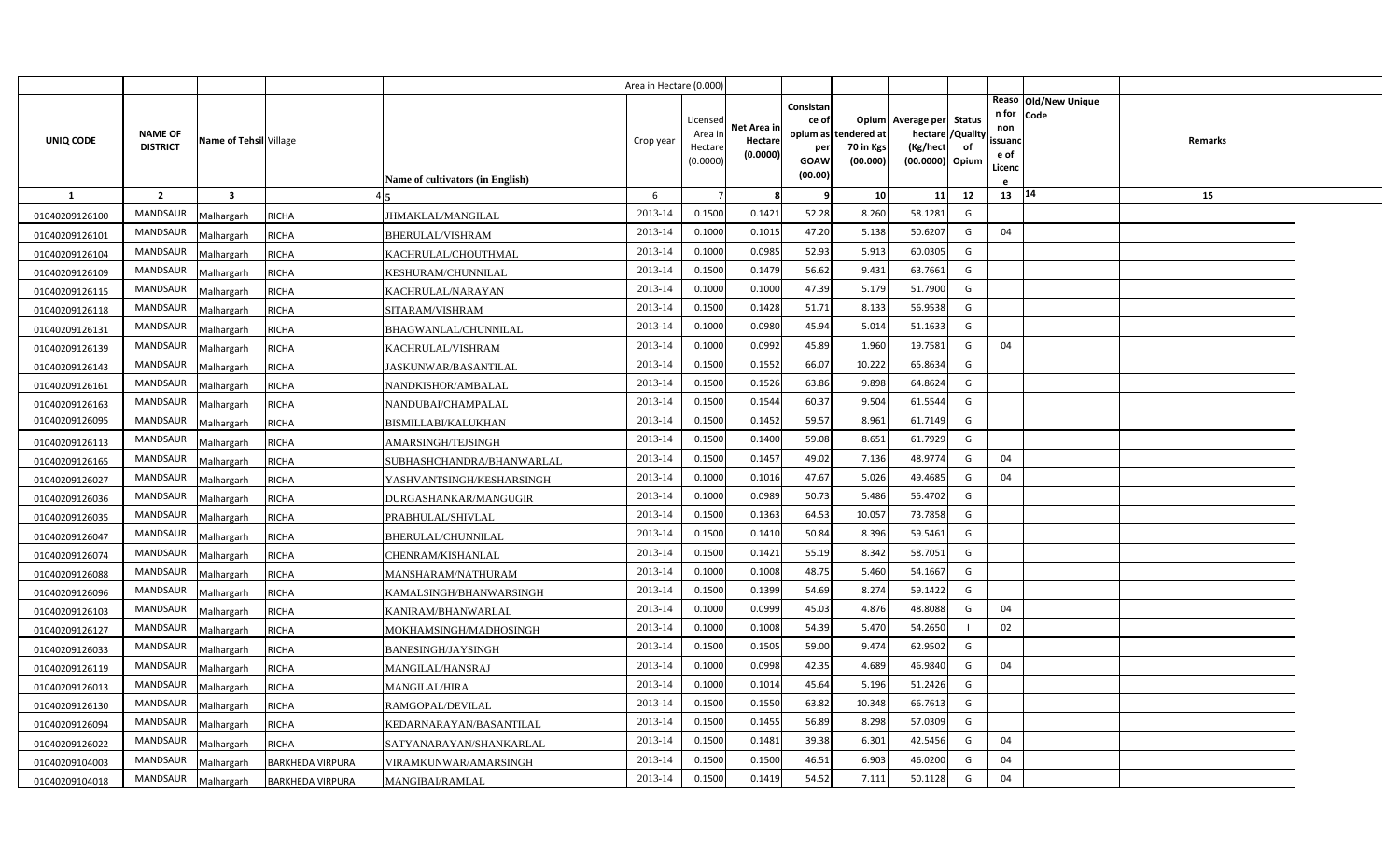|                |                                   |                         |                         |                                         | Area in Hectare (0.000 |                                            |                                    |                                                          |                                      |                                                             |                                 |                                          |                              |                         |  |
|----------------|-----------------------------------|-------------------------|-------------------------|-----------------------------------------|------------------------|--------------------------------------------|------------------------------------|----------------------------------------------------------|--------------------------------------|-------------------------------------------------------------|---------------------------------|------------------------------------------|------------------------------|-------------------------|--|
| UNIQ CODE      | <b>NAME OF</b><br><b>DISTRICT</b> | Name of Tehsil Village  |                         | <b>Name of cultivators (in English)</b> | Crop year              | Licensed<br>Area in<br>Hectare<br>(0.0000) | Net Area in<br>Hectare<br>(0.0000) | Consistan<br>ce of<br>opium as<br>per<br>GOAW<br>(00.00) | tendered at<br>70 in Kgs<br>(00.000) | Opium Average per<br>hectare<br>(Kg/hect<br>(00.0000) Opium | <b>Status</b><br>'Quality<br>of | n for<br>non<br>ssuand<br>e of<br>Licenc | Reaso Old/New Unique<br>Code | <b>Remarks</b>          |  |
| <b>1</b>       | $\overline{2}$                    | $\overline{\mathbf{3}}$ |                         |                                         | 6                      |                                            | 8                                  | ¢                                                        | 10                                   | 11                                                          | 12                              | 13   14                                  |                              | 15                      |  |
| 01040209104025 | <b>MANDSAUR</b>                   | Malhargarh              | <b>BARKHEDA VIRPURA</b> | RAMLAL/BHERA                            | 2013-14                | 0.1500                                     | 0.1518                             | 54.23                                                    | 8.646                                | 56.9565                                                     | G                               |                                          |                              |                         |  |
| 01040209104020 | MANDSAUR                          | Malhargarh              | <b>BARKHEDA VIRPURA</b> | BHERULAL/BHAGIRATH                      | 2013-14                | 0.1000                                     | 0.1000                             | 61.68                                                    | 6.222                                | 62.2100                                                     | G                               |                                          |                              |                         |  |
| 01040209104014 | <b>MANDSAUR</b>                   | Malhargarh              | <b>BARKHEDA VIRPURA</b> | PRAKASHCHANDRA/SHANKARLAL AHIR          | 2013-14                | 0.1500                                     | 0.1480                             | 51.19                                                    | 7.817                                | 52.8176                                                     | G                               |                                          |                              |                         |  |
| 01040209104034 | <b>MANDSAUR</b>                   | Malhargarh              | <b>BARKHEDA VIRPURA</b> | MOHANLAL/SHANKARLAL                     | 2013-14                | 0.1000                                     | 0.0986                             | 51.83                                                    | 5.353                                | 54.2901                                                     | G                               |                                          |                              |                         |  |
| 01040209110002 | MANDSAUR                          | Malhargarh              | <b>BORKHEDI</b>         | CHENSINGH/MANSINGH                      | 2013-14                | 0.1500                                     | 0.1485                             | 55.19                                                    | 8.586                                | 57.8182                                                     | G                               |                                          |                              |                         |  |
| 01040209110003 | <b>MANDSAUR</b>                   | Malhargarh              | BORKHEDI                | BHANWARKUNWAR/BHANWARSINGH              | 2013-14                | 0.1500                                     | 0.1518                             | 57.05                                                    | 8.65                                 | 57.0158                                                     | G                               |                                          |                              |                         |  |
| 01040209110008 | MANDSAUR                          | Malhargarh              | <b>BORKHEDI</b>         | SHAMBHU/KASHIRAM                        | 2013-14                | 0.1500                                     | 0.1500                             | 57.22                                                    | 8.853                                | 59.0200                                                     | G                               |                                          |                              |                         |  |
| 01040209110009 | <b>MANDSAUR</b>                   | Malhargarh              | <b>BORKHEDI</b>         | CHATARBHUJ/KASHIRAM                     | 2013-14                | 0.1000                                     | 0.1000                             | 51.70                                                    | 5.251                                | 52.5100                                                     | G                               |                                          |                              |                         |  |
| 01040209110024 | MANDSAUR                          | Malhargarh              | BORKHEDI                | BHANWARLAL/MANGILAL                     | 2013-14                | 0.1500                                     | 0.1462                             | 50.59                                                    | 7.075                                | 48.3926                                                     | G                               | 04                                       |                              |                         |  |
| 01040209110031 | MANDSAUR                          | Malhargarh              | BORKHEDI                | BALWANTSINGH/MOHANSINGH                 | 2013-14                | 0.1000                                     | 0.0919                             | 57.64                                                    | 5.863                                | 63.7976                                                     | G                               |                                          |                              |                         |  |
| 01040209110037 | <b>MANDSAUR</b>                   | Malhargarh              | BORKHEDI                | PRAHLAD/KARULAL                         | 2013-14                | 0.1500                                     | 0.1440                             | 56.12                                                    | 8.177                                | 56.7847                                                     | G                               |                                          |                              | TRANSFER/LASUDIYARATORE |  |
| 01040209110043 | MANDSAUR                          | Malhargarh              | <b>BORKHEDI</b>         | OMPRAKASH/CHATARBHUJ                    | 2013-14                | 0.1000                                     | 0.0988                             | 43.80                                                    | 4.443                                | 44.9696                                                     | G                               | 04                                       |                              |                         |  |
| 01040209110035 | <b>MANDSAUR</b>                   | Malhargarh              | BORKHEDI                | SHAYAMKUNWAR/SARDARSINGH                | 2013-14                | 0.1500                                     | 0.1518                             | 58.05                                                    | 8.865                                | 58.3992                                                     | G                               |                                          |                              |                         |  |
| 01040209110029 | MANDSAUR                          | Malhargarh              | <b>BORKHEDI</b>         | NARAYANSINGH/PYARSINGH                  | 2013-14                | 0.1500                                     | 0.1500                             | 54.85                                                    | 8.079                                | 53.8600                                                     | G                               |                                          |                              |                         |  |
| 01040209110019 | <b>MANDSAUR</b>                   | Malhargarh              | BORKHEDI                | KANWARLAL/RAMPRATAP                     | 2013-14                | 0.1000                                     | 0.0990                             | 49.65                                                    | 5.199                                | 52.5152                                                     | G                               |                                          |                              |                         |  |
| 01040209110028 | MANDSAUR                          | Malhargarh              | BORKHEDI                | LAXMAN/BHANWAR BHARTI                   | 2013-14                | 0.1500                                     | 0.1444                             | 57.86                                                    | 8.762                                | 60.6787                                                     | G                               |                                          |                              |                         |  |
| 01040209110039 | MANDSAUR                          | Malhargarh              | <b>BORKHEDI</b>         | JAGDISH/KARU BHARTI                     | 2013-14                | 0.1500                                     | 0.1454                             | 51.31                                                    | 7.755                                | 53.3356                                                     | G                               |                                          |                              |                         |  |
| 01040209110032 | MANDSAUR                          | Malhargarh              | BORKHEDI                | <b>BADAMIBAI/KHYALIRAM</b>              | 2013-14                | 0.1000                                     | 0.0992                             | 49.39                                                    | 4.805                                | 48.4375                                                     | G                               | 04                                       |                              |                         |  |
| 01040209110049 | MANDSAUR                          | Malhargarh              | <b>BORKHEDI</b>         | KAMALSINGH/PYARSINGH                    | 2013-14                | 0.1500                                     | 0.1486                             | 56.11                                                    | 8.032                                | 54.0511                                                     | G                               |                                          |                              |                         |  |
| 01040209110036 | MANDSAUR                          | Malhargarh              | BORKHEDI                | <b>JORAWARSINGH/ROOPSINGH</b>           | 2013-14                | 0.1000                                     | 0.1006                             | 58.03                                                    | 6.101                                | 60.6461                                                     | G                               |                                          |                              |                         |  |
| 01040209116001 | MANDSAUR                          | Malhargarh              | <b>JJAGRIYA</b>         | KALU/FAKIR MOHMMAD                      | 2013-14                | 0.1000                                     | 0.1015                             | 53.03                                                    | 5.697                                | 56.1281                                                     | G                               |                                          |                              |                         |  |
| 01040209116007 | MANDSAUR                          | Malhargarh              | <b>JJAGRIYA</b>         | MOHAMMADHUSSAIN/KALU                    | 2013-14                | 0.1000                                     | 0.0975                             | 50.88                                                    | 5.044                                | 51.7333                                                     | G                               |                                          |                              |                         |  |
| 01040209116014 | MANDSAUR                          | Malhargarh              | <b>JJAGRIYA</b>         | INDARKUNWAR/CHOGALAL                    | 2013-14                | 0.1000                                     | 0.0997                             | 51.81                                                    | 5.21                                 | 52.2668                                                     | G                               |                                          |                              |                         |  |
| 01040209116022 | MANDSAUR                          | Malhargarh              | <b>JJAGRIYA</b>         | JAYSINGH/KISHANSINGH                    | 2013-14                | 0.1000                                     | 0.1000                             | 55.72                                                    | 5.675                                | 56.7500                                                     | G                               |                                          |                              |                         |  |
| 01040209116023 | MANDSAUR                          | Malhargarh              | JJAGRIYA                | JAKIR HUSSAIN/FAKIRMOHD.                | 2013-14                | 0.1500                                     | 0.1398                             | 52.99                                                    | 7.941                                | 56.8026                                                     | G                               |                                          |                              |                         |  |
| 01040209116016 | MANDSAUR                          | Malhargarh              | JJAGRIYA                | SHAFIMOHAMMAD/FAKIRMOHAMMAD             | 2013-14                | 0.1000                                     | 0.0944                             | 56.62                                                    | 5.541                                | 58.6970                                                     | G                               |                                          |                              |                         |  |
| 01040209116006 | MANDSAUR                          | Malhargarh              | <b>JJAGRIYA</b>         | SHABBIR MOHAMMAD/FAKIR MOHAMMAD         | 2013-14                | 0.1000                                     | 0.1010                             | 54.21                                                    | 5.375                                | 53.2178                                                     | G                               |                                          |                              |                         |  |
| 01040209116020 | MANDSAUR                          | Malhargarh              | <b>JJAGRIYA</b>         | BHERULAL/POKHARLAL                      | 2013-14                | 0.1500                                     | 0.1494                             | 52.57                                                    | 8.081                                | 54.0897                                                     | G                               |                                          |                              |                         |  |
| 01040209116011 | MANDSAUR                          | Malhargarh              | <b>JJAGRIYA</b>         | MANSINGH/PRABHUSINGH                    | 2013-14                | 0.1000                                     | 0.1025                             | 51.04                                                    | 5.454                                | 53.2098                                                     | G                               |                                          |                              |                         |  |
| 01040209116010 | MANDSAUR                          | Malhargarh              | <b>JJAGRIYA</b>         | LILABAI/MOHANLAL                        | 2013-14                | 0.1000                                     | 0.0975                             | 61.47                                                    | 5.857                                | 60.0718                                                     | G                               |                                          |                              |                         |  |
| 01040209116003 | MANDSAUR                          | Malhargarh              | <b>UJAGRIYA</b>         | VAKTAVARSINGH/MADHOSINGH                | 2013-14                | 0.1000                                     | 0.0999                             | 51.31                                                    | 5.116                                | 51.2112                                                     | G                               |                                          |                              |                         |  |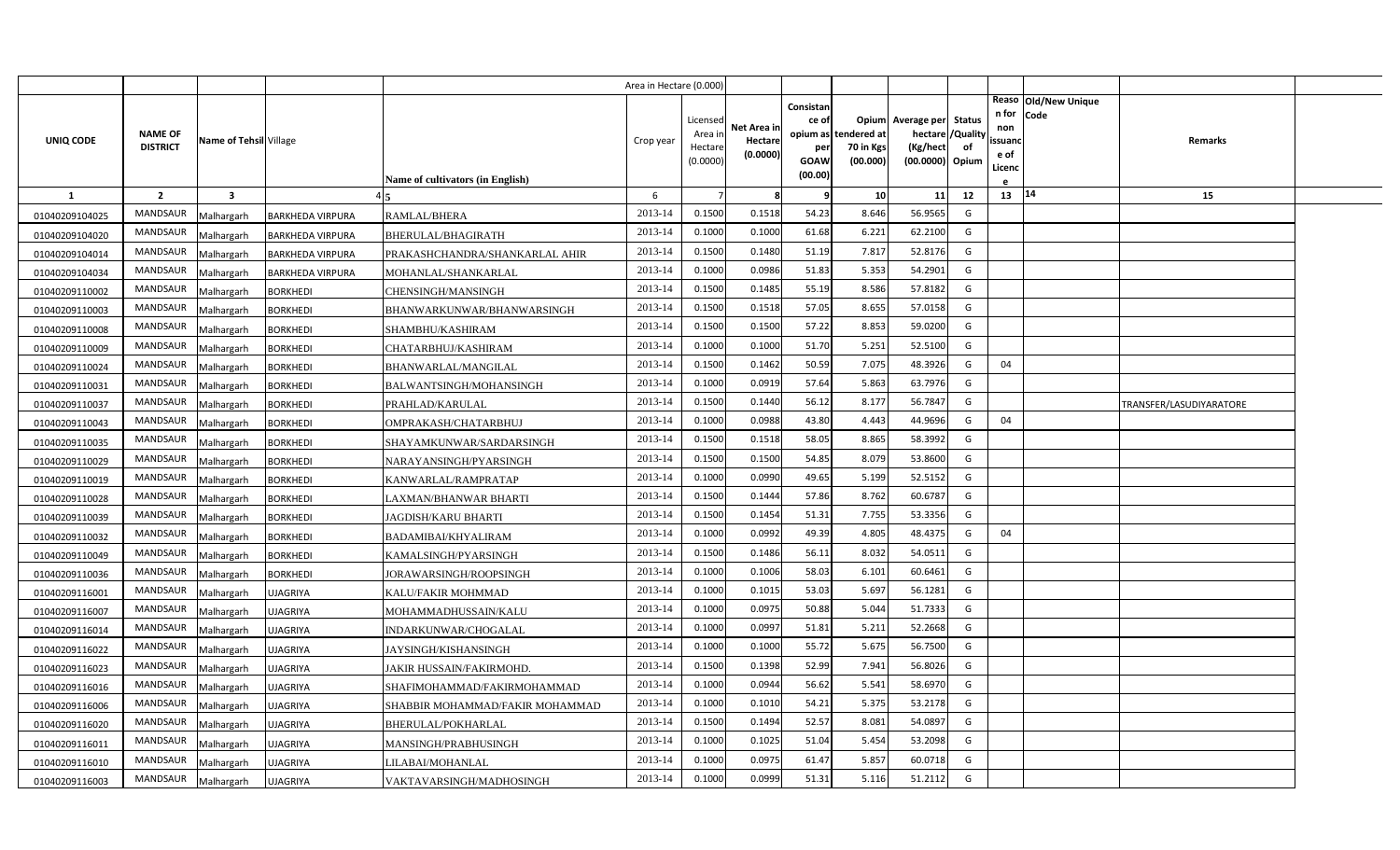|                |                 |                         |                         |                                  | Area in Hectare (0.000) |                     |             |             |                            |                             |    |                   |                      |  |
|----------------|-----------------|-------------------------|-------------------------|----------------------------------|-------------------------|---------------------|-------------|-------------|----------------------------|-----------------------------|----|-------------------|----------------------|--|
|                |                 |                         |                         |                                  |                         |                     |             | Consistan   |                            |                             |    |                   | Reaso Old/New Unique |  |
|                |                 |                         |                         |                                  |                         | Licensed            | Net Area in | ce of       |                            | Opium Average per Status    |    | n for Code<br>non |                      |  |
| UNIQ CODE      | <b>NAME OF</b>  | Name of Tehsil Village  |                         |                                  | Crop year               | Area ir             | Hectare     | opium as    | tendered at <mark>i</mark> | hectare / Quality           |    | ssuanc            | Remarks              |  |
|                | <b>DISTRICT</b> |                         |                         |                                  |                         | Hectare<br>(0.0000) | (0.0000)    | per<br>GOAW | 70 in Kgs<br>(00.000)      | (Kg/hect<br>(00.0000) Opium | of | e of              |                      |  |
|                |                 |                         |                         | Name of cultivators (in English) |                         |                     |             | (00.00)     |                            |                             |    | Licenc            |                      |  |
| -1             | $\overline{2}$  | $\overline{\mathbf{3}}$ |                         |                                  | 6                       | $\overline{7}$      | 8           | q           | 10                         | 11                          | 12 | 13   14           | 15                   |  |
| 01040209116026 | MANDSAUR        | Malhargarh              | <b>UJAGRIYA</b>         | BHERULAL/GOTAM                   | 2013-14                 | 0.1500              | 0.1440      | 52.19       | 8.403                      | 58.3542                     | G  |                   |                      |  |
| 01040209120005 | <b>MANDSAUR</b> | Malhargarh              | LASUDIYA RATHORE        | IUVANSINGH/PADAMSINGH            | 2013-14                 | 0.1500              | 0.1478      | 53.42       | 8.303                      | 56.1773                     | G  |                   |                      |  |
| 01040209120007 | MANDSAUR        | Malhargarh              | LASUDIYA RATHORE        | KISHANSINGH/KALUSINGH            | 2013-14                 | 0.1500              | 0.1500      | 54.92       | 8.834                      | 58.8933                     | G  |                   |                      |  |
| 01040209120009 | MANDSAUR        | Malhargarh              | LASUDIYA RATHORE        | BHOMSINGH/KALUSINGH              | 2013-14                 | 0.1500              | 0.1427      | 50.30       | 7.301                      | 51.1633                     | G  |                   |                      |  |
| 01040209120012 | <b>MANDSAUR</b> | Malhargarh              | <b>LASUDIYA RATHORE</b> | NARAYAN/NANURAM                  | 2013-14                 | 0.1500              | 0.1454      | 66.11       | 10.417                     | 71.6437                     | G  |                   |                      |  |
| 01040209120014 | MANDSAUR        | Malhargarh              | LASUDIYA RATHORE        | SOHANSINGH/RAMSINGH              | 2013-14                 | 0.1500              | 0.1512      | 57.58       | 9.237                      | 61.0913                     | G  |                   |                      |  |
| 01040209120017 | <b>MANDSAUR</b> | Malhargarh              | LASUDIYA RATHORE        | SAMANDIBAI/BHERULAL              | 2013-14                 | 0.1500              | 0.1521      | 57.99       | 8.939                      | 58.7705                     | G  |                   |                      |  |
| 01040209120020 | MANDSAUR        | Malhargarh              | <b>LASUDIYA RATHORE</b> | BALUSINGH/CHATARSINGH            | 2013-14                 | 0.1500              | 0.1500      | 57.08       | 8.782                      | 58.5467                     | G  |                   |                      |  |
| 01040209120023 | MANDSAUR        | Malhargarh              | <b>LASUDIYA RATHORE</b> | KASTURCHAND/SITARAM              | 2013-14                 | 0.1500              | 0.1426      | 59.18       | 9.190                      | 64.4460                     | G  |                   |                      |  |
| 01040209120028 | MANDSAUR        | Malhargarh              | LASUDIYA RATHORE        | FUNDASINGH/BHOMSINGH             | 2013-14                 | 0.1000              | 0.0945      | 68.60       | 7.242                      | 76.6349                     | G  |                   |                      |  |
| 01040209120029 | <b>MANDSAUR</b> | Malhargarh              | LASUDIYA RATHORE        | KAILASHCHANDRA/RATANLAL          | 2013-14                 | 0.1500              | 0.1431      | 52.24       | 7.717                      | 53.9273                     | G  |                   |                      |  |
| 01040209120037 | MANDSAUR        | Malhargarh              | LASUDIYA RATHORE        | SANJAYKUMAR/BHUVANISHANKAR       | 2013-14                 | 0.1500              | 0.1459      | 52.91       | 8.594                      | 58.9034                     | G  |                   |                      |  |
| 01040209120040 | <b>MANDSAUR</b> | Malhargarh              | <b>LASUDIYA RATHORE</b> | BAGDIBAI/GANGARAM                | 2013-14                 | 0.1000              | 0.1012      | 53.86       | 5.794                      | 57.2530                     | G  |                   |                      |  |
| 01040209120042 | MANDSAUR        | Malhargarh              | LASUDIYA RATHORE        | RAJENDRA/RAMESHCHANDRA           | 2013-14                 | 0.1500              | 0.1470      | 52.31       | 8.302                      | 56.4762                     | G  |                   |                      |  |
| 01040209120045 | <b>MANDSAUR</b> | Malhargarh              | <b>LASUDIYA RATHORE</b> | SHRWANSINGH/RAMSINGH             | 2013-14                 | 0.1500              | 0.1440      | 56.87       | 8.742                      | 60.7083                     | G  |                   |                      |  |
| 01040209120046 | MANDSAUR        | Malhargarh              | LASUDIYA RATHORE        | MANGUSINGH/BHANWARSINGH          | 2013-14                 | 0.1500              | 0.1492      | 52.83       | 8.075                      | 54.1220                     | G  |                   |                      |  |
| 01040209120054 | MANDSAUR        | Malhargarh              | LASUDIYA RATHORE        | MADANLAL/BHERULAL                | 2013-14                 | 0.1500              | 0.1421      | 59.71       | 8.880                      | 62.4912                     | G  |                   |                      |  |
| 01040209120056 | MANDSAUR        | Malhargarh              | LASUDIYA RATHORE        | NARAYANSINGH/BAGDUSINGH          | 2013-14                 | 0.1500              | 0.1485      | 63.47       | 10.046                     | 67.6498                     | G  |                   |                      |  |
| 01040209120057 | <b>MANDSAUR</b> | Malhargarh              | LASUDIYA RATHORE        | GATTUKUNWAR/JIVANSINGH           | 2013-14                 | 0.1500              | 0.1442      | 53.73       | 8.175                      | 56.6921                     | G  |                   |                      |  |
| 01040209120060 | MANDSAUR        | Malhargarh              | LASUDIYA RATHORE        | VIDYABAI/PRABHULAL               | 2013-14                 | 0.1000              | 0.0986      | 59.01       | 6.196                      | 62.8398                     | G  |                   |                      |  |
| 01040209120061 | MANDSAUR        | Malhargarh              | LASUDIYA RATHORE        | RAMPRASAD/PRABHULAL              | 2013-14                 | 0.1500              | 0.1446      | 56.26       | 8.760                      | 60.5809                     | G  |                   |                      |  |
| 01040209120077 | MANDSAUR        | Malhargarh              | LASUDIYA RATHORE        | HARISINGH/BHOMSINGH              | 2013-14                 | 0.1500              | 0.1392      | 58.27       | 8.965                      | 64.4037                     | G  |                   |                      |  |
| 01040209120081 | MANDSAUR        | Malhargarh              | <b>LASUDIYA RATHORE</b> | RAMKANYABAI/PRABHULAL            | 2013-14                 | 0.1500              | 0.1452      | 53.70       | 7.986                      | 55.0000                     | G  |                   |                      |  |
| 01040209120088 | MANDSAUR        | Malhargarh              | <b>LASUDIYA RATHORE</b> | DHANSINGH/SHAMBHUSINGH           | 2013-14                 | 0.1500              | 0.1480      | 52.57       | 8.479                      | 57.2905                     | G  |                   |                      |  |
| 01040209120093 | MANDSAUR        | Malhargarh              | LASUDIYA RATHORE        | CHENSINGH/KISHANSINGH            | 2013-14                 | 0.1500              | 0.1479      | 55.37       | 8.946                      | 60.4868                     | G  |                   |                      |  |
| 01040209120096 | MANDSAUR        | Malhargarh              | LASUDIYA RATHORE        | BABULAL/NARAYAN                  | 2013-14                 | 0.1500              | 0.1498      | 58.53       | 9.465                      | 63.1842                     | G  |                   |                      |  |
| 01040209120097 | MANDSAUR        | Malhargarh              | LASUDIYA RATHORE        | BHANWARKUNWAR/RAJKUNWAR          | 2013-14                 | 0.1500              | 0.1466      | 48.68       | 7.817                      | 53.3220                     | G  |                   |                      |  |
| 01040209120101 | MANDSAUR        | Malhargarh              | LASUDIYA RATHORE        | MUNNABAI/DASHRATHLAL             | 2013-14                 | 0.1000              | 0.0912      | 58.46       | 5.621                      | 61.6338                     | G  |                   |                      |  |
| 01040209120110 | MANDSAUR        | Malhargarh              | LASUDIYA RATHORE        | KRISHNKUNWAR/ARJUNSINGH          | 2013-14                 | 0.1500              | 0.1449      | 57.23       | 9.083                      | 62.6846                     | G  |                   |                      |  |
| 01040209120116 | <b>MANDSAUR</b> | Malhargarh              | LASUDIYA RATHORE        | DILIPSINGH/KAMALSINGH            | 2013-14                 | 0.1500              | 0.1490      | 45.28       | 7.167                      | 48.1007                     | G  | 04                |                      |  |
| 01040209120124 | MANDSAUR        | Malhargarh              | <b>LASUDIYA RATHORE</b> | LAKHANSINGH/BHANWARSINGH         | 2013-14                 | 0.1000              | 0.1000      | 58.98       | 6.260                      | 62.6000                     | G  |                   |                      |  |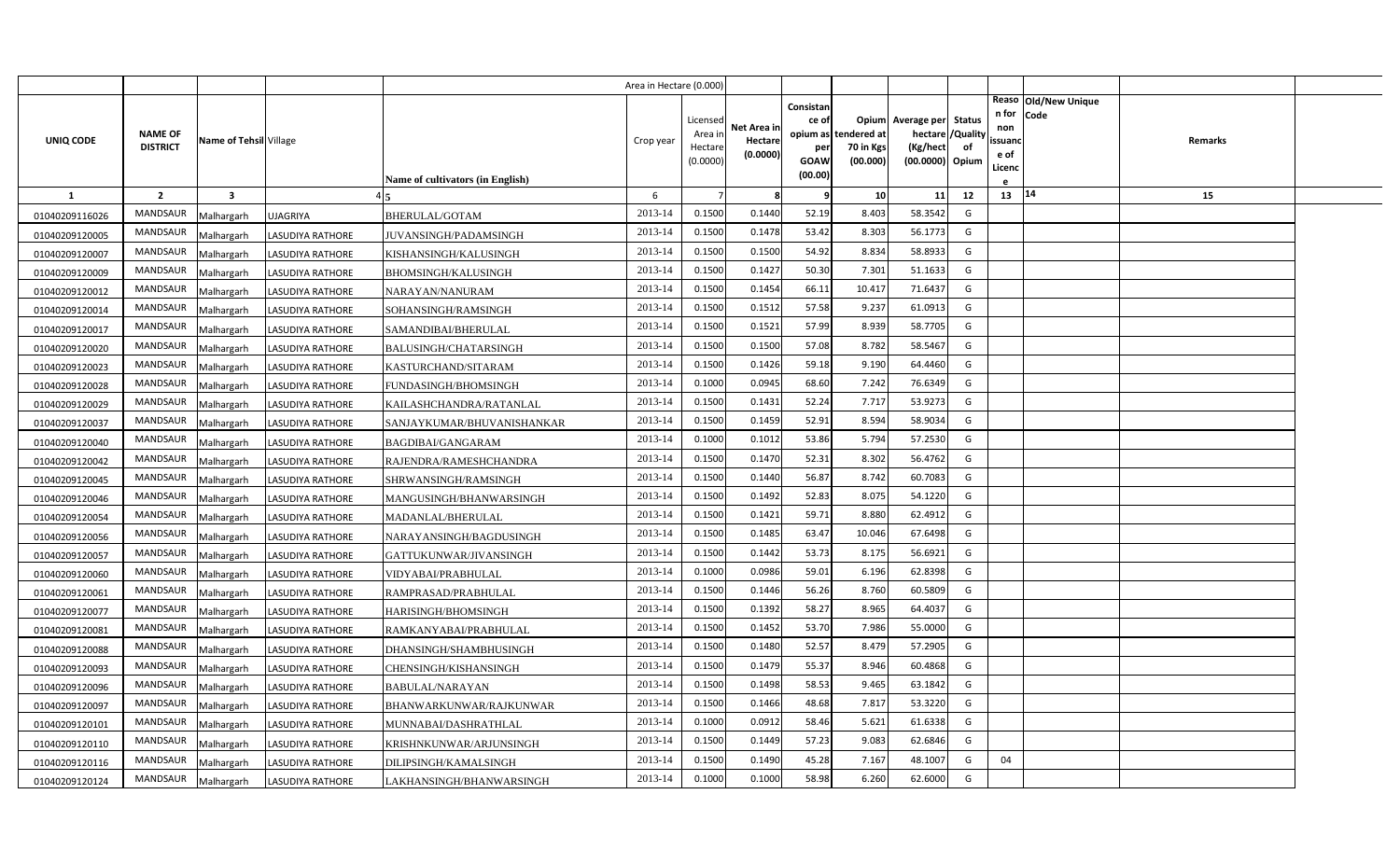|                |                                   |                         |                         |                                         | Area in Hectare (0.000 |                                            |                                    |                                                     |                                               |                                                                    |                |                                          |                              |                          |  |
|----------------|-----------------------------------|-------------------------|-------------------------|-----------------------------------------|------------------------|--------------------------------------------|------------------------------------|-----------------------------------------------------|-----------------------------------------------|--------------------------------------------------------------------|----------------|------------------------------------------|------------------------------|--------------------------|--|
| UNIQ CODE      | <b>NAME OF</b><br><b>DISTRICT</b> | Name of Tehsil Village  |                         | <b>Name of cultivators (in English)</b> | Crop year              | Licensed<br>Area in<br>Hectare<br>(0.0000) | Net Area in<br>Hectare<br>(0.0000) | Consistan<br>ce of<br>per<br><b>GOAW</b><br>(00.00) | opium as tendered at<br>70 in Kgs<br>(00.000) | Opium Average per Status<br>hectare<br>(Kg/hect<br>(00.0000) Opium | /Quality<br>of | n for<br>non<br>ssuanc<br>e of<br>Licenc | Reaso Old/New Unique<br>Code | Remarks                  |  |
| 1              | $\overline{2}$                    | $\overline{\mathbf{3}}$ |                         |                                         | 6                      |                                            | 8                                  | q                                                   | 10                                            | 11                                                                 | 12             | 13 14                                    |                              | 15                       |  |
| 01040209120128 | MANDSAUR                          | Malhargarh              | LASUDIYA RATHORE        | SAMANDARSINGH/DIPSINGH                  | 2013-14                | 0.1000                                     | 0.1000                             | 53.34                                               | 5.646                                         | 56.4600                                                            | G              |                                          |                              |                          |  |
| 01040209120130 | MANDSAUR                          | Malhargarh              | <b>LASUDIYA RATHORE</b> | NARVARSINGH/SOHANSINGH                  | 2013-14                | 0.1500                                     | 0.1520                             | 59.30                                               | 9.454                                         | 62.1974                                                            | G              |                                          |                              |                          |  |
| 01040209120135 | MANDSAUR                          | Malhargarh              | <b>LASUDIYA RATHORE</b> | VIKRAMSINGH/RAMSINGH                    | 2013-14                | 0.1500                                     | 0.1437                             | 55.44                                               | 8.498                                         | 59.1371                                                            | G              |                                          |                              |                          |  |
| 01040209120141 | <b>MANDSAUR</b>                   | Malhargarh              | LASUDIYA RATHORE        | NARENDRAKUNWAR/JITSINGH                 | 2013-14                | 0.1500                                     | 0.1464                             | 53.44                                               | 8.245                                         | 56.3183                                                            | G              |                                          |                              |                          |  |
| 01040209120142 | MANDSAUR                          | Malhargarh              | LASUDIYA RATHORE        | RAMCHANDRA/SHIVNARAYAN                  | 2013-14                | 0.1500                                     | 0.1296                             | 58.50                                               | 8.023                                         | 61.9059                                                            | G              |                                          |                              |                          |  |
| 01040209120143 | MANDSAUR                          | Malhargarh              | LASUDIYA RATHORE        | AMARSINGH/SAMANDSINGH                   | 2013-14                | 0.1500                                     | 0.1489                             | 54.58                                               | 9.169                                         | 61.5782                                                            | G              |                                          |                              |                          |  |
| 01040209120146 | MANDSAUR                          | Malhargarh              | <b>LASUDIYA RATHORE</b> | RAMPRASAD/RAMCHANDRA                    | 2013-14                | 0.1500                                     | 0.1450                             | 50.38                                               | 7.845                                         | 54.1034                                                            | G              |                                          |                              |                          |  |
| 01040209120155 | MANDSAUR                          | Malhargarh              | <b>LASUDIYA RATHORE</b> | SATYANARAYAN/BHANWARLAL                 | 2013-14                | 0.1500                                     | 0.1509                             | 54.91                                               | 8.746                                         | 57.9589                                                            | G              |                                          |                              |                          |  |
| 01040209120156 | <b>MANDSAUR</b>                   | Malhargarh              | <b>LASUDIYA RATHORE</b> | GOPAL/POONAMCHAND                       | 2013-14                | 0.1500                                     | 0.1466                             | 55.16                                               | 8.668                                         | 59.1269                                                            | G              |                                          |                              |                          |  |
| 01040209120157 | MANDSAUR                          | Malhargarh              | LASUDIYA RATHORE        | RAJENDRAKUMAR/BHUVANISHANKAR            | 2013-14                | 0.1500                                     | 0.1426                             | 52.50                                               | 8.460                                         | 59.3268                                                            | G              |                                          |                              |                          |  |
| 01040209120159 | MANDSAUR                          | Malhargarh              | <b>LASUDIYA RATHORE</b> | BAGDUSINGH/RAYSINGH                     | 2013-14                | 0.1500                                     | 0.1500                             | 61.75                                               | 9.792                                         | 65.2800                                                            | G              |                                          |                              |                          |  |
| 01040209120169 | <b>MANDSAUR</b>                   | Malhargarh              | <b>LASUDIYA RATHORE</b> | KUSHALSINGH/BHOPALSINGH                 | 2013-14                | 0.1500                                     | 0.1452                             | 54.99                                               | 8.476                                         | 58.3747                                                            | G              |                                          |                              |                          |  |
| 01040209120099 | MANDSAUR                          | Malhargarh              | LASUDIYA RATHORE        | SHANTILAL/AMRAJI                        | 2013-14                | 0.1500                                     | 0.1515                             | 55.62                                               | 8.279                                         | 54.6469                                                            | G              |                                          |                              |                          |  |
| 01040209120104 | MANDSAUR                          | Malhargarh              | LASUDIYA RATHORE        | <b>BHAGATRAM/KACHRU</b>                 | 2013-14                | 0.1500                                     | 0.1419                             | 62.64                                               | 9.611                                         | 67.7308                                                            | G              |                                          |                              |                          |  |
| 01040209120075 | MANDSAUR                          | Malhargarh              | LASUDIYA RATHORE        | KESHARSINGH/JAWANSINGH                  | 2013-14                | 0.1500                                     | 0.1416                             | 62.25                                               | 9.133                                         | 64.4986                                                            | G              |                                          |                              |                          |  |
| 01040209120108 | MANDSAUR                          | Malhargarh              | LASUDIYA RATHORE        | KHUMANSINGH/JAWANSINGH                  | 2013-14                | 0.1500                                     | 0.1496                             | 57.97                                               | 9.085                                         | 60.7286                                                            | G              |                                          |                              |                          |  |
| 01040209120107 | MANDSAUR                          | Malhargarh              | LASUDIYA RATHORE        | NAHARSINGH/JAWANSINGH                   | 2013-14                | 0.1500                                     | 0.1506                             | 60.71                                               | 9.757                                         | 64.7875                                                            | G              |                                          |                              |                          |  |
| 01040209120161 | MANDSAUR                          | Malhargarh              | LASUDIYA RATHORE        | PAPPUSINGH/BHANWARSINGH                 | 2013-14                | 0.1500                                     | 0.1469                             | 55.50                                               | 8.896                                         | 60.5582                                                            | G              |                                          |                              |                          |  |
| 01040209120053 | MANDSAUR                          | Malhargarh              | LASUDIYA RATHORE        | KAMALSINGH/RAMSINGH                     | 2013-14                | 0.1500                                     | 0.1458                             | 57.75                                               | 9.158                                         | 62.8121                                                            | G              |                                          |                              |                          |  |
| 01040209120118 | MANDSAUR                          | Malhargarh              | <b>LASUDIYA RATHORE</b> | BANESINGH/BAGDUSINGH                    | 2013-14                | 0.1000                                     | 0.1000                             | 52.16                                               | 5.432                                         | 54.3200                                                            | G              |                                          |                              |                          |  |
| 01040209120074 | MANDSAUR                          | Malhargarh              | <b>LASUDIYA RATHORE</b> | BAHDURSINGH/PADAMSINGH                  | 2013-14                | 0.1500                                     | 0.1179                             | 65.46                                               | 8.566                                         | 72.6548                                                            | G              |                                          |                              |                          |  |
| 01040209120091 | MANDSAUR                          | Malhargarh              | LASUDIYA RATHORE        | SMARATHLAL/PRABHULAL                    | 2013-14                | 0.1500                                     | 0.1453                             | 66.71                                               | 10.216                                        | 70.3097                                                            | G              |                                          |                              |                          |  |
| 01040209120176 | MANDSAUR                          | Malhargarh              | LASUDIYA RATHORE        | PHOOLBAI/MADANSINGH                     | 2013-14                | 0.1500                                     | 0.1434                             | 58.22                                               | 8.625                                         | 60.1464                                                            | G              |                                          |                              |                          |  |
| 01040209120178 | MANDSAUR                          | Malhargarh              | LASUDIYA RATHORE        | ANGURBALA/LAXMAN                        | 2013-14                | 0.1000                                     | 0.0988                             | 64.14                                               | 6.790                                         | 68.7247                                                            | G              |                                          |                              | TRANSFER/Appeal accepted |  |
| 01040209120032 | MANDSAUR                          | Malhargarh              | LASUDIYA RATHORE        | BAGDUSINGH/SARDARSINGH                  | 2013-14                | 0.1500                                     | 0.1398                             | 56.86                                               | 8.497                                         | 60.7797                                                            | G              |                                          |                              |                          |  |
| 01040209120008 | MANDSAUR                          | Malhargarh              | LASUDIYA RATHORE        | RATANSINGH/PARTHESINGH                  | 2013-14                | 0.1500                                     | 0.1494                             | 55.00                                               | 8.329                                         | 55.7497                                                            | G              |                                          |                              |                          |  |
| 01040209120167 | MANDSAUR                          | Malhargarh              | LASUDIYA RATHORE        | KAMALSINGH/PARTHESINGH                  | 2013-14                | 0.1000                                     | 0.1000                             | 53.86                                               | 5.448                                         | 54.4800                                                            | G              |                                          |                              |                          |  |
| 01040209120018 | MANDSAUR                          | Malhargarh              | <b>LASUDIYA RATHORE</b> | MOHANSINGH/UDAYSINGH                    | 2013-14                | 0.1500                                     | 0.1435                             | 56.34                                               | 8.354                                         | 58.2160                                                            | G              |                                          |                              |                          |  |
| 01040209120006 | MANDSAUR                          | Malhargarh              | <b>LASUDIYA RATHORE</b> | PARTHA/BHUVAN                           | 2013-14                | 0.1000                                     | 0.1007                             | 59.29                                               | 6.353                                         | 63.0884                                                            | G              |                                          |                              |                          |  |
| 01040209120038 | MANDSAUR                          | Malhargarh              | LASUDIYA RATHORE        | BHANWARSINGH/BHUVANISINGH               | 2013-14                | 0.1500                                     | 0.1485                             | 49.48                                               | 8.030                                         | 54.0741                                                            | G              |                                          |                              |                          |  |
| 01040209120083 | MANDSAUR                          | Malhargarh              | <b>LASUDIYA RATHORE</b> | <b>BALUSINGH/VAJESINGH</b>              | 2013-14                | 0.1500                                     | 0.1505                             | 59.22                                               | 9.678                                         | 64.3056                                                            | G              |                                          |                              |                          |  |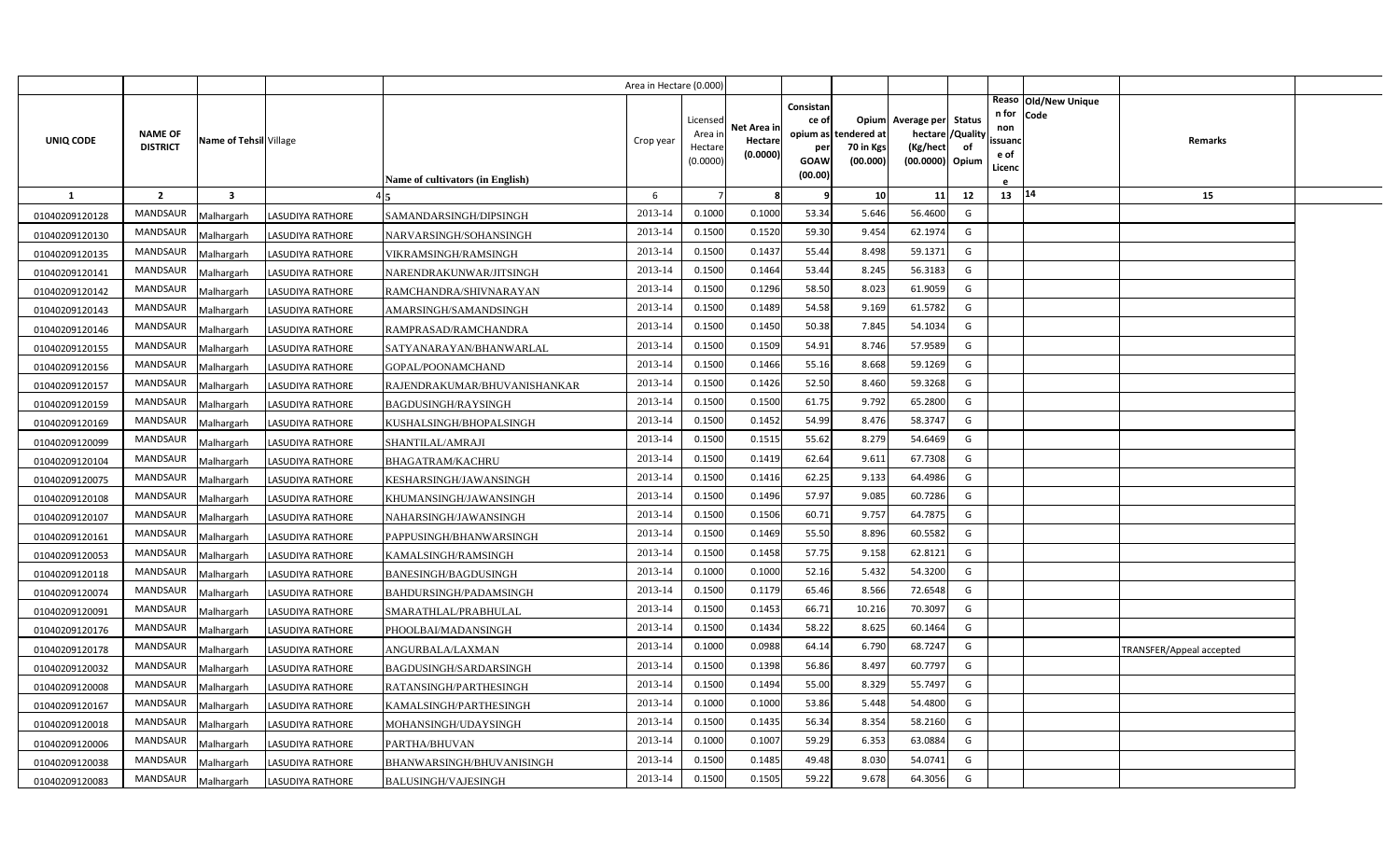|                |                                   |                         |                         |                                   | Area in Hectare (0.000) |                                            |                                    |                                                                 |                                      |                                                                              |    |                                               |                                 |  |
|----------------|-----------------------------------|-------------------------|-------------------------|-----------------------------------|-------------------------|--------------------------------------------|------------------------------------|-----------------------------------------------------------------|--------------------------------------|------------------------------------------------------------------------------|----|-----------------------------------------------|---------------------------------|--|
| UNIQ CODE      | <b>NAME OF</b><br><b>DISTRICT</b> | Name of Tehsil Village  |                         | Name of cultivators (in English)  | Crop year               | Licensed<br>Area ir<br>Hectare<br>(0.0000) | Net Area in<br>Hectare<br>(0.0000) | Consistan<br>ce of<br>opium as<br>per<br><b>GOAW</b><br>(00.00) | tendered at<br>70 in Kgs<br>(00.000) | Opium Average per Status<br>hectare / Quality<br>(Kg/hect<br>(00.0000) Opium | of | n for Code<br>non<br>ssuand<br>e of<br>Licenc | Reaso Old/New Unique<br>Remarks |  |
| 1              | $\overline{2}$                    | $\overline{\mathbf{3}}$ |                         |                                   | 6                       | $\overline{7}$                             | 8                                  | ę                                                               | 10 <sup>1</sup>                      | 11                                                                           | 12 | 13   14                                       | 15                              |  |
| 01040209120094 | MANDSAUR                          | Malhargarh              | <b>LASUDIYA RATHORE</b> | PAPPUSINGH/MANOHARSINGH           | 2013-14                 | 0.1500                                     | 0.1454                             | 52.12                                                           | 7.773                                | 53.4594                                                                      | G  |                                               |                                 |  |
| 01040209120131 | MANDSAUR                          | Malhargarh              | <b>LASUDIYA RATHORE</b> | BABULAL/SITARAM                   | 2013-14                 | 0.1500                                     | 0.1358                             | 59.83                                                           | 8.684                                | 63.9470                                                                      | G  |                                               |                                 |  |
| 01040209120024 | MANDSAUR                          | Malhargarh              | <b>LASUDIYA RATHORE</b> | JALAMSINGH/VAKTAWARSINGH          | 2013-14                 | 0.1500                                     | 0.1404                             | 55.36                                                           | 8.264                                | 58.8604                                                                      | G  |                                               |                                 |  |
| 01040209120027 | <b>MANDSAUR</b>                   | Malhargarh              | LASUDIYA RATHORE        | HEMRAJ/HAMERA                     | 2013-14                 | 0.1500                                     | 0.1358                             | 48.69                                                           | 7.011                                | 51.6274                                                                      | G  |                                               |                                 |  |
| 01040209120153 | MANDSAUR                          | Malhargarh              | LASUDIYA RATHORE        | DHANNALAL/HEMRAJ                  | 2013-14                 | 0.1500                                     | 0.1320                             | 60.45                                                           | 8.593                                | 65.0985                                                                      | G  |                                               |                                 |  |
| 01040209120133 | MANDSAUR                          | Malhargarh              | LASUDIYA RATHORE        | KANEHIYALAL/BHERULAL              | 2013-14                 | 0.1000                                     | 0.0912                             | 63.57                                                           | 5.839                                | 64.0241                                                                      | G  |                                               |                                 |  |
| 01040209120051 | MANDSAUR                          | Malhargarh              | LASUDIYA RATHORE        | SAGARMAL/PRABHULAL                | 2013-14                 | 0.1500                                     | 0.1407                             | 54.85                                                           | 8.463                                | 60.1493                                                                      | G  |                                               |                                 |  |
| 01040209120036 | MANDSAUR                          | Malhargarh              | <b>LASUDIYA RATHORE</b> | PUNAMCHAND/ONKARLAL               | 2013-14                 | 0.1500                                     | 0.1384                             | 53.77                                                           | 8.334                                | 60.2168                                                                      | G  |                                               |                                 |  |
| 01040209120043 | <b>MANDSAUR</b>                   | Malhargarh              | <b>LASUDIYA RATHORE</b> | BHABHUTRAM/KACHRU                 | 2013-14                 | 0.1500                                     | 0.1201                             | 70.22                                                           | 8.647                                | 71.9983                                                                      | G  |                                               |                                 |  |
| 01040209120031 | MANDSAUR                          | Malhargarh              | LASUDIYA RATHORE        | SHAMBHU/GAJRIYA                   | 2013-14                 | 0.1500                                     | 0.1376                             | 54.79                                                           | 8.062                                | 58.5901                                                                      | G  |                                               |                                 |  |
| 01040209120092 | MANDSAUR                          | Malhargarh              | <b>LASUDIYA RATHORE</b> | DEVILAL/GIRDHARI                  | 2013-14                 | 0.1500                                     | 0.1465                             | 54.93                                                           | 8.608                                | 58.7577                                                                      | G  |                                               |                                 |  |
| 01040209120004 | <b>MANDSAUR</b>                   | Malhargarh              | <b>LASUDIYA RATHORE</b> | LACHIRAM/KASHIRAM                 | 2013-14                 | 0.1500                                     | 0.1482                             | 57.98                                                           | 8.904                                | 60.0810                                                                      | G  |                                               |                                 |  |
| 01040209120095 | MANDSAUR                          | Malhargarh              | LASUDIYA RATHORE        | BABULAL/CHIMANLAL                 | 2013-14                 | 0.1500                                     | 0.1416                             | 59.59                                                           | 8.734                                | 61.6808                                                                      | G  |                                               |                                 |  |
| 01040209120002 | MANDSAUR                          | Malhargarh              | <b>LASUDIYA RATHORE</b> | ABHISHEK/PRABHULAL                | 2013-14                 | 0.1500                                     | 0.1443                             | 50.41                                                           | 7.619                                | 52.7997                                                                      | G  |                                               |                                 |  |
| 01040209120013 | MANDSAUR                          | Malhargarh              | LASUDIYA RATHORE        | MANGILAL/CHIMANLAL                | 2013-14                 | 0.1500                                     | 0.1435                             | 52.40                                                           | 7.403                                | 51.5889                                                                      | G  |                                               |                                 |  |
| 01040209120030 | MANDSAUR                          | Malhargarh              | LASUDIYA RATHORE        | BHABHUTRAM/BABRU                  | 2013-14                 | 0.1500                                     | 0.1515                             | 56.36                                                           | 8.985                                | 59.3069                                                                      | G  |                                               |                                 |  |
| 01040209120050 | MANDSAUR                          | Malhargarh              | LASUDIYA RATHORE        | RAMGOPAL/CHIMANLAL                | 2013-14                 | 0.1500                                     | 0.1342                             | 61.32                                                           | 8.226                                | 61.2966                                                                      | G  |                                               |                                 |  |
| 01040209120058 | MANDSAUR                          | Malhargarh              | LASUDIYA RATHORE        | <b>BANSHILAL/NANDRAM</b>          | 2013-14                 | 0.1500                                     | 0.1357                             | 56.08                                                           | 7.707                                | 56.7944                                                                      | G  |                                               |                                 |  |
| 01040209120063 | MANDSAUR                          | Malhargarh              | LASUDIYA RATHORE        | BHARATSINGH/HARISINGH             | 2013-14                 | 0.1500                                     | 0.1500                             | 55.79                                                           | 8.887                                | 59.2467                                                                      | G  |                                               |                                 |  |
| 01040209120068 | MANDSAUR                          | Malhargarh              | LASUDIYA RATHORE        | KANWARSINGH/MOHANSINGH            | 2013-14                 | 0.1500                                     | 0.1454                             | 56.30                                                           | 8.477                                | 58.3012                                                                      | G  |                                               |                                 |  |
| 01040209120069 | MANDSAUR                          | Malhargarh              | <b>LASUDIYA RATHORE</b> | DILIPSINGH/ARJUNSINGH             | 2013-14                 | 0.1500                                     | 0.1376                             | 54.99                                                           | 8.084                                | 58.7500                                                                      | G  |                                               |                                 |  |
| 01040209120071 | MANDSAUR                          | Malhargarh              | LASUDIYA RATHORE        | ANILAKUMAR/RAMPRATAP              | 2013-14                 | 0.1500                                     | 0.1421                             | 56.08                                                           | 8.700                                | 61.2245                                                                      | G  |                                               |                                 |  |
| 01040209120080 | MANDSAUR                          | Malhargarh              | LASUDIYA RATHORE        | DIPSINGH/RODSINGH                 | 2013-14                 | 0.1500                                     | 0.1472                             | 57.70                                                           | 8.754                                | 59.4701                                                                      | G  |                                               |                                 |  |
| 01040209120084 | MANDSAUR                          | Malhargarh              | LASUDIYA RATHORE        | RAMIBAI@RAMAKANTABAI/PRABHULAL    | 2013-14                 | 0.1500                                     | 0.1403                             | 49.87                                                           | 7.352                                | 52.4020                                                                      | G  |                                               |                                 |  |
| 01040209120086 | MANDSAUR                          | Malhargarh              | LASUDIYA RATHORE        | MOHANLAL/NANDRAM                  | 2013-14                 | 0.1500                                     | 0.1380                             | 64.03                                                           | 9.431                                | 68.3406                                                                      | G  |                                               |                                 |  |
| 01040209120122 | MANDSAUR                          | Malhargarh              | LASUDIYA RATHORE        | PHOOLSINGH/RAMSINGH               | 2013-14                 | 0.1500                                     | 0.1394                             | 51.81                                                           | 7.505                                | 53.8379                                                                      | G  |                                               |                                 |  |
| 01040209120144 | MANDSAUR                          | Malhargarh              | LASUDIYA RATHORE        | BHANWARIBAI/RATANLAL              | 2013-14                 | 0.1500                                     | 0.1428                             | 53.92                                                           | 8.011                                | 56.0994                                                                      | G  |                                               |                                 |  |
| 01040209120162 | MANDSAUR                          | Malhargarh              | <b>LASUDIYA RATHORE</b> | MANGUSINGH/BAHADURSINGH           | 2013-14                 | 0.1500                                     | 0.1415                             | 64.63                                                           | 9.805                                | 69.2933                                                                      | G  |                                               |                                 |  |
| 01040209120076 | MANDSAUR                          | Malhargarh              | LASUDIYA RATHORE        | ONKARSINGH/PADAMSINGH             | 2013-14                 | 0.1500                                     | 0.1458                             | 56.36                                                           | 8.905                                | 61.0768                                                                      | G  |                                               |                                 |  |
| 01040209120072 | MANDSAUR                          | Malhargarh              | <b>LASUDIYA RATHORE</b> | VIKRAMSINGH/UMRAOSINGH/MADHOSINGH | 2013-14                 | 0.1500                                     | 0.1403                             | 61.05                                                           | 8.931                                | 63.6565                                                                      | G  |                                               |                                 |  |
| 01040209120066 | MANDSAUR                          | Malhargarh              | <b>LASUDIYA RATHORE</b> | GOVINDKUNWAR/BAPUSINGH            | 2013-14                 | 0.1500                                     | 0.1444                             | 60.65                                                           | 9.583                                | 66.3643                                                                      | G  |                                               |                                 |  |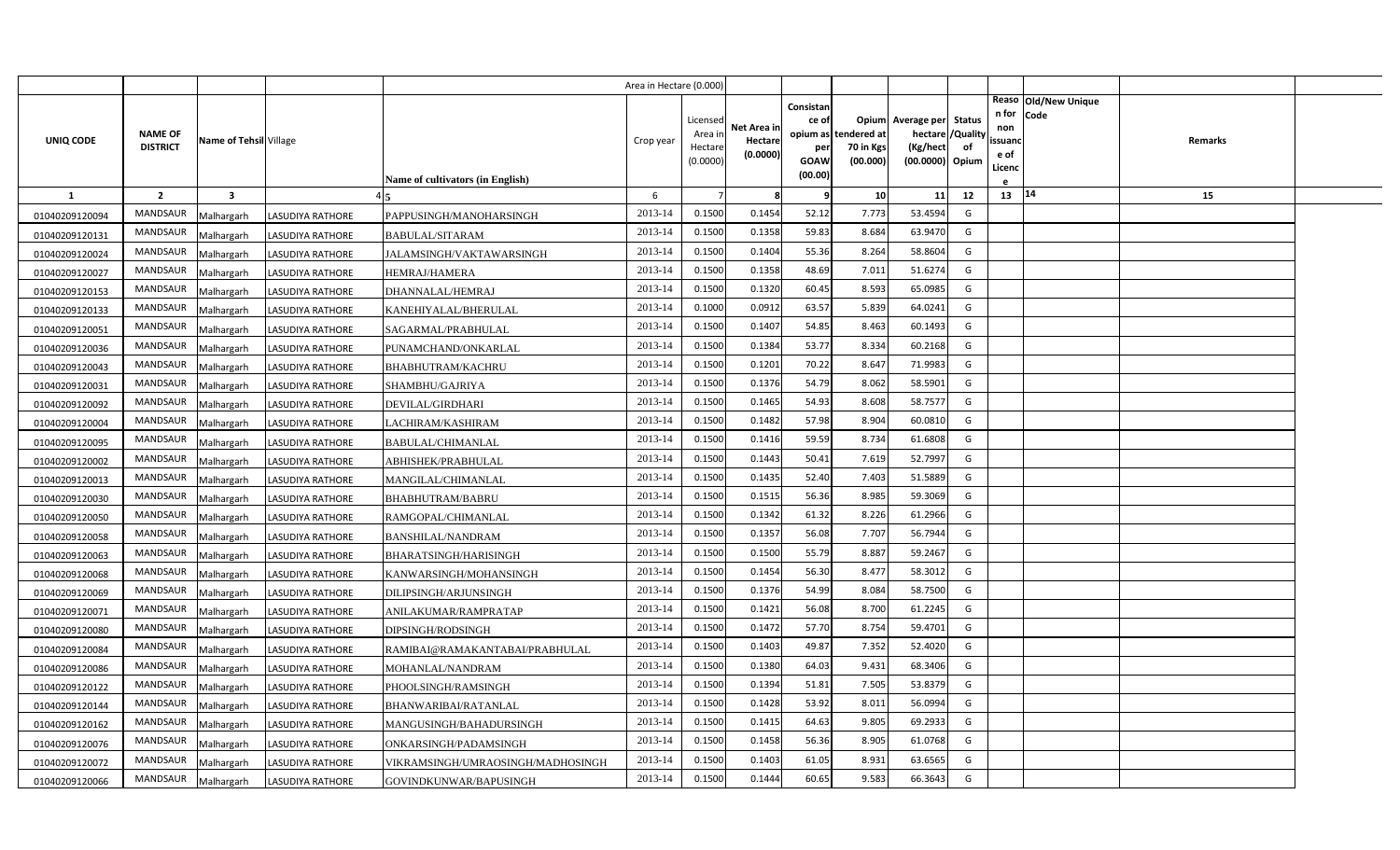|                |                                   |                         |                         |                                  | Area in Hectare (0.000 |                                           |                                    |                                                          |                                      |                                                                       |                     |                                          |                                |                   |  |
|----------------|-----------------------------------|-------------------------|-------------------------|----------------------------------|------------------------|-------------------------------------------|------------------------------------|----------------------------------------------------------|--------------------------------------|-----------------------------------------------------------------------|---------------------|------------------------------------------|--------------------------------|-------------------|--|
| UNIQ CODE      | <b>NAME OF</b><br><b>DISTRICT</b> | Name of Tehsil Village  |                         | Name of cultivators (in English) | Crop year              | Licensed<br>Area in<br>Hectar<br>(0.0000) | Net Area in<br>Hectare<br>(0.0000) | Consistan<br>ce of<br>opium as<br>per<br>GOAW<br>(00.00) | tendered at<br>70 in Kgs<br>(00.000) | Opium Average per<br>hectare / Quality<br>(Kg/hect<br>(00.0000) Opium | <b>Status</b><br>of | n for<br>non<br>ssuand<br>e of<br>Licenc | Reaso   Old/New Unique<br>Code | Remarks           |  |
| -1             | $\overline{2}$                    | $\overline{\mathbf{3}}$ |                         |                                  | 6                      |                                           | 8                                  | q                                                        | 10                                   | 11                                                                    | 12                  | 13   14                                  |                                | 15                |  |
| 01040209120059 | MANDSAUR                          | Malhargarh              | LASUDIYA RATHORE        | SHAYAMSINGH/BALUSINGH            | 2013-14                | 0.1500                                    | 0.1500                             | 60.46                                                    | 9.242                                | 61.6133                                                               | G                   |                                          |                                |                   |  |
| 01040209120026 | <b>MANDSAUR</b>                   | Malhargarh              | <b>LASUDIYA RATHORE</b> | GOTAMLAL/MANGILAL                | 2013-14                | 0.1000                                    | 0.0965                             | 66.49                                                    | 6.924                                | 71.7513                                                               | G                   |                                          |                                |                   |  |
| 01040209120164 | MANDSAUR                          | Malhargarh              | <b>LASUDIYA RATHORE</b> | RAMCHANDRA/GOKUL                 | 2013-14                | 0.1500                                    | 0.1491                             | 61.56                                                    | 9.973                                | 66.8880                                                               | G                   |                                          |                                |                   |  |
| 01040209120087 | MANDSAUR                          | Malhargarh              | LASUDIYA RATHORE        | BAPUALAL/AMARAJI                 | 2013-14                | 0.1500                                    | 0.1508                             | 57.75                                                    | 9.149                                | 60.6698                                                               | G                   |                                          |                                |                   |  |
| 01040209120067 | <b>MANDSAUR</b>                   | Malhargarh              | <b>LASUDIYA RATHORE</b> | CHENSINGH/RODSINGH               | 2013-14                | 0.1500                                    | 0.1479                             | 47.81                                                    | 7.212                                | 48.7627                                                               | G                   | 04                                       |                                |                   |  |
| 01040209120114 | MANDSAUR                          | Malhargarh              | LASUDIYA RATHORE        | SUGANKUNWAR/MANGUSINGH           | 2013-14                | 0.1500                                    | 0.1499                             | 58.61                                                    | 9.704                                | 64.7365                                                               | G                   |                                          |                                |                   |  |
| 01040209120079 | MANDSAUR                          | Malhargarh              | LASUDIYA RATHORE        | ANTARKUNWAR/GOPALSINGH           | 2013-14                | 0.1500                                    | 0.1476                             | 59.93                                                    | 9.186                                | 62.2358                                                               | G                   |                                          |                                |                   |  |
| 01040209120085 | MANDSAUR                          | Malhargarh              | <b>LASUDIYA RATHORE</b> | CHENRAM/PARTHA                   | 2013-14                | 0.1500                                    | 0.1487                             | 57.82                                                    | 9.714                                | 65.3262                                                               | G                   |                                          |                                |                   |  |
| 01040209120121 | <b>MANDSAUR</b>                   | Malhargarh              | LASUDIYA RATHORE        | SHANTIBAI/DEVA                   | 2013-14                | 0.1500                                    | 0.1406                             | 52.65                                                    | 7.762                                | 55.2063                                                               | G                   |                                          |                                |                   |  |
| 01040209120062 | MANDSAUR                          | Malhargarh              | <b>LASUDIYA RATHORE</b> | RAMCHANDRA/LACHIRAM              | 2013-14                | 0.1500                                    | 0.1500                             | 55.78                                                    | 8.81                                 | 58.7533                                                               | G                   |                                          |                                |                   |  |
| 01040209120174 | MANDSAUR                          | Malhargarh              | <b>LASUDIYA RATHORE</b> | KAMLABAI/MANGILAL                | 2013-14                | 0.1500                                    | 0.1470                             | 59.18                                                    | 8.657                                | 58.8912                                                               | G                   |                                          |                                |                   |  |
| 01040209120158 | MANDSAUR                          | Malhargarh              | <b>LASUDIYA RATHORE</b> | SURAJBAI/NANDRAM                 | 2013-14                | 0.1500                                    | 0.1335                             | 63.24                                                    | 8.682                                | 65.0337                                                               | G                   |                                          |                                |                   |  |
| 01040209120165 | <b>MANDSAUR</b>                   | Malhargarh              | LASUDIYA RATHORE        | PREMKUNWAR/DULESINGH             | 2013-14                | 0.1000                                    | 0.1026                             | 54.38                                                    | 5.67                                 | 55.2720                                                               |                     | 02                                       |                                |                   |  |
| 01040209120179 | MANDSAUR                          | Malhargarh              | <b>LASUDIYA RATHORE</b> | NATHUSINGH/BHAGWANSINGH          | 2013-14                | 0.1000                                    | 0.1000                             | 55.48                                                    | 5.707                                | 57.0700                                                               | G                   |                                          | 01060208046033                 | TRANSFER//JAORA I |  |
| 01040209121002 | <b>MANDSAUR</b>                   | Malhargarh              | LUNAHEDA                | <b>RUPA/MODA</b>                 | 2013-14                | 0.1000                                    | 0.0969                             | 53.43                                                    | 5.190                                | 53.5604                                                               | G                   |                                          |                                |                   |  |
| 01040209121003 | MANDSAUR                          | Malhargarh              | <b>UNAHEDA</b>          | RAMCHANDRA/NENA                  | 2013-14                | 0.1000                                    | 0.0980                             | 51.56                                                    | 5.200                                | 53.0612                                                               | G                   |                                          |                                |                   |  |
| 01040209121008 | <b>MANDSAUR</b>                   | Malhargarh              | UNAHEDA                 | <b>BABULAL/SITARAM</b>           | 2013-14                | 0.1000                                    | 0.1000                             | 54.02                                                    | 5.757                                | 57.5700                                                               | G                   |                                          |                                |                   |  |
| 01040209121011 | MANDSAUR                          | Malhargarh              | UNAHEDA                 | CHOUTHMAL/LAKMICHAND             | 2013-14                | 0.1500                                    | 0.1454                             | 50.84                                                    | 8.01                                 | 55.0963                                                               | G                   |                                          |                                |                   |  |
| 01040209121013 | <b>MANDSAUR</b>                   | Malhargarh              | UNAHEDA                 | MOHANLAL/GHASI                   | 2013-14                | 0.1500                                    | 0.1495                             | 51.44                                                    | 8.230                                | 55.0502                                                               | G                   |                                          |                                |                   |  |
| 01040209121016 | MANDSAUR                          | Malhargarh              | UNAHEDA                 | RANCHOAD/GOKUL                   | 2013-14                | 0.1500                                    | 0.1353                             | 55.11                                                    | 8.117                                | 59.9926                                                               | G                   |                                          |                                |                   |  |
| 01040209121017 | MANDSAUR                          | Malhargarh              | UNAHEDA                 | ARJUNSINGH/BHANWERSINGH          | 2013-14                | 0.1500                                    | 0.1514                             | 53.90                                                    | 8.701                                | 57.4703                                                               | G                   |                                          |                                |                   |  |
| 01040209121024 | MANDSAUR                          | Malhargarh              | <b>UNAHEDA</b>          | SAJJANBAI/RAMPRATAP              | 2013-14                | 0.1000                                    | 0.1022                             | 59.98                                                    | 6.058                                | 59.2759                                                               | G                   |                                          |                                |                   |  |
| 01040209121025 | MANDSAUR                          | Malhargarh              | UNAHEDA                 | HASTIMAL/CHTABHUJ                | 2013-14                | 0.1500                                    | 0.1529                             | 61.37                                                    | 9.276                                | 60.6671                                                               | G                   |                                          |                                |                   |  |
| 01040209121030 | MANDSAUR                          | Malhargarh              | LUNAHEDA                | BASANTIBAI/MMOHANDAS             | 2013-14                | 0.1500                                    | 0.1513                             | 58.81                                                    | 9.023                                | 59.6365                                                               | G                   |                                          |                                |                   |  |
| 01040209121031 | MANDSAUR                          | Malhargarh              | LUNAHEDA                | BABULAL/DHANNA                   | 2013-14                | 0.1000                                    | 0.1032                             | 59.35                                                    | 6.808                                | 65.9690                                                               | G                   |                                          |                                |                   |  |
| 01040209121032 | MANDSAUR                          | Malhargarh              | UNAHEDA                 | JAGDISH/LAXMAN                   | 2013-14                | 0.1000                                    | 0.0994                             | 53.42                                                    | 5.891                                | 59.2656                                                               | G                   |                                          |                                |                   |  |
| 01040209121035 | MANDSAUR                          | Malhargarh              | UNAHEDA                 | NANDKISHOR/BHANWARLAL            | 2013-14                | 0.1000                                    | 0.1012                             | 62.28                                                    | 6.424                                | 63.4783                                                               | G                   |                                          |                                |                   |  |
| 01040209121040 | MANDSAUR                          | Malhargarh              | UNAHEDA                 | ASHOKKUMAR/BHANWARLAL            | 2013-14                | 0.1500                                    | 0.1453                             | 55.38                                                    | 8.473                                | 58.3138                                                               | G                   |                                          |                                |                   |  |
| 01040209121041 | MANDSAUR                          | Malhargarh              | UNAHEDA.                | GHANSHYAM/RODMAL                 | 2013-14                | 0.1000                                    | 0.0990                             | 59.74                                                    | 6.221                                | 62.8384                                                               | G                   |                                          |                                |                   |  |
| 01040209121042 | MANDSAUR                          | Malhargarh              | UNAHEDA                 | MOHANLAL/NANDRAM                 | 2013-14                | 0.1500                                    | 0.1490                             | 51.56                                                    | 8.183                                | 54.9195                                                               | G                   |                                          |                                |                   |  |
| 01040209121043 | MANDSAUR                          | Malhargarh              | LUNAHEDA                | NANDRAM/AMRA                     | 2013-14                | 0.1500                                    | 0.1311                             | 60.36                                                    | 8.287                                | 63.2113                                                               | G                   |                                          |                                |                   |  |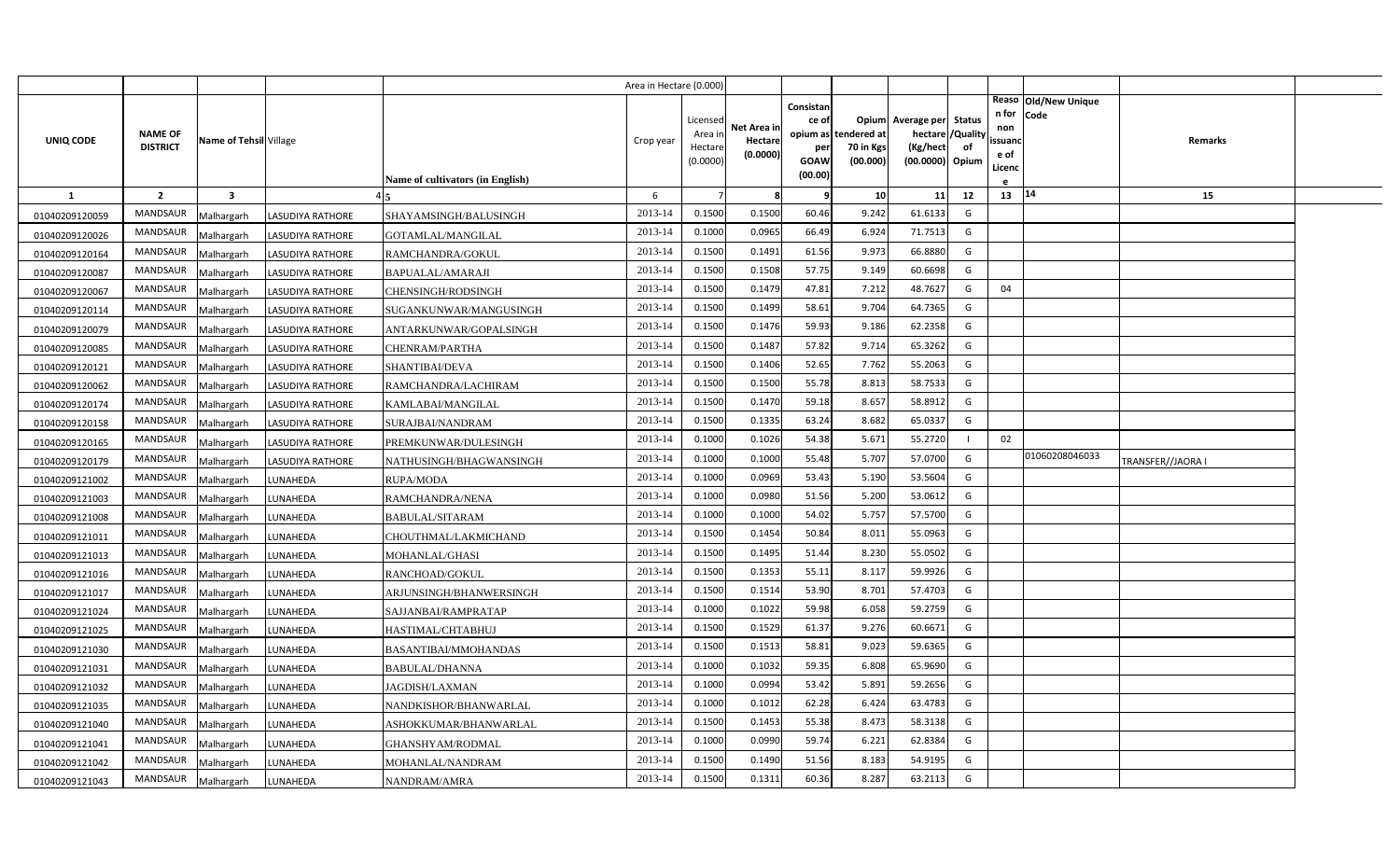|                  |                                   |                         |                   |                                  | Area in Hectare (0.000) |                   |             |                 |                          |                          |                |                |                      |         |  |
|------------------|-----------------------------------|-------------------------|-------------------|----------------------------------|-------------------------|-------------------|-------------|-----------------|--------------------------|--------------------------|----------------|----------------|----------------------|---------|--|
|                  |                                   |                         |                   |                                  |                         |                   |             | Consistan       |                          |                          |                |                | Reaso Old/New Unique |         |  |
|                  |                                   |                         |                   |                                  |                         | Licensed          | Net Area ir | ce of           |                          | Opium Average per Status |                | n for<br>non   | Code                 |         |  |
| <b>UNIQ CODE</b> | <b>NAME OF</b><br><b>DISTRICT</b> | Name of Tehsil Village  |                   |                                  | Crop year               | Area ir<br>Hectar | Hectare     | opium as<br>per | tendered at<br>70 in Kgs | hectare<br>(Kg/hect      | /Quality<br>of | ssuand         |                      | Remarks |  |
|                  |                                   |                         |                   |                                  |                         | (0.0000)          | (0.0000)    | GOAW            | (00.000)                 | (00.0000) Opium          |                | e of<br>Licenc |                      |         |  |
|                  |                                   |                         |                   | Name of cultivators (in English) |                         |                   |             | (00.00)         |                          |                          |                |                |                      |         |  |
| $\mathbf{1}$     | $\overline{2}$                    | $\overline{\mathbf{3}}$ |                   |                                  | 6                       |                   | 8           | q               | 10                       | 11                       | 12             | 13 14          |                      | 15      |  |
| 01040209121051   | MANDSAUR                          | Malhargarh              | UNAHEDA           | MANSUKHLAL/VARDICHAND            | 2013-14                 | 0.1000            | 0.0414      | 69.40           | 3.004                    | 72.5604                  | G              |                |                      |         |  |
| 01040209121054   | MANDSAUR                          | Malhargarh              | LUNAHEDA          | NAHARSINGH/VIJAYSINGH            | 2013-14                 | 0.1500            | 0.1107      | 52.96           | 6.385                    | 57.6784                  | G              |                |                      |         |  |
| 01040209121056   | MANDSAUR                          | Malhargarh              | LUNAHEDA          | RAMSINGH/CHENSINGH               | 2013-14                 | 0.1500            | 0.1435      | 51.69           | 8.352                    | 58.2021                  | G              |                |                      |         |  |
| 01040209121058   | MANDSAUR                          | Malhargarh              | LUNAHEDA          | NANDUBAI/BAGDIRAM                | 2013-14                 | 0.1500            | 0.1518      | 57.04           | 9.192                    | 60.5534                  | G              |                |                      |         |  |
| 01040209121071   | <b>MANDSAUR</b>                   | Malhargarh              | LUNAHEDA          | PARWATIBAI/BAGDIRAM              | 2013-14                 | 0.1500            | 0.1520      | 58.02           | 8.902                    | 58.5658                  | G              |                |                      |         |  |
| 01040209121072   | MANDSAUR                          | Malhargarh              | LUNAHEDA          | PYARCHAND/RADHIBAI               | 2013-14                 | 0.1500            | 0.1512      | 56.21           | 9.210                    | 60.9127                  | G              |                |                      |         |  |
| 01040209121075   | <b>MANDSAUR</b>                   | Malhargarh              | UNAHEDA           | <b>GITABAI/BOTLAL</b>            | 2013-14                 | 0.1500            | 0.1520      | 55.68           | 8.813                    | 57.9800                  |                | 02             |                      |         |  |
| 01040209121095   | <b>MANDSAUR</b>                   | Malhargarh              | UNAHEDA           | KARULAL/BHAGIRATH                | 2013-14                 | 0.1500            | 0.1508      | 53.56           | 8.577                    | 56.8767                  | G              |                |                      |         |  |
| 01040209121096   | MANDSAUR                          | Malhargarh              | LUNAHEDA          | RATANLAL/BHAGIRATH               | 2013-14                 | 0.1500            | 0.1458      | 55.64           | 8.608                    | 59.0398                  | G              |                |                      |         |  |
| 01040209121092   | MANDSAUR                          | Malhargarh              | LUNAHEDA          | KANWARLAL/BHUVAN                 | 2013-14                 | 0.1500            | 0.1512      | 52.71           | 7.982                    | 52.7910                  | G              |                |                      |         |  |
| 01040209121021   | MANDSAUR                          | Malhargarh              | UNAHEDA           | BHANWARLAL/NANURAM               | 2013-14                 | 0.1500            | 0.1485      | 57.43           | 8.762                    | 59.0034                  | G              |                |                      |         |  |
| 01040209121099   | <b>MANDSAUR</b>                   | Malhargarh              | UNAHEDA           | PRABHULAL/CHENRAM                | 2013-14                 | 0.1500            | 0.1499      | 65.38           | 10.405                   | 69.4129                  | G              |                |                      |         |  |
| 01040209121033   | MANDSAUR                          | Malhargarh              | LUNAHEDA          | RAMPRASAD/HIRALAL                | 2013-14                 | 0.1500            | 0.1450      | 54.35           | 8.385                    | 57.8276                  | G              |                |                      |         |  |
| 01040209121046   | <b>MANDSAUR</b>                   | Malhargarh              | LUNAHEDA          | GORDHANDAS/BADRIDAS              | 2013-14                 | 0.1000            | 0.1008      | 54.35           | 5.614                    | 55.6944                  | G              |                |                      |         |  |
| 01040209121006   | MANDSAUR                          | Malhargarh              | LUNAHEDA          | JAMUNABAI/BHUWAN                 | 2013-14                 | 0.1500            | 0.1504      | 54.62           | 8.490                    | 56.4495                  | G              |                |                      |         |  |
| 01040209121098   | MANDSAUR                          | Malhargarh              | UNAHEDA           | KAILASHCHANDRA/NATHULAL          | 2013-14                 | 0.1500            | 0.1456      | 56.76           | 8.571                    | 58.8668                  | G              |                |                      |         |  |
| 01040209121029   | MANDSAUR                          | Malhargarh              | UNAHEDA           | LALSINGH/KALUSINGH               | 2013-14                 | 0.1500            | 0.1520      | 60.15           | 9.744                    | 64.1053                  | G              |                |                      |         |  |
| 01040209121044   | MANDSAUR                          | Malhargarh              | UNAHEDA           | NANDKISHOR/BABULAL               | 2013-14                 | 0.1000            | 0.0991      | 60.27           | 6.475                    | 65.3380                  | G              |                |                      |         |  |
| 01040209121047   | MANDSAUR                          | Malhargarh              | UNAHEDA           | JAGDISH/LAKHMICHAND              | 2013-14                 | 0.1000            | 0.1025      | 56.29           | 5.854                    | 57.1122                  | G              |                |                      |         |  |
| 01040209121052   | MANDSAUR                          | Malhargarh              | UNAHEDA           | ASHOKKUMAR/KANEHIYALAL           | 2013-14                 | 0.1000            | 0.0973      | 53.07           | 6.073                    | 62.4152                  | G              |                |                      |         |  |
| 01040209121053   | MANDSAUR                          | Malhargarh              | UNAHEDA           | KANWARLAL/NANURAM                | 2013-14                 | 0.1500            | 0.1536      | 62.20           | 9.854                    | 64.1536                  | G              |                |                      |         |  |
| 01040209121086   | MANDSAUR                          | Malhargarh              | UNAHEDA           | PRAKASHCHAND/MODA                | 2013-14                 | 0.1000            | 0.0960      | 53.12           | 5.289                    | 55.0938                  | G              |                |                      |         |  |
| 01040209121005   | MANDSAUR                          | Malhargarh              | UNAHEDA           | KANCHANBAI/BABU                  | 2013-14                 | 0.1000            | 0.0960      | 53.74           | 5.658                    | 58.9375                  | G              |                |                      |         |  |
| 01040209121019   | MANDSAUR                          | Malhargarh              | LUNAHEDA          | AMIRKHA/PIRUKHA                  | 2013-14                 | 0.1500            | 0.1516      | 52.08           | 8.586                    | 56.6359                  | G              |                |                      |         |  |
| 01040209121028   | MANDSAUR                          | Malhargarh              | <b>UNAHEDA</b>    | VIJAYSINGH/SHIVSINGH             | 2013-14                 | 0.1000            | 0.0912      | 54.27           | 5.334                    | 58.4868                  | G              |                |                      |         |  |
| 01040209121062   | MANDSAUR                          | Malhargarh              | <b>UNAHEDA</b>    | AMBALAL/MANGU                    | 2013-14                 | 0.1000            | 0.1024      | 48.42           | 5.430                    | 53.0273                  | G              |                |                      |         |  |
| 01040209121067   | MANDSAUR                          | Malhargarh              | UNAHEDA           | JASVANTSINGH/SAJJANSINGH         | 2013-14                 | 0.1000            | 0.092       | 47.33           | 4.172                    | 45.3478                  | G              | 04             |                      |         |  |
| 01040209121022   | MANDSAUR                          | Malhargarh              | <b>UNAHEDA</b>    | KANEHIYALAL/BHAGWAN              | 2013-14                 | 0.1500            | 0.1516      | 50.67           | 7.897                    | 52.0910                  | G              |                |                      |         |  |
| 01040209121106   | MANDSAUR                          | Malhargarh              | UNAHEDA.          | <b>BALURAM/FAKIRA</b>            | 2013-14                 | 0.1000            | 0.1003      | 62.03           | 5.981                    | 59.6311                  | G              |                |                      |         |  |
| 01040209125006   | <b>MANDSAUR</b>                   | Malhargarh              | BANSHKHEDI        | MADANSINGH/GOBARSINGH            | 2013-14                 | 0.1500            | 0.1313      | 47.80           | 6.699                    | 51.0206                  | G              |                |                      |         |  |
| 01040209125007   | MANDSAUR                          | Malhargarh              | <b>BANSHKHEDI</b> | BHANWARSINGH/SURATSINGH          | 2013-14                 | 0.1000            | 0.0999      | 65.13           | 6.560                    | 65.6657                  | G              |                |                      |         |  |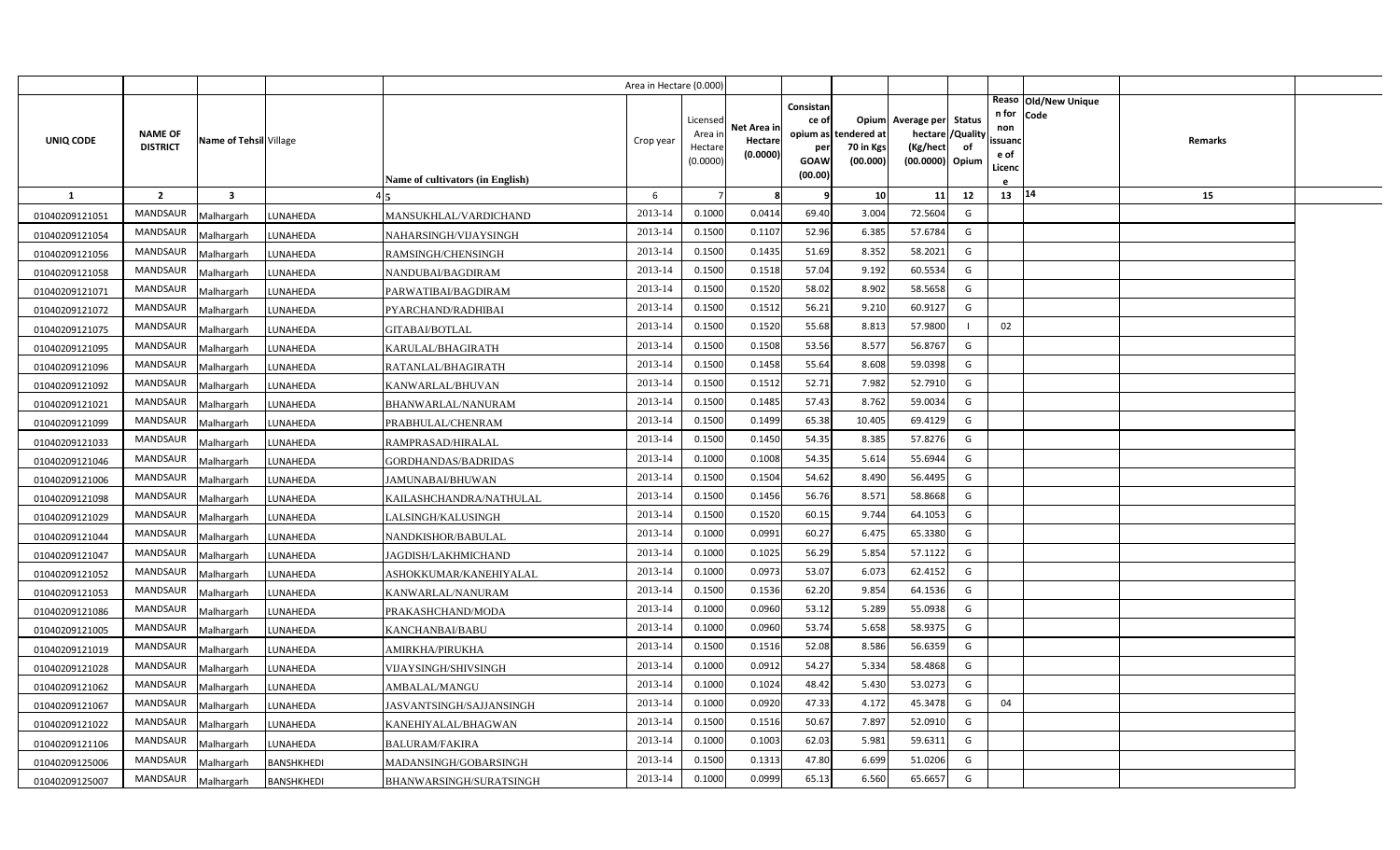|                |                                   |                         |                   |                                  | Area in Hectare (0.000) |                     |             |             |                       |                             |    |                   |                      |  |
|----------------|-----------------------------------|-------------------------|-------------------|----------------------------------|-------------------------|---------------------|-------------|-------------|-----------------------|-----------------------------|----|-------------------|----------------------|--|
|                |                                   |                         |                   |                                  |                         |                     |             | Consistan   |                       |                             |    |                   | Reaso Old/New Unique |  |
|                |                                   |                         |                   |                                  |                         | Licensed            | Net Area in | ce of       |                       | Opium Average per Status    |    | n for Code<br>non |                      |  |
| UNIQ CODE      | <b>NAME OF</b><br><b>DISTRICT</b> | Name of Tehsil Village  |                   |                                  | Crop year               | Area ir             | Hectare     | opium as    | tendered at           | hectare / Quality           |    | ssuanc            | Remarks              |  |
|                |                                   |                         |                   |                                  |                         | Hectare<br>(0.0000) | (0.0000)    | per<br>GOAW | 70 in Kgs<br>(00.000) | (Kg/hect<br>(00.0000) Opium | of | e of              |                      |  |
|                |                                   |                         |                   | Name of cultivators (in English) |                         |                     |             | (00.00)     |                       |                             |    | Licenc            |                      |  |
| -1             | $\overline{2}$                    | $\overline{\mathbf{3}}$ |                   |                                  | 6                       | $\overline{7}$      | 8           | ę           | 10 <sup>1</sup>       | 11                          | 12 | 13   14           | 15                   |  |
| 01040209125009 | MANDSAUR                          | Malhargarh              | BANSHKHEDI        | BHANWARLAL/NARAYAN               | 2013-14                 | 0.1500              |             |             |                       | 0.0000                      | F. |                   |                      |  |
| 01040209125011 | <b>MANDSAUR</b>                   | Malhargarh              | <b>BANSHKHEDI</b> | BANSHILAL/KESHURAM               | 2013-14                 | 0.1000              | 0.1003      | 55.71       | 5.961                 | 59.4317                     | G  |                   |                      |  |
| 01040209125019 | MANDSAUR                          | Malhargarh              | BANSHKHEDI        | BABULAL/DHANRAJ                  | 2013-14                 | 0.1500              | 0.1499      | 58.44       | 8.891                 | 59.3129                     | G  |                   |                      |  |
| 01040209125024 | MANDSAUR                          | Malhargarh              | <b>BANSHKHEDI</b> | ISHWARSINGH/BHANWARSINGH         | 2013-14                 | 0.1500              | 0.1516      | 58.24       | 9.651                 | 63.6609                     | G  |                   |                      |  |
| 01040209125025 | <b>MANDSAUR</b>                   | Malhargarh              | BANSHKHEDI        | BHAGATSINGH/MADANSINGH           | 2013-14                 | 0.1500              | 0.1492      | 54.91       | 8.417                 | 56.4142                     | G  |                   |                      |  |
| 01040209125028 | MANDSAUR                          | Malhargarh              | <b>BANSHKHEDI</b> | JAGDISHCHANDRA/BHAGIRATH         | 2013-14                 | 0.1500              | 0.1480      | 52.02       | 7.974                 | 53.8784                     | G  |                   |                      |  |
| 01040209125030 | <b>MANDSAUR</b>                   | Malhargarh              | BANSHKHEDI        | SHOBHARAM/DULICHAND              | 2013-14                 | 0.1000              | 0.0988      | 57.97       | 5.714                 | 57.8340                     | G  |                   |                      |  |
| 01040209125040 | MANDSAUR                          | Malhargarh              | <b>BANSHKHEDI</b> | SUDHADEVI/KANEHIYALAL            | 2013-14                 | 0.1500              | 0.1470      | 54.54       | 8.461                 | 57.5578                     | G  |                   |                      |  |
| 01040209125047 | MANDSAUR                          | Malhargarh              | BANSHKHEDI        | GANGABAI/PYARCHAND               | 2013-14                 | 0.1000              | 0.1003      | 56.63       | 5.898                 | 58.8030                     |    | 02                |                      |  |
| 01040209125049 | MANDSAUR                          | Malhargarh              | <b>BANSHKHEDI</b> | GITABAI/BHANWARLAL               | 2013-14                 | 0.1000              | 0.0887      | 49.28       | 4.330                 | 48.8162                     | G  | 04                |                      |  |
| 01040209125050 | <b>MANDSAUR</b>                   | Malhargarh              | BANSHKHEDI        | CHGANLAL/JIVA                    | 2013-14                 | 0.1500              | 0.1460      | 55.46       | 7.487                 | 51.2808                     | G  |                   |                      |  |
| 01040209125052 | MANDSAUR                          | Malhargarh              | BANSHKHEDI        | KARULAL/JIVA                     | 2013-14                 | 0.1000              | 0.1004      | 63.52       | 6.080                 | 60.5578                     | G  |                   |                      |  |
| 01040209125014 | <b>MANDSAUR</b>                   | Malhargarh              | BANSHKHEDI        | KESHARSINGH/ROOPSINGH            | 2013-14                 | 0.1000              | 0.1000      | 51.58       | 5.445                 | 54.4500                     | G  |                   |                      |  |
| 01040209125031 | MANDSAUR                          | Malhargarh              | BANSHKHEDI        | <b>BABULAL/DULICHAND</b>         | 2013-14                 | 0.1500              | 0.1508      | 57.56       | 8.700                 | 57.6923                     | G  |                   |                      |  |
| 01040209125032 | <b>MANDSAUR</b>                   | Malhargarh              | BANSHKHEDI        | RAMSINGH/NAHARSINGH              | 2013-14                 | 0.1000              | 0.0948      | 55.85       | 5.146                 | 54.2827                     | G  |                   |                      |  |
| 01040209125064 | MANDSAUR                          | Malhargarh              | BANSHKHEDI        | <b>BHARATLAL/HEMRAJ</b>          | 2013-14                 | 0.1500              | 0.1329      | 53.25       | 7.082                 | 53.2882                     | G  |                   |                      |  |
| 01040209125022 | <b>MANDSAUR</b>                   | Malhargarh              | BANSHKHEDI        | <b>BHARATLAL/HIRALAL</b>         | 2013-14                 | 0.1500              | 0.1356      | 50.44       | 7.444                 | 54.8968                     | G  |                   |                      |  |
| 01040209125048 | MANDSAUR                          | Malhargarh              | BANSHKHEDI        | <b>HIRALAL/DEVAJI</b>            | 2013-14                 | 0.1000              | 0.1010      | 46.61       | 4.867                 | 48.1881                     | G  | 04                |                      |  |
| 01040209125037 | <b>MANDSAUR</b>                   | Malhargarh              | BANSHKHEDI        | RAMSINGH/JAYSINGH                | 2013-14                 | 0.1000              | 0.0980      | 59.96       | 6.150                 | 62.7551                     | G  |                   |                      |  |
| 01040209125027 | MANDSAUR                          | Malhargarh              | BANSHKHEDI        | UDAYSINGH/BHANWARSINGH           | 2013-14                 | 0.1500              | 0.1495      | 57.49       | 8.714                 | 58.2876                     | G  |                   |                      |  |
| 01040209125068 | MANDSAUR                          | Malhargarh              | BANSHKHEDI        | NAWALSINGH/BHANWARSINGH          | 2013-14                 | 0.1500              | 0.1476      | 51.64       | 8.277                 | 56.0772                     | G  |                   |                      |  |
| 01040209125057 | MANDSAUR                          | Malhargarh              | BANSHKHEDI        | BHANWARSINGH/KISHANSINGH         | 2013-14                 | 0.1000              | 0.0988      | 48.96       | 5.001                 | 50.6174                     | G  | 04                |                      |  |
| 01040209125004 | MANDSAUR                          | Malhargarh              | BANSHKHEDI        | RAMSINGH/GAJRAJSINGH             | 2013-14                 | 0.1000              | 0.0990      | 56.20       | 5.620                 | 56.7677                     | G  |                   |                      |  |
| 01040209125072 | MANDSAUR                          | Malhargarh              | BANSHKHEDI        | BAGDUSINGH/UDAYSINGH             | 2013-14                 | 0.1500              | 0.1475      | 52.21       | 8.115                 | 55.0169                     | G  |                   |                      |  |
| 01040209125065 | MANDSAUR                          | Malhargarh              | BANSHKHEDI        | PRAHLADSINGH/UDAYSINGH           | 2013-14                 | 0.1500              | 0.1532      | 58.16       | 9.031                 | 58.9490                     |    | 02                |                      |  |
| 01040209125053 | MANDSAUR                          | Malhargarh              | BANSHKHEDI        | ASHOKKUMAR/BHANWARLAL            | 2013-14                 | 0.1500              | 0.1561      | 56.53       | 8.132                 | 52.0948                     | G  |                   |                      |  |
| 01040209130006 | MANDSAUR                          | Malhargarh              | <b>IRGURADIYA</b> | RUKMANBAI/JAYSINGH               | 2013-14                 | 0.1500              | 0.1420      | 40.16       | 3.316                 | 23.3521                     | G  | 04                |                      |  |
| 01040209130026 | MANDSAUR                          | Malhargarh              | <b>IRGURADIYA</b> | PRBHULAL/JASRAJ                  | 2013-14                 | 0.1500              | 0.1503      | 59.50       | 9.121                 | 60.6853                     | G  |                   |                      |  |
| 01040209130032 | MANDSAUR                          | Malhargarh              | <b>IRGURADIYA</b> | SITARAM/KISHANLAL                | 2013-14                 | 0.1500              | 0.1508      | 51.57       | 7.551                 | 50.0729                     | G  | 04                |                      |  |
| 01040209130035 | <b>MANDSAUR</b>                   | Malhargarh              | <b>IRGURADIYA</b> | DEVISINGH/GOBARSINGH             | 2013-14                 | 0.1500              | 0.1479      | 56.78       | 9.166                 | 61.9743                     | G  |                   |                      |  |
| 01040209130037 | MANDSAUR                          | Malhargarh              | PIRGURADIYA       | BAPUSINGH/DUNGARSINGH            | 2013-14                 | 0.1000              | 0.1020      | 51.78       | 5.267                 | 51.6373                     | G  |                   |                      |  |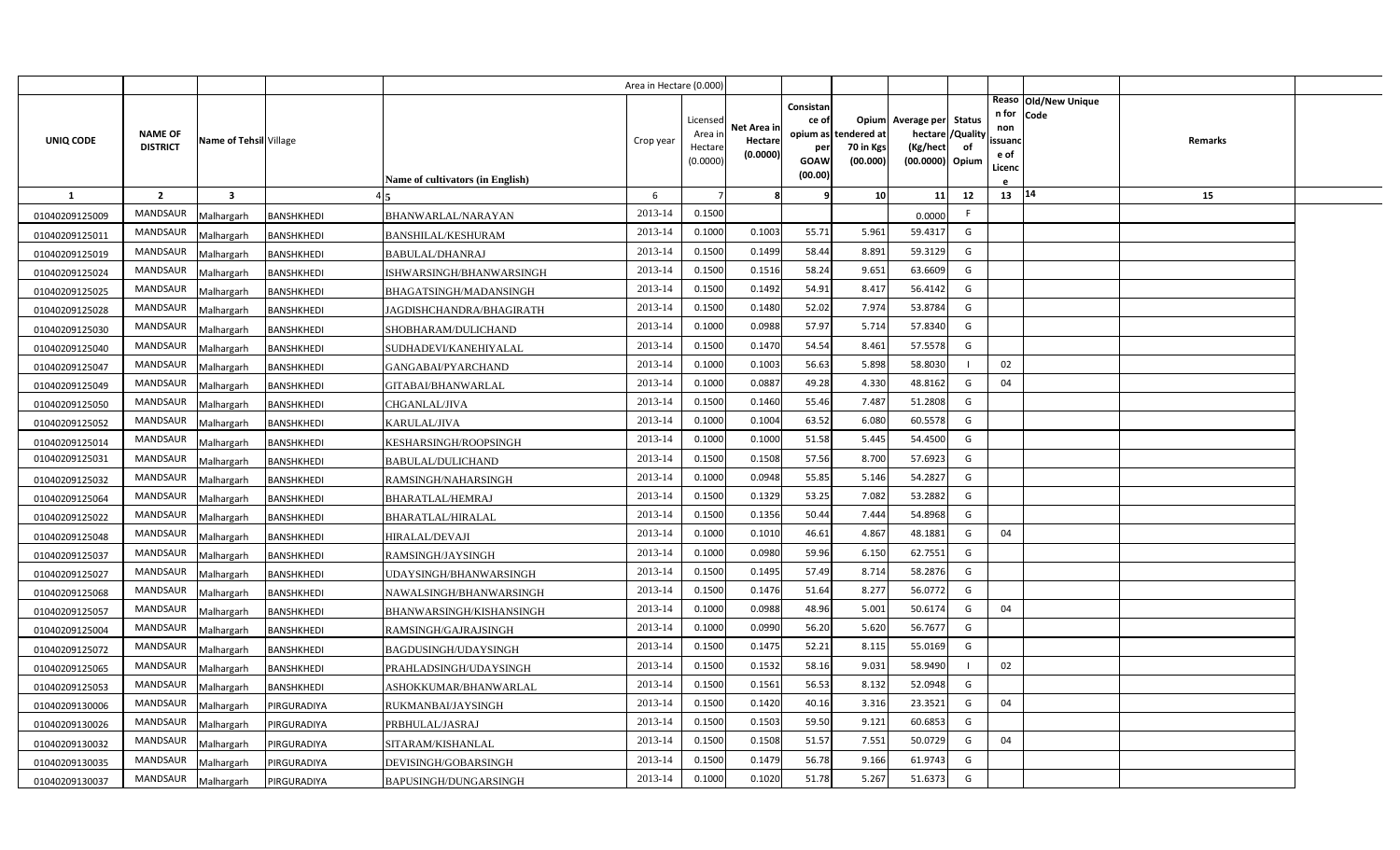|                |                                   |                         |                   |                                  | Area in Hectare (0.000) |                                            |                                    |                                                                 |                                      |                                                                              |    |                                               |                                        |  |
|----------------|-----------------------------------|-------------------------|-------------------|----------------------------------|-------------------------|--------------------------------------------|------------------------------------|-----------------------------------------------------------------|--------------------------------------|------------------------------------------------------------------------------|----|-----------------------------------------------|----------------------------------------|--|
| UNIQ CODE      | <b>NAME OF</b><br><b>DISTRICT</b> | Name of Tehsil Village  |                   | Name of cultivators (in English) | Crop year               | Licensed<br>Area ir<br>Hectare<br>(0.0000) | Net Area in<br>Hectare<br>(0.0000) | Consistan<br>ce of<br>opium as<br>per<br><b>GOAW</b><br>(00.00) | tendered at<br>70 in Kgs<br>(00.000) | Opium Average per Status<br>hectare / Quality<br>(Kg/hect<br>(00.0000) Opium | of | n for Code<br>non<br>ssuanc<br>e of<br>Licenc | Reaso Old/New Unique<br><b>Remarks</b> |  |
| <b>1</b>       | $\overline{2}$                    | $\overline{\mathbf{3}}$ |                   |                                  | 6                       | $\overline{7}$                             | 8                                  |                                                                 | 10 <sup>1</sup>                      | 11                                                                           | 12 | $13 \mid 14$                                  | 15                                     |  |
| 01040209130042 | <b>MANDSAUR</b>                   | Malhargarh              | PIRGURADIYA       | SHITALSINGH/BHANWARSINGH         | 2013-14                 | 0.1000                                     | 0.1008                             | 50.45                                                           | 5.377                                | 53.3433                                                                      | G  |                                               |                                        |  |
| 01040209130043 | MANDSAUR                          | Malhargarh              | PIRGURADIYA       | RATANSINGH/BHUVANISINGH          | 2013-14                 | 0.1500                                     | 0.1484                             | 50.61                                                           | 7.765                                | 52.3248                                                                      | G  |                                               |                                        |  |
| 01040209130046 | <b>MANDSAUR</b>                   | Malhargarh              | PIRGURADIYA       | LAXMAN/BHAGGA                    | 2013-14                 | 0.1500                                     | 0.1404                             | 55.72                                                           | 8.207                                | 58.4544                                                                      | G  |                                               |                                        |  |
| 01040209130051 | <b>MANDSAUR</b>                   | Malhargarh              | PIRGURADIYA       | RAMESH/KARULAL                   | 2013-14                 | 0.1500                                     | 0.1489                             | 55.71                                                           | 8.794                                | 59.0590                                                                      |    | 02                                            |                                        |  |
| 01040209130056 | MANDSAUR                          | Malhargarh              | PIRGURADIYA       | GOBARSINGH/RAYSINGH              | 2013-14                 | 0.1500                                     | 0.1485                             | 52.04                                                           | 8.334                                | 56.1212                                                                      | G  |                                               |                                        |  |
| 01040209130060 | <b>MANDSAUR</b>                   | Malhargarh              | PIRGURADIYA       | SITABAI/BHANWARSINGH             | 2013-14                 | 0.1000                                     | 0.1008                             | 54.05                                                           | 5.444                                | 54.0079                                                                      | G  |                                               |                                        |  |
| 01040209130063 | MANDSAUR                          | Malhargarh              | PIRGURADIYA       | NAHARSINGH/ISHWARSINGH           | 2013-14                 | 0.1500                                     | 0.1485                             | 54.37                                                           | 8.792                                | 59.2054                                                                      | G  |                                               |                                        |  |
| 01040209130066 | <b>MANDSAUR</b>                   | Malhargarh              | PIRGURADIYA       | UMMEDSINGH/BHUVANISINGH          | 2013-14                 | 0.1500                                     | 0.1505                             | 54.98                                                           | 9.009                                | 59.8600                                                                      |    | 02                                            |                                        |  |
| 01040209130001 | MANDSAUR                          | Malhargarh              | PIRGURADIYA       | KISHORSINGH/KESHARSINGH          | 2013-14                 | 0.1500                                     | 0.1505                             | 67.94                                                           | 10.094                               | 67.0698                                                                      | G  |                                               |                                        |  |
| 01040209130034 | MANDSAUR                          | Malhargarh              | PIRGURADIYA       | PRAKASHBAI/KACHRUSINGH           | 2013-14                 | 0.1500                                     | 0.1244                             | 62.78                                                           | 7.525                                | 60.4904                                                                      | G  |                                               |                                        |  |
| 01040209130040 | MANDSAUR                          | Malhargarh              | <b>IRGURADIYA</b> | MUKESH/PRABHUSINGH               | 2013-14                 | 0.1000                                     | 0.1013                             | 56.88                                                           | 6.102                                | 60.2369                                                                      | G  |                                               |                                        |  |
| 01040209130059 | MANDSAUR                          | Malhargarh              | PIRGURADIYA       | KACHRUDAS/DEVIDAS                | 2013-14                 | 0.1500                                     | 0.1473                             | 54.90                                                           | 8.157                                | 55.3768                                                                      | G  |                                               |                                        |  |
| 01040209130022 | <b>MANDSAUR</b>                   | Malhargarh              | PIRGURADIYA       | KAMLABAI/PRABHUSINGH             | 2013-14                 | 0.1000                                     | 0.1021                             | 51.58                                                           | 5.092                                | 49.8727                                                                      | G  | 04                                            |                                        |  |
| 01040209130018 | MANDSAUR                          | Malhargarh              | PIRGURADIYA       | CHANDIBAI/NAWALSINGH             | 2013-14                 | 0.1500                                     | 0.1500                             | 54.30                                                           | 8.704                                | 58.0267                                                                      | G  |                                               |                                        |  |
| 01040209130020 | MANDSAUR                          | Malhargarh              | PIRGURADIYA       | MOHANBAI/LALSINGH                | 2013-14                 | 0.1000                                     | 0.1014                             | 56.22                                                           | 6.072                                | 59.8817                                                                      | G  |                                               |                                        |  |
| 01040209130070 | MANDSAUR                          | Malhargarh              | <b>IRGURADIYA</b> | LALSINGH/KHUMANSINGH             | 2013-14                 | 0.1500                                     | 0.1504                             | 57.19                                                           | 8.758                                | 58.2314                                                                      | G  |                                               |                                        |  |
| 01040209130004 | MANDSAUR                          | Malhargarh              | PIRGURADIYA       | BHANWARSINGH/BHERUSINGH          | 2013-14                 | 0.1000                                     | 0.0980                             | 52.98                                                           | 5.313                                | 54.2143                                                                      | G  |                                               |                                        |  |
| 01040209130008 | MANDSAUR                          | Malhargarh              | PIRGURADIYA       | SITARAM/GULAB                    | 2013-14                 | 0.1500                                     | 0.1512                             | 55.41                                                           | 9.008                                | 59.5767                                                                      | G  |                                               |                                        |  |
| 01040209130065 | MANDSAUR                          | Malhargarh              | <b>IRGURADIYA</b> | JAGANNATH/GULAB                  | 2013-14                 | 0.1500                                     | 0.1481                             | 46.54                                                           | 7.067                                | 47.7178                                                                      | G  | 04                                            |                                        |  |
| 01040209130003 | MANDSAUR                          | Malhargarh              | PIRGURADIYA       | KESHARBAI/DEVISINGH              | 2013-14                 | 0.1000                                     |                                    |                                                                 |                                      | 0.0000                                                                       | F. |                                               |                                        |  |
| 01040209100001 | MANDSAUR                          | Malhargarh              | HANUMANTYA        | PRABHUSINGH/AMARSINGH            | 2013-14                 | 0.1500                                     | 0.1502                             | 49.85                                                           | 5.775                                | 38.4487                                                                      | G  | 04                                            |                                        |  |
| 01040209100002 | MANDSAUR                          | Malhargarh              | <b>HANUMANTYA</b> | KACHRUSINGH/RODSINGH             | 2013-14                 | 0.1500                                     | 0.1500                             | 57.86                                                           | 8.530                                | 56.8667                                                                      | G  |                                               |                                        |  |
| 01040209100003 | MANDSAUR                          | Malhargarh              | HANUMANTYA        | RAMSINGH/KACHRUSINGH             | 2013-14                 | 0.1500                                     | 0.1495                             | 60.24                                                           | 8.416                                | 56.2943                                                                      | G  |                                               |                                        |  |
| 01040209100004 | MANDSAUR                          | Malhargarh              | <b>HANUMANTYA</b> | VAJJABAI/BHANWARSINGH            | 2013-14                 | 0.1500                                     | 0.1518                             | 53.16                                                           | 8.073                                | 53.1818                                                                      | G  |                                               |                                        |  |
| 01040209100006 | MANDSAUR                          | Malhargarh              | HANUMANTYA        | UDAYSINGH/BHUVANISINGH           | 2013-14                 | 0.1500                                     | 0.1460                             | 50.68                                                           | 7.435                                | 50.9247                                                                      | G  | 04                                            |                                        |  |
| 01040209100008 | MANDSAUR                          | Malhargarh              | HANUMANTYA        | KAMALSINGH/KACHRUSINGH           | 2013-14                 | 0.1500                                     | 0.1185                             | 52.16                                                           | 3.532                                | 29.8050                                                                      |    | 02                                            |                                        |  |
| 01040209100009 | MANDSAUR                          | Malhargarh              | HANUMANTYA        | SARTANSINGH/DEVISINGH            | 2013-14                 | 0.1500                                     | 0.1548                             | 50.49                                                           | 6.174                                | 39.8837                                                                      | G  | 04                                            |                                        |  |
| 01040209100011 | MANDSAUR                          | Malhargarh              | HANUMANTYA        | BAPUSINGH/RAYSINGH               | 2013-14                 | 0.1500                                     | 0.1383                             | 55.49                                                           | 7.515                                | 54.3384                                                                      | G  |                                               |                                        |  |
| 01040209100013 | MANDSAUR                          | Malhargarh              | HANUMANTYA        | FATEHSINGH/RAMSINGH              | 2013-14                 | 0.1500                                     | 0.1484                             | 57.55                                                           | 8.452                                | 56.9540                                                                      |    | 02                                            |                                        |  |
| 01040209100015 | MANDSAUR                          | Malhargarh              | HANUMANTYA        | JAWANSINGH/ROOPSINGH             | 2013-14                 | 0.1500                                     | 0.1469                             | 52.74                                                           | 3.978                                | 27.0790                                                                      |    | 02                                            |                                        |  |
| 01040209100018 | MANDSAUR                          | Malhargarh              | <b>HANUMANTYA</b> | GORDHANSINGH/BHANWARSINGH        | 2013-14                 | 0.1500                                     | 0.1504                             | 62.26                                                           | 8.574                                | 57.0070                                                                      |    | 02                                            |                                        |  |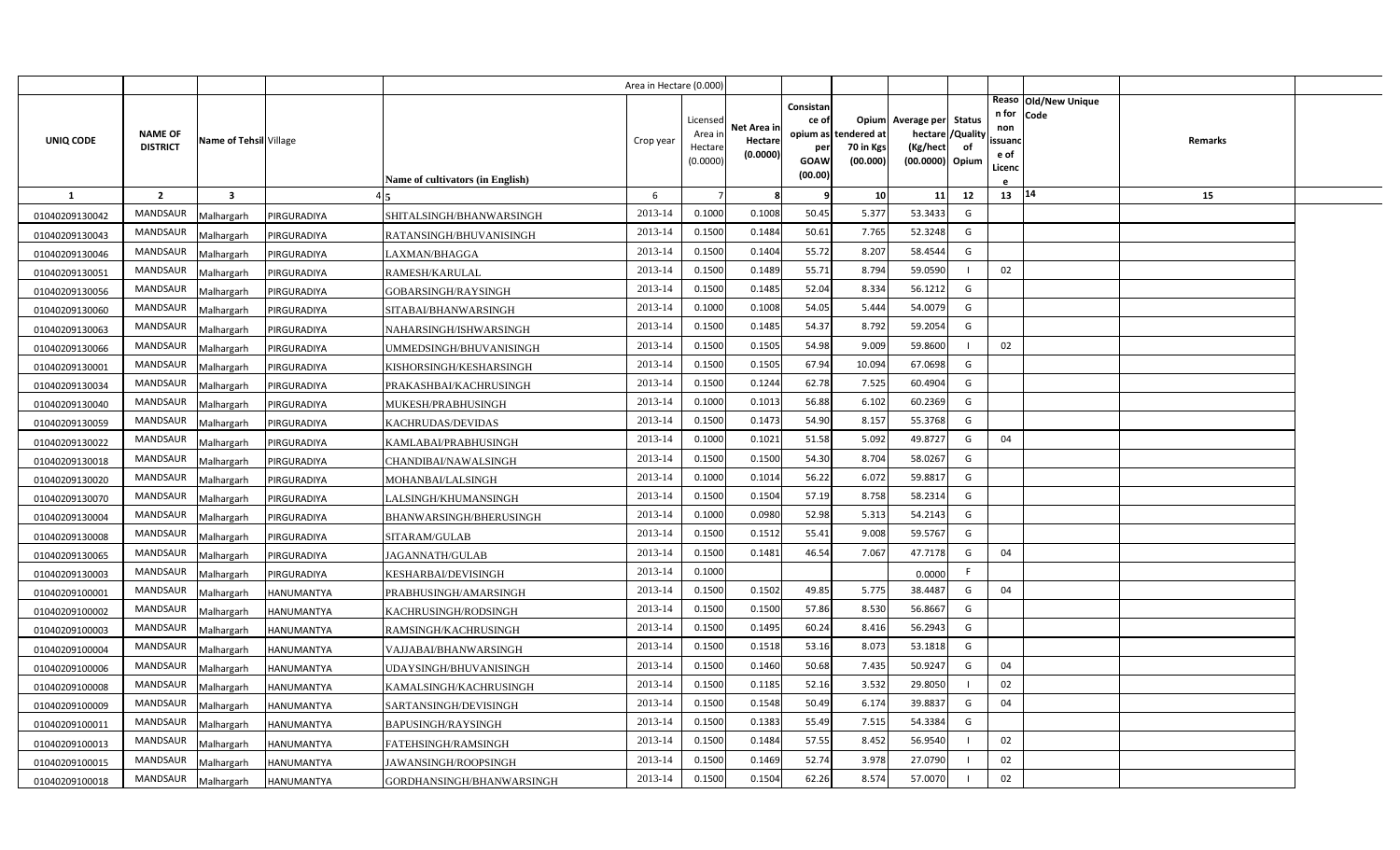|                |                                   |                         |                |                                  | Area in Hectare (0.000) |                     |             |             |                       |                             |    |                   |                      |  |
|----------------|-----------------------------------|-------------------------|----------------|----------------------------------|-------------------------|---------------------|-------------|-------------|-----------------------|-----------------------------|----|-------------------|----------------------|--|
|                |                                   |                         |                |                                  |                         |                     |             | Consistan   |                       |                             |    |                   | Reaso Old/New Unique |  |
|                |                                   |                         |                |                                  |                         | Licensed            | Net Area in | ce of       |                       | Opium Average per Status    |    | n for Code<br>non |                      |  |
| UNIQ CODE      | <b>NAME OF</b><br><b>DISTRICT</b> | Name of Tehsil Village  |                |                                  | Crop year               | Area ir             | Hectare     | opium as    | tendered at           | hectare / Quality           |    | ssuanc            | Remarks              |  |
|                |                                   |                         |                |                                  |                         | Hectare<br>(0.0000) | (0.0000)    | per<br>GOAW | 70 in Kgs<br>(00.000) | (Kg/hect<br>(00.0000) Opium | of | e of              |                      |  |
|                |                                   |                         |                | Name of cultivators (in English) |                         |                     |             | (00.00)     |                       |                             |    | Licenc            |                      |  |
| -1             | $\overline{2}$                    | $\overline{\mathbf{3}}$ |                |                                  | 6                       | $\overline{7}$      | 8           | q           | 10 <sup>1</sup>       | 11                          | 12 | 13                | 14<br>15             |  |
| 01040209100024 | MANDSAUR                          | Malhargarh              | HANUMANTYA     | <b>JDAYSINGH/RAMSINGH</b>        | 2013-14                 | 0.1500              | 0.1495      | 55.69       | 3.771                 | 25.2241                     | G  | 04                |                      |  |
| 01040209100025 | <b>MANDSAUR</b>                   | Malhargarh              | HANUMANTYA     | LAXMANSINGH/ONKAR                | 2013-14                 | 0.1500              | 0.1508      | 52.87       | 4.063                 | 26.9430                     | G  | 04                |                      |  |
| 01040209100027 | MANDSAUR                          | Malhargarh              | HANUMANTYA     | KALUSINGH/UDAYSINGH              | 2013-14                 | 0.1000              | 0.0987      | 45.41       | 4.593                 | 46.5350                     | G  | 04                |                      |  |
| 01040209100031 | MANDSAUR                          | Malhargarh              | HANUMANTYA     | MOHANSINGH/RUGHNATHSINGH         | 2013-14                 | 0.1500              | 0.1505      | 42.43       | 2.515                 | 16.7110                     | G  | 04                |                      |  |
| 01040209100034 | <b>MANDSAUR</b>                   | Malhargarh              | HANUMANTYA     | <b>BALWANTSINGH/RAMSINGH</b>     | 2013-14                 | 0.1500              | 0.1502      | 48.02       | 1.784                 | 11.8770                     |    | 02                |                      |  |
| 01040209100048 | MANDSAUR                          | Malhargarh              | HANUMANTYA     | NAGESHWAR/BHERU                  | 2013-14                 | 0.1500              | 0.1517      | 58.19       | 8.895                 | 58.6355                     | G  |                   |                      |  |
| 01040209100058 | <b>MANDSAUR</b>                   | Malhargarh              | HANUMANTYA     | GOVINDSINGH/SHIVSINGH            | 2013-14                 | 0.1500              | 0.1485      | 53.95       | 7.884                 | 53.0909                     | G  |                   |                      |  |
| 01040209100061 | MANDSAUR                          | Malhargarh              | HANUMANTYA     | MUNNABAI/LALSINGH                | 2013-14                 | 0.1000              | 0.0984      | 47.39       | 4.543                 | 46.1687                     | G  | 04                |                      |  |
| 01040209100062 | MANDSAUR                          | Malhargarh              | HANUMANTYA     | AMARSINGH/MANSINGH               | 2013-14                 | 0.1500              | 0.1488      | 60.05       | 8.587                 | 57.7083                     | G  |                   |                      |  |
| 01040209100064 | MANDSAUR                          | Malhargarh              | HANUMANTYA     | PRABHU/DEVA                      | 2013-14                 | 0.1500              | 0.1470      | 60.23       | 9.035                 | 61.4626                     | G  |                   |                      |  |
| 01040209100068 | <b>MANDSAUR</b>                   | Malhargarh              | HANUMANTYA     | LACHIBAI/ONKAR                   | 2013-14                 | 0.1500              | 0.1471      | 54.94       | 7.778                 | 52.8756                     | G  |                   |                      |  |
| 01040209100087 | MANDSAUR                          | Malhargarh              | HANUMANTYA     | <b>BHOPALSINGH/ONKAR</b>         | 2013-14                 | 0.1500              | 0.1501      | 37.40       | 4.376                 | 29.1539                     | G  | 04                |                      |  |
| 01040209100056 | <b>MANDSAUR</b>                   | Malhargarh              | HANUMANTYA     | BHOPALSINGH/PRABHUSINGH          | 2013-14                 | 0.1500              | 0.1471      | 54.63       | 8.374                 | 56.9273                     | G  |                   |                      |  |
| 01040209100089 | MANDSAUR                          | Malhargarh              | HANUMANTYA     | KAMALSINGH/UDAYSINGH             | 2013-14                 | 0.1500              | 0.1455      | 43.74       | 4.287                 | 29.4639                     | G  | 04                |                      |  |
| 01040209100072 | <b>MANDSAUR</b>                   | Malhargarh              | HANUMANTYA     | JUZHARSINGH/KISHORSINGH          | 2013-14                 | 0.1500              | 0.1500      | 47.83       | 1.797                 | 11.9800                     | G  | 04                |                      |  |
| 01040209100097 | MANDSAUR                          | Malhargarh              | HANUMANTYA     | <b>NAZARBAI/RAMSINGH</b>         | 2013-14                 | 0.1000              | 0.0990      | 54.38       | 5.539                 | 55.9495                     | G  |                   |                      |  |
| 01040209100053 | <b>MANDSAUR</b>                   | Malhargarh              | HANUMANTYA     | HARISINGH/NAHARSINGH             | 2013-14                 | 0.1500              | 0.1500      | 68.33       | 3.504                 | 23.3600                     | G  | 04                |                      |  |
| 01040209100090 | MANDSAUR                          | Malhargarh              | HANUMANTYA     | BHANWARIBAI/NAHARSINGH           | 2013-14                 | 0.1500              | 0.1508      | 53.75       | 8.569                 | 56.8236                     | G  |                   |                      |  |
| 01040209100012 | <b>MANDSAUR</b>                   | Malhargarh              | HANUMANTYA     | LAXMANSINGH/KHUMANSINGH          | 2013-14                 | 0.1500              | 0.1454      | 59.51       | 9.029                 | 62.0977                     | G  |                   |                      |  |
| 01040209100020 | MANDSAUR                          | Malhargarh              | HANUMANTYA     | MOTISINGH/RAYSINGH               | 2013-14                 | 0.1000              | 0.0947      | 51.66       | 3.801                 | 40.8370                     |    | 02                |                      |  |
| 01040209100065 | MANDSAUR                          | Malhargarh              | HANUMANTYA     | KAMERIBAI/MEHTAB                 | 2013-14                 | 0.1500              | 0.1471      | 53.38       | 3.134                 | 21.3050                     |    | 02                |                      |  |
| 01040209102003 | MANDSAUR                          | Malhargarh              | KHAKHRIYAKHEDI | KESHYABAI/MANSINGH               | 2013-14                 | 0.1500              |             |             |                       | 0.0000                      | F. |                   |                      |  |
| 01040209102004 | MANDSAUR                          | Malhargarh              | KHAKHRIYAKHEDI | RATANGIR/NARAYANGIR              | 2013-14                 | 0.1500              | 0.1519      | 58.48       | 8.605                 | 56.6491                     | G  |                   |                      |  |
| 01040209102005 | MANDSAUR                          | Malhargarh              | KHAKHRIYAKHEDI | MOTILAL/VARDA                    | 2013-14                 | 0.1500              | 0.1518      | 58.88       | 8.782                 | 57.8524                     | G  |                   |                      |  |
| 01040209102009 | MANDSAUR                          | Malhargarh              | KHAKHRIYAKHEDI | HARIRAM/NATHULAL                 | 2013-14                 | 0.1500              | 0.1463      | 57.07       | 8.430                 | 57.6213                     | G  |                   |                      |  |
| 01040209102011 | MANDSAUR                          | Malhargarh              | KHAKHRIYAKHEDI | SHANTIBAI/HIRALAL                | 2013-14                 | 0.1500              | 0.1495      | 57.59       | 9.190                 | 61.4716                     | G  |                   |                      |  |
| 01040209102012 | MANDSAUR                          | Malhargarh              | KHAKHRIYAKHEDI | GORDHANLAL/RAMLAL                | 2013-14                 | 0.1500              | 0.1386      | 52.57       | 7.487                 | 54.0188                     | G  |                   |                      |  |
| 01040209102014 | MANDSAUR                          | Malhargarh              | KHAKHRIYAKHEDI | HIRALAL/BHANWARLAL               | 2013-14                 | 0.1500              | 0.1530      | 46.10       | 7.297                 | 47.6928                     | G  | 04                |                      |  |
| 01040209102015 | MANDSAUR                          | Malhargarh              | KHAKHRIYAKHEDI | CHATARSINGH/HARISINGH            | 2013-14                 | 0.1500              | 0.1495      | 55.63       | 8.424                 | 56.3478                     | G  |                   |                      |  |
| 01040209102016 | <b>MANDSAUR</b>                   | Malhargarh              | KHAKHRIYAKHEDI | MAHIPALSINGH/AMARSINGH           | 2013-14                 | 0.1500              |             |             |                       | 0.0000                      | F. |                   |                      |  |
| 01040209102020 | MANDSAUR                          | Malhargarh              | KHAKHRIYAKHEDI | MANSINGH/DEVISINGH               | 2013-14                 | 0.1500              | 0.1485      | 50.98       | 7.647                 | 51.4949                     | G  |                   |                      |  |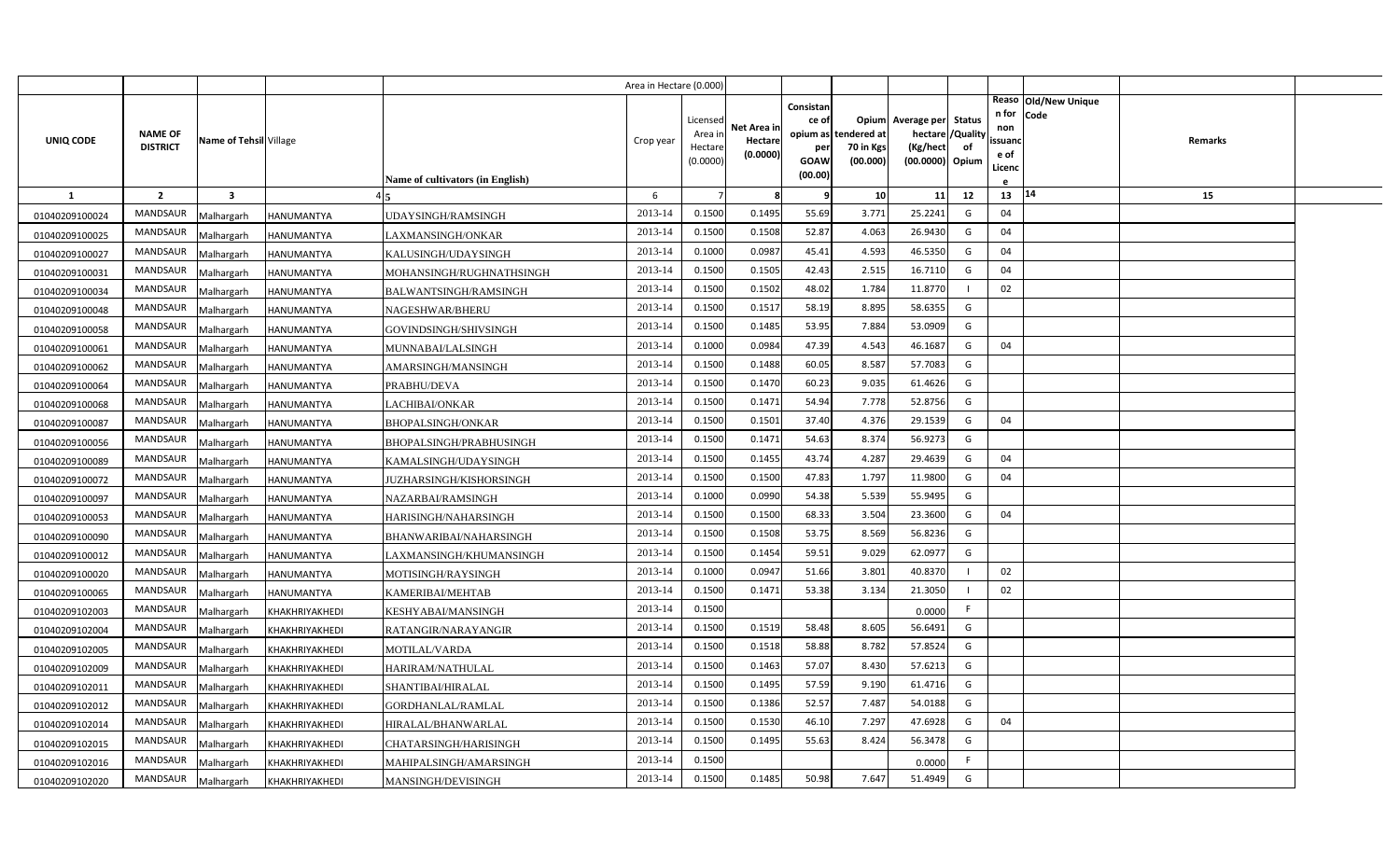|                |                                   |                         |                |                                  | Area in Hectare (0.000) |                                |                        |                                       |                          |                                                           |    |                        |                              |         |  |
|----------------|-----------------------------------|-------------------------|----------------|----------------------------------|-------------------------|--------------------------------|------------------------|---------------------------------------|--------------------------|-----------------------------------------------------------|----|------------------------|------------------------------|---------|--|
| UNIQ CODE      | <b>NAME OF</b><br><b>DISTRICT</b> | Name of Tehsil Village  |                |                                  | Crop year               | Licensed<br>Area ir<br>Hectare | Net Area in<br>Hectare | Consistan<br>ce of<br>opium as<br>per | tendered at<br>70 in Kgs | Opium Average per Status<br>hectare / Quality<br>(Kg/hect | of | n for<br>non<br>ssuand | Reaso Old/New Unique<br>Code | Remarks |  |
|                |                                   |                         |                |                                  |                         | (0.0000)                       | (0.0000)               | GOAW                                  | (00.000)                 | (00.0000) Opium                                           |    | e of<br>Licenc         |                              |         |  |
|                |                                   |                         |                | Name of cultivators (in English) |                         |                                |                        | (00.00)                               |                          |                                                           |    |                        |                              |         |  |
| <sup>1</sup>   | $\overline{2}$                    | $\overline{\mathbf{3}}$ |                |                                  | 6                       | $\overline{7}$                 | 8                      | q                                     | 10                       | 11                                                        | 12 | $13 \mid 14$           |                              | 15      |  |
| 01040209102022 | <b>MANDSAUR</b>                   | Malhargarh              | KHAKHRIYAKHEDI | BALWANTSINGH/NAHARSINGH          | 2013-14                 | 0.1500                         | 0.1496                 | 58.38                                 | 8.682                    | 58.0348                                                   | G  |                        |                              |         |  |
| 01040209102023 | <b>MANDSAUR</b>                   | Malhargarh              | KHAKHRIYAKHEDI | RAMSINGH/BHURSINGH               | 2013-14                 | 0.1500                         | 0.1408                 | 56.82                                 | 8.320                    | 59.0909                                                   | G  |                        |                              |         |  |
| 01040209102024 | <b>MANDSAUR</b>                   | Malhargarh              | KHAKHRIYAKHEDI | JUZHARSINGH/BHANWARSINGH         | 2013-14                 | 0.1500                         | 0.1421                 | 55.39                                 | 7.897                    | 55.5735                                                   | G  |                        |                              |         |  |
| 01040209102025 | <b>MANDSAUR</b>                   | Malhargarh              | KHAKHRIYAKHEDI | PYARCHAND/MANGILAL               | 2013-14                 | 0.1500                         | 0.1496                 | 51.76                                 | 7.875                    | 52.6404                                                   | G  |                        |                              |         |  |
| 01040209102026 | MANDSAUR                          | Malhargarh              | KHAKHRIYAKHEDI | MEHTABSINGH/NAHARSINGH           | 2013-14                 | 0.1500                         |                        |                                       |                          | 0.0000                                                    | F. |                        |                              |         |  |
| 01040209102032 | <b>MANDSAUR</b>                   | Malhargarh              | KHAKHRIYAKHEDI | BAPULAL/CHUNNILAL                | 2013-14                 | 0.1000                         | 0.1020                 | 53.98                                 | 5.930                    | 58.1373                                                   | G  |                        |                              |         |  |
| 01040209102034 | MANDSAUR                          | Malhargarh              | KHAKHRIYAKHEDI | MADANSINGH/NIRBHAYSINGH          | 2013-14                 | 0.1500                         | 0.1538                 | 55.96                                 | 7.211                    | 46.8856                                                   | G  | 04                     |                              |         |  |
| 01040209102036 | MANDSAUR                          | Malhargarh              | KHAKHRIYAKHEDI | SARTANSINGH/NIRBHAYSINGH         | 2013-14                 | 0.1500                         | 0.1500                 | 54.30                                 | 8.091                    | 53.9400                                                   | G  |                        |                              |         |  |
| 01040209102037 | MANDSAUR                          | Malhargarh              | KHAKHRIYAKHEDI | BHERULAL/RAMLAL                  | 2013-14                 | 0.1500                         |                        |                                       |                          | 0.0000                                                    | F. |                        |                              |         |  |
| 01040209102044 | MANDSAUR                          | Malhargarh              | KHAKHRIYAKHEDI | ISHWARSINGH/BHERUSINGH           | 2013-14                 | 0.1500                         | 0.1522                 | 62.78                                 | 9.256                    | 60.8140                                                   |    | 02                     |                              |         |  |
| 01040209102028 | MANDSAUR                          | Malhargarh              | KHAKHRIYAKHEDI | RAJMAL/RAMLAL                    | 2013-14                 | 0.1500                         | 0.1518                 | 51.55                                 | 7.254                    | 47.7866                                                   | G  | 04                     |                              |         |  |
| 01040209102017 | <b>MANDSAUR</b>                   | Malhargarh              | KHAKHRIYAKHEDI | KARUGIR/RATANGIR                 | 2013-14                 | 0.1500                         | 0.1512                 | 58.11                                 | 8.957                    | 59.2394                                                   | G  |                        |                              |         |  |
| 01040209102030 | <b>MANDSAUR</b>                   | Malhargarh              | KHAKHRIYAKHEDI | ONKARSINGH/BHURASINGH            | 2013-14                 | 0.1500                         | 0.1482                 | 49.65                                 | 7.483                    | 50.4920                                                   |    | 02                     |                              |         |  |
| 01040209102008 | <b>MANDSAUR</b>                   | Malhargarh              | KHAKHRIYAKHEDI | VIRAMPURI/SHAMBHUPURI            | 2013-14                 | 0.1500                         | 0.1476                 | 53.46                                 | 8.072                    | 54.6883                                                   | G  |                        |                              |         |  |
| 01040209102018 | <b>MANDSAUR</b>                   | Malhargarh              | KHAKHRIYAKHEDI | SOHANBAI/MANOHARSINGH            | 2013-14                 | 0.1500                         | 0.1479                 | 51.13                                 | 7.596                    | 51.3590                                                   | G  |                        |                              |         |  |
| 01040209102035 | <b>MANDSAUR</b>                   | Malhargarh              | KHAKHRIYAKHEDI | DHANNALAL/HARCHAND               | 2013-14                 | 0.1500                         | 0.1504                 | 54.32                                 | 8.326                    | 55.3590                                                   | G  |                        |                              |         |  |
| 01040209103003 | <b>MANDSAUR</b>                   | Malhargarh              | <b>DORWADA</b> | BULAKBAI/BALWANTSINGH            | 2013-14                 | 0.1000                         | 0.1030                 | 57.83                                 | 5.956                    | 57.8252                                                   | G  |                        |                              |         |  |
| 01040209103012 | <b>MANDSAUR</b>                   | Malhargarh              | <b>DORWADA</b> | RAMLAL/MAGAN                     | 2013-14                 | 0.1500                         | 0.1509                 | 55.88                                 | 8.190                    | 54.2744                                                   | G  |                        |                              |         |  |
| 01040209103013 | <b>MANDSAUR</b>                   | Malhargarh              | <b>DORWADA</b> | RUKMANBAI/NANDRAM                | 2013-14                 | 0.1500                         | 0.1424                 | 57.38                                 | 8.861                    | 62.2261                                                   | G  |                        |                              |         |  |
| 01040209103015 | <b>MANDSAUR</b>                   | Malhargarh              | <b>DORWADA</b> | MOHANBAI/DEVISINGH               | 2013-14                 | 0.1500                         |                        |                                       |                          | 0.0000                                                    | F. |                        |                              |         |  |
| 01040209103019 | <b>MANDSAUR</b>                   | Malhargarh              | <b>DORWADA</b> | SITABAI/DULICHAND                | 2013-14                 | 0.1500                         | 0.0457                 | 65.18                                 | 3.287                    | 71.9256                                                   | G  |                        |                              |         |  |
| 01040209103020 | <b>MANDSAUR</b>                   | Malhargarh              | <b>DORWADA</b> | ROOPSINGH/JAYSINGH               | 2013-14                 | 0.1000                         | 0.1004                 | 52.49                                 | 5.481                    | 54.5916                                                   | G  |                        |                              |         |  |
| 01040209103024 | <b>MANDSAUR</b>                   | Malhargarh              | <b>DORWADA</b> | SURAJBAI/BHERUSINGH              | 2013-14                 | 0.1500                         | 0.1512                 | 56.68                                 | 8.542                    | 56.4947                                                   | G  |                        |                              |         |  |
| 01040209103025 | <b>MANDSAUR</b>                   | Malhargarh              | <b>DORWADA</b> | MADANLAL/RATANLAL                | 2013-14                 | 0.1500                         | 0.1495                 | 61.83                                 | 9.124                    | 61.0301                                                   | G  |                        |                              |         |  |
| 01040209103026 | <b>MANDSAUR</b>                   | Malhargarh              | <b>DORWADA</b> | MOHANBAI/JALAMSINGH              | 2013-14                 | 0.1000                         | 0.1033                 | 56.64                                 | 5.761                    | 55.7696                                                   | G  |                        |                              |         |  |
| 01040209103029 | <b>MANDSAUR</b>                   | Malhargarh              | <b>DORWADA</b> | MANGUSINGH/BHUVANISINGH          | 2013-14                 | 0.1000                         | 0.0967                 | 66.68                                 | 6.754                    | 69.8449                                                   | G  |                        |                              |         |  |
| 01040209103034 | <b>MANDSAUR</b>                   | Malhargarh              | <b>DORWADA</b> | VIRENDRASINGH/BAPUSINGH          | 2013-14                 | 0.1000                         | 0.0977                 | 58.35                                 | 6.102                    | 62.4560                                                   |    | 02                     |                              |         |  |
| 01040209103036 | MANDSAUR                          | Malhargarh              | <b>DORWADA</b> | SHANTIBAI/MANGILAL               | 2013-14                 | 0.1000                         | 0.1000                 | 42.83                                 | 4.363                    | 43.6300                                                   | G  | 04                     |                              |         |  |
| 01040209103037 | <b>MANDSAUR</b>                   | Malhargarh              | <b>DORWADA</b> | NAZARBAI/JAYSINGH                | 2013-14                 | 0.1500                         | 0.1415                 | 52.60                                 | 7.424                    | 52.4664                                                   | G  |                        |                              |         |  |
| 01040209103039 | MANDSAUR                          | Malhargarh              | <b>DORWADA</b> | KARANSINGH/DULESINGH             | 2013-14                 | 0.1000                         | 0.0982                 | 48.96                                 | 4.700                    | 47.8615                                                   | G  | 04                     |                              |         |  |
| 01040209103040 | MANDSAUR                          | Malhargarh              | <b>DORWADA</b> | MANGILAL/BHUVAN                  | 2013-14                 | 0.1500                         | 0.1476                 | 53.31                                 | 8.240                    | 55.8266                                                   | G  |                        |                              |         |  |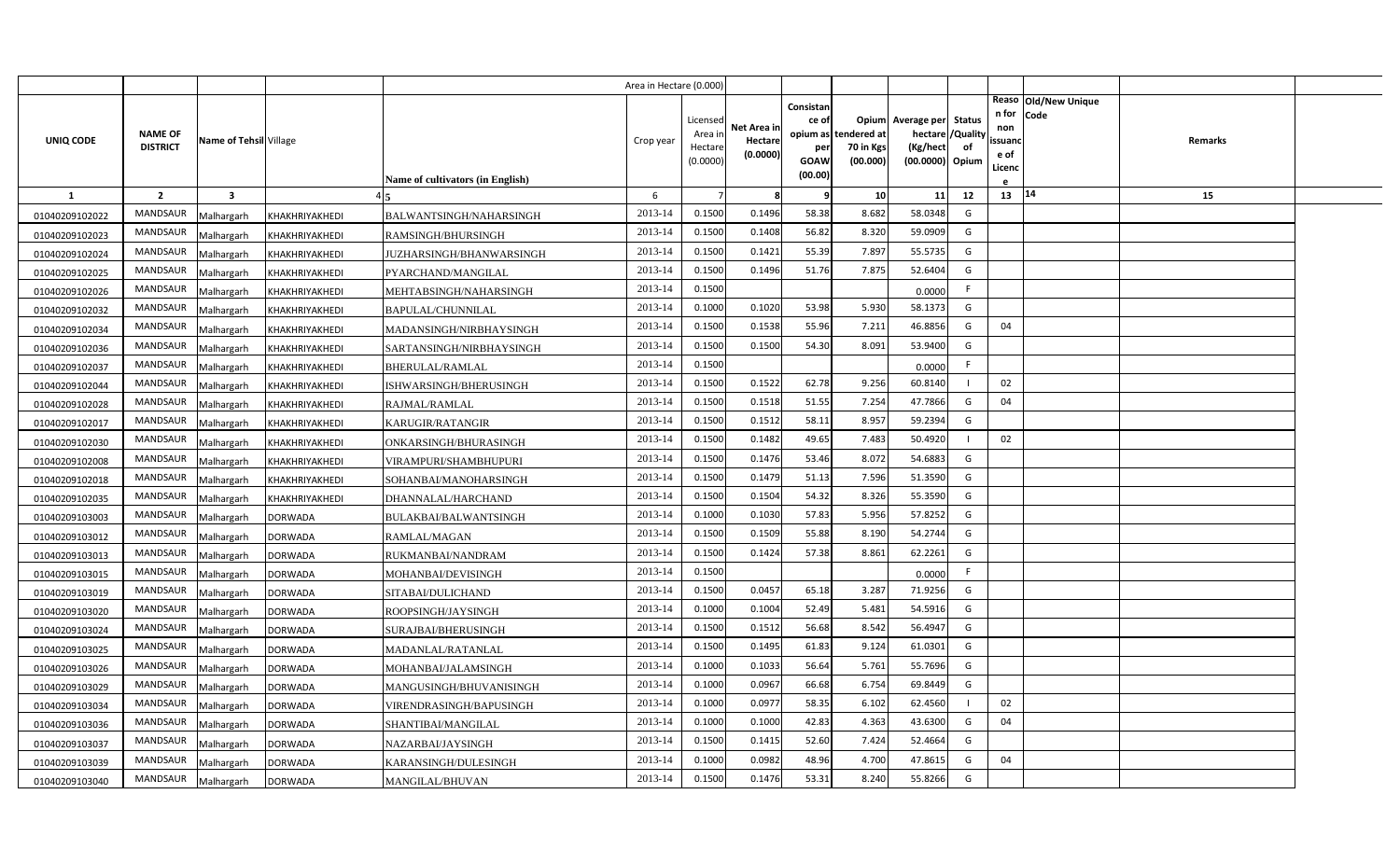| Reaso Old/New Unique<br>Consistan<br>n for<br>Code<br>Opium Average per Status<br>Licensed<br>ce of<br>Net Area in<br>non<br><b>NAME OF</b><br>/Quality<br>Area in<br>opium as tendered at<br>hectare<br>UNIQ CODE<br>Name of Tehsil Village<br>Crop year<br>Hectare<br>Remarks<br>ssuand<br><b>DISTRICT</b><br>(Kg/hect<br>of<br>Hectare<br>70 in Kgs<br>per<br>(0.0000)<br>e of<br>(00.000)<br>(0.0000)<br>GOAW<br>(00.0000) Opium<br>Licenc<br>(00.00)<br><b>Name of cultivators (in English)</b><br>13   14<br>$\overline{2}$<br>$\overline{\mathbf{3}}$<br>6<br>10<br>11<br>12<br>15<br>$\mathbf{1}$<br>9<br>8<br>2013-14<br>0.1436<br>52.54<br>7.596<br><b>MANDSAUR</b><br>0.1500<br>52.8969<br>G<br><b>DORWADA</b><br>AMARSINGH/MEGHSINGH<br>01040209103041<br>Malhargarh<br>56.28<br>8.506<br><b>MANDSAUR</b><br>2013-14<br>0.1500<br>0.1425<br>59.6912<br>G<br><b>DORWADA</b><br>01040209103044<br>Malhargarh<br>KHUMANSINGH/PREMSINGH<br>2013-14<br>0.1504<br>6.883<br><b>MANDSAUR</b><br>0.1500<br>46.33<br>45.7646<br>04<br>G<br><b>DORWADA</b><br>01040209103046<br>Malhargarh<br>SHAKUNTALABAI/MANGILAL<br><b>MANDSAUR</b><br>2013-14<br>0.1000<br>F.<br><b>DORWADA</b><br>Malhargarh<br>NAHARSINGH/AJITSINGH<br>01040209103048<br>0.0000<br>0.1508<br><b>MANDSAUR</b><br>2013-14<br>0.1500<br>50.65<br>7.699<br>51.0544<br>G<br><b>DORWADA</b><br>01040209103050<br>Malhargarh<br>MANGILAL/MAGNIRAM<br>2013-14<br>0.1500<br>49.97<br>7.738<br><b>MANDSAUR</b><br>0.1500<br>51.5867<br>G<br><b>DORWADA</b><br>01040209103053<br>Malhargarh<br>KESHARSINGH/NAWALSINGH<br><b>MANDSAUR</b><br>2013-14<br>0.1500<br>0.0989<br>64.39<br>6.485<br>65.5713<br>G<br><b>DORWADA</b><br>Malhargarh<br>GITABAI/BHIUVANISHANKAR<br>01040209103059<br>2013-14<br>0.1500<br>49.76<br>6.831<br>MANDSAUR<br>0.1433<br>47.6692<br>G<br>04<br><b>DORWADA</b><br>01040209103062<br>Malhargarh<br>DILIPKUMAR/KHUBCHANDRA<br>2013-14<br>0.1000<br>0.1025<br>56.62<br>5.759<br>56.1854<br><b>MANDSAUR</b><br>G<br>01040209103068<br>Malhargarh<br><b>DORWADA</b><br>BHERUSINGH/DEVISINGH<br>2013-14<br>0.1500<br>0.1500<br>57.63<br>3.944<br>26.2933<br>04<br><b>MANDSAUR</b><br>G<br><b>DORWADA</b><br>MADANSINGH/MANGUSINGH<br>01040209103070<br>Malhargarh<br>62.72<br>2013-14<br>0.1500<br>0.0703<br>4.767<br>67.8094<br>G<br><b>MANDSAUR</b><br>01040209103073<br>Malhargarh<br><b>DORWADA</b><br>BAPUSINGH/NATHUSINGH<br>52.71<br>5.391<br><b>MANDSAUR</b><br>2013-14<br>0.1000<br>0.1030<br>52.3398<br>G<br>01040209103074<br>Malhargarh<br><b>DORWADA</b><br>DEVISINGH/LAXMANSINGH<br>2013-14<br>0.1500<br><b>MANDSAUR</b><br>F.<br>01040209103075<br>Malhargarh<br><b>DORWADA</b><br>MANOHARSINGH/UDAYSINGH<br>0.0000<br>0.1344<br>50.87<br>6.947<br>G<br><b>MANDSAUR</b><br>2013-14<br>0.1500<br>51.6890<br>01040209103077<br><b>DORWADA</b><br>ROOPSINGH/KALUSINGH<br>Malhargarh<br>2013-14<br>54.56<br>5.698<br>62.4781<br>MANDSAUR<br>0.1000<br>0.0912<br>G<br><b>DORWADA</b><br>01040209103080<br>Malhargarh<br>VISHNUGIR/SHAMBHUGIR<br>0.0931<br>57.12<br>MANDSAUR<br>2013-14<br>0.1000<br>5.516<br>59.2480<br>02<br>01040209103088<br>Malhargarh<br><b>DORWADA</b><br>SANNABAI/MUKESH<br>2013-14<br><b>MANDSAUR</b><br>0.1500<br>F.<br>01040209103089<br><b>DORWADA</b><br>0.0000<br>Malhargarh<br>HARISINGH/UDAYSINGH<br>57.93<br>5.330<br>53.8384<br>MANDSAUR<br>2013-14<br>0.1000<br>0.0990<br>G<br><b>DORWADA</b><br>01040209103091<br>Malhargarh<br>MUNNABAI/BHANWARSINGH<br>56.35<br>2013-14<br>0.1500<br>0.1501<br>8.847<br>58.9407<br>G<br><b>MANDSAUR</b><br>01040209103195<br>Malhargarh<br><b>DORWADA</b><br>NANDUBAI/RATANLAL<br>TRANSFER/Pipliya Panth<br>0.1500<br><b>MANDSAUR</b><br>2013-14<br>F.<br><b>DORWADA</b><br>01040209103200<br>Malhargarh<br>UMABAI/LAXMANSINGH<br>0.0000<br>2013-14<br>0.1000<br><b>MANDSAUR</b><br>F.<br>Malhargarh<br><b>DORWADA</b><br>BHERUSINGH/BHUVANISINGH<br>0.0000<br>01040209103060<br>2013-14<br>5.976<br><b>MANDSAUR</b><br>0.1000<br>0.1001<br>61.07<br>59.7003<br>G<br>01040209103205<br>Malhargarh<br><b>DORWADA</b><br>SHANTILAL/MANGILAL<br>58.11<br>8.658<br>59.5461<br><b>MANDSAUR</b><br>2013-14<br>0.1500<br>0.1454<br>G<br>01040209103093<br>Malhargarh<br><b>DORWADA</b><br>SATYANARAYAN/RATANLAL<br>2013-14<br>0.1433<br>52.85<br>8.17<br><b>MANDSAUR</b><br>0.1500<br>57.0621<br>G<br>01040209103095<br>Malhargarh<br><b>DORWADA</b><br>RAMESHCHANDRA/PRABHULAL<br>2013-14<br>0.1471<br>58.41<br>8.328<br>56.6145<br><b>MANDSAUR</b><br>0.1500<br>G<br>Malhargarh<br><b>DORWADA</b><br>KALUSINGH/GOBARSINGH CHOTA<br>01040209103096<br><b>MANDSAUR</b><br>2013-14<br>0.1500<br>0.1482<br>56.91<br>8.886<br>59.9595<br>G<br><b>DORWADA</b><br>01040209103108<br>Malhargarh<br>REKHABAI/NARAYAN<br>2013-14<br>5.752<br><b>MANDSAUR</b><br>0.1000<br>0.1012<br>56.47<br>56.8379<br>G<br><b>DORWADA</b><br>Malhargarh<br><b>BHULIBAI/DEVISINGH</b><br>01040209103109<br><b>MANDSAUR</b><br>2013-14<br>0.1000<br>0.0968<br>62.47<br>6.542<br>67.5826<br>G<br><b>DORWADA</b><br>KESHARSINGH/ISHWARSINGH<br>01040209103114<br>Malhargarh<br>2013-14<br>MANDSAUR<br>0.1500<br>0.1444<br>60.35<br>9.113<br>63.1094<br>G<br><b>DORWADA</b><br>01040209103117<br>Malhargarh<br>KARULAL/MOHANLAL<br><b>MANDSAUR</b><br>2013-14<br>0.1000<br>0.0915<br>57.49<br>5.067<br>55.3770<br>G<br>01040209103120<br>Malhargarh<br><b>DORWADA</b><br>BHARATGIR/BANSHIGIR<br>2013-14<br>0.1500<br>MANDSAUR<br>F.<br>0.0000 |                |            |                |                           | Area in Hectare (0.000) |  |  |  |  |  |
|--------------------------------------------------------------------------------------------------------------------------------------------------------------------------------------------------------------------------------------------------------------------------------------------------------------------------------------------------------------------------------------------------------------------------------------------------------------------------------------------------------------------------------------------------------------------------------------------------------------------------------------------------------------------------------------------------------------------------------------------------------------------------------------------------------------------------------------------------------------------------------------------------------------------------------------------------------------------------------------------------------------------------------------------------------------------------------------------------------------------------------------------------------------------------------------------------------------------------------------------------------------------------------------------------------------------------------------------------------------------------------------------------------------------------------------------------------------------------------------------------------------------------------------------------------------------------------------------------------------------------------------------------------------------------------------------------------------------------------------------------------------------------------------------------------------------------------------------------------------------------------------------------------------------------------------------------------------------------------------------------------------------------------------------------------------------------------------------------------------------------------------------------------------------------------------------------------------------------------------------------------------------------------------------------------------------------------------------------------------------------------------------------------------------------------------------------------------------------------------------------------------------------------------------------------------------------------------------------------------------------------------------------------------------------------------------------------------------------------------------------------------------------------------------------------------------------------------------------------------------------------------------------------------------------------------------------------------------------------------------------------------------------------------------------------------------------------------------------------------------------------------------------------------------------------------------------------------------------------------------------------------------------------------------------------------------------------------------------------------------------------------------------------------------------------------------------------------------------------------------------------------------------------------------------------------------------------------------------------------------------------------------------------------------------------------------------------------------------------------------------------------------------------------------------------------------------------------------------------------------------------------------------------------------------------------------------------------------------------------------------------------------------------------------------------------------------------------------------------------------------------------------------------------------------------------------------------------------------------------------------------------------------------------------------------------------------------------------------------------------------------------------------------------------------------------------------------------------------------------------------------------------------------------------------------------------------------------------------------------------------------------------------------------------------------------------------------------------------------------------------------------------------------------------------------------------------------------------------------------------------------------------------------------------------------------------------------------------------------------------------------------------------------------------------------------------------------------------------------------------------------------------------------------------------------------------------------------------------------------------------------------------------------------------------------------------------------------------------------------------------------------------------------------------------------------------------------------------------------|----------------|------------|----------------|---------------------------|-------------------------|--|--|--|--|--|
|                                                                                                                                                                                                                                                                                                                                                                                                                                                                                                                                                                                                                                                                                                                                                                                                                                                                                                                                                                                                                                                                                                                                                                                                                                                                                                                                                                                                                                                                                                                                                                                                                                                                                                                                                                                                                                                                                                                                                                                                                                                                                                                                                                                                                                                                                                                                                                                                                                                                                                                                                                                                                                                                                                                                                                                                                                                                                                                                                                                                                                                                                                                                                                                                                                                                                                                                                                                                                                                                                                                                                                                                                                                                                                                                                                                                                                                                                                                                                                                                                                                                                                                                                                                                                                                                                                                                                                                                                                                                                                                                                                                                                                                                                                                                                                                                                                                                                                                                                                                                                                                                                                                                                                                                                                                                                                                                                                                                                                                                                |                |            |                |                           |                         |  |  |  |  |  |
|                                                                                                                                                                                                                                                                                                                                                                                                                                                                                                                                                                                                                                                                                                                                                                                                                                                                                                                                                                                                                                                                                                                                                                                                                                                                                                                                                                                                                                                                                                                                                                                                                                                                                                                                                                                                                                                                                                                                                                                                                                                                                                                                                                                                                                                                                                                                                                                                                                                                                                                                                                                                                                                                                                                                                                                                                                                                                                                                                                                                                                                                                                                                                                                                                                                                                                                                                                                                                                                                                                                                                                                                                                                                                                                                                                                                                                                                                                                                                                                                                                                                                                                                                                                                                                                                                                                                                                                                                                                                                                                                                                                                                                                                                                                                                                                                                                                                                                                                                                                                                                                                                                                                                                                                                                                                                                                                                                                                                                                                                |                |            |                |                           |                         |  |  |  |  |  |
|                                                                                                                                                                                                                                                                                                                                                                                                                                                                                                                                                                                                                                                                                                                                                                                                                                                                                                                                                                                                                                                                                                                                                                                                                                                                                                                                                                                                                                                                                                                                                                                                                                                                                                                                                                                                                                                                                                                                                                                                                                                                                                                                                                                                                                                                                                                                                                                                                                                                                                                                                                                                                                                                                                                                                                                                                                                                                                                                                                                                                                                                                                                                                                                                                                                                                                                                                                                                                                                                                                                                                                                                                                                                                                                                                                                                                                                                                                                                                                                                                                                                                                                                                                                                                                                                                                                                                                                                                                                                                                                                                                                                                                                                                                                                                                                                                                                                                                                                                                                                                                                                                                                                                                                                                                                                                                                                                                                                                                                                                |                |            |                |                           |                         |  |  |  |  |  |
|                                                                                                                                                                                                                                                                                                                                                                                                                                                                                                                                                                                                                                                                                                                                                                                                                                                                                                                                                                                                                                                                                                                                                                                                                                                                                                                                                                                                                                                                                                                                                                                                                                                                                                                                                                                                                                                                                                                                                                                                                                                                                                                                                                                                                                                                                                                                                                                                                                                                                                                                                                                                                                                                                                                                                                                                                                                                                                                                                                                                                                                                                                                                                                                                                                                                                                                                                                                                                                                                                                                                                                                                                                                                                                                                                                                                                                                                                                                                                                                                                                                                                                                                                                                                                                                                                                                                                                                                                                                                                                                                                                                                                                                                                                                                                                                                                                                                                                                                                                                                                                                                                                                                                                                                                                                                                                                                                                                                                                                                                |                |            |                |                           |                         |  |  |  |  |  |
|                                                                                                                                                                                                                                                                                                                                                                                                                                                                                                                                                                                                                                                                                                                                                                                                                                                                                                                                                                                                                                                                                                                                                                                                                                                                                                                                                                                                                                                                                                                                                                                                                                                                                                                                                                                                                                                                                                                                                                                                                                                                                                                                                                                                                                                                                                                                                                                                                                                                                                                                                                                                                                                                                                                                                                                                                                                                                                                                                                                                                                                                                                                                                                                                                                                                                                                                                                                                                                                                                                                                                                                                                                                                                                                                                                                                                                                                                                                                                                                                                                                                                                                                                                                                                                                                                                                                                                                                                                                                                                                                                                                                                                                                                                                                                                                                                                                                                                                                                                                                                                                                                                                                                                                                                                                                                                                                                                                                                                                                                |                |            |                |                           |                         |  |  |  |  |  |
|                                                                                                                                                                                                                                                                                                                                                                                                                                                                                                                                                                                                                                                                                                                                                                                                                                                                                                                                                                                                                                                                                                                                                                                                                                                                                                                                                                                                                                                                                                                                                                                                                                                                                                                                                                                                                                                                                                                                                                                                                                                                                                                                                                                                                                                                                                                                                                                                                                                                                                                                                                                                                                                                                                                                                                                                                                                                                                                                                                                                                                                                                                                                                                                                                                                                                                                                                                                                                                                                                                                                                                                                                                                                                                                                                                                                                                                                                                                                                                                                                                                                                                                                                                                                                                                                                                                                                                                                                                                                                                                                                                                                                                                                                                                                                                                                                                                                                                                                                                                                                                                                                                                                                                                                                                                                                                                                                                                                                                                                                |                |            |                |                           |                         |  |  |  |  |  |
|                                                                                                                                                                                                                                                                                                                                                                                                                                                                                                                                                                                                                                                                                                                                                                                                                                                                                                                                                                                                                                                                                                                                                                                                                                                                                                                                                                                                                                                                                                                                                                                                                                                                                                                                                                                                                                                                                                                                                                                                                                                                                                                                                                                                                                                                                                                                                                                                                                                                                                                                                                                                                                                                                                                                                                                                                                                                                                                                                                                                                                                                                                                                                                                                                                                                                                                                                                                                                                                                                                                                                                                                                                                                                                                                                                                                                                                                                                                                                                                                                                                                                                                                                                                                                                                                                                                                                                                                                                                                                                                                                                                                                                                                                                                                                                                                                                                                                                                                                                                                                                                                                                                                                                                                                                                                                                                                                                                                                                                                                |                |            |                |                           |                         |  |  |  |  |  |
|                                                                                                                                                                                                                                                                                                                                                                                                                                                                                                                                                                                                                                                                                                                                                                                                                                                                                                                                                                                                                                                                                                                                                                                                                                                                                                                                                                                                                                                                                                                                                                                                                                                                                                                                                                                                                                                                                                                                                                                                                                                                                                                                                                                                                                                                                                                                                                                                                                                                                                                                                                                                                                                                                                                                                                                                                                                                                                                                                                                                                                                                                                                                                                                                                                                                                                                                                                                                                                                                                                                                                                                                                                                                                                                                                                                                                                                                                                                                                                                                                                                                                                                                                                                                                                                                                                                                                                                                                                                                                                                                                                                                                                                                                                                                                                                                                                                                                                                                                                                                                                                                                                                                                                                                                                                                                                                                                                                                                                                                                |                |            |                |                           |                         |  |  |  |  |  |
|                                                                                                                                                                                                                                                                                                                                                                                                                                                                                                                                                                                                                                                                                                                                                                                                                                                                                                                                                                                                                                                                                                                                                                                                                                                                                                                                                                                                                                                                                                                                                                                                                                                                                                                                                                                                                                                                                                                                                                                                                                                                                                                                                                                                                                                                                                                                                                                                                                                                                                                                                                                                                                                                                                                                                                                                                                                                                                                                                                                                                                                                                                                                                                                                                                                                                                                                                                                                                                                                                                                                                                                                                                                                                                                                                                                                                                                                                                                                                                                                                                                                                                                                                                                                                                                                                                                                                                                                                                                                                                                                                                                                                                                                                                                                                                                                                                                                                                                                                                                                                                                                                                                                                                                                                                                                                                                                                                                                                                                                                |                |            |                |                           |                         |  |  |  |  |  |
|                                                                                                                                                                                                                                                                                                                                                                                                                                                                                                                                                                                                                                                                                                                                                                                                                                                                                                                                                                                                                                                                                                                                                                                                                                                                                                                                                                                                                                                                                                                                                                                                                                                                                                                                                                                                                                                                                                                                                                                                                                                                                                                                                                                                                                                                                                                                                                                                                                                                                                                                                                                                                                                                                                                                                                                                                                                                                                                                                                                                                                                                                                                                                                                                                                                                                                                                                                                                                                                                                                                                                                                                                                                                                                                                                                                                                                                                                                                                                                                                                                                                                                                                                                                                                                                                                                                                                                                                                                                                                                                                                                                                                                                                                                                                                                                                                                                                                                                                                                                                                                                                                                                                                                                                                                                                                                                                                                                                                                                                                |                |            |                |                           |                         |  |  |  |  |  |
|                                                                                                                                                                                                                                                                                                                                                                                                                                                                                                                                                                                                                                                                                                                                                                                                                                                                                                                                                                                                                                                                                                                                                                                                                                                                                                                                                                                                                                                                                                                                                                                                                                                                                                                                                                                                                                                                                                                                                                                                                                                                                                                                                                                                                                                                                                                                                                                                                                                                                                                                                                                                                                                                                                                                                                                                                                                                                                                                                                                                                                                                                                                                                                                                                                                                                                                                                                                                                                                                                                                                                                                                                                                                                                                                                                                                                                                                                                                                                                                                                                                                                                                                                                                                                                                                                                                                                                                                                                                                                                                                                                                                                                                                                                                                                                                                                                                                                                                                                                                                                                                                                                                                                                                                                                                                                                                                                                                                                                                                                |                |            |                |                           |                         |  |  |  |  |  |
|                                                                                                                                                                                                                                                                                                                                                                                                                                                                                                                                                                                                                                                                                                                                                                                                                                                                                                                                                                                                                                                                                                                                                                                                                                                                                                                                                                                                                                                                                                                                                                                                                                                                                                                                                                                                                                                                                                                                                                                                                                                                                                                                                                                                                                                                                                                                                                                                                                                                                                                                                                                                                                                                                                                                                                                                                                                                                                                                                                                                                                                                                                                                                                                                                                                                                                                                                                                                                                                                                                                                                                                                                                                                                                                                                                                                                                                                                                                                                                                                                                                                                                                                                                                                                                                                                                                                                                                                                                                                                                                                                                                                                                                                                                                                                                                                                                                                                                                                                                                                                                                                                                                                                                                                                                                                                                                                                                                                                                                                                |                |            |                |                           |                         |  |  |  |  |  |
|                                                                                                                                                                                                                                                                                                                                                                                                                                                                                                                                                                                                                                                                                                                                                                                                                                                                                                                                                                                                                                                                                                                                                                                                                                                                                                                                                                                                                                                                                                                                                                                                                                                                                                                                                                                                                                                                                                                                                                                                                                                                                                                                                                                                                                                                                                                                                                                                                                                                                                                                                                                                                                                                                                                                                                                                                                                                                                                                                                                                                                                                                                                                                                                                                                                                                                                                                                                                                                                                                                                                                                                                                                                                                                                                                                                                                                                                                                                                                                                                                                                                                                                                                                                                                                                                                                                                                                                                                                                                                                                                                                                                                                                                                                                                                                                                                                                                                                                                                                                                                                                                                                                                                                                                                                                                                                                                                                                                                                                                                |                |            |                |                           |                         |  |  |  |  |  |
|                                                                                                                                                                                                                                                                                                                                                                                                                                                                                                                                                                                                                                                                                                                                                                                                                                                                                                                                                                                                                                                                                                                                                                                                                                                                                                                                                                                                                                                                                                                                                                                                                                                                                                                                                                                                                                                                                                                                                                                                                                                                                                                                                                                                                                                                                                                                                                                                                                                                                                                                                                                                                                                                                                                                                                                                                                                                                                                                                                                                                                                                                                                                                                                                                                                                                                                                                                                                                                                                                                                                                                                                                                                                                                                                                                                                                                                                                                                                                                                                                                                                                                                                                                                                                                                                                                                                                                                                                                                                                                                                                                                                                                                                                                                                                                                                                                                                                                                                                                                                                                                                                                                                                                                                                                                                                                                                                                                                                                                                                |                |            |                |                           |                         |  |  |  |  |  |
|                                                                                                                                                                                                                                                                                                                                                                                                                                                                                                                                                                                                                                                                                                                                                                                                                                                                                                                                                                                                                                                                                                                                                                                                                                                                                                                                                                                                                                                                                                                                                                                                                                                                                                                                                                                                                                                                                                                                                                                                                                                                                                                                                                                                                                                                                                                                                                                                                                                                                                                                                                                                                                                                                                                                                                                                                                                                                                                                                                                                                                                                                                                                                                                                                                                                                                                                                                                                                                                                                                                                                                                                                                                                                                                                                                                                                                                                                                                                                                                                                                                                                                                                                                                                                                                                                                                                                                                                                                                                                                                                                                                                                                                                                                                                                                                                                                                                                                                                                                                                                                                                                                                                                                                                                                                                                                                                                                                                                                                                                |                |            |                |                           |                         |  |  |  |  |  |
|                                                                                                                                                                                                                                                                                                                                                                                                                                                                                                                                                                                                                                                                                                                                                                                                                                                                                                                                                                                                                                                                                                                                                                                                                                                                                                                                                                                                                                                                                                                                                                                                                                                                                                                                                                                                                                                                                                                                                                                                                                                                                                                                                                                                                                                                                                                                                                                                                                                                                                                                                                                                                                                                                                                                                                                                                                                                                                                                                                                                                                                                                                                                                                                                                                                                                                                                                                                                                                                                                                                                                                                                                                                                                                                                                                                                                                                                                                                                                                                                                                                                                                                                                                                                                                                                                                                                                                                                                                                                                                                                                                                                                                                                                                                                                                                                                                                                                                                                                                                                                                                                                                                                                                                                                                                                                                                                                                                                                                                                                |                |            |                |                           |                         |  |  |  |  |  |
|                                                                                                                                                                                                                                                                                                                                                                                                                                                                                                                                                                                                                                                                                                                                                                                                                                                                                                                                                                                                                                                                                                                                                                                                                                                                                                                                                                                                                                                                                                                                                                                                                                                                                                                                                                                                                                                                                                                                                                                                                                                                                                                                                                                                                                                                                                                                                                                                                                                                                                                                                                                                                                                                                                                                                                                                                                                                                                                                                                                                                                                                                                                                                                                                                                                                                                                                                                                                                                                                                                                                                                                                                                                                                                                                                                                                                                                                                                                                                                                                                                                                                                                                                                                                                                                                                                                                                                                                                                                                                                                                                                                                                                                                                                                                                                                                                                                                                                                                                                                                                                                                                                                                                                                                                                                                                                                                                                                                                                                                                |                |            |                |                           |                         |  |  |  |  |  |
|                                                                                                                                                                                                                                                                                                                                                                                                                                                                                                                                                                                                                                                                                                                                                                                                                                                                                                                                                                                                                                                                                                                                                                                                                                                                                                                                                                                                                                                                                                                                                                                                                                                                                                                                                                                                                                                                                                                                                                                                                                                                                                                                                                                                                                                                                                                                                                                                                                                                                                                                                                                                                                                                                                                                                                                                                                                                                                                                                                                                                                                                                                                                                                                                                                                                                                                                                                                                                                                                                                                                                                                                                                                                                                                                                                                                                                                                                                                                                                                                                                                                                                                                                                                                                                                                                                                                                                                                                                                                                                                                                                                                                                                                                                                                                                                                                                                                                                                                                                                                                                                                                                                                                                                                                                                                                                                                                                                                                                                                                |                |            |                |                           |                         |  |  |  |  |  |
|                                                                                                                                                                                                                                                                                                                                                                                                                                                                                                                                                                                                                                                                                                                                                                                                                                                                                                                                                                                                                                                                                                                                                                                                                                                                                                                                                                                                                                                                                                                                                                                                                                                                                                                                                                                                                                                                                                                                                                                                                                                                                                                                                                                                                                                                                                                                                                                                                                                                                                                                                                                                                                                                                                                                                                                                                                                                                                                                                                                                                                                                                                                                                                                                                                                                                                                                                                                                                                                                                                                                                                                                                                                                                                                                                                                                                                                                                                                                                                                                                                                                                                                                                                                                                                                                                                                                                                                                                                                                                                                                                                                                                                                                                                                                                                                                                                                                                                                                                                                                                                                                                                                                                                                                                                                                                                                                                                                                                                                                                |                |            |                |                           |                         |  |  |  |  |  |
|                                                                                                                                                                                                                                                                                                                                                                                                                                                                                                                                                                                                                                                                                                                                                                                                                                                                                                                                                                                                                                                                                                                                                                                                                                                                                                                                                                                                                                                                                                                                                                                                                                                                                                                                                                                                                                                                                                                                                                                                                                                                                                                                                                                                                                                                                                                                                                                                                                                                                                                                                                                                                                                                                                                                                                                                                                                                                                                                                                                                                                                                                                                                                                                                                                                                                                                                                                                                                                                                                                                                                                                                                                                                                                                                                                                                                                                                                                                                                                                                                                                                                                                                                                                                                                                                                                                                                                                                                                                                                                                                                                                                                                                                                                                                                                                                                                                                                                                                                                                                                                                                                                                                                                                                                                                                                                                                                                                                                                                                                |                |            |                |                           |                         |  |  |  |  |  |
|                                                                                                                                                                                                                                                                                                                                                                                                                                                                                                                                                                                                                                                                                                                                                                                                                                                                                                                                                                                                                                                                                                                                                                                                                                                                                                                                                                                                                                                                                                                                                                                                                                                                                                                                                                                                                                                                                                                                                                                                                                                                                                                                                                                                                                                                                                                                                                                                                                                                                                                                                                                                                                                                                                                                                                                                                                                                                                                                                                                                                                                                                                                                                                                                                                                                                                                                                                                                                                                                                                                                                                                                                                                                                                                                                                                                                                                                                                                                                                                                                                                                                                                                                                                                                                                                                                                                                                                                                                                                                                                                                                                                                                                                                                                                                                                                                                                                                                                                                                                                                                                                                                                                                                                                                                                                                                                                                                                                                                                                                |                |            |                |                           |                         |  |  |  |  |  |
|                                                                                                                                                                                                                                                                                                                                                                                                                                                                                                                                                                                                                                                                                                                                                                                                                                                                                                                                                                                                                                                                                                                                                                                                                                                                                                                                                                                                                                                                                                                                                                                                                                                                                                                                                                                                                                                                                                                                                                                                                                                                                                                                                                                                                                                                                                                                                                                                                                                                                                                                                                                                                                                                                                                                                                                                                                                                                                                                                                                                                                                                                                                                                                                                                                                                                                                                                                                                                                                                                                                                                                                                                                                                                                                                                                                                                                                                                                                                                                                                                                                                                                                                                                                                                                                                                                                                                                                                                                                                                                                                                                                                                                                                                                                                                                                                                                                                                                                                                                                                                                                                                                                                                                                                                                                                                                                                                                                                                                                                                |                |            |                |                           |                         |  |  |  |  |  |
|                                                                                                                                                                                                                                                                                                                                                                                                                                                                                                                                                                                                                                                                                                                                                                                                                                                                                                                                                                                                                                                                                                                                                                                                                                                                                                                                                                                                                                                                                                                                                                                                                                                                                                                                                                                                                                                                                                                                                                                                                                                                                                                                                                                                                                                                                                                                                                                                                                                                                                                                                                                                                                                                                                                                                                                                                                                                                                                                                                                                                                                                                                                                                                                                                                                                                                                                                                                                                                                                                                                                                                                                                                                                                                                                                                                                                                                                                                                                                                                                                                                                                                                                                                                                                                                                                                                                                                                                                                                                                                                                                                                                                                                                                                                                                                                                                                                                                                                                                                                                                                                                                                                                                                                                                                                                                                                                                                                                                                                                                |                |            |                |                           |                         |  |  |  |  |  |
|                                                                                                                                                                                                                                                                                                                                                                                                                                                                                                                                                                                                                                                                                                                                                                                                                                                                                                                                                                                                                                                                                                                                                                                                                                                                                                                                                                                                                                                                                                                                                                                                                                                                                                                                                                                                                                                                                                                                                                                                                                                                                                                                                                                                                                                                                                                                                                                                                                                                                                                                                                                                                                                                                                                                                                                                                                                                                                                                                                                                                                                                                                                                                                                                                                                                                                                                                                                                                                                                                                                                                                                                                                                                                                                                                                                                                                                                                                                                                                                                                                                                                                                                                                                                                                                                                                                                                                                                                                                                                                                                                                                                                                                                                                                                                                                                                                                                                                                                                                                                                                                                                                                                                                                                                                                                                                                                                                                                                                                                                |                |            |                |                           |                         |  |  |  |  |  |
|                                                                                                                                                                                                                                                                                                                                                                                                                                                                                                                                                                                                                                                                                                                                                                                                                                                                                                                                                                                                                                                                                                                                                                                                                                                                                                                                                                                                                                                                                                                                                                                                                                                                                                                                                                                                                                                                                                                                                                                                                                                                                                                                                                                                                                                                                                                                                                                                                                                                                                                                                                                                                                                                                                                                                                                                                                                                                                                                                                                                                                                                                                                                                                                                                                                                                                                                                                                                                                                                                                                                                                                                                                                                                                                                                                                                                                                                                                                                                                                                                                                                                                                                                                                                                                                                                                                                                                                                                                                                                                                                                                                                                                                                                                                                                                                                                                                                                                                                                                                                                                                                                                                                                                                                                                                                                                                                                                                                                                                                                |                |            |                |                           |                         |  |  |  |  |  |
|                                                                                                                                                                                                                                                                                                                                                                                                                                                                                                                                                                                                                                                                                                                                                                                                                                                                                                                                                                                                                                                                                                                                                                                                                                                                                                                                                                                                                                                                                                                                                                                                                                                                                                                                                                                                                                                                                                                                                                                                                                                                                                                                                                                                                                                                                                                                                                                                                                                                                                                                                                                                                                                                                                                                                                                                                                                                                                                                                                                                                                                                                                                                                                                                                                                                                                                                                                                                                                                                                                                                                                                                                                                                                                                                                                                                                                                                                                                                                                                                                                                                                                                                                                                                                                                                                                                                                                                                                                                                                                                                                                                                                                                                                                                                                                                                                                                                                                                                                                                                                                                                                                                                                                                                                                                                                                                                                                                                                                                                                |                |            |                |                           |                         |  |  |  |  |  |
|                                                                                                                                                                                                                                                                                                                                                                                                                                                                                                                                                                                                                                                                                                                                                                                                                                                                                                                                                                                                                                                                                                                                                                                                                                                                                                                                                                                                                                                                                                                                                                                                                                                                                                                                                                                                                                                                                                                                                                                                                                                                                                                                                                                                                                                                                                                                                                                                                                                                                                                                                                                                                                                                                                                                                                                                                                                                                                                                                                                                                                                                                                                                                                                                                                                                                                                                                                                                                                                                                                                                                                                                                                                                                                                                                                                                                                                                                                                                                                                                                                                                                                                                                                                                                                                                                                                                                                                                                                                                                                                                                                                                                                                                                                                                                                                                                                                                                                                                                                                                                                                                                                                                                                                                                                                                                                                                                                                                                                                                                |                |            |                |                           |                         |  |  |  |  |  |
|                                                                                                                                                                                                                                                                                                                                                                                                                                                                                                                                                                                                                                                                                                                                                                                                                                                                                                                                                                                                                                                                                                                                                                                                                                                                                                                                                                                                                                                                                                                                                                                                                                                                                                                                                                                                                                                                                                                                                                                                                                                                                                                                                                                                                                                                                                                                                                                                                                                                                                                                                                                                                                                                                                                                                                                                                                                                                                                                                                                                                                                                                                                                                                                                                                                                                                                                                                                                                                                                                                                                                                                                                                                                                                                                                                                                                                                                                                                                                                                                                                                                                                                                                                                                                                                                                                                                                                                                                                                                                                                                                                                                                                                                                                                                                                                                                                                                                                                                                                                                                                                                                                                                                                                                                                                                                                                                                                                                                                                                                |                |            |                |                           |                         |  |  |  |  |  |
|                                                                                                                                                                                                                                                                                                                                                                                                                                                                                                                                                                                                                                                                                                                                                                                                                                                                                                                                                                                                                                                                                                                                                                                                                                                                                                                                                                                                                                                                                                                                                                                                                                                                                                                                                                                                                                                                                                                                                                                                                                                                                                                                                                                                                                                                                                                                                                                                                                                                                                                                                                                                                                                                                                                                                                                                                                                                                                                                                                                                                                                                                                                                                                                                                                                                                                                                                                                                                                                                                                                                                                                                                                                                                                                                                                                                                                                                                                                                                                                                                                                                                                                                                                                                                                                                                                                                                                                                                                                                                                                                                                                                                                                                                                                                                                                                                                                                                                                                                                                                                                                                                                                                                                                                                                                                                                                                                                                                                                                                                |                |            |                |                           |                         |  |  |  |  |  |
|                                                                                                                                                                                                                                                                                                                                                                                                                                                                                                                                                                                                                                                                                                                                                                                                                                                                                                                                                                                                                                                                                                                                                                                                                                                                                                                                                                                                                                                                                                                                                                                                                                                                                                                                                                                                                                                                                                                                                                                                                                                                                                                                                                                                                                                                                                                                                                                                                                                                                                                                                                                                                                                                                                                                                                                                                                                                                                                                                                                                                                                                                                                                                                                                                                                                                                                                                                                                                                                                                                                                                                                                                                                                                                                                                                                                                                                                                                                                                                                                                                                                                                                                                                                                                                                                                                                                                                                                                                                                                                                                                                                                                                                                                                                                                                                                                                                                                                                                                                                                                                                                                                                                                                                                                                                                                                                                                                                                                                                                                |                |            |                |                           |                         |  |  |  |  |  |
|                                                                                                                                                                                                                                                                                                                                                                                                                                                                                                                                                                                                                                                                                                                                                                                                                                                                                                                                                                                                                                                                                                                                                                                                                                                                                                                                                                                                                                                                                                                                                                                                                                                                                                                                                                                                                                                                                                                                                                                                                                                                                                                                                                                                                                                                                                                                                                                                                                                                                                                                                                                                                                                                                                                                                                                                                                                                                                                                                                                                                                                                                                                                                                                                                                                                                                                                                                                                                                                                                                                                                                                                                                                                                                                                                                                                                                                                                                                                                                                                                                                                                                                                                                                                                                                                                                                                                                                                                                                                                                                                                                                                                                                                                                                                                                                                                                                                                                                                                                                                                                                                                                                                                                                                                                                                                                                                                                                                                                                                                |                |            |                |                           |                         |  |  |  |  |  |
|                                                                                                                                                                                                                                                                                                                                                                                                                                                                                                                                                                                                                                                                                                                                                                                                                                                                                                                                                                                                                                                                                                                                                                                                                                                                                                                                                                                                                                                                                                                                                                                                                                                                                                                                                                                                                                                                                                                                                                                                                                                                                                                                                                                                                                                                                                                                                                                                                                                                                                                                                                                                                                                                                                                                                                                                                                                                                                                                                                                                                                                                                                                                                                                                                                                                                                                                                                                                                                                                                                                                                                                                                                                                                                                                                                                                                                                                                                                                                                                                                                                                                                                                                                                                                                                                                                                                                                                                                                                                                                                                                                                                                                                                                                                                                                                                                                                                                                                                                                                                                                                                                                                                                                                                                                                                                                                                                                                                                                                                                |                |            |                |                           |                         |  |  |  |  |  |
|                                                                                                                                                                                                                                                                                                                                                                                                                                                                                                                                                                                                                                                                                                                                                                                                                                                                                                                                                                                                                                                                                                                                                                                                                                                                                                                                                                                                                                                                                                                                                                                                                                                                                                                                                                                                                                                                                                                                                                                                                                                                                                                                                                                                                                                                                                                                                                                                                                                                                                                                                                                                                                                                                                                                                                                                                                                                                                                                                                                                                                                                                                                                                                                                                                                                                                                                                                                                                                                                                                                                                                                                                                                                                                                                                                                                                                                                                                                                                                                                                                                                                                                                                                                                                                                                                                                                                                                                                                                                                                                                                                                                                                                                                                                                                                                                                                                                                                                                                                                                                                                                                                                                                                                                                                                                                                                                                                                                                                                                                |                |            |                |                           |                         |  |  |  |  |  |
|                                                                                                                                                                                                                                                                                                                                                                                                                                                                                                                                                                                                                                                                                                                                                                                                                                                                                                                                                                                                                                                                                                                                                                                                                                                                                                                                                                                                                                                                                                                                                                                                                                                                                                                                                                                                                                                                                                                                                                                                                                                                                                                                                                                                                                                                                                                                                                                                                                                                                                                                                                                                                                                                                                                                                                                                                                                                                                                                                                                                                                                                                                                                                                                                                                                                                                                                                                                                                                                                                                                                                                                                                                                                                                                                                                                                                                                                                                                                                                                                                                                                                                                                                                                                                                                                                                                                                                                                                                                                                                                                                                                                                                                                                                                                                                                                                                                                                                                                                                                                                                                                                                                                                                                                                                                                                                                                                                                                                                                                                |                |            |                |                           |                         |  |  |  |  |  |
|                                                                                                                                                                                                                                                                                                                                                                                                                                                                                                                                                                                                                                                                                                                                                                                                                                                                                                                                                                                                                                                                                                                                                                                                                                                                                                                                                                                                                                                                                                                                                                                                                                                                                                                                                                                                                                                                                                                                                                                                                                                                                                                                                                                                                                                                                                                                                                                                                                                                                                                                                                                                                                                                                                                                                                                                                                                                                                                                                                                                                                                                                                                                                                                                                                                                                                                                                                                                                                                                                                                                                                                                                                                                                                                                                                                                                                                                                                                                                                                                                                                                                                                                                                                                                                                                                                                                                                                                                                                                                                                                                                                                                                                                                                                                                                                                                                                                                                                                                                                                                                                                                                                                                                                                                                                                                                                                                                                                                                                                                |                |            |                |                           |                         |  |  |  |  |  |
|                                                                                                                                                                                                                                                                                                                                                                                                                                                                                                                                                                                                                                                                                                                                                                                                                                                                                                                                                                                                                                                                                                                                                                                                                                                                                                                                                                                                                                                                                                                                                                                                                                                                                                                                                                                                                                                                                                                                                                                                                                                                                                                                                                                                                                                                                                                                                                                                                                                                                                                                                                                                                                                                                                                                                                                                                                                                                                                                                                                                                                                                                                                                                                                                                                                                                                                                                                                                                                                                                                                                                                                                                                                                                                                                                                                                                                                                                                                                                                                                                                                                                                                                                                                                                                                                                                                                                                                                                                                                                                                                                                                                                                                                                                                                                                                                                                                                                                                                                                                                                                                                                                                                                                                                                                                                                                                                                                                                                                                                                | 01040209103125 | Malhargarh | <b>DORWADA</b> | RAJENDRASINGH/KISHORSINGH |                         |  |  |  |  |  |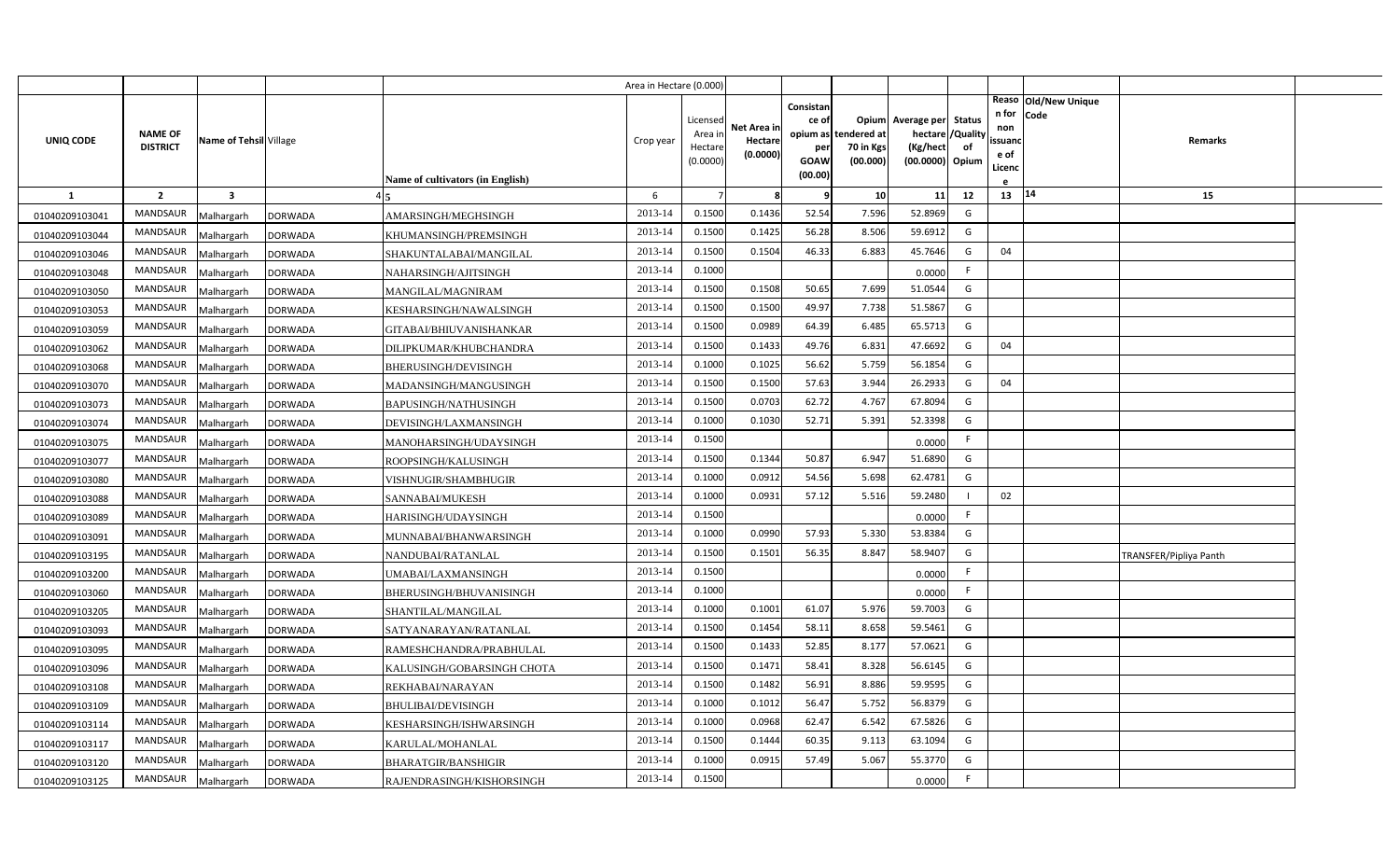|                                  |                                   |                          |                                  |                                           | Area in Hectare (0.000) |                               |                                    |                                       |                          |                                                 |                |                                |                              |         |  |
|----------------------------------|-----------------------------------|--------------------------|----------------------------------|-------------------------------------------|-------------------------|-------------------------------|------------------------------------|---------------------------------------|--------------------------|-------------------------------------------------|----------------|--------------------------------|------------------------------|---------|--|
| UNIQ CODE                        | <b>NAME OF</b><br><b>DISTRICT</b> | Name of Tehsil Village   |                                  |                                           | Crop year               | Licensec<br>Area ir<br>Hectar | Net Area ir<br>Hectare<br>(0.0000) | Consistan<br>ce of<br>opium as<br>per | tendered at<br>70 in Kgs | Opium Average per Status<br>hectare<br>(Kg/hect | /Quality<br>of | n for<br>non<br>ssuand<br>e of | Reaso Old/New Unique<br>Code | Remarks |  |
|                                  |                                   |                          |                                  |                                           |                         | (0.0000)                      |                                    | GOAW<br>(00.00)                       | (00.000)                 | (00.0000) Opium                                 |                | Licenc                         |                              |         |  |
| $\mathbf{1}$                     | $\overline{2}$                    | $\overline{\mathbf{3}}$  |                                  | Name of cultivators (in English)          | 6                       |                               | 8                                  | 9                                     | 10                       | 11                                              | 12             | 13                             | 14                           | 15      |  |
|                                  | <b>MANDSAUR</b>                   |                          |                                  |                                           | 2013-14                 | 0.1500                        | 0.1413                             | 63.07                                 | 8.704                    | 61.5994                                         | G              |                                |                              |         |  |
| 01040209103128                   | MANDSAUR                          | Malhargarh               | <b>DORWADA</b><br><b>DORWADA</b> | KANWARBAI/RAMSINGH<br>RAMSINGH/NAHARSINGH | 2013-14                 | 0.1500                        | 0.1450                             | 50.36                                 | 7.353                    | 50.7103                                         | G              | 04                             |                              |         |  |
| 01040209103136<br>01040209103140 | <b>MANDSAUR</b>                   | Malhargarh<br>Malhargarh | <b>DORWADA</b>                   | GATTUBAI/BHUVANISHANKAR                   | 2013-14                 | 0.1500                        | 0.1472                             | 47.86                                 | 7.104                    | 48.2609                                         | G              | 04                             |                              |         |  |
| 01040209103151                   | <b>MANDSAUR</b>                   | Malhargarh               | <b>DORWADA</b>                   | KAMLABAI/BHUVANISINGH                     | 2013-14                 | 0.1500                        | 0.1482                             | 59.22                                 | 9.027                    | 60.9109                                         | G              |                                |                              |         |  |
| 01040209103157                   | MANDSAUR                          | Malhargarh               | <b>DORWADA</b>                   | SURAJBAI/RAMSINGH                         | 2013-14                 | 0.1500                        | 0.1491                             | 62.27                                 | 9.447                    | 63.3602                                         | G              |                                |                              |         |  |
| 01040209103160                   | <b>MANDSAUR</b>                   | Malhargarh               | <b>DORWADA</b>                   | RATNLAL/AMRA                              | 2013-14                 | 0.1500                        | 0.0724                             | 50.76                                 | 3.836                    | 52.9834                                         | G              |                                |                              |         |  |
| 01040209103165                   | MANDSAUR                          | Malhargarh               | <b>DORWADA</b>                   | RAMSINGH/KACHRUSINGH                      | 2013-14                 | 0.1000                        | 0.0967                             | 41.47                                 | 4.283                    | 44.2916                                         | G              | 04                             |                              |         |  |
| 01040209103175                   | <b>MANDSAUR</b>                   | Malhargarh               | <b>DORWADA</b>                   | BHANWARBAI/DHULSINGH                      | 2013-14                 | 0.1500                        |                                    |                                       |                          | 0.0000                                          | F              |                                |                              |         |  |
| 01040209103176                   | MANDSAUR                          | Malhargarh               | <b>DORWADA</b>                   | BAPUSINGH/GORDHANSINGH                    | 2013-14                 | 0.1000                        | 0.0960                             | 39.07                                 | 3.834                    | 39.9375                                         | G              | 04                             |                              |         |  |
| 01040209103079                   | MANDSAUR                          | Malhargarh               | <b>DORWADA</b>                   | BALWANTSINGH/SULTANSINGH                  | 2013-14                 | 0.1500                        | 0.1488                             | 55.55                                 | 8.515                    | 57.2245                                         | G              |                                |                              |         |  |
| 01040209103097                   | MANDSAUR                          | Malhargarh               | DORWADA                          | MUNNABAI/KISHANSINGH                      | 2013-14                 | 0.1000                        | 0.0952                             | 58.83                                 | 5.303                    | 55.7038                                         | G              |                                |                              |         |  |
| 01040209103194                   | <b>MANDSAUR</b>                   | Malhargarh               | <b>DORWADA</b>                   | GOVINDSINGH/RAMSINGH BADA                 | 2013-14                 | 0.1500                        | 0.1481                             | 55.64                                 | 8.537                    | 57.6435                                         | G              |                                |                              |         |  |
| 01040209103084                   | <b>MANDSAUR</b>                   | Malhargarh               | DORWADA                          | VAJJABAI/SULTANSINGH                      | 2013-14                 | 0.1000                        |                                    |                                       |                          | 0.0000                                          | F.             |                                |                              |         |  |
| 01040209103198                   | MANDSAUR                          | Malhargarh               | <b>DORWADA</b>                   | LILABAI/BHARATSINGH                       | 2013-14                 | 0.1000                        |                                    |                                       |                          | 0.0000                                          | F.             |                                |                              |         |  |
| 01040209103202                   | <b>MANDSAUR</b>                   | Malhargarh               | <b>DORWADA</b>                   | DALPATSINGH/BAPUSINGH                     | 2013-14                 | 0.1500                        | 0.1499                             | 52.37                                 | 8.484                    | 56.5977                                         | G              |                                |                              |         |  |
| 01040209103051                   | MANDSAUR                          | Malhargarh               | <b>DORWADA</b>                   | UDAYSINGH/KALUSINGH                       | 2013-14                 | 0.1500                        | 0.1463                             | 46.59                                 | 7.028                    | 48.0383                                         | G              | 04                             |                              |         |  |
| 01040209103203                   | MANDSAUR                          | Malhargarh               | <b>DORWADA</b>                   | ISHWARSINGH/NIRBHAYSINGH                  | 2013-14                 | 0.1500                        |                                    |                                       |                          | 0.0000                                          | F.             |                                |                              |         |  |
| 01040209103057                   | MANDSAUR                          | Malhargarh               | <b>DORWADA</b>                   | HARISINGH/RAMSINGH                        | 2013-14                 | 0.1500                        | 0.1429                             | 58.80                                 | 8.518                    | 59.6081                                         | G              |                                |                              |         |  |
| 01040209103007                   | MANDSAUR                          | Malhargarh               | DORWADA                          | MANGUSINGH/JAYSINGH                       | 2013-14                 | 0.1000                        | 0.0921                             | 62.17                                 | 6.306                    | 68.4691                                         | G              |                                |                              |         |  |
| 01040209103155                   | MANDSAUR                          | Malhargarh               | DORWADA                          | SAMPATBAI/BHERULAL                        | 2013-14                 | 0.1000                        | 0.1000                             | 43.66                                 | 2.570                    | 25.7000                                         | G              | 04                             |                              |         |  |
| 01040209103167                   | MANDSAUR                          | Malhargarh               | <b>DORWADA</b>                   | BALWANTSINGH/RAMSINGH                     | 2013-14                 | 0.1500                        | 0.1427                             | 54.52                                 | 7.695                    | 53.9243                                         | G              |                                |                              |         |  |
| 01040209103052                   | MANDSAUR                          | Malhargarh               | DORWADA                          | KANEHIYALAL/GANESHRAM                     | 2013-14                 | 0.1000                        | 0.1016                             | 54.18                                 | 5.867                    | 57.7461                                         | G              |                                |                              |         |  |
| 01040209103179                   | MANDSAUR                          | Malhargarh               | DORWADA                          | BHAGWATIBAI/MANGILAL                      | 2013-14                 | 0.1500                        | 0.1445                             | 51.10                                 | 7.548                    | 52.2353                                         | G              |                                |                              |         |  |
| 01040209103058                   | MANDSAUR                          | Malhargarh               | DORWADA                          | RAMESHWARDAS/NARSINGHDAS                  | 2013-14                 | 0.1500                        |                                    |                                       |                          | 0.0000                                          | F.             |                                |                              |         |  |
| 01040209115001                   | MANDSAUR                          | Malhargarh               | THADOD                           | <b>MANGIBAI/KISHOR</b>                    | 2013-14                 | 0.1500                        | 0.1415                             | 56.99                                 | 7.962                    | 56.2686                                         | G              |                                |                              |         |  |
| 01040209115002                   | MANDSAUR                          | Malhargarh               | THADOD                           | KESHURAM/NANURAM                          | 2013-14                 | 0.1000                        | 0.1000                             | 61.17                                 | 5.916                    | 59.1600                                         | G              |                                |                              |         |  |
| 01040209115007                   | MANDSAUR                          | Malhargarh               | <b>THADOD</b>                    | BABUKHAN/MOHAMMAD KHAN                    | 2013-14                 | 0.1000                        | 0.0438                             | 56.20                                 | 2.272                    | 51.8721                                         | G              |                                |                              |         |  |
| 01040209115012                   | MANDSAUR                          | Malhargarh               | <b>THADOD</b>                    | RAMNARAYAN/MOHANLAL                       | 2013-14                 | 0.1500                        | 0.1428                             | 66.16                                 | 9.461                    | 66.2535                                         | G              |                                |                              |         |  |
| 01040209115017                   | MANDSAUR                          | Malhargarh               | THADOD                           | RAJIBAI/MANOHARLAL                        | 2013-14                 | 0.1000                        | 0.1021                             | 52.87                                 | 5.785                    | 56.6601                                         | G              |                                |                              |         |  |
| 01040209115026                   | MANDSAUR                          | Malhargarh               | <b>THADOD</b>                    | DASHRATHSINGH/PAWANKUNWAR                 | 2013-14                 | 0.1000                        | 0.0946                             | 44.77                                 | 4.317                    | 45.6342                                         | G              | 04                             |                              |         |  |
| 01040209115031                   | MANDSAUR                          | Malhargarh               | <b>THADOD</b>                    | NARU/DEVA GAYRI                           | 2013-14                 | 0.1000                        | 0.1013                             | 53.45                                 | 5.414                    | 53.4452                                         | G              |                                |                              |         |  |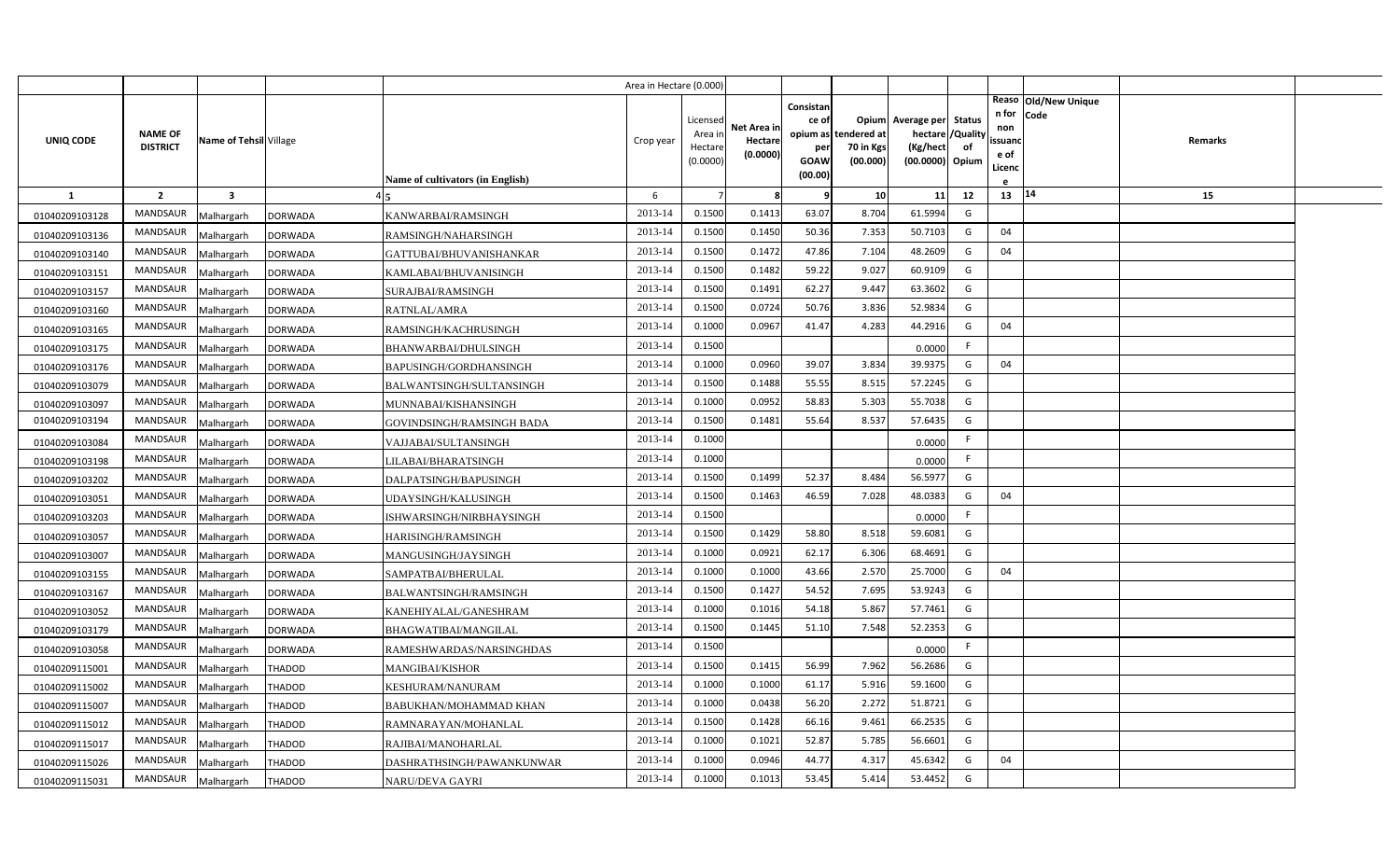|                |                                   |                         |                 |                                  | Area in Hectare (0.000)<br>Consistan<br>Licensed<br>ce of<br>Net Area in<br>Area ir<br>opium as<br>Crop year<br>Hectare<br>Hectare<br>per<br>(0.0000)<br>(0.0000)<br><b>GOAW</b><br>(00.00)<br>6<br>$\overline{7}$<br>8 |        |        |       |                                      |                                                                              |    |                                               |                                          |  |
|----------------|-----------------------------------|-------------------------|-----------------|----------------------------------|-------------------------------------------------------------------------------------------------------------------------------------------------------------------------------------------------------------------------|--------|--------|-------|--------------------------------------|------------------------------------------------------------------------------|----|-----------------------------------------------|------------------------------------------|--|
| UNIQ CODE      | <b>NAME OF</b><br><b>DISTRICT</b> | Name of Tehsil Village  |                 | Name of cultivators (in English) |                                                                                                                                                                                                                         |        |        |       | tendered at<br>70 in Kgs<br>(00.000) | Opium Average per Status<br>hectare / Quality<br>(Kg/hect<br>(00.0000) Opium | of | n for Code<br>non<br>ssuand<br>e of<br>Licenc | Reaso   Old/New Unique<br><b>Remarks</b> |  |
| <b>1</b>       | $\overline{2}$                    | $\overline{\mathbf{3}}$ |                 |                                  |                                                                                                                                                                                                                         |        |        |       | 10 <sup>1</sup>                      | 11                                                                           | 12 | 13                                            | 14<br>15                                 |  |
| 01040209115038 | <b>MANDSAUR</b>                   | Malhargarh              | <b>THADOD</b>   | KAMLABAI/AMBALAL                 | 2013-14                                                                                                                                                                                                                 | 0.1000 | 0.1025 | 54.32 | 5.091                                | 49.6683                                                                      | G  | 04                                            |                                          |  |
| 01040209115046 | MANDSAUR                          | Malhargarh              | <b>THADOD</b>   | TEJPRAKASH/BHANWARLAL            | 2013-14                                                                                                                                                                                                                 | 0.1000 | 0.0999 | 53.19 | 4.954                                | 49.5890                                                                      |    | 02                                            |                                          |  |
| 01040209115052 | <b>MANDSAUR</b>                   | Malhargarh              | <b>THADOD</b>   | BHANWARKUNWAR/BADANSINGH         | 2013-14                                                                                                                                                                                                                 | 0.1000 |        |       |                                      | 0.0000                                                                       | F. |                                               |                                          |  |
| 01040209115058 | <b>MANDSAUR</b>                   | Malhargarh              | THADOD          | JAGDISH/DEVA JAT                 | 2013-14                                                                                                                                                                                                                 | 0.1000 | 0.0981 | 57.35 | 5.817                                | 59.2966                                                                      | G  |                                               |                                          |  |
| 01040209115061 | MANDSAUR                          | Malhargarh              | THADOD          | JAKIR HUSSAIN/ALLANUR            | 2013-14                                                                                                                                                                                                                 | 0.1000 | 0.0993 | 54.87 | 5.338                                | 53.7563                                                                      | G  |                                               |                                          |  |
| 01040209115005 | <b>MANDSAUR</b>                   | Malhargarh              | THADOD          | RUGHNATHSINGH/UDAYSINGH          | 2013-14                                                                                                                                                                                                                 | 0.1000 | 0.1025 | 42.69 | 2.366                                | 23.0829                                                                      | G  | 04                                            |                                          |  |
| 01040209127001 | MANDSAUR                          | Malhargarh              | <b>BARUZHNA</b> | HIRALAL/NANDRAM                  | 2013-14                                                                                                                                                                                                                 | 0.1500 | 0.1496 | 63.76 | 9.655                                | 64.5388                                                                      | G  |                                               |                                          |  |
| 01040209127002 | <b>MANDSAUR</b>                   | Malhargarh              | BARUZHNA        | MOHANBAI/BHAGWAN                 | 2013-14                                                                                                                                                                                                                 | 0.1500 | 0.1486 | 61.15 | 9.443                                | 63.5464                                                                      | G  |                                               |                                          |  |
| 01040209127005 | MANDSAUR                          | Malhargarh              | BARUZHNA        | KAMLESH/PRABHULAL/KALURAM        | 2013-14                                                                                                                                                                                                                 | 0.1500 | 0.1506 | 62.28 | 9.395                                | 62.3838                                                                      | G  |                                               |                                          |  |
| 01040209127008 | MANDSAUR                          | Malhargarh              | BARUZHNA        | MOOLCHAND/RANCHOD                | 2013-14                                                                                                                                                                                                                 | 0.1500 | 0.1503 | 62.15 | 9.465                                | 62.9741                                                                      | G  |                                               |                                          |  |
| 01040209127009 | MANDSAUR                          | Malhargarh              | BARUZHNA        | OMPRAKASH/KANWARLAL              | 2013-14                                                                                                                                                                                                                 | 0.1500 | 0.1454 | 60.17 | 8.458                                | 58.1706                                                                      | G  |                                               |                                          |  |
| 01040209127013 | MANDSAUR                          | Malhargarh              | BARUZHNA        | DHAPUBAI/PRABULAL                | 2013-14                                                                                                                                                                                                                 | 0.1500 | 0.1511 | 60.05 | 9.308                                | 61.6016                                                                      | G  |                                               |                                          |  |
| 01040209127014 | <b>MANDSAUR</b>                   | Malhargarh              | BARUZHNA        | SURAJMAL/BHAGATRAM               | 2013-14                                                                                                                                                                                                                 | 0.1500 | 0.1540 | 58.68 | 9.053                                | 58.7857                                                                      | G  |                                               |                                          |  |
| 01040209127015 | MANDSAUR                          | Malhargarh              | BARUZHNA        | DAULATRAM/BAPULAL                | 2013-14                                                                                                                                                                                                                 | 0.1500 | 0.1524 | 59.57 | 9.004                                | 59.0814                                                                      | G  |                                               |                                          |  |
| 01040209127025 | MANDSAUR                          | Malhargarh              | BARUZHNA        | SHIVNARAYAN/NANDRAM              | 2013-14                                                                                                                                                                                                                 | 0.1000 | 0.1000 | 59.93 | 6.096                                | 60.9600                                                                      | G  |                                               |                                          |  |
| 01040209127028 | MANDSAUR                          | Malhargarh              | BARUZHNA        | KALURAM/SALEGRAM                 | 2013-14                                                                                                                                                                                                                 | 0.1000 | 0.0979 | 59.32 | 6.042                                | 61.7160                                                                      | G  |                                               |                                          |  |
| 01040209127030 | MANDSAUR                          | Malhargarh              | BARUZHNA        | <b>BALARAM/NANDRAM</b>           | 2013-14                                                                                                                                                                                                                 | 0.1500 | 0.1488 | 65.73 | 9.794                                | 65.8199                                                                      | G  |                                               |                                          |  |
| 01040209127038 | MANDSAUR                          | Malhargarh              | BARUZHNA        | AMBALAL/KISHANLAL                | 2013-14                                                                                                                                                                                                                 | 0.1500 | 0.1544 | 66.23 | 10.341                               | 66.9754                                                                      | G  |                                               |                                          |  |
| 01040209127042 | MANDSAUR                          | Malhargarh              | BARUZHNA        | GHISIBAI/KANWARLAL               | 2013-14                                                                                                                                                                                                                 | 0.1000 | 0.1006 | 59.24 | 6.136                                | 60.9940                                                                      | G  |                                               |                                          |  |
| 01040209127046 | MANDSAUR                          | Malhargarh              | BARUZHNA        | INDARMAL/ONKARLAL CHOTA          | 2013-14                                                                                                                                                                                                                 | 0.1000 | 0.1009 | 51.26 | 5.185                                | 51.3875                                                                      | G  |                                               |                                          |  |
| 01040209127049 | MANDSAUR                          | Malhargarh              | BARUZHNA        | SHYAMUBAI/SAJJAN                 | 2013-14                                                                                                                                                                                                                 | 0.1500 | 0.1470 | 64.19 | 9.473                                | 64.4422                                                                      | G  |                                               |                                          |  |
| 01040209127051 | MANDSAUR                          | Malhargarh              | BARUZHNA        | RAJMAL/RAMCHAND                  | 2013-14                                                                                                                                                                                                                 | 0.1500 | 0.1462 | 58.23 | 8.576                                | 58.6594                                                                      | G  |                                               |                                          |  |
| 01040209127024 | MANDSAUR                          | Malhargarh              | BARUZHNA        | FAKIRCHANDRA/AMRITRAM            | 2013-14                                                                                                                                                                                                                 | 0.1500 | 0.1518 | 64.74 | 9.887                                | 65.1318                                                                      | G  |                                               |                                          |  |
| 01040209127004 | MANDSAUR                          | Malhargarh              | BARUZHNA        | PRBHULAL/KALU BADA               | 2013-14                                                                                                                                                                                                                 | 0.1000 | 0.1010 | 62.16 | 6.216                                | 61.5446                                                                      | G  |                                               |                                          |  |
| 01040209127027 | MANDSAUR                          | Malhargarh              | BARUZHNA        | SURESHCHAND/BADRILAL             | 2013-14                                                                                                                                                                                                                 | 0.1500 | 0.1515 | 66.25 | 10.042                               | 66.2838                                                                      | G  |                                               |                                          |  |
| 01040209127033 | MANDSAUR                          | Malhargarh              | BARUZHNA        | GULABBAI/JAGDISH                 | 2013-14                                                                                                                                                                                                                 | 0.1000 | 0.1030 | 57.14 | 6.057                                | 58.8058                                                                      | G  |                                               |                                          |  |
| 01040209127020 | MANDSAUR                          | Malhargarh              | BARUZHNA        | AMBABAI/BHANWARLAL               | 2013-14                                                                                                                                                                                                                 | 0.1500 | 0.1520 | 59.52 | 8.800                                | 57.8947                                                                      | G  |                                               |                                          |  |
| 01040209127010 | MANDSAUR                          | Malhargarh              | BARUZHNA        | BALARAM/JAGANNATH                | 2013-14                                                                                                                                                                                                                 | 0.1500 | 0.1435 | 58.02 | 9.101                                | 63.4216                                                                      | G  |                                               |                                          |  |
| 01040209127041 | MANDSAUR                          | Malhargarh              | <b>BARUZHNA</b> | GHANSHYAM/ONKARLAL               | 2013-14                                                                                                                                                                                                                 | 0.1500 | 0.1508 | 60.12 | 9.207                                | 61.0540                                                                      |    | 02                                            |                                          |  |
| 01040209127035 | MANDSAUR                          | Malhargarh              | BARUZHNA        | KALURAM/RAMSUKH                  | 2013-14                                                                                                                                                                                                                 | 0.1500 | 0.1455 | 60.95 | 8.916                                | 61.2784                                                                      | G  |                                               |                                          |  |
| 01040209127031 | MANDSAUR                          | Malhargarh              | <b>BARUZHNA</b> | MUKESH/SURESHCHANDRA             | 2013-14                                                                                                                                                                                                                 | 0.1500 | 0.1505 | 66.52 | 10.216                               | 67.8804                                                                      | G  |                                               |                                          |  |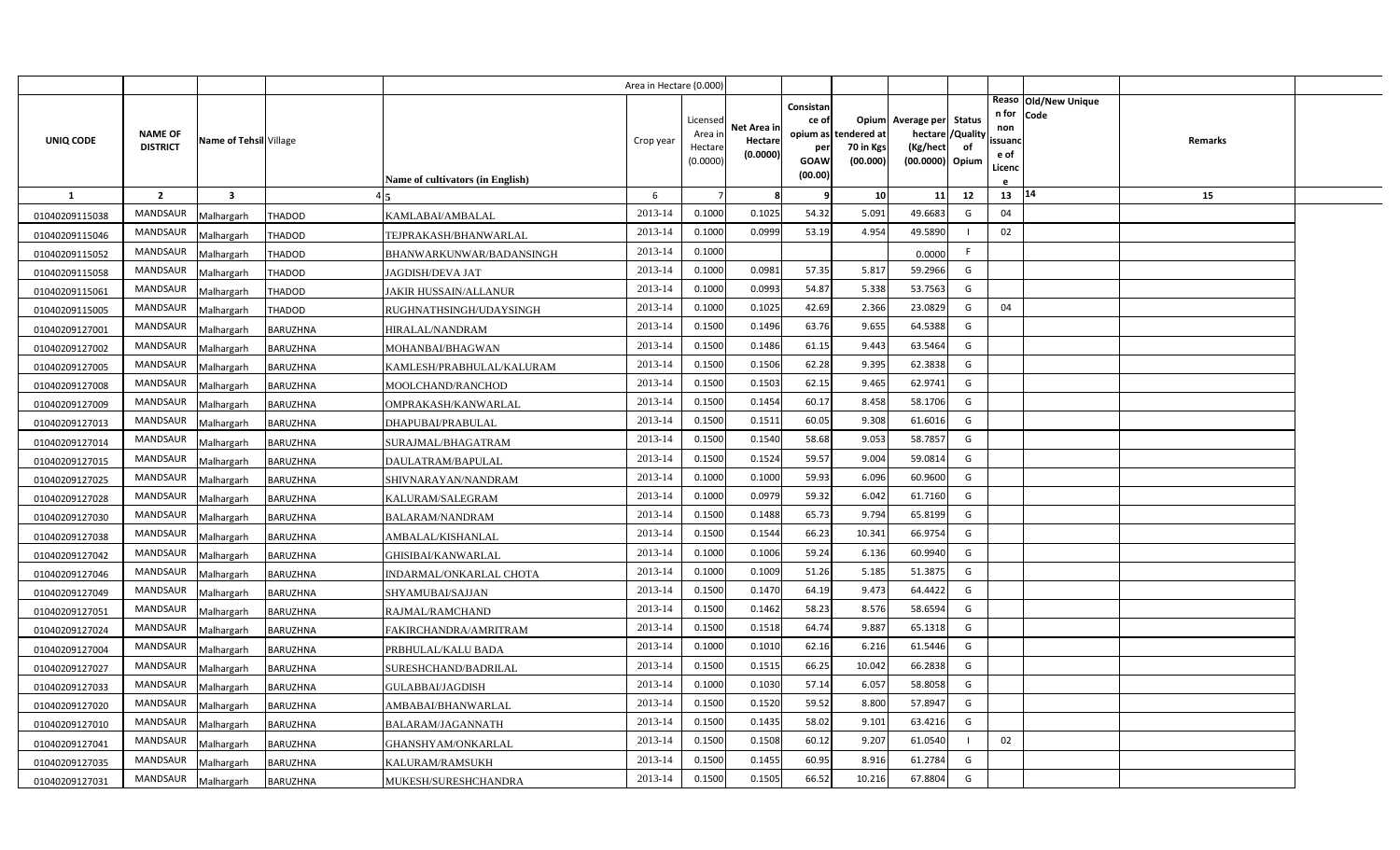|                |                 |                         |                         |                                         | Area in Hectare (0.000) |                     |                        |                    |                       |                             |          |                                              |         |  |
|----------------|-----------------|-------------------------|-------------------------|-----------------------------------------|-------------------------|---------------------|------------------------|--------------------|-----------------------|-----------------------------|----------|----------------------------------------------|---------|--|
|                |                 |                         |                         |                                         |                         | Licensed            |                        | Consistan<br>ce of |                       | Opium Average per Status    |          | Reaso Old/New Unique<br>n for<br><b>Code</b> |         |  |
| UNIQ CODE      | <b>NAME OF</b>  | Name of Tehsil Village  |                         |                                         | Crop year               | Area in             | Net Area in<br>Hectare |                    | opium as tendered at  | hectare                     | 'Quality | non<br>ssuand                                | Remarks |  |
|                | <b>DISTRICT</b> |                         |                         |                                         |                         | Hectare<br>(0.0000) | (0.0000)               | per<br>GOAW        | 70 in Kgs<br>(00.000) | (Kg/hect<br>(00.0000) Opium | of       | e of                                         |         |  |
|                |                 |                         |                         | <b>Name of cultivators (in English)</b> |                         |                     |                        | (00.00)            |                       |                             |          | Licenc                                       |         |  |
| 1              | $\overline{2}$  | $\overline{\mathbf{3}}$ |                         |                                         | 6                       |                     | 8                      | 9                  | 10                    | 11                          | 12       | 13   14                                      | 15      |  |
| 01040209127062 | <b>MANDSAUR</b> | Malhargarh              | <b>BARUZHNA</b>         | ARVINDKUMAR/SAJJANLAL                   | 2013-14                 | 0.1500              | 0.1500                 | 63.48              | 9.477                 | 63.1800                     | G        |                                              |         |  |
| 01040209127063 | <b>MANDSAUR</b> | Malhargarh              | BARUZHNA                | MUKESH/SHIVNARAYAN                      | 2013-14                 | 0.1000              | 0.1000                 | 57.52              | 5.818                 | 58.1800                     | G        |                                              |         |  |
| 01040209127064 | <b>MANDSAUR</b> | Malhargarh              | BARUZHNA                | BABULAL/BALARAM                         | 2013-14                 | 0.1500              | 0.1488                 | 64.56              | 9.749                 | 65.5175                     | G        |                                              |         |  |
| 01040209127029 | <b>MANDSAUR</b> | Malhargarh              | BARUZHNA                | PREMNARAYAN/PRABHULAL                   | 2013-14                 | 0.1500              | 0.1492                 | 57.62              | 8.520                 | 57.1046                     | G        |                                              |         |  |
| 01040209127016 | <b>MANDSAUR</b> | Malhargarh              | BARUZHNA                | CHANDRASHEKHAR/BAPULAL                  | 2013-14                 | 0.1000              | 0.1026                 | 58.17              | 5.751                 | 56.0526                     | G        |                                              |         |  |
| 01040209127018 | <b>MANDSAUR</b> | Malhargarh              | BARUZHNA                | SURAJMAL/BASANTILAL                     | 2013-14                 | 0.1000              | 0.0999                 | 51.86              | 5.127                 | 51.3213                     | G        |                                              |         |  |
| 01040209127012 | <b>MANDSAUR</b> | Malhargarh              | BARUZHNA                | MANGIBAI/KARULAL/RAMLAL                 | 2013-14                 | 0.1500              | 0.1400                 | 57.24              | 8.545                 | 61.0357                     | G        |                                              |         |  |
| 01040209127023 | <b>MANDSAUR</b> | Malhargarh              | BARUZHNA                | <b>JAGANNATH/NANDA</b>                  | 2013-14                 | 0.1500              | 0.1275                 | 56.41              | 7.333                 | 57.5137                     | G        |                                              |         |  |
| 01040209127011 | <b>MANDSAUR</b> | Malhargarh              | BARUZHNA                | KAMLABAI/JAGANNATH                      | 2013-14                 | 0.1500              | 0.1395                 | 47.00              | 6.600                 | 47.3118                     | G        | 04                                           |         |  |
| 01040209127019 | <b>MANDSAUR</b> | Malhargarh              | BARUZHNA                | INDARMAL/ONKARLAL (BADA)                | 2013-14                 | 0.1500              | 0.1500                 | 67.44              | 10.049                | 66.9933                     | G        |                                              |         |  |
| 01040209127065 | MANDSAUR        | Malhargarh              | BARUZHNA                | MAHENDRAKUMAR/KANEHIYALAL               | 2013-14                 | 0.1500              | 0.1552                 | 61.31              | 9.547                 | 61.5142                     | G        |                                              |         |  |
| 01040209127007 | <b>MANDSAUR</b> | Malhargarh              | BARUZHNA                | KANEHIYALAL/BHAGATRAM                   | 2013-14                 | 0.1500              | 0.1525                 | 61.39              | 9.331                 | 61.1869                     | G        |                                              |         |  |
| 01040209127043 | MANDSAUR        | Malhargarh              | BARUZHNA                | ASHOKKUMAR/VARDICHAND                   | 2013-14                 | 0.1000              | 0.1040                 | 62.24              | 6.411                 | 61.6442                     | G        |                                              |         |  |
| 01040209127017 | <b>MANDSAUR</b> | Malhargarh              | BARUZHNA                | BAPULAL/MANGILAL                        | 2013-14                 | 0.1000              | 0.1014                 | 49.11              | 4.953                 | 48.8462                     | G        | 04                                           |         |  |
| 01040209094001 | <b>MANDSAUR</b> | Malhargarh              | KACHRIYA KADMALA        | RUPA/DHANNA                             | 2013-14                 | 0.1000              | 0.0990                 | 55.87              | 5.004                 | 50.5455                     | G        | 04                                           |         |  |
| 01040209094003 | <b>MANDSAUR</b> | Malhargarh              | KACHRIYA KADMALA        | RATNIBAI/KANEHIYALAL                    | 2013-14                 | 0.1000              | 0.0984                 | 52.28              | 4.414                 | 44.8577                     | G        | 04                                           |         |  |
| 01040209094006 | MANDSAUR        | Malhargarh              | KACHRIYA KADMALA        | MANGILAL/KANIRAM                        | 2013-14                 | 0.1000              | 0.1000                 | 53.55              | 5.210                 | 52.1000                     | G        |                                              |         |  |
| 01040209094008 | <b>MANDSAUR</b> | Malhargarh              | KACHRIYA KADMALA        | KARANSINGH/DEVISINGH                    | 2013-14                 | 0.1000              |                        |                    |                       | 0.0000                      | F.       |                                              |         |  |
| 01040209094013 | <b>MANDSAUR</b> | Malhargarh              | KACHRIYA KADMALA        | SATYANARAYAN/SUKHLAL                    | 2013-14                 | 0.1000              | 0.1013                 | 56.72              | 5.785                 | 57.1076                     | G        |                                              |         |  |
| 01040209094014 | <b>MANDSAUR</b> | Malhargarh              | KACHRIYA KADMALA        | RAJMAL/MOHANLAL                         | 2013-14                 | 0.1000              | 0.1000                 | 51.22              | 3.937                 | 39.3700                     | G        | 04                                           |         |  |
| 01040209094015 | <b>MANDSAUR</b> | Malhargarh              | KACHRIYA KADMALA        | MANGILAL/CHAMPALAL                      | 2013-14                 | 0.1000              | 0.1005                 | 47.09              | 3.438                 | 34.2090                     | G        | 04                                           |         |  |
| 01040209094016 | <b>MANDSAUR</b> | Malhargarh              | KACHRIYA KADMALA        | DHANNALAL/RATANLAL                      | 2013-14                 | 0.1000              | 0.0961                 | 53.95              | 4.678                 | 48.6785                     | G        | 04                                           |         |  |
| 01040209094018 | <b>MANDSAUR</b> | Malhargarh              | KACHRIYA KADMALA        | KALUSINGH/RAMSINGH                      | 2013-14                 | 0.1500              | 0.1105                 | 48.43              | 5.362                 | 48.5249                     | G        | 04                                           |         |  |
| 01040209094032 | MANDSAUR        | Malhargarh              | KACHRIYA KADMALA        | ISHWARLAL/BHERULAL                      | 2013-14                 | 0.1000              | 0.1008                 | 51.16              | 5.869                 | 58.2242                     | G        |                                              |         |  |
| 01040209094048 | MANDSAUR        | Malhargarh              | KACHRIYA KADMALA        | SAJJANSINGH/KARANSINGH                  | 2013-14                 | 0.1500              | 0.1463                 | 52.89              | 7.624                 | 52.1121                     | G        |                                              |         |  |
| 01040209094058 | MANDSAUR        | Malhargarh              | KACHRIYA KADMALA        | SAMANDARBAI/PREMSINGH                   | 2013-14                 | 0.1000              | 0.0964                 | 53.46              | 4.659                 | 48.3299                     | G        | 04                                           |         |  |
| 01040209094075 | MANDSAUR        | Malhargarh              | KACHRIYA KADMALA        | KACHRULAL/BAGDIRAM                      | 2013-14                 | 0.1000              |                        |                    |                       | 0.0000                      | F.       |                                              |         |  |
| 01040209094093 | MANDSAUR        | Malhargarh              | <b>KACHRIYA KADMALA</b> | SAJJANSINGH/KISHORSINGH                 | 2013-14                 | 0.1500              | 0.1402                 | 64.48              | 8.769                 | 62.5464                     | G        |                                              |         |  |
| 01040209094021 | MANDSAUR        | Malhargarh              | <b>KACHRIYA KADMALA</b> | BHERUSINGH/MANGUSINGH                   | 2013-14                 | 0.1500              | 0.1442                 | 48.09              | 1.889                 | 13.0999                     | G        | 04                                           |         |  |
| 01040209094041 | <b>MANDSAUR</b> | Malhargarh              | <b>KACHRIYA KADMALA</b> | CHANDUBAI/PYARSINGH                     | 2013-14                 | 0.1000              | 0.0954                 | 54.45              | 5.289                 | 55.4403                     | G        |                                              |         |  |
| 01040209094035 | <b>MANDSAUR</b> | Malhargarh              | <b>KACHRIYA KADMALA</b> | KHYALIBAI/PREMSINGH                     | 2013-14                 | 0.1500              | 0.1466                 | 56.37              | 7.658                 | 52.2374                     | G        |                                              |         |  |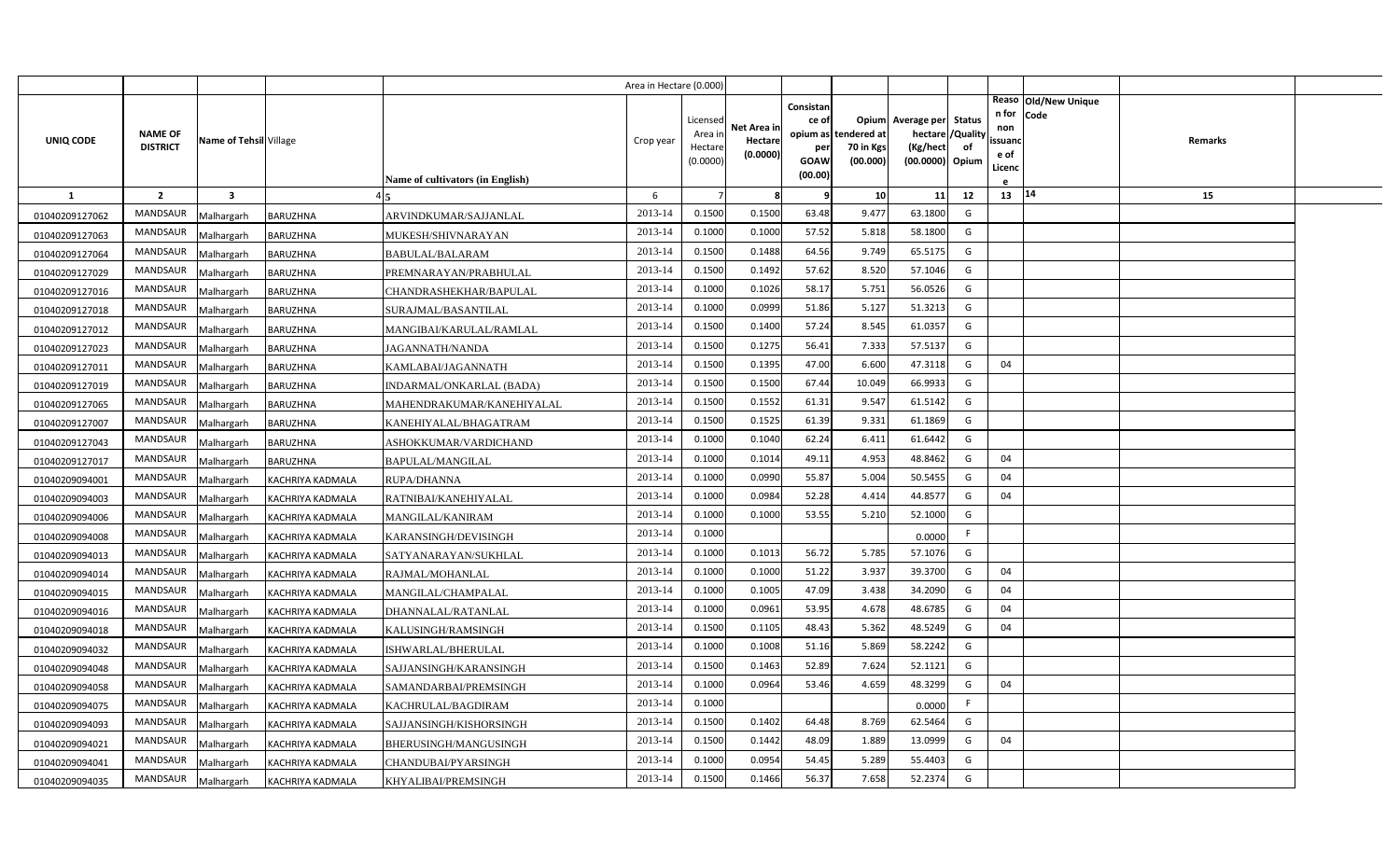|                |                                   |                         |                         |                                  | Area in Hectare (0.000 |                                           |                                    |                                                          |                                               |                                                       |                                 |                                          |                                |                     |  |
|----------------|-----------------------------------|-------------------------|-------------------------|----------------------------------|------------------------|-------------------------------------------|------------------------------------|----------------------------------------------------------|-----------------------------------------------|-------------------------------------------------------|---------------------------------|------------------------------------------|--------------------------------|---------------------|--|
| UNIQ CODE      | <b>NAME OF</b><br><b>DISTRICT</b> | Name of Tehsil Village  |                         | Name of cultivators (in English) | Crop year              | Licensed<br>Area i<br>Hectare<br>(0.0000) | Net Area ir<br>Hectare<br>(0.0000) | Consistan<br>ce of<br>opium as<br>per<br>GOAW<br>(00.00) | Opium<br>tendered at<br>70 in Kgs<br>(00.000) | Average per<br>hectare<br>(Kg/hect<br>(00.0000) Opium | <b>Status</b><br>/Quality<br>of | n for<br>non<br>ssuano<br>e of<br>Licenc | Reaso   Old/New Unique<br>Code | <b>Remarks</b>      |  |
| <b>1</b>       | $\overline{2}$                    | $\overline{\mathbf{3}}$ |                         |                                  | 6                      |                                           |                                    |                                                          | 10                                            | 11                                                    | 12                              | 13                                       | 14                             | 15                  |  |
| 01040209094007 | <b>MANDSAUR</b>                   | Malhargarh              | KACHRIYA KADMALA        | KALURAM/NANALAL                  | 2013-14                | 0.1500                                    | 0.1488                             | 57.61                                                    | 5.777                                         | 38.8239                                               | G                               | 04                                       |                                |                     |  |
| 01040209094142 | MANDSAUR                          | Malhargarh              | <b>KACHRIYA KADMALA</b> | KACHRUSINGH/GANGARAM             | 2013-14                | 0.1500                                    | 0.1481                             | 54.62                                                    | 7.865                                         | 53.1060                                               | G                               |                                          |                                |                     |  |
| 01040209094143 | MANDSAUR                          | Malhargarh              | <b>KACHRIYA KADMALA</b> | MOTISINGH/GULABSINGH             | 2013-14                | 0.1500                                    | 0.1460                             | 51.55                                                    | 7.519                                         | 51.5000                                               | G                               |                                          | 01040209098004                 | TRANSFER/THAKHATPUR |  |
| 01040209094144 | MANDSAUR                          | Malhargarh              | KACHRIYA KADMALA        | MOHANBAI/NIHALBAI                | 2013-14                | 0.1500                                    | 0.1406                             | 58.57                                                    | 8.166                                         | 58.0797                                               | G                               |                                          | 01040209098020                 | TRANSFER/THAKHATPUR |  |
| 01040209094140 | MANDSAUR                          | Malhargarh              | KACHRIYA KADMALA        | CHENSINGH/MOTISINGH              | 2013-14                | 0.1000                                    | 0.1000                             | 49.35                                                    | 4.731                                         | 47.3100                                               | G                               | 04                                       | 01040209098008                 |                     |  |
| 01040209094052 | <b>MANDSAUR</b>                   | Malhargarh              | KACHRIYA KADMALA        | GANESHRAM/PARTHA                 | 2013-14                | 0.1000                                    | 0.0999                             | 46.09                                                    | 2.732                                         | 27.3473                                               | G                               | 04                                       | 01040209098039                 |                     |  |
| 01040209095001 | MANDSAUR                          | Malhargarh              | GARRAWAD                | KARULAL/DALLA                    | 2013-14                | 0.1500                                    | 0.1483                             | 64.95                                                    | 9.659                                         | 65.1315                                               | G                               |                                          |                                |                     |  |
| 01040209095004 | MANDSAUR                          | Malhargarh              | GARRAWAD                | PADAMSINGH/RAMSINGH              | 2013-14                | 0.1500                                    | 0.1516                             | 67.12                                                    | 9.828                                         | 64.8285                                               | G                               |                                          |                                |                     |  |
| 01040209095005 | MANDSAUR                          | Malhargarh              | <b>GARRAWAD</b>         | ROOPSINGH/SAMANDSINGH            | 2013-14                | 0.1500                                    |                                    |                                                          |                                               | 0.0000                                                | F                               |                                          |                                |                     |  |
| 01040209095007 | MANDSAUR                          | Malhargarh              | GARRAWAD                | KISHORSINGH/BHANWARSINGH         | 2013-14                | 0.1500                                    | 0.1474                             | 61.37                                                    | 8.653                                         | 58.7042                                               | G                               |                                          |                                |                     |  |
| 01040209095008 | MANDSAUR                          | Malhargarh              | GARRAWAD                | NAWALSINGH/GAJRAJSINGH           | 2013-14                | 0.1500                                    | 0.1470                             | 62.43                                                    | 8.598                                         | 58.4898                                               | G                               |                                          |                                |                     |  |
| 01040209095010 | MANDSAUR                          | Malhargarh              | GARRAWAD                | RUKMANBAI/BHANWARSINGH           | 2013-14                | 0.1500                                    | 0.1452                             | 54.61                                                    | 8.519                                         | 58.6708                                               | G                               |                                          |                                |                     |  |
| 01040209095011 | MANDSAUR                          | Malhargarh              | <b>GARRAWAD</b>         | TEJPALSINGH/RAYSINGH             | 2013-14                | 0.1500                                    | 0.1454                             | 65.43                                                    | 9.123                                         | 62.7442                                               | G                               |                                          |                                |                     |  |
| 01040209095015 | <b>MANDSAUR</b>                   | Malhargarh              | <b>GARRAWAD</b>         | FATEHSINGH/RAMSINGH              | 2013-14                | 0.1500                                    | 0.1506                             | 57.58                                                    | 9.048                                         | 60.0797                                               | G                               |                                          |                                |                     |  |
| 01040209095018 | <b>MANDSAUR</b>                   | Malhargarh              | GARRAWAD                | ROOPSINGH/NIRBHAYSINGH           | 2013-14                | 0.1500                                    |                                    |                                                          |                                               | 0.0000                                                | -F                              |                                          |                                |                     |  |
| 01040209095019 | <b>MANDSAUR</b>                   | Malhargarh              | <b>GARRAWAD</b>         | JUWANSINGH/KALUSINGH             | 2013-14                | 0.1500                                    | 0.1486                             | 57.28                                                    | 8.461                                         | 56.9381                                               | G                               |                                          |                                |                     |  |
| 01040209095020 | <b>MANDSAUR</b>                   | Malhargarh              | <b>GARRAWAD</b>         | JUZHARSINGH/SULTANSINGH          | 2013-14                | 0.1500                                    | 0.1469                             | 60.26                                                    | 8.677                                         | 59.0674                                               | G                               |                                          |                                |                     |  |
| 01040209095025 | <b>MANDSAUR</b>                   | <b>Malhargarh</b>       | <b>GARRAWAD</b>         | DEVBAI/GOVINDRAM                 | 2013-14                | 0.1500                                    | 0.1493                             | 64.09                                                    | 9.046                                         | 60.5894                                               | G                               |                                          |                                |                     |  |
| 01040209095026 | <b>MANDSAUR</b>                   | Malhargarh              | <b>GARRAWAD</b>         | MANGUSINGH/NANUSINGH             | 2013-14                | 0.1000                                    | 0.0996                             | 59.92                                                    | 5.650                                         | 56.7269                                               | G                               |                                          |                                |                     |  |
| 01040209095027 | MANDSAUR                          | Malhargarh              | <b>GARRAWAD</b>         | KALABAI/SULTANSINGH              | 2013-14                | 0.1500                                    | 0.1386                             | 60.79                                                    | 8.146                                         | 58.7734                                               | G                               |                                          |                                |                     |  |
| 01040209095029 | MANDSAUR                          | Malhargarh              | <b>GARRAWAD</b>         | BAPULAL/RATANLAL                 | 2013-14                | 0.1500                                    |                                    |                                                          |                                               | 0.0000                                                | -F                              |                                          |                                |                     |  |
| 01040209095031 | MANDSAUR                          | Malhargarh              | <b>GARRAWAD</b>         | MANOHARSINGH/NAHARSINGH          | 2013-14                | 0.1500                                    |                                    |                                                          |                                               | 0.0000                                                | -F                              |                                          |                                |                     |  |
| 01040209095032 | MANDSAUR                          | Malhargarh              | <b>GARRAWAD</b>         | HARISHANKAR/DULICHAND            | 2013-14                | 0.1000                                    | 0.0975                             | 65.61                                                    | 6.336                                         | 64.9846                                               | G                               |                                          |                                |                     |  |
| 01040209095035 | <b>MANDSAUR</b>                   | Malhargarh              | <b>GARRAWAD</b>         | MANGUSINGH/DEVISINGH             | 2013-14                | 0.1500                                    | 0.1465                             | 65.13                                                    | 8.597                                         | 58.6826                                               | G                               |                                          |                                |                     |  |
| 01040209095037 | MANDSAUR                          | Malhargarh              | GARRAWAD                | KARANSINGH/NAHARSINGH            | 2013-14                | 0.1500                                    |                                    |                                                          |                                               | 0.0000                                                | - F                             |                                          |                                |                     |  |
| 01040209095038 | MANDSAUR                          | Malhargarh              | <b>GARRAWAD</b>         | BHUVANIGIR/LAXMANGIR             | 2013-14                | 0.1500                                    | 0.0512                             | 62.80                                                    | 3.140                                         | 61.3281                                               | G                               |                                          |                                |                     |  |
| 01040209095040 | MANDSAUR                          | Malhargarh              | GARRAWAD                | NANIBAI/JAWANSINGH               | 2013-14                | 0.1500                                    | 0.1508                             | 60.09                                                    | 9.314                                         | 61.7639                                               | G                               |                                          |                                |                     |  |
| 01040209095041 | <b>MANDSAUR</b>                   | Malhargarh              | <b>GARRAWAD</b>         | MOOLCHANDBAI/UDAYSINGH           | 2013-14                | 0.1500                                    | 0.1519                             | 66.82                                                    | 10.109                                        | 66.5504                                               | G                               |                                          |                                |                     |  |
| 01040209095042 | MANDSAUR                          | Malhargarh              | <b>GARRAWAD</b>         | BHANWARSINGH/MADHOSINGH          | 2013-14                | 0.1500                                    | 0.1480                             | 51.49                                                    | 7.157                                         | 48.3581                                               | G                               | 04                                       |                                |                     |  |
| 01040209095046 | MANDSAUR                          | Malhargarh              | <b>GARRAWAD</b>         | JAGANNATH/RUPA                   | 2013-14                | 0.1500                                    | 0.1564                             | 67.75                                                    | 10.598                                        | 67.7621                                               | G                               |                                          |                                |                     |  |
| 01040209095047 | MANDSAUR                          | Malhargarh              | <b>GARRAWAD</b>         | LALSINGH/RAMSINGH                | 2013-14                | 0.1000                                    | 0.0993                             | 57.06                                                    | 6.048                                         | 60.9063                                               | G                               |                                          |                                |                     |  |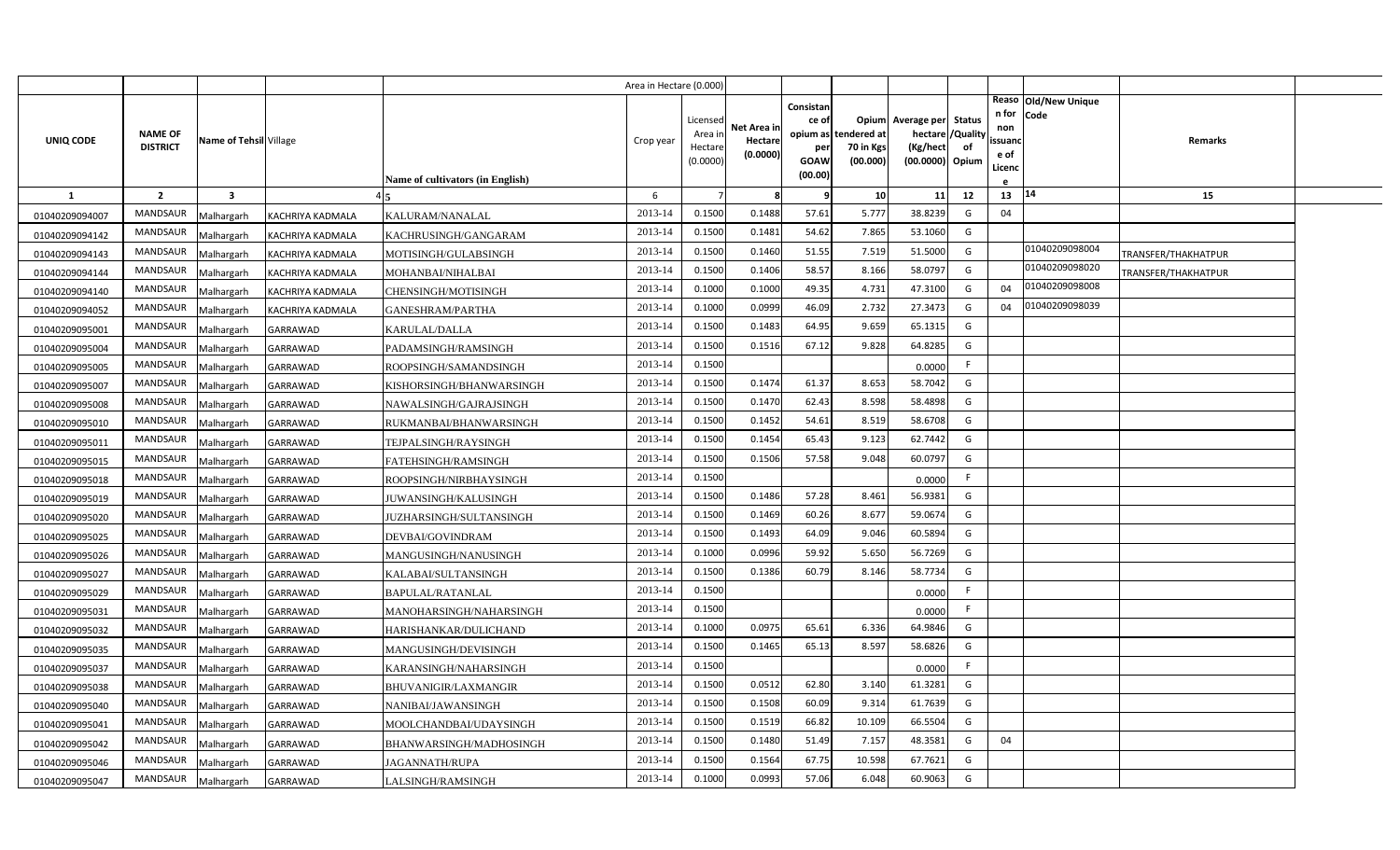|                |                                   |                         |                 |                                  | Area in Hectare (0.000 |                                            |                                    |                                                     |                                               |                                                  |                                          |                                          |                              |         |  |
|----------------|-----------------------------------|-------------------------|-----------------|----------------------------------|------------------------|--------------------------------------------|------------------------------------|-----------------------------------------------------|-----------------------------------------------|--------------------------------------------------|------------------------------------------|------------------------------------------|------------------------------|---------|--|
| UNIQ CODE      | <b>NAME OF</b><br><b>DISTRICT</b> | Name of Tehsil Village  |                 | Name of cultivators (in English) | Crop year              | Licensed<br>Area in<br>Hectare<br>(0.0000) | Net Area in<br>Hectare<br>(0.0000) | Consistan<br>ce of<br>per<br><b>GOAW</b><br>(00.00) | opium as tendered at<br>70 in Kgs<br>(00.000) | Opium Average per<br>(Kg/hect<br>(00.0000) Opium | <b>Status</b><br>hectare / Quality<br>of | n for<br>non<br>ssuand<br>e of<br>Licenc | Reaso Old/New Unique<br>Code | Remarks |  |
| $\mathbf{1}$   | $\overline{2}$                    | $\overline{\mathbf{3}}$ |                 |                                  | 6                      |                                            | 8                                  | q                                                   | 10                                            | 11                                               | 12                                       | 13   14                                  |                              | 15      |  |
| 01040209095048 | MANDSAUR                          | Malhargarh              | <b>GARRAWAD</b> | SITABAI/MOOLCHAND                | 2013-14                | 0.1500                                     | 0.1483                             | 56.37                                               | 8.439                                         | 56.9049                                          | G                                        |                                          |                              |         |  |
| 01040209095049 | <b>MANDSAUR</b>                   | Malhargarh              | <b>GARRAWAD</b> | GHISIBAI/BHERUSINGH              | 2013-14                | 0.1500                                     | 0.0492                             | 66.56                                               | 3.252                                         | 66.0976                                          | G                                        |                                          |                              |         |  |
| 01040209095050 | <b>MANDSAUR</b>                   | Malhargarh              | <b>GARRAWAD</b> | MANOHARLAL/MANGILAL              | 2013-14                | 0.1500                                     |                                    |                                                     |                                               | 0.0000                                           | F.                                       |                                          |                              |         |  |
| 01040209095053 | <b>MANDSAUR</b>                   | Malhargarh              | <b>GARRAWAD</b> | BHUVANISINGH/SULTANSINGH         | 2013-14                | 0.1000                                     | 0.0973                             | 52.59                                               | 4.816                                         | 49.4964                                          | G                                        | 04                                       |                              |         |  |
| 01040209095054 | <b>MANDSAUR</b>                   | Malhargarh              | GARRAWAD        | GOVINDSINGH/BHANWARSINGH         | 2013-14                | 0.1500                                     | 0.1500                             | 61.70                                               | 9.088                                         | 60.5867                                          | G                                        |                                          |                              |         |  |
| 01040209095056 | <b>MANDSAUR</b>                   | Malhargarh              | <b>GARRAWAD</b> | PANIBAI/KACHRUSINGH              | 2013-14                | 0.1500                                     | 0.1505                             | 51.89                                               | 7.858                                         | 52.2126                                          | G                                        |                                          |                              |         |  |
| 01040209095063 | MANDSAUR                          | Malhargarh              | <b>GARRAWAD</b> | KESHARSINGH/HARISINGH            | 2013-14                | 0.1500                                     | 0.1485                             | 57.51                                               | 8.873                                         | 59.7508                                          | G                                        |                                          |                              |         |  |
| 01040209095064 | MANDSAUR                          | Malhargarh              | <b>GARRAWAD</b> | NAWALSINGH/RAMSINGH CHOHAN       | 2013-14                | 0.1500                                     | 0.1469                             | 67.94                                               | 9.502                                         | 64.6835                                          | G                                        |                                          |                              |         |  |
| 01040209095066 | <b>MANDSAUR</b>                   | Malhargarh              | GARRAWAD        | PRABHULAL/HIRALAL                | 2013-14                | 0.1500                                     | 0.1147                             | 59.63                                               | 6.806                                         | 59.3374                                          | G                                        |                                          |                              |         |  |
| 01040209095067 | MANDSAUR                          | Malhargarh              | <b>GARRAWAD</b> | KALUSINGH/MANGUSINGH             | 2013-14                | 0.1500                                     | 0.1540                             | 63.23                                               | 9.701                                         | 62.9935                                          | G                                        |                                          |                              |         |  |
| 01040209095071 | <b>MANDSAUR</b>                   | Malhargarh              | GARRAWAD        | GOBARSINGH/KACHRUSINGH           | 2013-14                | 0.1500                                     | 0.1483                             | 66.07                                               | 10.090                                        | 68.0378                                          | G                                        |                                          |                              |         |  |
| 01040209095072 | <b>MANDSAUR</b>                   | Malhargarh              | <b>GARRAWAD</b> | KAMALSINGH/MOTISINGH             | 2013-14                | 0.1500                                     | 0.1369                             | 59.89                                               | 7.623                                         | 55.6830                                          | G                                        |                                          |                              |         |  |
| 01040209095074 | <b>MANDSAUR</b>                   | Malhargarh              | GARRAWAD        | RAMUBAI/BAPUSINGH                | 2013-14                | 0.1000                                     | 0.1043                             | 44.70                                               | 2.733                                         | 26.2033                                          | G                                        | 04                                       |                              |         |  |
| 01040209095075 | <b>MANDSAUR</b>                   | Malhargarh              | GARRAWAD        | BAPUSINGH/NATHUSINGH             | 2013-14                | 0.1000                                     | 0.0972                             | 57.09                                               | 5.530                                         | 56.8930                                          | G                                        |                                          |                              |         |  |
| 01040209095077 | <b>MANDSAUR</b>                   | Malhargarh              | GARRAWAD        | RAMSINGH/BHANWARSINGH            | 2013-14                | 0.1500                                     | 0.1484                             | 56.71                                               | 8.895                                         | 59.9394                                          | G                                        |                                          |                              |         |  |
| 01040209095080 | <b>MANDSAUR</b>                   | Malhargarh              | GARRAWAD        | ARJUNSINGH/HARISINGH             | 2013-14                | 0.1500                                     | 0.1494                             | 67.44                                               | 9.769                                         | 65.3882                                          | G                                        |                                          |                              |         |  |
| 01040209095183 | <b>MANDSAUR</b>                   | Malhargarh              | GARRAWAD        | JUWANSINGH/NATHUSINGH            | 2013-14                | 0.1500                                     | 0.1521                             | 46.77                                               | 7.102                                         | 46.6930                                          | G                                        | 04                                       |                              |         |  |
| 01040209095184 | MANDSAUR                          | Malhargarh              | GARRAWAD        | KALUGIR/NANUGIR                  | 2013-14                | 0.1000                                     | 0.1008                             | 62.02                                               | 6.087                                         | 60.3869                                          | G                                        |                                          | 01040209063022               |         |  |
| 01040209095185 | <b>MANDSAUR</b>                   | Malhargarh              | GARRAWAD        | JAGDISHCHANDRA/SHOJILAL@SOGILAL  | 2013-14                | 0.1500                                     | 0.1554                             | 51.26                                               | 7.608                                         | 48.9575                                          | G                                        | 04                                       | 01040209090166               |         |  |
| 01040209095081 | <b>MANDSAUR</b>                   | Malhargarh              | GARRAWAD        | PREMSINGH/KALUSINGH              | 2013-14                | 0.1000                                     | 0.0985                             | 56.93                                               | 5.742                                         | 58.2944                                          | G                                        |                                          |                              |         |  |
| 01040209095083 | <b>MANDSAUR</b>                   | Malhargarh              | <b>GARRAWAD</b> | PYARSINGH/KISHORSINGH            | 2013-14                | 0.1500                                     | 0.1420                             | 61.57                                               | 8.892                                         | 62.6190                                          |                                          | 02                                       |                              |         |  |
| 01040209095084 | <b>MANDSAUR</b>                   | Malhargarh              | GARRAWAD        | MANGILAL/NATHULAL                | 2013-14                | 0.1500                                     | 0.1476                             | 56.14                                               | 8.253                                         | 55.9146                                          | G                                        |                                          |                              |         |  |
| 01040209095086 | <b>MANDSAUR</b>                   | Malhargarh              | GARRAWAD        | KALLUBAI/KANWARLAL               | 2013-14                | 0.1500                                     | 0.1416                             | 64.53                                               | 9.541                                         | 67.3799                                          | G                                        |                                          |                              |         |  |
| 01040209095090 | <b>MANDSAUR</b>                   | Malhargarh              | GARRAWAD        | MANGUPURI/GOBARPURI              | 2013-14                | 0.1500                                     | 0.0900                             | 68.63                                               | 5.843                                         | 64.9222                                          | G                                        |                                          |                              |         |  |
| 01040209095092 | <b>MANDSAUR</b>                   | Malhargarh              | GARRAWAD        | JAWANSINGH/PREMSINGH             | 2013-14                | 0.1500                                     | 0.1458                             | 65.62                                               | 8.849                                         | 60.6927                                          | G                                        |                                          |                              |         |  |
| 01040209095093 | <b>MANDSAUR</b>                   | Malhargarh              | GARRAWAD        | KARUSINGH/NAHARSINGH             | 2013-14                | 0.1500                                     |                                    |                                                     |                                               | 0.0000                                           | F                                        |                                          |                              |         |  |
| 01040209095094 | MANDSAUR                          | Malhargarh              | GARRAWAD        | BHAGIRATH/MODIRAM                | 2013-14                | 0.1500                                     | 0.1512                             | 51.19                                               | 7.430                                         | 49.1402                                          | G                                        | 04                                       |                              |         |  |
| 01040209095095 | MANDSAUR                          | Malhargarh              | <b>GARRAWAD</b> | UDAYSINGH/BHERUSINGH             | 2013-14                | 0.1500                                     |                                    |                                                     |                                               | 0.0000                                           |                                          |                                          |                              |         |  |
| 01040209095097 | <b>MANDSAUR</b>                   | Malhargarh              | <b>GARRAWAD</b> | UDAYSINGH/BHANWARSINGH           | 2013-14                | 0.1000                                     | 0.0990                             | 54.93                                               | 5.980                                         | 60.4040                                          | G                                        |                                          |                              |         |  |
| 01040209095099 | MANDSAUR                          | Malhargarh              | GARRAWAD        | KARUPURI/RATANPURI               | 2013-14                | 0.1500                                     | 0.1500                             | 57.42                                               | 8.769                                         | 58.4600                                          | G                                        |                                          |                              |         |  |
| 01040209095101 | MANDSAUR                          | Malhargarh              | <b>GARRAWAD</b> | MADANSINGH/RAYSINGH              | 2013-14                | 0.1000                                     | 0.0986                             | 48.99                                               | 5.214                                         | 52.8803                                          | G                                        |                                          |                              |         |  |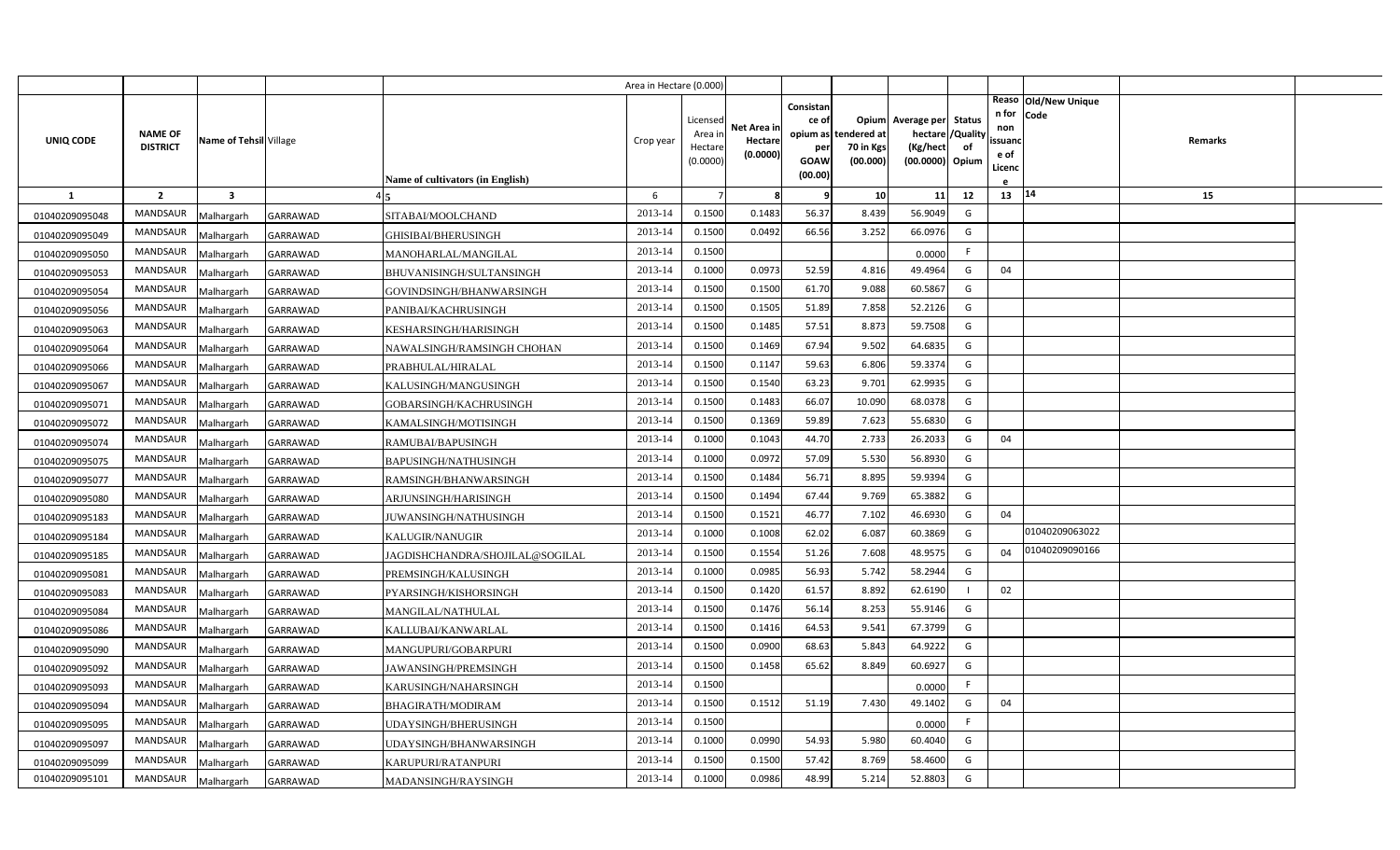|                |                 |                         |                 |                                  | Area in Hectare (0.000 |                    |             |                 |             |                                     |          |                |                              |         |  |
|----------------|-----------------|-------------------------|-----------------|----------------------------------|------------------------|--------------------|-------------|-----------------|-------------|-------------------------------------|----------|----------------|------------------------------|---------|--|
|                |                 |                         |                 |                                  |                        |                    |             | Consistan       |             |                                     |          | n for          | Reaso Old/New Unique<br>Code |         |  |
|                | <b>NAME OF</b>  |                         |                 |                                  |                        | Licensed<br>Area i | Net Area in | ce of           | tendered at | Opium Average per Status<br>hectare | /Quality | non            |                              |         |  |
| UNIQ CODE      | <b>DISTRICT</b> | Name of Tehsil Village  |                 |                                  | Crop year              | Hectar             | Hectare     | opium as<br>per | 70 in Kgs   | (Kg/hect                            | of       | ssuand         |                              | Remarks |  |
|                |                 |                         |                 |                                  |                        | (0.0000)           | (0.0000)    | GOAW            | (00.000)    | (00.0000) Opium                     |          | e of<br>Licenc |                              |         |  |
|                |                 |                         |                 | Name of cultivators (in English) |                        |                    |             | (00.00)         |             |                                     |          |                |                              |         |  |
| -1             | $\overline{2}$  | $\overline{\mathbf{3}}$ |                 |                                  | 6                      |                    | 8           | q               | 10          | 11                                  | 12       | $13 \mid 14$   |                              | 15      |  |
| 01040209095104 | MANDSAUR        | Malhargarh              | <b>GARRAWAD</b> | MANGILAL/TULSIRAM                | 2013-14                | 0.1500             |             |                 |             | 0.0000                              | F.       |                |                              |         |  |
| 01040209095105 | <b>MANDSAUR</b> | Malhargarh              | GARRAWAD        | BHANWARLAL/NANURAM               | 2013-14                | 0.1000             | 0.0949      | 65.50           | 5.642       | 59.4521                             | G        |                |                              |         |  |
| 01040209095107 | MANDSAUR        | Malhargarh              | GARRAWAD        | RUGHNATHSINGH/GORDHANSINGH       | 2013-14                | 0.1500             | 0.1423      | 60.22           | 8.517       | 59.8524                             | G        |                |                              |         |  |
| 01040209095111 | MANDSAUR        | Malhargarh              | GARRAWAD        | AMARSINGH/KALUSINGH              | 2013-14                | 0.1000             | 0.1027      | 57.40           | 5.699       | 55.4917                             | G        |                |                              |         |  |
| 01040209095118 | <b>MANDSAUR</b> | Malhargarh              | GARRAWAD        | KACHRIBAI/BHUVANISINGH           | 2013-14                | 0.1000             | 0.101       | 54.80           | 5.543       | 54.6647                             | G        |                |                              |         |  |
| 01040209095122 | MANDSAUR        | Malhargarh              | GARRAWAD        | PANBAI/KACHRUSINGH               | 2013-14                | 0.1000             | 0.0595      | 58.56           | 3.455       | 58.0672                             | G        |                |                              |         |  |
| 01040209095128 | MANDSAUR        | Malhargarh              | GARRAWAD        | RAGHIYA/GEGIYA                   | 2013-14                | 0.1500             |             |                 |             | 0.0000                              | F.       |                |                              |         |  |
| 01040209095132 | MANDSAUR        | Malhargarh              | GARRAWAD        | ARJUNSINGH/BHAGWATSINGH          | 2013-14                | 0.1500             |             |                 |             | 0.0000                              | F.       |                |                              |         |  |
| 01040209095138 | MANDSAUR        | Malhargarh              | GARRAWAD        | CHANDBAI/ROOPSINGH               | 2013-14                | 0.1500             | 0.1505      | 59.57           | 9.046       | 60.1063                             | G        |                |                              |         |  |
| 01040209095144 | MANDSAUR        | Malhargarh              | GARRAWAD        | MEHTABSINGH/DEVISINGH            | 2013-14                | 0.1500             | 0.1491      | 54.16           | 7.459       | 50.0268                             | G        | 04             |                              |         |  |
| 01040209095149 | <b>MANDSAUR</b> | Malhargarh              | GARRAWAD        | <b>JETUNBAI/BHUVAN DARJI</b>     | 2013-14                | 0.1000             |             |                 |             | 0.0000                              | F.       |                |                              |         |  |
| 01040209095156 | MANDSAUR        | Malhargarh              | GARRAWAD        | NAJARBAI/ONKARSINGH              | 2013-14                | 0.1000             | 0.0996      | 51.12           | 5.273       | 52.9418                             | G        |                |                              |         |  |
| 01040209095159 | <b>MANDSAUR</b> | Malhargarh              | GARRAWAD        | BHANWARSINGH/RAYSINGH            | 2013-14                | 0.1500             | 0.1512      | 62.42           | 9.568       | 63.2804                             | G        |                |                              |         |  |
| 01040209095161 | MANDSAUR        | Malhargarh              | GARRAWAD        | <b>BAGDIRAM/DEVILAL</b>          | 2013-14                | 0.1500             | 0.1513      | 61.49           | 9.180       | 60.6742                             | G        |                |                              |         |  |
| 01040209095162 | <b>MANDSAUR</b> | Malhargarh              | GARRAWAD        | UDAYRAM/DALU@BHANU BANJARA       | 2013-14                | 0.1500             | 0.1512      | 57.14           | 8.653       | 57.2288                             | G        |                |                              |         |  |
| 01040209095167 | MANDSAUR        | Malhargarh              | GARRAWAD        | DINESHKUMAR/PRABHULAL            | 2013-14                | 0.1500             | 0.1421      | 67.64           | 9.788       | 68.8811                             | G        |                |                              |         |  |
| 01040209095168 | <b>MANDSAUR</b> | Malhargarh              | GARRAWAD        | KARULAL/KACHRU                   | 2013-14                | 0.1500             |             |                 |             | 0.0000                              | F.       |                |                              |         |  |
| 01040209095164 | MANDSAUR        | Malhargarh              | GARRAWAD        | GHISIBAI/BHERULAL                | 2013-14                | 0.1500             | 0.1449      | 57.69           | 8.629       | 59.5514                             | G        |                |                              |         |  |
| 01040209095055 | <b>MANDSAUR</b> | Malhargarh              | GARRAWAD        | MODSINGH/RAYSINGH                | 2013-14                | 0.1000             |             |                 |             | 0.0000                              | F.       |                |                              |         |  |
| 01040209095073 | MANDSAUR        | Malhargarh              | GARRAWAD        | SHANTILAL/BHERULAL               | 2013-14                | 0.1500             | 0.1459      | 69.95           | 10.872      | 74.5168                             | G        |                |                              |         |  |
| 01040209095175 | <b>MANDSAUR</b> | Malhargarh              | GARRAWAD        | AMRIBAI/BHANWARSINGH             | 2013-14                | 0.1500             |             |                 |             | 0.0000                              | F.       |                |                              |         |  |
| 01040209095030 | MANDSAUR        | Malhargarh              | GARRAWAD        | KANSINGH/AMARSINGH               | 2013-14                | 0.1500             | 0.1470      | 58.59           | 9.157       | 62.2925                             | G        |                |                              |         |  |
| 01040209095076 | MANDSAUR        | Malhargarh              | GARRAWAD        | ISHWARSINGH/SHITALSINGH          | 2013-14                | 0.1500             | 0.1505      | 60.98           | 9.234       | 61.3555                             | G        |                |                              |         |  |
| 01040209095154 | MANDSAUR        | Malhargarh              | GARRAWAD        | NATHUSINGH/SAMANDARSINGH         | 2013-14                | 0.1500             | 0.1440      | 59.08           | 7.790       | 54.0972                             | G        |                |                              |         |  |
| 01040209095133 | MANDSAUR        | Malhargarh              | GARRAWAD        | MADANSINGH/RAMSINGH DARBAR       | 2013-14                | 0.1500             | 0.1543      | 65.62           | 9.487       | 61.4841                             | G        |                |                              |         |  |
| 01040209095106 | MANDSAUR        | Malhargarh              | GARRAWAD        | BHERUSINGH/RUPSINGH              | 2013-14                | 0.1500             | 0.1470      | 57.93           | 8.301       | 56.4694                             | G        |                |                              |         |  |
| 01040209095023 | MANDSAUR        | Malhargarh              | GARRAWAD        | LAXMINARAYAN/BHERULAL            | 2013-14                | 0.1000             | 0.0959      | 66.02           | 6.423       | 66.9760                             | G        |                |                              |         |  |
| 01040209095036 | MANDSAUR        | Malhargarh              | GARRAWAD        | KANCHANBAI/BHERULAL              | 2013-14                | 0.1500             |             |                 |             | 0.0000                              | F.       |                |                              |         |  |
| 01040209095182 | MANDSAUR        | Malhargarh              | GARRAWAD        | SOHANBAI/GORDHANSINGH            | 2013-14                | 0.1500             | 0.1512      | 59.44           | 9.273       | 61.3294                             | G        |                |                              |         |  |
| 01040209095134 | MANDSAUR        | Malhargarh              | GARRAWAD        | DHAPUBAI/KALUSINGH               | 2013-14                | 0.1000             |             |                 |             | 0.0000                              | F.       |                |                              |         |  |
| 01040209095022 | MANDSAUR        | Malhargarh              | <b>GARRAWAD</b> | LALSINGH/RAYSINGH                | 2013-14                | 0.1000             |             |                 |             | 0.0000                              | F.       | 08             |                              |         |  |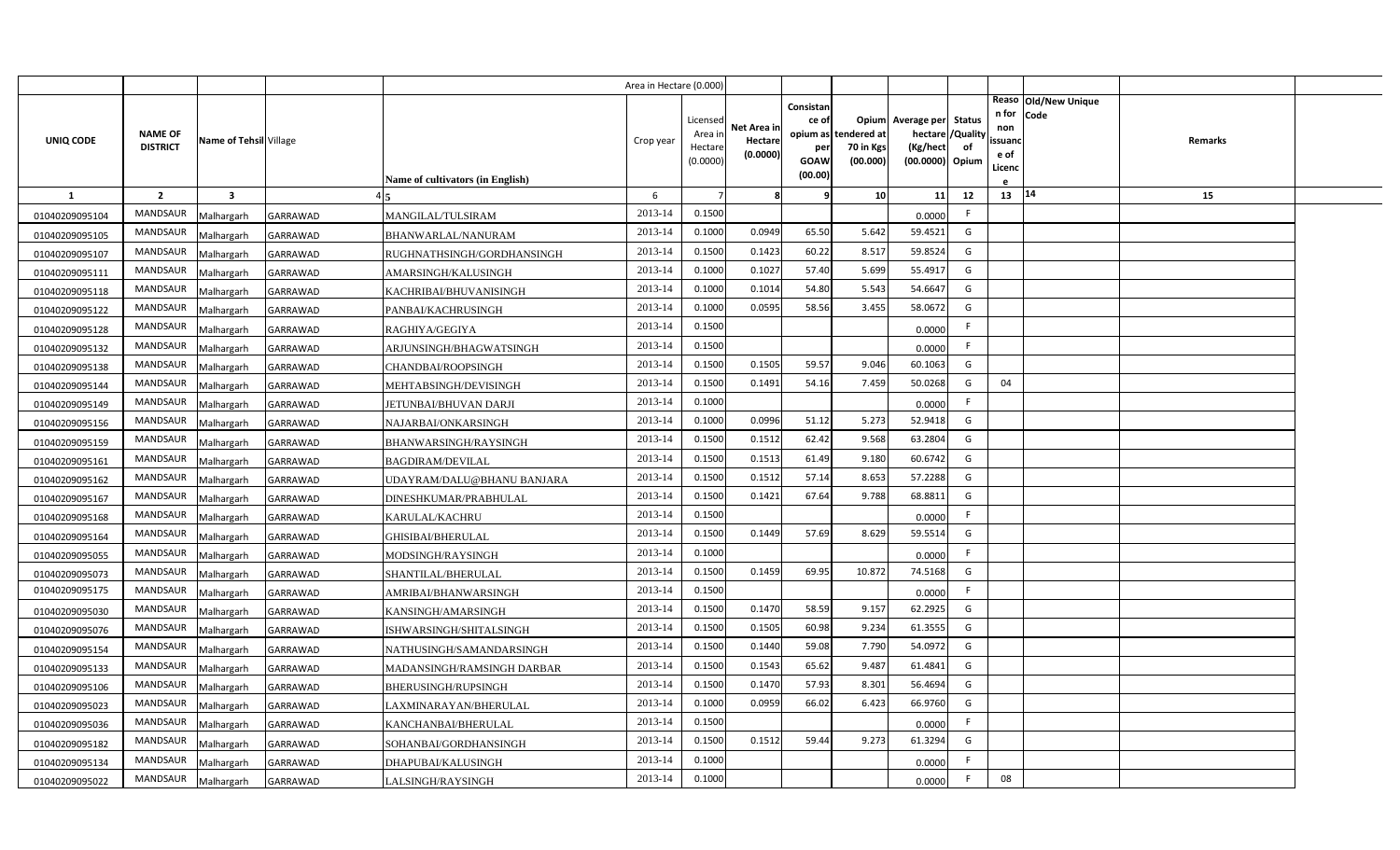|                |                                   |                         |                 |                                         | Area in Hectare (0.000) |                     |             |                    |                       |                             |               |                      |         |  |
|----------------|-----------------------------------|-------------------------|-----------------|-----------------------------------------|-------------------------|---------------------|-------------|--------------------|-----------------------|-----------------------------|---------------|----------------------|---------|--|
|                |                                   |                         |                 |                                         |                         |                     |             | Consistan          |                       |                             |               | Reaso Old/New Unique |         |  |
|                |                                   |                         |                 |                                         |                         | Licensed            | Net Area in | ce of              |                       | Opium Average per           | <b>Status</b> | n for Code<br>non    |         |  |
| UNIQ CODE      | <b>NAME OF</b><br><b>DISTRICT</b> | Name of Tehsil Village  |                 |                                         | Crop year               | Area in             | Hectare     |                    | opium as tendered at  | hectare                     | /Quality      | ssuanc               | Remarks |  |
|                |                                   |                         |                 |                                         |                         | Hectare<br>(0.0000) | (0.0000)    | per<br><b>GOAW</b> | 70 in Kgs<br>(00.000) | (Kg/hect<br>(00.0000) Opium | of            | e of                 |         |  |
|                |                                   |                         |                 | <b>Name of cultivators (in English)</b> |                         |                     |             | (00.00)            |                       |                             |               | Licenc               |         |  |
| <b>1</b>       | $\overline{2}$                    | $\overline{\mathbf{3}}$ |                 |                                         | 6                       |                     | -8          | 9                  | 10                    | 11                          | 12            | 13   14              | 15      |  |
| 01040209095089 | <b>MANDSAUR</b>                   | Malhargarh              | GARRAWAD        | SAJJANSINGH/KACHRUSINGH                 | 2013-14                 | 0.1500              | 0.1512      | 47.51              | 7.201                 | 47.6257                     | G             | 04                   |         |  |
| 01040209095013 | <b>MANDSAUR</b>                   | Malhargarh              | <b>GARRAWAD</b> | GANGABAI/NAHARSINGH                     | 2013-14                 | 0.1500              | 0.1469      | 60.26              | 9.168                 | 62.4098                     | G             |                      |         |  |
| 01040209095014 | <b>MANDSAUR</b>                   | Malhargarh              | <b>GARRAWAD</b> | NANDUBAI/FAKIRA                         | 2013-14                 | 0.1000              | 0.1012      | 58.33              | 5.441                 | 53.7648                     | G             |                      |         |  |
| 01040209095017 | MANDSAUR                          | Malhargarh              | <b>GARRAWAD</b> | NANURAM/JAGLIYA                         | 2013-14                 | 0.1000              | 0.1007      | 56.74              | 5.180                 | 51.4399                     | G             |                      |         |  |
| 01040209095043 | <b>MANDSAUR</b>                   | Malhargarh              | <b>GARRAWAD</b> | KESHARSINGH/RAYSINGH                    | 2013-14                 | 0.1500              | 0.1485      | 55.69              | 8.632                 | 58.1279                     | G             |                      |         |  |
| 01040209095069 | <b>MANDSAUR</b>                   | Malhargarh              | <b>GARRAWAD</b> | NAWALSINGH/RAMSINGH BORANA              | 2013-14                 | 0.1500              | 0.1500      | 56.16              | 9.218                 | 61.4533                     | G             |                      |         |  |
| 01040209095125 | <b>MANDSAUR</b>                   | Malhargarh              | <b>GARRAWAD</b> | JASVANTSINGH/BAPUSINGH                  | 2013-14                 | 0.1500              |             |                    |                       | 0.0000                      | F.            |                      |         |  |
| 01040209095130 | MANDSAUR                          | Malhargarh              | <b>GARRAWAD</b> | JUZHARSINGH/RAMSINGH                    | 2013-14                 | 0.1500              | 0.1475      | 70.37              | 10.244                | 69.4508                     | G             |                      |         |  |
| 01040209095140 | MANDSAUR                          | Malhargarh              | <b>GARRAWAD</b> | ONKARLAL/DALLA                          | 2013-14                 | 0.1500              | 0.1468      | 59.43              | 8.159                 | 55.5790                     | G             |                      |         |  |
| 01040209095165 | <b>MANDSAUR</b>                   | Malhargarh              | <b>GARRAWAD</b> | MADANLAL/MANNALAL                       | 2013-14                 | 0.1500              | 0.1519      | 51.98              | 2.666                 | 17.5510                     | G             | 04                   |         |  |
| 01040209095120 | MANDSAUR                          | Malhargarh              | <b>GARRAWAD</b> | ROOPSINGH/NAHARSINGH                    | 2013-14                 | 0.1500              | 0.1454      | 64.44              | 9.445                 | 64.9587                     | G             |                      |         |  |
| 01040209095100 | <b>MANDSAUR</b>                   | Malhargarh              | <b>GARRAWAD</b> | SHITALSINGH/RAMSINGH                    | 2013-14                 | 0.1000              | 0.1001      | 67.64              | 6.377                 | 63.7063                     | G             |                      |         |  |
| 01040209099001 | MANDSAUR                          | Malhargarh              | SONGRA          | KANKUBAI/PANNALAL                       | 2013-14                 | 0.1000              | 0.0992      | 56.18              | 5.650                 | 56.9556                     | G             |                      |         |  |
| 01040209099004 | <b>MANDSAUR</b>                   | Malhargarh              | SONGRA          | <b>MOTI/BHERA</b>                       | 2013-14                 | 0.1000              | 0.0612      | 53.30              | 3.175                 | 51.8791                     | G             |                      |         |  |
| 01040209099006 | MANDSAUR                          | Malhargarh              | SONGRA          | LAKHA/BHERA                             | 2013-14                 | 0.1000              | 0.1012      | 51.45              | 5.314                 | 52.5099                     | G             |                      |         |  |
| 01040209099008 | <b>MANDSAUR</b>                   | Malhargarh              | SONGRA          | MANGILAL/BAGDIRAM                       | 2013-14                 | 0.1000              | 0.0960      | 61.11              | 6.006                 | 62.5625                     | G             |                      |         |  |
| 01040209099013 | <b>MANDSAUR</b>                   | Malhargarh              | SONGRA          | MADANLAL/CHENRAM/RADHIBAI               | 2013-14                 | 0.1500              | 0.1487      | 59.00              | 8.403                 | 56.5098                     | G             |                      |         |  |
| 01040209099015 | <b>MANDSAUR</b>                   | Malhargarh              | SONGRA          | HAJARI/MANNA                            | 2013-14                 | 0.1000              | 0.0480      | 49.58              | 2.359                 | 49.1458                     | G             | 04                   |         |  |
| 01040209099016 | MANDSAUR                          | Malhargarh              | SONGRA          | DEVILAL/MOTILAL/BHERA                   | 2013-14                 | 0.1500              | 0.1470      | 58.05              | 9.081                 | 61.7755                     | G             |                      |         |  |
| 01040209099017 | <b>MANDSAUR</b>                   | Malhargarh              | SONGRA          | KESHURAM/NARAYAN                        | 2013-14                 | 0.1000              | 0.0965      | 61.75              | 6.193                 | 64.1760                     |               | 02                   |         |  |
| 01040209099019 | <b>MANDSAUR</b>                   | Malhargarh              | SONGRA          | GABBA/JAYSINGH                          | 2013-14                 | 0.1500              | 0.1476      | 56.47              | 8.374                 | 56.7344                     | G             |                      |         |  |
| 01040209099020 | <b>MANDSAUR</b>                   | Malhargarh              | SONGRA          | GANGABAI/KISHOR                         | 2013-14                 | 0.1500              | 0.1516      | 60.10              | 4.782                 | 31.5430                     |               | 02                   |         |  |
| 01040209099025 | <b>MANDSAUR</b>                   | Malhargarh              | SONGRA          | MADANLAL/RAMNARAYAN/KASHIBAI            | 2013-14                 | 0.1000              | 0.0963      | 52.78              | 5.270                 | 54.7248                     | G             |                      |         |  |
| 01040209099026 | <b>MANDSAUR</b>                   | Malhargarh              | SONGRA          | MANGILAL/GABBA                          | 2013-14                 | 0.1500              | 0.1487      | 55.06              | 7.134                 | 47.9758                     | G             | 04                   |         |  |
| 01040209099031 | <b>MANDSAUR</b>                   | Malhargarh              | SONGRA          | BALURAM/NANDLAL                         | 2013-14                 | 0.1500              | 0.1424      | 63.49              | 8.798                 | 61.7837                     | G             |                      |         |  |
| 01040209099032 | <b>MANDSAUR</b>                   | Malhargarh              | SONGRA          | MEHTABBAI/SAMDA                         | 2013-14                 | 0.1000              | 0.1014      | 59.63              | 6.270                 | 61.8340                     |               | 02                   |         |  |
| 01040209099035 | <b>MANDSAUR</b>                   | Malhargarh              | SONGRA          | 3ADAMBAI/RAMNARAYAN                     | 2013-14                 | 0.1500              | 0.1473      | 54.25              | 8.324                 | 56.5105                     | G             |                      |         |  |
| 01040209099042 | <b>MANDSAUR</b>                   | Malhargarh              | SONGRA          | KANIRAM/KARULAL                         | 2013-14                 | 0.1000              | 0.0999      | 59.22              | 5.465                 | 54.7047                     | G             |                      |         |  |
| 01040209099043 | <b>MANDSAUR</b>                   | Malhargarh              | SONGRA          | RESHAMBAI/RATANLAL                      | 2013-14                 | 0.1500              | 0.1460      | 61.11              | 8.145                 | 55.7870                     |               | 02                   |         |  |
| 01040209099045 | MANDSAUR                          | Malhargarh              | SONGRA          | KAILASHCHANDRA/UDAYRAM                  | 2013-14                 | 0.1000              | 0.1008      | 53.95              | 5.295                 | 52.5298                     | G             |                      |         |  |
| 01040209099047 | <b>MANDSAUR</b>                   | Malhargarh              | SONGRA          | RAMDAYAL/BHANWARLAL                     | 2013-14                 | 0.1500              | 0.1480      | 50.47              | 7.203                 | 48.6689                     | G             | 04                   |         |  |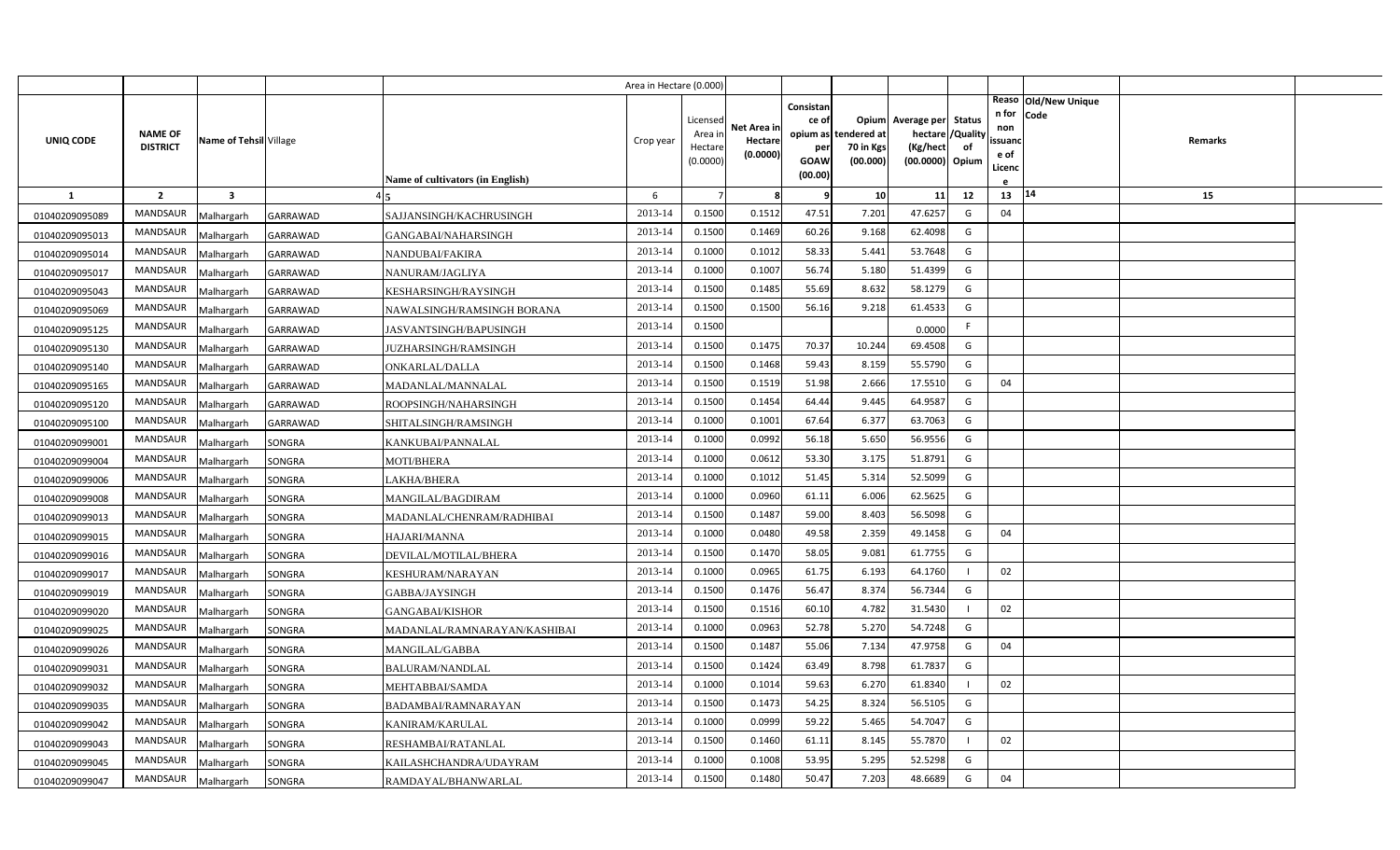|                |                                   |                         |                       |                                         | Area in Hectare (0.000) |                                            |                                    |                                                     |                                               |                                                                    |                |                                                                          |                     |  |
|----------------|-----------------------------------|-------------------------|-----------------------|-----------------------------------------|-------------------------|--------------------------------------------|------------------------------------|-----------------------------------------------------|-----------------------------------------------|--------------------------------------------------------------------|----------------|--------------------------------------------------------------------------|---------------------|--|
| UNIQ CODE      | <b>NAME OF</b><br><b>DISTRICT</b> | Name of Tehsil Village  |                       | <b>Name of cultivators (in English)</b> | Crop year               | Licensed<br>Area in<br>Hectare<br>(0.0000) | Net Area in<br>Hectare<br>(0.0000) | Consistan<br>ce of<br>per<br><b>GOAW</b><br>(00.00) | opium as tendered at<br>70 in Kgs<br>(00.000) | Opium Average per Status<br>hectare<br>(Kg/hect<br>(00.0000) Opium | /Quality<br>of | Reaso Old/New Unique<br>n for<br>Code<br>non<br>ssuand<br>e of<br>Licenc | Remarks             |  |
| $\mathbf{1}$   | $\overline{2}$                    | $\overline{\mathbf{3}}$ |                       |                                         | 6                       |                                            | 8                                  | 9                                                   | 10                                            | 11                                                                 | 12             | 14<br>13                                                                 | 15                  |  |
| 01040209099053 | <b>MANDSAUR</b>                   | Malhargarh              | SONGRA                | UDAYRAM/GABBA                           | 2013-14                 | 0.1000                                     | 0.0983                             | 47.75                                               | 4.693                                         | 47.7416                                                            | G              | 04                                                                       |                     |  |
| 01040209099056 | MANDSAUR                          | Malhargarh              | SONGRA                | SURESHKUMAR/DEVILAL                     | 2013-14                 | 0.1500                                     | 0.1469                             | 62.62                                               | 9.241                                         | 62.9067                                                            | G              |                                                                          |                     |  |
| 01040209099057 | <b>MANDSAUR</b>                   | Malhargarh              | SONGRA                | NANDUBAI/KACHRU                         | 2013-14                 | 0.1000                                     | 0.0986                             | 56.03                                               | 5.643                                         | 57.2312                                                            | G              |                                                                          |                     |  |
| 01040209099059 | <b>MANDSAUR</b>                   | Malhargarh              | SONGRA                | PRAHLAD/MANGILAL                        | 2013-14                 | 0.1500                                     | 0.1402                             | 52.48                                               | 7.257                                         | 51.7618                                                            | G              |                                                                          |                     |  |
| 01040209099065 | <b>MANDSAUR</b>                   | Malhargarh              | SONGRA                | <b>GORDHAN/KESHURAM</b>                 | 2013-14                 | 0.1500                                     | 0.1470                             | 50.70                                               | 7.294                                         | 49.6190                                                            | G              | 04                                                                       |                     |  |
| 01040209099066 | <b>MANDSAUR</b>                   | Malhargarh              | SONGRA                | SITARAM/BAGDIRAM                        | 2013-14                 | 0.1500                                     | 0.1349                             | 66.01                                               | 9.213                                         | 68.2950                                                            |                | 02                                                                       |                     |  |
| 01040209099067 | <b>MANDSAUR</b>                   | Malhargarh              | SONGRA                | DEVRAM/SITARAM                          | 2013-14                 | 0.1500                                     | 0.1455                             | 56.91                                               | 8.146                                         | 55.9863                                                            | G              |                                                                          |                     |  |
| 01040209099072 | MANDSAUR                          | Malhargarh              | SONGRA                | BALURAM/BHANWARLAL                      | 2013-14                 | 0.1500                                     | 0.1489                             | 49.14                                               | 6.739                                         | 45.2586                                                            | G              | 04                                                                       |                     |  |
| 01040209099073 | <b>MANDSAUR</b>                   | Malhargarh              | SONGRA                | SEVALAL/ONKAR                           | 2013-14                 | 0.1500                                     | 0.1456                             | 64.65                                               | 9.753                                         | 66.9849                                                            | G              |                                                                          |                     |  |
| 01040209099076 | <b>MANDSAUR</b>                   | Malhargarh              | SONGRA                | UDAYRAM/DHANNA                          | 2013-14                 | 0.1000                                     | 0.0990                             | 51.18                                               | 4.789                                         | 48.3737                                                            | G              | 04                                                                       |                     |  |
| 01040209099078 | <b>MANDSAUR</b>                   | Malhargarh              | SONGRA                | BHARATSINGH/MANGUSINGH                  | 2013-14                 | 0.1000                                     | 0.0976                             | 54.00                                               | 5.169                                         | 52.9611                                                            | G              |                                                                          |                     |  |
| 01040209099080 | <b>MANDSAUR</b>                   | Malhargarh              | SONGRA                | <b>BIHARILAL/DHANNA</b>                 | 2013-14                 | 0.1500                                     | 0.0674                             | 63.37                                               | 4.382                                         | 65.0148                                                            | G              |                                                                          |                     |  |
| 01040209099081 | <b>MANDSAUR</b>                   | Malhargarh              | SONGRA                | NANDUBAI/LAXMINARAYAN                   | 2013-14                 | 0.1500                                     | 0.1500                             | 62.77                                               | 9.667                                         | 64.4467                                                            | G              |                                                                          |                     |  |
| 01040209099083 | <b>MANDSAUR</b>                   | Malhargarh              | SONGRA                | RAMLAL/MANGILAL                         | 2013-14                 | 0.1500                                     | 0.1380                             | 60.65                                               | 8.274                                         | 59.9565                                                            | G              |                                                                          |                     |  |
| 01040209099084 | <b>MANDSAUR</b>                   | Malhargarh              | SONGRA                | JANIBAI/LAKHA                           | 2013-14                 | 0.1500                                     | 0.1498                             | 59.71                                               | 8.999                                         | 60.0730                                                            |                | 02                                                                       |                     |  |
| 01040209099091 | MANDSAUR                          | Malhargarh              | SONGRA                | BADRILAL/BAPULAL                        | 2013-14                 | 0.1500                                     | 0.1490                             | 58.04                                               | 8.673                                         | 58.2081                                                            | G              |                                                                          |                     |  |
| 01040209099093 | <b>MANDSAUR</b>                   | Malhargarh              | SONGRA                | MANSINGH/TEJA/GAJRIBAI                  | 2013-14                 | 0.1000                                     | 0.0870                             | 52.00                                               | 4.212                                         | 48.4138                                                            | G              | 04                                                                       |                     |  |
| 01040209099012 | MANDSAUR                          | Malhargarh              | SONGRA                | NAWALSINGH/SHIVSINGH                    | 2013-14                 | 0.1000                                     | 0.1002                             | 58.07                                               | 6.106                                         | 60.9381                                                            | G              |                                                                          |                     |  |
| 01040209099096 | <b>MANDSAUR</b>                   | Malhargarh              | SONGRA                | MEGHA/KHIMA                             | 2013-14                 | 0.1000                                     | 0.0963                             | 59.55                                               | 6.636                                         | 68.9090                                                            |                | 02                                                                       |                     |  |
| 01040209099044 | <b>MANDSAUR</b>                   | Malhargarh              | SONGRA                | GANGARAM/DHANNA                         | 2013-14                 | 0.1500                                     | 0.1470                             | 54.81                                               | 8.315                                         | 56.5646                                                            | G              |                                                                          |                     |  |
| 01040209099058 | <b>MANDSAUR</b>                   | Malhargarh              | SONGRA                | LAXMAN/BIHARI                           | 2013-14                 | 0.1500                                     | 0.1418                             | 55.04                                               | 7.831                                         | 55.2257                                                            | G              |                                                                          |                     |  |
| 01040209099075 | <b>MANDSAUR</b>                   | Malhargarh              | SONGRA                | BALRAM/DEVRAM                           | 2013-14                 | 0.1500                                     | 0.1471                             | 58.17                                               | 8.485                                         | 57.6818                                                            | G              |                                                                          |                     |  |
| 01040209099041 | <b>MANDSAUR</b>                   | Malhargarh              | SONGRA                | SADALAL/KANIRAM                         | 2013-14                 | 0.1000                                     | 0.0960                             | 49.44                                               | 4.718                                         | 49.1458                                                            | G              | 04                                                                       |                     |  |
| 01040209099030 | <b>MANDSAUR</b>                   | Malhargarh              | SONGRA                | RAMCHANDRA/NANDRAM                      | 2013-14                 | 0.1500                                     | 0.1469                             | 66.06                                               | 9.777                                         | 66.5555                                                            | G              |                                                                          |                     |  |
| 01040209099034 | <b>MANDSAUR</b>                   | Malhargarh              | SONGRA                | GOPILAL/LAKHA                           | 2013-14                 | 0.1000                                     |                                    |                                                     |                                               | 0.0000                                                             | F              |                                                                          |                     |  |
| 01040209099077 | <b>MANDSAUR</b>                   | Malhargarh              | SONGRA                | RAMPRASAD/PRABHULAL                     | 2013-14                 | 0.1000                                     | 0.0932                             | 58.79                                               | 5.216                                         | 55.9650                                                            | $\blacksquare$ | 02                                                                       |                     |  |
| 01040209099014 | <b>MANDSAUR</b>                   | Malhargarh              | SONGRA                | RAMPRAHLAD/NIRBHAYRAM                   | 2013-14                 | 0.1500                                     | 0.1504                             | 62.85                                               | 9.419                                         | 62.6263                                                            | G              |                                                                          |                     |  |
| 01040209099097 | <b>MANDSAUR</b>                   | Malhargarh              | SONGRA                | KANWARLAL/KARULAL                       | 2013-14                 | 0.1500                                     | 0.1458                             | 53.68                                               | 7.837                                         | 53.7517                                                            | G              |                                                                          |                     |  |
| 01040209099112 | MANDSAUR                          | Malhargarh              | SONGRA                | SHIVSINGH/ONKARSINGH                    | 2013-14                 | 0.1000                                     | 0.0938                             | 57.69                                               | 5.514                                         | 58.7846                                                            | G              | 01040209098007                                                           | TRANSFER/THAKHATPUR |  |
| 01040209085001 | MANDSAUR                          | Malhargarh              | CHILLODPIPLIYA        | BHANWARSINGH/DUNGARSINGH                | 2013-14                 | 0.1500                                     | 0.1500                             | 62.09                                               | 8.799                                         | 58.6600                                                            | G              |                                                                          |                     |  |
| 01040209085002 | MANDSAUR                          | Malhargarh              | <b>CHILLODPIPLIYA</b> | <b>BANSHILAL/FAKIRCHAND</b>             | 2013-14                 | 0.1500                                     | 0.1493                             | 59.42                                               | 8.837                                         | 59.1896                                                            | G              |                                                                          |                     |  |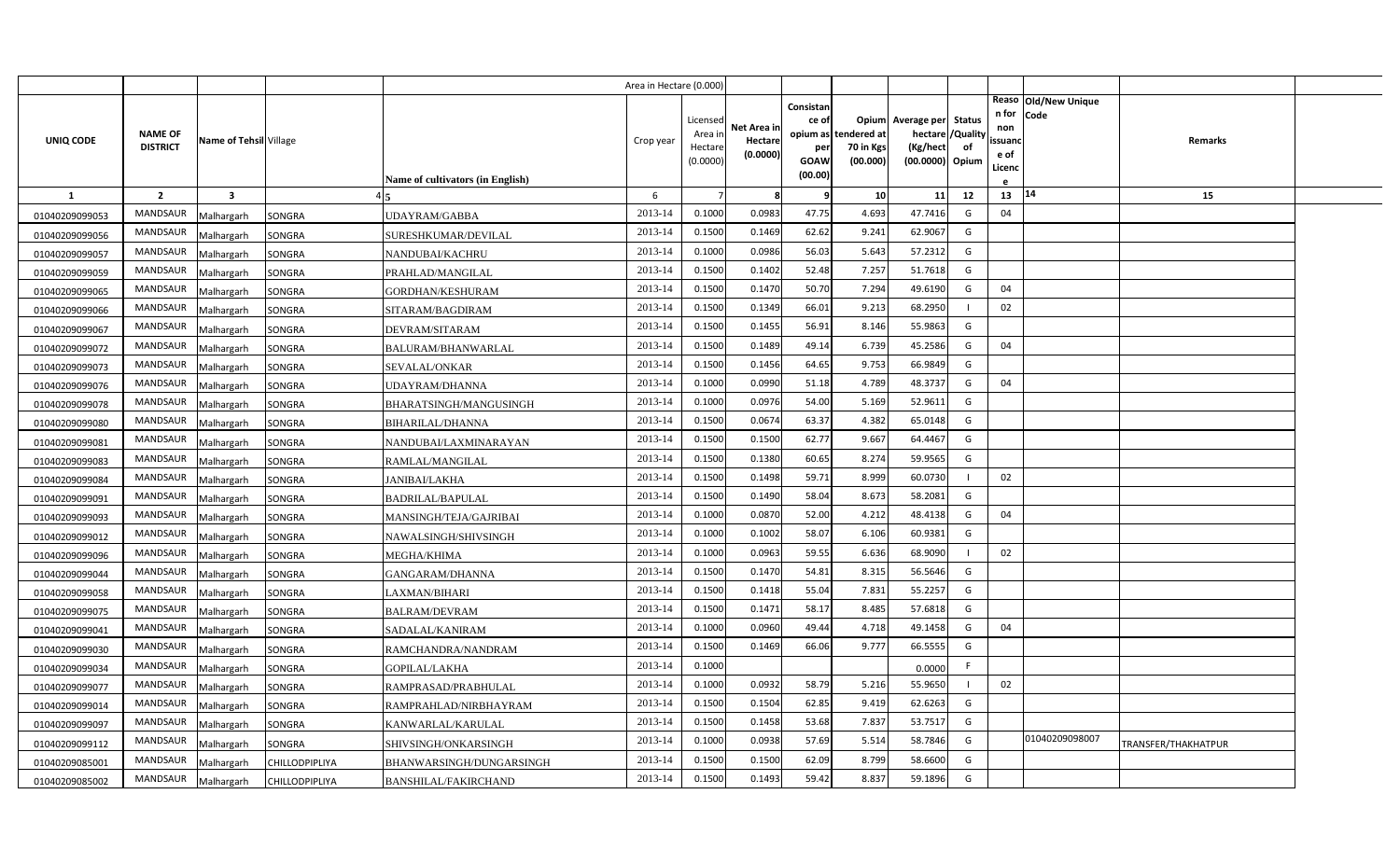|                |                                   |                         |                |                                         | Area in Hectare (0.000) |                                            |                                    |                                                          |                                      |                                                       |                                   |                                          |                              |                      |  |
|----------------|-----------------------------------|-------------------------|----------------|-----------------------------------------|-------------------------|--------------------------------------------|------------------------------------|----------------------------------------------------------|--------------------------------------|-------------------------------------------------------|-----------------------------------|------------------------------------------|------------------------------|----------------------|--|
| UNIQ CODE      | <b>NAME OF</b><br><b>DISTRICT</b> | Name of Tehsil Village  |                | <b>Name of cultivators (in English)</b> | Crop year               | Licensed<br>Area in<br>Hectare<br>(0.0000) | Net Area in<br>Hectare<br>(0.0000) | Consistan<br>ce of<br>opium as<br>per<br>GOAW<br>(00.00) | tendered at<br>70 in Kgs<br>(00.000) | Opium Average per<br>hectare<br>(Kg/hect<br>(00.0000) | Status<br>'Quality<br>of<br>Opium | n for<br>non<br>ssuand<br>e of<br>Licenc | Reaso Old/New Unique<br>Code | <b>Remarks</b>       |  |
| <b>1</b>       | $\overline{2}$                    | $\overline{\mathbf{3}}$ |                |                                         | 6                       |                                            | 8                                  | ¢                                                        | 10 <sup>1</sup>                      | 11                                                    | 12                                | 13   14                                  |                              | 15                   |  |
| 01040209085003 | <b>MANDSAUR</b>                   | Malhargarh              | CHILLODPIPLIYA | CHENRAM/KALURAM                         | 2013-14                 | 0.1500                                     | 0.1500                             | 51.03                                                    | 7.290                                | 48.6000                                               | G                                 | 04                                       |                              |                      |  |
| 01040209085004 | MANDSAUR                          | Malhargarh              | CHILLODPIPLIYA | ONKARLAL/GOBARLAL                       | 2013-14                 | 0.1500                                     | 0.1159                             | 58.16                                                    | 6.597                                | 56.9198                                               | G                                 |                                          |                              |                      |  |
| 01040209085006 | <b>MANDSAUR</b>                   | Malhargarh              | CHILLODPIPLIYA | KAUSHALYABAI/RATANLAL                   | 2013-14                 | 0.1500                                     | 0.1482                             | 53.03                                                    | 7.811                                | 52.7058                                               | G                                 |                                          |                              |                      |  |
| 01040209085007 | <b>MANDSAUR</b>                   | Malhargarh              | CHILLODPIPLIYA | GHANSHYAM/JETRAM                        | 2013-14                 | 0.1500                                     | 0.1504                             | 66.99                                                    | 9.943                                | 66.1104                                               | G                                 |                                          |                              |                      |  |
| 01040209085008 | MANDSAUR                          | Malhargarh              | CHILLODPIPLIYA | GANESHRAM/RAMNARAYAN                    | 2013-14                 | 0.1000                                     | 0.1001                             | 59.33                                                    | 5.696                                | 56.9031                                               | G                                 |                                          |                              |                      |  |
| 01040209085009 | <b>MANDSAUR</b>                   | Malhargarh              | CHILLODPIPLIYA | <b>BAPULAL/HIRALAL</b>                  | 2013-14                 | 0.1000                                     | 0.0617                             | 58.56                                                    | 3.338                                | 54.1005                                               | G                                 |                                          |                              |                      |  |
| 01040209085010 | MANDSAUR                          | Malhargarh              | CHILLODPIPLIYA | CHENRAM/AMRITRAM                        | 2013-14                 | 0.1000                                     | 0.0977                             | 60.50                                                    | 5.920                                | 60.5930                                               |                                   | 02                                       |                              |                      |  |
| 01040209085011 | <b>MANDSAUR</b>                   | Malhargarh              | CHILLODPIPLIYA | KARULAL/PRABHULAL                       | 2013-14                 | 0.1500                                     | 0.1288                             | 57.95                                                    | 5.555                                | 43.1289                                               | G                                 | 04                                       |                              |                      |  |
| 01040209085012 | MANDSAUR                          | Malhargarh              | CHILLODPIPLIYA | KANWARLAL/HAJARILAL                     | 2013-14                 | 0.1500                                     | 0.1505                             | 56.89                                                    | 7.388                                | 49.0897                                               | G                                 | 04                                       |                              |                      |  |
| 01040209085014 | MANDSAUR                          | Malhargarh              | CHILLODPIPLIYA | NANDLAL/LAXMAN                          | 2013-14                 | 0.1500                                     | 0.1471                             | 51.88                                                    | 7.612                                | 51.7471                                               | G                                 |                                          |                              | TRANSFER/MOLIYAKHEDI |  |
| 01040209085015 | <b>MANDSAUR</b>                   | Malhargarh              | CHILLODPIPLIYA | RAMKANYABAI/RAMCHANDRA                  | 2013-14                 | 0.1500                                     | 0.1482                             | 63.50                                                    | 9.253                                | 62.4359                                               | G                                 |                                          |                              |                      |  |
| 01040209085016 | MANDSAUR                          | Malhargarh              | CHILLODPIPLIYA | DHANNALAL/AMARJI                        | 2013-14                 | 0.1500                                     | 0.1472                             | 66.93                                                    | 10.106                               | 68.6549                                               | G                                 |                                          |                              |                      |  |
| 01040209085018 | <b>MANDSAUR</b>                   | Malhargarh              | CHILLODPIPLIYA | CHATARDAS/HARLAL                        | 2013-14                 | 0.1000                                     | 0.0970                             | 56.35                                                    | 5.418                                | 55.8557                                               | G                                 |                                          |                              |                      |  |
| 01040209085019 | MANDSAUR                          | Malhargarh              | CHILLODPIPLIYA | PRBHULAL/GHASIRAM                       | 2013-14                 | 0.1500                                     | 0.1498                             | 50.42                                                    | 7.757                                | 51.7824                                               | G                                 |                                          |                              |                      |  |
| 01040209085021 | <b>MANDSAUR</b>                   | Malhargarh              | CHILLODPIPLIYA | KANWARBAI/KHUMANSINGH                   | 2013-14                 | 0.1500                                     | 0.1521                             | 57.55                                                    | 8.756                                | 57.5674                                               | G                                 |                                          |                              |                      |  |
| 01040209085023 | MANDSAUR                          | Malhargarh              | CHILLODPIPLIYA | BHANWARBAI/GAMERLAL                     | 2013-14                 | 0.1500                                     | 0.1510                             | 53.05                                                    | 7.958                                | 52.7020                                               | G                                 |                                          |                              |                      |  |
| 01040209085024 | MANDSAUR                          | Malhargarh              | CHILLODPIPLIYA | BHAGIRATH/KISHANLAL                     | 2013-14                 | 0.1000                                     | 0.1000                             | 55.75                                                    | 5.241                                | 52.4100                                               | G                                 |                                          |                              |                      |  |
| 01040209085025 | MANDSAUR                          | Malhargarh              | CHILLODPIPLIYA | RATNIBAI/PRABHULAL                      | 2013-14                 | 0.1500                                     | 0.1500                             | 60.95                                                    | 9.169                                | 61.1267                                               | G                                 |                                          |                              |                      |  |
| 01040209085027 | MANDSAUR                          | Malhargarh              | CHILLODPIPLIYA | SAMPATBAI/RUGHNATH                      | 2013-14                 | 0.1500                                     | 0.1500                             | 52.37                                                    | 7.294                                | 48.6267                                               | G                                 | 04                                       |                              |                      |  |
| 01040209085029 | MANDSAUR                          | Malhargarh              | CHILLODPIPLIYA | KAMLABAI/RAMGOPAL                       | 2013-14                 | 0.1500                                     | 0.1472                             | 61.66                                                    | 8.976                                | 60.9180                                               |                                   | 02                                       |                              |                      |  |
| 01040209085031 | MANDSAUR                          | Malhargarh              | CHILLODPIPLIYA | CHANDIBAI/PREMSINGH                     | 2013-14                 | 0.1000                                     | 0.1020                             | 60.61                                                    | 6.156                                | 60.3529                                               | G                                 |                                          |                              |                      |  |
| 01040209085034 | MANDSAUR                          | Malhargarh              | CHILLODPIPLIYA | BHAGATRAM/ MEGHRAJ                      | 2013-14                 | 0.1500                                     | 0.1522                             | 56.62                                                    | 8.501                                | 55.8541                                               | G                                 |                                          |                              |                      |  |
| 01040209085035 | MANDSAUR                          | Malhargarh              | CHILLODPIPLIYA | RATANLAL/MEGHRAJ                        | 2013-14                 | 0.1500                                     | 0.1457                             | 61.79                                                    | 9.118                                | 62.5806                                               | G                                 |                                          |                              |                      |  |
| 01040209085037 | MANDSAUR                          | Malhargarh              | CHILLODPIPLIYA | RAMNIVAS/KESHURAM                       | 2013-14                 | 0.1500                                     | 0.1508                             | 65.68                                                    | 9.739                                | 64.5822                                               | G                                 |                                          |                              |                      |  |
| 01040209085038 | MANDSAUR                          | Malhargarh              | CHILLODPIPLIYA | VIJAYRAM/KESHURAM                       | 2013-14                 | 0.1500                                     | 0.1500                             | 56.71                                                    | 8.733                                | 58.2200                                               | G                                 |                                          |                              |                      |  |
| 01040209085040 | MANDSAUR                          | Malhargarh              | CHILLODPIPLIYA | RAMPRAHLAD/RAMNARAYAN                   | 2013-14                 | 0.1500                                     | 0.1498                             | 56.74                                                    | 8.300                                | 55.4072                                               | G                                 |                                          |                              |                      |  |
| 01040209085041 | MANDSAUR                          | Malhargarh              | CHILLODPIPLIYA | CHENRAM/MEGHRAJ                         | 2013-14                 | 0.1500                                     | 0.1486                             | 62.58                                                    | 8.788                                | 59.1386                                               | G                                 |                                          |                              |                      |  |
| 01040209085042 | MANDSAUR                          | Malhargarh              | CHILLODPIPLIYA | RAMCHANDRA/PARASRAM                     | 2013-14                 | 0.1500                                     | 0.1500                             | 54.67                                                    | 7.708                                | 51.3867                                               | G                                 |                                          |                              |                      |  |
| 01040209085043 | MANDSAUR                          | Malhargarh              | CHILLODPIPLIYA | NANDRAM/SITARAM                         | 2013-14                 | 0.1000                                     | 0.0993                             | 52.07                                                    | 4.909                                | 49.4361                                               | G                                 | 04                                       |                              |                      |  |
| 01040209085044 | <b>MANDSAUR</b>                   | Malhargarh              | CHILLODPIPLIYA | MOHANLAL/JAGANNATH                      | 2013-14                 | 0.1500                                     | 0.1517                             | 64.59                                                    | 10.307                               | 67.9433                                               | G                                 |                                          |                              |                      |  |
| 01040209085048 | MANDSAUR                          | Malhargarh              | CHILLODPIPLIYA | NATHULAL/BHERULAL                       | 2013-14                 | 0.1500                                     | 0.1470                             | 60.50                                                    | 8.824                                | 60.0272                                               | G                                 |                                          |                              |                      |  |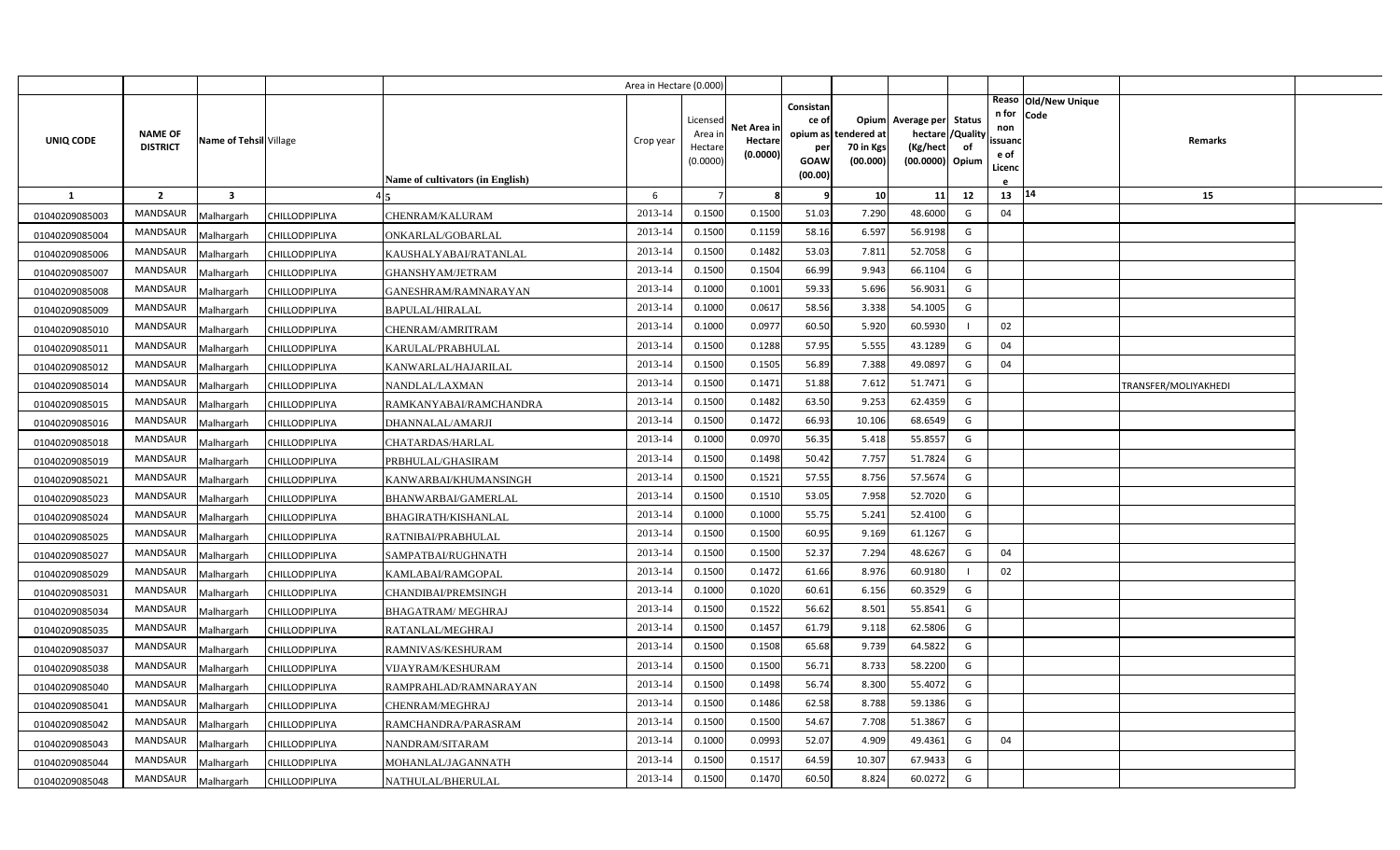|                |                                   |                         |                       |                                         | Area in Hectare (0.000) |                                            |                                    |                                   |                                               |                                                                    |                |                                                                |         |  |
|----------------|-----------------------------------|-------------------------|-----------------------|-----------------------------------------|-------------------------|--------------------------------------------|------------------------------------|-----------------------------------|-----------------------------------------------|--------------------------------------------------------------------|----------------|----------------------------------------------------------------|---------|--|
| UNIQ CODE      | <b>NAME OF</b><br><b>DISTRICT</b> | Name of Tehsil Village  |                       |                                         | Crop year               | Licensed<br>Area in<br>Hectare<br>(0.0000) | Net Area in<br>Hectare<br>(0.0000) | Consistan<br>ce of<br>per<br>GOAW | opium as tendered at<br>70 in Kgs<br>(00.000) | Opium Average per Status<br>hectare<br>(Kg/hect<br>(00.0000) Opium | /Quality<br>of | Reaso Old/New Unique<br>n for<br>Code<br>non<br>ssuand<br>e of | Remarks |  |
|                |                                   |                         |                       | <b>Name of cultivators (in English)</b> |                         |                                            |                                    | (00.00)                           |                                               |                                                                    |                | Licenc                                                         |         |  |
| $\mathbf{1}$   | $\overline{2}$                    | $\overline{\mathbf{3}}$ |                       |                                         | 6                       |                                            | 8                                  | 9                                 | 10                                            | 11                                                                 | 12             | 13 14                                                          | 15      |  |
| 01040209085050 | <b>MANDSAUR</b>                   | Malhargarh              | CHILLODPIPLIYA        | JUZHARSINGH/BHERUSINGH                  | 2013-14                 | 0.1500                                     | 0.1513                             | 59.83                             | 9.291                                         | 61.4078                                                            | G              |                                                                |         |  |
| 01040209085051 | <b>MANDSAUR</b>                   | Malhargarh              | CHILLODPIPLIYA        | RAVINDRAKUMAR/CHENRAM                   | 2013-14                 | 0.1500                                     | 0.1500                             | 56.80                             | 8.317                                         | 55.4467                                                            | G              |                                                                |         |  |
| 01040209085052 | <b>MANDSAUR</b>                   | Malhargarh              | CHILLODPIPLIYA        | RAMBHABAI/SHANKARLAL                    | 2013-14                 | 0.1500                                     | 0.1485                             | 62.81                             | 9.134                                         | 61.5084                                                            | G              |                                                                |         |  |
| 01040209085053 | <b>MANDSAUR</b>                   | Malhargarh              | CHILLODPIPLIYA        | NAHARSINGH/DEVISINGH                    | 2013-14                 | 0.1000                                     | 0.1000                             | 56.56                             | 5.80                                          | 58.0100                                                            | G              |                                                                |         |  |
| 01040209085056 | <b>MANDSAUR</b>                   | Malhargarh              | CHILLODPIPLIYA        | NIRBHAYSINGH/RAYSINGH                   | 2013-14                 | 0.1000                                     | 0.1000                             | 68.30                             | 6.996                                         | 69.9600                                                            | G              |                                                                |         |  |
| 01040209085057 | <b>MANDSAUR</b>                   | Malhargarh              | CHILLODPIPLIYA        | RADHABAI/BAPULAL                        | 2013-14                 | 0.1000                                     | 0.1020                             | 59.69                             | 5.534                                         | 54.2549                                                            | G              |                                                                |         |  |
| 01040209085059 | <b>MANDSAUR</b>                   | Malhargarh              | CHILLODPIPLIYA        | PARASRAM/JAGANNATH/NARAYNIBAI           | 2013-14                 | 0.1000                                     | 0.1023                             | 59.44                             | 5.689                                         | 55.6109                                                            | G              |                                                                |         |  |
| 01040209085061 | MANDSAUR                          | Malhargarh              | CHILLODPIPLIYA        | LAXMANSINGH/ROOPSINGH                   | 2013-14                 | 0.1500                                     | 0.1500                             | 46.70                             | 6.765                                         | 45.1000                                                            | G              | 04                                                             |         |  |
| 01040209085062 | <b>MANDSAUR</b>                   | Malhargarh              | CHILLODPIPLIYA        | RAGUVIRSINGH/DEVISINGH/MOTYABAI         | 2013-14                 | 0.1000                                     | 0.1000                             | 54.70                             | 5.548                                         | 55.4800                                                            | G              |                                                                |         |  |
| 01040209085064 | <b>MANDSAUR</b>                   | Malhargarh              | CHILLODPIPLIYA        | AMARSINGH/MOTISINGH                     | 2013-14                 | 0.1500                                     | 0.1513                             | 55.69                             | 8.123                                         | 53.6880                                                            | G              |                                                                |         |  |
| 01040209085066 | <b>MANDSAUR</b>                   | Malhargarh              | CHILLODPIPLIYA        | INDRABAI/VARDICHAND                     | 2013-14                 | 0.1500                                     | 0.1470                             | 66.14                             | 8.749                                         | 59.5170                                                            | G              |                                                                |         |  |
| 01040209085069 | <b>MANDSAUR</b>                   | Malhargarh              | CHILLODPIPLIYA        | RAMKUNWARBAI/PANNALAL                   | 2013-14                 | 0.1000                                     | 0.1014                             | 52.70                             | 5.383                                         | 53.0868                                                            | G              |                                                                |         |  |
| 01040209085070 | <b>MANDSAUR</b>                   | Malhargarh              | CHILLODPIPLIYA        | KALUSINGH/DEVISINGH                     | 2013-14                 | 0.1000                                     | 0.0992                             | 48.24                             | 2.68                                          | 27.0262                                                            | G              | 04                                                             |         |  |
| 01040209085071 | <b>MANDSAUR</b>                   | Malhargarh              | CHILLODPIPLIYA        | RAMCHAND/JAGANNATH                      | 2013-14                 | 0.1000                                     | 0.1008                             | 66.37                             | 6.675                                         | 66.2202                                                            | G              |                                                                |         |  |
| 01040209085072 | <b>MANDSAUR</b>                   | Malhargarh              | CHILLODPIPLIYA        | RAMPRASAD/ONKARLAL                      | 2013-14                 | 0.1500                                     | 0.1505                             | 61.89                             | 9.027                                         | 59.9801                                                            | G              |                                                                |         |  |
| 01040209085074 | <b>MANDSAUR</b>                   | Malhargarh              | CHILLODPIPLIYA        | KISHANLAL/VAJJA@VAJERAM                 | 2013-14                 | 0.1500                                     | 0.1454                             | 51.71                             | 7.513                                         | 51.6713                                                            | G              |                                                                |         |  |
| 01040209085075 | <b>MANDSAUR</b>                   | Malhargarh              | CHILLODPIPLIYA        | <b>BHUVANIRAM/ONKARLAL</b>              | 2013-14                 | 0.1000                                     | 0.1020                             | 65.46                             | 5.994                                         | 58.7647                                                            | G              |                                                                |         |  |
| 01040209085076 | <b>MANDSAUR</b>                   | Malhargarh              | CHILLODPIPLIYA        | RAMESHCHANDRA/GHASIRAM                  | 2013-14                 | 0.1500                                     | 0.1512                             | 62.70                             | 9.539                                         | 63.0886                                                            | G              |                                                                |         |  |
| 01040209085079 | <b>MANDSAUR</b>                   | Malhargarh              | CHILLODPIPLIYA        | SAJJANSINGH/GHASISINGH                  | 2013-14                 | 0.1500                                     | 0.1491                             | 60.45                             | 8.929                                         | 59.8860                                                            | G              |                                                                |         |  |
| 01040209085083 | <b>MANDSAUR</b>                   | Malhargarh              | CHILLODPIPLIYA        | RAMSUKHIBAI/SHIVLAL                     | 2013-14                 | 0.1500                                     | 0.1521                             | 65.21                             | 9.614                                         | 63.2084                                                            | G              |                                                                |         |  |
| 01040209085084 | <b>MANDSAUR</b>                   | Malhargarh              | CHILLODPIPLIYA        | DEVILAL/AMARJI                          | 2013-14                 | 0.1500                                     | 0.1505                             | 67.78                             | 9.789                                         | 65.0432                                                            | G              |                                                                |         |  |
| 01040209085030 | <b>MANDSAUR</b>                   | Malhargarh              | CHILLODPIPLIYA        | RAMSINGH/LALSINGH                       | 2013-14                 | 0.1000                                     | 0.1000                             | 45.64                             | 4.368                                         | 43.6800                                                            | G              | 04                                                             |         |  |
| 01040209085081 | <b>MANDSAUR</b>                   | Malhargarh              | CHILLODPIPLIYA        | NATHUSINGH/JUZHARSINGH                  | 2013-14                 | 0.1500                                     | 0.1480                             | 57.78                             | 8.452                                         | 57.1081                                                            | G              |                                                                |         |  |
| 01040209085086 | <b>MANDSAUR</b>                   | Malhargarh              | CHILLODPIPLIYA        | GOVINDSINGH/DUNGARSINGH                 | 2013-14                 | 0.1500                                     | 0.1469                             | 65.47                             | 8.156                                         | 55.5208                                                            | G              |                                                                |         |  |
| 01040209085088 | <b>MANDSAUR</b>                   | Malhargarh              | CHILLODPIPLIYA        | GANESHRAM/KACHRU                        | 2013-14                 | 0.1500                                     | 0.1531                             | 65.21                             | 10.266                                        | 67.0542                                                            | G              |                                                                |         |  |
| 01040209085049 | <b>MANDSAUR</b>                   | Malhargarh              | <b>CHILLODPIPLIYA</b> | RAJENDRAKUMAR/CHENRAM                   | 2013-14                 | 0.1500                                     |                                    |                                   |                                               | 0.0000                                                             | -F             |                                                                |         |  |
| 01040209085089 | <b>MANDSAUR</b>                   | Malhargarh              | CHILLODPIPLIYA        | RAMLAL/BANSHILAL                        | 2013-14                 | 0.1500                                     | 0.1499                             | 65.97                             | 9.782                                         | 65.2560                                                            | $\blacksquare$ | 02                                                             |         |  |
| 01040209085073 | <b>MANDSAUR</b>                   | Malhargarh              | CHILLODPIPLIYA        | RUPA/NATHU                              | 2013-14                 | 0.1500                                     | 0.1495                             | 55.94                             | 8.231                                         | 55.0569                                                            | G              |                                                                |         |  |
| 01040209085054 | MANDSAUR                          | Malhargarh              | <b>CHILLODPIPLIYA</b> | <b>BASANTIBAI/MANGILAL</b>              | 2013-14                 | 0.1500                                     | 0.1484                             | 65.34                             | 9.502                                         | 64.0296                                                            | G              |                                                                |         |  |
| 01040209085017 | MANDSAUR                          | Malhargarh              | CHILLODPIPLIYA        | SHANTIBAI/BAPULAL                       | 2013-14                 | 0.1000                                     | 0.1008                             | 59.40                             | 5.541                                         | 54.9702                                                            | G              |                                                                |         |  |
| 01040209085090 | MANDSAUR                          | Malhargarh              | <b>CHILLODPIPLIYA</b> | BHERULAL/LAXMAN                         | 2013-14                 | 0.1500                                     | 0.1530                             | 59.98                             | 9.862                                         | 64.4575                                                            | G              |                                                                |         |  |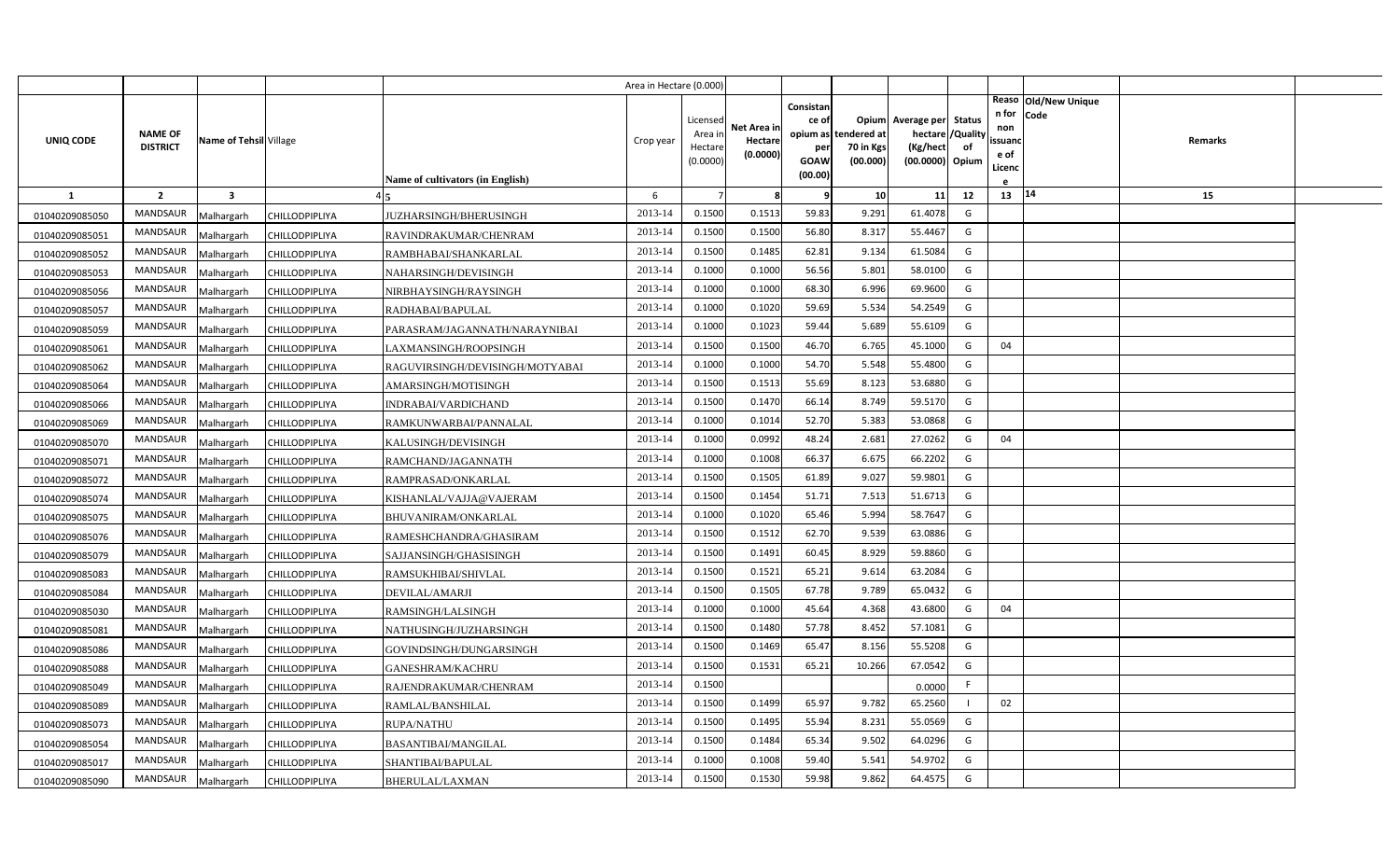|                |                                   |                         |                       |                                         | Area in Hectare (0.000) |                                            |                                    |                                                                 |                                      |                                                                              |    |                                               |                                          |  |
|----------------|-----------------------------------|-------------------------|-----------------------|-----------------------------------------|-------------------------|--------------------------------------------|------------------------------------|-----------------------------------------------------------------|--------------------------------------|------------------------------------------------------------------------------|----|-----------------------------------------------|------------------------------------------|--|
| UNIQ CODE      | <b>NAME OF</b><br><b>DISTRICT</b> | Name of Tehsil Village  |                       | <b>Name of cultivators (in English)</b> | Crop year               | Licensed<br>Area ir<br>Hectare<br>(0.0000) | Net Area in<br>Hectare<br>(0.0000) | Consistan<br>ce of<br>opium as<br>per<br><b>GOAW</b><br>(00.00) | tendered at<br>70 in Kgs<br>(00.000) | Opium Average per Status<br>hectare / Quality<br>(Kg/hect<br>(00.0000) Opium | of | n for Code<br>non<br>ssuanc<br>e of<br>Licenc | Reaso   Old/New Unique<br><b>Remarks</b> |  |
| $\mathbf{1}$   | $\overline{2}$                    | $\overline{\mathbf{3}}$ |                       |                                         | 6                       | $\overline{7}$                             | 8                                  |                                                                 | 10 <sup>1</sup>                      | 11                                                                           | 12 | 13                                            | 14<br>15                                 |  |
| 01040209085085 | <b>MANDSAUR</b>                   | Malhargarh              | CHILLODPIPLIYA        | BAPULAL/RADHAKISHAN                     | 2013-14                 | 0.1000                                     | 0.0988                             | 47.64                                                           | 4.553                                | 46.0830                                                                      | G  | 04                                            |                                          |  |
| 01040209085005 | MANDSAUR                          | Malhargarh              | CHILLODPIPLIYA        | KAMLABAI/SHIVLAL                        | 2013-14                 | 0.1500                                     | 0.1487                             | 61.69                                                           | 8.381                                | 56.3618                                                                      | G  |                                               |                                          |  |
| 01040209085028 | <b>MANDSAUR</b>                   | Malhargarh              | CHILLODPIPLIYA        | ISHWARSINGH/KACHRUSINGH                 | 2013-14                 | 0.1500                                     | 0.0986                             | 63.88                                                           | 6.434                                | 65.2535                                                                      | G  |                                               |                                          |  |
| 01040209085055 | <b>MANDSAUR</b>                   | Malhargarh              | CHILLODPIPLIYA        | SUNDARBAI/DEVILAL                       | 2013-14                 | 0.1500                                     | 0.1461                             | 64.64                                                           | 8.957                                | 61.3073                                                                      | G  |                                               |                                          |  |
| 01040209085060 | MANDSAUR                          | Malhargarh              | CHILLODPIPLIYA        | BHUVANISINGH/KACHRUSINGH                | 2013-14                 | 0.1500                                     | 0.1000                             | 47.86                                                           | 1.730                                | 17.3000                                                                      | G  | 04                                            |                                          |  |
| 01040209085020 | <b>MANDSAUR</b>                   | Malhargarh              | CHILLODPIPLIYA        | PUSHPABAI/GANESHRAM/GITABAI             | 2013-14                 | 0.1000                                     | 0.1000                             | 52.87                                                           | 5.385                                | 53.8500                                                                      | G  |                                               |                                          |  |
| 01040209085091 | MANDSAUR                          | Malhargarh              | CHILLODPIPLIYA        | CHENRAM/JADAOCHANDRA                    | 2013-14                 | 0.1500                                     | 0.1516                             | 59.02                                                           | 9.452                                | 62.3483                                                                      | G  |                                               |                                          |  |
| 01040209085092 | <b>MANDSAUR</b>                   | Malhargarh              | CHILLODPIPLIYA        | SOHANBAI/BHANWARLAL SUTHAR              | 2013-14                 | 0.1500                                     | 0.1482                             | 58.45                                                           | 8.350                                | 56.3428                                                                      | G  |                                               |                                          |  |
| 01040209085093 | MANDSAUR                          | Malhargarh              | CHILLODPIPLIYA        | CHAGANLAL/MANGILAL                      | 2013-14                 | 0.1500                                     | 0.1512                             | 60.19                                                           | 8.779                                | 58.0622                                                                      | G  |                                               |                                          |  |
| 01040209085039 | MANDSAUR                          | Malhargarh              | CHILLODPIPLIYA        | MUNNABAI/KANWARLAL                      | 2013-14                 | 0.1500                                     | 0.1500                             | 58.92                                                           | 8.308                                | 55.3867                                                                      | G  |                                               |                                          |  |
| 01040209085063 | MANDSAUR                          | Malhargarh              | CHILLODPIPLIYA        | BALARAM/DEVRAM                          | 2013-14                 | 0.1500                                     | 0.1513                             | 56.80                                                           | 8.772                                | 57.9775                                                                      | G  |                                               |                                          |  |
| 01040209085094 | MANDSAUR                          | Malhargarh              | CHILLODPIPLIYA        | BALUSINGH/BHANWARSINGH                  | 2013-14                 | 0.1500                                     | 0.1500                             | 49.30                                                           | 7.240                                | 48.2667                                                                      | G  | 04                                            |                                          |  |
| 01040209085095 | <b>MANDSAUR</b>                   | Malhargarh              | CHILLODPIPLIYA        | MADANSINGH/BHANWARSINGH                 | 2013-14                 | 0.1500                                     | 0.1499                             | 62.07                                                           | 9.612                                | 64.1227                                                                      | G  |                                               |                                          |  |
| 01040209085096 | MANDSAUR                          | Malhargarh              | <b>CHILLODPIPLIYA</b> | LALSINGH/BHERUSINGH                     | 2013-14                 | 0.1500                                     | 0.1523                             | 62.42                                                           | 9.639                                | 63.2896                                                                      | G  |                                               |                                          |  |
| 01040209085097 | <b>MANDSAUR</b>                   | Malhargarh              | CHILLODPIPLIYA        | BHAGATRAM/JAGANNATH                     | 2013-14                 | 0.1000                                     | 0.0990                             | 62.81                                                           | 6.469                                | 65.3430                                                                      |    | 02                                            |                                          |  |
| 01040209085098 | MANDSAUR                          | Malhargarh              | CHILLODPIPLIYA        | KANWARLAL/RATANLAL                      | 2013-14                 | 0.1000                                     | 0.0950                             | 62.37                                                           | 5.738                                | 60.4000                                                                      | G  |                                               |                                          |  |
| 01040209085099 | MANDSAUR                          | Malhargarh              | CHILLODPIPLIYA        | VARDIBAI/PRABHULAL                      | 2013-14                 | 0.1000                                     | 0.1016                             | 62.26                                                           | 6.591                                | 64.8720                                                                      | G  |                                               |                                          |  |
| 01040209090001 | MANDSAUR                          | Malhargarh              | <b>TALABPIPLIYA</b>   | KALUSINGH/KACHRUSINGH                   | 2013-14                 | 0.1500                                     | 0.1511                             | 58.61                                                           | 9.177                                | 60.7346                                                                      | G  |                                               |                                          |  |
| 01040209090003 | MANDSAUR                          | Malhargarh              | <b>TALABPIPLIYA</b>   | AMARSINGH/SHIVSINGH                     | 2013-14                 | 0.1500                                     | 0.1471                             | 62.02                                                           | 9.835                                | 66.8593                                                                      | G  |                                               |                                          |  |
| 01040209090004 | MANDSAUR                          | Malhargarh              | <b>TALABPIPLIYA</b>   | PAPPULAL/DEVILAL                        | 2013-14                 | 0.1500                                     | 0.1481                             | 51.07                                                           | 7.551                                | 50.9858                                                                      | G  | 04                                            |                                          |  |
| 01040209090005 | MANDSAUR                          | Malhargarh              | <b>TALABPIPLIYA</b>   | MANGUSINGH/KACHRUSINGH                  | 2013-14                 | 0.1500                                     | 0.1485                             | 50.65                                                           | 7.605                                | 51.2121                                                                      | G  |                                               |                                          |  |
| 01040209090006 | MANDSAUR                          | Malhargarh              | <b>TALABPIPLIYA</b>   | RADHABAI/NANDA                          | 2013-14                 | 0.1500                                     | 0.1497                             | 55.29                                                           | 8.096                                | 54.0815                                                                      | G  |                                               |                                          |  |
| 01040209090007 | MANDSAUR                          | Malhargarh              | <b>TALABPIPLIYA</b>   | MOTISINGH/RAMSINGH                      | 2013-14                 | 0.1500                                     |                                    |                                                                 |                                      | 0.0000                                                                       | F. |                                               |                                          |  |
| 01040209090008 | MANDSAUR                          | Malhargarh              | <b>TALABPIPLIYA</b>   | BHERULAL/LALA                           | 2013-14                 | 0.1000                                     | 0.0935                             | 55.29                                                           | 5.229                                | 55.9251                                                                      | G  |                                               |                                          |  |
| 01040209090013 | MANDSAUR                          | Malhargarh              | <b>TALABPIPLIYA</b>   | LALSINGH/MADHOSINGH                     | 2013-14                 | 0.1500                                     | 0.1500                             | 55.61                                                           | 8.302                                | 55.3467                                                                      | G  |                                               |                                          |  |
| 01040209090014 | MANDSAUR                          | Malhargarh              | TALABPIPLIYA          | JDAYSINGH/RAYSINGH                      | 2013-14                 | 0.1500                                     | 0.1472                             | 62.42                                                           | 9.488                                | 64.4565                                                                      | G  |                                               |                                          |  |
| 01040209090015 | MANDSAUR                          | Malhargarh              | <b>TALABPIPLIYA</b>   | LAXMAN/LALA                             | 2013-14                 | 0.1500                                     | 0.1505                             | 59.39                                                           | 9.587                                | 63.7010                                                                      | G  |                                               |                                          |  |
| 01040209090016 | MANDSAUR                          | Malhargarh              | <b>TALABPIPLIYA</b>   | BHANWARLAL/HEMRAJ                       | 2013-14                 | 0.1500                                     | 0.1461                             | 44.81                                                           | 6.613                                | 45.2635                                                                      | G  | 04                                            |                                          |  |
| 01040209090017 | MANDSAUR                          | Malhargarh              | <b>TALABPIPLIYA</b>   | ROOPSINGH/SHIVSINGH                     | 2013-14                 | 0.1500                                     | 0.1450                             | 52.84                                                           | 8.168                                | 56.3310                                                                      | G  |                                               |                                          |  |
| 01040209090020 | MANDSAUR                          | Malhargarh              | <b>TALABPIPLIYA</b>   | SAJJANSINGH/NANDSINGH                   | 2013-14                 | 0.1500                                     | 0.1519                             | 60.22                                                           | 9.119                                | 60.0329                                                                      | G  |                                               |                                          |  |
| 01040209090021 | MANDSAUR                          | Malhargarh              | <b>TALABPIPLIYA</b>   | NATHIBAI/HIRA                           | 2013-14                 | 0.1500                                     | 0.1398                             | 56.50                                                           | 2.551                                | 18.2475                                                                      | G  | 04                                            |                                          |  |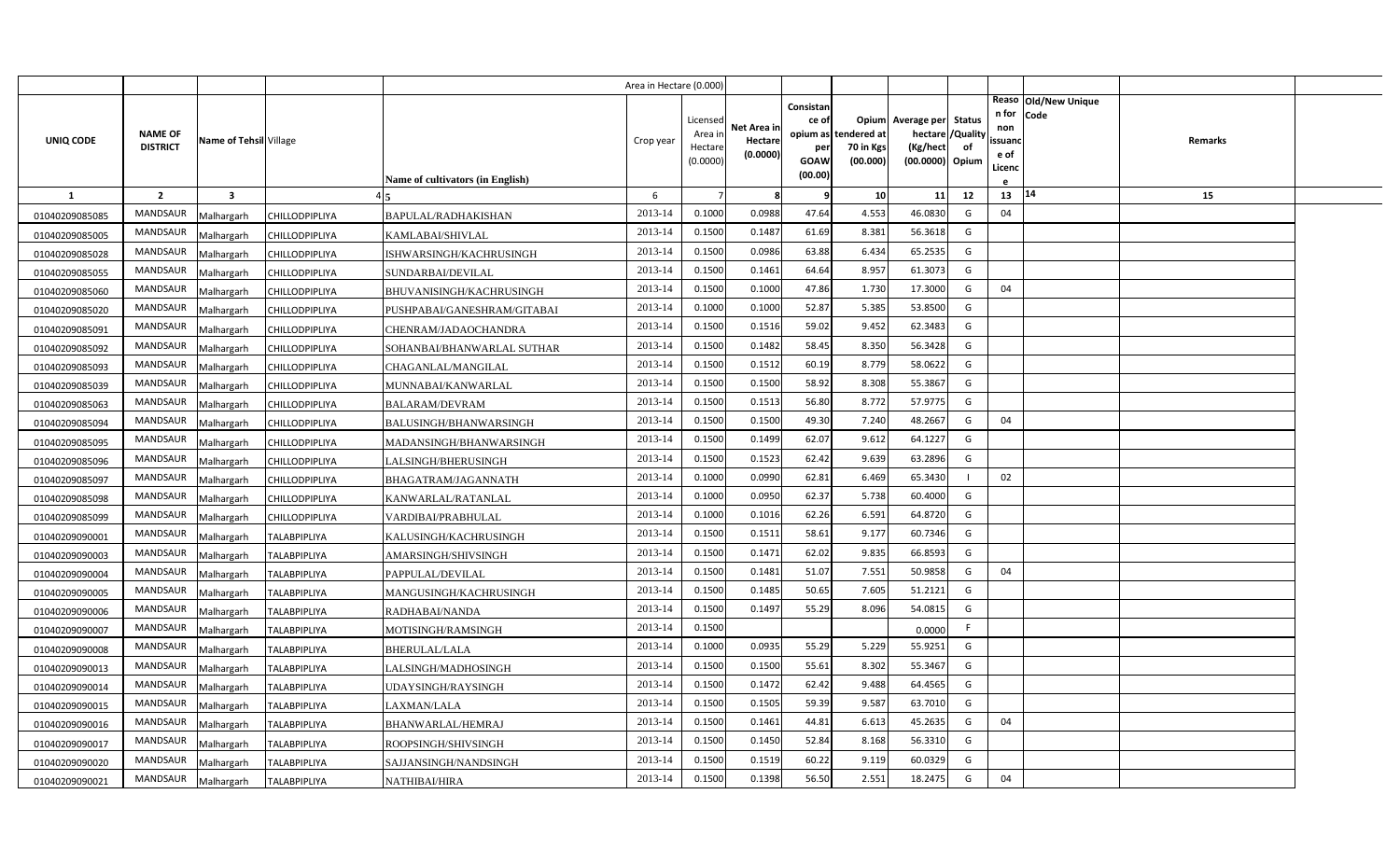|                |                                   |                         |                     |                                  | Area in Hectare (0.000) |                                            |                                    |                                                                 |                                      |                                                                              |    |                                               |                                          |  |
|----------------|-----------------------------------|-------------------------|---------------------|----------------------------------|-------------------------|--------------------------------------------|------------------------------------|-----------------------------------------------------------------|--------------------------------------|------------------------------------------------------------------------------|----|-----------------------------------------------|------------------------------------------|--|
| UNIQ CODE      | <b>NAME OF</b><br><b>DISTRICT</b> | Name of Tehsil Village  |                     | Name of cultivators (in English) | Crop year               | Licensed<br>Area ir<br>Hectare<br>(0.0000) | Net Area in<br>Hectare<br>(0.0000) | Consistan<br>ce of<br>opium as<br>per<br><b>GOAW</b><br>(00.00) | tendered at<br>70 in Kgs<br>(00.000) | Opium Average per Status<br>hectare / Quality<br>(Kg/hect<br>(00.0000) Opium | of | n for Code<br>non<br>ssuanc<br>e of<br>Licenc | Reaso   Old/New Unique<br><b>Remarks</b> |  |
| <b>1</b>       | $\overline{2}$                    | $\overline{\mathbf{3}}$ |                     |                                  | 6                       | $\overline{7}$                             | 8                                  |                                                                 | 10 <sup>1</sup>                      | 11                                                                           | 12 | 13                                            | 14<br>15                                 |  |
| 01040209090022 | <b>MANDSAUR</b>                   | Malhargarh              | <b>TALABPIPLIYA</b> | <b>MATHURABAI/HIRA</b>           | 2013-14                 | 0.1500                                     | 0.1404                             | 40.50                                                           | 5.601                                | 39.8932                                                                      | G  | 04                                            |                                          |  |
| 01040209090024 | MANDSAUR                          | Malhargarh              | <b>TALABPIPLIYA</b> | MANGUSINGH/DEVISINGH             | 2013-14                 | 0.1500                                     | 0.1490                             | 64.83                                                           | 9.521                                | 63.8993                                                                      | G  |                                               |                                          |  |
| 01040209090025 | <b>MANDSAUR</b>                   | Malhargarh              | <b>TALABPIPLIYA</b> | KACHRU/CHATRA                    | 2013-14                 | 0.1500                                     | 0.1476                             | 60.40                                                           | 8.818                                | 59.7425                                                                      | G  |                                               |                                          |  |
| 01040209090026 | <b>MANDSAUR</b>                   | Malhargarh              | TALABPIPLIYA        | <b>BAGDIRAM/CHUNNILAL</b>        | 2013-14                 | 0.1500                                     |                                    |                                                                 |                                      | 0.0000                                                                       | F. |                                               |                                          |  |
| 01040209090027 | MANDSAUR                          | Malhargarh              | <b>TALABPIPLIYA</b> | POKHARDAS/MOHANDAS               | 2013-14                 | 0.1500                                     | 0.1456                             | 59.27                                                           | 8.950                                | 61.4698                                                                      | G  |                                               |                                          |  |
| 01040209090028 | <b>MANDSAUR</b>                   | Malhargarh              | <b>TALABPIPLIYA</b> | NAHARSINGH/DAULATSINGH           | 2013-14                 | 0.1500                                     | 0.1480                             | 53.34                                                           | 8.824                                | 59.6216                                                                      | G  |                                               |                                          |  |
| 01040209090029 | MANDSAUR                          | Malhargarh              | <b>TALABPIPLIYA</b> | BHANWARSINGH/RAYSINGH            | 2013-14                 | 0.1500                                     | 0.1481                             | 59.04                                                           | 8.848                                | 59.7434                                                                      | G  |                                               |                                          |  |
| 01040209090030 | <b>MANDSAUR</b>                   | Malhargarh              | <b>TALABPIPLIYA</b> | BAPUSINGH/BHANWARSINGH           | 2013-14                 | 0.1500                                     | 0.1482                             | 58.20                                                           | 7.890                                | 53.2389                                                                      | G  |                                               |                                          |  |
| 01040209090032 | MANDSAUR                          | Malhargarh              | <b>TALABPIPLIYA</b> | RAMKANYABAI/MANGILAL             | 2013-14                 | 0.1500                                     | 0.1500                             | 57.38                                                           | 8.468                                | 56.4533                                                                      | G  |                                               |                                          |  |
| 01040209090033 | MANDSAUR                          | Malhargarh              | <b>TALABPIPLIYA</b> | MATHURALAL/KACHRULAL             | 2013-14                 | 0.1500                                     |                                    |                                                                 |                                      | 0.0000                                                                       | F. |                                               |                                          |  |
| 01040209090034 | MANDSAUR                          | Malhargarh              | <b>TALABPIPLIYA</b> | MOTILAL/KACHRULAL                | 2013-14                 | 0.1000                                     | 0.0972                             | 55.65                                                           | 5.565                                | 57.2531                                                                      | G  |                                               |                                          |  |
| 01040209090035 | MANDSAUR                          | Malhargarh              | <b>TALABPIPLIYA</b> | BAPUSINGH/NAHARSINGH             | 2013-14                 | 0.1500                                     | 0.1495                             | 54.61                                                           | 8.121                                | 54.3211                                                                      | G  |                                               |                                          |  |
| 01040209090036 | <b>MANDSAUR</b>                   | Malhargarh              | <b>TALABPIPLIYA</b> | NATHUSINGH/BHANWARSINGH          | 2013-14                 | 0.1000                                     | 0.1005                             | 56.29                                                           | 5.331                                | 53.0448                                                                      | G  |                                               |                                          |  |
| 01040209090040 | MANDSAUR                          | Malhargarh              | TALABPIPLIYA        | MANSINGH/NAHARSINGH              | 2013-14                 | 0.1500                                     | 0.1500                             | 52.07                                                           | 8.011                                | 53.4067                                                                      | G  |                                               |                                          |  |
| 01040209090042 | <b>MANDSAUR</b>                   | Malhargarh              | <b>TALABPIPLIYA</b> | BHARATLAL/KANWARLAL              | 2013-14                 | 0.1000                                     | 0.0986                             | 60.61                                                           | 6.338                                | 64.2799                                                                      | G  |                                               |                                          |  |
| 01040209090043 | MANDSAUR                          | Malhargarh              | TALABPIPLIYA        | MOHANBAI/BAPUSINGH               | 2013-14                 | 0.1000                                     | 0.0960                             | 61.08                                                           | 6.248                                | 65.0833                                                                      | G  |                                               |                                          |  |
| 01040209090044 | MANDSAUR                          | Malhargarh              | <b>TALABPIPLIYA</b> | MOHANLAL/CHUNNILAL               | 2013-14                 | 0.1500                                     | 0.0980                             | 47.99                                                           | 4.682                                | 47.7755                                                                      | G  | 04                                            |                                          |  |
| 01040209090047 | MANDSAUR                          | Malhargarh              | <b>TALABPIPLIYA</b> | BHAGWANTIBAI/KARULAL             | 2013-14                 | 0.1500                                     | 0.1495                             | 53.50                                                           | 8.208                                | 54.9030                                                                      | G  |                                               |                                          |  |
| 01040209090049 | MANDSAUR                          | Malhargarh              | <b>TALABPIPLIYA</b> | MADANSINGH/RAYSINGH              | 2013-14                 | 0.1500                                     | 0.1500                             | 60.19                                                           | 9.132                                | 60.8800                                                                      | G  |                                               |                                          |  |
| 01040209090051 | MANDSAUR                          | Malhargarh              | <b>TALABPIPLIYA</b> | KESHARSINGH/RAMSINGH             | 2013-14                 | 0.1500                                     | 0.1515                             | 56.65                                                           | 8.878                                | 58.6007                                                                      | G  |                                               |                                          |  |
| 01040209090059 | MANDSAUR                          | Malhargarh              | TALABPIPLIYA        | VAJERAM/KACHRU                   | 2013-14                 | 0.1500                                     | 0.1440                             | 55.28                                                           | 8.008                                | 55.6111                                                                      | G  |                                               |                                          |  |
| 01040209090060 | MANDSAUR                          | Malhargarh              | <b>TALABPIPLIYA</b> | RAMLAL/MATHURALAL                | 2013-14                 | 0.1500                                     | 0.1431                             | 60.33                                                           | 8.903                                | 62.2152                                                                      | G  |                                               |                                          |  |
| 01040209090061 | MANDSAUR                          | Malhargarh              | TALABPIPLIYA        | UDAYSINGH/SHIVSINGH BADA         | 2013-14                 | 0.1000                                     | 0.0971                             | 57.20                                                           | 5.998                                | 61.7714                                                                      | G  |                                               |                                          |  |
| 01040209090062 | MANDSAUR                          | Malhargarh              | <b>TALABPIPLIYA</b> | GANESHRAM/DALURAM                | 2013-14                 | 0.1500                                     | 0.1449                             | 54.45                                                           | 7.856                                | 54.2167                                                                      | G  |                                               |                                          |  |
| 01040209090063 | MANDSAUR                          | Malhargarh              | <b>TALABPIPLIYA</b> | KAILASHCHANDARA/GIRDHARI         | 2013-14                 | 0.1500                                     | 0.1472                             | 47.60                                                           | 7.269                                | 49.3818                                                                      | G  | 04                                            |                                          |  |
| 01040209090064 | MANDSAUR                          | Malhargarh              | TALABPIPLIYA        | MITTHUBAI/KANAJI                 | 2013-14                 | 0.1500                                     | 0.1475                             | 46.98                                                           | 7.268                                | 49.2746                                                                      | G  | 04                                            |                                          |  |
| 01040209090065 | MANDSAUR                          | Malhargarh              | <b>TALABPIPLIYA</b> | KARULAL/KANA                     | 2013-14                 | 0.1500                                     | 0.1476                             | 43.78                                                           | 6.730                                | 45.5962                                                                      | G  | 04                                            |                                          |  |
| 01040209090066 | MANDSAUR                          | Malhargarh              | <b>TALABPIPLIYA</b> | UDAYSINGH/JAYSINGH               | 2013-14                 | 0.1500                                     | 0.1504                             | 58.52                                                           | 9.079                                | 60.3657                                                                      | G  |                                               |                                          |  |
| 01040209090067 | MANDSAUR                          | Malhargarh              | <b>TALABPIPLIYA</b> | JUZHARSINGH/NAHARSINGH           | 2013-14                 | 0.1500                                     | 0.1511                             | 58.58                                                           | 8.871                                | 58.7095                                                                      | G  |                                               |                                          |  |
| 01040209090068 | MANDSAUR                          | Malhargarh              | <b>TALABPIPLIYA</b> | GOBARSINGH/RAYSINGH              | 2013-14                 | 0.1500                                     | 0.1472                             | 61.86                                                           | 9.694                                | 65.8560                                                                      | G  |                                               |                                          |  |
| 01040209090070 | MANDSAUR                          | Malhargarh              | <b>TALABPIPLIYA</b> | KHUMANSINGH/NAHARSINGH           | 2013-14                 | 0.1500                                     | 0.1488                             | 60.39                                                           | 8.627                                | 57.9772                                                                      | G  |                                               |                                          |  |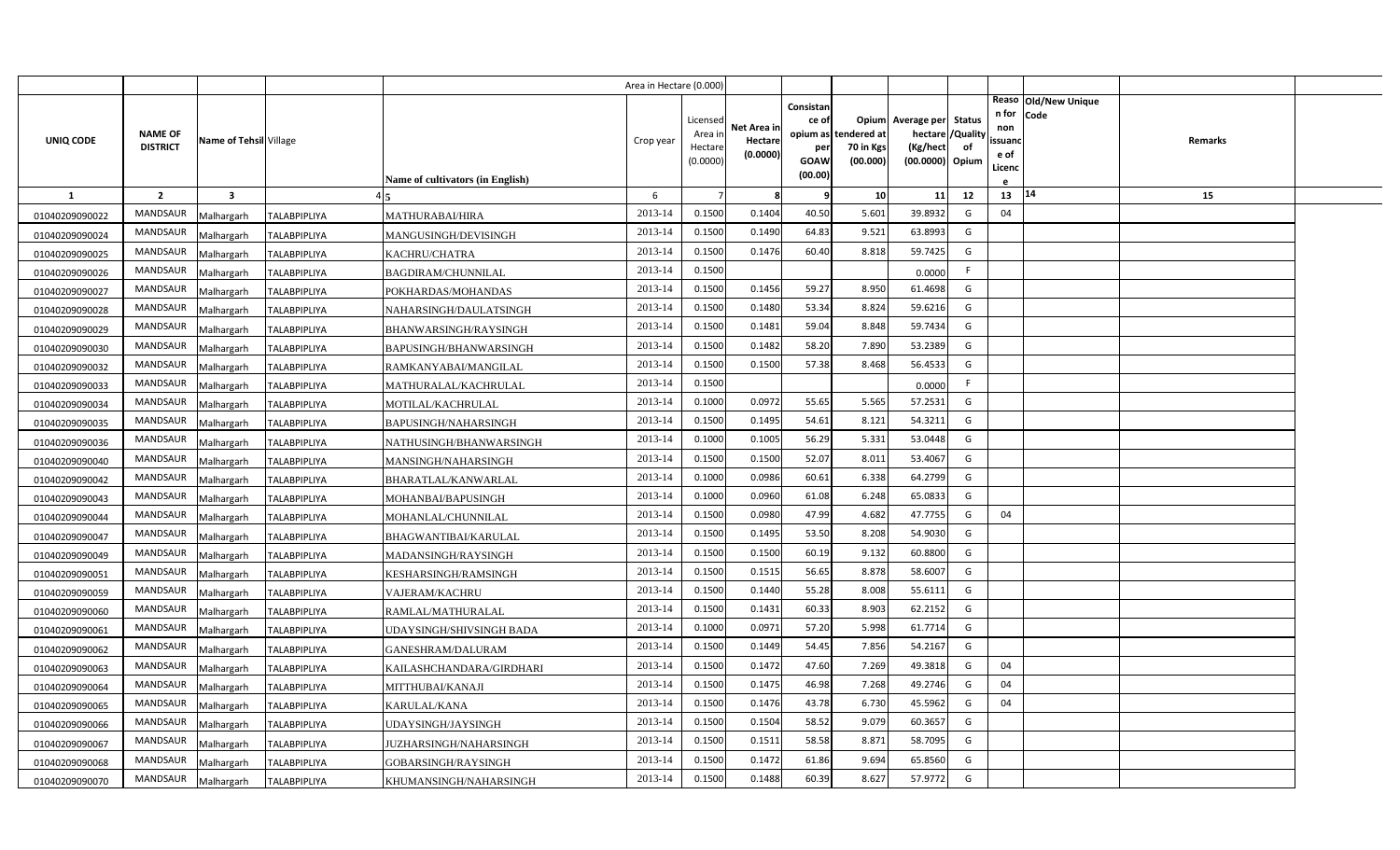|                |                 |                         |                     |                                         | Area in Hectare (0.000) |                    |                        |                    |                       |                             |          |               |                              |         |  |
|----------------|-----------------|-------------------------|---------------------|-----------------------------------------|-------------------------|--------------------|------------------------|--------------------|-----------------------|-----------------------------|----------|---------------|------------------------------|---------|--|
|                |                 |                         |                     |                                         |                         | Licensed           |                        | Consistan<br>ce of |                       | Opium Average per Status    |          | n for         | Reaso Old/New Unique<br>Code |         |  |
| UNIQ CODE      | <b>NAME OF</b>  | Name of Tehsil Village  |                     |                                         | Crop year               | Area ir            | Net Area ir<br>Hectare | opium as           | tendered at           | hectare                     | /Quality | non<br>ssuand |                              | Remarks |  |
|                | <b>DISTRICT</b> |                         |                     |                                         |                         | Hectar<br>(0.0000) | (0.0000)               | per<br>GOAW        | 70 in Kgs<br>(00.000) | (Kg/hect<br>(00.0000) Opium | of       | e of          |                              |         |  |
|                |                 |                         |                     | <b>Name of cultivators (in English)</b> |                         |                    |                        | (00.00)            |                       |                             |          | Licenc        |                              |         |  |
| $\mathbf{1}$   | $\overline{2}$  | $\overline{\mathbf{3}}$ |                     |                                         | 6                       |                    | 8                      | 9                  | 10                    | 11                          | 12       | 13 14         |                              | 15      |  |
| 01040209090071 | <b>MANDSAUR</b> | Malhargarh              | <b>TALABPIPLIYA</b> | LILABAI/ROOPSINGH                       | 2013-14                 | 0.1500             | 0.1505                 | 52.77              | 8.134                 | 54.0465                     | G        |               |                              |         |  |
| 01040209090072 | MANDSAUR        | Malhargarh              | <b>TALABPIPLIYA</b> | NAWALSINGH/DEVISINGH                    | 2013-14                 | 0.1500             | 0.1509                 | 58.19              | 8.862                 | 58.7276                     | G        |               |                              |         |  |
| 01040209090075 | <b>MANDSAUR</b> | Malhargarh              | <b>TALABPIPLIYA</b> | KOSHALYABAI/LAXMINARAYAN                | 2013-14                 | 0.1500             | 0.1512                 | 54.44              | 8.835                 | 58.4325                     | G        |               |                              |         |  |
| 01040209090076 | <b>MANDSAUR</b> | Malhargarh              | <b>TALABPIPLIYA</b> | MENABAI/PRABHULAL                       | 2013-14                 | 0.1500             | 0.1453                 | 58.56              | 8.935                 | 61.4935                     | G        |               |                              |         |  |
| 01040209090078 | MANDSAUR        | Malhargarh              | <b>TALABPIPLIYA</b> | RAMCHANDRA/PRABHULAL                    | 2013-14                 | 0.1500             |                        |                    |                       | 0.0000                      | F.       |               |                              |         |  |
| 01040209090079 | <b>MANDSAUR</b> | Malhargarh              | <b>TALABPIPLIYA</b> | SHANTIALAL/PRABHULAL                    | 2013-14                 | 0.1500             | 0.1512                 | 60.85              | 9.719                 | 64.2791                     | G        |               |                              |         |  |
| 01040209090081 | MANDSAUR        | Malhargarh              | <b>TALABPIPLIYA</b> | RAMCHANDRA/GIRDHARILAL                  | 2013-14                 | 0.1500             | 0.1472                 | 54.24              | 8.492                 | 57.6902                     | G        |               |                              |         |  |
| 01040209090082 | <b>MANDSAUR</b> | Malhargarh              | <b>TALABPIPLIYA</b> | MURLIDAS/MOHANDAS                       | 2013-14                 | 0.1500             | 0.1474                 | 53.39              | 8.413                 | 57.0760                     | G        |               |                              |         |  |
| 01040209090083 | MANDSAUR        | Malhargarh              | <b>TALABPIPLIYA</b> | KALUDAS/MOHANDAS                        | 2013-14                 | 0.1000             | 0.1026                 | 51.85              | 5.407                 | 52.6998                     | G        |               |                              |         |  |
| 01040209090085 | MANDSAUR        | Malhargarh              | <b>TALABPIPLIYA</b> | SONABAI/BHUVNISINGH                     | 2013-14                 | 0.1500             | 0.1508                 | 57.97              | 9.234                 | 61.2334                     | G        |               |                              |         |  |
| 01040209090087 | MANDSAUR        | Malhargarh              | <b>TALABPIPLIYA</b> | KANCHANBAI/KESHARSINGH                  | 2013-14                 | 0.1500             | 0.1509                 | 48.94              | 7.488                 | 49.6223                     | G        | 04            |                              |         |  |
| 01040209090089 | MANDSAUR        | Malhargarh              | <b>TALABPIPLIYA</b> | SHANTILAL/RATANLAL                      | 2013-14                 | 0.1500             | 0.1443                 | 64.23              | 9.607                 | 66.5766                     | G        |               |                              |         |  |
| 01040209090090 | <b>MANDSAUR</b> | Malhargarh              | <b>TALABPIPLIYA</b> | BAGDIRAM/NANDRAM                        | 2013-14                 | 0.1500             | 0.1485                 | 53.35              | 7.964                 | 53.6296                     | G        |               |                              |         |  |
| 01040209090093 | MANDSAUR        | Malhargarh              | TALABPIPLIYA        | BHANWARSINGH/HARISINGH                  | 2013-14                 | 0.1500             | 0.1485                 | 56.54              | 8.610                 | 57.9790                     |          | 02            |                              |         |  |
| 01040209090094 | <b>MANDSAUR</b> | Malhargarh              | <b>TALABPIPLIYA</b> | NATHUSINGH/MOTISINGH                    | 2013-14                 | 0.1500             | 0.1489                 | 58.77              | 9.605                 | 64.5064                     | G        |               |                              |         |  |
| 01040209090095 | MANDSAUR        | Malhargarh              | TALABPIPLIYA        | UMMEDSINGH/DULESINGH                    | 2013-14                 | 0.1500             |                        |                    |                       | 0.0000                      | F.       |               |                              |         |  |
| 01040209090096 | MANDSAUR        | Malhargarh              | <b>TALABPIPLIYA</b> | RADHESHYAM/KISHANLAL                    | 2013-14                 | 0.1500             | 0.1496                 | 62.93              | 9.763                 | 65.2607                     | G        |               |                              |         |  |
| 01040209090100 | MANDSAUR        | Malhargarh              | <b>TALABPIPLIYA</b> | KARULAL/NANDRAM                         | 2013-14                 | 0.1500             | 0.1476                 | 65.18              | 9.907                 | 67.1206                     | G        |               |                              |         |  |
| 01040209090104 | MANDSAUR        | Malhargarh              | <b>TALABPIPLIYA</b> | DEVILAL/POKHARLAL                       | 2013-14                 | 0.1500             | 0.1480                 | 51.22              | 7.866                 | 53.1486                     | G        |               |                              |         |  |
| 01040209090105 | MANDSAUR        | Malhargarh              | <b>TALABPIPLIYA</b> | <b>TEJA/HIRA</b>                        | 2013-14                 | 0.1000             | 0.1012                 | 55.77              | 5.537                 | 54.7134                     | G        |               |                              |         |  |
| 01040209090107 | MANDSAUR        | Malhargarh              | <b>TALABPIPLIYA</b> | BADRILAL/MATHURALAL                     | 2013-14                 | 0.1500             |                        |                    |                       | 0.0000                      | F.       |               |                              |         |  |
| 01040209090108 | MANDSAUR        | Malhargarh              | <b>TALABPIPLIYA</b> | DULESINGH/BHERUSINGH                    | 2013-14                 | 0.1500             | 0.1512                 | 59.35              | 9.488                 | 62.7513                     | G        |               |                              |         |  |
| 01040209090115 | MANDSAUR        | Malhargarh              | <b>TALABPIPLIYA</b> | BHANWARLAL/KANEHIYALAL                  | 2013-14                 | 0.1000             | 0.1000                 | 58.37              | 5.970                 | 59.7000                     | G        |               |                              |         |  |
| 01040209090118 | MANDSAUR        | Malhargarh              | <b>TALABPIPLIYA</b> | MODSINGH/ROOPSINGH                      | 2013-14                 | 0.1500             | 0.1518                 | 56.29              | 8.596                 | 56.6271                     | G        |               |                              |         |  |
| 01040209090119 | MANDSAUR        | Malhargarh              | <b>TALABPIPLIYA</b> | BALWANTSINGH/ISHWARSINGH                | 2013-14                 | 0.1500             | 0.1517                 | 59.22              | 8.934                 | 58.8926                     | G        |               |                              |         |  |
| 01040209090120 | MANDSAUR        | Malhargarh              | <b>TALABPIPLIYA</b> | BHARATSINGH/DHULSINGH                   | 2013-14                 | 0.1500             | 0.1504                 | 58.12              | 8.676                 | 57.6862                     | G        |               |                              |         |  |
| 01040209090122 | MANDSAUR        | Malhargarh              | <b>TALABPIPLIYA</b> | <b>BANSHILAL/KISHANLAL</b>              | 2013-14                 | 0.1500             | 0.1516                 | 52.56              | 8.380                 | 55.2770                     | G        |               |                              |         |  |
| 01040209090123 | MANDSAUR        | Malhargarh              | <b>TALABPIPLIYA</b> | SHANTIBAI/RAMRATAN                      | 2013-14                 | 0.1500             | 0.1496                 | 55.64              | 8.592                 | 57.4332                     | G        |               |                              |         |  |
| 01040209090124 | MANDSAUR        | Malhargarh              | <b>TALABPIPLIYA</b> | LABHCHANDRA/VIJAYRAM                    | 2013-14                 | 0.1500             | 0.1480                 | 54.05              | 8.061                 | 54.4662                     | G        |               |                              |         |  |
| 01040209090127 | MANDSAUR        | Malhargarh              | <b>TALABPIPLIYA</b> | NATHUSINGH/PREMSINGH                    | 2013-14                 | 0.1500             | 0.1500                 | 57.62              | 9.310                 | 62.0667                     | G        |               |                              |         |  |
| 01040209090128 | MANDSAUR        | Malhargarh              | <b>TALABPIPLIYA</b> | MANOHARSINGH/BAPUSINGH                  | 2013-14                 | 0.1500             | 0.1464                 | 59.29              | 8.970                 | 61.2705                     | G        |               |                              |         |  |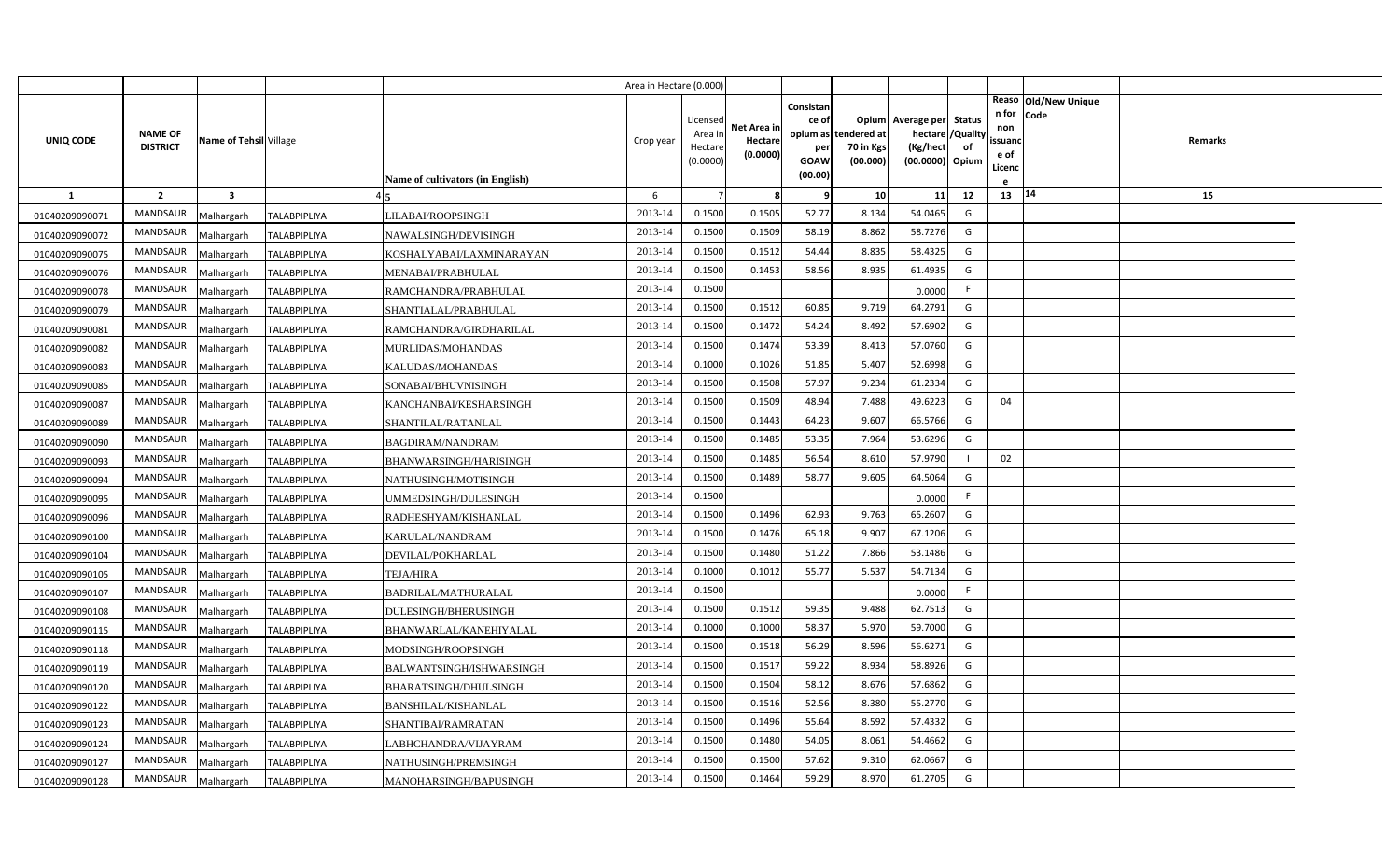|                |                                   |                         |                     |                                         | Area in Hectare (0.000) |                                            |                                    |                                              |                                               |                                                                    |                |                                                                          |                |  |
|----------------|-----------------------------------|-------------------------|---------------------|-----------------------------------------|-------------------------|--------------------------------------------|------------------------------------|----------------------------------------------|-----------------------------------------------|--------------------------------------------------------------------|----------------|--------------------------------------------------------------------------|----------------|--|
| UNIQ CODE      | <b>NAME OF</b><br><b>DISTRICT</b> | Name of Tehsil Village  |                     | <b>Name of cultivators (in English)</b> | Crop year               | Licensed<br>Area in<br>Hectare<br>(0.0000) | Net Area in<br>Hectare<br>(0.0000) | Consistan<br>ce of<br>per<br>GOAW<br>(00.00) | opium as tendered at<br>70 in Kgs<br>(00.000) | Opium Average per Status<br>hectare<br>(Kg/hect<br>(00.0000) Opium | /Quality<br>of | Reaso Old/New Unique<br>n for<br>Code<br>non<br>ssuand<br>e of<br>Licenc | <b>Remarks</b> |  |
| $\mathbf{1}$   | $\overline{2}$                    | $\overline{\mathbf{3}}$ |                     |                                         | 6                       |                                            | 8                                  | 9                                            | 10                                            | 11                                                                 | 12             | 13   14                                                                  | 15             |  |
| 01040209090131 | <b>MANDSAUR</b>                   | Malhargarh              | <b>TALABPIPLIYA</b> | VINODKUMAR/KANWARLAL                    | 2013-14                 | 0.1500                                     | 0.1473                             | 59.62                                        | 9.335                                         | 63.3741                                                            | G              |                                                                          |                |  |
| 01040209090133 | MANDSAUR                          | Malhargarh              | <b>TALABPIPLIYA</b> | <b>BHOPAL SINGH/KISHORSINGH</b>         | 2013-14                 | 0.1500                                     | 0.1461                             | 57.73                                        | 8.841                                         | 60.5133                                                            | G              |                                                                          |                |  |
| 01040209090134 | <b>MANDSAUR</b>                   | Malhargarh              | <b>TALABPIPLIYA</b> | RAMSINGH/LAXMAN                         | 2013-14                 | 0.1500                                     | 0.1482                             | 56.26                                        | 9.122                                         | 61.5520                                                            | G              |                                                                          |                |  |
| 01040209090138 | <b>MANDSAUR</b>                   | Malhargarh              | TALABPIPLIYA        | SHIVLAL/AMRA                            | 2013-14                 | 0.1500                                     | 0.1502                             | 53.35                                        | 8.109                                         | 53.9880                                                            | G              |                                                                          |                |  |
| 01040209090140 | <b>MANDSAUR</b>                   | Malhargarh              | <b>TALABPIPLIYA</b> | PRABHULAL/LALA                          | 2013-14                 | 0.1500                                     | 0.1500                             | 60.48                                        | 8.994                                         | 59.9600                                                            | G              |                                                                          |                |  |
| 01040209090141 | <b>MANDSAUR</b>                   | Malhargarh              | <b>TALABPIPLIYA</b> | DASHRATH/NIRBHAYSINGH                   | 2013-14                 | 0.1500                                     | 0.1484                             | 64.46                                        | 8.776                                         | 59.1375                                                            | G              |                                                                          |                |  |
| 01040209090145 | <b>MANDSAUR</b>                   | Malhargarh              | <b>TALABPIPLIYA</b> | SAJJANSINGH/KISHORSINGH                 | 2013-14                 | 0.1500                                     | 0.1470                             | 56.25                                        | 8.663                                         | 58.9320                                                            | G              |                                                                          |                |  |
| 01040209090146 | MANDSAUR                          | Malhargarh              | <b>TALABPIPLIYA</b> | DEVISINGH/KISHORSINGH                   | 2013-14                 | 0.1500                                     | 0.1485                             | 46.48                                        | 7.131                                         | 48.0202                                                            | G              | 04                                                                       |                |  |
| 01040209090157 | <b>MANDSAUR</b>                   | Malhargarh              | TALABPIPLIYA        | SHIVLAL/MOHANLAL                        | 2013-14                 | 0.1000                                     | 0.1000                             | 50.33                                        | 5.328                                         | 53.2800                                                            | G              |                                                                          |                |  |
| 01040209090165 | MANDSAUR                          | Malhargarh              | <b>TALABPIPLIYA</b> | BHERULAL/BHUVAN                         | 2013-14                 | 0.1500                                     | 0.1482                             | 52.21                                        | 7.809                                         | 52.6923                                                            | G              |                                                                          |                |  |
| 01040209090169 | <b>MANDSAUR</b>                   | Malhargarh              | <b>TALABPIPLIYA</b> | BHAGATSINGH/NIRBHAYSINGH                | 2013-14                 | 0.1500                                     | 0.1548                             | 58.07                                        | 9.100                                         | 58.7855                                                            | G              |                                                                          |                |  |
| 01040209090171 | <b>MANDSAUR</b>                   | Malhargarh              | <b>TALABPIPLIYA</b> | BHANWARBAI/NATHULAL                     | 2013-14                 | 0.1500                                     | 0.1469                             | 54.66                                        | 8.269                                         | 56.2900                                                            | G              |                                                                          |                |  |
| 01040209090173 | <b>MANDSAUR</b>                   | Malhargarh              | <b>TALABPIPLIYA</b> | DILIPSINGH/KARANSINGH                   | 2013-14                 | 0.1500                                     | 0.1471                             | 62.48                                        | 9.488                                         | 64.5003                                                            | G              |                                                                          |                |  |
| 01040209090174 | <b>MANDSAUR</b>                   | Malhargarh              | TALABPIPLIYA        | SHAMBHUSINGH/KISHORSINGH                | 2013-14                 | 0.1500                                     | 0.1461                             | 56.84                                        | 8.567                                         | 58.6379                                                            | G              |                                                                          |                |  |
| 01040209090176 | <b>MANDSAUR</b>                   | Malhargarh              | <b>TALABPIPLIYA</b> | KANTILAL/RATANLAL                       | 2013-14                 | 0.1500                                     | 0.1411                             | 54.35                                        | 8.362                                         | 59.2629                                                            | G              |                                                                          |                |  |
| 01040209090178 | <b>MANDSAUR</b>                   | Malhargarh              | TALABPIPLIYA        | DASHRATH/UDAYRAM                        | 2013-14                 | 0.1500                                     | 0.1428                             | 56.44                                        | 8.321                                         | 58.2703                                                            | G              |                                                                          |                |  |
| 01040209090086 | <b>MANDSAUR</b>                   | Malhargarh              | <b>TALABPIPLIYA</b> | BHANWARBAI/BHANWARLAL                   | 2013-14                 | 0.1500                                     | 0.1520                             | 56.54                                        | 8.384                                         | 55.1579                                                            | G              |                                                                          |                |  |
| 01040209090179 | <b>MANDSAUR</b>                   | Malhargarh              | <b>TALABPIPLIYA</b> | KALUSINGH/NAHARSINGH                    | 2013-14                 | 0.1000                                     | 0.1025                             | 57.01                                        | 5.473                                         | 53.3951                                                            | G              |                                                                          |                |  |
| 01040209090180 | <b>MANDSAUR</b>                   | Malhargarh              | <b>TALABPIPLIYA</b> | <b>GIRDHARI/JAGANNATH</b>               | 2013-14                 | 0.1500                                     | 0.1500                             | 54.32                                        | 8.474                                         | 56.4933                                                            | G              |                                                                          |                |  |
| 01040209090125 | <b>MANDSAUR</b>                   | Malhargarh              | <b>TALABPIPLIYA</b> | KARIBAI/GORDHAN                         | 2013-14                 | 0.1500                                     | 0.1472                             | 57.86                                        | 8.472                                         | 57.5543                                                            | G              |                                                                          |                |  |
| 01040209090182 | <b>MANDSAUR</b>                   | Malhargarh              | TALABPIPLIYA        | GITABAI/MOHANLAL                        | 2013-14                 | 0.1000                                     | 0.0974                             | 51.49                                        | 5.134                                         | 52.7105                                                            | G              |                                                                          |                |  |
| 01040209090037 | <b>MANDSAUR</b>                   | Malhargarh              | <b>TALABPIPLIYA</b> | BULAKBAI/SHIVSINGH                      | 2013-14                 | 0.1500                                     | 0.1520                             | 49.06                                        | 7.359                                         | 48.4145                                                            | G              | 04                                                                       |                |  |
| 01040209090129 | <b>MANDSAUR</b>                   | Malhargarh              | <b>TALABPIPLIYA</b> | KANWARLAL/BHANWARLAL                    | 2013-14                 | 0.1500                                     | 0.1473                             | 57.77                                        | 9.045                                         | 61.4053                                                            | G              |                                                                          |                |  |
| 01040209090039 | <b>MANDSAUR</b>                   | Malhargarh              | <b>TALABPIPLIYA</b> | MANGUBAI/RAMSINGH                       | 2013-14                 | 0.1500                                     | 0.1520                             | 45.43                                        | 7.133                                         | 46.9276                                                            | G              | 04                                                                       |                |  |
| 01040209090038 | <b>MANDSAUR</b>                   | Malhargarh              | <b>TALABPIPLIYA</b> | HARSINGH/GIRVARSINGH                    | 2013-14                 | 0.1000                                     | 0.1000                             | 57.62                                        | 5.861                                         | 58.6100                                                            | G              |                                                                          |                |  |
| 01040209090102 | <b>MANDSAUR</b>                   | Malhargarh              | TALABPIPLIYA        | JAWANSINGH/SHIVSINGH                    | 2013-14                 | 0.1500                                     | 0.1472                             | 53.38                                        | 8.175                                         | 55.5367                                                            | G              |                                                                          |                |  |
| 01040209090142 | <b>MANDSAUR</b>                   | Malhargarh              | <b>TALABPIPLIYA</b> | RAMLAL/BHAVSINGH                        | 2013-14                 | 0.1000                                     | 0.0992                             | 60.37                                        | 6.028                                         | 60.7661                                                            | G              |                                                                          |                |  |
| 01040209090156 | <b>MANDSAUR</b>                   | Malhargarh              | TALABPIPLIYA        | KALUSINGH/NANDSINGH                     | 2013-14                 | 0.1500                                     | 0.1476                             | 63.61                                        | 9.841                                         | 66.6734                                                            | G              |                                                                          |                |  |
| 01040209090098 | MANDSAUR                          | Malhargarh              | <b>TALABPIPLIYA</b> | KANWARBAI/KISHORSINGH                   | 2013-14                 | 0.1000                                     | 0.0988                             | 51.08                                        | 5.283                                         | 53.4717                                                            | G              |                                                                          |                |  |
| 01040209090183 | MANDSAUR                          | Malhargarh              | <b>TALABPIPLIYA</b> | VARDIBAI/LALU                           | 2013-14                 | 0.1500                                     | 0.1383                             | 56.06                                        | 7.912                                         | 57.2090                                                            | G              |                                                                          |                |  |
| 01040209090184 | MANDSAUR                          | Malhargarh              | <b>TALABPIPLIYA</b> | RAMVILAS/BALARAM                        | 2013-14                 | 0.1500                                     | 0.1428                             | 56.17                                        | 8.145                                         | 57.0378                                                            | G              |                                                                          |                |  |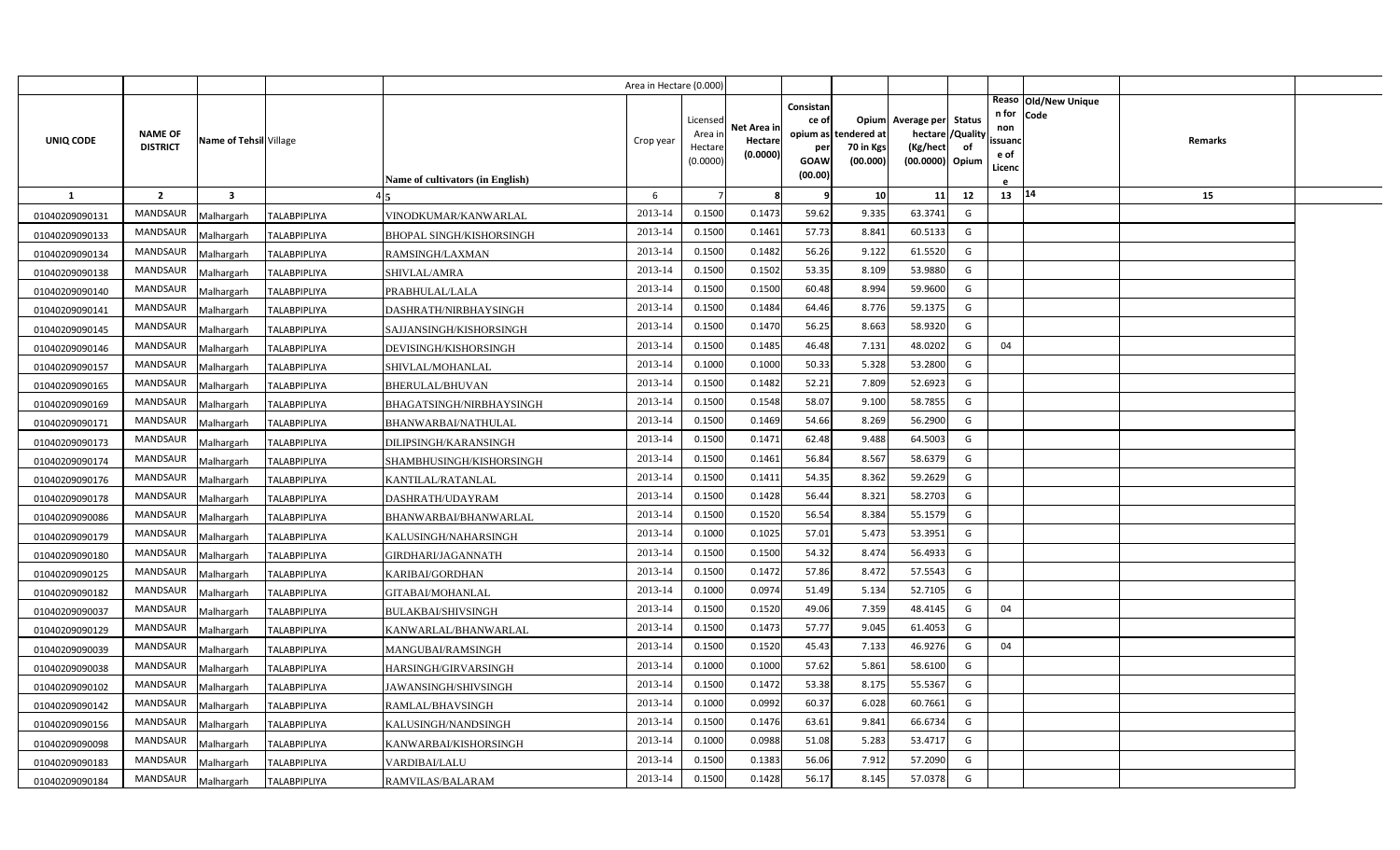|                |                                   |                        |                     |                                  | Area in Hectare (0.000) |                    |             |             |                       |                             |          |              |                      |         |  |
|----------------|-----------------------------------|------------------------|---------------------|----------------------------------|-------------------------|--------------------|-------------|-------------|-----------------------|-----------------------------|----------|--------------|----------------------|---------|--|
|                |                                   |                        |                     |                                  |                         |                    |             | Consistan   |                       |                             |          |              | Reaso Old/New Unique |         |  |
|                |                                   |                        |                     |                                  |                         | Licensed           | Net Area ir | ce of       |                       | Opium Average per Status    |          | n for<br>non | Code                 |         |  |
| UNIQ CODE      | <b>NAME OF</b><br><b>DISTRICT</b> | Name of Tehsil Village |                     |                                  | Crop year               | Area ir            | Hectare     | opium as    | tendered at           | hectare                     | /Quality | ssuano       |                      | Remarks |  |
|                |                                   |                        |                     |                                  |                         | Hectar<br>(0.0000) | (0.0000)    | per<br>GOAW | 70 in Kgs<br>(00.000) | (Kg/hect<br>(00.0000) Opium | of       | e of         |                      |         |  |
|                |                                   |                        |                     | Name of cultivators (in English) |                         |                    |             | (00.00)     |                       |                             |          | Licenc       |                      |         |  |
| 1              | $\overline{2}$                    | 3                      |                     |                                  | 6                       |                    | 8           | q           | 10                    | 11                          | 12       | $13 \mid 14$ |                      | 15      |  |
| 01040209090164 | MANDSAUR                          | Malhargarh             | <b>TALABPIPLIYA</b> | NANDLAL/MODIRAM                  | 2013-14                 | 0.1000             | 0.1015      | 50.43       | 5.295                 | 52.1675                     | G        |              |                      |         |  |
| 01040209090011 | MANDSAUR                          | Malhargarh             | <b>TALABPIPLIYA</b> | DEVISINGH/NAHARSINGH             | 2013-14                 | 0.1500             | 0.1500      | 51.94       | 8.340                 | 55.6000                     | G        |              |                      |         |  |
| 01040209090175 | MANDSAUR                          | Malhargarh             | <b>TALABPIPLIYA</b> | MANGUSINGH/CHATARSINGH           | 2013-14                 | 0.1500             | 0.1461      | 50.22       | 7.576                 | 51.8549                     | G        |              |                      |         |  |
| 01040209090160 | MANDSAUR                          | Malhargarh             | <b>TALABPIPLIYA</b> | NAZARBAI/BAPUSINGH               | 2013-14                 | 0.1500             | 0.1494      | 59.46       | 4.443                 | 29.7380                     |          | 02           |                      |         |  |
| 01040209090048 | <b>MANDSAUR</b>                   | Malhargarh             | <b>TALABPIPLIYA</b> | KANWARBAI/BHERUSINGH             | 2013-14                 | 0.1500             | 0.1474      | 47.77       | 7.377                 | 50.0475                     | G        | 04           |                      |         |  |
| 01040209090135 | MANDSAUR                          | Malhargarh             | TALABPIPLIYA        | KISHORSINGH/LAXMANSINGH          | 2013-14                 | 0.1500             | 0.1461      | 56.47       | 8.648                 | 59.1923                     | G        |              |                      |         |  |
| 01040209090190 | MANDSAUR                          | Malhargarh             | <b>TALABPIPLIYA</b> | BHULIBAI/DULESINGH               | 2013-14                 | 0.1000             | 0.1010      | 62.35       | 6.039                 | 59.7921                     | G        |              |                      |         |  |
| 01040209090121 | MANDSAUR                          | Malhargarh             | <b>TALABPIPLIYA</b> | UDAYRAM/MOHANLAL                 | 2013-14                 | 0.1500             | 0.1435      | 52.29       | 7.836                 | 54.6063                     | G        |              |                      |         |  |
| 01040209090192 | MANDSAUR                          | Malhargarh             | <b>TALABPIPLIYA</b> | NAHARSINGH/BAPUSINGH             | 2013-14                 | 0.1500             | 0.1442      | 58.17       | 7.629                 | 52.9057                     | G        |              |                      |         |  |
| 01040209090193 | MANDSAUR                          | Malhargarh             | <b>TALABPIPLIYA</b> | <b>BASANTIBAI/MODIRAM</b>        | 2013-14                 | 0.1500             | 0.1501      | 47.99       | 6.911                 | 46.0426                     | G        | 04           |                      |         |  |
| 01040209090031 | <b>MANDSAUR</b>                   | Malhargarh             | <b>TALABPIPLIYA</b> | <b>BANTIKUMAR/KANTILAL</b>       | 2013-14                 | 0.1500             | 0.1466      | 60.60       | 9.168                 | 62.5375                     | G        |              |                      |         |  |
| 01040209090084 | MANDSAUR                          | Malhargarh             | <b>TALABPIPLIYA</b> | VISHNUDAS/MOHANDAS               | 2013-14                 | 0.1500             | 0.1479      | 55.64       | 8.306                 | 56.1596                     | G        |              |                      |         |  |
| 01040209090195 | <b>MANDSAUR</b>                   | Malhargarh             | <b>TALABPIPLIYA</b> | RUKMANBAI/KASHIRAM               | 2013-14                 | 0.1500             |             |             |                       | 0.0000                      | F.       |              |                      |         |  |
| 01040209090196 | <b>MANDSAUR</b>                   | Malhargarh             | <b>TALABPIPLIYA</b> | BAPULAL/KASHIRAM                 | 2013-14                 | 0.1000             |             |             |                       | 0.0000                      | F.       |              |                      |         |  |
| 01040209090197 | <b>MANDSAUR</b>                   | Malhargarh             | <b>TALABPIPLIYA</b> | MADHULAL/KASHIRAM                | 2013-14                 | 0.1000             | 0.0975      | 50.12       | 5.012                 | 51.4051                     | G        |              |                      |         |  |
| 01040209090117 | <b>MANDSAUR</b>                   | Malhargarh             | TALABPIPLIYA        | SUGANBAI/KALUSINGH               | 2013-14                 | 0.1500             | 0.1512      | 45.64       | 6.872                 | 45.4497                     | G        | 04           |                      |         |  |
| 01040209090198 | MANDSAUR                          | Malhargarh             | <b>TALABPIPLIYA</b> | <b>BAPUSINGH/DULESINGH</b>       | 2013-14                 | 0.1500             | 0.1491      | 48.18       | 7.055                 | 47.3172                     | G        | 04           | 01040209094094       |         |  |
| 01040209090199 | MANDSAUR                          | Malhargarh             | TALABPIPLIYA        | RAMKANYABAI/BABULAL              | 2013-14                 | 0.1000             | 0.1008      | 56.31       | 5.905                 | 58.5813                     | G        |              | 01040209038028       |         |  |
| 01040209091002 | MANDSAUR                          | Malhargarh             | <b>TAKRAWAD</b>     | <b>HIRALAL/PARTHA</b>            | 2013-14                 | 0.1500             | 0.1500      | 53.01       | 7.535                 | 50.2333                     | G        | 04           |                      |         |  |
| 01040209091003 | MANDSAUR                          | Malhargarh             | TAKRAWAD            | KANEHIYALAL/BAPULAL              | 2013-14                 | 0.1500             | 0.1488      | 63.21       | 8.326                 | 55.9543                     | G        |              |                      |         |  |
| 01040209091004 | MANDSAUR                          | Malhargarh             | <b>TAKRAWAD</b>     | RAMCHANDRA/SHOBHARAM             | 2013-14                 | 0.1500             | 0.1500      | 59.04       | 7.894                 | 52.6267                     | G        |              |                      |         |  |
| 01040209091005 | <b>MANDSAUR</b>                   | Malhargarh             | TAKRAWAD            | RANGLAL/RATANLAL                 | 2013-14                 | 0.1500             | 0.1408      | 64.57       | 9.317                 | 66.1719                     | G        |              |                      |         |  |
| 01040209091006 | MANDSAUR                          | Malhargarh             | TAKRAWAD            | MOHANLAL/BHERULAL                | 2013-14                 | 0.1500             | 0.1500      | 56.63       | 8.017                 | 53.4467                     | G        |              |                      |         |  |
| 01040209091007 | MANDSAUR                          | Malhargarh             | TAKRAWAD            | HIRALAL/KISHANLAL                | 2013-14                 | 0.1500             | 0.1458      | 66.15       | 9.696                 | 66.5021                     | G        |              |                      |         |  |
| 01040209091008 | MANDSAUR                          | Malhargarh             | TAKRAWAD            | BASANTILAL/KANWARLAL             | 2013-14                 | 0.1500             | 0.1441      | 67.51       | 9.104                 | 63.1783                     | G        |              |                      |         |  |
| 01040209091010 | MANDSAUR                          | Malhargarh             | TAKRAWAD            | MOHANBAI/BHUVANIRAM              | 2013-14                 | 0.1000             | 0.1000      | 56.69       | 5.677                 | 56.7700                     | G        |              |                      |         |  |
| 01040209091011 | MANDSAUR                          | Malhargarh             | TAKRAWAD            | BALARAM/KISHANLAL                | 2013-14                 | 0.1000             | 0.0931      | 54.12       | 4.925                 | 52.9001                     | G        |              |                      |         |  |
| 01040209091012 | <b>MANDSAUR</b>                   | Malhargarh             | TAKRAWAD            | KANEHIYALAL/BHERULAL             | 2013-14                 | 0.1500             | 0.1480      | 59.52       | 9.447                 | 63.8311                     | G        |              |                      |         |  |
| 01040209091013 | MANDSAUR                          | Malhargarh             | TAKRAWAD            | RAJMAL/MOTYABAI                  | 2013-14                 | 0.1500             | 0.1440      | 63.53       | 9.484                 | 65.8611                     | G        |              |                      |         |  |
| 01040209091014 | <b>MANDSAUR</b>                   | Malhargarh             | TAKRAWAD            | BHERULAL/JAYKISHAN               | 2013-14                 | 0.1500             | 0.1491      | 63.65       | 8.847                 | 59.3360                     | G        |              |                      |         |  |
| 01040209091016 | MANDSAUR                          | Malhargarh             | <b>TAKRAWAD</b>     | SURATRAM/RATANLAL                | 2013-14                 | 0.1500             | 0.1505      | 64.21       | 9.402                 | 62.4718                     | G        |              |                      |         |  |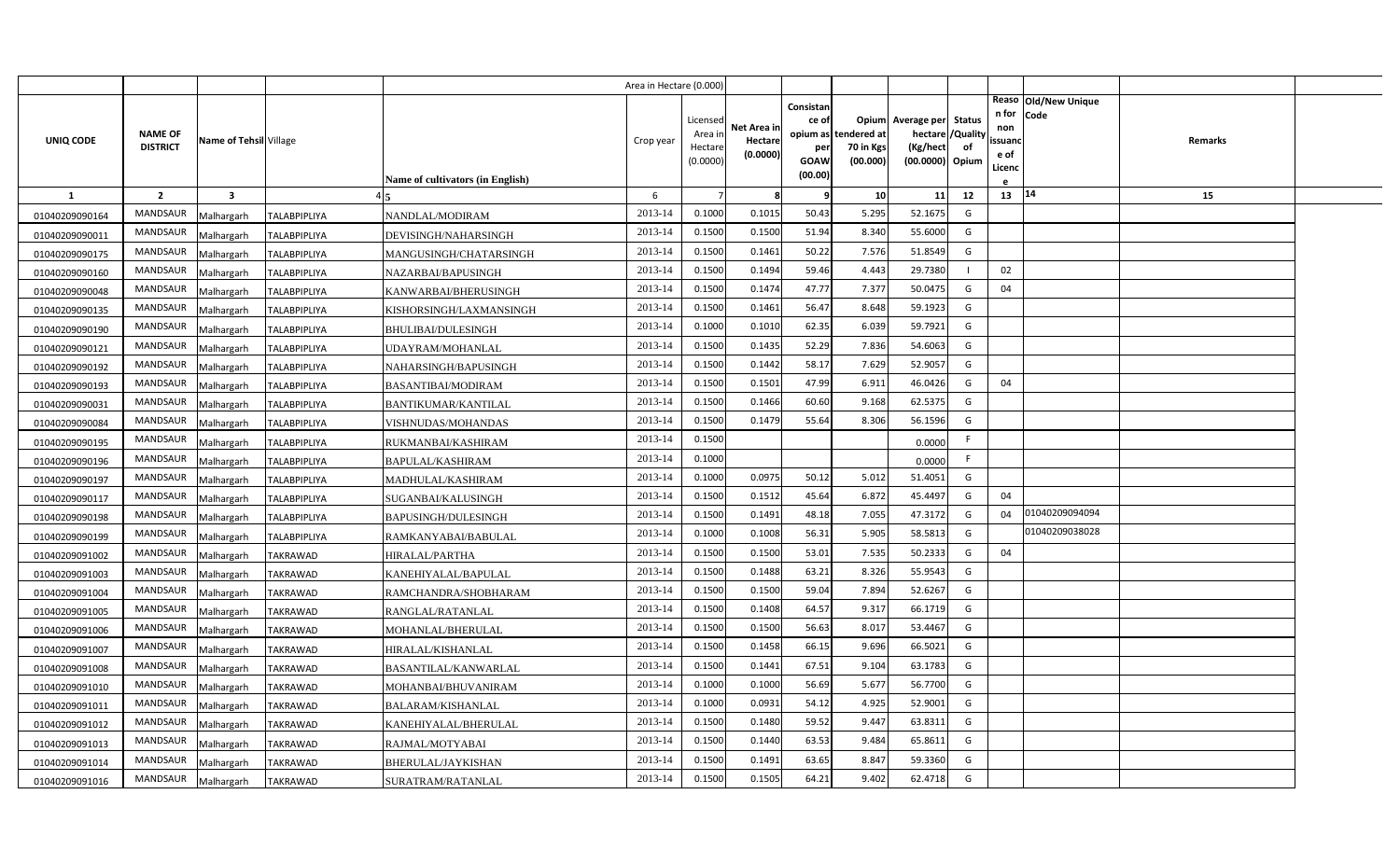|                |                                   |                        |                 |                                         | Area in Hectare (0.000) |                                            |                                    |                                              |                                               |                                                                    |                |                                                                          |         |  |
|----------------|-----------------------------------|------------------------|-----------------|-----------------------------------------|-------------------------|--------------------------------------------|------------------------------------|----------------------------------------------|-----------------------------------------------|--------------------------------------------------------------------|----------------|--------------------------------------------------------------------------|---------|--|
| UNIQ CODE      | <b>NAME OF</b><br><b>DISTRICT</b> | Name of Tehsil Village |                 | <b>Name of cultivators (in English)</b> | Crop year               | Licensed<br>Area in<br>Hectare<br>(0.0000) | Net Area in<br>Hectare<br>(0.0000) | Consistan<br>ce of<br>per<br>GOAW<br>(00.00) | opium as tendered at<br>70 in Kgs<br>(00.000) | Opium Average per Status<br>hectare<br>(Kg/hect<br>(00.0000) Opium | /Quality<br>of | Reaso Old/New Unique<br>n for<br>Code<br>non<br>ssuand<br>e of<br>Licenc | Remarks |  |
| $\mathbf{1}$   | $\overline{2}$                    | $\mathbf{3}$           |                 |                                         | 6                       |                                            | -8                                 | q                                            | 10                                            | 11                                                                 | 12             | 13   14                                                                  | 15      |  |
| 01040209091017 | <b>MANDSAUR</b>                   | Malhargarh             | TAKRAWAD        | KANTABAI/KARULAL                        | 2013-14                 | 0.1500                                     | 0.1414                             | 63.78                                        | 8.656                                         | 61.2164                                                            | G              |                                                                          |         |  |
| 01040209091018 | MANDSAUR                          | Malhargarh             | <b>TAKRAWAD</b> | JAGDISH/RAMPRAHLAD                      | 2013-14                 | 0.1000                                     | 0.0945                             | 60.62                                        | 6.157                                         | 65.1534                                                            | G              |                                                                          |         |  |
| 01040209091019 | <b>MANDSAUR</b>                   | Malhargarh             | <b>TAKRAWAD</b> | BANSHILAL/BHANWARLAL                    | 2013-14                 | 0.1000                                     |                                    |                                              |                                               | 0.0000                                                             | F.             |                                                                          |         |  |
| 01040209091021 | <b>MANDSAUR</b>                   | Malhargarh             | TAKRAWAD        | DEVRAM/BHUVANIRAM                       | 2013-14                 | 0.1500                                     | 0.1498                             | 60.35                                        | 8.682                                         | 57.9573                                                            | G              |                                                                          |         |  |
| 01040209091022 | <b>MANDSAUR</b>                   | Malhargarh             | <b>TAKRAWAD</b> | JUZHAR/KISHAN                           | 2013-14                 | 0.1500                                     | 0.1481                             | 55.75                                        | 7.924                                         | 53.5044                                                            | G              |                                                                          |         |  |
| 01040209091023 | <b>MANDSAUR</b>                   | Malhargarh             | <b>TAKRAWAD</b> | NARAYANDAS/TIKAMDAS                     | 2013-14                 | 0.1500                                     | 0.1489                             | 57.43                                        | 7.827                                         | 52.5655                                                            | G              |                                                                          |         |  |
| 01040209091024 | <b>MANDSAUR</b>                   | Malhargarh             | <b>TAKRAWAD</b> | MATHURALAL/HAJARILAL                    | 2013-14                 | 0.1000                                     | 0.1030                             | 62.45                                        | 6.075                                         | 58.9806                                                            | G              |                                                                          |         |  |
| 01040209091025 | MANDSAUR                          | Malhargarh             | <b>TAKRAWAD</b> | TULSIRAM/NATHULAL                       | 2013-14                 | 0.1500                                     | 0.1505                             | 66.80                                        | 10.00                                         | 66.4518                                                            | G              |                                                                          |         |  |
| 01040209091026 | MANDSAUR                          | Malhargarh             | <b>TAKRAWAD</b> | AMRITRAM/RAMPRAHLAD                     | 2013-14                 | 0.1500                                     | 0.1478                             | 45.33                                        | 6.320                                         | 42.7605                                                            | G              | 04                                                                       |         |  |
| 01040209091027 | MANDSAUR                          | Malhargarh             | TAKRAWAD        | RAMESHWAR/BHERULAL                      | 2013-14                 | 0.1500                                     | 0.0833                             | 64.43                                        | 4.980                                         | 59.7839                                                            | G              |                                                                          |         |  |
| 01040209091028 | <b>MANDSAUR</b>                   | Malhargarh             | <b>TAKRAWAD</b> | BALARAM/HARLAL                          | 2013-14                 | 0.1000                                     | 0.1005                             | 54.08                                        | 5.060                                         | 50.3483                                                            | G              | 04                                                                       |         |  |
| 01040209091029 | <b>MANDSAUR</b>                   | Malhargarh             | <b>TAKRAWAD</b> | RAMNARAYAN/HAJARILAL                    | 2013-14                 | 0.1500                                     | 0.1500                             | 65.74                                        | 10.039                                        | 66.9267                                                            | G              |                                                                          |         |  |
| 01040209091030 | <b>MANDSAUR</b>                   | Malhargarh             | TAKRAWAD        | MANGILAL/KALURAM                        | 2013-14                 | 0.1500                                     | 0.1456                             | 64.79                                        | 9.765                                         | 67.0673                                                            | G              |                                                                          |         |  |
| 01040209091031 | <b>MANDSAUR</b>                   | Malhargarh             | TAKRAWAD        | PARASRAM/MATHURALAL                     | 2013-14                 | 0.1500                                     | 0.1512                             | 55.45                                        | 8.381                                         | 55.4299                                                            | G              |                                                                          |         |  |
| 01040209091032 | <b>MANDSAUR</b>                   | Malhargarh             | TAKRAWAD        | RAMGOPAL/BHUVANIRAM                     | 2013-14                 | 0.1500                                     | 0.1513                             | 62.88                                        | 9.297                                         | 61.4475                                                            | G              |                                                                          |         |  |
| 01040209091033 | MANDSAUR                          | Malhargarh             | TAKRAWAD        | DHAPUBAI/RAMDAYAL                       | 2013-14                 | 0.1500                                     | 0.1462                             | 62.92                                        | 9.195                                         | 62.8933                                                            | G              |                                                                          |         |  |
| 01040209091035 | <b>MANDSAUR</b>                   | Malhargarh             | TAKRAWAD        | SAMPATBAI/VARDICHAND                    | 2013-14                 | 0.1500                                     | 0.1454                             | 55.46                                        | 8.248                                         | 56.7263                                                            | G              |                                                                          |         |  |
| 01040209091036 | <b>MANDSAUR</b>                   | Malhargarh             | TAKRAWAD        | RAMKANYABAI/MANGILAL                    | 2013-14                 | 0.1500                                     | 0.1500                             | 54.60                                        | 8.923                                         | 59.4867                                                            | G              |                                                                          |         |  |
| 01040209091038 | <b>MANDSAUR</b>                   | Malhargarh             | TAKRAWAD        | KARULAL/JALAM                           | 2013-14                 | 0.1000                                     | 0.0968                             | 64.90                                        | 4.608                                         | 47.6033                                                            | G              | 04                                                                       |         |  |
| 01040209091039 | <b>MANDSAUR</b>                   | Malhargarh             | <b>TAKRAWAD</b> | JAGDISH/VARDICHAND                      | 2013-14                 | 0.1500                                     | 0.1458                             | 59.93                                        | 8.930                                         | 61.2483                                                            | G              |                                                                          |         |  |
| 01040209091040 | <b>MANDSAUR</b>                   | Malhargarh             | TAKRAWAD        | SHANKARLAL/BAPULAL                      | 2013-14                 | 0.1500                                     | 0.1505                             | 51.90                                        | 7.585                                         | 50.3987                                                            | G              | 04                                                                       |         |  |
| 01040209091041 | <b>MANDSAUR</b>                   | Malhargarh             | TAKRAWAD        | DEVRAM/ONKARLAL/KACHRU                  | 2013-14                 | 0.1500                                     | 0.1455                             | 59.32                                        | 8.601                                         | 59.1134                                                            | G              |                                                                          |         |  |
| 01040209091042 | <b>MANDSAUR</b>                   | Malhargarh             | TAKRAWAD        | MANGILAL/UDA@UDAYLAL                    | 2013-14                 | 0.1500                                     | 0.1500                             | 53.39                                        | 7.620                                         | 50.8000                                                            | G              | 04                                                                       |         |  |
| 01040209091047 | <b>MANDSAUR</b>                   | Malhargarh             | TAKRAWAD        | MOHANBAI/AMRITRAM                       | 2013-14                 | 0.1500                                     | 0.1455                             | 50.90                                        | 7.235                                         | 49.7251                                                            | G              | 04                                                                       |         |  |
| 01040209091048 | <b>MANDSAUR</b>                   | Malhargarh             | TAKRAWAD        | GHANSHYAM/KANEHIYALAL/BAPULAL           | 2013-14                 | 0.1500                                     | 0.1488                             | 62.35                                        | 8.052                                         | 54.1129                                                            | G              |                                                                          |         |  |
| 01040209091049 | <b>MANDSAUR</b>                   | Malhargarh             | TAKRAWAD        | RAKESHKUMAR/RADHAKISHAN                 | 2013-14                 | 0.1500                                     | 0.1453                             | 63.67                                        | 9.396                                         | 64.6662                                                            | G              |                                                                          |         |  |
| 01040209091050 | <b>MANDSAUR</b>                   | Malhargarh             | TAKRAWAD        | MOHANBAI/CHAMPALAL                      | 2013-14                 | 0.1000                                     | 0.1020                             | 56.69                                        | 5.758                                         | 56.4510                                                            | G              |                                                                          |         |  |
| 01040209091052 | <b>MANDSAUR</b>                   | Malhargarh             | <b>TAKRAWAD</b> | MANGIBAI/MANGILAL                       | 2013-14                 | 0.1500                                     | 0.1485                             | 59.19                                        | 8.422                                         | 56.7138                                                            | G              |                                                                          |         |  |
| 01040209091053 | <b>MANDSAUR</b>                   | Malhargarh             | TAKRAWAD        | SHYAMLAL/RAMDAYAL                       | 2013-14                 | 0.1500                                     | 0.1537                             | 53.47                                        | 7.830                                         | 50.9434                                                            | G              | 04                                                                       |         |  |
| 01040209091054 | MANDSAUR                          | Malhargarh             | TAKRAWAD        | HARISHKUMAR/BALMUKUNAD                  | 2013-14                 | 0.1500                                     | 0.1455                             | 67.75                                        | 10.763                                        | 73.9725                                                            | G              |                                                                          |         |  |
| 01040209091055 | <b>MANDSAUR</b>                   | Malhargarh             | <b>TAKRAWAD</b> | SURATRAM/RAMNARAYAN                     | 2013-14                 | 0.1000                                     | 0.1010                             | 44.05                                        | 4.185                                         | 41.4356                                                            | G              | 04                                                                       |         |  |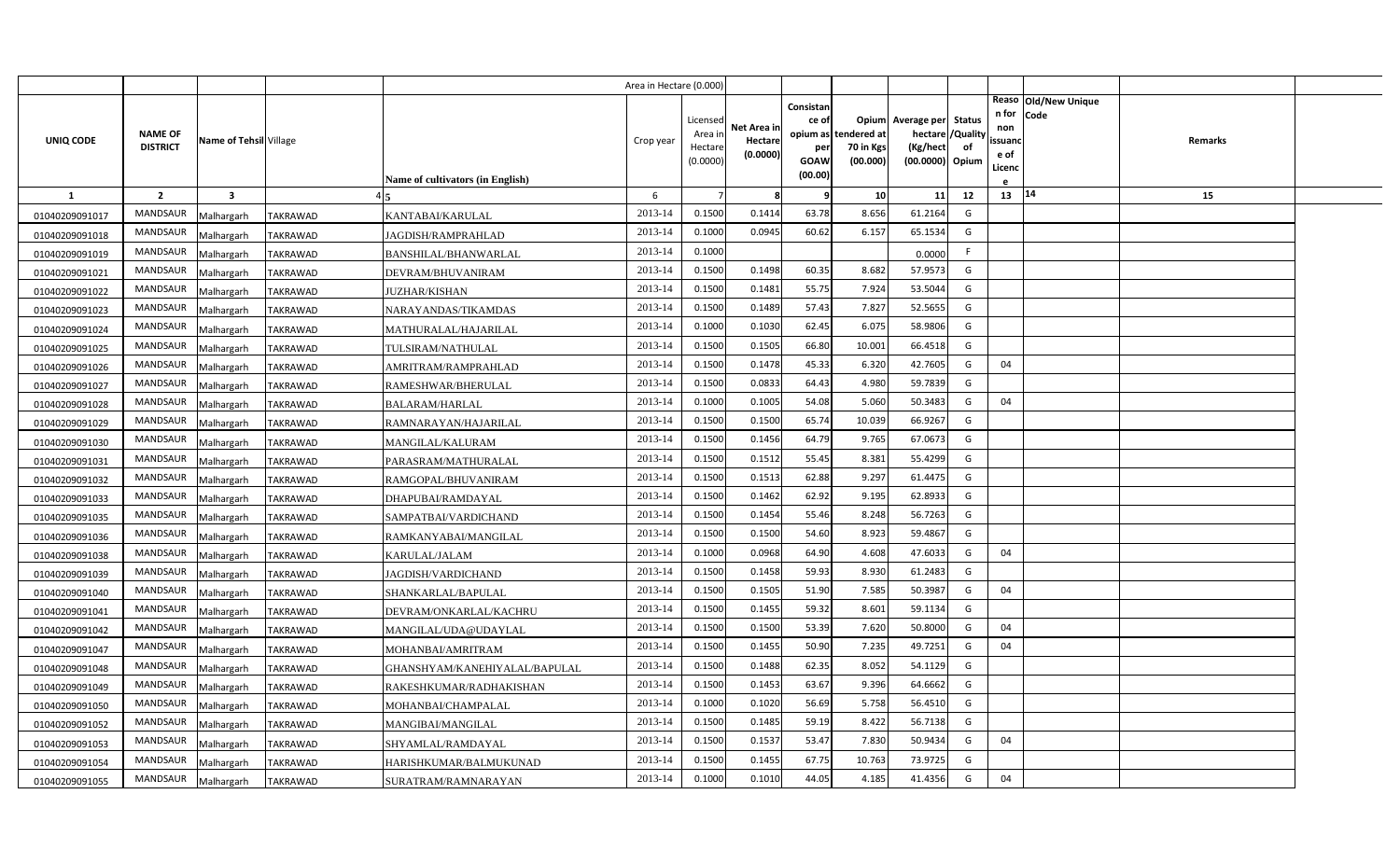|                |                                   |                         |                                                  | Area in Hectare (0.000) |                                            |                                    |                                              |                                               |                                                                    |                |                                          |                              |         |  |
|----------------|-----------------------------------|-------------------------|--------------------------------------------------|-------------------------|--------------------------------------------|------------------------------------|----------------------------------------------|-----------------------------------------------|--------------------------------------------------------------------|----------------|------------------------------------------|------------------------------|---------|--|
| UNIQ CODE      | <b>NAME OF</b><br><b>DISTRICT</b> | Name of Tehsil Village  | <b>Name of cultivators (in English)</b>          | Crop year               | Licensed<br>Area in<br>Hectare<br>(0.0000) | Net Area in<br>Hectare<br>(0.0000) | Consistan<br>ce of<br>per<br>GOAW<br>(00.00) | opium as tendered at<br>70 in Kgs<br>(00.000) | Opium Average per Status<br>hectare<br>(Kg/hect<br>(00.0000) Opium | /Quality<br>of | n for<br>non<br>ssuand<br>e of<br>Licenc | Reaso Old/New Unique<br>Code | Remarks |  |
| <b>1</b>       | $\overline{2}$                    | $\overline{\mathbf{3}}$ |                                                  | 6                       |                                            | -8                                 | q                                            | 10                                            | 11                                                                 | 12             | 13 14                                    |                              | 15      |  |
| 01040209091056 | MANDSAUR                          | Malhargarh              | <b>TAKRAWAD</b><br>RAMPRASAD/RATANLAL            | 2013-14                 | 0.1500                                     | 0.1413                             | 56.07                                        | 7.265                                         | 51.4154                                                            | G              |                                          |                              |         |  |
| 01040209091057 | MANDSAUR                          | Malhargarh              | <b>TAKRAWAD</b><br>KOSHALYABAI/BHAGATRAM         | 2013-14                 | 0.1500                                     | 0.1428                             | 51.38                                        | 7.098                                         | 49.7059                                                            | G              | 04                                       |                              |         |  |
| 01040209091058 | <b>MANDSAUR</b>                   | Malhargarh              | <b>TAKRAWAD</b><br>MANGIBAI/GIRDHARI             | 2013-14                 | 0.1500                                     | 0.1420                             | 57.17                                        | 8.110                                         | 57.1127                                                            | G              |                                          |                              |         |  |
| 01040209091059 | <b>MANDSAUR</b>                   | Malhargarh              | <b>TAKRAWAD</b><br>AMARJI/BHERULAL               | 2013-14                 | 0.1000                                     | 0.0999                             | 53.82                                        | 5.236                                         | 52.4124                                                            | G              |                                          |                              |         |  |
| 01040209091061 | <b>MANDSAUR</b>                   | Malhargarh              | <b>TAKRAWAD</b><br>NIRBHAYRAM/PHOOLCHAND         | 2013-14                 | 0.1500                                     | 0.1533                             | 56.29                                        | 8.242                                         | 53.7639                                                            | G              |                                          |                              |         |  |
| 01040209091062 | <b>MANDSAUR</b>                   | Malhargarh              | TAKRAWAD<br>BHULIBAI/PANNALAL                    | 2013-14                 | 0.1000                                     | 0.0923                             | 60.69                                        | 5.722                                         | 61.9935                                                            | G              |                                          |                              |         |  |
| 01040209091063 | <b>MANDSAUR</b>                   | Malhargarh              | TAKRAWAD<br>RADHESHYAM/BHERULAL                  | 2013-14                 | 0.1500                                     | 0.1511                             | 58.85                                        | 8.558                                         | 56.6380                                                            | G              |                                          |                              |         |  |
| 01040209091064 | <b>MANDSAUR</b>                   | Malhargarh              | TAKRAWAD<br>SHIVLAL/PRATHA                       | 2013-14                 | 0.1000                                     | 0.0976                             | 51.18                                        | 2.676                                         | 27.4180                                                            | G              | 04                                       |                              |         |  |
| 01040209091066 | <b>MANDSAUR</b>                   | Malhargarh              | TAKRAWAD<br>JAMNABAI/BHHERULAL                   | 2013-14                 | 0.1500                                     | 0.1496                             | 56.57                                        | 7.613                                         | 50.8890                                                            | G              | 04                                       |                              |         |  |
| 01040209091067 | <b>MANDSAUR</b>                   | Malhargarh              | TAKRAWAD<br>KALABAI/MANGILAL                     | 2013-14                 | 0.1500                                     | 0.1450                             | 51.64                                        | 7.104                                         | 48.9931                                                            | G              | 04                                       |                              |         |  |
| 01040209091069 | <b>MANDSAUR</b>                   | Malhargarh              | <b>TAKRAWAD</b><br>MOOLCHANDRA/RADHAKISHAN       | 2013-14                 | 0.1500                                     | 0.1398                             | 66.36                                        | 9.689                                         | 69.3062                                                            | G              |                                          |                              |         |  |
| 01040209091071 | <b>MANDSAUR</b>                   | Malhargarh              | <b>TAKRAWAD</b><br>KANWARLAL/KALURAM             | 2013-14                 | 0.1500                                     | 0.1468                             | 60.37                                        | 8.642                                         | 58.8690                                                            |                | 02                                       |                              |         |  |
| 01040209091072 | <b>MANDSAUR</b>                   | Malhargarh              | TAKRAWAD<br>MANGILAL/BHUVANIRAM                  | 2013-14                 | 0.1500                                     | 0.1501                             | 59.67                                        | 8.746                                         | 58.2678                                                            | G              |                                          |                              |         |  |
| 01040209091073 | <b>MANDSAUR</b>                   | Malhargarh              | TAKRAWAD<br>GANGARAM/HARIRAM                     | 2013-14                 | 0.1500                                     | 0.1480                             | 59.72                                        | 9.316                                         | 62.9459                                                            | G              |                                          |                              |         |  |
| 01040209091074 | <b>MANDSAUR</b>                   | Malhargarh              | TAKRAWAD<br>KANEHIYALAL/BHANWARLAL BADA          | 2013-14                 | 0.1500                                     | 0.1479                             | 50.53                                        | 7.305                                         | 49.3915                                                            | G              | 04                                       |                              |         |  |
| 01040209091075 | <b>MANDSAUR</b>                   | Malhargarh              | <b>TAKRAWAD</b><br>SALIMANBANO/HAMID KHAN        | 2013-14                 | 0.1000                                     | 0.1002                             | 39.40                                        | 3.805                                         | 37.9741                                                            | G              | 04                                       |                              |         |  |
| 01040209091077 | <b>MANDSAUR</b>                   | Malhargarh              | TAKRAWAD<br>VIKRAMSINGH/JUZHARSINGH              | 2013-14                 | 0.1000                                     | 0.1023                             | 51.16                                        | 5.489                                         | 53.6559                                                            | G              |                                          |                              |         |  |
| 01040209091078 | <b>MANDSAUR</b>                   | Malhargarh              | <b>TAKRAWAD</b><br><b>GULAMHUSSAIN/NIJAMKHAN</b> | 2013-14                 | 0.1500                                     | 0.1500                             | 57.10                                        | 8.622                                         | 57.4800                                                            | G              |                                          |                              |         |  |
| 01040209091081 | <b>MANDSAUR</b>                   | Malhargarh              | TAKRAWAD<br><b>BABULAL/JALIM</b>                 | 2013-14                 | 0.1000                                     | 0.1005                             | 47.16                                        | 4.716                                         | 46.9254                                                            | G              | 04                                       |                              |         |  |
| 01040209091082 | <b>MANDSAUR</b>                   | Malhargarh              | <b>TAKRAWAD</b><br>DILKHUSHKHAN/KHJUKHAN         | 2013-14                 | 0.1500                                     | 0.1500                             | 57.86                                        | 9.084                                         | 60.5600                                                            | G              |                                          |                              |         |  |
| 01040209091084 | <b>MANDSAUR</b>                   | Malhargarh              | TAKRAWAD<br>MOHANLAL/RATANLAL                    | 2013-14                 | 0.1500                                     | 0.1454                             | 51.94                                        | 7.405                                         | 50.9285                                                            | G              | 04                                       |                              |         |  |
| 01040209091086 | <b>MANDSAUR</b>                   | Malhargarh              | TAKRAWAD<br>BAGDIBAI/BAGDIRAM                    | 2013-14                 | 0.1000                                     | 0.0261                             | 38.14                                        | 0.877                                         | 33.6015                                                            | G              | 04                                       |                              |         |  |
| 01040209091087 | MANDSAUR                          | Malhargarh              | TAKRAWAD<br>KANEHIYALAL/NATHULAL                 | 2013-14                 | 0.1500                                     | 0.1515                             | 64.20                                        | 8.988                                         | 59.3267                                                            | G              |                                          |                              |         |  |
| 01040209091089 | <b>MANDSAUR</b>                   | Malhargarh              | TAKRAWAD<br>DEVILAL/FAKIRCHAND                   | 2013-14                 | 0.1000                                     | 0.0990                             | 47.66                                        | 4.480                                         | 45.2525                                                            | G              | 04                                       |                              |         |  |
| 01040209091090 | <b>MANDSAUR</b>                   | Malhargarh              | TAKRAWAD<br>RATANLAL/KISHANLAL                   | 2013-14                 | 0.1000                                     | 0.0992                             | 53.85                                        | 4.916                                         | 49.5565                                                            | G              | 04                                       |                              |         |  |
| 01040209091092 | <b>MANDSAUR</b>                   | Malhargarh              | TAKRAWAD<br>KAILASHCHANDRA/JAGANNATH             | 2013-14                 | 0.1000                                     | 0.1022                             | 56.75                                        | 5.707                                         | 55.8415                                                            | G              |                                          |                              |         |  |
| 01040209091093 | <b>MANDSAUR</b>                   | Malhargarh              | TAKRAWAD<br>KASHIRAM/PRBHULAL                    | 2013-14                 | 0.1500                                     | 0.1517                             | 62.41                                        | 9.281                                         | 61.1800                                                            | G              |                                          |                              |         |  |
| 01040209091095 | <b>MANDSAUR</b>                   | Malhargarh              | <b>TAKRAWAD</b><br>RADHESHYAM/JAGANNATH          | 2013-14                 | 0.1500                                     | 0.1510                             | 53.31                                        | 7.936                                         | 52.5563                                                            | G              |                                          |                              |         |  |
| 01040209091096 | <b>MANDSAUR</b>                   | Malhargarh              | <b>TAKRAWAD</b><br>KAYYUMALI/FAKRUSHAH           | 2013-14                 | 0.1500                                     | 0.1485                             | 47.49                                        | 6.784                                         | 45.6835                                                            | G              | 04                                       |                              |         |  |
| 01040209091098 | <b>MANDSAUR</b>                   | Malhargarh              | <b>TAKRAWAD</b><br>KARULAL/RAMNIVAS              | 2013-14                 | 0.1500                                     | 0.1486                             | 51.92                                        | 7.855                                         | 52.8600                                                            | G              |                                          |                              |         |  |
| 01040209091099 | MANDSAUR                          | Malhargarh              | <b>TAKRAWAD</b><br>SURESHCHANDRA/RAMNIVAS        | 2013-14                 | 0.1500                                     | 0.1474                             | 63.32                                        | 9.679                                         | 65.6649                                                            | G              |                                          |                              |         |  |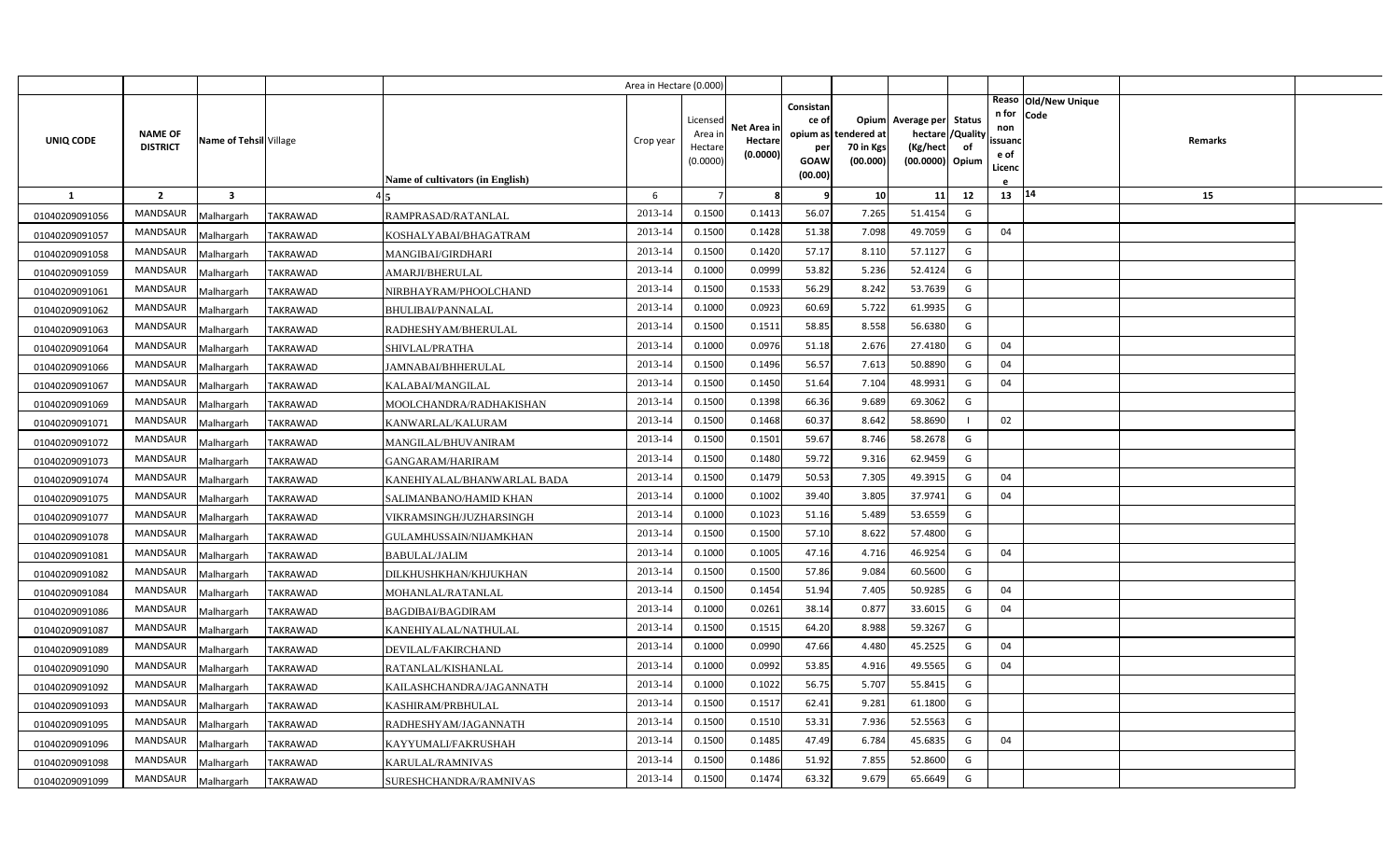|                |                                   |                         |                 |                                  | Area in Hectare (0.000 |                  |             |                 |                          |                          |                |                |                      |         |  |
|----------------|-----------------------------------|-------------------------|-----------------|----------------------------------|------------------------|------------------|-------------|-----------------|--------------------------|--------------------------|----------------|----------------|----------------------|---------|--|
|                |                                   |                         |                 |                                  |                        |                  |             | Consistan       |                          |                          |                |                | Reaso Old/New Unique |         |  |
|                |                                   |                         |                 |                                  |                        | Licensed         | Net Area in | ce of           |                          | Opium Average per Status |                | n for<br>non   | Code                 |         |  |
| UNIQ CODE      | <b>NAME OF</b><br><b>DISTRICT</b> | Name of Tehsil Village  |                 |                                  | Crop year              | Area i<br>Hectar | Hectare     | opium as<br>per | tendered at<br>70 in Kgs | hectare<br>(Kg/hect      | /Quality<br>of | ssuand         |                      | Remarks |  |
|                |                                   |                         |                 |                                  |                        | (0.0000)         | (0.0000)    | GOAW            | (00.000)                 | (00.0000) Opium          |                | e of<br>Licenc |                      |         |  |
|                |                                   |                         |                 | Name of cultivators (in English) |                        |                  |             | (00.00)         |                          |                          |                |                |                      |         |  |
| -1             | $\overline{2}$                    | $\overline{\mathbf{3}}$ |                 |                                  | 6                      |                  | 8           | 9               | 10                       | 11                       | 12             | $13 \mid 14$   |                      | 15      |  |
| 01040209091100 | MANDSAUR                          | Malhargarh              | <b>TAKRAWAD</b> | GOVINDRAM/RAMNIVAS               | 2013-14                | 0.1500           | 0.1500      | 53.83           | 8.198                    | 54.6533                  | G              |                |                      |         |  |
| 01040209091107 | <b>MANDSAUR</b>                   | Malhargarh              | <b>TAKRAWAD</b> | CHAMOBAI/KHAJUKHAN               | 2013-14                | 0.1500           | 0.1508      | 59.58           | 9.286                    | 61.5782                  | G              |                |                      |         |  |
| 01040209091108 | MANDSAUR                          | Malhargarh              | TAKRAWAD        | RADHESHYAM/MATHURALAL            | 2013-14                | 0.1500           | 0.1423      | 64.86           | 9.266                    | 65.1160                  | G              |                |                      |         |  |
| 01040209091109 | MANDSAUR                          | Malhargarh              | TAKRAWAD        | GHANSHYAM/KANEHIYALAL            | 2013-14                | 0.1500           | 0.1466      | 56.67           | 8.233                    | 56.1596                  | G              |                |                      |         |  |
| 01040209091110 | <b>MANDSAUR</b>                   | Malhargarh              | <b>TAKRAWAD</b> | TAJMOHD/ALLAUDDIN                | 2013-14                | 0.1500           | 0.1500      | 50.93           | 4.409                    | 29.3930                  |                | 02             |                      |         |  |
| 01040209091112 | MANDSAUR                          | Malhargarh              | TAKRAWAD        | MISHRILAL/DEVILAL                | 2013-14                | 0.1000           | 0.1000      | 54.72           | 5.503                    | 55.0300                  | G              |                |                      |         |  |
| 01040209091113 | <b>MANDSAUR</b>                   | Malhargarh              | <b>TAKRAWAD</b> | KARULAL/MANGILAL                 | 2013-14                | 0.1000           | 0.1000      | 52.94           | 4.999                    | 49.9900                  | G              | 04             |                      |         |  |
| 01040209091114 | MANDSAUR                          | Malhargarh              | <b>TAKRAWAD</b> | MOHANLAL/NANURAM                 | 2013-14                | 0.1500           | 0.1453      | 66.59           | 9.770                    | 67.2402                  | G              |                |                      |         |  |
| 01040209091115 | MANDSAUR                          | Malhargarh              | TAKRAWAD        | NANALAL/NATHULAL                 | 2013-14                | 0.1500           | 0.1498      | 59.59           | 8.487                    | 56.6555                  | G              |                |                      |         |  |
| 01040209091117 | MANDSAUR                          | Malhargarh              | <b>TAKRAWAD</b> | KARULAL/PANNALAL                 | 2013-14                | 0.1500           | 0.1401      | 59.06           | 8.201                    | 58.5368                  | G              |                |                      |         |  |
| 01040209091118 | <b>MANDSAUR</b>                   | Malhargarh              | TAKRAWAD        | <b>BALURAM/MANGILAL</b>          | 2013-14                | 0.1500           | 0.1455      | 59.36           | 8.395                    | 57.6976                  | G              |                |                      |         |  |
| 01040209091120 | MANDSAUR                          | Malhargarh              | <b>TAKRAWAD</b> | JALLAUDDIN/KHUDABAKSH            | 2013-14                | 0.1500           | 0.1451      | 55.17           | 8.417                    | 58.0083                  | G              |                |                      |         |  |
| 01040209091121 | <b>MANDSAUR</b>                   | Malhargarh              | TAKRAWAD        | GANGABAI/RAMESHWAR               | 2013-14                | 0.1500           | 0.1440      | 57.46           | 8.397                    | 58.3125                  | G              |                |                      |         |  |
| 01040209091122 | MANDSAUR                          | Malhargarh              | TAKRAWAD        | FAKIRCHAND/KALURAM               | 2013-14                | 0.1500           | 0.1485      | 43.07           | 3.759                    | 25.3131                  | G              | 04             |                      |         |  |
| 01040209091124 | <b>MANDSAUR</b>                   | Malhargarh              | TAKRAWAD        | KANEHIALAL/BHANWARLAL            | 2013-14                | 0.1500           | 0.1485      | 64.05           | 9.562                    | 64.3906                  | G              |                |                      |         |  |
| 01040209091125 | MANDSAUR                          | Malhargarh              | <b>TAKRAWAD</b> | FAKRUKHAN/CHANDKHAN              | 2013-14                | 0.1500           | 0.1495      | 50.59           | 7.581                    | 50.7090                  | G              | 04             |                      |         |  |
| 01040209091127 | <b>MANDSAUR</b>                   | Malhargarh              | TAKRAWAD        | MUNNIBAI/HIRALAL                 | 2013-14                | 0.1000           | 0.0983      | 51.19           | 5.390                    | 54.8321                  | G              |                |                      |         |  |
| 01040209091131 | MANDSAUR                          | Malhargarh              | TAKRAWAD        | <b>GULABBAI/UDAYRAM</b>          | 2013-14                | 0.1500           | 0.1500      | 52.21           | 7.436                    | 49.5733                  | G              | 04             |                      |         |  |
| 01040209091133 | <b>MANDSAUR</b>                   | Malhargarh              | <b>TAKRAWAD</b> | KANKUBAI/MANGILAL                | 2013-14                | 0.1000           | 0.0996      | 58.12           | 5.804                    | 58.2731                  | G              |                |                      |         |  |
| 01040209091134 | MANDSAUR                          | Malhargarh              | TAKRAWAD        | RAMCHANDRA/SALEGRAM              | 2013-14                | 0.1500           | 0.1440      | 61.74           | 9.067                    | 62.9653                  | G              |                |                      |         |  |
| 01040209091135 | MANDSAUR                          | Malhargarh              | <b>TAKRAWAD</b> | JHMAKLAL/MOHANLAL                | 2013-14                | 0.1500           | 0.1455      | 65.68           | 9.589                    | 65.9038                  | G              |                |                      |         |  |
| 01040209091137 | MANDSAUR                          | Malhargarh              | TAKRAWAD        | RAMBHAJAN/RAMNARAYAN             | 2013-14                | 0.1500           | 0.1511      | 57.88           | 8.756                    | 57.9484                  | G              |                |                      |         |  |
| 01040209091138 | MANDSAUR                          | Malhargarh              | TAKRAWAD        | AMBALAL/VARDICHAND               | 2013-14                | 0.1500           | 0.1441      | 62.51           | 8.528                    | 59.1811                  | G              |                |                      |         |  |
| 01040209091146 | MANDSAUR                          | Malhargarh              | TAKRAWAD        | RAMESHWAR/HIRALAL                | 2013-14                | 0.1500           | 0.1499      | 54.18           | 8.204                    | 54.7298                  | G              |                |                      |         |  |
| 01040209091147 | MANDSAUR                          | Malhargarh              | TAKRAWAD        | BASANTIALAL/MOTILAL              | 2013-14                | 0.1000           | 0.1008      | 49.39           | 4.939                    | 48.9980                  | G              | 04             |                      |         |  |
| 01040209091148 | MANDSAUR                          | Malhargarh              | TAKRAWAD        | MANOHARLAL/BHERULAL              | 2013-14                | 0.1500           | 0.1471      | 68.65           | 9.876                    | 67.1380                  | G              |                |                      |         |  |
| 01040209091153 | MANDSAUR                          | Malhargarh              | TAKRAWAD        | LAXMINARAYAN/MATHURALAL          | 2013-14                | 0.1000           | 0.0920      | 63.09           | 5.633                    | 61.2283                  | G              |                |                      |         |  |
| 01040209091154 | MANDSAUR                          | Malhargarh              | TAKRAWAD        | LAXMINARAYAN/DHANNA              | 2013-14                | 0.1500           | 0.1452      | 55.79           | 7.691                    | 52.9683                  | G              |                |                      |         |  |
| 01040209091155 | MANDSAUR                          | Malhargarh              | <b>TAKRAWAD</b> | MANGILAL/RAMCHANDRA              | 2013-14                | 0.1000           | 0.1020      | 46.94           | 4.513                    | 44.2451                  | G              | 04             |                      |         |  |
| 01040209091158 | <b>MANDSAUR</b>                   | Malhargarh              | TAKRAWAD        | ROOPKUNWAR/BAPUSINGH             | 2013-14                | 0.1500           | 0.1349      | 65.01           | 8.869                    | 65.7450                  | G              |                |                      |         |  |
| 01040209091160 | MANDSAUR                          | Malhargarh              | <b>TAKRAWAD</b> | BHERULAL/SHANKARLAL              | 2013-14                | 0.1500           | 0.1504      | 58.59           | 8.822                    | 58.6569                  | G              |                |                      |         |  |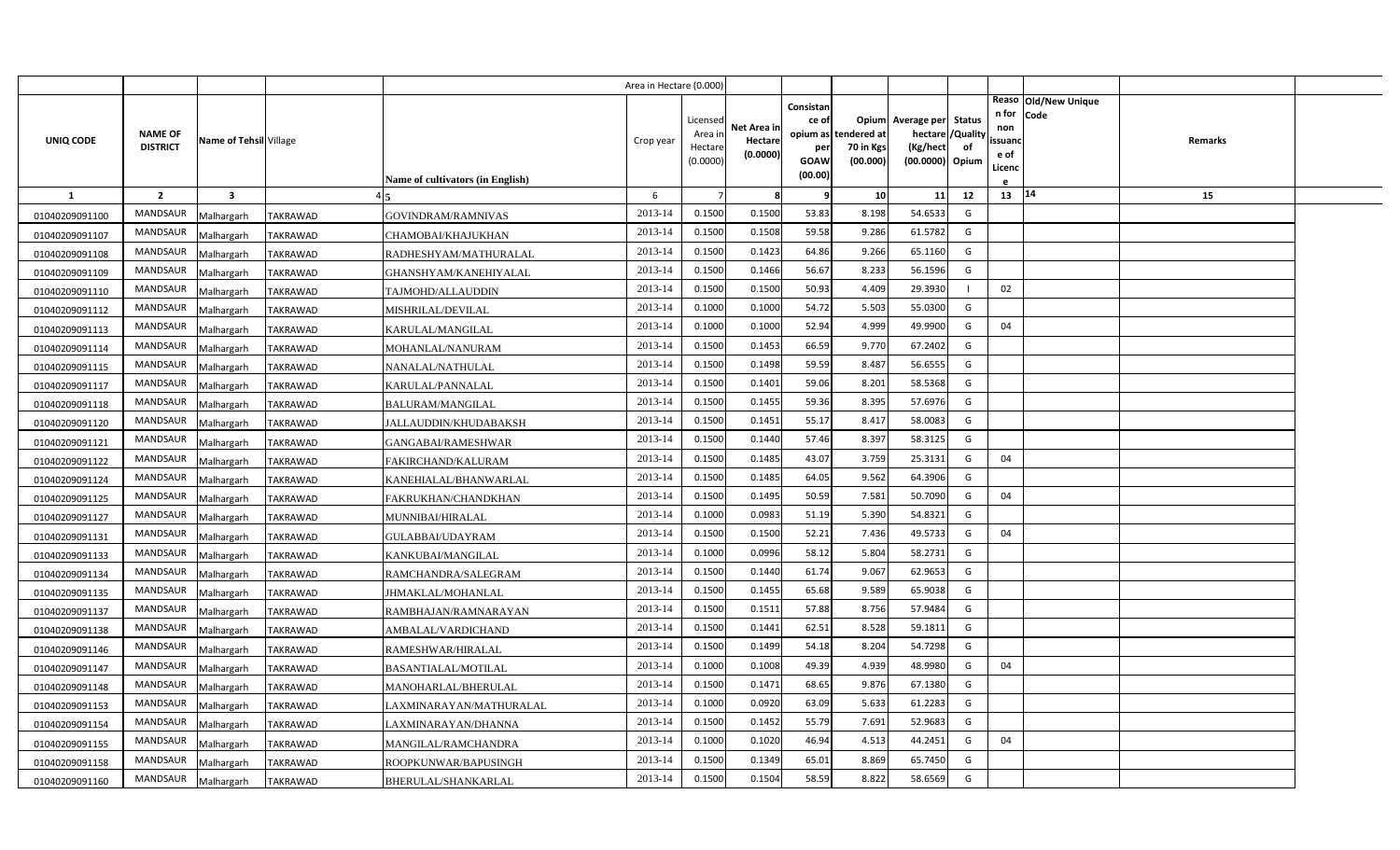|                |                 |                         |                 |                                         | Area in Hectare (0.000) |                    |                        |                    |                       |                              |          |               |                              |         |  |
|----------------|-----------------|-------------------------|-----------------|-----------------------------------------|-------------------------|--------------------|------------------------|--------------------|-----------------------|------------------------------|----------|---------------|------------------------------|---------|--|
|                |                 |                         |                 |                                         |                         | Licensed           |                        | Consistan<br>ce of |                       | Opium Average per Status     |          | n for         | Reaso Old/New Unique<br>Code |         |  |
| UNIQ CODE      | <b>NAME OF</b>  | Name of Tehsil Village  |                 |                                         | Crop year               | Area ir            | Net Area ir<br>Hectare | opium as           | tendered at           | hectare                      | /Quality | non<br>ssuand |                              | Remarks |  |
|                | <b>DISTRICT</b> |                         |                 |                                         |                         | Hectar<br>(0.0000) | (0.0000)               | per<br>GOAW        | 70 in Kgs<br>(00.000) | (Kg/hect)<br>(00.0000) Opium | of       | e of          |                              |         |  |
|                |                 |                         |                 | <b>Name of cultivators (in English)</b> |                         |                    |                        | (00.00)            |                       |                              |          | Licenc        |                              |         |  |
| $\mathbf{1}$   | $\overline{2}$  | $\overline{\mathbf{3}}$ |                 |                                         | 6                       |                    | 8                      | 9                  | 10                    | 11                           | 12       | 13 14         |                              | 15      |  |
| 01040209091161 | <b>MANDSAUR</b> | Malhargarh              | <b>TAKRAWAD</b> | SURAJBAI/DEVILAL                        | 2013-14                 | 0.1500             | 0.1446                 | 57.82              | 7.954                 | 55.0069                      | G        |               |                              |         |  |
| 01040209091156 | MANDSAUR        | Malhargarh              | <b>TAKRAWAD</b> | <b>BHERULAL/RATANBHIL</b>               | 2013-14                 | 0.1500             | 0.1502                 | 47.39              | 6.377                 | 42.4567                      | G        | 04            |                              |         |  |
| 01040209091163 | <b>MANDSAUR</b> | Malhargarh              | <b>TAKRAWAD</b> | BHAGATRAM/RAMNARAYAN                    | 2013-14                 | 0.1000             | 0.0992                 | 50.77              | 4.983                 | 50.2319                      | G        | 04            |                              |         |  |
| 01040209091164 | <b>MANDSAUR</b> | Malhargarh              | <b>TAKRAWAD</b> | TORIRAM/KANEHIYALAL                     | 2013-14                 | 0.1500             | 0.1168                 | 57.55              | 6.561                 | 56.1729                      | G        |               |                              |         |  |
| 01040209091166 | MANDSAUR        | Malhargarh              | TAKRAWAD        | BHERULAL/KISHANLAL                      | 2013-14                 | 0.1000             | 0.1026                 | 44.10              | 4.309                 | 41.9981                      | G        | 04            |                              |         |  |
| 01040209091167 | <b>MANDSAUR</b> | Malhargarh              | TAKRAWAD        | ALLAUDDIN/FAKIRA                        | 2013-14                 | 0.1000             | 0.1000                 | 56.45              | 5.637                 | 56.3700                      | G        |               |                              |         |  |
| 01040209091168 | MANDSAUR        | Malhargarh              | <b>TAKRAWAD</b> | CHENRAM/BAGDULAL                        | 2013-14                 | 0.1000             | 0.1013                 | 52.04              | 4.832                 | 47.6999                      | G        | 04            |                              |         |  |
| 01040209091169 | <b>MANDSAUR</b> | Malhargarh              | <b>TAKRAWAD</b> | RAMLAL/PRABHULAL                        | 2013-14                 | 0.1500             | 0.1520                 | 55.27              | 7.856                 | 51.6842                      | G        |               |                              |         |  |
| 01040209091170 | MANDSAUR        | Malhargarh              | TAKRAWAD        | DEVILAL/PYARCHAND                       | 2013-14                 | 0.1500             | 0.1497                 | 49.42              | 6.884                 | 45.9853                      | G        | 04            |                              |         |  |
| 01040209091172 | MANDSAUR        | Malhargarh              | <b>TAKRAWAD</b> | SARASWATIBAI/NANURAM                    | 2013-14                 | 0.1500             | 0.1500                 | 60.85              | 9.397                 | 62.6467                      | G        |               |                              |         |  |
| 01040209091174 | MANDSAUR        | Malhargarh              | <b>TAKRAWAD</b> | KALAWANTIBAI/RAMBHAJAN                  | 2013-14                 | 0.1500             | 0.1505                 | 60.88              | 8.888                 | 59.0565                      | G        |               |                              |         |  |
| 01040209091175 | MANDSAUR        | Malhargarh              | <b>TAKRAWAD</b> | KALSUM BI/AKBARSHAH                     | 2013-14                 | 0.1000             | 0.0990                 | 46.25              | 4.744                 | 47.9190                      |          | 02            |                              |         |  |
| 01040209091177 | <b>MANDSAUR</b> | Malhargarh              | TAKRAWAD        | KAILASHCHANDRA/FAKIRCHAND               | 2013-14                 | 0.1000             | 0.1004                 | 45.43              | 4.517                 | 44.9900                      | G        | 04            |                              |         |  |
| 01040209091178 | MANDSAUR        | Malhargarh              | <b>TAKRAWAD</b> | <b>MADHU/BHUVAN</b>                     | 2013-14                 | 0.1500             | 0.1449                 | 58.09              | 8.041                 | 55.4934                      | G        |               |                              |         |  |
| 01040209091179 | MANDSAUR        | Malhargarh              | <b>TAKRAWAD</b> | GAFURANBAI/MUNIRSHAH                    | 2013-14                 | 0.1000             | 0.0971                 | 50.01              | 4.551                 | 46.8692                      | G        | 04            |                              |         |  |
| 01040209091180 | MANDSAUR        | Malhargarh              | TAKRAWAD        | JAMNALAL/RATANLAL                       | 2013-14                 | 0.1500             | 0.1490                 | 62.22              | 9.422                 | 63.2349                      | G        |               |                              |         |  |
| 01040209091183 | MANDSAUR        | Malhargarh              | <b>TAKRAWAD</b> | JAGDISH/DHAPUBAI                        | 2013-14                 | 0.1500             | 0.1502                 | 51.53              | 7.273                 | 48.4221                      | G        | 04            |                              |         |  |
| 01040209091187 | MANDSAUR        | Malhargarh              | TAKRAWAD        | MADHAV/NATHU                            | 2013-14                 | 0.1000             | 0.0949                 | 66.92              | 6.482                 | 68.3035                      | G        |               |                              |         |  |
| 01040209091188 | MANDSAUR        | Malhargarh              | TAKRAWAD        | BHAGWANSINGH/BHANWARSINGH               | 2013-14                 | 0.1500             | 0.0816                 | 43.49              | 3.343                 | 40.9680                      |          | 02            |                              |         |  |
| 01040209091189 | MANDSAUR        | Malhargarh              | TAKRAWAD        | RAJKUNWARBAI/BHARATSINGH                | 2013-14                 | 0.1000             | 0.0990                 | 58.28              | 6.044                 | 61.0505                      | G        |               |                              |         |  |
| 01040209091190 | MANDSAUR        | Malhargarh              | TAKRAWAD        | <b>BHERULAL/DHANNA</b>                  | 2013-14                 | 0.1500             | 0.1453                 | 55.20              | 7.941                 | 54.6524                      | G        |               |                              |         |  |
| 01040209091193 | MANDSAUR        | Malhargarh              | TAKRAWAD        | BALURAM/UDAYRAM                         | 2013-14                 | 0.1500             | 0.1500                 | 50.43              | 7.456                 | 49.7067                      | G        | 04            |                              |         |  |
| 01040209091199 | MANDSAUR        | Malhargarh              | TAKRAWAD        | KACHRU/LAXMAN NAYAK                     | 2013-14                 | 0.1500             | 0.1508                 | 58.03              | 8.456                 | 56.0743                      | G        |               |                              |         |  |
| 01040209091201 | MANDSAUR        | Malhargarh              | TAKRAWAD        | OMPRAKASH/DEVRAM                        | 2013-14                 | 0.1500             | 0.1458                 | 48.47              | 7.174                 | 49.2044                      | G        | 04            |                              |         |  |
| 01040209091204 | MANDSAUR        | Malhargarh              | TAKRAWAD        | RAMDAYAL/BAGDULAL                       | 2013-14                 | 0.1500             | 0.1460                 | 61.06              | 9.037                 | 61.8973                      | G        |               |                              |         |  |
| 01040209091205 | MANDSAUR        | Malhargarh              | TAKRAWAD        | ASHOKKUMAR/BASANTILAL                   | 2013-14                 | 0.1500             | 0.1505                 | 50.04              | 7.513                 | 49.9203                      | G        | 04            |                              |         |  |
| 01040209091207 | MANDSAUR        | Malhargarh              | TAKRAWAD        | <b>BABULAL/BAGDIRAM</b>                 | 2013-14                 | 0.1500             | 0.1420                 | 55.50              | 5.859                 | 41.2606                      | G        | 04            |                              |         |  |
| 01040209091210 | MANDSAUR        | Malhargarh              | TAKRAWAD        | BALARAM/BHANWARLAL                      | 2013-14                 | 0.1000             | 0.0973                 | 56.76              | 5.068                 | 52.0863                      | G        |               |                              |         |  |
| 01040209091211 | MANDSAUR        | Malhargarh              | <b>TAKRAWAD</b> | MAHENDRAKUMAR/MEHTABBAI                 | 2013-14                 | 0.1500             | 0.1503                 | 54.21              | 8.108                 | 53.9454                      | G        |               |                              |         |  |
| 01040209091079 | <b>MANDSAUR</b> | Malhargarh              | TAKRAWAD        | MEHRUNBI/ALLANUR                        | 2013-14                 | 0.1000             | 0.1004                 | 46.26              | 4.025                 | 40.0896                      | G        | 04            |                              |         |  |
| 01040209091213 | MANDSAUR        | Malhargarh              | <b>TAKRAWAD</b> | BHAGATRAM/KISHANLAL                     | 2013-14                 | 0.1500             | 0.1507                 | 49.65              | 7.646                 | 50.7366                      | G        | 04            |                              |         |  |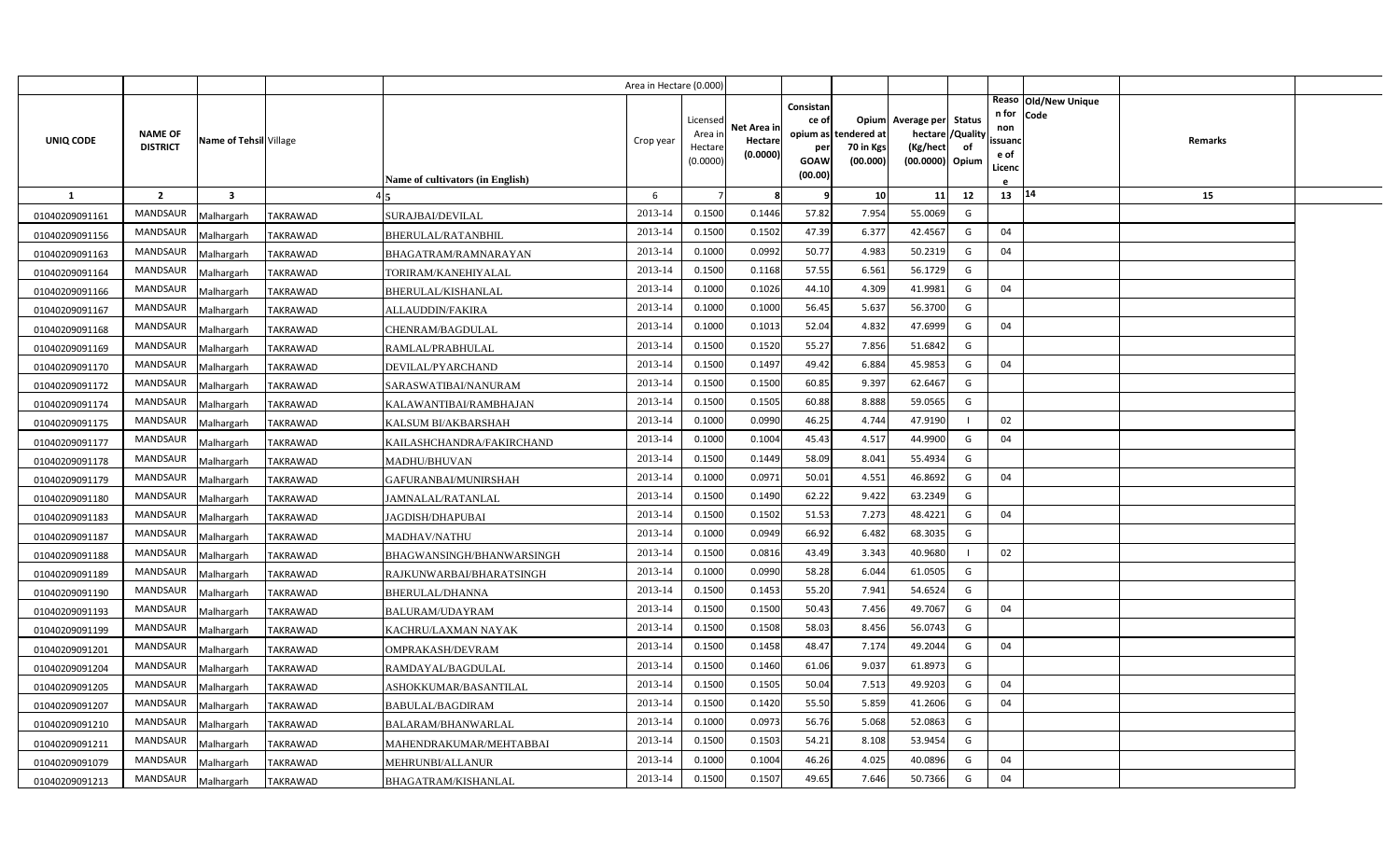|                |                                   |                         |                                           | Area in Hectare (0.000) |                                            |                                    |                                                     |                                               |                                                                    |                |                                          |                              |                |  |
|----------------|-----------------------------------|-------------------------|-------------------------------------------|-------------------------|--------------------------------------------|------------------------------------|-----------------------------------------------------|-----------------------------------------------|--------------------------------------------------------------------|----------------|------------------------------------------|------------------------------|----------------|--|
| UNIQ CODE      | <b>NAME OF</b><br><b>DISTRICT</b> | Name of Tehsil Village  | <b>Name of cultivators (in English)</b>   | Crop year               | Licensed<br>Area in<br>Hectare<br>(0.0000) | Net Area in<br>Hectare<br>(0.0000) | Consistan<br>ce of<br>per<br><b>GOAW</b><br>(00.00) | opium as tendered at<br>70 in Kgs<br>(00.000) | Opium Average per Status<br>hectare<br>(Kg/hect<br>(00.0000) Opium | /Quality<br>of | n for<br>non<br>ssuand<br>e of<br>Licenc | Reaso Old/New Unique<br>Code | <b>Remarks</b> |  |
| <b>1</b>       | $\overline{2}$                    | $\overline{\mathbf{3}}$ |                                           | 6                       |                                            | 8                                  | 9                                                   | 10                                            | 11                                                                 | 12             | 13 14                                    |                              | 15             |  |
| 01040209091215 | <b>MANDSAUR</b>                   | Malhargarh              | <b>TAKRAWAD</b><br>SHRIRAM/ONKARLAL       | 2013-14                 | 0.1500                                     | 0.1033                             | 67.49                                               | 6.701                                         | 64.8693                                                            | G              |                                          |                              |                |  |
| 01040209091217 | MANDSAUR                          | Malhargarh              | <b>TAKRAWAD</b><br><b>BAGDURAM/DHANNA</b> | 2013-14                 | 0.1500                                     | 0.1475                             | 52.76                                               | 7.522                                         | 50.9966                                                            | G              | 04                                       |                              |                |  |
| 01040209091088 | MANDSAUR                          | Malhargarh              | <b>TAKRAWAD</b><br>MANKUNWAR/KASHIRAM     | 2013-14                 | 0.1500                                     | 0.1476                             | 59.29                                               | 8.936                                         | 60.5420                                                            | G              |                                          |                              |                |  |
| 01040209091197 | <b>MANDSAUR</b>                   | Malhargarh              | <b>TAKRAWAD</b><br>RAMBKSH/BHNAWARLAL     | 2013-14                 | 0.1500                                     | 0.1485                             | 53.24                                               | 8.252                                         | 55.5690                                                            | G              |                                          |                              |                |  |
| 01040209091015 | <b>MANDSAUR</b>                   | Malhargarh              | <b>TAKRAWAD</b><br><b>JAGDISH/DEVRAM</b>  | 2013-14                 | 0.1000                                     | 0.0992                             | 50.95                                               | 4.760                                         | 47.9839                                                            | G              | 04                                       |                              |                |  |
| 01040209091034 | <b>MANDSAUR</b>                   | Malhargarh              | TAKRAWAD<br>KANWARLAL/BHUVANIRAM          | 2013-14                 | 0.1500                                     | 0.1482                             | 59.41                                               | 8.597                                         | 58.0094                                                            | G              |                                          |                              |                |  |
| 01040209091060 | <b>MANDSAUR</b>                   | Malhargarh              | TAKRAWAD<br>PHOOLKUNWARBAI/DULICHAND      | 2013-14                 | 0.1500                                     | 0.1422                             | 56.59                                               | 7.753                                         | 54.5218                                                            | G              |                                          |                              |                |  |
| 01040209091203 | <b>MANDSAUR</b>                   | Malhargarh              | <b>TAKRAWAD</b><br>BHANWARLAL/BHERULAL    | 2013-14                 | 0.1500                                     | 0.1497                             | 55.81                                               | 7.319                                         | 48.8911                                                            | G              | 04                                       |                              |                |  |
| 01040209091218 | <b>MANDSAUR</b>                   | Malhargarh              | TAKRAWAD<br>CHAGANLAL/BAGDURAM            | 2013-14                 | 0.1500                                     | 0.1515                             | 54.81                                               | 8.214                                         | 54.2178                                                            | G              |                                          |                              |                |  |
| 01040209091083 | <b>MANDSAUR</b>                   | Malhargarh              | TAKRAWAD<br>LILADHAR/KACHRU               | 2013-14                 | 0.1000                                     | 0.1007                             | 44.56                                               | 3.819                                         | 37.9245                                                            | G              | 04                                       |                              |                |  |
| 01040209091191 | <b>MANDSAUR</b>                   | Malhargarh              | TAKRAWAD<br>KANEHIYALAL/BAGDU             | 2013-14                 | 0.1500                                     | 0.1483                             | 51.07                                               | 7.675                                         | 51.7532                                                            | G              |                                          |                              |                |  |
| 01040209091222 | <b>MANDSAUR</b>                   | Malhargarh              | TAKRAWAD<br>RAMBHJAN/ONKARLAL             | 2013-14                 | 0.1500                                     | 0.1365                             | 66.28                                               | 8.721                                         | 63.8901                                                            | G              |                                          |                              |                |  |
| 01040209091224 | <b>MANDSAUR</b>                   | Malhargarh              | TAKRAWAD<br>BAPULAL/NATHULAL              | 2013-14                 | 0.1500                                     | 0.1462                             | 61.68                                               | 8.723                                         | 59.6648                                                            | G              |                                          |                              |                |  |
| 01040209091225 | <b>MANDSAUR</b>                   | Malhargarh              | TAKRAWAD<br>DINESHCHANDRA/SHRIRAM         | 2013-14                 | 0.1500                                     | 0.1453                             | 64.30                                               | 8.726                                         | 60.0551                                                            | G              |                                          |                              |                |  |
| 01040209091226 | MANDSAUR                          | Malhargarh              | TAKRAWAD<br>PURALAL/KANEHIYALAL           | 2013-14                 | 0.1500                                     | 0.1488                             | 66.58                                               | 8.808                                         | 59.1935                                                            | G              |                                          |                              |                |  |
| 01040209091227 | <b>MANDSAUR</b>                   | Malhargarh              | TAKRAWAD<br>RAHMANSHAH/NOORSHAH           | 2013-14                 | 0.1500                                     | 0.1503                             | 54.37                                               | 8.295                                         | 55.1896                                                            | G              |                                          |                              |                |  |
| 01040209091051 | <b>MANDSAUR</b>                   | Malhargarh              | <b>TAKRAWAD</b><br>LAXMINARAYAN/CHAMPALAL | 2013-14                 | 0.1000                                     | 0.1008                             | 57.24                                               | 5.528                                         | 54.8413                                                            | G              |                                          |                              |                |  |
| 01040209091209 | <b>MANDSAUR</b>                   | Malhargarh              | TAKRAWAD<br>MANGILAL/KASHIRAM             | 2013-14                 | 0.1500                                     | 0.1505                             | 61.40                                               | 8.350                                         | 55.4817                                                            | G              |                                          |                              |                |  |
| 01040209091176 | <b>MANDSAUR</b>                   | Malhargarh              | TAKRAWAD<br>LAXMINARAYAN/BHANWARLAL       | 2013-14                 | 0.1500                                     | 0.1440                             | 54.41                                               | 5.775                                         | 40.1042                                                            | G              | 04                                       |                              |                |  |
| 01040209091229 | <b>MANDSAUR</b>                   | Malhargarh              | TAKRAWAD<br>MANOHARLAL/RAMCHANDRA         | 2013-14                 | 0.1500                                     | 0.0800                             | 59.32                                               | 4.779                                         | 59.7375                                                            | G              |                                          |                              |                |  |
| 01040209091230 | <b>MANDSAUR</b>                   | Malhargarh              | TAKRAWAD<br>VIDYABAI/HARIPRASAD           | 2013-14                 | 0.1500                                     | 0.1500                             | 56.96                                               | 8.267                                         | 55.1133                                                            | G              |                                          |                              |                |  |
| 01040209091185 | <b>MANDSAUR</b>                   | Malhargarh              | TAKRAWAD<br>SUGNABAI/MOHANLAL             | 2013-14                 | 0.1500                                     | 0.1494                             | 56.27                                               | 8.111                                         | 54.2905                                                            | G              |                                          |                              |                |  |
| 01040209091231 | <b>MANDSAUR</b>                   | Malhargarh              | TAKRAWAD<br>RAMPRASAD/KESHURAM            | 2013-14                 | 0.1500                                     | 0.0585                             | 63.49                                               | 3.864                                         | 66.0513                                                            | G              |                                          |                              |                |  |
| 01040209091232 | <b>MANDSAUR</b>                   | Malhargarh              | TAKRAWAD<br>JANKILAL/BHULIBAI/BANSHILAL   | 2013-14                 | 0.1500                                     | 0.1514                             | 57.05                                               | 9.226                                         | 60.9379                                                            | G              |                                          |                              |                |  |
| 01040209091132 | <b>MANDSAUR</b>                   | Malhargarh              | <b>TAKRAWAD</b><br>RAMESH/LAXMINARAYAN    | 2013-14                 | 0.1500                                     | 0.1424                             | 50.53                                               | 7.478                                         | 52.5140                                                            | G              |                                          |                              |                |  |
| 01040209091198 | <b>MANDSAUR</b>                   | Malhargarh              | <b>TAKRAWAD</b><br>RAFIKMOHD./VALIMOHD    | 2013-14                 | 0.1000                                     | 0.1012                             | 54.91                                               | 4.761                                         | 47.0455                                                            | G              | 04                                       |                              |                |  |
| 01040209091020 | <b>MANDSAUR</b>                   | Malhargarh              | TAKRAWAD<br>BHERULAL/BAPULAL              | 2013-14                 | 0.1500                                     | 0.1202                             | 54.18                                               | 5.913                                         | 49.1930                                                            | G              | 04                                       |                              |                |  |
| 01040209091173 | MANDSAUR                          | Malhargarh              | TAKRAWAD<br>BHAGWATILAL/BAKHTRAM          | 2013-14                 | 0.1000                                     | 0.1020                             | 48.97                                               | 4.449                                         | 43.6176                                                            | G              | 04                                       |                              |                |  |
| 01040209091145 | <b>MANDSAUR</b>                   | Malhargarh              | TAKRAWAD<br>SURESHCHANDRA/BHANWARLAL      | 2013-14                 | 0.1500                                     | 0.1440                             | 52.36                                               | 7.585                                         | 52.6736                                                            | G              |                                          |                              |                |  |
| 01040209091233 | <b>MANDSAUR</b>                   | Malhargarh              | TAKRAWAD<br>RAMGOPAL/PYARCHAND            | 2013-14                 | 0.1500                                     | 0.1474                             | 52.07                                               | 7.788                                         | 52.8358                                                            | G              |                                          |                              |                |  |
| 01040209091044 | MANDSAUR                          | Malhargarh              | <b>TAKRAWAD</b><br>BANSHILAL/LAXMINARAYAN | 2013-14                 | 0.1500                                     | 0.1521                             | 53.98                                               | 8.074                                         | 53.0835                                                            | G              |                                          |                              |                |  |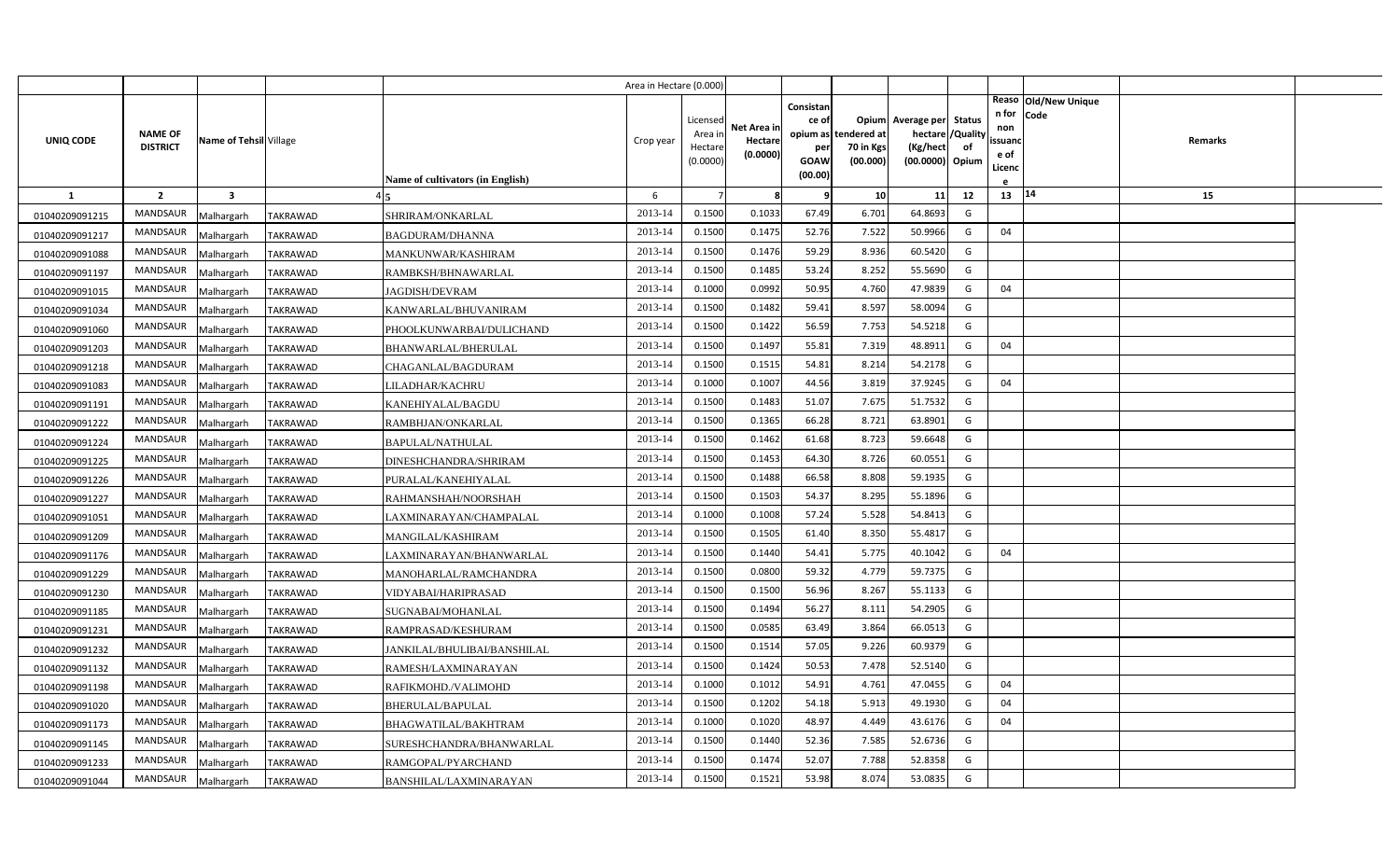|                |                                   |                         |                     |                                    | Area in Hectare (0.000 |                   |             |                 |                          |                          |                |                |                      |         |  |
|----------------|-----------------------------------|-------------------------|---------------------|------------------------------------|------------------------|-------------------|-------------|-----------------|--------------------------|--------------------------|----------------|----------------|----------------------|---------|--|
|                |                                   |                         |                     |                                    |                        |                   |             | Consistan       |                          |                          |                |                | Reaso Old/New Unique |         |  |
|                |                                   |                         |                     |                                    |                        | Licensec          | Net Area ir | ce of           |                          | Opium Average per Status |                | n for<br>non   | Code                 |         |  |
| UNIQ CODE      | <b>NAME OF</b><br><b>DISTRICT</b> | Name of Tehsil Village  |                     |                                    | Crop year              | Area ir<br>Hectar | Hectare     | opium as<br>per | tendered at<br>70 in Kgs | hectare<br>(Kg/hect      | /Quality<br>of | ssuand         |                      | Remarks |  |
|                |                                   |                         |                     |                                    |                        | (0.0000)          | (0.0000)    | GOAW            | (00.000)                 | (00.0000) Opium          |                | e of<br>Licenc |                      |         |  |
|                |                                   |                         |                     | Name of cultivators (in English)   |                        |                   |             | (00.00)         |                          |                          |                |                |                      |         |  |
| $\mathbf{1}$   | $\overline{2}$                    | $\overline{\mathbf{3}}$ |                     |                                    | 6                      |                   | 8           | 9               | 10                       | 11                       | 12             | 13 14          |                      | 15      |  |
| 01040209091234 | <b>MANDSAUR</b>                   | Malhargarh              | <b>TAKRAWAD</b>     | ISHAKMOHAMMAD/MOHAMMAD HUSSAIN MAN | 2013-14                | 0.1000            | 0.1000      | 54.31           | 5.757                    | 57.5700                  | G              |                |                      |         |  |
| 01040209091009 | MANDSAUR                          | Malhargarh              | <b>TAKRAWAD</b>     | RAJIBAI/JAGANNATH                  | 2013-14                | 0.1500            | 0.1439      | 56.10           | 8.078                    | 56.1362                  | G              |                |                      |         |  |
| 01040209091235 | <b>MANDSAUR</b>                   | Malhargarh              | <b>TAKRAWAD</b>     | PIRBAKSH/NOORKHAN                  | 2013-14                | 0.1500            | 0.1466      | 52.01           | 8.284                    | 56.5075                  | G              |                |                      |         |  |
| 01040209019021 | <b>MANDSAUR</b>                   | Malhargarh              | <b>MANASA KHURD</b> | AMBALAL/MOHANLAL                   | 2013-14                | 0.1000            | 0.1008      | 55.82           | 6.164                    | 61.1508                  | G              |                |                      |         |  |
| 01040209019025 | MANDSAUR                          | Malhargarh              | <b>MANASA KHURD</b> | ASHOK KUMAR/SOHANLAL               | 2013-14                | 0.1500            | 0.1394      | 58.71           | 9.310                    | 66.7862                  | G              |                |                      |         |  |
| 01040209019003 | <b>MANDSAUR</b>                   | Malhargarh              | <b>MANASA KHURD</b> | MOHANLAL/NATHULAL                  | 2013-14                | 0.1500            | 0.1500      | 62.44           | 9.366                    | 62.4400                  | G              |                |                      |         |  |
| 01040209019036 | MANDSAUR                          | Malhargarh              | MANASA KHURD        | BABULAL/BHANWARLAL                 | 2013-14                | 0.1500            | 0.1537      | 58.28           | 9.575                    | 62.2967                  | G              |                |                      |         |  |
| 01040209019014 | MANDSAUR                          | Malhargarh              | <b>MANASA KHURD</b> | GAJRAJSINGH/KISHANSINGH            | 2013-14                | 0.1500            | 0.1513      | 57.53           | 2.498                    | 16.5102                  | G              | 04             |                      |         |  |
| 01040209019017 | <b>MANDSAUR</b>                   | Malhargarh              | MANASA KHURD        | HANSKUNWAR/MAHENDRASINGH           | 2013-14                | 0.1500            | 0.1239      | 47.77           | 6.551                    | 52.8733                  | G              |                |                      |         |  |
| 01040209020001 | MANDSAUR                          | Malhargarh              | MOLIYAKHEDI         | KANWARLAL/GABBU                    | 2013-14                | 0.1000            | 0.1000      | 60.12           | 6.639                    | 66.3900                  | G              |                |                      |         |  |
| 01040209020002 | <b>MANDSAUR</b>                   | Malhargarh              | MOLIYAKHEDI         | SHANKARLAL/NAGGAJI                 | 2013-14                | 0.1000            | 0.0960      | 58.93           | 6.196                    | 64.5417                  | G              |                |                      |         |  |
| 01040209020003 | <b>MANDSAUR</b>                   | Malhargarh              | MOLIYAKHEDI         | <b>KANKUBAI/LALURAM</b>            | 2013-14                | 0.1000            | 0.0992      | 61.89           | 6.543                    | 65.9577                  | G              |                |                      |         |  |
| 01040209020005 | <b>MANDSAUR</b>                   | Malhargarh              | MOLIYAKHEDI         | GHASI/GORDHAN                      | 2013-14                | 0.1000            | 0.1014      | 57.74           | 6.393                    | 63.0473                  | G              |                |                      |         |  |
| 01040209020008 | <b>MANDSAUR</b>                   | Malhargarh              | MOLIYAKHEDI         | PRAHLADSINGH/ANTARSINGH            | 2013-14                | 0.1000            | 0.0925      | 58.15           | 5.773                    | 62.4108                  | G              |                |                      |         |  |
| 01040209020011 | <b>MANDSAUR</b>                   | Malhargarh              | MOLIYAKHEDI         | SITABAI/RANGLAL @ GOKUL            | 2013-14                | 0.1500            | 0.1512      | 61.12           | 10.364                   | 68.5450                  | G              |                |                      |         |  |
| 01040209020012 | <b>MANDSAUR</b>                   | Malhargarh              | MOLIYAKHEDI         | <b>BHANWARLAL/NAGJI</b>            | 2013-14                | 0.1500            | 0.1480      | 65.09           | 10.331                   | 69.8041                  | G              |                |                      |         |  |
| 01040209020014 | <b>MANDSAUR</b>                   | Malhargarh              | MOLIYAKHEDI         | TEKCHAND/GORDHAN                   | 2013-14                | 0.1500            | 0.1517      | 54.93           | 9.142                    | 60.2637                  | G              |                |                      |         |  |
| 01040209020015 | <b>MANDSAUR</b>                   | Malhargarh              | MOLIYAKHEDI         | <b>GITABAI/SHANTILAL</b>           | 2013-14                | 0.1500            | 0.1518      | 60.56           | 9.767                    | 64.3412                  | G              |                |                      |         |  |
| 01040209020016 | MANDSAUR                          | Malhargarh              | MOLIYAKHEDI         | RAMESHCHANDRA/MANNALAL             | 2013-14                | 0.1000            | 0.0990      | 60.31           | 6.057                    | 61.1818                  | G              |                |                      |         |  |
| 01040209020017 | MANDSAUR                          | Malhargarh              | MOLIYAKHEDI         | RAMCHANDRA/TEKCHAND                | 2013-14                | 0.1000            | 0.1008      | 55.50           | 5.859                    | 58.1250                  | G              |                |                      |         |  |
| 01040209020018 | MANDSAUR                          | Malhargarh              | MOLIYAKHEDI         | <b>BANSHILAL/DEVA</b>              | 2013-14                | 0.1000            | 0.1015      | 58.57           | 6.426                    | 63.3103                  | G              |                |                      |         |  |
| 01040209020025 | MANDSAUR                          | Malhargarh              | MOLIYAKHEDI         | RAMESHCHANDRA/TEKCHAND/HUDIBAI     | 2013-14                | 0.1000            | 0.0954      | 55.79           | 5.675                    | 59.4864                  | G              |                |                      |         |  |
| 01040209020026 | MANDSAUR                          | Malhargarh              | MOLIYAKHEDI         | OMPRAKASH/PRABHULAL                | 2013-14                | 0.1500            | 0.1480      | 58.62           | 9.270                    | 62.6351                  | G              |                |                      |         |  |
| 01040209020029 | MANDSAUR                          | Malhargarh              | MOLIYAKHEDI         | JAGDISHCHAND/RANGLAL               | 2013-14                | 0.1000            | 0.1007      | 57.43           | 6.137                    | 60.9434                  | G              |                |                      |         |  |
| 01040209020031 | MANDSAUR                          | Malhargarh              | MOLIYAKHEDI         | <b>MANGILAL/GHASI</b>              | 2013-14                | 0.1000            | 0.1008      | 63.19           | 6.987                    | 69.3155                  | G              |                |                      |         |  |
| 01040209020033 | MANDSAUR                          | Malhargarh              | MOLIYAKHEDI         | SHOBHARAM/RATANLAL                 | 2013-14                | 0.1500            | 0.1480      | 58.11           | 9.729                    | 65.7365                  | G              |                |                      |         |  |
| 01040209020037 | MANDSAUR                          | Malhargarh              | MOLIYAKHEDI         | VAKTARSINGH/MANOHARSINGH           | 2013-14                | 0.1500            | 0.1485      | 56.72           | 9.156                    | 61.6566                  | G              |                |                      |         |  |
| 01040209020038 | MANDSAUR                          | Malhargarh              | MOLIYAKHEDI         | GOPAL/BHAGIRATH JAT                | 2013-14                | 0.1000            | 0.1000      | 55.10           | 6.092                    | 60.9200                  | G              |                |                      |         |  |
| 01040209020040 | MANDSAUR                          | Malhargarh              | MOLIYAKHEDI         | JAGDISH/PRATHVIRAJ (PARTHA)        | 2013-14                | 0.1500            | 0.1480      | 55.54           | 9.069                    | 61.2770                  | G              |                |                      |         |  |
| 01040209020043 | MANDSAUR                          | Malhargarh              | MOLIYAKHEDI         | PRAHLAD/TEKCHAND                   | 2013-14                | 0.1000            | 0.0990      | 57.73           | 6.284                    | 63.4747                  | G              |                |                      |         |  |
| 01040209020045 | MANDSAUR                          | Malhargarh              | MOLIYAKHEDI         | ANSIBAI/VARDICHAND                 | 2013-14                | 0.1500            | 0.1505      | 62.19           | 10.190                   | 67.7076                  | G              |                |                      |         |  |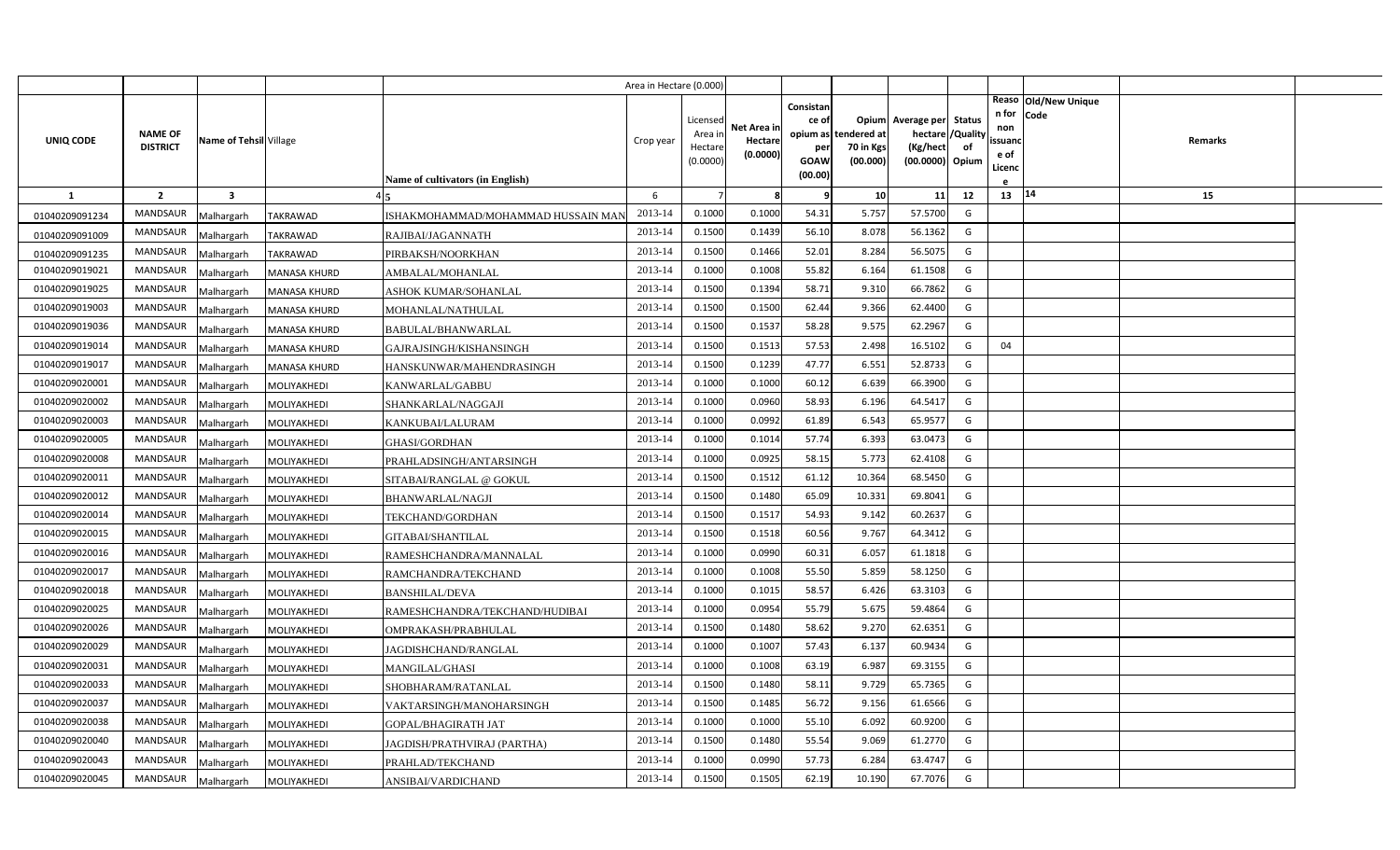|                |                                   |                        |                                         |                                  | Area in Hectare (0.000) |                                            |                                    |                                                     |                                               |                                                                    |                |                                          |                              |                 |  |
|----------------|-----------------------------------|------------------------|-----------------------------------------|----------------------------------|-------------------------|--------------------------------------------|------------------------------------|-----------------------------------------------------|-----------------------------------------------|--------------------------------------------------------------------|----------------|------------------------------------------|------------------------------|-----------------|--|
| UNIQ CODE      | <b>NAME OF</b><br><b>DISTRICT</b> | Name of Tehsil Village |                                         | Name of cultivators (in English) | Crop year               | Licensed<br>Area in<br>Hectare<br>(0.0000) | Net Area in<br>Hectare<br>(0.0000) | Consistan<br>ce of<br>per<br><b>GOAW</b><br>(00.00) | opium as tendered at<br>70 in Kgs<br>(00.000) | Opium Average per Status<br>hectare<br>(Kg/hect<br>(00.0000) Opium | /Quality<br>of | n for<br>non<br>ssuand<br>e of<br>Licenc | Reaso Old/New Unique<br>Code | <b>Remarks</b>  |  |
| <b>1</b>       | $\overline{2}$                    | 3                      |                                         |                                  | 6                       |                                            | 8                                  | 9                                                   | 10                                            | 11                                                                 | 12             | 13 14                                    |                              | 15              |  |
| 01040209020049 | <b>MANDSAUR</b>                   | Malhargarh             | MOLIYAKHEDI                             | RAMKUNWARBAI/PARWATSINGH         | 2013-14                 | 0.1000                                     | 0.1008                             | 56.93                                               | 6.214                                         | 61.6468                                                            | G              |                                          |                              |                 |  |
| 01040209020050 | <b>MANDSAUR</b>                   | Malhargarh             | MOLIYAKHEDI                             | DASHRATHSINGH/BAHADUR            | 2013-14                 | 0.1500                                     | 0.1480                             | 58.35                                               | 9.636                                         | 65.1081                                                            | G              |                                          |                              |                 |  |
| 01040209020051 | <b>MANDSAUR</b>                   | Malhargarh             | MOLIYAKHEDI                             | JAGDISHCHAND/KANWARLAL           | 2013-14                 | 0.1500                                     | 0.1495                             | 60.19                                               | 9.966                                         | 66.6622                                                            | G              |                                          |                              |                 |  |
| 01040209020052 | <b>MANDSAUR</b>                   | Malhargarh             | MOLIYAKHEDI<br>MOTYABAI/NAGGAJI         |                                  | 2013-14                 | 0.1500                                     | 0.1480                             | 64.48                                               | 10.243                                        | 69.2095                                                            | G              |                                          |                              |                 |  |
| 01040209020059 | <b>MANDSAUR</b>                   | Malhargarh             | MOLIYAKHEDI                             | SHASHIKANT/AMBALAL               | 2013-14                 | 0.1000                                     | 0.0988                             | 60.01                                               | 6.224                                         | 62.9960                                                            | G              |                                          |                              |                 |  |
| 01040209020053 | <b>MANDSAUR</b>                   | Malhargarh             | MOLIYAKHEDI<br>GOVINDRAM/JETRAM         |                                  | 2013-14                 | 0.1500                                     | 0.1518                             | 57.28                                               | 9.345                                         | 61.5613                                                            | G              |                                          |                              |                 |  |
| 01040209020061 | <b>MANDSAUR</b>                   | Malhargarh             | MOLIYAKHEDI                             | KESHARSINGH/NAHARSINGH           | 2013-14                 | 0.1500                                     | 0.1492                             | 57.75                                               | 9.182                                         | 61.5416                                                            | G              |                                          |                              |                 |  |
| 01040209020041 | <b>MANDSAUR</b>                   | Malhargarh             | MOLIYAKHEDI                             | PRAHLAD/OMPRAKASH                | 2013-14                 | 0.1000                                     | 0.1000                             | 59.40                                               | 6.237                                         | 62.3700                                                            | G              |                                          |                              |                 |  |
| 01040209020062 | <b>MANDSAUR</b>                   | Malhargarh             | MOLIYAKHEDI<br><b>BANSILAL/GUBBU JI</b> |                                  | 2013-14                 | 0.1000                                     | 0.0992                             | 57.52                                               | 5.908                                         | 59.5565                                                            | G              |                                          |                              | TRANSFER/Mundli |  |
| 01040209020022 | <b>MANDSAUR</b>                   | Malhargarh             | MOLIYAKHEDI                             | MANGILAL/PYARCHAND (PYARA)       | 2013-14                 | 0.1000                                     | 0.0986                             | 59.16                                               | 6.263                                         | 63.5193                                                            | G              |                                          |                              |                 |  |
| 01040209086001 | <b>MANDSAUR</b>                   | Malhargarh             | <b>JODHAPIPLIYA</b>                     | SITABAI/LAXMAN/LAXMINARAYAN      | 2013-14                 | 0.1000                                     | 0.1035                             | 44.40                                               | 4.212                                         | 40.6957                                                            | G              | 04                                       |                              |                 |  |
| 01040209086002 | <b>MANDSAUR</b>                   | Malhargarh             | <b>JODHAPIPLIYA</b>                     | MANGILAL/BHERULAL                | 2013-14                 | 0.1000                                     | 0.1007                             | 63.69                                               | 5.969                                         | 59.2751                                                            | G              |                                          |                              |                 |  |
| 01040209086005 | <b>MANDSAUR</b>                   | Malhargarh             | <b>JODHAPIPLIYA</b><br>KARULAL/RAMLAL   |                                  | 2013-14                 | 0.1000                                     |                                    |                                                     |                                               | 0.0000                                                             | F.             |                                          |                              |                 |  |
| 01040209086006 | <b>MANDSAUR</b>                   | Malhargarh             | JODHAPIPLIYA                            | RADHESHYAM/KANIRAM               | 2013-14                 | 0.1000                                     | 0.0968                             | 58.72                                               | 5.553                                         | 57.3657                                                            | G              |                                          |                              |                 |  |
| 01040209086007 | <b>MANDSAUR</b>                   | Malhargarh             | <b>JODHAPIPLIYA</b>                     | NIRBHAYRAM/KANWARLAL             | 2013-14                 | 0.1500                                     | 0.1515                             | 51.28                                               | 7.545                                         | 49.8020                                                            | G              | 04                                       |                              |                 |  |
| 01040209086010 | <b>MANDSAUR</b>                   | Malhargarh             | JODHAPIPLIYA                            | DULERAMDAS/GULABDAS              | 2013-14                 | 0.1000                                     | 0.1000                             | 44.76                                               | 3.811                                         | 38.1100                                                            | G              | 04                                       |                              |                 |  |
| 01040209086012 | MANDSAUR                          | Malhargarh             | <b>JODHAPIPLIYA</b>                     | MANGILAL/KISHANLAL               | 2013-14                 | 0.1000                                     | 0.1014                             | 53.13                                               | 5.161                                         | 50.8974                                                            | G              | 04                                       |                              |                 |  |
| 01040209086013 | <b>MANDSAUR</b>                   | Malhargarh             | <b>JODHAPIPLIYA</b><br>KANEHIYALAL/AMRA |                                  | 2013-14                 | 0.1000                                     | 0.0993                             | 53.05                                               | 5.313                                         | 53.5045                                                            | G              |                                          |                              |                 |  |
| 01040209086015 | <b>MANDSAUR</b>                   | Malhargarh             | <b>JODHAPIPLIYA</b><br>DEVBAI/BAPULAL   |                                  | 2013-14                 | 0.1500                                     | 0.1495                             | 59.33                                               | 8.323                                         | 55.6722                                                            | G              |                                          |                              |                 |  |
| 01040209086016 | <b>MANDSAUR</b>                   | Malhargarh             | <b>JODHAPIPLIYA</b><br>NANURAM/NANDA    |                                  | 2013-14                 | 0.1500                                     | 0.1480                             | 59.32                                               | 8.406                                         | 56.7973                                                            | G              |                                          |                              |                 |  |
| 01040209086017 | <b>MANDSAUR</b>                   | Malhargarh             | <b>JODHAPIPLIYA</b>                     | PRABHULAL/BAGDIRAM               | 2013-14                 | 0.1000                                     | 0.0951                             | 64.79                                               | 5.933                                         | 62.3870                                                            | G              |                                          |                              |                 |  |
| 01040209086019 | <b>MANDSAUR</b>                   | Malhargarh             | <b>JODHAPIPLIYA</b>                     | NIHALBAI/GOBARLAL                | 2013-14                 | 0.1500                                     | 0.1501                             | 59.69                                               | 8.280                                         | 55.1632                                                            | G              |                                          |                              |                 |  |
| 01040209086021 | <b>MANDSAUR</b>                   | Malhargarh             | <b>JODHAPIPLIYA</b><br>RATANLAL/KARULAL |                                  | 2013-14                 | 0.1500                                     | 0.1418                             | 61.14                                               | 8.158                                         | 57.5317                                                            | G              |                                          |                              |                 |  |
| 01040209086022 | <b>MANDSAUR</b>                   | Malhargarh             | <b>JODHAPIPLIYA</b>                     | MADHULAL/KALURAM                 | 2013-14                 | 0.1500                                     | 0.1447                             | 63.58                                               | 8.992                                         | 62.1424                                                            | G              |                                          |                              |                 |  |
| 01040209086026 | <b>MANDSAUR</b>                   | Malhargarh             | <b>JODHAPIPLIYA</b>                     | RAMCHANDRA/PARTHA                | 2013-14                 | 0.1000                                     | 0.1000                             | 52.19                                               | 5.130                                         | 51.3000                                                            | G              |                                          |                              |                 |  |
| 01040209086028 | <b>MANDSAUR</b>                   | Malhargarh             | JODHAPIPLIYA                            | RAMESHWAR/BHAGIRATH              | 2013-14                 | 0.1500                                     | 0.1458                             | 62.17                                               | 8.651                                         | 59.3347                                                            | G              |                                          |                              |                 |  |
| 01040209086029 | MANDSAUR                          | Malhargarh             | <b>JODHAPIPLIYA</b>                     | MOHANLAL/KISHANLAL               | 2013-14                 | 0.1500                                     | 0.1503                             | 66.79                                               | 9.809                                         | 65.2628                                                            | G              |                                          |                              |                 |  |
| 01040209086030 | MANDSAUR                          | Malhargarh             | <b>JODHAPIPLIYA</b>                     | MANOHARLAL/BHAGATRAM             | 2013-14                 | 0.1000                                     | 0.0984                             | 60.42                                               | 5.869                                         | 59.6443                                                            | G              |                                          |                              |                 |  |
| 01040209086032 | <b>MANDSAUR</b>                   | Malhargarh             | <b>JODHAPIPLIYA</b><br>RAMLAL/ISHWARLAL |                                  | 2013-14                 | 0.1500                                     | 0.1476                             | 53.22                                               | 2.479                                         | 16.7954                                                            | G              | 04                                       |                              |                 |  |
| 01040209086034 | <b>MANDSAUR</b>                   | Malhargarh             | <b>JODHAPIPLIYA</b><br>RATANLAL/MOTI    |                                  | 2013-14                 | 0.1000                                     | 0.0949                             | 51.77                                               | 4.696                                         | 49.4837                                                            | G              | 04                                       |                              |                 |  |
| 01040209086035 | MANDSAUR                          | Malhargarh             | <b>JODHAPIPLIYA</b>                     | RADHESHYAM/SITARAM               | 2013-14                 | 0.1500                                     | 0.1464                             | 65.52                                               | 9.557                                         | 65.2801                                                            | G              |                                          |                              |                 |  |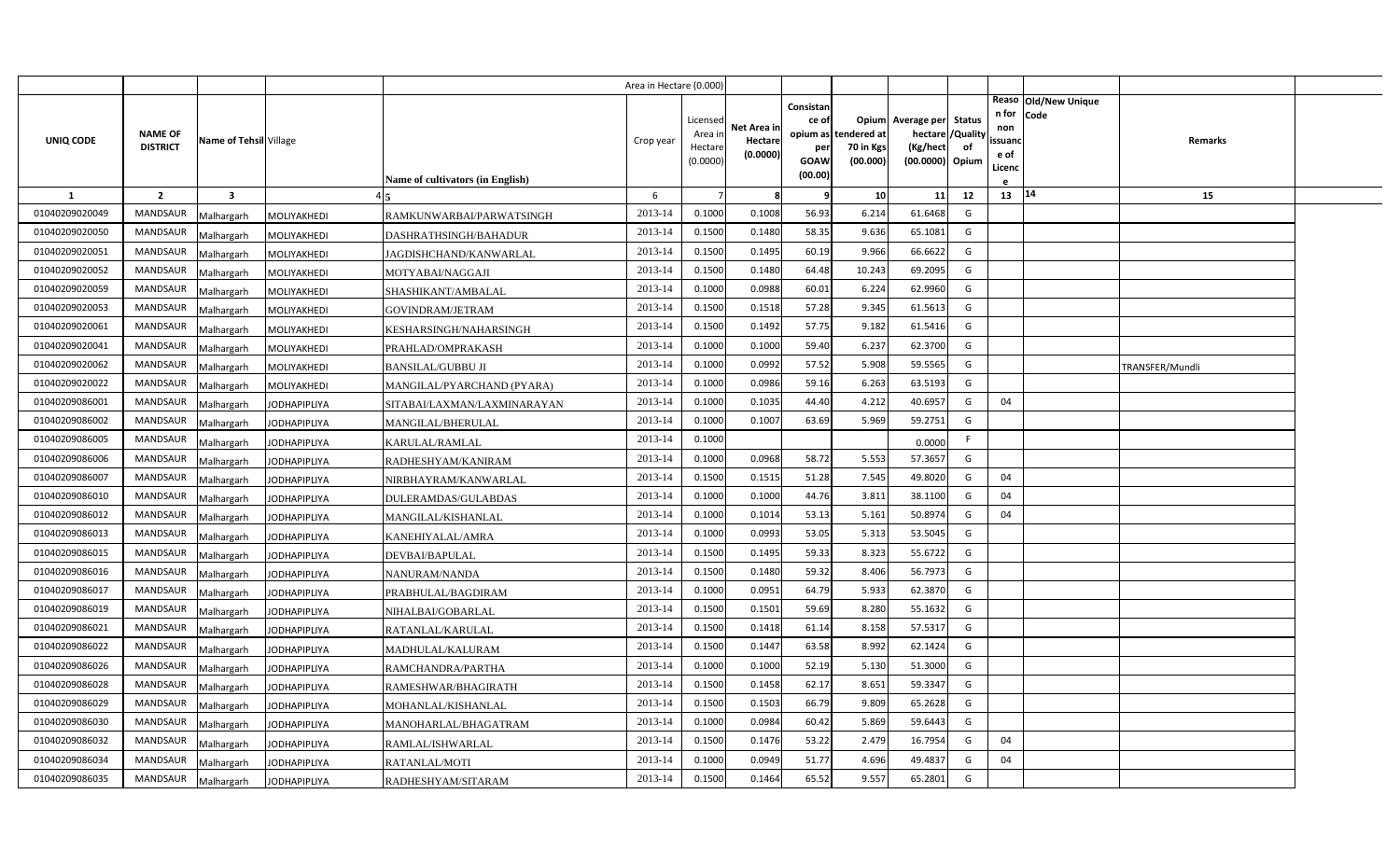|                |                                   |                        |                                                      | Area in Hectare (0.000) |                                            |                                    |                                                     |                                               |                                                                    |                |                                          |                              |                |  |
|----------------|-----------------------------------|------------------------|------------------------------------------------------|-------------------------|--------------------------------------------|------------------------------------|-----------------------------------------------------|-----------------------------------------------|--------------------------------------------------------------------|----------------|------------------------------------------|------------------------------|----------------|--|
| UNIQ CODE      | <b>NAME OF</b><br><b>DISTRICT</b> | Name of Tehsil Village | Name of cultivators (in English)                     | Crop year               | Licensed<br>Area in<br>Hectare<br>(0.0000) | Net Area in<br>Hectare<br>(0.0000) | Consistan<br>ce of<br>per<br><b>GOAW</b><br>(00.00) | opium as tendered at<br>70 in Kgs<br>(00.000) | Opium Average per Status<br>hectare<br>(Kg/hect<br>(00.0000) Opium | /Quality<br>of | n for<br>non<br>ssuanc<br>e of<br>Licenc | Reaso Old/New Unique<br>Code | <b>Remarks</b> |  |
| <b>1</b>       | $\overline{2}$                    | 3                      |                                                      | 6                       |                                            | 8                                  | 9                                                   | 10                                            | 11                                                                 | 12             | 13                                       | 14                           | 15             |  |
| 01040209086036 | <b>MANDSAUR</b>                   | Malhargarh             | <b>JAGANNATH/DHURA</b><br><b>JODHAPIPLIYA</b>        | 2013-14                 | 0.1500                                     | 0.1372                             | 56.67                                               | 7.537                                         | 54.9340                                                            |                | 02                                       |                              |                |  |
| 01040209086039 | MANDSAUR                          | Malhargarh             | <b>JODHAPIPLIYA</b><br>DEVILAL/JETRAM                | 2013-14                 | 0.1000                                     | 0.0992                             | 58.32                                               | 5.449                                         | 54.9294                                                            | G              |                                          |                              |                |  |
| 01040209086041 | <b>MANDSAUR</b>                   | Malhargarh             | <b>JODHAPIPLIYA</b><br>MOHANLAL/AMRA                 | 2013-14                 | 0.1000                                     | 0.0992                             | 43.51                                               | 4.606                                         | 46.4315                                                            | G              | 04                                       |                              |                |  |
| 01040209086043 | <b>MANDSAUR</b>                   | Malhargarh             | <b>JODHAPIPLIYA</b><br>CHAGANLAL/CHUNNILAL/SITABAI   | 2013-14                 | 0.1500                                     | 0.1441                             | 52.60                                               | 7.477                                         | 51.8876                                                            | G              |                                          |                              |                |  |
| 01040209086045 | <b>MANDSAUR</b>                   | Malhargarh             | <b>JODHAPIPLIYA</b><br>NANDUBAI/RAMLAL               | 2013-14                 | 0.1000                                     | 0.0968                             | 49.38                                               | 4.628                                         | 47.8099                                                            | G              | 04                                       |                              |                |  |
| 01040209086054 | <b>MANDSAUR</b>                   | Malhargarh             | <b>JODHAPIPLIYA</b><br>RATANLAL/BHUVAN               | 2013-14                 | 0.1000                                     | 0.0500                             | 52.72                                               | 2.704                                         | 54.0800                                                            | G              |                                          |                              |                |  |
| 01040209086057 | <b>MANDSAUR</b>                   | Malhargarh             | <b>JODHAPIPLIYA</b><br>MANGILAL/BAGDIRAM             | 2013-14                 | 0.1000                                     | 0.0999                             | 54.23                                               | 4.679                                         | 46.4360                                                            |                | 02                                       |                              |                |  |
| 01040209086058 | <b>MANDSAUR</b>                   | Malhargarh             | <b>JODHAPIPLIYA</b><br><b>BALARAM/MANGU</b>          | 2013-14                 | 0.1500                                     | 0.1450                             | 52.32                                               | 7.250                                         | 50.0000                                                            | G              | 04                                       |                              |                |  |
| 01040209086060 | <b>MANDSAUR</b>                   | Malhargarh             | <b>JODHAPIPLIYA</b><br>GATTUBAI/PARASRAM             | 2013-14                 | 0.1000                                     | 0.0946                             | 48.31                                               | 2.574                                         | 27.2093                                                            | G              | 04                                       |                              |                |  |
| 01040209086061 | <b>MANDSAUR</b>                   | Malhargarh             | MADHULAL/GHASI<br><b>JODHAPIPLIYA</b>                | 2013-14                 | 0.1000                                     | 0.1036                             | 48.74                                               | 4.345                                         | 41.9402                                                            | G              | 04                                       |                              |                |  |
| 01040209086062 | <b>MANDSAUR</b>                   | Malhargarh             | <b>JODHAPIPLIYA</b><br>SHANTILAL/NETRAM              | 2013-14                 | 0.1500                                     | 0.1480                             | 63.16                                               | 8.860                                         | 59.8649                                                            | G              |                                          |                              |                |  |
| 01040209086066 | <b>MANDSAUR</b>                   | Malhargarh             | <b>JODHAPIPLIYA</b><br>RAMCHANDRA/NATHU              | 2013-14                 | 0.1000                                     |                                    |                                                     |                                               | 0.0000                                                             | F.             |                                          |                              |                |  |
| 01040209086070 | <b>MANDSAUR</b>                   | Malhargarh             | <b>JODHAPIPLIYA</b><br>GOBARLAL/MAGNIRAM             | 2013-14                 | 0.1500                                     | 0.1500                             | 57.57                                               | 8.142                                         | 54.2800                                                            | G              |                                          |                              |                |  |
| 01040209086073 | <b>MANDSAUR</b>                   | Malhargarh             | KUSHALBAI/BHERULAL<br>JODHAPIPLIYA                   | 2013-14                 | 0.1000                                     | 0.0970                             | 52.48                                               | 5.308                                         | 54.7216                                                            | G              |                                          |                              |                |  |
| 01040209086074 | <b>MANDSAUR</b>                   | Malhargarh             | <b>JODHAPIPLIYA</b><br><b>BHAGWAN/HIRALAL</b>        | 2013-14                 | 0.1500                                     | 0.1485                             | 61.99                                               | 8.803                                         | 59.2795                                                            | G              |                                          |                              |                |  |
| 01040209086075 | <b>MANDSAUR</b>                   | Malhargarh             | MADANSINGH/ONKARSINGH<br>JODHAPIPLIYA                | 2013-14                 | 0.1500                                     | 0.1425                             | 61.93                                               | 8.378                                         | 58.7930                                                            | G              | 01                                       |                              |                |  |
| 01040209086079 | MANDSAUR                          | Malhargarh             | <b>JODHAPIPLIYA</b><br>PRABHULAL/CHUNNILAL           | 2013-14                 | 0.1500                                     | 0.1505                             | 56.09                                               | 8.029                                         | 53.3488                                                            | G              |                                          |                              |                |  |
| 01040209086080 | <b>MANDSAUR</b>                   | Malhargarh             | <b>JODHAPIPLIYA</b><br>KISHANLAL/MANGILAL            | 2013-14                 | 0.1500                                     |                                    |                                                     |                                               | 0.0000                                                             | F.             |                                          |                              |                |  |
| 01040209086083 | <b>MANDSAUR</b>                   | Malhargarh             | <b>JODHAPIPLIYA</b><br>SHYAMLAL/KANWARLAL            | 2013-14                 | 0.1500                                     | 0.1431                             | 60.23                                               | 8.742                                         | 61.0900                                                            |                | 02                                       |                              |                |  |
| 01040209086085 | <b>MANDSAUR</b>                   | Malhargarh             | <b>JODHAPIPLIYA</b><br>MUKESH/LAXMINARAYAN           | 2013-14                 | 0.1500                                     | 0.0740                             | 68.56                                               | 5.201                                         | 70.2838                                                            | G              |                                          |                              |                |  |
| 01040209086087 | <b>MANDSAUR</b>                   | Malhargarh             | PREMLAL/PARTHA<br><b>JODHAPIPLIYA</b>                | 2013-14                 | 0.1000                                     | 0.1008                             | 56.80                                               | 5.688                                         | 56.4286                                                            | G              |                                          |                              |                |  |
| 01040209086091 | <b>MANDSAUR</b>                   | Malhargarh             | <b>JODHAPIPLIYA</b><br>PREMSINGH/NANURAM             | 2013-14                 | 0.1000                                     | 0.0396                             | 61.24                                               | 2.345                                         | 59.2172                                                            | G              |                                          |                              |                |  |
| 01040209086038 | <b>MANDSAUR</b>                   | Malhargarh             | <b>JODHAPIPLIYA</b><br>SITABAI/RAMPRASAD             | 2013-14                 | 0.1500                                     | 0.1500                             | 62.41                                               | 9.237                                         | 61.5800                                                            | G              |                                          |                              |                |  |
| 01040209086024 | <b>MANDSAUR</b>                   | Malhargarh             | <b>JODHAPIPLIYA</b><br>GANGABAI/RUGHNATHSINGH/HEMRAJ | 2013-14                 | 0.1000                                     |                                    |                                                     |                                               | 0.0000                                                             | F.             |                                          |                              |                |  |
| 01040209086023 | <b>MANDSAUR</b>                   | Malhargarh             | <b>JODHAPIPLIYA</b><br>KESHARBAI/MOHANLAL            | 2013-14                 | 0.1000                                     |                                    |                                                     |                                               | 0.0000                                                             | F.             |                                          |                              |                |  |
| 01040209086033 | <b>MANDSAUR</b>                   | Malhargarh             | JODHAPIPLIYA<br>MOHANLAL/JAISINGH                    | 2013-14                 | 0.1500                                     | 0.1530                             | 29.64                                               | 2.829                                         | 18.4902                                                            | G              | 04                                       |                              |                |  |
| 01040209086049 | MANDSAUR                          | Malhargarh             | <b>JODHAPIPLIYA</b><br>HARISINGH/DUNGARSINGH         | 2013-14                 | 0.1000                                     | 0.0998                             | 45.49                                               | 4.283                                         | 42.9158                                                            | G              | 04                                       |                              |                |  |
| 01040209086081 | MANDSAUR                          | Malhargarh             | <b>JODHAPIPLIYA</b><br>GOPALSINGH/BHANWARSINGH       | 2013-14                 | 0.1500                                     | 0.1488                             | 57.79                                               | 8.132                                         | 54.6505                                                            | G              |                                          |                              |                |  |
| 01040209086018 | <b>MANDSAUR</b>                   | Malhargarh             | <b>JODHAPIPLIYA</b><br>SANTOSHBAI/DEVILAL            | 2013-14                 | 0.1500                                     | 0.1361                             | 60.23                                               | 8.019                                         | 58.9199                                                            | G              |                                          |                              |                |  |
| 01040209086093 | <b>MANDSAUR</b>                   | Malhargarh             | <b>JODHAPIPLIYA</b><br>MANGUSINGH/RAMSINGH           | 2013-14                 | 0.1500                                     | 0.1184                             | 56.70                                               | 5.678                                         | 47.9561                                                            | G              | 04                                       |                              |                |  |
| 01040209086095 | MANDSAUR                          | Malhargarh             | <b>JODHAPIPLIYA</b><br>ISHWARSINGH/PRATAPSINGH       | 2013-14                 | 0.1000                                     | 0.1008                             | 59.98                                               | 5.441                                         | 53.9782                                                            | G              |                                          |                              |                |  |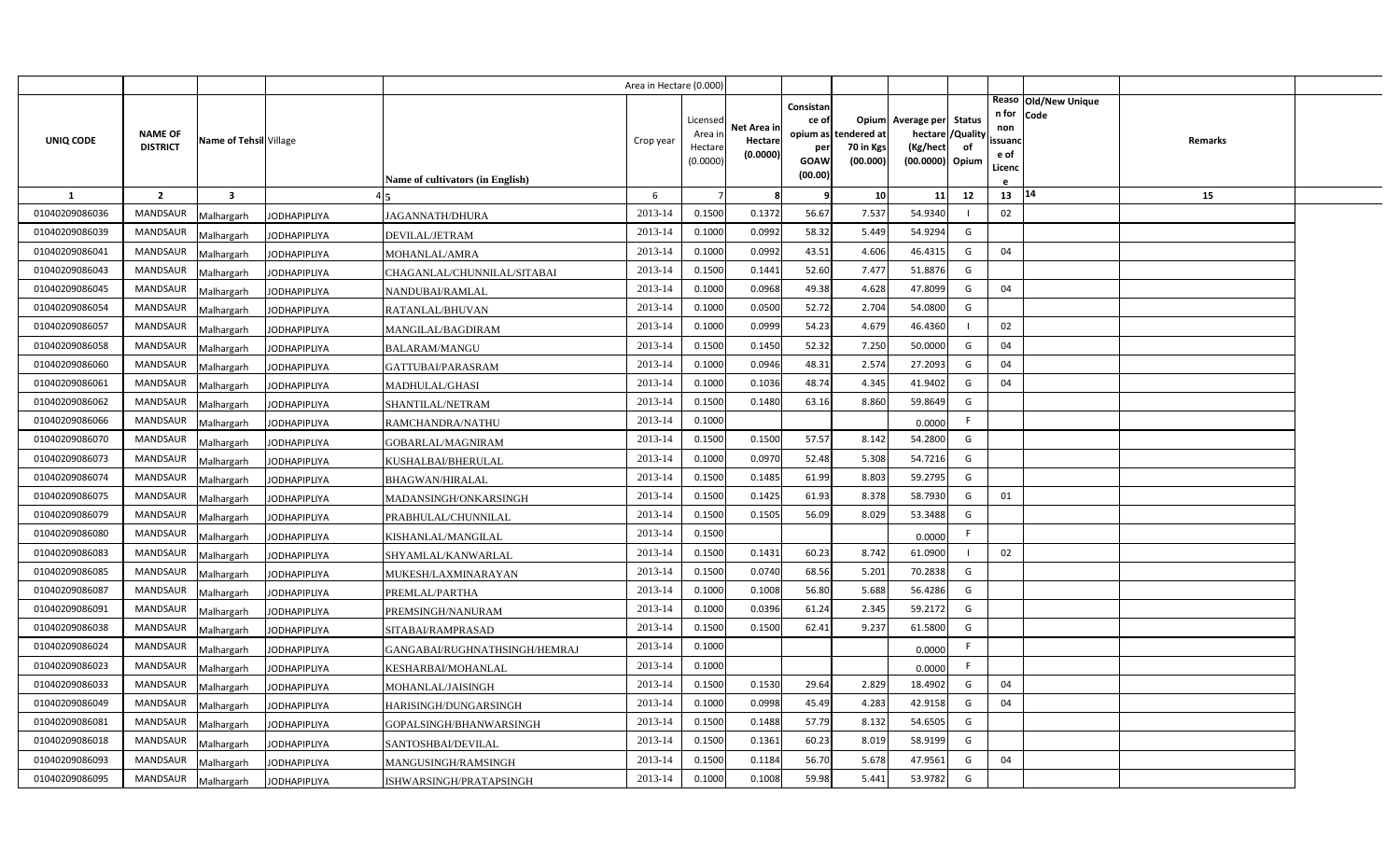|                            |                                   |                          |                                    |                                           | Area in Hectare (0.000) |                                           |                                    |                                                          |                                      |                                                                    |                |                                          |                              |         |  |
|----------------------------|-----------------------------------|--------------------------|------------------------------------|-------------------------------------------|-------------------------|-------------------------------------------|------------------------------------|----------------------------------------------------------|--------------------------------------|--------------------------------------------------------------------|----------------|------------------------------------------|------------------------------|---------|--|
| UNIQ CODE                  | <b>NAME OF</b><br><b>DISTRICT</b> | Name of Tehsil Village   |                                    |                                           | Crop year               | Licensec<br>Area ir<br>Hectar<br>(0.0000) | Net Area ir<br>Hectare<br>(0.0000) | Consistan<br>ce of<br>opium as<br>per<br>GOAW<br>(00.00) | tendered at<br>70 in Kgs<br>(00.000) | Opium Average per Status<br>hectare<br>(Kg/hect<br>(00.0000) Opium | /Quality<br>of | n for<br>non<br>ssuand<br>e of<br>Licenc | Reaso Old/New Unique<br>Code | Remarks |  |
|                            |                                   |                          |                                    | <b>Name of cultivators (in English)</b>   |                         |                                           | я                                  | q                                                        |                                      |                                                                    |                |                                          | 14                           |         |  |
| <b>1</b><br>01040209093001 | $\overline{2}$<br><b>MANDSAUR</b> | $\overline{\mathbf{3}}$  |                                    |                                           | 6<br>2013-14            | 0.1000                                    | 0.1004                             | 54.55                                                    | 10<br>5.182                          | 11<br>51.6130                                                      | 12             | 13<br>02                                 |                              | 15      |  |
| 01040209093002             | MANDSAUR                          | Malhargarh               | KALIYAKHEDIKALA                    | <b>BHUVANIBAI/GIRDHARI</b>                | 2013-14                 | 0.1500                                    |                                    |                                                          |                                      |                                                                    | F.             |                                          |                              |         |  |
| 01040209093003             | <b>MANDSAUR</b>                   | Malhargarh               | KALIYAKHEDIKALA                    | LALSINGH/ONKARSINGH                       | 2013-14                 | 0.1500                                    |                                    |                                                          |                                      | 0.0000                                                             | F.             |                                          |                              |         |  |
| 01040209093008             | <b>MANDSAUR</b>                   | Malhargarh               | KALIYAKHEDIKALA                    | JUZHARSINGH/RATANSINGH                    | 2013-14                 | 0.1500                                    | 0.0703                             | 51.49                                                    | 3.376                                | 0.0000<br>48.0228                                                  | G              | 04                                       |                              |         |  |
| 01040209093013             | MANDSAUR                          | Malhargarh               | KALIYAKHEDIKALA                    | RAGUNATHSINGH/RATANSINGH                  | 2013-14                 | 0.1500                                    |                                    |                                                          |                                      |                                                                    | F.             |                                          |                              |         |  |
| 01040209093014             | <b>MANDSAUR</b>                   | Malhargarh<br>Malhargarh | KALIYAKHEDIKALA                    | MAHAVIRDAS/UDAYRAMDAS<br>RODMAL/KISHANLAL | 2013-14                 | 0.1500                                    | 0.0500                             | 55.45                                                    | 2.677                                | 0.0000<br>53.5400                                                  | G              |                                          |                              |         |  |
| 01040209093015             | MANDSAUR                          | Malhargarh               | KALIYAKHEDIKALA<br>KALIYAKHEDIKALA | SHIVLAL/RAMLAL                            | 2013-14                 | 0.1500                                    |                                    |                                                          |                                      | 0.0000                                                             | F.             |                                          |                              |         |  |
| 01040209093018             | MANDSAUR                          | Malhargarh               | KALIYAKHEDIKALA                    | PHOOLSINGH/RAGHUNATHSINGH                 | 2013-14                 | 0.1000                                    |                                    |                                                          |                                      | 0.0000                                                             | F.             |                                          |                              |         |  |
| 01040209093019             | MANDSAUR                          | Malhargarh               | KALIYAKHEDIKALA                    | INDARARSINGH/JUZHARSINGH                  | 2013-14                 | 0.1500                                    |                                    |                                                          |                                      | 0.0000                                                             | F.             |                                          |                              |         |  |
| 01040209093020             | MANDSAUR                          | Malhargarh               | KALIYAKHEDIKALA                    | HARISINGH/RAGHUNATHSINGH                  | 2013-14                 | 0.1000                                    |                                    |                                                          |                                      | 0.0000                                                             | F.             |                                          |                              |         |  |
| 01040209093021             | <b>MANDSAUR</b>                   | Malhargarh               | KALIYAKHEDIKALA                    | PYARCHAND/BHANWARLAL                      | 2013-14                 | 0.1000                                    | 0.1014                             | 53.12                                                    | 4.546                                | 44.8323                                                            | G              | 04                                       |                              |         |  |
| 01040209093027             | MANDSAUR                          | Malhargarh               | KALIYAKHEDIKALA                    | LILABAI/MEHTABSINGH                       | 2013-14                 | 0.1500                                    | 0.1444                             | 49.47                                                    | 6.353                                | 43.9958                                                            | G              | 04                                       |                              |         |  |
| 01040209093028             | <b>MANDSAUR</b>                   | Malhargarh               | KALIYAKHEDIKALA                    | RANCHOD/KALYANJI                          | 2013-14                 | 0.1500                                    | 0.1460                             | 50.44                                                    | 7.162                                | 49.0548                                                            | G              | 04                                       |                              |         |  |
| 01040209093030             | <b>MANDSAUR</b>                   | Malhargarh               | KALIYAKHEDIKALA                    | RAMESH/GHISA                              | 2013-14                 | 0.1500                                    | 0.1497                             | 51.42                                                    | 7.169                                | 47.8790                                                            |                | 02                                       |                              |         |  |
| 01040209093047             | <b>MANDSAUR</b>                   | Malhargarh               | KALIYAKHEDIKALA                    | HARISINGH/BAPUSINGH                       | 2013-14                 | 0.1500                                    | 0.1505                             | 46.47                                                    | 5.981                                | 39.7409                                                            | G              | 04                                       |                              |         |  |
| 01040209093024             | <b>MANDSAUR</b>                   | Malhargarh               | KALIYAKHEDIKALA                    | <b>BABULAL/HIRALAL</b>                    | 2013-14                 | 0.1500                                    | 0.1547                             | 58.95                                                    | 9.205                                | 59.5023                                                            | G              |                                          |                              |         |  |
| 01040209093025             | MANDSAUR                          | Malhargarh               | KALIYAKHEDIKALA                    | BHANWARSINGH/NATHUSINGH                   | 2013-14                 | 0.1500                                    |                                    |                                                          |                                      | 0.0000                                                             | F.             |                                          |                              |         |  |
| 01040209093057             | <b>MANDSAUR</b>                   | Malhargarh               | KALIYAKHEDIKALA                    | RUKMANBAI/MANGILAL                        | 2013-14                 | 0.1000                                    | 0.1005                             | 52.54                                                    | 4.503                                | 44.8060                                                            | G              | 04                                       |                              |         |  |
| 01040209093063             | MANDSAUR                          | Malhargarh               | KALIYAKHEDIKALA                    | AASHARAM/DHANNA                           | 2013-14                 | 0.1000                                    | 0.0956                             | 57.59                                                    | 5.504                                | 57.5732                                                            | G              |                                          |                              |         |  |
| 01040209093031             | MANDSAUR                          | Malhargarh               | KALIYAKHEDIKALA                    | SUSHILABAI/DEVILAL                        | 2013-14                 | 0.1000                                    | 0.0513                             | 56.88                                                    | 2.746                                | 53.5283                                                            | G              |                                          |                              |         |  |
| 01040209093005             | MANDSAUR                          | Malhargarh               | KALIYAKHEDIKALA                    | GANGABAI/KISHAN                           | 2013-14                 | 0.1000                                    | 0.1006                             | 51.48                                                    | 4.140                                | 41.1530                                                            |                | 02                                       |                              |         |  |
| 01040209096003             | MANDSAUR                          | Malhargarh               | RANAYRA                            | BHERUSINGH/KISHANSINGH                    | 2013-14                 | 0.1500                                    | 0.1512                             | 55.56                                                    | 8.072                                | 53.3862                                                            | G              |                                          |                              |         |  |
| 01040209096004             | MANDSAUR                          | Malhargarh               | RANAYRA                            | MANGIBAI/ONKARPURI                        | 2013-14                 | 0.1000                                    | 0.0960                             | 62.33                                                    | 5.993                                | 62.4271                                                            | G              |                                          |                              |         |  |
| 01040209096005             | MANDSAUR                          | Malhargarh               | RANAYRA                            | JAYSINGH/NATHUSINGH                       | 2013-14                 | 0.1500                                    | 0.1479                             | 55.26                                                    | 8.715                                | 58.9249                                                            | G              |                                          |                              |         |  |
| 01040209096015             | MANDSAUR                          | Malhargarh               | RANAYRA                            | MANGALSINGH/BHAGWANSINGH                  | 2013-14                 | 0.1500                                    | 0.1170                             | 58.68                                                    | 7.100                                | 60.6838                                                            | G              |                                          |                              |         |  |
| 01040209096020             | MANDSAUR                          | Malhargarh               | RANAYRA                            | BHANWARSINGH/KISHANSINGH                  | 2013-14                 | 0.1500                                    | 0.1406                             | 60.13                                                    | 8.049                                | 57.2475                                                            | G              |                                          |                              |         |  |
| 01040209096021             | MANDSAUR                          | Malhargarh               | RANAYRA                            | AMARSINGH/RAMSINGH                        | 2013-14                 | 0.1500                                    | 0.1401                             | 55.49                                                    | 8.363                                | 59.6930                                                            | $\mathbf{I}$   | 02                                       |                              |         |  |
| 01040209096023             | MANDSAUR                          | Malhargarh               | RANAYRA                            | BHAGWANSINGH/RAMSINGH                     | 2013-14                 | 0.1500                                    | 0.1480                             | 52.29                                                    | 7.649                                | 51.6824                                                            | G              |                                          |                              |         |  |
| 01040209096024             | MANDSAUR                          | Malhargarh               | RANAYRA                            | SURESHSINGH/NAHARSINGH                    | 2013-14                 | 0.1000                                    | 0.1000                             | 47.51                                                    | 4.866                                | 48.6600                                                            | G              | 04                                       |                              |         |  |
| 01040209096033             | MANDSAUR                          | Malhargarh               | RANAYRA                            | GORDHANSINGH/KALUSINGH                    | 2013-14                 | 0.1500                                    | 0.1087                             | 58.50                                                    | 6.677                                | 61.4259                                                            | G              |                                          |                              |         |  |
| 01040209096052             | MANDSAUR                          | Malhargarh               | <b>RANAYRA</b>                     | DILIPKUMAR/BHAGIRATH                      | 2013-14                 | 0.1000                                    | 0.0984                             | 53.74                                                    | 4.460                                | 45.3252                                                            | G              | 04                                       |                              |         |  |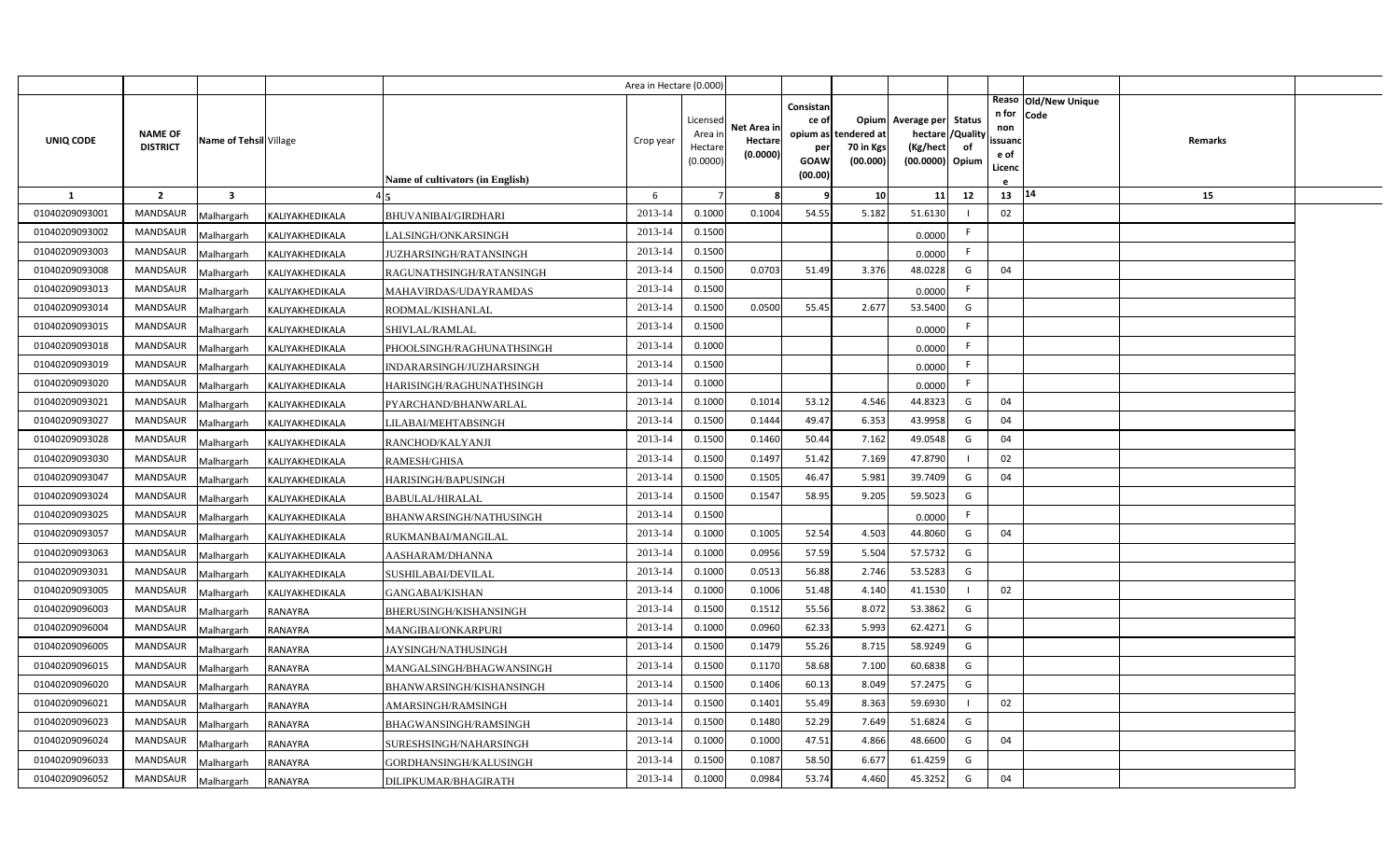|                |                                                             |                |                                  | Area in Hectare (0.000) |                                            |                                    |                                                                 |                                      |                                                                               |    |                                               |                      |         |  |
|----------------|-------------------------------------------------------------|----------------|----------------------------------|-------------------------|--------------------------------------------|------------------------------------|-----------------------------------------------------------------|--------------------------------------|-------------------------------------------------------------------------------|----|-----------------------------------------------|----------------------|---------|--|
| UNIQ CODE      | <b>NAME OF</b><br>Name of Tehsil Village<br><b>DISTRICT</b> |                | Name of cultivators (in English) | Crop year               | Licensed<br>Area in<br>Hectare<br>(0.0000) | Net Area in<br>Hectare<br>(0.0000) | Consistan<br>ce of<br>opium as<br>per<br><b>GOAW</b><br>(00.00) | tendered at<br>70 in Kgs<br>(00.000) | Opium Average per Status<br>hectare / Quality<br>(Kg/hect)<br>(00.0000) Opium | of | n for Code<br>non<br>ssuand<br>e of<br>Licenc | Reaso Old/New Unique | Remarks |  |
| 1              | $\overline{2}$<br>$\overline{\mathbf{3}}$                   |                |                                  | 6                       |                                            | 8                                  | ę                                                               | 10 <sup>1</sup>                      | 11                                                                            | 12 | 13   14                                       |                      | 15      |  |
| 01040209096064 | MANDSAUR<br>Malhargarh                                      | RANAYRA        | UMMEDSINGH/KISHORSINGH           | 2013-14                 | 0.1000                                     | 0.0976                             | 53.59                                                           | 5.298                                | 54.2828                                                                       | G  |                                               |                      |         |  |
| 01040209096067 | <b>MANDSAUR</b><br>Malhargarh                               | RANAYRA        | GOTAM/MADHO                      | 2013-14                 | 0.1000                                     | 0.0995                             | 57.71                                                           | 5.656                                | 56.8442                                                                       | G  |                                               |                      |         |  |
| 01040209096078 | <b>MANDSAUR</b><br>Malhargarh                               | RANAYRA        | KISHANSINGH/MODSINGH             | 2013-14                 | 0.1500                                     | 0.1473                             | 58.21                                                           | 8.025                                | 54.4807                                                                       | G  |                                               |                      |         |  |
| 01040209096086 | <b>MANDSAUR</b><br>Malhargarh                               | RANAYRA        | HARISINGH/NATHUSINGH             | 2013-14                 | 0.1000                                     | 0.1000                             | 56.27                                                           | 5.691                                | 56.9100                                                                       |    | 02                                            |                      |         |  |
| 01040209096090 | <b>MANDSAUR</b><br>Malhargarh                               | RANAYRA        | BHUVANPURI/ONKARPURI             | 2013-14                 | 0.1500                                     | 0.1365                             | 55.21                                                           | 4.078                                | 29.8750                                                                       |    | 02                                            |                      |         |  |
| 01040209096092 | <b>MANDSAUR</b><br>Malhargarh                               | RANAYRA        | SURAJPURI/BHANWARPURI            | 2013-14                 | 0.1500                                     | 0.1485                             | 60.64                                                           | 9.243                                | 62.2424                                                                       | G  |                                               |                      |         |  |
| 01040209096104 | <b>MANDSAUR</b><br>Malhargarh                               | RANAYRA        | BHUVANISINGH/SARDARSINGH         | 2013-14                 | 0.1500                                     | 0.0767                             | 58.54                                                           | 4.416                                | 57.5750                                                                       | G  |                                               |                      |         |  |
| 01040209096106 | <b>MANDSAUR</b><br>Malhargarh                               | RANAYRA        | NARENDRASINGH/NAHARSINGH         | 2013-14                 | 0.1000                                     |                                    |                                                                 |                                      | 0.0000                                                                        | F. |                                               |                      |         |  |
| 01040209096112 | <b>MANDSAUR</b><br>Malhargarh                               | RANAYRA        | SUKHIBAI/NANDLAL                 | 2013-14                 | 0.1000                                     | 0.0916                             | 49.89                                                           | 5.018                                | 54.7817                                                                       | G  |                                               |                      |         |  |
| 01040209096121 | <b>MANDSAUR</b><br>Malhargarh                               | RANAYRA        | BHAGWAN/MANGILAL                 | 2013-14                 | 0.1000                                     | 0.1019                             | 59.64                                                           | 6.083                                | 59.6958                                                                       | G  |                                               |                      |         |  |
| 01040209096025 | <b>MANDSAUR</b><br>Malhargarh                               | RANAYRA        | RAJENDRASINGH/NAHARSINGH         | 2013-14                 | 0.1000                                     | 0.0950                             | 48.57                                                           | 4.836                                | 50.9053                                                                       | G  | 04                                            |                      |         |  |
| 01040209096026 | <b>MANDSAUR</b><br>Malhargarh                               | RANAYRA        | BALWANTSINGH/NAHARSINGH          | 2013-14                 | 0.1000                                     | 0.0948                             | 50.35                                                           | 4.855                                | 51.2131                                                                       | G  |                                               |                      |         |  |
| 01040209096155 | MANDSAUR<br>Malhargarh                                      | RANAYRA        | MANGIBAI/RAMCHANDRA              | 2013-14                 | 0.1500                                     | 0.0892                             | 55.22                                                           | 5.009                                | 56.1547                                                                       | G  |                                               |                      |         |  |
| 01040209096030 | <b>MANDSAUR</b><br>Malhargarh                               | RANAYRA        | RAJENDRASINGH/MANSINGH           | 2013-14                 | 0.1000                                     | 0.0988                             | 57.37                                                           | 5.770                                | 58.4008                                                                       | G  |                                               |                      |         |  |
| 01040209096009 | MANDSAUR<br>Malhargarh                                      | RANAYRA        | PREMSINGH/MODSINGH               | 2013-14                 | 0.1000                                     | 0.0995                             | 52.86                                                           | 5.679                                | 57.0754                                                                       | G  |                                               |                      |         |  |
| 01040209096013 | MANDSAUR<br>Malhargarh                                      | RANAYRA        | KESHARSINGH/KISHANSINGH          | 2013-14                 | 0.1000                                     | 0.0560                             | 59.24                                                           | 3.182                                | 56.8214                                                                       | G  |                                               |                      |         |  |
| 01040209096022 | <b>MANDSAUR</b><br>Malhargarh                               | RANAYRA        | BAPUSINGH/MADANSINGH             | 2013-14                 | 0.1000                                     |                                    |                                                                 |                                      | 0.0000                                                                        | F. |                                               |                      |         |  |
| 01040209096037 | <b>MANDSAUR</b><br>Malhargarh                               | RANAYRA        | UMMEDSINGH/BHERUSINGH            | 2013-14                 | 0.1000                                     | 0.1000                             | 55.33                                                           | 5.760                                | 57.0700                                                                       |    | 02                                            |                      |         |  |
| 01040209096040 | <b>MANDSAUR</b><br>Malhargarh                               | RANAYRA        | MEHTABBAI/RAMSINGH               | 2013-14                 | 0.1000                                     | 0.0998                             | 57.09                                                           | 6.027                                | 60.3900                                                                       |    | 02                                            |                      |         |  |
| 01040209096042 | <b>MANDSAUR</b><br>Malhargarh                               | RANAYRA        | MANGALSINGH/RAMSINGH             | 2013-14                 | 0.1000                                     |                                    |                                                                 |                                      | 0.0000                                                                        | F. |                                               |                      |         |  |
| 01040209096066 | <b>MANDSAUR</b><br>Malhargarh                               | RANAYRA        | ARJUNSINGH/JAWANSINGH            | 2013-14                 | 0.1500                                     | 0.0725                             | 60.75                                                           | 4.166                                | 57.4621                                                                       | G  |                                               |                      |         |  |
| 01040209096116 | <b>MANDSAUR</b><br>Malhargarh                               | RANAYRA        | PHOOLPURI/KACHRUPURI/DHAPUBAI    | 2013-14                 | 0.1000                                     | 0.0948                             | 61.28                                                           | 6.286                                | 66.3080                                                                       | G  |                                               |                      |         |  |
| 01040209096006 | <b>MANDSAUR</b><br>Malhargarh                               | RANAYRA        | NARAYANPURI/BHUVANPURI           | 2013-14                 | 0.1000                                     | 0.1005                             | 62.96                                                           | 6.494                                | 64.6169                                                                       | G  |                                               |                      |         |  |
| 01040209096019 | <b>MANDSAUR</b><br>Malhargarh                               | RANAYRA        | BHUVANIRAM/KACHRU                | 2013-14                 | 0.1000                                     | 0.0989                             | 49.77                                                           | 5.311                                | 53.7007                                                                       | G  |                                               |                      |         |  |
| 01040209096031 | <b>MANDSAUR</b><br>Malhargarh                               | RANAYRA        | KAMALSINGH/BHERUSINGH            | 2013-14                 | 0.1500                                     | 0.1501                             | 52.68                                                           | 8.354                                | 55.6562                                                                       | G  |                                               |                      |         |  |
| 01040209096062 | MANDSAUR<br>Malhargarh                                      | RANAYRA        | DAYARAM/MATHURALAL               | 2013-14                 | 0.1000                                     | 0.0984                             | 54.55                                                           | 5.510                                | 55.9950                                                                       |    | 02                                            |                      |         |  |
| 01040209096063 | MANDSAUR<br>Malhargarh                                      | RANAYRA        | SULTANSINGH/LALSINGH             | 2013-14                 | 0.1000                                     | 0.1000                             | 47.10                                                           | 4.710                                | 47.1000                                                                       | G  | 04                                            |                      |         |  |
| 01040209096094 | MANDSAUR<br>Malhargarh                                      | RANAYRA        | UDAYRAM/PIRU                     | 2013-14                 | 0.1500                                     | 0.1478                             | 60.07                                                           | 8.667                                | 58.6401                                                                       | G  |                                               |                      |         |  |
| 01040209096124 | MANDSAUR<br>Malhargarh                                      | RANAYRA        | PEPABAI/NIRBHAYSINGH             | 2013-14                 | 0.1500                                     | 0.1480                             | 48.93                                                           | 7.291                                | 49.2635                                                                       | G  | 04                                            |                      |         |  |
| 01040209096125 | <b>MANDSAUR</b><br>Malhargarh                               | RANAYRA        | RAMPURI/BHANWARPURI              | 2013-14                 | 0.1000                                     | 0.0960                             | 46.83                                                           | 1.398                                | 14.5625                                                                       | G  | 04                                            |                      |         |  |
| 01040209096057 | MANDSAUR<br>Malhargarh                                      | <b>RANAYRA</b> | KULDIP PURI/KALUPURI/GANGABAI    | 2013-14                 | 0.1500                                     | 0.1472                             | 54.54                                                           | 8.274                                | 56.2092                                                                       | G  |                                               |                      |         |  |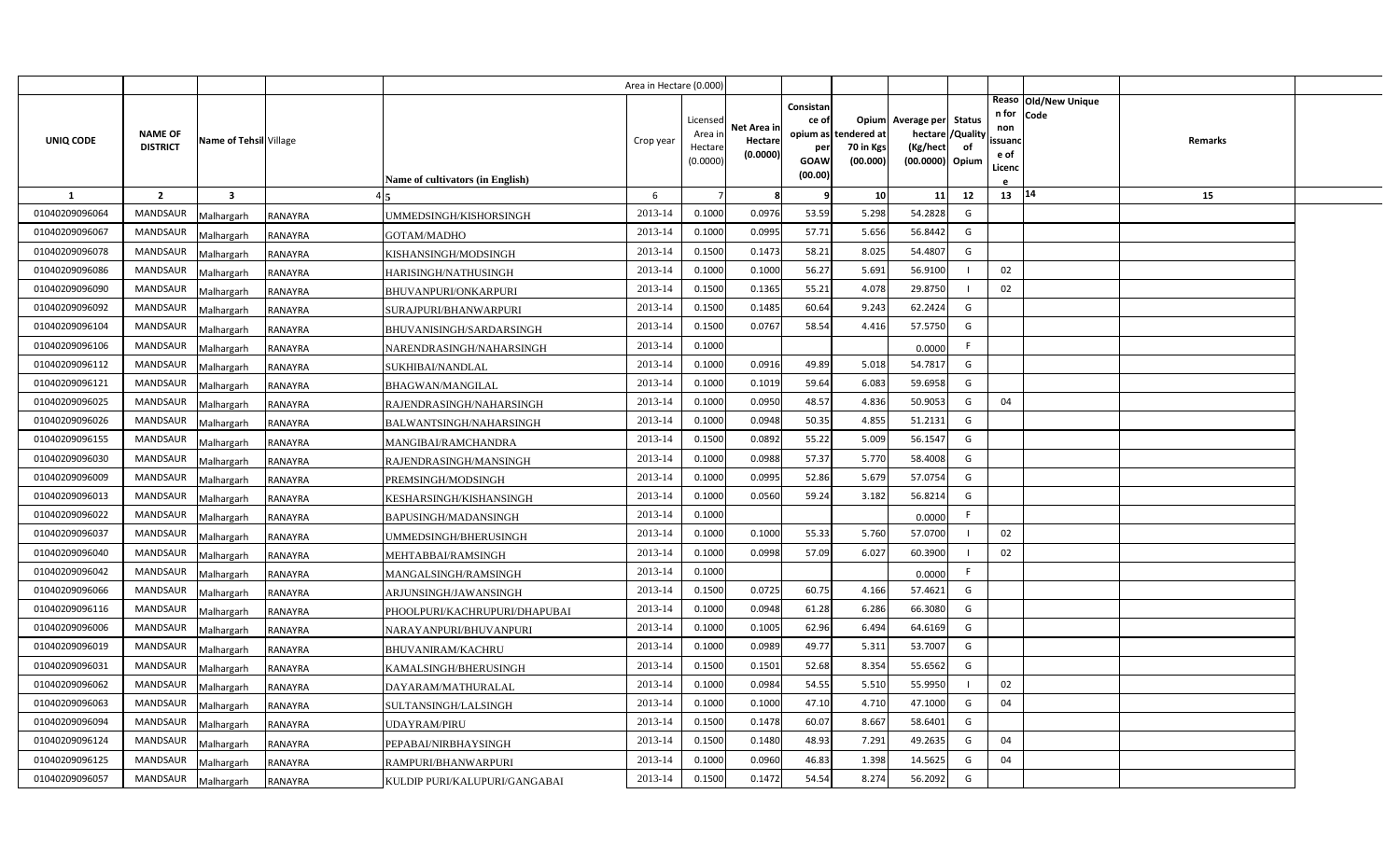|                                  |                                    |                          |                                    |                                             | Area in Hectare (0.000 |                     |                        |                        |                       |                                     |          |                        |                              |                |  |
|----------------------------------|------------------------------------|--------------------------|------------------------------------|---------------------------------------------|------------------------|---------------------|------------------------|------------------------|-----------------------|-------------------------------------|----------|------------------------|------------------------------|----------------|--|
| UNIQ CODE                        | <b>NAME OF</b>                     | Name of Tehsil Village   |                                    |                                             | Crop year              | Licensed<br>Area in | Net Area in<br>Hectare | Consistan<br>ce of     | opium as tendered at  | Opium Average per Status<br>hectare | /Quality | n for<br>non<br>ssuand | Reaso Old/New Unique<br>Code | <b>Remarks</b> |  |
|                                  | <b>DISTRICT</b>                    |                          |                                    |                                             |                        | Hectare<br>(0.0000) | (0.0000)               | per<br>GOAW<br>(00.00) | 70 in Kgs<br>(00.000) | (Kg/hect<br>(00.0000) Opium         | of       | e of<br>Licenc         |                              |                |  |
|                                  |                                    |                          |                                    | Name of cultivators (in English)            |                        |                     |                        |                        |                       |                                     |          |                        | 14                           |                |  |
| 1<br>01040209096160              | $\overline{2}$<br><b>MANDSAUR</b>  | $\overline{\mathbf{3}}$  |                                    |                                             | 6<br>2013-14           | 0.1500              | 8<br>0.1444            | 9<br>33.43             | 10<br>2.641           | 11<br>18.2895                       | 12       | 13<br>02               | 01040209087078               | 15             |  |
| 01040209097002                   |                                    | Malhargarh               | RANAYRA                            | KAMLABAI/SAKRIBAI                           |                        |                     |                        |                        |                       |                                     |          |                        |                              |                |  |
| 01040209097011                   | <b>MANDSAUR</b><br><b>MANDSAUR</b> | Malhargarh               | SINDPANSONDHIYA                    | KISHANSINGH/LAXMANSINGH                     | 2013-14<br>2013-14     | 0.1500<br>0.1000    | 0.1505<br>0.0495       | 49.99                  | 8.113<br>2.292        | 53.9070<br>46.3030                  | G<br>G   | 04                     |                              |                |  |
|                                  |                                    | Malhargarh               | SINDPANSONDHIYA                    | MOTISINGH/GULABSINGH                        |                        |                     |                        | 43.13                  |                       |                                     |          |                        |                              |                |  |
| 01040209097021                   | <b>MANDSAUR</b>                    | Malhargarh               | SINDPANSONDHIYA                    | RAYSINGH/ONKARSINGH CHOTA                   | 2013-14                | 0.1500              | 0.1484                 | 55.24                  | 8.696                 | 58.5984                             | G        |                        |                              |                |  |
| 01040209097023<br>01040209097029 | <b>MANDSAUR</b><br>MANDSAUR        | Malhargarh               | SINDPANSONDHIYA                    | BHANWARIBAI/JUZHAR                          | 2013-14<br>2013-14     | 0.1000<br>0.1500    | 0.0806<br>0.1443       | 45.44<br>58.13         | 3.616<br>9.093        | 44.8635<br>63.0146                  | G<br>G   | 04                     |                              |                |  |
|                                  | <b>MANDSAUR</b>                    | Malhargarh               | SINDPANSONDHIYA                    | JASVANTSINGH/MEGHSINGH                      | 2013-14                | 0.1500              | 0.1458                 | 56.49                  | 8.336                 | 57.1742                             | G        |                        |                              |                |  |
| 01040209097043<br>01040209097057 | MANDSAUR                           | Malhargarh               | SINDPANSONDHIYA                    | ISHWARSINGH/RUPSINGH BADA                   | 2013-14                | 0.1000              | 0.0948                 | 57.17                  | 5.456                 | 57.5527                             | G        |                        |                              |                |  |
| 01040209097059                   | <b>MANDSAUR</b>                    | Malhargarh               | SINDPANSONDHIYA                    | SURAJBAI/MANGILAL                           | 2013-14                | 0.1500              | 0.1458                 | 58.76                  | 8.856                 | 60.7407                             | G        |                        |                              |                |  |
| 01040209097075                   | MANDSAUR                           | Malhargarh               | SINDPANSONDHIYA                    | MANOHARSINGH/KHUMANSINGH                    | 2013-14                | 0.1500              | 0.1460                 | 60.67                  | 9.118                 | 62.4521                             | G        |                        |                              |                |  |
| 01040209097078                   | <b>MANDSAUR</b>                    | Malhargarh               | SINDPANSONDHIYA                    | KHUMANSINGH/MEGHSINGH                       | 2013-14                | 0.1500              | 0.1445                 | 51.04                  | 7.510                 | 51.9723                             | G        |                        |                              |                |  |
| 01040209097080                   | <b>MANDSAUR</b>                    | Malhargarh               | SINDPANSONDHIYA                    | RUKMANBAI/BHARATSINGH                       | 2013-14                | 0.1000              | 0.1024                 | 52.63                  | 5.233                 | 51.1035                             | G        |                        |                              |                |  |
| 01040209097081                   | <b>MANDSAUR</b>                    | Malhargarh               | SINDPANSONDHIYA                    | KANCHANBAI/GOBARSINGH                       | 2013-14                | 0.1000              | 0.1005                 | 56.85                  | 5.677                 | 56.4876                             | G        |                        |                              |                |  |
| 01040209097082                   | <b>MANDSAUR</b>                    | Malhargarh               | SINDPANSONDHIYA                    | HARISINGH/JAWANSINGH<br>CHANDMAL/PRITHVIRAJ | 2013-14                | 0.1500              | 0.1292                 | 43.19                  | 4.368                 | 33.8080                             |          | 02                     |                              |                |  |
| 01040209097097                   | <b>MANDSAUR</b>                    | Malhargarh               | SINDPANSONDHIYA<br>SINDPANSONDHIYA | GOVINDSINGH/BHERUSINGH                      | 2013-14                | 0.1500              | 0.1457                 | 59.41                  | 9.022                 | 61.9218                             | G        |                        |                              |                |  |
| 01040209097098                   | <b>MANDSAUR</b>                    | Malhargarh<br>Malhargarh | SINDPANSONDHIYA                    | MANOHARSINGH/BAPUSINGH                      | 2013-14                | 0.1000              | 0.0961                 | 57.02                  | 5.783                 | 60.1769                             | G        |                        |                              |                |  |
| 01040209097103                   | <b>MANDSAUR</b>                    | Malhargarh               | SINDPANSONDHIYA                    | DILIPSINGH/ISHWARSINGH                      | 2013-14                | 0.1500              | 0.1498                 | 59.44                  | 9.256                 | 61.7891                             | G        |                        |                              |                |  |
| 01040209097105                   | <b>MANDSAUR</b>                    | Malhargarh               | SINDPANSONDHIYA                    | <b>BAPUSINGH/DEVISINGH</b>                  | 2013-14                | 0.1500              |                        |                        |                       | 0.0000                              | F.       |                        |                              |                |  |
| 01040209097112                   | <b>MANDSAUR</b>                    | Malhargarh               | SINDPANSONDHIYA                    | DASHRATHLAL/BHERULAL                        | 2013-14                | 0.1000              | 0.0980                 | 53.77                  | 5.577                 | 56.9082                             | G        |                        |                              |                |  |
| 01040209097116                   | <b>MANDSAUR</b>                    | Malhargarh               | SINDPANSONDHIYA                    | BHANWARLAL/BHERULAL RATHOR                  | 2013-14                | 0.1000              | 0.0989                 | 47.82                  | 4.912                 | 49.6663                             | G        | 04                     |                              |                |  |
| 01040209097124                   | <b>MANDSAUR</b>                    | Malhargarh               | SINDPANSONDHIYA                    | BASANTIBAI/BAPUSINGH                        | 2013-14                | 0.1500              | 0.1431                 | 56.91                  | 8.317                 | 58.1202                             | G        |                        |                              |                |  |
| 01040209097139                   | MANDSAUR                           | Malhargarh               | SINDPANSONDHIYA                    | PRAKASHCHAND/PRITHVIRAJ                     | 2013-14                | 0.1500              | 0.1490                 | 52.96                  | 8.345                 | 56.0067                             | G        |                        |                              |                |  |
| 01040209097145                   | <b>MANDSAUR</b>                    | Malhargarh               | SINDPANSONDHIYA                    | MUKESHKUMAR/RAMLAL                          | 2013-14                | 0.1500              | 0.1442                 | 59.59                  | 9.322                 | 64.6463                             | G        |                        |                              |                |  |
| 01040209097152                   | MANDSAUR                           | Malhargarh               | SINDPANSONDHIYA                    | JIVANSINGH/BHUVANISINGH                     | 2013-14                | 0.1000              | 0.0975                 | 39.16                  | 4.028                 | 41.3128                             | G        | 04                     |                              |                |  |
| 01040209097164                   | MANDSAUR                           | Malhargarh               | SINDPANSONDHIYA                    | PURANLAL/RATANLAL                           | 2013-14                | 0.1000              | 0.1000                 | 57.07                  | 5.772                 | 57.7200                             | G        |                        |                              |                |  |
| 01040209097169                   | <b>MANDSAUR</b>                    | Malhargarh               | SINDPANSONDHIYA                    | KISHORSINGH/DEVISINGH                       | 2013-14                | 0.1000              | 0.1001                 | 55.38                  | 5.688                 | 56.8232                             | G        |                        |                              |                |  |
| 01040209097173                   | <b>MANDSAUR</b>                    | Malhargarh               | SINDPANSONDHIYA                    | MANOHAR/BALURAM                             | 2013-14                | 0.1000              | 0.1000                 | 49.34                  | 5.026                 | 50.2600                             | G        | 04                     |                              |                |  |
| 01040209097174                   | <b>MANDSAUR</b>                    | Malhargarh               | SINDPANSONDHIYA                    | MOHANSINGH/BHANWARSINGH                     | 2013-14                | 0.1500              | 0.1500                 | 57.70                  | 8.523                 | 56.8200                             | G        |                        |                              |                |  |
| 01040209097180                   | MANDSAUR                           | Malhargarh               | SINDPANSONDHIYA                    | <b>GITABAI/KISHANLAL</b>                    | 2013-14                | 0.1000              | 0.1015                 | 56.07                  | 6.320                 | 62.2660                             | G        |                        |                              |                |  |
| 01040209097182                   | MANDSAUR                           | Malhargarh               | SINDPANSONDHIYA                    | GOPAL/BABRU                                 | 2013-14                | 0.1000              | 0.1000                 | 54.05                  | 5.822                 | 58.2200                             | G        |                        |                              |                |  |
| 01040209097191                   | <b>MANDSAUR</b>                    | Malhargarh               | SINDPANSONDHIYA                    | <b>BHARATSINGH/KALUSINGH</b>                | 2013-14                | 0.1500              | 0.1431                 | 52.73                  | 7.699                 | 53.8015                             | G        |                        |                              |                |  |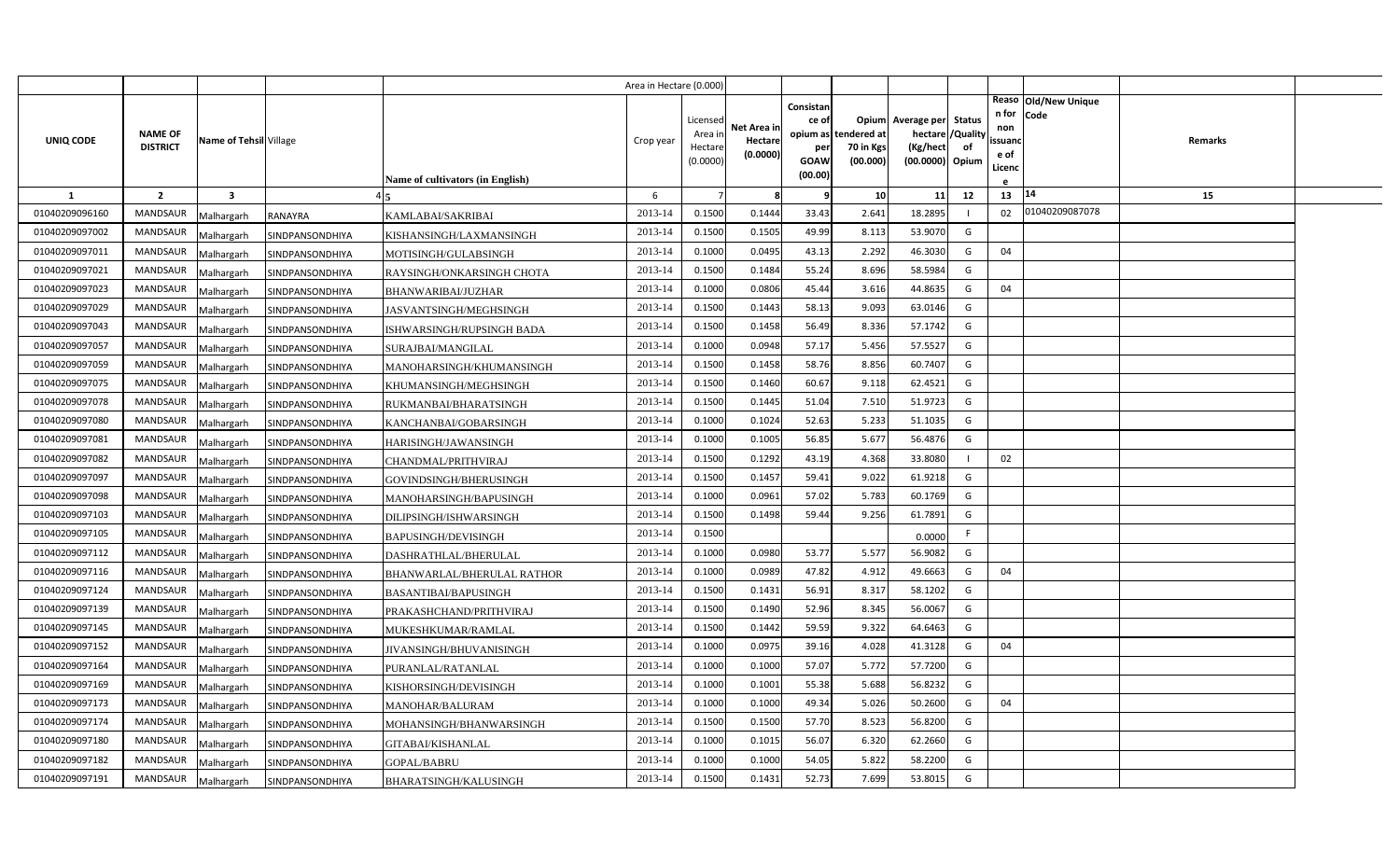|                |                                   |                         |                 |                                  | Area in Hectare (0.000) |                                            |                                    |                                                                 |                                     |                                                         |                         |                                          |                              |                       |  |
|----------------|-----------------------------------|-------------------------|-----------------|----------------------------------|-------------------------|--------------------------------------------|------------------------------------|-----------------------------------------------------------------|-------------------------------------|---------------------------------------------------------|-------------------------|------------------------------------------|------------------------------|-----------------------|--|
| UNIQ CODE      | <b>NAME OF</b><br><b>DISTRICT</b> | Name of Tehsil Village  |                 | Name of cultivators (in English) | Crop year               | Licensed<br>Area in<br>Hectare<br>(0.0000) | Net Area in<br>Hectare<br>(0.0000) | Consistan<br>ce of<br>opium as<br>per<br><b>GOAW</b><br>(00.00) | ndered at:<br>70 in Kgs<br>(00.000) | Opium Average per Status<br>(Kg/hect<br>(00.0000) Opium | hectare / Quality<br>of | n for<br>non<br>ssuand<br>e of<br>Licenc | Reaso Old/New Unique<br>Code | Remarks               |  |
| $\mathbf{1}$   | $\overline{2}$                    | $\overline{\mathbf{3}}$ |                 |                                  | 6                       |                                            | -8                                 | -9                                                              | 10                                  | 11                                                      | 12                      | 13                                       | 14                           | 15                    |  |
| 01040209097197 | <b>MANDSAUR</b>                   | Malhargarh              | SINDPANSONDHIYA | <b>BALSINGH/KISHORSINGH</b>      | 2013-14                 | 0.1000                                     | 0.1011                             | 56.74                                                           | 4.961                               | 49.0702                                                 | G                       | 04                                       |                              |                       |  |
| 01040209097095 | <b>MANDSAUR</b>                   | Malhargarh              | SINDPANSONDHIYA | VINODGIR/RAMGIR                  | 2013-14                 | 0.1500                                     |                                    |                                                                 |                                     | 0.0000                                                  | F.                      |                                          |                              |                       |  |
| 01040209097042 | <b>MANDSAUR</b>                   | Malhargarh              | SINDPANSONDHIYA | KAMLABAI/BHAGWAN                 | 2013-14                 | 0.1500                                     | 0.1479                             | 53.15                                                           | 8.033                               | 54.3137                                                 | G                       |                                          |                              |                       |  |
| 01040209097136 | <b>MANDSAUR</b>                   | Malhargarh              | SINDPANSONDHIYA | BHOPALSINGH/JAWANSINGH           | 2013-14                 | 0.1000                                     | 0.0980                             | 62.96                                                           | 6.413                               | 65.4388                                                 | G                       |                                          |                              |                       |  |
| 01040209097219 | <b>MANDSAUR</b>                   | Malhargarh              | SINDPANSONDHIYA | AMRTRAM/HIRALAL                  | 2013-14                 | 0.1000                                     | 0.0992                             | 54.12                                                           | 5.489                               | 55.3327                                                 | G                       |                                          | 01040209084001               |                       |  |
| 01040209097015 | <b>MANDSAUR</b>                   | Malhargarh              | SINDPANSONDHIYA | PYARSINGH/NAHARSINGH             | 2013-14                 | 0.1500                                     | 0.1507                             | 51.32                                                           | 7.801                               | 51.7651                                                 | G                       |                                          |                              |                       |  |
| 01040209097039 | <b>MANDSAUR</b>                   | Malhargarh              | SINDPANSONDHIYA | BHANWARNATH/KISHANNATH           | 2013-14                 | 0.1000                                     | 0.0960                             | 54.56                                                           | 5.464                               | 56.9167                                                 | G                       |                                          |                              |                       |  |
| 01040209097019 | <b>MANDSAUR</b>                   | Malhargarh              | SINDPANSONDHIYA | AMARSINGH/KISHORSINGH            | 2013-14                 | 0.1500                                     | 0.1482                             | 53.38                                                           | 7.359                               | 49.6559                                                 | G                       | 04                                       |                              |                       |  |
| 01040209097022 | <b>MANDSAUR</b>                   | Malhargarh              | SINDPANSONDHIYA | SITABAI/PRITHVIRAJ               | 2013-14                 | 0.1000                                     | 0.0999                             | 51.37                                                           | 5.467                               | 54.7247                                                 | G                       |                                          |                              |                       |  |
| 01040209097084 | MANDSAUR                          | Malhargarh              | SINDPANSONDHIYA | DILIPSINGH/KHUMANSINGH           | 2013-14                 | 0.1500                                     | 0.1472                             | 45.10                                                           | 6.623                               | 44.9932                                                 | G                       | 04                                       |                              |                       |  |
| 01040209097088 | <b>MANDSAUR</b>                   | Malhargarh              | SINDPANSONDHIYA | DINESHCHANDRA/KANWARLAL          | 2013-14                 | 0.1000                                     | 0.1014                             | 51.68                                                           | 4.961                               | 48.9250                                                 | G                       | 04                                       |                              |                       |  |
| 01040209097094 | <b>MANDSAUR</b>                   | Malhargarh              | SINDPANSONDHIYA | DILIPKUMAR/KANEHIYALAL           | 2013-14                 | 0.1000                                     | 0.1026                             | 52.31                                                           | 5.171                               | 50.3996                                                 | G                       | 04                                       |                              |                       |  |
| 01040209097131 | <b>MANDSAUR</b>                   | Malhargarh              | SINDPANSONDHIYA | PRAHLADSINGH/MANSINGH            | 2013-14                 | 0.1500                                     | 0.1497                             | 40.56                                                           | 5.957                               | 39.7929                                                 | G                       | 04                                       |                              |                       |  |
| 01040209097188 | <b>MANDSAUR</b>                   | Malhargarh              | SINDPANSONDHIYA | MOTISINGH/KISHANSINGH            | 2013-14                 | 0.1500                                     | 0.1474                             | 50.64                                                           | 7.849                               | 53.2497                                                 | G                       |                                          |                              |                       |  |
| 01040209097213 | <b>MANDSAUR</b>                   | Malhargarh              | SINDPANSONDHIYA | NAHARSINGH/DEVISINGH             | 2013-14                 | 0.1500                                     | 0.1436                             | 56.16                                                           | 8.400                               | 58.4958                                                 | G                       |                                          |                              |                       |  |
| 01040209097034 | <b>MANDSAUR</b>                   | Malhargarh              | SINDPANSONDHIYA | UDAYSINGH/RAYSINGH               | 2013-14                 | 0.1000                                     | 0.0971                             | 59.46                                                           | 5.751                               | 59.2276                                                 | G                       |                                          |                              |                       |  |
| 01040209097050 | <b>MANDSAUR</b>                   | Malhargarh              | SINDPANSONDHIYA | SOHANBAI/RAMSINGH                | 2013-14                 | 0.1000                                     | 0.0971                             | 55.44                                                           | 5.599                               | 57.6622                                                 | G                       |                                          |                              | TRANSFER/TALABPIPLIYA |  |
| 01040209097060 | <b>MANDSAUR</b>                   | Malhargarh              | SINDPANSONDHIYA | SAJJANBAI/BHUVANISINGH           | 2013-14                 | 0.1000                                     | 0.1043                             | 50.24                                                           | 5.347                               | 51.2656                                                 | G                       |                                          |                              |                       |  |
| 01040209097061 | <b>MANDSAUR</b>                   | Malhargarh              | SINDPANSONDHIYA | MOHANSINGH/PYARSINGH             | 2013-14                 | 0.1500                                     | 0.1513                             | 53.37                                                           | 8.074                               | 53.3642                                                 | G                       |                                          |                              |                       |  |
| 01040209097062 | <b>MANDSAUR</b>                   | Malhargarh              | SINDPANSONDHIYA | MANGUSINGH/KALUSINGH             | 2013-14                 | 0.1000                                     | 0.1000                             | 56.95                                                           | 6.020                               | 60.2000                                                 | G                       |                                          |                              |                       |  |
| 01040209097063 | <b>MANDSAUR</b>                   | Malhargarh              | SINDPANSONDHIYA | BHANWARSINGH/KISHANSINGH         | 2013-14                 | 0.1000                                     | 0.0966                             | 46.01                                                           | 4.529                               | 46.8840                                                 |                         | 02                                       |                              |                       |  |
| 01040209097064 | <b>MANDSAUR</b>                   | Malhargarh              | SINDPANSONDHIYA | PRABHUSINGH/SHIVSINGH            | 2013-14                 | 0.1000                                     | 0.1000                             | 45.30                                                           | 4.692                               | 46.9200                                                 | G                       | 04                                       |                              |                       |  |
| 01040209097065 | MANDSAUR                          | Malhargarh              | SINDPANSONDHIYA | PREMSINGH/HEMANTSINGH            | 2013-14                 | 0.1000                                     | 0.0930                             | 57.95                                                           | 5.671                               | 60.9780                                                 |                         | 02                                       |                              |                       |  |
| 01040209097066 | MANDSAUR                          | Malhargarh              | SINDPANSONDHIYA | JMRAOSINGH/PYARSINGH             | 2013-14                 | 0.1000                                     | 0.0988                             | 49.09                                                           | 4.930                               | 49.8988                                                 | G                       | 04                                       |                              |                       |  |
| 01040209097067 | <b>MANDSAUR</b>                   | Malhargarh              | SINDPANSONDHIYA | NDARSINGH/KALUSINGH              | 2013-14                 | 0.1500                                     | 0.1410                             | 41.20                                                           | 5.568                               | 39.4890                                                 |                         | 02                                       |                              |                       |  |
| 01040209097069 | MANDSAUR                          | Malhargarh              | SINDPANSONDHIYA | HARISINGH/NAHARSINGH             | 2013-14                 | 0.1500                                     | 0.1499                             | 53.46                                                           | 8.179                               | 54.5630                                                 | G                       |                                          |                              |                       |  |
| 01040209097071 | <b>MANDSAUR</b>                   | Malhargarh              | SINDPANSONDHIYA | RAYSINGH/HARISINGH               | 2013-14                 | 0.1000                                     | 0.0984                             | 53.50                                                           | 5.740                               | 58.3330                                                 |                         | 02                                       |                              |                       |  |
| 01040209097100 | MANDSAUR                          | Malhargarh              | SINDPANSONDHIYA | JAGDISH/BAGDIRAM                 | 2013-14                 | 0.1000                                     | 0.0973                             | 51.66                                                           | 4.886                               | 50.2158                                                 | G                       | 04                                       |                              |                       |  |
| 01040209097111 | MANDSAUR                          | Malhargarh              | SINDPANSONDHIYA | DULESINGH/KISHANSINGH            | 2013-14                 | 0.1500                                     | 0.1505                             | 55.98                                                           | 8.709                               | 57.8671                                                 | G                       |                                          |                              |                       |  |
| 01040209097114 | <b>MANDSAUR</b>                   | Malhargarh              | SINDPANSONDHIYA | BHOPALSINGH/DEVISINGH            | 2013-14                 | 0.1000                                     |                                    |                                                                 |                                     | 0.0000                                                  |                         |                                          |                              |                       |  |
| 01040209097121 | <b>MANDSAUR</b>                   | Malhargarh              | SINDPANSONDHIYA | MOHANBAI/SURAJMAL                | 2013-14                 | 0.1500                                     | 0.1450                             | 44.23                                                           | 5.567                               | 38.3930                                                 |                         | 02                                       |                              |                       |  |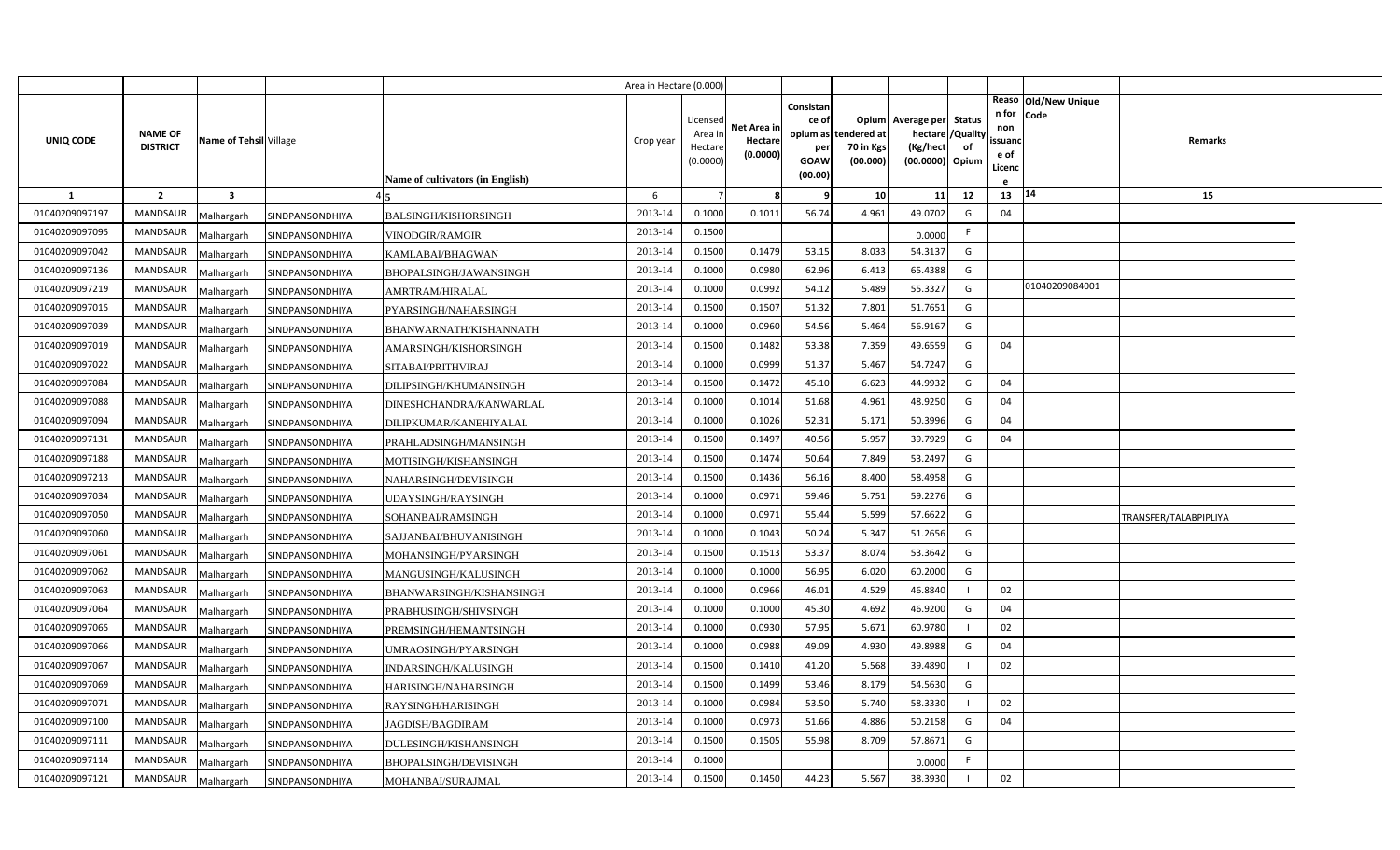|                |                                   |                         |                       | Area in Hectare (0.000)          |           |                    |             |                    |                          |                          |                |                   |                      |         |  |
|----------------|-----------------------------------|-------------------------|-----------------------|----------------------------------|-----------|--------------------|-------------|--------------------|--------------------------|--------------------------|----------------|-------------------|----------------------|---------|--|
|                |                                   |                         |                       |                                  |           |                    |             | Consistar          |                          |                          |                |                   | Reaso Old/New Unique |         |  |
|                |                                   |                         |                       |                                  |           | Licensed           | Net Area in | ce of              |                          | Opium Average per Status |                | n for code<br>non |                      |         |  |
| UNIQ CODE      | <b>NAME OF</b><br><b>DISTRICT</b> | Name of Tehsil Village  |                       |                                  | Crop year | Area in<br>Hectare | Hectare     | opium as           | tendered at<br>70 in Kgs | hectare<br>(Kg/hect)     | /Quality<br>of | ssuand            |                      | Remarks |  |
|                |                                   |                         |                       |                                  |           | (0.0000)           | (0.0000)    | per<br><b>GOAW</b> | (00.000)                 | (00.0000) Opium          |                | e of              |                      |         |  |
|                |                                   |                         |                       | Name of cultivators (in English) |           |                    |             | (00.00)            |                          |                          |                | Licenc            |                      |         |  |
| $\mathbf{1}$   | $\overline{2}$                    | $\overline{\mathbf{3}}$ |                       |                                  | 6         |                    | 8           |                    | 10                       | 11                       | 12             | 13                | 14                   | 15      |  |
| 01040209097125 | <b>MANDSAUR</b>                   | Malhargarh              | SINDPANSONDHIYA       | SOHANDAS/SHIVDAS                 | 2013-14   | 0.1000             | 0.1000      | 47.48              | 4.775                    | 47.7500                  | G              | 04                |                      |         |  |
| 01040209097127 | <b>MANDSAUR</b>                   | Malhargarh              | SINDPANSONDHIYA       | SURESHKUMAR/GANGARAM             | 2013-14   | 0.1000             | 0.1000      | 52.50              | 5.445                    | 54.4500                  | G              |                   |                      |         |  |
| 01040209097036 | <b>MANDSAUR</b>                   | Malhargarh              | SINDPANSONDHIYA       | BHERUSINGH/KISHANSINGH CHOTA     | 2013-14   | 0.1500             | 0.1452      | 48.56              | 1.942                    | 13.3740                  |                | 02                |                      |         |  |
| 01040209097133 | <b>MANDSAUR</b>                   | Malhargarh              | SINDPANSONDHIYA       | <b>ANILDAS/BALUDAS</b>           | 2013-14   | 0.1000             | 0.1000      | 56.87              | 5.923                    | 59.2300                  | G              |                   |                      |         |  |
| 01040209097146 | <b>MANDSAUR</b>                   | Malhargarh              | SINDPANSONDHIYA       | SHANTIBAI/BAPUSINGH              | 2013-14   | 0.1500             |             |                    |                          | 0.0000                   | F.             |                   |                      |         |  |
| 01040209097156 | MANDSAUR                          | Malhargarh              | SINDPANSONDHIYA       | MADHAVLAL/RAMESHCHANDRA          | 2013-14   | 0.1500             | 0.1071      | 42.99              | 1.664                    | 15.5360                  |                | 02                |                      |         |  |
| 01040209097185 | MANDSAUR                          | Malhargarh              | SINDPANSONDHIYA       | KESHARSINGH/ROOPSINGH            | 2013-14   | 0.1000             | 0.0972      | 53.19              | 5.182                    | 53.3128                  | G              |                   |                      |         |  |
| 01040209097189 | <b>MANDSAUR</b>                   | Malhargarh              | SINDPANSONDHIYA       | BHOPALSINGH/KALUSINGH            | 2013-14   | 0.1000             | 0.0983      | 56.27              | 5.233                    | 53.2350                  | G              |                   |                      |         |  |
| 01040209097201 | MANDSAUR                          | Malhargarh              | SINDPANSONDHIYA       | BHERUSINGH/RAMSINGH              | 2013-14   | 0.1500             | 0.1488      | 47.18              | 5.176                    | 34.7849                  | G              | 04                |                      |         |  |
| 01040209097113 | MANDSAUR                          | Malhargarh              | SINDPANSONDHIYA       | DINESHCHANDRA/KISHANLAL          | 2013-14   | 0.1500             | 0.1545      | 47.28              | 7.112                    | 46.0324                  | G              | 04                |                      |         |  |
| 01040209097159 | MANDSAUR                          | Malhargarh              | SINDPANSONDHIYA       | GOBARSINGH/BHUVANISINGH          | 2013-14   | 0.1500             | 0.1413      | 62.66              | 8.692                    | 61.5145                  | G              |                   |                      |         |  |
| 01040209007002 | MANDSAUR                          | Malhargarh              | CHANDVASA             | RAMSINGH/LAKHMA                  | 2013-14   | 0.1500             | 0.1012      | 59.34              | 6.027                    | 59.5553                  | G              |                   |                      |         |  |
| 01040209007003 | <b>MANDSAUR</b>                   | Malhargarh              | CHANDVASA             | RAMLAL/KALUJI                    | 2013-14   | 0.1000             | 0.0990      | 51.47              | 4.919                    | 49.6869                  | G              | 04                |                      |         |  |
| 01040209007007 | <b>MANDSAUR</b>                   | Malhargarh              | CHANDVASA             | KAILASH/MANGILAL                 | 2013-14   | 0.1500             | 0.1485      | 54.63              | 7.804                    | 52.5522                  | G              |                   |                      |         |  |
| 01040209007014 | MANDSAUR                          | Malhargarh              | CHANDVASA             | RAMKANYABAI/SHOBHARAM            | 2013-14   | 0.1500             | 0.1491      | 52.39              | 8.128                    | 54.5130                  |                | 02                |                      |         |  |
| 01040209007016 | <b>MANDSAUR</b>                   | Malhargarh              | CHANDVASA             | <b>BHAGWAN/MANGILAL</b>          | 2013-14   | 0.1000             | 0.1000      | 44.71              | 4.490                    | 44.9000                  | G              | 04                |                      |         |  |
| 01040209007018 | <b>MANDSAUR</b>                   | Malhargarh              | CHANDVASA             | GENDMAL/KANIRAM                  | 2013-14   | 0.1500             | 0.1500      | 57.78              | 8.279                    | 55.1933                  | G              |                   |                      |         |  |
| 01040209007024 | <b>MANDSAUR</b>                   | Malhargarh              | CHANDVASA             | BHARAT/BHAGWAN                   | 2013-14   | 0.1000             | 0.0625      | 59.48              | 3.203                    | 51.2480                  | G              |                   |                      |         |  |
| 01040209007026 | <b>MANDSAUR</b>                   | Malhargarh              | CHANDVASA             | CHATURBHUJ/KALU                  | 2013-14   | 0.1500             | 0.1470      | 50.29              | 6.717                    | 45.6939                  | G              | 04                |                      |         |  |
| 01040209007029 | MANDSAUR                          | Malhargarh              | CHANDVASA             | BHAGATRAM/MANNALAL               | 2013-14   | 0.1500             | 0.1482      | 60.00              | 9.189                    | 62.0040                  | G              |                   |                      |         |  |
| 01040209007040 | <b>MANDSAUR</b>                   | Malhargarh              | CHANDVASA             | KANIRAM/LAKHMA                   | 2013-14   | 0.1500             |             |                    |                          | 0.0000                   | F.             |                   |                      |         |  |
| 01040209007004 | <b>MANDSAUR</b>                   | Malhargarh              | CHANDVASA             | <b>DEVILAL/NATHU</b>             | 2013-14   | 0.1500             |             |                    |                          | 0.0000                   | F.             |                   |                      |         |  |
| 01040209007035 | <b>MANDSAUR</b>                   | Malhargarh              | CHANDVASA             | MOHANLAL/NATHULAL                | 2013-14   | 0.1500             |             |                    |                          | 0.0000                   | F.             |                   |                      |         |  |
| 01040209007011 | <b>MANDSAUR</b>                   | Malhargarh              | CHANDVASA             | GOPAL/SALAGRAM                   | 2013-14   | 0.1000             | 0.1000      | 61.16              | 6.247                    | 62.4700                  |                | 02                |                      |         |  |
| 01040209009009 | <b>MANDSAUR</b>                   | Malhargarh              | <b>GUD BHELI BADI</b> | RAMCHANDRA/JAGANNATH             | 2013-14   | 0.1000             | 0.0960      | 61.39              | 6.069                    | 63.2188                  | G              |                   |                      |         |  |
| 01040209009011 | <b>MANDSAUR</b>                   | Malhargarh              | <b>GUD BHELI BADI</b> | VISHNULAL/MADHOLAL               | 2013-14   | 0.1500             | 0.1530      | 57.31              | 8.498                    | 55.5425                  | G              |                   |                      |         |  |
| 01040209009012 | MANDSAUR                          | Malhargarh              | <b>GUD BHELI BADI</b> | BHAGIRATH/PRATAPBAI              | 2013-14   | 0.1000             | 0.0966      | 62.73              | 6.264                    | 64.8447                  | G              |                   |                      |         |  |
| 01040209009014 | MANDSAUR                          | Malhargarh              | <b>GUD BHELI BADI</b> | BASANTILAL/BHERULAL              | 2013-14   | 0.1500             | 0.1508      | 56.55              | 8.628                    | 57.2149                  | G              |                   |                      |         |  |
| 01040209009016 | <b>MANDSAUR</b>                   | Malhargarh              | <b>GUD BHELI BADI</b> | AMBALAL/RAJARAM                  | 2013-14   | 0.1500             | 0.1500      | 66.51              | 9.815                    | 65.4333                  | G              |                   |                      |         |  |
| 01040209009017 | MANDSAUR                          | Malhargarh              | <b>GUD BHELI BADI</b> | KISHOR/ONKARLAL@NANDKISHOR       | 2013-14   | 0.1500             | 0.1462      | 63.83              | 9.027                    | 61.7442                  | G              |                   |                      |         |  |
| 01040209009023 | MANDSAUR                          | Malhargarh              | <b>GUD BHELI BADI</b> | KASHIRAM/MANNALAL                | 2013-14   | 0.1500             | 0.1473      | 58.33              | 8.808                    | 59.7963                  | G              |                   |                      |         |  |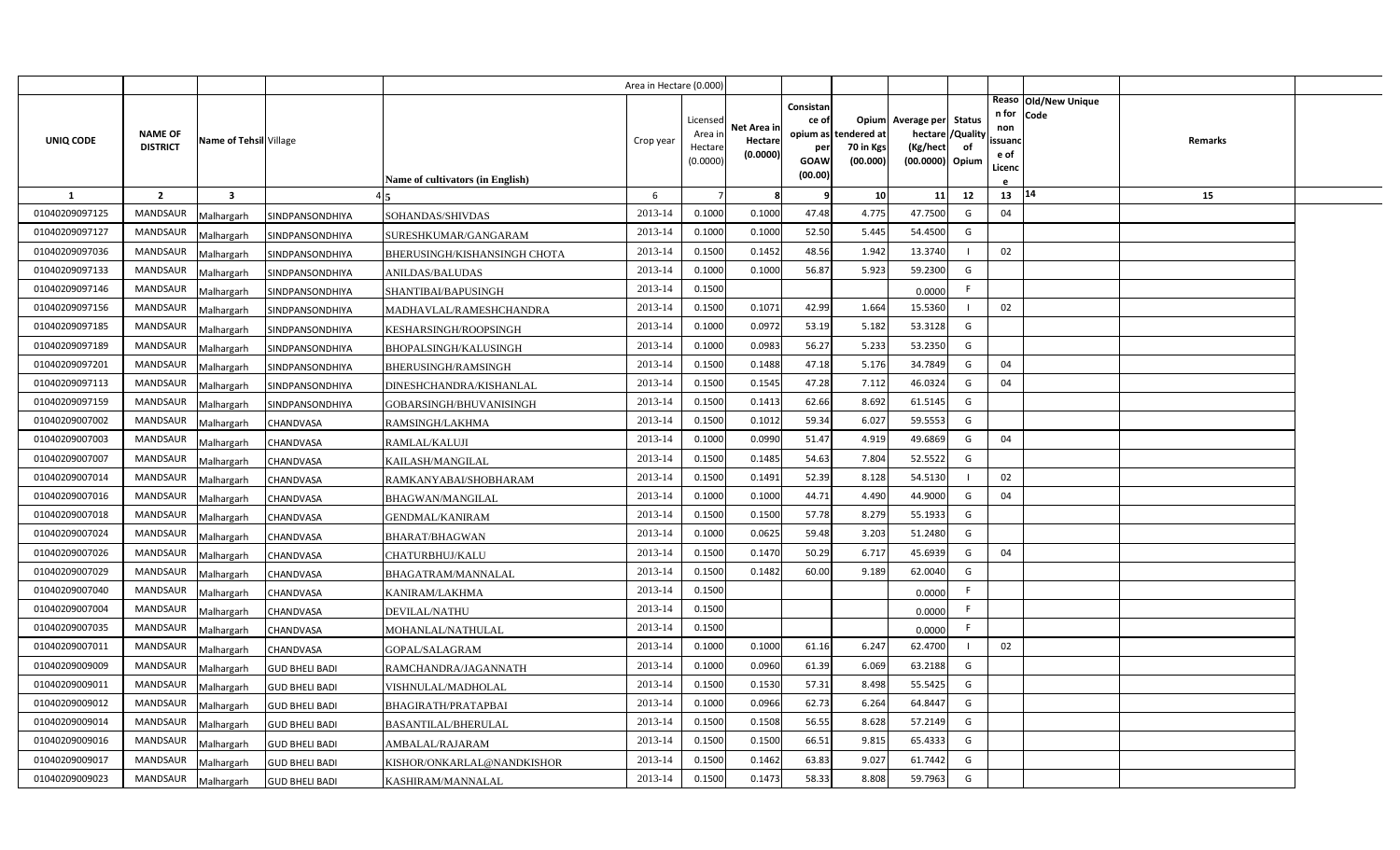|                |                                   |                         |                       |                                  | Area in Hectare (0.000) |                                            |                                    |                                                     |                                               |                                                                    |                |                                          |                              |         |  |
|----------------|-----------------------------------|-------------------------|-----------------------|----------------------------------|-------------------------|--------------------------------------------|------------------------------------|-----------------------------------------------------|-----------------------------------------------|--------------------------------------------------------------------|----------------|------------------------------------------|------------------------------|---------|--|
| UNIQ CODE      | <b>NAME OF</b><br><b>DISTRICT</b> | Name of Tehsil Village  |                       | Name of cultivators (in English) | Crop year               | Licensed<br>Area in<br>Hectare<br>(0.0000) | Net Area in<br>Hectare<br>(0.0000) | Consistan<br>ce of<br>per<br><b>GOAW</b><br>(00.00) | opium as tendered at<br>70 in Kgs<br>(00.000) | Opium Average per Status<br>hectare<br>(Kg/hect<br>(00.0000) Opium | /Quality<br>of | n for<br>non<br>ssuand<br>e of<br>Licenc | Reaso Old/New Unique<br>Code | Remarks |  |
| $\mathbf{1}$   | $\overline{2}$                    | $\overline{\mathbf{3}}$ |                       |                                  | 6                       |                                            | 8                                  | q                                                   | 10                                            | 11                                                                 | 12             | 13   14                                  |                              | 15      |  |
| 01040209009026 | MANDSAUR                          | Malhargarh              | <b>GUD BHELI BADI</b> | NATHU/GIRDHARI                   | 2013-14                 | 0.1500                                     | 0.1457                             | 59.40                                               | 8.893                                         | 61.0364                                                            | G              |                                          |                              |         |  |
| 01040209009028 | <b>MANDSAUR</b>                   | Malhargarh              | <b>GUD BHELI BADI</b> | KAMERIBAI/BHERULAL               | 2013-14                 | 0.1500                                     | 0.1470                             | 64.04                                               | 9.350                                         | 63.6054                                                            | G              |                                          |                              |         |  |
| 01040209009031 | <b>MANDSAUR</b>                   | Malhargarh              | <b>GUD BHELI BADI</b> | UDAYRAM/BHANWARLAL PATEL         | 2013-14                 | 0.1500                                     | 0.1500                             | 68.15                                               | 10.28                                         | 68.5400                                                            | G              |                                          |                              |         |  |
| 01040209009032 | <b>MANDSAUR</b>                   | Malhargarh              | <b>GUD BHELI BADI</b> | MOHANBAI/BHANWARLAL              | 2013-14                 | 0.1000                                     | 0.1008                             | 59.25                                               | 6.077                                         | 60.2877                                                            | G              |                                          |                              |         |  |
| 01040209009034 | <b>MANDSAUR</b>                   | Malhargarh              | <b>GUD BHELI BADI</b> | <b>BADRILAL/NATHULAL</b>         | 2013-14                 | 0.1000                                     | 0.0969                             | 65.60                                               | 6.504                                         | 67.1207                                                            | G              |                                          |                              |         |  |
| 01040209009035 | MANDSAUR                          | Malhargarh              | <b>GUD BHELI BADI</b> | RAMCHANDRIBAI/NANALAL            | 2013-14                 | 0.1000                                     | 0.0990                             | 70.81                                               | 7.142                                         | 72.1414                                                            | G              |                                          |                              |         |  |
| 01040209009036 | <b>MANDSAUR</b>                   | Malhargarh              | <b>GUD BHELI BADI</b> | SHANTIBAI/BHERULAL               | 2013-14                 | 0.1500                                     | 0.1120                             | 67.93                                               | 7.977                                         | 71.2232                                                            | G              |                                          |                              |         |  |
| 01040209009040 | <b>MANDSAUR</b>                   | Malhargarh              | <b>GUD BHELI BADI</b> | RAMNIWAS/NANDRAM                 | 2013-14                 | 0.1500                                     | 0.1485                             | 58.52                                               | 9.104                                         | 61.3064                                                            | G              |                                          |                              |         |  |
| 01040209009042 | <b>MANDSAUR</b>                   | Malhargarh              | <b>GUD BHELI BADI</b> | DHAPUBAI/NANDRAM                 | 2013-14                 | 0.1500                                     | 0.1518                             | 64.72                                               | 9.800                                         | 64.5586                                                            | G              |                                          |                              |         |  |
| 01040209009045 | <b>MANDSAUR</b>                   | Malhargarh              | <b>GUD BHELI BADI</b> | KALURAM/UMMEDRAM                 | 2013-14                 | 0.1000                                     | 0.1008                             | 69.05                                               | 6.510                                         | 64.5833                                                            | G              |                                          |                              |         |  |
| 01040209009047 | <b>MANDSAUR</b>                   | Malhargarh              | <b>GUD BHELI BADI</b> | CHENRAM/RAMSUKH                  | 2013-14                 | 0.1500                                     | 0.1506                             | 62.14                                               | 9.312                                         | 61.8327                                                            | G              |                                          |                              |         |  |
| 01040209009053 | <b>MANDSAUR</b>                   | Malhargarh              | <b>GUD BHELI BADI</b> | KANWARLAL/LAKSHINARAYAN          | 2013-14                 | 0.1500                                     | 0.1510                             | 55.54                                               | 8.307                                         | 55.0130                                                            |                | 02                                       |                              |         |  |
| 01040209009058 | <b>MANDSAUR</b>                   | Malhargarh              | <b>GUD BHELI BADI</b> | KOSHLYABAI/LAXMINARAYAN          | 2013-14                 | 0.1500                                     | 0.1496                             | 71.12                                               | 10.800                                        | 72.1925                                                            | G              |                                          |                              |         |  |
| 01040209009061 | <b>MANDSAUR</b>                   | Malhargarh              | <b>GUD BHELI BADI</b> | UDAYRAM/ONKARLAL                 | 2013-14                 | 0.1500                                     | 0.1450                             | 71.60                                               | 10.423                                        | 71.8828                                                            | G              |                                          |                              |         |  |
| 01040209009066 | <b>MANDSAUR</b>                   | Malhargarh              | <b>GUD BHELI BADI</b> | SHYAMKUNWARBAI/BAPULAL           | 2013-14                 | 0.1500                                     | 0.1454                             | 65.51                                               | 9.480                                         | 65.1994                                                            | G              |                                          |                              |         |  |
| 01040209009073 | <b>MANDSAUR</b>                   | Malhargarh              | <b>GUD BHELI BADI</b> | SAJJANBAI/MANGILAL               | 2013-14                 | 0.1500                                     | 0.1482                             | 63.62                                               | 10.070                                        | 67.9487                                                            | G              |                                          |                              |         |  |
| 01040209009080 | <b>MANDSAUR</b>                   | Malhargarh              | <b>GUD BHELI BADI</b> | SHYAMABAI/BHANWARLAL             | 2013-14                 | 0.1500                                     | 0.1480                             | 71.57                                               | 10.490                                        | 70.8784                                                            | G              |                                          |                              |         |  |
| 01040209009084 | <b>MANDSAUR</b>                   | Malhargarh              | <b>GUD BHELI BADI</b> | BHAGATRAM/KALURAM PATIDAR        | 2013-14                 | 0.1500                                     |                                    |                                                     |                                               | 0.0000                                                             | F              |                                          |                              |         |  |
| 01040209009086 | <b>MANDSAUR</b>                   | Malhargarh              | <b>GUD BHELI BADI</b> | <b>RAMGIR/ONKARGIR</b>           | 2013-14                 | 0.1000                                     | 0.0999                             | 63.51                                               | 6.451                                         | 64.5746                                                            | G              |                                          |                              |         |  |
| 01040209009090 | <b>MANDSAUR</b>                   | Malhargarh              | <b>GUD BHELI BADI</b> | DINESHKUMAR/KANEHIALAL           | 2013-14                 | 0.1000                                     |                                    |                                                     |                                               | 0.0000                                                             | F              |                                          |                              |         |  |
| 01040209009091 | <b>MANDSAUR</b>                   | Malhargarh              | <b>GUD BHELI BADI</b> | KAMLABAI/DEEPCHANDRA             | 2013-14                 | 0.1500                                     | 0.1472                             | 54.07                                               | 8.172                                         | 55.5163                                                            | G              |                                          |                              |         |  |
| 01040209009092 | <b>MANDSAUR</b>                   | Malhargarh              | <b>GUD BHELI BADI</b> | VARDICHAND/MANGILAL              | 2013-14                 | 0.1000                                     | 0.1015                             | 60.82                                               | 4.205                                         | 41.4286                                                            | G              | 04                                       |                              |         |  |
| 01040209009094 | <b>MANDSAUR</b>                   | Malhargarh              | <b>GUD BHELI BADI</b> | UDAYRAM/DHANNA                   | 2013-14                 | 0.1500                                     | 0.1500                             | 63.25                                               | 9.460                                         | 63.0667                                                            | G              |                                          |                              |         |  |
| 01040209009098 | <b>MANDSAUR</b>                   | Malhargarh              | <b>GUD BHELI BADI</b> | MANGIBAI/KASHIRAM                | 2013-14                 | 0.1500                                     | 0.1518                             | 65.26                                               | 9.164                                         | 60.3689                                                            | G              |                                          |                              |         |  |
| 01040209009104 | <b>MANDSAUR</b>                   | Malhargarh              | <b>GUD BHELI BADI</b> | BALURAM@BALMUKAND/NANDA          | 2013-14                 | 0.1500                                     | 0.1467                             | 61.28                                               | 8.772                                         | 59.7955                                                            | G              |                                          |                              |         |  |
| 01040209009105 | <b>MANDSAUR</b>                   | Malhargarh              | <b>GUD BHELI BADI</b> | DHAPUBAI/LAKSHMANSINGH           | 2013-14                 | 0.1000                                     | 0.1000                             | 60.03                                               | 6.372                                         | 63.7200                                                            | G              |                                          |                              |         |  |
| 01040209009107 | <b>MANDSAUR</b>                   | Malhargarh              | <b>GUD BHELI BADI</b> | MANNALAL/SITARAM                 | 2013-14                 | 0.1500                                     | 0.1500                             | 66.03                                               | 9.725                                         | 64.8333                                                            | G              |                                          |                              |         |  |
| 01040209009108 | <b>MANDSAUR</b>                   | Malhargarh              | <b>GUD BHELI BADI</b> | KANHAILAL/NATHULAL               | 2013-14                 | 0.1500                                     | 0.1470                             | 63.95                                               | 9.437                                         | 64.1973                                                            | G              |                                          |                              |         |  |
| 01040209009114 | <b>MANDSAUR</b>                   | Malhargarh              | <b>GUD BHELI BADI</b> | RAJMAL/RAMESHWAR                 | 2013-14                 | 0.1500                                     | 0.1457                             | 64.11                                               | 9.562                                         | 65.6280                                                            | G              |                                          |                              |         |  |
| 01040209009116 | <b>MANDSAUR</b>                   | Malhargarh              | <b>GUD BHELI BADI</b> | PREMABAI/KARULAL                 | 2013-14                 | 0.1000                                     | 0.1020                             | 63.46                                               | 6.600                                         | 64.7059                                                            | G              |                                          |                              |         |  |
| 01040209009117 | MANDSAUR                          | Malhargarh              | <b>GUD BHELI BADI</b> | SATYANARAYAN/PANNALAL            | 2013-14                 | 0.1500                                     | 0.1498                             | 61.22                                               | 9.489                                         | 63.3445                                                            | G              |                                          |                              |         |  |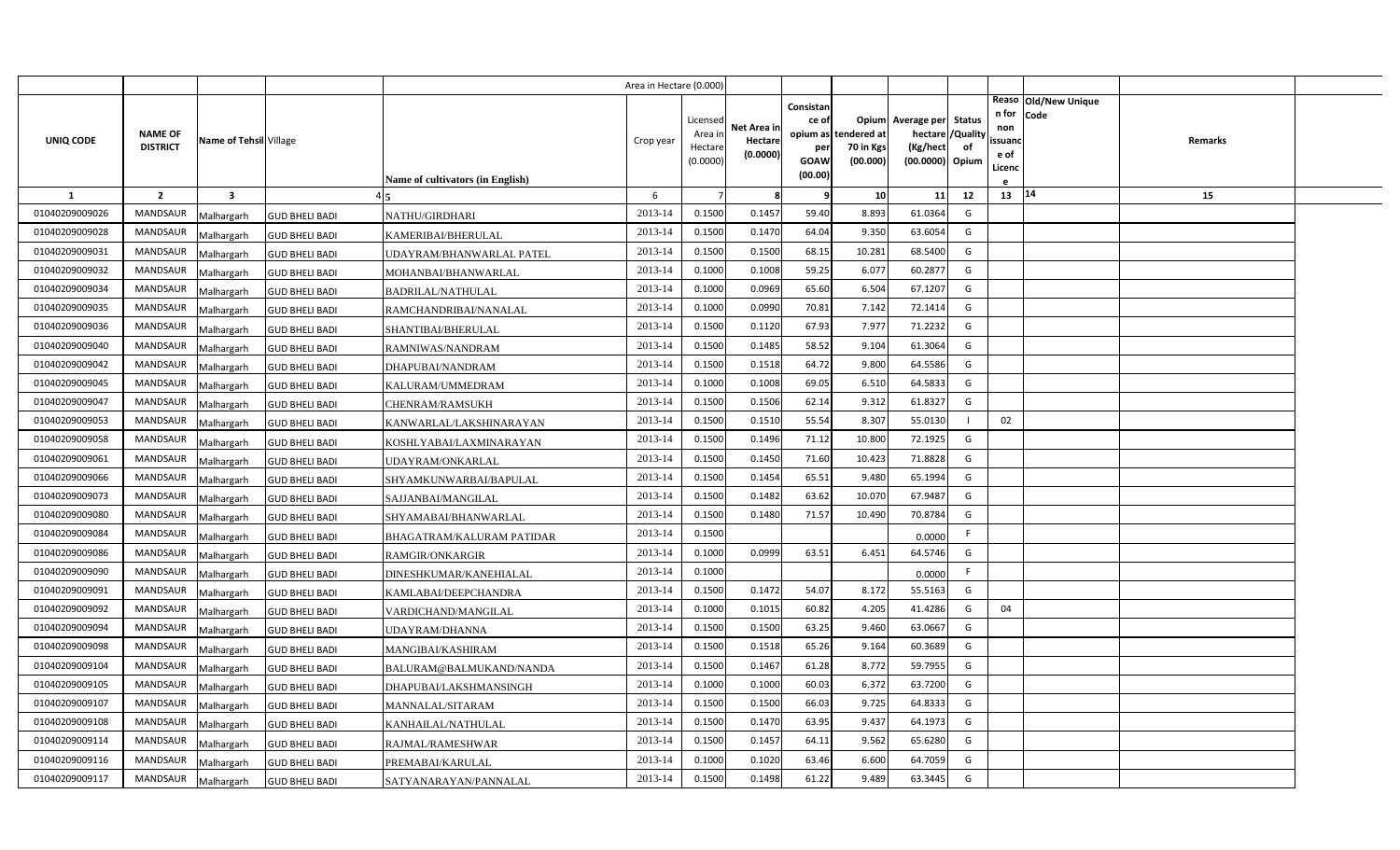|                |                                   |                        |                       |                                         | Area in Hectare (0.000) |                                            |                                    |                                                     |                                               |                                                                    |                |                                          |                              |                |  |
|----------------|-----------------------------------|------------------------|-----------------------|-----------------------------------------|-------------------------|--------------------------------------------|------------------------------------|-----------------------------------------------------|-----------------------------------------------|--------------------------------------------------------------------|----------------|------------------------------------------|------------------------------|----------------|--|
| UNIQ CODE      | <b>NAME OF</b><br><b>DISTRICT</b> | Name of Tehsil Village |                       | <b>Name of cultivators (in English)</b> | Crop year               | Licensed<br>Area in<br>Hectare<br>(0.0000) | Net Area in<br>Hectare<br>(0.0000) | Consistan<br>ce of<br>per<br><b>GOAW</b><br>(00.00) | opium as tendered at<br>70 in Kgs<br>(00.000) | Opium Average per Status<br>hectare<br>(Kg/hect<br>(00.0000) Opium | /Quality<br>of | n for<br>non<br>ssuand<br>e of<br>Licenc | Reaso Old/New Unique<br>Code | <b>Remarks</b> |  |
| <b>1</b>       | $\overline{2}$                    | 3                      |                       |                                         | 6                       |                                            | 8                                  | 9                                                   | 10                                            | 11                                                                 | 12             | 13 14                                    |                              | 15             |  |
| 01040209009120 | <b>MANDSAUR</b>                   | Malhargarh             | <b>GUD BHELI BADI</b> | VIMALKUNWAR/ROOPSINGH                   | 2013-14                 | 0.1500                                     | 0.1484                             | 59.55                                               | 9.060                                         | 61.0512                                                            | G              |                                          |                              |                |  |
| 01040209009126 | <b>MANDSAUR</b>                   | Malhargarh             | <b>GUD BHELI BADI</b> | BHAGATRAM/KALURAM GAYRI                 | 2013-14                 | 0.1500                                     | 0.1500                             | 55.35                                               | 8.437                                         | 56.2467                                                            | G              |                                          |                              |                |  |
| 01040209009133 | <b>MANDSAUR</b>                   | Malhargarh             | <b>GUD BHELI BADI</b> | KARULAL/BHANWARLAL                      | 2013-14                 | 0.1500                                     | 0.1496                             | 60.99                                               | 8.783                                         | 58.7099                                                            | G              |                                          |                              |                |  |
| 01040209009136 | <b>MANDSAUR</b>                   | Malhargarh             | <b>GUD BHELI BADI</b> | RAMNIWAS /PRABHULAL                     | 2013-14                 | 0.1500                                     | 0.1472                             | 67.17                                               | 9.816                                         | 66.6848                                                            | G              |                                          |                              |                |  |
| 01040209009137 | <b>MANDSAUR</b>                   | Malhargarh             | <b>GUD BHELI BADI</b> | BABULAL/BHAGATRAM                       | 2013-14                 | 0.1500                                     | 0.1520                             | 61.21                                               | 9.286                                         | 61.0921                                                            | G              |                                          |                              |                |  |
| 01040209009118 | <b>MANDSAUR</b>                   | Malhargarh             | <b>GUD BHELI BADI</b> | <b>BABULAL/NANDLAL GAYRI</b>            | 2013-14                 | 0.1500                                     | 0.1496                             | 58.59                                               | 8.989                                         | 60.0869                                                            | G              |                                          |                              |                |  |
| 01040209009143 | <b>MANDSAUR</b>                   | Malhargarh             | <b>GUD BHELI BADI</b> | MADHULAL/MANGILAL                       | 2013-14                 | 0.1500                                     | 0.1270                             | 64.92                                               | 8.532                                         | 67.1811                                                            | G              |                                          |                              |                |  |
| 01040209009148 | <b>MANDSAUR</b>                   | Malhargarh             | <b>GUD BHELI BADI</b> | VARDICHAND/BHUVAN                       | 2013-14                 | 0.1500                                     | 0.1013                             | 63.56                                               | 6.492                                         | 64.0869                                                            | G              |                                          |                              |                |  |
| 01040209009157 | <b>MANDSAUR</b>                   | Malhargarh             | <b>GUD BHELI BADI</b> | MOHANLAL/NATHULAL                       | 2013-14                 | 0.1500                                     | 0.1500                             | 64.29                                               | 9.497                                         | 63.3133                                                            | G              |                                          |                              |                |  |
| 01040209009155 | <b>MANDSAUR</b>                   | Malhargarh             | <b>GUD BHELI BADI</b> | CHIMANLAL/DEVILAL                       | 2013-14                 | 0.1500                                     | 0.1377                             | 63.96                                               | 8.562                                         | 62.1786                                                            | G              |                                          |                              |                |  |
| 01040209009162 | <b>MANDSAUR</b>                   | Malhargarh             | <b>GUD BHELI BADI</b> | RAJARAM/NANDA                           | 2013-14                 | 0.1500                                     | 0.1520                             | 70.82                                               | 10.957                                        | 72.0855                                                            | G              |                                          |                              |                |  |
| 01040209009168 | <b>MANDSAUR</b>                   | Malhargarh             | <b>GUD BHELI BADI</b> | NAGUSINGH/ROOPSINGH                     | 2013-14                 | 0.1500                                     | 0.1456                             | 61.49                                               | 9.259                                         | 63.5920                                                            | G              |                                          |                              |                |  |
| 01040209009170 | <b>MANDSAUR</b>                   | Malhargarh             | <b>GUD BHELI BADI</b> | RAMCHANDRA/SHANKARLAL                   | 2013-14                 | 0.1500                                     | 0.1466                             | 64.98                                               | 9.793                                         | 66.8008                                                            | G              |                                          |                              |                |  |
| 01040209009171 | <b>MANDSAUR</b>                   | Malhargarh             | <b>GUD BHELI BADI</b> | BHANWARLAL/SHANKARLAL (JOSHI)           | 2013-14                 | 0.1500                                     | 0.1500                             | 60.76                                               | 8.758                                         | 58.3867                                                            | G              |                                          |                              |                |  |
| 01040209009172 | <b>MANDSAUR</b>                   | Malhargarh             | <b>GUD BHELI BADI</b> | NANDUBAI/NATHULAL                       | 2013-14                 | 0.1000                                     | 0.0950                             | 63.80                                               | 6.125                                         | 64.4737                                                            | G              |                                          |                              |                |  |
| 01040209009179 | <b>MANDSAUR</b>                   | Malhargarh             | <b>GUD BHELI BADI</b> | SHIVSINGH/HAMERSINGH                    | 2013-14                 | 0.1500                                     | 0.1511                             | 61.65                                               | 9.115                                         | 60.3243                                                            | G              |                                          |                              |                |  |
| 01040209009010 | MANDSAUR                          | Malhargarh             | <b>GUD BHELI BADI</b> | SITABAI/MANGILAL                        | 2013-14                 | 0.1500                                     | 0.1486                             | 58.49                                               | 8.824                                         | 59.3809                                                            | G              |                                          |                              |                |  |
| 01040209009048 | <b>MANDSAUR</b>                   | Malhargarh             | <b>GUD BHELI BADI</b> | VISHNUKUNWAR/BALWANTINGH                | 2013-14                 | 0.1500                                     | 0.1505                             | 67.33                                               | 10.244                                        | 68.0664                                                            | G              |                                          |                              |                |  |
| 01040209009156 | <b>MANDSAUR</b>                   | Malhargarh             | <b>GUD BHELI BADI</b> | SHANKARLAL/MANA                         | 2013-14                 | 0.1500                                     | 0.1456                             | 56.99                                               | 8.451                                         | 58.0426                                                            | G              |                                          |                              |                |  |
| 01040209009181 | <b>MANDSAUR</b>                   | Malhargarh             | <b>GUD BHELI BADI</b> | RADHAKISHAN/PRABHULAL                   | 2013-14                 | 0.1000                                     | 0.0990                             | 53.47                                               | 5.431                                         | 54.8586                                                            | G              |                                          |                              |                |  |
| 01040209009184 | <b>MANDSAUR</b>                   | Malhargarh             | <b>GUD BHELI BADI</b> | PARASRAM/RAMSUKH                        | 2013-14                 | 0.1500                                     | 0.1440                             | 65.62                                               | 10.077                                        | 69.9792                                                            | G              |                                          |                              |                |  |
| 01040209009186 | <b>MANDSAUR</b>                   | Malhargarh             | <b>GUD BHELI BADI</b> | SITABAI/BHERULAL                        | 2013-14                 | 0.1500                                     | 0.1488                             | 57.89                                               | 8.766                                         | 58.9113                                                            | G              |                                          |                              |                |  |
| 01040209009188 | <b>MANDSAUR</b>                   | Malhargarh             | <b>GUD BHELI BADI</b> | RAMESHWAR/BHANWARLAL                    | 2013-14                 | 0.1500                                     | 0.1449                             | 63.66                                               | 9.376                                         | 64.7067                                                            | G              |                                          |                              |                |  |
| 01040209009189 | <b>MANDSAUR</b>                   | Malhargarh             | <b>GUD BHELI BADI</b> | DEVRAM/MODIRAM                          | 2013-14                 | 0.1500                                     | 0.1452                             | 66.96                                               | 10.159                                        | 69.9656                                                            | G              |                                          |                              |                |  |
| 01040209009191 | <b>MANDSAUR</b>                   | Malhargarh             | <b>GUD BHELI BADI</b> | MEHTABBAI/BHANWARLAL                    | 2013-14                 | 0.1500                                     | 0.1421                             | 61.05                                               | 9.079                                         | 63.8916                                                            | G              |                                          |                              |                |  |
| 01040209009195 | <b>MANDSAUR</b>                   | Malhargarh             | <b>GUD BHELI BADI</b> | SHANTIBAI/MULCHAND                      | 2013-14                 | 0.1500                                     | 0.1500                             | 63.03                                               | 9.319                                         | 62.1267                                                            | G              |                                          |                              |                |  |
| 01040209009196 | MANDSAUR                          | Malhargarh             | <b>GUD BHELI BADI</b> | SHANTILAL/RAMSUKH                       | 2013-14                 | 0.1000                                     | 0.0984                             | 64.74                                               | 6.650                                         | 67.5813                                                            | G              |                                          |                              |                |  |
| 01040209009199 | MANDSAUR                          | Malhargarh             | <b>GUD BHELI BADI</b> | KESHARBAI/BHERUNATH                     | 2013-14                 | 0.1500                                     | 0.1500                             | 62.34                                               | 10.117                                        | 67.4467                                                            | G              |                                          |                              |                |  |
| 01040209009202 | <b>MANDSAUR</b>                   | Malhargarh             | <b>GUD BHELI BADI</b> | ASHOKKUMAR/BASANTILAL                   | 2013-14                 | 0.1500                                     | 0.1508                             | 56.67                                               | 8.719                                         | 57.8183                                                            | G              |                                          |                              |                |  |
| 01040209009203 | <b>MANDSAUR</b>                   | Malhargarh             | <b>GUD BHELI BADI</b> | JAGDISHCHANDRA/NATHULAL                 | 2013-14                 | 0.1500                                     |                                    |                                                     |                                               | 0.0000                                                             | F              |                                          |                              |                |  |
| 01040209009204 | MANDSAUR                          | Malhargarh             | <b>GUD BHELI BADI</b> | SHANKARLAL/RADHESHYAM                   | 2013-14                 | 0.1500                                     | 0.1440                             | 59.26                                               | 8.754                                         | 60.7917                                                            | G              |                                          |                              |                |  |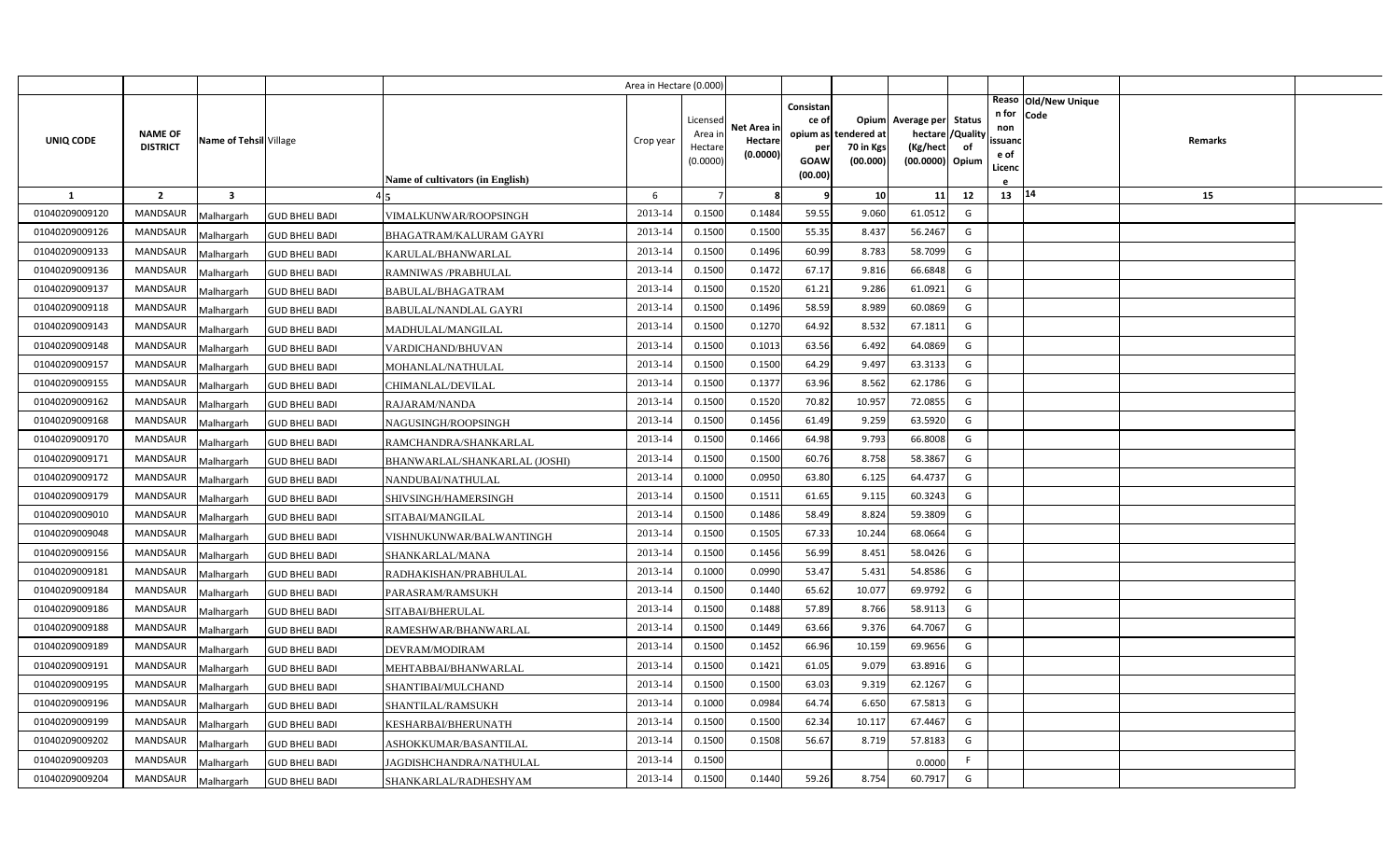|                |                                   |                         |                       |                                  | Area in Hectare (0.000 |                                            |                                    |                                                          |                                      |                                                                       |                     |                                          |                                |         |  |
|----------------|-----------------------------------|-------------------------|-----------------------|----------------------------------|------------------------|--------------------------------------------|------------------------------------|----------------------------------------------------------|--------------------------------------|-----------------------------------------------------------------------|---------------------|------------------------------------------|--------------------------------|---------|--|
| UNIQ CODE      | <b>NAME OF</b><br><b>DISTRICT</b> | Name of Tehsil Village  |                       | Name of cultivators (in English) | Crop year              | Licensed<br>Area in<br>Hectare<br>(0.0000) | Net Area in<br>Hectare<br>(0.0000) | Consistan<br>ce of<br>opium as<br>per<br>GOAW<br>(00.00) | tendered at<br>70 in Kgs<br>(00.000) | Opium Average per<br>hectare / Quality<br>(Kg/hect<br>(00.0000) Opium | <b>Status</b><br>of | n for<br>non<br>ssuand<br>e of<br>Licenc | Reaso   Old/New Unique<br>Code | Remarks |  |
| -1             | $\overline{2}$                    | $\overline{\mathbf{3}}$ |                       |                                  | 6                      |                                            | 8                                  | q                                                        | 10                                   | 11                                                                    | 12                  | 13   14                                  |                                | 15      |  |
| 01040209009208 | MANDSAUR                          | Malhargarh              | <b>GUD BHELI BADI</b> | MOTILAL/CHAMPALAL                | 2013-14                | 0.1500                                     | 0.1518                             | 62.57                                                    | 9.368                                | 61.7128                                                               | G                   |                                          |                                |         |  |
| 01040209009209 | <b>MANDSAUR</b>                   | Malhargarh              | <b>GUD BHELI BADI</b> | UDAYRAM/BHANWARLAL KHERIYA       | 2013-14                | 0.1500                                     | 0.1519                             | 66.24                                                    | 9.502                                | 62.5477                                                               | G                   |                                          |                                |         |  |
| 01040209009210 | <b>MANDSAUR</b>                   | Malhargarh              | <b>GUD BHELI BADI</b> | BALURAM/RAMCHANDRA               | 2013-14                | 0.1500                                     | 0.1512                             | 65.05                                                    | 9.934                                | 65.7011                                                               | G                   |                                          |                                |         |  |
| 01040209009211 | <b>MANDSAUR</b>                   | Malhargarh              | <b>GUD BHELI BADI</b> | DINESHKUMAR/CHHOGALAL            | 2013-14                | 0.1000                                     | 0.1012                             | 66.12                                                    | 6.60                                 | 65.2470                                                               | G                   |                                          |                                |         |  |
| 01040209009213 | <b>MANDSAUR</b>                   | Malhargarh              | <b>GUD BHELI BADI</b> | RAJMAL/BHANWARLAL                | 2013-14                | 0.1500                                     | 0.1508                             | 71.66                                                    | 10.462                               | 69.3767                                                               | G                   |                                          |                                |         |  |
| 01040209009216 | <b>MANDSAUR</b>                   | Malhargarh              | <b>GUD BHELI BADI</b> | JAGDISHCHAND/MADHULAL            | 2013-14                | 0.1500                                     | 0.1509                             | 56.10                                                    | 8.479                                | 56.1895                                                               | G                   |                                          |                                |         |  |
| 01040209009218 | <b>MANDSAUR</b>                   | Malhargarh              | <b>GUD BHELI BADI</b> | SHANKARLAL/SALAGRAM              | 2013-14                | 0.1500                                     | 0.1512                             | 58.11                                                    | 8.833                                | 58.4193                                                               | G                   |                                          |                                |         |  |
| 01040209009220 | <b>MANDSAUR</b>                   | Malhargarh              | <b>GUD BHELI BADI</b> | RAMPRASAD/NANALAL                | 2013-14                | 0.1500                                     | 0.1408                             | 66.20                                                    | 9.325                                | 66.2287                                                               | G                   |                                          |                                |         |  |
| 01040209009222 | <b>MANDSAUR</b>                   | Malhargarh              | <b>GUD BHELI BADI</b> | BANSHILAL/RAMCHANDRA             | 2013-14                | 0.1500                                     | 0.1523                             | 65.20                                                    | 9.799                                | 64.3401                                                               | G                   |                                          |                                |         |  |
| 01040209009029 | <b>MANDSAUR</b>                   | Malhargarh              | <b>GUD BHELI BADI</b> | NANDLAL/RATANLAL                 | 2013-14                | 0.1500                                     | 0.1518                             | 61.41                                                    | 9.510                                | 62.6482                                                               | G                   |                                          |                                |         |  |
| 01040209009005 | <b>MANDSAUR</b>                   | Malhargarh              | <b>GUD BHELI BADI</b> | DHAPUBAI/MANGILAL                | 2013-14                | 0.1000                                     |                                    |                                                          |                                      | 0.0000                                                                | F.                  |                                          |                                |         |  |
| 01040209009056 | MANDSAUR                          | Malhargarh              | <b>GUD BHELI BADI</b> | RAJIBAI/BHANWARLAL               | 2013-14                | 0.1000                                     | 0.1015                             | 65.00                                                    | 6.389                                | 62.9458                                                               | G                   |                                          |                                |         |  |
| 01040209009214 | <b>MANDSAUR</b>                   | Malhargarh              | <b>GUD BHELI BADI</b> | MADANLAL/MANGILAL                | 2013-14                | 0.1500                                     | 0.1450                             | 67.85                                                    | 9.489                                | 65.4414                                                               | G                   |                                          |                                |         |  |
| 01040209009229 | MANDSAUR                          | Malhargarh              | <b>GUD BHELI BADI</b> | BABULAL/BHANWARLAL               | 2013-14                | 0.1500                                     | 0.1496                             | 70.28                                                    | 10.652                               | 71.2032                                                               | G                   |                                          |                                |         |  |
| 01040209009022 | <b>MANDSAUR</b>                   | Malhargarh              | <b>GUD BHELI BADI</b> | MOHANBAI/ONKARLAL                | 2013-14                | 0.1500                                     | 0.1506                             | 66.31                                                    | 9.87                                 | 65.5445                                                               | G                   |                                          |                                |         |  |
| 01040209009052 | MANDSAUR                          | Malhargarh              | <b>GUD BHELI BADI</b> | SAMRIBAI/DEVARAM                 | 2013-14                | 0.1500                                     | 0.1450                             | 65.65                                                    | 9.707                                | 66.9448                                                               | G                   |                                          |                                |         |  |
| 01040209009236 | <b>MANDSAUR</b>                   | Malhargarh              | <b>GUD BHELI BADI</b> | DEVRAM/BHAGUJI                   | 2013-14                | 0.1500                                     | 0.1496                             | 56.89                                                    | 8.672                                | 57.9679                                                               | G                   |                                          |                                |         |  |
| 01040209009037 | MANDSAUR                          | Malhargarh              | <b>GUD BHELI BADI</b> | KANWARLAL/BHUWANIRAM             | 2013-14                | 0.1500                                     | 0.1482                             | 61.84                                                    | 9.621                                | 64.9190                                                               | G                   |                                          |                                |         |  |
| 01040209009175 | <b>MANDSAUR</b>                   | Malhargarh              | <b>GUD BHELI BADI</b> | KAMALSINGH/SHARDHULSINGH         | 2013-14                | 0.1500                                     | 0.1500                             | 62.21                                                    | 9.314                                | 62.0933                                                               | G                   |                                          |                                |         |  |
| 01040209009121 | <b>MANDSAUR</b>                   | Malhargarh              | <b>GUD BHELI BADI</b> | RAGHUVEERSINGH/SHOBHASINGH       | 2013-14                | 0.1500                                     | 0.1452                             | 67.18                                                    | 9.904                                | 68.2094                                                               | G                   |                                          |                                |         |  |
| 01040209009123 | <b>MANDSAUR</b>                   | Malhargarh              | <b>GUD BHELI BADI</b> | BHANWARSINGH/BHARATSINGH         | 2013-14                | 0.1500                                     | 0.1495                             | 66.42                                                    | 9.612                                | 64.2943                                                               | G                   |                                          |                                |         |  |
| 01040209009165 | <b>MANDSAUR</b>                   | Malhargarh              | <b>GUD BHELI BADI</b> | GITABAI/NATHU                    | 2013-14                | 0.1000                                     | 0.0969                             | 65.96                                                    | 6.577                                | 67.8741                                                               | G                   |                                          |                                |         |  |
| 01040209009207 | <b>MANDSAUR</b>                   | Malhargarh              | <b>GUD BHELI BADI</b> | MOHANLAL/JAGANNATH               | 2013-14                | 0.1500                                     | 0.1463                             | 63.25                                                    | 9.397                                | 64.2310                                                               | G                   |                                          |                                |         |  |
| 01040209009057 | <b>MANDSAUR</b>                   | Malhargarh              | <b>GUD BHELI BADI</b> | BAGDIRAM/JAGANNATH               | 2013-14                | 0.1500                                     | 0.1273                             | 57.18                                                    | 7.335                                | 57.6198                                                               | G                   |                                          |                                |         |  |
| 01040209009206 | <b>MANDSAUR</b>                   | Malhargarh              | <b>GUD BHELI BADI</b> | BALARAM/JAGANNATH                | 2013-14                | 0.1500                                     | 0.1508                             | 66.32                                                    | 9.436                                | 62.5729                                                               | G                   |                                          |                                |         |  |
| 01040209009122 | <b>MANDSAUR</b>                   | Malhargarh              | <b>GUD BHELI BADI</b> | MOHANSINGH/SHARDULSINGH          | 2013-14                | 0.1500                                     | 0.1373                             | 66.89                                                    | 9.240                                | 67.2979                                                               | G                   |                                          |                                |         |  |
| 01040209009187 | <b>MANDSAUR</b>                   | Malhargarh              | <b>GUD BHELI BADI</b> | LAKSHMINARAYAN/GIRDHARI          | 2013-14                | 0.1000                                     | 0.0990                             | 65.45                                                    | 6.704                                | 67.7172                                                               | G                   |                                          |                                |         |  |
| 01040209009006 | <b>MANDSAUR</b>                   | Malhargarh              | <b>GUD BHELI BADI</b> | <b>TULSIBAI/HIRALAL</b>          | 2013-14                | 0.1500                                     | 0.1251                             | 64.76                                                    | 8.521                                | 68.1135                                                               | G                   |                                          |                                |         |  |
| 01040209009130 | <b>MANDSAUR</b>                   | Malhargarh              | <b>GUD BHELI BADI</b> | SURESHCHAND/BHERULAL             | 2013-14                | 0.1500                                     | 0.1456                             | 66.55                                                    | 9.688                                | 66.5385                                                               | G                   |                                          |                                |         |  |
| 01040209009233 | <b>MANDSAUR</b>                   | Malhargarh              | <b>GUD BHELI BADI</b> | KANWARLAL/BHERULAL               | 2013-14                | 0.1000                                     | 0.0998                             | 66.59                                                    | 6.906                                | 69.1984                                                               | G                   |                                          |                                |         |  |
| 01040209009131 | MANDSAUR                          | Malhargarh              | <b>GUD BHELI BADI</b> | AMBALAL/BHERULAL                 | 2013-14                | 0.1000                                     | 0.0992                             | 64.65                                                    | 6.511                                | 65.6351                                                               | G                   |                                          |                                |         |  |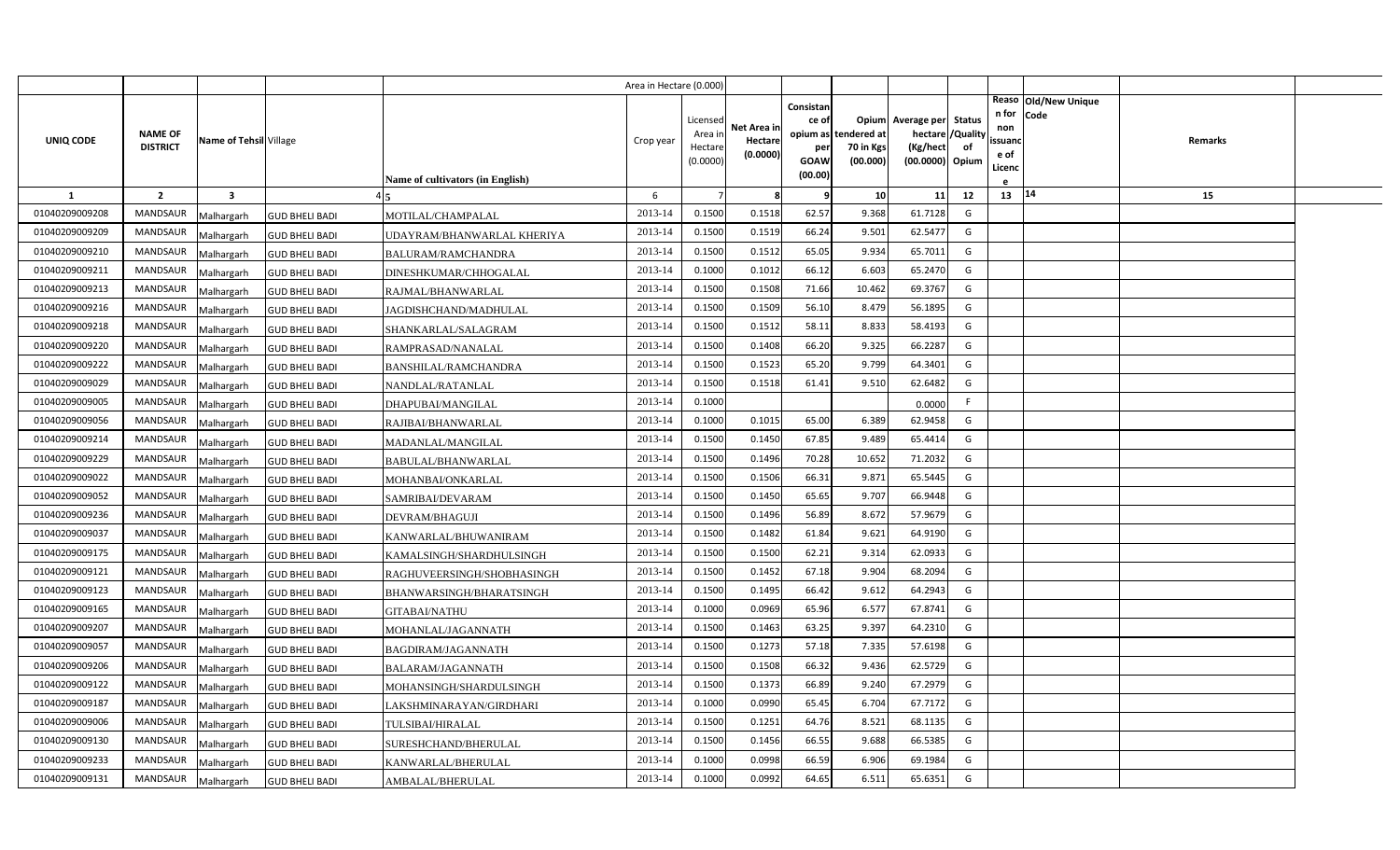|                |                 |                        |                       |                                  | Area in Hectare (0.000 |                     |                     |                 |                      |                          |                   |                |                              |                |  |
|----------------|-----------------|------------------------|-----------------------|----------------------------------|------------------------|---------------------|---------------------|-----------------|----------------------|--------------------------|-------------------|----------------|------------------------------|----------------|--|
|                |                 |                        |                       |                                  |                        |                     |                     | Consistan       |                      |                          |                   | n for          | Reaso Old/New Unique<br>Code |                |  |
|                | <b>NAME OF</b>  |                        |                       |                                  |                        | Licensed<br>Area in | Net Area in         | ce of           | opium as tendered at | Opium Average per Status | hectare / Quality | non            |                              | <b>Remarks</b> |  |
| UNIQ CODE      | <b>DISTRICT</b> | Name of Tehsil Village |                       |                                  | Crop year              | Hectare             | Hectare<br>(0.0000) | per             | 70 in Kgs            | (Kg/hect                 | of                | ssuanc<br>e of |                              |                |  |
|                |                 |                        |                       |                                  |                        | (0.0000)            |                     | GOAW<br>(00.00) | (00.000)             | (00.0000) Opium          |                   | Licenc         |                              |                |  |
| <b>1</b>       | $\overline{2}$  | 3                      |                       | Name of cultivators (in English) | 6                      |                     | 8                   | q               | 10                   | 11                       | 12                | 13   14        |                              | 15             |  |
| 01040209009024 | <b>MANDSAUR</b> | Malhargarh             | <b>GUD BHELI BADI</b> | DHAPUBAI/MODIRAM                 | 2013-14                | 0.1500              | 0.1500              | 50.68           | 7.841                | 52.2733                  | G                 |                |                              |                |  |
| 01040209009041 | <b>MANDSAUR</b> | Malhargarh             | <b>GUD BHELI BADI</b> | KUSHALBAI/BADRILAL               | 2013-14                | 0.1500              | 0.1500              | 65.53           | 10.092               | 67.2800                  | G                 |                |                              |                |  |
| 01040209009049 | <b>MANDSAUR</b> | Malhargarh             | <b>GUD BHELI BADI</b> | SURATRAM/CHAMPALAL               | 2013-14                | 0.1500              | 0.0960              | 68.24           | 7.077                | 73.7188                  | G                 |                |                              |                |  |
| 01040209009106 | <b>MANDSAUR</b> | Malhargarh             | <b>GUD BHELI BADI</b> | CHHAGANLAL/CHUNNILAL             | 2013-14                | 0.1000              | 0.1000              | 57.65           | 5.749                | 57.4900                  | G                 |                |                              |                |  |
| 01040209009119 | <b>MANDSAUR</b> | Malhargarh             | <b>GUD BHELI BADI</b> | KARANSINGH/BHARATSINGH           | 2013-14                | 0.1000              | 0.1008              | 56.49           | 5.794                | 57.4802                  | G                 |                |                              |                |  |
| 01040209009239 | <b>MANDSAUR</b> | Malhargarh             | <b>GUD BHELI BADI</b> | BALARAM/MADHULAL                 | 2013-14                | 0.1500              | 0.1485              | 62.84           | 9.220                | 62.0875                  | G                 |                |                              |                |  |
| 01040209009200 | <b>MANDSAUR</b> | Malhargarh             | <b>GUD BHELI BADI</b> | RAMDAS/PREMDAS                   | 2013-14                | 0.1000              | 0.1024              | 57.74           | 5.914                | 57.7539                  | G                 |                |                              |                |  |
| 01040209009115 | <b>MANDSAUR</b> | Malhargarh             | <b>GUD BHELI BADI</b> | MANNALAL/BAGDIRAM                | 2013-14                | 0.1500              | 0.1470              | 62.94           | 9.513                | 64.7143                  | G                 |                |                              |                |  |
| 01040209009153 | <b>MANDSAUR</b> | Malhargarh             | <b>GUD BHELI BADI</b> | LAKSHMINARAYAN/RAMNARAYAN        | 2013-14                | 0.1500              | 0.1500              | 67.74           | 10.200               | 68.0000                  | G                 |                |                              |                |  |
| 01040209009018 | <b>MANDSAUR</b> | Malhargarh             | <b>GUD BHELI BADI</b> | RADHESHYAM/SHANKARLAL            | 2013-14                | 0.1000              | 0.1008              | 61.37           | 6.391                | 63.4028                  | G                 |                |                              |                |  |
| 01040209009135 | <b>MANDSAUR</b> | Malhargarh             | <b>GUD BHELI BADI</b> | AMBALAL/HIRALAL                  | 2013-14                | 0.1500              | 0.1522              | 67.92           | 9.878                | 64.9014                  | G                 |                |                              |                |  |
| 01040209009101 | MANDSAUR        | Malhargarh             | <b>GUD BHELI BADI</b> | RAMPRASAD/RUGHNATH               | 2013-14                | 0.1500              | 0.1530              | 58.74           | 8.769                | 57.3137                  | G                 |                |                              |                |  |
| 01040209009088 | <b>MANDSAUR</b> | Malhargarh             | <b>GUD BHELI BADI</b> | MOHANLAL/MANGILAL                | 2013-14                | 0.1000              | 0.0990              | 58.66           | 6.050                | 61.1111                  | G                 |                |                              |                |  |
| 01040209009232 | MANDSAUR        | Malhargarh             | <b>GUD BHELI BADI</b> | BAHADURSINGH/BHANWARSINGH        | 2013-14                | 0.1500              | 0.1521              | 59.72           | 9.589                | 63.0440                  | G                 |                |                              |                |  |
| 01040209009043 | <b>MANDSAUR</b> | Malhargarh             | <b>GUD BHELI BADI</b> | SAJJANKUNWAR/SHMBUSINGH          | 2013-14                | 0.1000              | 0.1020              | 53.64           | 5.625                | 55.1470                  |                   | 02             |                              |                |  |
| 01040209009177 | MANDSAUR        | Malhargarh             | <b>GUD BHELI BADI</b> | JANIBAI/BAGDIRAM                 | 2013-14                | 0.1000              | 0.0980              | 66.93           | 6.999                | 71.4184                  | G                 |                |                              |                |  |
| 01040209009174 | MANDSAUR        | Malhargarh             | <b>GUD BHELI BADI</b> | JAGANNATH/MODIRAM                | 2013-14                | 0.1500              | 0.1505              | 50.61           | 7.418                | 49.2890                  | G                 | 04             |                              |                |  |
| 01040209009027 | MANDSAUR        | Malhargarh             | <b>GUD BHELI BADI</b> | RAMSURATBAI/HIRALAL              | 2013-14                | 0.1500              | 0.1494              | 60.50           | 9.187                | 61.4926                  | G                 |                |                              |                |  |
| 01040209009038 | <b>MANDSAUR</b> | Malhargarh             | <b>GUD BHELI BADI</b> | BANSHILAL/SHANKARLAL             | 2013-14                | 0.1500              | 0.1496              | 64.50           | 9.887                | 66.0896                  | G                 |                |                              |                |  |
| 01040209009059 | <b>MANDSAUR</b> | Malhargarh             | <b>GUD BHELI BADI</b> | RADHESHYAM/MADHULAL              | 2013-14                | 0.1500              | 0.1500              | 59.30           | 9.200                | 61.3333                  | G                 |                |                              |                |  |
| 01040209009063 | <b>MANDSAUR</b> | Malhargarh             | <b>GUD BHELI BADI</b> | LAXMINARAYAN/RAMLAL              | 2013-14                | 0.1500              | 0.1457              | 64.81           | 9.555                | 65.5800                  | G                 |                |                              |                |  |
| 01040209009067 | <b>MANDSAUR</b> | Malhargarh             | <b>GUD BHELI BADI</b> | MANGILAL/BHERULAL                | 2013-14                | 0.1500              | 0.1458              | 66.04           | 9.783                | 67.0988                  | G                 |                |                              |                |  |
| 01040209009068 | <b>MANDSAUR</b> | Malhargarh             | <b>GUD BHELI BADI</b> | LADUBAI/BAPULAL                  | 2013-14                | 0.1000              | 0.1012              | 62.66           | 6.696                | 66.1660                  | G                 |                |                              |                |  |
| 01040209009074 | <b>MANDSAUR</b> | Malhargarh             | <b>GUD BHELI BADI</b> | NANURAM/NANDA                    | 2013-14                | 0.1000              | 0.0990              | 62.65           | 6.390                | 64.5455                  | G                 |                |                              |                |  |
| 01040209009075 | <b>MANDSAUR</b> | Malhargarh             | <b>GUD BHELI BADI</b> | TULSIRAM/PANNALAL                | 2013-14                | 0.1500              | 0.1520              | 63.28           | 9.754                | 64.1711                  | G                 |                |                              |                |  |
| 01040209009089 | <b>MANDSAUR</b> | Malhargarh             | <b>GUD BHELI BADI</b> | LALKUNWAR/LALSINGH               | 2013-14                | 0.1500              | 0.1500              | 57.50           | 8.724                | 58.1600                  | G                 |                |                              |                |  |
| 01040209009093 | <b>MANDSAUR</b> | Malhargarh             | <b>GUD BHELI BADI</b> | BALURAM/MANGILAL                 | 2013-14                | 0.1500              | 0.1496              | 61.66           | 8.809                | 58.8837                  | G                 |                |                              |                |  |
| 01040209009142 | <b>MANDSAUR</b> | Malhargarh             | <b>GUD BHELI BADI</b> | BABULAL/NANDLAL PATIDAR          | 2013-14                | 0.1500              | 0.1496              | 71.12           | 10.912               | 72.9412                  | G                 |                |                              |                |  |
| 01040209009124 | <b>MANDSAUR</b> | Malhargarh             | <b>GUD BHELI BADI</b> | NAHARSINGH/BALUSINGH             | 2013-14                | 0.1500              | 0.1482              | 63.21           | 9.761                | 65.8637                  | G                 |                |                              |                |  |
| 01040209009125 | <b>MANDSAUR</b> | Malhargarh             | <b>GUD BHELI BADI</b> | <b>BALUSINGH/BHERUSINGH</b>      | 2013-14                | 0.1500              | 0.1500              | 58.38           | 9.032                | 60.2133                  | G                 |                |                              |                |  |
| 01040209009138 | MANDSAUR        | Malhargarh             | <b>GUD BHELI BADI</b> | LAKSHMINARAYAN/BHAGATRAM         | 2013-14                | 0.1500              | 0.1470              | 65.91           | 9.378                | 63.7959                  | G                 |                |                              |                |  |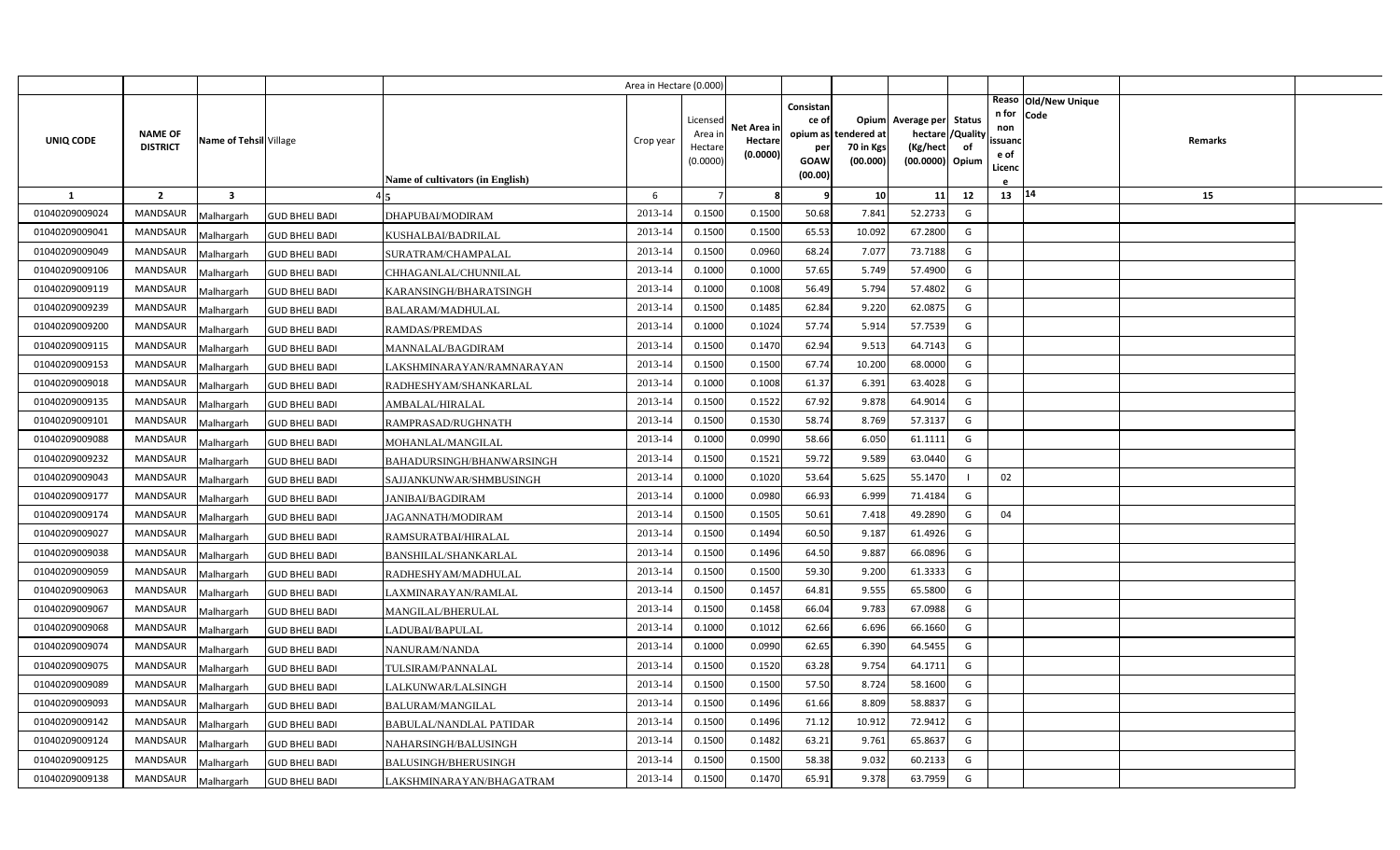|                |                                   |                         |                       |                                  | Area in Hectare (0.000) |                                            |                                    |                                                     |                                               |                                                                    |                |                                          |                              |         |  |
|----------------|-----------------------------------|-------------------------|-----------------------|----------------------------------|-------------------------|--------------------------------------------|------------------------------------|-----------------------------------------------------|-----------------------------------------------|--------------------------------------------------------------------|----------------|------------------------------------------|------------------------------|---------|--|
| UNIQ CODE      | <b>NAME OF</b><br><b>DISTRICT</b> | Name of Tehsil Village  |                       | Name of cultivators (in English) | Crop year               | Licensed<br>Area in<br>Hectare<br>(0.0000) | Net Area in<br>Hectare<br>(0.0000) | Consistan<br>ce of<br>per<br><b>GOAW</b><br>(00.00) | opium as tendered at<br>70 in Kgs<br>(00.000) | Opium Average per Status<br>hectare<br>(Kg/hect<br>(00.0000) Opium | /Quality<br>of | n for<br>non<br>ssuand<br>e of<br>Licenc | Reaso Old/New Unique<br>Code | Remarks |  |
| $\mathbf{1}$   | $\overline{2}$                    | $\overline{\mathbf{3}}$ |                       |                                  | 6                       |                                            | 8                                  | q                                                   | 10                                            | 11                                                                 | 12             | 13   14                                  |                              | 15      |  |
| 01040209009164 | MANDSAUR                          | Malhargarh              | <b>GUD BHELI BADI</b> | SITARAM/BHUWANIRAM               | 2013-14                 | 0.1000                                     | 0.1020                             | 66.41                                               | 7.058                                         | 69.1961                                                            | G              |                                          |                              |         |  |
| 01040209009224 | <b>MANDSAUR</b>                   | Malhargarh              | <b>GUD BHELI BADI</b> | LAKSHMINARAYAN/BASANTILAL        | 2013-14                 | 0.1000                                     | 0.0992                             | 61.69                                               | 6.433                                         | 64.8488                                                            | G              |                                          |                              |         |  |
| 01040209009223 | <b>MANDSAUR</b>                   | Malhargarh              | <b>GUD BHELI BADI</b> | GENDALAL/KANWARLAL               | 2013-14                 | 0.1500                                     | 0.1480                             | 61.35                                               | 8.992                                         | 60.7568                                                            | G              |                                          |                              |         |  |
| 01040209009128 | <b>MANDSAUR</b>                   | Malhargarh              | <b>GUD BHELI BADI</b> | BHUWANISINGH/DEVISINGH           | 2013-14                 | 0.1000                                     | 0.0990                             | 60.31                                               | 6.264                                         | 63.2727                                                            | G              |                                          |                              |         |  |
| 01040209009071 | <b>MANDSAUR</b>                   | Malhargarh              | <b>GUD BHELI BADI</b> | NATHU/BHUWANDAS                  | 2013-14                 | 0.1000                                     | 0.0960                             | 63.56                                               | 6.011                                         | 62.6146                                                            | G              |                                          |                              |         |  |
| 01040209009169 | <b>MANDSAUR</b>                   | Malhargarh              | <b>GUD BHELI BADI</b> | DEVISINGH/KALUSINGH              | 2013-14                 | 0.1000                                     | 0.1000                             | 63.76                                               | 6.558                                         | 65.5800                                                            | G              |                                          |                              |         |  |
| 01040209009001 | <b>MANDSAUR</b>                   | Malhargarh              | <b>GUD BHELI BADI</b> | <b>BHAGWAN/BHUVAN</b>            | 2013-14                 | 0.1500                                     | 0.1521                             | 59.13                                               | 9.148                                         | 60.1446                                                            | G              |                                          |                              |         |  |
| 01040209009147 | <b>MANDSAUR</b>                   | Malhargarh              | <b>GUD BHELI BADI</b> | JAGDISH/RAMLAL                   | 2013-14                 | 0.1500                                     | 0.1485                             | 58.60                                               | 9.317                                         | 62.7407                                                            | G              |                                          |                              |         |  |
| 01040209009112 | <b>MANDSAUR</b>                   | Malhargarh              | <b>GUD BHELI BADI</b> | SAMRATHMAL/RAMLAL                | 2013-14                 | 0.1500                                     | 0.1503                             | 58.79                                               | 9.331                                         | 62.0825                                                            | G              |                                          |                              |         |  |
| 01040209009025 | <b>MANDSAUR</b>                   | Malhargarh              | <b>GUD BHELI BADI</b> | <b>BABULAL/TARACHAND</b>         | 2013-14                 | 0.1000                                     | 0.1000                             | 49.02                                               | 5.007                                         | 50.0700                                                            | G              | 04                                       |                              |         |  |
| 01040209009033 | <b>MANDSAUR</b>                   | Malhargarh              | <b>GUD BHELI BADI</b> | SURATRAM/NATHULAL                | 2013-14                 | 0.1500                                     | 0.1466                             | 66.42                                               | 10.390                                        | 70.8731                                                            | G              |                                          |                              |         |  |
| 01040209009099 | <b>MANDSAUR</b>                   | Malhargarh              | <b>GUD BHELI BADI</b> | BHARATRAM/RUGHNATH               | 2013-14                 | 0.1500                                     | 0.1530                             | 58.41                                               | 8.653                                         | 56.5556                                                            | G              |                                          |                              |         |  |
| 01040209009154 | <b>MANDSAUR</b>                   | Malhargarh              | <b>GUD BHELI BADI</b> | GOPAL/RATANLAL                   | 2013-14                 | 0.1500                                     | 0.1520                             | 73.50                                               | 11.361                                        | 74.7434                                                            | G              |                                          |                              |         |  |
| 01040209009060 | <b>MANDSAUR</b>                   | Malhargarh              | <b>GUD BHELI BADI</b> | <b>BASANTIBAI/BADRILAL</b>       | 2013-14                 | 0.1500                                     | 0.1485                             | 55.16                                               | 8.313                                         | 55.9798                                                            | G              |                                          |                              |         |  |
| 01040209009095 | <b>MANDSAUR</b>                   | Malhargarh              | <b>GUD BHELI BADI</b> | KAMALSINGH/RAMSINGH              | 2013-14                 | 0.1000                                     | 0.0990                             | 60.60                                               | 5.921                                         | 59.8081                                                            | G              |                                          |                              |         |  |
| 01040209009103 | <b>MANDSAUR</b>                   | Malhargarh              | <b>GUD BHELI BADI</b> | RAMKUNWARBAI/KACHRULAL           | 2013-14                 | 0.1500                                     | 0.1485                             | 62.09                                               | 9.633                                         | 64.8687                                                            | G              |                                          |                              |         |  |
| 01040209009013 | <b>MANDSAUR</b>                   | Malhargarh              | <b>GUD BHELI BADI</b> | GAJRAJSINGH/BHERUSINGH           | 2013-14                 | 0.1500                                     |                                    |                                                     |                                               | 0.0000                                                             | F.             |                                          |                              |         |  |
| 01040209009082 | <b>MANDSAUR</b>                   | Malhargarh              | <b>GUD BHELI BADI</b> | SHIVNARAYAN/BHANWARLAL           | 2013-14                 | 0.1500                                     | 0.1510                             | 61.39                                               | 9.173                                         | 60.7483                                                            | G              |                                          |                              |         |  |
| 01040209009102 | MANDSAUR                          | Malhargarh              | <b>GUD BHELI BADI</b> | RAMSINGH/KALUSINGH               | 2013-14                 | 0.1000                                     | 0.0462                             | 59.72                                               | 2.832                                         | 61.2987                                                            | G              |                                          |                              |         |  |
| 01040209009078 | <b>MANDSAUR</b>                   | Malhargarh              | <b>GUD BHELI BADI</b> | BHERULAL/BHANWARLAL              | 2013-14                 | 0.1000                                     | 0.0975                             | 61.25                                               | 6.046                                         | 62.0103                                                            | G              |                                          |                              |         |  |
| 01040209009127 | MANDSAUR                          | Malhargarh              | <b>GUD BHELI BADI</b> | SURENDRASINGH/DEVISINGH          | 2013-14                 | 0.1000                                     | 0.0972                             | 57.03                                               | 5.410                                         | 55.6584                                                            | G              |                                          |                              |         |  |
| 01040209009160 | <b>MANDSAUR</b>                   | Malhargarh              | <b>GUD BHELI BADI</b> | MOHANLAL/LAKHMICHAND             | 2013-14                 | 0.1500                                     | 0.1260                             | 66.84                                               | 8.450                                         | 67.0635                                                            | G              |                                          |                              |         |  |
| 01040209009100 | <b>MANDSAUR</b>                   | Malhargarh              | <b>GUD BHELI BADI</b> | RATANLAL/PRABHULAL               | 2013-14                 | 0.1500                                     | 0.1428                             | 57.24                                               | 7.564                                         | 52.9692                                                            | G              |                                          |                              |         |  |
| 01040209009087 | <b>MANDSAUR</b>                   | Malhargarh              | <b>GUD BHELI BADI</b> | RAMESHWAR/KISHANLAL              | 2013-14                 | 0.1500                                     | 0.1200                             | 54.48                                               | 5.985                                         | 49.8750                                                            | G              | 04                                       |                              |         |  |
| 01040209009178 | <b>MANDSAUR</b>                   | Malhargarh              | <b>GUD BHELI BADI</b> | KANHAILAL/NARAYAN                | 2013-14                 | 0.1000                                     | 0.1008                             | 60.26                                               | 6.086                                         | 60.3770                                                            | G              |                                          |                              |         |  |
| 01040209009183 | <b>MANDSAUR</b>                   | Malhargarh              | <b>GUD BHELI BADI</b> | SATYANARAYAN/FAKIRCHAND          | 2013-14                 | 0.1500                                     | 0.1485                             | 59.56                                               | 9.206                                         | 61.9930                                                            |                | 02                                       |                              |         |  |
| 01040209009076 | <b>MANDSAUR</b>                   | Malhargarh              | <b>GUD BHELI BADI</b> | MOHANBAI/SHANKARLAL              | 2013-14                 | 0.1500                                     | 0.1200                             | 60.67                                               | 7.618                                         | 63.4833                                                            | G              |                                          |                              |         |  |
| 01040209009237 | <b>MANDSAUR</b>                   | Malhargarh              | <b>GUD BHELI BADI</b> | RAMKANYABAI/UDAYRAM              | 2013-14                 | 0.1000                                     | 0.1000                             | 65.40                                               | 6.820                                         | 68.2000                                                            | G              |                                          |                              |         |  |
| 01040209009238 | <b>MANDSAUR</b>                   | Malhargarh              | <b>GUD BHELI BADI</b> | SURESHCHANDRA/RAMESHWAR          | 2013-14                 | 0.1500                                     | 0.1496                             | 66.07                                               | 10.090                                        | 67.4465                                                            | G              |                                          |                              |         |  |
| 01040209012005 | <b>MANDSAUR</b>                   | Malhargarh              | <b>JOGNI</b>          | MANGILAL/BHANWARLAL              | 2013-14                 | 0.1000                                     | 0.0979                             | 61.89                                               | 5.977                                         | 61.0521                                                            | G              |                                          |                              |         |  |
| 01040209012008 | MANDSAUR                          | Malhargarh              | <b>JOGNI</b>          | JAGDISH/BHANWARLAL               | 2013-14                 | 0.1500                                     | 0.1440                             | 60.68                                               | 8.651                                         | 60.0764                                                            | G              |                                          |                              |         |  |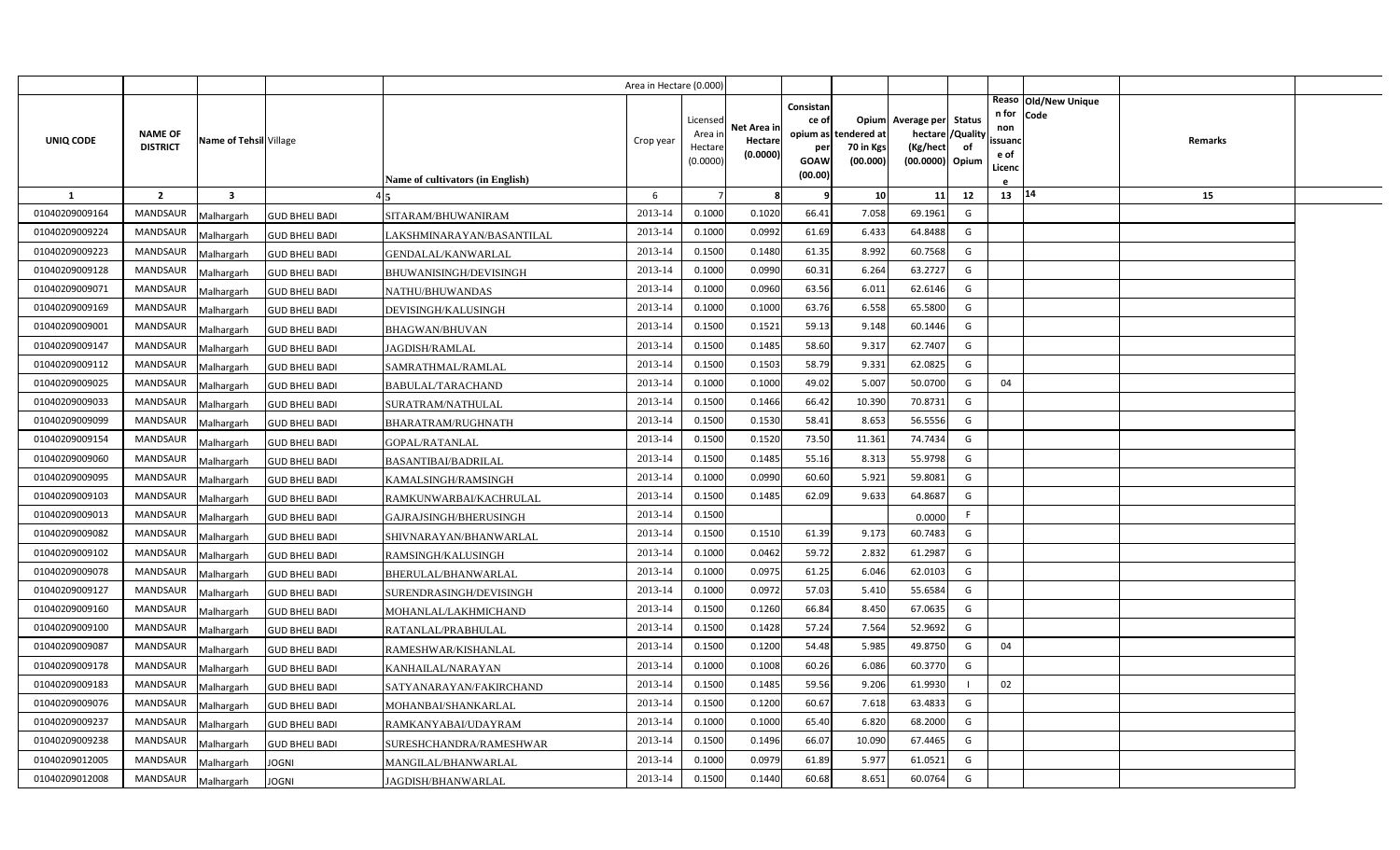|                |                                   |                        |                |                                  | Area in Hectare (0.000) |                                            |                                    |                                                          |                                    |                                                          |                         |                                          |                              |                          |  |
|----------------|-----------------------------------|------------------------|----------------|----------------------------------|-------------------------|--------------------------------------------|------------------------------------|----------------------------------------------------------|------------------------------------|----------------------------------------------------------|-------------------------|------------------------------------------|------------------------------|--------------------------|--|
| UNIQ CODE      | <b>NAME OF</b><br><b>DISTRICT</b> | Name of Tehsil Village |                | Name of cultivators (in English) | Crop year               | Licensed<br>Area ir<br>Hectare<br>(0.0000) | Net Area in<br>Hectare<br>(0.0000) | Consistan<br>ce of<br>opium as<br>per<br>GOAW<br>(00.00) | าdered at<br>70 in Kgs<br>(00.000) | Opium Average per Status<br>(Kg/hect)<br>(00.0000) Opium | hectare / Quality<br>of | n for<br>non<br>ssuanc<br>e of<br>Licenc | Reaso Old/New Unique<br>Code | Remarks                  |  |
| 1              | $\overline{2}$                    | 3                      |                |                                  | 6                       |                                            | -8                                 | -9                                                       | 10                                 | 11                                                       | 12                      | 13                                       | 14                           | 15                       |  |
| 01040209012009 | <b>MANDSAUR</b>                   | Malhargarh             | JOGNI          | GOPAL/BHANWARLAL                 | 2013-14                 | 0.1000                                     | 0.0953                             | 60.44                                                    | 5.863                              | 61.5215                                                  | G                       |                                          |                              |                          |  |
| 01040209012010 | <b>MANDSAUR</b>                   | Malhargarh             | JOGNI          | GORDHANLAL/KANWARLAL             | 2013-14                 | 0.1000                                     | 0.0986                             | 64.96                                                    | 6.644                              | 67.3834                                                  | G                       |                                          |                              |                          |  |
| 01040209012023 | <b>MANDSAUR</b>                   | Malhargarh             | JOGNI          | MULCHAND/CHUNNILAL               | 2013-14                 | 0.1500                                     | 0.1430                             | 53.86                                                    | 8.141                              | 56.9301                                                  | G                       |                                          |                              |                          |  |
| 01040209012031 | <b>MANDSAUR</b>                   | Malhargarh             | JOGNI          | VARDICHAND/DEVA                  | 2013-14                 | 0.1500                                     | 0.1485                             | 60.22                                                    | 9.196                              | 61.9259                                                  | G                       |                                          |                              | TRANSFER/Pipliya Solanki |  |
| 01040209012033 | <b>MANDSAUR</b>                   | Malhargarh             | JOGNI          | BHANWRIBAI/PRABHULAL             | 2013-14                 | 0.1000                                     | 0.0976                             | 60.08                                                    | 6.248                              | 64.0164                                                  | G                       |                                          |                              | TRANSFER/Pipliya Solanki |  |
| 01040209012034 | <b>MANDSAUR</b>                   | Malhargarh             | <b>JOGNI</b>   | PREMKUNWAR/LALSINGH              | 2013-14                 | 0.1500                                     | 0.1485                             | 62.94                                                    | 9.513                              | 64.0606                                                  | G                       |                                          |                              |                          |  |
| 01040209012038 | <b>MANDSAUR</b>                   | Malhargarh             | JOGNI          | DASHRATHSINGH/MANSINGH           | 2013-14                 | 0.1000                                     | 0.0992                             | 55.21                                                    | 5.900                              | 59.4758                                                  | G                       |                                          |                              | TRANSFER/KACHRIYANO      |  |
| 01040209046002 | <b>MANDSAUR</b>                   | Malhargarh             | KHEDABAHI      | KANWARLAL/RANGLAL                | 2013-14                 | 0.1000                                     | 0.0975                             | 57.79                                                    | 5.994                              | 61.4769                                                  | G                       |                                          |                              |                          |  |
| 01040209046003 | <b>MANDSAUR</b>                   | Malhargarh             | KHEDABAHI      | NANALAL/RANGLAL                  | 2013-14                 | 0.1500                                     | 0.1003                             | 62.45                                                    | 6.539                              | 65.1944                                                  | G                       |                                          |                              |                          |  |
| 01040209046006 | <b>MANDSAUR</b>                   | Malhargarh             | KHEDABAHI      | MANGILAL/BHANWARLAL              | 2013-14                 | 0.1000                                     | 0.0990                             | 54.06                                                    | 5.630                              | 56.8687                                                  | G                       |                                          |                              |                          |  |
| 01040209046020 | <b>MANDSAUR</b>                   | Malhargarh             | KHEDABAHI      | SHAMBHULAL/ONKAR                 | 2013-14                 | 0.1000                                     | 0.0990                             | 56.25                                                    | 5.424                              | 54.7879                                                  | G                       |                                          |                              |                          |  |
| 01040209046023 | <b>MANDSAUR</b>                   | Malhargarh             | KHEDABAHI      | BHUVANILAL/RANGLAL               | 2013-14                 | 0.1000                                     | 0.0921                             | 62.98                                                    | 5.893                              | 63.9848                                                  | G                       |                                          |                              |                          |  |
| 01040209046025 | <b>MANDSAUR</b>                   | Malhargarh             | KHEDABAHI      | JIWANKUNWAR/BHARATSINGH          | 2013-14                 | 0.1000                                     | 0.1002                             | 61.06                                                    | 6.525                              | 65.1198                                                  | G                       |                                          |                              |                          |  |
| 01040209046026 | <b>MANDSAUR</b>                   | Malhargarh             | KHEDABAHI      | PRITHVIRAJ/NANURAM               | 2013-14                 | 0.1500                                     | 0.1491                             | 64.07                                                    | 9.940                              | 66.6667                                                  | G                       |                                          |                              |                          |  |
| 01040209046029 | <b>MANDSAUR</b>                   | Malhargarh             | KHEDABAHI      | LAXMINARAYAN/MANGILAL            | 2013-14                 | 0.1000                                     | 0.1010                             | 57.57                                                    | 5.798                              | 57.4059                                                  | G                       |                                          |                              |                          |  |
| 01040209046032 | <b>MANDSAUR</b>                   | Malhargarh             | KHEDABAHI      | NOJIBAI/NARSINGHDAS              | 2013-14                 | 0.1000                                     | 0.0992                             | 67.49                                                    | 6.479                              | 65.3125                                                  | G                       |                                          |                              |                          |  |
| 01040209046039 | <b>MANDSAUR</b>                   | Malhargarh             | KHEDABAHI      | MANGILAL/RAJARAM                 | 2013-14                 | 0.1000                                     | 0.1001                             | 61.34                                                    | 6.353                              | 63.4665                                                  | G                       |                                          |                              |                          |  |
| 01040209046047 | <b>MANDSAUR</b>                   | Malhargarh             | KHEDABAHI      | MANSINGH/RANGLAL                 | 2013-14                 | 0.1000                                     | 0.1008                             | 56.84                                                    | 6.342                              | 62.9167                                                  | G                       |                                          |                              |                          |  |
| 01040209046050 | <b>MANDSAUR</b>                   | Malhargarh             | KHEDABAHI      | MANOHARLAL/BASHANTILAL           | 2013-14                 | 0.1000                                     | 0.1022                             | 58.20                                                    | 6.161                              | 60.2838                                                  | G                       |                                          |                              |                          |  |
| 01040209021001 | <b>MANDSAUR</b>                   | Malhargarh             | <b>MUNDEDI</b> | SHRILAL/KISHANLAL                | 2013-14                 | 0.1500                                     | 0.0768                             | 67.70                                                    | 5.735                              | 74.6745                                                  | G                       |                                          |                              |                          |  |
| 01040209021002 | <b>MANDSAUR</b>                   | Malhargarh             | <b>MUNDEDI</b> | PATASIBAI/FAKIRCHANDRA           | 2013-14                 | 0.1500                                     | 0.1500                             | 64.40                                                    | 9.375                              | 62.5000                                                  | G                       |                                          |                              |                          |  |
| 01040209021006 | <b>MANDSAUR</b>                   | Malhargarh             | <b>MUNDEDI</b> | GITABAI/SUKHLAL                  | 2013-14                 | 0.1500                                     | 0.1518                             | 61.80                                                    | 9.085                              | 59.8485                                                  | G                       |                                          |                              |                          |  |
| 01040209021008 | <b>MANDSAUR</b>                   | Malhargarh             | MUNDEDI        | JAGDISH/SALAGRAM                 | 2013-14                 | 0.1500                                     | 0.1500                             | 67.51                                                    | 10.821                             | 72.1400                                                  | G                       |                                          |                              |                          |  |
| 01040209021012 | <b>MANDSAUR</b>                   | Malhargarh             | <b>MUNDEDI</b> | RANCHOD/KANHAIYALAL              | 2013-14                 | 0.1000                                     | 0.1040                             | 61.19                                                    | 6.416                              | 61.6923                                                  | G                       |                                          |                              |                          |  |
| 01040209021013 | <b>MANDSAUR</b>                   | Malhargarh             | MUNDEDI        | BASANTILAL/RAMCHANDRA            | 2013-14                 | 0.1000                                     | 0.0920                             | 68.27                                                    | 6.447                              | 70.0761                                                  | G                       |                                          |                              |                          |  |
| 01040209021020 | <b>MANDSAUR</b>                   | Malhargarh             | <b>MUNDEDI</b> | BHAGWANLAL/MODIRAM               | 2013-14                 | 0.1000                                     | 0.0980                             | 63.57                                                    | 6.965                              | 71.0714                                                  | G                       |                                          |                              |                          |  |
| 01040209021025 | <b>MANDSAUR</b>                   | Malhargarh             | <b>MUNDEDI</b> | TULSIRAM/BHERULAL                | 2013-14                 | 0.1000                                     | 0.1023                             | 52.71                                                    | 5.339                              | 52.1896                                                  | G                       |                                          |                              |                          |  |
| 01040209021026 | <b>MANDSAUR</b>                   | Malhargarh             | <b>MUNDEDI</b> | RAMPRASAD/RAMLAL                 | 2013-14                 | 0.1500                                     | 0.0832                             | 62.56                                                    | 5.273                              | 63.3774                                                  | G                       |                                          |                              |                          |  |
| 01040209021027 | <b>MANDSAUR</b>                   | Malhargarh             | <b>MUNDEDI</b> | NANURAM/KISHAN                   | 2013-14                 | 0.1500                                     | 0.1470                             | 63.51                                                    | 9.962                              | 67.7687                                                  | G                       |                                          |                              |                          |  |
| 01040209021034 | <b>MANDSAUR</b>                   | Malhargarh             | <b>MUNDEDI</b> | GOVERDHANLAL/PRABHULAL           | 2013-14                 | 0.1000                                     | 0.1008                             | 64.56                                                    | 6.843                              | 67.8869                                                  | G                       |                                          |                              |                          |  |
| 01040209021039 | <b>MANDSAUR</b>                   | Malhargarh             | <b>MUNDEDI</b> | DAYARAM/BHERULAL                 | 2013-14                 | 0.1500                                     | 0.1496                             | 58.75                                                    | 8.745                              | 58.4559                                                  | G                       |                                          |                              |                          |  |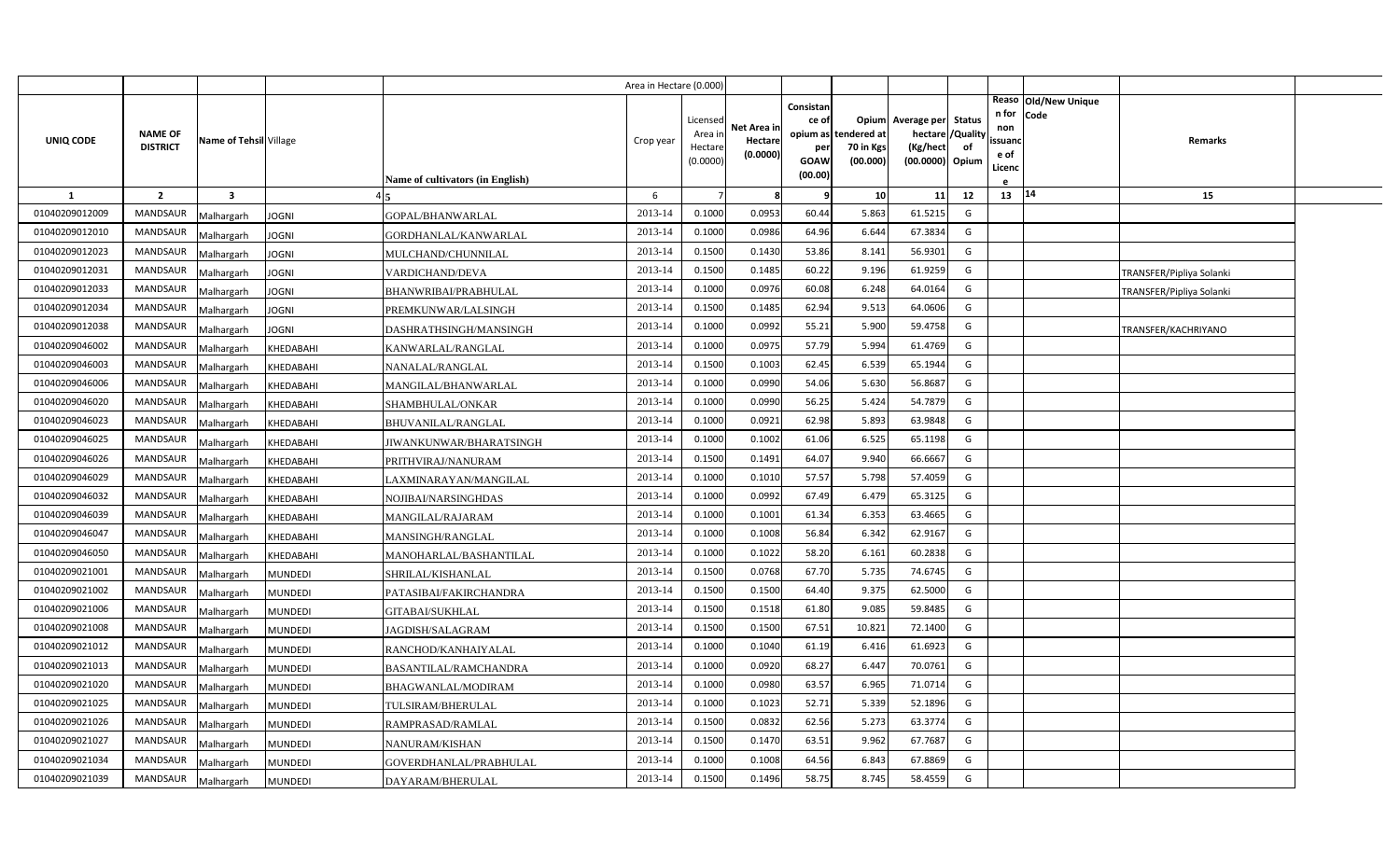|                |                                   |                         |                                                      | Area in Hectare (0.000) |                                            |                                    |                                                     |                                               |                                                                    |                |                                          |                              |         |  |
|----------------|-----------------------------------|-------------------------|------------------------------------------------------|-------------------------|--------------------------------------------|------------------------------------|-----------------------------------------------------|-----------------------------------------------|--------------------------------------------------------------------|----------------|------------------------------------------|------------------------------|---------|--|
| UNIQ CODE      | <b>NAME OF</b><br><b>DISTRICT</b> | Name of Tehsil Village  | Name of cultivators (in English)                     | Crop year               | Licensed<br>Area in<br>Hectare<br>(0.0000) | Net Area in<br>Hectare<br>(0.0000) | Consistan<br>ce of<br>per<br><b>GOAW</b><br>(00.00) | opium as tendered at<br>70 in Kgs<br>(00.000) | Opium Average per Status<br>hectare<br>(Kg/hect<br>(00.0000) Opium | /Quality<br>of | n for<br>non<br>ssuand<br>e of<br>Licenc | Reaso Old/New Unique<br>Code | Remarks |  |
| $\mathbf{1}$   | $\overline{2}$                    | $\overline{\mathbf{3}}$ |                                                      | 6                       |                                            | 8                                  | q                                                   | 10                                            | 11                                                                 | 12             | 13   14                                  |                              | 15      |  |
| 01040209021048 | MANDSAUR                          | Malhargarh              | <b>MUNDEDI</b><br>PRAKASH/BOTLAL                     | 2013-14                 | 0.1500                                     | 0.1296                             | 69.36                                               | 9.274                                         | 71.5586                                                            | G              |                                          |                              |         |  |
| 01040209021049 | <b>MANDSAUR</b>                   | Malhargarh              | MUNDEDI<br>MANGIBAI/BANSHILAL                        | 2013-14                 | 0.1500                                     | 0.1498                             | 61.21                                               | 9.356                                         | 62.4566                                                            | G              |                                          |                              |         |  |
| 01040209021050 | <b>MANDSAUR</b>                   | Malhargarh              | MUNDEDI<br>CHANDIBAI/NANURAM                         | 2013-14                 | 0.1500                                     | 0.1484                             | 57.28                                               | 9.288                                         | 62.5876                                                            | G              |                                          |                              |         |  |
| 01040209021056 | <b>MANDSAUR</b>                   | Malhargarh              | <b>MUNDEDI</b><br>BAPULAL/GANGARAM                   | 2013-14                 | 0.1000                                     | 0.1000                             | 66.40                                               | 6.896                                         | 68.9600                                                            | G              |                                          |                              |         |  |
| 01040209021057 | <b>MANDSAUR</b>                   | Malhargarh              | <b>MUNDEDI</b><br>MADANLAL/FAKIRCHANDRA              | 2013-14                 | 0.1500                                     | 0.1102                             | 59.57                                               | 6.536                                         | 59.3103                                                            | G              |                                          |                              |         |  |
| 01040209021060 | <b>MANDSAUR</b>                   | Malhargarh              | <b>MUNDEDI</b><br>PARASMAL/AVANTIBAI                 | 2013-14                 | 0.1500                                     | 0.1510                             | 58.76                                               | 9.234                                         | 61.1523                                                            | G              |                                          |                              |         |  |
| 01040209021061 | <b>MANDSAUR</b>                   | Malhargarh              | <b>MUNDEDI</b><br>MADANSINGH/SHAMBHUSINGH            | 2013-14                 | 0.1000                                     | 0.0984                             | 44.51                                               | 4.502                                         | 45.7520                                                            | G              | 04                                       |                              |         |  |
| 01040209021065 | <b>MANDSAUR</b>                   | Malhargarh              | <b>MUNDEDI</b><br>NANDRAM/BHANWARLAL                 | 2013-14                 | 0.1500                                     | 0.1440                             | 59.43                                               | 8.668                                         | 60.1944                                                            | G              |                                          |                              |         |  |
| 01040209021072 | <b>MANDSAUR</b>                   | Malhargarh              | <b>MUNDEDI</b><br>RAMLAL/VARDA                       | 2013-14                 | 0.1500                                     | 0.1456                             | 52.87                                               | 8.127                                         | 55.8173                                                            | G              |                                          |                              |         |  |
| 01040209021073 | <b>MANDSAUR</b>                   | Malhargarh              | <b>MUNDEDI</b><br>JAYDEEPSINGH/RAGHUNATH SINGH       | 2013-14                 | 0.1000                                     | 0.0957                             | 62.55                                               | 5.933                                         | 61.9958                                                            | G              |                                          |                              |         |  |
| 01040209021076 | <b>MANDSAUR</b>                   | Malhargarh              | <b>MUNDEDI</b><br>RAJENDRA KUMAR/UDAYRAM             | 2013-14                 | 0.1000                                     | 0.1015                             | 56.66                                               | 5.043                                         | 49.6847                                                            | G              | 04                                       |                              |         |  |
| 01040209021083 | <b>MANDSAUR</b>                   | Malhargarh              | <b>MUNDEDI</b><br>TULSIRAM/MEGHRAJ                   | 2013-14                 | 0.1500                                     | 0.1440                             | 66.71                                               | 9.635                                         | 66.9097                                                            | G              |                                          |                              |         |  |
| 01040209021087 | <b>MANDSAUR</b>                   | Malhargarh              | <b>MUNDEDI</b><br>GITABAI/ONKARLAL                   | 2013-14                 | 0.1500                                     | 0.1446                             | 64.51                                               | 9.428                                         | 65.2006                                                            | G              |                                          |                              |         |  |
| 01040209021092 | <b>MANDSAUR</b>                   | Malhargarh              | MUNDEDI<br>KANHAIYALAL/BHERULAL                      | 2013-14                 | 0.1000                                     | 0.0992                             | 60.41                                               | 6.636                                         | 66.8952                                                            | G              |                                          |                              |         |  |
| 01040209021098 | <b>MANDSAUR</b>                   | Malhargarh              | <b>MUNDEDI</b><br>AMBARAM/MOHALAL                    | 2013-14                 | 0.1000                                     | 0.1000                             | 62.69                                               | 6.439                                         | 64.3900                                                            | G              |                                          |                              |         |  |
| 01040209021101 | <b>MANDSAUR</b>                   | Malhargarh              | MUNDEDI<br><b>BHERULAL/FAKIRCHANDRA</b>              | 2013-14                 | 0.1000                                     | 0.1000                             | 56.88                                               | 5.590                                         | 55.9000                                                            | G              |                                          |                              |         |  |
| 01040209021112 | <b>MANDSAUR</b>                   | Malhargarh              | <b>BALUSINGH/GOKULSINGH</b><br><b>MUNDEDI</b>        | 2013-14                 | 0.1000                                     | 0.1000                             | 46.11                                               | 5.329                                         | 53.2900                                                            | G              |                                          |                              |         |  |
| 01040209021114 | <b>MANDSAUR</b>                   | Malhargarh              | <b>MUNDEDI</b><br>BHUWANIDAS/MANGALDAS               | 2013-14                 | 0.1000                                     | 0.0968                             | 59.77                                               | 5.840                                         | 60.3306                                                            | G              |                                          |                              |         |  |
| 01040209021117 | <b>MANDSAUR</b>                   | Malhargarh              | <b>MUNDEDI</b><br>HARISHCHANDRA/ BHERULAL (HARCHAND) | 2013-14                 | 0.1000                                     | 0.1020                             | 57.49                                               | 5.823                                         | 57.088.                                                            |                | 02                                       |                              |         |  |
| 01040209021131 | <b>MANDSAUR</b>                   | Malhargarh              | <b>MUNDEDI</b><br>AMRUTIBAI/BAPULAL                  | 2013-14                 | 0.1500                                     | 0.1484                             | 54.76                                               | 8.738                                         | 58.8814                                                            | G              |                                          |                              |         |  |
| 01040209021133 | MANDSAUR                          | Malhargarh              | <b>MUNDEDI</b><br>BAGDIRAM/HEMRAJ                    | 2013-14                 | 0.1000                                     | 0.0994                             | 57.54                                               | 5.302                                         | 53.3400                                                            | G              |                                          |                              |         |  |
| 01040209021134 | <b>MANDSAUR</b>                   | Malhargarh              | <b>MUNDEDI</b><br>MADANLAL/SUKHLAL                   | 2013-14                 | 0.1500                                     | 0.1505                             | 66.21                                               | 10.159                                        | 67.5017                                                            | G              |                                          |                              |         |  |
| 01040209021143 | <b>MANDSAUR</b>                   | Malhargarh              | <b>MUNDEDI</b><br>KALUSINGH/PRAHLADSINGH             | 2013-14                 | 0.1000                                     | 0.1000                             | 46.66                                               | 4.966                                         | 49.6600                                                            | G              | 04                                       |                              |         |  |
| 01040209021154 | <b>MANDSAUR</b>                   | Malhargarh              | <b>MUNDEDI</b><br>GOPAL/BHUWAN                       | 2013-14                 | 0.1000                                     | 0.0990                             | 58.50                                               | 5.900                                         | 59.5950                                                            |                | 02                                       |                              |         |  |
| 01040209021169 | <b>MANDSAUR</b>                   | Malhargarh              | <b>MUNDEDI</b><br>SAJJANBAI/SHOBHARAM                | 2013-14                 | 0.1500                                     | 0.1515                             | 60.79                                               | 9.605                                         | 63.3993                                                            | G              |                                          |                              |         |  |
| 01040209021151 | <b>MANDSAUR</b>                   | Malhargarh              | <b>MUNDEDI</b><br>HEMRAJ/JAGANNATH                   | 2013-14                 | 0.1000                                     | 0.0960                             | 55.01                                               | 5.430                                         | 56.5625                                                            | G              |                                          |                              |         |  |
| 01040209021103 | <b>MANDSAUR</b>                   | Malhargarh              | <b>MUNDEDI</b><br>MANGILAL/BHERULAL                  | 2013-14                 | 0.1000                                     | 0.1006                             | 60.32                                               | 6.178                                         | 61.4115                                                            | G              |                                          |                              |         |  |
| 01040209021015 | <b>MANDSAUR</b>                   | Malhargarh              | <b>MUNDEDI</b><br>NANDKISHORE/SALAGRAM/SURAJBAI      | 2013-14                 | 0.1500                                     | 0.1446                             | 67.77                                               | 9.885                                         | 68.3610                                                            | G              |                                          |                              |         |  |
| 01040209021088 | <b>MANDSAUR</b>                   | Malhargarh              | <b>MUNDEDI</b><br>SUNDARLAL/CHUNNILAL                | 2013-14                 | 0.1500                                     | 0.1372                             | 65.47                                               | 8.708                                         | 63.4694                                                            | G              |                                          |                              |         |  |
| 01040209021111 | <b>MANDSAUR</b>                   | Malhargarh              | <b>MUNDEDI</b><br>BHUWANIRAM/RATANLAL                | 2013-14                 | 0.1500                                     | 0.1130                             | 57.51                                               | 6.441                                         | 57.0000                                                            | G              |                                          |                              |         |  |
| 01040209021147 | MANDSAUR                          | Malhargarh              | <b>MUNDEDI</b><br>SURESHSINGH/GOVINDSINGH/GOBARSINGH | 2013-14                 | 0.1000                                     | 0.1020                             | 56.10                                               | 5.963                                         | 58.4608                                                            | G              |                                          |                              |         |  |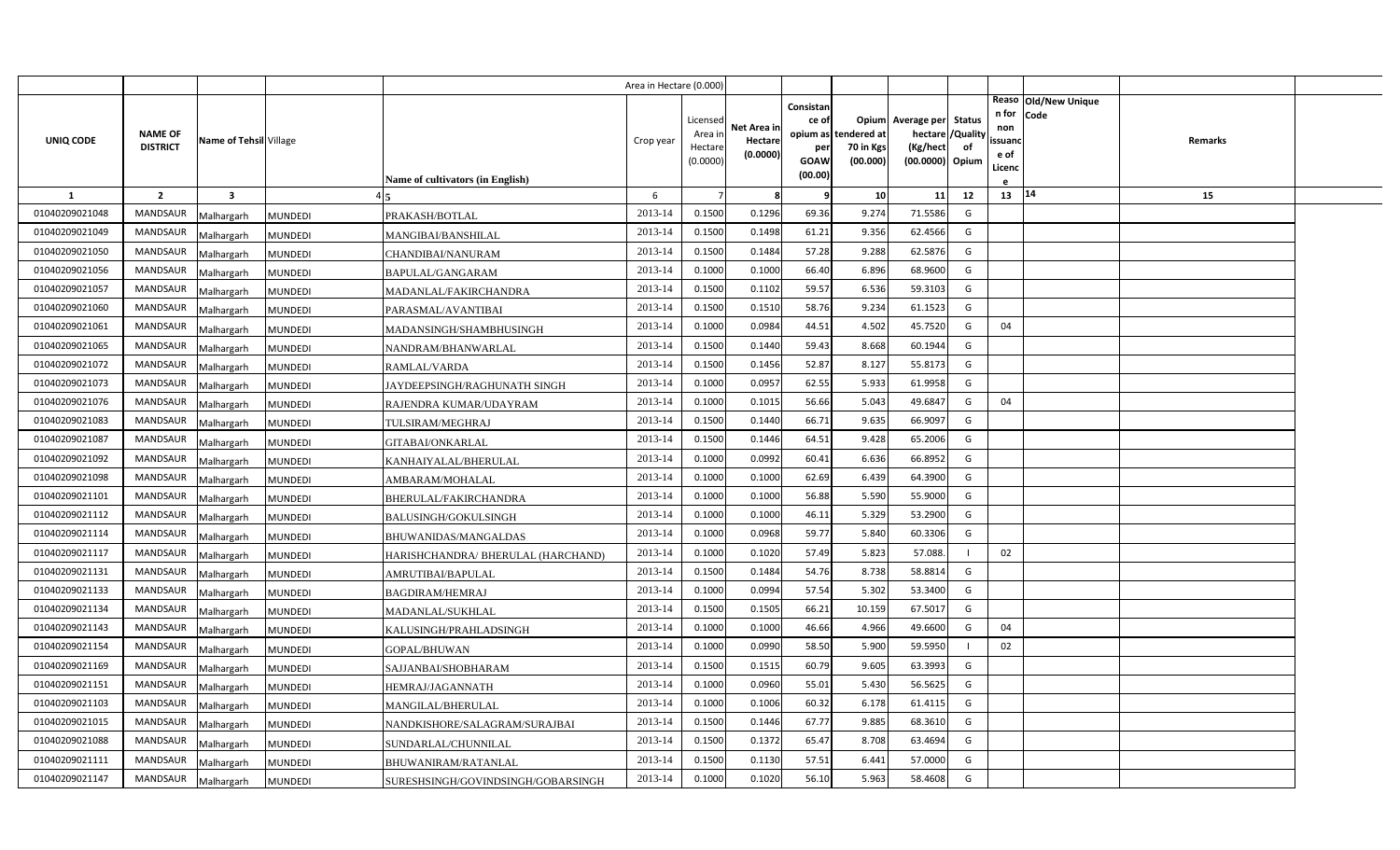|                |                                   |                        |                                                | Area in Hectare (0.000) |                                            |                                    |                                              |                                               |                                                                    |                |                                          |                              |         |  |
|----------------|-----------------------------------|------------------------|------------------------------------------------|-------------------------|--------------------------------------------|------------------------------------|----------------------------------------------|-----------------------------------------------|--------------------------------------------------------------------|----------------|------------------------------------------|------------------------------|---------|--|
| UNIQ CODE      | <b>NAME OF</b><br><b>DISTRICT</b> | Name of Tehsil Village | Name of cultivators (in English)               | Crop year               | Licensed<br>Area in<br>Hectare<br>(0.0000) | Net Area in<br>Hectare<br>(0.0000) | Consistan<br>ce of<br>per<br>GOAW<br>(00.00) | opium as tendered at<br>70 in Kgs<br>(00.000) | Opium Average per Status<br>hectare<br>(Kg/hect<br>(00.0000) Opium | /Quality<br>of | n for<br>non<br>ssuanc<br>e of<br>Licenc | Reaso Old/New Unique<br>Code | Remarks |  |
| 1              | $\overline{2}$                    | 3                      |                                                | 6                       |                                            | -8                                 | q                                            | 10                                            | 11                                                                 | 12             | 13 14                                    |                              | 15      |  |
| 01040209021067 | <b>MANDSAUR</b>                   | Malhargarh             | RUPKUNWAR/BHOMSINGH<br><b>MUNDEDI</b>          | 2013-14                 | 0.1000                                     | 0.0975                             | 55.90                                        | 6.045                                         | 62.0000                                                            | G              |                                          |                              |         |  |
| 01040209021040 | <b>MANDSAUR</b>                   | Malhargarh             | <b>MUNDEDI</b><br>MADHULAL/RAMNARAYAN          | 2013-14                 | 0.1500                                     | 0.1537                             | 55.19                                        | 8.476                                         | 55.1464                                                            | G              |                                          |                              |         |  |
| 01040209021157 | <b>MANDSAUR</b>                   | Malhargarh             | <b>MUNDEDI</b><br>JAGDISH/RAMCHANDRA           | 2013-14                 | 0.1500                                     | 0.1482                             | 67.92                                        | 9.907                                         | 66.8489                                                            | G              |                                          |                              |         |  |
| 01040209021158 | <b>MANDSAUR</b>                   | Malhargarh             | <b>MUNDEDI</b><br>PREMCHANDRA/SHANKARLAL       | 2013-14                 | 0.1500                                     | 0.1400                             | 66.13                                        | 9.466                                         | 67.6143                                                            | G              |                                          |                              |         |  |
| 01040209021159 | <b>MANDSAUR</b>                   | Malhargarh             | <b>MUNDEDI</b><br>LAXMIKUNWAR/GANPATSINGH      | 2013-14                 | 0.1000                                     | 0.0960                             | 57.47                                        | 5.731                                         | 59.6979                                                            | G              |                                          |                              |         |  |
| 01040209021162 | <b>MANDSAUR</b>                   | Malhargarh             | <b>MUNDEDI</b><br>BHUPENDRASINGH/GANPAT SINGH  | 2013-14                 | 0.1000                                     | 0.1000                             | 36.17                                        | 3.188                                         | 31.8800                                                            | G              | 04                                       |                              |         |  |
| 01040209021168 | <b>MANDSAUR</b>                   | Malhargarh             | <b>MUNDEDI</b><br>OMPRAKASH/DAMARLAL           | 2013-14                 | 0.1000                                     | 0.0990                             | 66.16                                        | 6.966                                         | 70.3636                                                            | G              |                                          |                              |         |  |
| 01040209021170 | <b>MANDSAUR</b>                   | Malhargarh             | <b>MUNDEDI</b><br>BHAGVANTABAI/NANDLAL         | 2013-14                 | 0.1500                                     | 0.1478                             | 64.77                                        | 9.734                                         | 65.8590                                                            |                | 02                                       |                              |         |  |
| 01040209021044 | MANDSAUR                          | Malhargarh             | <b>MUNDEDI</b><br>NARAYANSINGH/NARVALSINGH     | 2013-14                 | 0.1000                                     | 0.0972                             | 56.03                                        | 5.507                                         | 56.6564                                                            | G              |                                          |                              |         |  |
| 01040209021051 | <b>MANDSAUR</b>                   | Malhargarh             | <b>MUNDEDI</b><br><b>MANGILAL/PARTHA</b>       | 2013-14                 | 0.1000                                     | 0.1000                             | 57.30                                        | 5.648                                         | 56.4800                                                            | G              |                                          |                              |         |  |
| 01040209021179 | <b>MANDSAUR</b>                   | Malhargarh             | <b>MUNDEDI</b><br>MUKUNDLAL/PRABHULAL          | 2013-14                 | 0.1000                                     | 0.1000                             | 61.87                                        | 6.160                                         | 61.6000                                                            | G              |                                          |                              |         |  |
| 01040209021085 | <b>MANDSAUR</b>                   | Malhargarh             | MUNDEDI<br>KASTURIBAI/RAMLAL                   | 2013-14                 | 0.1500                                     | 0.1000                             | 67.53                                        | 6.724                                         | 67.2400                                                            | G              |                                          |                              |         |  |
| 01040209021077 | <b>MANDSAUR</b>                   | Malhargarh             | <b>MUNDEDI</b><br>SHREEPAL SINGH/CHAVAND SINGH | 2013-14                 | 0.1000                                     | 0.0986                             | 65.75                                        | 6.519                                         | 66.1156                                                            | G              |                                          |                              |         |  |
| 01040209021121 | <b>MANDSAUR</b>                   | Malhargarh             | <b>MUNDEDI</b><br>RAMESHWAR/KANWARLAL          | 2013-14                 | 0.1000                                     | 0.0960                             | 66.56                                        | 6.485                                         | 67.5520                                                            |                | 02                                       |                              |         |  |
| 01040209021180 | <b>MANDSAUR</b>                   | Malhargarh             | <b>MUNDEDI</b><br>BHANWARLAL/BHAGATRAM         | 2013-14                 | 0.1500                                     | 0.1500                             | 67.75                                        | 10.830                                        | 72.2000                                                            | G              |                                          |                              |         |  |
| 01040209021181 | <b>MANDSAUR</b>                   | Malhargarh             | <b>MUNDEDI</b><br>LALKUNWAR/KACHRUSINGH        | 2013-14                 | 0.1000                                     | 0.1000                             | 59.14                                        | 6.590                                         | 65.9000                                                            |                | 02                                       |                              |         |  |
| 01040209021019 | <b>MANDSAUR</b>                   | Malhargarh             | <b>MUNDEDI</b><br>NANDLAL/KISHANLAL            | 2013-14                 | 0.1000                                     | 0.1000                             | 63.28                                        | 6.174                                         | 61.7400                                                            | G              |                                          |                              |         |  |
| 01040209021029 | <b>MANDSAUR</b>                   | Malhargarh             | <b>MUNDEDI</b><br>RAMCHANDRA/MODIRAM           | 2013-14                 | 0.1000                                     | 0.1025                             | 65.40                                        | 6.774                                         | 66.0878                                                            | G              |                                          |                              |         |  |
| 01040209021036 | <b>MANDSAUR</b>                   | Malhargarh             | <b>MUNDEDI</b><br><b>KESURAM/LAKSHMAN</b>      | 2013-14                 | 0.1000                                     | 0.1023                             | 57.47                                        | 5.731                                         | 56.0215                                                            | G              |                                          |                              |         |  |
| 01040209021045 | <b>MANDSAUR</b>                   | Malhargarh             | <b>MUNDEDI</b><br>RUGHNATHSINGH/BERISALSINGH   | 2013-14                 | 0.1000                                     | 0.0972                             | 64.50                                        | 6.210                                         | 63.8889                                                            | G              |                                          |                              |         |  |
| 01040209021132 | <b>MANDSAUR</b>                   | Malhargarh             | <b>MUNDEDI</b><br>KANCHANBAI/HIRALAL           | 2013-14                 | 0.1500                                     | 0.1500                             | 59.27                                        | 8.653                                         | 57.6867                                                            | G              |                                          |                              |         |  |
| 01040209021058 | <b>MANDSAUR</b>                   | Malhargarh             | <b>MUNDEDI</b><br>NARAYAN/TULSIRAM             | 2013-14                 | 0.1000                                     | 0.1008                             | 67.16                                        | 7.340                                         | 72.8175                                                            | G              |                                          |                              |         |  |
| 01040209021086 | <b>MANDSAUR</b>                   | Malhargarh             | MUNDEDI<br>VARDICHAND/BASHNTILAL               | 2013-14                 | 0.1000                                     | 0.0976                             | 56.00                                        | 5.464                                         | 55.9836                                                            | G              |                                          |                              |         |  |
| 01040209021113 | <b>MANDSAUR</b>                   | Malhargarh             | <b>MUNDEDI</b><br>FAKIRCHANDRA/NANDRAM         | 2013-14                 | 0.1000                                     | 0.0990                             | 53.84                                        | 5.761                                         | 58.1919                                                            | G              |                                          |                              |         |  |
| 01040209021136 | <b>MANDSAUR</b>                   | Malhargarh             | MUNDEDI<br>BHANWARLAL/HIRALAL                  | 2013-14                 | 0.1000                                     | 0.0960                             | 59.27                                        | 6.189                                         | 64.4688                                                            | G              |                                          |                              |         |  |
| 01040209021149 | <b>MANDSAUR</b>                   | Malhargarh             | <b>MUNDEDI</b><br>FAKIRIBAI/RAMESHCHANDRA      | 2013-14                 | 0.1500                                     | 0.1248                             | 52.22                                        | 6.356                                         | 50.9290                                                            |                | 02                                       |                              |         |  |
| 01040209021053 | <b>MANDSAUR</b>                   | Malhargarh             | <b>MUNDEDI</b><br>RATANLAL/GABBA               | 2013-14                 | 0.1000                                     | 0.0956                             | 55.96                                        | 5.236                                         | 54.7699                                                            | G              |                                          |                              |         |  |
| 01040209021102 | <b>MANDSAUR</b>                   | Malhargarh             | <b>MUNDEDI</b><br>BABULAL/RAMLAL               | 2013-14                 | 0.1000                                     | 0.0960                             | 58.72                                        | 5.679                                         | 59.1563                                                            | G              |                                          |                              |         |  |
| 01040209021023 | <b>MANDSAUR</b>                   | Malhargarh             | <b>MUNDEDI</b><br>GOPAL/KANHAIYALAL            | 2013-14                 | 0.1000                                     | 0.0969                             | 66.61                                        | 6.709                                         | 69.2363                                                            | G              |                                          |                              |         |  |
| 01040209021018 | <b>MANDSAUR</b>                   | Malhargarh             | <b>MUNDEDI</b><br>PRABHULAL/RATANLAL           | 2013-14                 | 0.1000                                     | 0.0960                             | 63.56                                        | 5.848                                         | 60.9167                                                            | G              |                                          |                              |         |  |
| 01040209021047 | <b>MANDSAUR</b>                   | Malhargarh             | <b>MUNDEDI</b><br>HIRALAL/JAGANNATH            | 2013-14                 | 0.1500                                     | 0.1470                             | 60.24                                        | 9.329                                         | 63.4626                                                            | G              |                                          |                              |         |  |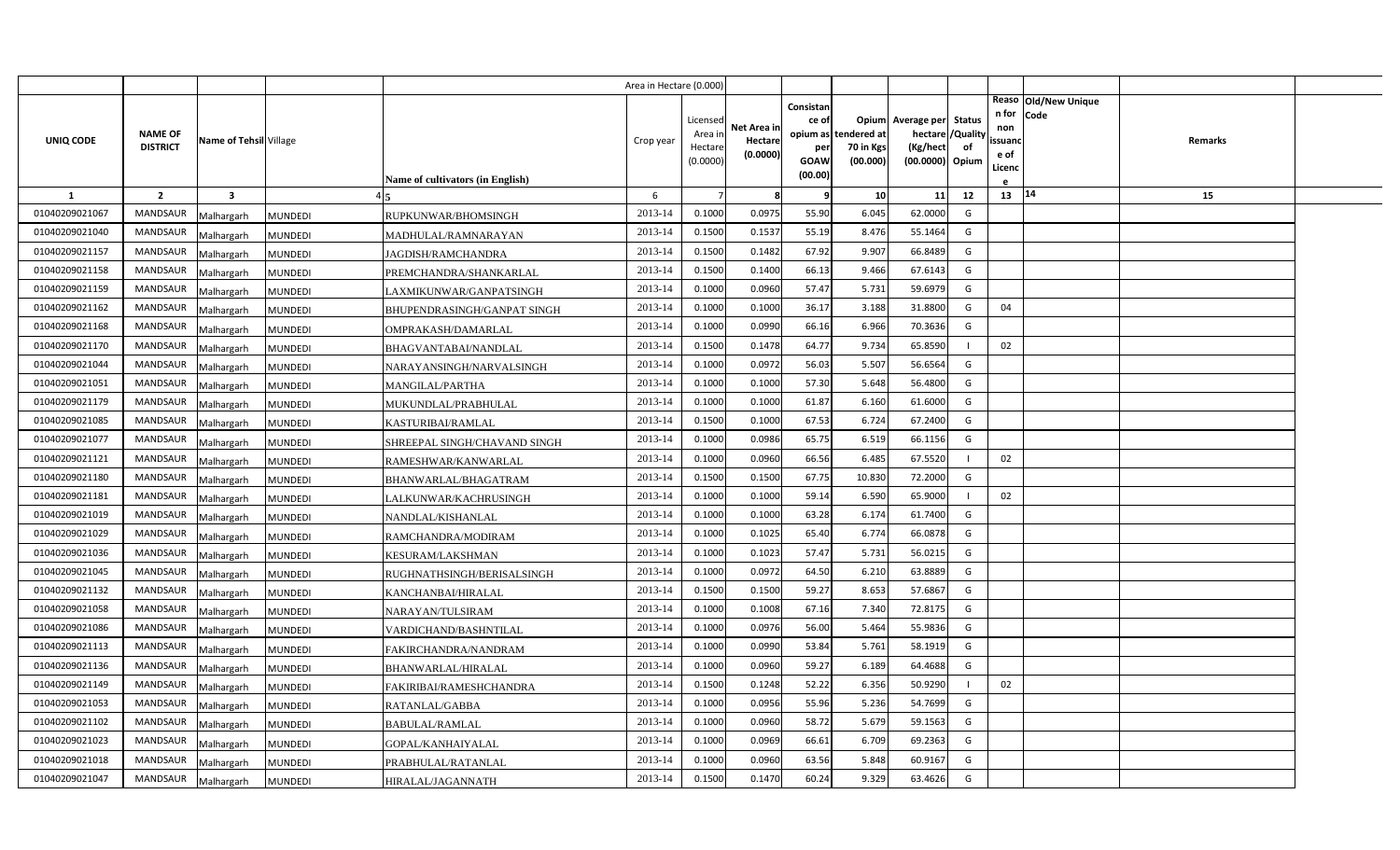|                |                                   |                         |                                        |                                     | Area in Hectare (0.000) |                                            |                                    |                                                     |                                               |                                                                    |                |                                          |                              |         |  |
|----------------|-----------------------------------|-------------------------|----------------------------------------|-------------------------------------|-------------------------|--------------------------------------------|------------------------------------|-----------------------------------------------------|-----------------------------------------------|--------------------------------------------------------------------|----------------|------------------------------------------|------------------------------|---------|--|
| UNIQ CODE      | <b>NAME OF</b><br><b>DISTRICT</b> | Name of Tehsil Village  |                                        | Name of cultivators (in English)    | Crop year               | Licensed<br>Area in<br>Hectare<br>(0.0000) | Net Area in<br>Hectare<br>(0.0000) | Consistan<br>ce of<br>per<br><b>GOAW</b><br>(00.00) | opium as tendered at<br>70 in Kgs<br>(00.000) | Opium Average per Status<br>hectare<br>(Kg/hect<br>(00.0000) Opium | /Quality<br>of | n for<br>non<br>ssuand<br>e of<br>Licenc | Reaso Old/New Unique<br>Code | Remarks |  |
| 1              | $\overline{2}$                    | $\overline{\mathbf{3}}$ |                                        |                                     | 6                       |                                            | -8                                 | q                                                   | 10                                            | 11                                                                 | 12             | 13 14                                    |                              | 15      |  |
| 01040209021119 | <b>MANDSAUR</b>                   | Malhargarh              | <b>MUNDEDI</b>                         | NARAYANSINGH/GORDHANSINGH/MADANSING | 2013-14                 | 0.1500                                     | 0.1439                             | 57.92                                               | 8.696                                         | 60.4309                                                            | G              |                                          |                              |         |  |
| 01040209021109 | <b>MANDSAUR</b>                   | Malhargarh              | <b>MUNDEDI</b>                         | RODMAL/BHERULAL                     | 2013-14                 | 0.1000                                     | 0.1000                             | 43.60                                               | 1.713                                         | 17.1300                                                            | G              | 04                                       |                              |         |  |
| 01040209021106 | <b>MANDSAUR</b>                   | Malhargarh              | <b>MUNDEDI</b>                         | MOHANLAL/BHERULAL                   | 2013-14                 | 0.1500                                     | 0.1365                             | 53.46                                               | 7.660                                         | 56.1172                                                            | G              |                                          |                              |         |  |
| 01040209021182 | <b>MANDSAUR</b>                   | Malhargarh              | <b>MUNDEDI</b>                         | UDAYRAM/RATANLAL                    | 2013-14                 | 0.1000                                     | 0.0988                             | 49.97                                               | 5.033                                         | 50.9413                                                            | G              | 04                                       | 01040209104022               |         |  |
| 01040209042001 | <b>MANDSAUR</b>                   | Malhargarh              | <b>NINORA</b>                          | FATEHSINGH/HARISINGH                | 2013-14                 | 0.1000                                     | 0.0990                             | 48.98                                               | 5.185                                         | 52.3737                                                            | G              |                                          |                              |         |  |
| 01040209042004 | <b>MANDSAUR</b>                   | Malhargarh              | <b>NINORA</b>                          | NANALAL/BHANWARLAL                  | 2013-14                 | 0.1500                                     | 0.1470                             | 59.50                                               | 9.503                                         | 64.6463                                                            | G              |                                          |                              |         |  |
| 01040209042009 | <b>MANDSAUR</b>                   | Malhargarh              | <b>NINORA</b>                          | BADRILAL/JADAVCHAND                 | 2013-14                 | 0.1500                                     | 0.1443                             | 57.27                                               | 9.147                                         | 63.3888                                                            | G              |                                          |                              |         |  |
| 01040209042015 | <b>MANDSAUR</b>                   | Malhargarh              | <b>NINORA</b>                          | MITHUBAI/SAMBHULAL/GYARSIBAI        | 2013-14                 | 0.1500                                     | 0.1208                             | 56.19                                               | 6.590                                         | 54.5530                                                            | G              |                                          |                              |         |  |
| 01040209042019 | <b>MANDSAUR</b>                   | Malhargarh              | <b>NINORA</b>                          | SHIVNARAYAN/HIRALAL                 | 2013-14                 | 0.1000                                     | 0.1000                             | 62.07                                               | 6.482                                         | 64.8200                                                            | G              |                                          |                              |         |  |
| 01040209042021 | <b>MANDSAUR</b>                   | Malhargarh              | <b>NINORA</b>                          | MOHANLAL/CHAMPALAL                  | 2013-14                 | 0.1500                                     | 0.1457                             | 55.54                                               | 9.005                                         | 61.8051                                                            | G              |                                          |                              |         |  |
| 01040209042030 | <b>MANDSAUR</b>                   | Malhargarh              | <b>NINORA</b><br>KALABAI/GOPAL         |                                     | 2013-14                 | 0.1000                                     | 0.1014                             | 58.23                                               | 6.447                                         | 63.5799                                                            | G              |                                          |                              |         |  |
| 01040209042032 | <b>MANDSAUR</b>                   | Malhargarh              | <b>NINORA</b><br><b>BADRILAL/LALJI</b> |                                     | 2013-14                 | 0.1500                                     | 0.1511                             | 58.91                                               | 9.678                                         | 64.0500                                                            | $\mathbf{I}$   | 02                                       |                              |         |  |
| 01040209042033 | <b>MANDSAUR</b>                   | Malhargarh              | <b>NINORA</b>                          | SUNDARLAL/MODIRAM                   | 2013-14                 | 0.1500                                     | 0.1470                             | 59.76                                               | 9.630                                         | 65.5102                                                            | G              |                                          |                              |         |  |
| 01040209042035 | <b>MANDSAUR</b>                   | Malhargarh              | <b>NINORA</b>                          | CHANDABAI/SHANKARLAL                | 2013-14                 | 0.1000                                     | 0.1000                             | 51.69                                               | 5.287                                         | 52.8700                                                            |                | 02                                       |                              |         |  |
| 01040209042041 | <b>MANDSAUR</b>                   | Malhargarh              | <b>NINORA</b>                          | SHAMBUHUSINGH/KANEHIYALAL           | 2013-14                 | 0.1000                                     | 0.1015                             | 38.77                                               | 1.711                                         | 16.8571                                                            | G              | 04                                       |                              |         |  |
| 01040209042045 | <b>MANDSAUR</b>                   | Malhargarh              | <b>NINORA</b>                          | RAMCHANDRA/BOTLAL                   | 2013-14                 | 0.1000                                     | 0.1000                             | 62.41                                               | 6.705                                         | 67.0500                                                            | G              |                                          |                              |         |  |
| 01040209042046 | <b>MANDSAUR</b>                   | Malhargarh              | <b>NINORA</b>                          | KANWARLAL/HIRALAL                   | 2013-14                 | 0.1500                                     | 0.1523                             | 56.86                                               | 9.276                                         | 60.9061                                                            | G              |                                          |                              |         |  |
| 01040209042057 | <b>MANDSAUR</b>                   | Malhargarh              | <b>NINORA</b>                          | MOHANLAL/PREMCHAND                  | 2013-14                 | 0.1000                                     | 0.0967                             | 50.36                                               | 5.022                                         | 51.9338                                                            | G              |                                          |                              |         |  |
| 01040209042063 | <b>MANDSAUR</b>                   | Malhargarh              | <b>NINORA</b>                          | BHARATKUNWAR/BAHDURSINGH            | 2013-14                 | 0.1000                                     |                                    |                                                     |                                               | 0.0000                                                             | F.             |                                          |                              |         |  |
| 01040209042066 | <b>MANDSAUR</b>                   | Malhargarh              | <b>NINORA</b>                          | RAMCHANDRA/FATTA                    | 2013-14                 | 0.1000                                     | 0.1000                             | 65.82                                               | 6.657                                         | 66.5700                                                            | G              |                                          |                              |         |  |
| 01040209042036 | <b>MANDSAUR</b>                   | Malhargarh              | <b>NINORA</b>                          | RAMESHWAR/NARAYAN                   | 2013-14                 | 0.1000                                     | 0.1006                             | 52.82                                               | 5.493                                         | 54.6024                                                            | G              |                                          |                              |         |  |
| 01040209042049 | <b>MANDSAUR</b>                   | Malhargarh              | NINORA                                 | KRISHNAPALSINGH/FATEHSINGH          | 2013-14                 | 0.1000                                     | 0.0960                             | 47.85                                               | 4.888                                         | 50.9167                                                            | G              | 04                                       |                              |         |  |
| 01040209042026 | <b>MANDSAUR</b>                   | Malhargarh              | <b>NINORA</b>                          | MADHULAL/RATANLAL                   | 2013-14                 | 0.1000                                     | 0.0960                             | 55.88                                               | 5.804                                         | 60.4583                                                            | G              |                                          |                              |         |  |
| 01040209042017 | <b>MANDSAUR</b>                   | Malhargarh              | <b>NINORA</b>                          | RAMNARAYAN/BHANWARLAL               | 2013-14                 | 0.1500                                     | 0.1515                             | 60.97                                               | 10.034                                        | 66.2310                                                            | G              |                                          |                              |         |  |
| 01040209042058 | <b>MANDSAUR</b>                   | Malhargarh              | <b>NINORA</b>                          | TULSIRAM/PREMCHAND                  | 2013-14                 | 0.1000                                     | 0.0960                             | 60.45                                               | 6.503                                         | 67.7396                                                            | G              |                                          |                              |         |  |
| 01040209042064 | <b>MANDSAUR</b>                   | Malhargarh              | <b>NINORA</b>                          | MANJUBAI/KACHRULAL                  | 2013-14                 | 0.1000                                     | 0.1015                             | 51.71                                               | 5.777                                         | 56.9163                                                            | G              |                                          |                              |         |  |
| 01040209042028 | <b>MANDSAUR</b>                   | Malhargarh              | NINORA                                 | BHUWANILAL/CHUNNILAL                | 2013-14                 | 0.1000                                     | 0.1015                             | 51.78                                               | 5.666                                         | 55.8220                                                            |                | 02                                       |                              |         |  |
| 01040209042023 | <b>MANDSAUR</b>                   | Malhargarh              | <b>NINORA</b>                          | VIJAYKUMAR/SHRIRAM                  | 2013-14                 | 0.1500                                     | 0.1520                             | 53.04                                               | 9.070                                         | 59.6711                                                            | G              |                                          |                              |         |  |
| 01040209042014 | <b>MANDSAUR</b>                   | Malhargarh              | NINORA                                 | RATANSINGH/GULABSINGH               | 2013-14                 | 0.1500                                     | 0.1470                             | 55.28                                               | 8.489                                         | 57.7483                                                            | G              |                                          |                              |         |  |
| 01040209042007 | <b>MANDSAUR</b>                   | Malhargarh              | NINORA                                 | HIRALAL/NANURAM                     | 2013-14                 | 0.1500                                     | 0.1460                             | 56.78                                               | 8.866                                         | 60.7260                                                            | G              |                                          |                              |         |  |
| 01040209042006 | MANDSAUR                          | Malhargarh              | <b>NINORA</b>                          | SHARDABAI/MANGILAL                  | 2013-14                 | 0.1500                                     | 0.1526                             | 61.03                                               | 9.974                                         | 65.3604                                                            | G              |                                          |                              |         |  |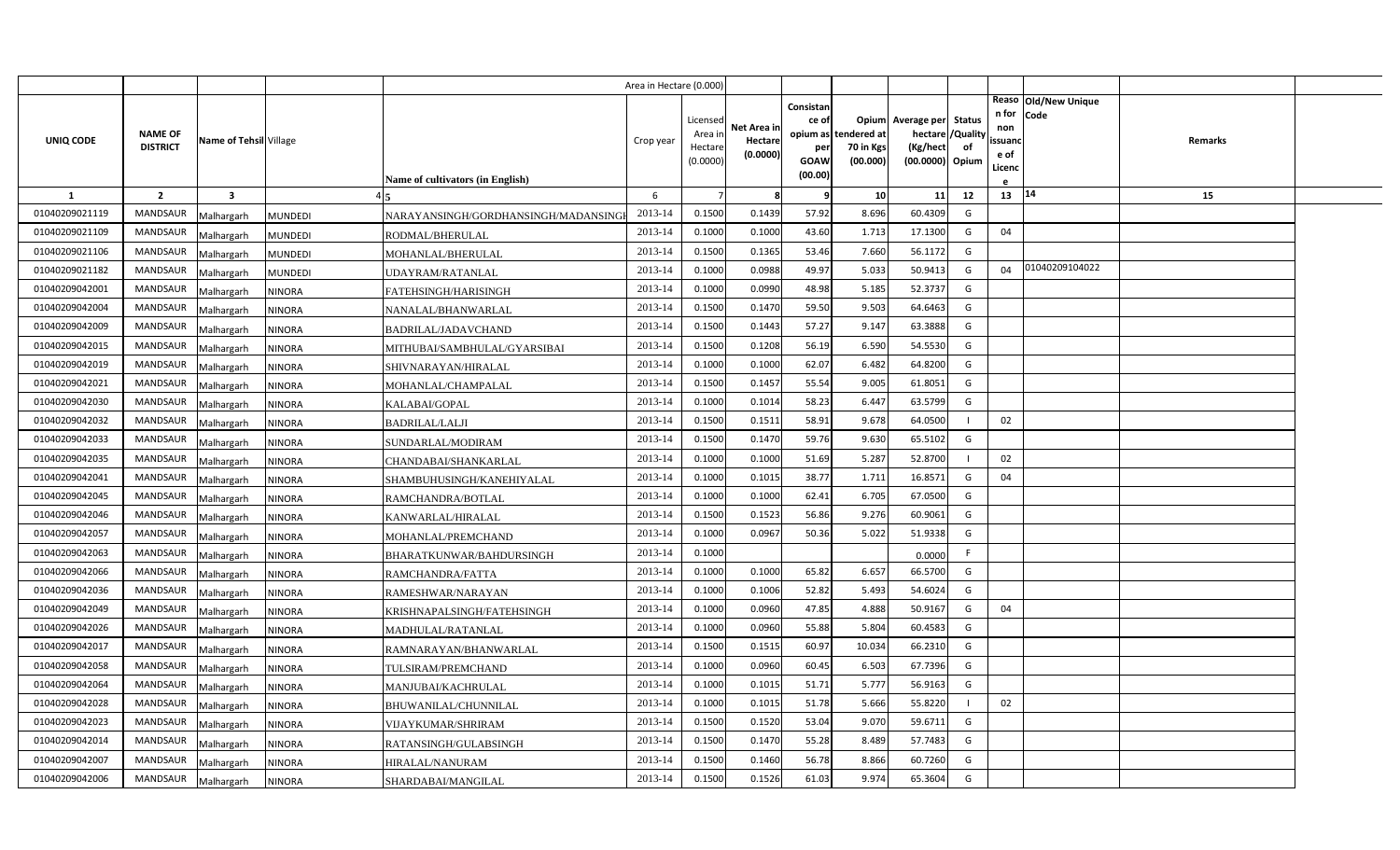|                |                                   |                         |                                                   | Area in Hectare (0.000) |                     |             |                    |                       |                               |    |                   |                      |         |  |
|----------------|-----------------------------------|-------------------------|---------------------------------------------------|-------------------------|---------------------|-------------|--------------------|-----------------------|-------------------------------|----|-------------------|----------------------|---------|--|
|                |                                   |                         |                                                   |                         |                     |             | Consistan          |                       |                               |    |                   | Reaso Old/New Unique |         |  |
|                |                                   |                         |                                                   |                         | Licensed            | Net Area in | ce of              |                       | Opium Average per Status      |    | n for Code<br>non |                      |         |  |
| UNIQ CODE      | <b>NAME OF</b><br><b>DISTRICT</b> | Name of Tehsil Village  |                                                   | Crop year               | Area in             | Hectare     | opium as           | tendered at           | hectare / Quality<br>(Kg/hect | of | ssuand            |                      | Remarks |  |
|                |                                   |                         |                                                   |                         | Hectare<br>(0.0000) | (0.0000)    | per<br><b>GOAW</b> | 70 in Kgs<br>(00.000) | (00.0000) Opium               |    | e of              |                      |         |  |
|                |                                   |                         | <b>Name of cultivators (in English)</b>           |                         |                     |             | (00.00)            |                       |                               |    | Licenc            |                      |         |  |
| 1              | $\overline{2}$                    | $\overline{\mathbf{3}}$ |                                                   | 6                       |                     | 8           | 9                  | 10 <sup>1</sup>       | 11                            | 12 | 13   14           |                      | 15      |  |
| 01040209042062 | <b>MANDSAUR</b>                   | Malhargarh              | <b>NINORA</b><br>BHANWARLAL/BAPULAL               | 2013-14                 | 0.1000              | 0.0971      | 57.95              | 6.068                 | 62.4923                       | G  |                   |                      |         |  |
| 01040209042043 | MANDSAUR                          | Malhargarh              | <b>NINORA</b><br>JASVANTSINGH/GOPALSINGH          | 2013-14                 | 0.1500              | 0.1406      | 50.69              | 7.285                 | 51.8137                       | G  |                   |                      |         |  |
| 01040209042016 | <b>MANDSAUR</b>                   | Malhargarh              | <b>NINORA</b><br>NATHUSINGH/KANA@KANEHIYASINGH    | 2013-14                 | 0.1000              | 0.0971      | 55.76              | 5.703                 | 58.7333                       | G  |                   |                      |         |  |
| 01040209042012 | <b>MANDSAUR</b>                   | Malhargarh              | <b>NINORA</b><br>SATYANARAYAN/RAMLAL              | 2013-14                 | 0.1000              | 0.0973      | 62.51              | 6.805                 | 69.9383                       | G  |                   |                      |         |  |
| 01040209044002 | <b>MANDSAUR</b>                   | Malhargarh              | <b>SOKDI</b><br>NAGUSINGH/PRATAPSINGH             | 2013-14                 | 0.1500              |             |                    |                       | 0.0000                        | F. |                   |                      |         |  |
| 01040209044003 | <b>MANDSAUR</b>                   | Malhargarh              | <b>SOKDI</b><br>SAJJANBAI/GENDMAL                 | 2013-14                 | 0.1000              | 0.0990      | 56.06              | 5.678                 | 57.3535                       | G  |                   |                      |         |  |
| 01040209044005 | <b>MANDSAUR</b>                   | Malhargarh              | RAMSINGH/SHIVSINGH<br><b>SOKDI</b>                | 2013-14                 | 0.1000              | 0.1000      | 51.18              | 5.320                 | 53.3000                       |    | 02                |                      |         |  |
| 01040209044022 | <b>MANDSAUR</b>                   | Malhargarh              | SOKDI<br>BHAGWANSINGH/KARANSINGH                  | 2013-14                 | 0.1000              | 0.1000      | 61.69              | 6.425                 | 64.2500                       | G  |                   |                      |         |  |
| 01040209044023 | MANDSAUR                          | Malhargarh              | SOKDI<br>RAMESHWAR/BHERULAL                       | 2013-14                 | 0.1500              | 0.1476      | 58.96              | 9.450                 | 64.0244                       | G  |                   |                      |         |  |
| 01040209044025 | MANDSAUR                          | Malhargarh              | KOMAL/LAXMAN<br>SOKDI                             | 2013-14                 | 0.1000              | 0.1000      | 51.62              | 4.771                 | 47.7100                       | G  | 04                |                      |         |  |
| 01040209044027 | <b>MANDSAUR</b>                   | Malhargarh              | SOKDI<br>KANWARLAL/KANIRAM                        | 2013-14                 | 0.1000              |             |                    |                       | 0.0000                        | F. |                   |                      |         |  |
| 01040209044029 | <b>MANDSAUR</b>                   | Malhargarh              | <b>SOKDI</b><br>AMARSINGH/PRATAPSINGH             | 2013-14                 | 0.1000              | 0.0990      | 66.67              | 6.791                 | 68.5950                       |    | 02                |                      |         |  |
| 01040209044031 | <b>MANDSAUR</b>                   | Malhargarh              | SOKDI<br>KISHOR/GENDMAL                           | 2013-14                 | 0.1000              | 0.0972      | 56.36              | 6.022                 | 61.9547                       | G  |                   |                      |         |  |
| 01040209044036 | <b>MANDSAUR</b>                   | Malhargarh              | <b>SOKDI</b><br>RAMCHANDRA/TULSIRAM               | 2013-14                 | 0.1000              |             |                    |                       | 0.0000                        |    |                   |                      |         |  |
| 01040209044038 | <b>MANDSAUR</b>                   | Malhargarh              | SOKDI<br><b>BHARATLAL/TULSIRAM</b>                | 2013-14                 | 0.1000              | 0.0869      | 55.23              | 5.042                 | 58.0207                       | G  |                   |                      |         |  |
| 01040209044010 | <b>MANDSAUR</b>                   | Malhargarh              | <b>SOKDI</b><br>BHURALAL/AMARSINGH                | 2013-14                 | 0.1000              |             |                    |                       | 0.0000                        | F  |                   |                      |         |  |
| 01040209044039 | MANDSAUR                          | Malhargarh              | <b>SOKDI</b><br>SAMRATHMAL/BHERULAL               | 2013-14                 | 0.1500              | 0.1494      | 61.94              | 9.574                 | 64.0830                       | G  |                   |                      |         |  |
| 01040209047001 | <b>MANDSAUR</b>                   | Malhargarh              | <b>GOGARPURA</b><br>RAMESHCHANDRA/DEVILAL         | 2013-14                 | 0.1000              | 0.1000      | 63.44              | 6.027                 | 60.2700                       | G  |                   |                      |         |  |
| 01040209047002 | <b>MANDSAUR</b>                   | Malhargarh              | <b>GOGARPURA</b><br>MANNALAL/MATHURALAL           | 2013-14                 | 0.1500              | 0.1450      | 68.07              | 9.987                 | 68.8759                       | G  |                   |                      |         |  |
| 01040209047005 | <b>MANDSAUR</b>                   | Malhargarh              | <b>GOGARPURA</b><br>CHENRAM/NIRBHAYRAM            | 2013-14                 | 0.1500              | 0.1463      | 68.19              | 10.384                | 70.9774                       | G  |                   |                      |         |  |
| 01040209047007 | <b>MANDSAUR</b>                   | Malhargarh              | <b>GOGARPURA</b><br>KANWARLAL/BHANWARLAL/TULSIRAM | 2013-14                 | 0.1500              | 0.1520      | 59.57              | 8.987                 | 59.1250                       | G  |                   |                      |         |  |
| 01040209047008 | <b>MANDSAUR</b>                   | Malhargarh              | <b>GOGARPURA</b><br>BHANWARLAL/CHIMANLAL          | 2013-14                 | 0.1000              | 0.0968      | 65.60              | 6.663                 | 68.8326                       | G  |                   |                      |         |  |
| 01040209047009 | <b>MANDSAUR</b>                   | Malhargarh              | <b>GOGARPURA</b><br>AMBALAL/BHANWARLAL            | 2013-14                 | 0.1500              | 0.1404      | 56.34              | 8.153                 | 58.0698                       | G  |                   |                      |         |  |
| 01040209047011 | <b>MANDSAUR</b>                   | Malhargarh              | <b>GOGARPURA</b><br>KHEMRAJ/SHOBHARAM             | 2013-14                 | 0.1500              |             |                    |                       | 0.0000                        | F. |                   |                      |         |  |
| 01040209047012 | <b>MANDSAUR</b>                   | Malhargarh              | <b>GOGARPURA</b><br>JAGDISH/BHAGULAL              | 2013-14                 | 0.1500              | 0.1500      | 64.65              | 9.504                 | 63.3600                       | G  |                   |                      |         |  |
| 01040209047013 | <b>MANDSAUR</b>                   | Malhargarh              | <b>GOGARPURA</b><br>RADHABAI/PANNALAL             | 2013-14                 | 0.1500              | 0.1476      | 66.26              | 9.892                 | 67.0190                       | G  |                   |                      |         |  |
| 01040209047014 | MANDSAUR                          | Malhargarh              | <b>GOGARPURA</b><br>RAMNARAYAN/JADAOCHAND         | 2013-14                 | 0.1500              | 0.1179      | 69.01              | 7.305                 | 61.9593                       | G  |                   |                      |         |  |
| 01040209047015 | MANDSAUR                          | Malhargarh              | <b>GOGARPURA</b><br>RAMLAL/HAJARILAL              | 2013-14                 | 0.1000              | 0.0990      | 54.31              | 5.284                 | 53.3737                       | G  |                   |                      |         |  |
| 01040209047018 | MANDSAUR                          | Malhargarh              | <b>GOGARPURA</b><br>SAMPATBAI/JAGANNATH           | 2013-14                 | 0.1500              | 0.1525      | 65.98              | 10.331                | 67.7443                       | G  |                   |                      |         |  |
| 01040209047019 | MANDSAUR                          | Malhargarh              | <b>GOGARPURA</b><br>GOPAL/BAPULAL/GITABAI         | 2013-14                 | 0.1500              | 0.1496      | 66.92              | 10.143                | 67.8008                       | G  |                   |                      |         |  |
| 01040209047021 | MANDSAUR                          | Malhargarh              | <b>GOGARPURA</b><br>KARANSINGH/SAJJANKUNWARBAI    | 2013-14                 | 0.1500              | 0.1539      | 59.06              | 9.534                 | 61.9493                       | G  |                   |                      |         |  |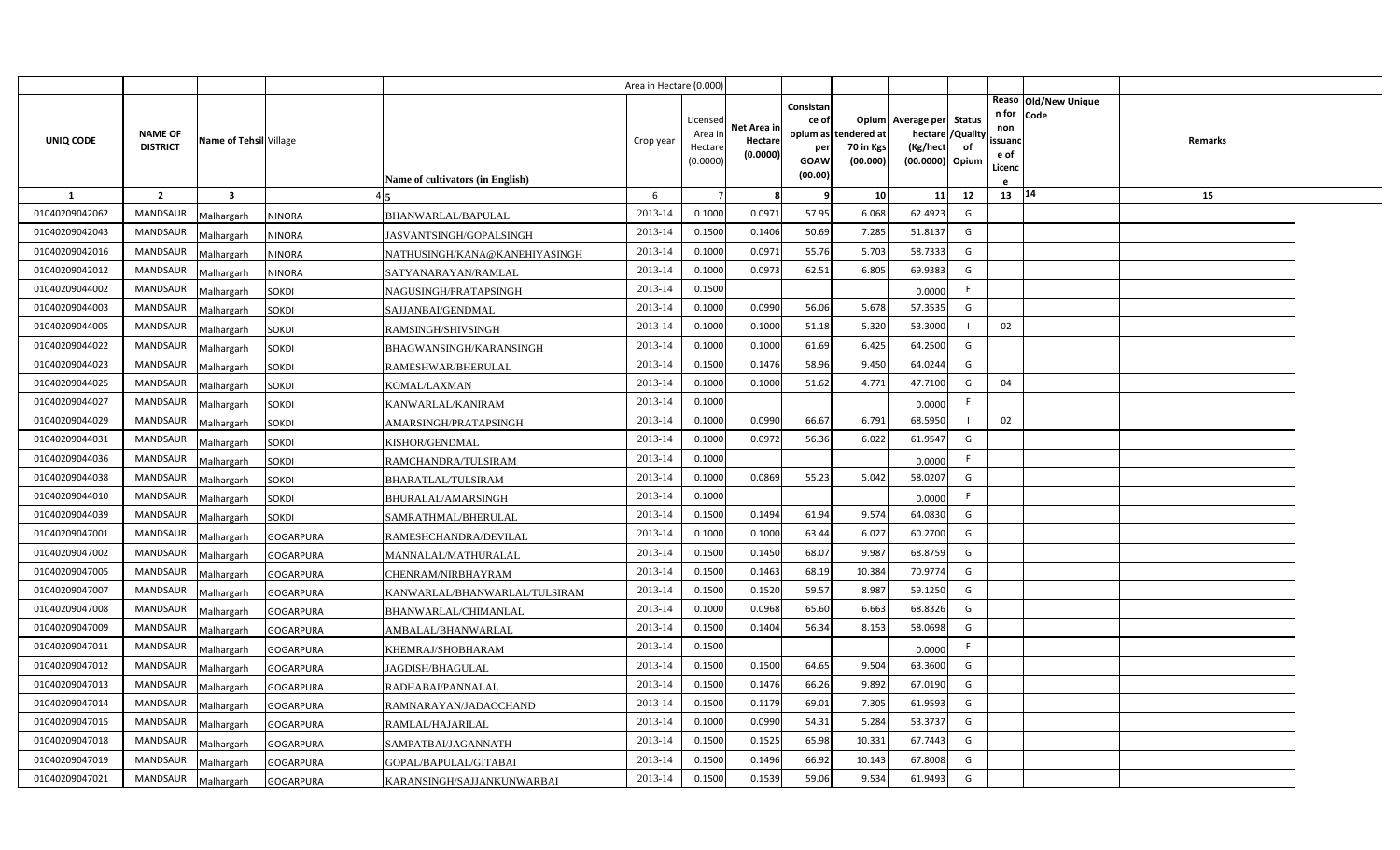|                |                 |                        |                  |                                  | Area in Hectare (0.000 |                    |             |           |                                   |                          |                |                |                      |                |  |
|----------------|-----------------|------------------------|------------------|----------------------------------|------------------------|--------------------|-------------|-----------|-----------------------------------|--------------------------|----------------|----------------|----------------------|----------------|--|
|                |                 |                        |                  |                                  |                        |                    |             | Consistan |                                   |                          |                | n for          | Reaso Old/New Unique |                |  |
|                | <b>NAME OF</b>  |                        |                  |                                  |                        | Licensed           | Net Area in | ce of     |                                   | Opium Average per Status |                | non            | Code                 |                |  |
| UNIQ CODE      | <b>DISTRICT</b> | Name of Tehsil Village |                  |                                  | Crop year              | Area in<br>Hectare | Hectare     | per       | opium as tendered at<br>70 in Kgs | hectare /<br>(Kg/hect    | /Quality<br>of | ssuanc         |                      | <b>Remarks</b> |  |
|                |                 |                        |                  |                                  |                        | (0.0000)           | (0.0000)    | GOAW      | (00.000)                          | (00.0000) Opium          |                | e of<br>Licenc |                      |                |  |
|                |                 |                        |                  | Name of cultivators (in English) |                        |                    |             | (00.00)   |                                   |                          |                |                |                      |                |  |
| 1              | $\overline{2}$  | 3                      |                  |                                  | 6                      |                    | 8           | q         | 10                                | 11                       | 12             | 13   14        |                      | 15             |  |
| 01040209047022 | <b>MANDSAUR</b> | Malhargarh             | <b>GOGARPURA</b> | BAPULAL/BHERULAL                 | 2013-14                | 0.1500             | 0.0138      | 66.97     | 0.976                             | 70.7246                  | G              |                |                      |                |  |
| 01040209047024 | <b>MANDSAUR</b> | Malhargarh             | <b>GOGARPURA</b> | UDAYRAM/BHERULAL                 | 2013-14                | 0.1500             | 0.1456      | 59.54     | 8.182                             | 56.1951                  | G              |                |                      |                |  |
| 01040209047025 | <b>MANDSAUR</b> | Malhargarh             | <b>GOGARPURA</b> | RAMPRAHLAD/ONKARLAL              | 2013-14                | 0.1000             | 0.1020      | 65.54     | 6.863                             | 67.2840                  |                | 02             |                      |                |  |
| 01040209047026 | <b>MANDSAUR</b> | Malhargarh             | <b>GOGARPURA</b> | BHANWARIBAI/BHERULAL             | 2013-14                | 0.1000             | 0.0990      | 60.28     | 6.123                             | 61.8485                  | G              |                |                      |                |  |
| 01040209047028 | <b>MANDSAUR</b> | Malhargarh             | <b>GOGARPURA</b> | PARASRAM/KHEMRAJ                 | 2013-14                | 0.1000             | 0.0992      | 58.72     | 5.998                             | 60.4637                  | G              |                |                      |                |  |
| 01040209047034 | <b>MANDSAUR</b> | Malhargarh             | <b>GOGARPURA</b> | <b>BANSHILAL/MANGILAL</b>        | 2013-14                | 0.1500             | 0.1482      | 63.93     | 9.261                             | 62.4899                  | G              |                |                      |                |  |
| 01040209047038 | <b>MANDSAUR</b> | Malhargarh             | <b>GOGARPURA</b> | KANCHANBAI/BAPULAL               | 2013-14                | 0.1500             | 0.1486      | 59.11     | 8.436                             | 56.7699                  | G              |                |                      |                |  |
| 01040209047041 | <b>MANDSAUR</b> | Malhargarh             | <b>GOGARPURA</b> | DINESHKUMAR/NANDLAL              | 2013-14                | 0.1000             | 0.1009      | 60.88     | 6.418                             | 63.6075                  | G              |                |                      |                |  |
| 01040209047044 | <b>MANDSAUR</b> | Malhargarh             | <b>GOGARPURA</b> | BABULAL@BAPULAL/MATHURALAL       | 2013-14                | 0.1500             | 0.1459      | 72.84     | 10.864                            | 74.4620                  | G              |                |                      |                |  |
| 01040209047045 | <b>MANDSAUR</b> | Malhargarh             | <b>GOGARPURA</b> | GANESH/TULSIRAM                  | 2013-14                | 0.1500             | 0.1518      | 70.25     | 10.568                            | 69.6179                  | G              |                |                      |                |  |
| 01040209047048 | <b>MANDSAUR</b> | Malhargarh             | <b>GOGARPURA</b> | KALAWANTIBAI/MADANLAL            | 2013-14                | 0.1500             | 0.1348      | 59.33     | 8.094                             | 60.0445                  | G              |                |                      |                |  |
| 01040209047050 | MANDSAUR        | Malhargarh             | <b>GOGARPURA</b> | KAMLESH/RAMESHWAR                | 2013-14                | 0.1500             | 0.1530      | 68.66     | 9.652                             | 63.0850                  | G              |                |                      |                |  |
| 01040209047051 | <b>MANDSAUR</b> | Malhargarh             | <b>GOGARPURA</b> | RAMESHWARIBAI/RAMESHWAR          | 2013-14                | 0.1000             | 0.1013      | 38.62     | 2.808                             | 27.7196                  | G              | 04             |                      |                |  |
| 01040209047052 | MANDSAUR        | Malhargarh             | <b>GOGARPURA</b> | PURANMAL/RAMNARAYAN              | 2013-14                | 0.1000             | 0.1010      | 62.50     | 5.696                             | 56.3960                  | G              |                |                      |                |  |
| 01040209047053 | <b>MANDSAUR</b> | Malhargarh             | <b>GOGARPURA</b> | GHISALAL/JAGANNATH               | 2013-14                | 0.1500             | 0.1500      | 66.96     | 10.140                            | 67.6000                  | G              |                |                      |                |  |
| 01040209047054 | <b>MANDSAUR</b> | Malhargarh             | <b>GOGARPURA</b> | NANDLAL/MANGILAL                 | 2013-14                | 0.1500             | 0.1495      | 67.81     | 10.084                            | 67.4515                  | G              |                |                      |                |  |
| 01040209047056 | MANDSAUR        | Malhargarh             | <b>GOGARPURA</b> | VINOD/MANNALAL                   | 2013-14                | 0.1500             | 0.1470      | 71.05     | 10.708                            | 72.8435                  | G              |                |                      |                |  |
| 01040209047057 | MANDSAUR        | Malhargarh             | <b>GOGARPURA</b> | SHANKAR/LAXMAN                   | 2013-14                | 0.1000             | 0.0996      | 52.27     | 5.100                             | 51.2048                  | G              |                |                      |                |  |
| 01040209047061 | <b>MANDSAUR</b> | Malhargarh             | <b>GOGARPURA</b> | RAMDAYAL/KISHANLAL/CHIMANLAL     | 2013-14                | 0.1500             | 0.1463      | 66.24     | 9.349                             | 63.9029                  | G              |                |                      |                |  |
| 01040209047064 | <b>MANDSAUR</b> | Malhargarh             | <b>GOGARPURA</b> | RADHESHYAM/CHENRAM               | 2013-14                | 0.1500             | 0.1512      | 70.30     | 10.676                            | 70.6085                  | G              |                |                      |                |  |
| 01040209047066 | <b>MANDSAUR</b> | Malhargarh             | <b>GOGARPURA</b> | RAMPRASAD/BHUVAN@BHUVANIRAM      | 2013-14                | 0.1000             | 0.1039      | 56.76     | 5.757                             | 55.4090                  | G              |                |                      |                |  |
| 01040209047069 | <b>MANDSAUR</b> | Malhargarh             | <b>GOGARPURA</b> | RAMNIVAS/SHIVLAL                 | 2013-14                | 0.1000             | 0.0992      | 66.52     | 6.937                             | 69.9294                  | G              |                |                      |                |  |
| 01040209047071 | <b>MANDSAUR</b> | Malhargarh             | <b>GOGARPURA</b> | MANSINGH/GOPILAL                 | 2013-14                | 0.1000             | 0.1000      | 48.53     | 4.777                             | 47.7700                  | G              | 04             |                      |                |  |
| 01040209047075 | <b>MANDSAUR</b> | Malhargarh             | <b>GOGARPURA</b> | SHANKARLAL/RAMLAL                | 2013-14                | 0.1500             | 0.1427      | 61.46     | 9.447                             | 66.2018                  | G              |                |                      |                |  |
| 01040209047078 | <b>MANDSAUR</b> | Malhargarh             | <b>GOGARPURA</b> | MULCHAND/RAMLAL                  | 2013-14                | 0.1000             | 0.0999      | 63.00     | 6.534                             | 65.4054                  | G              |                |                      |                |  |
| 01040209047080 | <b>MANDSAUR</b> | Malhargarh             | <b>GOGARPURA</b> | ASHOK/RAMLAL                     | 2013-14                | 0.1000             | 0.0990      | 61.02     | 6.111                             | 61.7273                  | G              |                |                      |                |  |
| 01040209047081 | <b>MANDSAUR</b> | Malhargarh             | <b>GOGARPURA</b> | MOTILAL/PANNALAL                 | 2013-14                | 0.1500             | 0.1496      | 63.08     | 9.444                             | 63.1283                  | G              |                |                      |                |  |
| 01040209047088 | <b>MANDSAUR</b> | Malhargarh             | <b>GOGARPURA</b> | HIRALAL/KALURAM                  | 2013-14                | 0.1000             | 0.1000      | 59.89     | 5.767                             | 57.6700                  | G              |                |                      |                |  |
| 01040209047094 | <b>MANDSAUR</b> | Malhargarh             | <b>GOGARPURA</b> | BHARATSINGH/BAHDURSINGH          | 2013-14                | 0.1000             | 0.1000      | 59.86     | 5.755                             | 57.5500                  | G              |                |                      |                |  |
| 01040209047100 | <b>MANDSAUR</b> | Malhargarh             | <b>GOGARPURA</b> | MADHULAL/DEVILAL                 | 2013-14                | 0.1500             | 0.1414      | 63.04     | 8.267                             | 58.4653                  | G              |                |                      |                |  |
| 01040209047101 | MANDSAUR        | Malhargarh             | <b>GOGARPURA</b> | TULSIRAM/KHEMRAJ                 | 2013-14                | 0.1500             | 0.1500      | 67.49     | 10.374                            | 69.1600                  | G              |                |                      |                |  |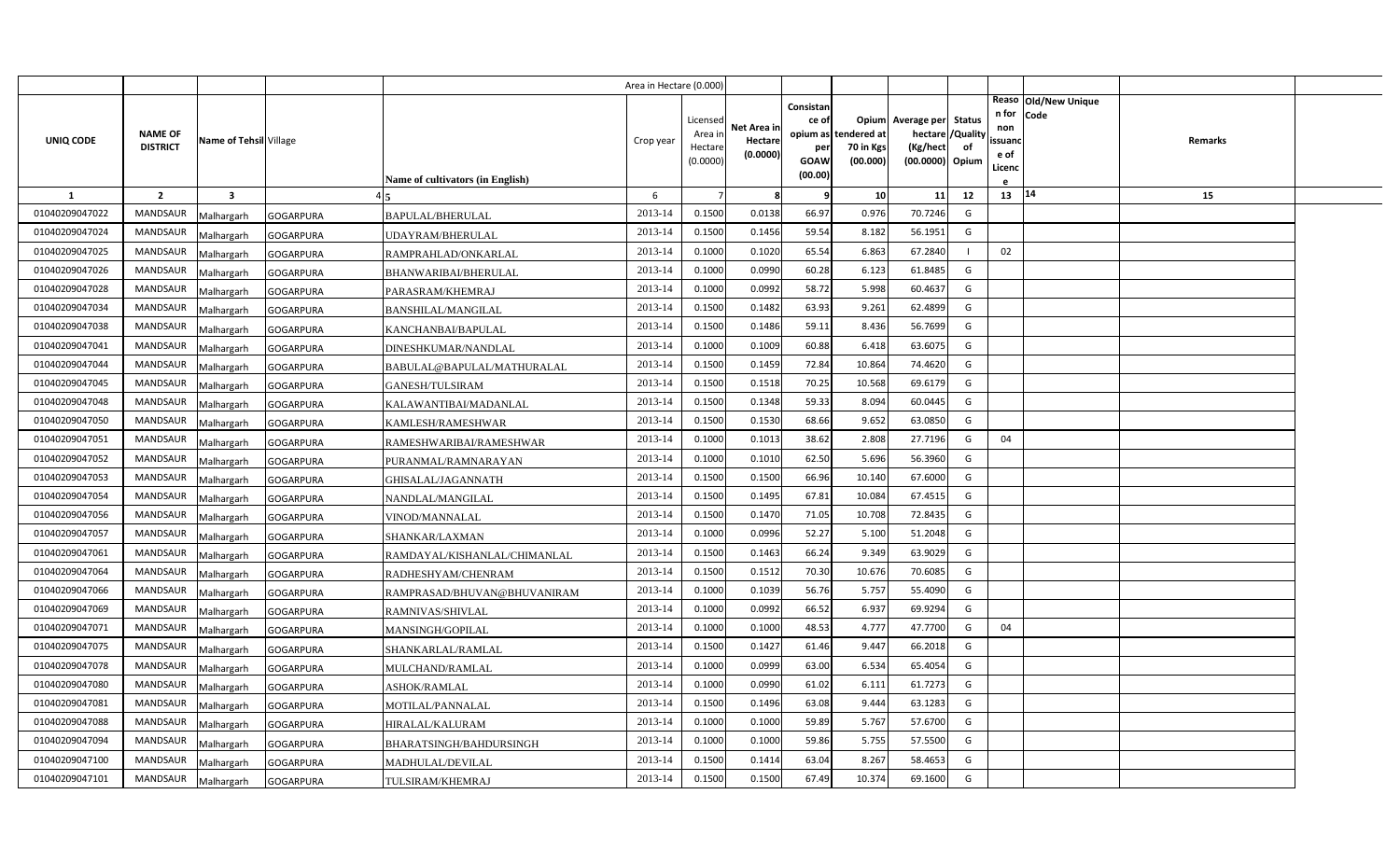|                |                                   |                         |                                                | Area in Hectare (0.000) |                    |             |           |                                   |                     |                |              |                      |                         |  |
|----------------|-----------------------------------|-------------------------|------------------------------------------------|-------------------------|--------------------|-------------|-----------|-----------------------------------|---------------------|----------------|--------------|----------------------|-------------------------|--|
|                |                                   |                         |                                                |                         |                    |             | Consistan |                                   |                     |                |              | Reaso Old/New Unique |                         |  |
|                |                                   |                         |                                                |                         | Licensed           | Net Area in | ce of     | <b>Opium</b>                      | Average per         | <b>Status</b>  | n for<br>non | <b>Code</b>          |                         |  |
| UNIQ CODE      | <b>NAME OF</b><br><b>DISTRICT</b> | Name of Tehsil Village  |                                                | Crop year               | Area in<br>Hectare | Hectare     | per       | opium as tendered at<br>70 in Kgs | hectare<br>(Kg/hect | /Quality<br>of | ssuanc       |                      | Remarks                 |  |
|                |                                   |                         |                                                |                         | (0.0000)           | (0.0000)    | GOAW      | (00.000)                          | (00.0000) Opium     |                | e of         |                      |                         |  |
|                |                                   |                         | <b>Name of cultivators (in English)</b>        |                         |                    |             | (00.00)   |                                   |                     |                | Licenc       |                      |                         |  |
| <b>1</b>       | $\overline{2}$                    | $\overline{\mathbf{3}}$ |                                                | 6                       |                    | -8          | 9         | 10                                | 11                  | 12             | 13   14      |                      | 15                      |  |
| 01040209047102 | <b>MANDSAUR</b>                   | Malhargarh              | <b>GOGARPURA</b><br>KAMLESHWAR/RAMESHWAR       | 2013-14                 | 0.1500             | 0.1484      | 57.66     | 8.682                             | 58.5040             | G              |              |                      |                         |  |
| 01040209047103 | <b>MANDSAUR</b>                   | Malhargarh              | <b>GOGARPURA</b><br>KUSHAL/BALURAM/KISHNIBAI   | 2013-14                 | 0.1000             | 0.1023      | 71.56     | 7.412                             | 72.4536             | G              |              |                      |                         |  |
| 01040209047104 | <b>MANDSAUR</b>                   | Malhargarh              | <b>GOGARPURA</b><br>SHIVLAL/LAXMAN             | 2013-14                 | 0.1500             | 0.1512      | 62.84     | 9.91                              | 65.5489             | G              |              |                      |                         |  |
| 01040209047107 | <b>MANDSAUR</b>                   | Malhargarh              | <b>GOGARPURA</b><br>SHIVLAL/DEVAJI             | 2013-14                 | 0.1000             | 0.0968      | 61.80     | 5.950                             | 61.4669             | G              |              |                      |                         |  |
| 01040209047108 | <b>MANDSAUR</b>                   | Malhargarh              | <b>GOGARPURA</b><br>RAMESHCHANDRA/BHERULAL     | 2013-14                 | 0.1500             | 0.1380      | 62.60     | 8.442                             | 61.1739             | G              |              |                      |                         |  |
| 01040209047109 | <b>MANDSAUR</b>                   | Malhargarh              | <b>GOGARPURA</b><br>VISHNULAL/AMBALAL          | 2013-14                 | 0.1500             | 0.1466      | 64.46     | 9.807                             | 66.8963             | G              |              |                      |                         |  |
| 01040209047110 | <b>MANDSAUR</b>                   | Malhargarh              | <b>GOGARPURA</b><br>DAYAL/SHANKARLAL           | 2013-14                 | 0.1000             | 0.1000      | 60.13     | 6.159                             | 61.5900             | G              |              |                      |                         |  |
| 01040209047116 | <b>MANDSAUR</b>                   | Malhargarh              | <b>GOGARPURA</b><br>KALURAM/NIRBHAYRAM         | 2013-14                 | 0.1500             | 0.1416      | 64.25     | 9.270                             | 65.4661             | G              |              |                      |                         |  |
| 01040209047119 | <b>MANDSAUR</b>                   | Malhargarh              | <b>GOGARPURA</b><br>BALMUKUND/JAMNASHANKAR     | 2013-14                 | 0.1500             | 0.1463      | 64.25     | 9.270                             | 63.3630             | G              |              |                      | TRANSFER/BAHI PARASNATH |  |
| 01040209047124 | <b>MANDSAUR</b>                   | Malhargarh              | <b>GOGARPURA</b><br>RUPIBAI/HIRAJI             | 2013-14                 | 0.1500             | 0.1500      | 58.42     | 8.421                             | 56.1400             | G              |              |                      |                         |  |
| 01040209047132 | <b>MANDSAUR</b>                   | Malhargarh              | <b>GOGARPURA</b><br>RADHESHYAM/LAXMAN/MANGIBAI | 2013-14                 | 0.1000             | 0.1004      | 62.59     | 6.742                             | 67.1514             | G              |              |                      |                         |  |
| 01040209029003 | <b>MANDSAUR</b>                   | Malhargarh              | <b>BALAGUDA</b><br>MODIRAM/BHAGWANIRAM         | 2013-14                 | 0.1500             | 0.1470      | 67.52     | 11.054                            | 75.1973             | G              |              |                      |                         |  |
| 01040209029005 | <b>MANDSAUR</b>                   | Malhargarh              | HARIVALLABH/SATYANARAYAN<br><b>BALAGUDA</b>    | 2013-14                 | 0.1500             | 0.1484      | 61.09     | 9.966                             | 67.1563             | G              |              |                      |                         |  |
| 01040209029012 | <b>MANDSAUR</b>                   | Malhargarh              | <b>BALAGUDA</b><br><b>BRAJLAL/GULAB</b>        | 2013-14                 | 0.1000             | 0.1000      | 65.53     | 6.628                             | 66.2800             | G              |              |                      |                         |  |
| 01040209029013 | <b>MANDSAUR</b>                   | Malhargarh              | SATYANARAYAN/SITARAM<br>BALAGUDA               | 2013-14                 | 0.1500             | 0.1406      | 62.68     | 9.375                             | 66.6785             | G              |              |                      |                         |  |
| 01040209029014 | <b>MANDSAUR</b>                   | Malhargarh              | BALAGUDA<br>PUSHKAR/RADHESHYAM/DHAPUBAI        | 2013-14                 | 0.1500             | 0.1463      | 62.42     | 9.568                             | 65.3999             | G              |              |                      |                         |  |
| 01040209029015 | <b>MANDSAUR</b>                   | Malhargarh              | BALAGUDA<br>DHAPUBAI /NATHULAL                 | 2013-14                 | 0.1500             | 0.1499      | 57.85     | 9.421                             | 62.8486             | G              |              |                      |                         |  |
| 01040209029019 | <b>MANDSAUR</b>                   | Malhargarh              | BALAGUDA<br>AMBALAL/GHASI                      | 2013-14                 | 0.1500             | 0.1500      | 64.07     | 10.434                            | 69.5600             | G              |              |                      |                         |  |
| 01040209029020 | <b>MANDSAUR</b>                   | Malhargarh              | BALAGUDA<br>MODIRAM/SHRIRAM                    | 2013-14                 | 0.1500             | 0.1488      | 65.22     | 9.969                             | 66.9960             | G              |              |                      |                         |  |
| 01040209029021 | <b>MANDSAUR</b>                   | Malhargarh              | <b>BALAGUDA</b><br><b>BHERULAL/ROOPA TELI</b>  | 2013-14                 | 0.1500             | 0.1488      | 67.63     | 10.917                            | 73.3669             | G              |              |                      |                         |  |
| 01040209029023 | <b>MANDSAUR</b>                   | Malhargarh              | BALAGUDA<br>SURAJBAI/VARDICHAND                | 2013-14                 | 0.1500             | 0.1523      | 62.17     | 9.929                             | 65.1937             | G              |              |                      |                         |  |
| 01040209029026 | <b>MANDSAUR</b>                   | Malhargarh              | BALAGUDA<br><b>GANGA BAI/KISHANLAL</b>         | 2013-14                 | 0.1500             | 0.1521      | 63.71     | 9.966                             | 65.5227             | G              |              |                      |                         |  |
| 01040209029027 | <b>MANDSAUR</b>                   | Malhargarh              | BALAGUDA<br>KANWARLAL/RATANLAL                 | 2013-14                 | 0.1500             | 0.1400      | 67.33     | 10.330                            | 73.7857             | G              |              |                      |                         |  |
| 01040209029031 | <b>MANDSAUR</b>                   | Malhargarh              | BALAGUDA<br>RAMESHWAR/BALURAM                  | 2013-14                 | 0.1500             | 0.1436      | 64.90     | 10.208                            | 71.0864             | G              |              |                      |                         |  |
| 01040209029032 | <b>MANDSAUR</b>                   | Malhargarh              | BALAGUDA<br>BHAGIRATH/BRAJLAL                  | 2013-14                 | 0.1500             | 0.1484      | 63.99     | 10.43                             | 70.2830             | G              |              |                      |                         |  |
| 01040209029033 | <b>MANDSAUR</b>                   | Malhargarh              | BALAGUDA<br>RADHAKISHAN/RATANLAL               | 2013-14                 | 0.1500             | 0.1450      | 63.68     | 10.225                            | 70.5172             | G              |              |                      |                         |  |
| 01040209029035 | <b>MANDSAUR</b>                   | Malhargarh              | BALAGUDA<br>RADHESHYAM/NATHULAL/SITABAI        | 2013-14                 | 0.1000             | 0.0980      | 57.64     | 6.200                             | 63.2653             | G              |              |                      |                         |  |
| 01040209029036 | <b>MANDSAUR</b>                   | Malhargarh              | <b>BALAGUDA</b><br>MOHANLAL/RATANLAL           | 2013-14                 | 0.1500             | 0.1475      | 66.62     | 10.878                            | 73.7492             | G              |              |                      |                         |  |
| 01040209029037 | <b>MANDSAUR</b>                   | Malhargarh              | <b>BALAGUDA</b><br>SHRIRAM/KACHRU              | 2013-14                 | 0.1500             | 0.1454      | 57.58     | 9.147                             | 62.9092             | G              |              |                      |                         |  |
| 01040209029038 | <b>MANDSAUR</b>                   | Malhargarh              | BALAGUDA<br>PRABHULAL/KESHURAM                 | 2013-14                 | 0.1500             | 0.1500      | 56.39     | 8.668                             | 57.7867             | G              |              |                      |                         |  |
| 01040209029042 | MANDSAUR                          | Malhargarh              | BALAGUDA<br>AMBALAL/SITARAM                    | 2013-14                 | 0.1500             | 0.1395      | 63.42     | 9.558                             | 68.5161             | G              |              |                      |                         |  |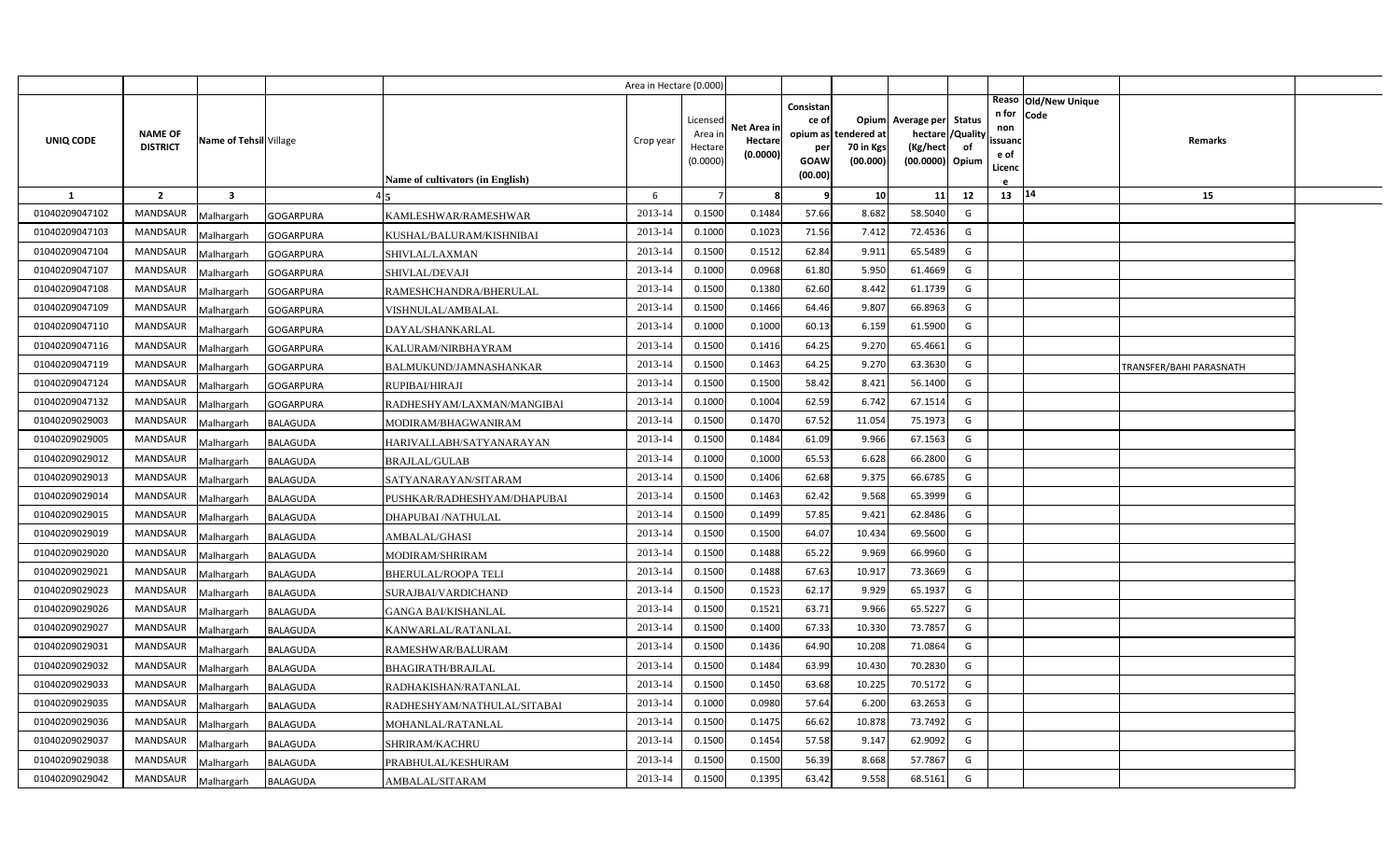|                |                                   |                        |                 |                                  | Area in Hectare (0.000 |                                            |                                    |                                   |                                               |                                                   |                |                                |                              |                |  |
|----------------|-----------------------------------|------------------------|-----------------|----------------------------------|------------------------|--------------------------------------------|------------------------------------|-----------------------------------|-----------------------------------------------|---------------------------------------------------|----------------|--------------------------------|------------------------------|----------------|--|
| UNIQ CODE      | <b>NAME OF</b><br><b>DISTRICT</b> | Name of Tehsil Village |                 |                                  | Crop year              | Licensed<br>Area in<br>Hectare<br>(0.0000) | Net Area in<br>Hectare<br>(0.0000) | Consistan<br>ce of<br>per<br>GOAW | opium as tendered at<br>70 in Kgs<br>(00.000) | Opium Average per Status<br>hectare /<br>(Kg/hect | /Quality<br>of | n for<br>non<br>ssuand<br>e of | Reaso Old/New Unique<br>Code | <b>Remarks</b> |  |
|                |                                   |                        |                 | Name of cultivators (in English) |                        |                                            |                                    | (00.00)                           |                                               | (00.0000) Opium                                   |                | Licenc                         |                              |                |  |
| <b>1</b>       | $\overline{2}$                    | 3                      |                 |                                  | 6                      |                                            | 8                                  | 9                                 | 10                                            | 11                                                | 12             | 13   14                        |                              | 15             |  |
| 01040209029045 | <b>MANDSAUR</b>                   | Malhargarh             | <b>BALAGUDA</b> | MANGILAL/BHANWARLAL              | 2013-14                | 0.1500                                     | 0.1500                             | 57.02                             | 9.441                                         | 62.9400                                           | G              |                                |                              |                |  |
| 01040209029046 | MANDSAUR                          | Malhargarh             | <b>BALAGUDA</b> | PRABHULAL/PANNALAL               | 2013-14                | 0.1500                                     | 0.1451                             | 61.67                             | 10.325                                        | 71.1578                                           | G              |                                |                              |                |  |
| 01040209029052 | <b>MANDSAUR</b>                   | Malhargarh             | <b>BALAGUDA</b> | RUKMANBAI/NARAYAN                | 2013-14                | 0.1500                                     | 0.1481                             | 64.60                             | 10.262                                        | 69.2910                                           | G              |                                |                              |                |  |
| 01040209029055 | <b>MANDSAUR</b>                   | Malhargarh             | BALAGUDA        | PRAHLADGIR/SHIVGIR               | 2013-14                | 0.1500                                     | 0.1418                             | 63.50                             | 9.452                                         | 66.6573                                           | G              |                                |                              |                |  |
| 01040209029060 | <b>MANDSAUR</b>                   | Malhargarh             | <b>BALAGUDA</b> | DAULATRAM/SHOBHARAM              | 2013-14                | 0.1500                                     | 0.1440                             | 57.12                             | 9.009                                         | 62.5625                                           | G              |                                |                              |                |  |
| 01040209029062 | <b>MANDSAUR</b>                   | Malhargarh             | <b>BALAGUDA</b> | SHIVNARAYAN/PANNA                | 2013-14                | 0.1500                                     | 0.1402                             | 66.82                             | 10.28                                         | 73.3310                                           | G              |                                |                              |                |  |
| 01040209029066 | <b>MANDSAUR</b>                   | Malhargarh             | BALAGUDA        | <b>HARIOM/RAMLAL</b>             | 2013-14                | 0.1500                                     | 0.1411                             | 64.66                             | 9.81                                          | 69.5252                                           | G              |                                |                              |                |  |
| 01040209029072 | <b>MANDSAUR</b>                   | Malhargarh             | <b>BALAGUDA</b> | HIRALAL/ RAMCHANDRA              | 2013-14                | 0.1500                                     | 0.1400                             | 61.23                             | 9.141                                         | 65.2929                                           | G              |                                |                              |                |  |
| 01040209029073 | <b>MANDSAUR</b>                   | Malhargarh             | BALAGUDA        | TULSIRAM/CHUNNILAL               | 2013-14                | 0.1500                                     | 0.1500                             | 63.31                             | 10.283                                        | 68.5533                                           | G              |                                |                              |                |  |
| 01040209029076 | <b>MANDSAUR</b>                   | Malhargarh             | <b>BALAGUDA</b> | NATHIBAI/NARAYAN                 | 2013-14                | 0.1500                                     | 0.1474                             | 64.57                             | 10.488                                        | 71.1533                                           | G              |                                |                              |                |  |
| 01040209029079 | <b>MANDSAUR</b>                   | Malhargarh             | <b>BALAGUDA</b> | SHANKARLAL/JAGANNATH/ BHANA      | 2013-14                | 0.1500                                     | 0.1452                             | 64.04                             | 10.786                                        | 74.2837                                           | G              |                                |                              |                |  |
| 01040209029081 | MANDSAUR                          | Malhargarh             | <b>BALAGUDA</b> | NANDKISHOR/SHRIRAM               | 2013-14                | 0.1500                                     | 0.1485                             | 64.70                             | 10.73                                         | 72.2626                                           | G              |                                |                              |                |  |
| 01040209029083 | <b>MANDSAUR</b>                   | Malhargarh             | <b>BALAGUDA</b> | RADHESHYAM/TULSIRAM/JANIBAI      | 2013-14                | 0.1500                                     | 0.1064                             | 64.54                             | 7.072                                         | 66.4662                                           | G              |                                |                              |                |  |
| 01040209029086 | MANDSAUR                          | Malhargarh             | BALAGUDA        | KANWARLAL/BHANWARLAL             | 2013-14                | 0.1500                                     | 0.1452                             | 64.21                             | 10.448                                        | 71.9559                                           | G              |                                |                              |                |  |
| 01040209029089 | <b>MANDSAUR</b>                   | Malhargarh             | BALAGUDA        | BHANWARLAL/SHANKARLAL            | 2013-14                | 0.1500                                     | 0.1471                             | 66.52                             | 10.472                                        | 71.1897                                           | G              |                                |                              |                |  |
| 01040209029090 | MANDSAUR                          | Malhargarh             | BALAGUDA        | SITABAI/RAMCHANDRA/SHANKARLAL    | 2013-14                | 0.1500                                     | 0.1397                             | 62.55                             | 9.454                                         | 67.6736                                           | G              |                                |                              |                |  |
| 01040209029094 | MANDSAUR                          | Malhargarh             | <b>BALAGUDA</b> | <b>BANSHILAL/SHAMBHU</b>         | 2013-14                | 0.1500                                     | 0.1496                             | 54.72                             | 9.068                                         | 60.6150                                           | G              |                                |                              |                |  |
| 01040209029095 | MANDSAUR                          | Malhargarh             | <b>BALAGUDA</b> | SHIVNARAYAN/LALJI                | 2013-14                | 0.1500                                     | 0.1508                             | 62.46                             | 10.01:                                        | 66.3859                                           | G              |                                |                              |                |  |
| 01040209029096 | <b>MANDSAUR</b>                   | Malhargarh             | BALAGUDA        | RAMGOPAL/KARULAL                 | 2013-14                | 0.1500                                     | 0.1431                             | 62.57                             | 9.672                                         | 67.5891                                           | G              |                                |                              |                |  |
| 01040209029098 | <b>MANDSAUR</b>                   | Malhargarh             | <b>BALAGUDA</b> | HARIOM/NANALAL                   | 2013-14                | 0.1500                                     | 0.1429                             | 60.48                             | 8.994                                         | 62.9391                                           | G              |                                |                              |                |  |
| 01040209029102 | <b>MANDSAUR</b>                   | Malhargarh             | BALAGUDA        | BABULAL/ONKARLAL                 | 2013-14                | 0.1500                                     | 0.1451                             | 62.15                             | 9.704                                         | 66.8780                                           | G              |                                |                              |                |  |
| 01040209029111 | <b>MANDSAUR</b>                   | Malhargarh             | <b>BALAGUDA</b> | TARABAI/KANWARLAL                | 2013-14                | 0.1500                                     | 0.1520                             | 60.64                             | 9.902                                         | 65.1447                                           | G              |                                |                              |                |  |
| 01040209029113 | <b>MANDSAUR</b>                   | Malhargarh             | <b>BALAGUDA</b> | LAXMINARAYAN/BHANWARLAL          | 2013-14                | 0.1500                                     | 0.1544                             | 59.08                             | 8.794                                         | 56.9560                                           | G              |                                |                              |                |  |
| 01040209029116 | <b>MANDSAUR</b>                   | Malhargarh             | BALAGUDA        | AMRITRAM/BHANWARLAL              | 2013-14                | 0.1500                                     | 0.1500                             | 61.90                             | 8.984                                         | 59.8933                                           | G              |                                |                              |                |  |
| 01040209029117 | <b>MANDSAUR</b>                   | Malhargarh             | BALAGUDA        | DINESHCHANDRA/RAMLAL             | 2013-14                | 0.1500                                     | 0.1418                             | 64.36                             | 9.893                                         | 69.7673                                           | G              |                                |                              |                |  |
| 01040209029124 | <b>MANDSAUR</b>                   | Malhargarh             | BALAGUDA        | ASHOKKUMAR/MODIRAM/ANOSARBAI     | 2013-14                | 0.1500                                     | 0.0696                             | 64.56                             | 4.694                                         | 67.4425                                           | G              |                                |                              |                |  |
| 01040209029131 | <b>MANDSAUR</b>                   | Malhargarh             | <b>BALAGUDA</b> | NATHULAL/BHANWARLAL              | 2013-14                | 0.1500                                     | 0.1450                             | 66.34                             | 10.956                                        | 75.5586                                           | G              |                                |                              |                |  |
| 01040209029132 | <b>MANDSAUR</b>                   | Malhargarh             | BALAGUDA        | CHAMPALAL/SITARAM                | 2013-14                | 0.1500                                     | 0.1473                             | 66.84                             | 10.771                                        | 73.1229                                           | G              |                                |                              |                |  |
| 01040209029134 | <b>MANDSAUR</b>                   | Malhargarh             | <b>BALAGUDA</b> | RAMKUNWARBAI/GULABCHNAD          | 2013-14                | 0.1500                                     | 0.1470                             | 54.75                             | 8.596                                         | 58.4762                                           | G              |                                |                              |                |  |
| 01040209029136 | <b>MANDSAUR</b>                   | Malhargarh             | <b>BALAGUDA</b> | SHAYMLAL/LAXMINARAYAN/RAMLAL     | 2013-14                | 0.1500                                     | 0.1466                             | 61.18                             | 9.518                                         | 64.9250                                           | G              |                                |                              |                |  |
| 01040209029138 | MANDSAUR                          | Malhargarh             | <b>BALAGUDA</b> | SOHANBAI/BRIJLAL                 | 2013-14                | 0.1500                                     | 0.1464                             | 63.72                             | 10.259                                        | 70.0751                                           | G              |                                |                              |                |  |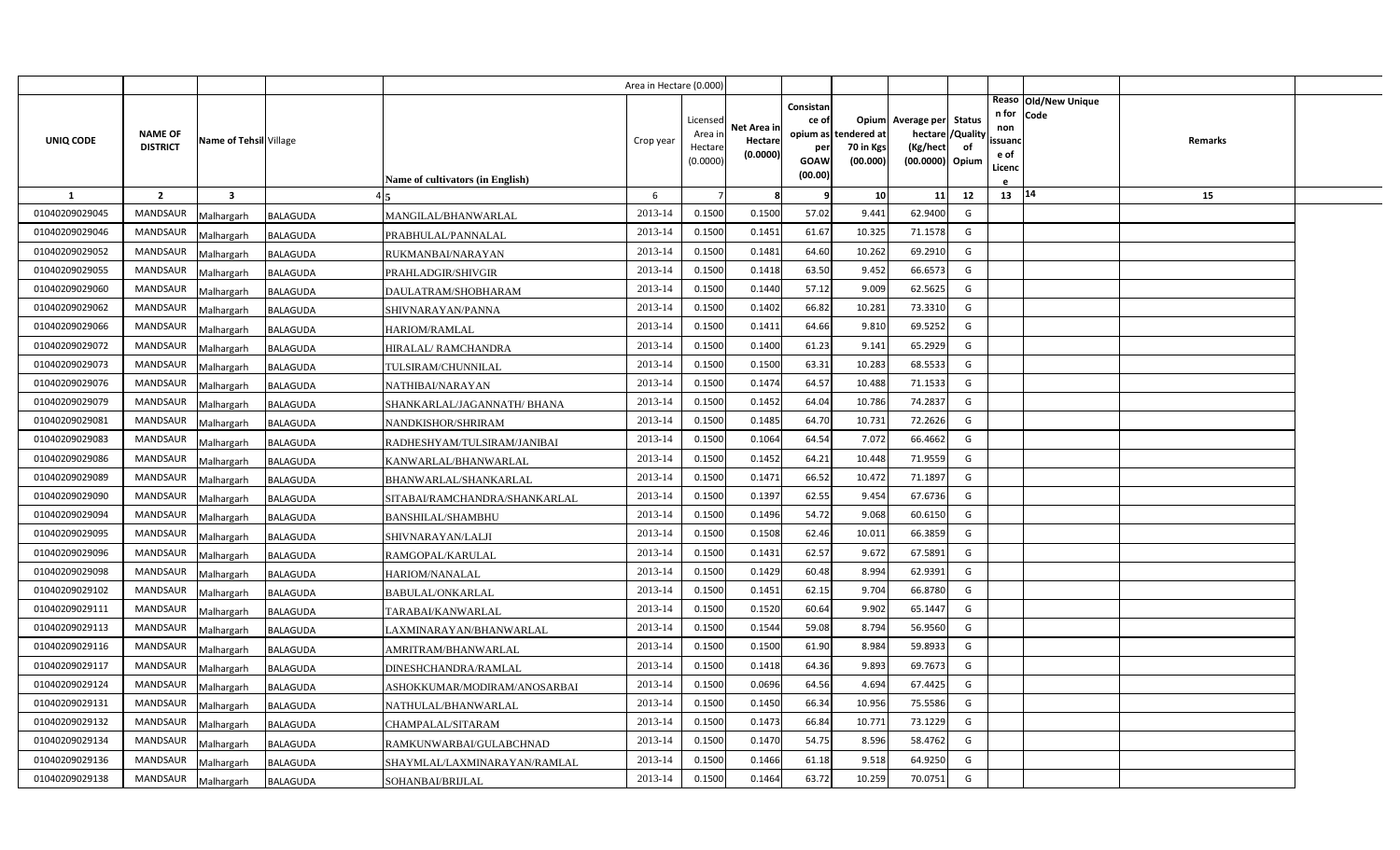|                |                                   |                         |                                                | Area in Hectare (0.000) |                                            |                                    |                                                     |                                               |                                                                    |                |                                          |                              |         |  |
|----------------|-----------------------------------|-------------------------|------------------------------------------------|-------------------------|--------------------------------------------|------------------------------------|-----------------------------------------------------|-----------------------------------------------|--------------------------------------------------------------------|----------------|------------------------------------------|------------------------------|---------|--|
| UNIQ CODE      | <b>NAME OF</b><br><b>DISTRICT</b> | Name of Tehsil Village  | Name of cultivators (in English)               | Crop year               | Licensed<br>Area in<br>Hectare<br>(0.0000) | Net Area in<br>Hectare<br>(0.0000) | Consistan<br>ce of<br>per<br><b>GOAW</b><br>(00.00) | opium as tendered at<br>70 in Kgs<br>(00.000) | Opium Average per Status<br>hectare<br>(Kg/hect<br>(00.0000) Opium | /Quality<br>of | n for<br>non<br>ssuand<br>e of<br>Licenc | Reaso Old/New Unique<br>Code | Remarks |  |
| $\mathbf{1}$   | $\overline{2}$                    | $\overline{\mathbf{3}}$ |                                                | 6                       |                                            | 8                                  | q                                                   | 10                                            | 11                                                                 | 12             | 13   14                                  |                              | 15      |  |
| 01040209029189 | MANDSAUR                          | Malhargarh              | <b>BALAGUDA</b><br>DEVILAL/NANDLAL             | 2013-14                 | 0.1500                                     | 0.1438                             | 61.73                                               | 9.621                                         | 66.9054                                                            | G              |                                          |                              |         |  |
| 01040209029047 | <b>MANDSAUR</b>                   | Malhargarh              | <b>BALAGUDA</b><br>HIRALAL/JAGANNATH PATIDAR   | 2013-14                 | 0.1000                                     | 0.1015                             | 65.41                                               | 6.803                                         | 67.0246                                                            | G              |                                          |                              |         |  |
| 01040209029228 | <b>MANDSAUR</b>                   | Malhargarh              | BALAGUDA<br><b>BHAGIRATH/LALJI</b>             | 2013-14                 | 0.1500                                     | 0.1491                             | 59.93                                               | 9.683                                         | 64.9430                                                            | G              |                                          |                              |         |  |
| 01040209029203 | <b>MANDSAUR</b>                   | Malhargarh              | BALAGUDA<br><b>GANESHRAM/KACHRU</b>            | 2013-14                 | 0.1500                                     | 0.1488                             | 63.28                                               | 10.45                                         | 70.2285                                                            | G              |                                          |                              |         |  |
| 01040209029007 | <b>MANDSAUR</b>                   | Malhargarh              | BALAGUDA<br>RAJESHKUMAR/SUKHIBAI/SHIVNARAYAN   | 2013-14                 | 0.1500                                     | 0.1402                             | 66.83                                               | 10.292                                        | 73.4094                                                            | G              |                                          |                              |         |  |
| 01040209029243 | <b>MANDSAUR</b>                   | Malhargarh              | <b>BALAGUDA</b><br><b>BHANWARIBAI/TULSIRAM</b> | 2013-14                 | 0.1000                                     | 0.0959                             | 61.61                                               | 6.645                                         | 69.2909                                                            | G              |                                          |                              |         |  |
| 01040209029092 | <b>MANDSAUR</b>                   | Malhargarh              | <b>BALAGUDA</b><br>BHANWARLAL/RAMCHANDRA       | 2013-14                 | 0.1500                                     | 0.1500                             | 69.68                                               | 11.298                                        | 75.3200                                                            | G              |                                          |                              |         |  |
| 01040209029139 | <b>MANDSAUR</b>                   | Malhargarh              | <b>BALAGUDA</b><br>RADHESHYAM/BHUVANIRAM       | 2013-14                 | 0.1500                                     | 0.1479                             | 62.52                                               | 9.494                                         | 64.1920                                                            | G              |                                          |                              |         |  |
| 01040209029140 | <b>MANDSAUR</b>                   | Malhargarh              | BALAGUDA<br>LALA/CHUNNILAL                     | 2013-14                 | 0.1500                                     | 0.1440                             | 57.55                                               | 8.624                                         | 59.8889                                                            | G              |                                          |                              |         |  |
| 01040209029141 | <b>MANDSAUR</b>                   | Malhargarh              | <b>BALAGUDA</b><br>ISHWARLAL/NARAYAN           | 2013-14                 | 0.1500                                     | 0.1452                             | 72.24                                               | 10.475                                        | 72.1419                                                            | G              |                                          |                              |         |  |
| 01040209029143 | <b>MANDSAUR</b>                   | Malhargarh              | ONKARLAL/KESHURAM<br><b>BALAGUDA</b>           | 2013-14                 | 0.1500                                     | 0.1469                             | 59.14                                               | 9.124                                         | 62.1103                                                            | G              |                                          |                              |         |  |
| 01040209029146 | <b>MANDSAUR</b>                   | Malhargarh              | <b>BALAGUDA</b><br>NANALAL/RAMCHANDRA          | 2013-14                 | 0.1500                                     | 0.1482                             | 57.13                                               | 8.145                                         | 54.9595                                                            | G              |                                          |                              |         |  |
| 01040209029149 | <b>MANDSAUR</b>                   | Malhargarh              | <b>BALAGUDA</b><br>KACHRULAL/BHANWARLAL        | 2013-14                 | 0.1500                                     | 0.1441                             | 64.51                                               | 10.137                                        | 70.3470                                                            | G              |                                          |                              |         |  |
| 01040209029151 | <b>MANDSAUR</b>                   | Malhargarh              | BALAGUDA<br>RAVINDRAKUMAR/HIRALAL              | 2013-14                 | 0.1500                                     | 0.1441                             | 62.33                                               | 9.474                                         | 65.7460                                                            | G              |                                          |                              |         |  |
| 01040209029157 | <b>MANDSAUR</b>                   | Malhargarh              | BALAGUDA<br>GORDHANLAL/SHOBHARAM               | 2013-14                 | 0.1500                                     | 0.1523                             | 63.48                                               | 10.411                                        | 68.3585                                                            | G              |                                          |                              |         |  |
| 01040209029159 | <b>MANDSAUR</b>                   | Malhargarh              | BALAGUDA<br><b>BABULAL/JANKILAL</b>            | 2013-14                 | 0.1500                                     | 0.1491                             | 59.06                                               | 9.433                                         | 63.2663                                                            | G              |                                          |                              |         |  |
| 01040209029163 | <b>MANDSAUR</b>                   | Malhargarh              | BALAGUDA<br>MANGILAL/MAKHANLAL                 | 2013-14                 | 0.1500                                     | 0.1464                             | 61.45                                               | 10.236                                        | 69.9180                                                            | G              |                                          |                              |         |  |
| 01040209029164 | <b>MANDSAUR</b>                   | Malhargarh              | BALAGUDA<br>JAGDISH/BHANWARLAL                 | 2013-14                 | 0.1500                                     | 0.1500                             | 61.95                                               | 9.965                                         | 66.4333                                                            | G              |                                          |                              |         |  |
| 01040209029172 | <b>MANDSAUR</b>                   | Malhargarh              | <b>BALAGUDA</b><br>PRABHULAL/BRIJLAL           | 2013-14                 | 0.1500                                     | 0.1453                             | 61.86                                               | 10.083                                        | 69.3944                                                            | G              |                                          |                              |         |  |
| 01040209029173 | <b>MANDSAUR</b>                   | Malhargarh              | BALAGUDA<br>MOHANLAL/RAMCHANDRA                | 2013-14                 | 0.1500                                     | 0.1404                             | 61.58                                               | 9.378                                         | 66.7949                                                            | G              |                                          |                              |         |  |
| 01040209029174 | MANDSAUR                          | Malhargarh              | <b>BALAGUDA</b><br>NANDKISHOR/KANEHIYALAL      | 2013-14                 | 0.1500                                     | 0.1496                             | 62.99                                               | 10.195                                        | 68.1484                                                            | G              |                                          |                              |         |  |
| 01040209029179 | <b>MANDSAUR</b>                   | Malhargarh              | BALAGUDA<br>PARMANAND/KANWARLAL                | 2013-14                 | 0.1500                                     | 0.1414                             | 63.11                                               | 9.827                                         | 69.4979                                                            | G              |                                          |                              |         |  |
| 01040209029185 | <b>MANDSAUR</b>                   | Malhargarh              | <b>BALAGUDA</b><br><b>BHAGIRATH/RAMLAL</b>     | 2013-14                 | 0.1500                                     | 0.1415                             | 64.95                                               | 9.789                                         | 69.1802                                                            | G              |                                          |                              |         |  |
| 01040209029187 | <b>MANDSAUR</b>                   | Malhargarh              | <b>BALAGUDA</b><br>MAHESHKUMAR/DAULATRAM       | 2013-14                 | 0.1500                                     | 0.1507                             | 61.45                                               | 9.349                                         | 62.0372                                                            | G              |                                          |                              |         |  |
| 01040209029192 | <b>MANDSAUR</b>                   | Malhargarh              | BALAGUDA<br>KANWARLAL/KISHANLAL                | 2013-14                 | 0.1500                                     | 0.1505                             | 67.22                                               | 10.707                                        | 71.1429                                                            | G              |                                          |                              |         |  |
| 01040209029194 | <b>MANDSAUR</b>                   | Malhargarh              | BALAGUDA<br>GOPAL/CHAMPALAL                    | 2013-14                 | 0.1000                                     | 0.0912                             | 57.94                                               | 5.910                                         | 64.8026                                                            | G              |                                          |                              |         |  |
| 01040209029196 | <b>MANDSAUR</b>                   | Malhargarh              | BALAGUDA<br>SATYANARAYAN/SHRIRAM               | 2013-14                 | 0.1500                                     | 0.1447                             | 62.12                                               | 10.08                                         | 69.6683                                                            | G              |                                          |                              |         |  |
| 01040209029199 | <b>MANDSAUR</b>                   | Malhargarh              | <b>BALAGUDA</b><br>RAMKISHAN/BRIJLAL           | 2013-14                 | 0.1000                                     | 0.1007                             | 65.65                                               | 6.809                                         | 67.6167                                                            | G              |                                          |                              |         |  |
| 01040209029201 | <b>MANDSAUR</b>                   | Malhargarh              | BALAGUDA<br>RADHESHYAM/KASHIRAM                | 2013-14                 | 0.1500                                     | 0.1461                             | 68.86                                               | 11.716                                        | 80.1916                                                            | G              |                                          |                              |         |  |
| 01040209029162 | <b>MANDSAUR</b>                   | Malhargarh              | <b>BALAGUDA</b><br>LAXMINARAYAN/BHANWARLAL     | 2013-14                 | 0.1500                                     | 0.1488                             | 63.10                                               | 9.880                                         | 66.3978                                                            | G              |                                          |                              |         |  |
| 01040209029156 | MANDSAUR                          | Malhargarh              | <b>BALAGUDA</b><br>RAMNIVAS/BHANWARLAL         | 2013-14                 | 0.1500                                     | 0.1528                             | 55.39                                               | 8.704                                         | 56.9634                                                            | G              |                                          |                              |         |  |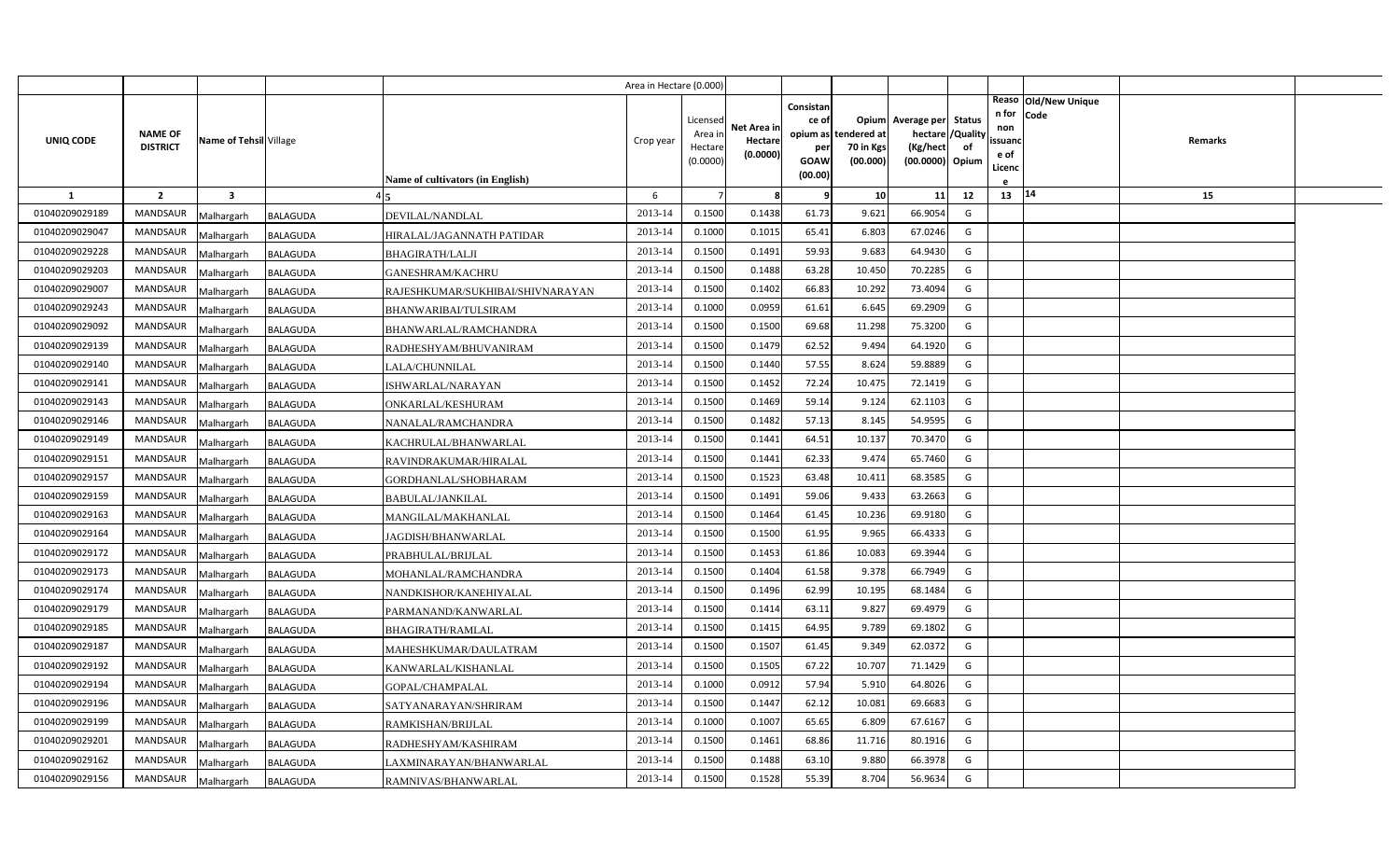|                |                                   |                        |                                                | Area in Hectare (0.000) |                                            |                                    |                                              |                                               |                                                                    |                |                                          |                              |         |  |
|----------------|-----------------------------------|------------------------|------------------------------------------------|-------------------------|--------------------------------------------|------------------------------------|----------------------------------------------|-----------------------------------------------|--------------------------------------------------------------------|----------------|------------------------------------------|------------------------------|---------|--|
| UNIQ CODE      | <b>NAME OF</b><br><b>DISTRICT</b> | Name of Tehsil Village | Name of cultivators (in English)               | Crop year               | Licensed<br>Area in<br>Hectare<br>(0.0000) | Net Area in<br>Hectare<br>(0.0000) | Consistan<br>ce of<br>per<br>GOAW<br>(00.00) | opium as tendered at<br>70 in Kgs<br>(00.000) | Opium Average per Status<br>hectare<br>(Kg/hect<br>(00.0000) Opium | /Quality<br>of | n for<br>non<br>ssuano<br>e of<br>Licenc | Reaso Old/New Unique<br>Code | Remarks |  |
| 1              | $\overline{2}$                    | 3                      |                                                | 6                       |                                            | -8                                 | q                                            | 10                                            | 11                                                                 | 12             | 13 14                                    |                              | 15      |  |
| 01040209029110 | <b>MANDSAUR</b>                   | Malhargarh             | BALAGUDA<br>SATYANARAYAN/SHRINIVAS             | 2013-14                 | 0.1500                                     | 0.1452                             | 62.00                                        | 9.433                                         | 64.9656                                                            | G              |                                          |                              |         |  |
| 01040209029105 | <b>MANDSAUR</b>                   | Malhargarh             | <b>BALAGUDA</b><br>KAILASHCHANDRA/VARDICHANDRA | 2013-14                 | 0.1500                                     | 0.1431                             | 61.48                                        | 9.731                                         | 68.0014                                                            | G              |                                          |                              |         |  |
| 01040209029126 | <b>MANDSAUR</b>                   | Malhargarh             | BALAGUDA<br>LAXMINARAYAN/KANEHIALAL            | 2013-14                 | 0.1000                                     | 0.0952                             | 58.89                                        | 5.864                                         | 61.5966                                                            | G              |                                          |                              |         |  |
| 01040209029202 | <b>MANDSAUR</b>                   | Malhargarh             | <b>BALAGUDA</b><br>KANEHIAYALAL/SHOBHARAM      | 2013-14                 | 0.1500                                     | 0.1407                             | 54.52                                        | 7.789                                         | 55.3589                                                            | G              |                                          |                              |         |  |
| 01040209029215 | <b>MANDSAUR</b>                   | Malhargarh             | BALAGUDA<br>SOHANBAI/DAULATRAM                 | 2013-14                 | 0.1500                                     | 0.1485                             | 58.43                                        | 9.349                                         | 62.9562                                                            | G              |                                          |                              |         |  |
| 01040209029075 | <b>MANDSAUR</b>                   | Malhargarh             | <b>BALAGUDA</b><br>AMBALAL/NARAYAN             | 2013-14                 | 0.1500                                     | 0.1442                             | 66.35                                        | 10.673                                        | 74.0153                                                            | G              |                                          |                              |         |  |
| 01040209029087 | <b>MANDSAUR</b>                   | Malhargarh             | BALAGUDA<br><b>JANIBAI/KANEHIAYALAL</b>        | 2013-14                 | 0.1500                                     | 0.1414                             | 66.81                                        | 10.308                                        | 72.8996                                                            | G              |                                          |                              |         |  |
| 01040209029121 | <b>MANDSAUR</b>                   | Malhargarh             | <b>BALAGUDA</b><br>LAXMINARAYAN/KARULAL        | 2013-14                 | 0.1000                                     | 0.1020                             | 57.12                                        | 5.785                                         | 56.7157                                                            | G              |                                          |                              |         |  |
| 01040209029198 | <b>MANDSAUR</b>                   | Malhargarh             | <b>BALAGUDA</b><br>HARIVALLABH/RAMCHANDRA      | 2013-14                 | 0.1500                                     | 0.1476                             | 59.52                                        | 9.311                                         | 63.0827                                                            | G              |                                          |                              |         |  |
| 01040209029125 | <b>MANDSAUR</b>                   | Malhargarh             | <b>BALAGUDA</b><br>SHANTIBAI/RAMNARAYAN        | 2013-14                 | 0.1500                                     | 0.1517                             | 59.37                                        | 9.847                                         | 64.9110                                                            | G              |                                          |                              |         |  |
| 01040209029069 | <b>MANDSAUR</b>                   | Malhargarh             | <b>BALAGUDA</b><br>DINESH/GOVERDHANLAL         | 2013-14                 | 0.1500                                     | 0.1496                             | 60.65                                        | 9.990                                         | 66.7781                                                            | G              |                                          |                              |         |  |
| 01040209029054 | <b>MANDSAUR</b>                   | Malhargarh             | BALAGUDA<br>JAGDISH/JABBALAL/GITABAI           | 2013-14                 | 0.1500                                     | 0.1420                             | 64.66                                        | 9.089                                         | 64.0070                                                            | G              |                                          |                              |         |  |
| 01040209029155 | <b>MANDSAUR</b>                   | Malhargarh             | <b>BALAGUDA</b><br>RAMESH/NATHULAL BAGRI       | 2013-14                 | 0.1500                                     | 0.1447                             | 58.05                                        | 9.048                                         | 62.5294                                                            | G              |                                          |                              |         |  |
| 01040209029002 | <b>MANDSAUR</b>                   | Malhargarh             | BALAGUDA<br>RAMESHWAR/CHAMPALAL                | 2013-14                 | 0.1500                                     | 0.1510                             | 67.33                                        | 10.975                                        | 72.6821                                                            | G              |                                          |                              |         |  |
| 01040209029232 | <b>MANDSAUR</b>                   | Malhargarh             | BALAGUDA<br>NATHULAL/KASHIRAM                  | 2013-14                 | 0.1500                                     | 0.1500                             | 66.00                                        | 11.37                                         | 75.8067                                                            | G              |                                          |                              |         |  |
| 01040209029233 | <b>MANDSAUR</b>                   | Malhargarh             | BALAGUDA<br>JAGDISHCHANDRA/SHRINIVAS           | 2013-14                 | 0.1500                                     | 0.1421                             | 68.25                                        | 9.321                                         | 65.5947                                                            | G              |                                          |                              |         |  |
| 01040209029043 | <b>MANDSAUR</b>                   | Malhargarh             | BALAGUDA<br>ANSUIYA/SHRINIVAS                  | 2013-14                 | 0.1500                                     | 0.1522                             | 60.22                                        | 9.248                                         | 60.7622                                                            | G              |                                          |                              |         |  |
| 01040209029106 | <b>MANDSAUR</b>                   | Malhargarh             | BALAGUDA<br>VISHNU/NARAYAN                     | 2013-14                 | 0.1500                                     | 0.1483                             | 62.74                                        | 9.940                                         | 67.0263                                                            | G              |                                          |                              |         |  |
| 01040209029197 | <b>MANDSAUR</b>                   | Malhargarh             | BALAGUDA<br>KARULAL/BHAGIRATH                  | 2013-14                 | 0.1500                                     | 0.1496                             | 51.98                                        | 8.131                                         | 54.3516                                                            | G              |                                          |                              |         |  |
| 01040209029017 | <b>MANDSAUR</b>                   | Malhargarh             | <b>BALAGUDA</b><br>MOHANBAI/AMBALAL            | 2013-14                 | 0.1500                                     | 0.1525                             | 62.60                                        | 10.177                                        | 66.7344                                                            | G              |                                          |                              |         |  |
| 01040209029025 | <b>MANDSAUR</b>                   | Malhargarh             | <b>BALAGUDA</b><br>RAMLAL/RATANLAL             | 2013-14                 | 0.1500                                     | 0.1428                             | 61.37                                        | 9.547                                         | 66.8557                                                            | G              |                                          |                              |         |  |
| 01040209029190 | <b>MANDSAUR</b>                   | Malhargarh             | BALAGUDA<br>SURESHCHANDRA/RAMLAL               | 2013-14                 | 0.1500                                     | 0.1428                             | 60.66                                        | 9.229                                         | 64.6289                                                            | G              |                                          |                              |         |  |
| 01040209029078 | <b>MANDSAUR</b>                   | Malhargarh             | BALAGUDA<br>KESHURAM/ONKARLAL                  | 2013-14                 | 0.1500                                     | 0.1450                             | 55.91                                        | 8.738                                         | 60.2621                                                            | G              |                                          |                              |         |  |
| 01040209029144 | <b>MANDSAUR</b>                   | Malhargarh             | BALAGUDA<br>RADHAKISHAN/NARAYAN                | 2013-14                 | 0.1500                                     | 0.1500                             | 66.33                                        | 11.295                                        | 75.3000                                                            | G              |                                          |                              |         |  |
| 01040209029004 | <b>MANDSAUR</b>                   | Malhargarh             | BALAGUDA<br>ANSUIYABAI/RADHABAI/NANDA          | 2013-14                 | 0.1000                                     | 0.1000                             | 68.15                                        | 7.049                                         | 70.4900                                                            | G              |                                          |                              |         |  |
| 01040209029137 | <b>MANDSAUR</b>                   | Malhargarh             | BALAGUDA<br>ARJUN/SHOBHARAM                    | 2013-14                 | 0.1500                                     | 0.1540                             | 64.28                                        | 11.221                                        | 72.8636                                                            | G              |                                          |                              |         |  |
| 01040209029235 | <b>MANDSAUR</b>                   | Malhargarh             | BALAGUDA<br>BHANWARLAL/RAMGOPAL                | 2013-14                 | 0.1500                                     | 0.1526                             | 60.44                                        | 10.188                                        | 66.7628                                                            | G              |                                          |                              |         |  |
| 01040209029236 | <b>MANDSAUR</b>                   | Malhargarh             | BALAGUDA<br>SANTOSHKUMAR/MODIRAM               | 2013-14                 | 0.1500                                     | 0.1488                             | 62.27                                        | 10.114                                        | 67.9704                                                            | G              |                                          |                              |         |  |
| 01040209029208 | <b>MANDSAUR</b>                   | Malhargarh             | BALAGUDA<br>MATHURALAL/MANGILAL                | 2013-14                 | 0.1500                                     | 0.1489                             | 61.23                                        | 10.094                                        | 67.7905                                                            | G              |                                          |                              |         |  |
| 01040209029178 | <b>MANDSAUR</b>                   | Malhargarh             | BALAGUDA<br>OMPRAKASH/BHANWARLAL               | 2013-14                 | 0.1500                                     | 0.1500                             | 67.37                                        | 9.971                                         | 66.4733                                                            | G              |                                          |                              |         |  |
| 01040209029200 | <b>MANDSAUR</b>                   | Malhargarh             | <b>BALAGUDA</b><br>ANILKUMAR/RAMESH            | 2013-14                 | 0.1500                                     | 0.1406                             | 64.42                                        | 9.801                                         | 69.7084                                                            | G              |                                          |                              |         |  |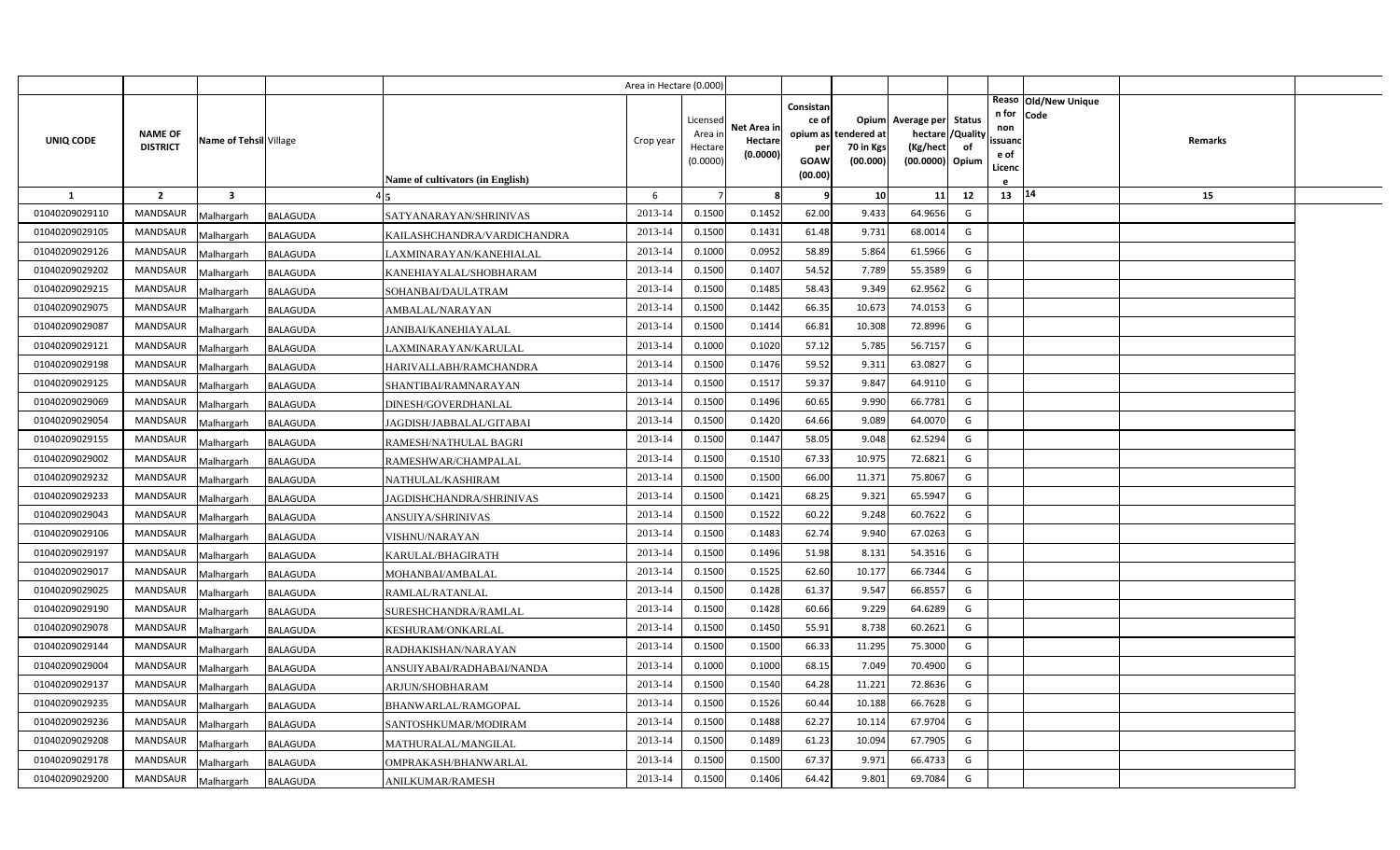|                |                                   |                         |                                               | Area in Hectare (0.000) |                                            |                                    |                                                     |                                               |                                                                    |                |                                          |                              |         |  |
|----------------|-----------------------------------|-------------------------|-----------------------------------------------|-------------------------|--------------------------------------------|------------------------------------|-----------------------------------------------------|-----------------------------------------------|--------------------------------------------------------------------|----------------|------------------------------------------|------------------------------|---------|--|
| UNIQ CODE      | <b>NAME OF</b><br><b>DISTRICT</b> | Name of Tehsil Village  | <b>Name of cultivators (in English)</b>       | Crop year               | Licensed<br>Area in<br>Hectare<br>(0.0000) | Net Area in<br>Hectare<br>(0.0000) | Consistan<br>ce of<br>per<br><b>GOAW</b><br>(00.00) | opium as tendered at<br>70 in Kgs<br>(00.000) | Opium Average per Status<br>hectare<br>(Kg/hect<br>(00.0000) Opium | /Quality<br>of | n for<br>non<br>ssuand<br>e of<br>Licenc | Reaso Old/New Unique<br>Code | Remarks |  |
| 1              | $\overline{2}$                    | $\overline{\mathbf{3}}$ |                                               | 6                       |                                            | -8                                 | q                                                   | 10                                            | 11                                                                 | 12             | 13 14                                    |                              | 15      |  |
| 01040209029056 | <b>MANDSAUR</b>                   | Malhargarh              | BALAGUDA<br>LAXMINARAYAN/GANGABAI             | 2013-14                 | 0.1000                                     | 0.0990                             | 54.97                                               | 5.591                                         | 56.4747                                                            | G              |                                          |                              |         |  |
| 01040209029108 | <b>MANDSAUR</b>                   | Malhargarh              | <b>BALAGUDA</b><br>KAILASH/RADHESHYAM         | 2013-14                 | 0.1500                                     | 0.1500                             | 61.83                                               | 9.725                                         | 64.8333                                                            | G              |                                          |                              |         |  |
| 01040209029040 | <b>MANDSAUR</b>                   | Malhargarh              | <b>BALAGUDA</b><br>NANDRAM/SHOBHARAM          | 2013-14                 | 0.1500                                     | 0.1439                             | 62.25                                               | 9.213                                         | 64.0236                                                            | G              |                                          |                              |         |  |
| 01040209029070 | <b>MANDSAUR</b>                   | Malhargarh              | BALAGUDA<br>NANDA/VARDICHAND                  | 2013-14                 | 0.1500                                     | 0.1471                             | 61.95                                               | 9.815                                         | 66.7233                                                            | G              |                                          |                              |         |  |
| 01040209029034 | <b>MANDSAUR</b>                   | Malhargarh              | BALAGUDA<br><b>BHAGWANIBAI/BOTLAL</b>         | 2013-14                 | 0.1500                                     | 0.1458                             | 59.43                                               | 9.339                                         | 64.0535                                                            | G              |                                          |                              |         |  |
| 01040209029171 | <b>MANDSAUR</b>                   | Malhargarh              | BALAGUDA<br>SATYANARAYAN/ONKARLAL             | 2013-14                 | 0.1500                                     | 0.1500                             | 58.66                                               | 9.528                                         | 63.5200                                                            | G              |                                          |                              |         |  |
| 01040209029237 | <b>MANDSAUR</b>                   | Malhargarh              | <b>BALAGUDA</b><br>RAMESHWAR/PRABHULAL        | 2013-14                 | 0.1500                                     | 0.1504                             | 54.91                                               | 9.178                                         | 61.0239                                                            | G              |                                          |                              |         |  |
| 01040209029210 | <b>MANDSAUR</b>                   | Malhargarh              | <b>BALAGUDA</b><br>RAMPRASAD/PRABHULAL        | 2013-14                 | 0.1500                                     | 0.1455                             | 60.09                                               | 9.778                                         | 67.2027                                                            | G              |                                          |                              |         |  |
| 01040209029227 | <b>MANDSAUR</b>                   | Malhargarh              | <b>BALAGUDA</b><br>NANDRAM/MOTILAL/BAGDIBAI   | 2013-14                 | 0.1500                                     | 0.1401                             | 62.18                                               | 9.505                                         | 67.8444                                                            | G              |                                          |                              |         |  |
| 01040209029184 | <b>MANDSAUR</b>                   | Malhargarh              | BALAGUDA<br>AMBALAL/GANESHRAM                 | 2013-14                 | 0.1500                                     | 0.1506                             | 61.22                                               | 9.664                                         | 64.1700                                                            | G              |                                          |                              |         |  |
| 01040209029238 | <b>MANDSAUR</b>                   | Malhargarh              | BALAGUDA<br>LILABAI/SATYANARAYAN              | 2013-14                 | 0.1000                                     | 0.0992                             | 60.12                                               | 6.424                                         | 64.7581                                                            | G              |                                          |                              |         |  |
| 01040209029240 | <b>MANDSAUR</b>                   | Malhargarh              | <b>BALAGUDA</b><br>KAILASH/MAKHANLAL          | 2013-14                 | 0.1500                                     | 0.1440                             | 61.10                                               | 9.182                                         | 63.7639                                                            | G              |                                          |                              |         |  |
| 01040209029241 | <b>MANDSAUR</b>                   | Malhargarh              | BALAGUDA<br>BHANWARLAL/KANEHIYALAL            | 2013-14                 | 0.1000                                     | 0.1008                             | 67.12                                               | 6.693                                         | 66.3988                                                            | G              |                                          |                              |         |  |
| 01040209029242 | <b>MANDSAUR</b>                   | Malhargarh              | BALAGUDA<br>RADHABAI/KANEHIYALAL              | 2013-14                 | 0.1500                                     | 0.1455                             | 60.89                                               | 9.255                                         | 63.6082                                                            | G              |                                          |                              |         |  |
| 01040209029001 | <b>MANDSAUR</b>                   | Malhargarh              | BALAGUDA<br>SHANTILAL/SHRIRAM                 | 2013-14                 | 0.1500                                     | 0.1496                             | 58.17                                               | 9.299                                         | 62.1591                                                            | G              |                                          |                              |         |  |
| 01040209029244 | <b>MANDSAUR</b>                   | Malhargarh              | <b>BALAGUDA</b><br>RAMKANYABAI/MODIRAM        | 2013-14                 | 0.1000                                     | 0.1008                             | 59.15                                               | 6.202                                         | 61.5278                                                            | G              |                                          |                              |         |  |
| 01040209029101 | <b>MANDSAUR</b>                   | Malhargarh              | BALAGUDA<br>RAMESHWAR/RAMKISHAN               | 2013-14                 | 0.1500                                     | 0.1451                             | 62.64                                               | 9.727                                         | 67.0365                                                            | G              |                                          | 01040209035104               |         |  |
| 01040209029158 | <b>MANDSAUR</b>                   | Malhargarh              | <b>BALAGUDA</b><br><b>BHANWARLAL/TULSIRAM</b> | 2013-14                 | 0.1500                                     | 0.1464                             | 58.25                                               | 9.328                                         | 63.7158                                                            | G              |                                          | 01040209040262               |         |  |
| 01040209032001 | <b>MANDSAUR</b>                   | Malhargarh              | AMBOVE<br>RAGHUVIRSINGH/MODSINGH              | 2013-14                 | 0.1500                                     | 0.1520                             | 54.44                                               | 8.695                                         | 57.2039                                                            | G              |                                          |                              |         |  |
| 01040209032002 | <b>MANDSAUR</b>                   | Malhargarh              | AMBOVE<br>DAULATSINGH/RAGHUNATHSINGH          | 2013-14                 | 0.1500                                     | 0.1540                             | 66.75                                               | 10.480                                        | 68.0519                                                            | G              |                                          |                              |         |  |
| 01040209032009 | <b>MANDSAUR</b>                   | Malhargarh              | AMBOVE<br>RAISINGH/AMRA                       | 2013-14                 | 0.1500                                     | 0.1456                             | 62.78                                               | 10.206                                        | 70.0962                                                            | G              |                                          |                              |         |  |
| 01040209032011 | <b>MANDSAUR</b>                   | Malhargarh              | AMBOVE<br>LALU/KANIRAM                        | 2013-14                 | 0.1500                                     | 0.1500                             | 55.33                                               | 8.608                                         | 57.3867                                                            | G              |                                          |                              |         |  |
| 01040209032012 | <b>MANDSAUR</b>                   | Malhargarh              | AMBOVE<br>SAMRATH/GOPICHAND                   | 2013-14                 | 0.1500                                     | 0.1480                             | 61.29                                               | 9.386                                         | 63.4189                                                            | G              |                                          |                              |         |  |
| 01040209032014 | <b>MANDSAUR</b>                   | Malhargarh              | AMBOVE<br>KAMAL/SHANTIBAI                     | 2013-14                 | 0.1000                                     | 0.1000                             | 53.37                                               | 4.125                                         | 41.2500                                                            |                | 02                                       |                              |         |  |
| 01040209032017 | <b>MANDSAUR</b>                   | Malhargarh              | AMBOVE<br>CHENRAM/MOHANLAL                    | 2013-14                 | 0.1500                                     | 0.1476                             | 65.26                                               | 9.789                                         | 66.3211                                                            | G              |                                          |                              |         |  |
| 01040209032018 | <b>MANDSAUR</b>                   | Malhargarh              | AMBOVE<br>SOHANBAI/VARDICHAND                 | 2013-14                 | 0.1500                                     | 0.1474                             | 61.37                                               | 9.521                                         | 64.5929                                                            | G              |                                          |                              |         |  |
| 01040209032020 | <b>MANDSAUR</b>                   | Malhargarh              | AMBOVE<br>MUKESH/MOHANLAL                     | 2013-14                 | 0.1500                                     | 0.1445                             | 59.49                                               | 8.856                                         | 61.2872                                                            | G              |                                          |                              |         |  |
| 01040209032025 | <b>MANDSAUR</b>                   | Malhargarh              | AMBOVE<br>BALURAM/LALURAM                     | 2013-14                 | 0.1000                                     | 0.1029                             | 67.14                                               | 7.203                                         | 70.0000                                                            | G              |                                          |                              |         |  |
| 01040209032029 | <b>MANDSAUR</b>                   | Malhargarh              | <b>AMBOVE</b><br><b>MOHAN/SHRIRAM</b>         | 2013-14                 | 0.1000                                     | 0.1015                             | 63.32                                               | 6.350                                         | 62.5616                                                            | G              |                                          |                              |         |  |
| 01040209032004 | <b>MANDSAUR</b>                   | Malhargarh              | AMBOVE<br>LALKUNWARBAI/SAJJANSINGH            | 2013-14                 | 0.1000                                     | 0.1000                             | 58.39                                               | 5.964                                         | 59.6400                                                            | G              |                                          |                              |         |  |
| 01040209034001 | MANDSAUR                          | Malhargarh              | <b>UMARIYA</b><br>DAULATRAM/MODIRAM           | 2013-14                 | 0.1500                                     | 0.1505                             | 57.94                                               | 8.981                                         | 59.6744                                                            | G              |                                          |                              |         |  |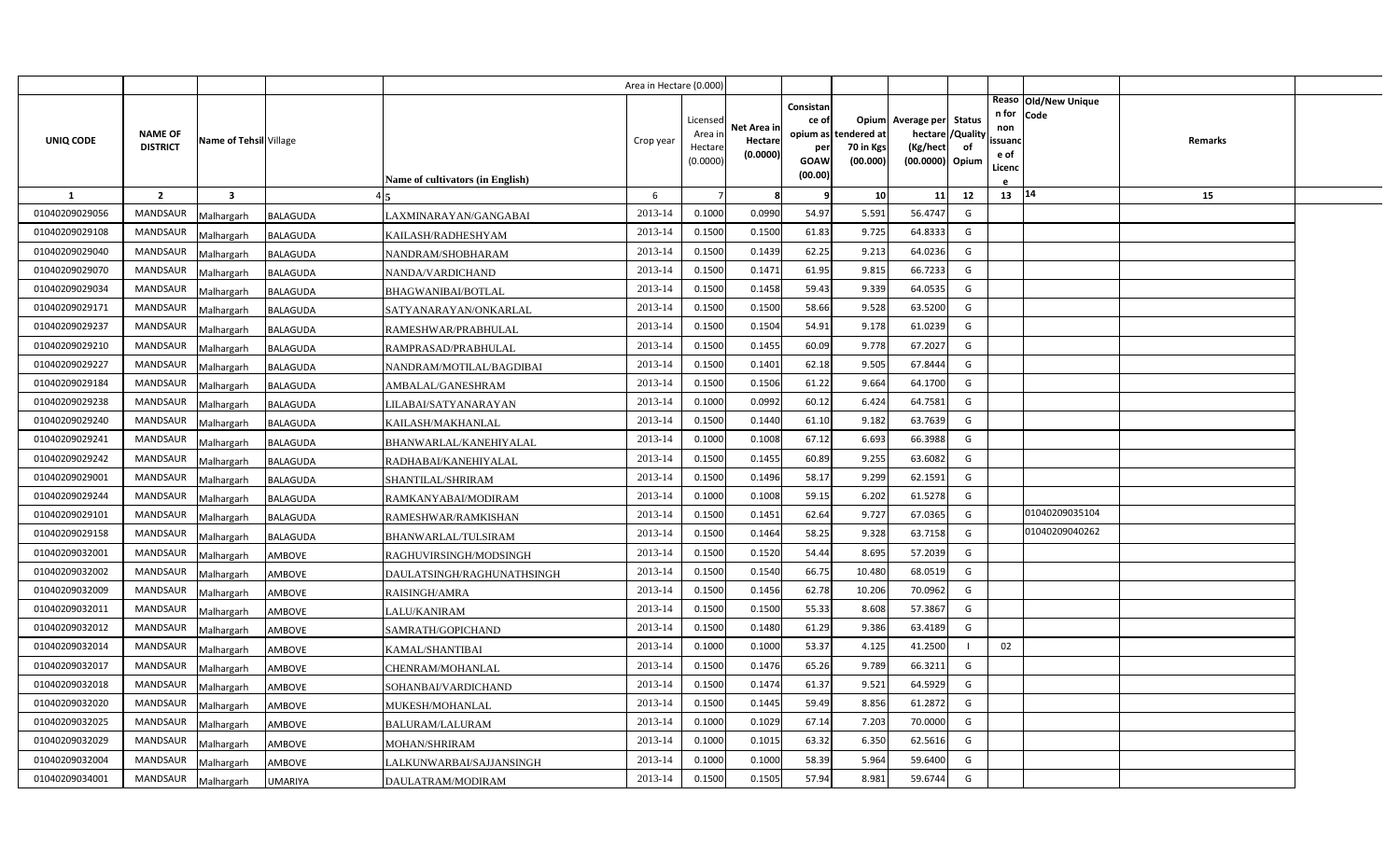|                |                                   |                         |                                                   | Area in Hectare (0.000) |                                            |                                    |                                                     |                                               |                                                                    |                |                                          |                              |         |  |
|----------------|-----------------------------------|-------------------------|---------------------------------------------------|-------------------------|--------------------------------------------|------------------------------------|-----------------------------------------------------|-----------------------------------------------|--------------------------------------------------------------------|----------------|------------------------------------------|------------------------------|---------|--|
| UNIQ CODE      | <b>NAME OF</b><br><b>DISTRICT</b> | Name of Tehsil Village  | Name of cultivators (in English)                  | Crop year               | Licensed<br>Area in<br>Hectare<br>(0.0000) | Net Area in<br>Hectare<br>(0.0000) | Consistan<br>ce of<br>per<br><b>GOAW</b><br>(00.00) | opium as tendered at<br>70 in Kgs<br>(00.000) | Opium Average per Status<br>hectare<br>(Kg/hect<br>(00.0000) Opium | /Quality<br>of | n for<br>non<br>ssuand<br>e of<br>Licenc | Reaso Old/New Unique<br>Code | Remarks |  |
| $\mathbf{1}$   | $\overline{2}$                    | $\overline{\mathbf{3}}$ |                                                   | 6                       |                                            | 8                                  | q                                                   | 10                                            | 11                                                                 | 12             | 13   14                                  |                              | 15      |  |
| 01040209034004 | MANDSAUR                          | Malhargarh              | UMARIYA<br>SHYAMLAL/VARDICHAND                    | 2013-14                 | 0.1000                                     | 0.0960                             | 70.13                                               | 5.841                                         | 60.8438                                                            | G              |                                          |                              |         |  |
| 01040209034005 | <b>MANDSAUR</b>                   | Malhargarh              | <b>UMARIYA</b><br><b>FAKIRA/LALA</b>              | 2013-14                 | 0.1500                                     | 0.1502                             | 66.53                                               | 9.789                                         | 65.1731                                                            | G              |                                          |                              |         |  |
| 01040209034006 | <b>MANDSAUR</b>                   | Malhargarh              | UMARIYA<br>PEPKUNWAR/KHUMANSINGH                  | 2013-14                 | 0.1500                                     | 0.1522                             | 68.27                                               | 10.640                                        | 69.9080                                                            | G              |                                          |                              |         |  |
| 01040209034007 | <b>MANDSAUR</b>                   | Malhargarh              | UMARIYA<br>DHAPUBAI/CHUNNAILAL                    | 2013-14                 | 0.1500                                     | 0.1358                             | 63.18                                               | 8.719                                         | 64.2047                                                            | G              |                                          |                              |         |  |
| 01040209034008 | <b>MANDSAUR</b>                   | Malhargarh              | <b>UMARIYA</b><br>KESHURAM/BHUVANIRAM             | 2013-14                 | 0.1500                                     | 0.1450                             | 59.06                                               | 8.429                                         | 58.1310                                                            | G              |                                          |                              |         |  |
| 01040209034009 | <b>MANDSAUR</b>                   | Malhargarh              | <b>UMARIYA</b><br>RADHESHYAM/SHANKARLAL           | 2013-14                 | 0.1000                                     | 0.0974                             | 59.21                                               | 6.056                                         | 62.1766                                                            | G              |                                          |                              |         |  |
| 01040209034010 | <b>MANDSAUR</b>                   | Malhargarh              | <b>UMARIYA</b><br>BHANWARBAI/BADRILAL             | 2013-14                 | 0.1000                                     | 0.0968                             | 66.64                                               | 6.664                                         | 68.8430                                                            | G              |                                          |                              |         |  |
| 01040209034011 | <b>MANDSAUR</b>                   | Malhargarh              | <b>UMARIYA</b><br>GOVINDSINGH/MANGUSINGH@MANGILAL | 2013-14                 | 0.1500                                     | 0.1474                             | 55.40                                               | 8.278                                         | 56.1601                                                            | G              |                                          |                              |         |  |
| 01040209034013 | <b>MANDSAUR</b>                   | Malhargarh              | UMARIYA<br>NIHALKUNWAR/PARWATSINGH                | 2013-14                 | 0.1500                                     | 0.1400                             | 62.79                                               | 9.239                                         | 65.9929                                                            | G              |                                          |                              |         |  |
| 01040209034014 | <b>MANDSAUR</b>                   | Malhargarh              | <b>UMARIYA</b><br>RANCHHOD/CHUNNILAL              | 2013-14                 | 0.1500                                     | 0.1450                             | 64.17                                               | 9.873                                         | 68.0897                                                            | G              |                                          |                              |         |  |
| 01040209034016 | <b>MANDSAUR</b>                   | Malhargarh              | UMARIYA<br>CHAMPALAL/RAMLAL                       | 2013-14                 | 0.1000                                     | 0.1008                             | 54.59                                               | 5.545                                         | 55.0099                                                            | G              |                                          |                              |         |  |
| 01040209034017 | <b>MANDSAUR</b>                   | Malhargarh              | UMARIYA<br>MOHANLAL/NANDRAM                       | 2013-14                 | 0.1500                                     | 0.1431                             | 60.94                                               | 8.775                                         | 61.3208                                                            | G              |                                          |                              |         |  |
| 01040209034018 | <b>MANDSAUR</b>                   | Malhargarh              | UMARIYA<br>VIJAYKUMAR/BHANWARLAL                  | 2013-14                 | 0.1500                                     | 0.1424                             | 61.43                                               | 9.223                                         | 64.7683                                                            | G              |                                          |                              |         |  |
| 01040209034020 | <b>MANDSAUR</b>                   | Malhargarh              | UMARIYA<br>RADHESHYAM/HIRALAL                     | 2013-14                 | 0.1500                                     | 0.1479                             | 65.80                                               | 9.898                                         | 66.9236                                                            | G              |                                          |                              |         |  |
| 01040209034021 | <b>MANDSAUR</b>                   | Malhargarh              | <b>UMARIYA</b><br><b>BHURALAL/NANDRAM</b>         | 2013-14                 | 0.1500                                     | 0.1460                             | 59.46                                               | 8.792                                         | 60.2192                                                            | G              |                                          |                              |         |  |
| 01040209034022 | <b>MANDSAUR</b>                   | Malhargarh              | UMARIYA<br>NANALAL/HIRALAL                        | 2013-14                 | 0.1500                                     | 0.1428                             | 62.08                                               | 9.312                                         | 65.2101                                                            | G              |                                          |                              |         |  |
| 01040209034023 | <b>MANDSAUR</b>                   | Malhargarh              | UMARIYA<br>RAJMAL/BHAGATRAM                       | 2013-14                 | 0.1500                                     | 0.1496                             | 59.55                                               | 8.873                                         | 59.3115                                                            | G              |                                          |                              |         |  |
| 01040209034024 | <b>MANDSAUR</b>                   | Malhargarh              | UMARIYA<br>SUBHASHCHANDRA/BANSHILAL               | 2013-14                 | 0.1500                                     | 0.1436                             | 61.89                                               | 9.071                                         | 63.1680                                                            |                | 02                                       |                              |         |  |
| 01040209034025 | <b>MANDSAUR</b>                   | Malhargarh              | UMARIYA<br>SURAJMAL/NANDRAM                       | 2013-14                 | 0.1500                                     | 0.1512                             | 58.22                                               | 8.417                                         | 55.6680                                                            | G              |                                          |                              |         |  |
| 01040209034026 | <b>MANDSAUR</b>                   | Malhargarh              | <b>UMARIYA</b><br>BHAGWATSINGH/PYARSINGH          | 2013-14                 | 0.1500                                     | 0.1440                             | 61.30                                               | 8.792                                         | 61.0556                                                            | G              |                                          |                              |         |  |
| 01040209034027 | MANDSAUR                          | Malhargarh              | <b>UMARIYA</b><br>SURESHKUMAR/BANSHILAL           | 2013-14                 | 0.1500                                     | 0.1436                             | 69.81                                               | 10.412                                        | 72.5070                                                            | G              |                                          |                              |         |  |
| 01040209034030 | <b>MANDSAUR</b>                   | Malhargarh              | <b>UMARIYA</b><br>OMPRAKASH/SUNDARLAL             | 2013-14                 | 0.1500                                     | 0.1425                             | 60.10                                               | 8.680                                         | 60.9120                                                            |                | 02                                       |                              |         |  |
| 01040209034032 | <b>MANDSAUR</b>                   | Malhargarh              | SURESHKUMAR/GOBARLAL<br>UMARIYA                   | 2013-14                 | 0.1500                                     | 0.1442                             | 62.91                                               | 9.454                                         | 65.5610                                                            |                | 02                                       |                              |         |  |
| 01040209034034 | <b>MANDSAUR</b>                   | Malhargarh              | UMARIYA<br>SAJJANBAI/BHUVANIRAM                   | 2013-14                 | 0.1500                                     | 0.1437                             | 59.43                                               | 8.872                                         | 61.7397                                                            | G              |                                          |                              |         |  |
| 01040209034037 | <b>MANDSAUR</b>                   | Malhargarh              | UMARIYA<br>MADHUSINGH/BHERUSINGH                  | 2013-14                 | 0.1000                                     | 0.1008                             | 65.40                                               | 6.680                                         | 66.2698                                                            | G              |                                          |                              |         |  |
| 01040209034038 | <b>MANDSAUR</b>                   | Malhargarh              | <b>UMARIYA</b><br>AMBALAL/NANURAM                 | 2013-14                 | 0.1500                                     | 0.1443                             | 66.12                                               | 9.852                                         | 68.2744                                                            | G              |                                          |                              |         |  |
| 01040209034040 | <b>MANDSAUR</b>                   | Malhargarh              | <b>UMARIYA</b><br>GHISIBAI/RAJUBAI                | 2013-14                 | 0.1000                                     | 0.0980                             | 53.85                                               | 4.962                                         | 50.6327                                                            | G              | 04                                       |                              |         |  |
| 01040209034041 | <b>MANDSAUR</b>                   | Malhargarh              | UMARIYA<br>CHENRAM/MANGILAL                       | 2013-14                 | 0.1500                                     | 0.1418                             | 62.89                                               | 8.796                                         | 62.0310                                                            | G              |                                          |                              |         |  |
| 01040209034043 | <b>MANDSAUR</b>                   | Malhargarh              | UMARIYA<br>ONKARSINGH/LAXMANSINGH/BHANWARKUNW     | 2013-14                 | 0.1500                                     | 0.1491                             | 53.00                                               | 7.655                                         | 51.3414                                                            | G              |                                          |                              |         |  |
| 01040209034046 | <b>MANDSAUR</b>                   | Malhargarh              | UMARIYA<br>KALURAM/BALMUKUND                      | 2013-14                 | 0.1500                                     | 0.1517                             | 61.87                                               | 9.201                                         | 60.6520                                                            |                | 02                                       |                              |         |  |
| 01040209034047 | MANDSAUR                          | Malhargarh              | <b>UMARIYA</b><br>DIPSINGH/KHUMANSINGH            | 2013-14                 | 0.1500                                     | 0.1444                             | 65.60                                               | 9.634                                         | 66.7175                                                            | G              |                                          |                              |         |  |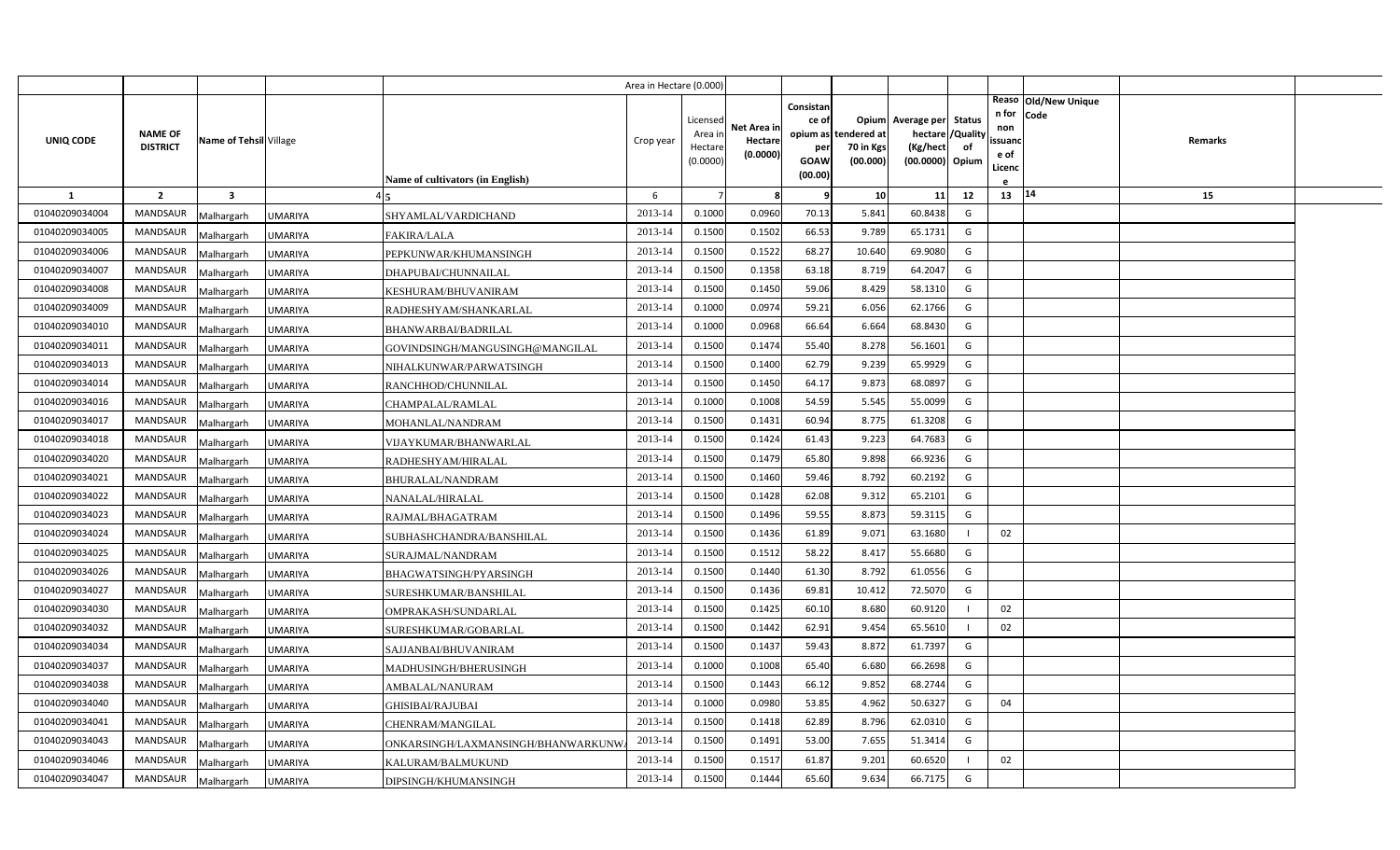|                |                                   |                         |                                             | Area in Hectare (0.000) |                                            |                                    |                                                     |                                               |                                                                    |                |                                          |                              |         |  |
|----------------|-----------------------------------|-------------------------|---------------------------------------------|-------------------------|--------------------------------------------|------------------------------------|-----------------------------------------------------|-----------------------------------------------|--------------------------------------------------------------------|----------------|------------------------------------------|------------------------------|---------|--|
| UNIQ CODE      | <b>NAME OF</b><br><b>DISTRICT</b> | Name of Tehsil Village  | Name of cultivators (in English)            | Crop year               | Licensed<br>Area in<br>Hectare<br>(0.0000) | Net Area in<br>Hectare<br>(0.0000) | Consistan<br>ce of<br>per<br><b>GOAW</b><br>(00.00) | opium as tendered at<br>70 in Kgs<br>(00.000) | Opium Average per Status<br>hectare<br>(Kg/hect<br>(00.0000) Opium | /Quality<br>of | n for<br>non<br>ssuand<br>e of<br>Licenc | Reaso Old/New Unique<br>Code | Remarks |  |
| <b>1</b>       | $\overline{2}$                    | $\overline{\mathbf{3}}$ |                                             | 6                       |                                            | -8                                 | q                                                   | 10                                            | 11                                                                 | 12             | 13 14                                    |                              | 15      |  |
| 01040209034048 | <b>MANDSAUR</b>                   | Malhargarh              | UMARIYA<br>RAMNIVAS/AMBALAL                 | 2013-14                 | 0.1500                                     | 0.1455                             | 58.74                                               | 8.652                                         | 59.4639                                                            | G              |                                          |                              |         |  |
| 01040209034049 | <b>MANDSAUR</b>                   | Malhargarh              | <b>UMARIYA</b><br><b>JANKILAL/DHANRAJ</b>   | 2013-14                 | 0.1500                                     | 0.1450                             | 55.28                                               | 8.229                                         | 56.7517                                                            | G              |                                          |                              |         |  |
| 01040209034051 | <b>MANDSAUR</b>                   | Malhargarh              | <b>UMARIYA</b><br>BOTLAL/MODIRAM            | 2013-14                 | 0.1000                                     | 0.1015                             | 58.42                                               | 6.042                                         | 59.5271                                                            | G              |                                          |                              |         |  |
| 01040209034053 | <b>MANDSAUR</b>                   | Malhargarh              | UMARIYA<br>GORDHANLAL/AMBALAL               | 2013-14                 | 0.1500                                     | 0.1455                             | 57.77                                               | 8.302                                         | 57.0584                                                            | G              |                                          |                              |         |  |
| 01040209034054 | <b>MANDSAUR</b>                   | Malhargarh              | UMARIYA<br>PANNALAL/SHANKARLAL              | 2013-14                 | 0.1500                                     | 0.1411                             | 56.59                                               | 7.785                                         | 55.1736                                                            | G              |                                          |                              |         |  |
| 01040209034056 | <b>MANDSAUR</b>                   | Malhargarh              | UMARIYA<br>MANOHARSINGH/RAMSINGH            | 2013-14                 | 0.1500                                     | 0.1404                             | 63.95                                               | 8.725                                         | 62.1439                                                            | G              |                                          |                              |         |  |
| 01040209034058 | <b>MANDSAUR</b>                   | Malhargarh              | <b>UMARIYA</b><br>BHANWARLAL/FAKIRCHAND     | 2013-14                 | 0.1500                                     | 0.1440                             | 64.24                                               | 9.563                                         | 66.4097                                                            | G              |                                          |                              |         |  |
| 01040209034059 | <b>MANDSAUR</b>                   | Malhargarh              | <b>UMARIYA</b><br><b>BABULAL/BHUVANIRAM</b> | 2013-14                 | 0.1500                                     | 0.1403                             | 64.14                                               | 9.200                                         | 65.5738                                                            | G              |                                          |                              |         |  |
| 01040209034061 | <b>MANDSAUR</b>                   | Malhargarh              | <b>UMARIYA</b><br>GULABSINGH/PYARSINGH      | 2013-14                 | 0.1500                                     | 0.1470                             | 58.71                                               | 8.681                                         | 59.0544                                                            | G              |                                          |                              |         |  |
| 01040209034062 | <b>MANDSAUR</b>                   | Malhargarh              | UMARIYA<br>UMMEDSINGH/MANGUSINGH            | 2013-14                 | 0.1500                                     | 0.1478                             | 65.92                                               | 9.926                                         | 67.1583                                                            | G              |                                          |                              |         |  |
| 01040209034064 | <b>MANDSAUR</b>                   | Malhargarh              | UMARIYA<br>KANWARLAL/NANDRAM                | 2013-14                 | 0.1500                                     | 0.1475                             | 62.46                                               | 9.851                                         | 66.7864                                                            | G              |                                          |                              |         |  |
| 01040209034065 | <b>MANDSAUR</b>                   | Malhargarh              | UMARIYA<br><b>BALURAM/NANDRAM</b>           | 2013-14                 | 0.1500                                     | 0.1505                             | 59.70                                               | 9.066                                         | 60.2392                                                            | G              |                                          |                              |         |  |
| 01040209034066 | <b>MANDSAUR</b>                   | Malhargarh              | UMARIYA<br><b>DHAPUBAI/LAXMAN</b>           | 2013-14                 | 0.1500                                     | 0.1451                             | 69.64                                               | 10.167                                        | 70.0689                                                            | G              |                                          |                              |         |  |
| 01040209034067 | <b>MANDSAUR</b>                   | Malhargarh              | UMARIYA<br>NANDRAM/NIRBHAYRAM               | 2013-14                 | 0.1500                                     | 0.1530                             | 63.72                                               | 9.904                                         | 64.7320                                                            | G              |                                          |                              |         |  |
| 01040209034069 | <b>MANDSAUR</b>                   | Malhargarh              | PRABHULAL/BAGDIRAM<br>UMARIYA               | 2013-14                 | 0.1500                                     | 0.1458                             | 57.63                                               | 8.793                                         | 60.3086                                                            | G              |                                          |                              |         |  |
| 01040209034070 | <b>MANDSAUR</b>                   | Malhargarh              | UMARIYA<br>BHAGATRAM/CHUNNILAL              | 2013-14                 | 0.1500                                     | 0.1401                             | 57.97                                               | 8.497                                         | 60.6495                                                            | G              |                                          |                              |         |  |
| 01040209034060 | <b>MANDSAUR</b>                   | Malhargarh              | UMARIYA<br><b>BALURAM/DHANNA</b>            | 2013-14                 | 0.1500                                     | 0.1508                             | 54.12                                               | 8.126                                         | 53.8859                                                            | G              |                                          |                              |         |  |
| 01040209034063 | <b>MANDSAUR</b>                   | Malhargarh              | MANOHARSINGH/DULESINGH<br>UMARIYA           | 2013-14                 | 0.1500                                     | 0.1491                             | 55.08                                               | 8.215                                         | 55.0973                                                            | G              |                                          |                              |         |  |
| 01040209034094 | <b>MANDSAUR</b>                   | Malhargarh              | UMARIYA<br>PARASRAM/BHUVANIRAM              | 2013-14                 | 0.1500                                     | 0.1456                             | 65.26                                               | 9.481                                         | 65.1168                                                            | G              |                                          |                              |         |  |
| 01040209034095 | <b>MANDSAUR</b>                   | Malhargarh              | <b>UMARIYA</b><br>GITABAI/UDAYRAM           | 2013-14                 | 0.1500                                     | 0.1505                             | 50.15                                               | 7.737                                         | 51.4086                                                            | G              |                                          |                              |         |  |
| 01040209034096 | <b>MANDSAUR</b>                   | Malhargarh              | <b>UMARIYA</b><br>JAGDISH/DHANRAJ           | 2013-14                 | 0.1500                                     | 0.1500                             | 60.85                                               | 8.623                                         | 57.4867                                                            | G              |                                          |                              |         |  |
| 01040209034015 | <b>MANDSAUR</b>                   | Malhargarh              | SOHANLAL/HIRALAL<br>UMARIYA                 | 2013-14                 | 0.1500                                     | 0.1522                             | 56.64                                               | 8.577                                         | 56.3535                                                            | G              |                                          |                              |         |  |
| 01040209034097 | <b>MANDSAUR</b>                   | Malhargarh              | <b>UMARIYA</b><br>AMBALAL/MOTIRAM           | 2013-14                 | 0.1500                                     | 0.1479                             | 61.48                                               | 9.363                                         | 63.3063                                                            | G              |                                          | 01040209035086               |         |  |
| 01040209041001 | <b>MANDSAUR</b>                   | Malhargarh              | SUPDA<br>GITABAI/AMBALAL                    | 2013-14                 | 0.1000                                     | 0.0990                             | 58.85                                               | 6.499                                         | 65.6465                                                            | G              |                                          |                              |         |  |
| 01040209041003 | <b>MANDSAUR</b>                   | Malhargarh              | SUPDA<br>DULESINGH/KESHARSINGH              | 2013-14                 | 0.1000                                     | 0.0999                             | 58.43                                               | 5.793                                         | 57.9880                                                            | G              |                                          |                              |         |  |
| 01040209041010 | <b>MANDSAUR</b>                   | Malhargarh              | SUPDA<br>BAGDIBAI/BHAGIRATH                 | 2013-14                 | 0.1000                                     | 0.1000                             | 59.41                                               | 6.442                                         | 64.4200                                                            | G              |                                          |                              |         |  |
| 01040209041013 | <b>MANDSAUR</b>                   | Malhargarh              | SUPDA<br>RAMKUNWARBAI/VAJESINGH             | 2013-14                 | 0.1000                                     | 0.1008                             | 55.33                                               | 5.659                                         | 56.1409                                                            | G              |                                          |                              |         |  |
| 01040209041014 | <b>MANDSAUR</b>                   | Malhargarh              | <b>SUPDA</b><br>SAMRATHMAL/LAXMAN           | 2013-14                 | 0.1000                                     | 0.1020                             | 62.20                                               | 6.718                                         | 65.8627                                                            | G              |                                          |                              |         |  |
| 01040209041015 | <b>MANDSAUR</b>                   | Malhargarh              | <b>SUPDA</b><br><b>BADRILAL/LAKHMICHAND</b> | 2013-14                 | 0.1000                                     | 0.0970                             | 59.38                                               | 5.828                                         | 60.0825                                                            | G              |                                          |                              |         |  |
| 01040209041018 | <b>MANDSAUR</b>                   | Malhargarh              | <b>SUPDA</b><br>BOTLAL/BHUVANIRAM           | 2013-14                 | 0.1000                                     | 0.0992                             | 58.47                                               | 6.056                                         | 61.0484                                                            | G              |                                          |                              |         |  |
| 01040209041022 | MANDSAUR                          | Malhargarh              | <b>SUPDA</b><br>MANGUSINGH/MODSINGH         | 2013-14                 | 0.1500                                     | 0.1500                             | 51.22                                               | 7.551                                         | 50.3400                                                            | G              | 04                                       |                              |         |  |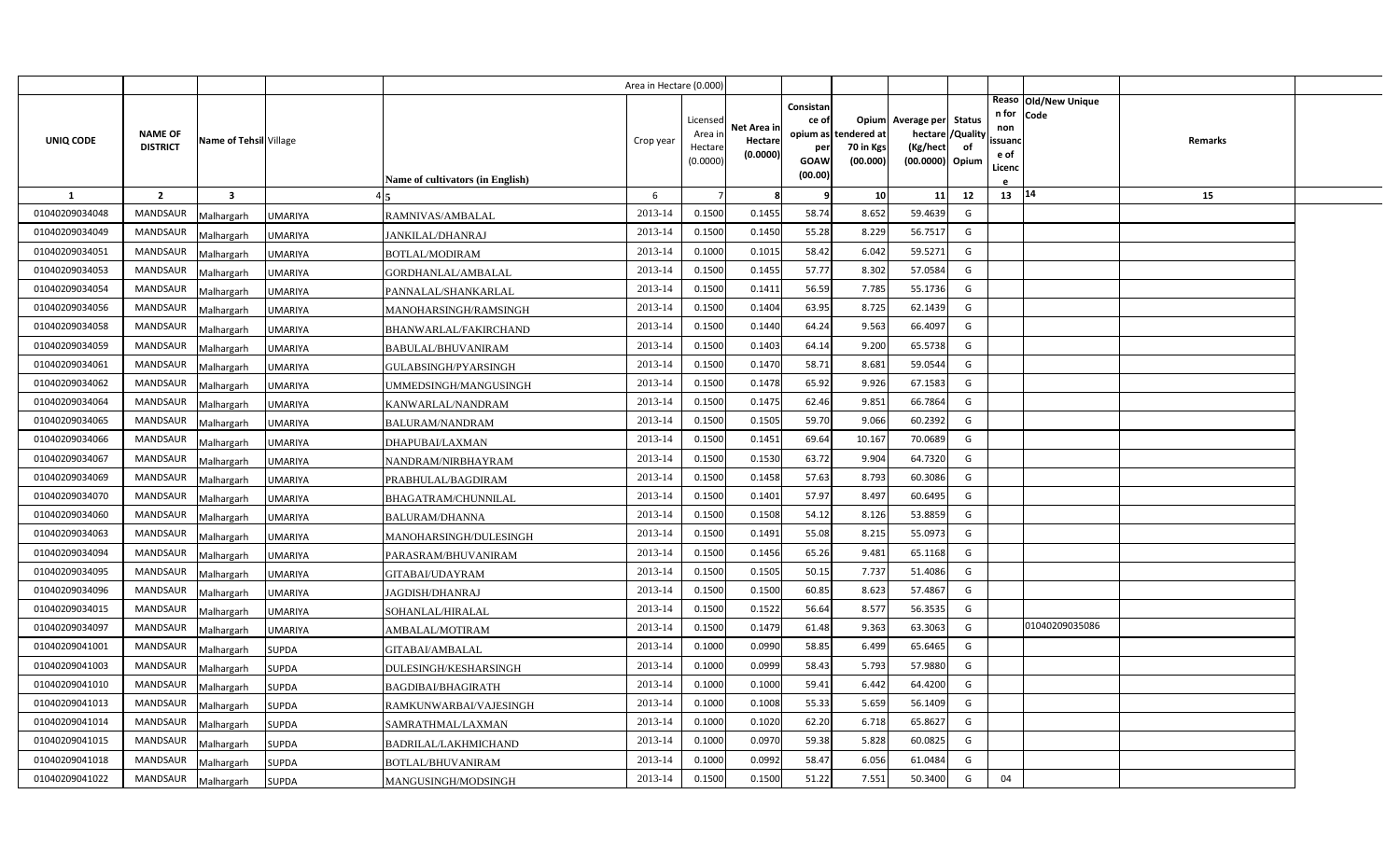|                |                 |                          |                              |                                               | Area in Hectare (0.000 |                     |                     |                 |                      |                                       |          |                |                              |         |  |
|----------------|-----------------|--------------------------|------------------------------|-----------------------------------------------|------------------------|---------------------|---------------------|-----------------|----------------------|---------------------------------------|----------|----------------|------------------------------|---------|--|
|                |                 |                          |                              |                                               |                        |                     |                     | Consistan       |                      |                                       |          | n for          | Reaso Old/New Unique<br>Code |         |  |
|                | <b>NAME OF</b>  |                          |                              |                                               |                        | Licensed<br>Area in | Net Area in         | ce of           | opium as tendered at | Opium Average per Status<br>hectare / | /Quality | non            |                              |         |  |
| UNIQ CODE      | <b>DISTRICT</b> | Name of Tehsil Village   |                              |                                               | Crop year              | Hectare             | Hectare<br>(0.0000) | per             | 70 in Kgs            | (Kg/hect                              | of       | ssuanc<br>e of |                              | Remarks |  |
|                |                 |                          |                              |                                               |                        | (0.0000)            |                     | GOAW<br>(00.00) | (00.000)             | (00.0000) Opium                       |          | Licenc         |                              |         |  |
| <b>1</b>       | $\overline{2}$  | $\overline{\mathbf{3}}$  |                              | <b>Name of cultivators (in English)</b>       | 6                      |                     | -8                  | q               | 10                   | 11                                    | 12       | 13   14        |                              | 15      |  |
| 01040209041023 | <b>MANDSAUR</b> |                          |                              |                                               | 2013-14                | 0.1000              | 0.0970              | 71.42           | 7.193                | 74.1546                               | G        |                |                              |         |  |
| 01040209041027 | MANDSAUR        | Malhargarh<br>Malhargarh | <b>SUPDA</b><br><b>SUPDA</b> | BHARATSINGH/KALUSINGH<br>RAMSINGH/KISHANSINGH | 2013-14                | 0.1500              | 0.1500              | 67.49           | 10.808               | 72.0533                               | G        |                |                              |         |  |
| 01040209041031 | <b>MANDSAUR</b> | Malhargarh               | <b>SUPDA</b>                 | SAJJANSINGH/NEPALSINGH                        | 2013-14                | 0.1500              | 0.1470              | 54.53           | 8.530                | 58.0272                               | G        |                |                              |         |  |
| 01040209041032 | <b>MANDSAUR</b> | Malhargarh               | <b>SUPDA</b>                 | PRAHLAD/RAMKISHAN                             | 2013-14                | 0.1500              | 0.1488              | 65.88           | 10.569               | 71.0282                               | G        |                |                              |         |  |
| 01040209041033 | <b>MANDSAUR</b> | Malhargarh               | SUPDA                        | KAMALSINGH/NEPALSINGH                         | 2013-14                | 0.1500              | 0.1476              | 59.93           | 6.57                 | 44.5460                               |          | 02             |                              |         |  |
| 01040209041034 | <b>MANDSAUR</b> | Malhargarh               | SUPDA                        | SHANTILAL/NARAYAN                             | 2013-14                | 0.1500              | 0.1479              | 58.73           | 9.548                | 64.5571                               | G        |                |                              |         |  |
| 01040209041039 | <b>MANDSAUR</b> | Malhargarh               | <b>SUPDA</b>                 | NARENDRASINGH/VIJAYSINGH                      | 2013-14                | 0.1500              | 0.1488              | 60.06           | 9.326                | 62.6747                               | G        |                |                              |         |  |
| 01040209041041 | <b>MANDSAUR</b> | Malhargarh               | <b>SUPDA</b>                 | MOHANSINGH/GOPALSINGH                         | 2013-14                | 0.1000              | 0.0975              | 55.07           | 5.869                | 60.1949                               | G        |                |                              |         |  |
| 01040209041042 | <b>MANDSAUR</b> | Malhargarh               | <b>SUPDA</b>                 | VARDICHAND/LAKHMICHAND                        | 2013-14                | 0.1000              | 0.1008              | 62.27           | 6.432                | 63.8095                               | G        |                |                              |         |  |
| 01040209041045 | <b>MANDSAUR</b> | Malhargarh               | SUPDA                        | SAMANTSINGH/BHOMSINGH                         | 2013-14                | 0.1500              | 0.1470              | 62.53           | 9.755                | 66.3605                               | G        |                |                              |         |  |
| 01040209041049 | <b>MANDSAUR</b> | Malhargarh               | <b>SUPDA</b>                 | LAKMICHAND/BHUVANIRAM                         | 2013-14                | 0.1500              | 0.1500              | 66.84           | 10.637               | 70.9133                               | G        |                |                              |         |  |
| 01040209041051 | <b>MANDSAUR</b> | Malhargarh               | SUPDA                        | SHANKARSINGH/UDAYSINGH                        | 2013-14                | 0.1500              | 0.1449              | 61.69           | 9.130                | 63.0090                               | G        |                |                              |         |  |
| 01040209041052 | MANDSAUR        | Malhargarh               | <b>SUPDA</b>                 | GOVINDSINGH/JORAVARSINGH                      | 2013-14                | 0.1500              | 0.1376              | 60.25           | 9.167                | 66.6206                               | G        |                |                              |         |  |
| 01040209041053 | <b>MANDSAUR</b> | Malhargarh               | <b>SUPDA</b>                 | DASHRATHSINGH/MANGUSINGH                      | 2013-14                | 0.1500              | 0.1506              | 51.63           | 7.420                | 49.2696                               | G        | 04             |                              |         |  |
| 01040209041055 | MANDSAUR        | Malhargarh               | SUPDA                        | <b>JAGDISH/NANURAM</b>                        | 2013-14                | 0.1000              | 0.0984              | 57.12           | 6.193                | 62.9370                               | G        |                |                              |         |  |
| 01040209041056 | MANDSAUR        | Malhargarh               | <b>SUPDA</b>                 | <b>BABULAL/NANURAM</b>                        | 2013-14                | 0.1500              | 0.1458              | 54.90           | 8.815                | 60.4595                               | G        |                |                              |         |  |
| 01040209041060 | MANDSAUR        | Malhargarh               | <b>SUPDA</b>                 | PRABHULAL/LAXMAN                              | 2013-14                | 0.1000              | 0.1029              | 60.08           | 6.729                | 65.3936                               | G        |                |                              |         |  |
| 01040209041062 | MANDSAUR        | Malhargarh               | <b>SUPDA</b>                 | ISHWARLAL/NONDRAM                             | 2013-14                | 0.1000              | 0.1000              | 58.94           | 6.079                | 60.7900                               | G        |                |                              |         |  |
| 01040209041069 | <b>MANDSAUR</b> | Malhargarh               | <b>SUPDA</b>                 | MANGILAL/BAGDIRAM                             | 2013-14                | 0.1500              | 0.1462              | 61.14           | 9.878                | 67.5650                               | G        |                |                              |         |  |
| 01040209041074 | <b>MANDSAUR</b> | Malhargarh               | <b>SUPDA</b>                 | TORIRAM/NARAYAN                               | 2013-14                | 0.1000              | 0.1016              | 60.81           | 6.498                | 63.9567                               | G        |                |                              |         |  |
| 01040209041075 | <b>MANDSAUR</b> | Malhargarh               | SUPDA                        | BANSHILAL/SHIVLAL                             | 2013-14                | 0.1000              | 0.0990              | 61.88           | 6.559                | 66.2525                               | G        |                |                              |         |  |
| 01040209041078 | <b>MANDSAUR</b> | Malhargarh               | SUPDA                        | JANIBAI/NANALAL                               | 2013-14                | 0.1000              | 0.0990              | 62.06           | 5.630                | 56.8687                               | G        |                |                              |         |  |
| 01040209041079 | <b>MANDSAUR</b> | Malhargarh               | <b>SUPDA</b>                 | RADHESHYAM/KISHANLAL                          | 2013-14                | 0.1000              | 0.0986              | 63.04           | 7.024                | 71.2373                               | G        |                |                              |         |  |
| 01040209041005 | <b>MANDSAUR</b> | Malhargarh               | SUPDA                        | NONDRAM/PYARA                                 | 2013-14                | 0.1000              | 0.1012              | 53.15           | 5.543                | 54.7727                               | G        |                |                              |         |  |
| 01040209041030 | <b>MANDSAUR</b> | Malhargarh               | SUPDA                        | SATYANARAYAN/CHUNNILAL                        | 2013-14                | 0.1000              | 0.1000              | 56.56           | 5.608                | 56.0800                               | G        |                |                              |         |  |
| 01040209041061 | <b>MANDSAUR</b> | Malhargarh               | SUPDA                        | MANGILAL/LAXMAN                               | 2013-14                | 0.1000              | 0.0999              | 64.23           | 6.625                | 66.3163                               | G        |                |                              |         |  |
| 01040209041007 | <b>MANDSAUR</b> | Malhargarh               | SUPDA                        | DIPSINGH/JAISINGH                             | 2013-14                | 0.1000              | 0.1020              | 53.56           | 5.608                | 54.9804                               | G        |                |                              |         |  |
| 01040209041004 | <b>MANDSAUR</b> | Malhargarh               | <b>SUPDA</b>                 | HAMERSINGH/KALUSINGH                          | 2013-14                | 0.1500              | 0.1495              | 57.34           | 9.125                | 61.0368                               | G        |                |                              |         |  |
| 01040209041043 | <b>MANDSAUR</b> | Malhargarh               | <b>SUPDA</b>                 | KAILASHKUNWAR/MOTISINGH                       | 2013-14                | 0.1500              | 0.1464              | 60.84           | 9.595                | 65.5396                               | G        |                |                              |         |  |
| 01040209041077 | <b>MANDSAUR</b> | Malhargarh               | <b>SUPDA</b>                 | LALSINGH/DULESINGH                            | 2013-14                | 0.1000              | 0.0990              | 58.41           | 5.808                | 58.6667                               | G        |                |                              |         |  |
| 01040209041073 | MANDSAUR        | Malhargarh               | <b>SUPDA</b>                 | HARIDAS/NARAYANDAS                            | 2013-14                | 0.1000              | 0.1000              | 63.33           | 7.002                | 70.0200                               | G        |                |                              |         |  |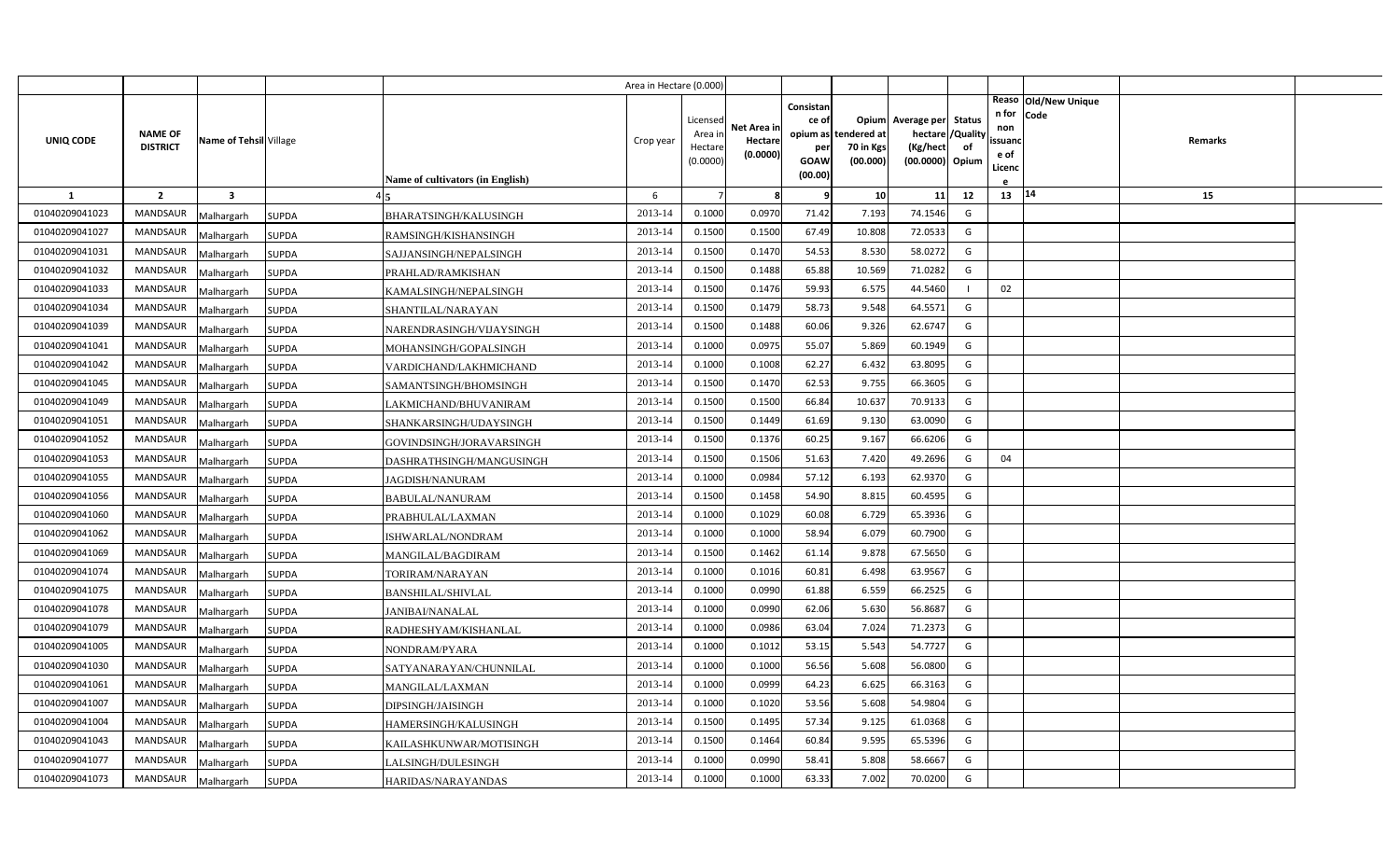|                |                                   |                         |                  |                                  | Area in Hectare (0.000 |                                            |                                    |                                                          |                                      |                                                                       |                     |                                          |                                |         |  |
|----------------|-----------------------------------|-------------------------|------------------|----------------------------------|------------------------|--------------------------------------------|------------------------------------|----------------------------------------------------------|--------------------------------------|-----------------------------------------------------------------------|---------------------|------------------------------------------|--------------------------------|---------|--|
| UNIQ CODE      | <b>NAME OF</b><br><b>DISTRICT</b> | Name of Tehsil Village  |                  | Name of cultivators (in English) | Crop year              | Licensed<br>Area in<br>Hectare<br>(0.0000) | Net Area in<br>Hectare<br>(0.0000) | Consistan<br>ce of<br>opium as<br>per<br>GOAW<br>(00.00) | tendered at<br>70 in Kgs<br>(00.000) | Opium Average per<br>hectare / Quality<br>(Kg/hect<br>(00.0000) Opium | <b>Status</b><br>of | n for<br>non<br>ssuand<br>e of<br>Licenc | Reaso   Old/New Unique<br>Code | Remarks |  |
| $\mathbf{1}$   | $\overline{2}$                    | $\overline{\mathbf{3}}$ |                  |                                  | 6                      |                                            | -8                                 | q                                                        | 10                                   | 11                                                                    | 12                  | 13   14                                  |                                | 15      |  |
| 01040209041085 | MANDSAUR                          | Malhargarh              | <b>SUPDA</b>     | HINDUSINGH/ARJUNSINGH            | 2013-14                | 0.1500                                     | 0.1452                             | 63.79                                                    | 9.924                                | 68.3471                                                               | G                   |                                          |                                |         |  |
| 01040209041024 | <b>MANDSAUR</b>                   | Malhargarh              | SUPDA            | KALABAI/BALMUKUNAND              | 2013-14                | 0.1000                                     | 0.0985                             | 55.91                                                    | 6.150                                | 62.4365                                                               | G                   |                                          |                                |         |  |
| 01040209041070 | <b>MANDSAUR</b>                   | Malhargarh              | <b>SUPDA</b>     | PARVATSINGH/BHUWANISINGH         | 2013-14                | 0.1000                                     | 0.0792                             | 57.84                                                    | 4.586                                | 57.9040                                                               | G                   |                                          |                                |         |  |
| 01040209048001 | <b>MANDSAUR</b>                   | Malhargarh              | DUNGLAWDA        | NANDLAL/SHIVLAL                  | 2013-14                | 0.1500                                     | 0.1480                             | 68.77                                                    | 10.090                               | 68.1757                                                               | G                   |                                          |                                |         |  |
| 01040209048002 | <b>MANDSAUR</b>                   | Malhargarh              | DUNGLAWDA        | SHANTILAL/ONKAR                  | 2013-14                | 0.1000                                     | 0.1000                             | 60.31                                                    | 6.238                                | 62.3800                                                               | G                   |                                          |                                |         |  |
| 01040209048003 | <b>MANDSAUR</b>                   | Malhargarh              | DUNGLAWDA        | MANOHARLAL/KASHIRAM              | 2013-14                | 0.1500                                     | 0.1479                             | 63.34                                                    | 9.582                                | 64.7870                                                               | G                   |                                          |                                |         |  |
| 01040209048004 | <b>MANDSAUR</b>                   | Malhargarh              | DUNGLAWDA        | KAMLABAI/MAKHANLAL               | 2013-14                | 0.1500                                     | 0.1394                             | 65.56                                                    | 9.253                                | 66.3773                                                               | G                   |                                          |                                |         |  |
| 01040209048005 | <b>MANDSAUR</b>                   | Malhargarh              | DUNGLAWDA        | KISHANLAL/TORIRAM                | 2013-14                | 0.1500                                     | 0.1497                             | 65.52                                                    | 9.968                                | 66.5865                                                               | G                   |                                          |                                |         |  |
| 01040209048006 | <b>MANDSAUR</b>                   | Malhargarh              | DUNGLAWDA        | RAMKUNWARIBAI/BADRILAL           | 2013-14                | 0.1500                                     | 0.1512                             | 71.76                                                    | 10.723                               | 70.9193                                                               | G                   |                                          |                                |         |  |
| 01040209048007 | <b>MANDSAUR</b>                   | Malhargarh              | DUNGLAWDA        | <b>BALURAM/KISHANLAL</b>         | 2013-14                | 0.1500                                     | 0.1465                             | 62.62                                                    | 9.143                                | 62.4096                                                               | G                   |                                          |                                |         |  |
| 01040209048008 | <b>MANDSAUR</b>                   | Malhargarh              | DUNGLAWDA        | LAXMINARAYNA/NANDLAL/HAJARILAL   | 2013-14                | 0.1500                                     | 0.1507                             | 66.02                                                    | 10.384                               | 68.9051                                                               | G                   |                                          |                                |         |  |
| 01040209048009 | MANDSAUR                          | Malhargarh              | DUNGLAWDA        | HANSRAJ/BALURAM                  | 2013-14                | 0.1000                                     | 0.0945                             | 65.51                                                    | 6.495                                | 68.7302                                                               | G                   |                                          |                                |         |  |
| 01040209048011 | <b>MANDSAUR</b>                   | Malhargarh              | DUNGLAWDA        | JITENDRAKUMAR/RAMDAYAL           | 2013-14                | 0.1500                                     | 0.1530                             | 59.32                                                    | 8.457                                | 55.2745                                                               | G                   |                                          |                                |         |  |
| 01040209048012 | MANDSAUR                          | Malhargarh              | DUNGLAWDA        | AMBALAL/BADRILAL                 | 2013-14                | 0.1000                                     | 0.0960                             | 65.86                                                    | 6.153                                | 64.0938                                                               | G                   |                                          |                                |         |  |
| 01040209048014 | <b>MANDSAUR</b>                   | Malhargarh              | DUNGLAWDA        | KESHURAM/TULSIRAM                | 2013-14                | 0.1000                                     | 0.0990                             | 65.41                                                    | 6.812                                | 68.8081                                                               | G                   |                                          |                                |         |  |
| 01040209048016 | MANDSAUR                          | Malhargarh              | DUNGLAWDA        | CHANDIBAI/KASHIRAM               | 2013-14                | 0.1500                                     | 0.1454                             | 63.02                                                    | 9.255                                | 63.6520                                                               | G                   |                                          |                                |         |  |
| 01040209048017 | <b>MANDSAUR</b>                   | Malhargarh              | DUNGLAWDA        | HIRALAL/BADRILAL                 | 2013-14                | 0.1500                                     | 0.1500                             | 62.43                                                    | 9.035                                | 60.2333                                                               | G                   |                                          |                                |         |  |
| 01040209048018 | MANDSAUR                          | Malhargarh              | DUNGLAWDA        | RAMESHWAR/BHANWARLAL             | 2013-14                | 0.1000                                     | 0.1033                             | 66.82                                                    | 7.121                                | 68.9351                                                               | G                   |                                          |                                |         |  |
| 01040209048020 | <b>MANDSAUR</b>                   | Malhargarh              | DUNGLAWDA        | KAMLABAI/RAMPRASAD               | 2013-14                | 0.1500                                     | 0.1369                             | 61.76                                                    | 8.629                                | 63.0314                                                               | G                   |                                          |                                |         |  |
| 01040209048021 | <b>MANDSAUR</b>                   | Malhargarh              | DUNGLAWDA        | PREMBAI/PANNALAL                 | 2013-14                | 0.1500                                     | 0.1546                             | 60.39                                                    | 8.817                                | 57.0310                                                               | G                   |                                          |                                |         |  |
| 01040209048024 | <b>MANDSAUR</b>                   | Malhargarh              | DUNGLAWDA        | BALURAM/RADHAKISHAN              | 2013-14                | 0.1000                                     | 0.0932                             | 66.07                                                    | 6.333                                | 67.9506                                                               | G                   |                                          |                                |         |  |
| 01040209048025 | <b>MANDSAUR</b>                   | Malhargarh              | DUNGLAWDA        | RANGLAL/HAJARILAL                | 2013-14                | 0.1500                                     | 0.1451                             | 70.13                                                    | 10.429                               | 71.8746                                                               | G                   |                                          |                                |         |  |
| 01040209048026 | <b>MANDSAUR</b>                   | Malhargarh              | DUNGLAWDA        | MOHANLAL/NATHU                   | 2013-14                | 0.1000                                     | 0.0990                             | 67.60                                                    | 6.528                                | 65.9394                                                               | G                   |                                          |                                |         |  |
| 01040209048027 | <b>MANDSAUR</b>                   | Malhargarh              | DUNGLAWDA        | SHIVLAL/MODIRAM                  | 2013-14                | 0.1500                                     | 0.1435                             | 71.54                                                    | 10.700                               | 74.5645                                                               | G                   |                                          |                                |         |  |
| 01040209048029 | <b>MANDSAUR</b>                   | Malhargarh              | DUNGLAWDA        | SAJJANBAI/MOTILAL                | 2013-14                | 0.1000                                     | 0.1012                             | 61.29                                                    | 5.796                                | 57.2727                                                               | G                   |                                          |                                |         |  |
| 01040209048030 | <b>MANDSAUR</b>                   | Malhargarh              | DUNGLAWDA        | KANWARLAL/PRABHULAL              | 2013-14                | 0.1500                                     | 0.1485                             | 65.39                                                    | 9.893                                | 66.6195                                                               | G                   |                                          |                                |         |  |
| 01040209048031 | <b>MANDSAUR</b>                   | Malhargarh              | DUNGLAWDA        | TEKCHAND/BALURAM                 | 2013-14                | 0.1500                                     | 0.1517                             | 64.42                                                    | 9.507                                | 62.6697                                                               | G                   |                                          |                                |         |  |
| 01040209048033 | <b>MANDSAUR</b>                   | Malhargarh              | DUNGLAWDA        | SHAKUBAI/MANNALAL                | 2013-14                | 0.1500                                     | 0.1494                             | 65.40                                                    | 9.595                                | 64.2236                                                               | G                   |                                          |                                |         |  |
| 01040209048034 | <b>MANDSAUR</b>                   | Malhargarh              | DUNGLAWDA        | KANWARLAL/BHANWARLAL             | 2013-14                | 0.1500                                     | 0.1463                             | 63.94                                                    | 9.646                                | 65.9330                                                               | G                   |                                          |                                |         |  |
| 01040209048039 | <b>MANDSAUR</b>                   | Malhargarh              | DUNGLAWDA        | DASHRATH/KASHIRAM                | 2013-14                | 0.1500                                     | 0.1419                             | 71.88                                                    | 10.987                               | 77.4278                                                               | G                   |                                          |                                |         |  |
| 01040209048041 | MANDSAUR                          | Malhargarh              | <b>DUNGLAWDA</b> | RAMNIVAS/BALURAM                 | 2013-14                | 0.1500                                     | 0.1459                             | 67.12                                                    | 9.253                                | 63.4202                                                               | G                   |                                          |                                |         |  |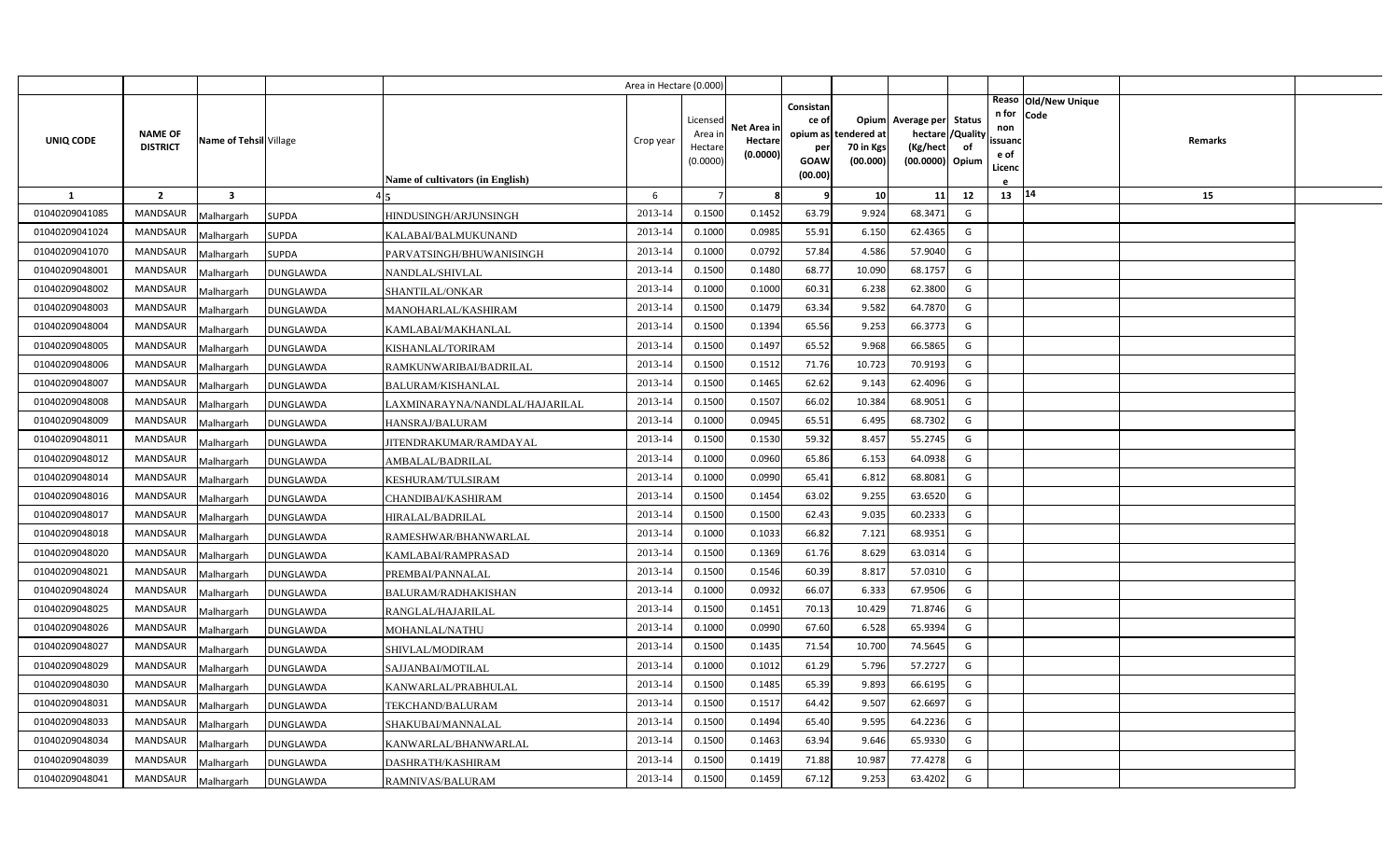|                |                                   |                         |                                         | Area in Hectare (0.000) |                                            |                                    |                                                     |                                               |                                                                    |                |                                          |                              |         |  |
|----------------|-----------------------------------|-------------------------|-----------------------------------------|-------------------------|--------------------------------------------|------------------------------------|-----------------------------------------------------|-----------------------------------------------|--------------------------------------------------------------------|----------------|------------------------------------------|------------------------------|---------|--|
| UNIQ CODE      | <b>NAME OF</b><br><b>DISTRICT</b> | Name of Tehsil Village  | Name of cultivators (in English)        | Crop year               | Licensed<br>Area in<br>Hectare<br>(0.0000) | Net Area in<br>Hectare<br>(0.0000) | Consistan<br>ce of<br>per<br><b>GOAW</b><br>(00.00) | opium as tendered at<br>70 in Kgs<br>(00.000) | Opium Average per Status<br>hectare<br>(Kg/hect<br>(00.0000) Opium | /Quality<br>of | n for<br>non<br>ssuand<br>e of<br>Licenc | Reaso Old/New Unique<br>Code | Remarks |  |
| 1              | $\overline{2}$                    | $\overline{\mathbf{3}}$ |                                         | 6                       |                                            | -8                                 | -9                                                  | 10                                            | 11                                                                 | 12             | 13 14                                    |                              | 15      |  |
| 01040209048042 | <b>MANDSAUR</b>                   | Malhargarh              | DUNGLAWDA<br>KISHOR/KASHIRAM            | 2013-14                 | 0.1500                                     | 0.1482                             | 66.82                                               | 9.803                                         | 66.1471                                                            | G              |                                          |                              |         |  |
| 01040209048044 | <b>MANDSAUR</b>                   | Malhargarh              | DUNGLAWDA<br>NANDLAL/HAJARILAL          | 2013-14                 | 0.1500                                     | 0.1462                             | 64.59                                               | 9.458                                         | 64.6922                                                            | G              |                                          |                              |         |  |
| 01040209048045 | <b>MANDSAUR</b>                   | Malhargarh              | DUNGLAWDA<br>NANDLAL/PRABHULAL          | 2013-14                 | 0.1500                                     | 0.1512                             | 65.96                                               | 10.007                                        | 66.1839                                                            | G              |                                          |                              |         |  |
| 01040209048046 | <b>MANDSAUR</b>                   | Malhargarh              | DUNGLAWDA<br>MATHURALAL/PRABHULAL       | 2013-14                 | 0.1500                                     | 0.1518                             | 67.26                                               | 9.849                                         | 64.8814                                                            | G              |                                          |                              |         |  |
| 01040209048047 | <b>MANDSAUR</b>                   | Malhargarh              | DUNGLAWDA<br>RADHESHYAM/PRABHULAL       | 2013-14                 | 0.1500                                     | 0.1505                             | 68.01                                               | 10.406                                        | 69.1429                                                            | G              |                                          |                              |         |  |
| 01040209048048 | <b>MANDSAUR</b>                   | Malhargarh              | DUNGLAWDA<br>NANDLAL/BHANWARLAL         | 2013-14                 | 0.1000                                     | 0.0990                             | 63.51                                               | 6.759                                         | 68.2727                                                            | G              |                                          |                              |         |  |
| 01040209048050 | <b>MANDSAUR</b>                   | Malhargarh              | DUNGLAWDA<br>VARDICHAND/BHANWARLAL      | 2013-14                 | 0.1000                                     | 0.1027                             | 71.56                                               | 7.350                                         | 71.5677                                                            | G              |                                          |                              |         |  |
| 01040209048053 | <b>MANDSAUR</b>                   | Malhargarh              | DUNGLAWDA<br>CHENRAM/BAPULAL            | 2013-14                 | 0.1000                                     | 0.1043                             | 63.89                                               | 6.544                                         | 62.7421                                                            | G              |                                          |                              |         |  |
| 01040209048054 | <b>MANDSAUR</b>                   | Malhargarh              | DUNGLAWDA<br>OMPRAKASH/NANDLAL          | 2013-14                 | 0.1500                                     | 0.1494                             | 68.72                                               | 10.220                                        | 68.4070                                                            | G              |                                          |                              |         |  |
| 01040209048055 | <b>MANDSAUR</b>                   | Malhargarh              | DUNGLAWDA<br>KALABAI/CHAGANLAL          | 2013-14                 | 0.1000                                     | 0.1029                             | 64.17                                               | 6.885                                         | 66.9096                                                            | G              |                                          |                              |         |  |
| 01040209048056 | <b>MANDSAUR</b>                   | Malhargarh              | GANESHRAM/BALURAM<br>DUNGLAWDA          | 2013-14                 | 0.1500                                     | 0.1392                             | 65.91                                               | 9.114                                         | 65.4741                                                            | G              |                                          |                              |         |  |
| 01040209048059 | <b>MANDSAUR</b>                   | Malhargarh              | DUNGLAWDA<br>SATYANARAYAN/RAMESHWAR     | 2013-14                 | 0.1000                                     | 0.1036                             | 63.42                                               | 6.777                                         | 65.4151                                                            | G              |                                          |                              |         |  |
| 01040209048060 | <b>MANDSAUR</b>                   | Malhargarh              | DUNGLAWDA<br>KISHANLAL/BALURAM          | 2013-14                 | 0.1500                                     | 0.1509                             | 70.29                                               | 10.674                                        | 70.7356                                                            | G              |                                          |                              |         |  |
| 01040209048061 | <b>MANDSAUR</b>                   | Malhargarh              | DUNGLAWDA<br>PARASRAM/BHANWARLAL        | 2013-14                 | 0.1500                                     | 0.1450                             | 71.89                                               | 10.784                                        | 74.3724                                                            | G              |                                          |                              |         |  |
| 01040209048062 | <b>MANDSAUR</b>                   | Malhargarh              | KAILASH/RAMNARAYAN<br>DUNGLAWDA         | 2013-14                 | 0.1500                                     | 0.1500                             | 58.97                                               | 8.492                                         | 56.6133                                                            | G              |                                          |                              |         |  |
| 01040209048063 | <b>MANDSAUR</b>                   | Malhargarh              | DUNGLAWDA<br>SHANKARLAL/SHIVLAL         | 2013-14                 | 0.1500                                     | 0.1480                             | 65.74                                               | 9.870                                         | 66.6892                                                            | G              |                                          |                              |         |  |
| 01040209048064 | <b>MANDSAUR</b>                   | Malhargarh              | DUNGLAWDA<br>MADANLAL/BHANWARLAL        | 2013-14                 | 0.1500                                     | 0.1465                             | 69.15                                               | 10.995                                        | 75.0512                                                            | G              |                                          |                              |         |  |
| 01040209048065 | <b>MANDSAUR</b>                   | Malhargarh              | DUNGLAWDA<br>ISHWARLAL/KANWARLAL        | 2013-14                 | 0.1500                                     | 0.1518                             | 72.93                                               | 11.638                                        | 76.6667                                                            | G              |                                          |                              |         |  |
| 01040209048067 | <b>MANDSAUR</b>                   | Malhargarh              | DUNGLAWDA<br>PRAKASHCHANDRA/BHANWARLAL  | 2013-14                 | 0.1500                                     | 0.1487                             | 69.37                                               | 10.465                                        | 70.3766                                                            | G              |                                          |                              |         |  |
| 01040209048068 | <b>MANDSAUR</b>                   | Malhargarh              | SHAYMALAL/VARDICHAND<br>DUNGLAWDA       | 2013-14                 | 0.1500                                     | 0.1509                             | 68.18                                               | 10.480                                        | 69.4500                                                            | G              |                                          |                              |         |  |
| 01040209048070 | <b>MANDSAUR</b>                   | Malhargarh              | DUNGLAWDA<br>GOVINDDAS/SITARAMDAS       | 2013-14                 | 0.1000                                     | 0.0983                             | 69.12                                               | 7.040                                         | 71.6175                                                            | G              |                                          |                              |         |  |
| 01040209048071 | <b>MANDSAUR</b>                   | Malhargarh              | KAMLESH/VARDICHAND<br>DUNGLAWDA         | 2013-14                 | 0.1000                                     | 0.1023                             | 68.53                                               | 6.941                                         | 67.8495                                                            | G              |                                          |                              |         |  |
| 01040209048072 | MANDSAUR                          | Malhargarh              | DUNGLAWDA<br>JAGDISH/DULICHAND          | 2013-14                 | 0.1500                                     | 0.1505                             | 65.33                                               | 9.716                                         | 64.5581                                                            | G              |                                          |                              |         |  |
| 01040209048073 | <b>MANDSAUR</b>                   | Malhargarh              | DUNGLAWDA<br>DINESH/RAMPRASAD           | 2013-14                 | 0.1500                                     | 0.1444                             | 59.67                                               | 8.857                                         | 61.3366                                                            | G              |                                          |                              |         |  |
| 01040209048075 | <b>MANDSAUR</b>                   | Malhargarh              | DUNGLAWDA<br>BHULIBAI/BHAGATRAM         | 2013-14                 | 0.1500                                     | 0.1517                             | 65.89                                               | 9.676                                         | 63.7838                                                            | G              |                                          |                              |         |  |
| 01040209048076 | <b>MANDSAUR</b>                   | Malhargarh              | DUNGLAWDA<br>DINESHCHANDRA/DEVILAL      | 2013-14                 | 0.1500                                     | 0.1452                             | 69.53                                               | 10.241                                        | 70.5303                                                            | G              |                                          |                              |         |  |
| 01040209048078 | <b>MANDSAUR</b>                   | Malhargarh              | DUNGLAWDA<br>DINESH/RADHAKISHAN         | 2013-14                 | 0.1500                                     | 0.1509                             | 68.15                                               | 9.580                                         | 63.4858                                                            | G              |                                          |                              |         |  |
| 01040209048079 | <b>MANDSAUR</b>                   | Malhargarh              | GOPAL/BHANWARLAL<br>DUNGLAWDA           | 2013-14                 | 0.1500                                     | 0.1512                             | 71.17                                               | 11.062                                        | 73.1614                                                            | G              |                                          |                              |         |  |
| 01040209048080 | <b>MANDSAUR</b>                   | Malhargarh              | DUNGLAWDA<br>VARDICHAND/HARIRAM         | 2013-14                 | 0.1500                                     | 0.1522                             | 66.75                                               | 10.013                                        | 65.7884                                                            | G              |                                          |                              |         |  |
| 01040209048082 | <b>MANDSAUR</b>                   | Malhargarh              | DUNGLAWDA<br>SHIVSHANKAR/DEVRAM         | 2013-14                 | 0.1500                                     | 0.1408                             | 63.85                                               | 9.167                                         | 65.1065                                                            | G              |                                          |                              |         |  |
| 01040209048086 | MANDSAUR                          | Malhargarh              | <b>DUNGLAWDA</b><br>BHUVANIRAM/BHERULAL | 2013-14                 | 0.1500                                     | 0.1480                             | 69.68                                               | 10.71                                         | 72.3716                                                            | G              |                                          |                              |         |  |